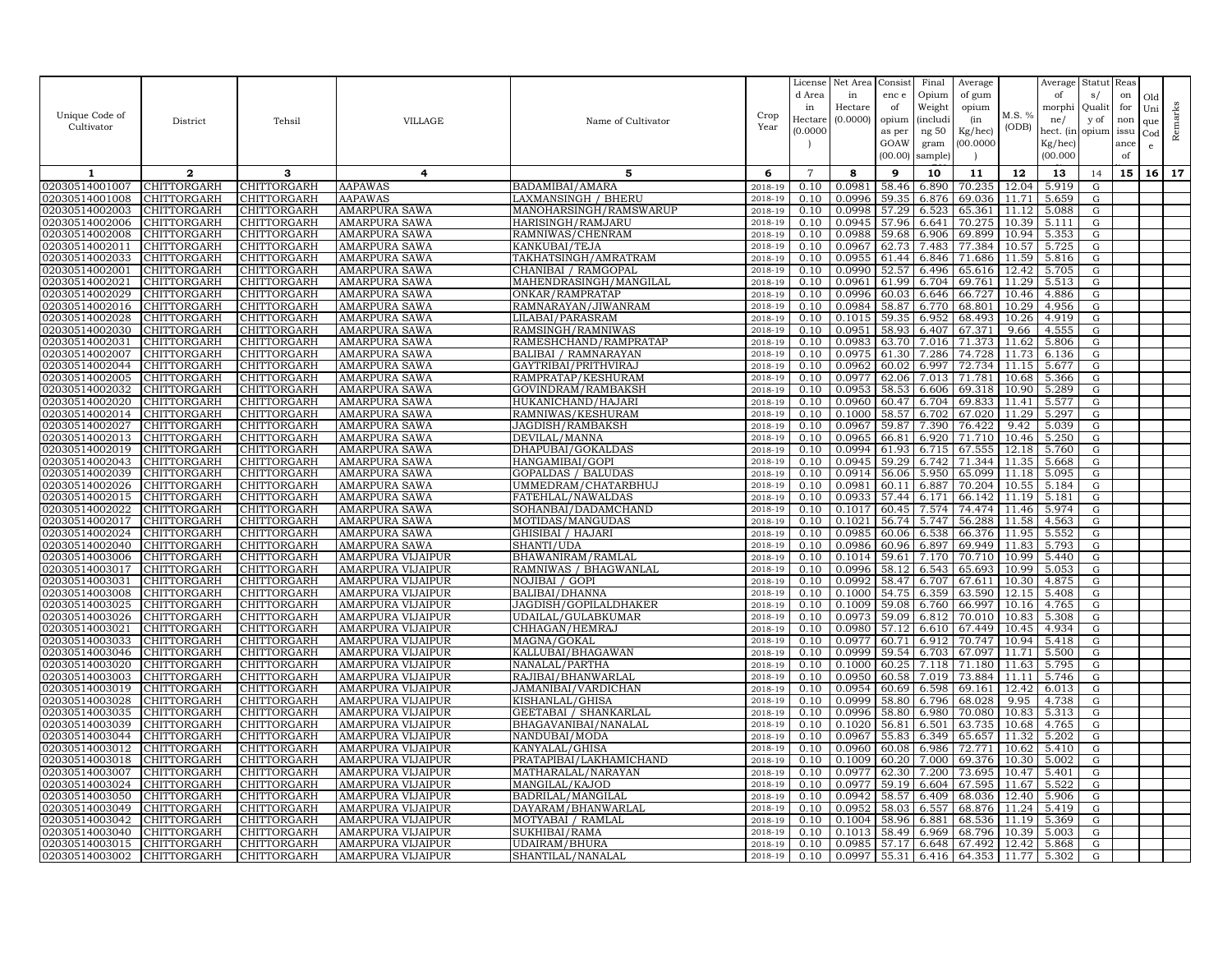| Unique Code of<br>Cultivator     | District                          | Tehsil                     | VILLAGE                                       | Name of Cultivator                   | Crop<br>Year       | License<br>d Area<br>in<br>Hectare | Net Area<br>in<br>Hectare<br>(0.0000) | Consist<br>enc e<br>of<br>opium | Final<br>Opium<br>Weight<br><i>(includi</i> | Average<br>of gum<br>opium<br>(in | M.S. %<br>(ODB) | Average<br>of<br>morphi<br>ne/      | Statut<br>s/<br>Quali<br>y of | Reas<br>on<br>for<br>non | Old<br>Uni<br>que   | Remarks |
|----------------------------------|-----------------------------------|----------------------------|-----------------------------------------------|--------------------------------------|--------------------|------------------------------------|---------------------------------------|---------------------------------|---------------------------------------------|-----------------------------------|-----------------|-------------------------------------|-------------------------------|--------------------------|---------------------|---------|
|                                  |                                   |                            |                                               |                                      |                    | (0.0000)                           |                                       | as per<br>GOAW<br>(00.00)       | ng 50<br>gram<br>sample)                    | Kg/hec)<br>00.000C                |                 | hect. (in<br>$Kg/$ hec)<br>(00.000) | opium                         | issu<br>ance<br>of       | Cod<br>$\mathbf{e}$ |         |
| 1                                | $\mathbf{2}$                      | 3                          | 4                                             | 5                                    | 6                  | $\overline{7}$                     | 8                                     | 9                               | 10                                          | 11                                | 12              | 13                                  | 14                            | 15                       | 16 <sup>1</sup>     | 17      |
| 02030514003022                   | CHITTORGARH                       | CHITTORGARH                | <b>AMARPURA VIJAIPUR</b>                      | <b>BALIBAI/BADRI</b>                 | 2018-19            | 0.10                               | 0.0998                                | 58.02                           | 6.705                                       | 67.184                            | 11.00           | 5.174                               | ${\rm G}$                     |                          |                     |         |
| 02030514003030                   | CHITTORGARH                       | CHITTORGARH                | <b>AMARPURA VIJAIPUR</b>                      | RUKMANIBAI/MOTILAL                   | 2018-19            | 0.10                               | 0.0992                                | 60.05                           | 6.751                                       | 68.054                            | 10.92           | 5.202                               | ${\rm G}$                     |                          |                     |         |
| 02030514003032                   | CHITTORGARH                       | CHITTORGARH                | <b>AMARPURA VIJAIPUR</b>                      | NANIBAI/DALLA                        | 2018-19            | 0.10                               | 0.0952                                | 58.64                           | 6.459                                       | 67.847                            | 11.75           | 5.580                               | G                             |                          |                     |         |
| 02030514003038                   | CHITTORGARH                       | CHITTORGARH                | AMARPURA VIJAIPUR                             | GHISULAL/DEVA                        | 2018-19            | 0.10                               | 0.0986                                | 59.47                           | 6.831                                       | 69.280                            | 11.23           | 5.446                               | ${\rm G}$                     |                          |                     |         |
| 02030514003051                   | CHITTORGARH                       | CHITTORGARH                | AMARPURA VIJAIPUR                             | PUSHPABAI / DHANRAJ                  | 2018-19            | 0.10                               | 0.0964                                | 60.22                           | 6.891                                       | 71.483                            | 10.79           | 5.399                               | G                             |                          |                     |         |
| 02030514003009<br>02030514003023 | CHITTORGARH<br><b>CHITTORGARH</b> | CHITTORGARH<br>CHITTORGARH | <b>AMARPURA VIJAIPUR</b><br>AMARPURA VIJAIPUR | MOHAN/KASHIRAM<br>PYARCHAND/TEKCHAND | 2018-19<br>2018-19 | 0.10<br>0.10                       | 0.0987<br>0.1015                      | 56.13<br>60.43                  | 6.687<br>7.183                              | 67.751<br>70.769                  | 10.99<br>10.79  | 5.212<br>5.345                      | ${\rm G}$<br>G                |                          |                     |         |
| 02030514003036                   | CHITTORGARH                       | CHITTORGARH                | AMARPURA VIJAIPUR                             | RAMNARAYAN/BHURA                     | 2018-19            | 0.10                               | 0.1000                                | 58.26                           | 6.750                                       | 67.500                            | 10.11           | 4.777                               | G                             |                          |                     |         |
| 02050521008005                   | CHITTORGARH                       | <b>CHITTORGARH</b>         | <b>ANWALHEDA</b>                              | RAMCHANDRA/BHAWANA KUMAWAT           | 2018-19            | 0.10                               | 0.1025                                | 56.84                           | 6.066                                       | 59.181                            | 11.31           | 4.685                               | G                             |                          |                     |         |
| 02050521008011                   | CHITTORGARH                       | CHITTORGARH                | ANWALHEDA                                     | PRAMANAND/KASIRAM                    | 2018-19            | 0.10                               | 0.1008                                | 57.73                           | 6.111                                       | 60.625                            | 10.08           | 4.278                               | ${\rm G}$                     |                          |                     |         |
| 02050521008002                   | <b>CHITTORGARH</b>                | <b>CHITTORGARH</b>         | ANWALHEDA                                     | MUKESH/BHAGWANLAL/DEVBAI             | 2018-19            | 0.10                               | 0.0999                                | 55.60                           | 6.140                                       | 61.462                            | 11.21           | 4.823                               | G                             |                          |                     |         |
| 02050521008016                   | CHITTORGARH                       | CHITTORGARH                | ANWALHEDA                                     | BHURIBAI/PYARCHAND                   | 2018-19            | 0.10                               | 0.1033                                | 58.21                           | 6.802                                       | 65.847                            | 11.30           | 5.209                               | ${\rm G}$                     |                          |                     |         |
| 02030514004023                   | CHITTORGARH                       | CHITTORGARH                | ARNIYA PANTH                                  | CHANDRASHAKHAR/HARLAL                | 2018-19            | 0.10                               | 0.1033                                | 55.87                           | 6.449                                       | 62.430                            | 11.62           | 5.078                               | ${\rm G}$                     |                          |                     |         |
| 02030514004033                   | CHITTORGARH                       | CHITTORGARH                | <b>ARNIYA PANTH</b>                           | KISHANLAL/PRABHULAL                  | 2018-19            | 0.10                               |                                       |                                 |                                             |                                   |                 |                                     | FU                            |                          |                     |         |
| 02030514004016                   | CHITTORGARH                       | CHITTORGARH                | ARNIYA PANTH                                  | HAJARIBAI/DADAMCHAND                 | 2018-19            | 0.10                               | 0.0947                                | 63.62                           | 7.416                                       | 78.311                            | 13.16           | 7.214                               | G                             |                          |                     |         |
| 02030514004044                   | CHITTORGARH                       | CHITTORGARH                | <b>ARNIYA PANTH</b>                           | GOPAL/BHERULAL                       | 2018-19            | 0.10                               | 0.0971                                | 60.68                           | 6.597                                       | 67.940                            | 10.88           | 5.174                               | G                             |                          |                     |         |
| 02030514004031                   | CHITTORGARH                       | CHITTORGARH                | ARNIYA PANTH                                  | <b>BADRILAL/BHULA</b>                | 2018-19            | 0.10                               | 0.0979                                | 57.47                           | 6.634                                       | 67.763                            | 13.14           | 6.233                               | G                             |                          |                     |         |
| 02030514004004                   | <b>CHITTORGARH</b>                | <b>CHITTORGARH</b>         | <b>ARNIYA PANTH</b>                           | SOSARBAI/BHAGAWANLAL                 | 2018-19            | 0.10                               | 0.0973                                | 61.04                           | 7.054                                       | 72.497                            | 11.94           | 6.060                               | G                             |                          |                     |         |
| 02030514004040                   | CHITTORGARH                       | CHITTORGARH                | <b>ARNIYA PANTH</b>                           | NANDUBAI/MANGILAL                    | 2018-19            | 0.10                               | 0.0979                                | 60.42                           | 6.638                                       | 67.804                            | 10.24           | 4.860                               | ${\rm G}$                     |                          |                     |         |
| 02030514004015                   | CHITTORGARH                       | CHITTORGARH                | ARNIYA PANTH                                  | <b>BHANIBAI/MOHANLAL</b>             | 2018-19            | 0.10                               | 0.1006                                | 56.72                           | 6.247                                       | 62.097                            | 12.15           | 5.282                               | G                             |                          |                     |         |
| 02030514128003                   | CHITTORGARH                       | CHITTORGARH                | <b>BAD KA AMARANA</b>                         | MOTYABAI/VARDA                       | 2018-19            | 0.10                               | 0.0966                                | 51.54                           | 5.772                                       | 59.752                            | 12.57           | 5.258                               | $\mathbf G$                   |                          |                     |         |
| 02030514128009                   | CHITTORGARH                       | CHITTORGARH                | <b>BAD KA AMARANA</b>                         | SHOLA/MOTI                           | 2018-19            | 0.10                               | 0.0960                                | 58.02                           | 6.449                                       | 67.177                            | 11.34           | 5.332                               | G                             |                          |                     |         |
| 02030514128004<br>02030514005007 | CHITTORGARH<br>CHITTORGARH        | CHITTORGARH<br>CHITTORGARH | BAD KA AMARANA<br><b>BAGERIYA</b>             | KHEMIBAI/HIRA<br>SOHANLAL/ONKAR      | 2018-19<br>2018-19 | 0.10<br>0.10                       | 0.1007<br>0.0976                      | 57.43<br>59.54                  | 6.367<br>7.060                              | 63.227<br>72.336                  | 11.25<br>9.94   | 4.979<br>5.033                      | G<br>${\rm G}$                |                          |                     |         |
| 02030514005004                   | CHITTORGARH                       | CHITTORGARH                | <b>BAGERIYA</b>                               | GHISULAL/HEMRAJ                      | 2018-19            | 0.10                               | 0.0968                                | 58.45                           | 6.789                                       | 70.134                            | 10.49           | 5.150                               | ${\rm G}$                     |                          |                     |         |
| 02030514005008                   | CHITTORGARH                       | CHITTORGARH                | <b>BAGERIYA</b>                               | BALKISHAN/SAWAIRAM                   | 2018-19            | 0.10                               | 0.0999                                | 64.06                           | 7.678                                       | 76.857                            | 11.13           | 5.988                               | ${\rm G}$                     |                          |                     |         |
| 02030514005025                   | CHITTORGARH                       | CHITTORGARH                | <b>BAGERIYA</b>                               | NANIBAI/BHURALAL                     | 2018-19            | 0.10                               | 0.0965                                | 61.80                           | 7.010                                       | 72.643                            | 10.84           | 5.512                               | G                             |                          |                     |         |
| 02030514005026                   | CHITTORGARH                       | CHITTORGARH                | <b>BAGERIYA</b>                               | MANGILAL/TULSIRAM                    | 2018-19            | 0.10                               | 0.1000                                | 57.95                           | 6.855                                       | 68.550                            | 9.85            | 4.726                               | ${\rm G}$                     |                          |                     |         |
| 02030514005032                   | <b>CHITTORGARH</b>                | <b>CHITTORGARH</b>         | <b>BAGERIYA</b>                               | RAMCHANDRA/HIRALAL                   | 2018-19            | 0.10                               | 0.0949                                | 60.52                           | 6.709                                       | 70.696                            | 10.13           | 5.013                               | G                             |                          |                     |         |
| 02030514005024                   | CHITTORGARH                       | CHITTORGARH                | <b>BAGERIYA</b>                               | NANURAM/PRABHULAL                    | 2018-19            | 0.10                               | 0.0947                                | 57.16                           | 6.492                                       | 68.553                            | 10.85           | 5.206                               | ${\rm G}$                     |                          |                     |         |
| 02030514005027                   | <b>CHITTORGARH</b>                | CHITTORGARH                | <b>BAGERIYA</b>                               | NANIBAI/MAGNIRAM                     | 2018-19            | 0.10                               | 0.0983                                | 60.82                           | 7.298                                       | 74.242                            | 13.96           | 7.255                               | ${\rm G}$                     |                          |                     |         |
| 02030514005033                   | CHITTORGARH                       | CHITTORGARH                | <b>BAGERIYA</b>                               | BHOLIRAM/MAGNIRAM                    | 2018-19            | 0.10                               | 0.0971                                | 60.91                           | 7.353                                       | 75.726                            | 11.53           | 6.112                               | G                             |                          |                     |         |
| 02030514005002                   | <b>CHITTORGARH</b>                | CHITTORGARH                | <b>BAGERIYA</b>                               | KAJOD/DHANNA                         | 2018-19            | 0.10                               | 0.0947                                | 57.50                           | 6.424                                       | 67.835                            | 10.35           | 4.914                               | G                             |                          |                     |         |
| 02030514005009                   | CHITTORGARH                       | CHITTORGARH                | <b>BAGERIYA</b>                               | JANIBAI / PYARCHAND                  | 2018-19            | 0.10                               | 0.0994                                | 60.90                           | 7.273                                       | 73.169                            | 10.36           | 5.306                               | G                             |                          |                     |         |
| 02030514005011                   | CHITTORGARH                       | <b>CHITTORGARH</b>         | <b>BAGERIYA</b>                               | BARDICHAND/PRATHVIRAJ                | 2018-19            | 0.10                               | 0.0999                                | 62.09                           | 7.584                                       | 75.916                            | 11.76           | 6.249                               | G                             |                          |                     |         |
| 02030514005013                   | <b>CHITTORGARH</b>                | CHITTORGARH                | <b>BAGERIYA</b>                               | KANHAIYALAL/KAJOD                    | 2018-19            | 0.10                               | 0.0985                                | 61.29                           | 7.521                                       | 76.355                            | 10.98           | 5.869                               | G                             |                          |                     |         |
| 02030514005031                   | CHITTORGARH                       | CHITTORGARH                | <b>BAGERIYA</b>                               | GORILAL/DAYARAM                      | 2018-19            | 0.10                               | 0.1002                                | 62.27                           | 7.704                                       | 76.886                            | 11.76           | 6.329                               | ${\rm G}$                     |                          |                     |         |
| 02030514005038<br>02030514005039 | CHITTORGARH<br>CHITTORGARH        | CHITTORGARH<br>CHITTORGARH | <b>BAGERIYA</b><br><b>BAGERIYA</b>            | UDAIRAM/DAULATRAM<br>RANGLAL/RAMLAL  | 2018-19            | 0.10<br>0.10                       | 0.0999<br>0.0988                      | 58.62<br>58.05                  | 6.884<br>6.452                              | 68.909<br>65.304                  | 12.33<br>11.37  | 5.947<br>5.197                      | G                             |                          |                     |         |
| 02030514005003                   | <b>CHITTORGARH</b>                | CHITTORGARH                | <b>BAGERIYA</b>                               | <b>JAYRAM / PRABHU</b>               | 2018-19<br>2018-19 | 0.10                               | 0.0968                                | 59.60                           | 7.033                                       | 72.655                            | 11.16           | 5.676                               | G<br>G                        |                          |                     |         |
| 02030514005018                   | CHITTORGARH                       | CHITTORGARH                | <b>BAGERIYA</b>                               | MADENLAL/PRABHULAL                   | 2018-19            | 0.10                               | 0.0945                                | 60.51                           | 6.985                                       | 73.915                            | 11.19           | 5.789                               | ${\rm G}$                     |                          |                     |         |
| 02030514005040                   | CHITTORGARH                       | CHITTORGARH                | <b>BAGERIYA</b>                               | SITABAI/MADENLAL                     | 2018-19            | 0.10                               | 0.1000                                | 58.48                           | 6.650                                       | 66.500                            | 10.98           | 5.111                               | ${\rm G}$                     |                          |                     |         |
| 02030514005016                   | CHITTORGARH                       | CHITTORGARH                | <b>BAGERIYA</b>                               | MANGILAL/PRATHAVIRAJ                 | 2018-19            | 0.10                               | 0.0972                                | 60.50                           | 7.044                                       | 72.469                            | 12.36           | 6.270                               | ${\rm G}$                     |                          |                     |         |
| 02030514005010                   | CHITTORGARH                       | CHITTORGARH                | <b>BAGERIYA</b>                               | RATANIBAI/BHANWARLAL                 | 2018-19            | 0.10                               | 0.1003                                | 60.97                           | 7.404                                       | 73.819                            | 11.58           | 5.983                               | ${\rm G}$                     |                          |                     |         |
| 02030514005015                   | CHITTORGARH                       | CHITTORGARH                | <b>BAGERIYA</b>                               | BADRILAL/DAYARAM                     | 2018-19            | 0.10                               | 0.0965                                | 59.04                           | 6.899                                       | 71.492                            | 13.03           | 6.521                               | G                             |                          |                     |         |
| 02030514005029                   | CHITTORGARH                       | CHITTORGARH                | <b>BAGERIYA</b>                               | HAJARILAL/MANGILAI                   | 2018-19            | 0.10                               | 0.0977                                | 61.10                           | 7.472                                       | 76.479                            | 10.38           | 5.557                               | ${\rm G}$                     |                          |                     |         |
| 02030514005030                   | <b>CHITTORGARH</b>                | CHITTORGARH                | <b>BAGERIYA</b>                               | RATANLAL/VARDICHAND                  | 2018-19            | 0.10                               | 0.1013                                | 57.36                           | 6.842                                       | 67.542                            | 11.70           | 5.532                               | G                             |                          |                     |         |
| 02030514006028                   | CHITTORGARH                       | CHITTORGARH                | BAMANIYA, COR                                 | GIRDHARI/CHUNNILAL                   | 2018-19            | 0.10                               | 0.0980                                | 58.73                           | 6.871                                       | 70.112                            | 11.32           | 5.556                               | G                             |                          |                     |         |
| 02030514006002                   | CHITTORGARH                       | CHITTORGARH                | BAMANIYA, COR                                 | UDAIRAM/SURAJMAL                     | 2018-19            | 0.10                               | 0.0946                                | 62.56                           | 6.971                                       | 73.689                            | 11.84           | 6.107                               | G                             |                          |                     |         |
| 02030514006031                   | CHITTORGARH                       | CHITTORGARH                | BAMANIYA, COR                                 | NOJIBAI/MOHAN                        | 2018-19            | 0.10                               | 0.0953                                | 57.52                           | 6.894                                       | 72.340                            | 9.34            | 4.730                               | G                             |                          |                     |         |
| 02030514006012                   | CHITTORGARH                       | CHITTORGARH                | BAMANIYA, COR                                 | BABULAL/UDAIRAM                      | 2018-19            | 0.10                               | 0.0989                                | 60.75                           | 6.960                                       | 70.374                            | 12.63           | 6.222                               | G                             |                          |                     |         |
| 02030514006024<br>02030514006004 | CHITTORGARH<br>CHITTORGARH        | CHITTORGARH<br>CHITTORGARH | BAMANIYA, COR<br>BAMANIYA, COR                | NANDA/GULAB<br>NAGAJIRAM/LAXMAN      | 2018-19<br>2018-19 | 0.10<br>0.10                       | 0.0953<br>0.0984                      | 59.02<br>54.17                  | 6.855<br>6.268                              | 71.931<br>63.699                  | 12.52<br>11.76  | 6.304<br>5.244                      | G<br>G                        |                          |                     |         |
| 02030514006016                   | CHITTORGARH                       | CHITTORGARH                | BAMANIYA, COR                                 | BHAGAWAN/VENA                        | 2018-19            | 0.10                               | 0.0969                                | 56.53                           | 6.412                                       | 66.171                            | 13.09           | 6.063                               | G                             |                          |                     |         |
| 02030514006013                   | CHITTORGARH                       | CHITTORGARH                | BAMANIYA, COR                                 | MANGILAL/BHURALAL                    | 2018-19            | 0.10                               | 0.0983                                | 59.22                           | 6.675                                       | 67.904                            | 10.62           | 5.048                               | G                             |                          |                     |         |
| 02030514006007                   | <b>CHITTORGARH</b>                | CHITTORGARH                | BAMANIYA, COR                                 | HEMRAJ/NARAYAN                       | 2018-19            | 0.10                               | 0.0971                                | 61.37                           | 6.909                                       | 71.154                            | 11.75           | 5.852                               | G                             |                          |                     |         |
| 02030514006036                   | <b>CHITTORGARH</b>                | CHITTORGARH                | BAMANIYA, COR                                 | SHANTILAL/LALU                       | 2018-19            | 0.10                               | 0.0955                                | 59.57                           | 6.655                                       | 69.686 11.97                      |                 | 5.839                               | G                             |                          |                     |         |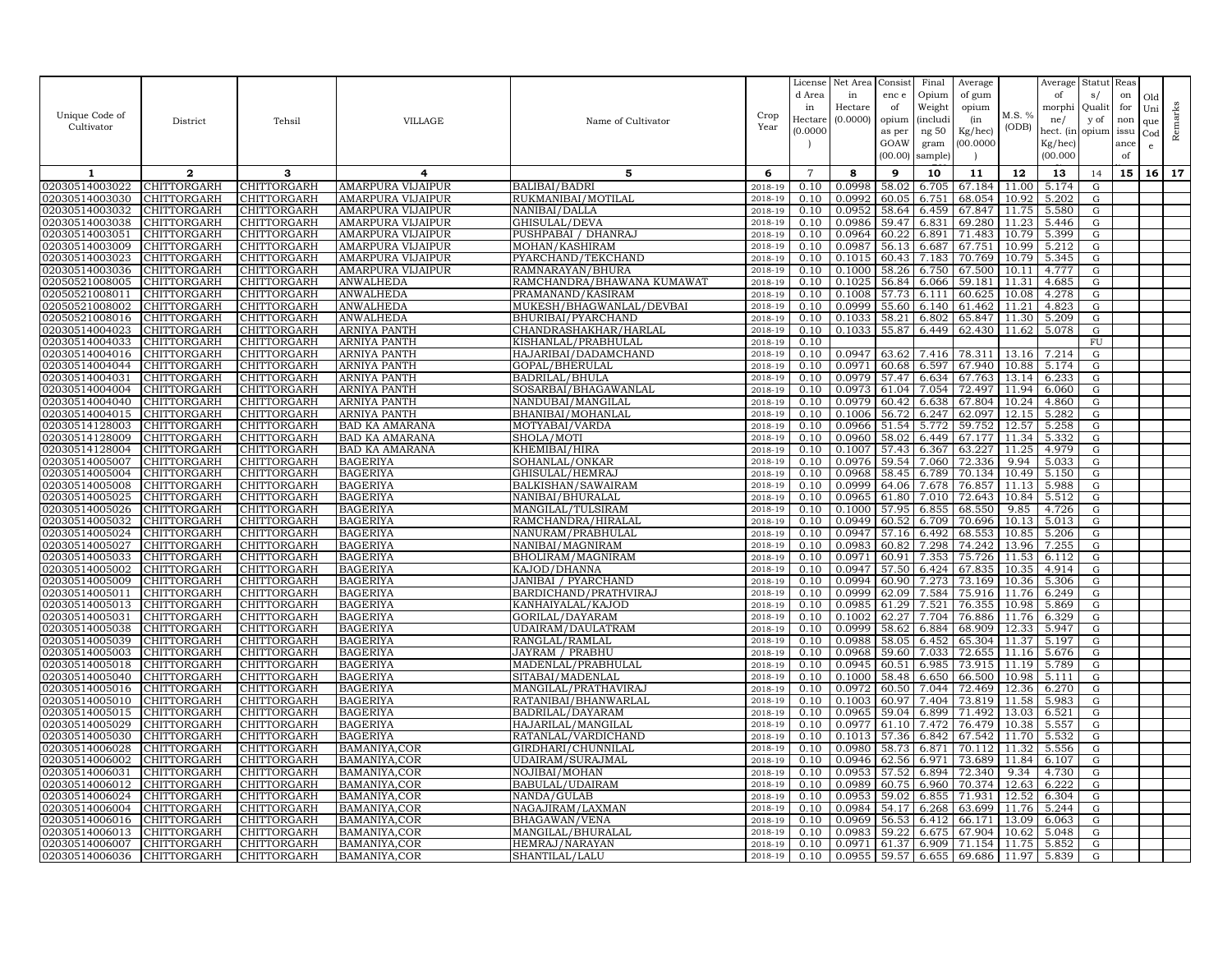| Unique Code of<br>Cultivator     | District                   | Tehsil                            | VILLAGE                                               | Name of Cultivator                 | Crop<br>Year       | License<br>d Area<br>in<br>Hectare<br>(0.0000) | Net Area<br>in<br>Hectare<br>(0.0000) | Consist<br>enc e<br>of<br>opium<br>as per<br>GOAW<br>(00.00) | Final<br>Opium<br>Weight<br><i>(includi</i> )<br>ng 50<br>gram<br>sample) | Average<br>of gum<br>opium<br>(in<br>Kg/hec)<br>00.000C | M.S. %<br>(ODB) | Average<br>of<br>morphi<br>ne/<br>hect. (in<br>Kg/hec)<br>(00.000) | Statut<br>s/<br>Qualit<br>y of<br>opium | Reas<br>on<br>for<br>non<br>issu<br>ance<br>of | Old<br>Uni<br>que<br>Cod<br>$\epsilon$ | Remarks |
|----------------------------------|----------------------------|-----------------------------------|-------------------------------------------------------|------------------------------------|--------------------|------------------------------------------------|---------------------------------------|--------------------------------------------------------------|---------------------------------------------------------------------------|---------------------------------------------------------|-----------------|--------------------------------------------------------------------|-----------------------------------------|------------------------------------------------|----------------------------------------|---------|
| 1                                | $\overline{2}$             | 3                                 | 4                                                     | 5                                  | 6                  | $\overline{7}$                                 | 8                                     | 9                                                            | 10                                                                        | 11                                                      | 12              | 13                                                                 | 14                                      | 15                                             | 16                                     | 17      |
| 02030514006033                   | CHITTORGARH                | CHITTORGARH                       | BAMANIYA.COR                                          | POKHERLAL/NANA                     | 2018-19            | 0.10                                           | 0.1008                                | 61.59                                                        | 7.012                                                                     | 69.564                                                  | 12.97           | 6.316                                                              | G                                       |                                                |                                        |         |
| 02030514006017                   | CHITTORGARH                | CHITTORGARH                       | BAMANIYA, COR                                         | LAKHAMICHAND/DUNGA                 | 2018-19            | 0.10                                           | 0.0974                                | 59.84                                                        | 6.950                                                                     | 71.355                                                  | 11.78           | 5.884                                                              | G                                       |                                                |                                        |         |
| 02030514006026                   | CHITTORGARH                | CHITTORGARH                       | BAMANIYA, COR                                         | KALURAM/KHYALILAL                  | $2018 - 1$         | 0.10                                           | 0.0944                                | 61.56                                                        | 7.062                                                                     | 74.809                                                  | 10.80           | 5.655                                                              | ${\rm G}$                               |                                                |                                        |         |
| 02030514006011                   | <b>CHITTORGARH</b>         | CHITTORGARH                       | BAMANIYA, COR                                         | BHERULAL/ONKARLAL                  | 2018-19            | 0.10                                           | 0.0966                                | 57.27                                                        | 6.472                                                                     | 66.998                                                  | 10.88           | 5.102                                                              | G                                       |                                                |                                        |         |
| 02030514006051                   | <b>CHITTORGARH</b>         | CHITTORGARH                       | BAMANIYA, COR                                         | KISHANA/MANGU                      | 2018-19            | 0.10                                           | 0.0925                                | 44.55                                                        | 4.544                                                                     | 49.124                                                  | 13.92           | 4.787                                                              | G                                       |                                                |                                        |         |
| 02030514006052                   | CHITTORGARH                | CHITTORGARH                       | BAMANIYA, COR                                         | SHAMBHULAL/BHURA                   | 2018-19            | 0.10                                           | 0.0980                                | 60.18                                                        | 6.955                                                                     | 70.969                                                  | 10.30           | 5.117                                                              | ${\rm G}$                               |                                                |                                        |         |
| 02030514006053                   | <b>CHITTORGARH</b>         | CHITTORGARH                       | BAMANIYA, COR                                         | SHANKARDAS/KALUDAS                 | 2018-19            | 0.10                                           |                                       |                                                              |                                                                           |                                                         |                 |                                                                    | $\overline{FU}$                         |                                                |                                        |         |
| 02030514007021                   | <b>CHITTORGARH</b>         | CHITTORGARH                       | <b>BANESHTI</b>                                       | PYARIBAI/NANA                      | 2018-19            | 0.10                                           | 0.0999                                | 56.35                                                        | 5.933                                                                     | 59.389                                                  | 12.95           | 5.384                                                              | G                                       |                                                |                                        |         |
| 02030514007024                   | CHITTORGARH                | CHITTORGARH                       | <b>BANESHTI</b>                                       | BHERU/BHAGIRATHCHAMAR              | 2018-19            | 0.10                                           | 0.0972                                | 59.71                                                        | 6.363                                                                     | 65.463                                                  | 11.76           | 5.389                                                              | G                                       |                                                |                                        |         |
| 02030514007037                   | CHITTORGARH                | CHITTORGARH                       | <b>BANESHTI</b>                                       | GULABIBAI/NARU                     | 2018-19            | 0.10                                           | 0.0986                                | 58.82                                                        | 6.277                                                                     | 63.661                                                  | 12.85           | 5.726                                                              | G                                       |                                                |                                        |         |
| 02030514007042                   | <b>CHITTORGARH</b>         | <b>CHITTORGARH</b>                | <b>BANESHTI</b>                                       | NATHU/DOLA                         | 2018-19            | 0.10                                           | 0.0999                                | 60.99                                                        | 6.604                                                                     | 66.106                                                  | 12.46           | 5.766                                                              | ${\rm G}$                               |                                                |                                        |         |
| 02030514007046                   | CHITTORGARH                | CHITTORGARH                       | <b>BANESHTI</b>                                       | NANURAM/UDA                        | 2018-19            | 0.10                                           | 0.1006                                | 59.16                                                        | 6.229                                                                     | 61.919                                                  | 13.66           | 5.920                                                              | G                                       |                                                |                                        |         |
| 02030514007053                   | <b>CHITTORGARH</b>         | CHITTORGARH                       | <b>BANESHTI</b>                                       | DALLA/BHURA                        | 2018-19            | 0.10                                           | 0.0973                                | 58.64                                                        | 6.057                                                                     | 62.251                                                  | 12.70           | 5.534                                                              | G                                       |                                                |                                        |         |
| 02030514007015                   | CHITTORGARH                | CHITTORGARH                       | <b>BANESHTI</b>                                       | BAKSHIRAM/PRATHVIRAJ               | 2018-19<br>2018-19 | 0.10<br>0.10                                   | 0.1007                                | 58.55<br>68.76                                               | 6.206                                                                     | 61.629                                                  | 10.74           | 4.633                                                              | ${\rm G}$                               |                                                |                                        |         |
| 02030514007049<br>02030514007001 | <b>CHITTORGARH</b>         | CHITTORGARH                       | <b>BANESHTI</b>                                       | LALA/NARAYAN                       |                    |                                                | 0.1020                                |                                                              | 7.947                                                                     | 77.912<br>61.770                                        | 12.62           | 6.882                                                              | G                                       |                                                |                                        |         |
| 02030514007033                   | CHITTORGARH                | CHITTORGARH                       | <b>BANESHTI</b>                                       | KESARBAI/CHHOGA                    | 2018-19<br>2018-19 | 0.10                                           | 0.1000<br>0.0986                      | 58.12                                                        | 6.177                                                                     |                                                         | 10.51<br>11.34  | 4.545                                                              | G                                       |                                                |                                        |         |
| 02030514007028                   | CHITTORGARH<br>CHITTORGARH | CHITTORGARH<br><b>CHITTORGARH</b> | <b>BANESHTI</b><br><b>BANESHTI</b>                    | NANDLAL/TULSIRAM<br>KANKUBAI/NANDA | 2018-19            | 0.10<br>0.10                                   | 0.1019                                | 59.45<br>52.69                                               | 6.310<br>6.436                                                            | 63.996<br>63.160                                        | 13.74           | 5.080<br>6.074                                                     | G<br>${\rm G}$                          |                                                |                                        |         |
| 02030514007030                   | CHITTORGARH                | CHITTORGARH                       | <b>BANESHTI</b>                                       | CHAMPA/LALA                        | 2018-19            | 0.10                                           | 0.0990                                | 62.78                                                        | 7.166                                                                     | 72.384                                                  | 11.42           | 5.786                                                              | G                                       |                                                |                                        |         |
| 02030514007003                   | CHITTORGARH                | CHITTORGARH                       | <b>BANESHT</b>                                        | SHANKARLAL/NARARYAN                | 2018-19            | 0.10                                           | 0.1000                                | 64.07                                                        | 6.654                                                                     | 66.540                                                  | 12.72           | 5.925                                                              | G                                       |                                                |                                        |         |
| 02030514009009                   | CHITTORGARH                | CHITTORGARH                       | <b>BEJNATHIYA</b>                                     | GANPATSINGH/RATANSINGH             | 2018-19            | 0.10                                           | 0.0964                                | 59.00                                                        | 6.490                                                                     | 67.324                                                  | 11.29           | 5.321                                                              | ${\rm G}$                               |                                                |                                        |         |
| 02030514009016                   | <b>CHITTORGARH</b>         | CHITTORGARH                       | <b>BEJNATHIYA</b>                                     | UDA/GOKAL                          | 2018-19            | 0.10                                           | 0.0980                                | 62.15                                                        | 7.129                                                                     | 72.745                                                  | 10.99           | 5.597                                                              | G                                       |                                                |                                        |         |
| 02030514010004                   | CHITTORGARH                | CHITTORGARH                       | <b>BHADKIA</b>                                        | BADRINARAYAN/GHISULAL              | $2018 - 19$        | 0.10                                           | 0.1000                                | 58.07                                                        | 6.753                                                                     | 67.530                                                  | 11.83           | 5.592                                                              | G                                       |                                                |                                        |         |
| 02030514010005                   | <b>CHITTORGARH</b>         | CHITTORGARH                       | <b>BHADKIA</b>                                        | JAGDISH/BHAWARLAL                  | 2018-19            | 0.10                                           | 0.1003                                | 56.29                                                        | 6.546                                                                     | 65.264                                                  | 10.89           | 4.975                                                              | G                                       |                                                |                                        |         |
| 02030514010006                   | CHITTORGARH                | CHITTORGARH                       | <b>BHADKIA</b>                                        | SOHANIBAI/BHAGWAN                  | 2018-19            | 0.10                                           | 0.1001                                | 58.25                                                        | 6.990                                                                     | 69.830                                                  | 10.95           | 5.352                                                              | ${\rm G}$                               |                                                |                                        |         |
| 02030514010029                   | CHITTORGARH                | CHITTORGARH                       | <b>BHADKIA</b>                                        | DEVILAL/LABHCHAND                  | 2018-19            | 0.10                                           | 0.0994                                | 57.65                                                        | 6.943                                                                     | 69.849                                                  | 11.21           | 5.481                                                              | G                                       |                                                |                                        |         |
| 02030514010025                   | <b>CHITTORGARH</b>         | CHITTORGARH                       | <b>BHADKIA</b>                                        | RADHESHYAM/SHANKARDAKHAR           | 2018-19            | 0.10                                           | 0.1009                                | 57.79                                                        | 6.852                                                                     | 67.909                                                  | 11.56           | 5.495                                                              | G                                       |                                                |                                        |         |
| 02030514010009                   | CHITTORGARH                | CHITTORGARH                       | <b>BHADKIA</b>                                        | BHOLIRAM/SHANKARLAL                | 2018-19            | 0.10                                           | 0.0970                                | 59.88                                                        | 6.792                                                                     | 70.021                                                  | 12.69           | 6.220                                                              | G                                       |                                                |                                        |         |
| 02030514010011                   | CHITTORGARH                | CHITTORGARH                       | <b>BHADKIA</b>                                        | SOHAN/DHNNA                        | 2018-19            | 0.10                                           | 0.1000                                | 59.23                                                        | 6.837                                                                     | 68.370                                                  | 10.97           | 5.250                                                              | G                                       |                                                |                                        |         |
| 02030514010003                   | CHITTORGARH                | CHITTORGARH                       | <b>BHADKIA</b>                                        | DAKHIBAI/CHHAGANLAL                | 2018-19            | 0.10                                           | 0.0977                                | 57.56                                                        | 6.718                                                                     | 68.762                                                  | 10.30           | 4.958                                                              | ${\rm G}$                               |                                                |                                        |         |
| 02030514010031                   | CHITTORGARH                | CHITTORGARH                       | <b>BHADKIA</b>                                        | <b>BABRU/MOHAN</b>                 | 2018-19            | 0.10                                           | 0.1005                                | 58.57                                                        | 6.710                                                                     | 66.766                                                  | 11.73           | 5.483                                                              | G                                       |                                                |                                        |         |
| 02030514010002                   | CHITTORGARH                | CHITTORGARH                       | <b>BHADKIA</b>                                        | LABHCHAND/GORILAL                  | 2018-19            | 0.10                                           | 0.0998                                | 61.72                                                        | 7.406                                                                     | 74.208                                                  | 11.91           | 6.187                                                              | ${\bf G}$                               |                                                |                                        |         |
| 02030514010016                   | <b>CHITTORGARH</b>         | CHITTORGARH                       | <b>BHADKIA</b>                                        | MOHAN/DHANNA                       | 2018-19            | 0.10                                           | 0.1000                                | 64.03                                                        | 7.537                                                                     | 75.370                                                  | 11.34           | 5.983                                                              | G                                       |                                                |                                        |         |
| 02030514010001                   | CHITTORGARH                | CHITTORGARH                       | <b>BHADKIA</b>                                        | JANIBAI/SHANKARLAL                 | 2018-19            | 0.10                                           | 0.1007                                | 58.61                                                        | 6.983                                                                     | 69.345                                                  | 11.91           | 5.781                                                              | G                                       |                                                |                                        |         |
| 02030514010013                   | <b>CHITTORGARH</b>         | CHITTORGARH                       | <b>BHADKIA</b>                                        | RAMLAL/VARDICHAND                  | 2018-19            | 0.10                                           | 0.1007                                | 55.72                                                        | 6.663                                                                     | 66.167                                                  | 11.04           | 5.113                                                              | G                                       |                                                |                                        |         |
| 02030514012029                   | CHITTORGARH                | CHITTORGARH                       | BHATIYO KA KHEDA                                      | HIRALAL/KALULAL                    | 2018-19            | 0.10                                           | 0.0999                                | 61.93                                                        | 6.777                                                                     | 67.838                                                  | 12.37           | 5.874                                                              | ${\rm G}$                               |                                                |                                        |         |
| 02030514012005                   | CHITTORGARH                | CHITTORGARH                       | <b>BHATIYO KA KHEDA</b>                               | LALSINGH/JODHSINGH                 | 2018-19            | 0.10                                           | 0.0978                                | 57.69                                                        | 5.975                                                                     | 61.094                                                  | 13.28           | 5.679                                                              | G                                       |                                                |                                        |         |
| 02030514012001                   | CHITTORGARH                | CHITTORGARH                       | BHATIYO KA KHEDA                                      | FEFKUNWAR/MANOHARSINGH             | 2018-19            | 0.10                                           | 0.0980                                | 60.46                                                        | 6.538                                                                     | 66.714                                                  | 13.00           | 6.071                                                              | G                                       |                                                |                                        |         |
| 02030514013032                   | CHITTORGARH                | CHITTORGARH                       | BHERUSINGHJI KA KHEDA                                 | KALIBAI/BHERULAI                   | 2018-19            | 0.10                                           | 0.0990                                | 57.44                                                        | 6.466                                                                     | 65.313                                                  | 14.55           | 6.652                                                              | $\mathbf G$                             |                                                |                                        |         |
| 02030514013018                   | <b>CHITTORGARH</b>         | CHITTORGARH                       | BHERUSINGHJI KA KHEDA                                 | CHAGANLAL/MANGILAL                 | 2018-19            | 0.10                                           | 0.0990                                | 60.80                                                        | 6.888                                                                     | 69.576                                                  | 10.36           | 5.045                                                              | G                                       |                                                |                                        |         |
| 02030514013023                   | CHITTORGARH                | CHITTORGARH                       | BHERUSINGHJI KA KHEDA                                 | <b>BABULAL/KASIRAM</b>             | 2018-19            | 0.10                                           | 0.0970                                | 55.28                                                        | 6.318                                                                     | 65.134                                                  | 13.77           | 6.278                                                              | G                                       |                                                |                                        |         |
| 02030514013004                   | <b>CHITTORGARH</b>         | CHITTORGARH                       | BHERUSINGHJI KA KHEDA                                 | BHERULAL/PYARA                     | 2018-19            | 0.10                                           | 0.0982                                | 47.82                                                        | 5.513                                                                     | 56.141                                                  | 13.68           | 5.376                                                              | ${\rm G}$                               |                                                |                                        |         |
| 02030514013029                   | CHITTORGARH                | CHITTORGARH                       | BHERUSINGHJI KA KHEDA                                 | NANALAL/KEMRAJ                     | 2018-19            | 0.10                                           | 0.0981                                | 57.48                                                        | 6.265                                                                     | 63.863                                                  | 13.69           | 6.120                                                              | G                                       |                                                |                                        |         |
| 02030514013009<br>02030514013013 | CHITTORGARH                | CHITTORGARH                       | BHERUSINGHJI KA KHEDA                                 | NARAYANLAL/MODA                    | 2018-19            | 0.10<br>0.10                                   | 0.0974<br>0.0950                      | 56.16                                                        | 5.993<br>6.013                                                            | 61.530<br>63.295                                        | 11.02<br>12.73  | 4.746<br>5.640                                                     | G                                       |                                                |                                        |         |
|                                  | CHITTORGARH                | CHITTORGARH                       | BHERUSINGHJI KA KHEDA                                 | BABULAL/SUKHADEV                   | 2018-19<br>2018-19 |                                                | 0.0980                                | 57.34<br>53.38                                               |                                                                           | 57.969                                                  | 15.59           | 6.326                                                              | G                                       |                                                |                                        |         |
| 02030514013007<br>02030514013040 | CHITTORGARH<br>CHITTORGARH | CHITTORGARH<br>CHITTORGARH        | BHERUSINGHJI KA KHEDA                                 | KEMRAJ/UDA<br>LAXMAN/NARAYAN       |                    | 0.10<br>0.10                                   | 0.0970                                | 56.89                                                        | 5.681<br>6.299                                                            | 64.938                                                  | 11.00           | 5.000                                                              | G<br>G                                  |                                                |                                        |         |
| 02030514013043                   | CHITTORGARH                | CHITTORGARH                       | BHERUSINGHJI KA KHEDA<br><b>BHERUSINGHJI KA KHEDA</b> | SHANKAR/KUKA                       | 2018-19<br>2018-19 | 0.10                                           | 0.0974                                | 55.95                                                        | 6.658                                                                     | 68.357                                                  | 12.15           | 5.814                                                              | ${\rm G}$                               |                                                |                                        |         |
| 02030514014014                   | CHITTORGARH                | CHITTORGARH                       | <b>BHUNGDIA</b>                                       | VARJIBAI/BHERU                     | 2018-19            | 0.10                                           | 0.0989                                | 57.73                                                        | 6.664                                                                     | 67.381                                                  | 10.65           | 5.023                                                              | G                                       |                                                |                                        |         |
| 02030514014016                   | CHITTORGARH                | CHITTORGARH                       | <b>BHUNGDIA</b>                                       | KISHANSINGH/LAXMANSINGH            | 2018-19            | 0.10                                           | 0.0990                                | 57.53                                                        | 6.780                                                                     | 68.485                                                  | 11.77           | 5.643                                                              | $\overline{G}$                          |                                                |                                        |         |
| 02030514014001                   | CHITTORGARH                | CHITTORGARH                       | <b>BHUNGDIA</b>                                       | NARAYAN/KISHANA                    | 2018-19            | 0.10                                           | 0.1005                                | 59.03                                                        | 7.193                                                                     | 71.572                                                  | 10.52           | 5.271                                                              | G                                       |                                                |                                        |         |
| 02030514014010                   | CHITTORGARH                | CHITTORGARH                       | <b>BHUNGDIA</b>                                       | <b>BHERU/DEVA</b>                  | 2018-19            | 0.10                                           | 0.0983                                | 61.48                                                        | 7.334                                                                     | 74.608                                                  | 10.38           | 5.421                                                              | G                                       |                                                |                                        |         |
| 02030514014004                   | CHITTORGARH                | CHITTORGARH                       | <b>BHUNGDIA</b>                                       | GHISUDAS/MODIDAS                   | 2018-19            | 0.10                                           | 0.0989                                |                                                              | 58.40 6.733                                                               | 68.079                                                  |                 | 11.11 5.294                                                        | G                                       |                                                |                                        |         |
| 02030514014030                   | CHITTORGARH                | CHITTORGARH                       | <b>BHUNGDIA</b>                                       | HEERU/NANA                         | 2018-19            | 0.10                                           | 0.0986                                | 60.95                                                        | 6.870                                                                     | 69.676                                                  | 10.43           | 5.087                                                              | G                                       |                                                |                                        |         |
| 02030514014007                   | CHITTORGARH                | CHITTORGARH                       | <b>BHUNGDIA</b>                                       | CHATURBHUJ/KISHANA                 | 2018-19            | 0.10                                           | 0.1000                                | 56.58                                                        | 6.644                                                                     | 66.440                                                  | 10.34           | 4.809                                                              | G                                       |                                                |                                        |         |
| 02030514014011                   | <b>CHITTORGARH</b>         | CHITTORGARH                       | <b>BHUNGDIA</b>                                       | <b>BADRILAL/CHUNILAL</b>           | 2018-19            | 0.10                                           | 0.0985                                | 57.56                                                        | 6.332                                                                     | 64.284                                                  | 9.95            | 4.477                                                              | G                                       |                                                |                                        |         |
| 02030514014023                   | <b>CHITTORGARH</b>         | CHITTORGARH                       | <b>BHUNGDIA</b>                                       | GITABAI / MADHU                    | 2018-19            | 0.10                                           | 0.1007                                |                                                              | 57.48 6.659                                                               | 66.127                                                  | 9.45            | 4.375                                                              | G                                       |                                                |                                        |         |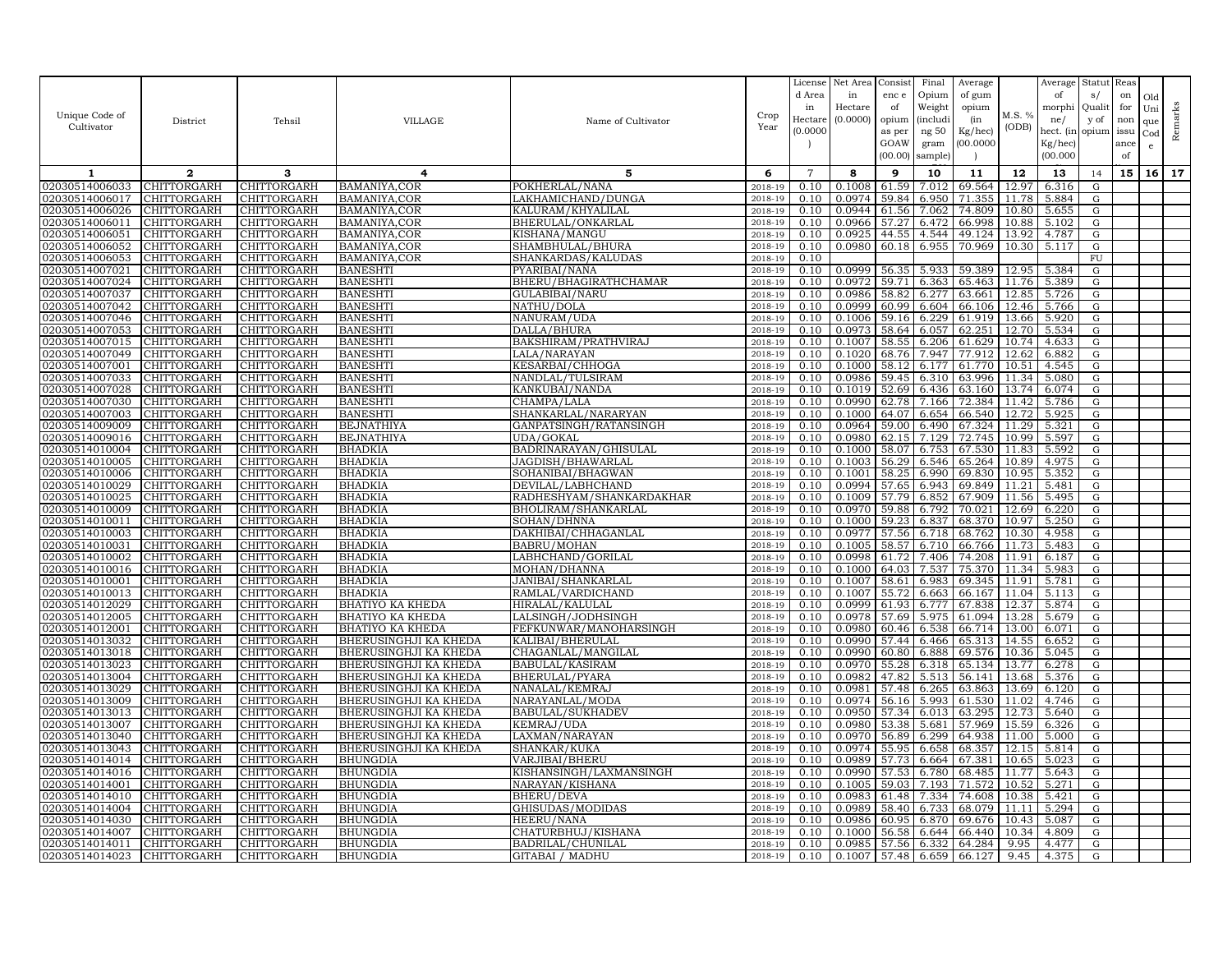| Unique Code of<br>Cultivator     | District                   | Tehsil                     | VILLAGE                        | Name of Cultivator                          | Crop<br>Year          | License<br>d Area<br>in<br>Hectare<br>(0.0000) | Net Area<br>in<br>Hectare<br>(0.0000) | Consist<br>enc e<br>of<br>opium<br>as per<br>GOAW<br>(00.00) | Final<br>Opium<br>Weight<br><i>(includi</i><br>ng 50<br>gram<br>sample) | Average<br>of gum<br>opium<br>(in<br>Kg/hec)<br>(00.0000) | M.S. %<br>(ODB) | Average<br>of<br>morphi<br>ne/<br>hect. (in<br>Kg/hec)<br>(00.000) | Statut<br>s/<br>Qualit<br>y of<br>opium | Reas<br>on<br>for<br>non<br>issu<br>ance<br>of | Old<br>Uni<br>que<br>Cod<br>e | Remarks |
|----------------------------------|----------------------------|----------------------------|--------------------------------|---------------------------------------------|-----------------------|------------------------------------------------|---------------------------------------|--------------------------------------------------------------|-------------------------------------------------------------------------|-----------------------------------------------------------|-----------------|--------------------------------------------------------------------|-----------------------------------------|------------------------------------------------|-------------------------------|---------|
| $\mathbf{1}$                     | $\mathbf{2}$               | 3                          | 4                              | 5                                           | 6                     | $\overline{7}$                                 | 8                                     | 9                                                            | 10                                                                      | 11                                                        | 12              | 13                                                                 | 14                                      | 15                                             | 16                            | 17      |
| 02030514014003                   | CHITTORGARH                | <b>HITTORGARH</b>          | <b>BHUNGDIA</b>                | DALIBAI/CHAGAN                              | 2018-19               | 0.10                                           | 0.0983                                | 58.10                                                        | 7.038                                                                   | 71.597                                                    | 10.59           | 5.308                                                              | G                                       |                                                |                               |         |
| 02030514014025                   | CHITTORGARH                | CHITTORGARH                | BHUNGDIA                       | <b>HEMA/DALLA</b>                           | 2018-19               | 0.10                                           | 0.0980                                | 57.92                                                        | 6.578                                                                   | 67.122                                                    | 10.84           | 5.093                                                              | G                                       |                                                |                               |         |
| 02030514015008                   | CHITTORGARH                | CHITTORGARH                | <b>BILODA</b>                  | RAMCHANDRA/BHANWARLAL                       | 2018-1                | 0.10                                           | 0.1020                                | 58.07                                                        | 6.894                                                                   | 67.588                                                    | 10.59           | 5.010                                                              | ${\rm G}$                               |                                                |                               |         |
| 02030514015032                   | CHITTORGARH                | CHITTORGARH                | <b>BILODA</b>                  | <b>BASRAJ/KALU</b>                          | 2018-19               | 0.10                                           | 0.0941                                | 62.20                                                        | 6.638                                                                   | 70.542                                                    | 11.33           | 5.594                                                              | G                                       |                                                |                               |         |
| 02030514015033                   | CHITTORGARH                | CHITTORGARH                | <b>BILODA</b>                  | RAMLAL/KALULAL                              | 2018-19               | 0.10                                           | 0.1003                                | 66.86                                                        | 7.603                                                                   | 75.803                                                    | 12.03           | 6.383                                                              | G                                       |                                                |                               |         |
| 02030514015036                   | CHITTORGARH                | CHITTORGARH                | <b>BILODA</b>                  | SHANTIBAI/CHATARBHUJ                        | 2018-19               | 0.10                                           | 0.0961                                | 59.09                                                        | 6.559                                                                   | 68.252                                                    | 9.95            | 4.754                                                              | ${\rm G}$                               |                                                |                               |         |
| 02030514015043                   | CHITTORGARH                | CHITTORGARH                | BILODA                         | LALSINGH/RAMNARAYAN                         | 2018-19               | 0.10                                           | 0.0982                                | 65.00                                                        | 7.159                                                                   | 72.902                                                    | 16.05           | 8.191                                                              | ${\rm G}$                               |                                                |                               |         |
| 02030514015047                   | CHITTORGARH                | CHITTORGARH                | <b>BILODA</b>                  | MEVABAI/SHANTILAL                           | 2018-19               | 0.10                                           | 0.1000                                | 60.93                                                        | 7.007                                                                   | 70.070                                                    | 11.92           | 5.847                                                              | G                                       |                                                |                               |         |
| 02030514015048<br>02030514015063 | CHITTORGARH<br>CHITTORGARH | CHITTORGARH<br>CHITTORGARH | BILODA<br>BILODA               | DALCHAND/MOTILAI<br>LALSINGH/RAMCHAND       | 2018-19<br>$2018 - 1$ | 0.10<br>0.10                                   | 0.0999<br>0.0986                      | 58.02<br>57.53                                               | 6.465<br>6.600                                                          | 64.715<br>66.937                                          | 10.91<br>10.93  | 4.942<br>5.121                                                     | G<br>G                                  |                                                |                               |         |
| 02030514015068                   | CHITTORGARH                | CHITTORGARH                | <b>BILODA</b>                  | SHANTILAL/SHORAM                            | 2018-19               | 0.10                                           | 0.0990                                | 58.47                                                        | 6.716                                                                   | 67.838                                                    | 10.81           | 5.133                                                              | G                                       |                                                |                               |         |
| 02030514015018                   | CHITTORGARH                | CHITTORGARH                | <b>BILODA</b>                  | MANGIBAI/HAJARI                             | 2018-19               | 0.10                                           | 0.0990                                | 60.10                                                        | 6.585                                                                   | 66.515                                                    | 11.01           | 5.127                                                              | G                                       |                                                |                               |         |
| 02030514015042                   | CHITTORGARH                | CHITTORGARH                | <b>BILODA</b>                  | PUSHKARLAL/BASRA.                           | 2018-19               | 0.10                                           | 0.0941                                | 60.47                                                        | 6.384                                                                   | 67.843                                                    | 10.77           | 5.115                                                              | G                                       |                                                |                               |         |
| 02030514015083                   | CHITTORGARH                | CHITTORGARH                | <b>BILODA</b>                  | SHANTIBAI / LAXMICHAND                      | 2018-19               | 0.10                                           | 0.0996                                | 64.97                                                        | 7.258                                                                   | 72.872                                                    | 11.30           | 5.764                                                              | ${\rm G}$                               |                                                |                               |         |
| 02030514015034                   | CHITTORGARH                | CHITTORGARH                | <b>BILODA</b>                  | KAMLABAI/LOBHCHAND                          | 2018-19               | 0.10                                           | 0.0996                                | 62.42                                                        | 6.982                                                                   | 70.100                                                    | 10.80           | 5.300                                                              | G                                       |                                                |                               |         |
| 02030514015002                   | CHITTORGARH                | CHITTORGARH                | BILODA                         | BAPU/BHAGIRATH                              | 2018-19               | 0.10                                           | 0.1013                                | 60.26                                                        | 6.844                                                                   | 67.562                                                    | 12.06           | 5.703                                                              | G                                       |                                                |                               |         |
| 02030514015004                   | CHITTORGARH                | CHITTORGARH                | BILODA                         | MANOHARSINGH/GOVIIDSINGH                    | 2018-19               | 0.10                                           | 0.0970                                | 59.60                                                        | 6.522                                                                   | 67.237                                                    | 11.83           | 5.568                                                              | G                                       |                                                |                               |         |
| 02030514015009                   | CHITTORGARH                | CHITTORGARH                | BILODA                         | MANOHARSINGH/CHATARBHUJ                     | 2018-19               | 0.10                                           | 0.0952                                | 58.85                                                        | 6.120                                                                   | 64.286                                                    | 13.02           | 5.859                                                              | ${\rm G}$                               |                                                |                               |         |
| 02030514015015                   | CHITTORGARH                | CHITTORGARH                | <b>BILODA</b>                  | RAMRATAN/JITMAL                             | 2018-19               | 0.10                                           | 0.0981                                | 62.87                                                        | 7.050                                                                   | 71.865                                                    | 11.77           | 5.921                                                              | G                                       |                                                |                               |         |
| 02030514015022                   | CHITTORGARH                | CHITTORGARH                | <b>BILODA</b>                  | KALIBAI/NARAYAN                             | 2018-19               | 0.10                                           | 0.0980                                | 57.96                                                        | 6.533                                                                   | 66.663                                                    | 12.06           | 5.628                                                              | G                                       |                                                |                               |         |
| 02030514015087                   | CHITTORGARH                | CHITTORGARH                | <b>BILODA</b>                  | NANDA/AMRITRAM                              | 2018-19               | 0.10                                           | 0.0976                                | 62.83                                                        | 7.019                                                                   | 71.916                                                    | 11.03           | 5.553                                                              | ${\rm G}$                               |                                                |                               |         |
| 02030514015044                   | CHITTORGARH                | CHITTORGARH                | <b>BILODA</b>                  | NAGJIRAM/VENIRAM                            | 2018-19               | 0.10                                           | 0.0973                                | 62.23                                                        | 7.041                                                                   | 72.364                                                    | 12.20           | 6.180                                                              | G                                       |                                                |                               |         |
| 02030514015071<br>02030514015006 | CHITTORGARH<br>CHITTORGARH | CHITTORGARH<br>CHITTORGARH | <b>BILODA</b><br>BILODA        | KAMALSINGH/BHERULAL<br>RAJARAM/ONKAR        | 2018-19<br>2018-19    | 0.10<br>0.10                                   | 0.0966<br>0.0992                      | 55.93<br>62.23                                               | 5.985<br>7.228                                                          | 61.957<br>72.863                                          | 10.98<br>11.91  | 4.762<br>6.074                                                     | G<br>G                                  |                                                |                               |         |
| 02030514015027                   | CHITTORGARH                | CHITTORGARH                | BILODA                         | BASRAJ/DHANRAJ                              | 2018-19               | 0.10                                           | 0.1019                                | 62.99                                                        | 7.496                                                                   | 73.562                                                    | 10.80           | 5.561                                                              | ${\rm G}$                               |                                                |                               |         |
| 02030514015016                   | <b>CHITTORGARH</b>         | CHITTORGARH                | <b>BILODA</b>                  | MOTILAL/HIRALAL                             | 2018-19               | 0.10                                           |                                       |                                                              |                                                                         |                                                           |                 |                                                                    | ${\rm FU}$                              |                                                |                               |         |
| 02030514015051                   | CHITTORGARH                | CHITTORGARH                | BILODA                         | BAPULAL/ONKARLAI                            | 2018-19               | 0.10                                           | 0.0987                                | 57.11                                                        | 6.478                                                                   | 65.633                                                    | 12.94           | 5.945                                                              | G                                       |                                                |                               |         |
| 02030514015041                   | CHITTORGARH                | CHITTORGARH                | BILODA                         | SHANKARDAS/BHERUDAS                         | 2018-19               | 0.10                                           | 0.0990                                | 59.37                                                        | 6.845                                                                   | 69.141                                                    | 10.81           | 5.232                                                              | ${\rm G}$                               |                                                |                               |         |
| 02030514015080                   | CHITTORGARH                | CHITTORGARH                | BILODA                         | GEETABAI / PREMCHAND                        | 2018-19               | 0.10                                           | 0.0978                                | 62.82                                                        | 7.278                                                                   | 74.417                                                    | 11.67           | 6.079                                                              | G                                       |                                                |                               |         |
| 02030514015028                   | CHITTORGARH                | CHITTORGARH                | <b>BILODA</b>                  | RAMNIWAS/BHAGIRATH                          | 2018-19               | 0.10                                           | 0.0990                                | 58.66                                                        | 6.218                                                                   | 62.808                                                    | 9.24            | 4.062                                                              | ${\rm G}$                               |                                                |                               |         |
| 02030514015020                   | CHITTORGARH                | CHITTORGARH                | BILODA                         | GOPAL/BHERULAL                              | 2018-19               | 0.10                                           | 0.0960                                | 62.00                                                        | 6.581                                                                   | 68.552                                                    | 11.58           | 5.557                                                              | G                                       |                                                |                               |         |
| 02030514015064                   | CHITTORGARH                | CHITTORGARH                | BILODA                         | MANGU/NARAYAN/KISHANA                       | 2018-19               | 0.10                                           | 0.0966                                | 58.51                                                        | 6.428                                                                   | 66.542                                                    | 12.27           | 5.715                                                              | ${\bf G}$                               |                                                |                               |         |
| 02030514015059                   | CHITTORGARH                | CHITTORGARH                | <b>BILODA</b>                  | NARAYANLAL/FULBHARTI                        | 2018-19               | 0.10                                           | 0.0980                                | 52.21                                                        | 5.669                                                                   | 57.847                                                    | 11.59           | 4.693                                                              | G                                       |                                                |                               |         |
| 02030514015067                   | CHITTORGARH                | CHITTORGARH                | <b>BILODA</b>                  | DHAPUBAI/ONKARLAL                           | 2018-19               | 0.10                                           | 0.0955                                | 61.75                                                        | 6.925                                                                   | 72.513                                                    | 10.77           | 5.467                                                              | G                                       |                                                |                               |         |
| 02030514015007                   | CHITTORGARH                | CHITTORGARH                | <b>BILODA</b>                  | LALSINGH/AMRATRAM                           | 2018-19               | 0.10                                           | 0.0960                                | 61.18                                                        | 6.905                                                                   | 71.927                                                    | 10.13           | 5.100                                                              | G                                       |                                                |                               |         |
| 02030514015085                   | CHITTORGARH                | CHITTORGARH                | <b>BILODA</b>                  | DHAPUBAI/GOVERDHAN                          | 2018-19               | 0.10                                           | 0.1000                                | 58.82                                                        | 6.453                                                                   | 64.530                                                    | 11.56           | 5.222                                                              | ${\rm G}$                               |                                                |                               |         |
| 02030514015077<br>0203051401502  | CHITTORGARH                | CHITTORGARH                | <b>BILODA</b><br>BILODA        | LALSINGH/KALUJAT                            | 2018-19<br>2018-19    | 0.10<br>0.10                                   | 0.1026<br>0.0917                      | 53.95<br>58.04                                               | 6.297                                                                   | 61.374<br>66.914                                          | 10.77<br>12.11  | 4.627<br>5.672                                                     | G                                       |                                                |                               |         |
| 02030514015019                   | CHITTORGARH<br>CHITTORGARH | CHITTORGARH<br>CHITTORGARH | <b>BILODA</b>                  | DEUBAI/BHAGAWANLAI<br>NANALAL/HIRALAI       | $2018 - 1$            | 0.10                                           | 0.0990                                | 61.63                                                        | 6.136<br>6.911                                                          | 69.808                                                    | 13.32           | 6.509                                                              | G<br>$\mathbf G$                        |                                                |                               |         |
| 02030514015046                   | CHITTORGARH                | CHITTORGARH                | <b>BILODA</b>                  | MAGNA/BHERA                                 | 2018-19               | 0.10                                           | 0.1009                                | 57.38                                                        | 6.410                                                                   | 63.528                                                    | 9.57            | 4.256                                                              | G                                       |                                                |                               |         |
| 02030514015076                   | CHITTORGARH                | CHITTORGARH                | <b>BILODA</b>                  | SHYAMUBAI/NAGJIRAM                          | 2018-19               | 0.10                                           | 0.0987                                | 63.01                                                        | 7.237                                                                   | 73.323                                                    | 10.44           | 5.359                                                              | G                                       |                                                |                               |         |
| 02030514015029                   | CHITTORGARH                | CHITTORGARH                | BILODA                         | MOHANSINGH/KHEMRAJ                          | 2018-19               | 0.10                                           | 0.0950                                | 61.40                                                        | 7.061                                                                   | 74.326                                                    | 10.67           | 5.551                                                              | G                                       |                                                |                               |         |
| 02030514015058                   | CHITTORGARH                | CHITTORGARH                | BILODA                         | RAMSINGH/KHEMRAJ                            | 2018-19               | 0.10                                           | 0.0960                                | 60.09                                                        | 6.859                                                                   | 71.448                                                    | 10.18           | 5.091                                                              | G                                       |                                                |                               |         |
| 02030514015061                   | CHITTORGARH                | CHITTORGARH                | BILODA                         | RAMSWARUP/KISHANDAS                         | 2018-19               | 0.10                                           | 0.0932                                | 62.36                                                        | 6.530                                                                   | 70.064                                                    | 10.52           | 5.160                                                              | G                                       |                                                |                               |         |
| 02030514015070                   | CHITTORGARH                | CHITTORGARH                | BILODA                         | LOBHSINGH/CHENRAM                           | 2018-19               | 0.10                                           | 0.0974                                | 56.95                                                        | 6.622                                                                   | 67.988                                                    | 11.17           | 5.316                                                              | G                                       |                                                |                               |         |
| 02030514016002                   | CHITTORGARH                | CHITTORGARH                | BILOLA                         | MOHAN/BHURALAL                              | $2018 - 1$            | 0.10                                           | 0.0927                                | 66.20                                                        | 6.819                                                                   | 73.560                                                    | 10.56           | 5.437                                                              | G                                       |                                                |                               |         |
| 02030514016023                   | CHITTORGARH                | CHITTORGARH                | BILOLA                         | MANGILAL/BHERA                              | 2018-19               | 0.10                                           | 0.0984                                | 63.85                                                        | 7.261                                                                   | 73.791                                                    | 10.46           | 5.403                                                              | G                                       |                                                |                               |         |
| 02030514016026                   | CHITTORGARH                | CHITTORGARH                | <b>BILOLA</b>                  | PYARA/CHAMPA                                | 2018-19               | 0.10                                           | 0.1013                                | 64.36                                                        | 7.613                                                                   | 75.153                                                    | 11.59           | 6.097                                                              | G                                       |                                                |                               |         |
| 02030514016020<br>02030514016016 | CHITTORGARH<br>CHITTORGARH | CHITTORGARH<br>CHITTORGARH | <b>BILOLA</b><br><b>BILOLA</b> | INDRASINGH/ONKARSINGH<br>PANIBAI/MATHARALAL | 2018-19<br>2018-19    | 0.10<br>0.10                                   | 0.0970<br>0.0994                      | 66.88<br>66.89                                               | 6.870<br>7.243                                                          | 70.825<br>72.867                                          | 11.33<br>12.03  | 5.617<br>6.136                                                     | G<br>$\overline{G}$                     |                                                |                               |         |
| 02030514016004                   | CHITTORGARH                | CHITTORGARH                | <b>BILOLA</b>                  | MADHO/RAMLAL                                | 2018-19               | 0.10                                           | 0.0989                                | 68.08                                                        | 7.732                                                                   | 78.180                                                    | 11.82           | 6.469                                                              | G                                       |                                                |                               |         |
| 02030514016024                   | CHITTORGARH                | CHITTORGARH                | BILOLA                         | DHKHIBAI/NANDA                              | 2018-19               | 0.10                                           | 0.1009                                | 62.58                                                        | 6.508                                                                   | 64.500                                                    | 12.03           | 5.432                                                              | G                                       |                                                |                               |         |
| 02030514016021                   | CHITTORGARH                | CHITTORGARH                | <b>BILOLA</b>                  | SAMPATLAL/FULCHAND                          | 2018-19               | 0.10                                           | 0.1041                                | 58.75                                                        | 6.353                                                                   | 61.028                                                    | 10.50           | 4.486                                                              | G                                       |                                                |                               |         |
| 02030514016011                   | CHITTORGARH                | CHITTORGARH                | BILOLA                         | BHAGAWAN/JITU                               | 2018-19               | 0.10                                           | 0.098                                 | 66.89                                                        | 7.023                                                                   | 71.590                                                    | 10.85           | 5.438                                                              | G                                       |                                                |                               |         |
| 02030514016015                   | CHITTORGARH                | CHITTORGARH                | BILOLA                         | RAMIBAI/HAJARILAL                           | 2018-19               | 0.10                                           | 0.0946                                | 59.98                                                        | 6.229                                                                   | 65.846                                                    | 11.79           | 5.435                                                              | G                                       |                                                |                               |         |
| 02030514016009                   | CHITTORGARH                | CHITTORGARH                | <b>BILOLA</b>                  | MOHANLAL/MOTILAI                            | 2018-19               | 0.10                                           | 0.0999                                | 63.64                                                        | 6.937                                                                   | 69.439                                                    | 11.11           | 5.400                                                              | G                                       |                                                |                               |         |
| 02030514016014                   | CHITTORGARH                | CHITTORGARH                | <b>BILOLA</b>                  | RAMSINGH/SOHANSINGH                         | 2018-19               | 0.10                                           | 0.0989                                | 58.32                                                        | 6.515                                                                   | 65.875                                                    | 12.91           | 5.953                                                              | G                                       |                                                |                               |         |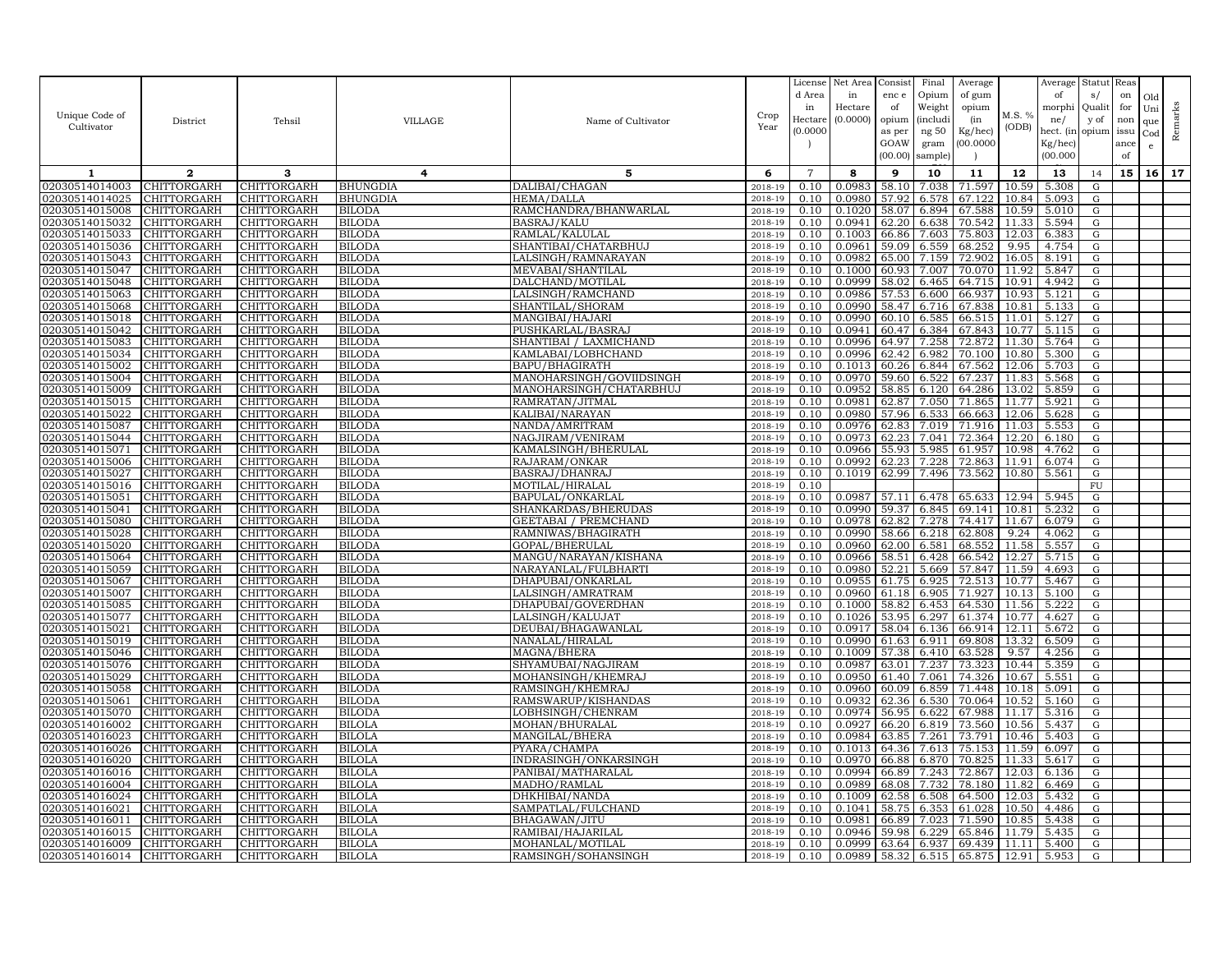|                                  |                            |                            |                             |                                        |                    | License        | Net Area            | Consist        | Final              | Average          |                | Average        | Statut         | Reas       |           |         |
|----------------------------------|----------------------------|----------------------------|-----------------------------|----------------------------------------|--------------------|----------------|---------------------|----------------|--------------------|------------------|----------------|----------------|----------------|------------|-----------|---------|
|                                  |                            |                            |                             |                                        |                    | d Area         | in                  | enc e          | Opium              | of gum           |                | of             | s/             | on         | Old       |         |
| Unique Code of                   |                            |                            |                             |                                        | Crop               | in<br>Hectar   | Hectare<br>(0.0000) | of<br>opium    | Weight<br>(includi | opium<br>(in     | M.S. %         | morphi<br>ne/  | Qualit<br>y of | for<br>non | Uni       | Remarks |
| Cultivator                       | District                   | Tehsil                     | VILLAGE                     | Name of Cultivator                     | Year               | (0.0000)       |                     | as per         | ng 50              | Kg/hec)          | (ODB)          | hect. (in      | opium issu     |            | que       |         |
|                                  |                            |                            |                             |                                        |                    |                |                     | GOAW           | gram               | 00.0000          |                | Kg/hec)        |                | ance       | Cod<br>e. |         |
|                                  |                            |                            |                             |                                        |                    |                |                     | (00.00)        | sample)            |                  |                | (00.000)       |                | of         |           |         |
| 1                                | $\mathbf{2}$               | 3                          | 4                           | 5                                      | 6                  | $\overline{7}$ | 8                   | 9              | 10                 | 11               | 12             | 13             | 14             | 15         | 16        | 17      |
| 02030514016005                   | CHITTORGARH                | <b>HITTORGARH</b>          | <b>BILOLA</b>               | SOSARBAI/UDA                           | 2018-19            | 0.10           | 0.0946              | 57.89          | 6.227              | 65.825           | 10.95          | 5.046          | G              |            |           |         |
| 02030514016001                   | CHITTORGARH                | CHITTORGARH                | <b>BILOLA</b>               | PYARELAL/JAYRAM                        | 2018-19            | 0.10           | 0.0985              | 65.39          | 7.296              | 74.071           | 10.83          | 5.615          | G              |            |           |         |
| 02030514016003                   | CHITTORGARH                | CHITTORGARH                | <b>BILOLA</b>               | NOJIBAI/BHERU                          | 2018-19            | 0.10           | 0.1003              | 56.78          | 5.905              | 58.873           | 12.13          | 4.999          | ${\rm G}$      |            |           |         |
| 02030514016012                   | CHITTORGARH                | CHITTORGARH                | <b>BILOLA</b>               | HANGAMIBAI/JAICHAND                    | 2018-19            | 0.10           | 0.1001              | 53.93          | 5.724              | 57.183           | 11.35          | 4.543          | G              |            |           |         |
| 02030514017012                   | CHITTORGARH                | CHITTORGARH                | <b>BOBLAKHURD</b>           | KISHANSINGH / NANDSINGH                | 2018-19            | 0.10           | 0.0987              | 60.53          | 6.944              | 70.355           | 10.85          | 5.343          | G              |            |           |         |
| 02030514018022                   | CHITTORGARH                | CHITTORGARH                | <b>BOJUNDA</b>              | HANSRAJ/HAJARI                         | 2018-19            | 0.10           | 0.0964              | 57.12          | 6.797              | 70.508           | 12.52          | 6.180          | G              |            |           |         |
| 02030514018020                   | CHITTORGARH                | CHITTORGARH                | <b>BOJUNDA</b>              | MANGIBAI/KALU                          | 2018-19            | 0.10           | 0.1046              | 56.89          | 6.445              | 61.616           | 12.94          | 5.581          | G              |            |           |         |
| 02030514018015                   | CHITTORGARH                | CHITTORGARH                | <b>BOJUNDA</b>              | BHERU/BHAGWAN                          | 2018-19            | 0.10           | 0.0934              | 57.47          | 6.355              | 68.041           | 12.65          | 6.025          | G              |            |           |         |
| 02030514018003                   | CHITTORGARH                | CHITTORGARH                | <b>BOJUNDA</b>              | HIRALAL/BALU                           | 2018-19            | 0.10           | 0.1026              | 59.28          | 6.927              | 67.515           | 11.39          | 5.383          | G              |            |           |         |
| 02030514018008                   | CHITTORGARH                | CHITTORGARH                | <b>BOJUNDA</b>              | SHANKAR/PIRTHVIRAJ                     | 2018-19            | 0.10           | 0.0953              | 60.00          | 6.857              | 71.952           | 11.88          | 5.984          | G              |            |           |         |
| 02030514018018                   | CHITTORGARH                | CHITTORGARH                | <b>BOJUNDA</b>              | SHANKAR / CHHOGA                       | 2018-19            | 0.10           | 0.0894              | 60.67          | 6.145              | 68.736           | 12.58          | 6.053          | G              |            |           |         |
| 02030514019024                   | CHITTORGARH                | CHITTORGARH                | CHAUHANO KA KANTHARIYA      | MADHU/RAMA                             | 2018-19            | 0.10           | 0.0987              | 60.61          | 7.005              | 70.973           | 10.61          | 5.271          | G              |            |           |         |
| 02030514019002                   | CHITTORGARH                | CHITTORGARH                | CHAUHANO KA KANTHARIYA      | JASHUBAI/GIS/                          | 2018-19            | 0.10           | 0.0990              | 54.42          | 6.328              | 63.919           | 13.10          | 5.862          | G              |            |           |         |
| 02030514019005                   | CHITTORGARH                | CHITTORGARH                | CHAUHANO KA KANTHARIYA      | BHERA/HAJARI                           | 2018-19            | 0.10           | 0.0995              | 61.24          | 6.841              | 68.754           | 11.79          | 5.675          | ${\rm G}$      |            |           |         |
| 02030514019008                   | CHITTORGARH                | CHITTORGARH                | CHAUHANO KA KANTHARIYA      | RUPA/RAKABA                            | 2018-19            | 0.10           | 0.1001              | 56.67          | 6.412              | 64.056           | 12.55          | 5.627          | G              |            |           |         |
| 02030514020003                   | CHITTORGARH                | CHITTORGARH                | CHENPURIYA                  | AABUBAI/PANNA                          | 2018-19            | 0.10           | 0.0940              | 58.38          | 6.338              | 67.426           | 9.85           | 4.649          | G              |            |           |         |
| 02030514021229                   | CHITTORGARH                | CHITTORGARH                | CHIKSI A                    | TRILOK/NAVALA                          | 2018-19            | 0.10           | 0.1008              | 61.52          | 7.057              | 70.010           | 9.23           | 4.523          | G              |            |           |         |
| 02030514021004                   | CHITTORGARH                | CHITTORGARH                | CHIKSI A                    | AMRTARAM/DHUKAL                        | 2018-19            | 0.10           | 0.1002              | 60.76          | 7.126              | 71.118           | 10.94          | 5.446          | G              |            |           |         |
| 02030514021016                   | CHITTORGARH                | CHITTORGARH                | CHIKSI A                    | ONKARLAL/BOTLAL                        | 2018-19            | 0.10           | 0.0935              | 55.85          | 5.481              | 58.620           | 10.15          | 4.165          | G              |            |           |         |
| 02030514021017                   | CHITTORGARH                | CHITTORGARH                | CHIKSI A                    | SUHAGIBAI/DALU @ DALCHANDRA            | 2018-19            | 0.10           | 0.1010              | 63.35          | 7.249              | 71.772           | 12.19          | 6.124          | G              |            |           |         |
| 02030514021036                   | CHITTORGARH                | CHITTORGARH                | CHIKSI A                    | MOHANLAL/RAMNARAYAN                    | 2018-19            | 0.10           | 0.0959              | 67.73          | 8.157              | 85.057           | 13.02          | 7.752          | G              |            |           |         |
| 02030514021052<br>02030514021055 | CHITTORGARH                | CHITTORGARH<br>CHITTORGARH | CHIKSI A                    | LAKMICHAND/CHOTULAL                    | 2018-19            | 0.10           | 0.1000<br>0.1018    | 63.75          | 7.322              | 73.220<br>66.896 | 11.40<br>11.56 | 5.843<br>5.413 | G              |            |           |         |
| 02030514021057                   | CHITTORGARH<br>CHITTORGARH | CHITTORGARH                | CHIKSI A<br>CHIKSI A        | HEMRAJ/CHUNNILAL<br>MANOHARLAL/NANDLAL | 2018-19<br>2018-19 | 0.10<br>0.10   | 0.1000              | 59.44<br>63.11 | 6.810<br>7.294     | 72.940           | 10.28          | 5.249          | G<br>G         |            |           |         |
| 02030514021069                   | CHITTORGARH                | CHITTORGARH                | CHIKSI A                    | FTHELAL/ONKAR                          | 2018-19            | 0.10           | 0.1000              | 62.53          | 6.950              | 69.500           | 10.78          | 5.244          | G              |            |           |         |
| 02030514021070                   | CHITTORGARH                | CHITTORGARH                | CHIKSI A                    | RAMGOPAL/DOLATRAM                      | 2018-19            | 0.10           | 0.0970              | 60.12          | 6.665              | 68.711           | 10.31          | 4.959          | G              |            |           |         |
| 02030514021076                   | CHITTORGARH                | CHITTORGARH                | CHIKSI A                    | MNOHARLAL/DHNNAMAL                     | 2018-19            | 0.10           | 0.0986              | 59.76          | 6.907              | 70.051           | 12.00          | 5.884          | G              |            |           |         |
| 02030514021086                   | CHITTORGARH                | CHITTORGARH                | CHIKSI A                    | NARWARSINGH/LAXMILAL                   | 2018-19            | 0.10           | 0.0985              | 59.95          | 6.869              | 69.736           | 12.13          | 5.921          | G              |            |           |         |
| 02030514021087                   | CHITTORGARH                | CHITTORGARH                | CHIKSI A                    | KESURAM/PERTVIRAJ                      | 2018-19            | 0.10           | 0.0989              | 62.17          | 7.105              | 71.840           | 11.68          | 5.874          | G              |            |           |         |
| 02030514021090                   | CHITTORGARH                | CHITTORGARH                | CHIKSI A                    | TAMUBAI/NANALAL                        | 2018-19            | 0.10           | 0.1001              | 60.70          | 6.755              | 67.483           | 12.41          | 5.862          | G              |            |           |         |
| 02030514021067                   | CHITTORGARH                | CHITTORGARH                | CHIKSI A                    | GOPAL/HIRALAL                          | 2018-19            | 0.10           | 0.0970              | 64.92          | 7.067              | 72.856           | 11.46          | 5.844          | G              |            |           |         |
| 02030514021231                   | CHITTORGARH                | CHITTORGARH                | CHIKSI A                    | HAJARI/DHUKAL                          | 2018-19            | 0.10           | 0.1019              | 61.84          | 7.120              | 69.872           | 10.49          | 5.131          | G              |            |           |         |
| 02030514021210                   | CHITTORGARH                | CHITTORGARH                | CHIKSI A                    | GOPAL/BHERULAL                         | 2018-19            | 0.10           | 0.0967              | 64.41          | 7.104              | 73.464           | 12.05          | 6.196          | G              |            |           |         |
| 02030514021024                   | CHITTORGARH                | CHITTORGARH                | CHIKSI A                    | SUHAGIBAI/KISHANLAL                    | 2018-19            | 0.10           | 0.0989              | 59.97          | 6.237              | 63.064           | 6.04           | 2.666          |                |            |           |         |
| 02030514021071                   | CHITTORGARH                | CHITTORGARH                | CHIKSI A                    | MOHAN/ONKAR                            | 2018-19            | 0.10           | 0.0938              | 59.92          | 6.600              | 70.363           | 9.58           | 4.718          | G              |            |           |         |
| 02030514021025                   | CHITTORGARH                | CHITTORGARH                | CHIKSI A                    | TULASIBAI/GOVINDRAM                    | 2018-19            | 0.10           | 0.0875              | 63.31          | 5.689              | 65.017           | 10.27          | 4.674          | G              |            |           |         |
| 02030514021211                   | CHITTORGARH                | CHITTORGARH                | CHIKSI A                    | BADRILAL/GHISA                         | 2018-19            | 0.10           | 0.1032              | 62.77          | 7.174              | 69.516           | 12.00          | 5.839          | G              |            |           |         |
| 02030514021225                   | CHITTORGARH                | CHITTORGARH                | CHIKSI A                    | GITABAI/GATTU                          | 2018-19            | 0.10           | 0.0985              | 67.72          | 7.575              | 76.904           | 11.55          | 6.218          | G              |            |           |         |
| 02030514021002                   | CHITTORGARH                | CHITTORGARH                | CHIKSI A                    | HIRALAL/DEVJI                          | 2018-19            | 0.10           | 0.1001              | 61.65          | 6.817              | 68.102           | 10.80          | 5.148          | G              |            |           |         |
| 02030514021007                   | CHITTORGARH                | CHITTORGARH                | CHIKSI A                    | KISHANSINGH/HUKMSINGH                  | 2018-19            | 0.10           | 0.0981              | 62.14          | 7.102              | 72.396           | 12.47          | 6.319          | G              |            |           |         |
| 02030514021077                   | CHITTORGARH                | CHITTORGARH                | CHIKSI A                    | SURESHCHANDRA/GHAMNDIRAM (ERAL)        | 2018-19            | 0.10           | 0.1003              | 58.41          | 6.901              | 68.804           | 13.15          | 6.333          | G              |            |           |         |
| 02030514021082                   | CHITTORGARH                | CHITTORGARH                | CHIKSI A                    | RAMNIVAS/DADAMCHAND                    | 2018-19            | 0.10           | 0.0992              | 61.72          | 6.816              | 68.710           | 11.68          | 5.617          | G              |            |           |         |
| 02030514021234                   | CHITTORGARH                | CHITTORGARH                | CHIKSI A                    | SURESHCHANDRA/GHAMANDIRAM              | 2018-19            | 0.10           | 0.0990              | 65.08          | 7.363              | 74.374           | 12.09          | 6.295          | G              |            |           |         |
| 02030514021031                   | CHITTORGARH                | CHITTORGARH                | CHIKSI A                    | NATHIBAI/BANSIDAS                      | 2018-19            | 0.10           | 0.0907              | 58.56          | 6.375              | 70.287           | 12.50          | 6.150          | G              |            |           |         |
| 02030514021058                   | CHITTORGARH                | CHITTORGARH                | CHIKSI A                    | BHAGWATIBAI/BALU                       | 2018-19            | 0.10           | 0.1014              | 66.47          | 7.407              | 73.047           | 11.01          | 5.629          | G              |            |           |         |
| 02030514021074                   | CHITTORGARH                | CHITTORGARH                | CHIKSI A                    | MANGILAL/RAMCHAND                      | 2018-19            | 0.10           | 0.1015              | 57.07          | 6.237              | 61.448           | 11.28          | 4.852          | G              |            |           |         |
| 02030514021043                   | CHITTORGARH                | CHITTORGARH                | CHIKSI A                    | MOTILAL/ONKARLAL                       | 2018-19            | 0.10           | 0.1024              | 57.69          | 6.618              | 64.629           | 12.36          | 5.592          | G              |            |           |         |
| 02030514021011<br>02030514021065 | CHITTORGARH<br>CHITTORGARH | CHITTORGARH<br>CHITTORGARH | <b>CHIKSI A</b><br>CHIKSI A | CHATURBHUJ/AMRATRAM<br>GORDHANLAL/GOPI | 2018-19<br>2018-19 | 0.10<br>0.10   | 0.0987<br>0.1008    | 56.53<br>58.95 | 6.315<br>6.510     | 63.982<br>64.583 | 11.39<br>12.82 | 5.101<br>5.795 | G<br>G         |            |           |         |
| 02030514021101                   | CHITTORGARH                | CHITTORGARH                | <b>CHIKSI A</b>             | MOHANIBAI/RATANLAI                     | 2018-19            | 0.10           | 0.0940              | 61.35          | 6.529              | 69.457           | 10.17          | 4.945          | G              |            |           |         |
| 02030514021084                   | CHITTORGARH                | CHITTORGARH                | CHIKSI A                    | SHANTIDAS/BANSIDAS                     | 2018-19            | 0.10           | 0.0917              | 59.72          | 6.518              | 71.080           | 12.09          | 6.015          | G              |            |           |         |
| 02030514021034                   | CHITTORGARH                | CHITTORGARH                | CHIKSI A                    | KANIRAM/DHNNA                          | 2018-19            | 0.10           | 0.0966              | 56.57          | 6.190              | 64.079           | 13.61          | 6.105          | G              |            |           |         |
| 02030514021097                   | CHITTORGARH                | CHITTORGARH                | CHIKSI A                    | DHANNIBAI/HAJARILAL                    | 2018-19            | 0.10           | 0.1005              | 62.19          | 7.027              | 69.920           | 11.63          | 5.693          | G              |            |           |         |
| 02030514021093                   | CHITTORGARH                | CHITTORGARH                | CHIKSI A                    | SHANKARLAL/BHAGAWAN                    | 2018-19            | 0.10           | 0.1013              | 60.13          | 6.924              | 68.351           | 11.31          | 5.411          | G              |            |           |         |
| 02030514021059                   | CHITTORGARH                | CHITTORGARH                | CHIKSI A                    | KAMLABAI/MOHANLAL                      | 2018-19            | 0.10           | 0.0964              | 59.28          | 6.411              | 66.504           | 10.27          | 4.781          | G              |            |           |         |
| 02030514021012                   | CHITTORGARH                | CHITTORGARH                | CHIKSI A                    | DHULIBAI/NANDLAL                       | 2018-19            | 0.10           | 0.1006              | 59.14          | 6.649              | 66.093           | 11.90          | 5.506          | G              |            |           |         |
| 02030514021075                   | CHITTORGARH                | CHITTORGARH                | CHIKSI A                    | MITHULAL/RUPA                          | 2018-19            | 0.10           | 0.0967              | 68.16          | 7.507              | 77.632           | 11.71          | 6.364          | G              |            |           |         |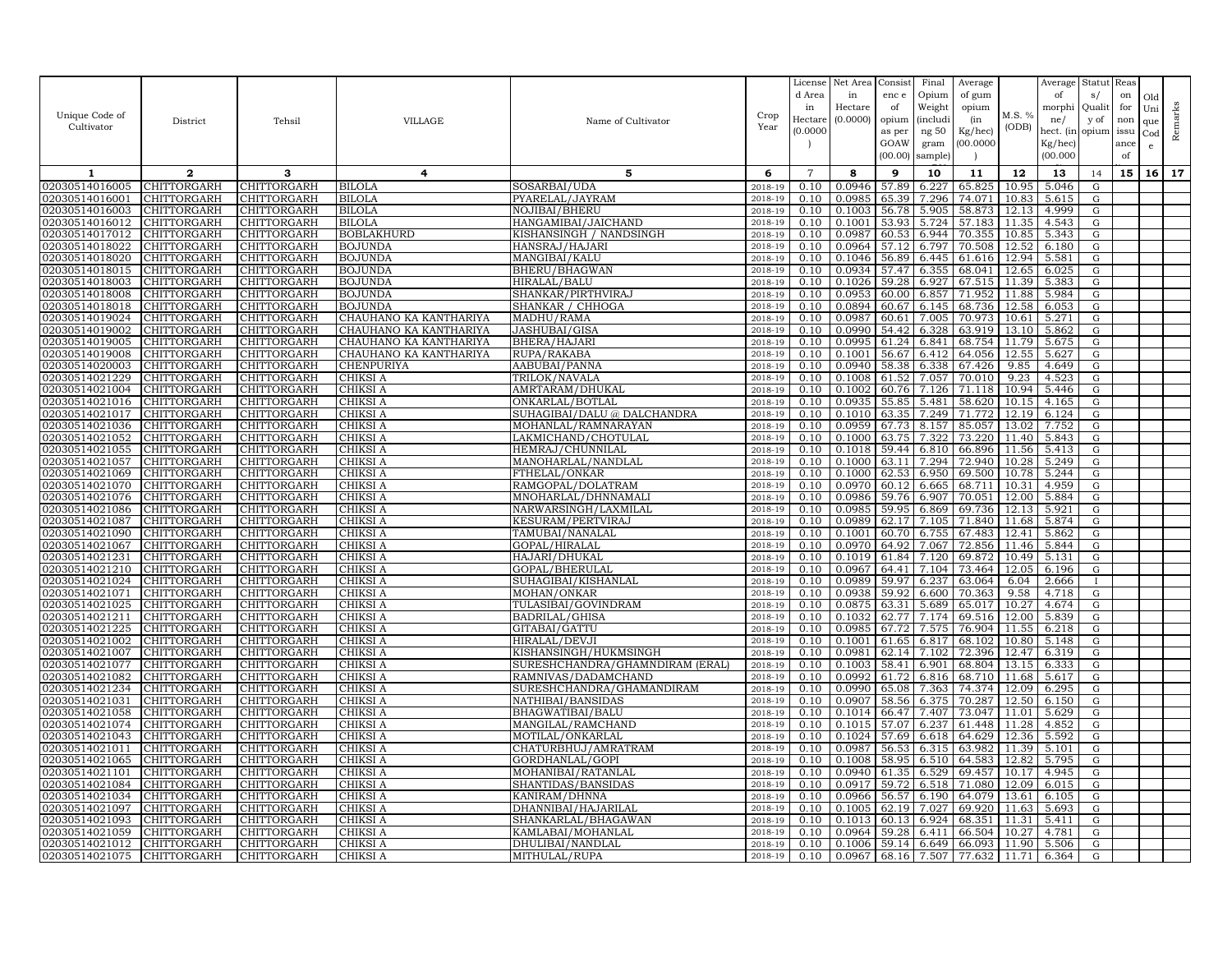| Unique Code of<br>Cultivator     | District                          | Tehsil                     | VILLAGE              | Name of Cultivator                    | Crop<br>Year       | License<br>d Area<br>in<br>Hectare<br>(0.0000) | Net Area<br>in<br>Hectare<br>(0.0000) | Consist<br>enc e<br>of<br>opium<br>as per | Final<br>Opium<br>Weight<br><i>(includi</i><br>ng 50 | Average<br>of gum<br>opium<br>(in<br>Kg/hec) | M.S. %<br>(ODB) | Average<br>of<br>morphi<br>ne/<br>hect. (in | Statut<br>s/<br>Quali<br>y of<br>opium | Reas<br>on<br>for<br>non<br>issu | Old<br>Uni<br>que<br>Cod | Remarks |
|----------------------------------|-----------------------------------|----------------------------|----------------------|---------------------------------------|--------------------|------------------------------------------------|---------------------------------------|-------------------------------------------|------------------------------------------------------|----------------------------------------------|-----------------|---------------------------------------------|----------------------------------------|----------------------------------|--------------------------|---------|
|                                  |                                   |                            |                      |                                       |                    |                                                |                                       | GOAW<br>(00.00)                           | gram<br>sample)                                      | 00.000C                                      |                 | $Kg/$ hec)<br>(00.000)                      |                                        | ance<br>of                       | $\mathbf{e}$             |         |
| 1                                | $\mathbf{2}$                      | 3                          | 4                    | 5                                     | 6                  | $\overline{7}$                                 | 8                                     | 9                                         | 10                                                   | 11                                           | 12              | 13                                          | 14                                     | 15                               | 16 <sup>1</sup>          | 17      |
| 02030514021212                   | <b>CHITTORGARH</b>                | CHITTORGARH                | CHIKSI A             | KARANSINGH/MANSINGH                   | 2018-19            | 0.10                                           | 0.0968                                | 69.52                                     | 7.478                                                | 77.252                                       | 12.67           | 6.852                                       | ${\rm G}$                              |                                  |                          |         |
| 02030514021048                   | CHITTORGARH                       | <b>CHITTORGARH</b>         | CHIKSI A             | BHERULAL/HIRALAL                      | 2018-19            | 0.10                                           | 0.1006                                | 66.34                                     | 7.695                                                | 76.491                                       | 12.03           | 6.442                                       | ${\rm G}$                              |                                  |                          |         |
| 02030514021037                   | CHITTORGARH                       | CHITTORGARH                | CHIKSI A             | FATHELAL/MOTILAL                      | 2018-19            | 0.10                                           | 0.0961                                | 57.04                                     | 6.160                                                | 64.100                                       | 10.76           | 4.828                                       | G                                      |                                  |                          |         |
| 02030514021029<br>02030514021035 | CHITTORGARH                       | CHITTORGARH                | CHIKSI A             | <b>BHERU/PEMA</b>                     | 2018-19<br>2018-19 | 0.10<br>0.10                                   | 0.0960<br>0.0991                      | 64.01<br>57.82                            | 6.767                                                | 70.490<br>67.185                             | 12.53<br>11.74  | 6.182                                       | ${\rm G}$<br>G                         |                                  |                          |         |
| 02030514021054                   | CHITTORGARH<br>CHITTORGARH        | CHITTORGARH<br>CHITTORGARH | CHIKSI A<br>CHIKSI A | MANOHARLAL/SHOLAL<br>GATUBAI/MANGILAL | 2018-19            | 0.10                                           | 0.1004                                | 60.26                                     | 6.658<br>6.775                                       | 67.480                                       | 11.43           | 5.521<br>5.399                              | ${\rm G}$                              |                                  |                          |         |
| 02030514021073                   | <b>CHITTORGARH</b>                | CHITTORGARH                | CHIKSI A             | OMPARKASH/HIRALAL                     | 2018-19            | 0.10                                           | 0.0889                                | 60.83                                     | 6.013                                                | 67.638                                       | 11.46           | 5.426                                       | G                                      |                                  |                          |         |
| 02030514021094                   | CHITTORGARH                       | CHITTORGARH                | CHIKSI A             | MANGILAL/HIRALAL                      | 2018-19            | 0.10                                           | 0.1021                                | 60.70                                     | 6.772                                                | 66.327                                       | 12.50           | 5.804                                       | G                                      |                                  |                          |         |
| 02030514021214                   | CHITTORGARH                       | CHITTORGARH                | CHIKSI A             | <b>BHOMJI/DHOKAL</b>                  | 2018-19            | 0.10                                           | 0.0986                                | 60.68                                     | 6.813                                                | 69.097                                       | 13.58           | 6.569                                       | G                                      |                                  |                          |         |
| 02030514021104                   | CHITTORGARH                       | CHITTORGARH                | CHIKSI B             | SOHANLAL / KISHANLAL                  | 2018-19            | 0.10                                           | 0.0981                                | 65.84                                     | 7.242                                                | 73.823                                       | 12.32           | 6.367                                       | ${\rm G}$                              |                                  |                          |         |
| 02030514021112                   | <b>CHITTORGARH</b>                | <b>CHITTORGARH</b>         | CHIKSI B             | ONKARLAL/KALU                         | 2018-19            | 0.10                                           | 0.1028                                | 59.25                                     | 6.644                                                | 64.630                                       | 11.70           | 5.294                                       | G                                      |                                  |                          |         |
| 02030514021113                   | CHITTORGARH                       | CHITTORGARH                | CHIKSI B             | TULASIBAI/MANGILAL                    | 2018-19            | 0.10                                           | 0.0992                                | 64.98                                     | 7.213                                                | 72.712                                       | 11.34           | 5.772                                       | ${\rm G}$                              |                                  |                          |         |
| 02030514021137                   | <b>CHITTORGARH</b>                | CHITTORGARH                | CHIKSI B             | LALCHAND/DULICHAND                    | 2018-19            | 0.10                                           | 0.0980                                | 58.63                                     | 6.500                                                | 66.327                                       | 11.19           | 5.195                                       | ${\rm G}$                              |                                  |                          |         |
| 02030514021139                   | CHITTORGARH                       | CHITTORGARH                | CHIKSI B             | CHENRAM/RATANLAL                      | 2018-19            | 0.10                                           | 0.1008                                | 64.53                                     | 7.845                                                | 77.827                                       | 12.82           | 6.984                                       | G                                      |                                  |                          |         |
| 02030514021146                   | CHITTORGARH                       | CHITTORGARH                | CHIKSI B             | GOPAL/SHANKARLAL                      | 2018-19            | 0.10                                           | 0.1030                                | 60.64                                     | 6.982                                                | 67.786                                       | 11.20           | 5.315                                       | G                                      |                                  |                          |         |
| 02030514021155                   | CHITTORGARH                       | CHITTORGARH                | CHIKSI B             | RAMNARAYAN/HIRA                       | 2018-19            | 0.10                                           | 0.1001                                | 64.22                                     | 7.257                                                | 72.498                                       | 12.75           | 6.470                                       | G                                      |                                  |                          |         |
| 02030514021175                   | CHITTORGARH                       | CHITTORGARH                | CHIKSI B             | <b>BAPULAL/SHANKAR</b>                | $2018 - 1$         | 0.10                                           | 0.1009                                | 64.09                                     | 7.233                                                | 71.685                                       | 11.41           | 5.725                                       | ${\rm G}$                              |                                  |                          |         |
| 02030514021196                   | <b>CHITTORGARH</b>                | CHITTORGARH                | CHIKSI B             | <b>KESAWBAI/NANA</b>                  | 2018-19            | 0.10                                           | 0.1006                                | 66.65                                     | 7.198                                                | 71.551                                       | 10.13           | 5.074                                       | G                                      |                                  |                          |         |
| 02030514021111                   | CHITTORGARH                       | CHITTORGARH                | CHIKSI B             | HAJARIBAI/RAMNARAYAN                  | 2018-19            | 0.10                                           | 0.1003                                | 65.96                                     | 7.453                                                | 74.307                                       | 11.72           | 6.097                                       | ${\rm G}$                              |                                  |                          |         |
| 02030514021180                   | CHITTORGARH                       | CHITTORGARH                | CHIKSI B             | <b>VENIRAM/KAJOD</b>                  | 2018-19            | 0.10                                           | 0.0998                                | 54.88                                     | 6.084                                                | 60.962                                       | 10.60           | 4.523                                       | G                                      |                                  |                          |         |
| 02030514021121<br>02030514021125 | CHITTORGARH<br><b>CHITTORGARH</b> | CHITTORGARH<br>CHITTORGARH | CHIKSI B<br>CHIKSI B | <b>BHERU/GHISU</b><br>GHISU/MOTI      | 2018-19<br>2018-19 | 0.10<br>0.10                                   | 0.0985<br>0.0972                      | 60.14<br>62.66                            | 6.658<br>7.125                                       | 67.594<br>73.303                             | 11.89<br>9.97   | 5.626<br>5.116                              | $\mathbf G$<br>G                       |                                  |                          |         |
| 02030514021128                   | CHITTORGARH                       | CHITTORGARH                | CHIKSI B             | MANOHARLAL/VENIRAM                    | 2018-19            | 0.10                                           | 0.0962                                | 62.12                                     | 7.082                                                | 73.618                                       | 11.59           | 5.972                                       | G                                      |                                  |                          |         |
| 02030514021156                   | CHITTORGARH                       | CHITTORGARH                | CHIKSI B             | NARENDER/HIRALAL                      | 2018-19            | 0.10                                           | 0.1000                                | 59.37                                     | 6.582                                                | 65.820                                       | 12.19           | 5.616                                       | G                                      |                                  |                          |         |
| )2030514021148                   | CHITTORGARH                       | CHITTORGARH                | CHIKSI B             | MANGILAL/SHRIRAM                      | 2018-19            | 0.10                                           | 0.0989                                | 65.33                                     | 7.485                                                | 75.683                                       | 11.28           | 5.976                                       | ${\rm G}$                              |                                  |                          |         |
| 02030514021140                   | CHITTORGARH                       | CHITTORGARH                | CHIKSI B             | BHAGAWATIBAI/SOLAL                    | 2018-19            | 0.10                                           | 0.0992                                | 62.15                                     | 6.970                                                | 70.262                                       | 11.34           | 5.577                                       | G                                      |                                  |                          |         |
| 02030514021161                   | CHITTORGARH                       | CHITTORGARH                | CHIKSI B             | BAGDIRAM/GANGARAM                     | 2018-19            | 0.10                                           | 0.0934                                | 62.28                                     | 6.459                                                | 69.154                                       | 12.07           | 5.843                                       | G                                      |                                  |                          |         |
| 02030514021200                   | CHITTORGARH                       | CHITTORGARH                | CHIKSI B             | MOTILAL/JAIRAM                        | 2018-19            | 0.10                                           | 0.1028                                | 62.91                                     | 7.037                                                | 68.453                                       | 11.73           | 5.621                                       | ${\rm G}$                              |                                  |                          |         |
| 02030514021220                   | <b>CHITTORGARH</b>                | CHITTORGARH                | CHIKSI B             | DEVCHAND/MULCHAND                     | 2018-19            | 0.10                                           | 0.1013                                | 67.30                                     | 7.797                                                | 76.969                                       | 11.29           | 6.083                                       | G                                      |                                  |                          |         |
| 02030514021136                   | CHITTORGARH                       | CHITTORGARH                | CHIKSI B             | SOHANIBAI / BHERULAL                  | 2018-19            | 0.10                                           | 0.0995                                | 59.76                                     | 6.668                                                | 67.015                                       | 11.98           | 5.619                                       | ${\rm G}$                              |                                  |                          |         |
| 02030514021170                   | <b>CHITTORGARH</b>                | CHITTORGARH                | CHIKSI B             | CHUNA/LALU                            | 2018-19            | 0.10                                           | 0.0985                                | 62.76                                     | 6.715                                                | 68.173                                       | 12.08           | 5.765                                       | ${\rm G}$                              |                                  |                          |         |
| 02030514021176                   | CHITTORGARH                       | CHITTORGARH                | CHIKSI B             | BANSHILAL/MANGILAL                    | 2018-19            | 0.10                                           | 0.1015                                | 61.64                                     | 6.904                                                | 68.020                                       | 12.26           | 5.837                                       | G                                      |                                  |                          |         |
| 02030514021187                   | <b>CHITTORGARH</b>                | CHITTORGARH                | CHIKSI B             | MADANLAL/DALLICHAND                   | 2018-19            | 0.10                                           | 0.1021                                | 61.57                                     | 7.045                                                | 69.001                                       | 11.63           | 5.618                                       | G                                      |                                  |                          |         |
| 02030514021124                   | <b>CHITTORGARH</b>                | CHITTORGARH                | CHIKSI B             | BHERULAL/PRATHVIRAJ                   | 2018-19            | 0.10                                           | 0.1008                                | 59.03                                     | 6.949                                                | 68.939                                       | 10.20           | 4.922                                       | G                                      |                                  |                          |         |
| 02030514021133                   | CHITTORGARH                       | CHITTORGARH                | CHIKSI B             | CHATURBHUJ/RATAN                      | 2018-19            | 0.10                                           | 0.1036                                | 62.08                                     | 6.909                                                | 66.689                                       | 11.02           | 5.144                                       | G                                      |                                  |                          |         |
| 02030514021154                   | <b>CHITTORGARH</b>                | CHITTORGARH                | CHIKSI B             | SUNDARBAI/RATANDAS                    | 2018-19            | 0.10<br>0.10                                   | 0.0960                                | 56.29                                     | 5.894                                                | 61.396                                       | 11.74           | 5.046                                       | G                                      |                                  |                          |         |
| 02030514021182<br>02030514021185 | CHITTORGARH<br>CHITTORGARH        | CHITTORGARH<br>CHITTORGARH | CHIKSI B<br>CHIKSI B | KISHANLAL/SHRILAL<br>GOPILAL/GHISU    | 2018-19<br>2018-19 | 0.10                                           | 0.0989<br>0.0930                      | 56.37<br>57.61                            | 6.450<br>6.098                                       | 65.217<br>65.570                             | 11.90<br>12.67  | 5.433<br>5.816                              | ${\rm G}$<br>G                         |                                  |                          |         |
| 02030514021150                   | CHITTORGARH                       | CHITTORGARH                | CHIKSI B             | GULAKBAI/LOBHCHAND                    | 2018-19            | 0.10                                           | 0.0933                                | 59.53                                     | 6.565                                                | 70.364                                       | 11.46           | 5.645                                       | G                                      |                                  |                          |         |
| 02030514021219                   | <b>CHITTORGARH</b>                | CHITTORGARH                | CHIKSI B             | HEMRAJ/MAGANA                         | 2018-19            | 0.10                                           | 0.1007                                | 64.81                                     | 7.481                                                | 74.290                                       | 13.83           | 7.192                                       | G                                      |                                  |                          |         |
| 02030514021206                   | CHITTORGARH                       | CHITTORGARH                | CHIKSI B             | AMRATLAL/JHAMAKLAL                    | 2018-19            | 0.10                                           | 0.1008                                | 58.54                                     | 6.565                                                | 65.129                                       | 11.84           | 5.398                                       | ${\rm G}$                              |                                  |                          |         |
| 02030514021109                   | CHITTORGARH                       | CHITTORGARH                | CHIKSI B             | NANALAL/HARLAL                        | 2018-19            | 0.10                                           | 0.0959                                |                                           | 67.19 7.113                                          | 74.171                                       | 11.79           | 6.121                                       | ${\rm G}$                              |                                  |                          |         |
| 02030514021197                   | CHITTORGARH                       | CHITTORGARH                | CHIKSI B             | NANDA/DHANNA                          | 2018-19            | 0.10                                           | 0.1013                                | 60.53                                     | 6.650                                                | 65.647                                       | 11.09           | 5.096                                       | ${\rm G}$                              |                                  |                          |         |
| 02030514021160                   | CHITTORGARH                       | CHITTORGARH                | CHIKSI B             | KAILASHIBAI/CHUNNILAL                 | 2018-19            | 0.10                                           | 0.0972                                | 62.68                                     | 7.056                                                | 72.593                                       | 11.07           | 5.625                                       | G                                      |                                  |                          |         |
| 02030514021129                   | CHITTORGARH                       | CHITTORGARH                | CHIKSI B             | LAKHMICHAND/HARLAL                    | 2018-19            | 0.10                                           | 0.1028                                | 58.86                                     | 6.803                                                | 66.177                                       | 10.77           | 4.989                                       | G                                      |                                  |                          |         |
| 02030514021126                   | CHITTORGARH                       | CHITTORGARH                | CHIKSI B             | LAKHMICHAND/BHAGIRATH                 | 2018-19            | 0.10                                           | 0.1013                                | 57.59                                     | 6.565                                                | 64.808                                       | 10.14           | 4.600                                       | ${\rm G}$                              |                                  |                          |         |
| 02030514021157                   | <b>CHITTORGARH</b>                | CHITTORGARH                | CHIKSI B             | ONKARLAL/MAGNIRAM                     | 2018-19            | 0.10                                           | 0.1005                                | 61.11                                     | 6.617                                                | 65.841                                       | 11.45           | 5.277                                       | G                                      |                                  |                          |         |
| 02030514021193                   | CHITTORGARH                       | CHITTORGARH                | CHIKSI B             | HEMRAJ/ONKAR                          | 2018-19            | 0.10                                           | 0.1025                                | 56.87                                     | 6.443                                                | 62.859                                       | 13.66           | 6.010                                       | G                                      |                                  |                          |         |
| 02030514021171                   | CHITTORGARH                       | CHITTORGARH                | CHIKSI B             | RUPLAL/NOLARAM                        | 2018-19            | 0.10                                           | 0.0984                                | 63.74                                     | 6.920                                                | 70.325                                       | 11.48           | 5.652                                       | G                                      |                                  |                          |         |
| 02030514021221                   | CHITTORGARH                       | CHITTORGARH                | CHIKSI B             | DALICHAND/SHRILAI                     | 2018-19            | 0.10                                           | 0.1010                                | 58.76                                     | 6.640                                                | 65.743                                       | 10.87           | 5.002                                       | G                                      |                                  |                          |         |
| 02030514021188<br>02030514021193 | CHITTORGARH<br>CHITTORGARH        | CHITTORGARH<br>CHITTORGARH | CHIKSI B<br>CHIKSI B | DHAPUBAI/ONKARLAL<br>DEUBAI/ONKARLAL  | 2018-19<br>2018-19 | 0.10<br>0.10                                   | 0.1006<br>0.0976                      | 58.98<br>56.86                            | 6.538<br>6.523                                       | 64.990<br>66.834                             | 12.29<br>10.34  | 5.591<br>4.837                              | G<br>G                                 |                                  |                          |         |
| 02030514021123                   | CHITTORGARH                       | CHITTORGARH                | CHIKSI B             | SAGARBAI/ONKARLAI                     | 2018-19            | 0.10                                           | 0.1015                                | 70.98                                     | 7.859                                                | 77.429                                       | 12.40           | 6.720                                       | G                                      |                                  |                          |         |
| 02030514021132                   | CHITTORGARH                       | <b>CHITTORGARH</b>         | CHIKSI B             | MANOHARLAL/MOOLCHAND/GOTUBAI          | 2018-19            | 0.10                                           | 0.1021                                | 64.53                                     | 7.163                                                | 70.157                                       | 12.30           | 6.040                                       | G                                      |                                  |                          |         |
| 02030514021152                   | CHITTORGARH                       | CHITTORGARH                | CHIKSI B             | PRABHU/BHERA                          | 2018-19            | 0.10                                           | 0.0890                                | 60.64                                     | 5.882                                                | 66.090                                       | 9.88            | 4.571                                       | G                                      |                                  |                          |         |
| 02030514021158                   | <b>CHITTORGARH</b>                | CHITTORGARH                | CHIKSI B             | KHYALILAL/JHAMAKLAL                   | 2018-19            | 0.10                                           | 0.0989                                | 61.72                                     | 6.957                                                | 70.344                                       | 11.26           | 5.544                                       | G                                      |                                  |                          |         |
| 02030514021162                   | <b>CHITTORGARH</b>                | CHITTORGARH                | CHIKSI B             | BHERULAL/BHUWANA                      | 2018-19            | 0.10                                           | 0.1025                                |                                           | 60.19 6.879                                          | 67.112                                       | 10.17           | 4.778                                       | G                                      |                                  |                          |         |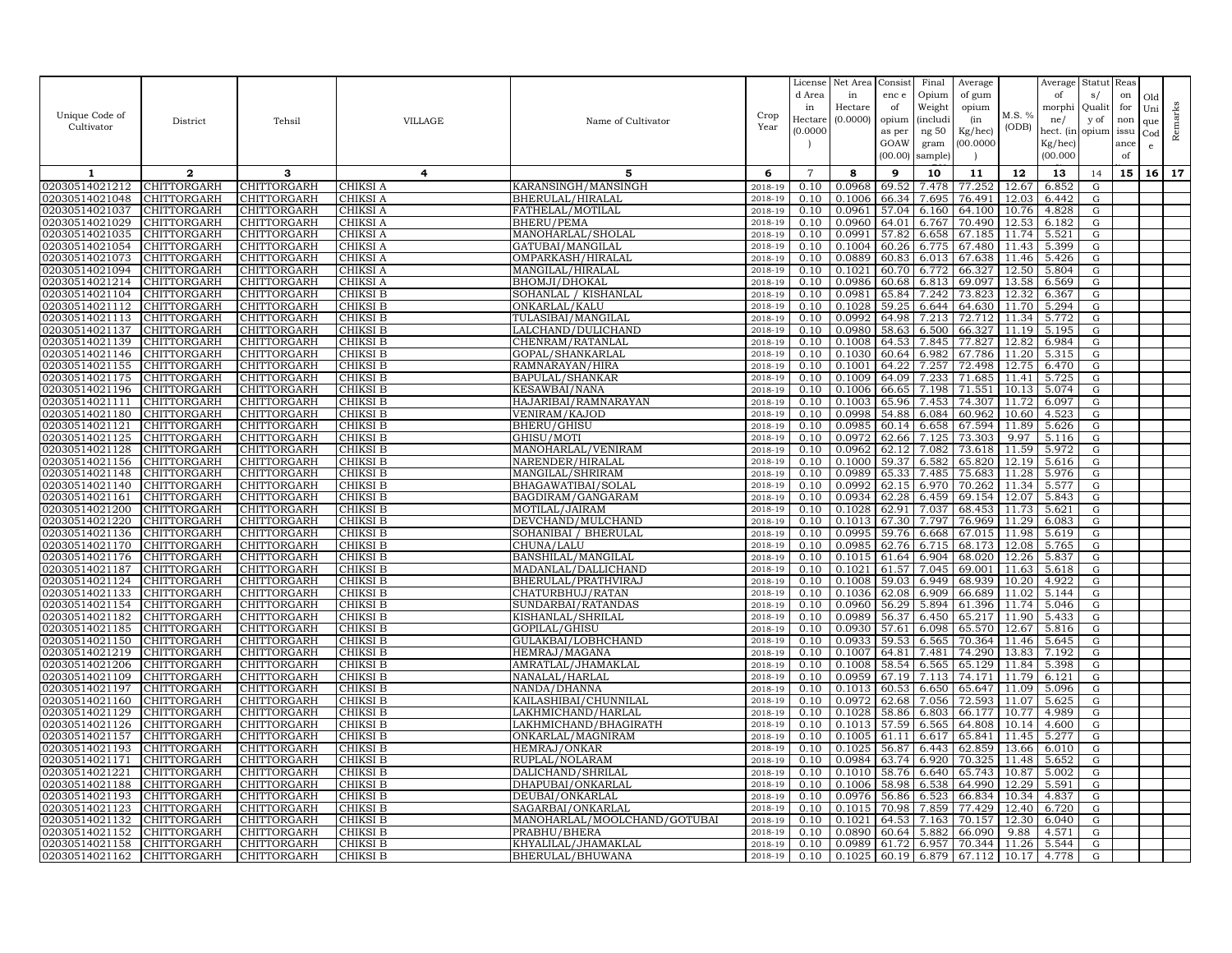|                                  |                                   |                            |                                            |                                           |                    | License            | Net Area         | Consist        | Final          | Average            |                | Average              | Statut      | Reas |                   |         |
|----------------------------------|-----------------------------------|----------------------------|--------------------------------------------|-------------------------------------------|--------------------|--------------------|------------------|----------------|----------------|--------------------|----------------|----------------------|-------------|------|-------------------|---------|
|                                  |                                   |                            |                                            |                                           |                    | d Area             | in               | enc e          | Opium          | of gum             |                | of                   | s/          | on   | Old               |         |
| Unique Code of                   |                                   |                            |                                            |                                           | Crop               | in                 | Hectare          | of             | Weight         | opium              | M.S. %         | morphi               | Qualit      | for  | Uni               | Remarks |
| Cultivator                       | District                          | Tehsil                     | <b>VILLAGE</b>                             | Name of Cultivator                        | Year               | Hectar<br>(0.0000) | (0.0000)         | opium          | (includi       | (in                | (ODB)          | ne/                  | y of        | non  | que               |         |
|                                  |                                   |                            |                                            |                                           |                    |                    |                  | as per<br>GOAW | ng 50<br>gram  | Kg/hec)<br>00.0000 |                | hect. (in<br>Kg/hec) | opium issu  | ance | $_{\rm Cod}$<br>e |         |
|                                  |                                   |                            |                                            |                                           |                    |                    |                  | (00.00)        | sample)        |                    |                | (00.000)             |             | of   |                   |         |
| -1                               | $\overline{2}$                    | 3                          | 4                                          | 5                                         | 6                  | $\overline{7}$     | 8                | 9              | 10             | 11                 | 12             | 13                   |             | 15   | 16                | 17      |
| 02030514021186                   | CHITTORGARH                       | CHITTORGARH                | CHIKSI B                                   | MAHIPAL/DOULATRAM                         | $2018 - 19$        | 0.10               | 0.0973           | 65.39          | 7.613          | 78.243             | 12.31          | 6.742                | 14<br>G     |      |                   |         |
| 02030514021203                   | <b>CHITTORGARH</b>                | <b>CHITTORGARH</b>         | CHIKSI B                                   | SURESH/AMRATLAL                           | 2018-19            | 0.10               | 0.0983           | 56.95          | 6.151          | 62.574             | 10.22          | 4.476                | G           |      |                   |         |
| 02030514021103                   | CHITTORGARH                       | CHITTORGARH                | CHIKSI C                                   | MOHAN/GISA                                | 2018-19            | 0.10               | 0.0973           | 62.04          | 6.656          | 68.407             | 12.62          | 6.043                | G           |      |                   |         |
| 02030514021095                   | CHITTORGARH                       | CHITTORGARH                | CHIKSI C                                   | GOPAL/NANALAL                             | 2018-19            | 0.10               | 0.0968           | 61.47          | 6.674          | 68.946             | 11.44          | 5.521                | G           |      |                   |         |
| 02030514021078                   | CHITTORGARH                       | CHITTORGARH                | CHIKSI C                                   | CHANDIBAI / PRABHULAL                     | 2018-19            | 0.10               | 0.0926           | 61.63          | 6.550          | 70.734             | 9.78           | 4.843                | G           |      |                   |         |
| 02030514021015                   | CHITTORGARH                       | CHITTORGARH                | CHIKSI C                                   | HAJARI/TEKCHAND                           | 2018-19            | 0.10               | 0.1012           | 66.78          | 7.184          | 70.988             | 13.84          | 6.877                | G           |      |                   |         |
| 02030514021051                   | <b>CHITTORGARH</b>                | CHITTORGARH                | CHIKSI C                                   | NATHULAL/NANDA                            | 2018-19            | 0.10               | 0.1022           | 62.05          | 7.384          | 72.251             | 11.22          | 5.675                | G           |      |                   |         |
| 02030514021006                   | CHITTORGARH                       | CHITTORGARH                | CHIKSI C                                   | SHIVLAL/KHEMRAJ                           | 2018-19            | 0.10               | 0.0949           | 62.07          | 7.094          | 74.752             | 10.89          | 5.698                | G           |      |                   |         |
| 02030514021028                   | CHITTORGARH                       | CHITTORGARH                | CHIKSI C                                   | LOBHCHAND/DEVAJI                          | 2018-19            | 0.10               | 0.0982           | 65.20          | 7.451          | 75.876             | 13.40          | 7.118                | G           |      |                   |         |
| 02030514021022                   | CHITTORGARH                       | CHITTORGARH                | CHIKSI C                                   | RATANLAL/NANDA                            | 2018-19            | 0.10               | 0.0933           | 59.95          | 6.355          | 68.114             | 11.09          | 5.287                | G           |      |                   |         |
| 02030514021098<br>02030514021088 | <b>CHITTORGARH</b><br>CHITTORGARH | CHITTORGARH<br>CHITTORGARH | CHIKSI C<br>CHIKSI C                       | <b>BASRAJ/ONKAR</b><br>RATANIBAI/ONKARLAL | 2018-19<br>2018-19 | 0.10<br>0.10       | 0.0973<br>0.0980 | 60.43<br>57.18 | 6.829<br>6.453 | 70.185<br>65.847   | 12.41<br>11.79 | 6.097<br>5.434       | G<br>G      |      |                   |         |
| 02030514021023                   | CHITTORGARH                       | CHITTORGARH                | CHIKSI C                                   | MANGILAL/KALU                             | 2018-19            | 0.10               | 0.0903           | 58.97          | 5.737          | 63.533             | 11.01          | 4.896                | G           |      |                   |         |
| 02030514021066                   | CHITTORGARH                       | CHITTORGARH                | CHIKSI C                                   | MADHO/MANGILAL                            | 2018-19            | 0.10               | 0.0971           | 62.30          | 6.604          | 68.012             | 12.65          | 6.022                | G           |      |                   |         |
| 02030514021005                   | CHITTORGARH                       | CHITTORGARH                | CHIKSI C                                   | ONKARLALA/HARLAL                          | 2018-19            | 0.10               | 0.1007           | 57.97          | 6.385          | 63.406             | 12.06          | 5.353                | G           |      |                   |         |
| 02030514021018                   | CHITTORGARH                       | CHITTORGARH                | CHIKSI C                                   | BHANWARSINGH/MANSINGH                     | 2018-19            | 0.10               | 0.0980           | 55.05          | 5.426          | 55.367             | 11.99          | 4.647                | G           |      |                   |         |
| 02030514021030                   | CHITTORGARH                       | CHITTORGARH                | CHIKSI C                                   | BHERULAL/UDIYACHAMAR                      | 2018-19            | 0.10               | 0.0994           | 58.62          | 6.884          | 69.256             | 12.03          | 5.832                | G           |      |                   |         |
| 02030514021038                   | CHITTORGARH                       | CHITTORGARH                | CHIKSI C                                   | BHERULAL/NANDLAL                          | 2018-19            | 0.10               | 0.0885           | 65.48          | 6.398          | 72.294             | 12.26          | 6.205                | G           |      |                   |         |
| 02030514021046                   | CHITTORGARH                       | CHITTORGARH                | CHIKSI C                                   | GOPILAL/MOTILALA                          | 2018-19            | 0.10               | 0.0975           | 56.58          | 5.828          | 59.774             | 11.89          | 4.975                | G           |      |                   |         |
| 02030514021053                   | CHITTORGARH                       | CHITTORGARH                | CHIKSI C                                   | BHERULAL/KARULAI                          | 2018-19            | 0.10               | 0.1002           | 63.37          | 7.432          | 74.172             | 11.36          | 5.898                | G           |      |                   |         |
| 02030514021056                   | CHITTORGARH                       | CHITTORGARH                | CHIKSI C                                   | RATANLALA/RAMESHWARLAL                    | 2018-19            | 0.10               | 0.0997           | 59.92          | 6.660          | 66.800             | 11.05          | 5.167                | ${\rm G}$   |      |                   |         |
| 02030514021063<br>02030514021064 | CHITTORGARH<br>CHITTORGARH        | CHITTORGARH<br>CHITTORGARH | CHIKSI C<br>CHIKSI C                       | MNOHARLAL/LAXMILAL<br>MOHANLAL/SHANKAR    | 2018-19<br>2018-19 | 0.10<br>0.10       | 0.1013<br>0.0963 | 59.61<br>58.32 | 6.855<br>6.165 | 67.670<br>64.019   | 11.96<br>13.94 | 5.665<br>6.247       | G           |      |                   |         |
| 02030514021085                   | CHITTORGARH                       | CHITTORGARH                | CHIKSI C                                   | TULSIRAM/PEMA                             | 2018-19            | 0.10               | 0.0903           | 61.29          | 6.392          | 70.786             | 10.72          | 5.312                | G<br>G      |      |                   |         |
| 02030514021092                   | CHITTORGARH                       | CHITTORGARH                | CHIKSI C                                   | KALURAM/KASUJI                            | 2018-19            | 0.10               | 0.0976           | 63.96          | 7.008          | 71.803             | 11.96          | 6.012                | G           |      |                   |         |
| 02030514021204                   | CHITTORGARH                       | CHITTORGARH                | CHIKSI C                                   | PARATHU/PEMA                              | 2018-19            | 0.10               | 0.0906           | 66.00          | 7.166          | 79.095             | 13.08          | 7.242                | G           |      |                   |         |
| 02030514024010                   | CHITTORGARH                       | CHITTORGARH                | DAULATPURA - II                            | RAMLAL/BHIMA                              | 2018-19            | 0.10               | 0.0971           | 59.60          | 7.050          | 72.606             | 11.81          | 6.002                | G           |      |                   |         |
| 02030514024001                   | CHITTORGARH                       | CHITTORGARH                | DAULATPURA - II                            | LEHRU/AMARCHAND                           | 2018-19            | 0.10               | 0.0976           | 54.78          | 6.323          | 64.785             | 12.71          | 5.764                | G           |      |                   |         |
| 02030514024026                   | CHITTORGARH                       | CHITTORGARH                | DAULATPURA - II                            | MOHAN/SHIVJI                              | 2018-19            | 0.10               | 0.0995           | 58.19          | 6.584          | 66.171             | 12.97          | 6.007                | G           |      |                   |         |
| 02030514029009                   | CHITTORGARH                       | CHITTORGARH                | DAULATPURA VIJAIPUR                        | RADHABAI / MADANLAL                       | 2018-19            | 0.10               | 0.1000           | 63.02          | 7.121          | 71.210             | 10.41          | 5.189                | G           |      |                   |         |
| 02030514029006                   | CHITTORGARH                       | CHITTORGARH                | DAULATPURA VIJAIPUR                        | DHAPUBAI/MAGANLAL                         | 2018-19            | 0.10               | 0.0986           | 59.24          | 7.320          | 74.239             | 11.19          | 5.815                | G           |      |                   |         |
| 02030514029017                   | CHITTORGARH                       | CHITTORGARH                | DAULATPURA VIJAIPUR                        | KISHANLAL/RANGLAI                         | 2018-19            | 0.10               | 0.0991           | 59.79          | 7.329          | 73.956             | 10.77          | 5.575                | G           |      |                   |         |
| 02030514029022                   | <b>CHITTORGARH</b>                | CHITTORGARH                | DAULATPURA VIJAIPUR                        | KANHAYA/BALURAM                           | 2018-19            | 0.10               | 0.0989           | 55.61          | 6.387          | 64.580             | 10.61          | 4.797                | G           |      |                   |         |
| 02030514029024<br>02030514029027 | CHITTORGARH<br>CHITTORGARH        | CHITTORGARH<br>CHITTORGARH | DAULATPURA VIJAIPUR<br>DAULATPURA VIJAIPUR | SHIVLAL/GANGARAM<br>RAMLAL/GANGARAM       | 2018-19<br>2018-19 | 0.10<br>0.10       | 0.0995<br>0.0984 | 59.81<br>60.80 | 7.092<br>7.279 | 71.276<br>73.974   | 11.37<br>11.43 | 5.673<br>5.918       | G<br>G      |      |                   |         |
| 02030514029035                   | CHITTORGARH                       | CHITTORGARH                | DAULATPURA VIJAIPUR                        | EJANBAI/MODIRAM                           | 2018-19            | 0.10               | 0.0968           | 61.78          | 6.858          | 70.847             | 10.39          | 5.152                | G           |      |                   |         |
| 02030514029037                   | CHITTORGARH                       | CHITTORGARH                | DAULATPURA VIJAIPUR                        | NANDKISHOR/KISHANLAL POTR NANIBAI         | 2018-19            | 0.10               | 0.1000           | 60.31          | 7.384          | 73.840             | 10.68          | 5.520                | G           |      |                   |         |
| 02030514029038                   | CHITTORGARH                       | CHITTORGARH                | DAULATPURA VIJAIPUR                        | BHERU/MAGANDHAKAR                         | 2018-19            | 0.10               | 0.098            | 60.50          | 7.485          | 75.990             | 11.55          | 6.144                | G           |      |                   |         |
| 02030514029016                   | CHITTORGARH                       | CHITTORGARH                | DAULATPURA VIJAIPUR                        | <b>UDAIRAM/GULAB</b>                      | 2018-19            | 0.10               | 0.0994           | 59.23          | 7.074          | 71.167             | 10.03          | 4.996                | G           |      |                   |         |
| 02030514029008                   | CHITTORGARH                       | CHITTORGARH                | DAULATPURA VIJAIPUR                        | MATHARIBAI/GOPILAL                        | 2018-19            | 0.10               | 0.0992           | 57.06          | 6.562          | 66.149             | 11.81          | 5.468                | G           |      |                   |         |
| 02030514029014                   | CHITTORGARH                       | CHITTORGARH                | DAULATPURA VIJAIPUR                        | DOULATRAM/MADHAWLAL                       | 2018-19            | 0.10               | 0.0986           | 58.87          | 6.921          | 70.193             | 10.75          | 5.282                | G           |      |                   |         |
| 02030514029020                   | CHITTORGARH                       | CHITTORGARH                | DAULATPURA VIJAIPUR                        | JAGDISH/MADHAVLAL                         | 2018-19            | 0.10               | 0.0988           | 58.93          | 7.156          | 72.429             | 10.13          | 5.136                | G           |      |                   |         |
| 02030514029036                   | CHITTORGARH                       | CHITTORGARH                | DAULATPURA VIJAIPUR                        | RADHEYSHYAM/DHANRAJ                       | 2018-19            | 0.10               | 0.1005           | 57.85          | 7.082          | 70.468             | 10.44          | 5.150                | G           |      |                   |         |
| 02030514029002                   | CHITTORGARH                       | CHITTORGARH                | DAULATPURA VIJAIPUR                        | BHOLIRAM/MULCHAND                         | 2018-19            | 0.10               | 0.0990           | 56.65          | 6.531          | 65.970             | 10.57          | 4.881                | G           |      |                   |         |
| 02030514029026<br>02030514029003 | CHITTORGARH<br>CHITTORGARH        | CHITTORGARH<br>CHITTORGARH | DAULATPURA VIJAIPUR<br>DAULATPURA VIJAIPUR | RADHABAI/GITALAL<br><b>BALU/KALU</b>      | 2018-19<br>2018-19 | 0.10<br>0.10       | 0.0979<br>0.1005 | 59.70<br>58.42 | 7.147<br>6.802 | 73.003<br>67.682   | 10.57<br>11.38 | 5.401<br>5.391       | G<br>G      |      |                   |         |
| 02030514029013                   | CHITTORGARH                       | CHITTORGARH                | DAULATPURA VIJAIPUR                        | MEGHRAJ/HARIRAM                           | 2018-19            | 0.10               | 0.1005           | 58.87          | 7.334          | 72.975             | 11.21          | 5.726                | G           |      |                   |         |
| 02030514029001                   | CHITTORGARH                       | CHITTORGARH                | <b>DAULATPURA VIJAIPUR</b>                 | MOHANLAL/DHULA                            | 2018-19            | 0.10               | 0.0990           | 61.15          | 7.076          | 71.475             | 11.04          | 5.524                | G           |      |                   |         |
| 02030514029018                   | CHITTORGARH                       | CHITTORGARH                | DAULATPURA VIJAIPUR                        | MADANLAL/MANGILAL                         | 2018-19            | 0.10               | 0.0971           | 58.19          | 6.650          | 68.486             | 9.54           | 4.574                | G           |      |                   |         |
| 02030514029007                   | CHITTORGARH                       | CHITTORGARH                | DAULATPURA VIJAIPUR                        | GANGABAI/GHISALAI                         | 2018-19            | 0.10               | 0.0994           | 58.30          | 6.863          | 69.044             | 10.53          | 5.089                | G           |      |                   |         |
| 02030514029032                   | CHITTORGARH                       | CHITTORGARH                | DAULATPURA VIJAIPUR                        | KANKUBAI/BALUDAS P.V. NANIBAI             | 2018-19            | 0.10               | 0.0990           | 60.54          | 7.403          | 74.778             | 9.65           | 5.051                | G           |      |                   |         |
| 02030514029033                   | <b>CHITTORGARH</b>                | <b>CHITTORGARH</b>         | DAULATPURA VIJAIPUR                        | ANACHIBAI/KANHAYALAL                      | 2018-19            | 0.10               | 0.0980           | 61.74          | 7.532          | 76.857             | 10.98          | 5.907                | G           |      |                   |         |
| 02030514029015                   | CHITTORGARH                       | CHITTORGARH                | DAULATPURA VIJAIPUR                        | <b>BALURAM/NAGJIRAM</b>                   | 2018-19            | 0.10               | 0.1004           | 57.94          | 6.837          | 68.098             | 11.36          | 5.415                | G           |      |                   |         |
| 02030514029019                   | CHITTORGARH                       | CHITTORGARH                | DAULATPURA VIJAIPUR                        | NANDRAM/MULCHAND                          | 2018-19            | 0.10               | 0.0990           | 60.49          | 6.792          | 68.606             | 11.27          | 5.412                | $\mathbf G$ |      |                   |         |
| 02030514029011                   | CHITTORGARH                       | CHITTORGARH                | DAULATPURA VIJAIPUR                        | DALCHAND/PRABHU                           | 2018-19            | 0.10               | 0.1006           | 56.49          | 5.399          | 53.668             | 12.06          | 4.531                | G           |      |                   |         |
| 02030514025010                   | <b>CHITTORGARH</b>                | CHITTORGARH                | DEVARI                                     | SHANTILAL/HANSRA.                         | 2018-19            | 0.10<br>0.10       | 0.0971<br>0.0961 | 57.77          | 6.536          | 67.312             | 9.87<br>9.79   | 4.651<br>4.557       | G           |      |                   |         |
| 02030514025025                   | <b>CHITTORGARH</b>                | <b>CHITTORGARH</b>         | <b>DEVARI</b>                              | RAMSINGH/BHERULAL                         | 2018-19            |                    |                  | 59.33          | 6.391          | 66.504             |                |                      | G           |      |                   |         |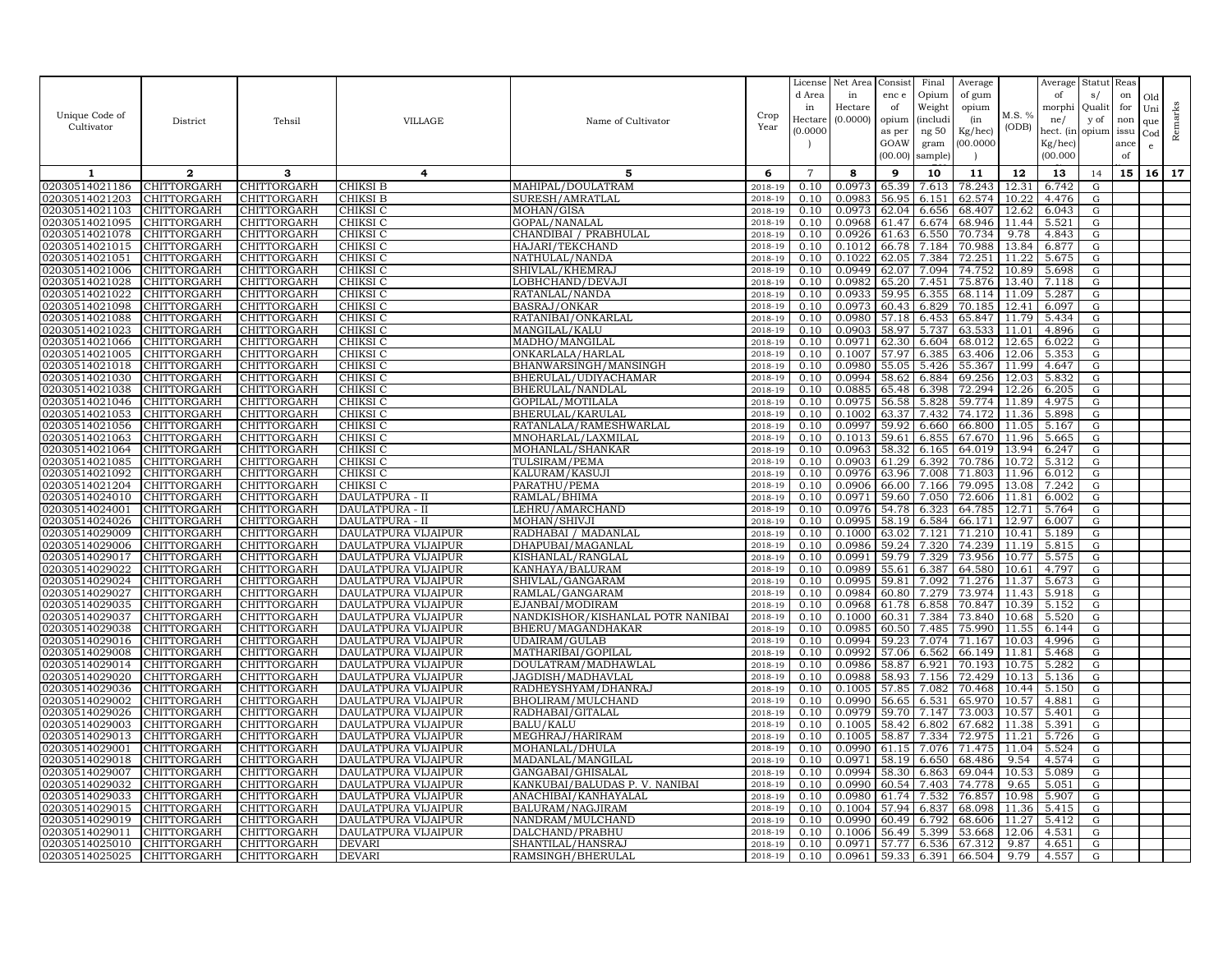| Unique Code of<br>Cultivator     | District                          | Tehsil                     | VILLAGE                              | Name of Cultivator                           | Crop<br>Year       | License<br>d Area<br>in<br>Hectar<br>(0.0000) | Net Area<br>in<br>Hectare<br>(0.0000) | Consist<br>enc e<br>of<br>opium | Final<br>Opium<br>Weight<br><i>(includi</i> ) | Average<br>of gum<br>opium<br>(in | M.S. %<br>(ODB) | Average<br>of<br>morphi<br>ne/  | Statut<br>s/<br>Qualit<br>y of | Reas<br>on<br>for<br>non | Old<br>Uni<br>que | Remarks |
|----------------------------------|-----------------------------------|----------------------------|--------------------------------------|----------------------------------------------|--------------------|-----------------------------------------------|---------------------------------------|---------------------------------|-----------------------------------------------|-----------------------------------|-----------------|---------------------------------|--------------------------------|--------------------------|-------------------|---------|
|                                  |                                   |                            |                                      |                                              |                    |                                               |                                       | as per<br>GOAW<br>(00.00)       | ng 50<br>gram<br>sample)                      | Kg/hec)<br>(00.0000)              |                 | hect. (in<br>Kg/hec<br>(00.000) | opium issu                     | ance<br>of               | Cod<br>e.         |         |
| $\mathbf{1}$                     | $\mathbf{2}$                      | 3                          | 4                                    | 5                                            | 6                  | $\overline{7}$                                | 8                                     | 9                               | 10                                            | 11                                | 12              | 13                              | 14                             | 15                       | 16                | 17      |
| 02030514025006                   | CHITTORGARH                       | CHITTORGARH                | <b>DEVARI</b>                        | GIRDHARI/DULICHAND                           | 2018-19            | 0.10                                          | 0.0904                                | 61.19                           | 6.259                                         | 69.237                            | 12.40           | 6.010                           | G                              |                          |                   |         |
| 02030514025009                   | CHITTORGARH                       | CHITTORGARH                | DEVARI                               | HEMA/NARAYAN                                 | 2018-19            | 0.10                                          | 0.0966                                | 58.82                           | 6.260                                         | 64.803                            | 10.39           | 4.713                           | G                              |                          |                   |         |
| 02030514025039                   | CHITTORGARH                       | CHITTORGARH                | DEVARI                               | HIRA/CHHOGA                                  | $2018 - 1$         | 0.10                                          | 0.0966                                | 58.60                           | 6.404                                         | 66.294                            | 9.80            | 4.548                           | G                              |                          |                   |         |
| 02030514025040                   | <b>CHITTORGARH</b>                | CHITTORGARH                | <b>DEVARI</b>                        | SOHANBAI / HEERALAL                          | 2018-19            | 0.10                                          | 0.0961                                | 62.69                           | 6.806                                         | 70.822                            | 12.49           | 6.192                           | G                              |                          |                   |         |
| 02030514026010<br>02030514026012 | CHITTORGARH<br><b>CHITTORGARH</b> | CHITTORGARH<br>CHITTORGARH | DHAGLIO KA KHEDA<br>DHAGLIO KA KHEDA | ASHARAM/MANGILAL<br><b>GITABAI / NANALAL</b> | 2018-19<br>2018-19 | 0.10<br>0.10                                  | 0.0975<br>0.0982                      | 56.84<br>59.40                  | 6.658<br>6.738                                | 68.287<br>68.615                  | 11.45<br>10.56  | 5.474<br>5.072                  | G<br>G                         |                          |                   |         |
| 02030514026005                   | CHITTORGARH                       | CHITTORGARH                | DHAGLIO KA KHEDA                     | RAMNIWAS / MANGILAL                          | 2018-19            | 0.10                                          | 0.0975                                | 57.71                           | 6.752                                         | 69.251                            | 10.99           | 5.328                           | G                              |                          |                   |         |
| 02030514026001                   | CHITTORGARH                       | CHITTORGARH                | DHAGLIO KA KHEDA                     | KASTURIBAI / BHURA                           | 2018-19            | 0.10                                          | 0.1010                                | 57.97                           | 6.766                                         | 66.990                            | 11.94           | 5.599                           | G                              |                          |                   |         |
| 02030514026011                   | CHITTORGARH                       | CHITTORGARH                | DHAGLIO KA KHEDA                     | PYARCHAND/NANALAL                            | 2018-19            | 0.10                                          | 0.0974                                | 55.94                           | 6.305                                         | 64.733                            | 11.64           | 5.275                           | G                              |                          |                   |         |
| 02030514027018                   | CHITTORGARH                       | CHITTORGARH                | DHANET BRAHMAN                       | MOHAN/PRATAP                                 | 2018-19            | 0.10                                          | 0.1003                                | 60.61                           | 6.555                                         | 65.354                            | 13.50           | 6.176                           | G                              |                          |                   |         |
| 02030514027003                   | <b>CHITTORGARH</b>                | CHITTORGARH                | DHANET BRAHMAN                       | SOSARBAI/KALU                                | 2018-19            | 0.10                                          | 0.1011                                | 60.14                           | 6.555                                         | 64.837                            | 11.66           | 5.292                           | G                              |                          |                   |         |
| 02030514027013                   | CHITTORGARH                       | CHITTORGARH                | DHANET BRAHMAN                       | BHERU/DEVA                                   | 2018-19            | 0.10                                          | 0.0990                                | 64.21                           | 6.861                                         | 69.303                            | 12.88           | 6.249                           | G                              |                          |                   |         |
| 02030514027027                   | CHITTORGARH                       | CHITTORGARH                | DHANET BRAHMAN                       | NARAYAN/MANGILAL                             | 2018-19            | 0.10                                          | 0.0999                                | 58.20                           | 6.851                                         | 68.579                            | 12.82           | 6.154                           | G                              |                          |                   |         |
| 02030514028005                   | CHITTORGARH                       | CHITTORGARH                | <b>DHARANA</b>                       | GERI @ GEHARILAL / NANDA                     | 2018-19            | 0.10                                          | 0.1004                                | 61.41                           | 7.124                                         | 70.956                            | 12.15           | 6.034                           | ${\rm G}$                      |                          |                   |         |
| 02030514028007                   | CHITTORGARH                       | CHITTORGARH                | <b>DHARANA</b>                       | <b>KELASH/MOHAN</b>                          | 2018-19            | 0.10                                          | 0.0934                                | 59.48                           | 6.058                                         | 64.861                            | 12.54           | 5.694                           | G                              |                          |                   |         |
| 02030514028011                   | CHITTORGARH                       | CHITTORGARH                | <b>DHARANA</b>                       | VARDA/KIRSHANA                               | 2018-19            | 0.10                                          | 0.0999                                | 54.61                           | 5.976                                         | 59.820                            | 11.21           | 4.694                           | G                              |                          |                   |         |
| 02030514028008                   | CHITTORGARH                       | CHITTORGARH                | DHARANA                              | CHHAGNA/NARAYAN                              | 2018-19            | 0.10                                          | 0.0967                                | 57.40                           | 6.396                                         | 66.143                            | 10.85           | 5.024                           | G                              |                          |                   |         |
| 02030514028012                   | CHITTORGARH                       | CHITTORGARH                | DHARANA                              | CHANDIBAI/BANWARLAL                          | 2018-19            | 0.10                                          | 0.0974                                | 56.10                           | 5.987                                         | 61.468                            | 11.76           | 5.060                           | G                              |                          |                   |         |
| 02030514028001                   | <b>CHITTORGARH</b>                | CHITTORGARH                | DHARANA                              | <b>VENA/DHANNA</b>                           | 2018-19            | 0.10                                          | 0.1005                                | 60.07                           | 6.848                                         | 68.139                            | 11.69           | 5.576                           | G                              |                          |                   |         |
| 02030514028009                   | CHITTORGARH                       | CHITTORGARH                | DHARANA                              | RAMA/BHERA                                   | 2018-19            | 0.10                                          | 0.0995                                | 57.75                           | 6.501                                         | 65.337                            | 11.53           | 5.273                           | G                              |                          |                   |         |
| 02030514030086<br>02030514030002 | CHITTORGARH<br>CHITTORGARH        | CHITTORGARH<br>CHITTORGARH | <b>ERAL</b><br><b>ERAL</b>           | KAMALSINGH/BASRAJ<br>SAMPATBAI/SHREELAL      | 2018-19<br>2018-19 | 0.10<br>0.10                                  | 0.0978<br>0.0971                      | 60.40<br>63.30                  | 6.894<br>7.225                                | 70.491<br>74.408                  | 10.89<br>12.24  | 5.374<br>6.375                  | G<br>G                         |                          |                   |         |
| 02030514030045                   | CHITTORGARH                       | CHITTORGARH                | <b>ERAL</b>                          | MOTI/KHEMRAJ                                 | 2018-19            | 0.10                                          | 0.0978                                | 61.14                           | 7.180                                         | 73.415                            | 11.96           | 6.146                           | G                              |                          |                   |         |
| 02030514030006                   | CHITTORGARH                       | CHITTORGARH                | <b>ERAL</b>                          | DHANNA/DEVJI                                 | 2018-19            | 0.10                                          | 0.0998                                | 64.13                           | 7.036                                         | 70.501                            | 11.41           | 5.631                           | G                              |                          |                   |         |
| 02030514030078                   | CHITTORGARH                       | CHITTORGARH                | <b>ERAL</b>                          | SHANKAR/KISHANA                              | 2018-19            | 0.10                                          | 0.1007                                | 56.30                           | 6.410                                         | 63.654                            | 11.42           | 5.089                           | G                              |                          |                   |         |
| 02030514030003                   | <b>CHITTORGARH</b>                | CHITTORGARH                | <b>ERAL</b>                          | SATYANATRAYAN/NAGJIRAM                       | 2018-19            | 0.10                                          | 0.1020                                | 59.51                           | 6.929                                         | 67.931                            | 11.75           | 5.587                           | G                              |                          |                   |         |
| 02030514030050                   | CHITTORGARH                       | CHITTORGARH                | <b>ERAL</b>                          | RAMNARAYAN/RUPLAI                            | 2018-19            | 0.10                                          | 0.0956                                | 59.31                           | 6.372                                         | 66.653                            | 12.86           | 6.000                           | G                              |                          |                   |         |
| 02030514030021                   | CHITTORGARH                       | CHITTORGARH                | <b>ERAL</b>                          | BHANWARLAL/BHAGAWANLAL                       | 2018-19            | 0.10                                          | 0.0970                                | 63.46                           | 6.854                                         | 70.660                            | 10.23           | 5.060                           | G                              |                          |                   |         |
| 02030514030066                   | CHITTORGARH                       | <b>CHITTORGARH</b>         | ERAL                                 | RAMESHAWAR/MAGNIRAM                          | 2018-19            | 0.10                                          | 0.1018                                | 64.25                           | 7.095                                         | 69.696                            | 11.72           | 5.718                           | G                              |                          |                   |         |
| 02030514030034                   | CHITTORGARH                       | CHITTORGARH                | ERAL                                 | SHANKAR/GHASI                                | 2018-19            | 0.10                                          | 0.0980                                | 60.67                           | 6.778                                         | 69.163                            | 9.46            | 4.580                           | G                              |                          |                   |         |
| 02030514030016                   | CHITTORGARH                       | CHITTORGARH                | ERAL                                 | KAMALIBAI/SHAMBHU                            | 2018-19            | 0.10                                          | 0.0992                                | 61.27                           | 7.204                                         | 72.621                            | 11.75           | 5.973                           | G                              |                          |                   |         |
| 02030514030019                   | CHITTORGARH                       | CHITTORGARH                | <b>ERAL</b>                          | SHANTIBAI/AMBALAL                            | 2018-19            | 0.10                                          | 0.0998                                | 59.31                           | 6.702                                         | 67.154                            | 11.14           | 5.237                           | $\mathbf G$                    |                          |                   |         |
| 02030514030015                   | <b>CHITTORGARH</b>                | CHITTORGARH                | <b>ERAL</b>                          | BHERULAL/KISHANLAL                           | 2018-19            | 0.10                                          | 0.1008                                | 55.27                           | 6.167                                         | 61.181                            | 13.17           | 5.640                           | G                              |                          |                   |         |
| 02030514030022                   | CHITTORGARH                       | CHITTORGARH                | <b>ERAL</b>                          | BAGDUGIRI/KISHANGIRI                         | 2018-19            | 0.10                                          | 0.1007                                | 59.84                           | 6.899                                         | 68.510                            | 11.38           | 5.457                           | G                              |                          |                   |         |
| 02030514030047                   | <b>CHITTORGARH</b><br>CHITTORGARH | CHITTORGARH<br>CHITTORGARH | <b>ERAL</b><br>ERAL                  | <b>BABULAL/NATHU</b><br>GORDHAN/HIRA         | 2018-19            | 0.10                                          | 0.0977<br>0.1000                      | 59.79<br>56.50                  | 6.790                                         | 69.499<br>66.110                  | 11.24           | 5.468<br>4.715                  | G                              |                          |                   |         |
| 02030514030057<br>02030514030064 |                                   |                            |                                      |                                              | 2018-19<br>2018-19 | 0.10<br>0.10                                  | 0.0997                                | 60.00                           | 6.611<br>6.703                                |                                   | 10.19           |                                 | G<br>G                         |                          |                   |         |
| 02030514030069                   | CHITTORGARH<br>CHITTORGARH        | CHITTORGARH<br>CHITTORGARH | <b>ERAL</b><br>ERAL                  | NATHU/MANGU<br>GANGA/PEMA                    | 2018-19            | 0.10                                          | 0.1012                                | 52.74                           | 5.877                                         | 67.232<br>58.073                  | 11.53<br>11.66  | 5.426<br>4.740                  | G                              |                          |                   |         |
| 02030514031001                   | CHITTORGARH                       | CHITTORGARH                | <b>FALASIA</b>                       | GYANIBAI/HIRALAL                             | 2018-19            | 0.10                                          | 0.1006                                | 60.48                           | 6.817                                         | 67.763                            | 12.86           | 6.100                           | G                              |                          |                   |         |
| 02030514031028                   | CHITTORGARH                       | CHITTORGARH                | FALASIA                              | AMBALAL/DAKHIBAI                             | 2018-19            | 0.10                                          | 0.0950                                | 60.78                           | 6.521                                         | 68.642                            | 11.37           | 5.463                           | G                              |                          |                   |         |
| 02030514031035                   | CHITTORGARH                       | CHITTORGARH                | FALASIA                              | GEETABAI/DALCHAND                            | 2018-19            | 0.10                                          | 0.0987                                | 61.61                           | 6.742                                         | 68.308                            | 11.85           | 5.666                           | G                              |                          |                   |         |
| 02030514031048                   | CHITTORGARH                       | CHITTORGARH                | <b>FALASIA</b>                       | PARASRAM/GHAMANDIRAM                         | 2018-19            | 0.10                                          | 0.1016                                | 64.51                           | 7.391                                         | 72.746                            | 11.39           | 5.800                           | G                              |                          |                   |         |
| 02030514031054                   | CHITTORGARH                       | CHITTORGARH                | FALASIA                              | RAMSINGH/AMBALAL                             | 2018-19            | 0.10                                          | 0.0975                                | 59.96                           | 6.673                                         | 68.441                            | 10.59           | 5.073                           | G                              |                          |                   |         |
| 02030514031062                   | CHITTORGARH                       | CHITTORGARH                | <b>FALASIA</b>                       | RAMNARAYAN/HIRA                              | 2018-19            | 0.10                                          | 0.0979                                | 63.71 6.799                     |                                               | 69.448                            | 11.00           | 5.347                           | G                              |                          |                   |         |
| 02030514031063                   | CHITTORGARH                       | CHITTORGARH                | FALASIA                              | SATYANARAYAN/VENIRAM                         | 2018-19            | 0.10                                          | 0.0979                                | 59.95                           | 6.577                                         | 67.181                            | 10.08           | 4.741                           | G                              |                          |                   |         |
| 02030514031064                   | <b>CHITTORGARH</b>                | CHITTORGARH                | FALASIA                              | MADANSINGH/VENIRAM                           | 2018-19            | 0.10                                          | 0.0956                                | 61.62                           | 7.095                                         | 74.216                            | 11.59           | 6.021                           | G                              |                          |                   |         |
| 02030514031065                   | CHITTORGARH                       | CHITTORGARH                | FALASIA                              | BHERULAL/HIRALAI                             | 2018-19            | 0.10                                          | 0.0985                                | 59.32                           | 6.534                                         | 66.335                            | 10.35           | 4.806                           | G                              |                          |                   |         |
| 02030514031013                   | <b>CHITTORGARH</b>                | CHITTORGARH                | FALASIA                              | HAJARILAL/DALCHAND                           | 2018-19            | 0.10                                          | 0.1006                                | 62.45                           | 6.878                                         | 68.370                            | 11.90           | 5.696                           | G                              |                          |                   |         |
| 02030514031068                   | CHITTORGARH                       | CHITTORGARH                | FALASIA                              | SHOBHARAM/NETRAM                             | 2018-19            | 0.10                                          | 0.1025                                | 62.89                           | 7.277                                         | 70.995                            | 11.31           | 5.621                           | G                              |                          |                   |         |
| 02030514031076<br>02030514031012 | CHITTORGARH<br>CHITTORGARH        | CHITTORGARH<br>CHITTORGARH | FALASIA<br>FALASIA                   | RUSTAMKHAN/BALIMO<br>SHYANIBAI/MANGILAL      | 2018-19<br>2018-19 | 0.10<br>0.10                                  | 0.1015<br>0.1003                      | 60.77<br>60.74                  | 6.910<br>6.794                                | 68.079<br>67.737                  | 10.76<br>10.92  | 5.128<br>5.178                  | G<br>G                         |                          |                   |         |
| 02030514031030                   | CHITTORGARH                       | <b>CHITTORGARH</b>         | FALASIA                              | KALURAM/GANESH                               | 2018-19            | 0.10                                          | 0.0965                                | 62.47                           | 6.997                                         | 72.508                            | 10.44           | 5.299                           | G                              |                          |                   |         |
| 02030514031038                   | CHITTORGARH                       | CHITTORGARH                | <b>FALASIA</b>                       | KHYALILAL/HAJARI                             | 2018-19            | 0.10                                          | 0.0992                                | 57.84                           | 6.305                                         | 63.559                            | 12.95           | 5.761                           | G                              |                          |                   |         |
| 02030514031046                   | CHITTORGARH                       | CHITTORGARH                | <b>FALASIA</b>                       | KAILASHIBAI / SHANTILAL                      | 2018-19            | 0.10                                          | 0.0975                                | 62.30                           | 7.191                                         | 73.754                            | 10.53           | 5.437                           | G                              |                          |                   |         |
| 02030514031041                   | <b>CHITTORGARH</b>                | CHITTORGARH                | FALASIA                              | GORILAL/CHATARBHUJ                           | 2018-19            | 0.10                                          | 0.0984                                | 63.83                           | 7.295                                         | 74.136                            | 11.42           | 5.926                           | G                              |                          |                   |         |
| 02030514031003                   | <b>CHITTORGARH</b>                | CHITTORGARH                | <b>FALASIA</b>                       | VIJAYRAM / RAMLAL                            | 2018-19            | 0.10                                          | 0.0965                                | 60.71                           | 6.522                                         | 67.586                            | 10.64           | 5.034                           | G                              |                          |                   |         |
| 02030514031014                   | <b>CHITTORGARH</b>                | CHITTORGARH                | <b>FALASIA</b>                       | LAHRIBAI/DHANRAJ                             | 2018-19            | 0.10                                          | 0.1024 61.04                          |                                 | 6.985                                         | 68.213                            | 11.12           | 5.309                           | G                              |                          |                   |         |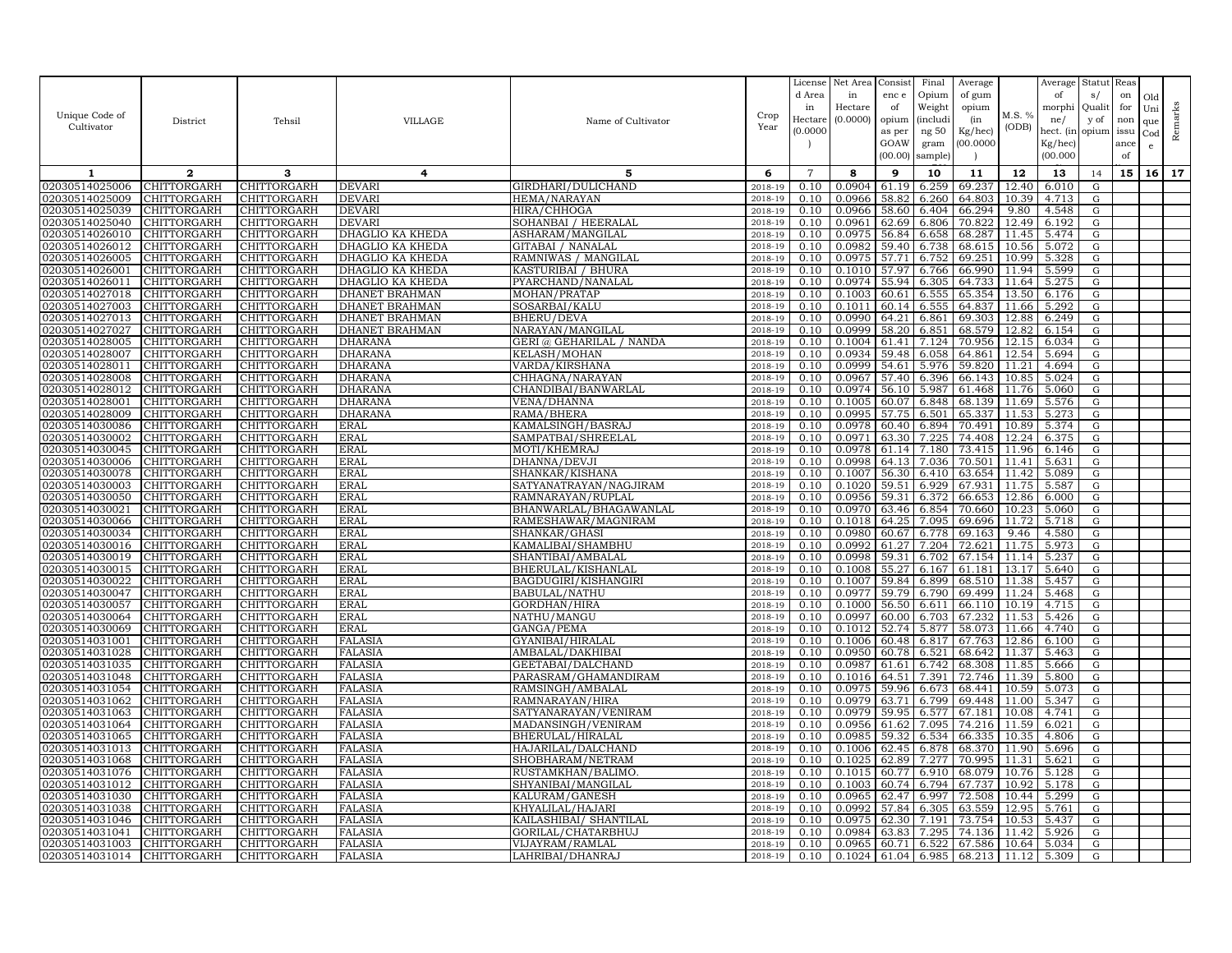| Unique Code of<br>Cultivator     | District                          | Tehsil                     | VILLAGE                                            | Name of Cultivator                    | Crop<br>Year       | License<br>d Area<br>in<br>Hectare<br>(0.0000) | Net Area<br>in<br>Hectare<br>(0.0000) | Consist<br>enc e<br>of<br>opium<br>as per<br>GOAW<br>(00.00) | Final<br>Opium<br>Weight<br><i>(includi</i><br>ng 50<br>gram<br>sample) | Average<br>of gum<br>opium<br>(in<br>Kg/hec)<br>00.0000 | M.S. %<br>(ODB) | Average<br>of<br>morphi<br>ne/<br>hect. (in<br>Kg/hec)<br>(00.000) | Statut<br>s/<br>Qualit<br>y of<br>opium | Reas<br>on<br>for<br>non<br>issu<br>ance<br>of | Old<br>Uni<br>que<br>Cod<br>e | Remarks |
|----------------------------------|-----------------------------------|----------------------------|----------------------------------------------------|---------------------------------------|--------------------|------------------------------------------------|---------------------------------------|--------------------------------------------------------------|-------------------------------------------------------------------------|---------------------------------------------------------|-----------------|--------------------------------------------------------------------|-----------------------------------------|------------------------------------------------|-------------------------------|---------|
| 1                                | $\mathbf{2}$                      | 3                          | 4                                                  | 5                                     | 6                  | $\overline{7}$                                 | 8                                     | 9                                                            | 10                                                                      | 11                                                      | 12              | 13                                                                 | 14                                      | 15                                             | 16                            | 17      |
| 02030514031016                   | <b>CHITTORGARH</b>                | CHITTORGARH                | <b>FALASIA</b>                                     | MANOHARSINGH/RAMCHANDRA               | 2018-19            | 0.10                                           | 0.1008                                | 61.72                                                        | 7.001                                                                   | 69.454                                                  | 11.05           | 5.372                                                              | ${\rm G}$                               |                                                |                               |         |
| 02030514031070                   | CHITTORGARH                       | CHITTORGARH                | <b>FALASIA</b>                                     | BILASIRAM/RAMCHANDRA                  | 2018-19            | 0.10                                           | 0.0954                                | 60.08                                                        | 6.635                                                                   | 69.549                                                  | 11.30           | 5.501                                                              | G                                       |                                                |                               |         |
| 02030514031074                   | CHITTORGARH                       | CHITTORGARH                | <b>FALASIA</b>                                     | FATEHLAL/HIRALAL                      | $2018 - 1$         | 0.10                                           | 0.0962                                | 61.46                                                        | 6.805                                                                   | 70.738                                                  | 9.88            | 4.892                                                              | G                                       |                                                |                               |         |
| 02030514031077                   | <b>CHITTORGARH</b>                | <b>CHITTORGARH</b>         | <b>FALASIA</b>                                     | RAMSINGH/VENIRAM                      | 2018-19            | 0.10                                           | 0.0978                                | 59.58                                                        | 6.315                                                                   | 64.571                                                  | 11.08           | 5.008                                                              | G                                       |                                                |                               |         |
| 02030514031071                   | CHITTORGARH                       | CHITTORGARH                | FALASIA                                            | MANOHARSINGH/VENIRAM                  | 2018-19            | 0.10                                           | 0.0962                                | 61.21                                                        | 7.433                                                                   | 77.266                                                  | 10.78           | 5.830                                                              | ${\rm G}$                               |                                                |                               |         |
| 02030514031034                   | <b>CHITTORGARH</b>                | CHITTORGARH                | <b>FALASIA</b>                                     | MOHANSINGH/NANALAL                    | 2018-19            | 0.10                                           | 0.0959                                | 58.87                                                        | 6.366                                                                   | 66.382                                                  | 11.48           | 5.335                                                              | ${\rm G}$                               |                                                |                               |         |
| 02030514031010                   | CHITTORGARH                       | CHITTORGARH                | <b>FALASIA</b>                                     | LALSINGH/RAYCHAND                     | 2018-19            | 0.10                                           | 0.1024                                | 59.96                                                        | 6.870                                                                   | 67.090                                                  | 10.47           | 4.917                                                              | $\mathbf G$                             |                                                |                               |         |
| 02030514031067                   | CHITTORGARH                       | CHITTORGARH                | <b>FALASIA</b>                                     | MANOHARLAL/BHURA                      | 2018-19            | 0.10                                           | 0.0975                                | 60.36                                                        | 6.786                                                                   | 69.600                                                  | 10.88           | 5.301                                                              | G                                       |                                                |                               |         |
| 02030514031004                   | CHITTORGARH                       | CHITTORGARH                | <b>FALASIA</b>                                     | KAMALSINGH/RAMRATAN                   | 2018-19            | 0.10                                           | 0.0986                                | 61.13                                                        | 7.021                                                                   | 71.207                                                  | 9.82            | 4.895                                                              | G                                       |                                                |                               |         |
| 02030514031075<br>02030514031020 | CHITTORGARH<br>CHITTORGARH        | CHITTORGARH<br>CHITTORGARH | <b>FALASIA</b><br><b>FALASIA</b>                   | GOPAL/MANGILAL<br>JHAMAKUBAI/BHERULAL | 2018-19<br>2018-19 | 0.10<br>0.10                                   | 0.1027<br>0.1015                      | 60.70<br>56.69                                               | 6.989                                                                   | 68.053<br>65.271                                        | 10.87<br>10.32  | 5.178<br>4.715                                                     | G                                       |                                                |                               |         |
| 02030514031058                   | CHITTORGARH                       | CHITTORGARH                | <b>FALASIA</b>                                     | NANALAL/RAMLAL                        | 2018-19            | 0.10                                           | 0.0962                                | 60.94                                                        | 6.625<br>6.634                                                          | 68.961                                                  | 10.11           | 4.880                                                              | G<br>G                                  |                                                |                               |         |
| 02030514031039                   | CHITTORGARH                       | CHITTORGARH                | FALASIA                                            | KAMALABAI/MAGNIRAM                    | 2018-19            | 0.10                                           | 0.0906                                | 60.77                                                        | 6.329                                                                   | 69.857                                                  | 11.45           | 5.599                                                              | G                                       |                                                |                               |         |
| 02030514031027                   | CHITTORGARH                       | CHITTORGARH                | <b>FALASIA</b>                                     | HAJARIBAI/BOTLAL                      | 2018-19            | 0.10                                           | 0.1014                                | 61.38                                                        | 6.901                                                                   | 68.057                                                  | 10.23           | 4.873                                                              | G                                       |                                                |                               |         |
| 02030514031060                   | CHITTORGARH                       | CHITTORGARH                | <b>FALASIA</b>                                     | BABULAL/JASRAJ                        | 2018-19            | 0.10                                           | 0.1005                                | 63.24                                                        | 7.535                                                                   | 74.975                                                  | 10.45           | 5.484                                                              | G                                       |                                                |                               |         |
| 02030514031009                   | CHITTORGARH                       | CHITTORGARH                | <b>FALASIA</b>                                     | SUKHIBAI / RAMCHANDRA                 | 2018-19            | 0.10                                           | 0.0990                                | 60.44                                                        | 6.657                                                                   | 67.242                                                  | 11.32           | 5.328                                                              | G                                       |                                                |                               |         |
| 02030514031080                   | <b>CHITTORGARH</b>                | <b>CHITTORGARH</b>         | <b>FALASIA</b>                                     | LOBHCHAND/KALURAM                     | 2018-19            | 0.10                                           | 0.0970                                | 58.00                                                        | 6.438                                                                   | 66.371                                                  | 10.81           | 5.022                                                              | G                                       |                                                |                               |         |
| 02030514031042                   | CHITTORGARH                       | CHITTORGARH                | <b>FALASIA</b>                                     | DEVRAJ/HARLAL                         | 2018-19            | 0.10                                           | 0.0987                                | 56.54                                                        | 6.308                                                                   | 63.911                                                  | 11.60           | 5.190                                                              | G                                       |                                                |                               |         |
| 02030514031019                   | <b>CHITTORGARH</b>                | CHITTORGARH                | <b>FALASIA</b>                                     | AASHARAM/CHOGALAL                     | 2018-19            | 0.10                                           | 0.1020                                | 59.66                                                        | 7.279                                                                   | 71.363                                                  | 10.19           | 5.090                                                              | G                                       |                                                |                               |         |
| 02030514031024                   | CHITTORGARH                       | CHITTORGARH                | <b>FALASIA</b>                                     | BADAMBAI/HIRALAL                      | 2018-19            | 0.10                                           | 0.0988                                | 62.06                                                        | 6.915                                                                   | 69.990                                                  | 9.80            | 4.801                                                              | G                                       |                                                |                               |         |
| 02030514031005                   | <b>CHITTORGARH</b>                | CHITTORGARH                | <b>FALASIA</b>                                     | DALCHAND/VENIRAM                      | 2018-19            | 0.10                                           | 0.0979                                |                                                              | 63.79 7.199                                                             | 73.534                                                  | 11.00           | 5.662                                                              | G                                       |                                                |                               |         |
| 02030514031025                   | CHITTORGARH                       | CHITTORGARH                | <b>FALASIA</b>                                     | KAMALSINGH/AMRATRAM                   | 2018-19            | 0.10                                           | 0.0980                                | 54.43                                                        | 6.151                                                                   | 62.765                                                  | 11.43           | 5.022                                                              | ${\rm G}$                               |                                                |                               |         |
| 02030514031026                   | CHITTORGARH                       | CHITTORGARH                | <b>FALASIA</b>                                     | DHAPUBAI/AMARATRAM                    | 2018-19            | 0.10                                           | 0.1000                                | 60.26                                                        | 6.801                                                                   | 68.010                                                  | 9.53            | 4.537                                                              | G                                       |                                                |                               |         |
| 02030514031002                   | CHITTORGARH                       | CHITTORGARH                | FALASIA                                            | DADAMCHAND/ONKAR                      | 2018-19            | 0.10                                           | 0.1000                                | 59.26                                                        | 6.603                                                                   | 66.030                                                  | 11.07           | 5.117                                                              | G                                       |                                                |                               |         |
| 02030514031021                   | CHITTORGARH                       | CHITTORGARH                | FALASIA                                            | RAMRATAN/KASHIRAM                     | 2018-19            | 0.10                                           | 0.1044                                | 62.17                                                        | 7.336                                                                   | 70.268                                                  | 10.52           | 5.175                                                              | ${\rm G}$                               |                                                |                               |         |
| 02030514031008                   | <b>CHITTORGARH</b>                | <b>CHITTORGARH</b>         | <b>FALASIA</b>                                     | SUKHLAL/CHATURBHUJ                    | 2018-19            | 0.10                                           | 0.0968                                | 60.17                                                        | 6.696                                                                   | 69.174                                                  | 11.23           | 5.438                                                              | G                                       |                                                |                               |         |
| 02030514031011                   | CHITTORGARH                       | CHITTORGARH                | <b>FALASIA</b>                                     | NABBUBAI/MOTILAL                      | 2018-19            | 0.10                                           | 0.0980<br>0.0980                      | 58.73                                                        | 6.569                                                                   | 67.031                                                  | 11.68<br>10.76  | 5.481<br>4.793                                                     | G                                       |                                                |                               |         |
| 02030514031023<br>02030514032029 | CHITTORGARH<br>CHITTORGARH        | CHITTORGARH<br>CHITTORGARH | FALASIA<br>GAIRIYO KA KHEDA                        | SHANTILAL/GAMNDIRAM<br>HOLIBAI/NAWLA  | 2018-19<br>2018-19 | 0.10<br>0.10                                   | 0.0437                                | 55.68<br>58.95                                               | 6.236<br>3.133                                                          | 63.633<br>71.693                                        | 11.20           | 5.620                                                              | G<br>${\rm G}$                          |                                                |                               |         |
| 02030514032021                   | CHITTORGARH                       | CHITTORGARH                | GAIRIYO KA KHEDA                                   | <b>BHERU/VARDA</b>                    | 2018-19            | 0.10                                           | 0.0968                                | 59.37                                                        | 6.539                                                                   | 67.552                                                  | 11.82           | 5.589                                                              | G                                       |                                                |                               |         |
| 02030514032035                   | CHITTORGARH                       | CHITTORGARH                | GAIRIYO KA KHEDA                                   | VENIRAM/CHAMPA                        | 2018-19            | 0.10                                           | 0.0936                                | 60.58                                                        | 6.768                                                                   | 72.308                                                  | 11.44           | 5.790                                                              | G                                       |                                                |                               |         |
| 02030514032022                   | CHITTORGARH                       | CHITTORGARH                | GAIRIYO KA KHEDA                                   | MANGUDAS/GHISADAS                     | 2018-19            | 0.10                                           | 0.0958                                | 60.15                                                        | 6.513                                                                   | 67.985                                                  | 11.49           | 5.468                                                              | G                                       |                                                |                               |         |
| 02030514032034                   | CHITTORGARH                       | CHITTORGARH                | <b>GAIRIYO KA KHEDA</b>                            | MENIBAI/RODA                          | 2018-19            | 0.10                                           | 0.0968                                | 56.65                                                        | 6.296                                                                   | 65.041                                                  | 11.67           | 5.313                                                              | G                                       |                                                |                               |         |
| 02030514032013                   | CHITTORGARH                       | CHITTORGARH                | <b>GAIRIYO KA KHEDA</b>                            | SATTU/NANDA @ NANDRAM                 | 2018-19            | 0.10                                           | 0.0932                                | 59.91                                                        | 6.582                                                                   | 70.622                                                  | 11.52           | 5.695                                                              | G                                       |                                                |                               |         |
| 02030514032003                   | CHITTORGARH                       | CHITTORGARH                | GAIRIYO KA KHEDA                                   | MOHANIBAI/RAMCHANDRA                  | 2018-19            | 0.10                                           | 0.0945                                | 58.34                                                        | 6.534                                                                   | 69.143                                                  | 11.67           | 5.648                                                              | G                                       |                                                |                               |         |
| 02030514032025                   | CHITTORGARH                       | CHITTORGARH                | <b>GAIRIYO KA KHEDA</b>                            | NANDRAM/GOPI                          | 2018-19            | 0.10                                           | 0.0972                                | 58.71                                                        | 6.701                                                                   | 68.940                                                  | 11.00           | 5.309                                                              | ${\rm G}$                               |                                                |                               |         |
| 02030514032042                   | <b>CHITTORGARH</b>                | CHITTORGARH                | <b>GAIRIYO KA KHEDA</b>                            | ONKARLAL/NETA                         | 2018-19            | 0.10                                           | 0.0970                                | 58.16                                                        | 6.323                                                                   | 65.186                                                  | 11.35           | 5.179                                                              | G                                       |                                                |                               |         |
| 02030514032019                   | CHITTORGARH                       | CHITTORGARH                | GAIRIYO KA KHEDA                                   | <b>BHAGWAN / VARDA</b>                | 2018-19            | 0.10                                           | 0.0989                                | 58.97                                                        | 6.680                                                                   | 67.543                                                  | 10.82           | 5.116                                                              | G                                       |                                                |                               |         |
| 02030514032001                   | CHITTORGARH                       | CHITTORGARH                | <b>GAIRIYO KA KHEDA</b>                            | RATANLAL/ONKAR                        | 2018-19            | 0.10                                           | 0.0959                                | 59.27                                                        | 6.757                                                                   | 70.459                                                  | 11.12           | 5.484                                                              | G                                       |                                                |                               |         |
| 02030514032002                   | CHITTORGARH                       | CHITTORGARH                | GAIRIYO KA KHEDA                                   | HARISINGH/RUPSINGH                    | 2018-19            | 0.10                                           | 0.0981                                | 58.70                                                        | 6.751                                                                   | 68.818                                                  | 11.67           | 5.621                                                              | ${\rm G}$                               |                                                |                               |         |
| 02030514032010                   | CHITTORGARH                       | CHITTORGARH                | <b>GAIRIYO KA KHEDA</b>                            | SUKHDEV/SIYARAM                       | 2018-19            | 0.10                                           | 0.0975                                | 59.13                                                        | 6.454                                                                   | 66.195                                                  | 10.47           | 4.851                                                              | ${\rm G}$                               |                                                |                               |         |
| 02030514032016                   | CHITTORGARH                       | CHITTORGARH                | GAIRIYO KA KHEDA                                   | PRABHULAL/HARLAI                      | 2018-19            | 0.10                                           | 0.0980                                | 61.82                                                        | 7.304                                                                   | 74.531                                                  | 10.29           | 5.368                                                              | G                                       |                                                |                               |         |
| 02030514032027<br>02030514032028 | CHITTORGARH<br><b>CHITTORGARH</b> | CHITTORGARH<br>CHITTORGARH | <b>GAIRIYO KA KHEDA</b><br><b>GAIRIYO KA KHEDA</b> | LEHRIBAI / NARAYAN<br>JAYRAM/BALDEV   | 2018-19<br>2018-19 | 0.10<br>0.10                                   | 0.0958                                | 58.88                                                        | 6.510                                                                   | 67.954                                                  |                 | 11.97 5.694                                                        | ${\rm FU}$<br>G                         |                                                |                               |         |
| 02030514032033                   | CHITTORGARH                       | CHITTORGARH                | GAIRIYO KA KHEDA                                   | RATYA/RUPA                            | 2018-19            | 0.10                                           | 0.0960                                | 58.66                                                        | 6.159                                                                   | 64.156                                                  | 10.48           | 4.707                                                              | G                                       |                                                |                               |         |
| 02030514032008                   | CHITTORGARH                       | CHITTORGARH                | <b>GAIRIYO KA KHEDA</b>                            | MANGU / AMARA                         | 2018-19            | 0.10                                           | 0.0941                                | 60.66                                                        | 6.924                                                                   | 73.581                                                  | 11.23           | 5.784                                                              | G                                       |                                                |                               |         |
| 02030514033022                   | CHITTORGARH                       | CHITTORGARH                | <b>GANGAJI KA KHEDA</b>                            | SHOLA/LEHARU                          | 2018-19            | 0.10                                           | 0.0982                                | 64.24                                                        | 7.443                                                                   | 75.794                                                  | 11.58           | 6.144                                                              | ${\rm G}$                               |                                                |                               |         |
| 02030514035008                   | <b>CHITTORGARH</b>                | CHITTORGARH                | GHAGASA                                            | MATHURA/CHUNA                         | 2018-19            | 0.10                                           | 0.0999                                |                                                              | 52.77 5.428                                                             | 54.334                                                  | 11.62           | 4.419                                                              | G                                       |                                                |                               |         |
| 02030514035010                   | CHITTORGARH                       | CHITTORGARH                | GHAGASA                                            | CHENIBAI/HAJARI                       | 2018-19            | 0.10                                           | 0.1000                                | 59.55                                                        | 6.576                                                                   | 65.760                                                  | 11.02           | 5.073                                                              | G                                       |                                                |                               |         |
| 02030514035024                   | CHITTORGARH                       | CHITTORGARH                | <b>GHAGASA</b>                                     | TOLU/TEKA                             | 2018-19            | 0.10                                           | 0.1000                                | 61.55                                                        | 6.709                                                                   | 67.090                                                  | 13.99           | 6.570                                                              | ${\rm G}$                               |                                                |                               |         |
| 02030514037003                   | CHITTORGARH                       | CHITTORGARH                | GHATIYAWALI                                        | VALLABHKUNWAR/GOVERDHANSINGH          | 2018-19            | 0.10                                           | 0.0970                                | 56.01                                                        | 6.225                                                                   | 64.175                                                  | 14.71           | 6.608                                                              | ${\rm G}$                               |                                                |                               |         |
| 02030514037001                   | CHITTORGARH                       | CHITTORGARH                | GHATIYAWALI                                        | DEU/NARAYAN                           | 2018-19            | 0.10                                           | 0.0989                                | 45.02                                                        | 4.933                                                                   | 49.879                                                  | 13.82           | 4.825                                                              | G                                       |                                                |                               |         |
| 02030514037022                   | CHITTORGARH                       | CHITTORGARH                | GHATIYAWAL                                         | RAMLAL/LAXMICHAND                     | 2018-19            | 0.10                                           | 0.0994                                | 51.24                                                        | 5.666                                                                   | 57.002                                                  | 13.97           | 5.574                                                              | G                                       |                                                |                               |         |
| 02030514036013                   | CHITTORGARH                       | CHITTORGARH                | GHATIYAWALI KA KHEDA                               | JAGANNATH/BHIMRAJ                     | 2018-19            | 0.10                                           | 0.1004                                | 62.65                                                        | 7.142                                                                   | 71.136                                                  | 11.09           | 5.522                                                              | G                                       |                                                |                               |         |
| 02030514036019                   | CHITTORGARH                       | CHITTORGARH                | GHATIYAWALI KA KHEDA                               | RANGLAL/BHANWARLAL                    | 2018-19            | 0.10                                           | 0.0984                                | 58.73                                                        | 6.267                                                                   | 63.689                                                  | 11.60           | 5.172                                                              | G                                       |                                                |                               |         |
| 02030514036020                   | <b>CHITTORGARH</b>                | CHITTORGARH                | GHATIYAWALI KA KHEDA                               | KISHANLAL/PYARCHAND                   | 2018-19            | 0.10                                           | 0.0981                                | 58.93                                                        | 6.364                                                                   | 64.873                                                  | 10.18           | 4.623                                                              | $\mathbf G$                             |                                                |                               |         |
| 02030514036022                   | <b>CHITTORGARH</b>                | <b>CHITTORGARH</b>         | GHATIYAWALI KA KHEDA                               | DEVILAL/SHIVLAL                       | 2018-19            | 0.10                                           | 0.0984                                | 62.36                                                        | 7.056                                                                   | 71.707                                                  | 11.19           | 5.617                                                              | G                                       |                                                |                               |         |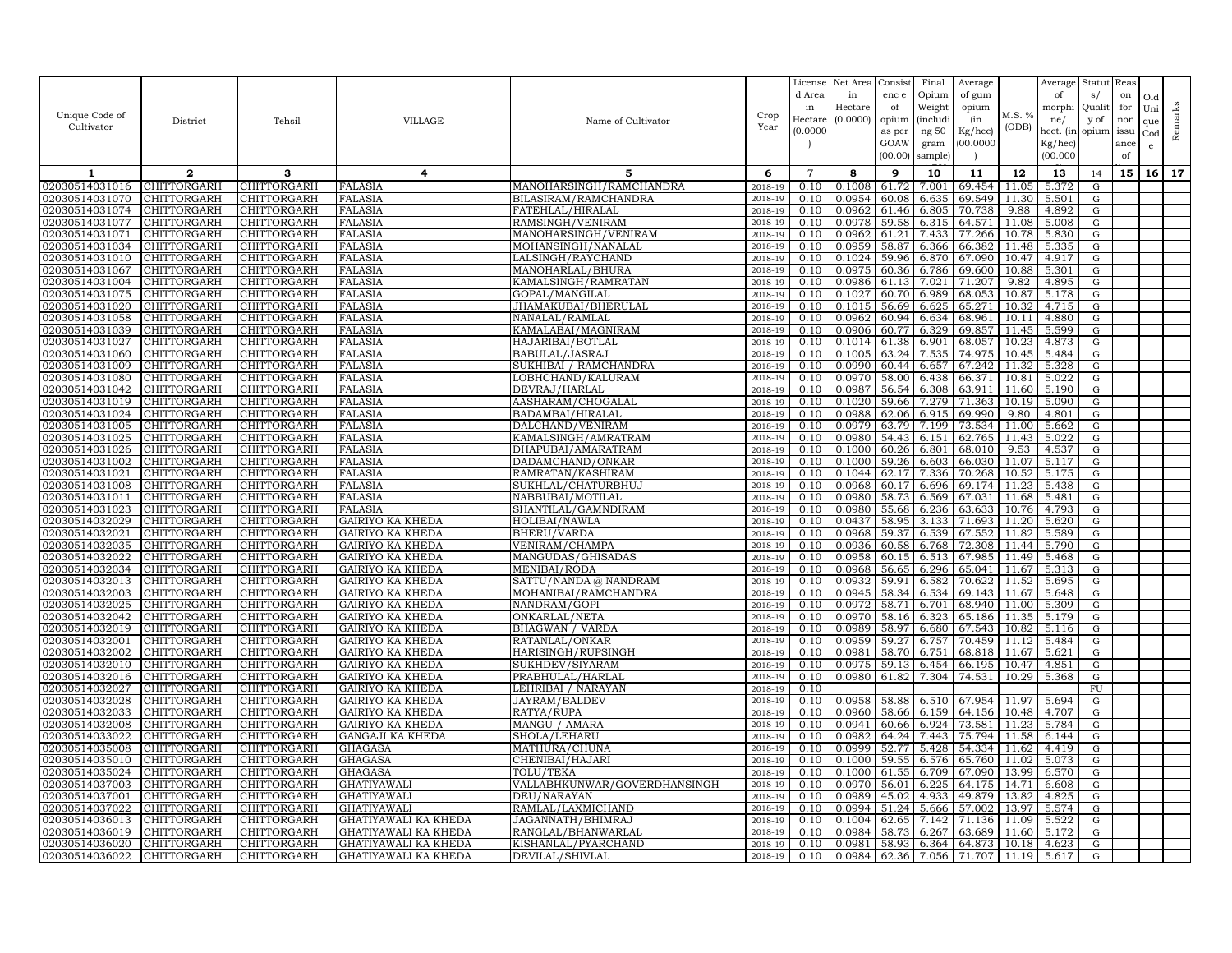| Unique Code of<br>Cultivator     | District                          | Tehsil                     | VILLAGE                                      | Name of Cultivator                | Crop<br>Year       | License<br>d Area<br>in<br>Hectare<br>(0.0000) | Net Area<br>in<br>Hectare<br>(0.0000) | Consist<br>enc e<br>of<br>opium<br>as per<br>GOAW<br>(00.00) | Final<br>Opium<br>Weight<br><i>(includi</i><br>ng 50<br>gram<br>sample) | Average<br>of gum<br>opium<br>(in<br>Kg/hec)<br>00.000C | M.S. %<br>(ODB) | Average<br>of<br>morphi<br>ne/<br>hect. (in<br>$Kg/$ hec)<br>(00.000) | Statut<br>s/<br>Quali<br>y of<br>opium | Reas<br>on<br>for<br>non<br>issu<br>ance<br>of | Old<br>Uni<br>que<br>Cod<br>$\mathbf{e}$ | Remarks |
|----------------------------------|-----------------------------------|----------------------------|----------------------------------------------|-----------------------------------|--------------------|------------------------------------------------|---------------------------------------|--------------------------------------------------------------|-------------------------------------------------------------------------|---------------------------------------------------------|-----------------|-----------------------------------------------------------------------|----------------------------------------|------------------------------------------------|------------------------------------------|---------|
| 1                                | $\mathbf{2}$                      | 3                          | 4                                            | 5                                 | 6                  | $\overline{7}$                                 | 8                                     | 9                                                            | 10                                                                      | 11                                                      | 12              | 13                                                                    | 14                                     | 15                                             | 16 <sup>1</sup>                          | 17      |
| 02030514036002                   | CHITTORGARH                       | CHITTORGARH                | GHATIYAWALI KA KHEDA                         | BHANWARLAL/BHIMRAJ                | 2018-19            | 0.10                                           | 0.0999                                | 59.35                                                        | 6.791                                                                   | 67.978                                                  | 10.16           | 4.835                                                                 | ${\rm G}$                              |                                                |                                          |         |
| 02030514036004                   | CHITTORGARH                       | CHITTORGARH                | GHATIYAWALI KA KHEDA                         | KISHANLAL/HIRA                    | 2018-19            | 0.10                                           | 0.0990                                | 59.08                                                        | 6.693                                                                   | 67.606                                                  | 10.29           | 4.870                                                                 | ${\rm G}$                              |                                                |                                          |         |
| 02030514036006                   | CHITTORGARH                       | CHITTORGARH                | GHATIYAWALI KA KHEDA                         | <b>BHERULAL / KELA</b>            | 2018-19            | 0.10                                           | 0.098;                                | 59.95                                                        | 6.851                                                                   | 69.695                                                  | 11.09           | 5.411                                                                 | G                                      |                                                |                                          |         |
| 02030514036025                   | CHITTORGARH                       | CHITTORGARH                | GHATIYAWALI KA KHEDA                         | KELA @ KELURAM/HEMA               | 2018-19            | 0.10                                           | 0.0963                                | 61.90                                                        | 6.827                                                                   | 70.893                                                  | 11.84           | 5.875                                                                 | ${\rm G}$                              |                                                |                                          |         |
| 02030514036030                   | CHITTORGARH                       | CHITTORGARH                | GHATIYAWALI KA KHEDA                         | CHUNNILAL/POKHAR                  | 2018-19            | 0.10                                           | 0.0977                                | 56.77                                                        | 6.472                                                                   | 66.244                                                  | 11.70           | 5.425                                                                 | G                                      |                                                |                                          |         |
| 02030514036009                   | CHITTORGARH                       | CHITTORGARH                | GHATIYAWALI KA KHEDA                         | <b>BHERULAL/POKHAR</b>            | 2018-19            | 0.10                                           | 0.0990                                | 60.71                                                        | 6.453                                                                   | 65.182                                                  | 11.17           | 5.096                                                                 | ${\rm G}$                              |                                                |                                          |         |
| 02030514036017                   | <b>CHITTORGARH</b>                | CHITTORGARH                | GHATIYAWALI KA KHEDA                         | RATANLAL/HIRA                     | 2018-19            | 0.10                                           | 0.0974                                | 60.06                                                        | 6.684                                                                   | 68.624                                                  | 11.99           | 5.759                                                                 | G                                      |                                                |                                          |         |
| 02030514036012                   | CHITTORGARH                       | CHITTORGARH                | GHATIYAWALI KA KHEDA                         | LEHARIBAI/NANA                    | 2018-19            | 0.10                                           | 0.0986                                | 61.28                                                        | 6.820                                                                   | 69.168                                                  | 12.43           | 6.018                                                                 | G                                      |                                                |                                          |         |
| 02030514036033                   | <b>CHITTORGARH</b>                | <b>CHITTORGARH</b>         | GHATIYAWALI KA KHEDA                         | BHANWARLAL/NANDA                  | 2018-19            | 0.10                                           | 0.0978                                | 57.27                                                        | 6.095                                                                   | 62.321                                                  | 12.12           | 5.287                                                                 | G                                      |                                                |                                          |         |
| 02030514036003                   | CHITTORGARH                       | CHITTORGARH                | GHATIYAWALI KA KHEDA                         | PRABHULAL/SHOBHALAL               | 2018-19            | 0.10                                           | 0.0992                                | 58.65<br>58.99                                               | 6.627                                                                   | 66.804                                                  | 10.95<br>9.98   | 5.121                                                                 | ${\rm G}$                              |                                                |                                          |         |
| 02030514036014<br>02030514036018 | <b>CHITTORGARH</b><br>CHITTORGARH | <b>CHITTORGARH</b>         | GHATIYAWALI KA KHEDA                         | DEVLIBAI/KAILASH                  | 2018-19            | 0.10<br>0.10                                   | 0.0947<br>0.0990                      | 59.60                                                        | 6.514<br>6.539                                                          | 68.786<br>66.051                                        | 11.39           | 4.805<br>5.266                                                        | G<br>${\rm G}$                         |                                                |                                          |         |
| 02030514036023                   | CHITTORGARH                       | CHITTORGARH<br>CHITTORGARH | GHATIYAWALI KA KHEDA<br>GHATIYAWALI KA KHEDA | JAYRAJ/HIRA<br>MADANLAL/TULSIRAM  | 2018-19<br>2018-19 | 0.10                                           | 0.0972                                | 58.56                                                        | 6.274                                                                   | 64.547                                                  | 11.51           | 5.201                                                                 | ${\rm G}$                              |                                                |                                          |         |
| 02030514036029                   | CHITTORGARH                       | CHITTORGARH                | GHATIYAWALI KA KHEDA                         | JAMANABAI/TULASIRAM               | 2018-19            | 0.10                                           | 0.1002                                | 56.25                                                        | 6.276                                                                   | 62.635                                                  | 9.83            | 4.310                                                                 | G                                      |                                                |                                          |         |
| 02030514036005                   | CHITTORGARH                       | CHITTORGARH                | GHATIYAWALI KA KHEDA                         | BOTLAL/DALU/PYARIBAI              | 2018-19            | 0.10                                           | 0.0990                                | 58.80                                                        | 6.392                                                                   | 64.566                                                  | 11.26           | 5.089                                                                 | G                                      |                                                |                                          |         |
| 02030514036021                   | CHITTORGARH                       | CHITTORGARH                | GHATIYAWALI KA KHEDA                         | RATANLAL/SHIVLAL                  | 2018-19            | 0.10                                           | 0.0988                                | 63.49                                                        | 7.193                                                                   | 72.804                                                  | 11.50           | 5.860                                                                 | G                                      |                                                |                                          |         |
| 02030514036027                   | CHITTORGARH                       | CHITTORGARH                | GHATIYAWALI KA KHEDA                         | GHISULAL/KALUJI                   | 2018-19            | 0.10                                           | 0.0983                                | 57.15                                                        | 6.123                                                                   | 62.289                                                  | 12.44           | 5.424                                                                 | ${\rm G}$                              |                                                |                                          |         |
| 02030514036035                   | <b>CHITTORGARH</b>                | CHITTORGARH                | GHATIYAWALI KA KHEDA                         | MOHAN/BABUDAN                     | 2018-19            | 0.10                                           | 0.0961                                | 55.14                                                        | 5.837                                                                   | 60.739                                                  | 12.31           | 5.234                                                                 | G                                      |                                                |                                          |         |
| 02030514038082                   | CHITTORGARH                       | CHITTORGARH                | GILUND                                       | ANASIBAI/MATHURALAL               | 2018-19            | 0.10                                           | 0.1008                                | 60.95                                                        | 6.974                                                                   | 69.187                                                  | 12.32           | 5.967                                                                 | ${\rm G}$                              |                                                |                                          |         |
| 02030514038005                   | CHITTORGARH                       | CHITTORGARH                | GILUND                                       | JITMAL/MANGILAL                   | 2018-19            | 0.10                                           | 0.1010                                | 57.79                                                        | 6.514                                                                   | 64.495                                                  | 13.58           | 6.131                                                                 | G                                      |                                                |                                          |         |
| 02030514038006                   | CHITTORGARH                       | CHITTORGARH                | GILUND                                       | KESHURAM/KEVALA                   | 2018-19            | 0.10                                           | 0.0996                                | 58.84                                                        | 6.447                                                                   | 64.729                                                  | 13.65           | 6.185                                                                 | $\mathbf G$                            |                                                |                                          |         |
| 02030514038046                   | CHITTORGARH                       | CHITTORGARH                | GILUND                                       | NANALAL/CHATARA                   | 2018-19            | 0.10                                           | 0.0984                                | 59.82                                                        | 6.623                                                                   | 67.307                                                  | 12.60           | 5.936                                                                 | G                                      |                                                |                                          |         |
| 02030514038074                   | CHITTORGARH                       | CHITTORGARH                | GILUND                                       | MOTILAL/LALU                      | 2018-19            | 0.10                                           | 0.0997                                | 55.49                                                        | 6.096                                                                   | 61.143                                                  | 11.79           | 5.046                                                                 | G                                      |                                                |                                          |         |
| 02030514038032                   | CHITTORGARH                       | CHITTORGARH                | GILUND                                       | LALIBAI/SHREERAM                  | 2018-19            | 0.10                                           | 0.1018                                | 55.98                                                        | 6.262                                                                   | 61.513                                                  | 10.93           | 4.706                                                                 | G                                      |                                                |                                          |         |
| 02030514038009                   | CHITTORGARH                       | CHITTORGARH                | GILUND                                       | SANTILAL/MANGILAI                 | 2018-19            | 0.10                                           | 0.0943                                | 59.49                                                        | 6.620                                                                   | 70.202                                                  | 11.01           | 5.411                                                                 | G                                      |                                                |                                          |         |
| 02030514038028                   | CHITTORGARH                       | CHITTORGARH                | GILUND                                       | CHAGANLAL/BAGADIRAM               | 2018-19            | 0.10                                           | 0.0965                                | 59.36                                                        | 6.385                                                                   | 66.166                                                  | 11.78           | 5.456                                                                 | ${\rm G}$                              |                                                |                                          |         |
| 02030514038068                   | CHITTORGARH                       | CHITTORGARH                | GILUND                                       | DHAPUBAI/CHOGA                    | 2018-19            | 0.10                                           | 0.1009                                | 54.49                                                        | 5.971                                                                   | 59.177                                                  | 11.97           | 4.958                                                                 | G                                      |                                                |                                          |         |
| 02030514038040                   | CHITTORGARH                       | CHITTORGARH                | GILUND                                       | HEMRAJ/AMBALAL                    | 2018-19            | 0.10                                           | 0.0966                                | 56.57                                                        | 6.118                                                                   | 63.333                                                  | 11.47           | 5.085                                                                 | ${\rm G}$                              |                                                |                                          |         |
| 02030514038080                   | <b>CHITTORGARH</b>                | CHITTORGARH                | GILUND                                       | ONKAR/LALU                        | 2018-19            | 0.10                                           | 0.0991                                | 58.98                                                        | 6.783                                                                   | 68.446                                                  | 11.78           | 5.644                                                                 | G                                      |                                                |                                          |         |
| 02030514038081                   | CHITTORGARH                       | CHITTORGARH                | GILUND                                       | DHANRAJ/SHORAM                    | 2018-19            | 0.10                                           | 0.0952                                | 59.95                                                        | 6.380                                                                   | 67.017                                                  | 11.88           | 5.573                                                                 | ${\rm G}$                              |                                                |                                          |         |
| 02030514038001                   | CHITTORGARH<br>CHITTORGARH        | CHITTORGARH<br>CHITTORGARH | GILUND                                       | NANDLAL/HANSA                     | 2018-19            | 0.10                                           | 0.0816                                | 56.77<br>60.63                                               | 5.061                                                                   | 62.022                                                  | 12.42<br>12.60  | 5.392<br>5.939                                                        | ${\rm G}$                              |                                                |                                          |         |
| 02030514038003<br>02030514038058 | CHITTORGARH                       | CHITTORGARH                | GILUND<br><b>GILUND</b>                      | JITMAL/KAJOD<br><b>BALU/NANDA</b> | 2018-19<br>2018-19 | 0.10<br>0.10                                   | 0.0966<br>0.1000                      | 56.46                                                        | 6.505<br>6.065                                                          | 67.340<br>60.650                                        | 13.11           | 5.566                                                                 | G<br>G                                 |                                                |                                          |         |
| 02030514038039                   | CHITTORGARH                       | CHITTORGARH                | GILUND                                       | <b>BAGADIRAM/TEKA</b>             | 2018-19            | 0.10                                           | 0.1006                                | 59.47                                                        | 6.678                                                                   | 66.382                                                  | 13.64           | 6.338                                                                 | G                                      |                                                |                                          |         |
| 02030514038078                   | CHITTORGARH                       | CHITTORGARH                | <b>GILUND</b>                                | CHAGAN/RAMLAL                     | 2018-19            | 0.10                                           | 0.1017                                | 59.04                                                        | 6.714                                                                   | 66.018                                                  | 11.74           | 5.425                                                                 | G                                      |                                                |                                          |         |
| 02030514038083                   | <b>CHITTORGARH</b>                | CHITTORGARH                | GILUND                                       | BHANWARLAL/DEVA                   | 2018-19            | 0.10                                           | 0.1006                                | 62.11                                                        | 7.098                                                                   | 70.557                                                  | 11.88           | 5.868                                                                 | G                                      |                                                |                                          |         |
| .03051E+12                       | CHITTORGARH                       | CHITTORGARH                | GILUND                                       | NARAYAN/KALU                      | 2018-19            | 0.10                                           | 0.1009                                | 58.62                                                        | 6.415                                                                   | 63.578                                                  | 13.05           | 5.808                                                                 | ${\rm G}$                              |                                                |                                          |         |
| 02030514038035                   | <b>CHITTORGARH</b>                | CHITTORGARH                | GILUND                                       | GULAB/AMBALAL                     | 2018-19            | 0.10                                           | 0.0954                                | 53.97                                                        | 5.860                                                                   | 61.426                                                  | 15.42           | 6.630                                                                 | G                                      |                                                |                                          |         |
| 02030514039003                   | CHITTORGARH                       | CHITTORGARH                | GOPALPURA GHATA                              | HANGAMIBAI/CHHOGALAL              | 2018-19            | 0.10                                           | 0.1004                                | 59.33                                                        | 7.026                                                                   | 69.980                                                  | 10.69           | 5.237                                                                 | G                                      |                                                |                                          |         |
| 02030514039031                   | <b>CHITTORGARH</b>                | CHITTORGARH                | GOPALPURA GHATA                              | NANDUBAI/ARJUN                    | 2018-19            | 0.10                                           | 0.0952                                | 59.10                                                        | 6.940                                                                   | 72.899                                                  | 11.51           | 5.874                                                                 | G                                      |                                                |                                          |         |
| 02030514039049                   | CHITTORGARH                       | CHITTORGARH                | GOPALPURA GHATA                              | <b>KESARBAI/GOPI</b>              | 2018-19            | 0.10                                           | 0.1008                                | 60.98                                                        | 7.204                                                                   | 71.468                                                  | 10.22           | 5.113                                                                 | ${\rm G}$                              |                                                |                                          |         |
| 02030514039055                   | CHITTORGARH                       | CHITTORGARH                | GOPALPURA GHATA                              | JYANIBAI/GPOILAL                  | 2018-19            | 0.10                                           | 0.0988                                | 60.88                                                        | 7.332                                                                   | 74.211                                                  | 11.61           | 6.031                                                                 | ${\rm G}$                              |                                                |                                          |         |
| 02030514039066                   | CHITTORGARH                       | CHITTORGARH                | GOPALPURA GHATA                              | NANDRAM / RAMLAL                  | 2018-19            | 0.10                                           | 0.0984                                | 59.25                                                        | 7.059                                                                   | 71.738                                                  | 11.21           | 5.629                                                                 | ${\rm G}$                              |                                                |                                          |         |
| 02030514039042                   | CHITTORGARH                       | CHITTORGARH                | GOPALPURA GHATA                              | NANDUBAI / MADHO                  | 2018-19            | 0.10                                           | 0.0954                                | 59.87                                                        | 7.082                                                                   | 74.235                                                  | 10.54           | 5.477                                                                 | ${\rm G}$                              |                                                |                                          |         |
| 02030514039013                   | CHITTORGARH                       | CHITTORGARH                | GOPALPURA GHATA                              | MOHAN/HIRAJAT                     | 2018-19            | 0.10                                           | 0.0996                                | 58.30                                                        | 6.796                                                                   | 68.233                                                  | 10.81           | 5.163                                                                 | G                                      |                                                |                                          |         |
| 02030514039016                   | CHITTORGARH                       | CHITTORGARH                | GOPALPURA GHATA                              | BHANWARLAL/HIRA                   | 2018-19            | 0.10                                           | 0.1000                                | 56.55                                                        | 6.665                                                                   | 66.650                                                  | 10.42           | 4.861                                                                 | ${\rm G}$                              |                                                |                                          |         |
| 02030514039018                   | <b>CHITTORGARH</b>                | CHITTORGARH                | GOPALPURA GHATA                              | SHIVLAL/HAJARI                    | 2018-19            | 0.10                                           | 0.0950                                | 58.38                                                        | 6.964                                                                   | 73.305                                                  | 10.40           | 5.337                                                                 | G                                      |                                                |                                          |         |
| 02030514039061                   | CHITTORGARH                       | CHITTORGARH                | GOPALPURA GHATA                              | SUKHIBAI/GOPI                     | 2018-19            | 0.10                                           | 0.0966                                | 57.82                                                        | 6.922                                                                   | 71.656                                                  | 11.10           | 5.568                                                                 | G                                      |                                                |                                          |         |
| 02030514039014                   | CHITTORGARH                       | CHITTORGARH                | GOPALPURA GHATA                              | NANALAL/GOPI                      | 2018-19            | 0.10                                           | 0.1008                                |                                                              | 61.60 7.286                                                             | 72.282                                                  | 10.60           | 5.364                                                                 | G                                      |                                                |                                          |         |
| 02030514039051<br>02030514039011 | CHITTORGARH<br>CHITTORGARH        | CHITTORGARH<br>CHITTORGARH | <b>GOPALPURA GHATA</b><br>GOPALPURA GHATA    | KHURAJ/RAMAJAT<br>GANGABAI/HAJARI | 2018-19<br>2018-19 | 0.10<br>0.10                                   | 0.0972<br>0.0955                      | 61.88<br>60.09                                               | 7.152<br>6.790                                                          | 73.580<br>71.100                                        | 11.33<br>11.35  | 5.835<br>5.649                                                        | G<br>G                                 |                                                |                                          |         |
| 02030514039001                   | CHITTORGARH                       | CHITTORGARH                | GOPALPURA GHATA                              | HIRA/BHERUDAS                     | 2018-19            | 0.10                                           | 0.0975                                | 56.99                                                        | 6.546                                                                   | 67.139                                                  | 10.90           | 5.122                                                                 | G                                      |                                                |                                          |         |
| 02030514039026                   | CHITTORGARH                       | CHITTORGARH                | GOPALPURA GHATA                              | SHANKARLAL/HIRALAL                | 2018-19            | 0.10                                           | 0.0994                                | 59.94                                                        | 7.193                                                                   | 72.364                                                  | 10.38           | 5.258                                                                 | G                                      |                                                |                                          |         |
| 02030514039030                   | CHITTORGARH                       | <b>CHITTORGARH</b>         | GOPALPURA GHATA                              | GIRDHARI/GOPI                     | 2018-19            | 0.10                                           | 0.0992                                | 58.87                                                        | 7.022                                                                   | 70.786                                                  | 10.51           | 5.208                                                                 | G                                      |                                                |                                          |         |
| 02030514039073                   | CHITTORGARH                       | CHITTORGARH                | GOPALPURA GHATA                              | SOHANIBAI/BHIMA                   | 2018-19            | 0.10                                           | 0.1000                                | 58.31                                                        | 6.814                                                                   | 68.140                                                  | 10.46           | 4.989                                                                 | G                                      |                                                |                                          |         |
| 02030514039074                   | <b>CHITTORGARH</b>                | <b>CHITTORGARH</b>         | GOPALPURA GHATA                              | SHANKAR/MEGHA                     | 2018-19            | 0.10                                           | 0.0982                                | 57.07                                                        | 6.914                                                                   | 70.407                                                  | 10.15           | 5.002                                                                 | G                                      |                                                |                                          |         |
| 02030514039075                   | <b>CHITTORGARH</b>                | CHITTORGARH                | <b>GOPALPURA GHATA</b>                       | MOHAN/HAJARI                      | 2018-19            | 0.10                                           | 0.0988                                | 61.21                                                        | 7.459                                                                   | 75.496                                                  | 10.60           | 5.602                                                                 | G                                      |                                                |                                          |         |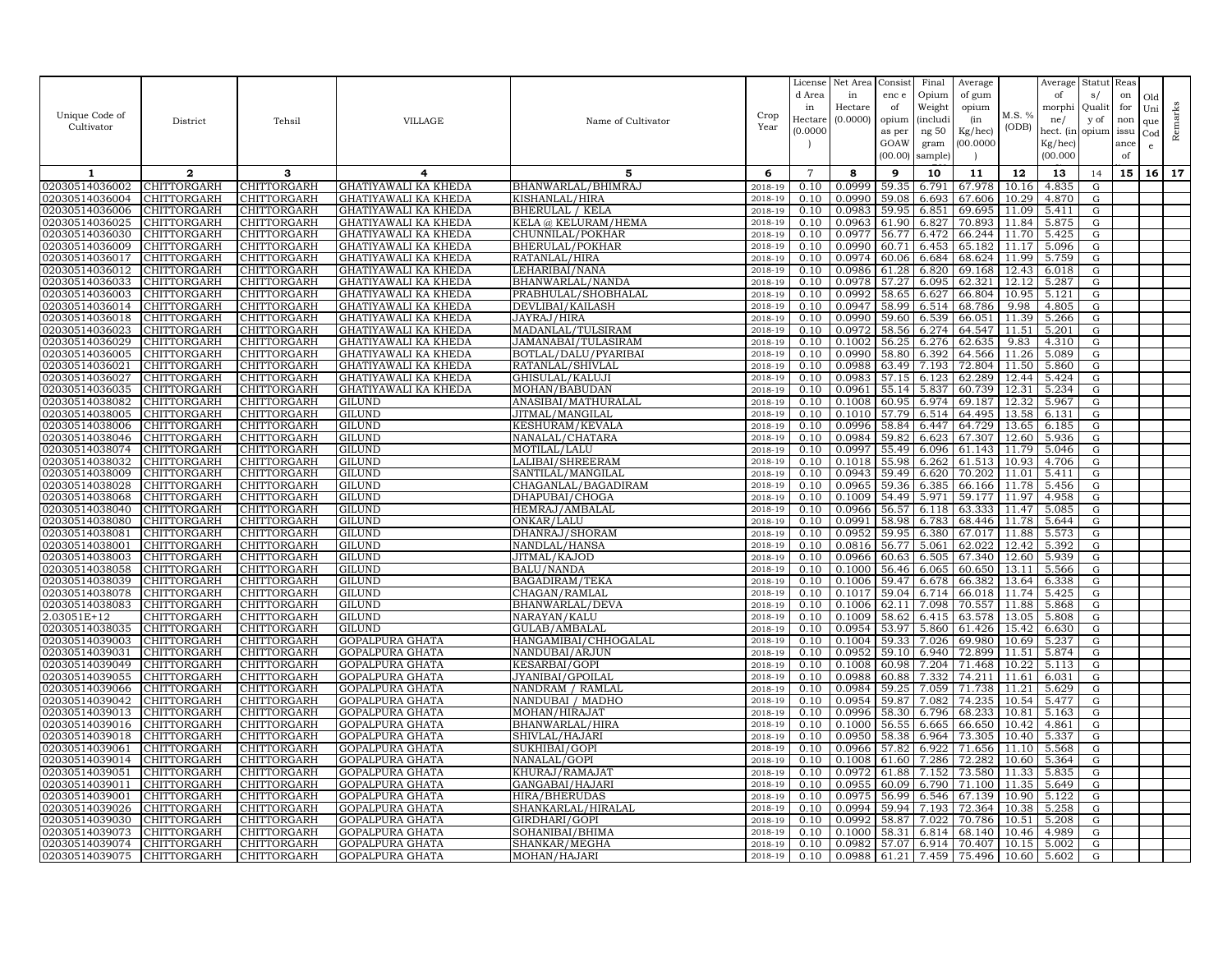| Unique Code of<br>Cultivator     | District                   | Tehsil                            | VILLAGE                           | Name of Cultivator                   | Crop<br>Year       | License<br>d Area<br>in<br>Hectare<br>(0.0000) | Net Area<br>in<br>Hectare<br>(0.0000) | Consist<br>enc e<br>of<br>opium<br>as per<br>GOAW<br>(00.00) | Final<br>Opium<br>Weight<br><i>(includi</i><br>ng 50<br>gram<br>sample) | Average<br>of gum<br>opium<br>(in<br>Kg/hec)<br>00.000C | M.S. %<br>(ODB) | Average<br>of<br>morphi<br>ne/<br>hect. (in<br>$Kg/$ hec)<br>(00.000) | Statut<br>s/<br>Quali<br>y of<br>opium | Reas<br>on<br>for<br>non<br>issu<br>ance<br>of | Old<br>Uni<br>que<br>Cod<br>e | Remarks |
|----------------------------------|----------------------------|-----------------------------------|-----------------------------------|--------------------------------------|--------------------|------------------------------------------------|---------------------------------------|--------------------------------------------------------------|-------------------------------------------------------------------------|---------------------------------------------------------|-----------------|-----------------------------------------------------------------------|----------------------------------------|------------------------------------------------|-------------------------------|---------|
| 1                                | $\mathbf{2}$               | 3                                 | 4                                 | 5                                    | 6                  | $\overline{7}$                                 | 8                                     | 9                                                            | 10                                                                      | 11                                                      | 12              | 13                                                                    | 14                                     | 15                                             | 16                            | 17      |
| 02030514039028                   | CHITTORGARH                | CHITTORGARH                       | GOPALPURA GHATA                   | GENDIBAI/SOHAN                       | 2018-19            | 0.10                                           | 0.1004                                | 53.88                                                        | 6.496                                                                   | 64.701                                                  | 11.36           | 5.145                                                                 | ${\rm G}$                              |                                                |                               |         |
| 02030514039027                   | CHITTORGARH                | <b>CHITTORGARH</b>                | GOPALPURA GHATA                   | CHHOGA/UDA                           | 2018-19            | 0.10                                           | 0.0995                                | 60.54                                                        | 7.291                                                                   | 73.276                                                  | 9.07            | 4.652                                                                 | ${\rm G}$                              |                                                |                               |         |
| 02030514039002                   | CHITTORGARH                | CHITTORGARH                       | GOPALPURA GHATA                   | RAMIBAI/DHANNA P.V. GANGABAI         | $2018 - 1$         | 0.10                                           | 0.0943                                | 59.8                                                         | 6.956                                                                   | 73.765                                                  | 10.68           | 5.515                                                                 | $\mathbf G$                            |                                                |                               |         |
| 02030514039010                   | <b>CHITTORGARH</b>         | CHITTORGARH                       | GOPALPURA GHATA                   | FEFIBAI / JAGNNATH                   | 2018-19            | 0.10                                           |                                       |                                                              |                                                                         |                                                         |                 |                                                                       | FU                                     |                                                |                               |         |
| 02030514039020                   | CHITTORGARH                | CHITTORGARH                       | GOPALPURA GHATA                   | PRATAP/NARUBHIL                      | 2018-19            | 0.10                                           | 0.0986                                | 58.34                                                        | 6.659                                                                   | 67.536                                                  | 10.22           | 4.832                                                                 | G                                      |                                                |                               |         |
| 02030514041015                   | CHITTORGARH                | CHITTORGARH                       | <b>GORSIA</b>                     | PINTUBAI/KALULAL@KALUSINGH           | 2018-19            | 0.10                                           | 0.0999                                | 58.20                                                        | 6.793                                                                   | 67.998                                                  | 10.57           | 5.031                                                                 | ${\rm G}$                              |                                                |                               |         |
| 02030514041001                   | <b>CHITTORGARH</b>         | CHITTORGARH                       | <b>GORSIA</b>                     | RAMKANWAR/UDAISINGH                  | 2018-19            | 0.10                                           | 0.0981                                | 59.21                                                        | 6.936                                                                   | 70.703                                                  | 11.03           | 5.459                                                                 | G                                      |                                                |                               |         |
| 02030514041002                   | CHITTORGARH                | CHITTORGARH                       | GORSIA                            | GHISULAL/JAYKISHAN                   | 2018-19            | 0.10                                           | 0.0999                                | 59.51                                                        | 6.878                                                                   | 68.849                                                  | 10.97           | 5.287                                                                 | G                                      |                                                |                               |         |
| 02030514041005                   | CHITTORGARH                | CHITTORGARH                       | GORSIA                            | DEVILAL/JAGGA                        | 2018-19            | 0.10                                           | 0.1005                                | 58.72                                                        | 6.694                                                                   | 66.607                                                  | 11.02           | 5.138                                                                 | G                                      |                                                |                               |         |
| 02030514041010                   | CHITTORGARH                | CHITTORGARH                       | GORSIA                            | JAIKISHAN/PRATHVIRAJ                 | 2018-19            | 0.10                                           | 0.0986                                | 54.52                                                        | 6.870                                                                   | 69.676                                                  | 11.34           | 5.530                                                                 | G                                      |                                                |                               |         |
| 02030514041014<br>02030514041019 | CHITTORGARH<br>CHITTORGARH | CHITTORGARH<br>CHITTORGARH        | GORSIA<br><b>GORSIA</b>           | RAMESHLAL/RATAN<br>NIYALA/RAMCHANDRA | 2018-19<br>2018-19 | 0.10<br>0.10                                   | 0.0998<br>0.0979                      | 59.49<br>60.87                                               | 6.799<br>7.200                                                          | 68.126<br>73.544                                        | 10.77<br>11.02  | 5.136<br>5.673                                                        | G<br>${\rm G}$                         |                                                |                               |         |
| 02030514041018                   | <b>CHITTORGARH</b>         | CHITTORGARH                       | GORSIA                            | KALUDAS/JANKIDAS                     | 2018-19            | 0.10                                           | 0.0983                                | 57.75                                                        | 6.666                                                                   | 67.813                                                  | 10.87           | 5.160                                                                 | G                                      |                                                |                               |         |
| 02030514041003                   | CHITTORGARH                | CHITTORGARH                       | <b>GORSIA</b>                     | JIVANBAI / BHAGWAN                   | 2018-19            | 0.10                                           | 0.1005                                | 57.66                                                        | 6.664                                                                   | 66.309                                                  | 10.67           | 4.952                                                                 | G                                      |                                                |                               |         |
| 02030514041013                   | CHITTORGARH                | CHITTORGARH                       | GORSIA                            | GORDHANSINGH/SUBHAGSINGH             | 2018-19            | 0.10                                           | 0.0983                                | 57.20                                                        | 6.431                                                                   | 65.422                                                  | 10.70           | 4.900                                                                 | ${\rm G}$                              |                                                |                               |         |
| 02030514041012                   | CHITTORGARH                | CHITTORGARH                       | GORSIA                            | BALURAM/PYARJI                       | 2018-19            | 0.10                                           | 0.0986                                | 61.32                                                        | 7.428                                                                   | 75.335                                                  | 10.23           | 5.395                                                                 | G                                      |                                                |                               |         |
| 02030514042024                   | CHITTORGARH                | CHITTORGARH                       | GUDHA                             | GOURILAL/NATHU                       | 2018-19            | 0.10                                           | 0.0960                                | 61.16                                                        | 6.972                                                                   | 72.625                                                  | 12.64           | 6.426                                                                 | G                                      |                                                |                               |         |
| 02030514042007                   | CHITTORGARH                | CHITTORGARH                       | GUDHA                             | NATHU/BHERA                          | 2018-19            | 0.10                                           | 0.0984                                | 60.53                                                        | 6.996                                                                   | 71.098                                                  | 12.61           | 6.275                                                                 | ${\rm G}$                              |                                                |                               |         |
| 02030514042039                   | CHITTORGARH                | CHITTORGARH                       | <b>GUDHA</b>                      | HEMRAJ/DOULA                         | 2018-19            | 0.10                                           | 0.1044                                | 61.17                                                        | 7.139                                                                   | 68.381                                                  | 12.78           | 6.118                                                                 | ${\rm G}$                              |                                                |                               |         |
| 02030514042013                   | CHITTORGARH                | CHITTORGARH                       | GUDHA                             | DHAPUBAI/KISHANA                     | 2018-19            | 0.10                                           | 0.1007                                | 58.47                                                        | 6.874                                                                   | 68.262                                                  | 11.25           | 5.376                                                                 | G                                      |                                                |                               |         |
| 02030514042019                   | CHITTORGARH                | CHITTORGARH                       | GUDHA                             | NARARYAN/GOKAL                       | 2018-19            | 0.10                                           | 0.0971                                | 64.12                                                        | 7.484                                                                   | 77.075                                                  | 11.34           | 6.118                                                                 | ${\bf G}$                              |                                                |                               |         |
| 02030514042020                   | <b>CHITTORGARH</b>         | CHITTORGARH                       | <b>GUDHA</b>                      | DEVILAL/NATHULAL                     | 2018-19            | 0.10                                           | 0.0973                                | 61.40                                                        | 7.008                                                                   | 72.025                                                  | 12.80           | 6.454                                                                 | G                                      |                                                |                               |         |
| 02030514042029                   | CHITTORGARH                | CHITTORGARH                       | <b>GUDHA</b>                      | RAMESHCHANDRA/CHHAGANLAL             | 2018-19            | 0.10                                           | 0.0955                                | 58.60                                                        | 6.731                                                                   | 70.482                                                  | 13.02           | 6.423                                                                 | ${\rm G}$                              |                                                |                               |         |
| 02030514042045                   | CHITTORGARH                | <b>CHITTORGARH</b>                | GUDHA                             | BHAGWATILAL/SHOLA                    | 2018-19            | 0.10                                           | 0.1002                                | 57.07                                                        | 6.408                                                                   | 63.952                                                  | 12.06           | 5.399                                                                 | G                                      |                                                |                               |         |
| 02030514042046                   | CHITTORGARH                | CHITTORGARH                       | GUDHA                             | RATANLAL/NANURAM                     | 2018-19            | 0.10                                           | 0.0970                                | 60.55                                                        | 6.851                                                                   | 70.629                                                  | 10.73           | 5.305                                                                 | ${\rm G}$                              |                                                |                               |         |
| 02030514042047                   | CHITTORGARH                | CHITTORGARH                       | GUDHA                             | PRABHU/NANDA                         | 2018-19            | 0.10                                           | 0.1003                                | 55.01                                                        | 6.263                                                                   | 62.443                                                  | 10.71           | 4.682                                                                 | G                                      |                                                |                               |         |
| 02030514042050                   | CHITTORGARH                | CHITTORGARH                       | GUDHA                             | NARAYAN/SITARAM                      | 2018-19            | 0.10                                           | 0.1003                                | 58.61                                                        | 6.472                                                                   | 64.526                                                  | 12.17           | 5.497                                                                 | G                                      |                                                |                               |         |
| 02030514042052                   | CHITTORGARH                | CHITTORGARH                       | <b>GUDHA</b>                      | RAICHANDRA/DHANNA                    | 2018-19            | 0.10                                           | 0.0992                                | 61.56                                                        | 7.018                                                                   | 70.746                                                  | 12.49           | 6.185                                                                 | G                                      |                                                |                               |         |
| 02030514042053                   | CHITTORGARH                | CHITTORGARH                       | <b>GUDHA</b>                      | DHAKHIBAI/BHIMRAJ                    | 2018-19            | 0.10                                           | 0.1001                                | 62.28                                                        | 7.162                                                                   | 71.549                                                  | 13.44           | 6.731                                                                 | G                                      |                                                |                               |         |
| 02030514042055                   | CHITTORGARH                | CHITTORGARH                       | <b>GUDHA</b>                      | KALIBAI/TARACHAND                    | 2018-19            | 0.10                                           | 0.0992                                | 59.31                                                        | 6.448                                                                   | 65.000                                                  | 9.69            | 4.409                                                                 | G                                      |                                                |                               |         |
| 02030514042001<br>02030514042002 | CHITTORGARH<br>CHITTORGARH | <b>CHITTORGARH</b><br>CHITTORGARH | GUDHA<br><b>GUDHA</b>             | GEHARILAL/BHERULAL                   | 2018-19<br>2018-19 | 0.10<br>0.10                                   | 0.0998<br>0.0956                      | 59.23<br>59.11                                               | 6.837<br>6.781                                                          | 68.507<br>70.931                                        | 10.50<br>11.44  | 5.035<br>5.680                                                        | G<br>${\rm G}$                         |                                                |                               |         |
| 02030514042059                   | <b>CHITTORGARH</b>         | CHITTORGARH                       | <b>GUDHA</b>                      | NOJIBAI/NANA<br>CHAGAN/DOULA         | 2018-19            | 0.10                                           | 0.0999                                | 58.78                                                        | 6.852                                                                   | 68.589                                                  | 11.30           | 5.425                                                                 | G                                      |                                                |                               |         |
| 02030514042061                   | CHITTORGARH                | CHITTORGARH                       | GUDHA                             | RATNIBAI/NANA                        | 2018-19            | 0.10                                           | 0.1023                                | 61.52                                                        | 7.189                                                                   | 70.274                                                  | 12.73           | 6.262                                                                 | G                                      |                                                |                               |         |
| 02030514042031                   | CHITTORGARH                | CHITTORGARH                       | <b>GUDHA</b>                      | RAMKUMAR/CHHAGANLAL                  | 2018-19            | 0.10                                           | 0.0964                                | 53.93                                                        | 6.009                                                                   | 62.334                                                  | 13.02           | 5.681                                                                 | ${\rm G}$                              |                                                |                               |         |
| 02030514042049                   | CHITTORGARH                | CHITTORGARH                       | GUDHA                             | <b>BHERULAL / GANESH</b>             | 2018-19            | 0.10                                           | 0.0990                                | 58.30                                                        | 6.588                                                                   | 66.546                                                  | 9.42            | 4.388                                                                 | ${\rm G}$                              |                                                |                               |         |
| 02030514042051                   | CHITTORGARH                | CHITTORGARH                       | GUDHA                             | UDAILAL/HIRALAL                      | 2018-19            | 0.10                                           | 0.1028                                | 60.23                                                        | 7.030                                                                   | 68.385                                                  | 11.99           | 5.739                                                                 | G                                      |                                                |                               |         |
| 02030514042012                   | CHITTORGARH                | CHITTORGARH                       | GUDHA                             | NANDA/HAJARI                         | 2018-19            | 0.10                                           | 0.0975                                | 60.06                                                        | 6.838                                                                   | 70.133                                                  | 12.40           | 6.088                                                                 | G                                      |                                                |                               |         |
| 02030514042038                   | CHITTORGARH                | CHITTORGARH                       | <b>GUDHA</b>                      | CHANDRUBAI/HARIRAM                   | 2018-19            | 0.10                                           | 0.0972                                | 59.16                                                        | 6.744                                                                   | 69.383                                                  | 11.83           | 5.746                                                                 | ${\rm G}$                              |                                                |                               |         |
| 02030514042023                   | <b>CHITTORGARH</b>         | <b>CHITTORGARH</b>                | <b>GUDHA</b>                      | BHERULAL/NANDRAM                     | 2018-19            | 0.10                                           | 0.1006                                | 54.58                                                        | 6.355                                                                   | 63.171                                                  | 11.38           | 5.032                                                                 | G                                      |                                                |                               |         |
| 02030514042008                   | CHITTORGARH                | CHITTORGARH                       | <b>GUDHA</b>                      | SOHANIBAI/MANGILAL                   | 2018-19            | 0.10                                           | 0.0980                                | 62.44                                                        | 6.975                                                                   | 71.174                                                  | 11.34           | 5.650                                                                 | G                                      |                                                |                               |         |
| 02030514042028                   | CHITTORGARH                | CHITTORGARH                       | GUDHA                             | BHURIBAI/MOHAN                       | 2018-19            | 0.10                                           | 0.0986                                | 63.40                                                        | 7.572                                                                   | 76.795                                                  | 10.79           | 5.800                                                                 | G                                      |                                                |                               |         |
| 02030514042033                   | CHITTORGARH                | CHITTORGARH                       | <b>GUDHA</b>                      | RATANLAL/HAJARI                      | 2018-19            | 0.10                                           | 0.0993                                | 62.58                                                        | 7.080                                                                   | 71.299                                                  | 12.70           | 6.339                                                                 | $\mathbf G$                            |                                                |                               |         |
| 02030514042062                   | CHITTORGARH                | CHITTORGARH                       | GUDHA                             | SHAMBHULAL/KASHIRAM                  | 2018-19            | 0.10                                           | 0.1015                                | 57.68                                                        | 6.732                                                                   | 66.325                                                  | 13.80           | 6.407                                                                 | G                                      |                                                |                               |         |
| 02030514042018                   | CHITTORGARH                | CHITTORGARH                       | GUDHA                             | RUPA/GOKAL                           | 2018-19            | 0.10                                           | 0.0967                                | 60.24                                                        | 6.626                                                                   | 68.521                                                  | 12.83           | 6.154                                                                 | G                                      |                                                |                               |         |
| 02030514043019                   | CHITTORGARH                | CHITTORGARH                       | JAFAR KHEDA                       | RATANLAL/GOKAL                       | 2018-19            | 0.10                                           |                                       |                                                              |                                                                         |                                                         |                 |                                                                       | <b>FU</b>                              |                                                |                               |         |
| 02030514043014                   | CHITTORGARH                | CHITTORGARH                       | JAFAR KHEDA                       | UDAIRAM/VARDA                        | 2018-19            | 0.10                                           | 0.0546                                | 60.75                                                        | 4.070                                                                   | 74.542                                                  | 11.00           | 5.740                                                                 | ${\rm G}$                              |                                                |                               |         |
| 02030514043002                   | CHITTORGARH                | CHITTORGARH                       | JAFAR KHEDA                       | MOHANIBAI/CHATURBHUJ                 | 2018-19            | 0.10                                           | 0.0971<br>0.1010                      | 61.95<br>61.72                                               | 7.071<br>7.045                                                          | 72.822<br>69.753                                        | 10.78<br>12.23  | 5.495<br>5.971                                                        | G                                      |                                                |                               |         |
| 02030514043032<br>02030514043034 | CHITTORGARH<br>CHITTORGARH | CHITTORGARH<br>CHITTORGARH        | JAFAR KHEDA<br><b>JAFAR KHEDA</b> | ROOPLAL/GANGARAM<br>UDA/MAGNA        | 2018-19<br>2018-19 | 0.10<br>0.10                                   | 0.0985                                | 60.13                                                        | 6.494                                                                   | 65.929                                                  | 11.64           | 5.372                                                                 | G<br>${\rm G}$                         |                                                |                               |         |
| 02030514043008                   | CHITTORGARH                | CHITTORGARH                       | JAFAR KHEDA                       | HARCHAND/KESHU                       | 2018-19            | 0.10                                           | 0.0990                                | 62.91                                                        | 7.360                                                                   | 74.343                                                  | 12.91           | 6.719                                                                 | G                                      |                                                |                               |         |
| 02030514043001                   | CHITTORGARH                | <b>CHITTORGARH</b>                | <b>JAFAR KHEDA</b>                | CHUNA/DALLA                          | 2018-19            | 0.10                                           |                                       |                                                              |                                                                         |                                                         |                 |                                                                       | ${\rm FU}$                             |                                                |                               |         |
| 02030514043012                   | CHITTORGARH                | CHITTORGARH                       | JAFAR KHEDA                       | NANALAL/GANGARAM                     | 2018-19            | 0.10                                           | 0.0976                                | 59.72                                                        | 7.294                                                                   | 74.734                                                  | 13.21           | 6.911                                                                 |                                        |                                                |                               |         |
| 02030514043037                   | CHITTORGARH                | CHITTORGARH                       | JAFAR KHEDA                       | GHISA/DAYARAM                        | 2018-19            | 0.10                                           | 0.0930                                | 61.74                                                        | 6.253                                                                   | 67.237                                                  | 11.97           | 5.634                                                                 |                                        |                                                |                               |         |
| 02030514043010                   | <b>CHITTORGARH</b>         | CHITTORGARH                       | JAFAR KHEDA                       | <b>DEVJI/POKHER</b>                  | 2018-19            | 0.10                                           | 0.0963                                | 61.88                                                        | 6.763                                                                   | 70.229                                                  | 12.78           | 6.282                                                                 |                                        |                                                |                               |         |
| 02030514043016                   | <b>CHITTORGARH</b>         | CHITTORGARH                       | JAFAR KHEDA                       | KANHAIYALAL/BHERA                    | 2018-19            | 0.10                                           | 0.0952                                | 57.72                                                        | 5.962                                                                   | 62.626                                                  | 11.69           | 5.124                                                                 |                                        |                                                |                               |         |
| 02030514043024                   | <b>CHITTORGARH</b>         | <b>CHITTORGARH</b>                | <b>JAFAR KHEDA</b>                | LOBHA/NETRAM                         | 2018-19            | 0.10                                           |                                       |                                                              |                                                                         |                                                         |                 |                                                                       | FU                                     |                                                |                               |         |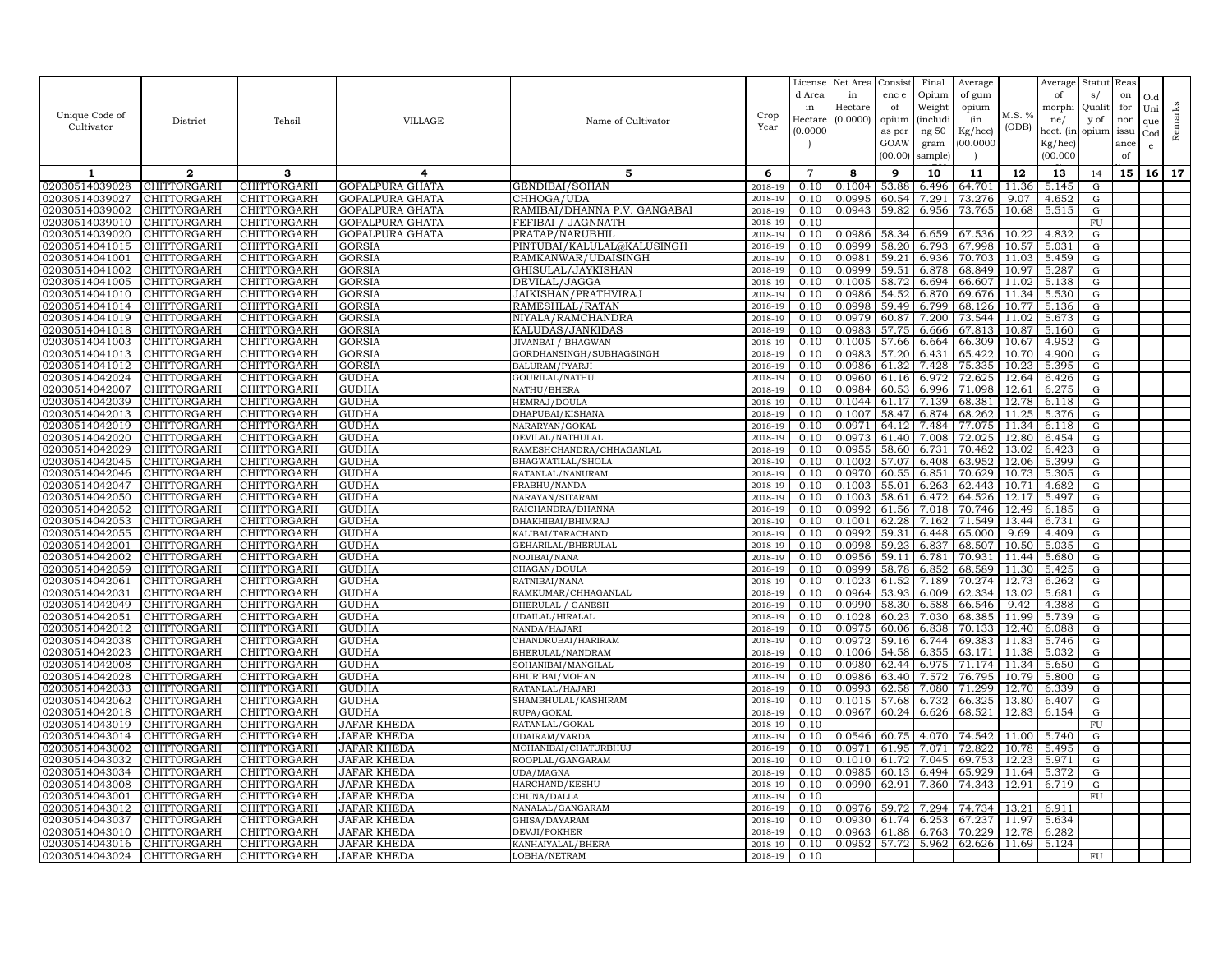| Unique Code of<br>Cultivator     | District                                 | Tehsil                            | VILLAGE                  | Name of Cultivator                          | Crop<br>Year          | License<br>d Area<br>in<br>Hectare<br>(0.0000) | Net Area<br>in<br>Hectare<br>(0.0000) | Consist<br>enc e<br>of<br>opium<br>as per<br>GOAW<br>(00.00) | Final<br>Opium<br>Weight<br><i>(includi</i><br>ng 50<br>gram<br>sample) | Average<br>of gum<br>opium<br>(in<br>Kg/hec)<br>00.000C | M.S. %<br>(ODB) | Average<br>of<br>morphi<br>ne/<br>hect. (in<br>Kg/hec)<br>(00.000) | Statut<br>s/<br>Quali<br>y of<br>opium | Reas<br>on<br>for<br>non<br>issu<br>ance<br>of | Old<br>Uni<br>que<br>Cod<br>$\mathbf{e}$ | Remarks |
|----------------------------------|------------------------------------------|-----------------------------------|--------------------------|---------------------------------------------|-----------------------|------------------------------------------------|---------------------------------------|--------------------------------------------------------------|-------------------------------------------------------------------------|---------------------------------------------------------|-----------------|--------------------------------------------------------------------|----------------------------------------|------------------------------------------------|------------------------------------------|---------|
| 1                                | $\mathbf{2}$                             | 3                                 | 4                        | 5                                           | 6                     | $\overline{7}$                                 | 8                                     | 9                                                            | 10                                                                      | 11                                                      | 12              | 13                                                                 | 14                                     | 15                                             | 16 <sup>1</sup>                          | 17      |
| 02030514043030                   | CHITTORGARH                              | CHITTORGARH                       | JAFAR KHEDA              | SHYAMUBAI/SITARAM                           | 2018-19               | 0.10                                           | 0.0990                                | 58.06                                                        | 6.345                                                                   | 64.091                                                  | 12.83           | 5.756                                                              |                                        |                                                |                                          |         |
| 02030514130008                   | CHITTORGARH                              | CHITTORGARH                       | JAISINGHPURA             | <b>UDAIRAM / NARAYAN</b>                    | 2018-19               | 0.10                                           | 0.0978                                | 55.75                                                        | 6.069                                                                   | 62.055                                                  | 14.04           | 6.099                                                              |                                        |                                                |                                          |         |
| 02030514130005                   | CHITTORGARH                              | CHITTORGARH                       | JAISINGHPURA             | NANIBAI/NARAYAN                             | 2018-19               | 0.10                                           | 0.1000                                | 53.98                                                        | 6.131                                                                   | 61.310                                                  | 12.60           | 5.407                                                              |                                        |                                                |                                          |         |
| 02030514130007                   | CHITTORGARH                              | CHITTORGARH                       | JAISINGHPURA             | BALIBAI/NARAYAN                             | 2018-19               | 0.10                                           | 0.1000                                | 52.50                                                        | 5.783                                                                   | 57.830                                                  | 12.97           | 5.250                                                              |                                        |                                                |                                          |         |
| 02030514130009                   | CHITTORGARH                              | CHITTORGARH                       | JAISINGHPURA             | PYARIBAI/UDAIRAM                            | 2018-19               | 0.10                                           | 0.1001                                | 52.83                                                        | 5.645                                                                   | 56.394                                                  | 15.37           | 6.068                                                              |                                        |                                                |                                          |         |
| 02030514044003                   | CHITTORGARH                              | CHITTORGARH                       | JALAMPURA                | MOTILAL/VENIRAM                             | 2018-19               | 0.10                                           | 0.1022                                | 59.36                                                        | 6.742                                                                   | 65.969                                                  | 12.08           | 5.578                                                              |                                        |                                                |                                          |         |
| 02030514044090                   | CHITTORGARH                              | CHITTORGARH                       | JALAMPURA                | GORILAL/WARDICHAND                          | 2018-19               | 0.10                                           | 0.1007                                | 61.68                                                        | 7.243                                                                   | 71.927                                                  | 12.71           | 6.399                                                              |                                        |                                                |                                          |         |
| 02030514044091                   | CHITTORGARH                              | CHITTORGARH                       | JALAMPURA                | AMBALAL/CHATURBHUJ                          | 2018-19               | 0.10                                           | 0.1032                                | 59.21                                                        | 6.708                                                                   | 65.000                                                  | 12.19           | 5.546                                                              |                                        |                                                |                                          |         |
| 02030514044030                   | CHITTORGARH                              | <b>CHITTORGARH</b>                | JALAMPURA                | LALSINGH/CHATARBHUJ                         | 2018-19               | 0.10                                           | 0.1011                                | 58.87                                                        | 6.661                                                                   | 65.885                                                  | 12.94           | 5.968                                                              |                                        |                                                |                                          |         |
| 02030514044001                   | CHITTORGARH                              | CHITTORGARH                       | JALAMPURA                | DALIBAI/DALCHAND                            | 2018-19               | 0.10                                           | 0.0977                                | 58.14<br>59.37                                               | 6.337                                                                   | 64.862                                                  | 10.85           | 4.926                                                              |                                        |                                                |                                          |         |
| 02030514044014<br>02030514044074 | <b>CHITTORGARH</b><br>CHITTORGARH        | <b>CHITTORGARH</b><br>CHITTORGARH | JALAMPURA<br>JALAMPURA   | KALUKHAN/ALLANUR<br>RAMBAKSH/RAMRATAN       | 2018-19<br>2018-19    | 0.10<br>0.10                                   | 0.0981<br>0.1003                      | 54.23                                                        | 7.082<br>6.035                                                          | 72.192<br>60.170                                        | 11.59<br>11.80  | 5.857<br>4.970                                                     |                                        |                                                |                                          |         |
| 02030514044073                   | CHITTORGARH                              | CHITTORGARH                       | JALAMPURA                | RATANLAL/KISHANLAL                          | 2018-19               | 0.10                                           | 0.0973                                | 59.26                                                        | 6.747                                                                   | 69.342                                                  | 11.00           | 5.339                                                              |                                        |                                                |                                          |         |
| 02030514044013                   | CHITTORGARH                              | CHITTORGARH                       | JALAMPURA                | RAMLAL/ONKARLAL                             | 2018-19               | 0.10                                           | 0.0990                                | 58.82                                                        | 6.378                                                                   | 64.424                                                  | 11.24           | 5.069                                                              |                                        |                                                |                                          |         |
| 02030514044008                   | CHITTORGARH                              | <b>CHITTORGARH</b>                | <b>JALAMPURA</b>         | GOVINDRAM/BHOLIRAM                          | 2018-19               | 0.10                                           | 0.0994                                | 59.64                                                        | 6.526                                                                   | 65.654                                                  | 12.09           | 5.557                                                              |                                        |                                                |                                          |         |
| 02030514044032                   | CHITTORGARH                              | CHITTORGARH                       | <b>JALAMPURA</b>         | HAZARI/FULLA                                | 2018-19               | 0.10                                           | 0.1006                                | 63.50                                                        | 6.758                                                                   | 67.177                                                  | 13.31           | 6.259                                                              |                                        |                                                |                                          |         |
| 02030514044028                   | CHITTORGARH                              | CHITTORGARH                       | <b>JALAMPURA</b>         | SOHANIBAI/LALU                              | $2018 - 1$            | 0.10                                           | 0.1038                                | 59.74                                                        | 6.486                                                                   | 62.486                                                  | 11.38           | 4.978                                                              |                                        |                                                |                                          |         |
| 02030514044047                   | <b>CHITTORGARH</b>                       | CHITTORGARH                       | JALAMPURA                | PYARA/NARAYAN                               | 2018-19               | 0.10                                           | 0.1001                                | 60.62                                                        | 6.668                                                                   | 66.613                                                  | 10.95           | 5.106                                                              |                                        |                                                |                                          |         |
| 2030514044051                    | CHITTORGARH                              | CHITTORGARH                       | <b>JALAMPURA</b>         | NANDUBAI/BHAGWANA                           | 2018-19               | 0.10                                           | 0.1031                                | 63.79                                                        | 7.254                                                                   | 70.359                                                  | 12.49           | 6.151                                                              |                                        |                                                |                                          |         |
| 02030514044075                   | CHITTORGARH                              | CHITTORGARH                       | JALAMPURA                | MANJUBAI/BAPULAL                            | 2018-19               | 0.10                                           |                                       |                                                              |                                                                         |                                                         |                 |                                                                    | FU                                     |                                                |                                          |         |
| 02030514044049                   | CHITTORGARH                              | CHITTORGARH                       | <b>JALAMPURA</b>         | GHISA/AMRATRAM                              | 2018-19               | 0.10                                           | 0.1020                                | 57.81                                                        | 6.417                                                                   | 62.912                                                  | 11.47           | 5.051                                                              |                                        |                                                |                                          |         |
| 02030514044023                   | CHITTORGARH                              | CHITTORGARH                       | JALAMPURA                | SHANTILAL/NATHULAL                          | 2018-19               | 0.10                                           | 0.1010                                |                                                              | 58.97 6.613                                                             | 65.475                                                  | 11.96           | 5.482                                                              |                                        |                                                |                                          |         |
| 02030514044044                   | CHITTORGARH                              | CHITTORGARH                       | JALAMPURA                | RAMNARAYAN/BHURALAL                         | 2018-19               | 0.10                                           | 0.1040                                | 56.49                                                        | 6.634                                                                   | 63.789                                                  | 11.95           | 5.336                                                              |                                        |                                                |                                          |         |
| 02030514044005                   | CHITTORGARH                              | CHITTORGARH                       | JALAMPURA                | AMRATRAM/GHAMANDIRAM                        | 2018-19               | 0.10                                           | 0.1000                                | 58.26                                                        | 6.259                                                                   | 62.590                                                  | 12.87           | 5.639                                                              |                                        |                                                |                                          |         |
| 02030514044062                   | CHITTORGARH                              | <b>CHITTORGARH</b>                | JALAMPURA                | NAGAJIRAM / ONKAR                           | 2018-19               | 0.10                                           | 0.0997                                | 56.67                                                        | 6.396                                                                   | 64.153                                                  | 11.33           | 5.088                                                              |                                        |                                                |                                          |         |
| 02030514044037                   | CHITTORGARH                              | CHITTORGARH                       | JALAMPURA                | DAKHIBAI/RAMRATAN                           | 2018-19               | 0.10                                           | 0.0987                                | 56.88                                                        | 6.338                                                                   | 64.215                                                  | 13.03           | 5.857                                                              |                                        |                                                |                                          |         |
| 02030514044024                   | CHITTORGARH                              | CHITTORGARH                       | JALAMPURA                | SHYANIBAI/RAMRATAN                          | 2018-19               | 0.10                                           | 0.1033                                | 60.55                                                        | 6.946                                                                   | 67.241                                                  | 12.47           | 5.869                                                              |                                        |                                                |                                          |         |
| 02030514044036                   | CHITTORGARH                              | CHITTORGARH                       | <b>JALAMPURA</b>         | HAJARI/BHAGIRATH                            | 2018-19               | 0.10                                           | 0.0492                                | 56.04                                                        | 3.314                                                                   | 67.358                                                  | 13.60           | 6.413                                                              |                                        |                                                |                                          |         |
| 02030514044002<br>02030514044010 | <b>CHITTORGARH</b><br><b>CHITTORGARH</b> | CHITTORGARH                       | JALAMPURA                | RAMCHANDR/GOKAL                             | 2018-19<br>2018-19    | 0.10<br>0.10                                   | 0.0981<br>0.1024                      | 55.30<br>59.35                                               | 5.814<br>7.215                                                          | 59.266<br>70.459                                        | 12.73<br>11.81  | 5.282<br>5.825                                                     |                                        |                                                |                                          |         |
| 02030514044026                   | CHITTORGARH                              | CHITTORGARH<br>CHITTORGARH        | JALAMPURA<br>JALAMPURA   | MANGILAL/NOLA<br>NANDUBAI / LAXMAN          | 2018-19               | 0.10                                           | 0.1024                                | 58.90                                                        | 6.681                                                                   | 65.244                                                  | 13.26           | 6.056                                                              |                                        |                                                |                                          |         |
| 02030514044041                   | CHITTORGARH                              | CHITTORGARH                       | JALAMPURA                | RUKAMABAI/AMARDAS                           | 2018-19               | 0.10                                           | 0.1039                                | 56.34                                                        | 6.455                                                                   | 62.127                                                  | 11.63           | 5.058                                                              |                                        |                                                |                                          |         |
| 02030514044069                   | CHITTORGARH                              | CHITTORGARH                       | JALAMPURA                | KAILASHIBAI / TEJPAL                        | 2018-19               | 0.10                                           | 0.0994                                | 61.16                                                        | 6.754                                                                   | 67.948                                                  | 11.81           | 5.617                                                              |                                        |                                                |                                          |         |
| 02030514044083                   | CHITTORGARH                              | CHITTORGARH                       | <b>JALAMPURA</b>         | GANESHRAM/DHULA                             | 2018-19               | 0.10                                           | 0.1022                                | 62.59                                                        | 6.867                                                                   | 67.192                                                  | 11.33           | 5.329                                                              |                                        |                                                |                                          |         |
| 02030514044012                   | CHITTORGARH                              | CHITTORGARH                       | <b>JALAMPURA</b>         | CHANDIBAI/KISHANLAI                         | 2018-19               | 0.10                                           | 0.0952                                | 46.94                                                        | 4.962                                                                   | 52.122                                                  | 12.04           | 4.393                                                              |                                        |                                                |                                          |         |
| 02030514046003                   | CHITTORGARH                              | CHITTORGARH                       | JETPURA                  | MADANPURI/DUNGARPURI                        | 2018-19               | 0.10                                           | 0.1043                                | 62.12                                                        | 7.153                                                                   | 68.581                                                  | 11.04           | 5.300                                                              |                                        |                                                |                                          |         |
| 02030514046021                   | CHITTORGARH                              | CHITTORGARH                       | JETPURA                  | MANGUPURI/MAGANAPURI                        | 2018-19               | 0.10                                           | 0.1018                                | 59.44                                                        | 6.054                                                                   | 59.470                                                  | 11.71           | 4.875                                                              |                                        |                                                |                                          |         |
| 02030514046001                   | CHITTORGARH                              | CHITTORGARH                       | JETPURA                  | RUPPURI/SHANKARPURIGUSA                     | 2018-19               | 0.10                                           | 0.1000                                | 62.91                                                        | 7.145                                                                   | 71.450                                                  | 10.84           | 5.421                                                              |                                        |                                                |                                          |         |
| 02030514046019                   | CHITTORGARH                              | CHITTORGARH                       | <b>JETPURA</b>           | GORDHANPURI/MAGANAPURI                      | 2018-19               | 0.10                                           | 0.0986                                | 64.23                                                        | 6.946                                                                   | 70.446                                                  | 11.35           | 5.597                                                              |                                        |                                                |                                          |         |
| 02030514046009                   | <b>CHITTORGARH</b>                       | CHITTORGARH                       | JETPURA                  | NANU/DAULATPURI                             | 2018-19               | 0.10                                           | 0.0998                                | 63.88                                                        | 7.091                                                                   | 71.052                                                  | 9.55            | 4.750                                                              |                                        |                                                |                                          |         |
| 02030514046005                   | CHITTORGARH                              | CHITTORGARH                       | JETPURA                  | BHURA/GOMA                                  | 2018-19               | 0.10                                           | 0.1012                                | 57.33                                                        | 5.823                                                                   | 57.540                                                  | 12.16           | 4.898                                                              |                                        |                                                |                                          |         |
| 02030514046016                   | CHITTORGARH                              | CHITTORGARH                       | JETPURA                  | KAMLESH/GOPILAL                             | 2018-19               | 0.10                                           | 0.1006                                | 62.12                                                        | 6.611                                                                   | 65.716                                                  | 11.62           | 5.346                                                              |                                        |                                                |                                          |         |
| 02030514046008                   | CHITTORGARH                              | CHITTORGARH                       | JETPURA                  | GATTUBAI/GOKAL                              | 2018-19               | 0.10                                           | 0.1008                                | 61.45                                                        | 6.900                                                                   | 68.452                                                  | 11.62           | 5.568                                                              |                                        |                                                |                                          |         |
| 02030514046018                   | CHITTORGARH                              | CHITTORGARH                       | JETPURA                  | JAMUNABAI/SHANTILAL                         | 2018-19               | 0.10                                           | 0.1030                                | 56.96                                                        | 5.989                                                                   | 58.146                                                  | 10.04           | 4.086                                                              |                                        |                                                |                                          |         |
| 02030514046015                   | CHITTORGARH                              | CHITTORGARH                       | JETPURA                  | SOSARPURI/LAXMANPURI<br>MOHANLAL/LOBHA      | 2018-19<br>$2018 - 1$ | 0.10                                           | 0.0972                                | 60.26<br>59.75                                               | 6.775                                                                   | 69.702                                                  | 9.49<br>10.18   | 4.630<br>4.514                                                     |                                        |                                                |                                          |         |
| 02030514046012<br>02030514048001 | CHITTORGARH<br><b>CHITTORGARH</b>        | CHITTORGARH                       | <b>JETPURA</b>           |                                             |                       | 0.10<br>0.10                                   | 0.0985<br>0.0988                      | 55.27                                                        | 6.240                                                                   | 63.350                                                  | 12.14           | 5.168                                                              |                                        |                                                |                                          |         |
| 02030514050004                   | CHITTORGARH                              | CHITTORGARH<br>CHITTORGARH        | JOGANI<br><b>KANPURA</b> | MAHAVEERSINGH / KARANSINGH<br>BHERULAL/GOPI | 2018-19<br>2018-19    | 0.10                                           | 0.0963                                | 57.05                                                        | 6.009<br>6.577                                                          | 60.820<br>68.297                                        | 10.04           | 4.800                                                              |                                        |                                                |                                          |         |
| 02030514051017                   | CHITTORGARH                              | CHITTORGARH                       | KARAKHEDI                | SHAYAMLAL/BHAGAWAN                          | 2018-19               | 0.10                                           | 0.0984                                | 61.24                                                        | 7.261                                                                   | 73.791                                                  | 10.89           | 5.625                                                              |                                        |                                                |                                          |         |
| 02030514051002                   | CHITTORGARH                              | CHITTORGARH                       | <b>KARAKHEDI</b>         | <b>JETIBAI/BHAGAWAN</b>                     | 2018-19               | 0.10                                           | 0.0995                                | 61.04                                                        | 7.072                                                                   | 71.075                                                  | 11.22           | 5.582                                                              |                                        |                                                |                                          |         |
| 02030514051020                   | CHITTORGARH                              | CHITTORGARH                       | KARAKHEDI                | GANGABAI/BHERULAL                           | 2018-19               | 0.10                                           | 0.0979                                | 63.56                                                        | 7.437                                                                   | 75.965                                                  | 13.26           | 7.051                                                              |                                        |                                                |                                          |         |
| 02030514051021                   | CHITTORGARH                              | CHITTORGARH                       | <b>KARAKHEDI</b>         | MATHARA/BHAGAWAN                            | 2018-19               | 0.10                                           | 0.1020                                | 59.84                                                        | 7.352                                                                   | 72.078                                                  | 11.20           | 5.651                                                              |                                        |                                                |                                          |         |
| 02030514051001                   | CHITTORGARH                              | CHITTORGARH                       | <b>KARAKHEDI</b>         | JAGDISH/MATHU                               | 2018-19               | 0.10                                           | 0.0996                                | 61.46                                                        | 7.068                                                                   | 70.964                                                  | 10.85           | 5.390                                                              |                                        |                                                |                                          |         |
| 02030514051029                   | CHITTORGARH                              | CHITTORGARH                       | <b>KARAKHEDI</b>         | RATAN/CHHOGA                                | 2018-19               | 0.10                                           | 0.0995                                | 67.16                                                        | 7.771                                                                   | 78.101                                                  | 12.57           | 6.872                                                              |                                        |                                                |                                          |         |
| 02030514051006                   | CHITTORGARH                              | CHITTORGARH                       | <b>KARAKHEDI</b>         | KAMALABAI/RAMCHANDRA                        | 2018-19               | 0.10                                           | 0.0992                                | 63.35                                                        | 7.367                                                                   | 74.264                                                  | 11.67           | 6.066                                                              |                                        |                                                |                                          |         |
| 02030514051008                   | <b>CHITTORGARH</b>                       | CHITTORGARH                       | <b>KARAKHEDI</b>         | MATHURA/MOHANTELI                           | 2018-19               | 0.10                                           | 0.0891                                | 58.76                                                        | 6.329                                                                   | 71.033                                                  | 11.90           | 5.917                                                              |                                        |                                                |                                          |         |
| 02030514051010                   | <b>CHITTORGARH</b>                       | CHITTORGARH                       | <b>KARAKHEDI</b>         | JAMNALAL/ONKAR                              | 2018-19               | 0.10                                           | 0.0983                                | 63.63                                                        | 6.899                                                                   | 70.183                                                  | 13.25           | 6.510                                                              |                                        |                                                |                                          |         |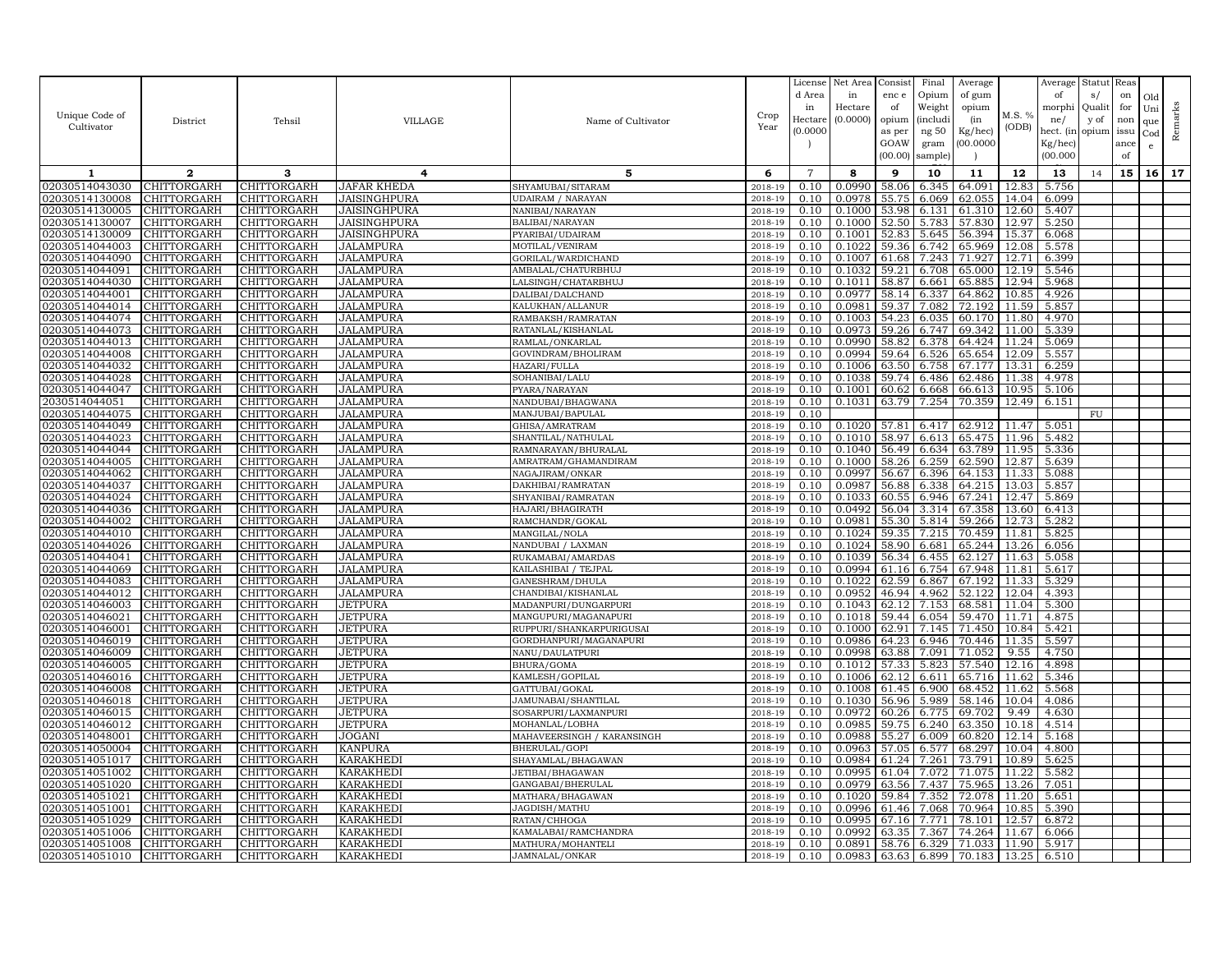| Unique Code of<br>Cultivator     | District                          | Tehsil                            | VILLAGE                              | Name of Cultivator                      | Crop<br>Year       | License<br>d Area<br>in<br>Hectare<br>(0.0000) | Net Area<br>in<br>Hectare<br>(0.0000) | Consist<br>enc e<br>of<br>opium<br>as per<br>GOAW<br>(00.00) | Final<br>Opium<br>Weight<br><i>(includi</i><br>ng 50<br>gram<br>sample) | Average<br>of gum<br>opium<br>(in<br>Kg/hec)<br>00.000C | M.S. %<br>(ODB) | Average<br>of<br>morphi<br>ne/<br>hect. (in<br>$Kg/$ hec)<br>(00.000) | Statut<br>s/<br>Quali<br>y of<br>opium | Reas<br>on<br>for<br>non<br>issu<br>ance<br>of | Old<br>Uni<br>que<br>Cod<br>$\mathbf{e}$ | Remarks |
|----------------------------------|-----------------------------------|-----------------------------------|--------------------------------------|-----------------------------------------|--------------------|------------------------------------------------|---------------------------------------|--------------------------------------------------------------|-------------------------------------------------------------------------|---------------------------------------------------------|-----------------|-----------------------------------------------------------------------|----------------------------------------|------------------------------------------------|------------------------------------------|---------|
| 1                                | $\mathbf{2}$                      | 3                                 | 4                                    | 5                                       | 6                  | $\overline{7}$                                 | 8                                     | 9                                                            | 10                                                                      | 11                                                      | 12              | 13                                                                    | 14                                     | 15                                             | 16                                       | 17      |
| 02030514051013                   | <b>CHITTORGARH</b>                | CHITTORGARH                       | <b>KARAKHEDI</b>                     | RAMLAL/NOLA                             | 2018-19            | 0.10                                           | 0.1000                                | 62.68                                                        | 7.334                                                                   | 73.340                                                  | 12.08           | 6.201                                                                 |                                        |                                                |                                          |         |
| 02030514051018                   | CHITTORGARH                       | CHITTORGARH                       | KARAKHEDI                            | RAMESHAWAR/KISHANA                      | 2018-19            | 0.10                                           | 0.1002                                | 60.80                                                        | 7.122                                                                   | 71.078                                                  | 11.27           | 5.608                                                                 |                                        |                                                |                                          |         |
| 02030514051019                   | CHITTORGARH                       | CHITTORGARH                       | KARAKHEDI                            | NANDA/MADHU                             | 2018-19            | 0.10                                           | 0.1011                                | 64.42                                                        | 7.510                                                                   | 74.283                                                  | 12.57           | 6.536                                                                 |                                        |                                                |                                          |         |
| 02030514051024                   | <b>CHITTORGARH</b>                | CHITTORGARH                       | <b>KARAKHEDI</b>                     | RATAN/PRABHU                            | 2018-19            | 0.10                                           | 0.0998                                | 64.54                                                        | 7.210                                                                   | 72.245                                                  | 12.71           | 6.428                                                                 |                                        |                                                |                                          |         |
| 02030514051026                   | CHITTORGARH                       | CHITTORGARH                       | <b>KARAKHEDI</b>                     | CHAGAN/KISHAN                           | 2018-19            | 0.10                                           | 0.1016                                | 61.24                                                        | 7.533                                                                   | 74.144                                                  | 12.31           | 6.389                                                                 |                                        |                                                |                                          |         |
| 02030514051015                   | CHITTORGARH                       | CHITTORGARH                       | <b>KARAKHEDI</b>                     | RATAN/MOHAN                             | 2018-19            | 0.10                                           | 0.0966                                | 61.95                                                        | 7.053                                                                   | 73.012                                                  | 11.12           | 5.684                                                                 |                                        |                                                |                                          |         |
| 02030514051009<br>02030514051012 | <b>CHITTORGARH</b><br>CHITTORGARH | CHITTORGARH                       | KARAKHEDI                            | HRIBAI/JITU                             | 2018-19            | 0.10<br>0.10                                   | 0.0990<br>0.1012                      | 65.91<br>60.88                                               | 7.617<br>6.792                                                          | 76.939<br>67.115                                        | 13.41<br>11.61  | 7.223                                                                 |                                        |                                                |                                          |         |
| 02030514051043                   | CHITTORGARH                       | CHITTORGARH<br>CHITTORGARH        | KARAKHEDI<br><b>KARAKHEDI</b>        | UDAIRAM/KALU<br>KESHARBAI/NANDA         | 2018-19<br>2018-19 | 0.10                                           | 0.0985                                | 60.97                                                        | 7.377                                                                   | 74.893                                                  | 9.78            | 5.455<br>5.127                                                        |                                        |                                                |                                          |         |
| 02030514051031                   | CHITTORGARH                       | CHITTORGARH                       | KARAKHEDI                            | SHANTILAL/RAMLAI                        | 2018-19            | 0.10                                           | 0.0965                                | 61.37                                                        | 6.909                                                                   | 71.596                                                  | 11.60           | 5.813                                                                 |                                        |                                                |                                          |         |
| 02030514051011                   | <b>CHITTORGARH</b>                | CHITTORGARH                       | <b>KARAKHEDI</b>                     | RATAN/RAMA                              | 2018-19            | 0.10                                           | 0.1010                                | 62.26                                                        | 7.276                                                                   | 72.040                                                  | 12.62           | 6.364                                                                 |                                        |                                                |                                          |         |
| 02030514051014                   | CHITTORGARH                       | CHITTORGARH                       | <b>KARAKHEDI</b>                     | MANGILAL/KALU                           | 2018-19            | 0.10                                           | 0.0947                                | 60.66                                                        | 6.369                                                                   | 67.255                                                  | 11.94           | 5.621                                                                 |                                        |                                                |                                          |         |
| 02030514051038                   | <b>CHITTORGARH</b>                | <b>CHITTORGARH</b>                | <b>KARAKHEDI</b>                     | NANDRAM/MULCHAND                        | 2018-19            | 0.10                                           | 0.0998                                | 64.07                                                        | 7.423                                                                   | 74.379                                                  | 13.17           | 6.857                                                                 |                                        |                                                |                                          |         |
| 02030514052008                   | CHITTORGARH                       | CHITTORGARH                       | <b>KASHMOR A</b>                     | GORADHAN/BHERU                          | 2018-19            | 0.10                                           | 0.1000                                | 58.63                                                        | 7.027                                                                   | 70.270                                                  | 11.73           | 5.770                                                                 |                                        |                                                |                                          |         |
| 02030514052014                   | CHITTORGARH                       | CHITTORGARH                       | <b>KASHMOR A</b>                     | PYARCHAND/SAWAIRAM                      | 2018-19            | 0.10                                           | 0.1009                                | 58.74                                                        | 6.889                                                                   | 68.276                                                  | 11.27           | 5.387                                                                 |                                        |                                                |                                          |         |
| 02030514052018                   | CHITTORGARH                       | CHITTORGARH                       | <b>KASHMOR A</b>                     | RAJIBAI/JITU                            | 2018-19            | 0.10                                           | 0.1005                                | 60.04                                                        | 7.042                                                                   | 70.070                                                  | 11.26           | 5.523                                                                 |                                        |                                                |                                          |         |
| 02030514052020                   | CHITTORGARH                       | CHITTORGARH                       | <b>KASHMOR A</b>                     | KISHANLAL/LEHRU                         | 2018-19            | 0.10                                           | 0.0980                                | 58.76                                                        | 6.967                                                                   | 71.092                                                  | 11.69           | 5.818                                                                 |                                        |                                                |                                          |         |
| 02030514052034                   | CHITTORGARH                       | CHITTORGARH                       | <b>KASHMOR A</b>                     | MOTILAL / BHUWANA @ MODIRAM             | 2018-19            | 0.10                                           | 0.1026                                | 61.33                                                        | 7.290                                                                   | 71.053                                                  | 12.95           | 6.440                                                                 |                                        |                                                |                                          |         |
| 02030514052035                   | CHITTORGARH                       | CHITTORGARH                       | <b>KASHMOR A</b>                     | MOHANLAL/KHEMRAJ                        | 2018-19            | 0.10                                           | 0.0977                                | 62.32                                                        | 7.087                                                                   | 72.538                                                  | 10.83           | 5.499                                                                 |                                        |                                                |                                          |         |
| 02030514052036                   | CHITTORGARH                       | CHITTORGARH                       | KASHMOR A                            | SHAMBHUSINGH/GIRDHARISINGH              | 2018-19            | 0.10                                           | 0.1011                                | 58.91                                                        | 7.305                                                                   | 72.255                                                  | 11.71           | 5.923                                                                 |                                        |                                                |                                          |         |
| 02030514052048                   | CHITTORGARH                       | CHITTORGARH                       | <b>KASHMOR A</b>                     | RAMA/MAHADEVJAT                         | 2018-19            | 0.10                                           | 0.0971                                | 57.21                                                        | 6.661                                                                   | 68.599                                                  | 11.68           | 5.609                                                                 |                                        |                                                |                                          |         |
| 02030514052053                   | <b>CHITTORGARH</b>                | CHITTORGARH                       | <b>KASHMOR A</b>                     | MOHANLAL/BHERULAL                       | 2018-19            | 0.10                                           | 0.1013                                | 64.38                                                        | 7.772                                                                   | 76.723                                                  | 11.23           | 6.031                                                                 |                                        |                                                |                                          |         |
| 02030514052059                   | CHITTORGARH                       | CHITTORGARH                       | <b>KASHMOR A</b>                     | SATYANARAYAN/JAGANNATH                  | 2018-19            | 0.10                                           | 0.0986                                | 62.81                                                        | 7.528                                                                   | 76.349                                                  | 11.89           | 6.355                                                                 |                                        |                                                |                                          |         |
| 02030514052060                   | CHITTORGARH                       | CHITTORGARH                       | <b>KASHMOR A</b>                     | RUKAMA/GIRDHARI                         | 2018-19            | 0.10                                           | 0.0995                                | 60.37                                                        |                                                                         | 68.472                                                  | 10.93           | 5.239                                                                 | FU                                     |                                                |                                          |         |
| 02030514052065<br>02030514052070 | CHITTORGARH<br>CHITTORGARH        | CHITTORGARH<br>CHITTORGARH        | <b>KASHMOR A</b><br><b>KASHMOR A</b> | KANKUBAI/NARAYAN<br>SHANKAR/RATANLAL    | 2018-19<br>2018-19 | 0.10<br>0.10                                   | 0.1002                                | 60.38                                                        | 6.813<br>6.970                                                          | 69.561                                                  | 10.86           | 5.288                                                                 |                                        |                                                |                                          |         |
| 02030514052025                   | CHITTORGARH                       | CHITTORGARH                       | <b>KASHMOR A</b>                     | NANU/RUPA                               | 2018-19            | 0.10                                           | 0.0989                                | 61.93                                                        | 7.166                                                                   | 72.457                                                  | 10.85           | 5.503                                                                 |                                        |                                                |                                          |         |
| 02030514052023                   | CHITTORGARH                       | CHITTORGARH                       | <b>KASHMOR A</b>                     | SHANKARLAL/BHURA                        | 2018-19            | 0.10                                           | 0.1035                                | 57.82                                                        | 6.550                                                                   | 63.285                                                  | 12.38           | 5.484                                                                 |                                        |                                                |                                          |         |
| 02030514052066                   | CHITTORGARH                       | CHITTORGARH                       | <b>KASHMOR A</b>                     | RATANLAL/HEMRAJ                         | 2018-19            | 0.10                                           | 0.0978                                | 62.07                                                        | 7.528                                                                   | 76.973                                                  | 11.07           | 5.965                                                                 |                                        |                                                |                                          |         |
| 02030514052082                   | CHITTORGARH                       | CHITTORGARH                       | <b>KASHMOR A</b>                     | LEHARU/DALU                             | 2018-19            | 0.10                                           | 0.1013                                | 58.48                                                        | 6.876                                                                   | 67.878                                                  | 11.25           | 5.345                                                                 |                                        |                                                |                                          |         |
| 02030514052006                   | CHITTORGARH                       | <b>CHITTORGARH</b>                | <b>KASHMOR A</b>                     | SHOBHARAM/KISHANAJAT                    | 2018-19            | 0.10                                           | 0.0987                                | 58.89                                                        | 7.748                                                                   | 78.501                                                  | 11.68           | 6.418                                                                 |                                        |                                                |                                          |         |
| 02030514052021                   | CHITTORGARH                       | CHITTORGARH                       | <b>KASHMOR A</b>                     | UDAYRAM/BHERULAI                        | 2018-19            | 0.10                                           | 0.1008                                | 60.26                                                        | 7.128                                                                   | 70.714                                                  | 11.10           | 5.494                                                                 |                                        |                                                |                                          |         |
| 02030514052033                   | <b>CHITTORGARH</b>                | CHITTORGARH                       | <b>KASHMOR A</b>                     | LEHRULAL/ONAKAR                         | 2018-19            | 0.10                                           | 0.1010                                | 58.76                                                        | 6.774                                                                   | 67.069                                                  | 11.03           | 5.179                                                                 |                                        |                                                |                                          |         |
| 02030514052049                   | CHITTORGARH                       | CHITTORGARH                       | <b>KASHMOR A</b>                     | GANPATSINGH/GIRDHARI                    | 2018-19            | 0.10                                           | 0.1007                                | 58.68                                                        | 7.176                                                                   | 71.261                                                  | 11.52           | 5.746                                                                 |                                        |                                                |                                          |         |
| 02030514052054                   | CHITTORGARH                       | CHITTORGARH                       | KASHMOR A                            | GANESHKUNAWAR/LALSINGH                  | 2018-19            | 0.10                                           | 0.1010                                | 58.41                                                        | 7.026                                                                   | 69.564                                                  | 11.52           | 5.610                                                                 |                                        |                                                |                                          |         |
| 02030514052063                   | CHITTORGARH                       | CHITTORGARH                       | <b>KASHMOR A</b>                     | JITMAL/BHERULAL                         | 2018-19            | 0.10                                           | 0.1004                                | 62.27                                                        | 7.392                                                                   | 73.626                                                  | 11.76           | 6.061                                                                 |                                        |                                                |                                          |         |
| 02030514052073                   | <b>CHITTORGARH</b>                | CHITTORGARH                       | <b>KASHMOR A</b>                     | MAGANI BAI / BALURAM                    | 2018-19            | 0.10                                           | 0.0996                                | 61.92                                                        | 7.200                                                                   | 72.289                                                  | 11.16           | 5.648                                                                 |                                        |                                                |                                          |         |
| 02030514052075                   | CHITTORGARH                       | CHITTORGARH                       | <b>KASHMOR A</b>                     | BHARATSINGH/BHUWANISINGH                | 2018-19            | 0.10                                           | 0.1015                                | 61.83                                                        | 7.428                                                                   | 73.182                                                  | 11.22           | 5.748                                                                 |                                        |                                                |                                          |         |
| 02030514052081<br>02030514052027 | CHITTORGARH<br><b>CHITTORGARH</b> | CHITTORGARH<br><b>CHITTORGARH</b> | <b>KASHMOR A</b><br><b>KASHMOR A</b> | INDARDEV/MAGANA<br>HANSIBAI/BHAGIRATH   | 2018-19<br>2018-19 | 0.10<br>0.10                                   | 0.0988<br>0.0968                      | 59.76<br>61.72                                               | 6.915<br>7.133                                                          | 69.990<br>73.688                                        | 11.80<br>11.67  | 5.781<br>6.020                                                        |                                        |                                                |                                          |         |
| 02030514052085                   | CHITTORGARH                       | CHITTORGARH                       | <b>KASHMOR A</b>                     | NARAYAN/KEWALCHAND                      | 2018-19            | 0.10                                           | 0.0999                                | 60.56                                                        | 7.094                                                                   | 71.011                                                  | 11.58           | 5.756                                                                 |                                        |                                                |                                          |         |
| 02030514052003                   | CHITTORGARH                       | CHITTORGARH                       | <b>KASHMOR A</b>                     | KALU/RAMA                               | 2018-19            | 0.10                                           | 0.0988                                |                                                              | 56.04 6.397                                                             | 64.747                                                  | 10.42           | 4.722                                                                 |                                        |                                                |                                          |         |
| 02030514052012                   | CHITTORGARH                       | CHITTORGARH                       | <b>KASHMOR A</b>                     | RATAN / GOVERDHAN                       | 2018-19            | 0.10                                           | 0.1003                                | 61.20                                                        | 7.117                                                                   | 70.957                                                  | 11.23           | 5.578                                                                 |                                        |                                                |                                          |         |
| 02030514052024                   | CHITTORGARH                       | CHITTORGARH                       | <b>KASHMOR A</b>                     | NATHU/GHISABALAI                        | 2018-19            | 0.10                                           | 0.1006                                | 57.38                                                        | 6.763                                                                   | 67.227                                                  | 11.75           | 5.529                                                                 |                                        |                                                |                                          |         |
| 02030514052047                   | CHITTORGARH                       | CHITTORGARH                       | <b>KASHMOR A</b>                     | MADANLAL/RANGLAL                        | 2018-19            | 0.10                                           | 0.0977                                | 63.31                                                        | 7.434                                                                   | 76.090                                                  | 10.87           | 5.790                                                                 |                                        |                                                |                                          |         |
| 02030514052057                   | CHITTORGARH                       | CHITTORGARH                       | <b>KASHMOR B</b>                     | NANDA/GOPI                              | 2018-19            | 0.10                                           | 0.0999                                | 61.64                                                        | 7.177                                                                   | 71.842                                                  |                 | 10.19 5.124                                                           |                                        |                                                |                                          |         |
| 02030514052089                   | CHITTORGARH                       | CHITTORGARH                       | <b>KASHMOR B</b>                     | DHOKAL SINGH / SONATH SINGH             | 2018-19            | 0.10                                           | 0.1011                                | 59.33                                                        | 7.154                                                                   | 70.762                                                  | 11.34           | 5.617                                                                 |                                        |                                                |                                          |         |
| 02030514052090                   | <b>CHITTORGARH</b>                | CHITTORGARH                       | <b>KASHMOR B</b>                     | SHALESINGH/GIRDHARISNIGH                | 2018-19            | 0.10                                           | 0.1004                                | 59.08                                                        | 6.971                                                                   | 69.432                                                  | 11.34           | 5.512                                                                 |                                        |                                                |                                          |         |
| 02030514052009                   | CHITTORGARH                       | CHITTORGARH                       | <b>KASHMOR B</b>                     | SHANKAR/MAGANA                          | 2018-19            | 0.10                                           | 0.1001                                | 58.97                                                        | 7.489                                                                   | 74.815                                                  | 12.18           | 6.379                                                                 |                                        |                                                |                                          |         |
| 02030514052030                   | CHITTORGARH                       | CHITTORGARH                       | <b>KASHMOR B</b>                     | VIJAYSINGH/MADANSINGH                   | 2018-19            | 0.10                                           | 0.0982                                | 61.94                                                        | 7.504                                                                   | 76.416                                                  | 11.46           | 6.130                                                                 |                                        |                                                |                                          |         |
| 02030514052043                   | CHITTORGARH                       | CHITTORGARH                       | <b>KASHMOR B</b>                     | RATANLAL/GIRDHARI                       | 2018-19            | 0.10                                           | 0.1010                                | 58.56                                                        | 6.944                                                                   | 68.753                                                  | 11.87           | 5.712                                                                 |                                        |                                                |                                          |         |
| 02030514052004                   | CHITTORGARH                       | <b>CHITTORGARH</b>                | <b>KASHMOR B</b>                     | GENDKUNWAR/GIRDHARISINGH                | 2018-19            | 0.10                                           | 0.0995                                | 58.43                                                        | 7.012                                                                   | 70.472                                                  | 12.24           | 6.038                                                                 |                                        |                                                |                                          |         |
| 02030514052069<br>02030514052001 | CHITTORGARH<br>CHITTORGARH        | CHITTORGARH<br>CHITTORGARH        | <b>KASHMOR B</b><br><b>KASHMOR B</b> | SUKHIBAI/HIRALAL<br>GORDHAN/NANDASUTHAR | 2018-19<br>2018-19 | 0.10<br>0.10                                   | 0.0999<br>0.0988                      | 63.53<br>61.45                                               | 7.751<br>7.111                                                          | 77.588<br>71.974                                        | 13.10<br>11.91  | 7.114<br>6.000                                                        |                                        |                                                |                                          |         |
| 02030514052028                   | CHITTORGARH                       | CHITTORGARH                       | <b>KASHMOR B</b>                     | MUNNABAI/BHURALAL                       | 2018-19            | 0.10                                           | 0.0990                                | 59.13                                                        | 6.800                                                                   | 68.687                                                  | 11.03           | 5.303                                                                 |                                        |                                                |                                          |         |
| 02030514052052                   | CHITTORGARH                       | CHITTORGARH                       | <b>KASHMOR B</b>                     | DHAPUBAI/VARDA                          | 2018-19            | 0.10                                           | 0.0993                                | 61.08                                                        | 7.251                                                                   | 73.021                                                  | 11.87           | 6.067                                                                 |                                        |                                                |                                          |         |
| 02030514052056                   | <b>CHITTORGARH</b>                | <b>CHITTORGARH</b>                | <b>KASHMOR B</b>                     | MADHU/JETRAM                            | 2018-19            | 0.10                                           | 0.1012                                |                                                              |                                                                         | 65.37 7.620 75.296                                      | 11.61           | 6.120                                                                 |                                        |                                                |                                          |         |
|                                  |                                   |                                   |                                      |                                         |                    |                                                |                                       |                                                              |                                                                         |                                                         |                 |                                                                       |                                        |                                                |                                          |         |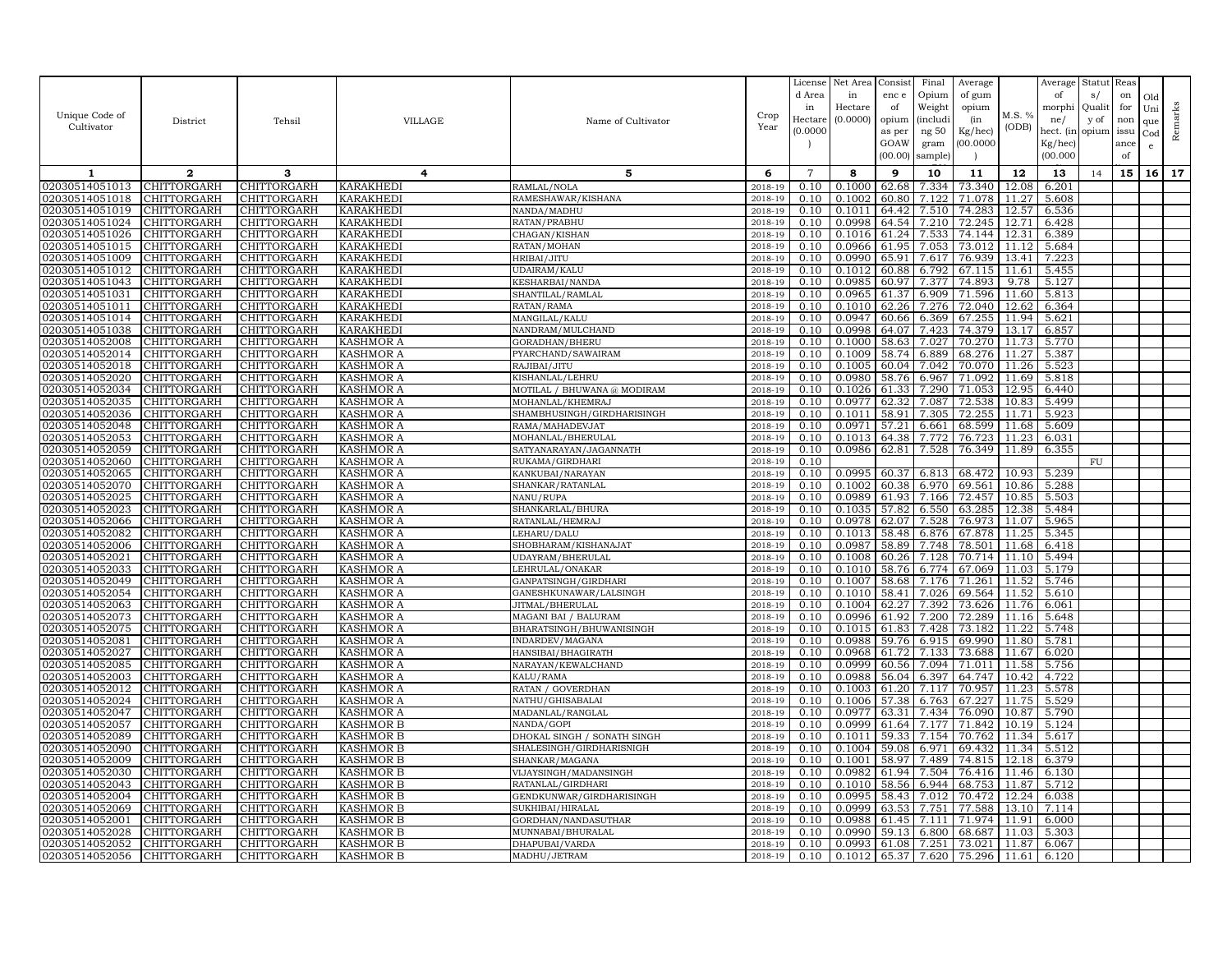| Unique Code of                   |                                          |                                   |                                        |                                         | Crop               | License<br>d Area<br>in<br>Hectare | Net Area<br>in<br>Hectare<br>(0.0000) | Consist<br>enc e<br>of<br>opium | Final<br>Opium<br>Weight<br><i>(includi</i> | Average<br>of gum<br>opium<br>(in | M.S. %         | Average<br>of<br>morphi<br>ne/   | Statut<br>s/<br>Quali<br>y of | Reas<br>on<br>for<br>non | Old<br>Uni                 |         |
|----------------------------------|------------------------------------------|-----------------------------------|----------------------------------------|-----------------------------------------|--------------------|------------------------------------|---------------------------------------|---------------------------------|---------------------------------------------|-----------------------------------|----------------|----------------------------------|-------------------------------|--------------------------|----------------------------|---------|
| Cultivator                       | District                                 | Tehsil                            | VILLAGE                                | Name of Cultivator                      | Year               | (0.0000)                           |                                       | as per<br>GOAW<br>(00.00)       | ng 50<br>gram<br>sample)                    | Kg/hec)<br>00.000C                | (ODB)          | hect. (in<br>Kg/hec)<br>(00.000) | opium                         | issu<br>ance<br>of       | que<br>Cod<br>$\mathbf{e}$ | Remarks |
| 1                                | $\mathbf{2}$                             | 3                                 | 4                                      | 5                                       | 6                  | $\overline{7}$                     | 8                                     | 9                               | 10                                          | 11                                | 12             | 13                               | 14                            | 15                       | 16 <sup>1</sup>            | 17      |
| 02030514052062                   | CHITTORGARH                              | CHITTORGARH                       | <b>KASHMOR B</b>                       | MADHU/UDA                               | 2018-19            | 0.10                               | 0.1024                                | 56.28                           | 6.585                                       | 64.307                            | 11.03          | 4.965                            |                               |                          |                            |         |
| 02030514052072                   | CHITTORGARH                              | CHITTORGARH                       | <b>KASHMOR B</b>                       | MADHO/JAGANNATH                         | 2018-19            | 0.10                               | 0.0978                                | 58.93                           | 6.920                                       | 70.757                            | 10.42          | 5.161                            |                               |                          |                            |         |
| 02030514052019                   | CHITTORGARH                              | CHITTORGARH                       | <b>KASHMOR B</b>                       | KELA/HEMA                               | 2018-19            | 0.10                               | 0.0995                                | 59.79                           | 7.030                                       | 70.653                            | 9.82           | 4.856                            |                               |                          |                            |         |
| 02030514052039                   | CHITTORGARH                              | CHITTORGARH                       | <b>KASHMOR B</b>                       | KALIBAI/JORAWAR / NANDLAL               | 2018-19            | 0.10                               | 0.0992                                | 58.95                           | 6.914                                       | 69.698                            | 10.91          | 5.323                            |                               |                          |                            |         |
| 02030514052071                   | CHITTORGARH                              | CHITTORGARH                       | <b>KASHMOR B</b>                       | MADHAVLAL/LALU                          | 2018-19            | 0.10                               | 0.0987                                | 58.44                           | 6.854                                       | 69.443                            | 10.85          | 5.274                            |                               |                          |                            |         |
| 02030514052090                   | CHITTORGARH                              | CHITTORGARH                       | <b>KASHMOR B</b>                       | SITASHARMA / BHARATBHUSHAN              | 2018-19            | 0.10                               | 0.0987<br>0.0986                      | 64.03<br>62.12                  | 7.839<br>7.366                              | 79.423                            | 11.34          | 6.305                            |                               |                          |                            |         |
| 02030514052091<br>02030514052092 | CHITTORGARH<br>CHITTORGARH               | CHITTORGARH<br>CHITTORGARH        | <b>KASHMOR B</b><br><b>KASHMOR B</b>   | CHANDIBAI / MADHO<br>RATANLAL / MADHU   | 2018-19<br>2018-19 | 0.10<br>0.10                       | 0.0980                                | 61.45                           | 7.111                                       | 74.706<br>72.561                  | 10.75<br>11.26 | 5.621<br>5.719                   |                               |                          |                            |         |
| 02030514052002                   | CHITTORGARH                              | <b>CHITTORGARH</b>                | <b>KASHMOR B</b>                       | GANESHIBAI/LEHRU                        | 2018-19            | 0.10                               | 0.0988                                | 64.57                           | 7.518                                       | 76.093                            | 11.31          | 6.024                            |                               |                          |                            |         |
| 02030514052005                   | CHITTORGARH                              | CHITTORGARH                       | <b>KASHMOR B</b>                       | MANGIBAI/MOTILAL                        | 2018-19            | 0.10                               | 0.0986                                | 65.31                           | 7.791                                       | 79.016                            | 12.36          | 6.836                            |                               |                          |                            |         |
| 02030514052022                   | <b>CHITTORGARH</b>                       | <b>CHITTORGARH</b>                | <b>KASHMOR B</b>                       | SHANKAR/EKLING                          | 2018-19            | 0.10                               | 0.0956                                | 60.65                           | 6.975                                       | 72.960                            | 10.16          | 5.189                            |                               |                          |                            |         |
| 02030514052031                   | CHITTORGARH                              | CHITTORGARH                       | <b>KASHMOR B</b>                       | RATANLAL/LEHRULAL                       | 2018-19            | 0.10                               | 0.0965                                | 60.70                           | 6.963                                       | 72.155                            | 12.42          | 6.273                            |                               |                          |                            |         |
| 02030514052040                   | CHITTORGARH                              | CHITTORGARH                       | <b>KASHMOR B</b>                       | BADRILAL/RAMLAL                         | 2018-19            | 0.10                               | 0.0970                                | 57.96                           | 6.467                                       | 66.670                            | 10.80          | 5.040                            |                               |                          |                            |         |
| 02030514052050                   | CHITTORGARH                              | CHITTORGARH                       | <b>KASHMOR B</b>                       | DHAPUBAI/GANGARAM                       | 2018-19            | 0.10                               | 0.1009                                | 57.90                           | 6.692                                       | 66.323                            | 11.43          | 5.306                            |                               |                          |                            |         |
| 02030514052051                   | CHITTORGARH                              | CHITTORGARH                       | <b>KASHMOR B</b>                       | <b>BALU/RUPA</b>                        | 2018-19            | 0.10                               | 0.0995                                | 58.37                           | 6.612                                       | 66.452                            | 10.59          | 4.926                            |                               |                          |                            |         |
| 02030514052055                   | CHITTORGARH                              | CHITTORGARH                       | <b>KASHMOR B</b>                       | <b>BADAMIBAI / BHERULAL</b>             | 2018-19            | 0.10                               | 0.0986                                | 62.12                           | 7.233                                       | 73.357                            | 11.30          | 5.802                            |                               |                          |                            |         |
| 02030514052067                   | CHITTORGARH                              | CHITTORGARH                       | <b>KASHMOR B</b>                       | KAMALABAI / BALU                        | $2018 - 1$         | 0.10                               | 0.1008                                | 60.31                           | 7.125                                       | 70.685                            | 11.03          | 5.458                            |                               |                          |                            |         |
| 02030514052080                   | <b>CHITTORGARH</b>                       | CHITTORGARH                       | <b>KASHMOR B</b>                       | CHHOGALAL/CHATARBHUJ                    | 2018-19            | 0.10                               | 0.1001                                | 58.00                           | 7.590                                       | 75.824                            | 11.60          | 6.157                            |                               |                          |                            |         |
| 02030514053022                   | CHITTORGARH                              | CHITTORGARH                       | <b>KELJHAR</b>                         | CHUNA/NATHU                             | 2018-19            | 0.10                               | 0.1000                                | 61.26                           | 6.949                                       | 69.490                            | 14.37          | 6.990                            |                               |                          |                            |         |
| 02030514053014<br>02030514053015 | CHITTORGARH<br>CHITTORGARH               | CHITTORGARH<br>CHITTORGARH        | <b>KELJHAR</b><br><b>KELJHAR</b>       | KISHANA/JODHA                           | 2018-19<br>2018-19 | 0.10<br>0.10                       | 0.1004<br>0.0999                      | 61.05<br>59.78                  | 6.881<br>6.695                              | 68.536<br>67.017                  | 12.40<br>13.42 | 5.949<br>6.296                   |                               |                          |                            |         |
| 02030514053043                   | CHITTORGARH                              | CHITTORGARH                       | <b>KELJHAR</b>                         | PARATHA/NANDA<br>BHAGAWATILAL/ONKAR     | 2018-19            | 0.10                               | 0.0992                                | 59.97                           | 6.922                                       | 69.778                            | 12.36          | 6.037                            |                               |                          |                            |         |
| 02030514053041                   | CHITTORGARH                              | CHITTORGARH                       | <b>KELJHAR</b>                         | BADRI/HAJARI                            | 2018-19            | 0.10                               | 0.0973                                | 58.72                           | 6.694                                       | 68.798                            | 11.87          | 5.716                            |                               |                          |                            |         |
| 02030514053002                   | CHITTORGARH                              | CHITTORGARH                       | <b>KELJHAR</b>                         | MADHOLAL/UDAILAL                        | 2018-19            | 0.10                               | 0.0980                                | 60.23                           | 7.116                                       | 72.612                            | 11.99          | 6.094                            |                               |                          |                            |         |
| 02030514053051                   | CHITTORGARH                              | CHITTORGARH                       | <b>KELJHAR</b>                         | GANSHYAM/BHURA                          | 2018-19            | 0.10                               | 0.0985                                | 59.71                           | 7.191                                       | 73.005                            | 12.85          | 6.567                            |                               |                          |                            |         |
| 02030514053031                   | CHITTORGARH                              | CHITTORGARH                       | <b>KELJHAR</b>                         | DHAPUBAI/SOHAN                          | 2018-19            | 0.10                               | 0.1000                                | 60.91                           | 6.979                                       | 69.790                            | 11.05          | 5.398                            |                               |                          |                            |         |
| 02030514053050                   | CHITTORGARH                              | CHITTORGARH                       | <b>KELJHAR</b>                         | <b>BALU/ONKAR</b>                       | 2018-19            | 0.10                               | 0.0970                                | 62.40                           | 7.408                                       | 76.371                            | 11.51          | 6.153                            |                               |                          |                            |         |
| 02030514053056                   | CHITTORGARH                              | CHITTORGARH                       | <b>KELJHAR</b>                         | CHANKUNWAR/KISHANSINGH                  | 2018-19            | 0.10                               | 0.0999                                | 58.04                           | 6.973                                       | 69.800                            | 13.13          | 6.415                            |                               |                          |                            |         |
| 02030514053001                   | <b>CHITTORGARH</b>                       | <b>CHITTORGARH</b>                | <b>KELJHAR</b>                         | SHANTIBAI / BHURA                       | 2018-19            | 0.10                               | 0.0977                                | 51.86                           | 6.208                                       | 63.542                            | 13.44          | 5.978                            |                               |                          |                            |         |
| 02030514053042                   | <b>CHITTORGARH</b>                       | CHITTORGARH                       | <b>KELJHAR</b>                         | SHAMBU/ONKAR                            | 2018-19            | 0.10                               | 0.0977                                | 61.76                           | 7.199                                       | 73.685                            | 12.78          | 6.592                            |                               |                          |                            |         |
| 02030514053026                   | <b>CHITTORGARH</b>                       | <b>CHITTORGARH</b>                | <b>KELJHAR</b>                         | SUDIBAI / KISHANA                       | 2018-19            | 0.10                               | 0.0983                                | 59.07                           | 6.801                                       | 69.186                            | 12.85          | 6.224                            |                               |                          |                            |         |
| 02030514053049                   | CHITTORGARH                              | CHITTORGARH                       | <b>KELJHAR</b>                         | GIRDHARI/BHERUDAS                       | 2018-19            | 0.10                               | 0.1003                                | 65.12                           | 7.898                                       | 78.744                            | 11.70          | 6.449                            |                               |                          |                            |         |
| 02030514053075<br>02030514053010 | CHITTORGARH<br>CHITTORGARH               | CHITTORGARH<br>CHITTORGARH        | <b>KELJHAR</b>                         | RATAN/BHAGIRATH<br>PEMA/LALU            | 2018-19<br>2018-19 | 0.10<br>0.10                       | 0.1005<br>0.0983                      | 57.35<br>62.89                  | 6.620<br>7.592                              | 65.871<br>77.233                  | 11.16<br>13.72 | 5.146<br>7.417                   |                               |                          |                            |         |
| 02030514053069                   | CHITTORGARH                              | CHITTORGARH                       | <b>KELJHAR</b><br><b>KELJHAR</b>       | DHANNIBAI/PARTAP                        | 2018-19            | 0.10                               | 0.1010                                | 61.43                           | 7.196                                       | 71.248                            | 12.06          | 6.015                            |                               |                          |                            |         |
| 02030514053063                   | CHITTORGARH                              | CHITTORGARH                       | <b>KELJHAR</b>                         | KALU/LALU                               | 2018-19            | 0.10                               | 0.1004                                | 61.83                           | 7.305                                       | 72.759                            | 15.41          | 7.848                            |                               |                          |                            |         |
| 02030514053030                   | CHITTORGARH                              | CHITTORGARH                       | <b>KELJHAR</b>                         | MEGA/GOMA                               | 2018-19            | 0.10                               | 0.0964                                | 58.00                           | 6.761                                       | 70.135                            | 11.22          | 5.509                            |                               |                          |                            |         |
| 02030514053054                   | CHITTORGARH                              | CHITTORGARH                       | <b>KELJHAR</b>                         | JAGDISH/DEVA                            | 2018-19            | 0.10                               | 0.0968                                | 54.98                           | 6.998                                       | 72.293                            | 11.48          | 5.810                            |                               |                          |                            |         |
| 02030514053028                   | CHITTORGARH                              | CHITTORGARH                       | <b>KELJHAR</b>                         | RATAN/HIRA                              | 2018-19            | 0.10                               | 0.0962                                | 60.61                           | 6.866                                       | 71.372                            | 11.81          | 5.901                            |                               |                          |                            |         |
| 02030514053059                   | <b>CHITTORGARH</b>                       | CHITTORGARH                       | <b>KELJHAR</b>                         | GHISU/NANABHIL                          | 2018-19            | 0.10                               | 0.1005                                | 55.12                           | 6.488                                       | 64.557                            | 12.41          | 5.608                            |                               |                          |                            |         |
| 02030514053011                   | CHITTORGARH                              | CHITTORGARH                       | <b>KELJHAR</b>                         | KANA/PYARA                              | 2018-19            | 0.10                               | 0.1012                                | 59.79                           | 7.064                                       | 69.802                            | 14.23          | 6.953                            |                               |                          |                            |         |
| 02030514053066                   | CHITTORGARH                              | CHITTORGARH                       | <b>KELJHAR</b>                         | SHAMBHU / CHHAGAN                       | 2018-19            | 0.10                               | 0.1016                                | 58.02                           | 6.664                                       | 65.591                            | 10.70          | 4.913                            |                               |                          |                            |         |
| 02030514053039                   | CHITTORGARH                              | CHITTORGARH                       | <b>KELJHAR</b>                         | HUDIBAI/SHANKARDAS                      | 2018-19            | 0.10                               | 0.1000                                | 59.88                           | 6.972                                       | 69.720                            | 11.54          | 5.632                            |                               |                          |                            |         |
| 02030514053007                   | CHITTORGARH                              | CHITTORGARH                       | <b>KELJHAR</b>                         | RATAN/POKHER                            | 2018-19            | 0.10                               | 0.1008                                | 55.80                           | 6.457                                       | 64.058                            | 10.63          | 4.766                            |                               |                          |                            |         |
| 02030514053067<br>02030514053044 | CHITTORGARH<br>CHITTORGARH               | CHITTORGARH<br>CHITTORGARH        | <b>KELJHAR</b><br><b>KELJHAR</b>       | SHANKAR/MOHAN<br>GULABSINGH/VARDSINGH   | 2018-19<br>2018-1  | 0.10<br>0.10                       | 0.0972<br>0.0980                      | 60.81<br>55.03                  | 7.063<br>6.643                              | 72.665<br>67.786                  | 13.34<br>14.25 | 6.785<br>6.762                   |                               |                          |                            |         |
| 02030514054001                   | <b>CHITTORGARH</b>                       | CHITTORGARH                       | <b>KESHARPURA</b>                      | RAMNIWAS/CHATURBHUJ                     | 2018-19            | 0.10                               | 0.0963                                | 61.09                           | 6.833                                       | 70.955                            | 12.24          | 6.080                            |                               |                          |                            |         |
| 02030514054029                   | CHITTORGARH                              | CHITTORGARH                       | <b>KESHARPURA</b>                      | SHANKARLAL/KALU                         | 2018-19            | 0.10                               | 0.0945                                | 57.15                           | 6.319                                       | 66.868                            | 10.69          | 5.004                            |                               |                          |                            |         |
| 02030514054005                   | CHITTORGARH                              | CHITTORGARH                       | <b>KESHARPURA</b>                      | HAJARILAL/CHATARBHUJ                    | 2018-19            | 0.10                               | 0.0986                                | 61.61                           | 7.736                                       | 78.458                            | 11.43          | 6.278                            |                               |                          |                            |         |
| 02030514054033                   | CHITTORGARH                              | CHITTORGARH                       | <b>KESHARPURA</b>                      | MAGNIRAM/AMRATHRAM                      | 2018-19            | 0.10                               | 0.0974                                | 61.02                           | 6.913                                       | 70.975                            | 11.34          | 5.634                            |                               |                          |                            |         |
| 02030514054042                   | CHITTORGARH                              | CHITTORGARH                       | <b>KESHARPURA</b>                      | KALABAI/RAMNARAYAN                      | 2018-19            | 0.10                               | 0.0990                                | 67.39                           | 7.490                                       | 75.657                            | 11.78          | 6.239                            |                               |                          |                            |         |
| 02030514054008                   | CHITTORGARH                              | CHITTORGARH                       | <b>KESHARPURA</b>                      | <b>GYANIBAI / HAJARI</b>                | 2018-19            | 0.10                               | 0.0975                                | 63.55                           | 6.827                                       | 70.021                            | 13.06          | 6.401                            |                               |                          |                            |         |
| 02030514054066                   | CHITTORGARH                              | CHITTORGARH                       | <b>KESHARPURA</b>                      | RAMRATAN/JITMAI                         | 2018-19            | 0.10                               | 0.1000                                | 64.67                           | 7.483                                       | 74.830                            | 11.16          | 5.846                            |                               |                          |                            |         |
| 02030514054061                   | CHITTORGARH                              | CHITTORGARH                       | <b>KESHARPURA</b>                      | RAMSINGH/RAMRATAN                       | 2018-19            | 0.10                               | 0.0963                                | 63.59                           | 7.449                                       | 77.352                            | 11.04          | 5.978                            |                               |                          |                            |         |
| 02030514054047                   | CHITTORGARH                              | CHITTORGARH                       | <b>KESHARPURA</b>                      | DHARAMSINGH/RAMRATAN                    | 2018-19            | 0.10                               | 0.0958                                | 63.44                           | 6.978                                       | 72.839                            | 11.05          | 5.634                            |                               |                          |                            |         |
| 02030514054004<br>02030514054002 | <b>CHITTORGARH</b><br><b>CHITTORGARH</b> | <b>CHITTORGARH</b><br>CHITTORGARH | <b>KESHARPURA</b><br><b>KESHARPURA</b> | RAMNARAYAN/NANDLAL<br>RUPLAL/CHATARBHUJ | 2018-19<br>2018-19 | 0.10<br>0.10                       | 0.0993<br>0.1008                      | 65.11                           | 7.450<br>64.33 7.334                        | 75.025<br>72.758                  | 10.14<br>12.89 | 5.326<br>6.565                   |                               |                          |                            |         |
|                                  |                                          |                                   |                                        |                                         |                    |                                    |                                       |                                 |                                             |                                   |                |                                  |                               |                          |                            |         |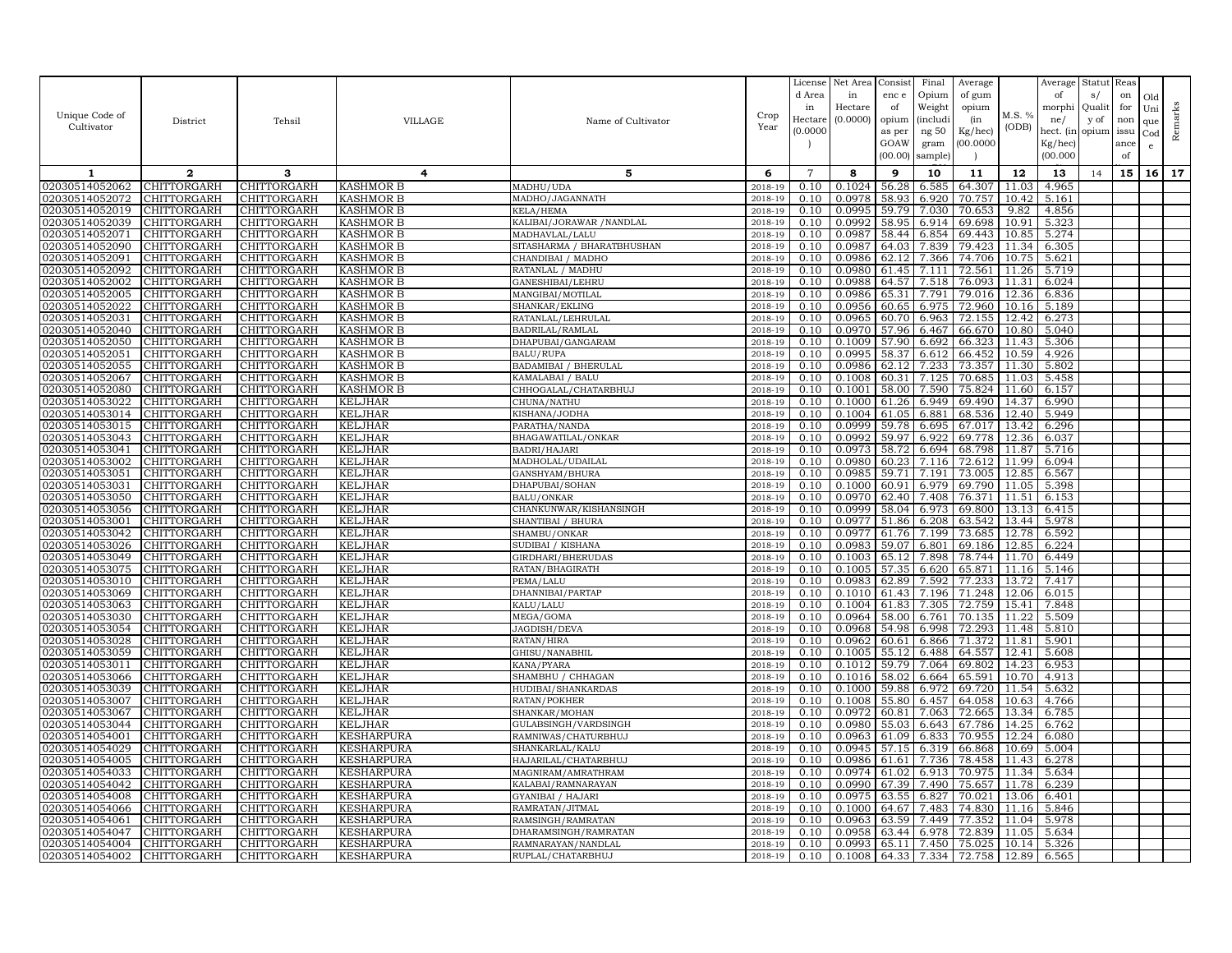| Unique Code of<br>Cultivator     | District                          | Tehsil                            | VILLAGE                                | Name of Cultivator                       | Crop<br>Year       | License<br>d Area<br>in<br>Hectare<br>(0.0000) | Net Area<br>in<br>Hectare<br>(0.0000) | Consist<br>enc e<br>of<br>opium<br>as per<br>GOAW<br>(00.00) | Final<br>Opium<br>Weight<br><i>(includi</i><br>ng 50<br>gram<br>sample) | Average<br>of gum<br>opium<br>(in<br>Kg/hec)<br>00.000C | M.S. %<br>(ODB) | Average<br>of<br>morphi<br>ne/<br>hect. (in<br>$Kg/$ hec)<br>(00.000) | Statut<br>s/<br>Quali<br>y of<br>opium | Reas<br>on<br>for<br>non<br>issu<br>ance<br>of | Old<br>Uni<br>que<br>Cod<br>$\mathbf{e}$ | Remarks |
|----------------------------------|-----------------------------------|-----------------------------------|----------------------------------------|------------------------------------------|--------------------|------------------------------------------------|---------------------------------------|--------------------------------------------------------------|-------------------------------------------------------------------------|---------------------------------------------------------|-----------------|-----------------------------------------------------------------------|----------------------------------------|------------------------------------------------|------------------------------------------|---------|
| 1                                | $\mathbf{2}$                      | 3                                 | 4                                      | 5                                        | 6                  | $\overline{7}$                                 | 8                                     | 9                                                            | 10                                                                      | 11                                                      | 12              | 13                                                                    | 14                                     | 15                                             | 16                                       | 17      |
| 02030514054031                   | CHITTORGARH                       | CHITTORGARH                       | <b>KESHARPURA</b>                      | KANCHANBAI/ONKARLAL                      | 2018-19            | 0.10                                           | 0.0982                                | 58.91                                                        | 6.817                                                                   | 69.420                                                  | 11.92           | 5.792                                                                 |                                        |                                                |                                          |         |
| 02030514054010                   | CHITTORGARH                       | CHITTORGARH                       | <b>KESHARPURA</b>                      | MOHANLAL/KALU                            | 2018-19            | 0.10                                           | 0.0988                                | 62.72                                                        | 7.105                                                                   | 71.913                                                  | 11.89           | 5.986                                                                 |                                        |                                                |                                          |         |
| 02030514054037                   | CHITTORGARH                       | CHITTORGARH                       | <b>KESHARPURA</b>                      | BANSHILAL/CHHOGALAL                      | 2018-19            | 0.10                                           | 0.0999                                | 59.09                                                        | 6.584                                                                   | 65.906                                                  | 11.73           | 5.412                                                                 |                                        |                                                |                                          |         |
| 02030514054024                   | CHITTORGARH                       | CHITTORGARH                       | <b>KESHARPURA</b>                      | CHANDIBAI/VENIRAM                        | 2018-19            | 0.10                                           | 0.0940                                | 60.64                                                        | 6.445                                                                   | 68.564                                                  | 10.93           | 5.246                                                                 |                                        |                                                |                                          |         |
| 02030514054025                   | CHITTORGARH                       | CHITTORGARH                       | <b>KESHARPURA</b>                      | RAMIBAI/DHANRAJ                          | 2018-19            | 0.10                                           | 0.1004                                | 64.28                                                        | 7.190                                                                   | 71.614                                                  | 11.56           | 5.795                                                                 |                                        |                                                |                                          |         |
| 02030514054014                   | CHITTORGARH                       | CHITTORGARH                       | <b>KESHARPURA</b>                      | DALCHAND/BHOLIRAM                        | 2018-19            | 0.10                                           | 0.0958                                | 60.40                                                        | 6.618                                                                   | 69.081                                                  | 11.59           | 5.605                                                                 |                                        |                                                |                                          |         |
| 02030514054034                   | <b>CHITTORGARH</b>                | CHITTORGARH                       | <b>KESHARPURA</b>                      | DEEPABAI/DADAMCHAND                      | 2018-19            | 0.10                                           | 0.0956                                | 65.56                                                        | 7.090                                                                   | 74.163                                                  | 12.26           | 6.365                                                                 |                                        |                                                |                                          |         |
| 02030514054054                   | CHITTORGARH                       | CHITTORGARH                       | <b>KESHARPURA</b>                      | PRABHU/NANDLAL                           | 2018-19            | 0.10                                           | 0.1013                                | 61.54                                                        | 6.761                                                                   | 66.742                                                  | 10.29           | 4.807                                                                 |                                        |                                                |                                          |         |
| 02030514054036<br>02030514054011 | CHITTORGARH<br>CHITTORGARH        | CHITTORGARH                       | <b>KESHARPURA</b><br><b>KESHARPURA</b> | SUHAGIBAI/ONKAR<br>HAJARI/ONKARLAL       | 2018-19<br>2018-19 | 0.10<br>0.10                                   | 0.0956<br>0.1005                      | 60.69<br>55.43                                               | 6.780<br>6.374                                                          | 70.921<br>63.423                                        | 13.02<br>12.20  | 6.464<br>5.417                                                        |                                        |                                                |                                          |         |
| 02030514054032                   | <b>CHITTORGARH</b>                | CHITTORGARH<br>CHITTORGARH        | <b>KESHARPURA</b>                      | SHYAMLAL/HAJARI                          | 2018-19            | 0.10                                           | 0.1004                                | 58.77                                                        | 6.582                                                                   | 65.558                                                  | 11.30           | 5.186                                                                 |                                        |                                                |                                          |         |
| 02030514054051                   | CHITTORGARH                       | CHITTORGARH                       | <b>KESHARPURA</b>                      | HARIKISHANDAS/NANDDAS                    | 2018-19            | 0.10                                           | 0.1010                                | 60.43                                                        | 6.846                                                                   | 67.782                                                  | 10.62           | 5.039                                                                 |                                        |                                                |                                          |         |
| 02030514054020                   | <b>CHITTORGARH</b>                | <b>CHITTORGARH</b>                | <b>KESHARPURA</b>                      | RAMRATAN/SHANKARLAL                      | 2018-19            | 0.10                                           | 0.0981                                | 57.02                                                        | 6.158                                                                   | 62.773                                                  | 10.89           | 4.785                                                                 |                                        |                                                |                                          |         |
| 02030514054023                   | CHITTORGARH                       | CHITTORGARH                       | <b>KESHARPURA</b>                      | JAMAKUBAI/HUKAMICHAND                    | 2018-19            | 0.10                                           | 0.1015                                | 59.12                                                        | 6.672                                                                   | 65.734                                                  | 9.49            | 4.367                                                                 |                                        |                                                |                                          |         |
| 02030514054030                   | CHITTORGARH                       | CHITTORGARH                       | <b>KESHARPURA</b>                      | KEALASHIBAI/ONAKRLAL                     | 2018-19            | 0.10                                           | 0.0999                                | 61.75                                                        | 6.766                                                                   | 67.728                                                  | 12.87           | 6.102                                                                 |                                        |                                                |                                          |         |
| 02030514054045                   | CHITTORGARH                       | CHITTORGARH                       | <b>KESHARPURA</b>                      | MANGILAL/BHOLIRAM                        | 2018-19            | 0.10                                           | 0.1017                                | 59.83                                                        | 6.940                                                                   | 68.240                                                  | 10.48           | 5.006                                                                 |                                        |                                                |                                          |         |
| 02030514054044                   | CHITTORGARH                       | CHITTORGARH                       | <b>KESHARPURA</b>                      | RAMBAKSH/KISHANA                         | 2018-19            | 0.10                                           | 0.0963                                | 66.23                                                        | 7.796                                                                   | 80.955                                                  | 13.38           | 7.582                                                                 |                                        |                                                |                                          |         |
| 02030514054048                   | CHITTORGARH                       | CHITTORGARH                       | <b>KESHARPURA</b>                      | MANGIBAI/RAMCHANDRA                      | 2018-19            | 0.10                                           | 0.0975                                | 62.34                                                        | 7.249                                                                   | 74.349                                                  | 12.30           | 6.402                                                                 |                                        |                                                |                                          |         |
| 02030514054050                   | CHITTORGARH                       | CHITTORGARH                       | <b>KESHARPURA</b>                      | KISHANDAS/RAGHUDAS                       | 2018-19            | 0.10                                           | 0.0950                                | 63.81                                                        | 7.229                                                                   | 76.095                                                  | 14.15           | 7.537                                                                 |                                        |                                                |                                          |         |
| 02030514054063                   | CHITTORGARH                       | CHITTORGARH                       | KESHARPURA                             | RAMNIWAS/DALCHAND                        | 2018-19            | 0.10                                           | 0.1008                                | 65.62                                                        | 7.556                                                                   | 74.960                                                  | 12.68           | 6.653                                                                 |                                        |                                                |                                          |         |
| 02030514054028                   | CHITTORGARH                       | CHITTORGARH                       | <b>KESHARPURA</b>                      | NANALAL/SHRILAL                          | 2018-19            | 0.10                                           | 0.0997                                | 55.76                                                        | 6.285                                                                   | 63.039                                                  | 11.26           | 4.969                                                                 |                                        |                                                |                                          |         |
| 02030514054052                   | <b>CHITTORGARH</b>                | CHITTORGARH                       | <b>KESHARPURA</b>                      | GOPALLAL/CHATARBHUJ                      | 2018-19            | 0.10                                           | 0.0999                                | 60.23                                                        | 6.815                                                                   | 68.218                                                  | 10.33           | 4.933                                                                 |                                        |                                                |                                          |         |
| 02030514054040                   | CHITTORGARH                       | CHITTORGARH                       | <b>KESHARPURA</b>                      | LABHCHAND / CHATURBHUJ                   | 2018-19            | 0.10                                           | 0.0976                                | 63.53                                                        | 7.315                                                                   | 74.949                                                  | 12.44           | 6.527                                                                 |                                        |                                                |                                          |         |
| 02030514054006                   | CHITTORGARH                       | CHITTORGARH                       | <b>KESHARPURA</b>                      | SHANKARDAS/NANADAS                       | 2018-19            | 0.10                                           | 0.1015                                | 59.28                                                        | 6.419                                                                   | 63.241                                                  | 12.52           | 5.543                                                                 |                                        |                                                |                                          |         |
| 02030514054017                   | CHITTORGARH                       | CHITTORGARH                       | <b>KESHARPURA</b>                      | RAJARAM/DADAMCHAND                       | 2018-19            | 0.10                                           | 0.1000                                | 60.12                                                        | 6.699                                                                   | 66.990                                                  | 10.70           | 5.018                                                                 |                                        |                                                |                                          |         |
| 02030514054074                   | CHITTORGARH                       | CHITTORGARH                       | <b>KESHARPURA</b>                      | KHEMIBAI/BHERU                           | 2018-19            | 0.10                                           | 0.1044                                | 59.99                                                        | 7.310                                                                   | 70.019                                                  | 10.45           | 5.122                                                                 |                                        |                                                |                                          |         |
| 02030514031089                   | CHITTORGARH                       | CHITTORGARH                       | <b>KESHARPURA</b>                      | AASHARAM/AMARATRAM                       | 2018-19            | 0.10                                           | 0.0938                                | 60.40                                                        | 6.661                                                                   | 71.013                                                  | 11.97           | 5.950                                                                 |                                        |                                                |                                          |         |
| 02030514054003                   | CHITTORGARH                       | CHITTORGARH                       | <b>KESHARPURA</b>                      | BAPULAL / UTTAMCHAND                     | 2018-19            | 0.10                                           | 0.1000                                | 61.54                                                        | 7.191                                                                   | 71.910                                                  | 10.53           | 5.301                                                                 |                                        |                                                |                                          |         |
| 02030514054015                   | CHITTORGARH                       | CHITTORGARH                       | <b>KESHARPURA</b>                      | BHURA/NARU                               | 2018-19            | 0.10                                           | 0.0989                                | 55.64                                                        | 6.605                                                                   | 66.785                                                  | 13.03           | 6.092                                                                 |                                        |                                                |                                          |         |
| 02030514054018                   | CHITTORGARH                       | CHITTORGARH                       | <b>KESHARPURA</b>                      | SHANTILAL/LAXMICHAND                     | 2018-19            | 0.10                                           | 0.1004                                | 58.22                                                        | 7.411                                                                   | 73.815                                                  | 11.68           | 6.035                                                                 |                                        |                                                |                                          |         |
| 02030514056020                   | CHITTORGARH                       | <b>CHITTORGARH</b>                | KHERICHARAN                            | SHANKAR/ONKAR                            | 2018-19            | 0.10                                           | 0.0992                                | 60.81                                                        | 6.680                                                                   | 67.339                                                  | 12.19           | 5.746                                                                 |                                        |                                                |                                          |         |
| 02030514056026<br>02030514056004 | CHITTORGARH<br><b>CHITTORGARH</b> | CHITTORGARH<br>CHITTORGARH        | KHERICHARAN<br><b>KHERICHARAN</b>      | BHAGWANLAL/HIRALAL<br>BHERU/BHAGANNATH   | 2018-19<br>2018-19 | 0.10<br>0.10                                   | 0.0990<br>0.0998                      | 59.82<br>59.30                                               | 6.546<br>6.836                                                          | 66.121<br>68.497                                        | 11.62<br>10.94  | 5.378<br>5.246                                                        |                                        |                                                |                                          |         |
| 02030514056007                   | CHITTORGARH                       | CHITTORGARH                       | <b>KHERICHARAN</b>                     | DALIBAI/TEJA                             | 2018-19            | 0.10                                           | 0.0999                                | 59.26                                                        | 6.646                                                                   | 66.527                                                  | 11.29           | 5.257                                                                 |                                        |                                                |                                          |         |
| 02030514056001                   | CHITTORGARH                       | CHITTORGARH                       | KHERICHARAN                            | GANGABAI/MAGANLAL                        | 2018-19            | 0.10                                           | 0.0993                                | 59.69                                                        | 7.163                                                                   | 72.135                                                  | 11.91           | 6.014                                                                 |                                        |                                                |                                          |         |
| 02030514056003                   | CHITTORGARH                       | CHITTORGARH                       | KHERICHARAN                            | ONKARLAL/KISHANLAL                       | 2018-19            | 0.10                                           | 0.0941                                | 62.96                                                        | 7.474                                                                   | 79.426                                                  | 11.75           | 6.533                                                                 |                                        |                                                |                                          |         |
| 02030514056019                   | CHITTORGARH                       | CHITTORGARH                       | KHERICHARAN                            | SOHANLAL/BAGDIRAM                        | 2018-19            | 0.10                                           | 0.0968                                | 59.53                                                        | 6.659                                                                   | 68.791                                                  | 11.09           | 5.340                                                                 |                                        |                                                |                                          |         |
| 02030514057012                   | CHITTORGARH                       | CHITTORGARH                       | KHERPURA                               | GHISULAL/JAGGA                           | 2018-19            | 0.10                                           | 0.0973                                | 60.04                                                        | 6.793                                                                   | 69.815                                                  | 12.61           | 6.163                                                                 |                                        |                                                |                                          |         |
| 02030514057001                   | CHITTORGARH                       | CHITTORGARH                       | <b>KHERPURA</b>                        | RUKAMANIBAI/JAGGA                        | 2018-19            | 0.10                                           | 0.0930                                | 57.77                                                        | 6.520                                                                   | 70.108                                                  | 13.29           | 6.522                                                                 |                                        |                                                |                                          |         |
| 02030514057006                   | <b>CHITTORGARH</b>                | <b>CHITTORGARH</b>                | <b>KHERPURA</b>                        | NARAYAN/UDA                              | 2018-19            | 0.10                                           | 0.0944                                | 58.23                                                        | 6.422                                                                   | 68.030                                                  | 12.33           | 5.872                                                                 |                                        |                                                |                                          |         |
| 02030514057007                   | CHITTORGARH                       | CHITTORGARH                       | <b>KHERPURA</b>                        | NARAYAN/HAJARI                           | 2018-19            | 0.10                                           | 0.0948                                | 57.18                                                        | 6.494                                                                   | 68.502                                                  | 12.66           | 6.071                                                                 |                                        |                                                |                                          |         |
| 02030514057014                   | CHITTORGARH                       | CHITTORGARH                       | <b>KHERPURA</b>                        | UDAIRAM/MAGAN                            | 2018-19            | 0.10                                           | 0.0960                                | 58.58                                                        | 6.620                                                                   | 68.958                                                  | 13.91           | 6.714                                                                 |                                        |                                                |                                          |         |
| 02030514057004                   | CHITTORGARH                       | CHITTORGARH                       | <b>KHERPURA</b>                        | BHURA/MAGANA                             | 2018-19            | 0.10                                           | 0.0963                                | 57.90                                                        | 6.245                                                                   | 64.849                                                  | 15.08           | 6.845                                                                 |                                        |                                                |                                          |         |
| 02030514057015                   | CHITTORGARH                       | CHITTORGARH                       | <b>KHERPURA</b>                        | HEMA/MEGHA                               | 2018-19            | 0.10                                           | 0.0995                                | 58.05                                                        | 6.759                                                                   | 67.930                                                  | 14.52           | 6.904                                                                 |                                        |                                                |                                          |         |
| 02030514057003                   | CHITTORGARH                       | CHITTORGARH                       | KHERPURA                               | HEMA/OLAA                                | 2018-19            | 0.10                                           | 0.0950                                | 59.01                                                        | 6.845                                                                   | 72.053                                                  | 14.23           | 7.177                                                                 |                                        |                                                |                                          |         |
| 02030514057010                   | CHITTORGARH                       | CHITTORGARH                       | <b>KHERPURA</b>                        | LAKHAMA/BHERA                            | 2018-19            | 0.10                                           | 0.0954                                | 58.68                                                        | 6.664                                                                   | 69.853                                                  | 13.00           | 6.357                                                                 |                                        |                                                |                                          |         |
| 02030514057013                   | CHITTORGARH                       | CHITTORGARH                       | KHERPURA                               | SHANKAR/GHISA                            | 2018-19            | 0.10                                           | 0.0944                                | 54.91                                                        | 6.001                                                                   | 63.570                                                  | 11.27           | 5.015                                                                 |                                        |                                                |                                          |         |
| 02030514057023                   | CHITTORGARH                       | CHITTORGARH                       | KHERPURA                               | SAMDU / HAJARI                           | 2018-19            | 0.10                                           | 0.0935                                | 55.64                                                        | 6.057                                                                   | 64.781                                                  | 14.68           | 6.657                                                                 |                                        |                                                |                                          |         |
| 02030514058008                   | CHITTORGARH                       | CHITTORGARH                       | KHOR                                   | KHYALIBAI/KHEMA                          | 2018-19            | 0.10                                           | 0.0974                                | 61.20                                                        | 6.732                                                                   | 69.117                                                  | 12.43           | 6.014                                                                 |                                        |                                                |                                          |         |
| 02030514058037                   | CHITTORGARH                       | CHITTORGARH                       | <b>KHOR</b>                            | RAGHUNATHSINGH/DADMDCHAND                | 2018-19            | 0.10                                           | 0.0996                                | 60.00                                                        | 6.943                                                                   | 69.709                                                  | 11.32           | 5.524                                                                 |                                        |                                                |                                          |         |
| 02030514058082                   | CHITTORGARH                       | CHITTORGARH                       | <b>KHOR</b>                            | BHERULAL/CHUNNILAL                       | 2018-19<br>2018-19 | 0.10<br>0.10                                   | 0.0965<br>0.0983                      | 60.90                                                        | 6.986<br>6.648                                                          | 72.394                                                  | 11.36<br>10.70  | 5.757                                                                 |                                        |                                                |                                          |         |
| 02030514058088<br>02030514058085 | CHITTORGARH<br>CHITTORGARH        | <b>CHITTORGARH</b><br>CHITTORGARH | <b>KHOR</b><br><b>KHOR</b>             | DADAMCHAND/KALURAM<br>CHATARBHUJ/KALURAM | 2018-19            | 0.10                                           | 0.0965                                | 58.61<br>63.01                                               | 6.751                                                                   | 67.630<br>69.959                                        | 10.19           | 5.066<br>4.990                                                        |                                        |                                                |                                          |         |
| 02030514058018                   | CHITTORGARH                       | CHITTORGARH                       | <b>KHOR</b>                            | KHEMRAJ/SHRIRAM                          | 2018-19            | 0.10                                           | 0.0975                                | 62.82                                                        | 7.323                                                                   | 75.108                                                  | 9.69            | 5.095                                                                 |                                        |                                                |                                          |         |
| 02030514058069                   | <b>CHITTORGARH</b>                | CHITTORGARH                       | KHOR                                   | GHISIBAI/NANDRAM                         | 2018-19            | 0.10                                           | 0.1012                                | 60.86                                                        | 6.825                                                                   | 67.441                                                  | 10.99           | 5.188                                                                 |                                        |                                                |                                          |         |
| 02030514058086                   | <b>CHITTORGARH</b>                | CHITTORGARH                       | KHOR                                   | MULCHAND/BHAGUDA                         | 2018-19            | 0.10                                           | 0.0989                                | 62.46                                                        | 7.254                                                                   | 73.347                                                  | 10.76           | 5.525                                                                 |                                        |                                                |                                          |         |
| 02030514058015                   | <b>CHITTORGARH</b>                | <b>CHITTORGARH</b>                | <b>KHOR</b>                            | PRATHVIRAJ/CHAMPALAL                     | 2018-19            | 0.10                                           | 0.1000                                |                                                              |                                                                         | 59.97 7.154 71.540                                      | 10.77           | 5.393                                                                 |                                        |                                                |                                          |         |
|                                  |                                   |                                   |                                        |                                          |                    |                                                |                                       |                                                              |                                                                         |                                                         |                 |                                                                       |                                        |                                                |                                          |         |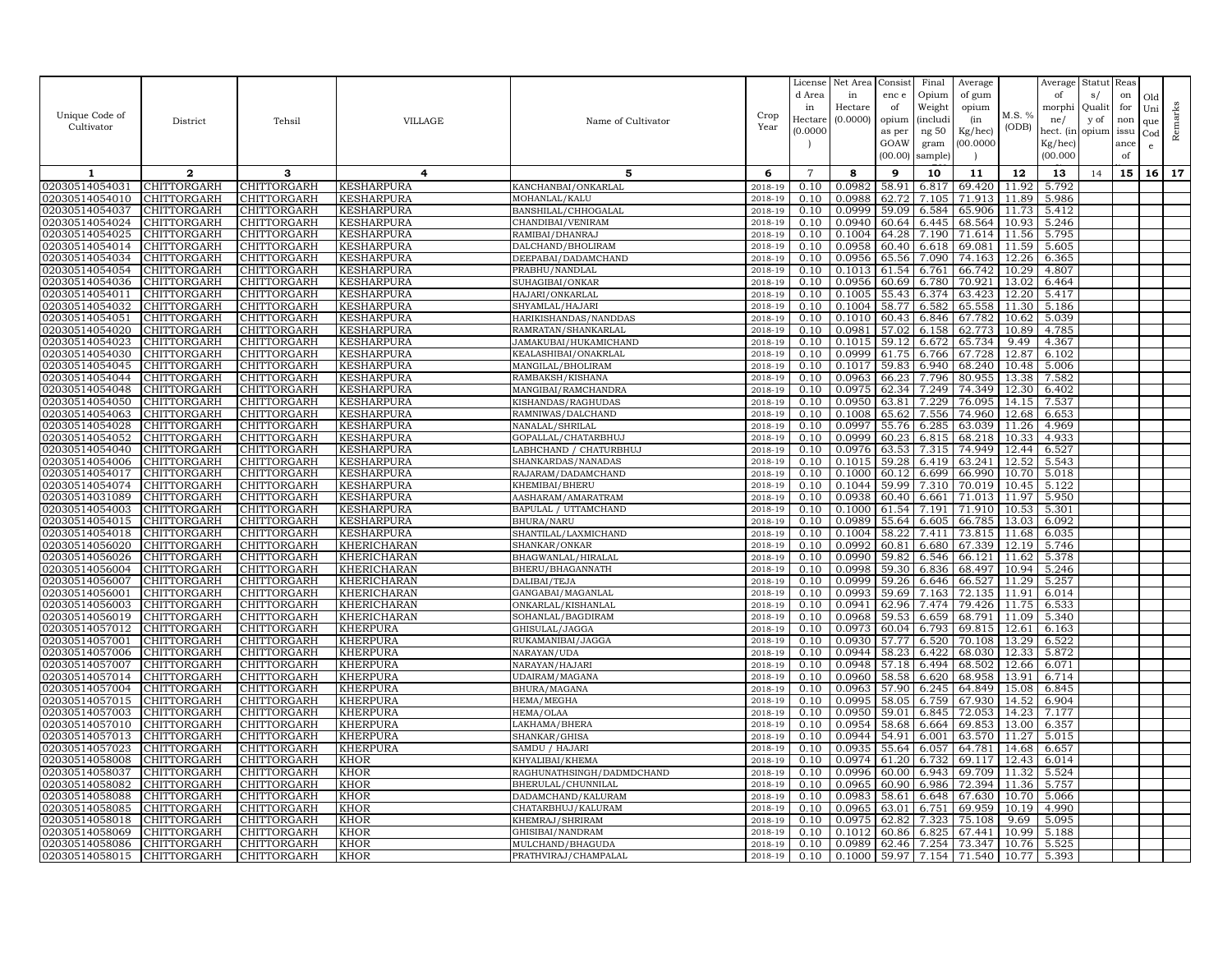|                                  |                            |                                   |                                      |                                           |                    | License        | Net Area         | Consist        | Final          | Average          |                | Average        | Statut Reas |      |              |         |
|----------------------------------|----------------------------|-----------------------------------|--------------------------------------|-------------------------------------------|--------------------|----------------|------------------|----------------|----------------|------------------|----------------|----------------|-------------|------|--------------|---------|
|                                  |                            |                                   |                                      |                                           |                    | d Area         | in               | enc e          | Opium          | of gum           |                | of             | s/          | on   | Old          |         |
|                                  |                            |                                   |                                      |                                           |                    | in             | Hectare          | of             | Weight         | opium            |                | morphi         | Qualit      | for  | Uni          |         |
| Unique Code of                   | District                   | Tehsil                            | VILLAGE                              | Name of Cultivator                        | Crop               | Hectar         | (0.0000)         | opium          | (includi       | (in              | M.S. %         | ne/            | y of        | non  | que          |         |
| Cultivator                       |                            |                                   |                                      |                                           | Year               | (0.0000)       |                  | as per         | ng 50          | Kg/hec)          | (ODB)          | hect. (in      | opium issu  |      | $_{\rm Cod}$ | Remarks |
|                                  |                            |                                   |                                      |                                           |                    |                |                  | GOAW           | gram           | 00.0000          |                | Kg/hec)        |             | ance | e            |         |
|                                  |                            |                                   |                                      |                                           |                    |                |                  | (00.00)        | sample)        |                  |                | (00.000)       |             | of   |              |         |
| 1                                | $\mathbf{2}$               | 3                                 | 4                                    | 5                                         | 6                  | $\overline{7}$ | 8                | 9              | 10             | 11               | 12             | 13             | 14          | 15   | 16           | 17      |
| 02030514058005                   | CHITTORGARH                | CHITTORGARH                       | <b>KHOR</b>                          | RAMRATAN/KALU                             | 2018-19            | 0.10           | 0.0992           | 59.30          | 6.692          | 67.460           | 11.10          | 5.242          |             |      |              |         |
| 02030514058056                   | CHITTORGARH                | CHITTORGARH                       | <b>KHOR</b>                          | BHARATSINGH/RAGHUNATHSINGH                | 2018-19            | 0.10           | 0.0970           | 53.76          | 5.768          | 59.464           | 10.88          | 4.529          |             |      |              |         |
| 02030514058043                   | CHITTORGARH                | CHITTORGARH                       | <b>KHOR</b>                          | RAMGOPAL/TAKCHAND                         | 2018-19            | 0.10           | 0.0980           | 59.76          | 6.924          | 70.653           | 11.80          | 5.836          |             |      |              |         |
| 02030514058017                   | CHITTORGARH                | CHITTORGARH                       | <b>KHOR</b>                          | GITABAI/SHANKAR                           | 2018-19            | 0.10           | 0.0966           | 63.59          | 7.058          | 73.064           | 10.61          | 5.427          |             |      |              |         |
| 02030514058011                   | CHITTORGARH                | CHITTORGARH                       | KHOR                                 | KALU/AMARA                                | 2018-19            | 0.10           | 0.0985           | 60.34          | 6.896          | 70.010           | 11.07          | 5.425          |             |      |              |         |
| 02030514058020                   | CHITTORGARH                | CHITTORGARH                       | <b>KHOR</b>                          | KISHOR/SHREERAM D. P. BHAGAWANIBAI        | 2018-19            | 0.10           | 0.0991           | 60.46          | 6.849          | 69.112           | 11.28          | 5.457          |             |      |              |         |
| 02030514058028                   | CHITTORGARH                | CHITTORGARH                       | <b>KHOR</b>                          | SHANTIBAI/ONKAR P.V. KALU                 | 2018-19            | 0.10           | 0.1004           | 62.03          | 7.107          | 70.787           | 11.53          | 5.713          |             |      |              |         |
| 02030514058012                   | CHITTORGARH                | <b>CHITTORGARH</b>                | <b>KHOR</b>                          | BHANWARIBAI/KISHANLAL                     | 2018-19            | 0.10           | 0.0981           | 58.42          | 6.535          | 66.616           | 11.19          | 5.218          |             |      |              |         |
| 02030514058002                   | CHITTORGARH                | CHITTORGARH                       | <b>KHOR</b>                          | MANOHAR/SHRIRAM                           | 2018-19            | 0.10           | 0.0995           | 59.28          | 6.656          | 66.895           | 10.32          | 4.833          |             |      |              |         |
| 02030514058058                   | CHITTORGARH                | CHITTORGARH                       | <b>KHOR</b>                          | SARJUBAI/BHERULAL                         | 2018-19            | 0.10           | 0.0991           | 60.63          | 6.869          | 69.314           | 12.82          | 6.220          |             |      |              |         |
| 02030514058003                   | CHITTORGARH                | CHITTORGARH                       | <b>KHOR</b>                          | RAMPYARIBAI/RAMRATAN                      | 2018-19            | 0.10           | 0.0990           | 58.90          | 6.816          | 68.849           | 10.48          | 5.050          |             |      |              |         |
| 02030514058009                   | CHITTORGARH                | CHITTORGARH                       | <b>KHOR</b>                          | MOHANLAL/RAMBAKSH                         | 2018-19            | 0.10           | 0.0981           | 60.73          | 7.314          | 74.557           | 11.11          | 5.798          |             |      |              |         |
| 02030514058025                   | CHITTORGARH                | CHITTORGARH                       | <b>KHOR</b>                          | MOHANLAL/RAMAJI                           | 2018-19            | 0.10           | 0.0973           | 61.91          | 7.252          | 74.532           | 10.55          | 5.504          |             |      |              |         |
| 02030514058010                   | CHITTORGARH                | CHITTORGARH                       | <b>KHOR</b>                          | NARAYAN / SHRILAL                         | 2018-19            | 0.10           | 0.0990           | 59.17          | 6.805          | 68.737           | 11.19          | 5.384          |             |      |              |         |
| 02030514058074                   | <b>CHITTORGARH</b>         | <b>CHITTORGARH</b>                | <b>KHOR</b>                          | MOHAN/BHUWANA                             | 2018-19            | 0.10           | 0.0954           | 55.70          | 6.302          | 66.059           | 11.08          | 5.124          |             |      |              |         |
| 02030514058014                   | CHITTORGARH                | CHITTORGARH                       | KHOR                                 | PURIBAI / GHISALAI                        | 2018-19            | 0.10           | 0.0990           | 57.86          | 7.133          | 72.051           | 11.89          | 5.997          |             |      |              |         |
| 02030514058078                   | CHITTORGARH                | CHITTORGARH                       | <b>KHOR</b>                          | MANGIBAI/BHURA                            | 2018-19            | 0.10           | 0.0980           | 58.51          | 6.595          | 67.296           | 10.70          | 5.040          |             |      |              |         |
| 02030514058027                   | CHITTORGARH                | CHITTORGARH                       | KHOR                                 | BHERULAL/GIRDHARIDANGI                    | 2018-19            | 0.10           | 0.0966           | 60.62          | 6.547          | 67.774           | 10.84          | 5.143          |             |      |              |         |
| 02030514058013                   | CHITTORGARH                | <b>CHITTORGARH</b>                | <b>KHOR</b>                          | BHANWAR/BHUWANA                           | 2018-19            | 0.10           | 0.0998<br>0.1024 | 45.85<br>55.82 | 5.109<br>5.957 | 51.192<br>58.174 | 12.91<br>12.09 | 4.626<br>4.923 |             |      |              |         |
| 02030514058038<br>02030514058050 | CHITTORGARH<br>CHITTORGARH | CHITTORGARH<br>CHITTORGARH        | <b>KHOR</b><br><b>KHOR</b>           | HARISINGH/MITHUSINGH<br>BILASIRAM/KALURAM | 2018-19<br>2018-19 | 0.10<br>0.10   | 0.0981           | 59.20          | 6.918          | 70.520           | 10.10          | 4.986          |             |      |              |         |
| 02030514058064                   | CHITTORGARH                | CHITTORGARH                       | <b>KHOR</b>                          | UMMEDSINGH/JUJHARSINGH                    | 2018-19            | 0.10           | 0.0974           | 53.43          | 6.038          | 61.992           | 11.70          | 5.077          |             |      |              |         |
| 02030514058093                   | CHITTORGARH                | CHITTORGARH                       | <b>KHOR</b>                          | GAJRAJSINGH/MOTISINGH                     | 2018-19            | 0.10           | 0.1000           | 60.12          | 6.940          | 69.400           | 10.98          | 5.334          |             |      |              |         |
| 02030514059009                   | CHITTORGARH                | CHITTORGARH                       | <b>KOTDI</b>                         | DHAPUBAI/UDAIRAM                          | 2018-19            | 0.10           | 0.0993           | 62.48          | 7.266          | 73.172           | 12.47          | 6.387          |             |      |              |         |
| 02030514059007                   | CHITTORGARH                | <b>CHITTORGARH</b>                | <b>KOTDI</b>                         | JAGGTHNATH/GOPI                           | 2018-19            | 0.10           | 0.1000           | 62.87          | 7.410          | 74.100           | 12.34          | 6.400          |             |      |              |         |
| 02030514059010                   | CHITTORGARH                | CHITTORGARH                       | KOTDI                                | NANDA/GOPI                                | 2018-19            | 0.10           | 0.1007           | 59.33          | 7.035          | 69.861           | 10.23          | 5.003          |             |      |              |         |
| 02030514059012                   | CHITTORGARH                | CHITTORGARH                       | KOTDI                                | GHISU/SEWA                                | 2018-19            | 0.10           | 0.1000           | 59.87          | 6.851          | 68.510           | 10.59          | 5.079          |             |      |              |         |
| 02030514059003                   | CHITTORGARH                | CHITTORGARH                       | <b>KOTDI</b>                         | KESIBAI/UDA                               | 2018-19            | 0.10           | 0.1018           | 59.95          | 7.254          | 71.257           | 11.93          | 5.951          |             |      |              |         |
| 02030514059006                   | CHITTORGARH                | CHITTORGARH                       | KOTDI                                | RAMLAL/LAKHAMA                            | 2018-19            | 0.10           | 0.0979           | 60.90          | 7.073          | 72.247           | 12.64          | 6.393          |             |      |              |         |
| 02030514059008                   | CHITTORGARH                | CHITTORGARH                       | KOTDI                                | BHERU/UDA                                 | 2018-19            | 0.10           | 0.0981           | 64.55          | 7.442          | 75.861           | 11.93          | 6.335          |             |      |              |         |
| 02030514059013                   | CHITTORGARH                | CHITTORGARH                       | <b>KOTDI</b>                         | KHEMRAJ/VENA                              | 2018-19            | 0.10           | 0.1021           | 59.48          | 7.206          | 70.578           | 12.37          | 6.111          |             |      |              |         |
| 02030514059001                   | CHITTORGARH                | CHITTORGARH                       | KOTDI                                | SHANTIBAI/CHAGANLAL                       | 2018-19            | 0.10           | 0.0976           | 62.59          | 7.690          | 78.791           | 10.70          | 5.901          |             |      |              |         |
| 02030514059014                   | CHITTORGARH                | CHITTORGARH                       | <b>KOTDI</b>                         | NARAYANDAS/MADENDAS/NANAKHAYALIDAS        | 2018-19            | 0.10           | 0.1039           | 58.93          | 7.013          | 67.498           | 10.06          | 4.753          |             |      |              |         |
| 02030514059005                   | CHITTORGARH                | CHITTORGARH                       | <b>KOTDI</b>                         | NANURAM/HUKAM                             | 2018-19            | 0.10           | 0.1000           | 59.26          | 6.891          | 68.910           | 10.68          | 5.152          |             |      |              |         |
| 02030514061004                   | CHITTORGARH                | CHITTORGARH                       | LAKHHO KA KHEDA II                   | NARU/UDA                                  | 2018-19            | 0.10           | 0.0937           | 60.01          | 6.601          | 70.448           | 11.00          | 5.425          |             |      |              |         |
| 02030514061008                   | CHITTORGARH                | CHITTORGARH                       | LAKHHO KA KHEDA II                   | SOHANIBAI/DHANNA                          | 2018-19            | 0.10           | 0.0973           | 58.32          | 6.832          | 70.216           | 10.75          | 5.284          |             |      |              |         |
| 02030514061011                   | CHITTORGARH                | CHITTORGARH                       | LAKHHO KA KHEDA II                   | MANGILAL/NATHU                            | 2018-19            | 0.10           | 0.0937           | 56.03          | 6.732          | 71.846           | 11.28          | 5.673          |             |      |              |         |
| 02030514060007                   | CHITTORGARH                | CHITTORGARH                       | LAKHON KA KHEDA                      | MANGU/DEVA                                | 2018-19            | 0.10           | 0.0996           | 66.23          | 7.938          | 79.699           | 11.61          | 6.477          |             |      |              |         |
| 02030514060001                   | CHITTORGARH                | CHITTORGARH                       | LAKHON KA KHEDA                      | GOPI/HARLAL                               | 2018-19            | 0.10           | 0.0990           | 62.38          | 7.281          | 73.546           | 10.56          | 5.436          |             |      |              |         |
| 02030514060004                   | CHITTORGARH                | CHITTORGARH                       | <b>LAKHON KA KHEDA</b>               | GUMANSINGH/MOHANSINGH                     | 2018-19            | 0.10           | 0.0990           | 61.50          | 7.248          | 73.212           | 11.06          | 5.668          |             |      |              |         |
| 02030514063013                   | CHITTORGARH                | CHITTORGARH                       | MAL KI CHOGAWADI                     | HAJARI/BHEU/NARU<br>BARJIBAI/RAMLAL       | 2018-19<br>2018-19 | 0.10           | 0.0970<br>0.0978 | 61.25          | 6.904          | 71.175           | 10.61          | 5.286          |             |      |              |         |
| 02030514063026                   | CHITTORGARH                | CHITTORGARH                       | MAL KI CHOGAWADI                     |                                           |                    | 0.10           | 0.0960           | 57.00          | 6.531          | 66.779<br>53.656 | 10.86          | 5.076          |             |      |              |         |
| 02030514063008<br>02030514063006 | CHITTORGARH<br>CHITTORGARH | CHITTORGARH<br><b>CHITTORGARH</b> | MAL KI CHOGAWADI<br>MAL KI CHOGAWADI | BANSHILAL/SUKHDEV<br>KANKUBAI/HIRA        | 2018-19<br>2018-19 | 0.10<br>0.10   | 0.0957           | 54.30<br>59.79 | 5.151<br>6.884 | 71.933           | 11.71<br>11.44 | 4.398<br>5.761 |             |      |              |         |
| 02030514063009                   | CHITTORGARH                | CHITTORGARH                       | MAL KI CHOGAWADI                     | RAMLAL/BHERU                              | 2018-19            | 0.10           | 0.1030           | 55.02          | 6.555          | 63.641           | 12.69          | 5.653          |             |      |              |         |
| 02030514063025                   | CHITTORGARH                | CHITTORGARH                       | MAL KI CHOGAWAD                      | ONKAR/NARU                                | 2018-19            | 0.10           | 0.0960           | 57.25          | 6.772          | 70.542           | 10.92          | 5.392          |             |      |              |         |
| 02030514064017                   | CHITTORGARH                | CHITTORGARH                       | MALIYON KI ORDI                      | CHANDIBAI / CHAMPALAL                     | 2018-19            | 0.10           | 0.1007           | 54.10          | 6.337          | 62.930           | 13.55          | 5.969          |             |      |              |         |
| 02030514064001                   | <b>CHITTORGARH</b>         | CHITTORGARH                       | <b>MALIYON KI ORDI</b>               | NAGAJIRAM/LALU                            | 2018-19            | 0.10           | 0.0963           | 57.69          | 6.346          | 65.898           | 11.39          | 5.254          |             |      |              |         |
| 02030514064007                   | CHITTORGARH                | CHITTORGARH                       | <b>MALIYON KI ORDI</b>               | BHERULAL/ONKAR                            | 2018-19            | 0.10           | 0.0991           | 59.32          | 6.220          | 62.765           | 12.10          | 5.316          |             |      |              |         |
| 02030514064097                   | CHITTORGARH                | CHITTORGARH                       | <b>MALIYON KI ORDI</b>               | NARBADABAI/RAMRATAN                       | 2018-19            | 0.10           | 0.1025           | 58.99          | 6.598          | 64.371           | 13.36          | 6.020          |             |      |              |         |
| 02030514064012                   | CHITTORGARH                | CHITTORGARH                       | <b>MALIYON KI ORDI</b>               | BARDU/HAJARI                              | 2018-19            | 0.10           | 0.0970           | 58.86          | 6.517          | 67.186           | 11.33          | 5.328          |             |      |              |         |
| 02030514064018                   | CHITTORGARH                | CHITTORGARH                       | MALIYON KI ORDI                      | RAJSINGH/DEVISINGH                        | 2018-19            | 0.10           | 0.1000           | 57.13          | 6.643          | 66.430           | 10.34          | 4.808          |             |      |              |         |
| 02030514062003                   | CHITTORGARH                | CHITTORGARH                       | MANDALDA                             | CHANDIBAI/DHNNA                           | 2018-19            | 0.10           | 0.1002           | 58.87          | 6.324          | 63.114           | 11.67          | 5.156          |             |      |              |         |
| 02030514062008                   | CHITTORGARH                | CHITTORGARH                       | MANDALDA                             | KHUMA/GHISA                               | 2018-19            | 0.10           | 0.0976           | 61.63          | 6.665          | 68.289           | 12.19          | 5.827          |             |      |              |         |
| 02030514062007                   | CHITTORGARH                | CHITTORGARH                       | <b>MANDALDA</b>                      | HAJARI/GHISA                              | 2018-19            | 0.10           | 0.0995           | 60.71          | 6.643          | 66.764           | 12.42          | 5.805          |             |      |              |         |
| 02030514062020                   | CHITTORGARH                | CHITTORGARH                       | <b>MANDALDA</b>                      | NANIBAI/NATHU                             | 2018-19            | 0.10           | 0.0996           | 58.35          | 6.227          | 62.520           | 11.64          | 5.094          |             |      |              |         |
| 02030514066041                   | CHITTORGARH                | CHITTORGARH                       | MATA JI KI PANDOLI                   | SHANKARLAL/BHERA                          | 2018-19            | 0.10           | 0.0982           | 48.98          | 5.745          |                  | 58.503 14.66   | 6.003          |             |      |              |         |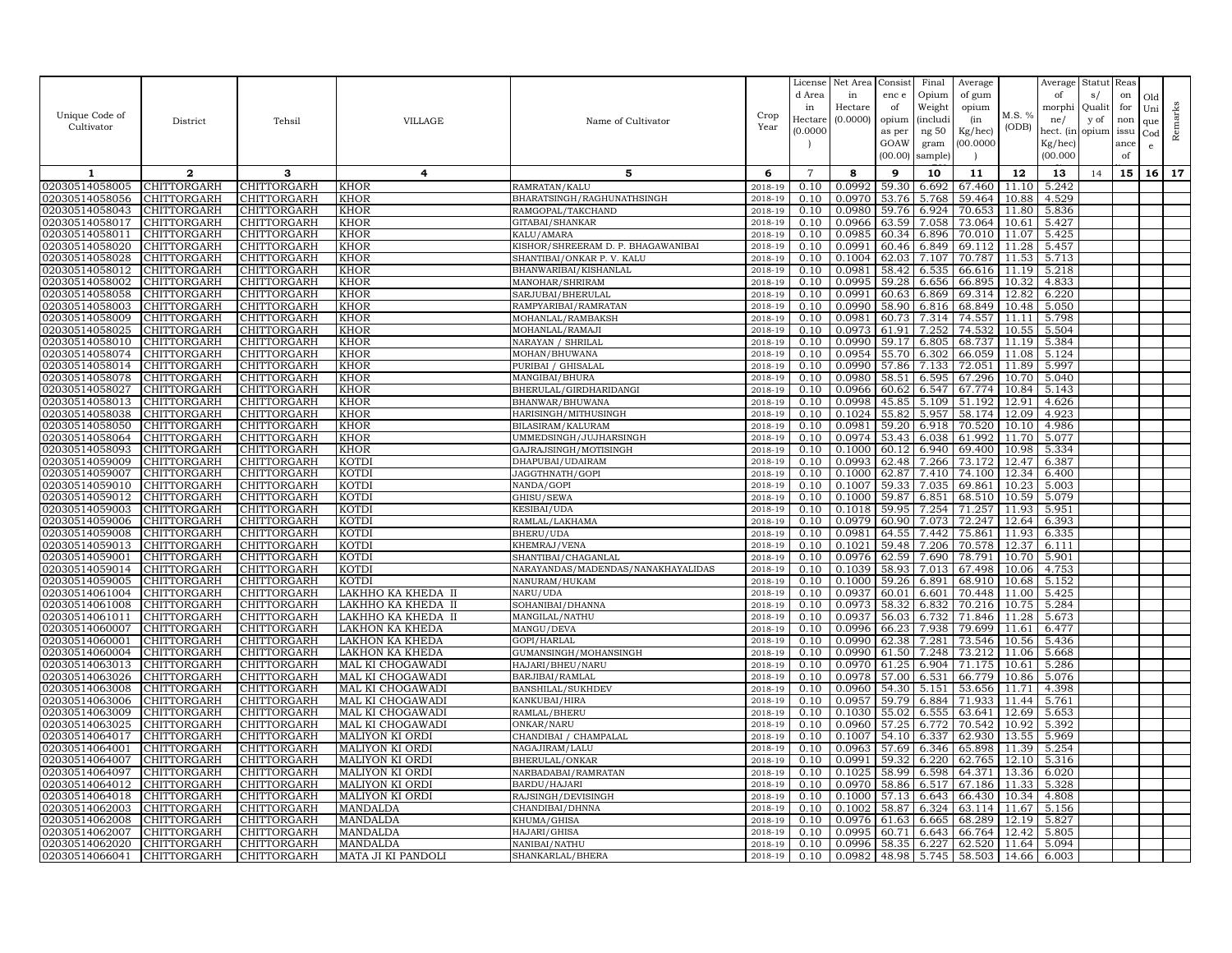| Unique Code of<br>Cultivator     | District                   | Tehsil                            | VILLAGE                            | Name of Cultivator                    | Crop<br>Year       | License<br>d Area<br>in<br>Hectare<br>(0.0000) | Net Area<br>in<br>Hectare<br>(0.0000) | Consist<br>enc e<br>of<br>opium<br>as per<br>GOAW<br>(00.00) | Final<br>Opium<br>Weight<br><i>(includi</i><br>ng 50<br>gram<br>sample) | Average<br>of gum<br>opium<br>(in<br>Kg/hec)<br>00.000C | M.S. %<br>(ODB) | Average<br>of<br>morphi<br>ne/<br>hect. (in<br>$Kg/$ hec)<br>(00.000) | Statut<br>s/<br>Quali<br>y of<br>opium | Reas<br>on<br>for<br>non<br>issu<br>ance<br>of | Old<br>Uni<br>que<br>Cod<br>e | Remarks |
|----------------------------------|----------------------------|-----------------------------------|------------------------------------|---------------------------------------|--------------------|------------------------------------------------|---------------------------------------|--------------------------------------------------------------|-------------------------------------------------------------------------|---------------------------------------------------------|-----------------|-----------------------------------------------------------------------|----------------------------------------|------------------------------------------------|-------------------------------|---------|
| 1                                | $\mathbf{2}$               | 3                                 | 4                                  | 5.                                    | 6                  | $\overline{7}$                                 | 8                                     | 9                                                            | 10                                                                      | 11                                                      | 12              | 13                                                                    | 14                                     | 15                                             | 16                            | 17      |
| 02030514066023                   | CHITTORGARH                | <b>CHITTORGARH</b>                | MATA JI KI PANDOLI                 | DHANNA/GOMA PURABIYA                  | 2018-19            | 0.10                                           | 0.0980                                | 59.51                                                        | 6.665                                                                   | 68.010                                                  | 12.47           | 5.937                                                                 |                                        |                                                |                               |         |
| 02030514066029                   | CHITTORGARH                | CHITTORGARH                       | MATA JI KI PANDOLI                 | CHHAGAN/GIRDHARI                      | 2018-19            | 0.10                                           | 0.0982                                | 58.35                                                        | 6.085                                                                   | 61.965                                                  | 11.91           | 5.166                                                                 |                                        |                                                |                               |         |
| 02030514065004                   | CHITTORGARH                | CHITTORGARH                       | MATAJI KI ORADI                    | NANIBAI/RAMLAL                        | 2018-19            | 0.10                                           | 0.1014                                | 57.92                                                        | 6.462                                                                   | 63.728                                                  | 11.38           | 5.077                                                                 |                                        |                                                |                               |         |
| 02030514065027                   | CHITTORGARH                | CHITTORGARH                       | MATAJI KI ORADI                    | JAGANNATH/TEKCHAND                    | 2018-19            | 0.10                                           | 0.0964                                | 56.62                                                        | 6.252                                                                   | 64.855                                                  | 11.80           | 5.357                                                                 |                                        |                                                |                               |         |
| 02030514065021                   | CHITTORGARH                | CHITTORGARH                       | MATAJI KI ORADI                    | ANACHHIBAI / RAMCHANDRA               | 2018-19            | 0.10                                           | 0.0999                                | 59.08                                                        | 6.760                                                                   | 67.668                                                  | 11.51           | 5.452                                                                 |                                        |                                                |                               |         |
| 02030514065010                   | CHITTORGARH                | CHITTORGARH                       | MATAJI KI ORADI                    | ONKARLAL/KISHANA                      | 2018-19            | 0.10                                           | 0.1019                                | 55.30                                                        | 6.162                                                                   | 60.471                                                  | 12.22           | 5.173                                                                 |                                        |                                                |                               |         |
| 02030514065024<br>02030514065005 | CHITTORGARH<br>CHITTORGARH | CHITTORGARH<br>CHITTORGARH        | MATAJI KI ORADI<br>MATAJI KI ORADI | <b>BHERU/NANDA</b><br>DOLA/KISHANA    | 2018-19<br>2018-19 | 0.10<br>0.10                                   | 0.0960<br>0.1000                      | 56.43<br>59.29                                               | 6.223<br>6.361                                                          | 64.823<br>63.610                                        | 10.08<br>11.52  | 4.574<br>5.129                                                        |                                        |                                                |                               |         |
| 02030514065007                   | CHITTORGARH                | CHITTORGARH                       | MATAJI KI ORADI                    | DEUBAI/ONKAR                          | 2018-19            | 0.10                                           | 0.0957                                | 56.52                                                        | 6.112                                                                   | 63.866                                                  | 11.08           | 4.954                                                                 |                                        |                                                |                               |         |
| 02030514065030                   | CHITTORGARH                | CHITTORGARH                       | MATAJI KI ORADI                    | GANGABAI/MANGILAL                     | 2018-19            | 0.10                                           | 0.0960                                | 59.84                                                        | 6.557                                                                   | 68.302                                                  | 11.05           | 5.283                                                                 |                                        |                                                |                               |         |
| 02030514065018                   | <b>CHITTORGARH</b>         | CHITTORGARH                       | MATAJI KI ORADI                    | RUKAMANIBAI/NANURAM                   | 2018-19            | 0.10                                           | 0.0960                                | 57.30                                                        | 6.303                                                                   | 65.656                                                  | 11.50           | 5.285                                                                 |                                        |                                                |                               |         |
| 02030514065015                   | CHITTORGARH                | CHITTORGARH                       | MATAJI KI ORADI                    | DHAPUBAI/BHERU                        | 2018-19            | 0.10                                           | 0.1007                                | 61.33                                                        | 6.667                                                                   | 66.207                                                  | 11.64           | 5.395                                                                 |                                        |                                                |                               |         |
| 02030514069001                   | CHITTORGARH                | CHITTORGARH                       | MENDI KA AMARANA                   | NANDLAL/DALLA                         | 2018-19            | 0.10                                           | 0.0955                                | 52.84                                                        | 6.273                                                                   | 65.686                                                  | 10.20           | 4.690                                                                 |                                        |                                                |                               |         |
| 02030514069009                   | CHITTORGARH                | CHITTORGARH                       | MENDI KA AMARANA                   | NANURAM/KAJOD                         | 2018-19            | 0.10                                           | 0.0950                                | 58.17                                                        | 6.216                                                                   | 65.432                                                  | 12.22           | 5.597                                                                 |                                        |                                                |                               |         |
| 02030514069004                   | CHITTORGARH                | CHITTORGARH                       | MENDI KA AMARANA                   | MAGANIRAM/SITARAM                     | 2018-19            | 0.10                                           | 0.0916                                | 59.06                                                        | 6.421                                                                   | 70.098                                                  | 10.75           | 5.275                                                                 |                                        |                                                |                               |         |
| 02030514069038                   | CHITTORGARH                | CHITTORGARH                       | MENDI KA AMARANA                   | CHATARU/RUPA                          | 2018-19            | 0.10                                           | 0.0950                                | 45.38                                                        | 5.491                                                                   | 57.800                                                  | 11.50           | 4.653                                                                 |                                        |                                                |                               |         |
| 02030514069005                   | CHITTORGARH                | CHITTORGARH                       | MENDI KA AMARANA                   | LAKHIBAI/BHANWARLAL                   | 2018-19            | 0.10                                           | 0.0950                                | 54.29                                                        | 6.026                                                                   | 63.432                                                  | 12.49           | 5.546                                                                 |                                        |                                                |                               |         |
| 02030514069023                   | CHITTORGARH                | CHITTORGARH                       | MENDI KA AMARANA                   | TULSIRAM/VARDICHAND                   | 2018-19            | 0.10                                           | 0.0929                                | 56.00                                                        | 6.376                                                                   | 68.633                                                  | 12.41           | 5.962                                                                 |                                        |                                                |                               |         |
| 02030514069039                   | CHITTORGARH                | CHITTORGARH                       | MENDI KA AMARANA                   | JAMNA/BHANWARLAL                      | 2018-19            | 0.10                                           | 0.0948                                | 56.26                                                        | 6.124                                                                   | 64.599                                                  | 11.00           | 4.974                                                                 |                                        |                                                |                               |         |
| 02030514069045                   | CHITTORGARH                | CHITTORGARH                       | MENDI KA AMARANA                   | KISHAN/ONKAR                          | 2018-19            | 0.10                                           | 0.0977                                | 51.49                                                        | 5.760                                                                   | 58.956                                                  | 10.66           | 4.399                                                                 |                                        |                                                |                               |         |
| 02030514069047                   | CHITTORGARH                | CHITTORGARH                       | MENDI KA AMARANA                   | SOBHA/NARU                            | 2018-19            | 0.10                                           | 0.0948                                | 56.61                                                        | 6.235                                                                   | 65.770                                                  | 11.11           | 5.115                                                                 |                                        |                                                |                               |         |
| 02030514069051                   | CHITTORGARH                | CHITTORGARH                       | MENDI KA AMARANA                   | MATHURALAL / CHUNNILAL                | 2018-19            | 0.10                                           | 0.0973                                | 52.05                                                        | 5.837                                                                   | 59.990                                                  | 14.49           | 6.085                                                                 |                                        |                                                |                               |         |
| 02030514070003                   | CHITTORGARH                | CHITTORGARH                       | MINO KA KANTHARIYA                 | KAMLABAI/PARTHA                       | 2018-19            | 0.10                                           | 0.0980                                | 55.58                                                        | 6.400                                                                   | 65.306                                                  | 12.58           | 5.751                                                                 |                                        |                                                |                               |         |
| 02030514071006<br>02030514071008 | CHITTORGARH<br>CHITTORGARH | <b>CHITTORGARH</b><br>CHITTORGARH | MISHRO KI PIPLI<br>MISHRO KI PIPLI | CHAMPALAL/MOTI                        | 2018-19            | 0.10<br>0.10                                   | 0.1000<br>0.0950                      | 65.97<br>60.41                                               | 6.465<br>6.429                                                          | 64.650<br>67.674                                        | 13.32<br>12.66  | 6.028<br>5.998                                                        |                                        |                                                |                               |         |
| 02030514071011                   | <b>CHITTORGARH</b>         | CHITTORGARH                       | MISHRO KI PIPLI                    | DALURAM/PYARA<br><b>BALU/MODA</b>     | 2018-19<br>2018-19 | 0.10                                           | 0.0980                                | 60.05                                                        | 7.172                                                                   | 73.184                                                  | 11.56           | 5.922                                                                 |                                        |                                                |                               |         |
| 02030514071013                   | CHITTORGARH                | CHITTORGARH                       | MISHRO KI PIPLI                    | MAGANIBAI / MADHU                     | 2018-19            | 0.10                                           |                                       |                                                              |                                                                         |                                                         |                 |                                                                       | FU                                     |                                                |                               |         |
| 02030514071026                   | CHITTORGARH                | CHITTORGARH                       | <b>MISHRO KI PIPLI</b>             | CHHOGA/HAJARI                         | 2018-19            | 0.10                                           | 0.0980                                |                                                              | 61.64 7.212                                                             | 73.592                                                  | 11.36           | 5.852                                                                 |                                        |                                                |                               |         |
| 02030514071025                   | CHITTORGARH                | CHITTORGARH                       | MISHRO KI PIPLI                    | SHAMBHU/NATHU                         | 2018-19            | 0.10                                           | 0.0927                                | 61.18                                                        | 7.097                                                                   | 76.559                                                  | 11.78           | 6.313                                                                 |                                        |                                                |                               |         |
| 02030514071050                   | CHITTORGARH                | CHITTORGARH                       | MISHRO KI PIPLI                    | LAXMAN / SHRILAL                      | 2018-19            | 0.10                                           | 0.0981                                | 61.60                                                        | 6.917                                                                   | 70.510                                                  | 12.24           | 6.041                                                                 |                                        |                                                |                               |         |
| 02030514071015                   | CHITTORGARH                | CHITTORGARH                       | <b>MISHRO KI PIPLI</b>             | GHISIBAI/BALUDAS                      | 2018-19            | 0.10                                           | 0.0969                                | 57.16                                                        | 5.977                                                                   | 61.682                                                  | 11.83           | 5.108                                                                 |                                        |                                                |                               |         |
| 02030514072001                   | CHITTORGARH                | CHITTORGARH                       | <b>NALDA</b>                       | RAMIBAI/MANGILAI                      | 2018-19            | 0.10                                           | 0.0980                                | 51.89                                                        | 5.552                                                                   | 56.653                                                  | 13.53           | 5.366                                                                 |                                        |                                                |                               |         |
| 02030514073008                   | CHITTORGARH                | CHITTORGARH                       | NARELA                             | NARAYAN/BHERA AHIR                    | 2018-19            | 0.10                                           | 0.1004                                | 62.33                                                        | 7.079                                                                   | 70.508                                                  | 11.07           | 5.464                                                                 |                                        |                                                |                               |         |
| 02030514073004                   | CHITTORGARH                | CHITTORGARH                       | NARELA                             | JITU/MANGU                            | 2018-19            | 0.10                                           | 0.0980                                | 58.78                                                        | 6.516                                                                   | 66.490                                                  | 10.80           | 5.027                                                                 |                                        |                                                |                               |         |
| 02030514073024                   | CHITTORGARH                | CHITTORGARH                       | NARELA                             | NARAYAN / BHERA                       | 2018-19            | 0.10                                           | 0.1001                                | 66.44                                                        | 7.679                                                                   | 76.713                                                  | 11.59           | 6.223                                                                 |                                        |                                                |                               |         |
| 02030514075011                   | CHITTORGARH                | CHITTORGARH                       | NAYA KHEDA                         | PYARCHAND/VARADA                      | 2018-19            | 0.10                                           | 0.0993                                | 67.73                                                        | 7.489                                                                   | 75.418                                                  | 13.02           | 6.874                                                                 |                                        |                                                |                               |         |
| 02030514075003                   | CHITTORGARH                | CHITTORGARH                       | NAYA KHEDA                         | NOLA/LALA                             | 2018-19            | 0.10                                           | 0.0963                                | 57.84                                                        | 6.875                                                                   | 71.392                                                  | 13.21           | 6.601                                                                 |                                        |                                                |                               |         |
| 02030514075012                   | CHITTORGARH                | CHITTORGARH                       | NAYA KHEDA                         | BHAGWAN/KHEMA                         | 2018-19            | 0.10                                           | 0.0984                                | 58.90                                                        | 6.706                                                                   | 68.150                                                  | 13.24           | 6.316                                                                 |                                        |                                                |                               |         |
| 02030514075001<br>02030514075008 | CHITTORGARH<br>CHITTORGARH | CHITTORGARH<br>CHITTORGARH        | NAYA KHEDA<br>NAYA KHEDA           | SUHAGIBAI/CHATARBUJ<br>KHEMRAJ / DALU | 2018-19<br>2018-19 | 0.10<br>0.10                                   | 0.1037<br>0.0995                      | 59.18<br>58.24                                               | 7.119<br>6.531                                                          | 68.650<br>65.638                                        | 11.98<br>13.44  | 5.757<br>6.175                                                        |                                        |                                                |                               |         |
| 02030514077015                   | CHITTORGARH                | CHITTORGARH                       | NETAWAL GARH PACHHLI               | HARISINGH/RAMSINGH                    | 2018-19            | 0.10                                           | 0.1001                                | 48.23                                                        | 5.374                                                                   | 53.686                                                  | 11.47           | 4.311                                                                 |                                        |                                                |                               |         |
| 02030514077016                   | CHITTORGARH                | CHITTORGARH                       | NETAWAL GARH PACHHLI               | LALSINGH/NATHUSINGH                   | 2018-19            | 0.10                                           | 0.1014                                | 53.05                                                        | 5.752                                                                   | 56.726                                                  | 11.03           | 4.380                                                                 |                                        |                                                |                               |         |
| 02030514077023                   | CHITTORGARH                | CHITTORGARH                       | NETAWAL GARH PACHHLI               | NANU/KEMA                             | 2018-19            | 0.10                                           | 0.0997                                | 64.83                                                        | 7.835                                                                   | 78.586                                                  | 13.50           | 7.427                                                                 |                                        |                                                |                               |         |
| 02030514078031                   | <b>CHITTORGARH</b>         | CHITTORGARH                       | NETAWAL MAHARAJ                    | KALU/PARTHA                           | 2018-19            | 0.10                                           | 0.0999                                | 64.65                                                        | 7.481                                                                   | 74.885                                                  | 12.75           | 6.683                                                                 |                                        |                                                |                               |         |
| 02030514078029                   | CHITTORGARH                | <b>CHITTORGARH</b>                | NETAWAL MAHARAJ                    | BAGDIRAM/BHOLARAM                     | 2018-19            | 0.10                                           | 0.1008                                | 62.45                                                        | 7.075                                                                   | 70.189                                                  | 11.32           | 5.561                                                                 |                                        |                                                |                               |         |
| 02030514078001                   | CHITTORGARH                | <b>CHITTORGARH</b>                | NETAWAL MAHARAJ                    | NATHU / RUPA                          | 2018-19            | 0.10                                           |                                       |                                                              |                                                                         |                                                         |                 |                                                                       | FU                                     |                                                |                               |         |
| 02030514078007                   | CHITTORGARH                | CHITTORGARH                       | NETAWAL MAHARAJ                    | UDAYRAM/BHERL                         | 2018-19            | 0.10                                           | 0.0990                                | 66.31                                                        | 7.900                                                                   | 79.798                                                  | 13.01           | 7.268                                                                 |                                        |                                                |                               |         |
| 02030514078026                   | <b>CHITTORGARH</b>         | CHITTORGARH                       | NETAWAL MAHARAJ                    | MADHULAL/NANDLAL                      | 2018-19            | 0.10                                           | 0.0990                                | 62.89                                                        | 7.439                                                                   | 75.141                                                  | 12.16           | 6.396                                                                 |                                        |                                                |                               |         |
| 02030514078008                   | CHITTORGARH                | CHITTORGARH                       | NETAWAL MAHARAJ                    | LABHCHAND/DALCHAND                    | 2018-19            | 0.10                                           | 0.0989                                | 64.73                                                        | 7.888                                                                   | 79.757                                                  | 11.71           | 6.538                                                                 |                                        |                                                |                               |         |
| 02030514078025                   | CHITTORGARH                | CHITTORGARH                       | NETAWAL MAHARAJ                    | NARAYAN/KISHOR                        | 2018-19            | 0.10                                           | 0.1000                                | 51.20                                                        | 6.056                                                                   | 60.560                                                  | 11.76           | 4.985                                                                 |                                        |                                                |                               |         |
| 02030514078005                   | CHITTORGARH                | CHITTORGARH                       | NETAWAL MAHARAJ                    | RAMIBAI/SURAJMAL                      | 2018-19            | 0.10                                           | 0.1005                                | 63.37                                                        | 7.052                                                                   | 70.169                                                  | 10.49           | 5.153                                                                 |                                        |                                                |                               |         |
| 02030514078024                   | CHITTORGARH                | CHITTORGARH                       | NETAWAL MAHARAJ                    | KANKUBAI/BARDU                        | 2018-19            | 0.10                                           | 0.0997<br>0.1008                      | 62.47<br>54.01                                               | 7.131<br>5.903                                                          | 71.525                                                  | 12.45           | 6.233                                                                 |                                        |                                                |                               |         |
| 02030514078009<br>02030514078004 | CHITTORGARH<br>CHITTORGARH | CHITTORGARH<br>CHITTORGARH        | NETAWAL MAHARAJ<br>NETAWAL MAHARAJ | KANKUBAI / GOPI<br>SHANKARLAL/NANDA   | 2018-19<br>2018-19 | 0.10<br>0.10                                   | 0.1002                                | 61.05                                                        | 7.230                                                                   | 58.562<br>72.156                                        | 11.72<br>10.66  | 4.804<br>5.384                                                        |                                        |                                                |                               |         |
| 02030514078030                   | CHITTORGARH                | CHITTORGARH                       | NETAWAL MAHARAJ                    | RADHIBAI/BHAGAWAN                     | 2018-19            | 0.10                                           | 0.0976                                | 57.80                                                        | 6.482                                                                   | 66.414                                                  | 12.15           | 5.648                                                                 |                                        |                                                |                               |         |
| 02030514064022                   | CHITTORGARH                | CHITTORGARH                       | OCHADI                             | DADAMCHAND/GHISULAL                   | 2018-19            | 0.10                                           | 0.0984                                | 57.11                                                        | 6.323                                                                   | 64.258                                                  | 11.22           | 5.047                                                                 |                                        |                                                |                               |         |
| 02030514079021                   | <b>CHITTORGARH</b>         | <b>CHITTORGARH</b>                | OCHADI                             | KISHANLAL/GIRDHARI                    | 2018-19            | 0.10                                           | 0.0975                                | 58.42                                                        | 6.309                                                                   | 64.708                                                  | 11.23           | 5.087                                                                 |                                        |                                                |                               |         |
|                                  |                            |                                   |                                    |                                       |                    |                                                |                                       |                                                              |                                                                         |                                                         |                 |                                                                       |                                        |                                                |                               |         |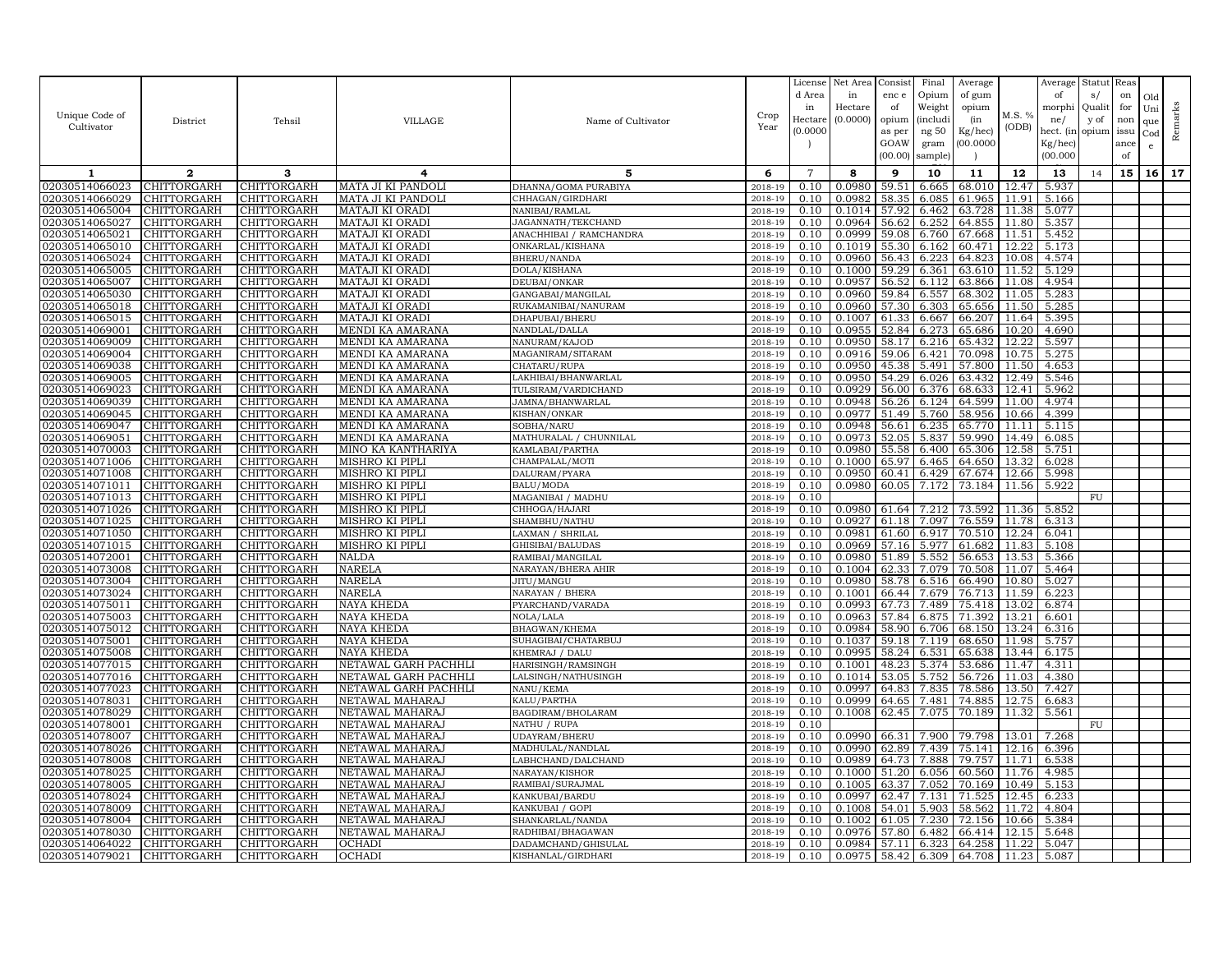|                                  |                            |                            |                    |                                                    |                    | License        | Net Area            | Consist        | Final              | Average          |                | Average          | Statut Reas    |            |                   |         |
|----------------------------------|----------------------------|----------------------------|--------------------|----------------------------------------------------|--------------------|----------------|---------------------|----------------|--------------------|------------------|----------------|------------------|----------------|------------|-------------------|---------|
|                                  |                            |                            |                    |                                                    |                    | d Area         | in                  | enc e          | Opium              | of gum           |                | of               | s/             | on         | Old               |         |
| Unique Code of                   |                            |                            |                    |                                                    | Crop               | in<br>Hectar   | Hectare<br>(0.0000) | of<br>opium    | Weight<br>(includi | opium<br>(in     | M.S. %         | morphi           | Qualit<br>y of | for<br>non | Uni               | Remarks |
| Cultivator                       | District                   | Tehsil                     | <b>VILLAGE</b>     | Name of Cultivator                                 | Year               | (0.0000)       |                     | as per         | ng 50              | Kg/hec)          | (ODB)          | ne/<br>hect. (in | opium issu     |            | que               |         |
|                                  |                            |                            |                    |                                                    |                    |                |                     | GOAW           | gram               | 00.0000          |                | Kg/hec)          |                | ance       | $_{\rm Cod}$<br>e |         |
|                                  |                            |                            |                    |                                                    |                    |                |                     | (00.00)        | sample)            |                  |                | (00.000)         |                | of         |                   |         |
| 1                                | $\mathbf{2}$               | 3                          | 4                  | 5                                                  | 6                  | $\overline{7}$ | 8                   | 9              | 10                 | 11               | 12             | 13               | 14             | 15         | 16                | 17      |
| 02030514079006                   | CHITTORGARH                | CHITTORGARH                | OCHADI             | AMRATLAL/SURAJMAL                                  | 2018-19            | 0.10           | 0.0998              | 61.91          | 6.934              | 69.479           | 11.24          | 5.467            |                |            |                   |         |
| 02030514079030                   | <b>CHITTORGARH</b>         | <b>CHITTORGARH</b>         | OCHADI             | SUHAGBAI/BHERULAL JAT                              | 2018-19            | 0.10           | 0.0989              | 58.84          | 6.430              | 65.015           | 11.90          | 5.416            |                |            |                   |         |
| 02030514079017                   | CHITTORGARH                | CHITTORGARH                | OCHADI             | JANIBAI/PYARJI                                     | 2018-19            | 0.10           | 0.0975              | 56.15          | 5.808              | 59.569           | 12.91          | 5.383            |                |            |                   |         |
| 02030514079007                   | CHITTORGARH                | CHITTORGARH                | OCHADI             | KALU/KAJOD                                         | 2018-19            | 0.10           | 0.0980              | 60.58          | 6.776              | 69.143           | 12.23          | 5.920            |                |            |                   |         |
| 02030514079009                   | CHITTORGARH                | CHITTORGARH                | OCHADI             | DALICHAND/NATHU                                    | 2018-19            | 0.10           | 0.1002              | 56.67          | 6.218              | 62.056           | 10.94          | 4.752            |                |            |                   |         |
| 02030514079022                   | CHITTORGARH                | CHITTORGARH                | OCHADI             | GOPILAL/NARU                                       | 2018-19            | 0.10           | 0.0993              | 59.00          | 6.659              | 67.059           | 11.19          | 5.252            |                |            |                   |         |
| 02030514079025                   | CHITTORGARH                | CHITTORGARH                | OCHADI             | KISHORSINGH/MOTISINGH                              | 2018-19            | 0.10           |                     |                |                    |                  |                |                  | <b>FU</b>      |            |                   |         |
| 02030514080049                   | CHITTORGARH                | CHITTORGARH                | ODUND A            | NARAYANIBAI/BADRILAL                               | 2018-19            | 0.10           | 0.0981              | 66.12          | 7.547              | 76.932           | 10.04          | 5.407            |                |            |                   |         |
| 02030514080002                   | CHITTORGARH                | CHITTORGARH                | ODUND A            | SUKHIBAI/HIRAGIRI                                  | 2018-19            | 0.10           | 0.0994              | 70.40          | 7.724              | 77.706           | 13.08          | 7.115            |                |            |                   |         |
| 02030514080005                   | CHITTORGARH                | CHITTORGARH                | ODUND A            | HAJARI/BHUWANAGUJAR                                | 2018-19            | 0.10           | 0.0989              | 66.88          | 7.968              | 80.566           | 12.19          | 6.875            |                |            |                   |         |
| 02030514080017                   | <b>CHITTORGARH</b>         | CHITTORGARH                | ODUND A            | BHAGAWANLAL/SURAJMAL                               | 2018-19            | 0.10           | 0.0985              | 63.90          | 7.303              | 74.142           | 10.42          | 5.408            |                |            |                   |         |
| 02030514080041                   | CHITTORGARH                | CHITTORGARH                | ODUND A            | RATANLAL/KAJODIMAL                                 | 2018-19            | 0.10           | 0.1040              | 66.61          | 7.632              | 73.385           | 12.52          | 6.431            |                |            |                   |         |
| 02030514080046<br>02030514080056 | CHITTORGARH<br>CHITTORGARH | CHITTORGARH<br>CHITTORGARH | ODUND A<br>ODUND A | KISHANLAL/RAGUNATH<br>BADRILAL/NANURAM             | 2018-19<br>2018-19 | 0.10<br>0.10   | 0.1014<br>0.1008    | 64.81<br>64.66 | 7.286<br>7.270     | 71.854<br>72.123 | 11.05<br>11.61 | 5.558<br>5.861   |                |            |                   |         |
| 02030514080059                   | <b>CHITTORGARH</b>         | <b>CHITTORGARH</b>         | ODUND A            | NANDUBAI/MANGILAL                                  | 2018-19            | 0.10           | 0.0988              | 68.30          | 8.216              | 83.158           | 11.04          | 6.426            |                |            |                   |         |
| 02030514080062                   | CHITTORGARH                | CHITTORGARH                | ODUND A            | PRABHU / RUPA                                      | 2018-19            | 0.10           | 0.1008              | 64.47          | 7.561              | 75.010           | 10.72          | 5.629            |                |            |                   |         |
| 02030514080097                   | CHITTORGARH                | CHITTORGARH                | ODUND A            | KALURAM/PARTHU                                     | $2018 - 1$         | 0.10           | 0.1008              | 66.04          | 7.680              | 76.191           | 10.02          | 5.344            |                |            |                   |         |
| 02030514080052                   | CHITTORGARH                | CHITTORGARH                | ODUND A            | KAILASHGIR/HAJARIGIR                               | 2018-19            | 0.10           | 0.0992              | 64.93          | 7.393              | 74.526           | 10.10          | 5.269            |                |            |                   |         |
| 02030514080013                   | CHITTORGARH                | CHITTORGARH                | ODUND A            | HAJARILAL/CHUNNAILAL                               | 2018-19            | 0.10           | 0.1019              | 63.29          | 7.296              | 71.600           | 11.50          | 5.764            |                |            |                   |         |
| 02030514080010                   | CHITTORGARH                | CHITTORGARH                | ODUND A            | BALURAM/LEAHRU                                     | 2018-19            | 0.10           | 0.0992              | 65.99          | 7.193              | 72.510           | 11.90          | 6.040            |                |            |                   |         |
| 02030514080012                   | CHITTORGARH                | CHITTORGARH                | ODUND A            | DEVILAL/BHERU                                      | 2018-19            | 0.10           | 0.0987              | 64.07          | 6.892              | 69.828           | 11.41          | 5.577            |                |            |                   |         |
| 02030514080015                   | CHITTORGARH                | CHITTORGARH                | ODUND A            | SHIVANATH / CHAINRAM                               | 2018-19            | 0.10           | 0.0984              | 65.89          | 7.191              | 73.079           | 11.63          | 5.950            |                |            |                   |         |
| 02030514080040                   | CHITTORGARH                | CHITTORGARH                | ODUND A            | BDAMIBAI/PARTHU                                    | 2018-19            | 0.10           | 0.0990              | 61.93          | 7.122              | 71.939           | 9.77           | 4.920            |                |            |                   |         |
| 02030514080047                   | CHITTORGARH                | CHITTORGARH                | ODUND A            | UDAIRAM/GAHARIRAM                                  | 2018-19            | 0.10           | 0.0999              | 61.08          | 6.876              | 68.829           | 11.67          | 5.623            |                |            |                   |         |
| 02030514080063                   | CHITTORGARH                | CHITTORGARH                | ODUND A            | MOTILAL/SAVAIRAM                                   | 2018-19            | 0.10           | 0.0997              | 65.68          | 7.647              | 76.700           | 10.81          | 5.804            |                |            |                   |         |
| 02030514080093                   | CHITTORGARH                | CHITTORGARH                | ODUND A            | NARAYANIBAI/GOKAL                                  | 2018-19            | 0.10           | 0.0991              | 65.57          | 7.793              | 78.638           | 10.55          | 5.808            |                |            |                   |         |
| 02030514080094                   | CHITTORGARH                | CHITTORGARH                | ODUND A            | SHANKAR/GOKAL                                      | 2018-19            | 0.10           | 0.1008              | 63.13          | 7.494              | 74.345           | 12.24          | 6.370            |                |            |                   |         |
| 02030514080104                   | CHITTORGARH                | CHITTORGARH                | ODUND A            | SOSERBAI/NEMICHAND                                 | 2018-19            | 0.10           | 0.0990              | 64.26          | 7.362              | 74.364           | 11.19          | 5.825            |                |            |                   |         |
| 02030514080020                   | CHITTORGARH                | CHITTORGARH                | ODUND A            | RATANLAL/BHERUGUJAR                                | 2018-19            | 0.10           | 0.1006              | 69.71          | 7.897              | 78.499           | 13.40          | 7.363            |                |            |                   |         |
| 02030514080034<br>02030514080053 | CHITTORGARH<br>CHITTORGARH | CHITTORGARH<br>CHITTORGARH | ODUND A<br>ODUND A | GORDHANLAL/RAMLAL<br>KESHAWNATH/NANDA              | 2018-19<br>2018-19 | 0.10<br>0.10   | 0.0996<br>0.0975    | 70.96<br>62.94 | 7.633<br>7.130     | 76.637<br>73.128 | 13.06<br>11.14 | 7.006<br>5.703   |                |            |                   |         |
| 02030514080111                   | CHITTORGARH                | CHITTORGARH                | ODUND A            | LEHRU/BHUWANA                                      | 2018-19            | 0.10           | 0.0984              | 68.85          | 7.662              | 77.866           | 11.45          | 6.241            |                |            |                   |         |
| 02030514080110                   | CHITTORGARH                | CHITTORGARH                | ODUND A            | PRABHU/DALLA                                       | 2018-19            | 0.10           | 0.1014              | 69.16          | 8.141              | 80.286           | 12.16          | 6.834            |                |            |                   |         |
| 02030514080061                   | CHITTORGARH                | CHITTORGARH                | ODUND A            | CHITAR/POKHER                                      | 2018-19            | 0.10           | 0.0992              | 68.46          | 7.599              | 76.603           | 12.62          | 6.767            |                |            |                   |         |
| 02030514080027                   | CHITTORGARH                | CHITTORGARH                | ODUND A            | JANIBAI/SHANKARLAL                                 | 2018-19            | 0.10           | 0.1012              | 62.08          | 7.565              | 74.753           | 11.44          | 5.986            |                |            |                   |         |
| 02030514080023                   | CHITTORGARH                | CHITTORGARH                | <b>ODUND A</b>     | HAJARI/DOLA                                        | 2018-19            | 0.10           | 0.0949              | 63.75          | 6.985              | 73.604           | 10.49          | 5.405            |                |            |                   |         |
| 02030514080123                   | CHITTORGARH                | CHITTORGARH                | ODUND A            | SHAMBHUGIRI/PRATAPGIRI                             | 2018-19            | 0.10           | 0.0973              | 65.92          | 7.581              | 77.914           | 11.60          | 6.326            |                |            |                   |         |
| 02030514080008                   | CHITTORGARH                | CHITTORGARH                | ODUND A            | RATANLAL/RAGUNATH                                  | 2018-19            | 0.10           | 0.0993              | 67.12          | 7.776              | 78.308           | 11.81          | 6.474            |                |            |                   |         |
| 02030514080019                   | CHITTORGARH                | CHITTORGARH                | ODUND A            | CHANDIBAI/NANDLAL                                  | 2018-19            | 0.10           | 0.0990              | 63.00          | 7.218              | 72.909           | 11.63          | 5.936            |                |            |                   |         |
| 02030514080003                   | CHITTORGARH                | CHITTORGARH                | ODUND A            | DHAPUBAI/GOPILAL                                   | 2018-19            | 0.10           | 0.1003              | 62.21          | 7.465              | 74.427           | 11.09          | 5.778            |                |            |                   |         |
| 02030514080079                   | CHITTORGARH                | CHITTORGARH                | ODUND A            | GOPILAL/RODA                                       | 2018-19            | 0.10           | 0.0999              | 66.65          | 7.398              | 74.054           | 11.78          | 6.107            |                |            |                   |         |
| 02030514080031                   | CHITTORGARH                | CHITTORGARH                | ODUND A            | DEVILAL/NATHULAL                                   | 2018-19            | 0.10           | 0.0980              | 68.86          | 7.575              | 77.296           | 11.20          | 6.060            |                |            |                   |         |
| 02030514080035                   | CHITTORGARH                | CHITTORGARH                | ODUND A            | MUKESH/DOLATRAM D.P. JAMANALAL<br>HARJUBAI/MOTILAL | 2018-19<br>2018-19 | 0.10<br>0.10   | 0.0997<br>0.0972    | 68.86<br>84.74 | 7.968<br>#####     | 79.920<br>###### | 12.01          | 6.719<br>9.951   |                |            |                   |         |
| 02030514080028<br>02030514080060 | CHITTORGARH<br>CHITTORGARH | CHITTORGARH<br>CHITTORGARH | ODUND A<br>ODUND A | LAXMAN/SHANKARDAS                                  | 2018-19            | 0.10           | 0.1033              | 65.08          | 7.921              | 76.680           | 13.46<br>10.82 | 5.808            |                |            |                   |         |
| 02030514080038                   | CHITTORGARH                | CHITTORGARH                | ODUND A            | CHUNNILAL/KALU                                     | $2018 - 1$         | 0.10           | 0.0976              | 61.12          | 6.819              | 69.867           | 10.57          | 5.170            |                |            |                   |         |
| 02030514080030                   | CHITTORGARH                | CHITTORGARH                | ODUND A            | BHAGAWANLAL/LALU                                   | 2018-19            | 0.10           | 0.0956              | 64.50          | 7.454              | 77.971           | 11.57          | 6.315            |                |            |                   |         |
| 02030514080109                   | <b>CHITTORGARH</b>         | <b>CHITTORGARH</b>         | <b>ODUND A</b>     | RATANSINGH/UDAISINGH                               | 2018-19            | 0.10           | 0.0977              | 57.70          | 6.347              | 64.964           | 10.78          | 4.902            |                |            |                   |         |
| 02030514080115                   | CHITTORGARH                | CHITTORGARH                | ODUND A            | DEVILAL/KHEMRAJ                                    | 2018-19            | 0.10           | 0.0975              | 61.41          | 6.764              | 69.374           | 10.57          | 5.133            |                |            |                   |         |
| 02030514080098                   | CHITTORGARH                | CHITTORGARH                | <b>ODUND A</b>     | SITABAI/KISHANLAI                                  | 2018-19            | 0.10           | 0.1020              | 67.70          | 7.795              | 76.422           | 10.83          | 5.794            |                |            |                   |         |
| 02030514080089                   | CHITTORGARH                | CHITTORGARH                | ODUND A            | PUSHPABAI/SHAMBHUGIRI                              | 2018-19            | 0.10           | 0.0980              | 61.40          | 6.921              | 70.622           | 12.38          | 6.120            |                |            |                   |         |
| 02030514080065                   | CHITTORGARH                | CHITTORGARH                | ODUND A            | MANGIBAI/AMERGIR                                   | 2018-19            | 0.10           | 0.0980              | 70.36          | 8.142              | 83.082           | 12.39          | 7.205            |                |            |                   |         |
| 02030514080036                   | CHITTORGARH                | CHITTORGARH                | ODUND A            | DUOLATRAM/GAMER                                    | 2018-19            | 0.10           | 0.0998              | 66.37          | 7.585              | 76.002           | 11.21          | 5.964            |                |            |                   |         |
| 02030514080032                   | CHITTORGARH                | <b>CHITTORGARH</b>         | ODUND A            | SHANKARGIR/GANGAGIR                                | 2018-19            | 0.10           | 0.0995              | 67.05          | 7.308              | 73.447           | 13.26          | 6.818            |                |            |                   |         |
| 02030514080042                   | CHITTORGARH                | CHITTORGARH                | ODUND A            | NARAYAN/DUNGA                                      | 2018-19            | 0.10           | 0.1008              | 63.57          | 7.529              | 74.693           | 11.06          | 5.782            |                |            |                   |         |
| 02030514080108                   | <b>CHITTORGARH</b>         | CHITTORGARH                | <b>ODUND A</b>     | MAGNA/SHOLAL                                       | 2018-19            | 0.10           | 0.1000              | 64.46          | 7.413              | 74.130           | 10.50          | 5.448            |                |            |                   |         |
| 02030514080068                   | <b>CHITTORGARH</b>         | CHITTORGARH                | <b>ODUND A</b>     | GORDHANSINGH/MODSINGH                              | 2018-19            | 0.10           | 0.0983              |                | 66.38 7.425        | 75.534           | 13.35          | 7.059            |                |            |                   |         |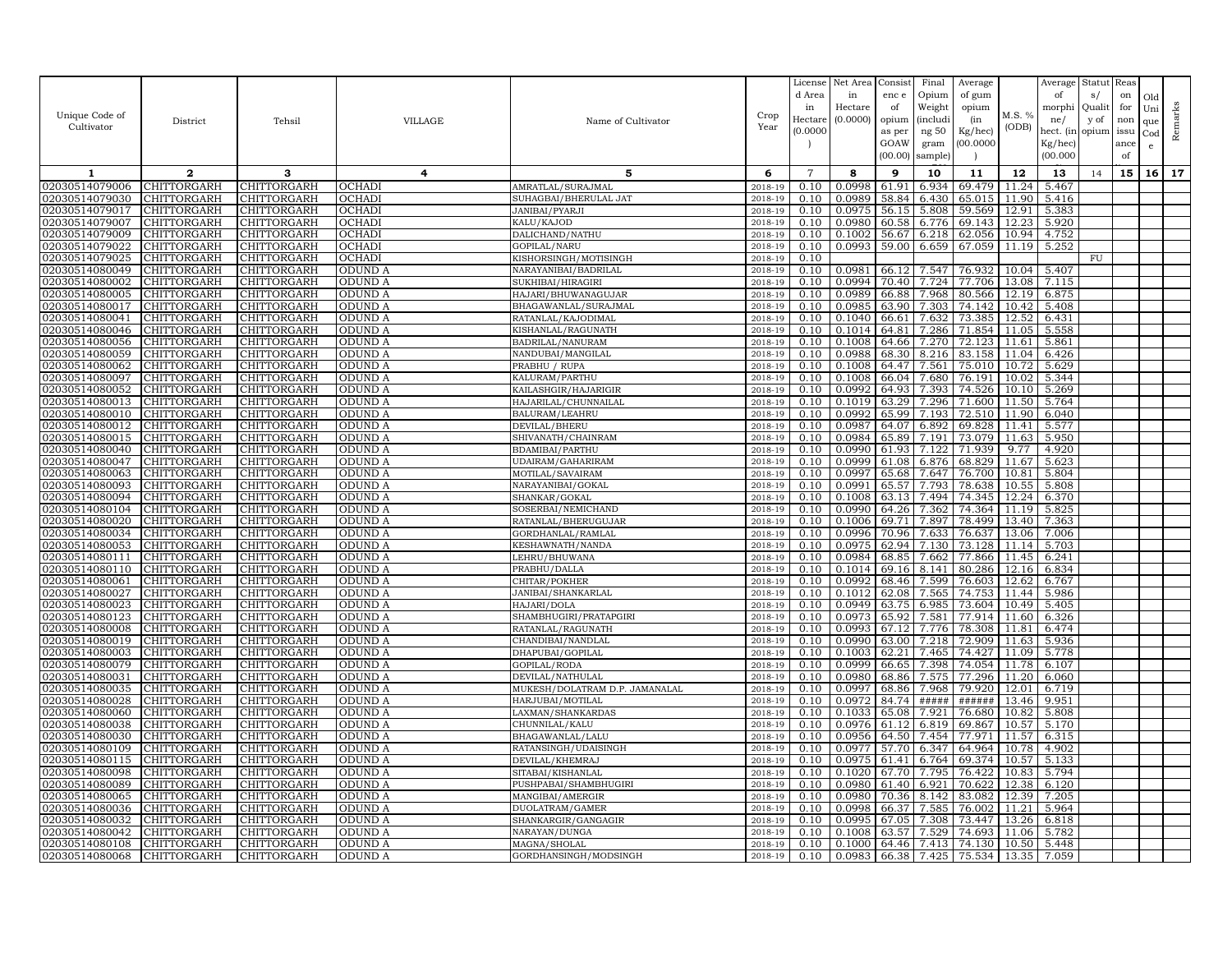|                                  |                                   |                            |                    |                                   |                    | License<br>d Area | Net Area<br>in   | Consist<br>enc e | Final<br>Opium | Average<br>of gum |                | Average<br>of  | Statut Reas<br>s/ | on   | Old |         |
|----------------------------------|-----------------------------------|----------------------------|--------------------|-----------------------------------|--------------------|-------------------|------------------|------------------|----------------|-------------------|----------------|----------------|-------------------|------|-----|---------|
|                                  |                                   |                            |                    |                                   |                    | in                | Hectare          | of               | Weight         | opium             |                | morphi         | Qualit            | for  | Uni |         |
| Unique Code of                   | District                          | Tehsil                     | <b>VILLAGE</b>     | Name of Cultivator                | Crop               | Hectar            | (0.0000)         | opium            | (includi       | (in               | M.S. %         | ne/            | y of              | non  | que | Remarks |
| Cultivator                       |                                   |                            |                    |                                   | Year               | (0.0000)          |                  | as per           | ng 50          | Kg/hec)           | (ODB)          | hect. (in      | opium issu        |      | Cod |         |
|                                  |                                   |                            |                    |                                   |                    |                   |                  | GOAW             | gram           | 00.0000           |                | Kg/hec)        |                   | ance | e   |         |
|                                  |                                   |                            |                    |                                   |                    |                   |                  | (00.00)          | sample)        |                   |                | (00.000)       |                   | of   |     |         |
| -1                               | $\mathbf{2}$                      | 3                          | $\overline{4}$     | 5                                 | 6                  | $\overline{7}$    | 8                | 9                | 10             | 11                | 12             | 13             | 14                | 15   | 16  | 17      |
| 02030514080096                   | CHITTORGARH                       | CHITTORGARH                | ODUND B            | NARAYANIBAI/HIRAGAYARI            | 2018-19            | 0.10              | 0.1000           | 63.20            | 7.250          | 72.500            | 10.51          | 5.334          |                   |      |     |         |
| 02030514080092                   | CHITTORGARH                       | CHITTORGARH                | ODUND B            | PARTHU/MAYARAM                    | 2018-19            | 0.10              | 0.1000           | 63.19            | 7.285          | 72.850            | 11.44          | 5.834          |                   |      |     |         |
| 02030514080001                   | CHITTORGARH                       | CHITTORGARH                | ODUND B            | NARAYANLAL/PRATHVIRAJ             | 2018-19            | 0.10              | 0.0867           | 60.09            | 6.919          | 79.804            | 10.38          | 5.798          |                   |      |     |         |
| 02030514080086                   | CHITTORGARH                       | CHITTORGARH                | ODUND B            | OMPRAKASH/MOTILAL                 | 2018-19            | 0.10              | 0.0980           | 61.28            | 7.354          | 75.041            | 11.85          | 6.224          |                   |      |     |         |
| 02030514080113                   | CHITTORGARH                       | CHITTORGARH                | ODUND B            | KISHANLAL/MOTIRAM                 | 2018-19            | 0.10              | 0.1002           | 63.72            | 7.091          | 70.769            | 11.28          | 5.588          |                   |      |     |         |
| 02030514080048                   | CHITTORGARH                       | CHITTORGARH                | ODUND B            | BHANWARLAL/HAJARI                 | 2018-19            | 0.10              | 0.0965           | 66.36            | 7.593          | 78.684            | 10.88          | 5.993          |                   |      |     |         |
| 02030514080074<br>02030514080101 | CHITTORGARH<br>CHITTORGARH        | CHITTORGARH                | ODUND B            | NARAYANIBAI/NARAYAN               | 2018-19            | 0.10              | 0.1014<br>0.0993 | 65.34<br>57.94   | 7.225<br>6.407 | 71.253            | 11.86<br>11.75 | 5.915          |                   |      |     |         |
| 02030514080022                   | CHITTORGARH                       | CHITTORGARH<br>CHITTORGARH | ODUND B<br>ODUND B | DAYARAM/LALU<br>HANSRAJ/RAGHUNATH | 2018-19<br>2018-19 | 0.10<br>0.10      | 0.0990           | 64.22            | 7.523          | 64.522<br>75.990  | 11.35          | 5.306<br>6.037 |                   |      |     |         |
| 02030514080029                   | CHITTORGARH                       | CHITTORGARH                | ODUND B            | SHAMBHU/NANDA                     | 2018-19            | 0.10              | 0.0972           | 66.03            | 7.641          | 78.611            | 11.62          | 6.394          |                   |      |     |         |
| 02030514080033                   | <b>CHITTORGARH</b>                | CHITTORGARH                | ODUND B            | CHUNNILAL/GANGAGIR                | 2018-19            | 0.10              | 0.0991           | 60.52            | 6.882          | 69.445            | 11.72          | 5.697          |                   |      |     |         |
| 02030514080055                   | CHITTORGARH                       | CHITTORGARH                | ODUND B            | MANGU/MODA                        | 2018-19            | 0.10              | 0.0994           | 60.47            | 6.824          | 68.652            | 10.68          | 5.133          |                   |      |     |         |
| 02030514080102                   | CHITTORGARH                       | CHITTORGARH                | <b>ODUND B</b>     | SHANTILAL/NEMICHAND               | 2018-19            | 0.10              | 0.1004           | 63.74            | 7.230          | 72.012            | 10.86          | 5.474          |                   |      |     |         |
| 02030514080121                   | CHITTORGARH                       | CHITTORGARH                | ODUND B            | PARTHU/BHERA                      | 2018-19            | 0.10              | 0.0994           | 63.95            | 7.555          | 76.006            | 11.96          | 6.363          |                   |      |     |         |
| 02030514081006                   | CHITTORGARH                       | CHITTORGARH                | PACHALI            | DHANNA/UDAIRAM                    | 2018-19            | 0.10              | 0.1013           | 58.36            | 6.678          | 65.923            | 13.47          | 6.216          |                   |      |     |         |
| 02030514081008                   | CHITTORGARH                       | CHITTORGARH                | PACHALI            | BHERU/NAWALA                      | 2018-19            | 0.10              | 0.1007           | 57.50            | 6.498          | 64.528            | 11.53          | 5.208          |                   |      |     |         |
| 02030514081005                   | CHITTORGARH                       | CHITTORGARH                | PACHALI            | MEGHA/GOKAL                       | 2018-19            | 0.10              | 0.1034           | 58.47            | 7.209          | 69.720            | 11.61          | 5.666          |                   |      |     |         |
| 02030514081001                   | CHITTORGARH                       | CHITTORGARH                | PACHALI            | GHISA/ONKAR                       | 2018-19            | 0.10              | 0.1014           | 50.20            | 5.716          | 56.371            | 12.55          | 4.952          |                   |      |     |         |
| 02030514081013                   | CHITTORGARH                       | CHITTORGARH                | PACHALI            | DALU/KUKA                         | 2018-19            | 0.10              | 0.1013           | 63.14            | 7.288          | 71.945            | 11.53          | 5.807          |                   |      |     |         |
| 02030514081010                   | CHITTORGARH                       | CHITTORGARH                | <b>PACHALI</b>     | MANGU/KISHANA                     | 2018-19            | 0.10              | 0.0993           | 56.69            | 6.544          | 65.901            | 12.00          | 5.535          |                   |      |     |         |
| 02030514081014<br>02030514081015 | CHITTORGARH<br><b>CHITTORGARH</b> | CHITTORGARH<br>CHITTORGARH | PACHALI<br>PACHALI | BHERU/HABU<br>ONKAR/DEVA          | 2018-19<br>2018-19 | 0.10<br>0.10      | 0.1023<br>0.1035 | 61.48<br>53.99   | 6.754<br>6.355 | 66.022<br>61.401  | 12.96<br>12.13 | 5.989<br>5.214 |                   |      |     |         |
| 02030514081021                   | CHITTORGARH                       | CHITTORGARH                | PACHALI            | DEUBAI/NAWALA                     | 2018-19            | 0.10              | 0.0981           | 58.40            | 6.524          | 66.504            | 9.97           | 4.641          |                   |      |     |         |
| 02030514082008                   | CHITTORGARH                       | CHITTORGARH                | PACHUNDAL          | HARCHAND/KAJOD                    | 2018-19            | 0.10              | 0.1014           | 61.38            | 7.155          | 70.562            | 12.22          | 6.036          |                   |      |     |         |
| 02030514082007                   | CHITTORGARH                       | CHITTORGARH                | PACHUNDAL          | HARIRAM/BHURA                     | 2018-19            | 0.10              | 0.0984           | 53.42            | 6.014          | 61.118            | 12.77          | 5.463          |                   |      |     |         |
| 02030514083014                   | CHITTORGARH                       | CHITTORGARH                | PAL                | <b>BHERU/HEMA</b>                 | 2018-19            | 0.10              | 0.0999           | 57.69            | 7.162          | 71.692            | 9.01           | 4.521          |                   |      |     |         |
| 02030514083027                   | CHITTORGARH                       | CHITTORGARH                | PAL                | BHAGAWANIBAI/SHANKARLAL           | 2018-19            | 0.10              | 0.1010           | 57.98            | 7.662          | 75.861            | 9.50           | 5.045          |                   |      |     |         |
| 02030514083033                   | CHITTORGARH                       | CHITTORGARH                | PAL                | KAMLABAI/DALU                     | 2018-19            | 0.10              | 0.0996           | 58.38            | 7.022          | 70.502            | 10.60          | 5.231          |                   |      |     |         |
| 02030514083043                   | CHITTORGARH                       | CHITTORGARH                | PAL                | KISHAN/BALU                       | 2018-19            | 0.10              | 0.0998           | 58.64            | 7.422          | 74.369            | 11.07          | 5.763          |                   |      |     |         |
| 02030514083068                   | CHITTORGARH                       | CHITTORGARH                | PAL                | SHAMBHU/HEERA                     | 2018-19            | 0.10              | 0.0996           | 61.38            | 7.155          | 71.837            | 11.42          | 5.743          |                   |      |     |         |
| 02030514083129                   | CHITTORGARH                       | CHITTORGARH                | PAL                | NARAYAN/NANA                      | 2018-19            | 0.10              | 0.0993           | 58.75            | 7.042          | 70.916            | 10.59          | 5.257          |                   |      |     |         |
| 02030514083154                   | CHITTORGARH                       | CHITTORGARH                | PAL                | RODIBAI/NANDA                     | 2018-19            | 0.10              | 0.0999           | 58.31            | 7.139          | 71.462            | 10.72          | 5.362          |                   |      |     |         |
| 02030514083160<br>02030514083157 | CHITTORGARH<br>CHITTORGARH        | CHITTORGARH<br>CHITTORGARH | PAL<br>PAL         | DALU/CHHOGA<br>SHANKAR / CHOGA    | 2018-19<br>2018-19 | 0.10<br>0.10      | 0.1000<br>0.0960 | 58.16<br>53.40   | 7.037<br>6.484 | 70.370<br>67.542  | 10.75<br>11.82 | 5.296<br>5.589 |                   |      |     |         |
| 02030514083035                   | CHITTORGARH                       | CHITTORGARH                | PAL                | RATAN/GIRDHARI                    | 2018-19            | 0.10              | 0.1003           | 57.80            | 7.365          | 73.430            | 10.02          | 5.151          |                   |      |     |         |
| 02030514083003                   | CHITTORGARH                       | CHITTORGARH                | PAL                | CHANDI / GIRDHARI                 | 2018-19            | 0.10              | 0.0992           | 60.13            | 7.310          | 73.690            | 10.48          | 5.406          |                   |      |     |         |
| 02030514083015                   | CHITTORGARH                       | CHITTORGARH                | PAL                | NANDLAL/MOHAN                     | 2018-19            | 0.10              | 0.1014           | 58.06            | 8.344          | 82.288            | 10.40          | 5.991          |                   |      |     |         |
| 02030514083017                   | CHITTORGARH                       | CHITTORGARH                | PAL                | CHANDIBAI/BHUVANA                 | 2018-19            | 0.10              | 0.0983           | 57.68            | 6.988          | 71.089            | 11.17          | 5.558          |                   |      |     |         |
| 02030514083022                   | CHITTORGARH                       | <b>CHITTORGARH</b>         | PAL                | MOHAN/BHUWANA                     | 2018-19            | 0.10              | 0.0992           | 60.15            | 7.313          | 73.720            | 9.76           | 5.036          |                   |      |     |         |
| 02030514083057                   | CHITTORGARH                       | CHITTORGARH                | PAL                | LEHRU/LAXMAN                      | 2018-19            | 0.10              | 0.0990           | 62.67            | 7.870          | 79.495            | 11.70          | 6.510          |                   |      |     |         |
| 02030514083061                   | CHITTORGARH                       | CHITTORGARH                | PAL                | BHAGAWANIBAI/SHANKAR              | 2018-19            | 0.10              | 0.0990           | 59.21            | 7.241          | 73.141            | 9.39           | 4.807          |                   |      |     |         |
| 02030514083088                   | CHITTORGARH                       | CHITTORGARH                | PAL                | MANGIBAI/KALU                     | 2018-19            | 0.10              | 0.0988           | 59.88            | 7.263          | 73.512            | 11.57          | 5.953          |                   |      |     |         |
| 02030514083127                   | CHITTORGARH                       | CHITTORGARH                | <b>PAL</b>         | SURESH/LEHARU/NARU                | 2018-19            | 0.10              | 0.0974           | 59.28            | 7.156          | 73.470            | 10.49          | 5.395          |                   |      |     |         |
| 02030514083039<br>02030514083028 | CHITTORGARH<br>CHITTORGARH        | CHITTORGARH<br>CHITTORGARH | PAL<br>PAL         | ONKAR/CHHOGA<br>DALU/HEERA        | 2018-19<br>2018-19 | 0.10<br>0.10      | 0.1000<br>0.0966 | 56.21<br>58.96   | 6.625<br>7.042 | 66.250<br>72.899  | 11.35<br>9.75  | 5.263<br>4.975 |                   |      |     |         |
| 02030514083018                   | CHITTORGARH                       | CHITTORGARH                | PAL                | LEHARU/GIRDHARI                   | 2018-19            | 0.10              | 0.0983           | 61.69            | 7.623          | 77.548            | 11.10          | 6.026          |                   |      |     |         |
| 02030514083054                   | CHITTORGARH                       | CHITTORGARH                | <b>PAL</b>         | GHISIBAI/NOLA                     | 2018-19            | 0.10              | 0.0966           | 60.23            | 7.391          | 76.511            | 11.62          | 6.224          |                   |      |     |         |
| 02030514083083                   | <b>CHITTORGARH</b>                | CHITTORGARH                | PAL                | RAMLAL/BALUJI                     | 2018-19            | 0.10              | 0.1012           | 60.22            | 7.407          | 73.192            | 12.09          | 6.194          |                   |      |     |         |
| 02030514083051                   | CHITTORGARH                       | CHITTORGARH                | PAL                | NANA/JODHA                        | 2018-19            | 0.10              | 0.0994           | 59.90            | 7.188          | 72.314            | 11.94          | 6.044          |                   |      |     |         |
| 02030514083067                   | CHITTORGARH                       | CHITTORGARH                | PAL                | ONKARLAL/NAHARSINGH               | 2018-19            | 0.10              | 0.0974           | 58.84            | 7.162          | 73.532            | 11.01          | 5.667          |                   |      |     |         |
| 02030514083131                   | CHITTORGARH                       | CHITTORGARH                | PAL                | NOSARBAI/BHERU                    | 2018-19            | 0.10              | 0.0960           | 59.99            | 7.404          | 77.125            | 10.60          | 5.723          |                   |      |     |         |
| 02030514083075                   | CHITTORGARH                       | CHITTORGARH                | PAL                | MANGILAL/GOPI                     | 2018-19            | 0.10              | 0.0986           | 61.71            | 7.396          | 75.010            | 11.94          | 6.270          |                   |      |     |         |
| 02030514083136                   | CHITTORGARH                       | CHITTORGARH                | PAL                | LALARAM/KUKA                      | 2018-19            | 0.10              | 0.1007           | 60.35            | 7.544          | 74.916            | 9.79           | 5.134          |                   |      |     |         |
| 02030514083138                   | CHITTORGARH                       | CHITTORGARH                | PAL                | SURESHSINGH / KISHANSINGH         | 2018-19            | 0.10              | 0.0977           | 57.27            | 6.954          | 71.177            | 10.53          | 5.247          |                   |      |     |         |
| 02030514083034                   | CHITTORGARH                       | CHITTORGARH                | PAL                | SUDIBAI/PEMA                      | 2018-19            | 0.10              | 0.0986           | 56.22            | 6.425          | 65.162            | 12.90          | 5.884          |                   |      |     |         |
| 02030514083056                   | CHITTORGARH                       | CHITTORGARH                | PAL<br>PAL         | CHANDIBAI/MOHAN                   | 2018-19            | 0.10              | 0.1011<br>0.1015 | 59.45            | 7.066          | 69.891            | 10.98          | 5.372          |                   |      |     |         |
| 02030514083069 CHITTORGARH       |                                   | <b>CHITTORGARH</b>         |                    | <b>UDIBAI / MOHAN</b>             | 2018-19            | 0.10              |                  | 57.18            | 7.344          | 72.355            | 9.30           | 4.710          |                   |      |     |         |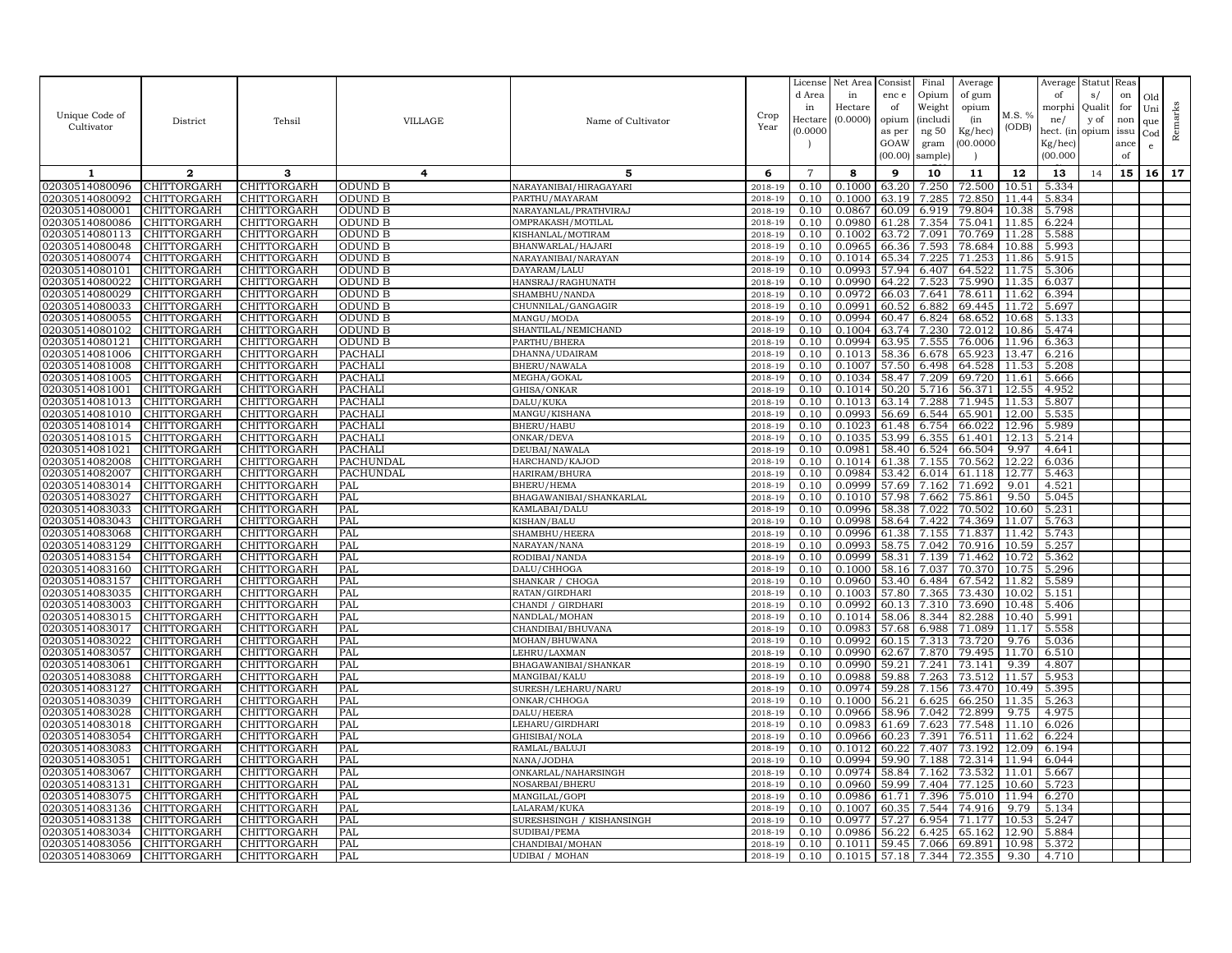|                                  |                            |                            |                                      |                                        |                    | License<br>d Area<br>in | Net Area<br>in<br>Hectare | Consist<br>enc e<br>of | Final<br>Opium<br>Weight | Average<br>of gum<br>opium |                | Average<br>of<br>morphi | Statut Reas<br>s/<br>Qualit | on<br>for | Old        |         |
|----------------------------------|----------------------------|----------------------------|--------------------------------------|----------------------------------------|--------------------|-------------------------|---------------------------|------------------------|--------------------------|----------------------------|----------------|-------------------------|-----------------------------|-----------|------------|---------|
| Unique Code of<br>Cultivator     | District                   | Tehsil                     | <b>VILLAGE</b>                       | Name of Cultivator                     | Crop<br>Year       | Hectar                  | (0.0000)                  | opium                  | (includi                 | (in                        | M.S. %         | ne/                     | y of                        | non       | Uni<br>que | Remarks |
|                                  |                            |                            |                                      |                                        |                    | (0.0000)                |                           | as per<br>GOAW         | ng 50<br>gram            | Kg/hec)<br>00.0000         | (ODB)          | hect. (in<br>Kg/hec)    | opium issu                  | ance      | Cod<br>e   |         |
|                                  |                            |                            |                                      |                                        |                    |                         |                           | (00.00)                | sample)                  |                            |                | (00.000)                |                             | of        |            |         |
| -1                               | $\mathbf{2}$               | 3                          | 4                                    | 5                                      | 6                  | $\overline{7}$          | 8                         | 9                      | 10                       | 11                         | 12             | 13                      | 14                          | 15        | 16         | 17      |
| 02030514083182                   | CHITTORGARH                | CHITTORGARH                | PAL                                  | NANIBAI/BHERULAL                       | 2018-19            | 0.10                    | 0.0999                    | 58.18                  | 7.048                    | 70.551                     | 9.28           | 4.583                   |                             |           |            |         |
| 02030514083012                   | CHITTORGARH                | CHITTORGARH                | PAL                                  | <b>BHOLA/RAMSUKH</b>                   | 2018-19            | 0.10                    | 0.1004                    | 59.62                  | 7.427                    | 73.974                     | 11.05          | 5.722                   |                             |           |            |         |
| 02030514083133                   | CHITTORGARH                | CHITTORGARH                | PAL                                  | MOHANSINGH/NAHARSINGH                  | $2018 - 1$         | 0.10                    | 0.0968                    | 56.82                  | 6.680                    | 69.008                     | 11.37          | 5.493                   |                             |           |            |         |
| 02030514083055                   | CHITTORGARH                | CHITTORGARH                | PAL                                  | SOSARBAI / BHURA                       | 2018-19            | 0.10                    | 0.0984                    | 57.02                  | 6.924                    | 70.366                     | 9.63           | 4.743                   |                             |           |            |         |
| 02030514083172<br>02030514083019 | CHITTORGARH<br>CHITTORGARH | CHITTORGARH<br>CHITTORGARH | PAL<br>PAL                           | GITABAI / SHANKAR<br>NOSARBAI / PARTHU | 2018-19<br>2018-19 | 0.10<br>0.10            | 0.0996<br>0.0986          | 58.02<br>57.78         | 7.170<br>6.760           | 71.988<br>68.560           | 9.91<br>12.34  | 4.994<br>5.922          |                             |           |            |         |
| 02030514083038                   | CHITTORGARH                | CHITTORGARH                | PAL                                  | GULABBAI / MADHU                       | 2018-19            | 0.10                    | 0.0980                    | 59.61                  | 7.162                    | 73.082                     | 10.23          | 5.233                   |                             |           |            |         |
| 02030514083046                   | CHITTORGARH                | CHITTORGARH                | PAL                                  | MOHINI / SOHAN                         | 2018-19            | 0.10                    | 0.0988                    | 61.25                  | 7.516                    | 76.073                     | 11.97          | 6.374                   |                             |           |            |         |
| 02030514083048                   | CHITTORGARH                | CHITTORGARH                | PAL                                  | GANGABAI / SHAMBHU                     | 2018-19            | 0.10                    | 0.0990                    | 57.42                  | 7.383                    | 74.576                     | 10.90          | 5.690                   |                             |           |            |         |
| 02030514083058                   | CHITTORGARH                | CHITTORGARH                | PAL                                  | MANGILAL/NOLA                          | 2018-19            | 0.10                    | 0.0999                    | 58.25                  | 7.248                    | 72.553                     | 10.58          | 5.373                   |                             |           |            |         |
| 02030514083071                   | <b>CHITTORGARH</b>         | CHITTORGARH                | PAL                                  | KALU/UDA                               | 2018-19            | 0.10                    | 0.0980                    | 56.47                  | 6.793                    | 69.316                     | 11.01          | 5.342                   |                             |           |            |         |
| 02030514083072                   | CHITTORGARH                | CHITTORGARH                | PAL                                  | BHERU/MOHAN                            | 2018-19            | 0.10                    | 0.0982                    | 57.72                  | 7.166                    | 72.974                     | 9.55           | 4.878                   |                             |           |            |         |
| 02030514083151                   | <b>CHITTORGARH</b>         | CHITTORGARH                | PAL                                  | SHANKARNATH / HAJARINATH               | 2018-19            | 0.10                    | 0.1001                    | 61.74                  | 7.656                    | 76.484                     | 11.78          | 6.307                   |                             |           |            |         |
| 02030514083165                   | CHITTORGARH                | CHITTORGARH                | PAL                                  | KISHAN/DALU                            | 2018-19            | 0.10                    | 0.0960                    | 57.35                  | 6.735                    | 70.156                     | 10.92          | 5.362                   |                             |           |            |         |
| 02030514083170                   | CHITTORGARH                | CHITTORGARH                | PAL                                  | DHANNA/GHISA                           | 2018-19            | 0.10                    | 0.0983                    | 60.75                  | 7.264                    | 73.896                     | 11.72          | 6.062                   |                             |           |            |         |
| 02030514083175<br>02030514084004 | CHITTORGARH                | CHITTORGARH                | PAL                                  | <b>BASANTI/PYARA</b>                   | 2018-19<br>2018-19 | 0.10<br>0.10            | 0.0992<br>0.0961          | 60.09                  | 7.357                    | 74.163                     | 9.55           | 4.958                   |                             |           |            |         |
| 02030514084005                   | CHITTORGARH<br>CHITTORGARH | CHITTORGARH<br>CHITTORGARH | PAL KA KHEDA - A<br>PAL KA KHEDA - A | BHERU/SADULJIGUJAR<br>FULIBAI/MANGILAL | 2018-19            | 0.10                    | 0.0877                    | 62.33<br>62.92         | 7.542<br>6.607           | 78.481<br>75.336           | 10.27<br>11.82 | 5.642<br>6.233          |                             |           |            |         |
| 02030514084010                   | CHITTORGARH                | CHITTORGARH                | PAL KA KHEDA - A                     | CHUNNILAL/GANGA                        | 2018-19            | 0.10                    | 0.0968                    | 60.65                  | 6.949                    | 71.787                     | 9.89           | 4.970                   |                             |           |            |         |
| 02030514084012                   | CHITTORGARH                | CHITTORGARH                | PAL KA KHEDA - A                     | NANALAL / NOJIRAM                      | 2018-19            | 0.10                    | 0.0988                    | 65.17                  | 7.709                    | 78.026                     | 12.66          | 6.914                   |                             |           |            |         |
| 02030514084016                   | CHITTORGARH                | CHITTORGARH                | PAL KA KHEDA - A                     | KANKUBAI/NARAYAN                       | 2018-19            | 0.10                    | 0.0946                    | 62.38                  | 7.218                    | 76.300                     | 12.47          | 6.660                   |                             |           |            |         |
| 02030514084024                   | CHITTORGARH                | CHITTORGARH                | PAL KA KHEDA - A                     | SHANKAR/RUPA                           | 2018-19            | 0.10                    | 0.1017                    | 59.59                  | 7.176                    | 70.561                     | 10.99          | 5.428                   |                             |           |            |         |
| 02030514084028                   | CHITTORGARH                | CHITTORGARH                | PAL KA KHEDA - A                     | NANALAL/BHAGGAJI                       | 2018-19            | 0.10                    | 0.0987                    | 54.47                  | 6.319                    | 64.022                     | 15.29          | 6.852                   |                             |           |            |         |
| 02030514084036                   | CHITTORGARH                | CHITTORGARH                | PAL KA KHEDA - A                     | BHAGAWANIBAI/PRABHULAL                 | 2018-19            | 0.10                    | 0.0991                    | 63.11                  | 7.429                    | 74.965                     | 11.54          | 6.056                   |                             |           |            |         |
| 02030514084052                   | CHITTORGARH                | CHITTORGARH                | PAL KA KHEDA - A                     | NANDUBAI/TULSIRAM                      | 2018-19            | 0.10                    | 0.0951                    | 62.78                  | 7.399                    | 77.802                     | 10.66          | 5.806                   |                             |           |            |         |
| 02030514084053                   | <b>CHITTORGARH</b>         | CHITTORGARH                | PAL KA KHEDA - A                     | NANA/AMARCHAND                         | 2018-19            | 0.10                    | 0.0988                    | 61.81                  | 7.391                    | 74.808                     | 13.36          | 6.996                   |                             |           |            |         |
| 02030514084055                   | CHITTORGARH                | CHITTORGARH                | PAL KA KHEDA - A                     | MANGU/GOPINATH                         | 2018-19            | 0.10                    | 0.0987                    | 64.59                  | 7.640                    | 77.406                     | 12.25          | 6.638                   |                             |           |            |         |
| 02030514084056                   | <b>CHITTORGARH</b>         | CHITTORGARH                | PAL KA KHEDA - A                     | MADHU/GHISA                            | 2018-19            | 0.10                    | 0.0988                    | 65.95                  | 7.839                    | 79.342                     | 11.77          | 6.537                   |                             |           |            |         |
| 02030514084060<br>02030514084075 | CHITTORGARH<br>CHITTORGARH | CHITTORGARH<br>CHITTORGARH | PAL KA KHEDA - A<br>PAL KA KHEDA - A | BHERU/JIWA<br>MOHAN/HARIRAM            | 2018-19<br>2018-19 | 0.10<br>0.10            | 0.0987<br>0.0964          | 56.68<br>66.14         | 6.704<br>8.069           | 67.923<br>83.703           | 11.91<br>10.70 | 5.663<br>6.269          |                             |           |            |         |
| 02030514084080                   | CHITTORGARH                | CHITTORGARH                | PAL KA KHEDA - A                     | KESHARBAI / HIRALAL                    | 2018-19            | 0.10                    | 0.0986                    | 54.51                  | 6.292                    | 63.813                     | 11.19          | 4.999                   |                             |           |            |         |
| 02030514084106                   | CHITTORGARH                | CHITTORGARH                | PAL KA KHEDA - A                     | NANDDAS/GIRDHARIDAS                    | 2018-19            | 0.10                    | 0.0985                    | 62.10                  | 7.248                    | 73.584                     | 11.05          | 5.692                   |                             |           |            |         |
| 02030514084107                   | CHITTORGARH                | CHITTORGARH                | PAL KA KHEDA - A                     | DEVILAL/BHAGIRATH                      | 2018-19            | 0.10                    | 0.0975                    | 59.64                  | 7.029                    | 72.092                     | 10.98          | 5.541                   |                             |           |            |         |
| 02030514084110                   | CHITTORGARH                | CHITTORGARH                | PAL KA KHEDA - A                     | LOBHIRA/TULCHA                         | 2018-19            | 0.10                    | 0.0979                    | 63.36                  | 7.250                    | 74.055                     | 12.11          | 6.278                   |                             |           |            |         |
| 02030514084088                   | CHITTORGARH                | CHITTORGARH                | PAL KA KHEDA - A                     | NANDA/HAJARI                           | 2018-19            | 0.10                    | 0.0930                    | 57.88                  | 6.367                    | 68.462                     | 12.32          | 5.904                   |                             |           |            |         |
| 02030514084013                   | CHITTORGARH                | CHITTORGARH                | PAL KA KHEDA - A                     | BHANWARLAL/GANGARAMGUJAR               | 2018-19            | 0.10                    | 0.0976                    | 65.17                  | 7.774                    | 79.652                     | 12.37          | 6.897                   |                             |           |            |         |
| 02030514084003                   | CHITTORGARH                | CHITTORGARH                | PAL KA KHEDA - A                     | BALIBAI/PARATHU                        | 2018-19            | 0.10                    | 0.1000                    | 67.81                  | 7.943                    | 79.430                     | 12.79          | 7.112                   |                             |           |            |         |
| 02030514084008                   | CHITTORGARH                | CHITTORGARH                | PAL KA KHEDA - A                     | BHAGAWANLAL/NARAYAN                    | 2018-19            | 0.10                    | 0.0983                    | 57.80                  | 6.878                    | 69.970                     | 11.51          | 5.638                   |                             |           |            |         |
| 02030514084037                   | <b>CHITTORGARH</b>         | CHITTORGARH                | PAL KA KHEDA - A                     | BHERULAL/GIRDHARI                      | 2018-19            | 0.10                    | 0.0965                    | 63.62                  | 7.325                    | 75.907                     | 11.74          | 6.238                   |                             |           |            |         |
| 02030514084051<br>02030514084062 | CHITTORGARH<br>CHITTORGARH | CHITTORGARH<br>CHITTORGARH | PAL KA KHEDA - A<br>PAL KA KHEDA - A | DHAPUBAI/GANGARAM<br>MANGU/SARDUL      | 2018-19<br>2018-19 | 0.10<br>0.10            | 0.1020<br>0.0991          | 60.77<br>59.84         | 7.423<br>7.249           | 72.775<br>73.148           | 11.98<br>10.34 | 6.103<br>5.295          |                             |           |            |         |
| 02030514084114                   | CHITTORGARH                | CHITTORGARH                | PAL KA KHEDA - A                     | KASHIDAS/FATEHDAS                      | 2018-19            | 0.10                    | 0.0982                    | 54.89                  | 6.069                    | 61.802                     | 12.72          | 5.503                   |                             |           |            |         |
| 02030514084101                   | CHITTORGARH                | CHITTORGARH                | PAL KA KHEDA - A                     | SHAUBAI/CHHOGALAL                      | 2018-19            | 0.10                    | 0.0987                    | 63.23                  | 7.398                    | 74.954                     | 11.72          | 6.149                   |                             |           |            |         |
| 02030514084169                   | <b>CHITTORGARH</b>         | CHITTORGARH                | PAL KA KHEDA - A                     | HIRIBAI/MEGHA                          | 2018-19            | 0.10                    | 0.1009                    | 68.27                  | 8.407                    | 83.320                     | 12.74          | 7.430                   |                             |           |            |         |
| 02030514084103                   | CHITTORGARH                | CHITTORGARH                | PAL KA KHEDA - A                     | DEUBAI/SURAJMAL                        | 2018-19            | 0.10                    | 0.1007                    | 63.96                  | 7.648                    | 75.948                     | 12.26          | 6.518                   |                             |           |            |         |
| 02030514084058                   | CHITTORGARH                | CHITTORGARH                | PAL KA KHEDA - A                     | MADHU/BHERU                            | 2018-19            | 0.10                    | 0.0967                    | 62.34                  | 7.481                    | 77.363                     | 12.59          | 6.818                   |                             |           |            |         |
| 02030514084078                   | CHITTORGARH                | CHITTORGARH                | PAL KA KHEDA - A                     | BHAGAWAN/GHISA                         | 2018-19            | 0.10                    | 0.0956                    | 50.43                  | 6.333                    | 66.245                     | 13.07          | 6.060                   |                             |           |            |         |
| 02030514084113                   | <b>CHITTORGARH</b>         | CHITTORGARH                | PAL KA KHEDA - A                     | PREMBAI/MADHU                          | 2018-19            | 0.10                    | 0.0934                    | 57.93                  | 6.645                    | 71.146                     | 13.55          | 6.749                   |                             |           |            |         |
| 02030514084057                   | CHITTORGARH                | CHITTORGARH                | PAL KA KHEDA - A                     | MANGU/GHASU                            | 2018-19            | 0.10                    | 0.0972                    | 66.61                  | 7.955                    | 81.842                     | 12.66          | 7.253                   |                             |           |            |         |
| 02030514084070                   | CHITTORGARH                | CHITTORGARH                | PAL KA KHEDA - A                     | BALIBAI/BHUWANA                        | 2018-19            | 0.10                    | 0.0986                    | 61.69                  | 7.306                    | 74.097                     | 12.34          | 6.400                   |                             |           |            |         |
| 02030514084076<br>02030514084082 | CHITTORGARH                | CHITTORGARH                | PAL KA KHEDA - A                     | BABULAL/UDA<br>NANA/SARDUL             | 2018-19<br>2018-19 | 0.10<br>0.10            | 0.0968<br>0.0985          | 61.46                  | 7.402<br>7.996           | 76.467<br>81.178           | 10.36          | 5.545                   |                             |           |            |         |
| 02030514084087                   | CHITTORGARH<br>CHITTORGARH | CHITTORGARH<br>CHITTORGARH | PAL KA KHEDA - A<br>PAL KA KHEDA - A | LOBHI/RUPA                             | 2018-19            | 0.10                    | 0.1017                    | 64.56<br>57.80         | 6.936                    | 68.201                     | 11.06<br>12.21 | 6.285<br>5.829          |                             |           |            |         |
| 02030514084021                   | CHITTORGARH                | CHITTORGARH                | PAL KA KHEDA - A                     | CHAUBAI/MADHO                          | 2018-19            | 0.10                    | 0.0988                    | 61.69                  | 7.526                    | 76.174                     | 11.51          | 6.137                   |                             |           |            |         |
| 02030514084035                   | CHITTORGARH                | CHITTORGARH                | PAL KA KHEDA - A                     | FEFIBAI/GHISA                          | 2018-19            | 0.10                    | 0.1000                    | 59.19                  | 7.263                    | 72.630                     | 10.49          | 5.334                   |                             |           |            |         |
| 02030514084023                   | CHITTORGARH                | CHITTORGARH                | PAL KA KHEDA - A                     | NOJIBAI/KANA                           | 2018-19            | 0.10                    | 0.1041                    | 62.31                  | 7.682                    | 73.794                     | 11.62          | 6.002                   |                             |           |            |         |
| 02030514084034                   | <b>CHITTORGARH</b>         | <b>CHITTORGARH</b>         | PAL KA KHEDA - A                     | CHUNANATH/DEVANATH                     | 2018-19            | 0.10                    | 0.0962                    | 63.24                  | 7.218                    | 75.031                     | 12.14          | 6.376                   |                             |           |            |         |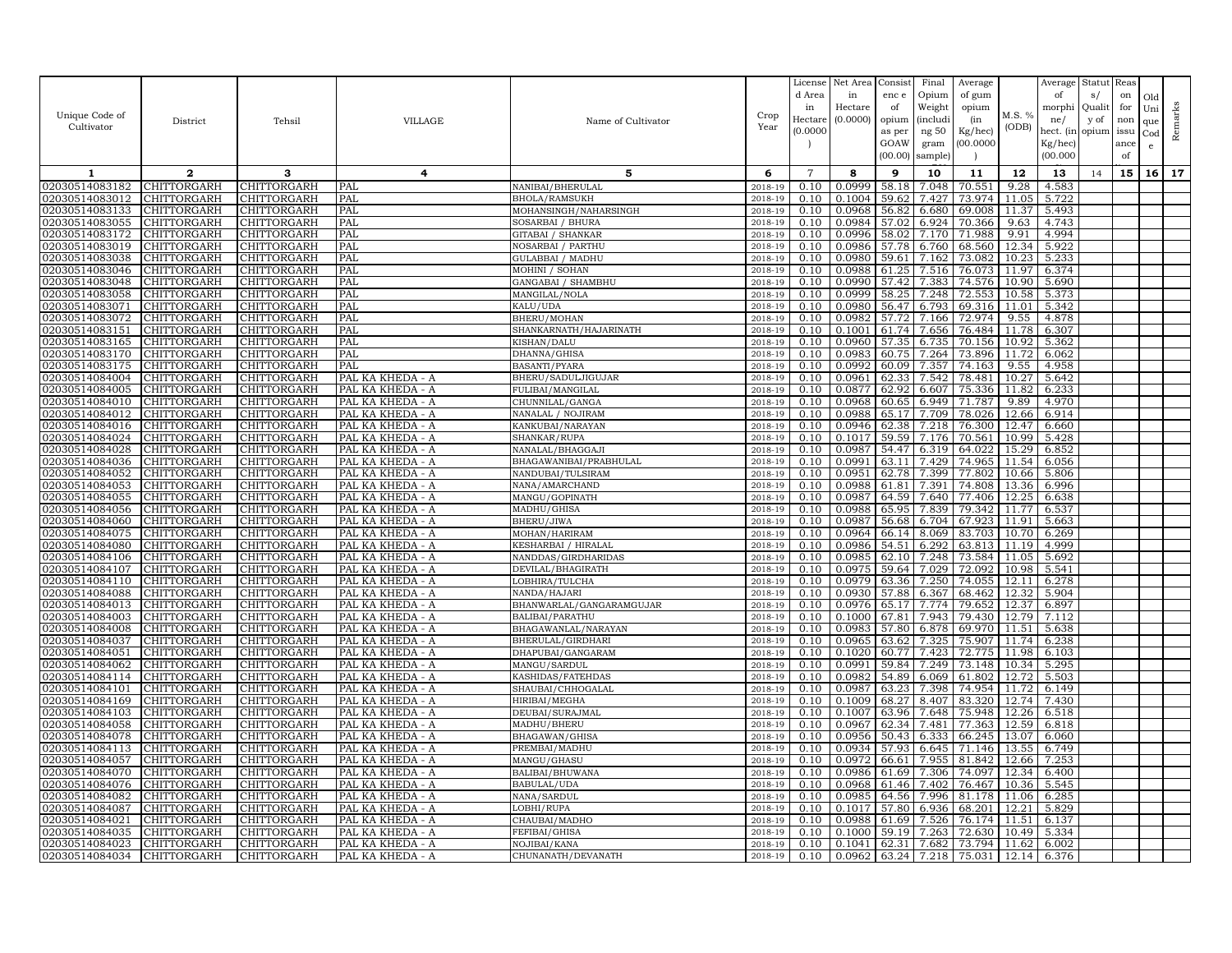| Unique Code of<br>Cultivator     | District                          | Tehsil                     | VILLAGE                              | Name of Cultivator                  | Crop<br>Year       | License<br>d Area<br>in<br>Hectare<br>(0.0000) | Net Area<br>in<br>Hectare<br>(0.0000) | Consist<br>enc e<br>of<br>opium<br>as per<br>GOAW<br>(00.00) | Final<br>Opium<br>Weight<br><i>(includi</i><br>ng 50<br>gram<br>sample) | Average<br>of gum<br>opium<br>(in<br>Kg/hec)<br>00.000C | M.S. %<br>(ODB) | Average<br>of<br>morphi<br>ne/<br>hect. (in<br>$Kg/$ hec)<br>(00.000) | Statut<br>s/<br>Quali<br>y of<br>opium | Reas<br>on<br>for<br>non<br>issu<br>ance<br>of | Old<br>Uni<br>que<br>Cod<br>e | Remarks |
|----------------------------------|-----------------------------------|----------------------------|--------------------------------------|-------------------------------------|--------------------|------------------------------------------------|---------------------------------------|--------------------------------------------------------------|-------------------------------------------------------------------------|---------------------------------------------------------|-----------------|-----------------------------------------------------------------------|----------------------------------------|------------------------------------------------|-------------------------------|---------|
| 1                                | $\mathbf{2}$                      | 3                          | 4                                    | 5                                   | 6                  | $\overline{7}$                                 | 8                                     | 9                                                            | 10                                                                      | 11                                                      | 12              | 13                                                                    | 14                                     | 15                                             | 16                            | 17      |
| 02030514084045                   | CHITTORGARH                       | <b>CHITTORGARH</b>         | PAL KA KHEDA - A                     | NANA/RAMABHIL                       | 2018-19            | 0.10                                           | 0.0924                                | 59.30                                                        | 6.896                                                                   | 74.632                                                  | 14.17           | 7.402                                                                 |                                        |                                                |                               |         |
| 02030514084032                   | CHITTORGARH                       | CHITTORGARH                | PAL KA KHEDA - A                     | UDIBAI/HIRA                         | 2018-19            | 0.10                                           | 0.0958                                | 66.80                                                        | 7.701                                                                   | 80.386                                                  | 13.19           | 7.422                                                                 |                                        |                                                |                               |         |
| 02030514084048                   | CHITTORGARH                       | CHITTORGARH                | PAL KA KHEDA - A                     | PRABHU/MITTHU                       | 2018-19            | 0.10                                           | 0.1007                                | 60.19                                                        | 7.085                                                                   | 70.358                                                  | 13.13           | 6.467                                                                 |                                        |                                                |                               |         |
| 02030514084030                   | <b>CHITTORGARH</b>                | CHITTORGARH                | PAL KA KHEDA - A                     | BHAGAWANIBAI/MADHU                  | 2018-19            | 0.10                                           | 0.0983                                | 59.97                                                        | 7.162                                                                   | 72.859                                                  | 12.57           | 6.411                                                                 |                                        |                                                |                               |         |
| 02030514084009                   | CHITTORGARH                       | CHITTORGARH                | PAL KA KHEDA - A                     | KHEMA/TULSA                         | 2018-19            | 0.10                                           | 0.0963                                | 65.15                                                        | 8.414                                                                   | 87.373                                                  | 10.85           | 6.636                                                                 |                                        |                                                |                               |         |
| 02030514084090                   | CHITTORGARH                       | CHITTORGARH                | PAL KA KHEDA - A                     | SHAMBHU/KANA                        | 2018-19            | 0.10                                           | 0.0985                                | 61.14                                                        | 6.987                                                                   | 70.934                                                  | 11.04           | 5.482                                                                 |                                        |                                                |                               |         |
| 02030514084081                   | CHITTORGARH                       | CHITTORGARH                | PAL KA KHEDA - A                     | JAGDISH / KANA                      | 2018-19            | 0.10                                           | 0.0988                                | 62.80                                                        | 7.177                                                                   | 72.642                                                  | 12.28           | 6.244                                                                 |                                        |                                                |                               |         |
| 02030514084089                   | CHITTORGARH                       | CHITTORGARH                | PAL KA KHEDA - A                     | RAMESHWAR/NARAYAN                   | 2018-19            | 0.10                                           | 0.0948                                | 60.35                                                        | 7.173                                                                   | 75.665                                                  | 10.51           | 5.567                                                                 |                                        |                                                |                               |         |
| 02030514084039                   | CHITTORGARH                       | CHITTORGARH                | PAL KA KHEDA - A                     | NANANATH/CHHOGANATH                 | 2018-19            | 0.10                                           | 0.1041                                | 64.11                                                        | 7.473                                                                   | 71.787                                                  | 12.93           | 6.498                                                                 |                                        |                                                |                               |         |
| 02030514084002                   | CHITTORGARH                       | CHITTORGARH                | PAL KA KHEDA - B                     | SHIVLAL/MADHO                       | 2018-19            | 0.10                                           | 0.1008                                | 60.22                                                        | 7.261                                                                   | 72.034                                                  | 9.65            | 4.866                                                                 |                                        |                                                |                               |         |
| 02030514084085                   | <b>CHITTORGARH</b>                | CHITTORGARH                | PAL KA KHEDA - B                     | MADANLAL/NANA                       | 2018-19            | 0.10                                           | 0.0987                                | 58.93                                                        | 6.895                                                                   | 69.858                                                  | 12.20           | 5.966                                                                 |                                        |                                                |                               |         |
| 02030514084007                   | CHITTORGARH                       | CHITTORGARH                | PAL KA KHEDA - B                     | SHANKARLAL/GIRDHARI                 | 2018-19            | 0.10                                           | 0.0969                                | 60.27                                                        | 7.336                                                                   | 75.707                                                  | 10.55           | 5.591                                                                 |                                        |                                                |                               |         |
| 02030514084020                   | CHITTORGARH                       | CHITTORGARH                | PAL KA KHEDA - B                     | SHIVLAL/BHOLAJIJAT                  | 2018-19            | 0.10                                           | 0.1008                                | 61.78                                                        | 7.352                                                                   | 72.937                                                  | 11.91           | 6.081                                                                 |                                        |                                                |                               |         |
| 02030514084118                   | CHITTORGARH                       | CHITTORGARH                | PAL KA KHEDA - B                     | SHANKAR/HAJARI                      | 2018-19            | 0.10                                           | 0.1002                                | 60.76                                                        | 7.560                                                                   | 75.449                                                  | 11.67           | 6.164                                                                 |                                        |                                                |                               |         |
| 02030514084119                   | CHITTORGARH                       | CHITTORGARH                | PAL KA KHEDA - B                     | DEVILAL/MADHO                       | 2018-19            | 0.10                                           | 0.0965                                | 59.40                                                        | 7.272                                                                   | 75.358                                                  | 11.41           | 6.019                                                                 |                                        |                                                |                               |         |
| 02030514084121                   | CHITTORGARH                       | CHITTORGARH                | PAL KA KHEDA - B                     | <b>BALU/LOBHA</b>                   | 2018-19            | 0.10                                           | 0.1001                                | 60.13                                                        | 7.087                                                                   | 70.799                                                  | 11.97           | 5.932                                                                 |                                        |                                                |                               |         |
| 02030514084123                   | CHITTORGARH                       | CHITTORGARH                | PAL KA KHEDA - B                     | SUNDALAL/KASHIRAM                   | 2018-19            | 0.10                                           | 0.1008                                | 62.24                                                        | 7.673                                                                   | 76.121                                                  | 12.11           | 6.453                                                                 |                                        |                                                |                               |         |
| 02030514084124<br>02030514084125 | CHITTORGARH<br><b>CHITTORGARH</b> | CHITTORGARH                | PAL KA KHEDA - B                     | NARAN/VARDICHAND                    | 2018-19            | 0.10                                           | 0.1024<br>0.0964                      | 59.42                                                        | 7.589                                                                   | 74.111                                                  | 12.89           | 6.687                                                                 |                                        |                                                |                               |         |
| 02030514084127                   | CHITTORGARH                       | CHITTORGARH<br>CHITTORGARH | PAL KA KHEDA - B<br>PAL KA KHEDA - B | KISHANA/MODHA                       | 2018-19<br>2018-19 | 0.10<br>0.10                                   | 0.1005                                | 61.18<br>58.58                                               | 7.560<br>6.979                                                          | 78.423<br>69.443                                        | 10.23<br>12.26  | 5.616<br>5.960                                                        |                                        |                                                |                               |         |
| 02030514084130                   | CHITTORGARH                       | CHITTORGARH                | PAL KA KHEDA - B                     | MOHANIBAI/BHURA<br>NANURAM/DALLA    | 2018-19            | 0.10                                           | 0.0965                                | 61.71                                                        | 7.449                                                                   | 77.192                                                  | 10.65           | 5.755                                                                 |                                        |                                                |                               |         |
| 02030514084133                   | <b>CHITTORGARH</b>                | CHITTORGARH                | PAL KA KHEDA - B                     | DALCHAND/NANA                       | 2018-19            | 0.10                                           | 0.0963                                | 61.92                                                        | 7.722                                                                   | 80.187                                                  | 11.53           | 6.472                                                                 |                                        |                                                |                               |         |
| 02030514084134                   | CHITTORGARH                       | CHITTORGARH                | PAL KA KHEDA - B                     | NANADAS/TULSIRAM                    | 2018-19            | 0.10                                           | 0.1018                                | 61.41                                                        | 7.597                                                                   | 74.627                                                  | 11.45           | 5.982                                                                 |                                        |                                                |                               |         |
| 02030514084135                   | <b>CHITTORGARH</b>                | <b>CHITTORGARH</b>         | PAL KA KHEDA - B                     | DEVILAL/GIRDHARI                    | 2018-19            | 0.10                                           | 0.0948                                | 59.60                                                        | 7.033                                                                   | 74.188                                                  | 10.99           | 5.707                                                                 |                                        |                                                |                               |         |
| 02030514084136                   | CHITTORGARH                       | CHITTORGARH                | PAL KA KHEDA - B                     | RATAN/MADHO                         | 2018-19            | 0.10                                           | 0.1018                                | 60.24                                                        | 7.315                                                                   | 71.857                                                  | 10.04           | 5.050                                                                 |                                        |                                                |                               |         |
| 02030514084137                   | <b>CHITTORGARH</b>                | CHITTORGARH                | PAL KA KHEDA - B                     | NANA/GIRDHARI                       | 2018-19            | 0.10                                           | 0.0979                                | 59.84                                                        | 7.300                                                                   | 74.566                                                  | 11.03           | 5.758                                                                 |                                        |                                                |                               |         |
| 02030514084138                   | CHITTORGARH                       | CHITTORGARH                | PAL KA KHEDA - B                     | RAMESHWAR/MANGIDAS                  | 2018-19            | 0.10                                           | 0.1013                                | 63.23                                                        | 7.190                                                                   | 70.977                                                  | 11.18           | 5.555                                                                 |                                        |                                                |                               |         |
| 02030514084141                   | CHITTORGARH                       | CHITTORGARH                | PAL KA KHEDA - B                     | LEHRU/GOMA                          | 2018-19            | 0.10                                           | 0.0969                                | 58.25                                                        | 6.990                                                                   | 72.136                                                  | 11.86           | 5.989                                                                 |                                        |                                                |                               |         |
| 02030514084144                   | CHITTORGARH                       | CHITTORGARH                | PAL KA KHEDA - B                     | RATAN/VENA                          | 2018-19            | 0.10                                           | 0.1008                                | 60.18                                                        | 7.118                                                                   | 70.615                                                  | 11.90           | 5.883                                                                 |                                        |                                                |                               |         |
| 02030514084147                   | CHITTORGARH                       | CHITTORGARH                | PAL KA KHEDA - B                     | SHAMBHU/PYARA/BHERA                 | 2018-19            | 0.10                                           | 0.1007                                | 60.83                                                        | 6.987                                                                   | 69.384                                                  | 11.46           | 5.566                                                                 |                                        |                                                |                               |         |
| 02030514084148                   | CHITTORGARH                       | CHITTORGARH                | PAL KA KHEDA - B                     | PREMBAI/PRITHIVIRAJ                 | 2018-19            | 0.10                                           | 0.1011                                | 58.15                                                        | 6.978                                                                   | 69.021                                                  | 11.28           | 5.450                                                                 |                                        |                                                |                               |         |
| 02030514084149                   | CHITTORGARH                       | CHITTORGARH                | PAL KA KHEDA - B                     | BHERU/CHUNA                         | 2018-19            | 0.10                                           | 0.0995                                | 60.96                                                        | 7.455                                                                   | 74.925                                                  | 11.81           | 6.194                                                                 |                                        |                                                |                               |         |
| 02030514084152                   | CHITTORGARH                       | CHITTORGARH                | PAL KA KHEDA - B                     | BALURAM/GOPINATH                    | 2018-19            | 0.10                                           | 0.1009                                | 59.89                                                        | 7.255                                                                   | 71.903                                                  | 11.22           | 5.647                                                                 |                                        |                                                |                               |         |
| 02030514084153                   | CHITTORGARH                       | CHITTORGARH                | PAL KA KHEDA - B                     | UDIBAI/GHISA                        | 2018-19            | 0.10                                           | 0.0988                                | 63.77                                                        | 7.662                                                                   | 77.551                                                  | 10.10           | 5.482                                                                 |                                        |                                                |                               |         |
| 02030514084154                   | <b>CHITTORGARH</b>                | CHITTORGARH                | PAL KA KHEDA - B                     | SHAMBHULAL/PRATAP                   | 2018-19            | 0.10                                           | 0.1015                                | 62.36                                                        | 7.635                                                                   | 75.222                                                  | 11.06           | 5.823                                                                 |                                        |                                                |                               |         |
| 02030514084156                   | CHITTORGARH                       | CHITTORGARH                | PAL KA KHEDA - B                     | CHAMPA/RUGHNATH                     | 2018-19            | 0.10                                           | 0.0994                                | 61.38                                                        | 7.778                                                                   | 78.250                                                  | 12.04           | 6.595                                                                 |                                        |                                                |                               |         |
| 02030514084157                   | CHITTORGARH                       | CHITTORGARH                | PAL KA KHEDA - B                     | BALIBAI/NANA                        | 2018-19            | 0.10                                           | 0.0966                                |                                                              | 59.44 7.269                                                             | 75.248                                                  | 11.39           | 5.999                                                                 |                                        |                                                |                               |         |
| 02030514084158                   | CHITTORGARH                       | CHITTORGARH                | PAL KA KHEDA - B                     | DHANNA/MEGHA                        | 2018-19            | 0.10                                           | 0.0958                                | 59.47                                                        | 6.941                                                                   | 72.453                                                  | 12.06           | 6.116                                                                 |                                        |                                                |                               |         |
| 02030514084160                   | CHITTORGARH                       | CHITTORGARH                | PAL KA KHEDA - B                     | JIWA/DEVA                           | 2018-19            | 0.10                                           | 0.0983                                | 60.03                                                        | 7.204                                                                   | 73.286                                                  | 11.68           | 5.992                                                                 |                                        |                                                |                               |         |
| 02030514084162<br>02030514084164 | CHITTORGARH                       | CHITTORGARH                | PAL KA KHEDA - B                     | BHERUDAS/MANGIDAS                   | 2018-19            | 0.10                                           | 0.1017                                | 60.55                                                        | 7.474                                                                   | 73.491                                                  | 10.01<br>10.46  | 5.149                                                                 |                                        |                                                |                               |         |
| 02030514084165                   | <b>CHITTORGARH</b><br>CHITTORGARH | CHITTORGARH<br>CHITTORGARH | PAL KA KHEDA - B<br>PAL KA KHEDA - B | JHUMMABAI/MADHO<br>SHANKAR/JAICHAND | 2018-19<br>2018-19 | 0.10<br>0.10                                   | 0.1022<br>0.0950                      | 60.70<br>58.66                                               | 7.423<br>6.796                                                          | 72.632<br>71.537                                        | 11.47           | 5.318<br>5.744                                                        |                                        |                                                |                               |         |
| 02030514084166                   | CHITTORGARH                       | CHITTORGARH                | PAL KA KHEDA - B                     | SOHAN/PRATAP                        | 2018-19            | 0.10                                           | 0.1015                                | 62.44                                                        | 7.636                                                                   | 75.232                                                  | 11.31           | 5.956                                                                 |                                        |                                                |                               |         |
| 02030514084168                   | <b>CHITTORGARH</b>                | CHITTORGARH                | PAL KA KHEDA - B                     | SHIVLAL/RUGHNATH                    | 2018-19            | 0.10                                           | 0.0988                                | 61.58                                                        | 7.240                                                                   | 73.279                                                  | 10.59           | 5.432                                                                 |                                        |                                                |                               |         |
| 02030514084172                   | CHITTORGARH                       | CHITTORGARH                | PAL KA KHEDA - B                     | KANKUBAI/NANA                       | 2018-19            | 0.10                                           | 0.0974                                | 59.27                                                        | 7.079                                                                   | 72.680                                                  | 12.38           | 6.298                                                                 |                                        |                                                |                               |         |
| 02030514084176                   | CHITTORGARH                       | <b>CHITTORGARH</b>         | PAL KA KHEDA - B                     | MADANLAL / RATIRAM                  | 2018-19            | 0.10                                           |                                       |                                                              |                                                                         |                                                         |                 |                                                                       | FU                                     |                                                |                               |         |
| 02030514084173                   | CHITTORGARH                       | CHITTORGARH                | PAL KA KHEDA - B                     | BHIMA/VAKTA                         | 2018-19            | 0.10                                           | 0.0993                                | 60.04                                                        | 7.342                                                                   | 73.938                                                  | 11.69           | 6.050                                                                 |                                        |                                                |                               |         |
| 02030514084174                   | <b>CHITTORGARH</b>                | CHITTORGARH                | PAL KA KHEDA - B                     | KAJOD/DEVA                          | 2018-19            | 0.10                                           | 0.1016                                | 60.15                                                        | 7.252                                                                   | 71.378                                                  | 11.26           | 5.626                                                                 |                                        |                                                |                               |         |
| 02030514084117                   | CHITTORGARH                       | CHITTORGARH                | PAL KA KHEDA - B                     | MAGNIRAM/GOPINTH                    | 2018-19            | 0.10                                           | 0.0998                                | 59.28                                                        | 7.164                                                                   | 71.784                                                  | 13.04           | 6.553                                                                 |                                        |                                                |                               |         |
| 02030514084128                   | CHITTORGARH                       | CHITTORGARH                | PAL KA KHEDA - B                     | <b>GULAB/KESHU</b>                  | 2018-19            | 0.10                                           | 0.0966                                | 58.14                                                        | 6.761                                                                   | 69.990                                                  | 11.15           | 5.463                                                                 |                                        |                                                |                               |         |
| 02030514084132                   | CHITTORGARH                       | <b>CHITTORGARH</b>         | PAL KA KHEDA - B                     | NANDUBAI / NATHU                    | 2018-19            | 0.10                                           |                                       |                                                              |                                                                         |                                                         |                 |                                                                       | FU                                     |                                                |                               |         |
| 02030514084159                   | CHITTORGARH                       | CHITTORGARH                | PAL KA KHEDA - B                     | BHIMA/PYARA                         | 2018-19            | 0.10                                           | 0.0980                                | 58.56                                                        | 7.019                                                                   | 71.622                                                  | 10.83           | 5.430                                                                 |                                        |                                                |                               |         |
| 02030514084163                   | CHITTORGARH                       | CHITTORGARH                | PAL KA KHEDA - B                     | AMBA/GOPI                           | 2018-19            | 0.10                                           | 0.0988                                | 59.36                                                        | 7.428                                                                   | 75.182                                                  | 11.40           | 6.000                                                                 |                                        |                                                |                               |         |
| 02030514084167                   | CHITTORGARH                       | CHITTORGARH                | PAL KA KHEDA - B                     | KISHAN/BHURA                        | 2018-19            | 0.10                                           | 0.0946                                | 59.61                                                        | 7.051                                                                   | 74.535                                                  | 11.26           | 5.875                                                                 |                                        |                                                |                               |         |
| 02030514084175                   | CHITTORGARH                       | CHITTORGARH                | PAL KA KHEDA - B                     | BALIBAI/CHUNNILAL                   | 2018-19            | 0.10                                           | 0.0938                                | 57.78                                                        | 6.859                                                                   | 73.124                                                  | 10.35           | 5.298                                                                 |                                        |                                                |                               |         |
| 02030514085068                   | CHITTORGARH                       | CHITTORGARH                | PALCHHA A                            | MADANLAL/PRABHULAL                  | 2018-19            | 0.10                                           | 0.1007                                | 59.04                                                        | 6.756                                                                   | 67.090                                                  | 11.03           | 5.180                                                                 |                                        |                                                |                               |         |
| 02030514085001                   | <b>CHITTORGARH</b>                | <b>CHITTORGARH</b>         | PALCHHA A                            | PRATHVIRAJ/KANA                     | 2018-19            | 0.10                                           | 0.0979                                | 57.29                                                        | 6.449                                                                   | 65.873                                                  | 11.90           | 5.487                                                                 |                                        |                                                |                               |         |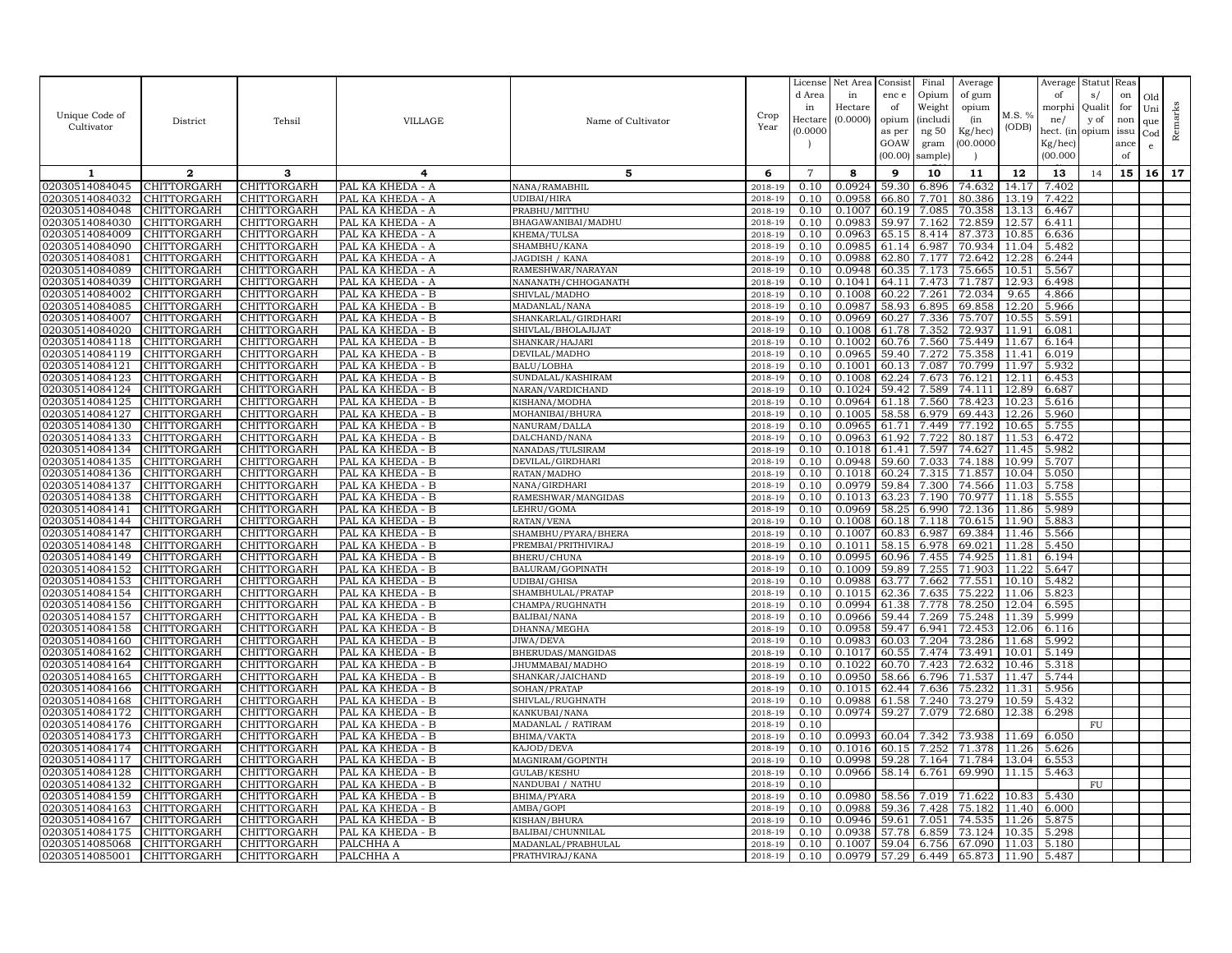| Unique Code of<br>Cultivator     | District                          | Tehsil                            | VILLAGE                | Name of Cultivator                           | Crop<br>Year       | License<br>d Area<br>in<br>Hectare<br>(0.0000) | Net Area<br>in<br>Hectare<br>(0.0000) | Consist<br>enc e<br>of<br>opium<br>as per<br>GOAW<br>(00.00) | Final<br>Opium<br>Weight<br><i>(includi</i><br>ng 50<br>gram<br>sample) | Average<br>of gum<br>opium<br>(in<br>Kg/hec)<br>00.000C | M.S. %<br>(ODB) | Average<br>of<br>morphi<br>ne/<br>hect. (in<br>$Kg/$ hec)<br>(00.000) | Statut<br>s/<br>Quali<br>y of<br>opium | Reas<br>on<br>for<br>non<br>issu<br>ance<br>of | Old<br>Uni<br>que<br>Cod<br>$\mathbf{e}$ | Remarks |
|----------------------------------|-----------------------------------|-----------------------------------|------------------------|----------------------------------------------|--------------------|------------------------------------------------|---------------------------------------|--------------------------------------------------------------|-------------------------------------------------------------------------|---------------------------------------------------------|-----------------|-----------------------------------------------------------------------|----------------------------------------|------------------------------------------------|------------------------------------------|---------|
| 1                                | $\mathbf{2}$                      | 3                                 | 4                      | 5                                            | 6                  | $\overline{7}$                                 | 8                                     | 9                                                            | 10                                                                      | 11                                                      | 12              | 13                                                                    | 14                                     | 15                                             | 16 <sup>1</sup>                          | 17      |
| 02030514085005                   | CHITTORGARH                       | CHITTORGARH                       | PALCHHA A              | MOTI/SHOLA                                   | 2018-19            | 0.10                                           | 0.0997                                | 58.97                                                        | 6.748                                                                   | 67.683                                                  | 11.50           | 5.448                                                                 |                                        |                                                |                                          |         |
| 02030514085010                   | CHITTORGARH                       | <b>CHITTORGARH</b>                | PALCHHA A              | RATANLAL/RAMLAL                              | 2018-19            | 0.10                                           | 0.0950                                | 58.26                                                        | 5.943                                                                   | 62.558                                                  | 10.01           | 4.383                                                                 |                                        |                                                |                                          |         |
| 02030514085020                   | CHITTORGARH                       | CHITTORGARH                       | PALCHHA A              | GITALAL/TEKCHAND                             | 2018-19            | 0.10                                           | 0.0992                                | 57.50                                                        | 6.440                                                                   | 64.919                                                  | 10.14           | 4.608                                                                 |                                        |                                                |                                          |         |
| 02030514085027                   | CHITTORGARH                       | CHITTORGARH                       | PALCHHA A              | NANDLAL/DALU                                 | 2018-19            | 0.10                                           | 0.1009                                | 59.22                                                        | 7.115                                                                   | 70.515                                                  | 10.42           | 5.143                                                                 |                                        |                                                |                                          |         |
| 02030514085043                   | CHITTORGARH                       | CHITTORGARH                       | PALCHHA A              | MULCHAND/CHUNNILAL                           | 2018-19            | 0.10                                           | 0.1005                                | 59.60                                                        | 6.726                                                                   | 66.925                                                  | 10.54           | 4.938                                                                 |                                        |                                                |                                          |         |
| 02030514085052                   | CHITTORGARH                       | CHITTORGARH                       | PALCHHA A              | MOHANLAL/TAKCHAND                            | 2018-19            | 0.10                                           | 0.1001                                | 58.01                                                        | 6.514                                                                   | 65.075                                                  | 9.43            | 4.295                                                                 |                                        |                                                |                                          |         |
| 02030514085058<br>02030514085062 | <b>CHITTORGARH</b><br>CHITTORGARH | CHITTORGARH<br>CHITTORGARH        | PALCHHA A<br>PALCHHA A | RAMKANWARI / AMARCHAND<br>DAYARAM/VARDICHAND | 2018-19<br>2018-19 | 0.10<br>0.10                                   | 0.0969<br>0.1008                      | 58.31<br>56.74                                               | 6.681<br>6.355                                                          | 68.947<br>63.046                                        | 10.48<br>11.56  | 5.058<br>5.102                                                        |                                        |                                                |                                          |         |
| 02030514085064                   | CHITTORGARH                       | CHITTORGARH                       | PALCHHA A              | NANI/NANALAL                                 | 2018-19            | 0.10                                           | 0.0993                                | 58.87                                                        | 6.821                                                                   | 68.691                                                  | 12.06           | 5.798                                                                 |                                        |                                                |                                          |         |
| 02030514085073                   | CHITTORGARH                       | CHITTORGARH                       | PALCHHA A              | BIHARILAL/BHANWARLAL                         | 2018-19            | 0.10                                           | 0.0985                                | 58.14                                                        | 6.885                                                                   | 69.899                                                  | 10.92           | 5.343                                                                 |                                        |                                                |                                          |         |
| 02030514085078                   | CHITTORGARH                       | CHITTORGARH                       | PALCHHA A              | MITTHULAL/AMERCHAND                          | 2018-19            | 0.10                                           | 0.0992                                | 61.03                                                        | 6.975                                                                   | 70.313                                                  | 13.47           | 6.630                                                                 |                                        |                                                |                                          |         |
| 02030514085092                   | CHITTORGARH                       | CHITTORGARH                       | PALCHHA A              | GHISU/NANDA                                  | 2018-19            | 0.10                                           | 0.0992                                | 57.17                                                        | 6.460                                                                   | 65.121                                                  | 11.86           | 5.407                                                                 |                                        |                                                |                                          |         |
| 02030514085093                   | <b>CHITTORGARH</b>                | <b>CHITTORGARH</b>                | PALCHHA A              | RADESHYAM/KANHA                              | 2018-19            | 0.10                                           | 0.0978                                | 57.32                                                        | 6.412                                                                   | 65.562                                                  | 10.35           | 4.750                                                                 |                                        |                                                |                                          |         |
| 02030514085095                   | CHITTORGARH                       | CHITTORGARH                       | PALCHHA A              | KANHAIYALAL/BHERULAL                         | 2018-19            | 0.10                                           | 0.1000                                | 57.80                                                        | 6.251                                                                   | 62.510                                                  | 12.02           | 5.259                                                                 |                                        |                                                |                                          |         |
| 02030514085096                   | CHITTORGARH                       | CHITTORGARH                       | PALCHHA A              | PARVATIBAI/TULSIRAM                          | 2018-19            | 0.10                                           | 0.0997                                | 58.04                                                        | 6.583                                                                   | 66.028                                                  | 11.13           | 5.145                                                                 |                                        |                                                |                                          |         |
| 02030514085097                   | CHITTORGARH                       | CHITTORGARH                       | PALCHHA A              | KALURAM / MULCHAND                           | 2018-19            | 0.10                                           | 0.0993                                | 60.21                                                        | 6.821                                                                   | 68.691                                                  | 10.53           | 5.063                                                                 |                                        |                                                |                                          |         |
| 02030514085059                   | CHITTORGARH                       | CHITTORGARH                       | PALCHHA A              | HIRA/RUPA                                    | 2018-19            | 0.10                                           | 0.1000                                | 58.62                                                        | 6.708                                                                   | 67.080                                                  | 11.19           | 5.254                                                                 |                                        |                                                |                                          |         |
| 02030514085085                   | CHITTORGARH                       | CHITTORGARH                       | PALCHHA A              | GANGARAM/MEGHA                               | 2018-19            | 0.10                                           | 0.0992                                | 57.22                                                        | 6.597                                                                   | 66.502                                                  | 11.05           | 5.144                                                                 |                                        |                                                |                                          |         |
| 02030514085040                   | CHITTORGARH                       | CHITTORGARH                       | PALCHHA A              | MOHANLAL/MATHURALAL                          | 2018-19            | 0.10                                           | 0.0996                                | 59.87                                                        | 6.808                                                                   | 68.353                                                  | 11.74           | 5.617                                                                 |                                        |                                                |                                          |         |
| 02030514085080                   | CHITTORGARH                       | CHITTORGARH                       | PALCHHA A              | <b>BHOLIRAM/DEVA</b>                         | 2018-19            | 0.10                                           | 0.0981                                | 58.32                                                        | 6.765                                                                   | 68.960                                                  | 10.55           | 5.093                                                                 |                                        |                                                |                                          |         |
| 02030514085103                   | CHITTORGARH                       | CHITTORGARH                       | PALCHHA A              | JAGADISH/AMARCHAND                           | 2018-19            | 0.10                                           | 0.1014                                | 56.94                                                        | 6.686                                                                   | 65.937                                                  | 12.00           | 5.539                                                                 |                                        |                                                |                                          |         |
| 02030514085009                   | <b>CHITTORGARH</b>                | <b>CHITTORGARH</b>                | PALCHHA A              | SHIVLAL/PRABHULAL                            | 2018-19<br>2018-19 | 0.10<br>0.10                                   | 0.1002                                | 57.48                                                        | 6.799                                                                   | 67.854                                                  | 11.29<br>12.09  | 5.363                                                                 |                                        |                                                |                                          |         |
| 02030514085007<br>02030514085011 | CHITTORGARH<br>CHITTORGARH        | CHITTORGARH<br><b>CHITTORGARH</b> | PALCHHA A<br>PALCHHA A | RATANLAL/CHUNNILAL<br>RAMI / MAGNIRAM        | 2018-19            | 0.10                                           | 0.1004<br>0.1000                      | 57.66<br>59.16                                               | 6.796<br>6.871                                                          | 67.689<br>68.710                                        | 12.12           | 5.728<br>5.829                                                        |                                        |                                                |                                          |         |
| 02030514085013                   | CHITTORGARH                       | CHITTORGARH                       | PALCHHA A              | RAMKANWARI/ONKARLAL                          | 2018-19            | 0.10                                           | 0.0991                                | 59.62                                                        | 6.822                                                                   | 68.840                                                  | 10.90           | 5.253                                                                 |                                        |                                                |                                          |         |
| 02030514085014                   | CHITTORGARH                       | CHITTORGARH                       | PALCHHA A              | AMARCHAND/NANALAL                            | 2018-19            | 0.10                                           | 0.0995                                | 58.34                                                        | 6.834                                                                   | 68.683                                                  | 10.92           | 5.250                                                                 |                                        |                                                |                                          |         |
| 02030514085015                   | CHITTORGARH                       | CHITTORGARH                       | PALCHHA A              | RAJIBAI/NANALAL                              | 2018-19            | 0.10                                           | 0.0996                                | 59.08                                                        | 6.777                                                                   | 68.042                                                  | 10.61           | 5.054                                                                 |                                        |                                                |                                          |         |
| 02030514085021                   | CHITTORGARH                       | CHITTORGARH                       | PALCHHA A              | BHERULAL/DAYARAM                             | 2018-19            | 0.10                                           | 0.0970                                | 59.04                                                        | 6.612                                                                   | 68.165                                                  | 11.33           | 5.407                                                                 |                                        |                                                |                                          |         |
| 02030514085022                   | CHITTORGARH                       | CHITTORGARH                       | PALCHHA A              | RADESHYAM/KASHIRAM                           | 2018-19            | 0.10                                           | 0.1020                                | 58.13                                                        | 6.859                                                                   | 67.245                                                  |                 | 11.10 5.225                                                           |                                        |                                                |                                          |         |
| 02030514085023                   | CHITTORGARH                       | CHITTORGARH                       | PALCHHA A              | KESHARBAI/MANGILAL                           | 2018-19            | 0.10                                           | 0.0962                                | 58.62                                                        | 6.783                                                                   | 70.509                                                  | 11.58           | 5.716                                                                 |                                        |                                                |                                          |         |
| 02030514085029                   | CHITTORGARH                       | <b>CHITTORGARH</b>                | PALCHHA A              | TULSIRAM/MANGILAL                            | 2018-19            | 0.10                                           | 0.0973                                | 56.98                                                        | 6.488                                                                   | 66.680                                                  | 11.55           | 5.391                                                                 |                                        |                                                |                                          |         |
| 02030514085034                   | CHITTORGARH                       | CHITTORGARH                       | PALCHHA A              | MANGILAL/PYARA                               | 2018-19            | 0.10                                           | 0.0984                                | 58.80                                                        | 6.779                                                                   | 68.892                                                  | 12.52           | 6.038                                                                 |                                        |                                                |                                          |         |
| 02030514085035                   | <b>CHITTORGARH</b>                | CHITTORGARH                       | PALCHHA A              | TALKUBAI/HIRALAL                             | 2018-19            | 0.10                                           | 0.0968                                | 59.32                                                        | 6.686                                                                   | 69.070                                                  | 12.27           | 5.933                                                                 |                                        |                                                |                                          |         |
| 02030514085037                   | CHITTORGARH                       | CHITTORGARH                       | PALCHHA A              | LABHCHAND/GANGARAM                           | 2018-19            | 0.10                                           | 0.1024                                | 58.24                                                        | 6.831                                                                   | 66.709                                                  | 10.58           | 4.940                                                                 |                                        |                                                |                                          |         |
| 02030514085046                   | CHITTORGARH                       | CHITTORGARH                       | PALCHHA A              | MAGNIBAI/PRABHU                              | 2018-19            | 0.10                                           | 0.1024                                | 58.73                                                        | 6.737                                                                   | 65.791                                                  | 11.10           | 5.112                                                                 |                                        |                                                |                                          |         |
| 02030514085055                   | CHITTORGARH                       | CHITTORGARH                       | PALCHHA A              | NANIBAI/MANGILAL                             | 2018-19            | 0.10                                           | 0.1020                                | 58.65                                                        | 7.021                                                                   | 68.833                                                  | 10.71           | 5.161                                                                 |                                        |                                                |                                          |         |
| 02030514085063<br>02030514085071 | CHITTORGARH<br>CHITTORGARH        | CHITTORGARH<br>CHITTORGARH        | PALCHHA A<br>PALCHHA A | RUKAMANIBAI/GULABCHAND<br>RAJU/BANSHILAL     | 2018-19<br>2018-19 | 0.10<br>0.10                                   | 0.0980<br>0.0981                      | 57.87<br>57.63                                               | 6.771<br>6.734                                                          | 69.092<br>68.644                                        | 11.06<br>11.61  | 5.349<br>5.579                                                        |                                        |                                                |                                          |         |
| 02030514085076                   | CHITTORGARH                       | CHITTORGARH                       | PALCHHA A              | LABHCHAND/RUPA                               | 2018-19            | 0.10                                           | 0.0972                                | 58.22                                                        | 6.953                                                                   | 71.533                                                  | 11.16           | 5.588                                                                 |                                        |                                                |                                          |         |
| 02030514085081                   | <b>CHITTORGARH</b>                | <b>CHITTORGARH</b>                | PALCHHA A              | NANDLAL/NANALAL                              | 2018-19            | 0.10                                           | 0.0968                                | 58.00                                                        | 6.496                                                                   | 67.107                                                  | 13.14           | 6.173                                                                 |                                        |                                                |                                          |         |
| 02030514085083                   | CHITTORGARH                       | CHITTORGARH                       | PALCHHA A              | KAMLIBAI / KANHAIYALAL                       | 2018-19            | 0.10                                           | 0.0996                                | 58.15                                                        | 6.679                                                                   | 67.058                                                  | 12.28           | 5.764                                                                 |                                        |                                                |                                          |         |
| 02030514085086                   | CHITTORGARH                       | CHITTORGARH                       | PALCHHA A              | MATHARIBAI/MANGILAL                          | 2018-19            | 0.10                                           | 0.0969                                | 58.96                                                        | 6.806                                                                   | 70.237                                                  | 11.24           | 5.526                                                                 |                                        |                                                |                                          |         |
| 02030514085088                   | CHITTORGARH                       | CHITTORGARH                       | PALCHHA A              | BHANWARLAL/RUPA                              | 2018-19            | 0.10                                           | 0.1018                                | 58.75                                                        | 6.739                                                                   | 66.198                                                  | 10.13           | 4.694                                                                 |                                        |                                                |                                          |         |
| 02030514085089                   | CHITTORGARH                       | CHITTORGARH                       | PALCHHA A              | RAMESHWAR/TEKCHAND                           | 2018-19            | 0.10                                           | 0.0994                                | 59.47                                                        | 6.763                                                                   | 68.038                                                  | 10.93           | 5.205                                                                 |                                        |                                                |                                          |         |
| 02030514085094                   | CHITTORGARH                       | CHITTORGARH                       | PALCHHA A              | MOTILAL/NANALAL                              | 2018-19            | 0.10                                           | 0.0972                                | 58.57                                                        | 6.627                                                                   | 68.179                                                  | 13.28           | 6.338                                                                 |                                        |                                                |                                          |         |
| 02030514085101                   | CHITTORGARH                       | CHITTORGARH                       | PALCHHA A              | PRATAPIBAI/PERMCHAND                         | 2018-19            | 0.10                                           | 0.1001                                | 58.35                                                        | 6.794                                                                   | 67.872                                                  | 11.55           | 5.487                                                                 |                                        |                                                |                                          |         |
| 02030514085017                   | CHITTORGARH                       | CHITTORGARH                       | PALCHHA A              | KANHAIYALAL/NANALAL/DHAPUBAI                 | 2018-19            | 0.10                                           | 0.0996                                | 57.77                                                        | 6.660                                                                   | 66.868                                                  | 11.13           | 5.210                                                                 |                                        |                                                |                                          |         |
| 02030514085028                   | CHITTORGARH                       | CHITTORGARH                       | PALCHHA A              | NANIBAI/KHEMRAJ                              | 2018-19            | 0.10                                           | 0.0965                                | 58.92                                                        | 6.540                                                                   | 67.772                                                  | 10.59           | 5.024                                                                 |                                        |                                                |                                          |         |
| 02030514085012                   | CHITTORGARH                       | CHITTORGARH                       | PALCHHA B              | CHUNNILAL/WARDICHAND                         | 2018-19            | 0.10                                           | 0.0967                                | 58.13                                                        | 6.527                                                                   | 67.497                                                  | 12.09           | 5.712                                                                 |                                        |                                                |                                          |         |
| 02030514085024                   | CHITTORGARH                       | CHITTORGARH                       | PALCHHA B              | RADHESHYAM / KANHAIYALAL                     | 2018-19            | 0.10                                           | 0.1003                                | 59.79                                                        | 6.628                                                                   | 66.082                                                  | 13.51           | 6.249                                                                 |                                        |                                                |                                          |         |
| 02030514085065<br>02030514085002 | <b>CHITTORGARH</b><br>CHITTORGARH | CHITTORGARH<br><b>CHITTORGARH</b> | PALCHHA B<br>PALCHHA B | MANGILAL/LAKHMICHAND<br>DEVILAL/RUPA         | 2018-19<br>2018-19 | 0.10<br>0.10                                   | 0.0965<br>0.0999                      | 61.42<br>61.22                                               | 6.897<br>7.250                                                          | 71.472<br>72.573                                        | 12.88<br>11.96  | 6.443<br>6.076                                                        |                                        |                                                |                                          |         |
| 02030514085051                   | CHITTORGARH                       | CHITTORGARH                       | PALCHHA B              | RADHABAI/SUKHLAL                             | 2018-19            | 0.10                                           | 0.0989                                | 58.69                                                        | 6.850                                                                   | 69.262                                                  | 10.50           | 5.091                                                                 |                                        |                                                |                                          |         |
| 02030514085069                   | CHITTORGARH                       | CHITTORGARH                       | PALCHHA B              | MOTI/NANDA                                   | 2018-19            | 0.10                                           | 0.0950                                | 58.78                                                        | 6.457                                                                   | 67.968                                                  | 12.57           | 5.981                                                                 |                                        |                                                |                                          |         |
| 02030514085053                   | <b>CHITTORGARH</b>                | CHITTORGARH                       | PALCHHA B              | PRAHLAD / MANGILAL                           | 2018-19            | 0.10                                           | 0.0997                                | 58.30                                                        | 6.938                                                                   | 69.589                                                  | 12.20           | 5.943                                                                 |                                        |                                                |                                          |         |
| 02030514085067                   | <b>CHITTORGARH</b>                | CHITTORGARH                       | PALCHHA B              | ONKARLAL/MANGILAL                            | 2018-19            | 0.10                                           | 0.0977                                | 56.68                                                        | 6.389                                                                   | 65.394                                                  | 12.21           | 5.589                                                                 |                                        |                                                |                                          |         |
| 02030514085098                   | <b>CHITTORGARH</b>                | <b>CHITTORGARH</b>                | PALCHHA B              | LABHCHAND/KASHIRAM                           | 2018-19            | 0.10                                           | 0.1008                                |                                                              |                                                                         | 57.54 6.683 66.300                                      |                 | $11.11$ 5.156                                                         |                                        |                                                |                                          |         |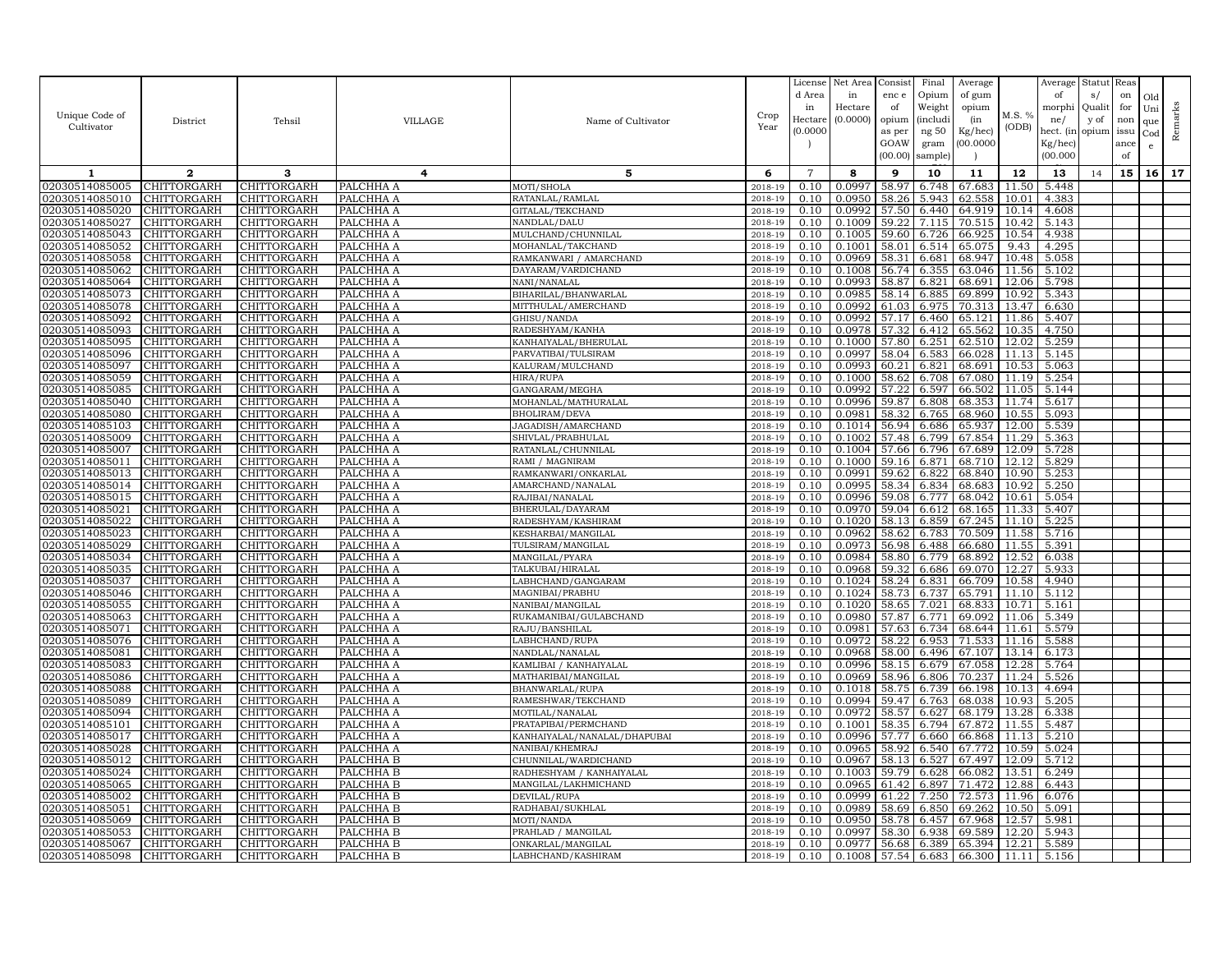| Unique Code of<br>Cultivator     | District                          | Tehsil                            | VILLAGE                | Name of Cultivator                  | Crop<br>Year       | License<br>d Area<br>in<br>Hectare<br>(0.0000) | Net Area<br>in<br>Hectare<br>(0.0000) | Consist<br>enc e<br>of<br>opium<br>as per<br>GOAW<br>(00.00) | Final<br>Opium<br>Weight<br><i>(includi</i><br>ng 50<br>gram<br>sample) | Average<br>of gum<br>opium<br>(in<br>Kg/hec)<br>00.000C | M.S. %<br>(ODB) | Average<br>of<br>morphi<br>ne/<br>hect. (in<br>Kg/hec)<br>(00.000) | Statut<br>s/<br>Quali<br>y of<br>opium | Reas<br>on<br>for<br>non<br>issu<br>ance<br>of | Old<br>Uni<br>que<br>Cod<br>$\mathbf{e}$ | Remarks |
|----------------------------------|-----------------------------------|-----------------------------------|------------------------|-------------------------------------|--------------------|------------------------------------------------|---------------------------------------|--------------------------------------------------------------|-------------------------------------------------------------------------|---------------------------------------------------------|-----------------|--------------------------------------------------------------------|----------------------------------------|------------------------------------------------|------------------------------------------|---------|
| 1                                | $\mathbf{2}$                      | 3                                 | 4                      | 5                                   | 6                  | $\overline{7}$                                 | 8                                     | 9                                                            | 10                                                                      | 11                                                      | 12              | 13                                                                 | 14                                     | 15                                             | 16 <sup>1</sup>                          | 17      |
| 02030514085087                   | CHITTORGARH                       | CHITTORGARH                       | PALCHHA B              | MANGILAL/TEKCHAND                   | 2018-19            | 0.10                                           | 0.0977                                | 61.61                                                        | 7.094                                                                   | 72.610                                                  | 13.15           | 6.684                                                              |                                        |                                                |                                          |         |
| 02030514085077                   | CHITTORGARH                       | CHITTORGARH                       | PALCHHA B              | DALCHAND/NANALAL                    | 2018-19            | 0.10                                           | 0.0969                                | 61.31                                                        | 7.165                                                                   | 73.942                                                  | 11.71           | 6.061                                                              |                                        |                                                |                                          |         |
| 02030514085006                   | CHITTORGARH                       | CHITTORGARH                       | PALCHHA B              | BADRILAL/NANDLAL                    | 2018-19            | 0.10                                           | 0.0985                                | 57.45                                                        | 6.467                                                                   | 65.655                                                  | 12.20           | 5.607                                                              |                                        |                                                |                                          |         |
| 02030514085104                   | CHITTORGARH                       | CHITTORGARH                       | PALCHHA B              | DHAPU BAI / MOHAN                   | 2018-19            | 0.10                                           | 0.0995                                | 59.44                                                        | 6.768                                                                   | 68.020                                                  | 11.20           | 5.333                                                              |                                        |                                                |                                          |         |
| 02030514085072                   | CHITTORGARH                       | CHITTORGARH                       | PALCHHA B              | BOTLAL/GANGARAM                     | 2018-19            | 0.10                                           | 0.0978                                | 58.68                                                        | 6.664                                                                   | 68.139                                                  | 10.41           | 4.966                                                              |                                        |                                                |                                          |         |
| 02030514085031                   | CHITTORGARH                       | CHITTORGARH                       | PALCHHA B              | NANIBAI/CHUNNILAL                   | 2018-19            | 0.10                                           | 0.0969                                | 56.36                                                        | 6.546                                                                   | 67.554                                                  | 12.40           | 5.864                                                              |                                        |                                                |                                          |         |
| 02030514085016                   | <b>CHITTORGARH</b>                | CHITTORGARH                       | PALCHHA B              | GULABCHAND/NATHU                    | 2018-19            | 0.10                                           | 0.0989                                | 58.57                                                        | 6.685                                                                   | 67.594                                                  | 11.18           | 5.290                                                              |                                        |                                                |                                          |         |
| 02030514085050                   | CHITTORGARH                       | CHITTORGARH                       | PALCHHA B              | SHYAMLAL/LALU                       | 2018-19            | 0.10                                           | 0.0998                                | 60.00                                                        | 6.866                                                                   | 68.798                                                  | 13.23           | 6.371                                                              |                                        |                                                |                                          |         |
| 02030514085044                   | CHITTORGARH                       | <b>CHITTORGARH</b>                | PALCHHA B              | SATYANARAYAN/MANGILAL               | 2018-19            | 0.10                                           | 0.1007                                | 56.02                                                        | 6.426                                                                   | 63.813                                                  | 13.08           | 5.843                                                              |                                        |                                                |                                          |         |
| 02030514085084<br>02030514085079 | CHITTORGARH<br><b>CHITTORGARH</b> | CHITTORGARH<br><b>CHITTORGARH</b> | PALCHHA B<br>PALCHHA B | SHANTILAL/HIRA<br>DALCHAND/MANGILAL | 2018-19<br>2018-19 | 0.10<br>0.10                                   | 0.0983<br>0.1008                      | 58.75<br>58.05                                               | 6.672<br>6.742                                                          | 67.874<br>66.885                                        | 11.29<br>10.94  | 5.364<br>5.122                                                     |                                        |                                                |                                          |         |
| 02030514085004                   | CHITTORGARH                       | CHITTORGARH                       | PALCHHA B              | CHANDIBAI/DAULATRAM                 | 2018-19            | 0.10                                           | 0.1008                                | 61.80                                                        | 7.072                                                                   | 70.159                                                  | 12.52           | 6.148                                                              |                                        |                                                |                                          |         |
| 02030514085008                   | CHITTORGARH                       | CHITTORGARH                       | PALCHHA B              | KANHAIYALAL/AMARCHAND               | 2018-19            | 0.10                                           | 0.1000                                | 58.98                                                        | 6.918                                                                   | 69.180                                                  | 11.89           | 5.757                                                              |                                        |                                                |                                          |         |
| 02030514085033                   | CHITTORGARH                       | CHITTORGARH                       | PALCHHA B              | KANHAIYALAL/BHAGIRATH               | 2018-19            | 0.10                                           | 0.0966                                | 61.50                                                        | 6.888                                                                   | 71.304                                                  | 13.56           | 6.768                                                              |                                        |                                                |                                          |         |
| 02030514085049                   | CHITTORGARH                       | CHITTORGARH                       | PALCHHA B              | DALUCHAND/PYARCHAND                 | 2018-19            | 0.10                                           | 0.0975                                | 58.11                                                        | 6.450                                                                   | 66.154                                                  | 11.34           | 5.251                                                              |                                        |                                                |                                          |         |
| 02030514085061                   | CHITTORGARH                       | CHITTORGARH                       | PALCHHA B              | PARASRAM/CHUNNILAL                  | 2018-19            | 0.10                                           | 0.1000                                | 62.38                                                        | 7.245                                                                   | 72.450                                                  | 12.17           | 6.172                                                              |                                        |                                                |                                          |         |
| 02030514086012                   | <b>CHITTORGARH</b>                | CHITTORGARH                       | <b>PALER</b>           | NANADA/GULABJAT                     | $2018 - 1$         | 0.10                                           | 0.0954                                | 58.94                                                        | 6.854                                                                   | 71.845                                                  | 11.44           | 5.753                                                              |                                        |                                                |                                          |         |
| 02030514086014                   | <b>CHITTORGARH</b>                | CHITTORGARH                       | PALER                  | GISU/GULABJAT                       | 2018-19            | 0.10                                           |                                       |                                                              |                                                                         |                                                         |                 |                                                                    | FU                                     |                                                |                                          |         |
| 02030514086019                   | CHITTORGARH                       | CHITTORGARH                       | <b>PALER</b>           | MOHANDAS/KISHORDAS                  | 2018-19            | 0.10                                           | 0.0972                                | 58.75                                                        | 7.025                                                                   | 72.274                                                  | 11.11           | 5.621                                                              |                                        |                                                |                                          |         |
| 02030514086028                   | CHITTORGARH                       | CHITTORGARH                       | PALER                  | SHANKAR/MEGHANAI                    | 2018-19            | 0.10                                           |                                       |                                                              |                                                                         |                                                         |                 |                                                                    | FU                                     |                                                |                                          |         |
| 02030514086081                   | CHITTORGARH                       | CHITTORGARH                       | PALER                  | SHANKAR/MANGILAL                    | 2018-19            | 0.10                                           | 0.0974                                | 62.06                                                        | 7.722                                                                   | 79.281                                                  | 11.55           | 6.410                                                              |                                        |                                                |                                          |         |
| 02030514086044                   | CHITTORGARH                       | CHITTORGARH                       | PALER                  | LEHRU/GOPI                          | 2018-19            | 0.10                                           | 0.0974                                | 62.56                                                        | 7.382                                                                   | 75.791                                                  | 11.59           | 6.149                                                              |                                        |                                                |                                          |         |
| 02030514086047                   | CHITTORGARH                       | CHITTORGARH                       | <b>PALER</b>           | MANGIBAI/MAGANIRAM                  | 2018-19            | 0.10                                           | 0.0981                                | 68.14                                                        | 7.729                                                                   | 78.787                                                  | 10.61           | 5.852                                                              |                                        |                                                |                                          |         |
| 02030514086055                   | CHITTORGARH                       | CHITTORGARH                       | PALER                  | SHANKAR/HAJARI                      | 2018-19            | 0.10                                           | 0.0989                                | 60.56                                                        | 7.466                                                                   | 75.490                                                  | 10.93           | 5.776                                                              |                                        |                                                |                                          |         |
| 02030514086072<br>02030514086067 | CHITTORGARH<br>CHITTORGARH        | CHITTORGARH                       | PALER                  | DAKHIBAI/JAGGA                      | 2018-19            | 0.10<br>0.10                                   | 0.0989<br>0.0990                      | 59.61                                                        | 6.915<br>7.416                                                          | 69.919                                                  | 10.60           | 5.188                                                              |                                        |                                                |                                          |         |
| 02030514086007                   | CHITTORGARH                       | CHITTORGARH<br>CHITTORGARH        | PALER<br><b>PALER</b>  | PANNA/KANA<br>KANHAIYALAL/CHAMANLAL | 2018-19<br>2018-19 | 0.10                                           | 0.0980                                | 62.77<br>58.70                                               | 7.094                                                                   | 74.909<br>72.388                                        | 11.93<br>9.25   | 6.256<br>4.687                                                     |                                        |                                                |                                          |         |
| 02030514086015                   | CHITTORGARH                       | CHITTORGARH                       | PALER                  | SHOBHALAL/SHORAM                    | 2018-19            | 0.10                                           | 0.0960                                | 59.84                                                        | 7.198                                                                   | 74.979                                                  | 11.56           | 6.067                                                              |                                        |                                                |                                          |         |
| 02030514086037                   | <b>CHITTORGARH</b>                | <b>CHITTORGARH</b>                | PALER                  | RATAN/GOPI                          | 2018-19            | 0.10                                           | 0.1000                                | 61.76                                                        | 7.623                                                                   | 76.230                                                  | 10.61           | 5.662                                                              |                                        |                                                |                                          |         |
| 02030514086025                   | CHITTORGARH                       | CHITTORGARH                       | PALER                  | SHYAMLAL/BANSHILALNAI               | 2018-19            | 0.10                                           | 0.0974                                | 58.43                                                        | 6.886                                                                   | 70.698                                                  | 10.99           | 5.439                                                              |                                        |                                                |                                          |         |
| 02030514086034                   | <b>CHITTORGARH</b>                | <b>CHITTORGARH</b>                | <b>PALER</b>           | MADENLAL/DEVA                       | 2018-19            | 0.10                                           | 0.0987                                | 60.17                                                        | 7.581                                                                   | 76.809                                                  | 10.87           | 5.845                                                              |                                        |                                                |                                          |         |
| 02030514086060                   | CHITTORGARH                       | CHITTORGARH                       | PALER                  | ARJUN/BHUWANA                       | 2018-19            | 0.10                                           | 0.0935                                | 58.98                                                        | 6.943                                                                   | 74.257                                                  | 10.85           | 5.640                                                              |                                        |                                                |                                          |         |
| 02030514086036                   | CHITTORGARH                       | CHITTORGARH                       | <b>PALER</b>           | SYAMUDI/SHANKAR                     | 2018-19            | 0.10                                           | 0.0981                                | 58.95                                                        | 7.007                                                                   | 71.427                                                  | 12.03           | 6.015                                                              |                                        |                                                |                                          |         |
| 02030514086048                   | CHITTORGARH                       | CHITTORGARH                       | PALER                  | RATAN/MOHAN                         | 2018-19            | 0.10                                           | 0.0972                                | 61.47                                                        | 7.183                                                                   | 73.899                                                  | 11.27           | 5.830                                                              |                                        |                                                |                                          |         |
| 02030514086064                   | CHITTORGARH                       | CHITTORGARH                       | <b>PALER</b>           | NARAYAN/MADHU                       | 2018-19            | 0.10                                           | 0.0977                                | 61.45                                                        | 7.400                                                                   | 75.742                                                  | 10.48           | 5.557                                                              |                                        |                                                |                                          |         |
| 02030514086004                   | <b>CHITTORGARH</b>                | CHITTORGARH                       | <b>PALER</b>           | LEHRIBAI/NANDLAL                    | 2018-19            | 0.10                                           | 0.0968                                | 60.38                                                        | 7.108                                                                   | 73.430                                                  | 11.39           | 5.854                                                              |                                        |                                                |                                          |         |
| 02030514086008                   | CHITTORGARH                       | CHITTORGARH                       | PALER                  | BHAWANA/GHISA                       | 2018-19            | 0.10                                           | 0.0980                                | 61.07                                                        | 7.503                                                                   | 76.561                                                  | 10.94           | 5.863                                                              |                                        |                                                |                                          |         |
| 02030514086017                   | CHITTORGARH                       | CHITTORGARH                       | <b>PALER</b>           | LADUBAI / DALU                      | 2018-19            | 0.10                                           | 0.0984                                | 58.77                                                        | 7.145                                                                   | 72.612                                                  | 9.53<br>10.20   | 4.844                                                              |                                        |                                                |                                          |         |
| 02030514086018<br>02030514086069 | CHITTORGARH<br><b>CHITTORGARH</b> | CHITTORGARH<br>CHITTORGARH        | PALER<br>PALER         | CHANDIBAI/RAMLAL<br>KAILASH/JAGGA   | 2018-19<br>2018-19 | 0.10<br>0.10                                   | 0.0960<br>0.0985                      | 59.43<br>60.87                                               | 7.420<br>7.261                                                          | 77.292<br>73.716                                        | 11.34           | 5.519<br>5.851                                                     |                                        |                                                |                                          |         |
| 02030514086023                   | CHITTORGARH                       | CHITTORGARH                       | PALER                  | ONKAR/CHUNA                         | 2018-19            | 0.10                                           | 0.0943                                | 60.02                                                        | 7.022                                                                   | 74.465                                                  | 11.90           | 6.203                                                              |                                        |                                                |                                          |         |
| 02030514086057                   | CHITTORGARH                       | CHITTORGARH                       | <b>PALER</b>           | GITABAI/AMARCHAND                   | 2018-19            | 0.10                                           | 0.0970                                | 61.46                                                        | 7.164                                                                   | 73.856                                                  | 10.61           | 5.486                                                              |                                        |                                                |                                          |         |
| 02030514086076                   | CHITTORGARH                       | CHITTORGARH                       | PALER                  | BANSHI/CHHOGA                       | 2018-19            | 0.10                                           | 0.0980                                | 61.28                                                        | 7.319                                                                   | 74.684                                                  | 9.69            | 5.066                                                              |                                        |                                                |                                          |         |
| 02030514086077                   | CHITTORGARH                       | CHITTORGARH                       | PALER                  | NANDA/HIRA                          | 2018-19            | 0.10                                           | 0.0974                                | 62.39                                                        | 7.424                                                                   | 76.222                                                  | 10.50           | 5.603                                                              |                                        |                                                |                                          |         |
| 02030514086078                   | CHITTORGARH                       | CHITTORGARH                       | PALER                  | DEVILAL/CHHOGALAL                   | 2018-19            | 0.10                                           | 0.0998                                | 62.07                                                        | 7.661                                                                   | 76.764                                                  | 11.16           | 5.997                                                              |                                        |                                                |                                          |         |
| 02030514086079                   | CHITTORGARH                       | CHITTORGARH                       | <b>PALER</b>           | BHURIBAI/GHISA                      | 2018-19            | 0.10                                           | 0.0960                                | 60.25                                                        | 7.282                                                                   | 75.854                                                  | 10.54           | 5.596                                                              |                                        |                                                |                                          |         |
| 02030514086080                   | <b>CHITTORGARH</b>                | CHITTORGARH                       | PALER                  | JAGGA/HAJARI                        | 2018-19            | 0.10                                           | 0.0977                                | 58.53                                                        | 6.990                                                                   | 71.546                                                  | 9.72            | 4.868                                                              |                                        |                                                |                                          |         |
| 02030514086021                   | CHITTORGARH                       | CHITTORGARH                       | <b>PALER</b>           | JAMUNIBAI/GOPI                      | 2018-19            | 0.10                                           | 0.0977                                | 61.27                                                        | 7.344                                                                   | 75.169                                                  | 10.33           | 5.435                                                              |                                        |                                                |                                          |         |
| 02030514086066                   | CHITTORGARH                       | CHITTORGARH                       | <b>PALER</b>           | BHAGAWANIBAI/RATANLAL               | 2018-19            | 0.10                                           | 0.0977                                | 57.33                                                        | 6.814                                                                   | 69.744                                                  | 10.66           | 5.204                                                              |                                        |                                                |                                          |         |
| 02030514086029                   | CHITTORGARH                       | CHITTORGARH                       | PALER                  | RAMESHWAR/MANGU                     | 2018-19            | 0.10                                           | 0.0955                                | 62.43                                                        | 7.447                                                                   | 77.979                                                  | 10.73           | 5.857                                                              |                                        |                                                |                                          |         |
| 02030514086038                   | CHITTORGARH                       | CHITTORGARH                       | PALER                  | SHANKAR/SHORAM                      | 2018-19            | 0.10                                           | 0.0990                                | 60.09                                                        | 7.314                                                                   | 73.879                                                  |                 | 10.70 5.533                                                        |                                        |                                                |                                          |         |
| 02030514086053<br>02030514086056 | CHITTORGARH<br>CHITTORGARH        | CHITTORGARH<br>CHITTORGARH        | PALER<br><b>PALER</b>  | NATHU/GOPI<br>KHEMA/MOTI            | 2018-19<br>2018-19 | 0.10<br>0.10                                   | 0.0958<br>0.0966                      | 60.84                                                        | 7.092<br>59.30 6.803                                                    | 74.029<br>70.424                                        | 10.77           | 5.581<br>11.38 5.610                                               |                                        |                                                |                                          |         |
| 02030514087012                   | CHITTORGARH                       | CHITTORGARH                       | PARLIYA(COR)           | KALU/VARDA                          | 2018-19            | 0.10                                           | 0.1000                                | 60.77                                                        | 6.910                                                                   | 69.100                                                  | 11.39           | 5.510                                                              |                                        |                                                |                                          |         |
| 02030514087013                   | CHITTORGARH                       | CHITTORGARH                       | PARLIYA(COR)           | RAMLAL/BHURA                        | 2018-19            | 0.10                                           | 0.0946                                | 62.51                                                        | 6.724                                                                   | 71.078                                                  | 11.49           | 5.717                                                              |                                        |                                                |                                          |         |
| 02030514088020                   | <b>CHITTORGARH</b>                | <b>CHITTORGARH</b>                | PAROLI                 | DEUBAI / GIRDHARI                   | 2018-19            | 0.10                                           | 0.0996                                |                                                              | 60.40 6.817                                                             | 68.444                                                  | 10.40           | 4.982                                                              |                                        |                                                |                                          |         |
| 02030514088046                   | <b>CHITTORGARH</b>                | CHITTORGARH                       | <b>PAROLI</b>          | DHANNA/BHERU                        | 2018-19            | 0.10                                           | 0.0951                                |                                                              | 56.80 6.264                                                             | 65.868                                                  | 12.62           | 5.819                                                              |                                        |                                                |                                          |         |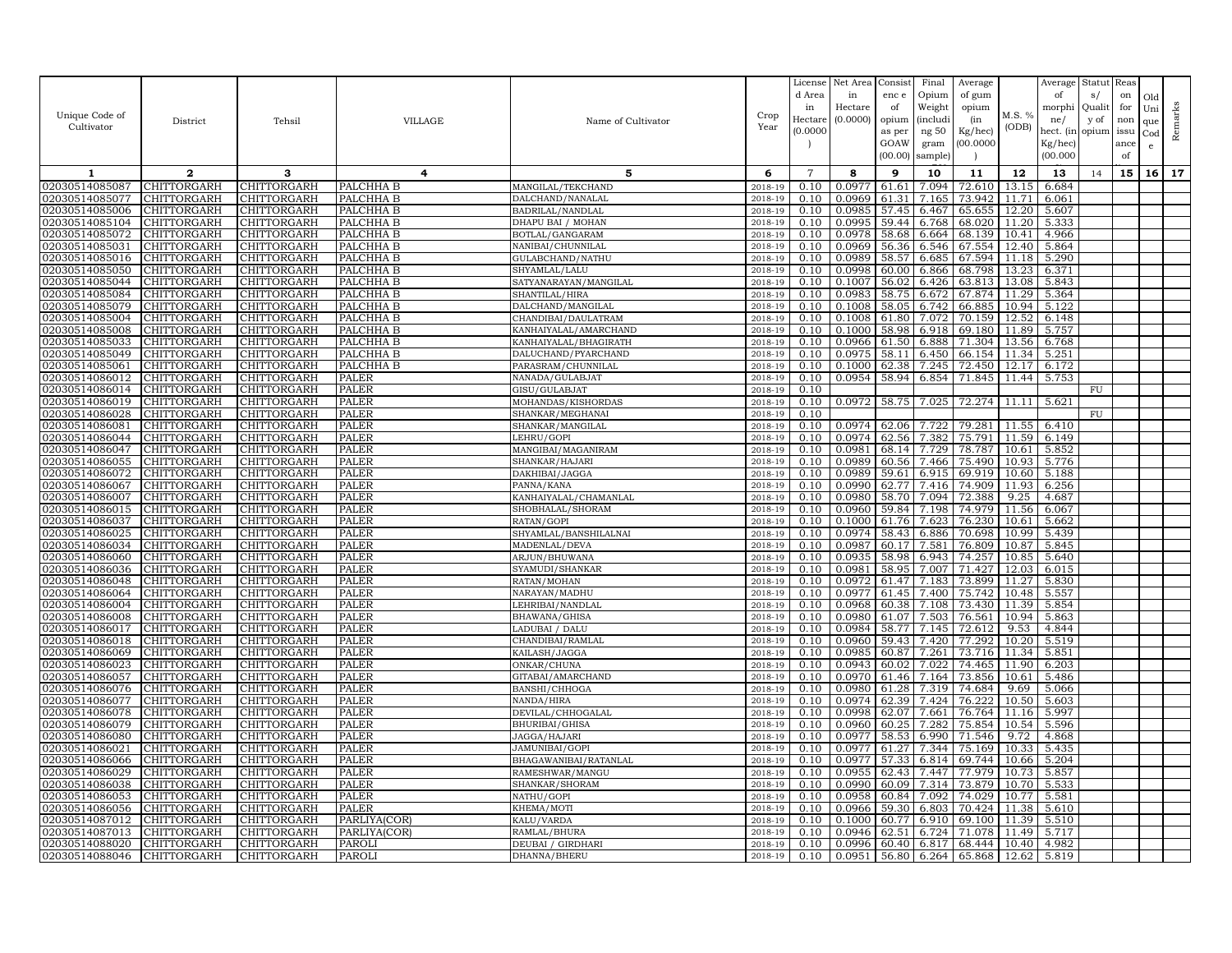|                                  |                            |                            |                                  |                                           |                    | License        | Net Area         | Consist        | Final          | Average          |                | Average        | Statut Reas |      |     |         |
|----------------------------------|----------------------------|----------------------------|----------------------------------|-------------------------------------------|--------------------|----------------|------------------|----------------|----------------|------------------|----------------|----------------|-------------|------|-----|---------|
|                                  |                            |                            |                                  |                                           |                    | d Area         | in               | enc e          | Opium          | of gum           |                | of             | s/          | on   | Old |         |
|                                  |                            |                            |                                  |                                           |                    | in             | Hectare          | of             | Weight         | opium            |                | morphi         | Qualit      | for  | Uni |         |
| Unique Code of                   | District                   | Tehsil                     | <b>VILLAGE</b>                   | Name of Cultivator                        | Crop               | Hectar         | (0.0000)         | opium          | (includi       | (in              | M.S. %         | ne/            | y of        | non  | que |         |
| Cultivator                       |                            |                            |                                  |                                           | Year               | (0.0000)       |                  | as per         | ng 50          | Kg/hec)          | (ODB)          | hect. (in      | opium issu  |      | Cod | Remarks |
|                                  |                            |                            |                                  |                                           |                    |                |                  | GOAW           | gram           | 00.0000          |                | Kg/hec)        |             | ance | e   |         |
|                                  |                            |                            |                                  |                                           |                    |                |                  | (00.00)        | sample)        |                  |                | (00.000)       |             | of   |     |         |
| 1                                | $\mathbf{2}$               | 3                          | 4                                | 5                                         | 6                  | $\overline{7}$ | 8                | 9              | 10             | 11               | 12             | 13             | 14          | 15   | 16  | 17      |
| 02030514088041                   | CHITTORGARH                | CHITTORGARH                | <b>PAROLI</b>                    | CHOGALAL/TRILOK                           | 2018-19            | 0.10           | 0.0995           | 57.57          | 7.015          | 70.503           | 12.23          | 6.036          |             |      |     |         |
| 02030514088019                   | CHITTORGARH                | CHITTORGARH                | <b>PAROL</b>                     | NANALAL/NARU                              | 2018-19            | 0.10           | 0.0988           | 59.65          | 6.800          | 68.826           | 11.30          | 5.444          |             |      |     |         |
| 02030514088043                   | CHITTORGARH                | CHITTORGARH                | <b>PAROL</b>                     | HIRIBAI/SAWAIRAM                          | 2018-19            | 0.10           | 0.1000           | 61.13          | 6.637          | 66.370           | 10.86          | 5.045          |             |      |     |         |
| 02030514088016                   | CHITTORGARH                | CHITTORGARH                | <b>PAROLI</b>                    | RAMA/GEHRU                                | 2018-19            | 0.10           | 0.0973           | 60.64          | 6.930          | 71.223           | 11.89          | 5.928          |             |      |     |         |
| 02030514088017                   | CHITTORGARH                | CHITTORGARH                | <b>PAROLI</b>                    | RUGHNATH/BHURAGUJAR                       | 2018-19            | 0.10           | 0.0978           | 58.61          | 6.171          | 63.098           | 11.07          | 4.889          |             |      |     |         |
| 02030514088038                   | CHITTORGARH                | CHITTORGARH                | <b>PAROLI</b>                    | NARAYAN/BHERU                             | 2018-19            | 0.10           | 0.0995           | 61.67          | 6.951          | 69.859           | 10.83          | 5.296          |             |      |     |         |
| 02030514088053                   | CHITTORGARH                | CHITTORGARH                | PAROLI                           | DHANNA/RAMAKUMHAR                         | 2018-19            | 0.10           | 0.1002           | 56.98          | 6.504          | 64.910           | 11.30          | 5.134          |             |      |     |         |
| 02030514089042                   | CHITTORGARH                | CHITTORGARH                | <b>PASTOLI</b>                   | DALLI/RAMCHANDRA                          | 2018-19            | 0.10           | 0.0999           | 57.46          | 6.895          | 69.019           | 11.33          | 5.474          |             |      |     |         |
| 02030514089003                   | CHITTORGARH                | CHITTORGARH                | PASTOL                           | HAJARILAL/ANERCHAND                       | 2018-19            | 0.10           | 0.0988           | 61.00          | 6.945          | 70.294           | 11.00          | 5.413          |             |      |     |         |
| 02030514089008                   | CHITTORGARH                | CHITTORGARH                | <b>PASTOLI</b>                   | RUPA/KALUCHAMAR                           | 2018-19            | 0.10           | 0.0982           | 62.88          | 6.872          | 69.980           | 11.23          | 5.501          |             |      |     |         |
| 02030514089013                   | CHITTORGARH                | CHITTORGARH                | <b>PASTOLI</b>                   | GHISU/BHAGIRATH                           | 2018-19            | 0.10           | 0.0974           | 61.96          | 6.948          | 71.335           | 9.88           | 4.934          |             |      |     |         |
| 02030514089018                   | CHITTORGARH                | CHITTORGARH                | <b>PASTOLI</b>                   | GIRDHARI/BHUWANA                          | 2018-19            | 0.10           | 0.0953<br>0.1044 | 62.92<br>61.28 | 6.876          | 72.151           | 10.24          | 5.172          |             |      |     |         |
| 02030514089019<br>02030514089020 | CHITTORGARH<br>CHITTORGARH | CHITTORGARH<br>CHITTORGARH | <b>PASTOLI</b><br><b>PASTOLI</b> | CHOTUSINGH/BHIMSINGH<br>JAGANNATH / LEHRU | 2018-19<br>2018-19 | 0.10<br>0.10   | 0.0982           | 61.64          | 6.863<br>7.053 | 65.738<br>71.823 | 12.04<br>10.71 | 5.541<br>5.385 |             |      |     |         |
| 02030514089024                   | CHITTORGARH                | CHITTORGARH                | <b>PASTOLI</b>                   | MOHANSINGH/HARLAL                         | 2018-19            | 0.10           | 0.1020           | 62.00          | 7.165          | 70.245           | 9.98           | 4.908          |             |      |     |         |
| 02030514089031                   | CHITTORGARH                | CHITTORGARH                | <b>PASTOLI</b>                   | RANVIRSINGH/TEJSINGH                      | 2018-19            | 0.10           | 0.0928           | 59.93          | 6.036          | 65.043           | 10.33          | 4.703          |             |      |     |         |
| 02030514089037                   | CHITTORGARH                | CHITTORGARH                | <b>PASTOLI</b>                   | SHANTILAL/BHURA                           | 2018-19            | 0.10           | 0.1035           | 61.30          | 6.831          | 66.000           | 10.83          | 5.003          |             |      |     |         |
| 02030514089041                   | CHITTORGARH                | CHITTORGARH                | <b>PASTOL</b>                    | MANGILAL/HARLAL                           | 2018-19            | 0.10           | 0.1003           | 59.73          | 6.784          | 67.637           | 10.51          | 4.976          |             |      |     |         |
| 02030514089007                   | CHITTORGARH                | CHITTORGARH                | <b>PASTOLI</b>                   | RUKAMANKANWAR/KESARSINGH                  | 2018-19            | 0.10           | 0.0982           | 58.24          | 6.889          | 70.153           | 11.57          | 5.682          |             |      |     |         |
| 02030514089040                   | CHITTORGARH                | CHITTORGARH                | <b>PASTOL</b>                    | CHHOGA/POKHAR                             | 2018-19            | 0.10           | 0.1000           | 60.69          | 7.057          | 70.570           | 9.99           | 4.935          |             |      |     |         |
| 02030514089009                   | CHITTORGARH                | CHITTORGARH                | <b>PASTOLI</b>                   | BHAGAWAN/NARAYAN                          | 2018-19            | 0.10           | 0.0939           | 61.67          | 6.511          | 69.340           | 10.70          | 5.193          |             |      |     |         |
| 02030514089002                   | CHITTORGARH                | CHITTORGARH                | <b>PASTOLI</b>                   | HAJARI/GANGARAM                           | 2018-19            | 0.10           | 0.1000           | 60.14          | 6.761          | 67.610           | 10.26          | 4.856          |             |      |     |         |
| 02030514089005                   | CHITTORGARH                | CHITTORGARH                | <b>PASTOLI</b>                   | BHANWARLAL/LEHRU                          | 2018-19            | 0.10           | 0.0968           | 58.63          | 6.081          | 62.820           | 11.94          | 5.250          |             |      |     |         |
| 02030514089011                   | CHITTORGARH                | CHITTORGARH                | <b>PASTOLI</b>                   | GOPALKUNWAR/NARAWARSINGH                  | 2018-19            | 0.10           | 0.1017           | 60.46          | 7.134          | 70.148           | 10.54          | 5.176          |             |      |     |         |
| 02030514089010                   | CHITTORGARH                | CHITTORGARH                | <b>PASTOLI</b>                   | NARAYANLAL/DOLA                           | 2018-19            | 0.10           | 0.1019           | 61.05          | 6.951          | 68.214           | 10.81          | 5.162          |             |      |     |         |
| 02030514089032                   | CHITTORGARH                | CHITTORGARH                | <b>PASTOLI</b>                   | NATHU/BHAGIRATH                           | 2018-19            | 0.10           | 0.1032           | 61.09          | 7.008          | 67.907           | 11.03          | 5.243          |             |      |     |         |
| 02030514089033                   | CHITTORGARH                | CHITTORGARH                | <b>PASTOLI</b>                   | LALSINGH/INDERSINGH                       | 2018-19            | 0.10           | 0.1014           | 58.72          | 6.702          | 66.095           | 10.15          | 4.696          |             |      |     |         |
| 02030514089028                   | CHITTORGARH                | CHITTORGARH                | <b>PASTOLI</b>                   | SHYAM/RAMCHANDRA                          | 2018-19            | 0.10           | 0.0955           | 58.91          | 5.495          | 57.539           | 10.54          | 4.246          |             |      |     |         |
| 02030514089023                   | CHITTORGARH                | CHITTORGARH                | <b>PASTOLI</b>                   | BHANWARSINGH / BHERU                      | 2018-19            | 0.10           | 0.0990           | 60.76          | 6.336          | 64.000           | 11.88          | 5.323          |             |      |     |         |
| 02030514089006                   | CHITTORGARH                | <b>CHITTORGARH</b>         | <b>PASTOLI</b>                   | JAISINGH/MANSINGH                         | 2018-19            | 0.10           | 0.0946           | 60.63          | 7.276          | 76.913           | 9.83           | 5.292          |             |      |     |         |
| 02030514089035<br>02030514090012 | CHITTORGARH<br>CHITTORGARH | CHITTORGARH<br>CHITTORGARH | <b>PASTOLI</b><br>PATNIA - A     | GOPAL/GOKAL<br>SHANKARIBAI/CHUNNILAL      | 2018-19<br>2018-19 | 0.10<br>0.10   | 0.0990<br>0.0963 | 64.31<br>57.12 | 7.056<br>6.136 | 71.273<br>63.718 | 10.15<br>10.47 | 5.064<br>4.670 |             |      |     |         |
| 02030514090013                   | CHITTORGARH                | CHITTORGARH                | PATNIA - A                       | MOTILAL/BHERULAL                          | 2018-19            | 0.10           | 0.1020           | 59.06          | 6.843          | 67.088           | 12.70          | 5.964          |             |      |     |         |
| 02030514090022                   | CHITTORGARH                | CHITTORGARH                | PATNIA - A                       | BHERULAL/GHISA                            | 2018-19            | 0.10           | 0.0982           | 58.59          | 6.587          | 67.077           | 11.20          | 5.259          |             |      |     |         |
| 02030514090023                   | CHITTORGARH                | CHITTORGARH                | PATNIA - A                       | DAYARAM/GHOKAL                            | 2018-19            | 0.10           | 0.1010           | 53.18          | 5.500          | 54.455           | 11.66          | 4.445          |             |      |     |         |
| 02030514090026                   | CHITTORGARH                | CHITTORGARH                | PATNIA - A                       | SHRIRAM/BHERULAL                          | 2018-19            | 0.10           | 0.1016           | 58.38          | 6.672          | 65.669           | 11.97          | 5.502          |             |      |     |         |
| 02030514090049                   | CHITTORGARH                | CHITTORGARH                | PATNIA - A                       | JHAMAKUBAI/KISHANLAL                      | 2018-19            | 0.10           | 0.0972           | 59.82          | 6.631          | 68.220           | 11.38          | 5.435          |             |      |     |         |
| 02030514090025                   | CHITTORGARH                | CHITTORGARH                | PATNIA - A                       | RAMLAL/DAULATRAM                          | 2018-19            | 0.10           | 0.1000           | 60.25          | 6.980          | 69.800           | 10.07          | 4.920          |             |      |     |         |
| 02030514090005                   | CHITTORGARH                | CHITTORGARH                | PATNIA - A                       | ONKAR/AMRITRAM                            | 2018-19            | 0.10           | 0.1001           | 61.62          | 6.796          | 67.892           | 10.60          | 5.037          |             |      |     |         |
| 02030514090020                   | CHITTORGARH                | CHITTORGARH                | PATNIA - A                       | MANIRAM/ONKAR                             | 2018-19            | 0.10           | 0.0966           | 61.31          | 6.621          | 68.540           | 11.27          | 5.408          |             |      |     |         |
| 02030514090133                   | CHITTORGARH                | CHITTORGARH                | PATNIA - A                       | MOTILAL/DEVJI                             | 2018-19            | 0.10           | 0.0996           | 58.33          | 6.775          | 68.022           | 9.96           | 4.742          |             |      |     |         |
| 02030514090003                   | CHITTORGARH                | CHITTORGARH                | PATNIA - A                       | AMBALAL/HAJARI                            | 2018-19            | 0.10           | 0.1030           | 60.15          | 6.659          | 64.651           | 11.29          | 5.110          |             |      |     |         |
| 02030514090128                   | CHITTORGARH                | CHITTORGARH                | PATNIA - A                       | BANSI/RATAN                               | 2018-19            | 0.10           | 0.0976           | 58.67          | 6.806          | 69.734           | 11.76          | 5.740          |             |      |     |         |
| 02030514090019                   | CHITTORGARH                | CHITTORGARH                | PATNIA - A                       | AMRATHRAM/HIRALAL                         | 2018-19            | 0.10           | 0.0982           | 60.03          | 6.946          | 70.733           | 12.26          | 6.071          |             |      |     |         |
| 02030514090021                   | CHITTORGARH                | CHITTORGARH                | PATNIA - A                       | SUHAGIBAI/NANALAL                         | 2018-19            | 0.10           | 0.1029           | 61.31          | 6.893          | 66.987           | 13.99          | 6.560          |             |      |     |         |
| 02030514090007                   | CHITTORGARH                | CHITTORGARH                | PATNIA - A                       | LADULAL/KISHAN                            | 2018-19            | 0.10           | 0.0898           | 52.36          | 5.154          | 57.394           | 9.34           | 3.752          |             |      |     |         |
| 02030514090009                   | CHITTORGARH                | CHITTORGARH                | PATNIA - A                       | DHAPUBAI/UDA                              | 2018-19            | 0.10           | 0.0950           | 60.26          | 6.465          | 68.053           | 12.15          | 5.788          |             |      |     |         |
| 02030514090039<br>02030514090010 | CHITTORGARH<br>CHITTORGARH | CHITTORGARH<br>CHITTORGARH | PATNIA - A<br>PATNIA - A         | CHOGALAL/KANAHA<br>GISA/KEMA              | 2018-19<br>2018-19 | 0.10<br>0.10   | 0.1011<br>0.1006 | 61.52<br>60.13 | 7.136<br>6.984 | 70.584<br>69.424 | 12.40<br>10.91 | 6.127<br>5.302 |             |      |     |         |
| 02030514090046                   | CHITTORGARH                | CHITTORGARH                | PATNIA - A                       | SATYNARAYAN/CHATRBUJ                      | 2018-19            | 0.10           | 0.1005           | 59.55          | 6.831          | 67.970           | 13.03          | 6.200          |             |      |     |         |
| 02030514090024                   | CHITTORGARH                | CHITTORGARH                | PATNIA - A                       | NATHU/KANHA                               | 2018-19            | 0.10           | 0.0960           | 61.27          | 7.099          | 73.948           | 10.69          | 5.533          |             |      |     |         |
| 02030514090134                   | CHITTORGARH                | <b>CHITTORGARH</b>         | PATNIA - A                       | MANGILAL/UDAIRAM                          | 2018-19            | 0.10           | 0.1020           | 60.94          | 7.182          | 70.412           | 11.80          | 5.816          |             |      |     |         |
| 02030514090031                   | CHITTORGARH                | CHITTORGARH                | PATNIA - A                       | BANSILAL/HARIRAM                          | 2018-19            | 0.10           | 0.1005           | 62.30          | 7.129          | 70.935           | 10.63          | 5.278          |             |      |     |         |
| 02030514090034                   | CHITTORGARH                | CHITTORGARH                | PATNIA - A                       | KAILASHIBAI/ONKAR                         | 2018-19            | 0.10           | 0.1024           | 61.03          | 7.167          | 69.990           | 10.36          | 5.075          |             |      |     |         |
| 02030514090030                   | CHITTORGARH                | CHITTORGARH                | PATNIA - A                       | SOHAN/BHERU                               | 2018-19            | 0.10           | 0.1010           | 53.89          | 6.120          | 60.594           | 12.04          | 5.107          |             |      |     |         |
| 02030514090132                   | CHITTORGARH                | CHITTORGARH                | PATNIA - A                       | CHATARBHUJ/BHURA                          | 2018-19            | 0.10           | 0.0986           | 59.25          | 6.805          | 69.016           | 12.30          | 5.943          |             |      |     |         |
| 02030514090135                   | CHITTORGARH                | CHITTORGARH                | PATNIA - A                       | AMBALAL/DOLATRAM                          | 2018-19            | 0.10           | 0.0831           | 61.11          | 5.683          | 68.388           | 11.18          | 5.352          |             |      |     |         |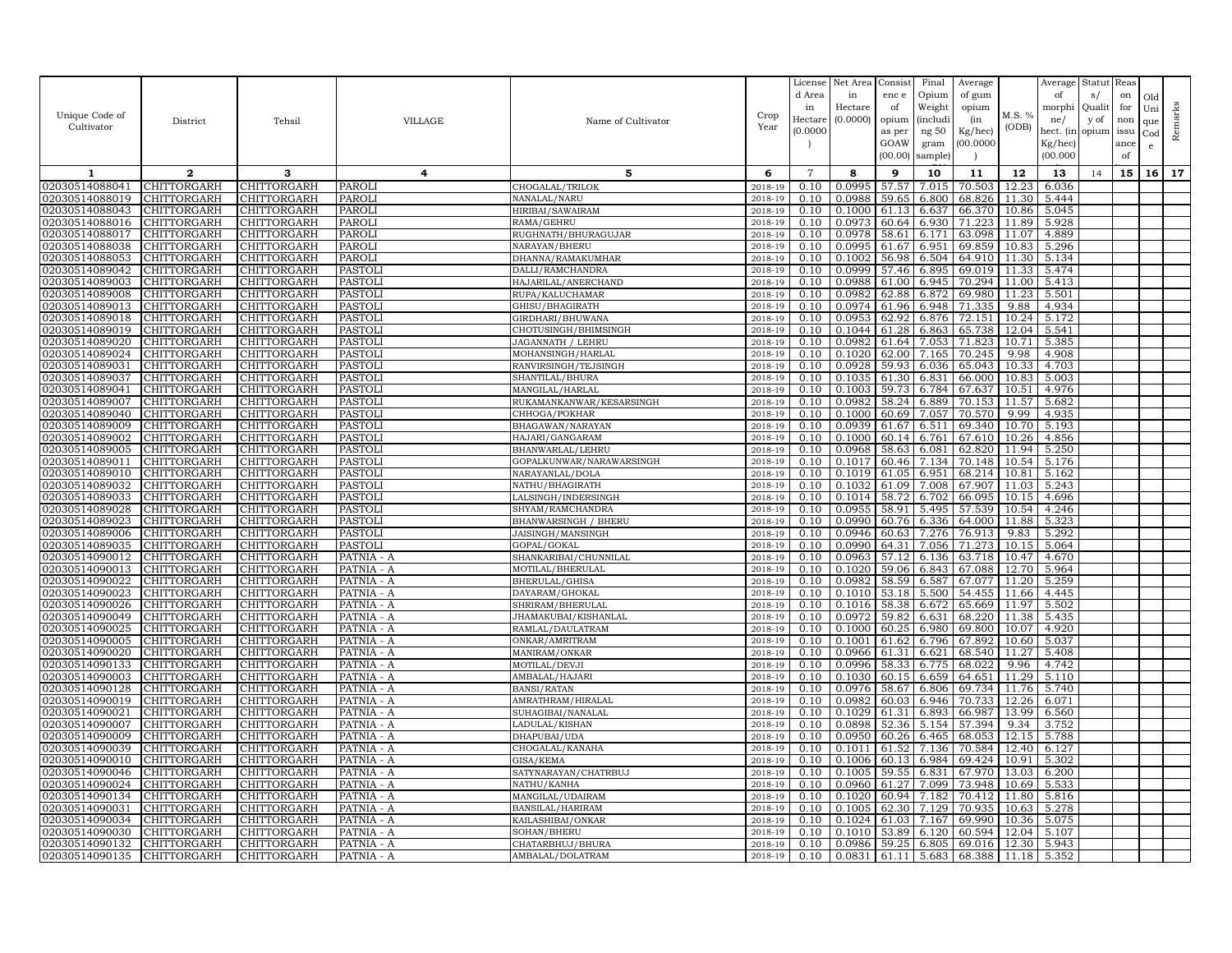|                                  |                                   |                                   |                            |                                               |                    | License<br>d Area | Net Area<br>in      | Consist<br>enc e | Final<br>Opium            | Average<br>of gum |                | Average<br>of  | Statut<br>s/  | Reas<br>on | Old             |         |
|----------------------------------|-----------------------------------|-----------------------------------|----------------------------|-----------------------------------------------|--------------------|-------------------|---------------------|------------------|---------------------------|-------------------|----------------|----------------|---------------|------------|-----------------|---------|
| Unique Code of                   | District                          | Tehsil                            | VILLAGE                    | Name of Cultivator                            | Crop               | in<br>Hectare     | Hectare<br>(0.0000) | of<br>opium      | Weight<br><i>(includi</i> | opium<br>(in      | M.S. %         | morphi<br>ne/  | Quali<br>y of | for<br>non | Uni<br>que      | Remarks |
| Cultivator                       |                                   |                                   |                            |                                               | Year               | (0.0000)          |                     | as per           | ng 50                     | Kg/hec)           | (ODB)          | hect. (in      | opium         | issu       | Cod             |         |
|                                  |                                   |                                   |                            |                                               |                    |                   |                     | GOAW             | gram                      | 00.000C           |                | Kg/hec)        |               | ance       | $\mathbf{e}$    |         |
|                                  |                                   |                                   |                            |                                               |                    |                   |                     | (00.00)          | sample)                   |                   |                | (00.000)       |               | of         |                 |         |
| 1                                | $\mathbf{2}$                      | 3                                 | 4                          | 5                                             | 6                  | $\overline{7}$    | 8                   | 9                | 10                        | 11                | 12             | 13             | 14            | 15         | 16 <sup>1</sup> | 17      |
| 02030514090065                   | CHITTORGARH                       | CHITTORGARH                       | PATNIA - B                 | RAMSINGH/ASHARAM                              | 2018-19            | 0.10              | 0.0978              | 63.64            | 7.200                     | 73.620            | 12.01          | 6.190          |               |            |                 |         |
| 02030514090073<br>02030514090078 | CHITTORGARH<br>CHITTORGARH        | <b>CHITTORGARH</b><br>CHITTORGARH | PATNIA - B<br>PATNIA - B   | RAMRATAN/CHUNILAL<br>KHEMRAJ/NANALAL          | 2018-19<br>2018-19 | 0.10<br>0.10      | 0.0980<br>0.0957    | 58.85<br>58.5    | 6.305<br>6.457            | 64.337<br>67.471  | 11.55<br>11.07 | 5.202<br>5.229 |               |            |                 |         |
| 02030514090090                   | CHITTORGARH                       | CHITTORGARH                       | PATNIA - B                 | NATHULAL/GHISALAL                             | 2018-19            | 0.10              | 0.0937              | 60.52            | 6.683                     | 71.323            | 11.58          | 5.782          |               |            |                 |         |
| 02030514090094                   | CHITTORGARH                       | CHITTORGARH                       | PATNIA - B                 | GOPAL/ONKAR                                   | 2018-19            | 0.10              | 0.0989              | 59.94            | 6.927                     | 70.040            | 11.73          | 5.751          |               |            |                 |         |
| 02030514090112                   | CHITTORGARH                       | CHITTORGARH                       | PATNIA - B                 | MADANLAL/CHHOGA                               | 2018-19            | 0.10              | 0.1004              | 60.50            | 7.009                     | 69.811            | 10.38          | 5.073          |               |            |                 |         |
| 02030514090105                   | <b>CHITTORGARH</b>                | CHITTORGARH                       | PATNIA - B                 | OMPRAKASH/NANDLAL                             | 2018-19            | 0.10              | 0.0980              | 58.72            | 6.778                     | 69.163            | 10.85          | 5.253          |               |            |                 |         |
| 02030514090108                   | CHITTORGARH                       | CHITTORGARH                       | PATNIA - B                 | BALURAM/CHATURBHUJ                            | 2018-19            | 0.10              | 0.0981              | 58.64            | 6.224                     | 63.446            | 10.68          | 4.743          |               |            |                 |         |
| 02030514090061                   | CHITTORGARH                       | <b>CHITTORGARH</b>                | PATNIA - B                 | DEVBAI/DOULATRAM                              | 2018-19            | 0.10              | 0.1030              | 60.85            | 7.050                     | 68.447            | 12.33          | 5.908          |               |            |                 |         |
| 02030514090051<br>02030514090062 | CHITTORGARH<br><b>CHITTORGARH</b> | CHITTORGARH<br><b>CHITTORGARH</b> | PATNIA - B<br>PATNIA - B   | NANDLAL/BHERULAL<br>PRAHLAD/NANDLAL           | 2018-19<br>2018-19 | 0.10<br>0.10      | 0.1016<br>0.1020    | 58.48<br>59.35   | 7.201<br>6.851            | 70.876<br>67.167  | 11.20<br>11.02 | 5.557<br>5.181 |               |            |                 |         |
| 02030514090070                   | CHITTORGARH                       | CHITTORGARH                       | PATNIA - B                 | MANGU/KANA                                    | 2018-19            | 0.10              | 0.0836              | 56.79            | 5.322                     | 63.660            | 11.45          | 5.102          |               |            |                 |         |
| 02030514090053                   | CHITTORGARH                       | CHITTORGARH                       | PATNIA - B                 | TRILOKCHAND/RAMRATAN                          | 2018-19            | 0.10              | 0.0965              | 60.07            | 6.642                     | 68.829            | 11.82          | 5.695          |               |            |                 |         |
| 02030514090063                   | CHITTORGARH                       | CHITTORGARH                       | PATNIA - B                 | KISHANRAM/TRILOKCHANDDADARAMRATAN             | 2018-19            | 0.10              | 0.1025              | 57.02            | 6.606                     | 64.449            | 11.42          | 5.152          |               |            |                 |         |
| 02030514090077                   | CHITTORGARH                       | CHITTORGARH                       | PATNIA - B                 | NIRMALA/DEUBAI/RAMSINGH                       | 2018-19            | 0.10              | 0.0988              | 61.71            | 6.841                     | 69.241            | 11.72          | 5.681          |               |            |                 |         |
| 02030514090144                   | CHITTORGARH                       | CHITTORGARH                       | PATNIA - B                 | AMRATHRAM/RAMBAKSHA                           | 2018-19            | 0.10              | 0.1021              | 59.96            | 7.015                     | 68.707            | 11.19          | 5.382          |               |            |                 |         |
| 02030514090145                   | CHITTORGARH                       | CHITTORGARH                       | PATNIA - B                 | RAJNARAYAN/RAMBAKSHA                          | $2018 - 1$         | 0.10              | 0.1000              | 57.60            | 6.501                     | 65.010            | 11.16          | 5.078          |               |            |                 |         |
| 02030514090087                   | <b>CHITTORGARH</b>                | CHITTORGARH                       | PATNIA - B                 | NARAYANIBAI/RAMA                              | 2018-19            | 0.10              | 0.0930              | 59.30            | 6.548                     | 70.409            | 11.69          | 5.762          |               |            |                 |         |
| 02030514090114<br>02030514090072 | CHITTORGARH                       | CHITTORGARH                       | PATNIA - B                 | AMBALAL/ RAMLAL                               | 2018-19            | 0.10<br>0.10      | 0.0998<br>0.1008    | 59.43<br>61.10   | 6.860<br>6.887            | 68.738<br>68.323  | 11.17<br>11.60 | 5.375<br>5.548 |               |            |                 |         |
| 02030514090080                   | CHITTORGARH<br>CHITTORGARH        | CHITTORGARH<br>CHITTORGARH        | PATNIA - B<br>PATNIA - B   | BHAGIRATH/RAMLAI<br>UTTAMCHAND/MANGILAL       | 2018-19<br>2018-19 | 0.10              | 0.0969              | 59.74            | 6.606                     | 68.173            | 13.06          | 6.232          |               |            |                 |         |
| 02030514090116                   | CHITTORGARH                       | CHITTORGARH                       | PATNIA - B                 | SHANTILAL/UDA                                 | 2018-19            | 0.10              | 0.1020              | 59.21            | 6.936                     | 68.000            | 11.16          | 5.312          |               |            |                 |         |
| 02030514090071                   | CHITTORGARH                       | CHITTORGARH                       | PATNIA - B                 | RAMNARAYAN/BASRAJ                             | 2018-19            | 0.10              | 0.1028              | 61.33            | 7.167                     | 69.718            | 9.93           | 4.846          |               |            |                 |         |
| 02030514090120                   | CHITTORGARH                       | CHITTORGARH                       | $\overline{PATNIA}$ - $B$  | RAJARAM/BHAGIRATH                             | 2018-19            | 0.10              | 0.0999              | 61.08            | 7.103                     | 71.101            | 11.89          | 5.918          |               |            |                 |         |
| 02030514090110                   | CHITTORGARH                       | <b>CHITTORGARH</b>                | PATNIA - B                 | RAMAJI/NURA                                   | 2018-19            | 0.10              | 0.0986              | 60.58            | 7.477                     | 75.832            | 12.91          | 6.853          |               |            |                 |         |
| 02030514090117                   | CHITTORGARH                       | CHITTORGARH                       | PATNIA - B                 | SHANTIBAI/CHANDU                              | 2018-19            | 0.10              | 0.0986              | 59.16            | 6.753                     | 68.489            | 10.82          | 5.187          |               |            |                 |         |
| 02030514090124                   | CHITTORGARH                       | CHITTORGARH                       | PATNIA - B                 | MUBARIK/NURA                                  | 2018-19            | 0.10              | 0.0952              | 59.58            | 6.639                     | 69.737            | 11.18          | 5.458          |               |            |                 |         |
| 02030514090091                   | CHITTORGARH<br><b>CHITTORGARH</b> | CHITTORGARH<br><b>CHITTORGARH</b> | PATNIA - B                 | HARISINGH/RAMRATANJAT                         | 2018-19            | 0.10<br>0.10      | 0.1012              | 59.32<br>62.88   | 6.788<br>7.087            | 67.075<br>72.464  | 13.49<br>11.18 | 6.334          |               |            |                 |         |
| 02030514090111<br>02030514090052 | CHITTORGARH                       | CHITTORGARH                       | PATNIA - B<br>PATNIA - B   | NANDUBAI/CHATURBHUJ<br>RAMESHCHANDRA/ONKARLAL | 2018-19<br>2018-19 | 0.10              | 0.0978<br>0.0999    | 60.04            | 6.827                     | 68.338            | 11.64          | 5.671<br>5.569 |               |            |                 |         |
| 02030514090085                   | <b>CHITTORGARH</b>                | CHITTORGARH                       | PATNIA - B                 | SURESHCHANDRA/KHEMRAJ                         | 2018-19            | 0.10              | 0.0980              | 60.74            | 6.725                     | 68.622            | 10.73          | 5.154          |               |            |                 |         |
| 02030514090088                   | CHITTORGARH                       | CHITTORGARH                       | PATNIA - B                 | SHYAMU/BAGADU @ RAMLAI                        | 2018-19            | 0.10              | 0.0970              | 59.5             | 6.623                     | 68.278            | 12.17          | 5.816          |               |            |                 |         |
| 02030514090113                   | <b>CHITTORGARH</b>                | CHITTORGARH                       | PATNIA - B                 | SHYAMUBAI / SHANKARLAL                        | 2018-19            | 0.10              | 0.0957              | 59.15            | 6.760                     | 70.637            | 11.12          | 5.498          |               |            |                 |         |
| 02030514090098                   | CHITTORGARH                       | CHITTORGARH                       | PATNIA - B                 | PRABHU/CHHOGA                                 | 2018-19            | 0.10              | 0.1028              | 59.57            | 6.919                     | 67.305            | 9.87           | 4.650          |               |            |                 |         |
| 02030514090076                   | CHITTORGARH                       | CHITTORGARH                       | PATNIA - B                 | PRATHVIRAJ/RAJARAM                            | 2018-19            | 0.10              | 0.0982              | 58.76            | 6.262                     | 63.768            | 12.99          | 5.799          |               |            |                 |         |
| 02030514090075                   | <b>CHITTORGARH</b>                | CHITTORGARH                       | PATNIA - B                 | GHMANDIRAM/ONKAR                              | 2018-19            | 0.10              |                     |                  |                           |                   |                |                | FU            |            |                 |         |
| 02030514090079<br>02030514090118 | CHITTORGARH<br>CHITTORGARH        | CHITTORGARH<br>CHITTORGARH        | PATNIA - B<br>PATNIA - B   | TRILOKCHAND/AMRATRAM<br>KHEMRAJ/ONKARJAT      | 2018-19<br>2018-19 | 0.10<br>0.10      | 0.0919<br>0.1000    | 61.31<br>60.14   | 6.341<br>6.899            | 68.999<br>68.990  | 12.71<br>11.37 | 6.139<br>5.491 |               |            |                 |         |
| 02030514091009                   | CHITTORGARH                       | CHITTORGARH                       | PAWTIA, COR                | DEUBAI/LEHRU                                  | 2018-19            | 0.10              | 0.0980              | 67.22            | 8.364                     | 85.347            | 11.86          | 7.086          |               |            |                 |         |
| 02030514091030                   | <b>CHITTORGARH</b>                | CHITTORGARH                       | PAWTIA, COR                | BALURAM/RUGHNATH                              | 2018-19            | 0.10              | 0.0999              | 66.91            | 7.943                     | 79.510            | 13.47          | 7.497          |               |            |                 |         |
| 02030514091068                   | CHITTORGARH                       | CHITTORGARH                       | PAWTIA, COR                | BAHADURSINGH/DHIRSINGH                        | 2018-19            | 0.10              | 0.0978              | 63.25            | 7.500                     | 76.687            | 12.51          | 6.715          |               |            |                 |         |
| 02030514091074                   | CHITTORGARH                       | CHITTORGARH                       | PAWTIA, COR                | RAMESHWAR/NARAYAN                             | 2018-19            | 0.10              | 0.1014              | 59.96            | 7.024                     | 69.270            | 10.56          | 5.120          |               |            |                 |         |
| 02030514091072                   | CHITTORGARH                       | CHITTORGARH                       | PAWTIA, COR                | LAXMAN/NARAYAN                                | 2018-19            | 0.10              | 0.0988              | 64.09            | 7.892                     | 79.879            | 13.33          | 7.454          |               |            |                 |         |
| 02030514091002                   | CHITTORGARH                       | CHITTORGARH                       | PAWTIA, COR                | MOHANIBAI/MADHAV                              | 2018-19            | 0.10              | 0.0940              | 67.04            | 8.064                     | 85.787            | 13.39          | 8.041          |               |            |                 |         |
| 02030514091032<br>02030514091058 | CHITTORGARH<br>CHITTORGARH        | CHITTORGARH                       | PAWTIA, COR<br>PAWTIA, COR | DHANRAJ/DALU<br>CHURAKALIBAI/DALU             | 2018-19<br>2018-1  | 0.10<br>0.10      | 0.0957<br>0.0960    | 63.50<br>60.25   | 7.792<br>7.523            | 81.421<br>78.365  | 12.65<br>12.22 | 7.210<br>6.703 |               |            |                 |         |
| 02030514091059                   | <b>CHITTORGARH</b>                | CHITTORGARH<br>CHITTORGARH        | PAWTIA, COR                | AMARIBAI/BHAGAWAN                             | 2018-19            | 0.10              | 0.0967              | 60.59            | 7.331                     | 75.812            | 13.50          | 7.165          |               |            |                 |         |
| 02030514091015                   | CHITTORGARH                       | CHITTORGARH                       | PAWTIA, COR                | BABARIBAI/BHANWARSINGH                        | 2018-19            | 0.10              | 0.0989              | 62.27            | 7.526                     | 76.097            | 10.78          | 5.742          |               |            |                 |         |
| 02030514091038                   | CHITTORGARH                       | CHITTORGARH                       | PAWTIA, COR                | BHERULAL/RAGHUNATH                            | 2018-19            | 0.10              | 0.1005              |                  | 63.40 7.536               | 74.985            | 12.67          | 6.650          |               |            |                 |         |
| 02030514091014                   | CHITTORGARH                       | CHITTORGARH                       | PAWTIA, COR                | KISHANLAL/FULCHAND                            | 2018-19            | 0.10              | 0.0962              | 58.53            | 7.024                     | 73.015            | 10.64          | 5.438          |               |            |                 |         |
| 02030514091010                   | <b>CHITTORGARH</b>                | CHITTORGARH                       | PAWTIA, COR                | BAPUSINGH/BARDISINGH                          | 2018-19            | 0.10              | 0.0990              | 63.80            | 7.583                     | 76.596            | 10.71          | 5.742          |               |            |                 |         |
| 02030514091023                   | CHITTORGARH                       | CHITTORGARH                       | PAWTIA, COR                | RATANLAL / BHAGWAN                            | 2018-19            | 0.10              | 0.1000              | 67.59            | 8.748                     | 87.480            | 12.68          | 7.765          |               |            |                 |         |
| 02030514091006<br>02030514091021 | CHITTORGARH<br>CHITTORGARH        | CHITTORGARH                       | PAWTIA, COR                | <b>GOVERDHAN / NARAYAN</b>                    | 2018-19            | 0.10              | 0.0928              | 63.21            | 6.872                     | 74.052            | 12.55          |                | FU            |            |                 |         |
| 02030514091034                   | CHITTORGARH                       | CHITTORGARH<br>CHITTORGARH        | PAWTIA, COR<br>PAWTIA, COR | BHURA/PARTHA<br>RAMA/HARIRAM                  | 2018-19<br>2018-19 | 0.10<br>0.10      | 0.0956              | 63.59            | 6.959                     | 72.793            | 13.37          | 6.505<br>6.812 |               |            |                 |         |
| 02030514091039                   | <b>CHITTORGARH</b>                | CHITTORGARH                       | PAWTIA, COR                | LAXMANDAS/NAWALDAS/BHERUDASBAIRAGI            | 2018-19            | 0.10              | 0.0956              | 60.78            | 7.294                     | 76.297            | 11.48          | 6.131          |               |            |                 |         |
| 02030514091046                   | <b>CHITTORGARH</b>                | CHITTORGARH                       | PAWTIA, COR                | BHAGAWANDAS/NAWALDAS/RAMCHANDRADAS            | 2018-19            | 0.10              | 0.0976              |                  | 59.59 7.236               | 74.139            | 10.40          | 5.397          |               |            |                 |         |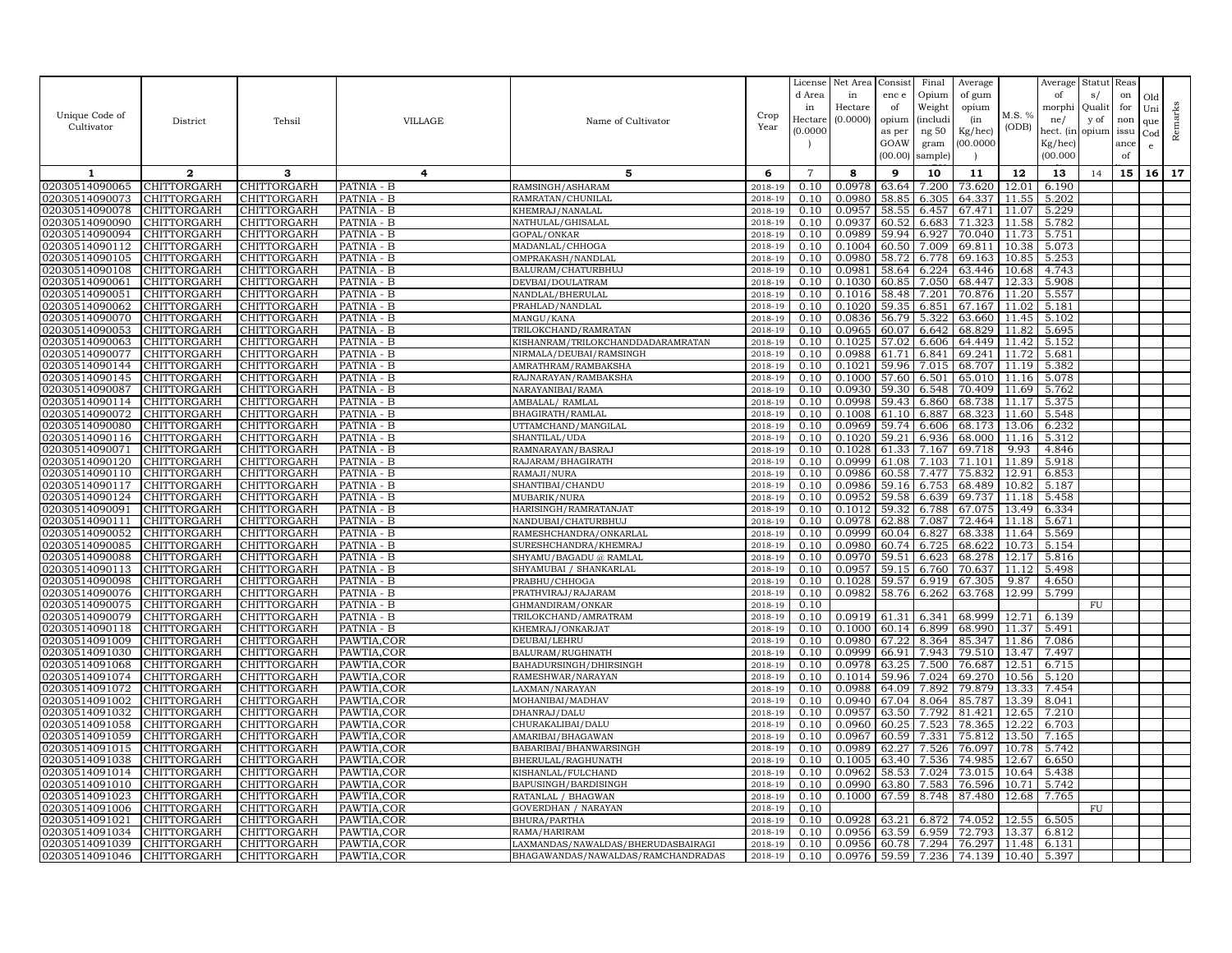| Unique Code of<br>Cultivator     | District                          | Tehsil                     | VILLAGE                              | Name of Cultivator                    | Crop<br>Year       | License<br>d Area<br>in<br>Hectare<br>(0.0000) | Net Area<br>in<br>Hectare<br>(0.0000) | Consist<br>enc e<br>of<br>opium<br>as per<br>GOAW<br>(00.00) | Final<br>Opium<br>Weight<br><i>(includi</i><br>ng 50<br>gram<br>sample) | Average<br>of gum<br>opium<br>(in<br>Kg/hec)<br>00.000C | M.S. %<br>(ODB) | Average<br>of<br>morphi<br>ne/<br>hect. (in<br>Kg/hec)<br>(00.000) | Statut<br>s/<br>Quali<br>y of<br>opium | Reas<br>on<br>for<br>non<br>issu<br>ance<br>of | Old<br>Uni<br>que<br>$_{\rm Cod}$<br>e | Remarks |
|----------------------------------|-----------------------------------|----------------------------|--------------------------------------|---------------------------------------|--------------------|------------------------------------------------|---------------------------------------|--------------------------------------------------------------|-------------------------------------------------------------------------|---------------------------------------------------------|-----------------|--------------------------------------------------------------------|----------------------------------------|------------------------------------------------|----------------------------------------|---------|
| 1                                | $\mathbf{2}$                      | 3                          | 4                                    | 5                                     | 6                  | $\overline{7}$                                 | 8                                     | 9                                                            | 10                                                                      | 11                                                      | 12              | 13                                                                 | 14                                     | 15                                             | 16                                     | 17      |
| 02030514091049                   | CHITTORGARH                       | <b>CHITTORGARH</b>         | PAWTIA, COR                          | SHOLA/PRATAP                          | 2018-19            | 0.10                                           | 0.0982                                | 59.01                                                        | 6.938                                                                   | 70.652                                                  | 12.34           | 6.103                                                              |                                        |                                                |                                        |         |
| 02030514091050                   | CHITTORGARH                       | CHITTORGARH                | PAWTIA.COR                           | NARAYAN/NATHU                         | 2018-19            | 0.10                                           | 0.1023                                | 58.16                                                        | 6.846                                                                   | 66.921                                                  | 11.97           | 5.608                                                              |                                        |                                                |                                        |         |
| 02030514091062                   | CHITTORGARH                       | CHITTORGARH                | PAWTIA, COR                          | KISHANA/GIRDHARI                      | $2018 - 1$         | 0.10                                           | 0.0990                                | 56.34                                                        | 7.212                                                                   | 72.849                                                  | 9.73            | 4.961                                                              |                                        |                                                |                                        |         |
| 02030514091069                   | <b>CHITTORGARH</b>                | CHITTORGARH                | PAWTIA, COR                          | SHOBHAKANWAR/BHANWARSINGH             | 2018-19            | 0.10                                           | 0.0985                                | 57.04                                                        | 6.837                                                                   | 69.411                                                  | 11.20           | 5.442                                                              |                                        |                                                |                                        |         |
| 02030514092011                   | CHITTORGARH                       | CHITTORGARH                | PEMAKHEDA                            | RATAN/PRABHU                          | 2018-19            | 0.10                                           | 0.1005                                | 59.35                                                        | 6.690                                                                   | 66.567                                                  | 13.06           | 6.085                                                              |                                        |                                                |                                        |         |
| 02030514092006                   | CHITTORGARH                       | CHITTORGARH                | PEMAKHEDA                            | RATAN/HEMA                            | 2018-19            | 0.10                                           | 0.1035                                | 60.31                                                        | 7.418                                                                   | 71.672                                                  | 11.06           | 5.549                                                              |                                        |                                                |                                        |         |
| 02030514092004                   | CHITTORGARH                       | CHITTORGARH                | PEMAKHEDA                            | MANGIBAI/DOLA                         | 2018-19            | 0.10                                           | 0.0999                                | 61.18                                                        | 6.975                                                                   | 69.820                                                  | 12.00           | 5.864                                                              |                                        |                                                |                                        |         |
| 02030514092003                   | CHITTORGARH                       | CHITTORGARH                | PEMAKHEDA                            | DALCHAND/HAJARI                       | 2018-19            | 0.10                                           | 0.0999                                | 61.47                                                        | 7.131                                                                   | 71.381                                                  | 11.03           | 5.511                                                              |                                        |                                                |                                        |         |
| 02030514093009<br>02030514093003 | CHITTORGARH<br>CHITTORGARH        | CHITTORGARH                | RAGHUNATHPURA                        | BHANWARLAL/FATTA                      | 2018-19            | 0.10                                           | 0.1008<br>0.0994                      | 61.33                                                        | 7.018                                                                   | 69.623<br>72.294                                        | 10.60<br>11.02  | 5.166                                                              |                                        |                                                |                                        |         |
| 02030514093005                   | <b>CHITTORGARH</b>                | CHITTORGARH<br>CHITTORGARH | RAGHUNATHPURA<br>RAGHUNATHPURA       | KISHANLAL / HARLAL<br>MADHO/DHANNA    | 2018-19<br>2018-19 | 0.10<br>0.10                                   | 0.0980                                | 63.27<br>63.28                                               | 7.186<br>7.404                                                          | 75.551                                                  | 11.41           | 5.576<br>6.034                                                     |                                        |                                                |                                        |         |
| 02030514093029                   | CHITTORGARH                       | CHITTORGARH                | <b>RAGHUNATHPURA</b>                 | FATEHLAL/DHANNA                       | 2018-19            | 0.10                                           | 0.1021                                | 60.61                                                        | 7.299                                                                   | 71.489                                                  | 10.91           | 5.460                                                              |                                        |                                                |                                        |         |
| 02030514093035                   | CHITTORGARH                       | CHITTORGARH                | <b>RAGHUNATHPURA</b>                 | RUPA/NANDA                            | 2018-19            | 0.10                                           | 0.0986                                | 58.61                                                        | 7.025                                                                   | 71.248                                                  | 10.10           | 5.037                                                              |                                        |                                                |                                        |         |
| 02030514093040                   | CHITTORGARH                       | CHITTORGARH                | RAGHUNATHPURA                        | MANOHAR/MADHO                         | 2018-19            | 0.10                                           | 0.0992                                | 59.92                                                        | 6.959                                                                   | 70.151                                                  | 10.51           | 5.161                                                              |                                        |                                                |                                        |         |
| 02030514093041                   | CHITTORGARH                       | CHITTORGARH                | RAGHUNATHPURA                        | BHERULAL/GOVINDRAM                    | 2018-19            | 0.10                                           | 0.0937                                | 60.10                                                        | 7.272                                                                   | 77.609                                                  | 11.68           | 6.345                                                              |                                        |                                                |                                        |         |
| 02030514093014                   | CHITTORGARH                       | CHITTORGARH                | RAGHUNATHPURA                        | CHANDIBAI/FATTA                       | 2018-19            | 0.10                                           | 0.0970                                | 61.25                                                        | 7.044                                                                   | 72.619                                                  | 10.48           | 5.327                                                              |                                        |                                                |                                        |         |
| 02030514093033                   | CHITTORGARH                       | CHITTORGARH                | RAGHUNATHPURA                        | HEMRAJ/CHAMPA                         | 2018-19            | 0.10                                           | 0.0984                                | 59.39                                                        | 6.601                                                                   | 67.083                                                  | 9.80            | 4.602                                                              |                                        |                                                |                                        |         |
| 02030514093007                   | CHITTORGARH                       | CHITTORGARH                | RAGHUNATHPURA                        | RUPLAL/GOVIND                         | 2018-19            | 0.10                                           | 0.0994                                | 57.18                                                        | 6.306                                                                   | 63.441                                                  | 10.42           | 4.627                                                              |                                        |                                                |                                        |         |
| 02030514093025                   | <b>CHITTORGARH</b>                | CHITTORGARH                | RAGHUNATHPURA                        | JAMNABAI/BHURA                        | 2018-19            | 0.10                                           | 0.0980                                | 60.46                                                        | 6.892                                                                   | 70.327                                                  | 10.75           | 5.292                                                              |                                        |                                                |                                        |         |
| 02030514093023                   | CHITTORGARH                       | CHITTORGARH                | RAGHUNATHPURA                        | GHISA/HAJARI                          | 2018-19            | 0.10                                           | 0.0966                                | 62.55                                                        | 7.077                                                                   | 73.261                                                  | 10.95           | 5.616                                                              |                                        |                                                |                                        |         |
| 02030514093013                   | CHITTORGARH                       | CHITTORGARH                | RAGHUNATHPURA                        | JAMANAKUNWAR/NARAYANSINGH             | 2018-19            | 0.10                                           | 0.1016                                | 63.79                                                        | 6.926                                                                   | 68.169                                                  | 13.78           | 6.575                                                              |                                        |                                                |                                        |         |
| 02030514093030                   | <b>CHITTORGARH</b>                | CHITTORGARH                | <b>RAGHUNATHPURA</b>                 | MANGILAL/BALULAL                      | 2018-19            | 0.10                                           | 0.1003                                | 57.10                                                        | 6.591                                                                   | 65.713                                                  | 11.31           | 5.202                                                              |                                        |                                                |                                        |         |
| 02030514093015                   | CHITTORGARH                       | CHITTORGARH                | RAGHUNATHPURA                        | JANIBAI/AASHU                         | 2018-19            | 0.10                                           | 0.1009                                | 60.49                                                        | 6.619                                                                   | 65.600                                                  | 10.76           | 4.941                                                              |                                        |                                                |                                        |         |
| 02030514093031                   | <b>CHITTORGARH</b>                | <b>CHITTORGARH</b>         | RAGHUNATHPURA                        | PRATHVIRAJ/GOPILAL                    | 2018-19            | 0.10                                           | 0.0967                                | 60.64                                                        | 6.714                                                                   | 69.431                                                  | 11.51           | 5.594                                                              |                                        |                                                |                                        |         |
| 02030514093041                   | CHITTORGARH                       | CHITTORGARH                | RAGHUNATHPURA                        | PYARIBAI/MADHULAL                     | 2018-19            | 0.10                                           | 0.0990                                | 60.82                                                        | 6.994                                                                   | 70.647                                                  | 10.98           | 5.430                                                              |                                        |                                                |                                        |         |
| 02030514093018                   | <b>CHITTORGARH</b>                | CHITTORGARH                | <b>RAGHUNATHPURA</b>                 | DHAPUBAI/RUPA                         | 2018-19            | 0.10                                           | 0.0951                                | 59.51                                                        | 6.121                                                                   | 64.364                                                  | 12.10           | 5.452                                                              |                                        |                                                |                                        |         |
| 02030514094009<br>02030514094007 | CHITTORGARH<br>CHITTORGARH        | CHITTORGARH<br>CHITTORGARH | <b>RAJPURA</b><br><b>RAJPURA</b>     | KISHANLAL/PRATHVIRAJ<br>MANGILAL/SEWA | 2018-19<br>2018-19 | 0.10<br>0.10                                   | 0.0971<br>0.0978                      | 58.03<br>53.82                                               | 7.386<br>5.951                                                          | 76.066<br>60.849                                        | 13.91<br>14.62  | 7.407<br>6.227                                                     |                                        |                                                |                                        |         |
| 02030514094001                   | CHITTORGARH                       | CHITTORGARH                | <b>RAJPURA</b>                       | BANSHILAL/BHERULAL                    | 2018-19            | 0.10                                           | 0.0977                                | 59.87                                                        | 7.304                                                                   | 74.760                                                  | 11.27           | 5.898                                                              |                                        |                                                |                                        |         |
| 02030514094012                   | CHITTORGARH                       | CHITTORGARH                | <b>RAJPURA</b>                       | BAPULAL/BHERULAL                      | 2018-19            | 0.10                                           | 0.0984                                | 57.88                                                        | 7.425                                                                   | 75.457                                                  | 12.80           | 6.761                                                              |                                        |                                                |                                        |         |
| 02030514094016                   | CHITTORGARH                       | CHITTORGARH                | <b>RAJPURA</b>                       | MOTILAL/HARIRAM                       | 2018-19            | 0.10                                           | 0.0975                                | 55.77                                                        | 5.872                                                                   | 60.226                                                  | 13.05           | 5.501                                                              |                                        |                                                |                                        |         |
| 02030514094003                   | CHITTORGARH                       | CHITTORGARH                | <b>RAJPURA</b>                       | NANURAM/HARIRAM                       | 2018-19            | 0.10                                           | 0.0975                                | 62.53                                                        | 7.048                                                                   | 72.287                                                  | 15.16           | 7.671                                                              |                                        |                                                |                                        |         |
| 02030514094017                   | <b>CHITTORGARH</b>                | CHITTORGARH                | <b>RAJPURA</b>                       | SOHANLAL/NANURAM                      | 2018-19            | 0.10                                           | 0.0990                                | 58.35                                                        | 6.660                                                                   | 67.273                                                  | 12.96           | 6.103                                                              |                                        |                                                |                                        |         |
| 02030514094019                   | CHITTORGARH                       | CHITTORGARH                | <b>RAJPURA</b>                       | RATANIBAI/MANGILAL                    | 2018-19            | 0.10                                           | 0.0963                                | 54.80                                                        | 5.543                                                                   | 57.560                                                  | 12.37           | 4.984                                                              |                                        |                                                |                                        |         |
| 02030514094022                   | <b>CHITTORGARH</b>                | CHITTORGARH                | <b>RAJPURA</b>                       | BHANWARSINGH / JODHSINGH              | 2018-19            | 0.10                                           | 0.0964                                | 49.97                                                        | 2.977                                                                   | 30.882                                                  | 13.35           | 2.886                                                              |                                        |                                                |                                        |         |
| 02030514095007                   | CHITTORGARH                       | CHITTORGARH                | RAMAKHEDA                            | NARAYAN/PRATAP                        | 2018-19            | 0.10                                           | 0.1003                                | 66.34                                                        | 7.781                                                                   | 77.577                                                  | 12.80           | 6.951                                                              |                                        |                                                |                                        |         |
| 02030514095010                   | CHITTORGARH                       | CHITTORGARH                | <b>RAMAKHEDA</b>                     | KISHANLAL/DAYARAMSUTHAR               | 2018-19            | 0.10                                           | 0.0960                                | 63.59                                                        | 7.177                                                                   | 74.760                                                  | 10.47           | 5.479                                                              |                                        |                                                |                                        |         |
| 02030514095015                   | CHITTORGARH                       | CHITTORGARH                | RAMAKHEDA                            | GORDHAN/SURAJMAL                      | 2018-19            | 0.10                                           | 0.0972                                | 63.38                                                        | 7.325                                                                   | 75.360                                                  | 10.71           | 5.650                                                              |                                        |                                                |                                        |         |
| 02030514095032                   | CHITTORGARH                       | CHITTORGARH                | RAMAKHEDA                            | NANDA/SURAJMAL                        | 2018-19            | 0.10                                           | 0.0985                                | 61.59                                                        | 7.118                                                                   | 72.264                                                  | 11.24           | 5.686                                                              |                                        |                                                |                                        |         |
| 02030514095006                   | CHITTORGARH                       | CHITTORGARH                | RAMAKHEDA                            | BHURIBAI/KISHANLAL                    | 2018-19            | 0.10                                           | 0.0978                                | 64.86                                                        | 7.301                                                                   | 74.652                                                  | 10.55           | 5.513                                                              |                                        |                                                |                                        |         |
| 02030514095039                   | CHITTORGARH                       | CHITTORGARH                | <b>RAMAKHEDA</b>                     | NARAYAN/GOKAL                         | 2018-19            | 0.10                                           | 0.0985                                | 65.85                                                        | 7.497                                                                   | 76.112                                                  | 11.72           | 6.245                                                              |                                        |                                                |                                        |         |
| 02030514095041                   | CHITTORGARH                       | CHITTORGARH                | RAMAKHEDA                            | <b>BHERU/GHASI</b>                    | 2018-19<br>2018-19 | 0.10<br>0.10                                   | 0.0961<br>0.0970                      | 64.28                                                        | 7.172                                                                   | 74.631                                                  | 11.95<br>9.57   | 6.243                                                              |                                        |                                                |                                        |         |
| 02030514095011<br>02030514095040 | CHITTORGARH<br><b>CHITTORGARH</b> | CHITTORGARH<br>CHITTORGARH | <b>RAMAKHEDA</b><br><b>RAMAKHEDA</b> | BHAGAWANLAL/ONKAR<br>NANURAM/ONKAR    | 2018-19            | 0.10                                           | 0.1000                                | 65.51<br>67.42                                               | 7.683<br>8.090                                                          | 79.206<br>80.900                                        | 11.08           | 5.306<br>6.275                                                     |                                        |                                                |                                        |         |
| 02030514095004                   | CHITTORGARH                       | <b>CHITTORGARH</b>         | <b>RAMAKHEDA</b>                     | KALU/DAYARAM                          | 2018-19            | 0.10                                           | 0.0980                                | 59.10                                                        | 6.704                                                                   | 68.408                                                  | 10.41           | 4.985                                                              |                                        |                                                |                                        |         |
| 02030514095012                   | CHITTORGARH                       | <b>CHITTORGARH</b>         | <b>RAMAKHEDA</b>                     | NARU/NATHU                            | 2018-19            | 0.10                                           | 0.0959                                | 68.78                                                        | 7.566                                                                   | 78.895                                                  | 11.05           | 6.102                                                              |                                        |                                                |                                        |         |
| 02030514095008                   | CHITTORGARH                       | CHITTORGARH                | <b>RAMAKHEDA</b>                     | CHUNNILAL/LALU                        | 2018-19            | 0.10                                           | 0.0976                                | 64.24                                                        | 7.287                                                                   | 74.662                                                  | 11.15           | 5.827                                                              |                                        |                                                |                                        |         |
| 02030514095029                   | <b>CHITTORGARH</b>                | CHITTORGARH                | <b>RAMAKHEDA</b>                     | LEHARIBAI/BHERULAL                    | 2018-19            | 0.10                                           | 0.0994                                | 63.91                                                        | 7.733                                                                   | 77.797                                                  | 11.06           | 6.023                                                              |                                        |                                                |                                        |         |
| 02030514095033                   | CHITTORGARH                       | CHITTORGARH                | RAMAKHEDA                            | NATHULAL/BHERULAL                     | 2018-19            | 0.10                                           | 0.0971                                | 62.70                                                        | 6.969                                                                   | 71.771                                                  | 11.18           | 5.617                                                              |                                        |                                                |                                        |         |
| 02030514095027                   | CHITTORGARH                       | CHITTORGARH                | <b>RAMAKHEDA</b>                     | HANGARIBAI/HAJARI                     | 2018-19            | 0.10                                           | 0.1012                                | 59.84                                                        | 6.976                                                                   | 68.933                                                  | 10.46           | 5.047                                                              |                                        |                                                |                                        |         |
| 02030514095019                   | CHITTORGARH                       | CHITTORGARH                | RAMAKHEDA                            | RAMI/NARU                             | 2018-19            | 0.10                                           | 0.0950                                | 58.61                                                        | 6.305                                                                   | 66.368                                                  | 11.35           | 5.273                                                              |                                        |                                                |                                        |         |
| 02030514095021                   | CHITTORGARH                       | CHITTORGARH                | RAMAKHEDA                            | NANDU/JITU                            | 2018-19            | 0.10                                           | 0.1017                                | 56.97                                                        | 6.299                                                                   | 61.937                                                  | 11.27           | 4.886                                                              |                                        |                                                |                                        |         |
| 02030514095016                   | CHITTORGARH                       | CHITTORGARH                | RAMAKHEDA                            | CHENRAM/NARAYAN                       | 2018-19            | 0.10                                           |                                       |                                                              |                                                                         |                                                         |                 |                                                                    | FU.                                    |                                                |                                        |         |
| 02030514096009                   | CHITTORGARH                       | CHITTORGARH                | RAMPURIA, COR                        | BHAGWANIBAI / SHAMBHU                 | 2018-19            | 0.10                                           | 0.0976                                | 57.36                                                        | 6.973                                                                   | 71.445                                                  | 11.38           | 5.692                                                              |                                        |                                                |                                        |         |
| 02030514096027                   | CHITTORGARH                       | CHITTORGARH                | RAMPURIA, COR                        | SHIVLAL/BHERA                         | 2018-19            | 0.10                                           | 0.0971                                | 57.33                                                        | 7.043                                                                   | 72.534                                                  | 11.18           | 5.677                                                              |                                        |                                                |                                        |         |
| 02030514096010                   | <b>CHITTORGARH</b>                | CHITTORGARH                | RAMPURIA, COR                        | LAXMINARAYAN/MANKCHAND                | 2018-19            | 0.10                                           | 0.1014                                | 56.87                                                        | 6.898                                                                   | 68.028                                                  | 10.46           | 4.981                                                              |                                        |                                                |                                        |         |
| 02030514096030 CHITTORGARH       |                                   | <b>CHITTORGARH</b>         | RAMPURIA, COR                        | KANHAIYALAL/NANDLAL                   | 2018-19            | 0.10                                           | 0.0970                                | 56.83                                                        | 6.811                                                                   | 70.217                                                  | 10.87           | 5.343                                                              |                                        |                                                |                                        |         |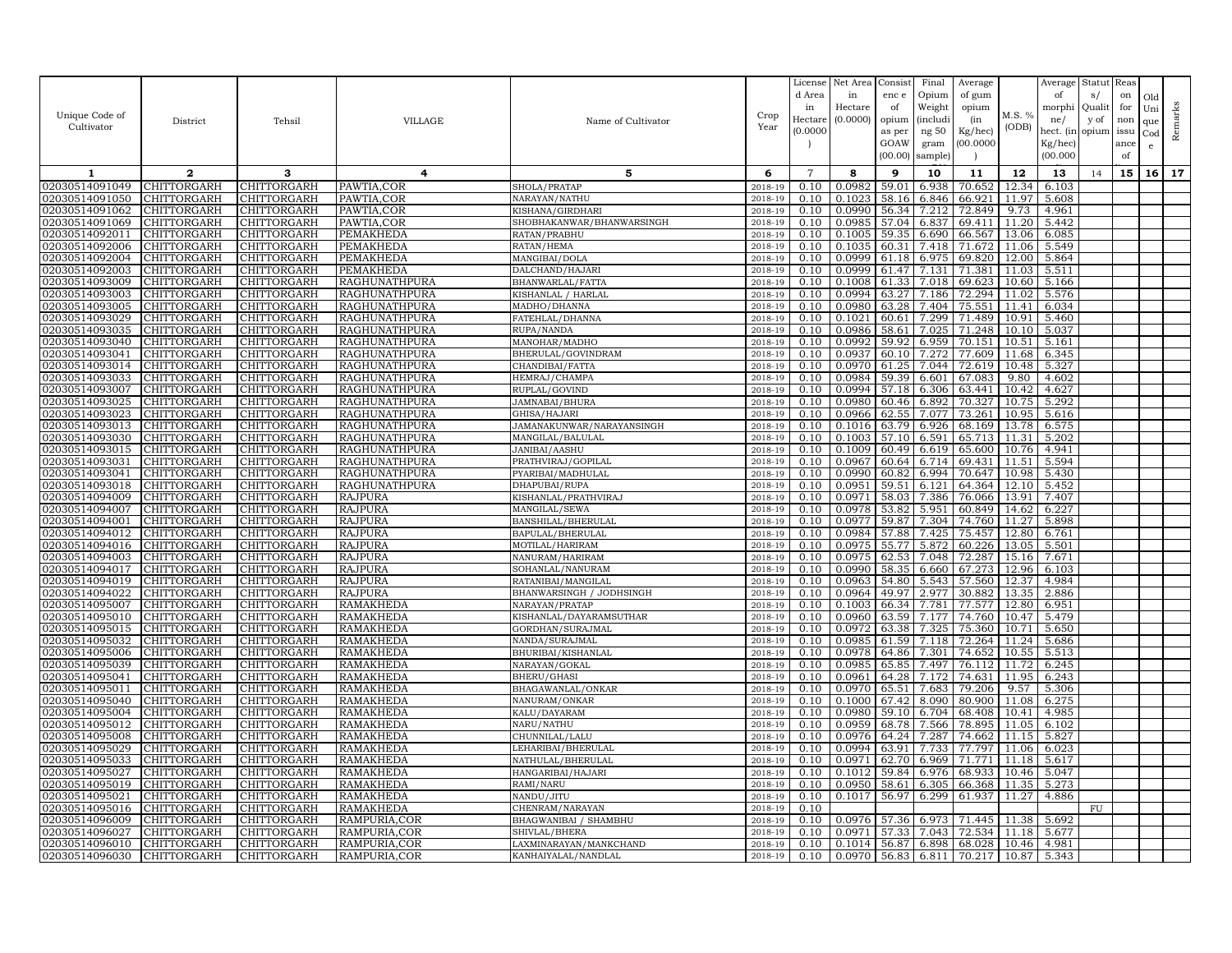| Unique Code of<br>Cultivator     | District                   | Tehsil                     | <b>VILLAGE</b>                       | Name of Cultivator                | Crop<br>Year       | License<br>d Area<br>in<br>Hectare<br>(0.0000) | Net Area<br>in<br>Hectare<br>(0.0000) | Consist<br>enc e<br>of<br>opium<br>as per<br>GOAW<br>(00.00) | Final<br>Opium<br>Weight<br><i>(includi</i><br>ng $50\,$<br>gram<br>sample) | Average<br>of gum<br>opium<br>(in<br>Kg/hec)<br>(00.0000) | M.S. %<br>(ODB) | Average<br>of<br>morphi<br>ne/<br>hect. (in<br>$Kg/$ hec)<br>(00.000) | Statut<br>s/<br>Quali<br>y of<br>opium | Reas<br>on<br>for<br>non<br>issu<br>ance<br>of | Old<br>Uni<br>que<br>Cod<br>e | Remarks |
|----------------------------------|----------------------------|----------------------------|--------------------------------------|-----------------------------------|--------------------|------------------------------------------------|---------------------------------------|--------------------------------------------------------------|-----------------------------------------------------------------------------|-----------------------------------------------------------|-----------------|-----------------------------------------------------------------------|----------------------------------------|------------------------------------------------|-------------------------------|---------|
| 1                                | $\mathbf{2}$               | 3                          | 4                                    | 5                                 | 6                  | $\overline{7}$                                 | 8                                     | 9                                                            | 10                                                                          | 11                                                        | 12              | 13                                                                    | 14                                     | 15                                             | 16 <sup>1</sup>               | 17      |
| 02030514096015                   | CHITTORGARH                | CHITTORGARH                | RAMPURIA,COR                         | DALCHAND/KISHANA                  | 2018-19            | 0.10                                           | 0.0998                                | 60.99                                                        | 7.014                                                                       | 70.281                                                    | 11.25           | 5.534                                                                 |                                        |                                                |                               |         |
| 02030514096007                   | CHITTORGARH                | CHITTORGARH                | RAMPURIA.COR                         | ONKAR/BHUWANA                     | 2018-19            | 0.10                                           | 0.1023                                | 58.59                                                        | 6.755                                                                       | 66.031                                                    | 10.79           | 4.987                                                                 |                                        |                                                |                               |         |
| 02030514096001                   | CHITTORGARH                | CHITTORGARH                | RAMPURIA,COR                         | AMARATIBAI / GEHRU                | 2018-19            | 0.10                                           | 0.0992                                | 58.60                                                        | 7.024                                                                       | 70.807                                                    | 10.56           | 5.234                                                                 |                                        |                                                |                               |         |
| 02030514096017                   | CHITTORGARH                | CHITTORGARH                | RAMPURIA,COR                         | CHHOGA/HAJARI                     | 2018-19            | 0.10                                           | 0.0999                                | 61.71                                                        | 7.299                                                                       | 73.063                                                    | 11.31           | 5.785                                                                 |                                        |                                                |                               |         |
| 02030514096032                   | CHITTORGARH                | CHITTORGARH                | RAMPURIA, COR                        | BHAGAWAN/SURAJMAL                 | 2018-19            | 0.10                                           | 0.1008                                | 61.40                                                        | 7.149                                                                       | 70.923                                                    | 10.23           | 5.079                                                                 |                                        |                                                |                               |         |
| 02030514096004                   | CHITTORGARH                | CHITTORGARH                | RAMPURIA, COR                        | GIRVARSINGH/DUNGARSINGH           | 2018-19            | 0.10                                           | 0.0966                                | 57.58                                                        | 6.926                                                                       | 71.698                                                    | 10.52           | 5.280                                                                 |                                        |                                                |                               |         |
| 02030514097001                   | CHITTORGARH                | CHITTORGARH                | RASHYAMAGRI                          | CHUNNILAL/GOPAL                   | 2018-19            | 0.10                                           | 0.0999                                | 58.39                                                        | 7.140                                                                       | 71.472                                                    | 11.27           | 5.639                                                                 |                                        |                                                |                               |         |
| 02030514097002                   | CHITTORGARH                | CHITTORGARH                | RASHYAMAGRI                          | ALURAM / LOBHILAL                 | 2018-19            | 0.10                                           | 0.1004                                | 59.36                                                        | 7.072                                                                       | 70.438                                                    | 12.42           | 6.124                                                                 |                                        |                                                |                               |         |
| 02030514097004                   | CHITTORGARH                | CHITTORGARH                | RASHYAMAGRI                          | DHAPUBAI/HIRALAL                  | 2018-19            | 0.10<br>0.10                                   | 0.1000<br>0.0999                      | 58.42                                                        | 7.236                                                                       | 72.360<br>72.673                                          | 11.16<br>12.85  | 5.653                                                                 |                                        |                                                |                               |         |
| 02030514097006<br>02030514097011 | CHITTORGARH<br>CHITTORGARH | CHITTORGARH<br>CHITTORGARH | RASHYAMAGRI<br>RASHYAMAGRI           | GIRDHARI/NANDA<br>RAJIBAI/NANALAL | 2018-19<br>2018-19 | 0.10                                           | 0.1000                                | 60.86<br>59.60                                               | 7.260<br>6.897                                                              | 68.970                                                    | 13.10           | 6.537<br>6.324                                                        |                                        |                                                |                               |         |
| 02030514097018                   | CHITTORGARH                | CHITTORGARH                | RASHYAMAGRI                          | NANALAL/HAJARI                    | 2018-19            | 0.10                                           | 0.1000                                | 61.59                                                        | 6.960                                                                       | 69.600                                                    | 11.92           | 5.807                                                                 |                                        |                                                |                               |         |
| 02030514097019                   | CHITTORGARH                | <b>CHITTORGARH</b>         | RASHYAMAGRI                          | KANA/CHUNNILAL                    | 2018-19            | 0.10                                           | 0.1016                                | 59.06                                                        | 6.809                                                                       | 67.018                                                    | 11.28           | 5.292                                                                 |                                        |                                                |                               |         |
| 02030514097029                   | CHITTORGARH                | CHITTORGARH                | RASHYAMAGRI                          | PRABHUDAS/GIRDHARIDAS             | 2018-19            | 0.10                                           | 0.0987                                | 58.89                                                        | 7.126                                                                       | 72.199                                                    | 12.33           | 6.231                                                                 |                                        |                                                |                               |         |
| 02030514097003                   | CHITTORGARH                | CHITTORGARH                | <b>RASHYAMAGRI</b>                   | MANGILAL/GANGARAM                 | 2018-19            | 0.10                                           | 0.0958                                | 57.63                                                        | 6.652                                                                       | 69.436                                                    | 12.55           | 6.100                                                                 |                                        |                                                |                               |         |
| 02030514097015                   | CHITTORGARH                | CHITTORGARH                | RASHYAMAGRI                          | JITU / GIRDHARI                   | 2018-19            | 0.10                                           | 0.1000                                | 60.75                                                        | 7.203                                                                       | 72.030                                                    | 12.44           | 6.273                                                                 |                                        |                                                |                               |         |
| 02030514097023                   | CHITTORGARH                | CHITTORGARH                | RASHYAMAGRI                          | DEVILAL/LOBHILAL                  | 2018-19            | 0.10                                           | 0.0994                                | 55.84                                                        | 6.446                                                                       | 64.849                                                    | 12.39           | 5.624                                                                 |                                        |                                                |                               |         |
| 02030514097028                   | CHITTORGARH                | CHITTORGARH                | RASHYAMAGRI                          | PRABHU/RUGHNATH                   | 2018-19            | 0.10                                           | 0.1000                                | 59.79                                                        | 7.132                                                                       | 71.320                                                    | 10.57           | 5.277                                                                 |                                        |                                                |                               |         |
| 02030514097014                   | CHITTORGARH                | CHITTORGARH                | RASHYAMAGRI                          | SHAMBHULAL/UDA                    | 2018-19            | 0.10                                           | 0.1000                                | 57.30                                                        | 6.753                                                                       | 67.530                                                    | 12.74           | 6.023                                                                 |                                        |                                                |                               |         |
| 02030514097022                   | CHITTORGARH                | CHITTORGARH                | RASHYAMAGRI                          | KANA/GHISACHAMAR                  | 2018-19            | 0.10                                           | 0.1000                                | 60.19                                                        | 7.051                                                                       | 70.510                                                    | 12.23           | 6.036                                                                 |                                        |                                                |                               |         |
| 02030514098031                   | CHITTORGARH                | CHITTORGARH                | RAWATON KA TALAB                     | BANSHI/NANDA                      | 2018-19            | 0.10                                           | 0.1012                                | 59.99                                                        | 6.882                                                                       | 68.004                                                    | 11.54           | 5.493                                                                 |                                        |                                                |                               |         |
| 02030514098036                   | CHITTORGARH                | <b>CHITTORGARH</b>         | RAWATON KA TALAB                     | CHAGANLAL/NANA                    | 2018-19            | 0.10                                           | 0.0987                                | 59.63                                                        | 7.028                                                                       | 71.206                                                    | 11.76           | 5.862                                                                 |                                        |                                                |                               |         |
| 02030514098041                   | CHITTORGARH                | CHITTORGARH                | RAWATON KA TALAB                     | <b>TULSIRAM/NARAYAN</b>           | 2018-19            | 0.10                                           | 0.0990                                | 58.67                                                        | 6.688                                                                       | 67.556                                                    | 10.94           | 5.174                                                                 |                                        |                                                |                               |         |
| 02030514098049                   | CHITTORGARH                | <b>CHITTORGARH</b>         | RAWATON KA TALAB                     | DALCHAND/RATANA                   | 2018-19            | 0.10                                           | 0.1010                                | 61.14                                                        | 7.092                                                                       | 70.218                                                    | 11.04           | 5.427                                                                 |                                        |                                                |                               |         |
| 02030514098058                   | CHITTORGARH                | CHITTORGARH                | RAWATON KA TALAB                     | BHERULAL/AMBALAL                  | 2018-19            | 0.10                                           | 0.0986                                | 55.23                                                        | 6.052                                                                       | 61.379                                                    | 10.66           | 4.580                                                                 |                                        |                                                |                               |         |
| 02030514098023                   | CHITTORGARH                | CHITTORGARH                | RAWATON KA TALAB                     | JAGDISH/NARAYAN                   | 2018-19            | 0.10                                           | 0.1004                                | 59.82                                                        | 7.059                                                                       | 70.309                                                    | 10.06           | 4.951                                                                 |                                        |                                                |                               |         |
| 02030514098001<br>02030514098011 | CHITTORGARH<br>CHITTORGARH | CHITTORGARH<br>CHITTORGARH | RAWATON KA TALAB<br>RAWATON KA TALAB | SHANKER/NARAYAN<br>MOHAN/MOTI     | 2018-19<br>2018-19 | 0.10<br>0.10                                   | 0.1000<br>0.0988                      | 58.81<br>56.26                                               | 6.528<br>6.518                                                              | 65.280<br>65.972                                          | 10.47<br>9.53   | 4.784<br>4.401                                                        |                                        |                                                |                               |         |
| 02030514098020                   | CHITTORGARH                | CHITTORGARH                | RAWATON KA TALAB                     | <b>KANA/KHEMA</b>                 | 2018-19            | 0.10                                           | 0.1012                                | 72.62                                                        |                                                                             | 84.269                                                    | 8.81            | 5.197                                                                 |                                        |                                                |                               |         |
| 02030514098044                   | CHITTORGARH                | CHITTORGARH                | RAWATON KA TALAB                     | KANHAIYALAL/SHANKAR               | 2018-19            | 0.10                                           | 0.0996                                | 58.85                                                        | 8.528<br>6.574                                                              | 66.004                                                    | 10.03           | 4.634                                                                 |                                        |                                                |                               |         |
| 02030514098050                   | CHITTORGARH                | CHITTORGARH                | RAWATON KA TALAB                     | BABULAL/MOHAN                     | 2018-19            | 0.10                                           | 0.0970                                | 60.98                                                        | 7.100                                                                       | 73.196                                                    | 12.77           | 6.543                                                                 |                                        |                                                |                               |         |
| 02030514098054                   | CHITTORGARH                | CHITTORGARH                | RAWATON KA TALAB                     | RAMESHWAR/GHISU                   | 2018-19            | 0.10                                           | 0.1000                                | 57.77                                                        | 6.536                                                                       | 65.360                                                    | 10.56           | 4.832                                                                 |                                        |                                                |                               |         |
| 02030514098019                   | CHITTORGARH                | CHITTORGARH                | RAWATON KA TALAB                     | BOTHLAL/DALU @ NANALAL            | 2018-19            | 0.10                                           | 0.0999                                | 60.15                                                        | 7.184                                                                       | 71.912                                                    | 12.10           | 6.091                                                                 |                                        |                                                |                               |         |
| 02030514098052                   | CHITTORGARH                | CHITTORGARH                | RAWATON KA TALAB                     | SHAYAMLAL/GOPILAL                 | 2018-19            | 0.10                                           | 0.1026                                | 59.38                                                        | 7.066                                                                       | 68.869                                                    | 9.95            | 4.797                                                                 |                                        |                                                |                               |         |
| 02030514098022                   | CHITTORGARH                | CHITTORGARH                | RAWATON KA TALAB                     | NANALAL/KALU                      | 2018-19            | 0.10                                           | 0.1006                                | 60.25                                                        | 6.851                                                                       | 68.101                                                    | 10.61           | 5.058                                                                 |                                        |                                                |                               |         |
| 02030514098047                   | CHITTORGARH                | CHITTORGARH                | RAWATON KA TALAB                     | MADANLAL/MANGILAL                 | 2018-19            | 0.10                                           | 0.0985                                | 56.97                                                        | 6.405                                                                       | 65.025                                                    | 10.29           | 4.684                                                                 |                                        |                                                |                               |         |
| 02030514098010                   | CHITTORGARH                | CHITTORGARH                | RAWATON KA TALAB                     | BADRILAL/KASHIRAM                 | 2018-19            | 0.10                                           | 0.0980                                | 59.95                                                        | 6.971                                                                       | 71.133                                                    | 10.66           | 5.308                                                                 |                                        |                                                |                               |         |
| 02030514098035                   | CHITTORGARH                | CHITTORGARH                | RAWATON KA TALAB                     | SHIVLAL / HIRA                    | 2018-19            | 0.10                                           | 0.1006                                | 60.43                                                        | 6.924                                                                       | 68.827                                                    | 11.86           | 5.714                                                                 |                                        |                                                |                               |         |
| 02030514098037                   | CHITTORGARH                | CHITTORGARH                | RAWATON KA TALAB                     | KESHARBAI/MAGANIRAM               | 2018-19            | 0.10                                           | 0.1005                                | 56.94                                                        | 6.369                                                                       | 63.373                                                    | 13.59           | 6.029                                                                 |                                        |                                                |                               |         |
| 02030514098055                   | CHITTORGARH                | CHITTORGARH                | RAWATON KA TALAB                     | SHAMBHULAL/BADRILAL               | 2018-19            | 0.10                                           | 0.0971                                | 60.13                                                        | 6.769                                                                       | 69.712                                                    | 10.93           | 5.334                                                                 |                                        |                                                |                               |         |
| 02030514098063                   | CHITTORGARH                | CHITTORGARH                | RAWATON KA TALAB                     | SURESHCHANDRA/GOPILAL             | 2018-19            | 0.10                                           | 0.0973                                | 60.31                                                        | 6.651                                                                       | 68.356                                                    | 10.55           | 5.048                                                                 |                                        |                                                |                               |         |
| 02030514098016                   | CHITTORGARH                | CHITTORGARH                | RAWATON KA TALAB                     | GULABIBAI / MANGILAL / KAJOD      | 2018-19            | 0.10                                           | 0.0991                                | 62.27                                                        | 7.117                                                                       | 71.816                                                    | 11.80           | 5.932                                                                 |                                        |                                                |                               |         |
| 02030514098051<br>02030514098065 | CHITTORGARH<br>CHITTORGARH | CHITTORGARH<br>CHITTORGARH | RAWATON KA TALAB<br>RAWATON KA TALAB | TAMUBAI/GHISU                     | 2018-19<br>2018-19 | 0.10<br>0.10                                   | 0.1002<br>0.1001                      | 60.05<br>59.15                                               | 6.794<br>6.895                                                              | 67.804<br>68.881                                          | 10.91<br>10.65  | 5.178<br>5.135                                                        |                                        |                                                |                               |         |
| 02030514098039                   | CHITTORGARH                | CHITTORGARH                | RAWATON KA TALAB                     | GITABAI/CHAMPA<br>CHUNNILAL/VARDA | 2018-19            | 0.10                                           | 0.1008                                | 50.48                                                        | 6.130                                                                       | 60.814                                                    | 11.55           | 4.917                                                                 |                                        |                                                |                               |         |
| 02030514098038                   | CHITTORGARH                | CHITTORGARH                | <b>RAWATON KA TALAB</b>              | BHAGIRATH/VARDA                   | 2018-19            | 0.10                                           | 0.1032                                | 61.50                                                        | 7.257                                                                       | 70.320                                                    | 10.03           | 4.937                                                                 |                                        |                                                |                               |         |
| 02030514098056                   | CHITTORGARH                | CHITTORGARH                | RAWATON KA TALAB                     | NOJIBAI/KHAMRAJ                   | 2018-19            | 0.10                                           | 0.1028                                | 61.90                                                        | 7.322                                                                       | 71.226                                                    | 9.92            | 4.946                                                                 |                                        |                                                |                               |         |
| 02030514099009                   | CHITTORGARH                | CHITTORGARH                | REL KA AMARANA                       | RADHESHYAM/SHANKARLAL             | 2018-19            | 0.10                                           | 0.0978                                | 62.35                                                        | 7.384                                                                       | 75.501                                                    | 11.10           | 5.866                                                                 |                                        |                                                |                               |         |
| 02030514099011                   | CHITTORGARH                | CHITTORGARH                | REL KA AMARANA                       | BHERULAL/SHANKARLAL               | 2018-19            | 0.10                                           | 0.0978                                | 61.26                                                        | 6.660                                                                       | 68.098                                                    | 11.05           | 5.267                                                                 |                                        |                                                |                               |         |
| 02030514099018                   | CHITTORGARH                | CHITTORGARH                | <b>REL KA AMARANA</b>                | DHAPUBAI/TANKUBAI/CHENRAM         | 2018-19            | 0.10                                           | 0.0973                                | 62.30                                                        | 7.022                                                                       | 72.169                                                    | 11.22           | 5.668                                                                 |                                        |                                                |                               |         |
| 02030514099019                   | CHITTORGARH                | CHITTORGARH                | REL KA AMARANA                       | BHERULAL/NATHULAL                 | 2018-19            | 0.10                                           | 0.0500                                | 64.49                                                        | 4.044                                                                       | 80.880                                                    | 9.88            | 5.594                                                                 |                                        |                                                |                               |         |
| 02030514101028                   | CHITTORGARH                | CHITTORGARH                | ROJDA                                | MOHANLAL/SHOBHA                   | 2018-19            | 0.10                                           | 0.0990                                | 65.58                                                        | 7.635                                                                       | 77.121                                                    | 9.47            | 5.113                                                                 |                                        |                                                |                               |         |
| 02030514101076                   | CHITTORGARH                | CHITTORGARH                | <b>ROJDA</b>                         | CHAMPALAL/GOPILAI                 | 2018-19            | 0.10                                           | 0.0907                                | 64.47                                                        | 6.769                                                                       | 74.631                                                    | 11.48           | 5.998                                                                 |                                        |                                                |                               |         |
| 02030514101009                   | CHITTORGARH                | CHITTORGARH                | ROJDA                                | RANJITSINGH/MOHANSINGH            | 2018-19            | 0.10                                           | 0.1010                                | 60.45                                                        | 6.779                                                                       | 67.119                                                    | 10.47           | 4.919                                                                 |                                        |                                                |                               |         |
| 02030514101052                   | CHITTORGARH                | CHITTORGARH                | ROJDA                                | GANPATSINGH/MOHANSINGH            | 2018-19            | 0.10                                           | 0.1010                                | 62.81                                                        | 7.169                                                                       | 70.980                                                    | 11.80           | 5.863                                                                 |                                        |                                                |                               |         |
| 02030514101017                   | CHITTORGARH                | CHITTORGARH                | ROJDA                                | PYARIBAI/PYARA                    | 2018-19            | 0.10                                           | 0.0998                                | 62.42                                                        | 7.232                                                                       | 72.465                                                    | 9.93            | 5.037                                                                 |                                        |                                                |                               |         |
| 02030514101072                   | <b>CHITTORGARH</b>         | <b>CHITTORGARH</b>         | <b>ROJDA</b>                         | HEMRAJ/HAJARI                     | 2018-19            | 0.10                                           | 0.0988                                | 63.33                                                        | 7.455                                                                       | 75.456                                                    | 11.43           | 6.037                                                                 |                                        |                                                |                               |         |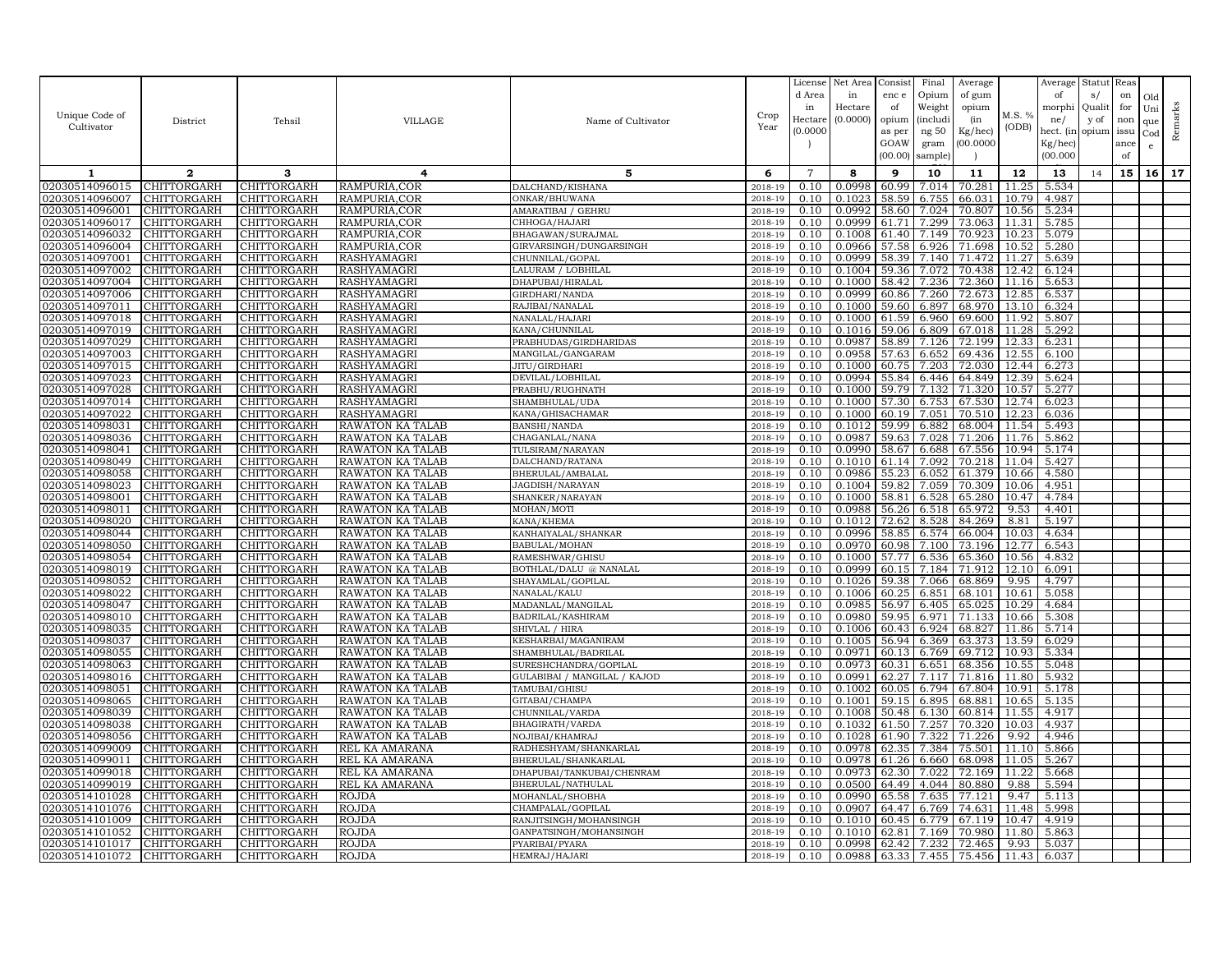|                                  |                            |                            |                                |                                    |                    | License        | Net Area         | Consist        | Final          | Average          |                | Average        | Statut Reas |      |     |         |
|----------------------------------|----------------------------|----------------------------|--------------------------------|------------------------------------|--------------------|----------------|------------------|----------------|----------------|------------------|----------------|----------------|-------------|------|-----|---------|
|                                  |                            |                            |                                |                                    |                    | d Area         | in               | enc e          | Opium          | of gum           |                | of             | s/          | on   | Old |         |
| Unique Code of                   |                            |                            |                                |                                    | Crop               | in             | Hectare          | of             | Weight         | opium            | M.S. %         | morphi         | Qualit      | for  | Uni | Remarks |
| Cultivator                       | District                   | Tehsil                     | <b>VILLAGE</b>                 | Name of Cultivator                 | Year               | Hectar         | (0.0000)         | opium          | (includi       | (in              | (ODB)          | ne/            | y of        | non  | que |         |
|                                  |                            |                            |                                |                                    |                    | (0.0000)       |                  | as per         | ng 50          | Kg/hec)          |                | hect. (in      | opium issu  |      | Cod |         |
|                                  |                            |                            |                                |                                    |                    |                |                  | GOAW           | gram           | 00.0000          |                | Kg/hec)        |             | ance | e   |         |
|                                  |                            |                            |                                |                                    |                    |                |                  | (00.00)        | sample)        |                  |                | (00.000)       |             | of   |     |         |
| 1                                | $\mathbf{2}$               | 3                          | 4                              | 5                                  | 6                  | $\overline{7}$ | 8                | 9              | 10             | 11               | 12             | 13             | 14          | 15   | 16  | 17      |
| 02030514101048                   | CHITTORGARH                | CHITTORGARH                | <b>ROJDA</b>                   | NARAYAN/GOPI                       | 2018-19            | 0.10           | 0.0964           | 64.97          | 7.304          | 75.768           | 10.80          | 5.728          |             |      |     |         |
| 02030514101053                   | CHITTORGARH                | CHITTORGARH                | <b>ROJDA</b>                   | NANUGIR/PURGIR                     | 2018-19            | 0.10           | 0.0975           | 64.32          | 7.489          | 76.810           | 9.79           | 5.264          |             |      |     |         |
| 02030514101044                   | CHITTORGARH                | CHITTORGARH                | <b>ROJDA</b>                   | MEGA/RAMLAL                        | 2018-19            | 0.10           | 0.0982           | 66.67          | 7.410          | 75.458           | 12.03          | 6.354          |             |      |     |         |
| 02030514101029                   | CHITTORGARH                | CHITTORGARH                | <b>ROJDA</b>                   | UDAIRAM/PRATAPAHIR                 | 2018-19            | 0.10           | 0.0986           | 65.41          | 7.130          | 72.312           | 11.66          | 5.902          |             |      |     |         |
| 02030514101070                   | CHITTORGARH                | CHITTORGARH                | <b>ROJDA</b>                   | DALU/CHUNNILAL                     | 2018-19            | 0.10           | 0.0966           | 67.90          | 7.469          | 77.319           | 11.56          | 6.257          |             |      |     |         |
| 02030514101003                   | CHITTORGARH                | CHITTORGARH                | <b>ROJDA</b>                   | HANGAMIBAI/ONKAR                   | 2018-19            | 0.10           | 0.0998           | 67.91          | 7.674          | 76.894           | 11.88          | 6.394          |             |      |     |         |
| 02030514101062                   | CHITTORGARH                | CHITTORGARH                | ROJDA                          | JAMANALAL/LALU                     | 2018-19            | 0.10           | 0.0976           | 61.51          | 7.170          | 73.463           | 10.68          | 5.492          |             |      |     |         |
| 02030514101077                   | CHITTORGARH                | CHITTORGARH                | <b>ROJDA</b>                   | CHAWANDSINGH/DUNGARSINGH           | 2018-19            | 0.10           | 0.1014           | 62.94          | 7.310          | 72.091           | 10.63          | 5.364          |             |      |     |         |
| 02030514101057<br>02030514101068 | CHITTORGARH                | CHITTORGARH                | <b>ROJDA</b><br><b>ROJDA</b>   | SAJJANKUNWAR/DEVISINGH             | 2018-19            | 0.10<br>0.10   | 0.0995<br>0.0958 | 58.52          | 6.596          | 66.292           | 10.63          | 4.933<br>4.911 |             |      |     |         |
| 02030514101069                   | CHITTORGARH<br>CHITTORGARH | CHITTORGARH<br>CHITTORGARH | <b>ROJDA</b>                   | DALU/GOPILAL<br>CHANDMAL/MOHANLAL  | 2018-19<br>2018-19 | 0.10           | 0.0983           | 62.12<br>59.77 | 6.957<br>6.865 | 72.620<br>69.837 | 9.66<br>11.03  | 5.392          |             |      |     |         |
| 02030514101035                   | CHITTORGARH                | CHITTORGARH                | <b>ROJDA</b>                   | BADAMBAI/NANDA                     | 2018-19            | 0.10           | 0.0991           | 65.69          | 7.423          | 74.904           | 10.20          | 5.348          |             |      |     |         |
| 02030514101020                   | CHITTORGARH                | CHITTORGARH                | <b>ROJDA</b>                   | MITTHUKUNWAR/PAPPUSINGH            | 2018-19            | 0.10           | 0.1000           | 63.14          | 7.387          | 73.870           | 10.80          | 5.585          |             |      |     |         |
| 02030514101050                   | CHITTORGARH                | CHITTORGARH                | <b>ROJDA</b>                   | BHERULAL/LALU                      | 2018-19            | 0.10           | 0.0950           | 60.93          | 6.868          | 72.295           | 9.91           | 5.015          |             |      |     |         |
| 02030514101032                   | CHITTORGARH                | CHITTORGARH                | <b>ROJDA</b>                   | BHERULAL/ONKAR                     | 2018-19            | 0.10           | 0.0924           | 72.06          | 7.391          | 79.989           | 11.99          | 6.714          |             |      |     |         |
| 02030514101018                   | CHITTORGARH                | CHITTORGARH                | <b>ROJDA</b>                   | GOPI/BHAGWAN                       | 2018-19            | 0.10           | 0.0957           | 64.75          | 7.289          | 76.165           | 11.95          | 6.371          |             |      |     |         |
| 02030514101085                   | CHITTORGARH                | CHITTORGARH                | <b>ROJDA</b>                   | GANGARAM/CHUNA                     | 2018-19            | 0.10           | 0.0990           | 62.71          | 7.167          | 72.394           | 10.54          | 5.341          |             |      |     |         |
| 02030514101012                   | CHITTORGARH                | CHITTORGARH                | <b>ROJDA</b>                   | NIRBHAYSINGH/FATESINGH             | 2018-19            | 0.10           | 0.0986           | 65.1           | 7.516          | 76.227           | 12.36          | 6.595          |             |      |     |         |
| 02030514101059                   | <b>CHITTORGARH</b>         | CHITTORGARH                | ROJDA                          | SAWANTSINGH/GORDHANSINGH           | 2018-19            | 0.10           | 0.1005           | 56.55          | 6.366          | 63.343           | 9.55           | 4.234          |             |      |     |         |
| 02030514101004                   | CHITTORGARH                | CHITTORGARH                | <b>ROJDA</b>                   | NOLA/ONKAR                         | 2018-19            | 0.10           | 0.0993           | 63.03          | 7.411          | 74.632           | 10.15          | 5.302          |             |      |     |         |
| 02030514101033                   | CHITTORGARH                | CHITTORGARH                | <b>ROJDA</b>                   | NANDUBAI/MAGANA                    | 2018-19            | 0.10           | 0.0895           | 58.39          | 6.064          | 67.754           | 9.49           | 4.501          |             |      |     |         |
| 02030514101045                   | CHITTORGARH                | CHITTORGARH                | <b>ROJDA</b>                   | SOHANLAL/KHUMA                     | 2018-19            | 0.10           | 0.0960           | 59.68          | 6.821          | 71.052           | 10.20          | 5.073          |             |      |     |         |
| 02030514101006                   | CHITTORGARH                | CHITTORGARH                | <b>ROJDA</b>                   | BARDU/DEVA                         | 2018-19            | 0.10           | 0.0939           | 65.40          | 7.110          | 75.719           | 11.22          | 5.947          |             |      |     |         |
| 02030514101016                   | CHITTORGARH                | CHITTORGARH                | <b>ROJDA</b>                   | BHERUSUNGH/NAHRSINGH               | 2018-19            | 0.10           | 0.0994           | 64.38          | 7.440          | 74.849           | 10.97          | 5.748          |             |      |     |         |
| 02030514101023                   | CHITTORGARH                | CHITTORGARH                | <b>ROJDA</b>                   | CHUNILAL/UDA                       | 2018-19            | 0.10           | 0.0984           | 65.29          | 7.527          | 76.494           | 9.85           | 5.274          |             |      |     |         |
| 02030514101025                   | CHITTORGARH                | CHITTORGARH                | <b>ROJDA</b>                   | SITARAM/BURA                       | 2018-19            | 0.10           | 0.0965           | 67.55          | 8.038          | 83.295           | 12.44          | 7.254          |             |      |     |         |
| 02030514101055                   | CHITTORGARH                | CHITTORGARH                | <b>ROJDA</b>                   | JALMSINGH/JODSINGH                 | 2018-19            | 0.10           | 0.0970           | 64.96          | 6.812          | 70.227           | 11.75          | 5.776          |             |      |     |         |
| 02030514101063                   | CHITTORGARH                | CHITTORGARH                | <b>ROJDA</b>                   | NANUDAS/CHOGADAS                   | 2018-19            | 0.10           | 0.0993           | 66.45          | 7.471          | 75.237           | 12.08          | 6.362          |             |      |     |         |
| 02030514101064                   | CHITTORGARH                | CHITTORGARH                | <b>ROJDA</b>                   | RATANLAL/KHANA                     | 2018-19            | 0.10           | 0.0980           | 60.85          | 6.572          | 67.061           | 11.03          | 5.178          |             |      |     |         |
| 02030514101075                   | CHITTORGARH                | <b>CHITTORGARH</b>         | ROJDA                          | BARDULALA/HARLAL                   | 2018-19            | 0.10           | 0.0943           | 66.89          | 7.329          | 77.720           | 12.14          | 6.605          |             |      |     |         |
| 02030514101084                   | CHITTORGARH                | CHITTORGARH                | <b>ROJDA</b>                   | KASHIRAM/NARAYAN                   | 2018-19            | 0.10           |                  |                |                |                  |                |                | FU          |      |     |         |
| 02030514102002                   | CHITTORGARH                | CHITTORGARH                | <b>RORADA</b>                  | BHAGIRATH/GOPI                     | 2018-19            | 0.10           | 0.1014           | 59.30          | 7.158          | 70.592           | 10.51          | 5.194          |             |      |     |         |
| 02030514102034<br>02030514102032 | CHITTORGARH<br>CHITTORGARH | CHITTORGARH<br>CHITTORGARH | <b>RORADA</b><br><b>RORADA</b> | LAXMAN/RATANLAL<br>NANDRAM/KISHANA | 2018-19<br>2018-19 | 0.10<br>0.10   | 0.0943<br>0.1018 | 57.64<br>58.21 | 5.953<br>6.727 | 63.128<br>66.081 | 12.21<br>9.45  | 5.396<br>4.371 |             |      |     |         |
| 02030514102025                   | CHITTORGARH                | CHITTORGARH                | <b>RORADA</b>                  | KHEMIBAI/ONKAR                     | 2018-19            | 0.10           | 0.0965           | 58.85          | 5.969          | 61.855           | 11.69          | 5.062          |             |      |     |         |
| 02030514102007                   | CHITTORGARH                | CHITTORGARH                | <b>RORADA</b>                  | RATANLAL/HAJARI                    | 2018-19            | 0.10           | 0.1020           | 56.29          | 6.168          | 60.471           | 11.14          | 4.715          |             |      |     |         |
| 02030514103001                   | CHITTORGARH                | CHITTORGARH                | <b>RUPPURA</b>                 | PYARIBAI / RUPA                    | 2018-19            | 0.10           | 0.0966           | 60.85          | 6.494          | 67.226           | 10.85          | 5.105          |             |      |     |         |
| 02030514103003                   | CHITTORGARH                | CHITTORGARH                | <b>RUPPURA</b>                 | GANESHGIR/GOPALGIR                 | 2018-19            | 0.10           | 0.0955           | 63.91          | 6.902          | 72.272           | 10.56          | 5.343          |             |      |     |         |
| 02030514104001                   | CHITTORGARH                | CHITTORGARH                | SAJJANPURA                     | SOHAN/ONKAR                        | 2018-19            | 0.10           | 0.0995           | 63.74          | 7.239          | 72.754           | 11.59          | 5.903          |             |      |     |         |
| 02030514105025                   | CHITTORGARH                | CHITTORGARH                | SAMARI                         | BAGDIRAM/DALLA                     | 2018-19            | 0.10           | 0.1022           | 61.37          | 7.268          | 71.116           | 10.20          | 5.078          |             |      |     |         |
| 02030514105013                   | CHITTORGARH                | CHITTORGARH                | SAMARI                         | NANDUBAI/BALA                      | 2018-19            | 0.10           | 0.1049           | 58.12          | 7.257          | 69.180           | 13.68          | 6.624          |             |      |     |         |
| 02030514105012                   | CHITTORGARH                | CHITTORGARH                | SAMARI                         | SHREELAL/CHAGAN                    | 2018-19            | 0.10           | 0.1014           | 59.39          | 7.127          | 70.286           | 11.01          | 5.417          |             |      |     |         |
| 02030514105031                   | CHITTORGARH                | CHITTORGARH                | SAMARI                         | SHANKAR/SOHAN                      | 2018-19            | 0.10           | 0.0986           | 61.79          | 6.656          | 67.505           | 11.41          | 5.391          |             |      |     |         |
| 02030514105011                   | CHITTORGARH                | CHITTORGARH                | <b>SAMARI</b>                  | NANDUBAI/ONKAR                     | 2018-19            | 0.10           | 0.0972           | 54.79          | 6.152          | 63.292           | 10.86          | 4.812          |             |      |     |         |
| 02030514105018                   | CHITTORGARH                | CHITTORGARH                | SAMARI                         | MAGNIRAM/SHANKAR                   | 2018-19            | 0.10           | 0.0983           | 61.90          | 6.623          | 67.375           | 14.05          | 6.627          |             |      |     |         |
| 02030514105023                   | CHITTORGARH                | CHITTORGARH                | SAMARI                         | SHANKAR/NATHULAL                   | 2018-19            | 0.10           | 0.0964           | 54.83          | 6.956          | 72.158           | 12.37          | 6.248          |             |      |     |         |
| 02030514105026                   | CHITTORGARH                | CHITTORGARH                | SAMARI                         | DHANRAJ/JAYRAM                     | 2018-19            | 0.10           | 0.0980           | 61.31          | 6.481          | 66.133           | 10.67          | 4.940          |             |      |     |         |
| 02030514106006                   | CHITTORGARH                | CHITTORGARH                | SANWATA PUROHITON KA           | MANGILAL/CHATARU                   | 2018-19            | 0.10           | 0.1000           | 62.58          | 6.821          | 68.210           | 11.94          | 5.701          |             |      |     |         |
| 02030514106005                   | CHITTORGARH                | CHITTORGARH                | SANWATA PUROHITON KA           | UDAIRAM/HARIRAM<br>MANGILAL/DHULA  | 2018-19<br>2018-19 | 0.10<br>0.10   | 0.1001           | 61.53          | 6.680          | 66.733           | 11.21          | 5.237          |             |      |     |         |
| 02030514106004<br>02030514108070 | CHITTORGARH<br>CHITTORGARH | CHITTORGARH<br>CHITTORGARH | SANWATA PUROHITON KA<br>SAWA   | KALU/RAMA                          | 2018-19            | 0.10           | 0.1027<br>0.0990 | 61.27<br>58.54 | 7.029<br>6.598 | 68.442<br>66.647 | 12.31<br>13.55 | 5.897<br>6.322 |             |      |     |         |
| 02030514108116                   | CHITTORGARH                | <b>CHITTORGARH</b>         | SAWA                           | SHAMBHU/BANSILAL                   | 2018-19            | 0.10           | 0.0995           | 60.64          | 6.748          | 67.819           | 10.92          | 5.184          |             |      |     |         |
| 02030514108026                   | CHITTORGARH                | CHITTORGARH                | SAWA                           | JAMANIBAI/AMARATHRAM               | 2018-19            | 0.10           | 0.1020           | 62.36          | 7.171          | 70.304           | 11.75          | 5.783          |             |      |     |         |
| 02030514108034                   | CHITTORGARH                | CHITTORGARH                | SAWA                           | NATHU/MAYARAM                      | 2018-19            | 0.10           | 0.1020           | 59.38          | 6.769          | 66.363           | 11.84          | 5.500          |             |      |     |         |
| 02030514108058                   | CHITTORGARH                | CHITTORGARH                | SAWA                           | SHYAMPURI/NANDPURI                 | 2018-19            | 0.10           | 0.1048           | 64.20          | 7.750          | 73.950           | 12.79          | 6.621          |             |      |     |         |
| 02030514108067                   | CHITTORGARH                | CHITTORGARH                | SAWA                           | GIRDHARI/NATHULAL                  | 2018-19            | 0.10           | 0.0975           | 58.90          | 6.546          | 67.139           | 11.54          | 5.424          |             |      |     |         |
| 02030514108079                   | CHITTORGARH                | CHITTORGARH                | <b>SAWA</b>                    | KANA/RUPA MATA NANIBAI             | 2018-19            | 0.10           | 0.0992           | 60.01          | 5.975          | 60.232           | 12.98          | 5.473          |             |      |     |         |
|                                  |                            |                            |                                |                                    |                    |                |                  |                |                |                  |                |                |             |      |     |         |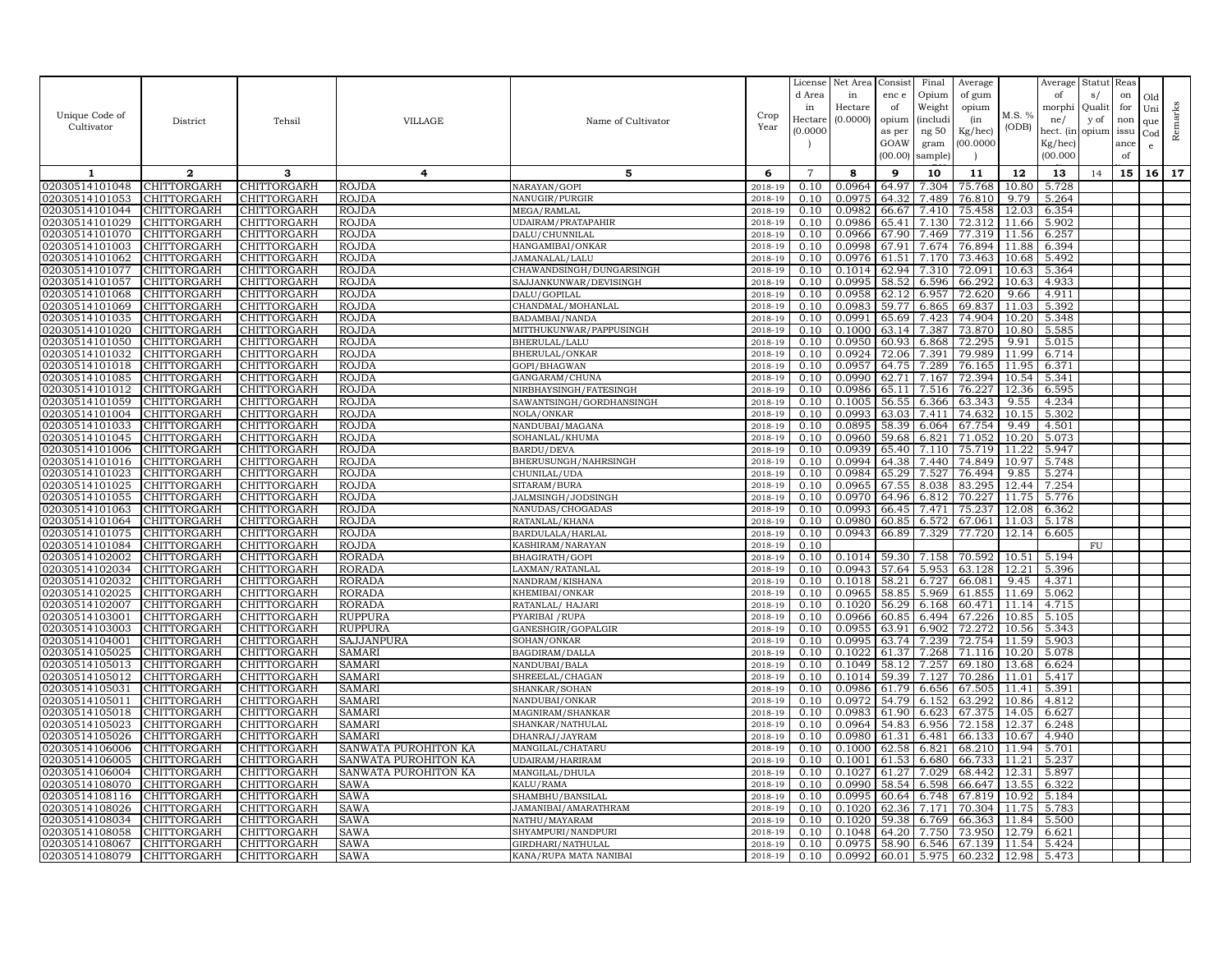| Unique Code of<br>Cultivator     | District                   | Tehsil                     | <b>VILLAGE</b>         | Name of Cultivator                          | Crop<br>Year       | License<br>d Area<br>in<br>Hectare<br>(0.000C) | Net Area<br>in<br>Hectare<br>(0.0000) | Consist<br>enc e<br>of<br>opium<br>as per<br>GOAW<br>(00.00) | Final<br>Opium<br>Weight<br><i>(includi</i><br>ng 50<br>gram<br>sample) | Average<br>of gum<br>opium<br>(in<br>Kg/hec)<br>(00.0000) | M.S. %<br>(ODB)    | Average<br>of<br>morphi<br>ne/<br>hect. (in<br>Kg/hec)<br>(00.000) | Statut<br>s/<br>Quali<br>y of<br>opium | Reas<br>on<br>for<br>non<br>issu<br>ance<br>of | Old<br>Uni<br>que<br>$_{\rm Cod}$<br>e | Remarks |
|----------------------------------|----------------------------|----------------------------|------------------------|---------------------------------------------|--------------------|------------------------------------------------|---------------------------------------|--------------------------------------------------------------|-------------------------------------------------------------------------|-----------------------------------------------------------|--------------------|--------------------------------------------------------------------|----------------------------------------|------------------------------------------------|----------------------------------------|---------|
| 1                                | $\mathbf{2}$               | 3                          | 4                      | 5                                           | 6                  | $\overline{7}$                                 | 8                                     | 9                                                            | 10                                                                      | 11                                                        | 12                 | 13                                                                 | 14                                     | 15                                             | 16                                     | 17      |
| 02030514108100                   | CHITTORGARH                | CHITTORGARH                | SAWA                   | RAMESHAWAR/INDARMAL                         | 2018-19            | 0.10                                           | 0.0989                                | 61.49                                                        | 6.975                                                                   | 70.526                                                    | 12.29              | 6.067                                                              |                                        |                                                |                                        |         |
| 02030514108114                   | CHITTORGARH                | CHITTORGARH                | SAWA                   | SHANTILAL/KISHANA                           | 2018-19            | 0.10                                           | 0.1016                                | 62.79                                                        | 6.799                                                                   | 66.919                                                    | 10.64              | 4.984                                                              |                                        |                                                |                                        |         |
| 02030514108132                   | CHITTORGARH                | CHITTORGARH                | SAWA                   | RAMKARAN/CHATURBHUJ                         | $2018 - 1$         | 0.10                                           | 0.1025                                | 65.35                                                        | 7.497                                                                   | 73.142                                                    | 12.09              | 6.190                                                              |                                        |                                                |                                        |         |
| 02030514108176                   | CHITTORGARH                | CHITTORGARH                | SAWA                   | SHRAVANLAL/CHATURBHUJ                       | 2018-19            | 0.10                                           | 0.1013                                | 62.33                                                        | 7.266                                                                   | 71.728                                                    | 11.98              | 6.015                                                              |                                        |                                                |                                        |         |
| 02030514108158                   | CHITTORGARH                | CHITTORGARH                | SAWA                   | NARAYAN/BALULAL/DP MANGILAL                 | 2018-19            | 0.10                                           | 0.1001                                | 61.02                                                        | 6.913                                                                   | 69.061                                                    | 12.73              | 6.154                                                              |                                        |                                                |                                        |         |
| 02030514108156                   | CHITTORGARH                | CHITTORGARH                | SAWA                   | BABULAL/SURAJMAL                            | 2018-19            | 0.10                                           | 0.0998                                | 61.10                                                        | 6.957                                                                   | 69.709                                                    | 12.05              | 5.880                                                              |                                        |                                                |                                        |         |
| 02030514108161                   | CHITTORGARH                | CHITTORGARH                | SAWA                   | PYARCHNAD/KESHURAM                          | 2018-19            | 0.10                                           | 0.0990                                | 52.47                                                        | 5.629                                                                   | 56.859                                                    | 14.24              | 5.668                                                              |                                        |                                                |                                        |         |
| 02030514108002                   | CHITTORGARH                | CHITTORGARH                | SAWA                   | KANHAIYALAL/NANALAL                         | 2018-19            | 0.10                                           | 0.0989                                | 62.56                                                        | 6.837                                                                   | 69.130                                                    | 12.04              | 5.826                                                              |                                        |                                                |                                        |         |
| 02030514108103                   | CHITTORGARH                | CHITTORGARH                | SAWA                   | SHAFURKHAN/FAKIRMO                          | 2018-19            | 0.10                                           | 0.1017                                | 60.66                                                        | 6.820                                                                   | 67.060                                                    | 12.66              | 5.943                                                              |                                        |                                                |                                        |         |
| 02030514108005                   | CHITTORGARH                | CHITTORGARH                | SAWA                   | RATANLAL/BANSHILAL                          | 2018-19            | 0.10                                           | 0.0958                                | 61.41                                                        | 6.352                                                                   | 66.305                                                    | 9.51               | 4.414                                                              |                                        |                                                |                                        |         |
| 02030514108080<br>02030514108085 | CHITTORGARH<br>CHITTORGARH | CHITTORGARH<br>CHITTORGARH | SAWA<br>SAWA           | ANCHIBAI/GANGARAM<br><b>BHERULAL/KESAR</b>  | 2018-19<br>2018-19 | 0.10<br>0.10                                   | 0.0990<br>0.1042                      | 61.14<br>56.81                                               | 6.708<br>6.395                                                          | 67.758<br>61.372                                          | 11.65<br>11.90     | 5.526<br>5.112                                                     |                                        |                                                |                                        |         |
| 02030514108164                   | CHITTORGARH                | CHITTORGARH                | SAWA                   | RATANLAL/VENIRAM                            | 2018-19            | 0.10                                           | 0.1043                                | 58.86                                                        | 6.433                                                                   | 61.678                                                    | $\overline{11.54}$ | 4.982                                                              |                                        |                                                |                                        |         |
| 02030514108166                   | CHITTORGARH                | CHITTORGARH                | SAWA                   | OMPRAKASH/NARAYAN                           | 2018-19            | 0.10                                           | 0.1000                                | 59.78                                                        | 6.601                                                                   | 66.010                                                    | 11.32              | 5.231                                                              |                                        |                                                |                                        |         |
| 02030514108083                   | CHITTORGARH                | CHITTORGARH                | SAWA                   | ONKAR/NANA                                  | 2018-19            | 0.10                                           | 0.0969                                | 65.24                                                        | 7.531                                                                   | 77.719                                                    | 11.68              | 6.354                                                              |                                        |                                                |                                        |         |
| 02030514108122                   | CHITTORGARH                | CHITTORGARH                | SAWA                   | GHISIBAI/CHATARBHUJ                         | 2018-19            | 0.10                                           | 0.0987                                | 62.20                                                        | 6.629                                                                   | 67.163                                                    | 12.23              | 5.750                                                              |                                        |                                                |                                        |         |
| 02030514108043                   | CHITTORGARH                | CHITTORGARH                | SAWA                   | PARASRAM/KHUMA                              | 2018-19            | 0.10                                           | 0.1000                                | 60.72                                                        | 7.460                                                                   | 74.600                                                    | 10.67              | 5.572                                                              |                                        |                                                |                                        |         |
| 02030514108150                   | CHITTORGARH                | CHITTORGARH                | SAWA                   | LAXMAN / GAUTAM                             | 2018-19            | 0.10                                           | 0.1018                                | 59.43                                                        | 6.750                                                                   | 66.307                                                    | 12.18              | 5.653                                                              |                                        |                                                |                                        |         |
| 02030514108163                   | CHITTORGARH                | CHITTORGARH                | SAWA                   | SOSARBAI/KASHIRAM                           | 2018-19            | 0.10                                           | 0.0925                                | 61.28                                                        | 6.898                                                                   | 74.573                                                    | 10.72              | 5.596                                                              |                                        |                                                |                                        |         |
| 02030514108006                   | CHITTORGARH                | CHITTORGARH                | SAWA                   | DADAMCHAND / ONKAR                          | 2018-19            | 0.10                                           | 0.0936                                | 59.51                                                        | 6.096                                                                   | 65.128                                                    | 11.85              | 5.402                                                              |                                        |                                                |                                        |         |
| 02030514108007                   | CHITTORGARH                | CHITTORGARH                | SAWA                   | MAGNIBAI / MITHHULAL                        | 2018-19            | 0.10                                           |                                       |                                                              |                                                                         |                                                           |                    |                                                                    | <b>FU</b>                              |                                                |                                        |         |
| 02030514108013                   | CHITTORGARH                | CHITTORGARH                | SAWA                   | HARISHANKAR/MOHANLALTIWARI                  | 2018-19            | 0.10                                           | 0.0972                                | 64.47                                                        | 7.414                                                                   | 76.276                                                    | 13.71              | 7.320                                                              |                                        |                                                |                                        |         |
| 02030514108041                   | CHITTORGARH                | CHITTORGARH                | SAWA                   | NARAYAN/MANGU                               | 2018-19            | 0.10                                           | 0.0966                                | 59.76                                                        | 6.531                                                                   | 67.609                                                    | 11.58              | 5.480                                                              |                                        |                                                |                                        |         |
| 02030514108091<br>02030514108092 | CHITTORGARH<br>CHITTORGARH | CHITTORGARH<br>CHITTORGARH | SAWA<br><b>SAWA</b>    | BHAGGA/FATTAMAL                             | 2018-19            | 0.10<br>0.10                                   | 0.0996<br>0.1032                      | 59.16<br>57.76                                               | 6.533<br>6.642                                                          | 65.592<br>64.361                                          | 11.22<br>11.60     | 5.152<br>5.226                                                     |                                        |                                                |                                        |         |
| 02030514108109                   | CHITTORGARH                | CHITTORGARH                | SAWA                   | MO.HUSAIN/ABDULREHMAN<br>MADHAVLAL/MITHULAL | 2018-19<br>2018-19 | 0.10                                           | 0.0965                                | 56.71                                                        | 6.076                                                                   | 62.964                                                    | 11.80              | 5.201                                                              |                                        |                                                |                                        |         |
| 02030514110014                   | CHITTORGARH                | CHITTORGARH                | SEGWA(COR)             | RATANLAL/MIYARAM                            | 2018-19            | 0.10                                           | 0.0981                                | 66.08                                                        | 7.212                                                                   | 73.517                                                    | 12.06              | 6.206                                                              |                                        |                                                |                                        |         |
| 02030514110032                   | CHITTORGARH                | CHITTORGARH                | SEGWA(COR)             | PARTHVIRAJ/MEWARAM                          | 2018-19            | 0.10                                           | 0.0989                                | 65.82                                                        | 7.287                                                                   | 73.681                                                    | 12.67              | 6.535                                                              |                                        |                                                |                                        |         |
| 02030514110030                   | CHITTORGARH                | CHITTORGARH                | SEGWA(COR)             | NATHULAL/GOPI                               | 2018-19            | 0.10                                           | 0.1027                                | 64.34                                                        | 7.638                                                                   | 74.372                                                    | 13.72              | 7.143                                                              |                                        |                                                |                                        |         |
| 02030514110024                   | CHITTORGARH                | CHITTORGARH                | SEGWA(COR)             | BHOLIBAI/MANNA                              | 2018-19            | 0.10                                           | 0.1019                                | 62.14                                                        | 6.995                                                                   | 68.646                                                    | 13.28              | 6.381                                                              |                                        |                                                |                                        |         |
| 02030514110029                   | CHITTORGARH                | CHITTORGARH                | SEGWA(COR)             | NARAYAN/MAGNA                               | 2018-19            | 0.10                                           | 0.0999                                | 61.54                                                        | 6.866                                                                   | 68.729                                                    | 12.15              | 5.845                                                              |                                        |                                                |                                        |         |
| 02030514110027                   | CHITTORGARH                | CHITTORGARH                | SEGWA(COR'             | RAMIBAI/BHERULAI                            | 2018-19            | 0.10                                           | 0.0977                                | 60.73                                                        | 6.524                                                                   | 66.776                                                    | 12.88              | 6.021                                                              |                                        |                                                |                                        |         |
| 02030514110016                   | CHITTORGARH                | CHITTORGARH                | SEGWA(COR)             | DHAPUBAI/GIRDHARI                           | 2018-19            | 0.10                                           | 0.0970                                | 62.08                                                        | 6.882                                                                   | 70.949                                                    | 11.20              | 5.562                                                              |                                        |                                                |                                        |         |
| 02030514110035                   | CHITTORGARH                | CHITTORGARH                | SEGWA(COR)             | HIRALAL/GIRDHARI                            | 2018-19            | 0.10                                           | 0.1048                                | 60.92                                                        | 7.284                                                                   | 69.504                                                    | 12.79              | 6.223                                                              |                                        |                                                |                                        |         |
| 02030514110020                   | CHITTORGARH                | CHITTORGARH                | SEGWA(COR)             | BHAGAWAN/DALLA                              | 2018-19            | 0.10                                           | 0.1011                                | 61.66                                                        | 6.633                                                                   | 65.608                                                    | 12.08              | 5.548                                                              |                                        |                                                |                                        |         |
| 02030514111005<br>02030514111037 | CHITTORGARH                | CHITTORGARH                | SEHNAWA<br>SEHNAWA     | JAYRAM/KEMA<br>DHANNA/BHERA                 | 2018-19<br>2018-19 | 0.10<br>0.10                                   | 0.1000<br>0.0992                      | 59.59<br>55.36                                               | 6.632                                                                   | 66.320                                                    | 11.60<br>11.99     | 5.385                                                              |                                        |                                                |                                        |         |
| 02030514111006                   | CHITTORGARH<br>CHITTORGARH | CHITTORGARH<br>CHITTORGARH | SEHNAWA                | RAMSINGH/RAYCHANDRA                         | 2018-19            | 0.10                                           | 0.0990                                | 60.77                                                        | 6.232<br>6.936                                                          | 62.823<br>70.061                                          | 10.68              | 5.273<br>5.238                                                     |                                        |                                                |                                        |         |
| 02030514111008                   | CHITTORGARH                | CHITTORGARH                | <b>SEHNAWA</b>         | BHERULAL/DHANRAJ                            | 2018-19            | 0.10                                           | 0.0990                                | 63.17                                                        | 7.075                                                                   | 71.465                                                    | 11.27              | 5.638                                                              |                                        |                                                |                                        |         |
| 02030514111012                   | CHITTORGARH                | CHITTORGARH                | SEHNAWA                | CHATARBHUJ/EKLING                           | 2018-19            | 0.10                                           | 0.1029                                | 61.54                                                        | 7.358                                                                   | 71.506                                                    | 10.68              | 5.346                                                              |                                        |                                                |                                        |         |
| 02030514111021                   | CHITTORGARH                | CHITTORGARH                | SEHNAWA                | MANGIBAI/SHANKAR                            | 2018-19            | 0.10                                           | 0.0975                                | 59.46                                                        | 6.643                                                                   | 68.133                                                    | 12.31              | 5.871                                                              |                                        |                                                |                                        |         |
| 02030514111017                   | CHITTORGARH                | CHITTORGARH                | SEHNAWA                | SAMBHU/HAZARI                               | 2018-19            | 0.10                                           | 0.1036                                | 52.70                                                        | 6.023                                                                   | 58.137                                                    | 11.99              | 4.879                                                              |                                        |                                                |                                        |         |
| 02030514112050                   | CHITTORGARH                | CHITTORGARH                | SEMALPURA              | SHAMBHUGIR/GHISAGIRI                        | 2018-19            | 0.10                                           | 0.1008                                | 56.96                                                        | 6.599                                                                   | 65.466                                                    | 11.22              | 5.142                                                              |                                        |                                                |                                        |         |
| 02030514112008                   | CHITTORGARH                | CHITTORGARH                | <b>SEMALPURA</b>       | SHANKARLAL / CHATURBHUJ                     | 2018-19            | 0.10                                           | 0.0989                                | 63.29                                                        | 6.908                                                                   | 69.848                                                    | 11.41              | 5.579                                                              |                                        |                                                |                                        |         |
| 02030514112025                   | CHITTORGARH                | CHITTORGARH                | SEMALPURA              | UDAIRAM/PANNA                               | 2018-19            | 0.10                                           | 0.0993                                | 57.65                                                        | 6.391                                                                   | 64.361                                                    | 10.37              | 4.672                                                              |                                        |                                                |                                        |         |
| 02030514112067                   | CHITTORGARH                | CHITTORGARH                | SEMALPURA              | NANALAL/ONKAR                               | 2018-19            | 0.10                                           | 0.0978                                | 59.16                                                        | 6.474                                                                   | 66.196                                                    | 12.88              | 5.968                                                              |                                        |                                                |                                        |         |
| 02030514112003<br>02030514112062 | CHITTORGARH<br>CHITTORGARH | CHITTORGARH<br>CHITTORGARH | SEMALPURA<br>SEMALPURA | NANDUBAI/RANGLAL<br>MANGILAL/BHERUDAS       | 2018-19<br>2018-19 | 0.10<br>0.10                                   | 0.0996<br>0.0998                      | 60.08<br>56.40                                               | 6.368<br>6.148                                                          | 63.936<br>61.603                                          | 10.74<br>11.13     | 4.807<br>4.799                                                     |                                        |                                                |                                        |         |
| 02030514112071                   | CHITTORGARH                | CHITTORGARH                | <b>SEMALPURA</b>       | PYARIBAI/BADRILAL                           | 2018-19            | 0.10                                           | 0.0969                                | 58.50                                                        | 6.594                                                                   | 68.050                                                    | 9.98               | 4.754                                                              |                                        |                                                |                                        |         |
| 02030514112080                   | CHITTORGARH                | CHITTORGARH                | SEMALPURA              | BHAGAWANLAL/MOHANLAL                        | 2018-19            | 0.10                                           | 0.0965                                | 62.45                                                        | 7.003                                                                   | 72.570                                                    | 13.42              | 6.818                                                              |                                        |                                                |                                        |         |
| 02030514112081                   | CHITTORGARH                | CHITTORGARH                | SEMALPURA              | CHUNNILAL/MODA                              | 2018-19            | 0.10                                           | 0.1019                                | 60.31                                                        | 6.496                                                                   | 63.749                                                    | 10.69              | 4.771                                                              |                                        |                                                |                                        |         |
| 02030514112049                   | CHITTORGARH                | CHITTORGARH                | SEMALPURA              | BHERU/MOHAN                                 | 2018-19            | 0.10                                           | 0.0947                                | 61.48                                                        | 6.640                                                                   | 70.116                                                    | 12.22              | 5.998                                                              |                                        |                                                |                                        |         |
| 02030514112009                   | CHITTORGARH                | CHITTORGARH                | SEMALPURA              | TAMUBAI/DALU                                | 2018-19            | 0.10                                           | 0.0961                                | 57.40                                                        | 6.330                                                                   | 65.869                                                    | 11.27              | 5.197                                                              |                                        |                                                |                                        |         |
| 02030514112002                   | CHITTORGARH                | CHITTORGARH                | SEMALPURA              | JAYRAM/KALU                                 | 2018-19            | 0.10                                           | 0.0987                                | 60.57                                                        | 6.801                                                                   | 68.906                                                    | 10.34              | 4.988                                                              |                                        |                                                |                                        |         |
| 02030514112001                   | CHITTORGARH                | CHITTORGARH                | SEMALPURA              | MOHANIBAI / DALCHAND                        | 2018-19            | 0.10                                           | 0.0965                                | 59.20                                                        | 6.520                                                                   | 67.565                                                    | 10.81              | 5.113                                                              |                                        |                                                |                                        |         |
| 02030514112058                   | CHITTORGARH                | CHITTORGARH                | SEMALPURA              | HULASIBAI/KALULAL                           | 2018-19            | 0.10                                           | 0.1004                                | 55.29                                                        | 6.437                                                                   | 64.114                                                    | 12.70              | 5.700                                                              |                                        |                                                |                                        |         |
| 02030514112045                   | CHITTORGARH                | CHITTORGARH                | <b>SEMALPURA</b>       | BHAGWANLAL/NANURAM                          | 2018-19            | 0.10                                           | 0.1006                                | 53.61                                                        | 5.598                                                                   | 55.646                                                    | 12.59              | 4.904                                                              |                                        |                                                |                                        |         |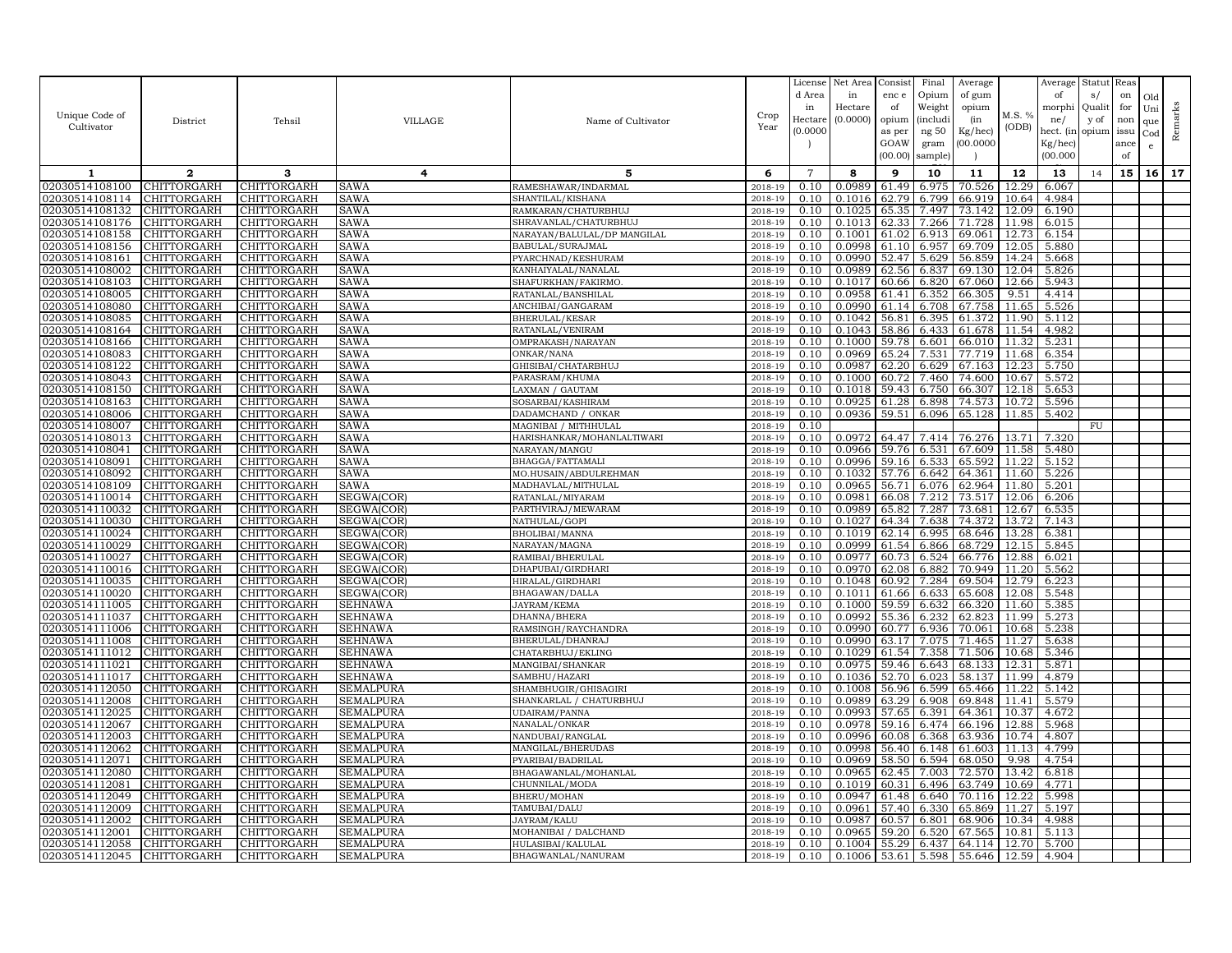| Unique Code of<br>Cultivator     | District                   | Tehsil                     | VILLAGE                                | Name of Cultivator                    | Crop<br>Year       | License<br>d Area<br>in<br>Hectare<br>(0.0000) | Net Area<br>in<br>Hectare<br>(0.0000) | Consist<br>enc e<br>of<br>opium<br>as per | Final<br>Opium<br>Weight<br><i>(includi</i><br>ng $50\,$ | Average<br>of gum<br>opium<br>(in<br>Kg/hec) | M.S. %<br>(ODB) | Average<br>of<br>morphi<br>ne/<br>hect. (in | Statut Reas<br>s/<br>Qualit<br>y of<br>opium | on<br>for<br>non<br>issu | Old<br>Uni<br>que<br>$_{\rm Cod}$ | Remarks |
|----------------------------------|----------------------------|----------------------------|----------------------------------------|---------------------------------------|--------------------|------------------------------------------------|---------------------------------------|-------------------------------------------|----------------------------------------------------------|----------------------------------------------|-----------------|---------------------------------------------|----------------------------------------------|--------------------------|-----------------------------------|---------|
|                                  |                            |                            |                                        |                                       |                    |                                                |                                       | GOAW<br>(00.00)                           | gram<br>sample)                                          | (00.0000)                                    |                 | Kg/hec)<br>(00.000)                         |                                              | ance<br>of               | e                                 |         |
| -1                               | $\mathbf{2}$               | 3                          | $\overline{4}$                         | 5                                     | 6                  | $\overline{7}$                                 | 8                                     | 9                                         | 10                                                       | 11                                           | 12              | 13                                          | 14                                           | 15                       | 16                                | 17      |
| 02030514112055                   | CHITTORGARH                | CHITTORGARH                | <b>SEMALPURA</b>                       | MITTHULAL/NARAYAN                     | 2018-19            | 0.10                                           | 0.0995                                | 57.51                                     | 6.071                                                    | 61.015                                       | 11.18           | 4.775                                       |                                              |                          |                                   |         |
| 02030514114003                   | CHITTORGARH                | CHITTORGARH                | <b>SEMLIAMAL</b>                       | CHANDIBAI/NANALAL                     | 2018-19            | 0.10                                           | 0.0963                                | 54.16                                     | 6.097                                                    | 63.313                                       | 12.70           | 5.628                                       |                                              |                          |                                   |         |
| 02030514114012                   | CHITTORGARH                | CHITTORGARH                | SEMLIAMALI                             | LEHRIBAI/TULSIRAM                     | $2018 - 1$         | 0.10                                           | 0.0984                                | 57.42                                     | 6.587                                                    | 66.941                                       | 12.00           | 5.623                                       |                                              |                          |                                   |         |
| 02030514114017                   | CHITTORGARH                | CHITTORGARH                | SEMLIAMALI                             | ABDULVAHID/RAMJANI                    | 2018-19            | 0.10                                           | 0.1021                                | 52.78                                     | 6.251                                                    | 61.224                                       | 10.65           | 4.564                                       |                                              |                          |                                   |         |
| 02030514114016                   | CHITTORGARH                | CHITTORGARH                | SEMLIAMALI                             | GOKAL/GULAB                           | 2018-19            | 0.10                                           | 0.0984                                | 55.39                                     | 6.671                                                    | 67.795                                       | 10.18           | 4.831                                       |                                              |                          |                                   |         |
| 02030514114015                   | CHITTORGARH<br>CHITTORGARH | CHITTORGARH<br>CHITTORGARH | <b>SEMLIAMALI</b><br><b>SEMLIAMALI</b> | GHISU/RUGHNATH<br>DHANNIBAI/BHERULAL  | 2018-19<br>2018-19 | 0.10<br>0.10                                   | 0.0979<br>0.0965                      | 52.41<br>56.12                            | 6.027<br>6.422                                           | 61.563<br>66.549                             | 11.28<br>10.53  | 4.861<br>4.905                              |                                              |                          |                                   |         |
| 02030514114002<br>02030514114006 | CHITTORGARH                | <b>CHITTORGARH</b>         | SEMLIAMALI                             | SATYNARAYAN/MANGILAL                  | 2018-19            | 0.10                                           | 0.0980                                | 57.19                                     | 6.511                                                    | 66.439                                       | 11.09           | 5.158                                       |                                              |                          |                                   |         |
| 02030514114009                   | CHITTORGARH                | CHITTORGARH                | <b>SEMLIAMALI</b>                      | NANDA/GULAB                           | 2018-19            | 0.10                                           | 0.0966                                | 56.61                                     | 6.454                                                    | 66.812                                       | 10.42           | 4.873                                       |                                              |                          |                                   |         |
| 02030514113025                   | CHITTORGARH                | CHITTORGARH                | SEMLIYA MASHANI                        | DEUBAI / RAMA                         | $2018 - 1$         | 0.10                                           | 0.0951                                | 63.00                                     | 7.029                                                    | 73.912                                       | 13.25           | 6.855                                       |                                              |                          |                                   |         |
| 02030514113027                   | CHITTORGARH                | CHITTORGARH                | <b>SEMLIYA MASHANI</b>                 | MANGU/KALU                            | 2018-19            | 0.10                                           | 0.1001                                | 62.71                                     | 7.239                                                    | 72.318                                       | 11.32           | 5.730                                       |                                              |                          |                                   |         |
| 02030514113001                   | CHITTORGARH                | CHITTORGARH                | SEMLIYA MASHANI                        | NANDLAL/RUPLAL                        | 2018-19            | 0.10                                           | 0.0955                                | 63.55                                     | 7.281                                                    | 76.241                                       | 12.97           | 6.922                                       |                                              |                          |                                   |         |
| 02030514113003                   | CHITTORGARH                | CHITTORGARH                | <b>SEMLIYA MASHANI</b>                 | KHEMRAJ/CHUNNILAL                     | 2018-19            | 0.10                                           | 0.0948                                | 58.25                                     | 6.391                                                    | 67.416                                       | 10.63           | 5.016                                       |                                              |                          |                                   |         |
| 02030514113013                   | CHITTORGARH                | CHITTORGARH                | SEMLIYA MASHANI                        | NARAYANLAL/KAJOD                      | 2018-19            | 0.10                                           | 0.1025                                | 57.09                                     | 6.639                                                    | 64.771                                       | 12.87           | 5.835                                       |                                              |                          |                                   |         |
| 02030514113016                   | CHITTORGARH                | CHITTORGARH                | SEMLIYA MASHANI                        | GITABAI/MATHURALAL                    | 2018-19            | 0.10                                           | 0.0974                                | 58.65                                     | 6.854                                                    | 70.370                                       | 12.14           | 5.980                                       |                                              |                          |                                   |         |
| 02030514113022                   | CHITTORGARH                | CHITTORGARH                | SEMLIYA MASHANI                        | SUKHIBAI/KHEMA                        | 2018-19            | 0.10                                           | 0.0935                                | 56.77                                     | 6.472                                                    | 69.219                                       | 11.36           | 5.504                                       |                                              |                          |                                   |         |
| 02030514113020                   | CHITTORGARH                | CHITTORGARH                | SEMLIYA MASHANI                        | SOHANLAL/PYARA                        | $2018 - 1$         | 0.10                                           | 0.0980                                | 54.78                                     | 6.198                                                    | 63.245                                       | 10.83           | 4.795                                       |                                              |                          |                                   |         |
| 02030514113006                   | CHITTORGARH                | CHITTORGARH                | SEMLIYA MASHANI                        | BHANWARLAL / NANDRAM                  | 2018-19            | 0.10                                           | 0.0968                                | 63.04                                     | 6.934                                                    | 71.632                                       | 12.23           | 6.133                                       |                                              |                          |                                   |         |
| 02030514113023                   | CHITTORGARH                | CHITTORGARH                | SEMLIYA MASHANI                        | BHANALAL / BHAGWAN                    | 2018-19            | 0.10                                           | 0.1000                                | 53.90                                     | 6.314                                                    | 63.140                                       | 13.60           | 6.011                                       |                                              |                          |                                   |         |
| 02030514113024                   | CHITTORGARH                | CHITTORGARH                | SEMLIYA MASHANI                        | <b>GEETABAI / RAMLAL</b>              | 2018-19            | 0.10                                           | 0.0950                                | 50.70                                     | 5.432                                                    | 57.179                                       | 14.10           | 5.644                                       |                                              |                          |                                   |         |
| 02030514115003                   | CHITTORGARH                | CHITTORGARH                | <b>SENTHI</b>                          | KISHANA/BHERU                         | 2018-19            | 0.10                                           | 0.1000                                | 59.28                                     | 6.885                                                    | 68.850                                       | 10.95           | 5.277                                       |                                              |                          |                                   |         |
| 02030514115037                   | CHITTORGARH                | CHITTORGARH                | <b>SENTHI</b>                          | BHERULAL / UDAIRAM                    | 2018-19            | 0.10                                           | 0.0992                                | 59.31                                     | 6.228                                                    | 62.782                                       | 11.97           | 5.260                                       |                                              |                          |                                   |         |
| 02030514115001                   | CHITTORGARH                | CHITTORGARH                | <b>SENTHI</b>                          | SANTILAL/FATEHLAL                     | 2018-19            | 0.10                                           | 0.0984                                | 55.91                                     | 5.990                                                    | 60.874                                       | 10.87           | 4.632                                       |                                              |                          |                                   |         |
| 02030514115033<br>02030514115020 | CHITTORGARH                | CHITTORGARH<br>CHITTORGARH | <b>SENTHI</b><br>SENTHI                | CHANDIBAI/MOHAN                       | 2018-19<br>2018-19 | 0.10<br>0.10                                   | 0.1000<br>0.0997                      | 58.43                                     | 58.44 6.721<br>6.494                                     | 67.210<br>65.135                             | 11.93<br>12.46  | 5.612<br>5.681                              |                                              |                          |                                   |         |
| 02030514115011                   | CHITTORGARH<br>CHITTORGARH | CHITTORGARH                | <b>SENTHI</b>                          | JAMNIBAI/KISHANA<br>RATANLAL/MANGILAL | 2018-19            | 0.10                                           | 0.0968                                | 58.76                                     | 5.876                                                    | 60.703                                       | 10.69           | 4.542                                       |                                              |                          |                                   |         |
| 02030514115028                   | CHITTORGARH                | CHITTORGARH                | SENTHI                                 | PARBHULAAL/DEVA                       | 2018-19            | 0.10                                           | 0.1000                                | 63.79                                     | 6.935                                                    | 69.350                                       | 12.01           | 5.830                                       |                                              |                          |                                   |         |
| 02030514116005                   | CHITTORGARH                | CHITTORGARH                | SHADI                                  | LEHRU/PRATAP                          | 2018-19            | 0.10                                           | 0.0962                                | 59.44                                     | 7.082                                                    | 73.618                                       | 12.84           | 6.617                                       |                                              |                          |                                   |         |
| 02030514116017                   | CHITTORGARH                | CHITTORGARH                | SHADI                                  | MOHANLAL/JAGGAJI                      | 2018-19            | 0.10                                           |                                       |                                           |                                                          |                                              |                 |                                             | ${\rm FU}$                                   |                          |                                   |         |
| 02030514116042                   | CHITTORGARH                | CHITTORGARH                | SHADI                                  | NANDA/BHIMAJAT                        | 2018-19            | 0.10                                           |                                       |                                           |                                                          |                                              |                 |                                             | FU                                           |                          |                                   |         |
| 02030514116043                   | CHITTORGARH                | CHITTORGARH                | SHADI                                  | BADRIDAS/RAMCHANDRA                   | 2018-19            | 0.10                                           | 0.0952                                | 60.85                                     | 7.146                                                    | 75.063                                       | 10.57           | 5.554                                       |                                              |                          |                                   |         |
| 02030514116072                   | CHITTORGARH                | CHITTORGARH                | <b>SHADI</b>                           | MANGIBAI / ARJUN                      | 2018-19            | 0.10                                           | 0.0989                                | 60.04                                     | 7.239                                                    | 73.195                                       | 11.06           | 5.667                                       |                                              |                          |                                   |         |
| 02030514116078                   | CHITTORGARH                | CHITTORGARH                | <b>SHADI</b>                           | RATAN/CHOGA                           | 2018-19            | 0.10                                           | 0.0969                                | 62.17                                     | 7.087                                                    | 73.137                                       | 11.92           | 6.103                                       |                                              |                          |                                   |         |
| 02030514116122                   | CHITTORGARH                | CHITTORGARH                | <b>SHADI</b>                           | RAMANIBAI / RAMA                      | 2018-19            | 0.10                                           |                                       |                                           |                                                          |                                              |                 |                                             | FU                                           |                          |                                   |         |
| 02030514116137                   | CHITTORGARH                | CHITTORGARH                | SHADI                                  | RAMLAL/VARDA                          | 2018-19            | 0.10                                           | 0.0996                                | 60.91                                     | 7.257                                                    | 72.861                                       | 12.33           | 6.289                                       |                                              |                          |                                   |         |
| 02030514116149                   | CHITTORGARH                | CHITTORGARH                | SHADI                                  | NOJIBAI / RAJU                        | 2018-19            | 0.10                                           | 0.0936                                | 58.68                                     | 6.321                                                    | 67.532                                       | 14.52           | 6.864                                       |                                              |                          |                                   |         |
| 02030514116152                   | CHITTORGARH                | CHITTORGARH                | SHADI                                  | BHAGIRATH/MAGNABHIL                   | 2018-19            | 0.10                                           |                                       |                                           |                                                          |                                              |                 |                                             | FU                                           |                          |                                   |         |
| 02030514116159                   | CHITTORGARH                | CHITTORGARH                | SHADI                                  | GHISIBAI / NARAYAN                    | 2018-19            | 0.10                                           |                                       |                                           |                                                          |                                              |                 |                                             | <b>FU</b>                                    |                          |                                   |         |
| 02030514116161<br>02030514116011 | CHITTORGARH<br>CHITTORGARH | CHITTORGARH<br>CHITTORGARH | SHADI<br><b>SHADI</b>                  | MANIBAI / HEMA<br>JITMAL/MAYACHAND    | 2018-19<br>2018-19 | 0.10<br>0.10                                   | 0.0973                                | 55.92                                     | 6.359                                                    | 65.355                                       |                 | 10.78 4.932                                 | FU                                           |                          |                                   |         |
| 02030514116045                   | CHITTORGARH                | CHITTORGARH                | <b>SHADI</b>                           | GITA/CHAMPAJAT                        | 2018-19            | 0.10                                           |                                       |                                           |                                                          |                                              |                 |                                             | FU                                           |                          |                                   |         |
| 02030514116053                   | CHITTORGARH                | CHITTORGARH                | <b>SHADI</b>                           | SITARAM/JAGGA                         | 2018-19            | 0.10                                           | 0.0941                                | 59.67                                     | 7.067                                                    | 75.101                                       | 11.97           | 6.292                                       |                                              |                          |                                   |         |
| 02030514116064                   | CHITTORGARH                | CHITTORGARH                | <b>SHADI</b>                           | NARAYAN/JITU                          | 2018-19            | 0.10                                           | 0.0941                                | 61.16                                     | 7.121                                                    | 75.675                                       | 11.31           | 5.991                                       |                                              |                          |                                   |         |
| 02030514116069                   | CHITTORGARH                | CHITTORGARH                | <b>SHADI</b>                           | FULCHAND/JITUJAT                      | 2018-19            | 0.10                                           | 0.0980                                |                                           | 58.56 6.927                                              | 70.684                                       | 10.59           | 5.240                                       |                                              |                          |                                   |         |
| 02030514116071                   | CHITTORGARH                | CHITTORGARH                | <b>SHADI</b>                           | SHAMBHU/MADHUJAT                      | 2018-19            | 0.10                                           | 0.0974                                | 57.69                                     | 6.684                                                    | 68.624                                       | 11.32           | 5.438                                       |                                              |                          |                                   |         |
| 02030514116076                   | CHITTORGARH                | CHITTORGARH                | SHADI                                  | KHURAJ/GIRDHARIJAT                    | 2018-19            | 0.10                                           | 0.0952                                | 59.23                                     | 6.828                                                    | 71.723                                       | 9.94            | 4.991                                       |                                              |                          |                                   |         |
| 02030514116091                   | CHITTORGARH                | CHITTORGARH                | SHADI                                  | SARJU/JAGGA                           | 2018-19            | 0.10                                           | 0.0976                                | 59.85                                     | 7.191                                                    | 73.678                                       | 12.13           | 6.256                                       |                                              |                          |                                   |         |
| 02030514116160                   | CHITTORGARH                | CHITTORGARH                | SHADI                                  | MANIBAI / HOLANATH                    | 2018-19            | 0.10                                           | 0.0844                                | 58.62                                     | 6.122                                                    | 72.536                                       | 11.33           | 5.752                                       |                                              |                          |                                   |         |
| 02030514116169                   | CHITTORGARH                | CHITTORGARH                | SHADI                                  | RAMA/CHHOGA                           | 2018-19            | 0.10                                           | 0.0957                                | 59.42                                     | 6.782                                                    | 70.867                                       | 10.79           | 5.353                                       |                                              |                          |                                   |         |
| 02030514116073                   | CHITTORGARH                | CHITTORGARH                | SHADI                                  | HARIBAI/SHANKAR                       | 2018-19            | 0.10                                           | 0.0965                                | 60.55                                     | 6.764                                                    | 70.093                                       | 11.87           | 5.824                                       |                                              |                          |                                   |         |
| 02030514116046                   | CHITTORGARH                | CHITTORGARH                | <b>SHADI</b>                           | RATAN/MEGHA                           | 2018-19            | 0.10                                           | 0.0963                                | 51.58                                     | 5.939                                                    | 61.672                                       | 11.92           | 5.146                                       |                                              |                          |                                   |         |
| 02030514116062                   | <b>CHITTORGARH</b>         | CHITTORGARH                | <b>SHADI</b>                           | SOHANIBAI/JITU                        | 2018-19            | 0.10                                           | 0.0980                                | 58.64                                     | 7.045                                                    | 71.888                                       | 10.85           | 5.460                                       |                                              |                          |                                   |         |
| 02030514116003                   | CHITTORGARH                | CHITTORGARH                | <b>SHADI</b>                           | HIRABAI/HAJARI                        | 2018-19            | 0.10                                           | 0.0973                                | 57.96                                     | 6.848                                                    | 70.380                                       | 12.03           | 5.926                                       |                                              |                          |                                   |         |
| 02030514116007                   | CHITTORGARH                | CHITTORGARH                | <b>SHADI</b>                           | DALU/DHANNA                           | 2018-19            | 0.10                                           | 0.0957                                | 55.90                                     | 6.237                                                    | 65.172                                       | 10.43           | 4.758                                       |                                              |                          |                                   |         |
| 02030514116133                   | CHITTORGARH                | CHITTORGARH                | SHADI                                  | JAMNALAL/SHANKAR                      | 2018-19<br>2018-19 | 0.10<br>0.10                                   | 0.0986<br>0.0945                      | 60.78                                     | 6.886                                                    | 69.838                                       | 11.70           | 5.719                                       |                                              |                          |                                   |         |
| 02030514116134<br>02030514116059 | CHITTORGARH<br>CHITTORGARH | CHITTORGARH<br>CHITTORGARH | SHADI<br><b>SHADI</b>                  | RATAN/GOPI<br>GULAB/RAJU              |                    | 0.10                                           | 0.0981                                | 58.14<br>59.68                            | 6.487<br>7.298                                           | 68.646<br>74.394                             | 14.29<br>11.93  | 6.866<br>6.213                              |                                              |                          |                                   |         |
|                                  |                            |                            |                                        |                                       | 2018-19            |                                                |                                       |                                           |                                                          |                                              |                 |                                             |                                              |                          |                                   |         |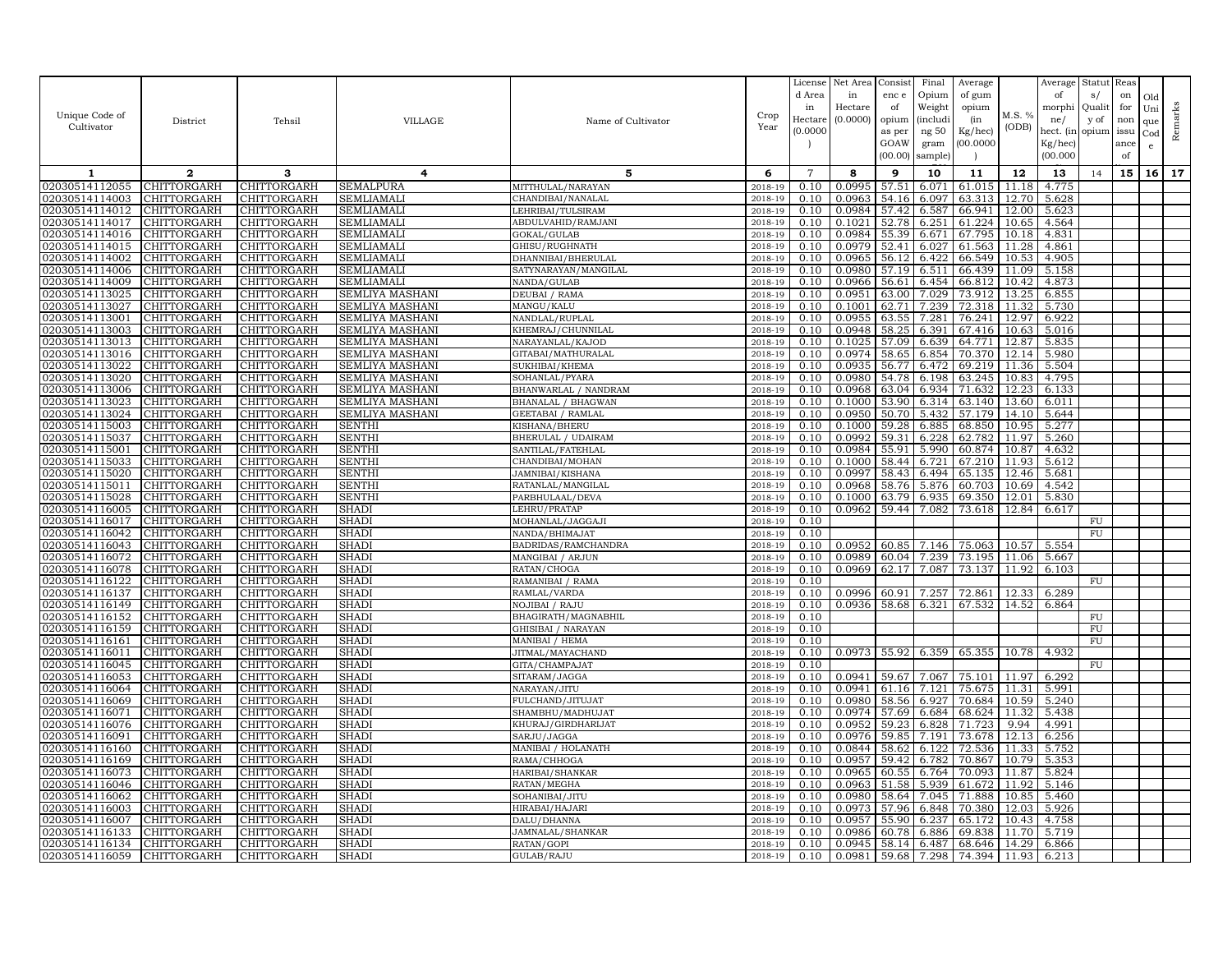| Unique Code of<br>Cultivator     | District                   | Tehsil                     | VILLAGE                       | Name of Cultivator                             | Crop<br>Year       | License<br>d Area<br>in<br>Hectare<br>(0.0000) | Net Area<br>in<br>Hectare<br>(0.0000) | Consist<br>enc e<br>of<br>opium<br>as per<br>GOAW<br>(00.00) | Final<br>Opium<br>Weight<br><i>(includi</i><br>ng $50\,$<br>gram<br>sample) | Average<br>of gum<br>opium<br>(in<br>Kg/hec)<br>(00.0000) | M.S. %<br>(ODB) | Average<br>of<br>morphi<br>ne/<br>hect. (in<br>Kg/hec)<br>(00.000) | Statut Reas<br>s/<br>Qualit<br>y of<br>opium | on<br>for<br>non<br>issu<br>ance<br>of | Old<br>Uni<br>que<br>Cod<br>e | Remarks |
|----------------------------------|----------------------------|----------------------------|-------------------------------|------------------------------------------------|--------------------|------------------------------------------------|---------------------------------------|--------------------------------------------------------------|-----------------------------------------------------------------------------|-----------------------------------------------------------|-----------------|--------------------------------------------------------------------|----------------------------------------------|----------------------------------------|-------------------------------|---------|
| 1                                | $\mathbf{2}$               | 3                          | 4                             | 5                                              | 6                  | $\overline{7}$                                 | 8                                     | 9                                                            | 10                                                                          | 11                                                        | 12              | 13                                                                 | 14                                           | 15                                     | 16                            | 17      |
| 02030514116039                   | CHITTORGARH                | CHITTORGARH                | <b>SHAD</b>                   | DHANNANATH/CHHOGONATH                          | 2018-19            | 0.10                                           | 0.0952                                | 53.52                                                        | 5.857                                                                       | 61.523                                                    | 12.78           | 5.503                                                              |                                              |                                        |                               |         |
| 02030514116089                   | CHITTORGARH                | CHITTORGARH                | SHADI                         | RAMI/BHONA                                     | 2018-19            | 0.10                                           | 0.0983                                | 60.17                                                        | 7.384                                                                       | 75.117                                                    | 5.62            | 2.955                                                              |                                              |                                        |                               |         |
| 02030514116105                   | CHITTORGARH                | CHITTORGARH                | SHADI                         | NARANIBAI/LEHRU                                | $2018 - 1$         | 0.10                                           | 0.0945                                | 60.1                                                         | 7.136                                                                       | 75.513                                                    | 11.70           | 6.184                                                              |                                              |                                        |                               |         |
| 02030514116012                   | CHITTORGARH                | CHITTORGARH                | SHADI                         | MADANLAL/BHERU                                 | 2018-19            | 0.10                                           | 0.0977                                | 54.24                                                        | 6.734                                                                       | 68.925                                                    | 14.44           | 6.966                                                              |                                              |                                        |                               |         |
| 02030514116173                   | CHITTORGARH                | CHITTORGARH                | SHADI                         | PARASRAM/DHANNA                                | 2018-19            | 0.10                                           | 0.0985                                | 59.55                                                        | 7.248                                                                       | 73.584                                                    | 10.92           | 5.625                                                              |                                              |                                        |                               |         |
| 02030514116113                   | CHITTORGARH                | CHITTORGARH                | SHADI                         | RAMCHANDRA/UDADHOLI                            | 2018-19            | 0.10                                           | 0.0983                                | 65.67                                                        | 8.349                                                                       | 84.934                                                    | 6.62            | 3.936                                                              |                                              |                                        |                               |         |
| 02030514116140<br>02030514116170 | CHITTORGARH<br>CHITTORGARH | CHITTORGARH<br>CHITTORGARH | SHADI<br>SHADI                | CHANDIBAI/JAGGAJAT<br>RATANDAS / RAMCHANDRADAS | 2018-19<br>2018-19 | 0.10<br>0.10                                   | 0.0973<br>0.0969                      | 57.92<br>55.55                                               | 6.843<br>6.357                                                              | 70.329<br>65.604                                          | 11.19<br>12.60  | 5.509<br>5.786                                                     |                                              |                                        |                               |         |
| 02030514116172                   | CHITTORGARH                | CHITTORGARH                | SHADI                         | BHIMRAJ/JITU                                   | 2018-19            | 0.10                                           |                                       |                                                              |                                                                             |                                                           |                 |                                                                    | FU                                           |                                        |                               |         |
| 02030514116139                   | <b>CHITTORGARH</b>         | CHITTORGARH                | SHADI                         | JAGDISH/DALCHAND                               | $2018 - 1$         | 0.10                                           | 0.0956                                | 61.1'                                                        | 6.930                                                                       | 72.490                                                    | 10.85           | 5.505                                                              |                                              |                                        |                               |         |
| 02030514116167                   | CHITTORGARH                | CHITTORGARH                | SHADI                         | CHANDIBAI/KAJOD                                | 2018-19            | 0.10                                           | 0.0969                                | 59.91                                                        | 6.924                                                                       | 71.455                                                    | 10.78           | 5.392                                                              |                                              |                                        |                               |         |
| 02030514116002                   | CHITTORGARH                | CHITTORGARH                | SHADI                         | SHAMBHU/GIRDHARI II                            | 2018-19            | 0.10                                           | 0.0952                                | 59.15                                                        | 6.819                                                                       | 71.628                                                    | 10.80           | 5.415                                                              |                                              |                                        |                               |         |
| 02030514116006                   | CHITTORGARH                | CHITTORGARH                | SHADI                         | SHAMBHULAL/DHANNA                              | 2018-19            | 0.10                                           | 0.0950                                | 59.63                                                        | 7.104                                                                       | 74.779                                                    | 10.67           | 5.586                                                              |                                              |                                        |                               |         |
| 02030514116026                   | CHITTORGARH                | CHITTORGARH                | <b>SHADI</b>                  | SOSARBAI/BARDICHAND                            | 2018-19            | 0.10                                           | 0.0959                                | 62.89                                                        | 7.556                                                                       | 78.790                                                    | 10.64           | 5.868                                                              |                                              |                                        |                               |         |
| 02030514117026                   | CHITTORGARH                | CHITTORGARH                | SHAMBHUPURA                   | BHANWARLAL/RUPLAL                              | 2018-19            | 0.10                                           | 0.0989                                | 63.16                                                        | 7.209                                                                       | 72.892                                                    | 11.48           | 5.858                                                              |                                              |                                        |                               |         |
| 02030514117001                   | CHITTORGARH                | CHITTORGARH                | SHAMBHUPURA                   | RUPLAL/KHEMA                                   | 2018-19            | 0.10                                           | 0.0950                                | 61.74                                                        | 6.791                                                                       | 71.484                                                    | 10.92           | 5.465                                                              |                                              |                                        |                               |         |
| 02030514117006                   | CHITTORGARH                | CHITTORGARH                | SHAMBHUPURA                   | DEVILAL/LAXMAN                                 | 2018-19            | 0.10                                           | 0.1003                                | 61.91                                                        | 6.978                                                                       | 69.571                                                    | 12.21           | 5.946                                                              |                                              |                                        |                               |         |
| 02030514117049                   | CHITTORGARH                | CHITTORGARH                | SHAMBHUPURA                   | WARLAL/MULCHAND                                | 2018-19            | 0.10                                           | 0.0953                                | 63.99                                                        | 6.911                                                                       | 72.518                                                    | 12.64           | 6.416                                                              |                                              |                                        |                               |         |
| 02030514117054                   | CHITTORGARH                | CHITTORGARH                | SHAMBHUPURA                   | KASHIRAM/BHAJJA                                | 2018-19            | 0.10                                           | 0.0945                                | 64.39                                                        | 7.110                                                                       | 75.238                                                    | 12.38           | 6.521                                                              |                                              |                                        |                               |         |
| 02030514117037                   | CHITTORGARH                | CHITTORGARH                | SHAMBHUPURA                   | GHISIBAI/SHANKAR                               | 2018-19            | 0.10                                           | 0.0966                                | 57.69                                                        | 6.395                                                                       | 66.201                                                    | 12.72           | 5.895                                                              |                                              |                                        |                               |         |
| 02030514117035                   | CHITTORGARH                | CHITTORGARH                | SHAMBHUPURA                   | GOPALLAL/SHANKAR                               | 2018-19            | 0.10                                           | 0.1018                                | 61.31                                                        | 7.042                                                                       | 69.175                                                    | 11.56           | 5.598                                                              |                                              |                                        |                               |         |
| 02030514117024                   | CHITTORGARH                | CHITTORGARH                | <b>SHAMBHUPURA</b>            | MANGILAL/SHANKAR                               | 2018-19            | 0.10                                           | 0.1040                                | 59.96                                                        | 6.716                                                                       | 64.577                                                    | 10.87           | 4.913                                                              |                                              |                                        |                               |         |
| 02030514117027                   | CHITTORGARH                | CHITTORGARH                | <b>SHAMBHUPURA</b>            | ONKAR/UDAIRAM                                  | 2018-19            | 0.10                                           | 0.0993                                | 60.77                                                        | 6.502                                                                       | 65.478                                                    | 10.81           | 4.955                                                              |                                              |                                        |                               |         |
| 02030514117025<br>02030514117007 | CHITTORGARH<br>CHITTORGARH | CHITTORGARH<br>CHITTORGARH | SHAMBHUPURA<br>SHAMBHUPURA    | FULIBAI/HAJARI<br>NAWALCHAND/DHULA             | 2018-19<br>2018-19 | 0.10<br>0.10                                   | 0.0998<br>0.0965                      | 62.82<br>60.09                                               | 7.027<br>6.533                                                              | 70.411<br>67.700                                          | 11.72<br>11.33  | 5.776<br>5.369                                                     |                                              |                                        |                               |         |
| 02030514117034                   | CHITTORGARH                | CHITTORGARH                | SHAMBHUPURA                   | UDAIGIR/HIRAGIR                                | 2018-19            | 0.10                                           | 0.1004                                | 62.56                                                        | 7.114                                                                       | 70.857                                                    | 10.34           | 5.129                                                              |                                              |                                        |                               |         |
| 02030514117020                   | CHITTORGARH                | CHITTORGARH                | SHAMBHUPURA                   | SHANTILAL/BHERULAL                             | 2018-19            | 0.10                                           | 0.1038                                | 62.17                                                        | 7.265                                                                       | 69.990                                                    | 11.40           | 5.585                                                              |                                              |                                        |                               |         |
| 02030514117036                   | CHITTORGARH                | CHITTORGARH                | SHAMBHUPURA                   | GANESH/DALLA                                   | 2018-19            | 0.10                                           | 0.0974                                |                                                              | 65.48 7.624                                                                 | 78.275                                                    | 11.81           | 6.471                                                              |                                              |                                        |                               |         |
| 02030514117041                   | CHITTORGARH                | CHITTORGARH                | SHAMBHUPURA                   | TULSIRAM/KHEMA                                 | 2018-19            | 0.10                                           | 0.0966                                | 60.54                                                        | 6.599                                                                       | 68.313                                                    | 11.91           | 5.695                                                              |                                              |                                        |                               |         |
| 02030514117018                   | CHITTORGARH                | <b>CHITTORGARH</b>         | SHAMBHUPURA                   | BHERULAL/UDA                                   | 2018-19            | 0.10                                           | 0.1020                                | 57.51                                                        | 6.605                                                                       | 64.755                                                    | 12.02           | 5.449                                                              |                                              |                                        |                               |         |
| 02030514117019                   | CHITTORGARH                | CHITTORGARH                | SHAMBHUPURA                   | RAMCHANDRA/MULCHAND                            | 2018-19            | 0.10                                           | 0.0990                                | 61.07                                                        | 6.718                                                                       | 67.859                                                    | 10.89           | 5.173                                                              |                                              |                                        |                               |         |
| 02030514117056                   | CHITTORGARH                | CHITTORGARH                | SHAMBHUPURA                   | RAJENDRA/BHANWRAGIRI                           | 2018-19            | 0.10                                           | 0.0999                                | 62.74                                                        | 6.991                                                                       | 69.980                                                    | 11.25           | 5.511                                                              |                                              |                                        |                               |         |
| 02030514117055                   | CHITTORGARH                | CHITTORGARH                | SHAMBHUPURA                   | KELA/BHAJJA                                    | 2018-19            | 0.10                                           | 0.1013                                | 62.83                                                        | 6.938                                                                       | 68.490                                                    | 14.32           | 6.866                                                              |                                              |                                        |                               |         |
| 02030514117033                   | CHITTORGARH                | CHITTORGARH                | SHAMBHUPURA                   | MANGIBAI/JITU                                  | 2018-19            | 0.10                                           | 0.1009                                | 61.36                                                        | 6.855                                                                       | 67.939                                                    | 11.73           | 5.578                                                              |                                              |                                        |                               |         |
| 02030514117016                   | CHITTORGARH                | CHITTORGARH                | SHAMBHUPURA                   | MANGILAL/LAXMAN                                | 2018-19            | 0.10                                           | 0.1014                                | 55.31                                                        | 5.902                                                                       | 58.205                                                    | 12.38           | 5.044                                                              |                                              |                                        |                               |         |
| 02030514117030                   | CHITTORGARH                | CHITTORGARH                | SHAMBHUPURA                   | BHERUGIR/HIRAGIR                               | 2018-19            | 0.10                                           | 0.1007                                |                                                              | 60.71 6.938                                                                 | 68.898                                                    | 12.93           | 6.236                                                              |                                              |                                        |                               |         |
| 02030514117023                   | CHITTORGARH                | CHITTORGARH                | SHAMBHUPURA                   | GOPALLAL/PYARCHAND                             | 2018-19            | 0.10                                           | 0.0980                                | 60.85                                                        | 6.893                                                                       | 70.337                                                    | 12.69           | 6.248                                                              |                                              |                                        |                               |         |
| 02030514117039                   | CHITTORGARH                | CHITTORGARH                | SHAMBHUPURA                   | NARAYANIBAI/DEVILAL                            | 2018-19            | 0.10                                           | 0.0988                                | 56.57                                                        | 6.320                                                                       | 63.968                                                    | 11.70           | 5.239                                                              |                                              |                                        |                               |         |
| 02030514117004<br>02030514117050 | CHITTORGARH<br>CHITTORGARH | CHITTORGARH<br>CHITTORGARH | SHAMBHUPURA<br>SHAMBHUPURA    | MANGILAL/RATANLAL<br>BANSHILAL/MANGILAL        | 2018-19<br>2018-19 | 0.10<br>0.10                                   | 0.0992<br>0.0992                      | 63.29<br>62.59                                               | 6.953<br>6.804                                                              | 70.091<br>68.589                                          | 13.15<br>11.15  | 6.452<br>5.354                                                     |                                              |                                        |                               |         |
| 02030514118013                   | CHITTORGARH                | CHITTORGARH                | SHIVAGARH                     | DHULIBAI/KISHANA                               | 2018-19            | 0.10                                           | 0.0992                                | 60.61                                                        | 6.832                                                                       | 68.871                                                    | 11.14           | 5.370                                                              |                                              |                                        |                               |         |
| 02030514118024                   | CHITTORGARH                | CHITTORGARH                | SHIVAGARH                     | BAGADIRAM/DEVJI                                | 2018-19            | 0.10                                           | 0.0938                                | 62.55                                                        | 6.809                                                                       | 72.591                                                    | 12.44           | 6.321                                                              |                                              |                                        |                               |         |
| 02030514118014                   | CHITTORGARH                | CHITTORGARH                | <b>SHIVAGARH</b>              | KHUMA/SALAGRAM                                 | 2018-19            | 0.10                                           | 0.1021                                | 55.63                                                        | 6.604                                                                       | 64.682                                                    | 12.28           | 5.560                                                              |                                              |                                        |                               |         |
| 02030514119022                   | CHITTORGARH                | CHITTORGARH                | <b>SINDHWADI</b>              | BHURIBAI / JAGNNATH                            | 2018-19            | 0.10                                           | 0.0971                                |                                                              | 62.10 7.168                                                                 | 73.821                                                    |                 | 11.77 6.082                                                        |                                              |                                        |                               |         |
| 02030514119029                   | CHITTORGARH                | CHITTORGARH                | SINDHWADI                     | DEVBAI/DAOLATRAM                               | 2018-19            | 0.10                                           | 0.0981                                | 61.05                                                        | 7.099                                                                       | 72.365                                                    | 10.75           | 5.446                                                              |                                              |                                        |                               |         |
| 02030514119032                   | CHITTORGARH                | CHITTORGARH                | <b>SINDHWADI</b>              | SHANKAR/MOTILAL                                | 2018-19            | 0.10                                           | 0.0951                                | 62.41                                                        | 6.785                                                                       | 71.346                                                    | 13.51           | 6.747                                                              |                                              |                                        |                               |         |
| 02030514119055                   | CHITTORGARH                | CHITTORGARH                | SINDHWADI                     | AMBALAL/ONKAR                                  | 2018-19            | 0.10                                           | 0.1000                                | 64.34                                                        | 7.280                                                                       | 72.800                                                    | 12.59           | 6.416                                                              |                                              |                                        |                               |         |
| 02030514119058                   | CHITTORGARH                | CHITTORGARH                | <b>SINDHWADI</b>              | CHANDIBAI/MODIRAM                              | 2018-19            | 0.10                                           | 0.1009                                | 58.19                                                        | 6.750                                                                       | 66.898                                                    | 13.20           | 6.181                                                              |                                              |                                        |                               |         |
| 02030514119061                   | CHITTORGARH                | CHITTORGARH                | <b>SINDHWADI</b>              | MOHAN/BHURA                                    | 2018-19            | 0.10                                           | 0.0977                                | 63.23                                                        | 7.271                                                                       | 74.422                                                    | 11.73           | 6.111                                                              |                                              |                                        |                               |         |
| 02030514119062                   | CHITTORGARH                | CHITTORGARH                | SINDHWADI                     | AMBALAL/BHURA                                  | 2018-19            | 0.10                                           | 0.0981                                | 63.97                                                        | 7.466                                                                       | 76.106                                                    | 11.68           | 6.223                                                              |                                              |                                        |                               |         |
| 02030514119001                   | CHITTORGARH                | CHITTORGARH                | SINDHWADI                     | LAXMAN/KEWALCHAND                              | 2018-19            | 0.10                                           | 0.1008                                | 61.59                                                        | 6.845                                                                       | 67.907                                                    | 13.05           | 6.204                                                              |                                              |                                        |                               |         |
| 02030514119004                   | <b>CHITTORGARH</b>         | <b>CHITTORGARH</b>         | SINDHWADI                     | KALUSINGH/KALYANSINGH                          | 2018-19            | 0.10                                           | 0.0994                                | 59.80                                                        | 6.843                                                                       | 68.843                                                    | 12.42           | 5.985                                                              |                                              |                                        |                               |         |
| 02030514119018                   | CHITTORGARH                | CHITTORGARH                | SINDHWADI                     | GITABAI/SHYANIBAI                              | 2018-19            | 0.10                                           | 0.0965                                | 58.11                                                        | 6.542                                                                       | 67.793                                                    | 11.27           | 5.348                                                              |                                              |                                        |                               |         |
| 02030514119052                   | CHITTORGARH                | CHITTORGARH                | SINDHWADI                     | DEVILAL/BHERU                                  | 2018-19            | 0.10                                           | 0.0988                                | 60.54                                                        | 7.083                                                                       | 71.690                                                    | 11.38           | 5.711                                                              |                                              |                                        |                               |         |
| 02030514119035<br>02030514119064 | CHITTORGARH<br>CHITTORGARH | CHITTORGARH<br>CHITTORGARH | SINDHWADI<br><b>SINDHWADI</b> | NANA/PRATHA<br>SHANKARIBAI/BABULAL             | 2018-19<br>2018-19 | 0.10<br>0.10                                   | 0.1000<br>0.0983                      | 61.01<br>60.74                                               | 7.121<br>7.107                                                              | 71.210<br>72.299                                          | 11.44<br>10.24  | 5.702<br>5.182                                                     |                                              |                                        |                               |         |
| 02030514119019                   | CHITTORGARH                | CHITTORGARH                | <b>SINDHWADI</b>              | <b>BADRI/GHASI</b>                             | 2018-19            | 0.10                                           | 0.0953                                | 57.07                                                        | 6.449                                                                       | 67.671                                                    | 12.90           | 6.111                                                              |                                              |                                        |                               |         |
|                                  |                            |                            |                               |                                                |                    |                                                |                                       |                                                              |                                                                             |                                                           |                 |                                                                    |                                              |                                        |                               |         |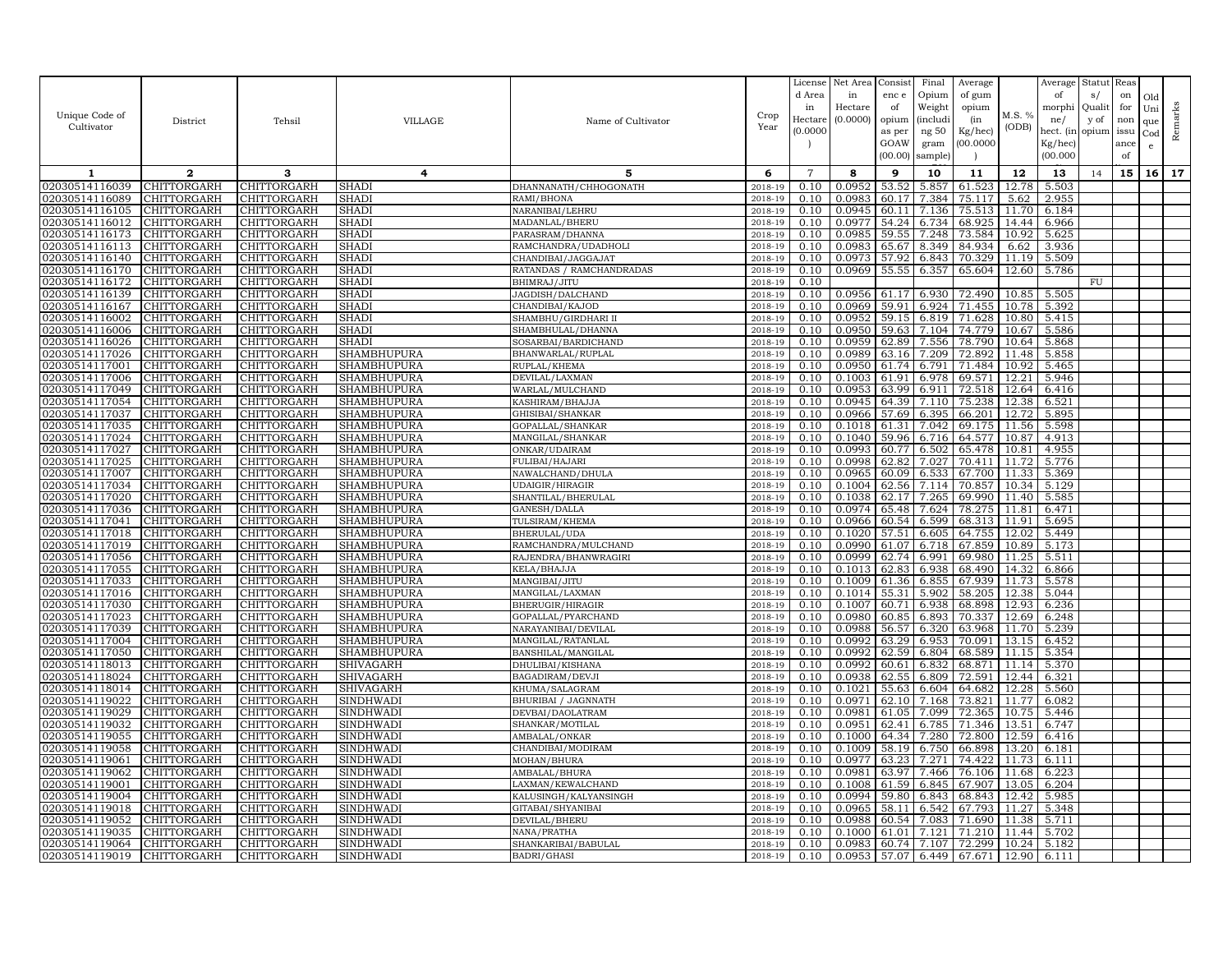|                                  |                                   |                            |                        |                                         |                    | License<br>d Area   | Net Area<br>in   | Consist<br>enc e | Final<br>Opium           | Average<br>of gum |                | Average<br>of    | Statut<br>s/  | Reas<br>on  | Old             |         |
|----------------------------------|-----------------------------------|----------------------------|------------------------|-----------------------------------------|--------------------|---------------------|------------------|------------------|--------------------------|-------------------|----------------|------------------|---------------|-------------|-----------------|---------|
| Unique Code of                   |                                   |                            |                        |                                         | Crop               | in                  | Hectare          | of               | Weight                   | opium             | M.S. %         | morphi           | Quali         | for         | Uni             | Remarks |
| Cultivator                       | District                          | Tehsil                     | <b>VILLAGE</b>         | Name of Cultivator                      | Year               | Hectare<br>(0.0000) | (0.0000)         | opium<br>as per  | <i>(includi</i><br>ng 50 | (in<br>Kg/hec)    | (ODB)          | ne/<br>hect. (in | y of<br>opium | non<br>issu | que             |         |
|                                  |                                   |                            |                        |                                         |                    |                     |                  | GOAW             | gram                     | 00.000C           |                | Kg/hec)          |               | ance        | Cod<br>e        |         |
|                                  |                                   |                            |                        |                                         |                    |                     |                  | (00.00)          | sample)                  |                   |                | (00.000)         |               | of          |                 |         |
| 1                                | $\mathbf{2}$                      | 3                          | 4                      | 5                                       | 6                  | $\overline{7}$      | 8                | 9                | 10                       | 11                | 12             | 13               | 14            | 15          | 16 <sup>1</sup> | 17      |
| 02030514119060                   | CHITTORGARH                       | CHITTORGARH                | SINDHWADI              | SURESH/BADRILAL                         | 2018-19            | 0.10                | 0.0965           | 56.47            | 6.341                    | 65.710            | 10.87          | 5.000            |               |             |                 |         |
| 02030514119050                   | CHITTORGARH                       | CHITTORGARH                | SINDHWADI              | KAMALIBAI/RAMLAL                        | 2018-19            | 0.10                | 0.1002           | 62.25            | 6.901                    | 68.872            | 12.43          | 5.992            |               |             |                 |         |
| 02030514119037                   | CHITTORGARH                       | CHITTORGARH                | SINDHWADI              | MODIRAM/MOTILAL                         | $2018 - 1$         | 0.10                | 0.0929           | 61.16            | 6.990                    | 75.242            | 11.81          | 6.220            |               |             |                 |         |
| 02030514119009                   | CHITTORGARH                       | CHITTORGARH                | SINDHWADI              | BHAGAWANIBAI/NOLA                       | 2018-19            | 0.10                | 0.0996           | 60.36            | 6.855                    | 68.825            | 11.83          | 5.700            |               |             |                 |         |
| 02030514119041                   | CHITTORGARH                       | CHITTORGARH                | SINDHWADI              | NARULAL/DAYARAM                         | 2018-19            | 0.10                | 0.0977           | 62.74            | 7.099                    | 72.661            | 11.97          | 6.088            |               |             |                 |         |
| 02030514119025<br>02030514119013 | CHITTORGARH<br>CHITTORGARH        | CHITTORGARH<br>CHITTORGARH | SINDHWADI<br>SINDHWADI | CHAMPA/NARU<br>PRABHULAL/GHISA          | 2018-19<br>2018-19 | 0.10<br>0.10        | 0.1004<br>0.1000 | 59.57<br>55.79   | 6.910<br>6.288           | 68.825<br>62.880  | 11.90<br>12.03 | 5.733<br>5.295   |               |             |                 |         |
| 02030514119075                   | CHITTORGARH                       | <b>CHITTORGARH</b>         | SINDHWADI              | NANDLAL/BHAJJA                          | 2018-19            | 0.10                | 0.0969           | 62.57            | 6.749                    | 69.649            | 12.29          | 5.992            |               |             |                 |         |
| 02030514119012                   | CHITTORGARH                       | CHITTORGARH                | SINDHWADI              | TAKHATSINGH/NATHUSINGH                  | 2018-19            | 0.10                | 0.0986           | 54.69            | 6.024                    | 61.095            | 11.57          | 4.948            |               |             |                 |         |
| 02030514119014                   | CHITTORGARH                       | CHITTORGARH                | SINDHWADI              | KALUSINGH/ONKARSINGH                    | 2018-19            | 0.10                | 0.0990           | 54.63            | 6.228                    | 62.909            | 11.64          | 5.126            |               |             |                 |         |
| 02030514119023                   | CHITTORGARH                       | CHITTORGARH                | <b>SINDHWADI</b>       | BHAGGA/KISHANA                          | 2018-19            | 0.10                | 0.0977           | 62.88            | 7.465                    | 76.407            | 11.32          | 6.054            |               |             |                 |         |
| 02030514119039                   | CHITTORGARH                       | CHITTORGARH                | SINDHWADI              | ONKAR/UDA                               | 2018-19            | 0.10                | 0.0991           | 60.88            | 7.088                    | 71.524            | 12.66          | 6.339            |               |             |                 |         |
| 02030514119044                   | CHITTORGARH                       | CHITTORGARH                | SINDHWADI              | BHAGAWANLAL/HARIRAM                     | 2018-19            | 0.10                | 0.0973           | 62.19            | 7.223                    | 74.234            | 10.39          | 5.399            |               |             |                 |         |
| 02030514119074                   | CHITTORGARH                       | CHITTORGARH                | SINDHWADI              | NANDUBAI/GANESHLAI                      | 2018-19            | 0.10                | 0.0993           | 63.29            | 7.025                    | 70.745            | 10.97          | 5.433            |               |             |                 |         |
| 02030514121008                   | CHITTORGARH                       | <b>CHITTORGARH</b>         | THIKRIYA               | BASANTIBAI/BHANWARLAL                   | 2018-19            | 0.10                | 0.0977           | 60.48            | 6.886                    | 70.481            | 11.89          | 5.866            |               |             |                 |         |
| 02030514121050                   | CHITTORGARH                       | CHITTORGARH                | THIKRIYA               | CHUNNILAL/DOLA                          | 2018-19            | 0.10                | 0.0989           | 58.79            | 6.736                    | 68.109            | 10.60          | 5.053            |               |             |                 |         |
| 02030514121035                   | CHITTORGARH                       | CHITTORGARH                | THIKRIYA               | ONKAR/HEMA                              | $2018 - 1$         | 0.10                | 0.0990           | 54.42            | 6.095                    | 61.566            | 11.21          | 4.831            |               |             |                 |         |
| 02030514121073                   | CHITTORGARH                       | CHITTORGARH                | THIKRIYA               | BHURIBAI/TULASIRAM                      | 2018-19            | 0.10                | 0.1036           | 57.13            | 6.725                    | 64.913            | 11.01          | 5.003            |               |             |                 |         |
| 02030514121027                   | CHITTORGARH                       | <b>CHITTORGARH</b>         | THIKRIYA               | NANIBAI/HAZARI                          | 2018-19            | 0.10<br>0.10        | 0.0995<br>0.0987 | 57.69            | 6.519                    | 65.518            | 11.46<br>10.35 | 5.256            |               |             |                 |         |
| 02030514121009<br>02030514121015 | CHITTORGARH<br>CHITTORGARH        | CHITTORGARH<br>CHITTORGARH | THIKRIYA<br>THIKRIYA   | VERDABAI/MATHRADANGI<br>RAMCHANDR/KUMAJ | 2018-19<br>2018-19 | 0.10                | 0.0980           | 58.46<br>56.70   | 6.681<br>6.488           | 67.690<br>66.204  | 10.39          | 4.904<br>4.815   |               |             |                 |         |
| 02030514121022                   | CHITTORGARH                       | CHITTORGARH                | THIKRIYA               | TULISIRAM/RUKMA                         | 2018-19            | 0.10                | 0.0992           | 60.15            | 6.668                    | 67.218            | 12.27          | 5.773            |               |             |                 |         |
| 02030514121049                   | CHITTORGARH                       | CHITTORGARH                | THIKRIYA               | MANGILAL/KELA                           | 2018-19            | 0.10                | 0.0937           | 62.14            | 6.827                    | 72.860            | 11.67          | 5.952            |               |             |                 |         |
| 02030514121005                   | CHITTORGARH                       | CHITTORGARH                | THIKRIYA               | ANCHIBAI/CHUNILAL                       | 2018-19            | 0.10                | 0.0979           | 63.51            | 7.413                    | 75.720            | 11.53          | 6.111            |               |             |                 |         |
| 02030514121024                   | CHITTORGARH                       | CHITTORGARH                | THIKRIYA               | KEHAMRAJ/PARTHA                         | 2018-19            | 0.10                | 0.0960           | 57.34            | 6.430                    | 66.979            | 11.37          | 5.331            |               |             |                 |         |
| 02030514121068                   | CHITTORGARH                       | CHITTORGARH                | THIKRIYA               | <b>KESARBAI/DALU</b>                    | 2018-19            | 0.10                | 0.0988           | 57.71            | 6.604                    | 66.842            | 11.97          | 5.600            |               |             |                 |         |
| 02030514121075                   | CHITTORGARH                       | CHITTORGARH                | THIKRIYA               | BALCHAND/BARDICHAND                     | 2018-19            | 0.10                | 0.0949           | 57.25            | 6.510                    | 68.599            | 10.41          | 4.999            |               |             |                 |         |
| 02030514121074                   | CHITTORGARH                       | CHITTORGARH                | THIKRIYA               | MANGILAL/TULASIRAM                      | 2018-19            | 0.10                | 0.0992           | 55.80            | 6.066                    | 61.149            | 11.09          | 4.747            |               |             |                 |         |
| 02030514121006                   | CHITTORGARH                       | CHITTORGARH                | THIKRIYA               | BHANWARLAL/LAKHAMA                      | 2018-19            | 0.10                | 0.0945           | 58.13            | 6.461                    | 68.370            | 11.06          | 5.293            |               |             |                 |         |
| 02030514121002                   | CHITTORGARH                       | CHITTORGARH                | THIKRIYA               | BHERU/MAGANA                            | 2018-19            | 0.10                | 0.0968           | 59.76            | 6.548                    | 67.645            | 11.83          | 5.602            |               |             |                 |         |
| 02030514121020                   | CHITTORGARH                       | CHITTORGARH                | THIKRIYA               | PRATHVIRAJ/KELAPARJAPTI                 | 2018-19            | 0.10                | 0.0960           | 60.60            | 6.545                    | 68.177            | 10.78          | 5.144            |               |             |                 |         |
| 02030514121028                   | CHITTORGARH                       | CHITTORGARH                | THIKRIYA               | BHAWARLAL/GANESH                        | 2018-19            | 0.10                | 0.0948           | 56.26            | 5.811                    | 61.298            | 12.12          | 5.200            |               |             |                 |         |
| 02030514121029                   | CHITTORGARH                       | CHITTORGARH                | THIKRIYA               | TULSIRAM/NANA                           | 2018-19            | 0.10                | 0.0973           | 55.84            | 6.477                    | 66.567            | 11.93          | 5.559            |               |             |                 |         |
| 02030514121046<br>02030514121076 | CHITTORGARH<br>CHITTORGARH        | CHITTORGARH                | THIKRIYA<br>THIKRIYA   | CHANDIBAI/MOTI<br>SOHANIBAI/KANIRAM     | 2018-19<br>2018-19 | 0.10<br>0.10        | 0.0952<br>0.0990 | 61.11<br>59.35   | 7.045<br>6.851           | 74.002<br>69.202  | 12.34<br>13.04 | 6.392<br>6.316   |               |             |                 |         |
| 02030514122006                   | CHITTORGARH                       | CHITTORGARH<br>CHITTORGARH | THUKARAWA              | NANA/KUKA                               | 2018-19            | 0.10                |                  |                  |                          |                   |                |                  | FU            |             |                 |         |
| 02030514123033                   | CHITTORGARH                       | CHITTORGARH                | TUMBDIA                | BHERU/SALAGRAM                          | 2018-19            | 0.10                | 0.1005           | 60.95            | 7.070                    | 70.348            | 12.95          | 6.377            |               |             |                 |         |
| 02030514123051                   | CHITTORGARH                       | CHITTORGARH                | TUMBDIA                | MOHANIBAI / ONKARLAL                    | 2018-19            | 0.10                | 0.0980           | 60.98            | 6.777                    | 69.153            | 12.40          | 6.003            |               |             |                 |         |
| 02030514123015                   | CHITTORGARH                       | CHITTORGARH                | TUMBDIA                | SOSARBAI/HAJARI                         | 2018-19            | 0.10                | 0.0993           | 63.99            | 7.450                    | 75.025            | 11.22          | 5.893            |               |             |                 |         |
| 02030514123004                   | CHITTORGARH                       | CHITTORGARH                | TUMBDIA                | SOSARBAI/HANSRAJ                        | 2018-19            | 0.10                | 0.1017           | 61.26            | 7.587                    | 74.602            | 12.31          | 6.429            |               |             |                 |         |
| 02030514123028                   | CHITTORGARH                       | CHITTORGARH                | TUMBDIA                | HEMRAJ/GEHRU                            | 2018-19            | 0.10                | 0.1015           | 60.42            | 6.957                    | 68.542            | 12.15          | 5.829            |               |             |                 |         |
| 02030514123012                   | CHITTORGARH                       | CHITTORGARH                | TUMBDIA                | LAXMANLAL/CHHOGALAL                     | 2018-19            | 0.10                | 0.0993           | 65.26            | 7.570                    | 76.234            | 11.60          | 6.190            |               |             |                 |         |
| 02030514123030                   | CHITTORGARH                       | CHITTORGARH                | TUMBDIA                | BALIBAI/NANDLAI                         | 2018-19            | 0.10                | 0.0990           | 59.65            | 6.851                    | 69.202            | 11.17          | 5.411            |               |             |                 |         |
| 02030514123008                   | CHITTORGARH                       | <b>CHITTORGARH</b>         | TUMBDIA                | MOHANIBAI/MOTIRAM                       | 2018-19            | 0.10                | 0.1027           | 64.03            | 7.537                    | 73.389            | 12.70          | 6.524            |               |             |                 |         |
| 02030514123003                   | CHITTORGARH                       | CHITTORGARH                | TUMBDIA                | BHERA/POKHAR                            | 2018-19            | 0.10                | 0.0968           | 62.61            | 6.860                    | 70.868            | 12.44          | 6.171            |               |             |                 |         |
| 02030514123002                   | CHITTORGARH                       | CHITTORGARH                | TUMBDIA                | NARAYAN/POKHAR                          | $2018 - 1$         | 0.10                | 0.1005           | 65.35            | 7.730                    | 76.915            | 9.56           | 5.147            |               |             |                 |         |
| 02030514123006<br>02030514123029 | CHITTORGARH<br><b>CHITTORGARH</b> | CHITTORGARH<br>CHITTORGARH | TUMBDIA<br>TUMBDIA     | HARLAL/TEJRAM<br>JAGANNATH/PRATAP       | 2018-19<br>2018-19 | 0.10<br>0.10        | 0.0974<br>0.0955 | 61.21<br>62.05   | 7.249<br>7.056           | 74.425<br>73.885  | 11.96<br>12.30 | 6.231<br>6.361   |               |             |                 |         |
| 02030514123021                   | CHITTORGARH                       | CHITTORGARH                | TUMBDIA                | GUNESHIBAI/UDAIRAM                      | 2018-19            | 0.10                | 0.1001           | 63.36            | 7.766                    | 77.582            | 10.91          | 5.925            |               |             |                 |         |
| 02030514123025                   | CHITTORGARH                       | CHITTORGARH                | TUMBDIA                | NAGJIRAM/POKHER                         | 2018-19            | 0.10                | 0.0935           | 67.34            | 7.648                    | 81.797            | 13.14          | 7.524            |               |             |                 |         |
| 02030514123010                   | CHITTORGARH                       | CHITTORGARH                | TUMBDIA                | NATHULAL/KAJOD                          | 2018-19            | 0.10                | 0.1007           | 64.80            | 7.572                    | 75.194            | 11.33          | 5.964            |               |             |                 |         |
| 02030514123005                   | CHITTORGARH                       | CHITTORGARH                | TUMBDIA                | MADHULAL/GOVINDRAM                      | 2018-19            | 0.10                | 0.0990           | 62.05            | 7.313                    | 73.869            | 10.96          | 5.667            |               |             |                 |         |
| 02030514123024                   | CHITTORGARH                       | CHITTORGARH                | TUMBDIA                | JAGANNATH/BHUWAN                        | 2018-19            | 0.10                | 0.0962           | 58.88            | 6.418                    | 66.715            | 13.52          | 6.314            |               |             |                 |         |
| 02030514123026                   | <b>CHITTORGARH</b>                | CHITTORGARH                | TUMBDIA                | <b>JHUMARIBAI/UDAIRAM</b>               | 2018-19            | 0.10                | 0.1010           | 61.86            | 7.361                    | 72.881            | 12.50          | 6.377            |               |             |                 |         |
| 02030514123001                   | CHITTORGARH                       | CHITTORGARH                | TUMBDIA                | BALU/NATHU                              | 2018-19            | 0.10                | 0.0998           | 62.66            | 7.385                    | 73.998            | 10.34          | 5.356            |               |             |                 |         |
| 02030514123017                   | CHITTORGARH                       | CHITTORGARH                | TUMBDIA                | BHOLIBAI/NATHULAL                       | 2018-19            | 0.10                | 0.1004           | 66.35            | 7.782                    | 77.510            | 11.77          | 6.386            |               |             |                 |         |
| 02030514123036                   | CHITTORGARH                       | CHITTORGARH                | TUMBDIA                | BALIBAI/JAGANNATH                       | 2018-19            | 0.10                | 0.0977           |                  | 61.93 7.131              | 72.989            | 12.18          | 6.223            |               |             |                 |         |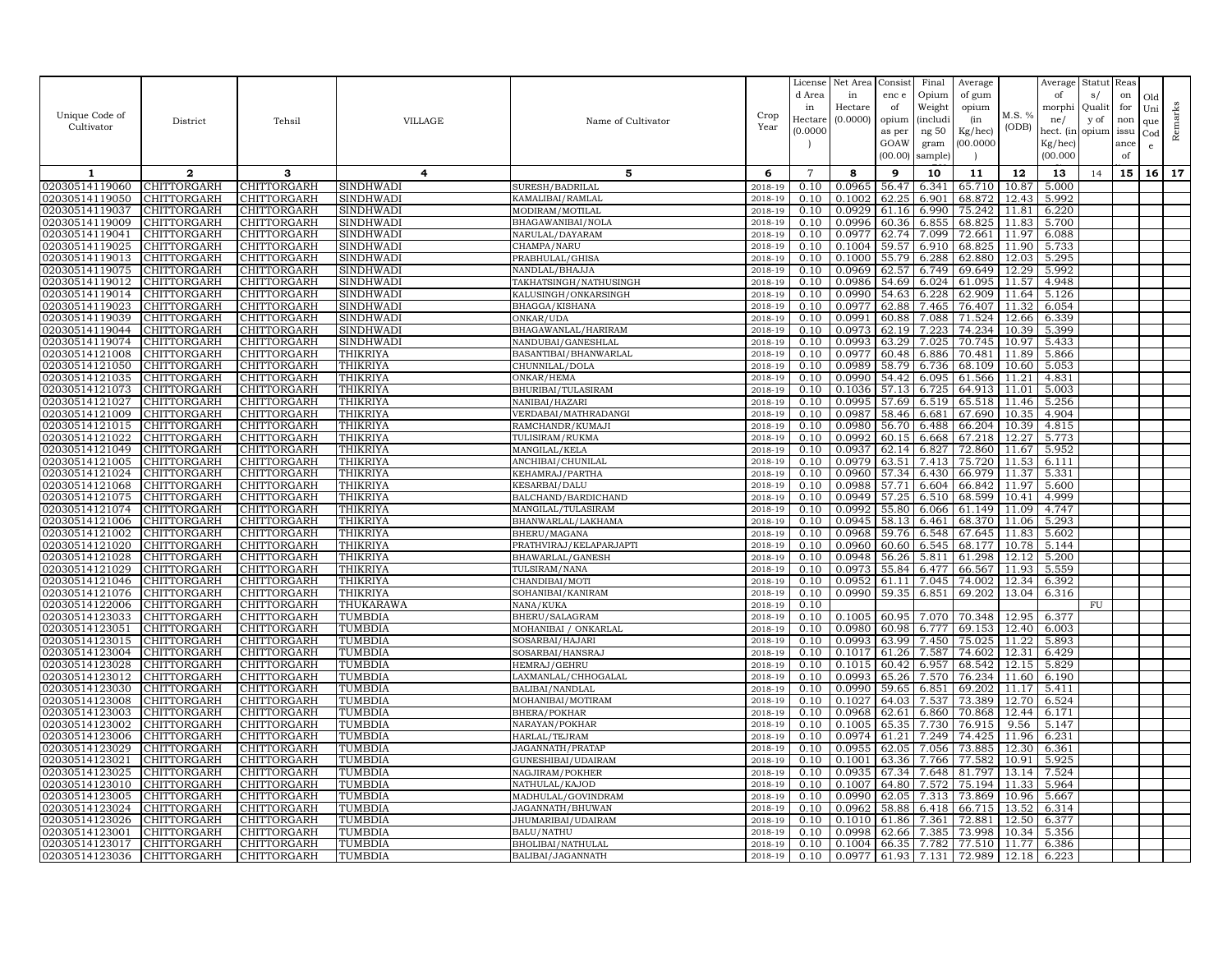|                                  |                            |                            |                                |                                          |                       | License<br>d Area | Net Area<br>in   | Consist<br>enc e | Final<br>Opium       | Average<br>of gum |                | Average<br>of       | Statut<br>s/ | Reas<br>on | Old             |         |
|----------------------------------|----------------------------|----------------------------|--------------------------------|------------------------------------------|-----------------------|-------------------|------------------|------------------|----------------------|-------------------|----------------|---------------------|--------------|------------|-----------------|---------|
|                                  |                            |                            |                                |                                          |                       | in                | Hectare          | of               | Weight               | opium             |                | morphi              | Quali        | for        | Uni             |         |
| Unique Code of                   | District                   | Tehsil                     | <b>VILLAGE</b>                 | Name of Cultivator                       | Crop                  | Hectare           | (0.0000)         | opium            | <i>(includi</i>      | (in               | M.S. %         | ne/                 | y of         | non        | que             | Remarks |
| Cultivator                       |                            |                            |                                |                                          | Year                  | (0.0000)          |                  | as per           | ng 50                | Kg/hec)           | (ODB)          | hect. (in           | opium        | issu       | Cod             |         |
|                                  |                            |                            |                                |                                          |                       |                   |                  | GOAW<br>(00.00)  | gram                 | 00.000C           |                | Kg/hec)<br>(00.000) |              | ance       | e               |         |
|                                  |                            |                            |                                |                                          |                       |                   |                  |                  | sample)              |                   |                |                     |              | of         |                 |         |
| 1                                | $\mathbf{2}$               | 3                          | 4                              | 5                                        | 6                     | $\overline{7}$    | 8                | 9                | 10                   | 11                | 12             | 13                  | 14           | 15         | 16 <sup>1</sup> | 17      |
| 02030514123051<br>02030514124064 | CHITTORGARH<br>CHITTORGARH | CHITTORGARH<br>CHITTORGARH | TUMBDIA<br>UDPURA              | KAMALABAI/SHANKAR<br>RAMESHCHANDRA/BHURA | 2018-19<br>2018-19    | 0.10<br>0.10      | 0.1001<br>0.0984 | 63.26<br>65.77   | 7.329<br>7.695       | 73.217<br>78.201  | 12.00<br>12.68 | 6.150<br>6.941      |              |            |                 |         |
| 02030514124010                   | CHITTORGARH                | CHITTORGARH                | UDPURA                         | CHUNNIBAI/NANALAL                        | $2018 - 1$            | 0.10              | 0.0949           | 65.24            | 7.065                | 74.447            | 12.00          | 6.253               |              |            |                 |         |
| 02030514124052                   | CHITTORGARH                | CHITTORGARH                | <b>UDPURA</b>                  | HABUBAI/DHANRAJ                          | 2018-19               | 0.10              | 0.0982           | 62.12            | 7.099                | 72.291            | 9.21           | 4.661               |              |            |                 |         |
| 02030514124054                   | CHITTORGARH                | CHITTORGARH                | UDPURA                         | RATAN/BHERU                              | 2018-19               | 0.10              | 0.0994           | 64.06            | 7.339                | 73.833            | 13.07          | 6.755               |              |            |                 |         |
| 02030514124089                   | CHITTORGARH                | CHITTORGARH                | UDPURA                         | SHIVLAL/DEVILAL                          | 2018-19               | 0.10              | 0.0983           | 64.60            | 7.244                | 73.693            | 13.22          | 6.820               |              |            |                 |         |
| 02030514124091                   | CHITTORGARH                | CHITTORGARH                | <b>UDPURA</b>                  | CHANDIBAI/HIRALAL                        | 2018-19               | 0.10              | 0.0960           | 62.42            | 6.831                | 71.156            | 11.69          | 5.822               |              |            |                 |         |
| 02030514124014                   | CHITTORGARH                | <b>CHITTORGARH</b>         | UDPURA                         | BHOPRAJ/KISHANLAL                        | 2018-19               | 0.10              | 0.0955           | 60.35            | 6.664                | 69.780            | 11.91          | 5.818               |              |            |                 |         |
| 02030514124057                   | CHITTORGARH                | CHITTORGARH                | UDPURA                         | RATANLAL/DHANNA                          | 2018-19               | 0.10              | 0.0957           | 67.02            | 7.391                | 77.231            | 13.46          | 7.277               |              |            |                 |         |
| 02030514124017                   | CHITTORGARH                | CHITTORGARH                | UDPURA                         | TOMABAI/DEVILAL                          | $2018 - 1$            | 0.10              | 0.1005           | 63.73            | 7.156                | 71.204            | 15.28          | 7.616               |              |            |                 |         |
| 02030514124022                   | CHITTORGARH                | CHITTORGARH                | <b>UDPURA</b>                  | LAHRU/NANDA                              | 2018-19               | 0.10<br>0.10      | 0.0966<br>0.0932 | 59.31            | 6.405                | 66.304            | 11.60<br>11.51 | 5.384               |              |            |                 |         |
| 02030514124023<br>02030514124087 | CHITTORGARH<br>CHITTORGARH | CHITTORGARH<br>CHITTORGARH | <b>UDPURA</b><br>UDPURA        | NOJIBAI/TULSIRAM<br>PRATHVIRAJ/HAJARILAL | 2018-19<br>2018-19    | 0.10              | 0.0988           | 62.31<br>59.55   | 6.632<br>6.780       | 71.159<br>68.624  | 11.25          | 5.733<br>5.404      |              |            |                 |         |
| 02030514124079                   | CHITTORGARH                | CHITTORGARH                | UDPURA                         | ONKARLAL/SHANKARLAI                      | 2018-19               | 0.10              | 0.0989           | 62.73            | 6.748                | 68.231            | 10.95          | 5.230               |              |            |                 |         |
| 02030514124042                   | CHITTORGARH                | <b>CHITTORGARH</b>         | JDPURA                         | GIDHARI/CHATARBHUJ                       | 2018-19               | 0.10              | 0.0944           | 67.12            | 7.402                | 78.411            | 16.79          | 9.216               |              |            |                 |         |
| 02030514124025                   | CHITTORGARH                | CHITTORGARH                | UDPURA                         | RAJIBAI/BHERU                            | 2018-19               | 0.10              | 0.0983           | 61.31            | 7.086                | 72.086            | 11.68          | 5.893               |              |            |                 |         |
| 02030514124016                   | CHITTORGARH                | CHITTORGARH                | UDPURA                         | BHURIBAI/BHURALAL                        | $2018 - 1$            | 0.10              | 0.0988           | 62.43            | 7.179                | 72.662            | 9.03           | 4.593               |              |            |                 |         |
| 02030514124086                   | CHITTORGARH                | CHITTORGARH                | UDPURA                         | NARAYAN/BADRILAL                         | 2018-19               | 0.10              | 0.0974           | 62.39            | 6.667                | 68.450            | 12.71          | 6.090               |              |            |                 |         |
| 02030514124035                   | CHITTORGARH                | <b>CHITTORGARH</b>         | <b>UDPURA</b>                  | FULCHAND/NANALAL                         | 2018-19               | 0.10              | 0.0952           | 65.42            | 6.953                | 73.036            | 12.50          | 6.391               |              |            |                 |         |
| 02030514124019                   | CHITTORGARH                | CHITTORGARH                | <b>UDPURA</b>                  | RAMSUKHI/UDAYAM                          | 2018-19               | 0.10              | 0.0983           | 62.43            | 6.742                | 68.586            | 12.97          | 6.227               |              |            |                 |         |
| 02030514124083                   | CHITTORGARH                | CHITTORGARH                | <b>UDPURA</b>                  | RAMLAL/SHNKARLAL                         | 2018-19               | 0.10              | 0.0966           | 60.12            | 6.922                | 71.656            | 12.87          | 6.456               |              |            |                 |         |
| 02030514124012                   | CHITTORGARH                | CHITTORGARH                | <b>UDPURA</b>                  | GHISIBAI/SHANKARLAL                      | 2018-19               | 0.10              | 0.0978           | 61.95            | 6.691                | 68.415            | 12.46          | 5.967               |              |            |                 |         |
| 02030514124105<br>02030514124085 | CHITTORGARH<br>CHITTORGARH | CHITTORGARH<br>CHITTORGARH | UDPURA<br><b>JDPURA</b>        | HIRALAL/CHAMPA                           | 2018-19<br>2018-19    | 0.10<br>0.10      | 0.1003<br>0.0993 | 66.89<br>60.73   | 7.750<br>7.079       | 77.268<br>71.289  | 12.06<br>12.22 | 6.523<br>6.098      |              |            |                 |         |
| 02030514124027                   | CHITTORGARH                | CHITTORGARH                | UDPURA                         | DEVILAL/KISHANLAL<br>VARDIBAI/NANDA      | 2018-19               | 0.10              | 0.1003           | 59.74            | 6.802                | 67.817            | 12.12          | 5.753               |              |            |                 |         |
| 02030514124045                   | CHITTORGARH                | CHITTORGARH                | UDPURA                         | BHERULAL/RATANLAL                        | 2018-19               | 0.10              | 0.0991           | 61.45            | 7.102                | 71.665            | 11.55          | 5.794               |              |            |                 |         |
| 02030514124048                   | CHITTORGARH                | CHITTORGARH                | UDPURA                         | GITABAI/NANDRAM                          | 2018-19               | 0.10              | 0.0957           | 62.95            | 6.978                | 72.915            | 13.23          | 6.753               |              |            |                 |         |
| 02030514124053                   | CHITTORGARH                | CHITTORGARH                | UDPURA                         | BHANWARLAL/BHERULAL                      | 2018-19               | 0.10              | 0.0950           | 61.48            | 7.114                | 74.884            | 10.82          | 5.672               |              |            |                 |         |
| 02030514124073                   | CHITTORGARH                | CHITTORGARH                | <b>UDPURA</b>                  | PAPPULAL/SOHANLAL                        | 2018-19               | 0.10              |                  |                  |                      |                   |                |                     | FU           |            |                 |         |
| 02030514125001                   | CHITTORGARH                | CHITTORGARH                | <b>UNDARI</b>                  | CHUNNILAL/AMARLAL                        | 2018-19               | 0.10              | 0.0993           | 59.57            | 6.987                | 70.363            | 11.42          | 5.625               |              |            |                 |         |
| 02030514125004                   | CHITTORGARH                | CHITTORGARH                | UNDARI                         | MANGILAL/BHANWARLAI                      | 2018-19               | 0.10              | 0.0987           | 58.18            | 6.799                | 68.886            | 9.73           | 4.692               |              |            |                 |         |
| 02030514125010                   | CHITTORGARH                | CHITTORGARH                | UNDARI                         | RATANIBAI / KANHAIYALAL                  | 2018-19               | 0.10              | 0.1001           | 60.73            | 7.305                | 72.977            | 11.56          | 5.905               |              |            |                 |         |
| 02030514125003                   | CHITTORGARH                | CHITTORGARH                | <b>UNDARI</b>                  | SHANKERLAL/CHUNNILAL                     | 2018-19               | 0.10              | 0.0969           | 60.78            | 6.929                | 71.507            | 10.51          | 5.261               |              |            |                 |         |
| 02030514125002                   | CHITTORGARH                | CHITTORGARH                | UNDARI                         | FULCHAND/NANALAL                         | 2018-19               | 0.10              | 0.0961           | 62.20            | 6.806                | 70.822            | 10.51          | 5.211               |              |            |                 |         |
| 02030514125009<br>02030514125015 | CHITTORGARH<br>CHITTORGARH | CHITTORGARH<br>CHITTORGARH | <b>UNDARI</b><br><b>UNDARI</b> | BANSHILAL/NANDA<br>MODHA/PYARA           | 2018-19<br>2018-19    | 0.10<br>0.10      | 0.0970<br>0.0998 | 59.68<br>60.31   | 6.880<br>6.970       | 70.928<br>69.840  | 10.02<br>11.26 | 4.975<br>5.505      |              |            |                 |         |
| 02030514125011                   | CHITTORGARH                | CHITTORGARH                | <b>UNDARI</b>                  | NANIBAI / AMARCHAND                      | 2018-19               | 0.10              | 0.0950           | 60.55            | 6.756                | 71.116            | 12.24          | 6.093               |              |            |                 |         |
| 02030514125006                   | CHITTORGARH                | CHITTORGARH                | UNDARI                         | RAMIBAI/MOTILAL                          | 2018-19               | 0.10              | 0.0959           | 58.35            | 6.477                | 67.539            | 11.41          | 5.394               |              |            |                 |         |
| 02030514126020                   | CHITTORGARH                | CHITTORGARH                | VIJAIPURGHATA                  | DEVILAL/MANGU                            | 2018-19               | 0.10              | 0.1017           | 60.36            | 7.191                | 70.708            | 11.83          | 5.856               |              |            |                 |         |
| 02030514126003                   | CHITTORGARH                | CHITTORGARH                | VIJAIPURGHATA                  | KAMALABAI/GOPI                           | 2018-19               | 0.10              | 0.0989           | 58.63            | 6.751                | 68.261            | 10.93          | 5.223               |              |            |                 |         |
| 02030514126010                   | CHITTORGARH                | CHITTORGARH                | VIJAIPURGHATA                  | BADAMBAI/KANHAIYALAL                     | 2018-19               | 0.10              | 0.0961           | 56.47            | 6.244                | 64.974            | 10.80          | 4.912               |              |            |                 |         |
| 02030514126030                   | CHITTORGARH                | CHITTORGARH                | VIJAIPURGHATA                  | KAILASH/BHURA                            | 2018-19               | 0.10              | 0.0973           | 60.18            | 6.697                | 68.828            | 11.55          | 5.565               |              |            |                 |         |
| 02030514126031                   | CHITTORGARH                | CHITTORGARH                | VIJAIPURGHATA                  | SOHAN/BHERA                              | 2018-19               | 0.10              | 0.0987           | 57.00            | 6.767                | 68.561            | 11.91          | 5.716               |              |            |                 |         |
| 02030514126036                   | CHITTORGARH                | <b>CHITTORGARH</b>         | VIJAIPURGHATA                  | MOHAN/GOKAL                              | 2018-19               | 0.10              | 0.1010           | 60.89            | 6.863                | 67.951            | 13.78          | 6.555               |              |            |                 |         |
| 02030514126044<br>02030514126053 | CHITTORGARH<br>CHITTORGARH | CHITTORGARH<br>CHITTORGARH | VIJAIPURGHATA<br>VIJAIPURGHATA | KISHAN/BHURA<br>SATYANARAYAN/CHOTU       | 2018-19<br>$2018 - 1$ | 0.10<br>0.10      | 0.0962<br>0.0995 | 59.12<br>60.46   | 6.816<br>7.160       | 70.852<br>71.960  | 10.71<br>13.18 | 5.312<br>6.639      |              |            |                 |         |
| 02030514126064                   | CHITTORGARH                | CHITTORGARH                | VIJAIPURGHATA                  | TULSI/AMRA                               | 2018-19               | 0.10              | 0.0974           | 56.47            | 6.680                | 68.583            | 10.77          | 5.170               |              |            |                 |         |
| 02030514126071                   | <b>CHITTORGARH</b>         | CHITTORGARH                | VIJAIPURGHATA                  | KALU/BHOLIRAM                            | 2018-19               | 0.10              | 0.1000           | 58.39            | 7.365                | 73.650            | 10.12          | 5.218               |              |            |                 |         |
| 02030514126002                   | CHITTORGARH                | CHITTORGARH                | VIJAIPURGHATA                  | KALIBAI/NANALAL                          | 2018-19               | 0.10              | 0.0995           | 61.85            | 7.360                | 73.970            | 11.40          | 5.903               |              |            |                 |         |
| 02030514126081                   | CHITTORGARH                | CHITTORGARH                | VIJAIPURGHATA                  | GHANSHYAM/GHASEDIYA                      | 2018-19               | 0.10              | 0.1020           | 56.16            | 6.852                | 67.177            | 13.07          | 6.146               |              |            |                 |         |
| 02030514126013                   | CHITTORGARH                | CHITTORGARH                | VIJAIPURGHATA                  | GHISU/HAJARI                             | 2018-19               | 0.10              | 0.0966           | 58.49            | 7.503                | 77.671            | 10.16          | 5.524               |              |            |                 |         |
| 02030514126037                   | CHITTORGARH                | CHITTORGARH                | VIJAIPURGHATA                  | GOPI/KALU                                | 2018-19               | 0.10              | 0.0992           | 60.63            | 7.120                | 71.774            | 11.10          | 5.577               |              |            |                 |         |
| 02030514126041                   | CHITTORGARH                | CHITTORGARH                | VIJAIPURGHATA                  | RODA/KAJOD                               | 2018-19               | 0.10              | 0.0980           | 57.81            | 6.557                | 66.908            | 11.33          | 5.307               |              |            |                 |         |
| 02030514126048                   | CHITTORGARH                | CHITTORGARH                | VIJAIPURGHATA                  | KANKUBAI/BHOLIRAM                        | 2018-19               | 0.10              | 0.0990           | 58.11            | 6.849                | 69.182            | 10.38          | 5.027               |              |            |                 |         |
| 02030514126040                   | CHITTORGARH                | CHITTORGARH                | VIJAIPURGHATA                  | RATANLAL/GHISULAL                        | 2018-19               | 0.10              | 0.0973           | 60.52            | 7.003                | 71.973            | 10.82          | 5.451               |              |            |                 |         |
| 02030514126069<br>02030514126045 | CHITTORGARH<br>CHITTORGARH | CHITTORGARH                | VIJAIPURGHATA<br>VIJAIPURGHATA | SATYANARAYAN/RATAN                       | 2018-19<br>2018-19    | 0.10<br>0.10      | 0.0981<br>0.0975 | 60.32            | 7.032<br>63.90 7.449 | 71.682<br>76.400  | 11.97<br>12.10 | 6.006<br>6.471      |              |            |                 |         |
|                                  |                            | CHITTORGARH                |                                | NANDSINGH/BALMUKAND                      |                       |                   |                  |                  |                      |                   |                |                     |              |            |                 |         |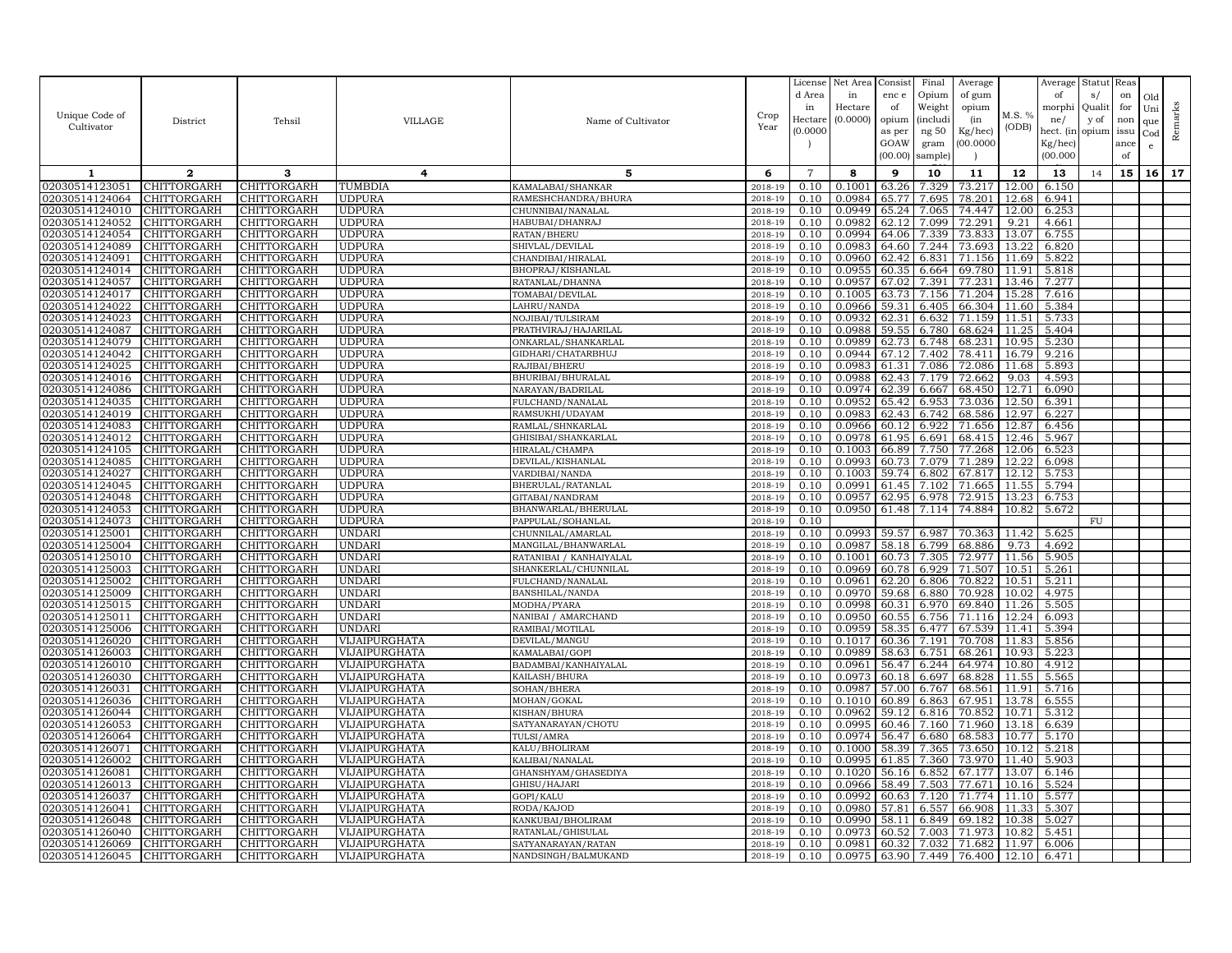|                                  |                            |                                    |                                   |                                                    |                    | License        | Net Area            | Consist        | Final              | Average          |                | Average        | Statut Reas    |            |                     |         |
|----------------------------------|----------------------------|------------------------------------|-----------------------------------|----------------------------------------------------|--------------------|----------------|---------------------|----------------|--------------------|------------------|----------------|----------------|----------------|------------|---------------------|---------|
|                                  |                            |                                    |                                   |                                                    |                    | d Area<br>in   | in                  | enc e          | Opium              | of gum           |                | of             | s/             | on         | Old                 |         |
| Unique Code of                   |                            |                                    | <b>VILLAGE</b>                    |                                                    | Crop               | Hectar         | Hectare<br>(0.0000) | of<br>opium    | Weight<br>(includ: | opium<br>(in     | M.S. %         | morphi<br>ne/  | Qualit<br>y of | for<br>non | Uni                 | Remarks |
| Cultivator                       | District                   | Tehsil                             |                                   | Name of Cultivator                                 | Year               | (0.0000)       |                     | as per         | ng 50              | Kg/hec)          | (ODB)          | hect. (in      | opium issu     |            | que<br>$_{\rm Cod}$ |         |
|                                  |                            |                                    |                                   |                                                    |                    |                |                     | GOAW           | gram               | 00.0000          |                | Kg/hec)        |                | ance       | e                   |         |
|                                  |                            |                                    |                                   |                                                    |                    |                |                     | (00.00)        | sample)            |                  |                | (00.000)       |                | of         |                     |         |
| 1                                | $\mathbf{2}$               | 3                                  | 4                                 | 5                                                  | 6                  | $\overline{7}$ | 8                   | 9              | 10                 | 11               | 12             | 13             | 14             | 15         | 16                  | 17      |
| 02030514126043                   | CHITTORGARH                | CHITTORGARH                        | VIJAIPURGHATA                     | KHYALI/SOHAN                                       | 2018-19            | 0.10           | 0.1015              | 57.81          | 6.731              | 66.315           | 10.28          | 4.772          |                |            |                     |         |
| 02030514126011                   | <b>CHITTORGARH</b>         | <b>CHITTORGARH</b>                 | VIJAIPURGHATA                     | DEVI/RAMA                                          | 2018-19            | 0.10           | 0.1013              | 58.74          | 6.856              | 67.680           | 10.50          | 4.974          |                |            |                     |         |
| 02030514126077                   | CHITTORGARH                | CHITTORGARH                        | VIJAIPURGHATA                     | SAVAIRAM/GOKAL                                     | 2018-19            | 0.10           | 0.0961              | 59.89          | 6.990              | 72.737           | 10.67          | 5.433          |                |            |                     |         |
| 02030514126016                   | CHITTORGARH                | CHITTORGARH                        | VIJAIPURGHATA                     | HIRABAI/DUNGA                                      | 2018-19            | 0.10           | 0.1000              | 57.30          | 6.704              | 67.040           | 12.13          | 5.692          |                |            |                     |         |
| 02030514126012                   | CHITTORGARH                | CHITTORGARH                        | VIJAIPURGHATA                     | SOSERBAI/GOKAL                                     | 2018-19            | 0.10           | 0.0989              | 58.68          | 6.857              | 69.333           | 12.93          | 6.275          |                |            |                     |         |
| 02030514126008                   | CHITTORGARH                | CHITTORGARH                        | VIJAIPURGHATA                     | HAJARILAL/KANA                                     | 2018-19            | 0.10           | 0.1000              | 60.41          | 6.956              | 69.560           | 12.73          | 6.198          |                |            |                     |         |
| 02030514126060                   | CHITTORGARH                | CHITTORGARH                        | VIJAIPURGHATA                     | UDAIRAM/GOPI                                       | 2018-19            | 0.10<br>0.10   | 0.1000              | 59.34          | 6.943              | 69.430           | 11.83          | 5.749          |                |            |                     |         |
| 02030514126035<br>02030514126059 | CHITTORGARH<br>CHITTORGARH | CHITTORGARH<br>CHITTORGARH         | VIJAIPURGHATA<br>VIJAIPURGHATA    | NANDKISHOR/LADU<br>KHUMA/ONKAR                     | 2018-19<br>2018-19 | 0.10           | 0.1000<br>0.1019    | 60.27<br>60.10 | 6.879<br>7.264     | 68.790<br>71.286 | 11.90<br>12.41 | 5.731<br>6.192 |                |            |                     |         |
| 02030514126019                   | CHITTORGARH                | CHITTORGARH                        | VIJAIPURGHATA                     | CHANDIBAI/MADHU                                    | 2018-19            | 0.10           | 0.0990              | 56.07          | 6.256              | 63.192           | 12.41          | 5.489          |                |            |                     |         |
| 02030514126032                   | <b>CHITTORGARH</b>         | CHITTORGARH                        | VIJAIPURGHATA                     | SHIVLAL/HAJARI                                     | 2018-19            | 0.10           | 0.1000              | 60.27          | 7.327              | 73.270           | 12.63          | 6.478          |                |            |                     |         |
| 02030514126039                   | CHITTORGARH                | CHITTORGARH                        | VIJAIPURGHATA                     | PRAHLADSINGH/BHANVARNATH                           | 2018-19            | 0.10           | 0.1028              | 57.38          | 6.623              | 64.426           | 10.58          | 4.772          |                |            |                     |         |
| 02030514126014                   | CHITTORGARH                | CHITTORGARH                        | VIJAIPURGHATA                     | <b>BHERU/KELA</b>                                  | 2018-19            | 0.10           | 0.1021              | 59.43          | 6.928              | 67.855           | 12.20          | 5.795          |                |            |                     |         |
| 02030514126005                   | CHITTORGARH                | CHITTORGARH                        | VIJAIPURGHATA                     | NANALAL/DEVILAL                                    | 2018-19            | 0.10           | 0.0997              | 55.14          | 6.184              | 62.026           | 12.17          | 5.284          |                |            |                     |         |
| 02030514126038                   | CHITTORGARH                | CHITTORGARH                        | VIJAIPURGHATA                     | JAGDISH/GOPI                                       | 2018-19            | 0.10           | 0.0987              | 55.13          | 6.395              | 64.792           | 11.35          | 5.148          |                |            |                     |         |
| 02030514126018                   | CHITTORGARH                | CHITTORGARH                        | VIJAIPURGHATA                     | BABULAL/MAGNA                                      | 2018-19            | 0.10           | 0.1023              | 60.08          | 7.356              | 71.906           | 11.73          | 5.904          |                |            |                     |         |
| 02030514126047                   | CHITTORGARH                | CHITTORGARH                        | VIJAIPURGHATA                     | GHISU/MULCHAND                                     | 2018-19            | 0.10           | 0.0995              | 55.71          | 6.351              | 63.829           | 12.08          | 5.397          |                |            |                     |         |
| 02030514126050                   | CHITTORGARH                | CHITTORGARH                        | VIJAIPURGHATA                     | RAJENDRA / RUPLAL                                  | 2018-19            | 0.10           | 0.0979              | 61.00          | 6.884              | 70.317           | 12.64          | 6.222          |                |            |                     |         |
| 02030514126056                   | CHITTORGARH                | <b>CHITTORGARH</b>                 | VIJAIPURGHATA                     | BAGDIRAM/BHERU                                     | 2018-19            | 0.10           | 0.1026              | 61.72          | 7.248              | 70.643           | 13.48          | 6.666          |                |            |                     |         |
| 02030515001028                   | CHITTORGARH                | <b>BHADESAR</b>                    | AAKOLA KALA                       | VAJERAM / NARAYAN                                  | 2018-19            | 0.10           | 0.1024              | 51.42          | 6.582              | 64.277           | 12.87          | 5.791          |                |            |                     |         |
| 02030515001011<br>02030515001018 | CHITTORGARH<br>CHITTORGARH | <b>BHADESAR</b><br><b>BHADESAR</b> | AAKOLA KALA<br>AAKOLA KALA        | UDAILAL/GANESH<br>DULESINGH/SHANKARSINGH           | 2018-19<br>2018-19 | 0.10<br>0.10   | 0.0861<br>0.1032    | 54.19<br>59.54 | 6.549<br>7.179     | 76.063<br>69.564 | 10.59<br>12.28 | 5.639<br>5.980 |                |            |                     |         |
| 02030515001001                   | CHITTORGARH                | <b>BHADESAR</b>                    | AAKOLA KALA                       | BHERULAL/GHASI                                     | 2018-19            | 0.10           | 0.1000              | 58.27          | 6.876              | 68.760           | 10.49          | 5.049          |                |            |                     |         |
| 02030515001010                   | CHITTORGARH                | <b>BHADESAR</b>                    | AAKOLA KALA                       | BASANTI BAI / BHANWARLAL                           | 2018-19            | 0.10           | 0.1000              | 60.99          | 6.613              | 66.130           | 11.18          | 5.175          |                |            |                     |         |
| 02030515004025                   | CHITTORGARH                | <b>BHADESAR</b>                    | ACHALPURA                         | CHUNNILAL / MEGA                                   | 2018-19            | 0.10           | 0.0907              | 59.87          | 6.055              | 66.759           | 10.67          | 4.987          |                |            |                     |         |
| 02030515004011                   | CHITTORGARH                | <b>BHADESAR</b>                    | ACHALPURA                         | KALU / RAMA                                        | 2018-19            | 0.10           | 0.0983              | 57.99          | 6.329              | 64.385           | 12.00          | 5.408          |                |            |                     |         |
| 02030515005044                   | CHITTORGARH                | <b>BHADESAR</b>                    | ADHORIYA                          | NARAYANSINGH/HARISINGH                             | 2018-19            | 0.10           | 0.0983              | 55.01          | 6.523              | 66.358           | 11.36          | 5.276          |                |            |                     |         |
| 02030515005045                   | CHITTORGARH                | <b>BHADESAR</b>                    | ADHORIYA                          | SHAMBHUSINGH/ONKARSINGH                            | 2018-19            | 0.10           | 0.1027              | 62.61          | 7.290              | 70.983           | 10.84          | 5.386          |                |            |                     |         |
| 02030515005046                   | <b>CHITTORGARH</b>         | <b>BHADESAR</b>                    | ADHORIYA                          | BALULAL/KAJOD                                      | 2018-19            | 0.10           | 0.1027              | 54.52          | 6.161              | 59.990           | 10.56          | 4.434          |                |            |                     |         |
| 02030515005003                   | <b>CHITTORGARH</b>         | <b>BHADESAR</b>                    | <b>ADHORIYA</b>                   | BHANWARSINGH / MNOHARSINGH                         | 2018-19            | 0.10           | 0.0987              | 56.65          | 6.094              | 61.743           | 13.15          | 5.683          |                |            |                     |         |
| 02030515005021                   | CHITTORGARH                | <b>BHADESAR</b>                    | ADHORIYA                          | KALU / SANGRAM                                     | 2018-19            | 0.10           | 0.0943              | 64.65          | 7.269              | 77.084           | 11.83          | 6.383          |                |            |                     |         |
| 02030515005031                   | CHITTORGARH                | <b>BHADESAR</b>                    | ADHORIYA                          | BADHERSINGH / SARDARSINGH                          | 2018-19            | 0.10           | 0.0988              | 51.27          | 5.581              | 56.488           | 13.22          | 5.227          |                |            |                     |         |
| 02030515005035                   | CHITTORGARH                | <b>BHADESAR</b>                    | ADHORIYA                          | CHATARBAI / SOHANSINGH                             | 2018-19            | 0.10           | 0.1003              | 52.74          | 5.809              | 57.916           | 12.10          | 4.905          |                |            |                     |         |
| 02030515002004                   | CHITTORGARH                | <b>BHADESAR</b>                    | AKOLA KHURD                       | DEVLAL / PYARA GADRI                               | 2018-19            | 0.10           | 0.1014              | 57.01          | 6.931              | 68.353           | 11.09          | 5.306          |                |            |                     |         |
| 02030515002020<br>02030515002003 | CHITTORGARH<br>CHITTORGARH | <b>BHADESAR</b><br><b>BHADESAR</b> | AKOLA KHURD<br><b>AKOLA KHURD</b> | <b>BANSILAL / KISHANA</b><br>KAMALA BAI / RATANLAL | 2018-19<br>2018-19 | 0.10<br>0.10   | 0.1027<br>0.1006    | 54.48<br>56.47 | 6.911<br>6.696     | 67.293<br>66.561 | 10.52<br>10.89 | 4.956<br>5.074 |                |            |                     |         |
| 02030515002011                   | CHITTORGARH                | <b>BHADESAR</b>                    | AKOLA KHURD                       | KAMLADEVI/BANWARLAL                                | 2018-19            | 0.10           | 0.1002              | 54.71          | 7.198              | 71.836           | 11.42          | 5.743          |                |            |                     |         |
| 02030515002015                   | CHITTORGARH                | <b>BHADESAR</b>                    | <b>AKOLA KHURD</b>                | <b>GOPILAL / NANURAM</b>                           | 2018-19            | 0.10           | 0.1028              | 55.35          | 6.855              | 66.683           | 11.24          | 5.247          |                |            |                     |         |
| 02030515002025                   | CHITTORGARH                | <b>BHADESAR</b>                    | AKOLA KHURD                       | MAGNIRAM / BHURA                                   | 2018-19            | 0.10           | 0.1031              | 57.83          | 7.518              | 72.920           | 10.93          | 5.579          |                |            |                     |         |
| 02030515002002                   | <b>CHITTORGARH</b>         | <b>BHADESAR</b>                    | AKOLA KHURD                       | MANGIBAI / HUKMICHAND KUMAR                        | 2018-19            | 0.10           | 0.1012              | 58.65          | 6.904              | 68.221           | 10.43          | 4.981          |                |            |                     |         |
| 02030515002017                   | CHITTORGARH                | <b>BHADESAR</b>                    | AKOLA KHURD                       | BARDI/BHAGIRAT                                     | 2018-19            | 0.10           | 0.1042              | 51.75          | 6.683              | 64.136           | 14.20          | 6.375          |                |            |                     |         |
| 02030515002021                   | CHITTORGARH                | <b>BHADESAR</b>                    | AKOLA KHURD                       | <b>BALU</b> / DALU                                 | 2018-19            | 0.10           | 0.1040              | 58.44          | 7.121              | 68.471           | 10.80          | 5.177          |                |            |                     |         |
| 02030515008019                   | CHITTORGARH                | <b>BHADESAR</b>                    | AKYA                              | BHERULAL / UDAILAL                                 | 2018-19            | 0.10           | 0.1009              | 61.21          | 7.135              | 70.714           | 10.50          | 5.198          |                |            |                     |         |
| 02030515008024                   | CHITTORGARH                | <b>BHADESAR</b>                    | AKYA                              | DALCHAND / BHAGAWAN                                | 2018-19            | 0.10           | 0.0964              | 62.54          | 6.844              | 70.996           | 12.02          | 5.973          |                |            |                     |         |
| 02030515008035                   | CHITTORGARH                | <b>BHADESAR</b>                    | AKYA                              | KAILASH / NARAYAN                                  | 2018-19            | 0.10           | 0.0969              | 61.72          | 6.789              | 70.062           | 11.07          | 5.429          |                |            |                     |         |
| 02030515008016                   | CHITTORGARH                | <b>BHADESAR</b>                    | AKYA                              | TULSIBAI / PRATHVIRAJ                              | 2018-19            | 0.10           | 0.1009              | 59.16          | 6.803              | 67.423           | 11.38          | 5.371          |                |            |                     |         |
| 02030515008003                   | CHITTORGARH                | <b>BHADESAR</b>                    | AKYA                              | BHERUSINGH/HAMERSINGH                              | 2018-19            | 0.10           | 0.0970              | 62.57          | 7.151              | 73.722           | 11.12          | 5.738          |                |            |                     |         |
| 02030515008036<br>02030515008002 | CHITTORGARH<br>CHITTORGARH | <b>BHADESAR</b><br><b>BHADESAR</b> | AKYA<br>AKYA                      | MANSINGH / ISHWARSINGH<br>BHAGWAN/GOKAL            | 2018-19<br>2018-19 | 0.10<br>0.10   | 0.0966<br>0.0977    | 58.70<br>61.22 | 6.776<br>7.075     | 70.145<br>72.416 | 11.64<br>11.63 | 5.715<br>5.896 |                |            |                     |         |
| 02030515008010                   | CHITTORGARH                | <b>BHADESAR</b>                    | <b>AKYA</b>                       | MAGANA/NANA                                        | 2018-19            | 0.10           | 0.1020              | 62.08          | 7.263              | 71.206           | 11.24          | 5.603          |                |            |                     |         |
| 02030515008030                   | CHITTORGARH                | <b>BHADESAR</b>                    | AKYA                              | BHURIBAI/BHERULAL                                  | 2018-19            | 0.10           | 0.1005              | 62.85          | 7.291              | 72.547           | 11.50          | 5.840          |                |            |                     |         |
| 02030515008004                   | CHITTORGARH                | <b>BHADESAR</b>                    | AKYA                              | DARIYAWSINGH / KESARSINGH                          | 2018-19            | 0.10           | 0.1001              | 59.64          | 6.748              | 67.413           | 10.85          | 5.120          |                |            |                     |         |
| 02030515008011                   | CHITTORGARH                | <b>BHADESAR</b>                    | <b>AKYA</b>                       | BHANWARLAL / TULSI SUKHAWAL                        | 2018-19            | 0.10           |                     |                |                    |                  |                |                | FU             |            |                     |         |
| 02030515008012                   | <b>CHITTORGARH</b>         | <b>BHADESAR</b>                    | AKYA                              | MAGNIBAI / NANURAM                                 | 2018-19            | 0.10           |                     |                |                    |                  |                |                | FU             |            |                     |         |
| 02030515008013                   | CHITTORGARH                | <b>BHADESAR</b>                    | AKYA                              | INDERSINGH / GIRDHARISINGH                         | 2018-19            | 0.10           | 0.1010              | 61.37          | 7.119              | 70.485           | 11.13          | 5.491          |                |            |                     |         |
| 02030515008015                   | <b>CHITTORGARH</b>         | <b>BHADESAR</b>                    | AKYA                              | DEVISINGH / ONKARSINGH                             | 2018-19            | 0.10           | 0.0984              | 60.64          | 6.835              | 69.461           | 11.89          | 5.781          |                |            |                     |         |
| 02030515008008                   | <b>CHITTORGARH</b>         | <b>BHADESAR</b>                    | <b>AKYA</b>                       | RASALKUNWAR / ONKARSINGH                           | 2018-19            | 0.10           | 0.0963              | 56.38          | 5.888              | 61.142 11.94     |                | 5.110          |                |            |                     |         |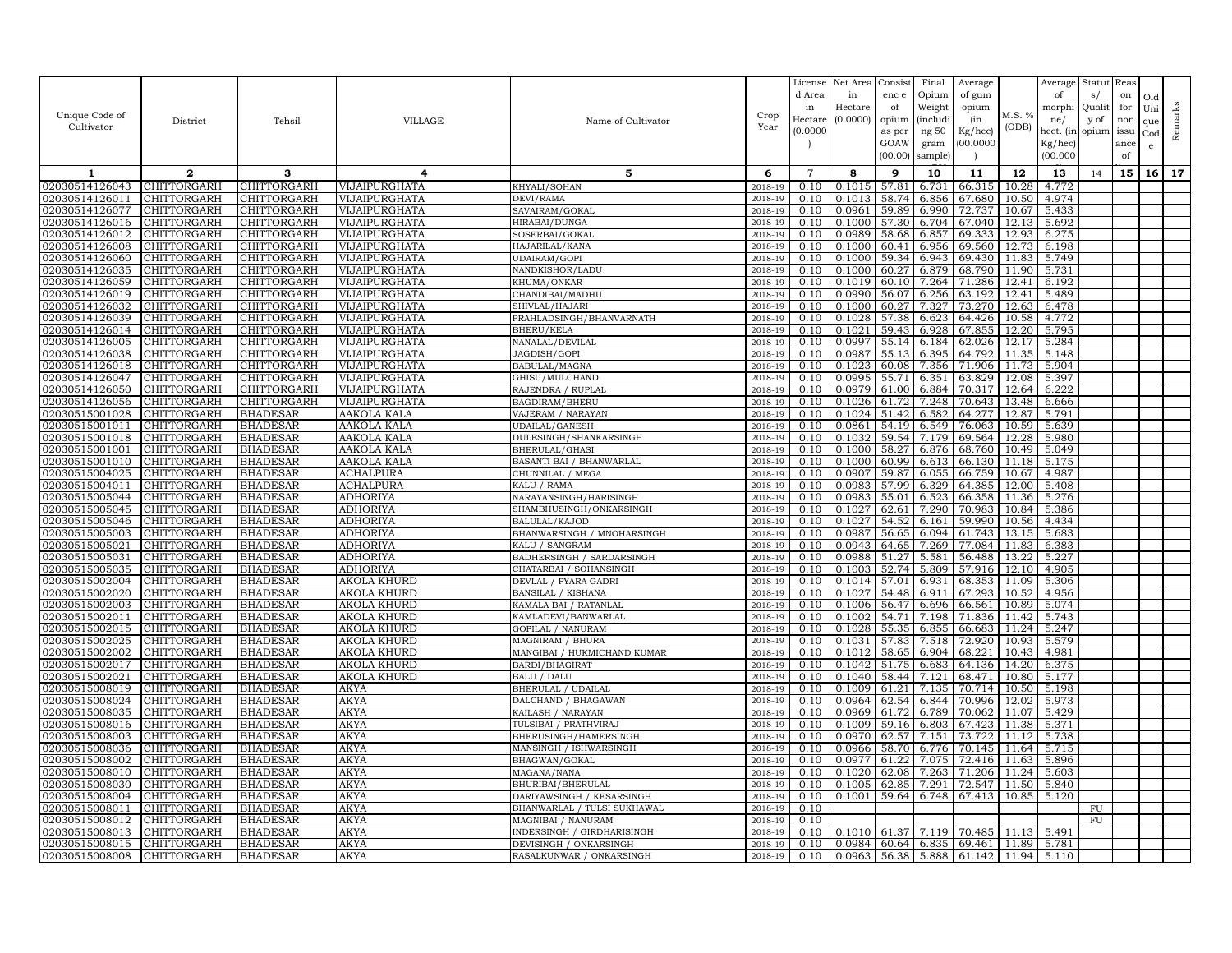|                                  |                            |                                    |                                |                                          |                    | License            | Net Area         | Consist        | Final           | Average                           |                | Average              | Statut Reas |      |              |         |
|----------------------------------|----------------------------|------------------------------------|--------------------------------|------------------------------------------|--------------------|--------------------|------------------|----------------|-----------------|-----------------------------------|----------------|----------------------|-------------|------|--------------|---------|
|                                  |                            |                                    |                                |                                          |                    | d Area             | in               | enc e          | Opium           | of gum                            |                | of                   | s/          | on   | Old          |         |
| Unique Code of                   |                            |                                    |                                |                                          | Crop               | in                 | Hectare          | of             | Weight          | opium                             | M.S. %         | morphi               | Qualit      | for  | Uni          | Remarks |
| Cultivator                       | District                   | Tehsil                             | <b>VILLAGE</b>                 | Name of Cultivator                       | Year               | Hectar<br>(0.0000) | (0.0000)         | opium          | <i>(includi</i> | (in                               | (ODB)          | ne/                  | y of        | non  | que          |         |
|                                  |                            |                                    |                                |                                          |                    |                    |                  | as per<br>GOAW | ng 50<br>gram   | Kg/hec)<br>00.0000                |                | hect. (in<br>Kg/hec) | opium issu  | ance | $_{\rm Cod}$ |         |
|                                  |                            |                                    |                                |                                          |                    |                    |                  | (00.00)        | sample)         |                                   |                | (00.000)             |             | of   | e            |         |
|                                  | $\mathbf{2}$               | 3                                  | 4                              | 5                                        | 6                  | $\overline{7}$     | 8                | 9              | 10              | 11                                | 12             | 13                   |             | 15   | 16           | 17      |
| 1<br>02030515007005              | CHITTORGARH                | <b>BHADESAR</b>                    | AMAR PURA SANWRIAJI            | RUPA / MOTI                              | 2018-19            | 0.10               | 0.1009           | 61.28          | 7.336           | 72.706                            | 9.92           | 5.049                | 14          |      |              |         |
| 02030515007003                   | <b>CHITTORGARH</b>         | <b>BHADESAR</b>                    | AMAR PURA SANWRIAJI            | KISHNIBAI / VENNA                        | 2018-19            | 0.10               | 0.0981           | 62.58          | 7.322           | 74.638                            | 9.59           | 5.010                |             |      |              |         |
| 02030515006011                   | CHITTORGARH                | <b>BHADESAR</b>                    | AMARPURA BHADESAR              | GISIBAI / RAMNATH                        | 2018-19            | 0.10               | 0.0954           | 54.97          | 6.047           | 63.386                            | 12.04          | 5.342                |             |      |              |         |
| 02030515006002                   | CHITTORGARH                | <b>BHADESAR</b>                    | <b>AMARPURA BHADESAR</b>       | SHANKAR/BHERA                            | 2018-19            | 0.10               | 0.1029           | 54.50          | 6.509           | 63.256                            | 11.03          | 4.884                |             |      |              |         |
| 02030515006003                   | CHITTORGARH                | <b>BHADESAR</b>                    | AMARPURA BHADESAR              | RAMLAL / BARDA                           | 2018-19            | 0.10               | 0.1040           | 57.13          | 6.619           | 63.644                            | 12.52          | 5.578                |             |      |              |         |
| 02030515003012                   | CHITTORGARH                | <b>BHADESAR</b>                    | <b>ANTRI</b>                   | RATANLAL / CHOGA                         | 2018-19            | 0.10               | 0.1012           | 60.14          | 6.959           | 68.765                            | 11.22          | 5.401                |             |      |              |         |
| 02030515003006                   | CHITTORGARH                | <b>BHADESAR</b>                    | ANTRI                          | KAMALIBAI / KISHANA                      | 2018-19            | 0.10               | 0.0995           | 56.59          | 6.459           | 64.915                            | 11.49          | 5.221                |             |      |              |         |
| 02030515003001                   | CHITTORGARH                | <b>BHADESAR</b>                    | <b>ANTRI</b>                   | CHHAGANIBAI/BHAGWAN                      | 2018-19            | 0.10               | 0.1033           | 57.18          | 6.845           | 66.263                            | 10.65          | 4.940                |             |      |              |         |
| 02030515003009                   | CHITTORGARH                | <b>BHADESAR</b>                    | ANTRI                          | SAMANTSINGH / ONKARSINGH                 | 2018-19            | 0.10               | 0.1018           | 53.04          | 6.024           | 59.175                            | 14.33          | 5.936                |             |      |              |         |
| 02030515009004                   | CHITTORGARH                | <b>BHADESAR</b>                    | ARNODA                         | SAMPATLAL / MITTHULAI                    | 2018-19            | 0.10               | 0.0943           | 51.72          | 5.423           | 57.508                            | 13.61          | 5.479                |             |      |              |         |
| 02030515010005                   | <b>CHITTORGARH</b>         | <b>BHADESAR</b>                    | ASAWARA                        | SHANKARLAL / SHOBHALAL                   | 2018-19            | 0.10               | 0.0996           | 57.61          | 6.337           | 63.625                            | 11.32          | 5.042                |             |      |              |         |
| 02030515010011                   | CHITTORGARH                | <b>BHADESAR</b>                    | ASAWARA                        | TARACHAND / UDA                          | 2018-19            | 0.10               | 0.0980           | 53.41          | 6.073           | 61.969                            | 12.51          | 5.427                |             |      |              |         |
| 02030515010014                   | CHITTORGARH                | <b>BHADESAR</b>                    | ASAWARA                        | BABRIBAI/BHERU                           | 2018-19            | 0.10               | 0.0986           | 61.18          | 6.494           | 65.862                            | 10.80          | 4.979                |             |      |              |         |
| 02030515010018                   | CHITTORGARH                | <b>BHADESAR</b>                    | ASAWARA                        | MUBARIK / NOOR MOHAMMAD                  | 2018-19            | 0.10               | 0.1028           | 54.14          | 6.040           | 58.755                            | 9.73           | 4.002                |             |      |              |         |
| 02030515010012                   | CHITTORGARH                | <b>BHADESAR</b>                    | ASAWARA                        | BHERULAL / HIRALAL                       | 2018-19            | 0.10               | 0.1015           | 55.21          | 6.531           | 64.345                            | 11.10          | 4.999                |             |      |              |         |
| 02030515010003<br>02030515010002 | CHITTORGARH<br>CHITTORGARH | <b>BHADESAR</b>                    | ASAWARA                        | RAMCHANDRA / MOTI                        | 2018-19<br>2018-19 | 0.10               | 0.0956           | 59.71<br>60.03 | 6.756           | 70.670                            | 9.46<br>10.08  | 4.680                |             |      |              |         |
| 02030515010043                   | CHITTORGARH                | <b>BHADESAR</b><br><b>BHADESAR</b> | <b>ASAWARA</b><br>ASAWARA      | TARACHAND / MOTI<br>DHAPUBAI/LAKSHRAJ    | 2018-19            | 0.10<br>0.10       | 0.0951<br>0.1004 | 63.40          | 6.509<br>6.838  | 68.444<br>68.108                  | 10.88          | 4.829<br>5.187       |             |      |              |         |
| 02030515010027                   | CHITTORGARH                | <b>BHADESAR</b>                    | ASAWARA                        | BHERU/KALU                               | 2018-19            | 0.10               | 0.1027           | 58.65          | 6.963           | 67.799                            | 12.21          | 5.794                |             |      |              |         |
| 02030515010015                   | CHITTORGARH                | <b>BHADESAR</b>                    | ASAWARA                        | AMARIBAI/UDA                             | 2018-19            | 0.10               | 0.0986           | 54.84          | 5.852           | 59.351                            | 11.63          | 4.832                |             |      |              |         |
| 02030515010023                   | CHITTORGARH                | <b>BHADESAR</b>                    | <b>ASAWARA</b>                 | BALULAL / DALCHAND                       | 2018-19            | 0.10               | 0.0944           | 59.79          | 7.072           | 74.915                            | 13.01          | 6.823                |             |      |              |         |
| 02030515010036                   | CHITTORGARH                | <b>BHADESAR</b>                    | <b>ASAWARA</b>                 | <b>GORDHANLAL / HAMER</b>                | 2018-19            | 0.10               | 0.0931           | 56.05          | 5.629           | 60.462                            | 13.42          | 5.680                |             |      |              |         |
| 02030515010038                   | CHITTORGARH                | <b>BHADESAR</b>                    | ASAWARA                        | UDAILAL / PANNALAL                       | 2018-19            | 0.10               | 0.1025           | 55.66          | 6.568           | 64.078                            | 10.74          | 4.817                |             |      |              |         |
| 02030515010053                   | CHITTORGARH                | <b>BHADESAR</b>                    | ASAWARA                        | <b>BAGDIRAM / HAMERA</b>                 | 2018-19            | 0.10               | 0.1037           | 61.16          | 6.640           | 64.031                            | 11.92          | 5.343                |             |      |              |         |
| 02030515011013                   | CHITTORGARH                | <b>BHADESAR</b>                    | <b>BAGUND</b>                  | SHANKAR / RAMLAL / HEMRAJ                | 2018-19            | 0.10               | 0.1043           | 61.68          | 7.410           | 71.045                            | 10.15          | 5.048                |             |      |              |         |
| 02030515011002                   | CHITTORGARH                | <b>BHADESAR</b>                    | <b>BAGUND</b>                  | RAMESHWAR/GEAHRILAL                      | 2018-19            | 0.10               | 0.0982           | 61.92          | 6.935           | 70.621                            | 10.74          | 5.309                |             |      |              |         |
| 02030515011008                   | CHITTORGARH                | <b>BHADESAR</b>                    | <b>BAGUND</b>                  | SHANKARLAL / AMARCHAND                   | 2018-19            | 0.10               | 0.0952           | 59.53          | 6.591           | 69.233                            | 11.62          | 5.631                |             |      |              |         |
| 02030515011027                   | CHITTORGARH                | <b>BHADESAR</b>                    | <b>BAGUND</b>                  | JAMANALAL / KISHOR                       | 2018-19            | 0.10               | 0.1024           | 63.63          | 7.727           | 75.459                            | 11.57          | 6.111                |             |      |              |         |
| 02030515011038                   | CHITTORGARH                | <b>BHADESAR</b>                    | <b>BAGUND</b>                  | SHANKER/KHURAJ                           | 2018-19            | 0.10               | 0.1040           | 57.29          | 6.850           | 65.865                            | 12.52          | 5.773                |             |      |              |         |
| 02030515011052                   | <b>CHITTORGARH</b>         | <b>BHADESAR</b>                    | <b>BAGUND</b>                  | <b>UDAYLAL / KISHAN</b>                  | 2018-19            | 0.10               | 0.1004           | 64.31          | 6.918           | 68.904                            | 11.24          | 5.421                |             |      |              |         |
| 02030515011068                   | CHITTORGARH                | <b>BHADESAR</b>                    | <b>BAGUND</b>                  | HAGAMIBAI/KALU                           | 2018-19            | 0.10               | 0.1002           | 62.07          | 7.244           | 72.295                            | 12.28          | 6.215                |             |      |              |         |
| 02030515011029                   | CHITTORGARH                | <b>BHADESAR</b>                    | <b>BAGUND</b>                  | <b>DEUBAI / BHERU</b>                    | 2018-19            | 0.10               | 0.1015           | 63.92          | 7.424           | 73.143                            | 11.76          | 6.021                |             |      |              |         |
| 02030515011005                   | CHITTORGARH                | <b>BHADESAR</b>                    | <b>BAGUND</b>                  | KISHANLAL / GOKAL                        | 2018-19            | 0.10               | 0.1029           | 62.30          | 7.449           | 72.391                            | 10.93          | 5.539                |             |      |              |         |
| 02030515011007                   | CHITTORGARH                | <b>BHADESAR</b>                    | <b>BAGUND</b>                  | ONKAR / GAMER                            | 2018-19            | 0.10               | 0.0996           | 59.91          | 7.206           | 72.349                            | 11.98          | 6.067                |             |      |              |         |
| 02030515011015<br>02030515011044 | CHITTORGARH<br>CHITTORGARH | <b>BHADESAR</b><br><b>BHADESAR</b> | <b>BAGUND</b><br><b>BAGUND</b> | BHIMRAJ / BHAWSINGH<br>RAMLAL / BHAGAWAN | 2018-19<br>2018-19 | 0.10<br>0.10       | 0.1009<br>0.1033 | 63.87<br>62.95 | 7.181<br>7.437  | 71.170<br>71.994                  | 10.99<br>11.61 | 5.475<br>5.851       |             |      |              |         |
| 02030515011070                   | CHITTORGARH                | <b>BHADESAR</b>                    | <b>BAGUND</b>                  | LEHARIBAI / NOLA                         | 2018-19            | 0.10               | 0.0992           | 61.99          | 7.138           | 71.956                            | 11.03          | 5.555                |             |      |              |         |
| 02030515011003                   | CHITTORGARH                | <b>BHADESAR</b>                    | <b>BAGUND</b>                  | KASHIRAM/RAMA                            | 2018-19            | 0.10               | 0.1020           | 60.46          | 6.927           | 67.912                            | 11.99          | 5.700                |             |      |              |         |
| 02030515011066                   | CHITTORGARH                | <b>BHADESAR</b>                    | <b>BAGUND</b>                  | BHERU / KISHANA                          | 2018-19            | 0.10               | 0.1031           | 62.23          | 7.352           | 71.309                            | 12.08          | 6.030                |             |      |              |         |
| 02030515011065                   | CHITTORGARH                | <b>BHADESAR</b>                    | <b>BAGUND</b>                  | GOPIDAS / MANGIDAS                       | 2018-19            | 0.10               | 0.0982           | 59.40          | 6.789           | 69.134                            | 12.58          | 6.088                |             |      |              |         |
| 02030515011069                   | CHITTORGARH                | <b>BHADESAR</b>                    | <b>BAGUND</b>                  | AMARCHAND / BHAGAWAN                     | 2018-19            | 0.10               |                  |                |                 |                                   |                |                      | FU          |      |              |         |
| 02030515011016                   | CHITTORGARH                | <b>BHADESAR</b>                    | <b>BAGUND</b>                  | NANDUBAI / MADHODAS                      | 2018-19            | 0.10               | 0.1020           | 58.24          | 6.731           | 65.990                            | 10.87          | 5.021                |             |      |              |         |
| 02030515011050                   | CHITTORGARH                | <b>BHADESAR</b>                    | <b>BAGUND</b>                  | ONKAR / KHUMAN                           | 2018-19            | 0.10               |                  |                |                 |                                   |                |                      | FU          |      |              |         |
| 02030515011037                   | CHITTORGARH                | <b>BHADESAR</b>                    | <b>BAGUND</b>                  | PRATAP / SHOLA                           | 2018-19            | 0.10               | 0.1022           | 58.95          | 7.175           | 70.206                            | 12.26          | 6.025                |             |      |              |         |
| 02030515011041                   | CHITTORGARH                | <b>BHADESAR</b>                    | <b>BAGUND</b>                  | <b>BHERU / ONKAR</b>                     | 2018-19            | 0.10               | 0.1000           | 58.79          | 6.811           | 68.110                            | 10.73          | 5.116                |             |      |              |         |
| 02030515011031                   | CHITTORGARH                | <b>BHADESAR</b>                    | <b>BAGUND</b>                  | CHATURBHUJ / PARTHA                      | 2018-19            | 0.10               |                  |                |                 |                                   |                |                      | ${\rm FU}$  |      |              |         |
| 02030515011020                   | <b>CHITTORGARH</b>         | <b>BHADESAR</b>                    | <b>BAGUND</b>                  | NARAYANLAL/KISHOR                        | 2018-19            | 0.10               | 0.0998           | 61.17          | 7.026           | 70.401                            | 10.87          | 5.357                |             |      |              |         |
| 02030515011062                   | CHITTORGARH                | <b>BHADESAR</b>                    | <b>BAGUND</b>                  | NARBADABAI/BHERASINGH                    | 2018-19            | 0.10               | 0.1013           | 60.68          | 7.264           | 71.708                            | 11.85          | 5.948                |             |      |              |         |
| 02030515011011<br>02030515011012 | CHITTORGARH<br>CHITTORGARH | <b>BHADESAR</b><br><b>BHADESAR</b> | <b>BAGUND</b><br><b>BAGUND</b> | BHERULAL/GOKUL<br>RAMESHWAR/BHERA        | 2018-19<br>2018-19 | 0.10<br>0.10       | 0.1043<br>0.1016 | 59.95<br>61.80 | 7.220<br>7.178  | 69.223<br>70.650                  | 10.49<br>12.36 | 5.083<br>6.112       |             |      |              |         |
| 02030515011086                   | CHITTORGARH                | <b>BHADESAR</b>                    | <b>BAGUND</b>                  | KHYALIBAI/NANDRAM                        | 2018-19            | 0.10               | 0.0317           | 65.01          | 2.461           | 77.634                            | 11.03          | 5.994                |             |      |              |         |
| 02030515011018                   | CHITTORGARH                | <b>BHADESAR</b>                    | <b>BAGUND</b>                  | GANESH / RODU KHATIK                     | 2018-19            | 0.10               | 0.1013           | 60.15          | 7.141           | 70.494                            | 11.24          | 5.546                |             |      |              |         |
| 02030515011021                   | CHITTORGARH                | <b>BHADESAR</b>                    | <b>BAGUND</b>                  | SHANKAR / GHASI JAT                      | 2018-19            | 0.10               |                  |                |                 |                                   |                |                      | FU          |      |              |         |
| 02030515011023                   | <b>CHITTORGARH</b>         | <b>BHADESAR</b>                    | <b>BAGUND</b>                  | SHANKAR / SHOLA                          | 2018-19            | 0.10               |                  |                |                 |                                   |                |                      | FU          |      |              |         |
| 02030515011034                   | CHITTORGARH                | <b>BHADESAR</b>                    | <b>BAGUND</b>                  | HARLAL / SHOLAL                          | 2018-19            | 0.10               |                  |                |                 |                                   |                |                      | <b>FU</b>   |      |              |         |
| 02030515011039                   | <b>CHITTORGARH</b>         | <b>BHADESAR</b>                    | <b>BAGUND</b>                  | CHUNNILAL / RAMA                         | 2018-19            | 0.10               |                  |                |                 |                                   |                |                      | FU          |      |              |         |
| 02030515011046                   | <b>CHITTORGARH</b>         | <b>BHADESAR</b>                    | <b>BAGUND</b>                  | MADHAV / DAYARAM                         | 2018-19            | 0.10               |                  |                |                 | $0.0983$ 56.65 6.053 61.577 12.48 |                | 5.380                |             |      |              |         |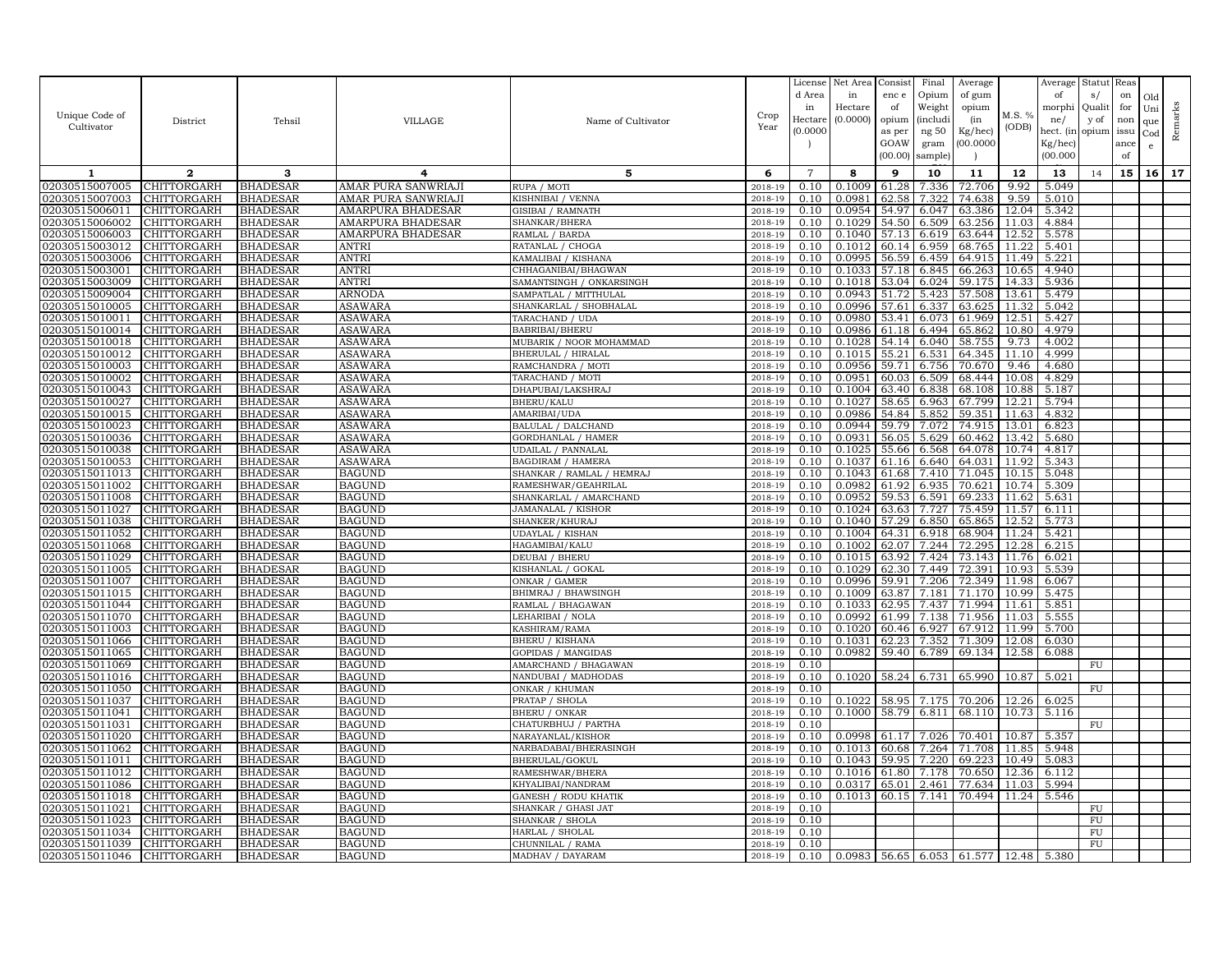| Unique Code of<br>Cultivator     | District                          | Tehsil                             | VILLAGE                                  | Name of Cultivator                                   | Crop<br>Year       | License<br>d Area<br>in<br>Hectare<br>(0.0000) | Net Area<br>in<br>Hectare<br>(0.0000) | Consist<br>enc e<br>of<br>opium<br>as per | Final<br>Opium<br>Weight<br><i>(includi</i><br>ng $50\,$ | Average<br>of gum<br>opium<br>(in<br>Kg/hec) | M.S. %<br>(ODB) | Average<br>of<br>morphi<br>ne/<br>hect. (in | Statut<br>s/<br>Quali<br>y of<br>opium | Reas<br>on<br>for<br>non<br>issu | Old<br>Uni<br>que<br>Cod | Remarks |
|----------------------------------|-----------------------------------|------------------------------------|------------------------------------------|------------------------------------------------------|--------------------|------------------------------------------------|---------------------------------------|-------------------------------------------|----------------------------------------------------------|----------------------------------------------|-----------------|---------------------------------------------|----------------------------------------|----------------------------------|--------------------------|---------|
|                                  |                                   |                                    |                                          |                                                      |                    |                                                |                                       | GOAW<br>(00.00)                           | gram<br>sample)                                          | 00.000C                                      |                 | Kg/hec)<br>(00.000)                         |                                        | ance<br>of                       | $\mathbf{e}$             |         |
| 1                                | $\mathbf{2}$                      | 3                                  | 4                                        | 5                                                    | 6                  | $\overline{7}$                                 | 8                                     | 9                                         | 10                                                       | 11                                           | 12              | 13                                          | 14                                     | 15                               | 16 <sup>1</sup>          | 17      |
| 02030515011060                   | CHITTORGARH                       | <b>BHADESAR</b>                    | <b>BAGUND</b>                            | CHAMPALAL / BHAGAWANLAL                              | 2018-19            | 0.10                                           | 0.1040                                | 62.47                                     | 7.389                                                    | 71.048                                       | 11.54           | 5.740                                       |                                        |                                  |                          |         |
| 02030515012016                   | CHITTORGARH                       | <b>BHADESAR</b>                    | <b>BALIYO KI DANI</b>                    | <b>GODULAL / HAMERA</b>                              | 2018-19            | 0.10                                           | 0.1012                                | 61.43                                     | 7.152                                                    | 70.672                                       | 11.26           | 5.571                                       |                                        |                                  |                          |         |
| 02030515013019<br>02030515013001 | CHITTORGARH                       | <b>BHADESAR</b>                    | <b>BALNATHPURA</b><br><b>BALNATHPURA</b> | SHAMBHU / CHAMPA ,<br><b>VENA</b><br>SHAMBHU / JEETU | 2018-19<br>2018-19 | 0.10<br>0.10                                   | 0.0989<br>0.1001                      | 59.60                                     | 6.828                                                    | 69.039                                       | 10.02           | 4.843                                       |                                        |                                  |                          |         |
| 02030515013007                   | CHITTORGARH<br>CHITTORGARH        | <b>BHADESAR</b><br><b>BHADESAR</b> | <b>BALNATHPURA</b>                       | NANDRAM / GOPI                                       | 2018-19            | 0.10                                           | 0.0999                                | 57.32<br>59.14                            | 6.854<br>6.962                                           | 68.472<br>69.690                             | 9.56<br>10.40   | 4.582<br>5.073                              |                                        |                                  |                          |         |
| 02030515013022                   | CHITTORGARH                       | <b>BHADESAR</b>                    | <b>BALNATHPURA</b>                       | MADHU / PARTHU                                       | 2018-19            | 0.10                                           | 0.0977                                | 62.59                                     | 7.207                                                    | 73.767                                       | 10.10           | 5.215                                       |                                        |                                  |                          |         |
| 02030515013029                   | CHITTORGARH                       | <b>BHADESAR</b>                    | <b>BALNATHPURA</b>                       | SHANKAR / NANDRAM JAT                                | 2018-19            | 0.10                                           | 0.0972                                | 61.43                                     | 6.933                                                    | 71.327                                       | 10.45           | 5.217                                       |                                        |                                  |                          |         |
| 02030515013032                   | CHITTORGARH                       | <b>BHADESAR</b>                    | <b>BALNATHPURA</b>                       | <b>BHERULAL / GEHARU</b>                             | 2018-19            | 0.10                                           | 0.0993                                | 60.38                                     | 6.875                                                    | 69.235                                       | 9.62            | 4.662                                       |                                        |                                  |                          |         |
| 02030515013033                   | CHITTORGARH                       | <b>BHADESAR</b>                    | <b>BALNATHPURA</b>                       | JAMNALAL / NARAYAN                                   | 2018-19            | 0.10                                           | 0.1015                                | 57.96                                     | 6.889                                                    | 67.872                                       | 9.96            | 4.732                                       |                                        |                                  |                          |         |
| 02030515013045                   | CHITTORGARH                       | <b>BHADESAR</b>                    | <b>BALNATHPURA</b>                       | HAZARILal / BALU                                     | 2018-19            | 0.10                                           | 0.0969                                | 58.93                                     | 6.811                                                    | 70.289                                       | 10.13           | 4.984                                       |                                        |                                  |                          |         |
| 02030515013051                   | <b>CHITTORGARH</b>                | <b>BHADESAR</b>                    | <b>BALNATHPURA</b>                       | <b>BHERIBAI / JEETU</b>                              | 2018-19            | 0.10                                           | 0.1006                                | 60.44                                     | 7.175                                                    | 71.322                                       | 11.00           | 5.492                                       |                                        |                                  |                          |         |
| 02030515013056                   | CHITTORGARH                       | <b>BHADESAR</b>                    | <b>BALNATHPURA</b>                       | MOHANIBAI/RATAN                                      | 2018-19            | 0.10                                           | 0.0973                                | 56.89                                     | 6.185                                                    | 63.566                                       | 10.20           | 4.538                                       |                                        |                                  |                          |         |
| 02030515013057                   | CHITTORGARH                       | <b>BHADESAR</b>                    | <b>BALNATHPURA</b>                       | BHAGWAN / LELA GADRI                                 | 2018-19            | 0.10                                           | 0.0959                                | 58.28                                     | 6.519                                                    | 67.977                                       | 10.40           | 4.949                                       |                                        |                                  |                          |         |
| 02030515013060                   | CHITTORGARH                       | <b>BHADESAR</b>                    | <b>BALNATHPURA</b>                       | NATHU / CHOGA                                        | 2018-19            | 0.10                                           | 0.0997                                | 59.10                                     | 6.915                                                    | 69.358                                       | 10.42           | 5.059                                       |                                        |                                  |                          |         |
| 02030515013076                   | CHITTORGARH                       | <b>BHADESAR</b>                    | <b>BALNATHPURA</b>                       | SHYAMLAL / CHUNNILAL                                 | 2018-19            | 0.10                                           | 0.0954                                | 60.11                                     | 6.913                                                    | 72.463                                       | 11.43           | 5.797                                       |                                        |                                  |                          |         |
| 02030515013043                   | CHITTORGARH                       | <b>BHADESAR</b>                    | <b>BALNATHPURA</b>                       | DALIBAI/RAMLAL                                       | 2018-19            | 0.10                                           | 0.0987                                | 59.28                                     | 6.724                                                    | 68.126                                       | 10.90           | 5.198                                       |                                        |                                  |                          |         |
| 02030515013058                   | CHITTORGARH                       | <b>BHADESAR</b>                    | <b>BALNATHPURA</b>                       | MANGIBAI / RAMESHWAR                                 | $2018 - 1$         | 0.10                                           | 0.0988                                | 58.97                                     | 6.824                                                    | 69.069                                       | 10.48           | 5.067                                       |                                        |                                  |                          |         |
| 02030515013078                   | <b>CHITTORGARH</b>                | <b>BHADESAR</b>                    | <b>BALNATHPURA</b>                       | LACHIRAM / PRABHHU                                   | 2018-19            | 0.10                                           | 0.0962                                | 61.03                                     | 6.530                                                    | 67.879                                       | 11.24           | 5.341                                       |                                        |                                  |                          |         |
| 02030515013031                   | CHITTORGARH                       | <b>BHADESAR</b>                    | <b>BALNATHPURA</b>                       | BHURIBAI/HAJARI                                      | 2018-19            | 0.10                                           | 0.0990                                | 61.71                                     | 7.167                                                    | 72.394                                       | 11.59           | 5.873                                       |                                        |                                  |                          |         |
| 02030515013074                   | CHITTORGARH                       | <b>BHADESAR</b>                    | <b>BALNATHPURA</b>                       | RATAN / ONKAR                                        | 2018-19            | 0.10                                           | 0.0992                                | 60.27                                     | 7.026                                                    | 70.827                                       | 11.25           | 5.577                                       |                                        |                                  |                          |         |
| 02030515013082<br>02030515013035 | CHITTORGARH                       | <b>BHADESAR</b>                    | <b>BALNATHPURA</b>                       | CHANDIBAI/OUNKAR                                     | 2018-19            | 0.10<br>0.10                                   | 0.0954<br>0.0952                      | 62.39<br>61.08                            | 6.863                                                    | 71.939                                       | 10.48           | 5.277                                       |                                        |                                  |                          |         |
| 02030515013062                   | CHITTORGARH<br>CHITTORGARH        | <b>BHADESAR</b><br><b>BHADESAR</b> | <b>BALNATHPURA</b><br><b>BALNATHPURA</b> | <b>GULABIBAI / HEMA</b><br>ONKAR / NARAYAN           | 2018-19<br>2018-19 | 0.10                                           | 0.0931                                | 60.97                                     | 6.518<br>6.654                                           | 68.466<br>71.472                             | 10.45<br>10.94  | 5.008<br>5.474                              |                                        |                                  |                          |         |
| 02030515013024                   | CHITTORGARH                       | <b>BHADESAR</b>                    | <b>BALNATHPURA</b>                       | DEVJI/DALLA SALVI                                    | 2018-19            | 0.10                                           | 0.0944                                | 62.10                                     | 7.097                                                    | 75.180                                       | 10.74           | 5.652                                       |                                        |                                  |                          |         |
| 02030515013070                   | CHITTORGARH                       | <b>BHADESAR</b>                    | BALNATHPURA                              | PARAS/RATAN                                          | 2018-19            | 0.10                                           | 0.1022                                | 62.38                                     | 7.272                                                    | 71.155                                       | 10.66           | 5.309                                       |                                        |                                  |                          |         |
| 02030515013061                   | CHITTORGARH                       | <b>BHADESAR</b>                    | <b>BALNATHPURA</b>                       | LAKHMA / NARAYAN                                     | 2018-19            | 0.10                                           | 0.0993                                | 60.73                                     | 7.192                                                    | 72.427                                       | 9.93            | 5.035                                       |                                        |                                  |                          |         |
| 02030515013044                   | CHITTORGARH                       | <b>BHADESAR</b>                    | <b>BALNATHPURA</b>                       | KASTURIBAI/CHOGA                                     | 2018-19            | 0.10                                           | 0.0973                                | 61.86                                     | 7.291                                                    | 74.933                                       | 9.54            | 5.004                                       |                                        |                                  |                          |         |
| 02030515013066                   | CHITTORGARH                       | <b>BHADESAR</b>                    | <b>BALNATHPURA</b>                       | RATANLAL/MATHURA                                     | 2018-19            | 0.10                                           | 0.0974                                | 59.39                                     | 6.804                                                    | 69.856                                       | 10.69           | 5.228                                       |                                        |                                  |                          |         |
| 02030515013054                   | <b>CHITTORGARH</b>                | <b>BHADESAR</b>                    | <b>BALNATHPURA</b>                       | SOHANIBAI / LALULOHAR                                | 2018-19            | 0.10                                           | 0.0957                                | 61.82                                     | 7.639                                                    | 79.822                                       | 11.15           | 6.230                                       |                                        |                                  |                          |         |
| 02030515013021                   | CHITTORGARH                       | <b>BHADESAR</b>                    | <b>BALNATHPURA</b>                       | LALU/HAJARI Urf KISHNA                               | 2018-19            | 0.10                                           | 0.0989                                | 62.53                                     | 7.155                                                    | 72.346                                       | 10.62           | 5.378                                       |                                        |                                  |                          |         |
| 02030515013008                   | CHITTORGARH                       | <b>BHADESAR</b>                    | <b>BALNATHPURA</b>                       | UDAIRAM/CHOGA                                        | 2018-19            | 0.10                                           | 0.0951                                | 60.95                                     | 6.818                                                    | 71.693                                       |                 | 10.48 5.259                                 |                                        |                                  |                          |         |
| 02030515013010                   | CHITTORGARH                       | <b>BHADESAR</b>                    | <b>BALNATHPURA</b>                       | NARU/VARDA                                           | 2018-19            | 0.10                                           | 0.0991                                | 62.16                                     | 7.397                                                    | 74.642                                       | 11.58           | 6.050                                       |                                        |                                  |                          |         |
| 02030515013006                   | CHITTORGARH                       | <b>BHADESAR</b>                    | <b>BALNATHPURA</b>                       | LAHRU / UDA                                          | 2018-19            | 0.10                                           | 0.0995                                | 56.34                                     | 6.519                                                    | 65.518                                       | 11.40           | 5.229                                       |                                        |                                  |                          |         |
| 02030515013011                   | CHITTORGARH                       | <b>BHADESAR</b>                    | <b>BALNATHPURA</b>                       | JAICHAND / KALU urf BALU                             | 2018-19            | 0.10                                           | 0.0904                                | 63.80                                     | 6.681                                                    | 73.905                                       | 11.25           | 5.820                                       |                                        |                                  |                          |         |
| 02030515013017                   | CHITTORGARH                       | <b>BHADESAR</b>                    | <b>BALNATHPURA</b>                       | AMARLAL / CHOGA                                      | 2018-19            | 0.10                                           | 0.0988                                | 61.71                                     | 7.158                                                    | 72.449                                       | 10.76           | 5.457                                       |                                        |                                  |                          |         |
| 02030515013027                   | <b>CHITTORGARH</b>                | <b>BHADESAR</b>                    | <b>BALNATHPURA</b>                       | RAMLAL / SHAMBHUJI                                   | 2018-19            | 0.10                                           | 0.0468                                | 63.12                                     | 3.318                                                    | 70.897                                       | 10.74           | 5.331                                       |                                        |                                  |                          |         |
| 02030515013028                   | CHITTORGARH                       | <b>BHADESAR</b>                    | <b>BALNATHPURA</b>                       | NATHU / PARTHU                                       | 2018-19            | 0.10                                           | 0.0990                                | 60.81                                     | 6.889                                                    | 69.586                                       | 10.25           | 4.993                                       |                                        |                                  |                          |         |
| 02030515013038                   | CHITTORGARH                       | <b>BHADESAR</b>                    | <b>BALNATHPURA</b>                       | NANDA / NARAYAN                                      | 2018-19            | 0.10                                           | 0.1001                                | 56.68                                     | 6.632                                                    | 66.254                                       | 12.21           | 5.662                                       |                                        |                                  |                          |         |
| 02030515013052<br>02030515013063 | CHITTORGARH<br><b>CHITTORGARH</b> | <b>BHADESAR</b><br><b>BHADESAR</b> | <b>BALNATHPURA</b><br><b>BALNATHPURA</b> | MOHAN / KESHU<br><b>UDAIRAM / BHERA</b>              | 2018-19<br>2018-19 | 0.10<br>0.10                                   | 0.0972<br>0.0953                      | 57.70<br>59.43                            | 6.446<br>7.038                                           | 66.317<br>73.851                             | 11.28<br>10.18  | 5.236<br>5.263                              |                                        |                                  |                          |         |
| 02030515013071                   | CHITTORGARH                       | <b>BHADESAR</b>                    | <b>BALNATHPURA</b>                       | SHANKAR / NARAYAN                                    | 2018-19            | 0.10                                           | 0.0943                                | 57.21                                     | 6.334                                                    | 67.169                                       | 10.31           | 4.848                                       |                                        |                                  |                          |         |
| 02030515013072                   | CHITTORGARH                       | <b>BHADESAR</b>                    | <b>BALNATHPURA</b>                       | MOHNI / KHEMRAJ                                      | 2018-19            | 0.10                                           | 0.0972                                | 60.89                                     | 6.828                                                    | 70.247                                       | 10.67           | 5.247                                       |                                        |                                  |                          |         |
| 02030515013073                   | CHITTORGARH                       | <b>BHADESAR</b>                    | <b>BALNATHPURA</b>                       | NANDRAM / UDA                                        | 2018-19            | 0.10                                           | 0.0971                                | 61.32                                     | 7.034                                                    | 72.441                                       | 10.36           | 5.254                                       |                                        |                                  |                          |         |
| 02030515013075                   | CHITTORGARH                       | <b>BHADESAR</b>                    | <b>BALNATHPURA</b>                       | MADAN / AMARLAL                                      | 2018-19            | 0.10                                           | 0.0996                                | 63.32                                     | 7.417                                                    | 74.468                                       | 10.68           | 5.568                                       |                                        |                                  |                          |         |
| 02030515014001                   | CHITTORGARH                       | <b>BHADESAR</b>                    | <b>BAMANKHEDI</b>                        | MOTILAL/JAMANALAL                                    | 2018-19            | 0.10                                           | 0.1000                                | 53.80                                     | 6.594                                                    | 65.940                                       | 12.36           | 5.705                                       |                                        |                                  |                          |         |
| 02030515014015                   | CHITTORGARH                       | <b>BHADESAR</b>                    | <b>BAMANKHEDI</b>                        | <b>BAGDIBAI / RAMLAL</b>                             | 2018-19            | 0.10                                           | 0.1009                                | 58.79                                     | 6.165                                                    | 61.100                                       | 11.63           | 4.974                                       |                                        |                                  |                          |         |
| 02030515014006                   | <b>CHITTORGARH</b>                | <b>BHADESAR</b>                    | <b>BAMANKHEDI</b>                        | GODAWARIBAI/BHANWARLAL                               | 2018-19            | 0.10                                           | 0.1030                                | 56.55                                     | 6.883                                                    | 66.825                                       | 12.54           | 5.866                                       |                                        |                                  |                          |         |
| 02030515014016                   | CHITTORGARH                       | <b>BHADESAR</b>                    | <b>BAMANKHEDI</b>                        | MOHANLAL / BALU                                      | 2018-19            | 0.10                                           | 0.1027                                | 47.11                                     | 5.135                                                    | 50.000                                       | 12.33           | 4.315                                       |                                        |                                  |                          |         |
| 02030515015021                   | CHITTORGARH                       | <b>BHADESAR</b>                    | <b>BANSEN</b> - A                        | SHANKARLAL / BHAGAWAN                                | 2018-19            | 0.10                                           | 0.0992                                |                                           | 59.60 6.922                                              | 69.778                                       | 11.36           | 5.549                                       |                                        |                                  |                          |         |
| 02030515015009                   | CHITTORGARH                       | <b>BHADESAR</b>                    | <b>BANSEN - A</b>                        | JITMAL / DUNGAJI                                     | 2018-19            | 0.10                                           | 0.0959                                | 59.22                                     | 6.768                                                    | 70.574                                       | 11.11           | 5.489                                       |                                        |                                  |                          |         |
| 02030515015017                   | CHITTORGARH                       | <b>BHADESAR</b>                    | <b>BANSEN</b> - A                        | GOPU / GANGARAM                                      | 2018-19            | 0.10                                           | 0.0967                                | 60.46                                     | 6.867                                                    | 71.013                                       | 12.26           | 6.094                                       |                                        |                                  |                          |         |
| 02030515015055                   | CHITTORGARH                       | <b>BHADESAR</b>                    | <b>BANSEN</b> - A                        | MADHULAL / BALU                                      | 2018-19            | 0.10                                           | 0.1015                                | 64.92                                     | 7.679                                                    | 75.655                                       | 13.69           | 7.250                                       |                                        |                                  |                          |         |
| 02030515015001                   | CHITTORGARH                       | <b>BHADESAR</b>                    | <b>BANSEN - A</b>                        | BARDIBAI / HAJARILAL                                 | 2018-19            | 0.10                                           | 0.1013                                | 59.32                                     | 6.796                                                    | 67.088                                       | 11.02           | 5.175                                       |                                        |                                  |                          |         |
| 02030515015010<br>02030515015019 | CHITTORGARH                       | <b>BHADESAR</b>                    | <b>BANSEN - A</b>                        | VARDIDEVI / BHANWARLAL<br>BHAGAWAN / HOLAJI          | 2018-19            | 0.10<br>0.10                                   | 0.1021<br>0.1008                      | 60.11                                     | 7.059                                                    | 69.138                                       | 12.31           | 5.957                                       |                                        |                                  |                          |         |
| 02030515015038                   | CHITTORGARH<br><b>CHITTORGARH</b> | <b>BHADESAR</b><br><b>BHADESAR</b> | <b>BANSEN</b> - A<br><b>BANSEN</b> - A   | DHANRAJ / KISHOR JAT                                 | 2018-19<br>2018-19 | 0.10                                           | 0.0988                                | 58.20<br>60.63                            | 6.851<br>7.042                                           | 67.966<br>71.275                             | 13.32<br>11.25  | 6.337<br>5.613                              |                                        |                                  |                          |         |
| 02030515015047                   | <b>CHITTORGARH</b>                | <b>BHADESAR</b>                    | <b>BANSEN - A</b>                        | BANSHILAL / ONKARJI                                  | 2018-19            | 0.10                                           | 0.1040                                |                                           |                                                          | 56.47 6.809 65.471                           | 11.07           | 5.073                                       |                                        |                                  |                          |         |
|                                  |                                   |                                    |                                          |                                                      |                    |                                                |                                       |                                           |                                                          |                                              |                 |                                             |                                        |                                  |                          |         |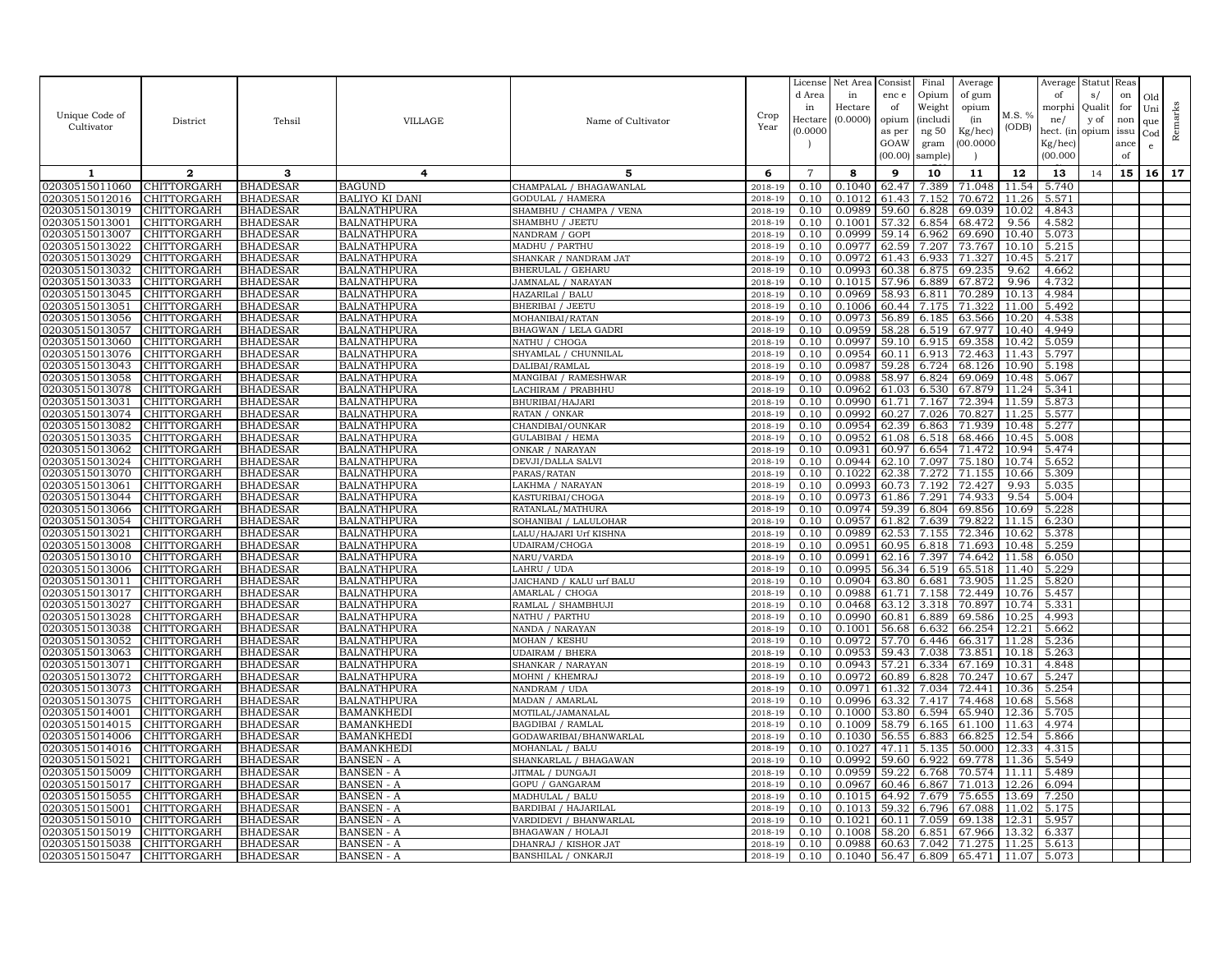|                                  |                                   |                                    |                                        |                                                    |                    | License        | Net Area         | Consist        | Final          | Average          |                | Average            | Statut Reas |      |              |         |
|----------------------------------|-----------------------------------|------------------------------------|----------------------------------------|----------------------------------------------------|--------------------|----------------|------------------|----------------|----------------|------------------|----------------|--------------------|-------------|------|--------------|---------|
|                                  |                                   |                                    |                                        |                                                    |                    | d Area         | in               | enc e          | Opium          | of gum           |                | of                 | s/          | on   | Old          |         |
| Unique Code of                   |                                   |                                    |                                        |                                                    |                    | in             | Hectare          | of             | Weight         | opium            | M.S. %         | morphi             | Qualit      | for  | Uni          |         |
| Cultivator                       | District                          | Tehsil                             | VILLAGE                                | Name of Cultivator                                 | Crop<br>Year       | Hectare        | (0.0000)         | opium          | (includi       | (in              | (ODB)          | ne/                | y of        | non  | que          | Remarks |
|                                  |                                   |                                    |                                        |                                                    |                    | (0.0000        |                  | as per         | ng $50\,$      | Kg/hec)          |                | hect. (in          | opium       | issu | $_{\rm Cod}$ |         |
|                                  |                                   |                                    |                                        |                                                    |                    |                |                  | GOAW           | gram           | (00.0000)        |                | Kg/hec)            |             | ance | $\mathbf{e}$ |         |
|                                  |                                   |                                    |                                        |                                                    |                    |                |                  | (00.00)        | sample         |                  |                | (00.000)           |             | of   |              |         |
| 1                                | $\mathbf{2}$                      | 3                                  | 4                                      | 5                                                  | 6                  | $\overline{7}$ | 8                | 9              | 10             | 11               | 12             | 13                 | 14          | 15   | 16           | 17      |
| 02030515015051                   | CHITTORGARH                       | <b>BHADESAR</b>                    | <b>BANSEN - A</b>                      | BHAGIRATH / DALUJI JAT                             | 2018-19            | 0.10           | 0.0983           | 63.32          | 7.237          | 73.622           | 10.71          | 5.519              |             |      |              |         |
| 02030515015059                   | CHITTORGARH                       | <b>BHADESAR</b>                    | <b>BANSEN - A</b>                      | SHANKARLAL / ONKARLAL                              | 2018-19            | 0.10           | 0.0976           | 64.47          | 7.294          | 74.734           | 12.04          | 6.299              |             |      |              |         |
| 02030515015066                   | CHITTORGARH                       | <b>BHADESAR</b>                    | <b>BANSEN - A</b>                      | RATANLAL / PYARA                                   | 2018-19            | 0.10           | 0.1011           | 60.50          | 7.087          | 70.099           | 11.95          | 5.864              |             |      |              |         |
| 02030515015067                   | CHITTORGARH                       | <b>BHADESAR</b>                    | <b>BANSEN</b> - A                      | CHHAGANLAL / FULCHAND                              | 2018-19            | 0.10           | 0.1008           | 58.01          | 6.688          | 66.349           | 11.43          | 5.308              |             |      |              |         |
| 02030515015002                   | CHITTORGARH                       | <b>BHADESAR</b>                    | <b>BANSEN</b> - A                      | HARILAL / DALU                                     | 2018-19            | 0.10           | 0.0977           | 62.44          | 7.109          | 72.764           | 12.84          | 6.540              |             |      |              |         |
| 02030515015018                   | CHITTORGARH                       | <b>BHADESAR</b>                    | <b>BANSEN - A</b>                      | KANKUBAI/RATTU                                     | 2018-19            | 0.10           | 0.1027           | 60.82          | 7.177          | 69.883           | 12.33          | 6.031              |             |      |              |         |
| 02030515015020                   | <b>CHITTORGARH</b>                | <b>BHADESAR</b>                    | <b>BANSEN</b> - A                      | SHANKARLAL / SHORAM                                | 2018-19            | 0.10           | 0.1032           | 57.22          | 6.662          | 64.554           | 11.62          | 5.251              |             |      |              |         |
| 02030515015057                   | CHITTORGARH                       | <b>BHADESAR</b>                    | <b>BANSEN</b> - A                      | BHERULAL / KISHANA                                 | 2018-19            | 0.10           | 0.1005           | 64.31          | 7.561          | 75.234           | 12.56          | 6.615              |             |      |              |         |
| 02030515015065                   | <b>CHITTORGARH</b>                | <b>BHADESAR</b>                    | <b>BANSEN - A</b>                      | SHANKARLAL / RAMDAS                                | 2018-19            | 0.10           | 0.0998           | 58.10          | 6.565          | 65.782           | 11.89          | 5.475              |             |      |              |         |
| 02030515015080                   | CHITTORGARH                       | <b>BHADESAR</b>                    | <b>BANSEN - A</b>                      | SHANKERLAL/MOHANLAL                                | 2018-19            | 0.10           | 0.1011           | 63.10          | 7.293          | 72.137           | 12.98          | 6.554              |             |      |              |         |
| 02030515015033<br>02030515015016 | <b>CHITTORGARH</b>                | <b>BHADESAR</b>                    | <b>BANSEN</b> - A                      | <b>BHERULAL / HEMA</b>                             | 2018-19            | 0.10<br>0.10   | 0.0959<br>0.0992 | 59.57<br>63.61 | 6.740<br>7.397 | 70.282<br>74.567 | 12.77<br>13.03 | 6.282              |             |      |              |         |
| 02030515015161                   | CHITTORGARH<br>CHITTORGARH        | <b>BHADESAR</b><br><b>BHADESAR</b> | <b>BANSEN</b> - A<br><b>BANSEN - A</b> | NARAYANLAL / KISHORJI JAT<br>SHANTILAL / UDAICHAND | 2018-19<br>2018-19 | 0.10           | 0.1000           | 62.15          | 6.828          | 68.280           | 11.33          | 6.801<br>5.415     |             |      |              |         |
| 02030515015029                   | CHITTORGARH                       | <b>BHADESAR</b>                    | <b>BANSEN</b> - A                      | RAMLAL/UDAIRAM                                     | 2018-19            | 0.10           | 0.1011           | 61.30          | 7.426          | 73.452           | 12.17          | 6.257              |             |      |              |         |
| 02030515015023                   | CHITTORGARH                       | <b>BHADESAR</b>                    | <b>BANSEN</b> - A                      | PARASBAI / ONKAR                                   | 2018-19            | 0.10           | 0.1014           | 62.66          | 7.286          | 71.854           | 12.46          | 6.268              |             |      |              |         |
| 02030515015168                   | CHITTORGARH                       | <b>BHADESAR</b>                    | <b>BANSEN</b> - A                      | RATANLAL / SHANKAR                                 | 2018-19            | 0.10           | 0.1043           | 60.63          | 7.362          | 70.585           | 11.66          | 5.761              |             |      |              |         |
| 02030515015024                   | CHITTORGARH                       | <b>BHADESAR</b>                    | <b>BANSEN - A</b>                      | SHANKARLAL / HEMAJI JAT                            | 2018-19            | 0.10           | 0.1010           | 63.07          | 7.460          | 73.861           | 13.49          | 6.975              |             |      |              |         |
| 02030515015035                   | <b>CHITTORGARH</b>                | <b>BHADESAR</b>                    | BANSEN - A                             | HAJARILAL / HEMRAJ JAT                             | 2018-19            | 0.10           | 0.0967           | 60.25          | 6.894          | 71.293           | 10.99          | 5.485              |             |      |              |         |
| 02030515015037                   | CHITTORGARH                       | <b>BHADESAR</b>                    | <b>BANSEN</b> - A                      | MURALIDHAR / BHERULAL                              | 2018-19            | 0.10           | 0.0995           | 64.11          | 7.464          | 75.015           | 10.92          | 5.734              |             |      |              |         |
| 02030515015068                   | <b>CHITTORGARH</b>                | <b>BHADESAR</b>                    | <b>BANSEN</b> - A                      | ONKARDAS / DHOLADAS                                | 2018-19            | 0.10           |                  |                |                |                  |                |                    | FU          |      |              |         |
| 02030515015079                   | CHITTORGARH                       | <b>BHADESAR</b>                    | <b>BANSEN - A</b>                      | MANGIBAI / SHANKARLAL                              | 2018-19            | 0.10           | 0.0998           | 63.83          | 7.350          | 73.647           | 12.75          | 6.573              |             |      |              |         |
| 02030515015118                   | <b>CHITTORGARH</b>                | <b>BHADESAR</b>                    | <b>BANSEN - B</b>                      | BHERIBAI/MANGILAL                                  | 2018-19            | 0.10           | 0.1012           | 58.02          | 6.639          | 65.603           | 12.00          | 5.511              |             |      |              |         |
| 02030515015084                   | CHITTORGARH                       | <b>BHADESAR</b>                    | <b>BANSEN - B</b>                      | UDAYLAL/BARDA                                      | 2018-19            | 0.10           | 0.1006           | 61.86          | 7.158          | 71.153           | 11.33          | 5.643              |             |      |              |         |
| 02030515015085                   | CHITTORGARH                       | <b>BHADESAR</b>                    | <b>BANSEN - B</b>                      | GOPI / RATA                                        | 2018-19            | 0.10           | 0.0961           | 62.48          | 7.105          | 73.933           | 10.93          | $5.65\overline{7}$ |             |      |              |         |
| 02030515015087                   | CHITTORGARH                       | <b>BHADESAR</b>                    | <b>BANSEN - B</b>                      | <b>KESAR / SHAMBHU</b>                             | 2018-19            | 0.10           | 0.0998           | 59.11          | 6.494          | 65.070           | 12.10          | 5.511              |             |      |              |         |
| 02030515015090                   | CHITTORGARH                       | <b>BHADESAR</b>                    | <b>BANSEN - B</b>                      | PYARIBAI / GAMER                                   | 2018-19            | 0.10           | 0.0995           | 63.02          | 7.688          | 77.266           | 13.30          | 7.194              |             |      |              |         |
| 02030515015092                   | CHITTORGARH                       | <b>BHADESAR</b>                    | <b>BANSEN - B</b>                      | UDAILAL/HAJARI                                     | 2018-19            | 0.10           | 0.1010           | 60.46          | 7.057          | 69.871           | 10.80          | 5.282              |             |      |              |         |
| 02030515015156                   | CHITTORGARH                       | <b>BHADESAR</b>                    | <b>BANSEN - B</b>                      | BHWERULAL / SHANKARLAL                             | 2018-19            | 0.10           | 0.0983           | 61.58          | 6.932          | 70.519           | 9.63           | 4.754              |             |      |              |         |
| 02030515015083<br>02030515015099 | <b>CHITTORGARH</b><br>CHITTORGARH | <b>BHADESAR</b><br><b>BHADESAR</b> | <b>BANSEN - B</b>                      | <b>OUNKAR/KESHURAM</b>                             | 2018-19<br>2018-19 | 0.10<br>0.10   | 0.1000<br>0.0974 | 61.76<br>67.14 | 7.341<br>7.529 | 73.410<br>77.300 | 11.42<br>11.38 | 5.868<br>6.158     |             |      |              |         |
| 02030515015111                   | CHITTORGARH                       | <b>BHADESAR</b>                    | <b>BANSEN</b> - B<br><b>BANSEN - B</b> | DEVJI / GANGARAM<br>BADAMBAI/MITTU                 | 2018-19            | 0.10           | 0.1018           | 61.54          | 7.174          | 70.472           | 11.67          | 5.757              |             |      |              |         |
| 02030515015117                   | CHITTORGARH                       | <b>BHADESAR</b>                    | <b>BANSEN - B</b>                      | AJIJMOHAMMAD / KASAMJI                             | 2018-19            | 0.10           | 0.1039           | 67.26          | 8.052          | 77.498           | 12.44          | 6.748              |             |      |              |         |
| 02030515015095                   | <b>CHITTORGARH</b>                | <b>BHADESAR</b>                    | <b>BANSEN - B</b>                      | MANGILAL / BARDU                                   | 2018-19            | 0.10           | 0.1000           | 61.66          | 7.126          | 71.260           | 12.18          | 6.076              |             |      |              |         |
| 02030515015157                   | <b>CHITTORGARH</b>                | <b>BHADESAR</b>                    | <b>BANSEN</b> - B                      | MADHO / AMRA                                       | 2018-19            | 0.10           | 0.1021           | 61.26          | 7.237          | 70.882           | 10.38          | 5.151              |             |      |              |         |
| 02030515015098                   | CHITTORGARH                       | <b>BHADESAR</b>                    | <b>BANSEN - B</b>                      | KISHAN / NATHU                                     | 2018-19            | 0.10           | 0.1010           | 65.94          | 7.593          | 75.178           | 12.71          | 6.688              |             |      |              |         |
| 02030515015115                   | <b>CHITTORGARH</b>                | <b>BHADESAR</b>                    | <b>BANSEN - B</b>                      | BADRILAL / SHANKARLAL                              | 2018-19            | 0.10           | 0.0974           | 60.91          | 6.500          | 66.735           | 11.13          | 5.199              |             |      |              |         |
| 02030515015089                   | CHITTORGARH                       | <b>BHADESAR</b>                    | <b>BANSEN - B</b>                      | JAISINGH / BHURIBAI                                | 2018-19            | 0.10           | 0.1021           | 61.40          | 7.008          | 68.639           | 11.87          | 5.703              |             |      |              |         |
| 02030515015093                   | CHITTORGARH                       | <b>BHADESAR</b>                    | <b>BANSEN - B</b>                      | KANKUBAI/ NARAYAN                                  | 2018-19            | 0.10           | 0.0998           | 60.78          | 7.016          | 70.301           | 13.84          | 6.810              |             |      |              |         |
| 02030515015100                   | CHITTORGARH                       | <b>BHADESAR</b>                    | <b>BANSEN - B</b>                      | RAMIBAI / SWORAM                                   | 2018-19            | 0.10           | 0.0995           | 65.25          | 7.634          | 76.724           | 12.97          | 6.966              |             |      |              |         |
| 02030515015108                   | <b>CHITTORGARH</b>                | <b>BHADESAR</b>                    | BANSEN - B                             | BHANWAR / LAKHMA                                   | 2018-19            | 0.10           |                  |                |                |                  |                |                    | FU          |      |              |         |
| 02030515015160                   | CHITTORGARH                       | <b>BHADESAR</b>                    | <b>BANSEN - B</b>                      | KISHAN / GAMER                                     | 2018-19            | 0.10           | 0.0991           | 64.10          | 7.408          | 74.753           | 12.25          | 6.410              |             |      |              |         |
| 02030515017027                   | CHITTORGARH                       | <b>BHADESAR</b>                    | <b>BHADESAR</b>                        | HIRA / RAMA                                        | 2018-19            | 0.10           | 0.0930           | 56.61          | 5.135          | 55.215           | 11.27          | 4.356              |             |      |              |         |
| 02030515017019                   | CHITTORGARH                       | <b>BHADESAR</b>                    | <b>BHADESAR</b>                        | MOTI / HAMERA                                      | 2018-19            | 0.10           | 0.0973           | 53.95          | 5.665          | 58.222           | 11.90          | 4.850              |             |      |              |         |
| 02030515017020                   | CHITTORGARH                       | <b>BHADESAR</b>                    | <b>BHADESAR</b>                        | BHAGAWANIBAI / BHERU                               | 2018-19            | 0.10           | 0.1023           | 50.29          | 5.826<br>7.193 | 56.950<br>71.930 | 12.53          | 4.995              |             |      |              |         |
| 02030515018077<br>02030515018002 | CHITTORGARH<br>CHITTORGARH        | <b>BHADESAR</b>                    | <b>BHADSODA</b>                        | GAHRILAL / DALICHAND<br>JDAYGHIR / ONKARGHIR       | 2018-19<br>2018-19 | 0.10<br>0.10   | 0.1000           | 57.22<br>61.62 | 7.262          | 76.202           | 11.55<br>12.12 | 5.816<br>6.465     |             |      |              |         |
| 02030515018031                   | <b>CHITTORGARH</b>                | <b>BHADESAR</b><br><b>BHADESAR</b> | <b>BHADSODA</b><br>BHADSODA            | CHAGNIBAI JITU                                     | 2018-19            | 0.10           | 0.0953<br>0.0995 | 59.35          | 6.885          | 69.196           | 11.14          | 5.396              |             |      |              |         |
| 02030515018059                   | CHITTORGARH                       | <b>BHADESAR</b>                    | <b>BHADSODA</b>                        | BHAGWAN / WARDA                                    | 2018-19            | 0.10           | 0.1000           | 61.84          | 7.014          | 70.140           | 10.82          | 5.313              |             |      |              |         |
| 02030515018004                   | CHITTORGARH                       | <b>BHADESAR</b>                    | <b>BHADSODA</b>                        | <b>HEERALAL / GOTU</b>                             | 2018-19            | 0.10           | 0.0998           | 64.81          | 7.231          | 72.455           | 10.63          | 5.391              |             |      |              |         |
| 02030515018011                   | CHITTORGARH                       | <b>BHADESAR</b>                    | <b>BHADSODA</b>                        | UDIBAI / UDAYLAL                                   | 2018-19            | 0.10           | 0.1008           | 60.20          | 6.648          | 65.952           | 9.75           | 4.501              |             |      |              |         |
| 02030515018013                   | <b>CHITTORGARH</b>                | <b>BHADESAR</b>                    | <b>BHADSODA</b>                        | GITABAI / BHURALAL / LOBHCHAND                     | 2018-19            | 0.10           |                  |                |                |                  |                |                    | FU          |      |              |         |
| 02030515018018                   | CHITTORGARH                       | <b>BHADESAR</b>                    | <b>BHADSODA</b>                        | MAGNIRAM / VENIRAMJAT                              | 2018-19            | 0.10           | 0.1018           | 60.71          | 7.155          | 70.285           | 12.42          | 6.111              |             |      |              |         |
| 02030515018037                   | CHITTORGARH                       | <b>BHADESAR</b>                    | <b>BHADSODA</b>                        | TANKUBAI / PRITHWIRAJ                              | 2018-19            | 0.10           | 0.1025           |                | 60.40 6.842    | 66.751           | 10.93          | 5.107              |             |      |              |         |
| 02030515018007                   | CHITTORGARH                       | <b>BHADESAR</b>                    | <b>BHADSODA</b>                        | MOHAN / KEHLASH GOSHYI                             | 2018-19            | 0.10           | 0.0970           | 60.12          | 6.459          | 66.588           | 10.60          | 4.941              |             |      |              |         |
| 02030515018033                   | CHITTORGARH                       | <b>BHADESAR</b>                    | <b>BHADSODA</b>                        | SHANKARLAL / LAXMAN                                | 2018-19            | 0.10           | 0.0503           | 56.46          | 3.202          | 63.658           | 10.08          | 4.492              |             |      |              |         |
| 02030515018044                   | <b>CHITTORGARH</b>                | <b>BHADESAR</b>                    | <b>BHADSODA</b>                        | NARAYANIBAI / UDAILAL                              | 2018-19            | 0.10           | 0.1000           | 60.66          | 6.543          | 65.430           | 11.84          | 5.423              |             |      |              |         |
| 02030515018027                   | <b>CHITTORGARH</b>                | <b>BHADESAR</b>                    | <b>BHADSODA</b>                        | MANOHARLAL/DADAMCHAND                              | 2018-19            | 0.10           | 0.0992           | 56.23          | 5.864          | 59.113           | 10.92          | 4.519              |             |      |              |         |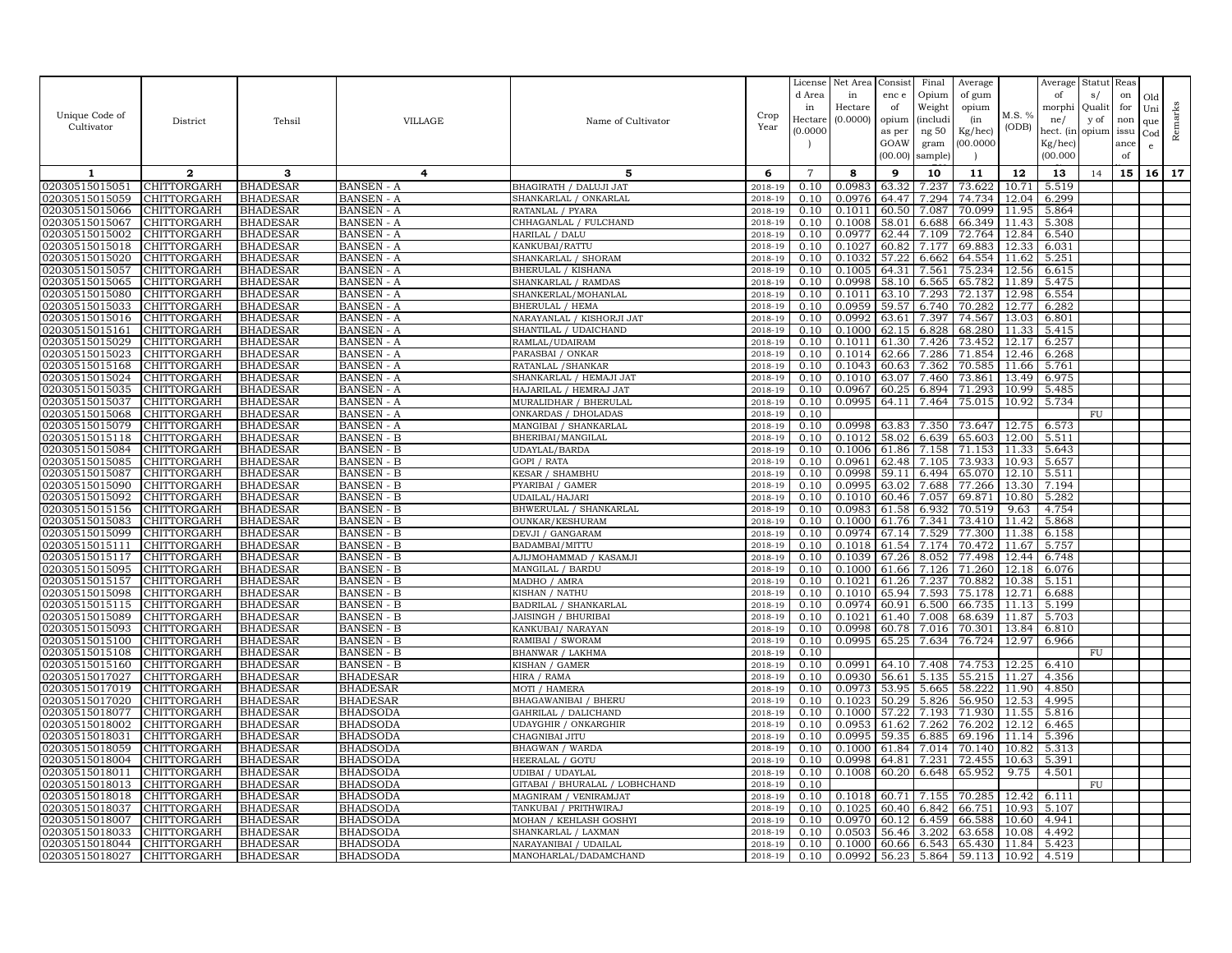|                                  |                                          |                                    |                                                      |                                               |                    | License           | Net Area         | Consist        | Final           | Average                                           |                | Average        | Statut       | Reas      |              |         |
|----------------------------------|------------------------------------------|------------------------------------|------------------------------------------------------|-----------------------------------------------|--------------------|-------------------|------------------|----------------|-----------------|---------------------------------------------------|----------------|----------------|--------------|-----------|--------------|---------|
|                                  |                                          |                                    |                                                      |                                               |                    | d Area<br>in      | in<br>Hectare    | enc e<br>of    | Opium<br>Weight | of gum                                            |                | of<br>morphi   | s/<br>Qualit | on<br>for | Old          |         |
| Unique Code of                   | District                                 | Tehsil                             | VILLAGE                                              | Name of Cultivator                            | Crop               | Hectare           | (0.0000)         | opium          | (includi        | opium<br>(in                                      | M.S. %         | ne/            | y of         | non       | Uni<br>que   | Remarks |
| Cultivator                       |                                          |                                    |                                                      |                                               | Year               | (0.0000           |                  | as per         | ng $50\,$       | $Kg/$ hec)                                        | (ODB)          | hect. (in      | opium        | issu      | $_{\rm Cod}$ |         |
|                                  |                                          |                                    |                                                      |                                               |                    |                   |                  | GOAW           | gram            | (00.0000)                                         |                | Kg/hec)        |              | ance      | $\mathbf{e}$ |         |
|                                  |                                          |                                    |                                                      |                                               |                    |                   |                  | (00.00)        | sample          |                                                   |                | (00.000)       |              | of        |              |         |
| 1                                | $\mathbf{2}$                             | 3                                  | 4                                                    | 5                                             | 6                  | $\overline{7}$    | 8                | 9              | 10              | 11                                                | 12             | 13             | 14           | 15        | 16 17        |         |
| 02030515018046                   | <b>CHITTORGARH</b>                       | <b>BHADESAR</b>                    | <b>BHADSODA</b>                                      | KANCHANBAI/MITTHULAL                          | 2018-19            | 0.10              | 0.0990           | 59.54          | 6.532           | 65.980                                            | 11.05          | 5.104          |              |           |              |         |
| 02030515018005                   | CHITTORGARH                              | <b>BHADESAR</b>                    | <b>BHADSODA</b>                                      | BALURAM/SHANKARLAL                            | 2018-19            | 0.10              |                  |                |                 |                                                   |                |                | FU           |           |              |         |
| 02030515018032                   | CHITTORGARH                              | <b>BHADESAR</b>                    | <b>BHADSODA</b>                                      | SHANKARLAL/LAKHAMICHAND                       | 2018-19            | 0.10              | 0.0996           | 53.74          | 5.957           | 59.809                                            | 10.74          | 4.497          |              |           |              |         |
| 02030515018019<br>02030515018051 | <b>CHITTORGARH</b><br><b>CHITTORGARH</b> | <b>BHADESAR</b><br><b>BHADESAR</b> | <b>BHADSODA</b><br><b>BHADSODA</b>                   | BHURALAL/UDAREGAR<br>MEGHA/ONKARREGAR         | 2018-19<br>2018-19 | 0.10<br>0.10      | 0.1018<br>0.1000 | 59.15<br>60.85 | 6.608<br>7.276  | 64.912<br>72.760                                  | 10.43<br>12.60 | 4.739<br>6.417 |              |           |              |         |
| 02030515018010                   | CHITTORGARH                              | <b>BHADESAR</b>                    | <b>BHADSODA</b>                                      | MOTILAL / RAMLALJAT                           | 2018-19            | 0.10              | 0.0991           | 59.58          | 6.528           | 65.873                                            | 11.41          | 5.261          |              |           |              |         |
| 02030515018012                   | <b>CHITTORGARH</b>                       | <b>BHADESAR</b>                    | <b>BHADSODA</b>                                      | CHANDMAL / ONAKR                              | 2018-19            | 0.10              | 0.0990           | 60.02          | 6.019           | 60.798                                            | 11.53          | 4.907          |              |           |              |         |
| 02030515018014                   | CHITTORGARH                              | <b>BHADESAR</b>                    | <b>BHADSODA</b>                                      | UDAYLAL / LAKHMA                              | 2018-19            | 0.10              | 0.0982           | 59.93          | 7.063           | 71.925                                            | 9.99           | 5.030          |              |           |              |         |
| 02030515018030                   | <b>CHITTORGARH</b>                       | <b>BHADESAR</b>                    | <b>BHADSODA</b>                                      | <b>HEERALAL / KISHOR</b>                      | 2018-19            | 0.10              |                  |                |                 |                                                   |                |                | FU           |           |              |         |
| 02030515018047                   | CHITTORGARH                              | <b>BHADESAR</b>                    | <b>BHADSODA</b>                                      | GHULAMRASUL / ALLAHRAKH                       | 2018-19            | 0.10              | 0.1046           | 58.39          | 7.449           | 71.214                                            | 10.05          | 5.010          |              |           |              |         |
| 02030515018053                   | <b>CHITTORGARH</b>                       | <b>BHADESAR</b>                    | <b>BHADSODA</b>                                      | CHAMNGHIR / KISHANGHIR                        | 2018-19            | 0.10              | 0.0990           | 58.99          | 5.815           | 58.737                                            | 11.26          | 4.629          |              |           |              |         |
| 02030515018055                   | CHITTORGARH                              | <b>BHADESAR</b>                    | <b>BHADSODA</b>                                      | RATANLAL / HARCHAND                           | 2018-19            | $0.\overline{10}$ | 0.1001           | 58.82          | 6.437           | 64.306                                            | 11.75          | 5.289          |              |           |              |         |
| 02030515018075                   | CHITTORGARH                              | <b>BHADESAR</b>                    | <b>BHADSODA</b>                                      | JEETU / DAYARAM JAAT                          | 2018-19            | 0.10<br>0.10      |                  |                |                 | 70.962                                            |                |                | FU           |           |              |         |
| 02030515018004<br>02030515019001 | CHITTORGARH<br>CHITTORGARH               | <b>BHADESAR</b><br><b>BHADESAR</b> | <b>BHADSODA</b><br>BHADSODA KA KHEDA                 | SOSARBAI / GOTU<br>MOHANLAL/KASIRAM           | 2018-19<br>2018-19 | 0.10              | 0.0977<br>0.0980 | 60.51<br>62.98 | 6.933<br>7.225  | 73.725                                            | 10.30<br>11.37 | 5.116<br>5.867 |              |           |              |         |
| 02030515019030                   | CHITTORGARH                              | <b>BHADESAR</b>                    | BHADSODA KA KHEDA                                    | MANIRAM / DEEPACHANDR                         | 2018-19            | 0.10              | 0.0990           | 60.63          | 6.609           | 66.758                                            | 12.25          | 5.724          |              |           |              |         |
| 02030515019020                   | CHITTORGARH                              | <b>BHADESAR</b>                    | BHADSODA KA KHEDA                                    | <b>BALU / KISHANA</b>                         | 2018-19            | 0.10              | 0.0980           | 62.26          | 7.089           | 72.337                                            | 10.89          | 5.514          |              |           |              |         |
| 02030515019031                   | <b>CHITTORGARH</b>                       | <b>BHADESAR</b>                    | <b>BHADSODA KA KHEDA</b>                             | PERMBAI/RATAN                                 | 2018-19            | 0.10              | 0.1004           | 61.43          | 7.126           | 70.976                                            | 11.22          | 5.574          |              |           |              |         |
| 02030515019007                   | CHITTORGARH                              | <b>BHADESAR</b>                    | <b>BHADSODA KA KHEDA</b>                             | JAMNALAL / KISHANA                            | 2018-19            | 0.10              | 0.0891           | 60.75          | 6.327           | 71.010                                            | 11.19          | 5.562          |              |           |              |         |
| 02030515019011                   | CHITTORGARH                              | <b>BHADESAR</b>                    | <b>BHADSODA KA KHEDA</b>                             | GUTBAI/NARAYANLAL                             | 2018-19            | 0.10              | 0.0910           | 62.59          | 6.626           | 72.813                                            | 12.03          | 6.131          |              |           |              |         |
| 02030515019013                   | CHITTORGARH                              | <b>BHADESAR</b>                    | BHADSODA KA KHEDA                                    | HAZARUI / ROOPLAL                             | 2018-19            | 0.10              | 0.0990           | 65.15          | 7.725           | 78.030                                            | 13.17          | 7.194          |              |           |              |         |
| 02030515019015                   | CHITTORGARH                              | <b>BHADESAR</b>                    | BHADSODA KA KHEDA                                    | RAMCHANDRA/HEMRAJ                             | 2018-19            | 0.10              | 0.0968           | 61.68          | 7.199           | 74.370                                            | 11.40          | 5.935          |              |           |              |         |
| 02030515019016                   | CHITTORGARH                              | <b>BHADESAR</b>                    | BHADSODA KA KHEDA                                    | LAHRILAL / UDAILAL                            | 2018-19            | 0.10              | 0.0970           | 63.68          | 7.542           | 77.753                                            | 9.92           | 5.399          |              |           |              |         |
| 02030515019018<br>02030515019019 | CHITTORGARH<br>CHITTORGARH               | <b>BHADESAR</b><br><b>BHADESAR</b> | BHADSODA KA KHEDA<br>BHADSODA KA KHEDA               | RAMCHANDRA / KASHIRAM<br>RANGLAL / JAMNA      | 2018-19<br>2018-19 | 0.10<br>0.10      | 0.0985<br>0.1000 | 60.25<br>60.73 | 6.989<br>6.949  | 70.954<br>69.490                                  | 11.52<br>11.49 | 5.722<br>5.589 |              |           |              |         |
| 02030515019035                   | CHITTORGARH                              | <b>BHADESAR</b>                    | BHADSODA KA KHEDA                                    | KANCHANBAI / CHOGA                            | 2018-19            | 0.10              | 0.0963           | 61.13          | 6.628           | 68.827                                            | 11.19          | 5.391          |              |           |              |         |
| 02030515019026                   | CHITTORGARH                              | <b>BHADESAR</b>                    | BHADSODA KA KHEDA                                    | RAMPRASAD / NARAYAN                           | 2018-19            | 0.10              | 0.0948           | 62.68          | 7.217           | 76.129                                            | 10.05          | 5.356          |              |           |              |         |
| 02030515019023                   | CHITTORGARH                              | <b>BHADESAR</b>                    | BHADSODA KA KHEDA                                    | HARLAL / NATHU                                | 2018-19            | 0.10              | 0.1003           | 64.55          | 7.617           | 75.942                                            | 10.67          | 5.672          |              |           |              |         |
| 02030515019044                   | <b>CHITTORGARH</b>                       | <b>BHADESAR</b>                    | BHADSODA KA KHEDA                                    | HEERALAL/DALCHAND                             | 2018-19            | 0.10              | 0.1015           | 58.89          | 6.638           | 65.399                                            | 9.12           | 4.175          |              |           |              |         |
| 02030515019036                   | CHITTORGARH                              | <b>BHADESAR</b>                    | BHADSODA KA KHEDA                                    | MOHANKUNWAR/BHERUSINGH                        | 2018-19            | 0.10              | 0.0944           | 55.84          | 6.366           | 67.436                                            | 10.42          | 4.919          |              |           |              |         |
| 02030515019025                   | <b>CHITTORGARH</b>                       | <b>BHADESAR</b>                    | BHADSODA KA KHEDA                                    | SOSHARBAI / HIRA                              | 2018-19            | 0.10              | 0.1007           | 59.86          | 6.867           | 68.193                                            | 9.92           | 4.735          |              |           |              |         |
| 02030515019012                   | CHITTORGARH                              | <b>BHADESAR</b>                    | BHADSODA KA KHEDA                                    | NAHARSINGH / RUPSINGH                         | 2018-19            | 0.10              | 0.0998           | 57.59          | 6.935           | 69.489                                            | 10.66          | 5.186          |              |           |              |         |
| 02030515019004                   | CHITTORGARH                              | <b>BHADESAR</b>                    | BHADSODA KA KHEDA                                    | <b>GANGABAI/HEMRAJ</b>                        | 2018-19            | 0.10              | 0.0985           | 59.29<br>59.29 | 6.878           | 69.827                                            | 11.10          | 5.425          |              |           |              |         |
| 02030515019002<br>02030515019006 | CHITTORGARH<br>CHITTORGARH               | <b>BHADESAR</b><br><b>BHADESAR</b> | <b>BHADSODA KA KHEDA</b><br><b>BHADSODA KA KHEDA</b> | KARAMCHAND/JAICHAND<br>ONKARLAL / LAKHMICHAND | 2018-19<br>2018-19 | 0.10<br>0.10      | 0.0967<br>0.1005 | 62.02          | 6.640<br>7.044  | 68.666<br>70.090                                  | 11.18<br>11.11 | 5.374<br>5.451 |              |           |              |         |
| 02030515019029                   | <b>CHITTORGARH</b>                       | <b>BHADESAR</b>                    | BHADSODA KA KHEDA                                    | NARAYAN / GIRDHARI                            | 2018-19            | 0.10              | 0.1000           | 61.16          | 6.981           | 69.810                                            | 12.25          | 5.986          |              |           |              |         |
| 02030515019034                   | CHITTORGARH                              | <b>BHADESAR</b>                    | BHADSODA KA KHEDA                                    | SHANTILAL / GIRDHARI                          | 2018-19            | 0.10              | 0.0970           | 58.21          | 6.603           | 68.072                                            | 11.25          | 5.360          |              |           |              |         |
| 02030515019041                   | CHITTORGARH                              | <b>BHADESAR</b>                    | BHADSODA KA KHEDA                                    | BHGWAN/MAGNA                                  | 2018-19            | 0.10              | 0.1000           | 61.98          | 6.827           | 68.270                                            | 11.94          | 5.706          |              |           |              |         |
| 02030515020009                   | CHITTORGARH                              | <b>BHADESAR</b>                    | BHAGAI                                               | PRATAPSINGH / BHOPALSINGH                     | 2018-19            | 0.10              | 0.1036           | 42.10          | 5.088           | 49.112                                            | 0.00           | 0.000          |              |           |              |         |
| 02030515021011                   | CHITTORGARH                              | <b>BHADESAR</b>                    | <b>BHALOT</b>                                        | MOHAN/BHAGWAN                                 | 2018-19            | 0.10              | 0.0998           | 57.38          | 6.361           | 63.738                                            | 11.17          | 4.984          |              |           |              |         |
| 02030515021015                   | CHITTORGARH                              | <b>BHADESAR</b>                    | <b>BHALOT</b>                                        | SHERKHAN / JAMALKHAN                          | 2018-19            | 0.10              | 0.1029           | 56.05          | 6.326           | 61.477                                            | 10.60          | 4.561          |              |           |              |         |
| 02030515021002                   | CHITTORGARH                              | <b>BHADESAR</b>                    | <b>BHALOT</b>                                        | PEMABAI / KHEMA                               | 2018-19            | 0.10              | 0.0986           | 55.74          | 5.964           | 60.487                                            | 11.00          | 4.658          |              |           |              |         |
| 02030515021018                   | <b>CHITTORGARH</b>                       | <b>BHADESAR</b>                    | <b>BHALOT</b>                                        | HEMRAJ / BALU                                 | 2018-19            | 0.10              | 0.1031           | 55.32          | 6.662           | 64.617                                            | 12.00          | 5.428          |              |           |              |         |
| 02030515021012<br>02030515021016 | <b>CHITTORGARH</b><br><b>CHITTORGARH</b> | <b>BHADESAR</b><br><b>BHADESAR</b> | <b>BHALOT</b><br><b>BHALOT</b>                       | RAMA / DALLA<br>SHAMBHULAL / BHAKTAVARMAL     | 2018-19<br>2018-19 | 0.10<br>0.10      | 0.0975<br>0.1006 | 56.05<br>56.56 | 5.981<br>5.381  | 61.344<br>53.489                                  | 10.56<br>12.43 | 4.535<br>4.654 |              |           |              |         |
| 02030515021023                   | CHITTORGARH                              | <b>BHADESAR</b>                    | <b>BHALOT</b>                                        | LALURAM/HARLAL                                | 2018-19            | 0.10              | 0.1020           | 56.95          | 6.045           | 59.265                                            | 11.55          | 4.791          |              |           |              |         |
| 02030515021005                   | <b>CHITTORGARH</b>                       | <b>BHADESAR</b>                    | <b>BHALOT</b>                                        | SADIK AHMAD/GULAM RASUL                       | 2018-19            | 0.10              | 0.0993           | 55.92          | 4.833           | 48.671                                            | 11.48          | 3.911          |              |           |              |         |
| 02030515021020                   | CHITTORGARH                              | <b>BHADESAR</b>                    | <b>BHALOT</b>                                        | ONKARLLAL/GOKUL                               | 2018-19            | 0.10              | 0.0999           | 57.31          | 6.083           | 60.891                                            | 10.71          | 4.565          |              |           |              |         |
| 02030515021013                   | CHITTORGARH                              | <b>BHADESAR</b>                    | <b>BHALOT</b>                                        | TANKUBAI/GOKUL                                | 2018-19            | 0.10              | 0.1033           | 53.61          | 6.778           | 65.615                                            | 11.30          | 5.190          |              |           |              |         |
| 02030515021004                   | <b>CHITTORGARH</b>                       | <b>BHADESAR</b>                    | <b>BHALOT</b>                                        | ABDULKADIR / SULTANKHAN                       | 2018-19            | 0.10              |                  |                |                 |                                                   |                |                | FU           |           |              |         |
| 02030515021010                   | CHITTORGARH                              | <b>BHADESAR</b>                    | <b>BHALOT</b>                                        | KAMLIBAI / VAKTU                              | 2018-19            | 0.10              | 0.1029           | 57.19          | 6.536           | 63.518                                            | 10.02          | 4.455          |              |           |              |         |
| 02030515021021                   | CHITTORGARH                              | <b>BHADESAR</b>                    | <b>BHALOT</b>                                        | BHAGWANLAL / GASI DANGI                       | 2018-19            | 0.10              | 0.1010           | 57.16          | 5.806           | 57.485                                            | 10.44          | 4.201          |              |           |              |         |
| 02030515021024<br>02030515022001 | CHITTORGARH<br><b>CHITTORGARH</b>        | <b>BHADESAR</b><br><b>BHADESAR</b> | <b>BHALOT</b><br><b>BHALUNDI</b>                     | KADARKHAN / AJIMKHAN<br>LAXMAN / DUDA         | 2018-19<br>2018-19 | 0.10<br>0.10      | 0.0986           | 53.65          | 6.285           | 63.742                                            | 12.71          | 5.671          | ${\rm FU}$   |           |              |         |
| 02030515022011                   | <b>CHITTORGARH</b>                       | <b>BHADESAR</b>                    | <b>BHALUNDI</b>                                      | SHAMBHU / ONKAR                               | 2018-19            | 0.10              |                  |                |                 |                                                   |                |                | FU           |           |              |         |
| 02030515025001                   | <b>CHITTORGARH</b>                       | <b>BHADESAR</b>                    | <b>BHIL GATTHI</b>                                   | MANGU / LALU                                  | 2018-19            | 0.10              | 0.0990           | 54.27          | 5.939           | 59.990                                            | 11.72          | 4.921          |              |           |              |         |
| 02030515025003                   | CHITTORGARH                              | <b>BHADESAR</b>                    | <b>BHIL GATTHI</b>                                   | NARAYANI / VAKTA                              | 2018-19            | 0.10              |                  |                |                 | $0.0984$   57.62   6.338   64.411   11.58   5.221 |                |                |              |           |              |         |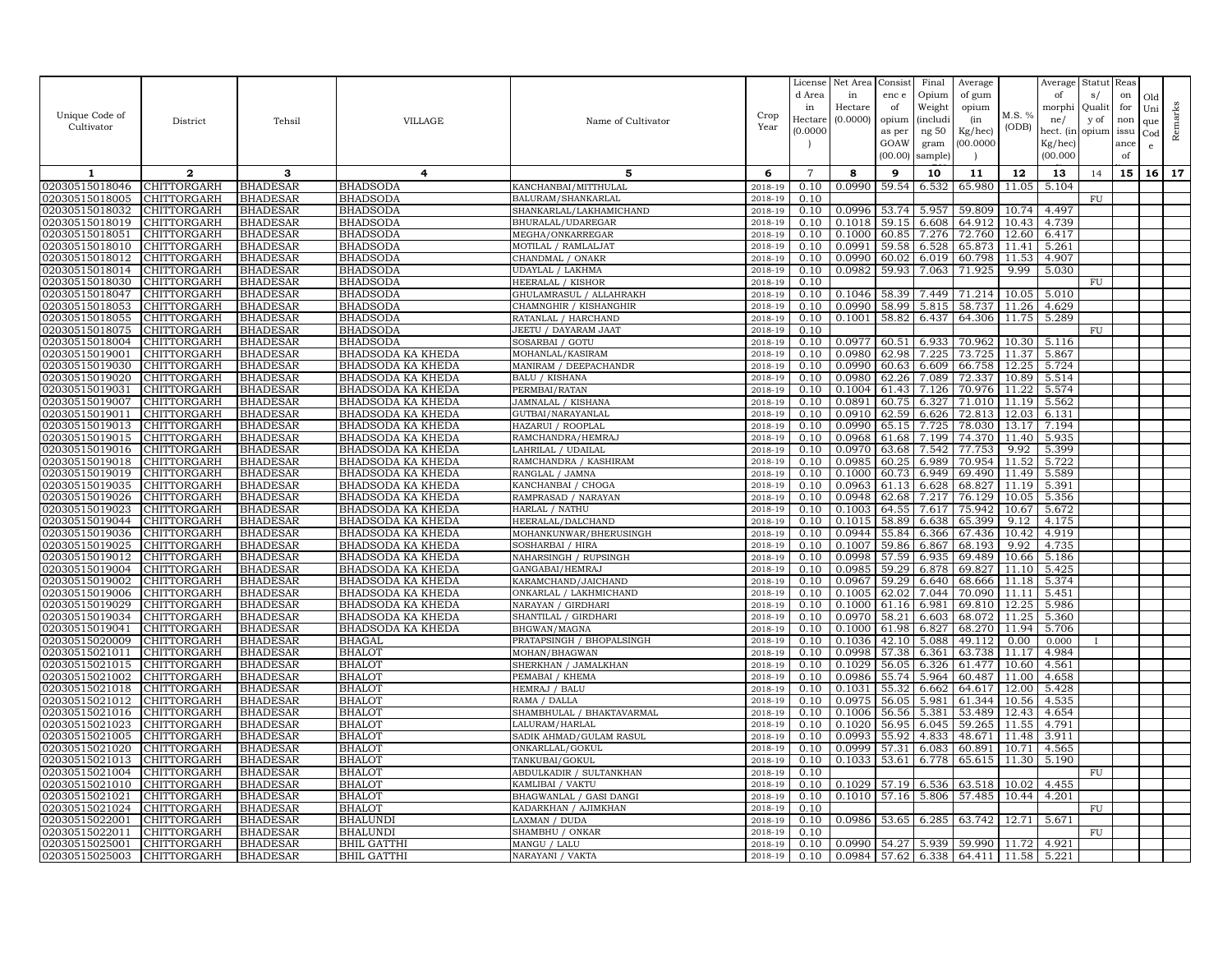| Unique Code of<br>Cultivator     | District                          | Tehsil                             | <b>VILLAGE</b>                 | Name of Cultivator                           | Crop<br>Year       | License<br>d Area<br>in<br>Hectare<br>(0.0000) | Net Area<br>in<br>Hectare<br>(0.0000) | Consist<br>enc e<br>of<br>opium<br>as per<br>GOAW<br>(00.00) | Final<br>Opium<br>Weight<br><i>(includi</i><br>ng 50<br>gram<br>sample) | Average<br>of gum<br>opium<br>(in<br>Kg/hec)<br>(00.0000) | M.S. %<br>(ODB) | Average<br>of<br>morphi<br>ne/<br>hect. (in<br>$Kg/$ hec)<br>(00.000) | Statut<br>s/<br>Quali<br>y of<br>opium | Reas<br>on<br>for<br>non<br>issu<br>ance<br>of | Old<br>Uni<br>que<br>Cod<br>e | Remarks |
|----------------------------------|-----------------------------------|------------------------------------|--------------------------------|----------------------------------------------|--------------------|------------------------------------------------|---------------------------------------|--------------------------------------------------------------|-------------------------------------------------------------------------|-----------------------------------------------------------|-----------------|-----------------------------------------------------------------------|----------------------------------------|------------------------------------------------|-------------------------------|---------|
| 1                                | $\mathbf{2}$                      | 3                                  | $\overline{4}$                 | 5                                            | 6                  | $\overline{7}$                                 | 8                                     | 9                                                            | 10                                                                      | 11                                                        | 12              | 13                                                                    | 14                                     | 15                                             | 16 <sup>1</sup>               | 17      |
| 02030515026014                   | CHITTORGARH                       | <b>BHADESAR</b>                    | BHIMLOD                        | <b>BALU / NARU</b>                           | 2018-19            | 0.10                                           | 0.1000                                | 58.22                                                        | 6.712                                                                   | 67.120                                                    | 10.91           | 5.126                                                                 |                                        |                                                |                               |         |
| 02030515026001                   | CHITTORGARH                       | <b>BHADESAR</b>                    | <b>BHIMLOD</b>                 | LACHHIRAM/UDA                                | 2018-19            | 0.10                                           | 0.1015                                | 51.36                                                        | 5.928                                                                   | 58.404                                                    | 10.98           | 4.489                                                                 |                                        |                                                |                               |         |
| 02030515026015                   | CHITTORGARH                       | <b>BHADESAR</b>                    | <b>BHIMLOD</b>                 | KAZOD / KANA                                 | 2018-19            | 0.10                                           |                                       |                                                              |                                                                         |                                                           |                 |                                                                       | FU                                     |                                                |                               |         |
| 02030515027008                   | CHITTORGARH                       | <b>BHADESAR</b>                    | BHUTIAKHURD                    | JDAILAL/KALU/SHOLAL                          | 2018-19            | 0.10                                           | 0.1005                                | 58.22                                                        | 6.704                                                                   | 66.707                                                    | 9.70            | 4.529                                                                 |                                        |                                                |                               |         |
| 02030515027016                   | CHITTORGARH                       | <b>BHADESAR</b>                    | <b>BHUTIAKHURD</b>             | PYARCHAND / LAKSHAMAN                        | 2018-19            | 0.10                                           | 0.0992                                | 61.28                                                        | 6.986                                                                   | 70.423                                                    | 11.49           | 5.664                                                                 |                                        |                                                |                               |         |
| 02030515027027                   | CHITTORGARH                       | <b>BHADESAR</b>                    | BHUTIAKHURD                    | ONKARLAL / SHOLAL                            | 2018-19            | 0.10                                           | 0.0964                                | 58.14                                                        | 6.661                                                                   | 69.098                                                    | 10.11           | 4.890                                                                 |                                        |                                                |                               |         |
| 02030515027058                   | CHITTORGARH                       | <b>BHADESAR</b>                    | <b>BHUTIAKHURD</b>             | ONKAR/RAMLAL/JITU                            | 2018-19            | 0.10                                           | 0.1040                                | 61.02                                                        | 7.401                                                                   | 71.164                                                    | 11.41           | 5.684                                                                 |                                        |                                                |                               |         |
| 02030515027064                   | CHITTORGARH                       | <b>BHADESAR</b>                    | BHUTIAKHURD                    | RAMESWARLAL / MAGNIRAM                       | 2018-19            | 0.10                                           | 0.1006                                | 57.17                                                        | 7.285                                                                   | 72.416                                                    | 9.97            | 5.054                                                                 |                                        |                                                |                               |         |
| 02030515027047                   | <b>CHITTORGARH</b>                | <b>BHADESAR</b>                    | BHUTIAKHURD                    | KANKUBAI / BHERULAL                          | 2018-19            | 0.10                                           | 0.0989                                | 55.84                                                        | 6.469                                                                   | 65.410                                                    | 11.28           | 5.165                                                                 |                                        |                                                |                               |         |
| 02030515027067<br>02030515027079 | CHITTORGARH<br>CHITTORGARH        | <b>BHADESAR</b><br><b>BHADESAR</b> | BHUTIAKHURD<br>BHUTIAKHURD     | KAILASHCHAND / GEHRI                         | 2018-19<br>2018-19 | 0.10                                           | 0.1006                                | 59.79<br>56.68                                               | 7.423                                                                   | 73.787<br>66.268                                          | 10.25           | 5.294<br>5.451                                                        |                                        |                                                |                               |         |
| 02030515027091                   | CHITTORGARH                       | <b>BHADESAR</b>                    | BHUTIAKHURD                    | KANA / KALU<br>GULABCHAND / SHOLA            | 2018-19            | 0.10<br>0.10                                   | 0.0986<br>0.1001                      | 57.68                                                        | 6.534<br>6.691                                                          | 66.843                                                    | 11.75<br>10.38  | 4.857                                                                 |                                        |                                                |                               |         |
| 02030515027003                   | CHITTORGARH                       | <b>BHADESAR</b>                    | <b>BHUTIAKHURD</b>             | RAMLAL/GAMER/KALU                            | 2018-19            | 0.10                                           | 0.1008                                | 58.97                                                        | 6.950                                                                   | 68.948                                                    | 10.95           | 5.285                                                                 |                                        |                                                |                               |         |
| 02030515027034                   | CHITTORGARH                       | <b>BHADESAR</b>                    | <b>BHUTIAKHURD</b>             | SHANKARLAL / SHOLAJI                         | 2018-19            | 0.10                                           | 0.1037                                | 57.18                                                        | 6.706                                                                   | 64.667                                                    | 11.28           | 5.106                                                                 |                                        |                                                |                               |         |
| 02030515027022                   | CHITTORGARH                       | <b>BHADESAR</b>                    | <b>BHUTIAKHURD</b>             | RAMESHWAR / GEHRILAL                         | 2018-19            | 0.10                                           | 0.1009                                | 59.43                                                        | 7.395                                                                   | 73.290                                                    | 9.99            | 5.125                                                                 |                                        |                                                |                               |         |
| 02030515027050                   | CHITTORGARH                       | <b>BHADESAR</b>                    | <b>BHUTIAKHURD</b>             | MIYANCHAND / RAMLAL                          | 2018-19            | 0.10                                           | 0.1037                                | 59.44                                                        | 7.005                                                                   | 67.551                                                    | 14.05           | 6.644                                                                 |                                        |                                                |                               |         |
| 02030515027015                   | CHITTORGARH                       | <b>BHADESAR</b>                    | BHUTIAKHURD                    | JAGANNATH / MAGNA                            | 2018-19            | 0.10                                           | 0.1006                                | 59.48                                                        | 7.291                                                                   | 72.475                                                    | 10.07           | 5.108                                                                 |                                        |                                                |                               |         |
| 02030515027032                   | CHITTORGARH                       | <b>BHADESAR</b>                    | BHUTIAKHURD                    | BALURAM/DUNGA                                | 2018-19            | 0.10                                           | 0.1026                                | 61.81                                                        | 7.241                                                                   | 70.575                                                    | 10.94           | 5.404                                                                 |                                        |                                                |                               |         |
| 02030515027062                   | CHITTORGARH                       | <b>BHADESAR</b>                    | <b>BHUTIAKHURD</b>             | DEVILAL/GOKAL                                | 2018-19            | 0.10                                           | 0.1037                                | 56.12                                                        | 6.638                                                                   | 64.012                                                    | 11.32           | 5.072                                                                 |                                        |                                                |                               |         |
| 02030515027045                   | CHITTORGARH                       | <b>BHADESAR</b>                    | BHUTIAKHURD                    | BHAGWANIBAI/GOTU                             | 2018-19            | 0.10                                           | 0.0992                                | 58.78                                                        | 6.961                                                                   | 70.171                                                    | 11.65           | 5.723                                                                 |                                        |                                                |                               |         |
| 02030515027026                   | CHITTORGARH                       | <b>BHADESAR</b>                    | BHUTIAKHURD                    | KISHORE / MEGHRAM                            | 2018-19            | 0.10                                           | 0.0988                                | 58.33                                                        | 6.950                                                                   | 70.344                                                    | 10.51           | 5.175                                                                 |                                        |                                                |                               |         |
| 02030515027059                   | CHITTORGARH                       | <b>BHADESAR</b>                    | BHUTIAKHURD                    | BHAGWATISINGH / RATANSINGH                   | 2018-19            | 0.10                                           | 0.1022                                | 59.39                                                        | 6.957                                                                   | 68.072                                                    |                 | 11.30 5.385                                                           |                                        |                                                |                               |         |
| 02030515027087                   | CHITTORGARH                       | <b>BHADESAR</b>                    | <b>BHUTIAKHURD</b>             | HIRA / DHULA                                 | 2018-19            | 0.10                                           | 0.1037                                | 59.88                                                        | 7.177                                                                   | 69.209                                                    | 12.04           | 5.833                                                                 |                                        |                                                |                               |         |
| 02030515028010                   | CHITTORGARH                       | <b>BHADESAR</b>                    | <b>BILADI</b>                  | BHANWARLAL / DEVA                            | 2018-19            | 0.10                                           | 0.1003                                | 55.29                                                        | 6.366                                                                   | 63.470                                                    | 11.45           | 5.087                                                                 |                                        |                                                |                               |         |
| 02030515028015<br>02030515028018 | CHITTORGARH<br>CHITTORGARH        | <b>BHADESAR</b><br><b>BHADESAR</b> | <b>BILADI</b><br><b>BILADI</b> | <b>DEVILAL/RAMA</b><br>RATANSINGH/NATHUSINGH | 2018-19<br>2018-19 | 0.10<br>0.10                                   | 0.1010                                | 57.10                                                        | 6.518                                                                   | 64.535                                                    | 11.09           | 5.009                                                                 | FU                                     |                                                |                               |         |
| 02030515028033                   | CHITTORGARH                       | <b>BHADESAR</b>                    | <b>BILADI</b>                  | POKHARLAL/CHATURBHUJ                         | 2018-19            | 0.10                                           | 0.0494                                | 59.46                                                        | 3.287                                                                   | 66.539                                                    | 11.54           | 5.375                                                                 |                                        |                                                |                               |         |
| 02030515028005                   | CHITTORGARH                       | <b>BHADESAR</b>                    | <b>BILADI</b>                  | <b>JARAYANIBAI/KISHOR</b>                    | 2018-19            | $0.\overline{10}$                              | 0.1017                                | 59.81                                                        | 6.853                                                                   | 67.385                                                    | 10.87           | 5.127                                                                 |                                        |                                                |                               |         |
| 02030515028016                   | CHITTORGARH                       | <b>BHADESAR</b>                    | BILADI                         | GOPILAL/DEVA                                 | 2018-19            | 0.10                                           | 0.0998                                | 53.18                                                        | 6.146                                                                   | 61.583                                                    | 12.37           | 5.333                                                                 |                                        |                                                |                               |         |
| 02030515028028                   | CHITTORGARH                       | <b>BHADESAR</b>                    | BILADI                         | DEVILAL/SHANKAR JAT                          | 2018-19            | 0.10                                           | 0.1018                                | 57.07                                                        | 6.612                                                                   | 64.951                                                    | 12.14           | 5.519                                                                 |                                        |                                                |                               |         |
| 02030515028029                   | CHITTORGARH                       | <b>BHADESAR</b>                    | <b>BILADI</b>                  | HAJARI/SHANKAR JAT                           | 2018-19            | 0.10                                           | 0.0608                                | 58.53                                                        | 4.105                                                                   | 67.516                                                    | 12.92           | 6.107                                                                 |                                        |                                                |                               |         |
| 02030515028031                   | CHITTORGARH                       | <b>BHADESAR</b>                    | <b>BILADI</b>                  | HANSRAJ/VARDA                                | 2018-19            | 0.10                                           | 0.1021                                | 58.55                                                        | 6.750                                                                   | 66.112                                                    | 13.08           | 6.053                                                                 |                                        |                                                |                               |         |
| 02030515028024                   | CHITTORGARH                       | <b>BHADESAR</b>                    | <b>BILADI</b>                  | MITTHULAL/SHANKAR JAT                        | 2018-19            | 0.10                                           | 0.0998                                | 58.21                                                        | 6.678                                                                   | 66.914                                                    | 11.53           | 5.400                                                                 |                                        |                                                |                               |         |
| 02030515028004                   | CHITTORGARH                       | <b>BHADESAR</b>                    | <b>BILADI</b>                  | PYARA/RAMA                                   | 2018-19            | 0.10                                           | 0.0423                                | 57.63                                                        | 2.758                                                                   | 65.201                                                    | 12.34           | 5.632                                                                 |                                        |                                                |                               |         |
| 02030515028032                   | CHITTORGARH                       | <b>BHADESAR</b>                    | <b>BILADI</b>                  | BHERULAL/ONKARLAL                            | 2018-19            | 0.10                                           | 0.0962                                | 62.55                                                        | 7.068                                                                   | 73.472                                                    | 11.02           | 5.668                                                                 |                                        |                                                |                               |         |
| 02030515028014                   | CHITTORGARH                       | <b>BHADESAR</b>                    | <b>BILADI</b>                  | DEVBAI/JITMAL                                | 2018-19            | 0.10                                           | 0.1026                                |                                                              | 55.30 6.541                                                             | 63.752                                                    | 11.92           | 5.320                                                                 |                                        |                                                |                               |         |
| 02030515028008                   | <b>CHITTORGARH</b>                | <b>BHADESAR</b>                    | <b>BILADI</b>                  | SHAITANKUNWAR/MEHTAB SINGH                   | 2018-19<br>2018-19 | 0.10<br>0.10                                   | 0.1002<br>0.0568                      | 61.66                                                        | 7.399                                                                   | 73.842                                                    | 11.37           | 5.877                                                                 |                                        |                                                |                               |         |
| 02030515028034<br>02030515028023 | CHITTORGARH<br>CHITTORGARH        | <b>BHADESAR</b><br><b>BHADESAR</b> | <b>BILADI</b><br><b>BILADI</b> | MITTHULAL/LAKHAMA<br>ONKARLAL/LAKHAMA        | 2018-19            | 0.10                                           | 0.1008                                | 55.29<br>61.19                                               | 3.546<br>6.880                                                          | 62.430<br>68.254                                          | 11.85<br>10.62  | 5.179<br>5.074                                                        |                                        |                                                |                               |         |
| 02030515030003                   | CHITTORGARH                       | <b>BHADESAR</b>                    | <b>BUDHPURA</b>                | DALIBAI/NATHU                                | 2018-19            | 0.10                                           | 0.1040                                | 62.99                                                        | 6.632                                                                   | 63.769                                                    | 11.24           | 5.017                                                                 |                                        |                                                |                               |         |
| 02030515031013                   | CHITTORGARH                       | <b>BHADESAR</b>                    | BYAWER                         | JADAVBAI / HIRA                              | 2018-19            | 0.10                                           | 0.1005                                | 57.09                                                        | 6.557                                                                   | 65.244                                                    | 10.98           | 5.015                                                                 |                                        |                                                |                               |         |
| 02030515031075                   | CHITTORGARH                       | <b>BHADESAR</b>                    | <b>BYAWER</b>                  | BHERI/NARAYAN                                | 2018-19            | 0.10                                           | 0.0981                                | 57.19                                                        | 5.940                                                                   | 60.551                                                    | 11.37           | 4.819                                                                 |                                        |                                                |                               |         |
| 02030515031060                   | CHITTORGARH                       | <b>BHADESAR</b>                    | <b>BYAWER</b>                  | GHASI/MAGNA JAT                              | 2018-19            | 0.10                                           | 0.0996                                | 58.08                                                        | 6.679                                                                   | 67.058                                                    | 11.09           | 5.206                                                                 |                                        |                                                |                               |         |
| 02030515031041                   | CHITTORGARH                       | <b>BHADESAR</b>                    | <b>BYAWER</b>                  | BHAGWAN/GHASI                                | 2018-19            | 0.10                                           | 0.1023                                | 59.48                                                        | 7.129                                                                   | 69.687                                                    | 11.18           | 5.454                                                                 |                                        |                                                |                               |         |
| 02030515031040                   | CHITTORGARH                       | <b>BHADESAR</b>                    | <b>BYAWER</b>                  | KANKUBAI/MADHU                               | 2018-19            | 0.10                                           | 0.1024                                | 58.38                                                        | 6.797                                                                   | 66.377                                                    | 10.05           | 4.670                                                                 |                                        |                                                |                               |         |
| 02030515031074                   | CHITTORGARH                       | <b>BHADESAR</b>                    | <b>BYAWER</b>                  | BATTILAL / RAMA                              | 2018-19            | 0.10                                           | 0.0952                                | 59.31                                                        | 6.643                                                                   | 69.779                                                    | 11.55           | 5.641                                                                 |                                        |                                                |                               |         |
| 02030515031028                   | CHITTORGARH                       | <b>BHADESAR</b>                    | <b>BYAWER</b>                  | BALURAM/NANDA                                | 2018-19            | 0.10                                           | 0.1024                                | 55.67                                                        | 6.426                                                                   | 62.754                                                    | 12.47           | 5.478                                                                 |                                        |                                                |                               |         |
| 02030515031031                   | CHITTORGARH                       | <b>BHADESAR</b>                    | BYAWER                         | BHOALSINGH / UDAISINGH                       | 2018-19            | 0.10                                           | 0.0965                                | 57.38                                                        | 6.591                                                                   | 68.301                                                    | 11.08           | 5.297                                                                 |                                        |                                                |                               |         |
| 02030515031006                   | CHITTORGARH                       | <b>BHADESAR</b>                    | <b>BYAWER</b>                  | SHANKARDAS / UDAIRAM                         | 2018-19            | 0.10                                           | 0.0957                                | 54.02                                                        | 6.351                                                                   | 66.364                                                    | 10.42           | 4.841                                                                 |                                        |                                                |                               |         |
| 02030515031076                   | CHITTORGARH                       | <b>BHADESAR</b>                    | <b>BYAWER</b>                  | BHAGWAN / NANDA                              | 2018-19            | 0.10                                           | 0.1029                                | 49.46                                                        | 5.985                                                                   | 58.163                                                    | 13.40           | 5.455                                                                 |                                        |                                                |                               |         |
| 02030515031044<br>02030515031007 | CHITTORGARH<br><b>CHITTORGARH</b> | <b>BHADESAR</b><br><b>BHADESAR</b> | <b>BYAWER</b>                  | RATAN/HIRA<br>UDAILAL/HIRA                   | 2018-19<br>2018-19 | 0.10<br>0.10                                   | 0.1001<br>0.0979                      | 57.44<br>58.32                                               | 6.532<br>6.732                                                          | 65.255<br>68.764                                          | 11.16           | 5.098<br>11.18 5.381                                                  |                                        |                                                |                               |         |
| 02030515031001                   | CHITTORGARH                       | <b>BHADESAR</b>                    | <b>BYAWER</b><br><b>BYAWER</b> | KISHANIBAI / BHAGWAN                         | 2018-19            | 0.10                                           |                                       |                                                              |                                                                         |                                                           |                 |                                                                       | FU                                     |                                                |                               |         |
| 02030515031008                   | CHITTORGARH                       | <b>BHADESAR</b>                    | <b>BYAWER</b>                  | NANDUBAI / RAMA / HEMA                       | 2018-19            | 0.10                                           | 0.0938                                | 57.59                                                        | 6.137                                                                   | 65.426                                                    | 12.55           | 5.748                                                                 |                                        |                                                |                               |         |
| 02030515031015                   | CHITTORGARH                       | <b>BHADESAR</b>                    | BYAWER                         | ANCHIBAI/NANDA                               | 2018-19            | 0.10                                           | 0.0985                                | 59.35                                                        | 6.317                                                                   | 64.132                                                    | 11.39           | 5.113                                                                 |                                        |                                                |                               |         |
| 02030515031018                   | CHITTORGARH                       | <b>BHADESAR</b>                    | <b>BYAWER</b>                  | RAMA / PRATAP                                | 2018-19            | 0.10                                           | 0.1012                                | 60.24                                                        | 6.885                                                                   | 68.034                                                    | 11.52           | 5.486                                                                 |                                        |                                                |                               |         |
| 02030515031045                   | CHITTORGARH                       | <b>BHADESAR</b>                    | <b>BYAWER</b>                  | RAMLAL / ONKAR                               | 2018-19            | 0.10                                           | 0.1007                                |                                                              |                                                                         | 57.82 6.658 66.117 11.52 5.331                            |                 |                                                                       |                                        |                                                |                               |         |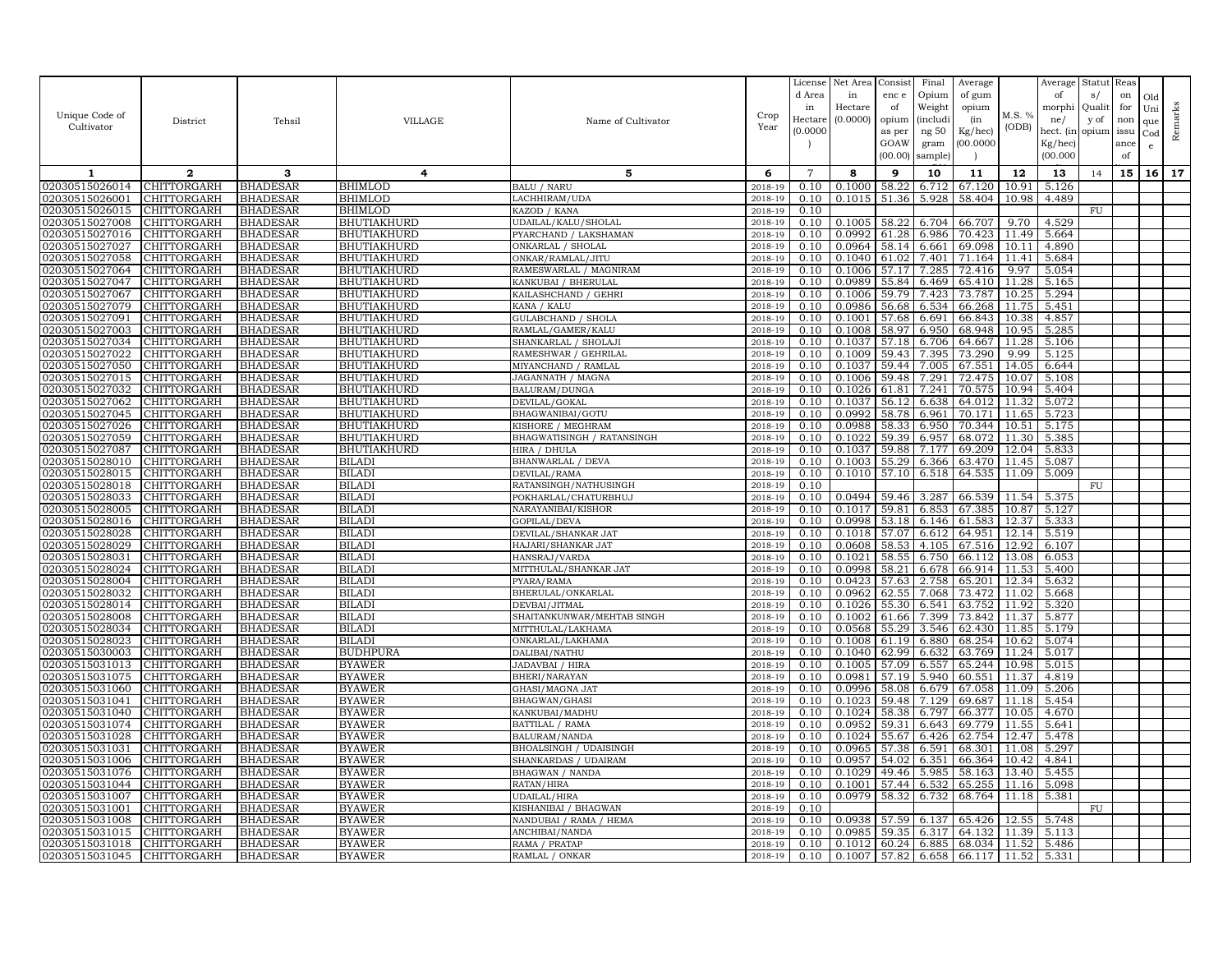|                                  |                                   |                                    |                                                |                                                   |                    | License        | Net Area         | Consist        | Final           | Average          |                | Average        | Statut Reas |      |     |         |
|----------------------------------|-----------------------------------|------------------------------------|------------------------------------------------|---------------------------------------------------|--------------------|----------------|------------------|----------------|-----------------|------------------|----------------|----------------|-------------|------|-----|---------|
|                                  |                                   |                                    |                                                |                                                   |                    | d Area         | in               | enc e          | Opium           | of gum           |                | of             | s/          | on   | Old |         |
| Unique Code of                   |                                   |                                    |                                                |                                                   | Crop               | in             | Hectare          | of             | Weight          | opium            | M.S. %         | morphi         | Qualit      | for  | Uni | Remarks |
| Cultivator                       | District                          | Tehsil                             | <b>VILLAGE</b>                                 | Name of Cultivator                                | Year               | Hectar         | (0.0000)         | opium          | <i>(includi</i> | (in              | (ODB)          | ne/            | y of        | non  | que |         |
|                                  |                                   |                                    |                                                |                                                   |                    | (0.0000)       |                  | as per         | ng 50           | Kg/hec)          |                | hect. (in      | opium issu  |      | Cod |         |
|                                  |                                   |                                    |                                                |                                                   |                    |                |                  | GOAW           | gram            | 00.0000          |                | Kg/hec)        |             | ance | e   |         |
|                                  |                                   |                                    |                                                |                                                   |                    |                |                  | (00.00)        | sample)         |                  |                | (00.000)       |             | of   |     |         |
| 1                                | $\mathbf{2}$                      | 3                                  | 4                                              | 5                                                 | 6                  | $\overline{7}$ | 8                | 9              | 10              | 11               | 12             | 13             | 14          | 15   | 16  | 17      |
| 02030515031051                   | CHITTORGARH                       | <b>BHADESAR</b>                    | <b>BYAWER</b>                                  | JAGDISH/KESHU MEGHWAL                             | 2018-19            | 0.10           | 0.0981           | 60.56          | 6.324           | 64.465           | 11.94          | 5.388          |             |      |     |         |
| 02030515031058                   | CHITTORGARH                       | <b>BHADESAR</b>                    | <b>BYAWER</b>                                  | SITARAM/HAMER                                     | 2018-19            | 0.10           | 0.1001           | 59.98          | 6.821           | 68.142           | 11.49          | 5.480          |             |      |     |         |
| 02030515032007                   | CHITTORGARH                       | <b>BHADESAR</b>                    | CHANPA KHEDI                                   | BHURIBAI / MAGNLAI                                | 2018-19            | 0.10           | 0.1008           | 50.59          | 5.883           | 58.363           | 12.61          | 5.152          |             |      |     |         |
| 02030515032009                   | CHITTORGARH                       | <b>BHADESAR</b>                    | CHANPA KHEDI                                   | SYAMUBAI / MOTILAL                                | 2018-19            | 0.10           | 0.0969           | 51.28          | 5.897           | 60.857           | 12.30          | 5.240          |             |      |     |         |
| 02030515032004                   | CHITTORGARH                       | <b>BHADESAR</b>                    | CHANPA KHEDI                                   | KALULAL / MODA                                    | 2018-19            | 0.10           | 0.1003           | 59.78          | 6.473           | 64.536           | 10.10          | 4.563          |             |      |     |         |
| 02030515032005                   | <b>CHITTORGARH</b>                | <b>BHADESAR</b>                    | CHANPA KHEDI                                   | DHANRAJ / CHATARBUJ                               | 2018-19            | 0.10           | 0.0987           | 64.30          | 7.082           | 71.753           | 11.35          | 5.701          |             |      |     |         |
| 02030515033003<br>02030515033009 | <b>CHITTORGARH</b><br>CHITTORGARH | <b>BHADESAR</b>                    | CHARLIYA<br>CHARLIYA                           | MANGIBAI/NANA                                     | 2018-19<br>2018-19 | 0.10<br>0.10   | 0.1027<br>0.0972 | 59.92<br>57.75 | 6.668<br>6.386  | 64.927<br>65.700 | 11.55<br>11.57 | 5.250<br>5.321 |             |      |     |         |
| 02030515033019                   | CHITTORGARH                       | <b>BHADESAR</b><br>BHADESAR        | CHARLIYA                                       | INDERSINGH/GOVARDHANSINGH<br>PARASNATH / MADANLAL | 2018-19            | 0.10           | 0.1028           | 58.79          | 6.668           | 64.864           | 11.67          | 5.299          |             |      |     |         |
| 02030515043001                   | CHITTORGARH                       | <b>BHADESAR</b>                    | DAULATPURA (REWALIYA)                          | KISHANLAL / AMARCHAND                             | 2018-19            | 0.10           | 0.0992           | 61.09          | 6.860           | 69.153           | 11.70          | 5.663          |             |      |     |         |
| 02030515043007                   | <b>CHITTORGARH</b>                | <b>BHADESAR</b>                    | DAULATPURA (REWALIYA)                          | PRATHVIRAJ/UDA                                    | 2018-19            | 0.10           | 0.1004           | 62.07          | 7.049           | 70.209           | 11.63          | 5.716          |             |      |     |         |
| 02030515043012                   | CHITTORGARH                       | <b>BHADESAR</b>                    | DAULATPURA (REWALIYA)                          | KANKUBAI / GHISA                                  | 2018-19            | 0.10           | 0.0953           | 64.59          | 7.169           | 75.226           | 13.87          | 7.304          |             |      |     |         |
| 02030515043015                   | <b>CHITTORGARH</b>                | <b>BHADESAR</b>                    | DAULATPURA (REWALIYA                           | <b>GATTUBAI / SHAMBHU</b>                         | 2018-19            | 0.10           | 0.1001           | 60.88          | 7.088           | 70.809           | 10.18          | 5.046          |             |      |     |         |
| 02030515043016                   | CHITTORGARH                       | <b>BHADESAR</b>                    | DAULATPURA (REWALIYA)                          | RANATLAL / CHAMPALAL                              | 2018-19            | 0.10           | 0.1032           | 63.88          | 7.720           | 74.806           | 11.65          | 6.101          |             |      |     |         |
| 02030515043017                   | CHITTORGARH                       | <b>BHADESAR</b>                    | DAULATPURA (REWALIYA)                          | GOVARDHAN / AMARCHAND                             | 2018-19            | 0.10           | 0.1029           | 61.55          | 6.999           | 68.018           | 11.21          | 5.337          |             |      |     |         |
| 02030515043019                   | CHITTORGARH                       | <b>BHADESAR</b>                    | DAULATPURA (REWALIYA)                          | MATHURALAL / KASHIRAM                             | 2018-19            | 0.10           | 0.1011           | 60.48          | 6.895           | 68.200           | 10.52          | 5.022          |             |      |     |         |
| 02030515043020                   | CHITTORGARH                       | <b>BHADESAR</b>                    | DAULATPURA (REWALIYA                           | LEHARU / BHEREAGADRI                              | 2018-19            | 0.10           | 0.0989           | 61.39          | 6.858           | 69.343           | 12.40          | 6.019          |             |      |     |         |
| 02030515043021                   | CHITTORGARH                       | <b>BHADESAR</b>                    | DAULATPURA (REWALIYA                           | <b>BALURAM / RUPA</b>                             | 2018-19            | 0.10           | 0.0982           | 60.36          | 6.683           | 68.055           | 11.50          | 5.478          |             |      |     |         |
| 02030515043027                   | CHITTORGARH                       | <b>BHADESAR</b>                    | DAULATPURA (REWALIYA                           | JEETU / CHAMPA                                    | 2018-19            | 0.10           | 0.0982           | 62.82          | 7.108           | 72.383           | 10.03          | 5.082          |             |      |     |         |
| 02030515043033                   | CHITTORGARH                       | <b>BHADESAR</b>                    | DAULATPURA (REWALIYA                           | JAGDISHCHAND / RATANLAL                           | 2018-19            | 0.10           | 0.0973           | 62.43          | 6.912           | 71.038           | 12.48          | 6.206          |             |      |     |         |
| 02030515043034                   | CHITTORGARH                       | <b>BHADESAR</b>                    | DAULATPURA (REWALIYA)                          | SOSARBAI / DAYARAM                                | 2018-19            | 0.10           | 0.0977           | 62.33          | 6.999           | 71.638           | 12.34          | 6.188          |             |      |     |         |
| 02030515043051                   | CHITTORGARH                       | <b>BHADESAR</b>                    | DAULATPURA (REWALIYA)                          | DHANRAJ / AMBALAL                                 | 2018-19            | 0.10           | 0.0979           | 63.99          | 7.213           | 73.677           | 11.52          | 5.941          |             |      |     |         |
| 02030515043058                   | CHITTORGARH                       | <b>BHADESAR</b>                    | DAULATPURA (REWALIYA)                          | HIRA / KISHANA                                    | 2018-19            | 0.10           | 0.0990           | 61.69          | 6.927           | 69.970           | 10.16          | 4.976          |             |      |     |         |
| 02030515043079                   | CHITTORGARH                       | <b>BHADESAR</b>                    | DAULATPURA (REWALIYA                           | NARAYAN / SHORAM                                  | 2018-19            | 0.10           | 0.1043           | 59.86          | 7.320           | 70.182           | 10.89          | 5.350          |             |      |     |         |
| 02030515043086<br>02030515043087 | CHITTORGARH<br><b>CHITTORGARH</b> | <b>BHADESAR</b><br><b>BHADESAR</b> | DAULATPURA (REWALIYA                           | AMBALAL / VARDA<br>RATTA / NATHU                  | 2018-19<br>2018-19 | 0.10<br>0.10   | 0.0988<br>0.1018 | 62.19<br>64.64 | 6.948<br>7.314  | 70.324<br>71.847 | 12.01<br>11.17 | 5.912<br>5.617 |             |      |     |         |
| 02030515043004                   | CHITTORGARH                       | <b>BHADESAR</b>                    | DAULATPURA (REWALIYA)<br>DAULATPURA (REWALIYA) | NANIDEVI/CAMPALAL                                 | 2018-19            | 0.10           | 0.1032           | 61.79          | 7.309           | 70.824           | 9.76           | 4.839          |             |      |     |         |
| 02030515043036                   | CHITTORGARH                       | <b>BHADESAR</b>                    | DAULATPURA (REWALIYA)                          | CHUNNILAL / CHATURBHUJ                            | 2018-19            | 0.10           | 0.0998           | 60.81          | 6.863           | 68.768           | 12.22          | 5.882          |             |      |     |         |
| 02030515043038                   | CHITTORGARH                       | <b>BHADESAR</b>                    | DAULATPURA (REWALIYA)                          | GANGABAI/PARTAP                                   | 2018-19            | 0.10           | 0.0946           | 58.57          | 6.535           | 69.080           | 12.36          | 5.977          |             |      |     |         |
| 02030515043039                   | CHITTORGARH                       | <b>BHADESAR</b>                    | DAULATPURA (REWALIYA)                          | DAKHIBAI/PRATHVIRAJ                               | 2018-19            | 0.10           | 0.1003           | 59.82          | 6.717           | 66.969           | 10.18          | 4.772          |             |      |     |         |
| 02030515043075                   | CHITTORGARH                       | <b>BHADESAR</b>                    | DAULATPURA (REWALIYA)                          | CHAMPA / HAZARI                                   | 2018-19            | 0.10           | 0.1001           | 59.86          | 7.004           | 69.970           | 11.19          | 5.480          |             |      |     |         |
| 02030515043074                   | CHITTORGARH                       | <b>BHADESAR</b>                    | DAULATPURA (REWALIYA                           | SHANTILAL / KISHANA                               | 2018-19            | 0.10           | 0.1017           | 62.85          | 7.192           | 70.718           | 12.17          | 6.024          |             |      |     |         |
| 02030515043014                   | CHITTORGARH                       | <b>BHADESAR</b>                    | DAULATPURA (REWALIYA)                          | DAKHIBAI/KISHAN                                   | 2018-19            | 0.10           | 0.0975           | 58.85          | 6.650           | 68.205           | 10.14          | 4.841          |             |      |     |         |
| 02030515043041                   | CHITTORGARH                       | <b>BHADESAR</b>                    | DAULATPURA (REWALIYA                           | CHAMPA / HIRA                                     | 2018-19            | 0.10           | 0.0959           | 60.70          | 6.772           | 70.615           | 12.69          | 6.273          |             |      |     |         |
| 02030515043031                   | CHITTORGARH                       | <b>BHADESAR</b>                    | DAULATPURA (REWALIYA                           | RAMESHVAR / BHURA                                 | 2018-19            | 0.10           | 0.0993           | 62.57          | 7.151           | 72.014           | 11.95          | 6.024          |             |      |     |         |
| 02030515043091                   | CHITTORGARH                       | <b>BHADESAR</b>                    | DAULATPURA (REWALIYA)                          | JITMAL / HARLAL                                   | 2018-19            | 0.10           | 0.0979           | 57.29          | 6.646           | 67.886           | 10.09          | 4.795          |             |      |     |         |
| 02030515043050                   | CHITTORGARH                       | <b>BHADESAR</b>                    | DAULATPURA (REWALIYA)                          | <b>BHERU / BHAGWAN</b>                            | 2018-19            | 0.10           | 0.0981           | 63.10          | 7.148           | 72.864           | 11.20          | 5.713          |             |      |     |         |
| 02030515043077                   | CHITTORGARH                       | <b>BHADESAR</b>                    | DAULATPURA (REWALIYA)                          | RAMLAL/PARTHU                                     | 2018-19            | 0.10           | 0.0965           | 61.59          | 6.608           | 68.477           | 11.06          | 5.301          |             |      |     |         |
| 02030515043024                   | CHITTORGARH                       | <b>BHADESAR</b>                    | DAULATPURA (REWALIYA                           | JEETU / NATHU                                     | 2018-19            | 0.10           | 0.0993           | 59.82          | 6.913           | 69.617           | 10.98          | 5.351          |             |      |     |         |
| 02030515043006<br>02030515043003 | CHITTORGARH<br>CHITTORGARH        | <b>BHADESAR</b><br><b>BHADESAR</b> | DAULATPURA (REWALIYA<br>DAULATPURA (REWALIYA   | BHERULAL/NARAYAN<br>JEETMAL / GOKUL               | 2018-19<br>2018-19 | 0.10<br>0.10   | 0.0975<br>0.0992 | 61.72<br>59.79 | 6.816<br>6.927  | 69.908<br>69.829 | 11.24<br>11.21 | 5.500<br>5.480 |             |      |     |         |
| 02030515043070                   | CHITTORGARH                       | <b>BHADESAR</b>                    | DAULATPURA (REWALIYA                           | CHOGA / HAZARI                                    | 2018-19            | 0.10           | 0.0998           | 61.05          | 6.846           | 68.597           | 11.88          | 5.705          |             |      |     |         |
| 02030515043085                   | CHITTORGARH                       | <b>BHADESAR</b>                    | DAULATPURA (REWALIYA)                          | BALURAM/CHATURBHUJ                                | 2018-19            | 0.10           | 0.1000           | 61.49          | 6.957           | 69.570           | 11.16          | 5.435          |             |      |     |         |
| 02030515043023                   | CHITTORGARH                       | <b>BHADESAR</b>                    | DAULATPURA (REWALIYA)                          | MOHANLAL / BHAGATRAMNAI                           | 2018-19            | 0.10           | 0.1004           | 62.92          | 7.245           | 72.161           | 11.55          | 5.834          |             |      |     |         |
| 02030515043029                   | CHITTORGARH                       | <b>BHADESAR</b>                    | DAULATPURA (REWALIYA)                          | BHERULAL / JEETUJAT                               | 2018-19            | 0.10           | 0.1013           | 60.54          | 7.542           | 74.452           | 12.34          | 6.431          |             |      |     |         |
| 02030515043025                   | CHITTORGARH                       | <b>BHADESAR</b>                    | DAULATPURA (REWALIYA                           | <b>GOURI / KHEMRAJ</b>                            | 2018-19            | 0.10           | 0.0989           | 58.47          | 6.707           | 67.816           | 11.25          | 5.341          |             |      |     |         |
| 02030515043045                   | CHITTORGARH                       | <b>BHADESAR</b>                    | DAULATPURA (REWALIYA                           | ANCHIBAI/CHUNNILAL                                | 2018-19            | 0.10           | 0.0985           | 59.19          | 6.849           | 69.533           | 11.22          | 5.461          |             |      |     |         |
| 02030515043028                   | <b>CHITTORGARH</b>                | <b>BHADESAR</b>                    | DAULATPURA (REWALIYA)                          | PYARIBAI/MADHU                                    | 2018-19            | 0.10           | 0.1001           | 59.44          | 6.819           | 68.122           | 11.54          | 5.503          |             |      |     |         |
| 02030515043072                   | CHITTORGARH                       | <b>BHADESAR</b>                    | DAULATPURA (REWALIYA)                          | RATAN / MOTI                                      | 2018-19            | 0.10           | 0.1040           | 61.69          | 7.658           | 73.635           | 11.06          | 5.701          |             |      |     |         |
| 02030515043052                   | CHITTORGARH                       | <b>BHADESAR</b>                    | DAULATPURA (REWALIYA)                          | RATANLAL / JIVA                                   | 2018-19            | 0.10           | 0.0999           | 59.91          | 6.975           | 69.820           | 11.07          | 5.411          |             |      |     |         |
| 02030515043069                   | CHITTORGARH                       | <b>BHADESAR</b>                    | DAULATPURA (REWALIYA)                          | NANDA / MODA                                      | 2018-19            | 0.10           | 0.0990           | 57.49          | 6.496           | 65.616           | 10.71          | 4.920          |             |      |     |         |
| 02030515043092                   | CHITTORGARH                       | <b>BHADESAR</b>                    | DAULATPURA (REWALIYA)                          | DEWBAI/PANNALAL                                   | 2018-19            | 0.10           | 0.0993           | 59.74          | 6.657           | 67.039           | 11.05          | 5.185          |             |      |     |         |
| 02030515043018                   | CHITTORGARH                       | BHADESAR                           | DAULATPURA (REWALIYA                           | RADHESHYAM/BHERULAL/JEETU                         | 2018-19            | 0.10           | 0.1020           | 60.79          | 7.581           | 74.324           | 11.56          | 6.015          |             |      |     |         |
| 02030515043005                   | CHITTORGARH                       | <b>BHADESAR</b>                    | DAULATPURA (REWALIYA                           | MADHO/JAIRAJ                                      | 2018-19            | 0.10           | 0.1001           | 62.55          | 7.372           | 73.646           | 12.28          | 6.331          |             |      |     |         |
| 02030515043026<br>02030515043047 | CHITTORGARH                       | <b>BHADESAR</b><br><b>BHADESAR</b> | DAULATPURA (REWALIYA                           | CHAMPA / HARCAND                                  | 2018-19<br>2018-19 | 0.10<br>0.10   | 0.0979<br>0.0978 | 61.54<br>59.31 | 7.112<br>6.990  | 72.646<br>71.472 | 11.16<br>10.23 | 5.675<br>5.118 |             |      |     |         |
| 02030515043055                   | CHITTORGARH<br><b>CHITTORGARH</b> | <b>BHADESAR</b>                    | DAULATPURA (REWALIYA)<br>DAULATPURA (REWALIYA) | KANKUBAI / HAZARI<br>DEVBAI/PRATAP                | 2018-19            | 0.10           | 0.1026           | 60.51          | 6.915           | 67.398           | 12.15          | 5.733          |             |      |     |         |
|                                  |                                   |                                    |                                                |                                                   |                    |                |                  |                |                 |                  |                |                |             |      |     |         |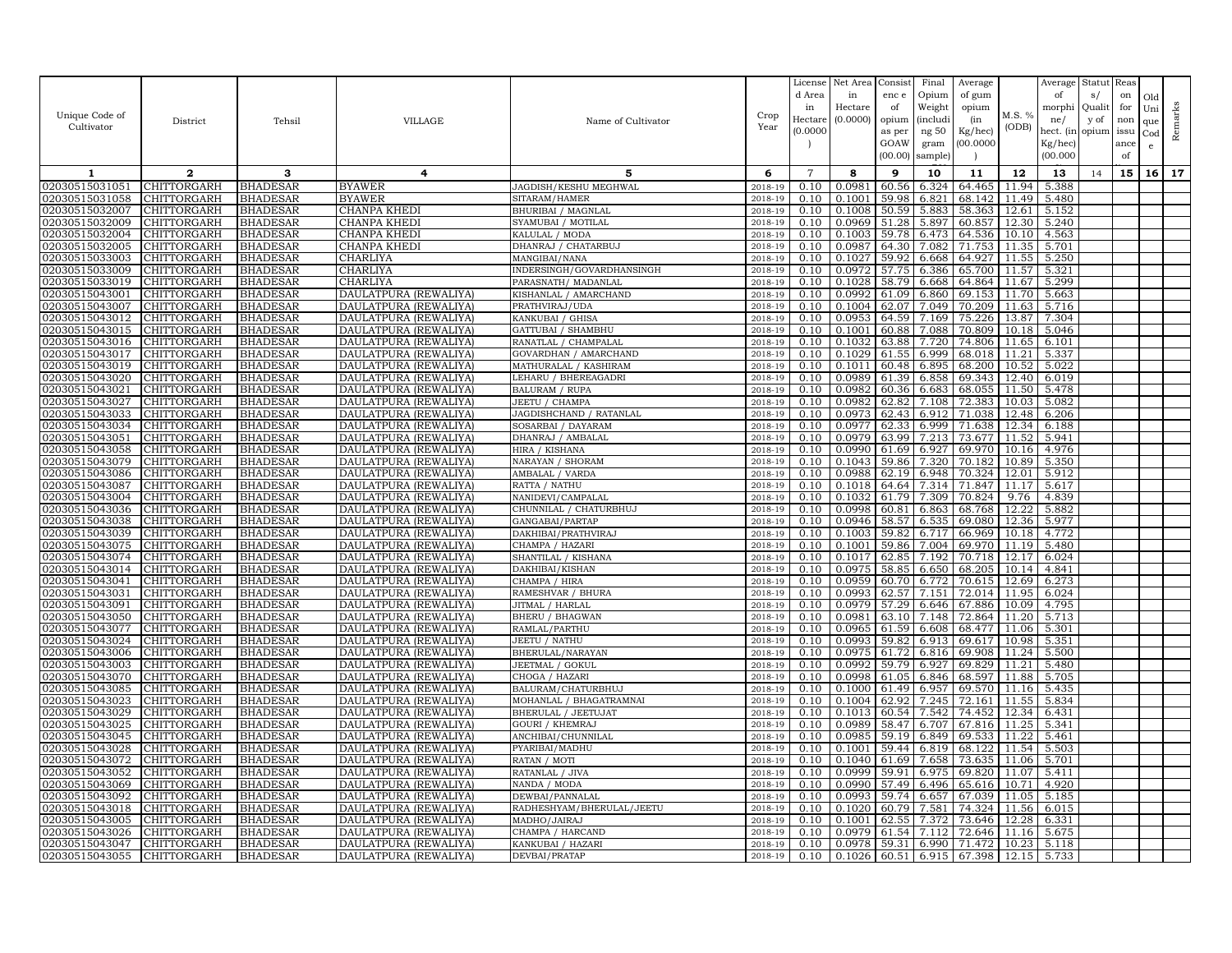| Unique Code of<br>Cultivator     | District                          | Tehsil                             | <b>VILLAGE</b>                     | Name of Cultivator                              | Crop<br>Year       | License<br>d Area<br>in<br>Hectare<br>(0.0000) | Net Area<br>in<br>Hectare<br>(0.0000) | Consist<br>enc e<br>of<br>opium<br>as per<br>GOAW<br>(00.00) | Final<br>Opium<br>Weight<br><i>(includi</i><br>ng $50\,$<br>gram<br>sample) | Average<br>of gum<br>opium<br>(in<br>Kg/hec)<br>00.000C | M.S. %<br>(ODB) | Average<br>of<br>morphi<br>ne/<br>hect. (in<br>Kg/hec)<br>(00.000) | Statut<br>s/<br>Quali<br>y of<br>opium | Reas<br>on<br>for<br>non<br>issu<br>ance<br>of | Old<br>Uni<br>que<br>Cod<br>e | Remarks |
|----------------------------------|-----------------------------------|------------------------------------|------------------------------------|-------------------------------------------------|--------------------|------------------------------------------------|---------------------------------------|--------------------------------------------------------------|-----------------------------------------------------------------------------|---------------------------------------------------------|-----------------|--------------------------------------------------------------------|----------------------------------------|------------------------------------------------|-------------------------------|---------|
| 1                                | $\mathbf{2}$                      | 3                                  | 4                                  | 5                                               | 6                  | $\overline{7}$                                 | 8                                     | 9                                                            | 10                                                                          | 11                                                      | 12              | 13                                                                 | 14                                     | 15                                             |                               | 16 17   |
| 02030515043059                   | CHITTORGARH                       | <b>BHADESAR</b>                    | DAULATPURA (REWALIYA)              | MANGI / BHURA                                   | 2018-19            | 0.10                                           | 0.0984                                | 59.88                                                        | 6.672                                                                       | 67.805                                                  | 12.46           | 5.914                                                              |                                        |                                                |                               |         |
| 02030515043060                   | CHITTORGARH                       | <b>BHADESAR</b>                    | DAULATPURA (REWALIYA               | NATHUDAS / BHAGWANDAS                           | 2018-19            | 0.10                                           | 0.0990                                | 62.17                                                        | 7.167                                                                       | 72.394                                                  | 11.55           | 5.853                                                              |                                        |                                                |                               |         |
| 02030515043071                   | CHITTORGARH                       | <b>BHADESAR</b>                    | DAULATPURA (REWALIYA)              | RATANLAL / RAMLAI                               | 2018-19            | 0.10                                           | 0.0975                                | 61.93                                                        | 6.972                                                                       | 71.508                                                  | 11.24           | 5.626                                                              |                                        |                                                |                               |         |
| 02030515045018                   | CHITTORGARH                       | <b>BHADESAR</b>                    | <b>DAUTDI</b>                      | NARAYANLAL / MITTHU JAT                         | 2018-19            | 0.10                                           | 0.0512                                | 57.09                                                        | 3.466                                                                       | 67.695                                                  | 12.07           | 5.720                                                              |                                        |                                                |                               |         |
| 02030515045023                   | CHITTORGARH                       | <b>BHADESAR</b>                    | <b>DAUTDI</b>                      | RUPA / GHISA                                    | 2018-19            | 0.10                                           | 0.0963                                | 64.85                                                        | 6.976                                                                       | 72.440                                                  | 12.24           | 6.207                                                              |                                        |                                                |                               |         |
| 02030515045035                   | CHITTORGARH                       | <b>BHADESAR</b>                    | <b>DAUTDI</b>                      | LALITABAI / RATANLAL                            | 2018-19            | 0.10                                           | 0.1003                                | 61.22                                                        | 6.638                                                                       | 66.182                                                  | 11.99           | 5.555                                                              |                                        |                                                |                               |         |
| 02030515045020                   | <b>CHITTORGARH</b>                | <b>BHADESAR</b>                    | <b>DAUTDI</b>                      | PRATHULAL / BHERUJI                             | 2018-19            | 0.10                                           | 0.0958                                | 61.22                                                        | 6.927                                                                       | 72.307                                                  | 12.64           | 6.397                                                              |                                        |                                                |                               |         |
| 02030515045024                   | CHITTORGARH                       | <b>BHADESAR</b>                    | <b>DAUTDI</b>                      | NARAYANIBAI / KISHANA                           | 2018-19            | 0.10                                           | 0.0996                                | 59.35                                                        | 6.520                                                                       | 65.462                                                  | 13.56           | 6.214                                                              |                                        |                                                |                               |         |
| 02030515045034                   | <b>CHITTORGARH</b>                | <b>BHADESAR</b>                    | <b>DAUTDI</b>                      | KISHANDAS / CHATARBHUJ                          | 2018-19            | 0.10                                           |                                       |                                                              |                                                                             |                                                         |                 |                                                                    | FU                                     |                                                |                               |         |
| 02030515045016<br>02030515045006 | CHITTORGARH                       | <b>BHADESAR</b>                    | <b>DAUTDI</b>                      | <b>GAMERA / NANDA</b>                           | 2018-19            | 0.10                                           | 0.1001                                | 60.85<br>59.19                                               | 7.154                                                                       | 71.469                                                  | 10.94           | 5.473                                                              |                                        |                                                |                               |         |
| 02030515045030                   | <b>CHITTORGARH</b><br>CHITTORGARH | <b>BHADESAR</b><br><b>BHADESAR</b> | <b>DAUTDI</b><br><b>DAUTDI</b>     | JAICHAND / HARCHAND<br>RAMLAL / NATHU           | 2018-19<br>2018-19 | 0.10<br>0.10                                   | 0.0978<br>0.0996                      | 60.90                                                        | 6.663<br>6.934                                                              | 68.129<br>69.619                                        | 12.15<br>11.30  | 5.794<br>5.507                                                     |                                        |                                                |                               |         |
| 02030515045003                   | CHITTORGARH                       | <b>BHADESAR</b>                    | <b>DAUTDI</b>                      | SHANKARDAS / CHATARBHUJ                         | 2018-19            | 0.10                                           | 0.1018                                | 61.87                                                        | 7.301                                                                       | 71.719                                                  | 13.54           | 6.797                                                              |                                        |                                                |                               |         |
| 02030515045029                   | CHITTORGARH                       | <b>BHADESAR</b>                    | <b>DAUTDI</b>                      | NANA/BHURA                                      | 2018-19            | 0.10                                           | 0.1012                                | 61.75                                                        | 7.278                                                                       | 71.917                                                  | 10.83           | 5.452                                                              |                                        |                                                |                               |         |
| 02030515045002                   | CHITTORGARH                       | <b>BHADESAR</b>                    | <b>DAUTD</b>                       | SUNDER / HEMRAJ                                 | 2018-19            | 0.10                                           | 0.1000                                | 62.81                                                        | 7.438                                                                       | 74.380                                                  | 13.01           | 6.774                                                              |                                        |                                                |                               |         |
| 02030515045007                   | CHITTORGARH                       | <b>BHADESAR</b>                    | <b>DAUTDI</b>                      | KALIBAI / SHIVLAL                               | 2018-19            | 0.10                                           | 0.1016                                | 57.25                                                        | 6.690                                                                       | 65.847                                                  | 13.41           | 6.181                                                              |                                        |                                                |                               |         |
| 02030515045026                   | <b>CHITTORGARH</b>                | <b>BHADESAR</b>                    | <b>DAUTD</b>                       | NARAYAN/SAWAIRAM                                | 2018-19            | 0.10                                           | 0.1011                                | 64.85                                                        | 7.476                                                                       | 73.947                                                  | 13.09           | 6.776                                                              |                                        |                                                |                               |         |
| 02030515045032                   | <b>CHITTORGARH</b>                | <b>BHADESAR</b>                    | <b>DAUTDI</b>                      | HEMRAJJI / GULAB                                | 2018-19            | 0.10                                           | 0.0928                                | 64.94                                                        | 7.153                                                                       | 77.080                                                  | 12.29           | 6.631                                                              |                                        |                                                |                               |         |
| 02030515045025                   | CHITTORGARH                       | <b>BHADESAR</b>                    | <b>DAUTD</b>                       | KISHAN / AMARCHAND                              | 2018-19            | 0.10                                           | 0.1009                                | 55.89                                                        | 6.523                                                                       | 64.648                                                  | 13.60           | 6.155                                                              |                                        |                                                |                               |         |
| 02030515045021                   | CHITTORGARH                       | <b>BHADESAR</b>                    | <b>DAUTD</b>                       | RATANLAL/BHAJJA                                 | 2018-19            | 0.10                                           | 0.0996                                | 62.25                                                        | 7.541                                                                       | 75.713                                                  | 12.82           | 6.795                                                              |                                        |                                                |                               |         |
| 02030515045036                   | CHITTORGARH                       | <b>BHADESAR</b>                    | <b>DAUTDI</b>                      | GOPI/CHHAGANA                                   | 2018-19            | 0.10                                           | 0.0992                                | 62.21                                                        | 7.181                                                                       | 72.389                                                  | 13.90           | 7.043                                                              |                                        |                                                |                               |         |
| 02030515045019                   | CHITTORGARH                       | <b>BHADESAR</b>                    | <b>DAUTDI</b>                      | RATAN / ONKAR                                   | 2018-19            | 0.10                                           | 0.1007                                | 61.68                                                        | 7.111                                                                       | 70.616                                                  | 12.13           | 5.996                                                              |                                        |                                                |                               |         |
| 02030515045031                   | CHITTORGARH                       | <b>BHADESAR</b>                    | <b>DAUTD</b>                       | NANI BAI / PRABHULAL                            | 2018-19            | 0.10                                           | 0.0440                                | 62.19                                                        | 3.207                                                                       | 72.886                                                  | 12.85           | 6.557                                                              |                                        |                                                |                               |         |
| 02030515045033                   | CHITTORGARH                       | <b>BHADESAR</b>                    | <b>DAUTDI</b>                      | CHUNNAJI / GULAB                                | 2018-19            | 0.10                                           | 0.1000                                | 61.45                                                        | 6.961                                                                       | 69.610                                                  | 12.99           | 6.330                                                              |                                        |                                                |                               |         |
| 02030515044001                   | CHITTORGARH                       | <b>BHADESAR</b>                    | DAUTDI KA KHEDA                    | RAMA / MOTI                                     | 2018-19            | 0.10                                           | 0.0987                                | 62.63                                                        | 7.220                                                                       | 73.151                                                  | 11.80           | 6.043                                                              |                                        |                                                |                               |         |
| 02030515044004<br>02030515044013 | CHITTORGARH<br>CHITTORGARH        | <b>BHADESAR</b><br><b>BHADESAR</b> | DAUTDI KA KHEDA<br>DAUTDI KA KHEDA | DOLIBAI / MODA                                  | 2018-19<br>2018-19 | 0.10<br>0.10                                   | 0.0964<br>0.0991                      | 65.23<br>65.22                                               | 7.278<br>7.221                                                              | 75.498<br>72.866                                        | 11.48<br>12.50  | 6.067<br>6.376                                                     |                                        |                                                |                               |         |
| 02030515044023                   | CHITTORGARH                       | <b>BHADESAR</b>                    | DAUTDI KA KHEDA                    | BAKSHIRAM / JAICHAND<br>MAGNIRAM / NANDA        | 2018-19            | 0.10                                           | 0.0993                                | 63.82                                                        | 7.576                                                                       | 76.294                                                  | 10.42           | 5.565                                                              |                                        |                                                |                               |         |
| 02030515044052                   | <b>CHITTORGARH</b>                | <b>BHADESAR</b>                    | DAUTDI KA KHEDA                    | NATHULAL / RAMA                                 | 2018-19            | 0.10                                           | 0.1006                                | 61.42                                                        | 7.230                                                                       | 71.869                                                  | 12.21           | 6.143                                                              |                                        |                                                |                               |         |
| 02030515044055                   | CHITTORGARH                       | <b>BHADESAR</b>                    | DAUTDI KA KHEDA                    | RATAN / KISHNA                                  | 2018-19            | 0.10                                           | 0.0999                                | 62.64                                                        | 7.204                                                                       | 72.112                                                  | 12.18           | 6.148                                                              |                                        |                                                |                               |         |
| 02030515044011                   | <b>CHITTORGARH</b>                | <b>BHADESAR</b>                    | DAUTDI KA KHEDA                    | MAGNA / BARDA GADRI                             | 2018-19            | 0.10                                           | 0.0996                                |                                                              | 60.74 6.933                                                                 | 69.608                                                  | 10.92           | 5.321                                                              |                                        |                                                |                               |         |
| 02030515044021                   | <b>CHITTORGARH</b>                | <b>BHADESAR</b>                    | <b>DAUTDI KA KHEDA</b>             | KHEMRAJ / HAZARI                                | 2018-19            | 0.10                                           | 0.0996                                | 61.27                                                        | 7.142                                                                       | 71.707                                                  | 13.15           | 6.601                                                              |                                        |                                                |                               |         |
| 02030515044022                   | <b>CHITTORGARH</b>                | <b>BHADESAR</b>                    | DAUTDI KA KHEDA                    | RATAN/GOKAL                                     | 2018-19            | 0.10                                           | 0.1000                                | 63.59                                                        | 7.258                                                                       | 72.580                                                  | 11.97           | 6.082                                                              |                                        |                                                |                               |         |
| 02030515044028                   | <b>CHITTORGARH</b>                | <b>BHADESAR</b>                    | DAUTDI KA KHEDA                    | GIRDHARI / RATTAGADRI                           | 2018-19            | 0.10                                           | 0.0983                                |                                                              | 60.60 6.830                                                                 | 69.481                                                  | 12.44           | 6.051                                                              |                                        |                                                |                               |         |
| 02030515044031                   | <b>CHITTORGARH</b>                | <b>BHADESAR</b>                    | DAUTDI KA KHEDA                    | <b>BHERUDAS / HERADAS</b>                       | 2018-19            | 0.10                                           | 0.1002                                | 64.81                                                        | 7.527                                                                       | 75.120                                                  | 12.91           | 6.789                                                              |                                        |                                                |                               |         |
| 02030515044049                   | <b>CHITTORGARH</b>                | <b>BHADESAR</b>                    | DAUTDI KA KHEDA                    | DALCHAND / CHOGA                                | 2018-19            | 0.10                                           | 0.0975                                | 62.29                                                        | 6.959                                                                       | 71.374                                                  | 10.98           | 5.486                                                              |                                        |                                                |                               |         |
| 02030515044066                   | CHITTORGARH                       | <b>BHADESAR</b>                    | DAUTDI KA KHEDA                    | KISHANLAL / VARDA                               | 2018-19            | 0.10                                           | 0.0973                                | 61.94                                                        | 6.990                                                                       | 71.840                                                  | 13.25           | 6.663                                                              |                                        |                                                |                               |         |
| 02030515044020                   | CHITTORGARH                       | <b>BHADESAR</b>                    | DAUTDI KA KHEDA                    | HEERALAL/GISA/CHAGNIBAI                         | 2018-19            | 0.10                                           | 0.1000                                | 61.56                                                        | 7.044                                                                       | 70.440                                                  | 11.44           | 5.641                                                              |                                        |                                                |                               |         |
| 02030515044002<br>02030515044007 | CHITTORGARH<br><b>CHITTORGARH</b> | <b>BHADESAR</b><br><b>BHADESAR</b> | DAUTDI KA KHEDA<br>DAUTDI KA KHEDA | NATHULAL/BHERA                                  | 2018-19<br>2018-19 | 0.10<br>0.10                                   | 0.1000<br>0.0990                      | 62.54<br>60.72                                               | 7.290                                                                       | 72.900                                                  | 12.20<br>12.45  | 6.226<br>5.948                                                     |                                        |                                                |                               |         |
| 02030515044063                   | CHITTORGARH                       | <b>BHADESAR</b>                    | DAUTDI KA KHEDA                    | RANJITSINGH / DEVISINGH<br>LEHRU / NARAYAN      | 2018-19            | 0.10                                           | 0.0980                                | 61.89                                                        | 6.757<br>7.064                                                              | 68.253<br>72.082                                        | 12.10           | 6.106                                                              |                                        |                                                |                               |         |
| 02030515044032                   | CHITTORGARH                       | <b>BHADESAR</b>                    | DAUTDI KA KHEDA                    | UGAMKUNWAR / AMARSINGH                          | 2018-19            | 0.10                                           | 0.0991                                | 62.12                                                        | 6.993                                                                       | 70.565                                                  | 11.74           | 5.799                                                              |                                        |                                                |                               |         |
| 02030515044034                   | CHITTORGARH                       | <b>BHADESAR</b>                    | DAUTDI KA KHEDA                    | GOKAL / KELA                                    | 2018-19            | 0.10                                           | 0.0998                                | 64.93                                                        | 7.523                                                                       | 75.381                                                  | 12.23           | 6.453                                                              |                                        |                                                |                               |         |
| 02030515044041                   | CHITTORGARH                       | <b>BHADESAR</b>                    | DAUTDI KA KHEDA                    | HARISINGH / GOPALSINGH                          | 2018-19            | 0.10                                           | 0.1002                                | 60.49                                                        | 6.965                                                                       | 69.511                                                  | 12.83           | 6.243                                                              |                                        |                                                |                               |         |
| 02030515044016                   | CHITTORGARH                       | <b>BHADESAR</b>                    | DAUTDI KA KHEDA                    | CHUNNA / HAZAARIGADRI                           | 2018-19            | 0.10                                           | 0.0992                                | 63.13                                                        | 7.233                                                                       | 72.913                                                  | 11.94           | 6.094                                                              |                                        |                                                |                               |         |
| 02030515044061                   | CHITTORGARH                       | <b>BHADESAR</b>                    | DAUTDI KA KHEDA                    | JAMNADAS / BHAGWANDAS                           | 2018-19            | 0.10                                           | 0.0979                                | 64.23                                                        | 7.304                                                                       | 74.607                                                  | 12.52           | 6.538                                                              |                                        |                                                |                               |         |
| 02030515044069                   | <b>CHITTORGARH</b>                | <b>BHADESAR</b>                    | DAUTDI KA KHEDA                    | JAMANIBAI / UDAIRAM                             | 2018-19            | 0.10                                           | 0.0999                                | 64.67                                                        | 7.206                                                                       | 72.132                                                  | 11.47           | 5.792                                                              |                                        |                                                |                               |         |
| 02030515044070                   | CHITTORGARH                       | <b>BHADESAR</b>                    | DAUTDI KA KHEDA                    | JAGNATH / NARYAN                                | 2018-19            | 0.10                                           | 0.1000                                | 62.20                                                        | 7.162                                                                       | 71.620                                                  | 12.96           | 6.497                                                              |                                        |                                                |                               |         |
| 02030515044071                   | CHITTORGARH                       | <b>BHADESAR</b>                    | DAUTDI KA KHEDA                    | RATAN/CHUNA                                     | 2018-19            | 0.10                                           | 0.0981                                | 63.01                                                        | 7.129                                                                       | 72.671                                                  | 12.24           | 6.227                                                              |                                        |                                                |                               |         |
| 02030515044073                   | CHITTORGARH                       | <b>BHADESAR</b>                    | DAUTDI KA KHEDA                    | SOHANLAL/AMARCHAND                              | 2018-19            | 0.10                                           | 0.0981                                | 59.02                                                        | 6.762                                                                       | 68.930                                                  | 11.64           | 5.616                                                              |                                        |                                                |                               |         |
| 02030515044048                   | <b>CHITTORGARH</b>                | <b>BHADESAR</b>                    | DAUTDI KA KHEDA                    | CHUNNILAL / RAMLAL                              | 2018-19            | 0.10                                           | 0.0988                                | 63.31                                                        | 7.335                                                                       | 74.241                                                  | 12.59           | 6.543                                                              |                                        |                                                |                               |         |
| 02030515044019                   | CHITTORGARH                       | <b>BHADESAR</b>                    | DAUTDI KA KHEDA                    | DHAPUBAI/PARTHU                                 | 2018-19            | 0.10                                           | 0.0990                                | 62.53                                                        | 7.164                                                                       | 72.364                                                  | 11.15           | 5.648                                                              |                                        |                                                |                               |         |
| 02030515044025                   | CHITTORGARH<br><b>CHITTORGARH</b> | <b>BHADESAR</b>                    | DAUTDI KA KHEDA                    | HIRALAL/JAICHAND                                | 2018-19            | 0.10                                           | 0.0996                                | 59.70                                                        | 6.695                                                                       | 67.219                                                  | 13.72           |                                                                    | FU                                     |                                                |                               |         |
| 02030515044062<br>02030515044050 | CHITTORGARH                       | <b>BHADESAR</b><br><b>BHADESAR</b> | DAUTDI KA KHEDA<br>DAUTDI KA KHEDA | RAMESHWARDAS / MATHURADAS<br>LOBHCHAND / PARTHU | 2018-19<br>2018-19 | 0.10<br>0.10                                   | 0.0985                                | 62.71                                                        | 7.328                                                                       | 74.396                                                  | 12.18           | 6.456<br>6.343                                                     |                                        |                                                |                               |         |
| 02030515044043                   | <b>CHITTORGARH</b>                | <b>BHADESAR</b>                    | DAUTDI KA KHEDA                    | KISHANLAL / NATHU                               | 2018-19            | 0.10                                           | 0.0989                                | 62.21                                                        | 7.305                                                                       | 73.863                                                  | 11.28           | 5.832                                                              |                                        |                                                |                               |         |
| 02030515044029                   | <b>CHITTORGARH</b>                | <b>BHADESAR</b>                    | DAUTDI KA KHEDA                    | VARDHU / NATHUJI                                | 2018-19            | 0.10                                           | 0.0956                                |                                                              |                                                                             | 62.13 7.340 76.778                                      | 11.09           | 5.960                                                              |                                        |                                                |                               |         |
|                                  |                                   |                                    |                                    |                                                 |                    |                                                |                                       |                                                              |                                                                             |                                                         |                 |                                                                    |                                        |                                                |                               |         |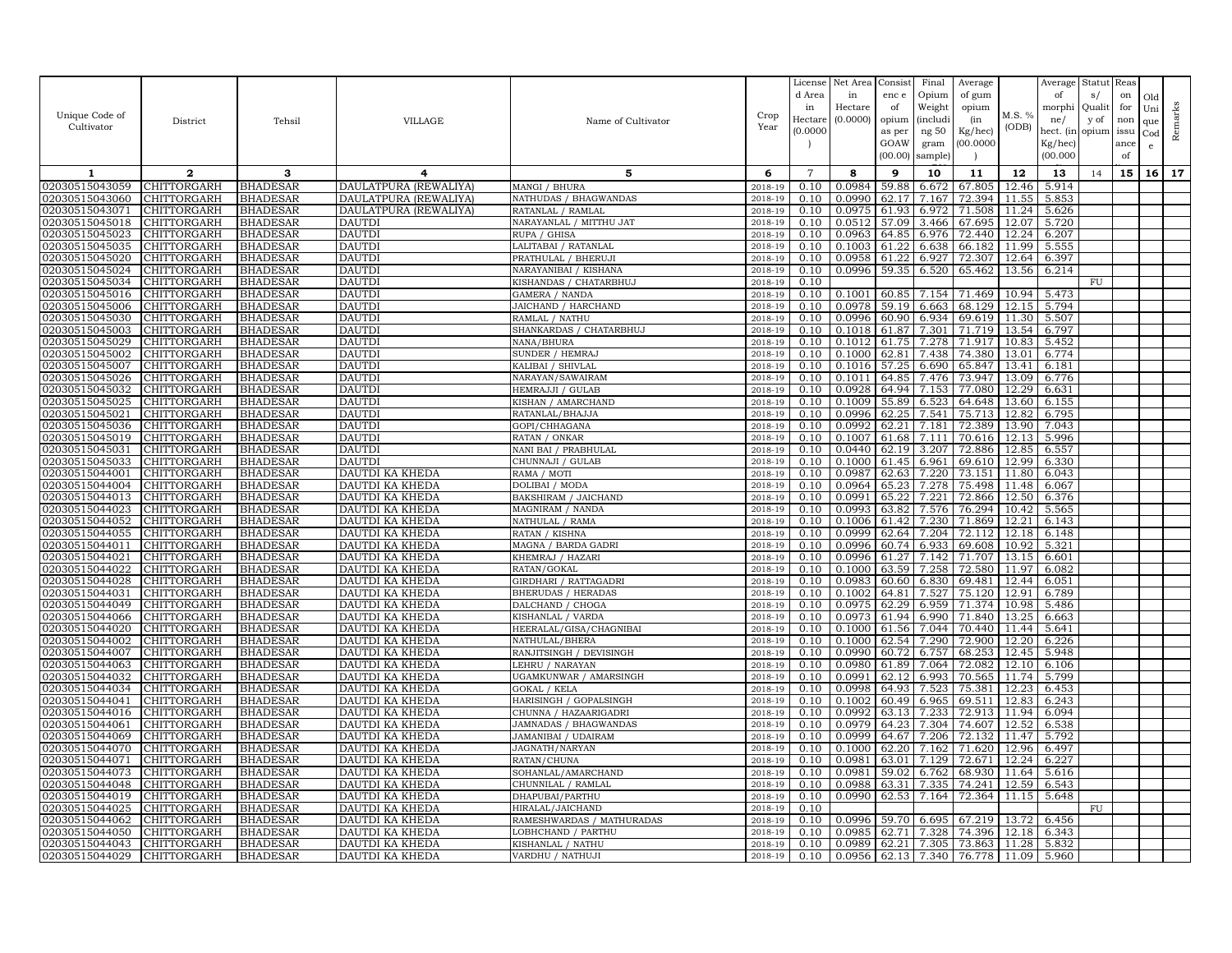|                                  |                                   |                                    |                                        |                                          |                        | License      | Net Area                                                 | Consist        | Final                | Average          |                | Average        | Statut      | Reas      |            |           |
|----------------------------------|-----------------------------------|------------------------------------|----------------------------------------|------------------------------------------|------------------------|--------------|----------------------------------------------------------|----------------|----------------------|------------------|----------------|----------------|-------------|-----------|------------|-----------|
|                                  |                                   |                                    |                                        |                                          |                        | d Area<br>in | in<br>Hectare                                            | enc e<br>of    | Opium<br>Weight      | of gum<br>opium  |                | of<br>morphi   | s/<br>Quali | on<br>for | Old        |           |
| Unique Code of                   | District                          | Tehsil                             | <b>VILLAGE</b>                         | Name of Cultivator                       | Crop                   | Hectare      | (0.0000)                                                 | opium          | <i>(includi</i>      | (in              | M.S. %         | ne/            | y of        | non       | Uni<br>que | Remarks   |
| Cultivator                       |                                   |                                    |                                        |                                          | Year                   | (0.0000)     |                                                          | as per         | ng $50\,$            | Kg/hec)          | (ODB)          | hect. (in      | opium       | issu      | Cod        |           |
|                                  |                                   |                                    |                                        |                                          |                        |              |                                                          | GOAW           | gram                 | (00.0000)        |                | $Kg/$ hec)     |             | ance      | $\epsilon$ |           |
|                                  |                                   |                                    |                                        |                                          |                        |              |                                                          | (00.00)        | sample)              |                  |                | (00.000)       |             | of        |            |           |
| 1                                | $\mathbf{2}$                      | з                                  | 4                                      | 5                                        | 6                      | 7            | 8                                                        | 9              | 10                   | 11               | 12             | 13             | 14          | 15        |            | $16$   17 |
| 02030515044074                   | <b>CHITTORGARH</b>                | <b>BHADESAR</b>                    | DAUTDI KA KHEDA                        | <b>BALU/VARDA</b>                        | 2018-19                | 0.10         | 0.1040                                                   | 58.64          | 7.070                | 67.981           | 10.32          | 4.911          |             |           |            |           |
| 02030515044012                   | CHITTORGARH                       | <b>BHADESAR</b>                    | DAUTDI KA KHEDA                        | MOTISINGH / DULHESINGH                   | 2018-19                | 0.10         | 0.0982                                                   | 62.42          | 7.018                | 71.466           | 11.65          | 5.828          |             |           |            |           |
| 02030515034028                   | CHITTORGARH                       | <b>BHADESAR</b>                    | <b>DELWAS</b>                          | PREMA / GOMA                             | 2018-19                | 0.10         | 0.1012                                                   | 60.39          | 6.859                | 67.777           | 10.48          | 4.972          |             |           |            |           |
| 02030515034040                   | <b>CHITTORGARH</b>                | <b>BHADESAR</b>                    | <b>DELWAS</b>                          | <b>BHERU / NATHU</b>                     | 2018-19                | 0.10         | 0.0996                                                   | 59.34          | 6.400                | 64.257           | 12.27          | 5.519          |             |           |            |           |
| 02030515034007                   | CHITTORGARH                       | <b>BHADESAR</b>                    | <b>DELWAS</b>                          | KANSINGH / RATANSINGH                    | 2018-19                | 0.10         | 0.1026                                                   | 61.16          | 6.990                | 68.129           | 11.59          | 5.527          |             |           |            |           |
| 02030515034012                   | CHITTORGARH                       | <b>BHADESAR</b>                    | <b>DELWAS</b>                          | LEHARIBAI / BHERUPURI                    | 2018-19                | 0.10         | 0.1008                                                   | 58.50          | 6.535                | 64.831           | 10.67          | 4.842          |             |           |            |           |
| 02030515034008<br>02030515034022 | <b>CHITTORGARH</b><br>CHITTORGARH | <b>BHADESAR</b><br><b>BHADESAR</b> | <b>DELWAS</b><br><b>DELWAS</b>         | KANKUBAI / RAMLAL<br>RAYSINGH / RAMSINGH | 2018-19<br>2018-19     | 0.10<br>0.10 | 0.0954<br>0.0972                                         | 62.11          | 62.19 6.948<br>7.125 | 72.830<br>73.303 | 11.64<br>11.95 | 5.934<br>6.132 |             |           |            |           |
| 02030515034031                   | <b>CHITTORGARH</b>                | <b>BHADESAR</b>                    | <b>DELWAS</b>                          | PREMSINGH / DEVIDSINGH                   | 2018-19                | 0.10         | 0.1012                                                   | 60.31          | 6.186                | 61.127           | 10.76          | 4.604          |             |           |            |           |
| 02030515034024                   | CHITTORGARH                       | <b>BHADESAR</b>                    | <b>DELWAS</b>                          | RANJEETSINGH / HARDEVSINGH               | 2018-19                | 0.10         | 0.1024                                                   | 57.18          | 6.911                | 67.490           | 10.30          | 4.866          |             |           |            |           |
| 02030515034026                   | CHITTORGARH                       | <b>BHADESAR</b>                    | <b>DELWAS</b>                          | JASHVANTSINGH / TEJSINGH                 | 2018-19                | 0.10         | 0.1000                                                   | 57.98          | 6.361                | 63.610           | 9.97           | 4.440          |             |           |            |           |
| 02030515034047                   | CHITTORGARH                       | <b>BHADESAR</b>                    | <b>DELWAS</b>                          | HAMERSINGH / CHATURSINGH                 | 2018-19                | 0.10         | 0.0990                                                   | 62.19          | 6.939                | 70.091           | 12.25          | 6.010          |             |           |            |           |
| 02030515034005                   | CHITTORGARH                       | <b>BHADESAR</b>                    | <b>DELWAS</b>                          | NANUDAS / NATHUDAS                       | 2018-19                | 0.10         | 0.1000                                                   | 59.58          | 6.835                | 68.350           | 10.69          | 5.114          |             |           |            |           |
| 02030515034009                   | CHITTORGARH                       | <b>BHADESAR</b>                    | <b>DELWAS</b>                          | BHANWARSINGH/HARDEBSINGH                 | 2018-19                | 0.10         | 0.1043                                                   | 57.26          | 6.331                | 60.700           | 11.00          | 4.674          |             |           |            |           |
| 02030515034034                   | CHITTORGARH                       | <b>BHADESAR</b>                    | <b>DELWAS</b>                          | LAKHMA / KISHANA                         | 2018-19                | 0.10         | 0.1014                                                   |                | 62.04 7.285          | 71.844           | 10.77          | 5.417          |             |           |            |           |
| 02030515034035                   | CHITTORGARH                       | <b>BHADESAR</b>                    | <b>DELWAS</b>                          | LAKSHMANSINGH / JAVANSINGH               | 2018-19                | 0.10         |                                                          |                |                      |                  |                |                | FU          |           |            |           |
| 02030515036001                   | CHITTORGARH                       | <b>BHADESAR</b>                    | DEVAL KHEDI                            | MANNALAL / BHERULAL                      | 2018-19                | 0.10         | 0.1008                                                   | 62.10          | 6.822                | 67.679           | 10.03          | 4.752          |             |           |            |           |
| 02030515037001                   | <b>CHITTORGARH</b>                | <b>BHADESAR</b>                    | <b>DEVDAPIPLI</b>                      | SHANKAR / BHANA                          | 2018-19                | 0.10         |                                                          |                |                      |                  |                |                | FU          |           |            |           |
| 02030515037016                   | CHITTORGARH                       | <b>BHADESAR</b>                    | DEVDAPIPLI                             | ANCHHIBAI/HOLA                           | 2018-19                | 0.10         | 0.0974                                                   | 66.75          | 7.791                | 79.990           | 11.12          | 6.226          |             |           |            |           |
| 02030515037019                   | <b>CHITTORGARH</b>                | <b>BHADESAR</b>                    | <b>DEVDAPIPLI</b>                      | HEERA / HEMA                             | 2018-19                | 0.10         | 0.0980                                                   | 66.31          | 7.711                | 78.684           | 12.09          | 6.659          |             |           |            |           |
| 02030515037022                   | CHITTORGARH                       | <b>BHADESAR</b>                    | DEVDAPIPLI                             | GIRDHARILAL / BHAGWAN                    | 2018-19                | 0.10         | 0.0982                                                   | 59.99          | 6.822                | 69.471           | 11.87          | 5.772          |             |           |            |           |
| 02030515037025                   | CHITTORGARH                       | <b>BHADESAR</b>                    | <b>DEVDAPIPLI</b>                      | DALU / HEERAJAT                          | 2018-19                | 0.10         | 0.0998                                                   | 59.32          | 6.737                | 67.505           | 11.06          | 5.226          |             |           |            |           |
| 02030515037026<br>02030515037029 | CHITTORGARH<br>CHITTORGARH        | <b>BHADESAR</b>                    | DEVDAPIPLI                             | PRABHULAL / ONKAR                        | 2018-19<br>2018-19     | 0.10<br>0.10 | 0.0974<br>0.1015                                         | 60.67<br>57.40 | 6.890<br>6.675       | 70.739<br>65.764 | 11.32<br>9.93  | 5.606<br>4.571 |             |           |            |           |
| 02030515037060                   | <b>CHITTORGARH</b>                | <b>BHADESAR</b><br><b>BHADESAR</b> | <b>DEVDAPIPLI</b><br><b>DEVDAPIPLI</b> | VARDICHAND/BHAGWAN<br>ONKAR / NANA       | 2018-19                | 0.10         | 0.0986                                                   | 60.34          | 7.198                | 73.002           | 10.03          | 5.125          |             |           |            |           |
| 02030515037061                   | CHITTORGARH                       | <b>BHADESAR</b>                    | <b>DEVDAPIPLI</b>                      | NARAYAN / SHANKAR                        | 2018-19                | 0.10         | 0.0990                                                   |                | 61.10 6.974          | 70.444           | 12.59          | 6.208          |             |           |            |           |
| 02030515037073                   | <b>CHITTORGARH</b>                | <b>BHADESAR</b>                    | <b>DEVDAPIPLI</b>                      | CHOGA / ONKAR                            | 2018-19                | 0.10         | 0.0999                                                   |                | 61.40 7.254          | 72.613           | 12.21          | 6.206          |             |           |            |           |
| 02030515037003                   | CHITTORGARH                       | <b>BHADESAR</b>                    | <b>DEVDAPIPLI</b>                      | BHERUVAN/NARAYANVAN                      | 2018-19                | 0.10         | 0.0966                                                   | 64.16          | 7.213                | 74.669           |                | 11.67 6.100    |             |           |            |           |
| 02030515037021                   | CHITTORGARH                       | <b>BHADESAR</b>                    | <b>DEVDAPIPLI</b>                      | RATNLAL / GANGARAM                       | 2018-19                | 0.10         | 0.0985                                                   | 61.08          | 6.998                | 71.046           | 11.49          | 5.714          |             |           |            |           |
| 02030515037047                   | CHITTORGARH                       | <b>BHADESAR</b>                    | <b>DEVDAPIPLI</b>                      | ONKAR / HIRA JI                          | 2018-19                | 0.10         | 0.1005                                                   | 64.72          | 7.850                | 78.110           | 11.59          | 6.337          |             |           |            |           |
| 02030515037062                   | CHITTORGARH                       | <b>BHADESAR</b>                    | <b>DEVDAPIPLI</b>                      | GOTU / DOLA                              | 2018-19                | 0.10         | 0.0995                                                   |                | 62.70 7.372          | 74.091           | 11.34          | 5.881          |             |           |            |           |
| 02030515037008                   | <b>CHITTORGARH</b>                | <b>BHADESAR</b>                    | <b>DEVDAPIPLI</b>                      | SHANKARIBAI / PARTHU                     | 2018-19                | 0.10         |                                                          |                |                      |                  |                |                | FU          |           |            |           |
| 02030515037050                   | CHITTORGARH                       | <b>BHADESAR</b>                    | <b>DEVDAPIPLI</b>                      | SUNDARBAI/JITU                           | 2018-19                | 0.10         | 0.0998                                                   | 68.41          | 7.975                | 79.910           | 11.81          | 6.606          |             |           |            |           |
| 02030515037051                   | <b>CHITTORGARH</b>                | <b>BHADESAR</b>                    | <b>DEVDAPIPLI</b>                      | RAMLAL / HOLA                            | 2018-19                | 0.10         | 0.0999                                                   | 65.53          | 7.620                | 76.276           | 10.77          | 5.751          |             |           |            |           |
| 02030515037015                   | CHITTORGARH                       | <b>BHADESAR</b>                    | DEVDAPIPLI                             | ABHAYSINGH/KISHANSINGH                   | 2018-19                | 0.10         | 0.0988                                                   | 63.79          | 7.518                | 76.093           | 11.51          | 6.131          |             |           |            |           |
| 02030515037045                   | CHITTORGARH                       | <b>BHADESAR</b>                    | <b>DEVDAPIPLI</b>                      | SHANKAR / HAZARI                         | 2018-19                | 0.10         |                                                          |                |                      |                  |                |                | FU          |           |            |           |
| 02030515037068                   | CHITTORGARH                       | <b>BHADESAR</b>                    | <b>DEVDAPIPLI</b>                      | HARLAL / SHANKAR                         | 2018-19<br>2018-19     | 0.10         | 0.0986                                                   | 60.78          | 7.354                | 74.584           | 12.01          | 6.271          | FU          |           |            |           |
| 02030515037007<br>02030515037005 | CHITTORGARH<br>CHITTORGARH        | <b>BHADESAR</b><br><b>BHADESAR</b> | <b>DEVDAPIPLI</b><br>DEVDAPIPLI        | LAXMANDAS/GOPALDAS<br>JAMNABAI / NANA    | 2018-19                | 0.10<br>0.10 | 0.0991                                                   | 59.80          | 7.091                | 71.554           | 11.77          | 5.895          |             |           |            |           |
| 02030515037081                   | CHITTORGARH                       | <b>BHADESAR</b>                    | <b>DEVDAPIPLI</b>                      | ANACHIBAI/SHANKAR                        | 2018-19                | 0.10         | 0.0959                                                   | 60.87          | 6.696                | 69.823           | 10.79          | 5.273          |             |           |            |           |
| 02030515037058                   | <b>CHITTORGARH</b>                | <b>BHADESAR</b>                    | <b>DEVDAPIPLI</b>                      | <b>UDAIRAM / KALU</b>                    | 2018-19                | 0.10         | 0.0974                                                   | 60.21          | 7.139                | 73.296           | 11.66          | 5.983          |             |           |            |           |
| 02030515037011                   | CHITTORGARH                       | <b>BHADESAR</b>                    | <b>DEVDAPIPLI</b>                      | GIRDHARI/HIRA                            | 2018-19                | 0.10         | 0.0961                                                   |                | 61.75 6.695          | 69.667           | 13.72          | 6.691          |             |           |            |           |
| 02030515037035                   | <b>CHITTORGARH</b>                | <b>BHADESAR</b>                    | DEVDAPIPLI                             | DALU / PARTHU                            | 2018-19                | 0.10         | 0.0959                                                   |                | 70.50 8.269          | 86.225           | 11.39          | 6.874          |             |           |            |           |
| 02030515037034                   | CHITTORGARH                       | <b>BHADESAR</b>                    | DEVDAPIPLI                             | PARASKUNWAR/MODSINGH                     | 2018-19                | 0.10         | 0.1010                                                   | 63.00          | 7.164                | 70.931           | 11.37          | 5.645          |             |           |            |           |
| 02030515037063                   | CHITTORGARH                       | <b>BHADESAR</b>                    | <b>DEVDAPIPLI</b>                      | RAMESHWAR/PARTHU                         | 2018-19                | 0.10         | 0.1005                                                   | 65.94          | 7.404                | 73.672           | 11.95          | 6.163          |             |           |            |           |
| 02030515037033                   | CHITTORGARH                       | <b>BHADESAR</b>                    | <b>DEVDAPIPLI</b>                      | CHOGA / HIRALAL                          | 2018-19                | 0.10         | 0.1035                                                   | 63.26          | 7.898                | 76.309           | 12.01          | 6.416          |             |           |            |           |
| 02030515037069                   | CHITTORGARH                       | <b>BHADESAR</b>                    | DEVDAPIPLI                             | SHANKAR/MAGANA                           | 2018-19                | 0.10         | 0.0956                                                   | 61.99          | 6.952                | 72.720           | 12.73          | 6.480          |             |           |            |           |
| 02030515037056                   | CHITTORGARH                       | <b>BHADESAR</b>                    | DEVDAPIPLI                             | <b>UDAIRAM/ONKAR</b>                     | 2018-19                | 0.10         | 0.1015                                                   | 55.35          | 6.705                | 66.059           | 12.63          | 5.841          |             |           |            |           |
| 02030515037065                   | CHITTORGARH                       | <b>BHADESAR</b>                    | DEVDAPIPLI                             | BHIMSINGH/BHERUSINGH                     | 2018-19                | 0.10         | 0.0990                                                   | 60.86          | 6.782                | 68.505           | 12.22          | 5.860          |             |           |            |           |
| 02030515037042<br>02030515037004 | <b>CHITTORGARH</b><br>CHITTORGARH | <b>BHADESAR</b><br><b>BHADESAR</b> | <b>DEVDAPIPLI</b><br><b>DEVDAPIPLI</b> | SHAMBHUSINGH/KISHANSINGH<br>TOLU / VARDA | 2018-19<br>$2018 - 19$ | 0.10<br>0.10 | 0.0938<br>0.0987                                         | 63.87<br>63.25 | 6.916<br>7.373       | 73.731<br>74.701 | 12.02<br>13.01 | 6.204<br>6.803 |             |           |            |           |
| 02030515037009                   | CHITTORGARH                       | <b>BHADESAR</b>                    | <b>DEVDAPIPLI</b>                      | <b>BHERULAL / KHURAJ</b>                 | 2018-19                | 0.10         | 0.1005                                                   | 62.06          | 6.960                | 69.254           | 11.67          | 5.657          |             |           |            |           |
| 02030515037010                   | CHITTORGARH                       | <b>BHADESAR</b>                    | <b>DEVDAPIPLI</b>                      | JHAMKUBAI / SHOLA                        | 2018-19                | 0.10         | 0.0956                                                   | 58.82          | 6.319                | 66.098           | 13.41          | 6.205          |             |           |            |           |
| 02030515037012                   | <b>CHITTORGARH</b>                | <b>BHADESAR</b>                    | <b>DEVDAPIPLI</b>                      | <b>MANIDAS / KALUDAS</b>                 | 2018-19                | 0.10         | 0.0964                                                   | 61.08          | 6.771                | 70.239           | 12.07          | 5.935          |             |           |            |           |
| 02030515037018                   | <b>CHITTORGARH</b>                | <b>BHADESAR</b>                    | DEVDAPIPLI                             | SHANKARLAL / KHEMA                       | 2018-19                | 0.10         |                                                          |                |                      |                  |                |                | FU          |           |            |           |
| 02030515037038                   | <b>CHITTORGARH</b>                | <b>BHADESAR</b>                    | <b>DEVDAPIPLI</b>                      | SHOLAL / GEHRULAL JAT                    | 2018-19                | 0.10         |                                                          |                |                      |                  |                |                | FU          |           |            |           |
| 02030515037046 CHITTORGARH       |                                   | <b>BHADESAR</b>                    | <b>DEVDAPIPLI</b>                      | HAZARI / JAICHAND                        | 2018-19                |              | $0.10$   0.0954   63.98   7.111   74.539   12.49   6.517 |                |                      |                  |                |                |             |           |            |           |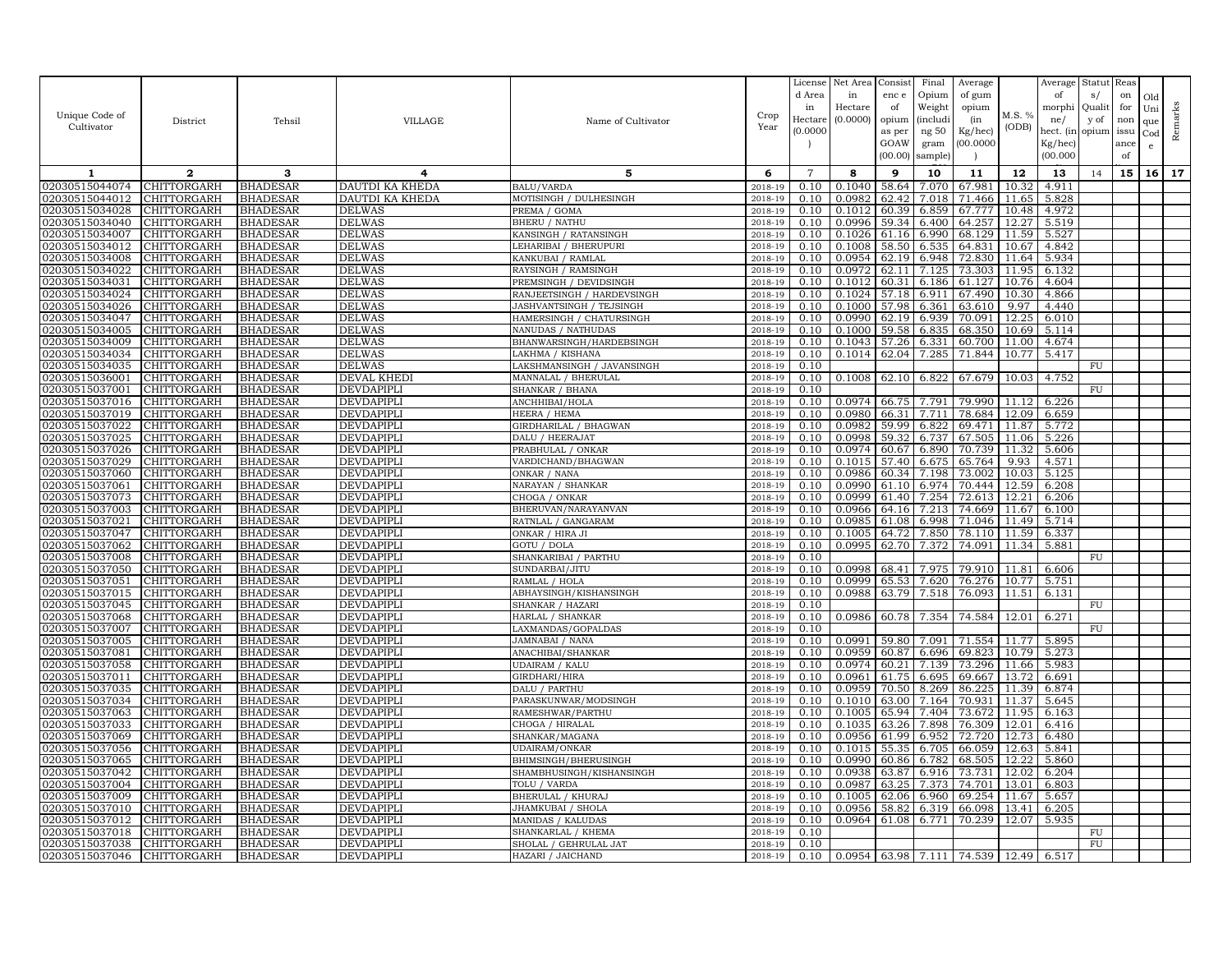|                                  |                            |                                    |                                                      |                                                     |                       | License      | Net Area         | Consist        | Final           | Average          |                | Average        | Statut       | Reas      |                 |         |
|----------------------------------|----------------------------|------------------------------------|------------------------------------------------------|-----------------------------------------------------|-----------------------|--------------|------------------|----------------|-----------------|------------------|----------------|----------------|--------------|-----------|-----------------|---------|
|                                  |                            |                                    |                                                      |                                                     |                       | d Area<br>in | in<br>Hectare    | enc e<br>of    | Opium<br>Weight | of gum<br>opium  |                | of<br>morphi   | s/<br>Qualit | on<br>for | Old             |         |
| Unique Code of                   | District                   | Tehsil                             | <b>VILLAGE</b>                                       | Name of Cultivator                                  | $\operatorname{Crop}$ | Hectar       | (0.0000)         | opium          | <i>(includ)</i> | (in              | M.S. %         | ne/            | y of         | non       | Uni<br>que      | Remarks |
| Cultivator                       |                            |                                    |                                                      |                                                     | Year                  | (0.000C)     |                  | as per         | ng 50           | Kg/hec)          | (ODB)          | hect. (in      | opium        | issu      | Cod             |         |
|                                  |                            |                                    |                                                      |                                                     |                       |              |                  | GOAW           | gram            | (00.0000)        |                | Kg/hec)        |              | ance      | e               |         |
|                                  |                            |                                    |                                                      |                                                     |                       |              |                  | (00.00)        | sample          | $\overline{ }$   |                | (00.000)       |              | of        |                 |         |
| 1                                | $\mathbf{2}$               | 3                                  | $\overline{4}$                                       | 5                                                   | 6                     | 7            | 8                | 9              | 10              | 11               | 12             | 13             | 14           | 15        | 16 <sup>1</sup> | 17      |
| 02030515037048                   | CHITTORGARH                | <b>BHADESAR</b>                    | DEVDAPIPLI                                           | BHERU LAL / DEV JI                                  | 2018-19               | 0.10         |                  |                |                 |                  |                |                | ${\rm FU}$   |           |                 |         |
| 02030515037057<br>02030515037067 | CHITTORGARH<br>CHITTORGARH | <b>BHADESAR</b><br><b>BHADESAR</b> | DEVDAPIPLI<br>DEVDAPIPLI                             | SHAVARBAI / RUPSINGH<br>RAMESHVAR / SHANKAR         | 2018-19<br>2018-19    | 0.10<br>0.10 | 0.0960<br>0.0949 | 61.46<br>60.97 | 6.805<br>6.968  | 70.885<br>73.425 | 11.68<br>11.33 | 5.795<br>5.823 |              |           |                 |         |
| 02030515037071                   | CHITTORGARH                | <b>BHADESAR</b>                    | DEVDAPIPLI                                           | CHAMPA / VARDA                                      | 2018-19               | 0.10         | 0.0992           | 60.09          | 7.194           | 72.520           | 12.20          | 6.193          |              |           |                 |         |
| 02030515037082                   | CHITTORGARH                | <b>BHADESAR</b>                    | <b>DEVDAPIPLI</b>                                    | SHIVLAL / SHANKAR                                   | 2018-19               | 0.10         |                  |                |                 |                  |                |                | FU           |           |                 |         |
| 02030515037083                   | CHITTORGARH                | <b>BHADESAR</b>                    | DEVDAPIPLI                                           | NATHU / BHAGWAN                                     | 2018-19               | 0.10         | 0.1010           | 61.76          | 7.226           | 71.545           | 11.53          | 5.774          |              |           |                 |         |
| 02030515035010                   | CHITTORGARH                | <b>BHADESAR</b>                    | DEWA KHEDA                                           | DEVJI/KISHANA                                       | 2018-19               | 0.10         | 0.1000           | 59.37          | 6.777           | 67.770           | 10.39          | 4.929          |              |           |                 |         |
| 02030515035016                   | CHITTORGARH                | <b>BHADESAR</b>                    | DEWA KHEDA                                           | PURAN / UDOGAR                                      | 2018-19               | 0.10         | 0.1000           | 58.19          | 6.451           | 64.510           | 11.38          | 5.139          |              |           |                 |         |
| 02030515035020                   | CHITTORGARH                | <b>BHADESAR</b>                    | DEWA KHEDA                                           | PARTHU / AMARA                                      | 2018-19               | 0.10         | 0.1000           | 58.39          | 6.640           | 66.400           | 9.08           | 4.220          |              |           |                 |         |
| 02030515035021                   | CHITTORGARH                | <b>BHADESAR</b>                    | DEWA KHEDA                                           | CHATURBHUJ / KAJOD                                  | 2018-19               | 0.10         |                  |                |                 |                  |                |                | FU           |           |                 |         |
| 02030515035023<br>02030515035029 | CHITTORGARH<br>CHITTORGARH | <b>BHADESAR</b><br><b>BHADESAR</b> | DEWA KHEDA<br>DEWA KHEDA                             | SHANKARSINGH / MANSINGH<br>KALUSINGH / RAMSINGH     | 2018-19<br>2018-19    | 0.10<br>0.10 | 0.1005<br>0.0999 | 56.03<br>61.66 | 6.219<br>7.302  | 61.881<br>73.093 | 11.39<br>10.87 | 4.934<br>5.562 |              |           |                 |         |
| 02030515035032                   | CHITTORGARH                | <b>BHADESAR</b>                    | <b>DEWA KHEDA</b>                                    | UDA / HIRA                                          | 2018-19               | 0.10         | 0.1008           | 59.26          | 6.705           | 66.518           | 10.85          | 5.052          |              |           |                 |         |
| 02030515035035                   | CHITTORGARH                | <b>BHADESAR</b>                    | DEWA KHEDA                                           | BHANWARSINGH / NAHARSINGH                           | 2018-19               | 0.10         |                  |                |                 |                  |                |                | ${\rm FU}$   |           |                 |         |
| 02030515035007                   | CHITTORGARH                | <b>BHADESAR</b>                    | DEWA KHEDA                                           | LAXMANKUNWAR/MANSINGH                               | 2018-19               | 0.10         | 0.1005           | 51.54          | 5.861           | 58.318           | 11.54          | 4.711          |              |           |                 |         |
| 02030515035001                   | CHITTORGARH                | <b>BHADESAR</b>                    | DEWA KHEDA                                           | PURANPURI/ONKARPURI                                 | 2018-19               | 0.10         | 0.0513           | 63.68          | 3.511           | 68.441           | 11.07          | 5.304          | G            |           |                 |         |
| 02030515035034                   | CHITTORGARH                | <b>BHADESAR</b>                    | DEWA KHEDA                                           | ONKAR / BHERA                                       | 2018-19               | 0.10         | 0.1008           | 59.48          | 6.730           | 66.766           | 11.26          | 5.262          |              |           |                 |         |
| 02030515035013                   | CHITTORGARH                | <b>BHADESAR</b>                    | DEWA KHEDA                                           | UDAISINGH/ONKARSINGH                                | 2018-19               | 0.10         | 0.1014           | 56.40          | 6.510           | 64.201           | 6.26           | 2.813          |              |           |                 |         |
| 02030515038005                   | CHITTORGARH                | <b>BHADESAR</b>                    | DHAMNIYO KA KHEDA                                    | PERMKANWAR / JORAWARSINGH                           | 2018-19               | 0.10         | 0.1000           | 55.39          | 6.568           | 65.680           | 11.30          | 5.195          |              |           |                 |         |
| 02030515038007                   | CHITTORGARH                | <b>BHADESAR</b>                    | DHAMNIYO KA KHEDA                                    | HALIMABAI / KADARKHAN                               | 2018-19               | 0.10         | 0.0977           | 56.38          | 6.516           | 66.694           | 11.03          | 5.149          |              |           |                 |         |
| 02030515038010<br>02030515038012 | CHITTORGARH<br>CHITTORGARH | <b>BHADESAR</b><br><b>BHADESAR</b> | DHAMNIYO KA KHEDA<br>DHAMNIYO KA KHEDA               | NARAYAN / RAMA<br>SULTANKHAN/CHANDKHAN              | 2018-19<br>2018-19    | 0.10<br>0.10 | 0.1008<br>0.1004 | 58.81<br>61.41 | 6.822<br>7.027  | 67.679<br>69.990 | 11.43<br>9.87  | 5.415<br>4.836 |              |           |                 |         |
| 02030515039034                   | CHITTORGARH                | <b>BHADESAR</b>                    | DHANET TOKARIYA                                      | ONKARGHIR / LALGHIR                                 | 2018-19               | 0.10         | 0.0952           | 62.30          | 6.657           | 69.927           | 12.62          | 6.177          |              |           |                 |         |
| 02030515039004                   | CHITTORGARH                | <b>BHADESAR</b>                    | <b>DHANET TOKARIYA</b>                               | SUNDERBAI/UDAYLAL                                   | 2018-19               | 0.10         | 0.1005           |                | 61.54 7.112     | 70.766           | 9.73           | 4.820          |              |           |                 |         |
| 02030515039010                   | CHITTORGARH                | <b>BHADESAR</b>                    | DHANET TOKARIYA                                      | UDAYLAL/GOTU                                        | 2018-19               | 0.10         | 0.0987           | 59.27          | 6.731           | 68.197           | 12.97          | 6.192          |              |           |                 |         |
| 02030515039032                   | CHITTORGARH                | <b>BHADESAR</b>                    | DHANET TOKARIYA                                      | MATHURALAL / SHOLAL                                 | 2018-19               | 0.10         | 0.0953           | 60.21          | 6.916           | 72.571           | 11.91          | 6.050          |              |           |                 |         |
| 02030515039017                   | CHITTORGARH                | <b>BHADESAR</b>                    | DHANET TOKARIYA                                      | SORAMBAI/NANALAL                                    | 2018-19               | 0.10         | 0.1008           | 55.86          | 6.248           | 61.984           | 13.01          | 5.645          |              |           |                 |         |
| 02030515039007                   | CHITTORGARH                | <b>BHADESAR</b>                    | DHANET TOKARIYA                                      | NANDLAL / GHOKALSHARMA                              | 2018-19               | 0.10         | 0.0984           | 57.76          | 6.403           | 65.071           | 13.66          | 6.222          |              |           |                 |         |
| 02030515039016                   | CHITTORGARH                | <b>BHADESAR</b>                    | DHANET TOKARIYA                                      | RAMESHWARGIR / SHANKARGIR                           | 2018-19               | 0.10         | 0.0975           | 61.28          | 6.767           | 69.405           | 13.40          | 6.510          |              |           |                 |         |
| 02030515039031<br>02030515039011 | CHITTORGARH<br>CHITTORGARH | <b>BHADESAR</b><br><b>BHADESAR</b> | DHANET TOKARIYA<br>DHANET TOKARIYA                   | <b>KESARBAI/BHAGCHAND</b><br>SHANKARLAL / BHAERAJAT | 2018-19<br>2018-19    | 0.10<br>0.10 | 0.0970<br>0.1000 | 60.71<br>58.44 | 6.930<br>6.888  | 71.443<br>68.880 | 15.27<br>11.46 | 7.636<br>5.525 |              |           |                 |         |
| 02030515039020                   | CHITTORGARH                | <b>BHADESAR</b>                    | <b>DHANET TOKARIYA</b>                               | GULABCHAND / KHURAJJAT                              | 2018-19               | 0.10         | 0.0969           | 58.59          | 6.688           | 69.020           | 14.29          | 6.904          |              |           |                 |         |
| 02030515039006                   | CHITTORGARH                | <b>BHADESAR</b>                    | DHANET TOKARIYA                                      | KELASHCHANDRA / RUPLAL                              | 2018-19               | 0.10         | 0.0984           | 56.81          | 6.468           | 65.732           | 14.77          | 6.796          |              |           |                 |         |
| 02030515039002                   | CHITTORGARH                | <b>BHADESAR</b>                    | DHANET TOKARIYA                                      | SHANKARLAL / BHAWANA                                | 2018-19               | 0.10         | 0.0989           | 61.67          | 7.136           | 72.154           | 12.13          | 6.127          |              |           |                 |         |
| 02030515039018                   | CHITTORGARH                | <b>BHADESAR</b>                    | DHANET TOKARIYA                                      | BHAGAWATI / GOTULAL                                 | 2018-19               | 0.10         | 0.0969           | 51.99          | 5.749           | 59.329           | 14.58          | 6.055          |              |           |                 |         |
| 02030515039022                   | CHITTORGARH                | <b>BHADESAR</b>                    | DHANET TOKARIYA                                      | NANDUBAI / KISHNA                                   | 2018-19               | 0.10         | 0.0990           | 51.90          | 5.783           | 58.414           | 13.16          | 5.381          |              |           |                 |         |
| 02030515039024                   | CHITTORGARH                | <b>BHADESAR</b>                    | DHANET TOKARIYA                                      | DALU NAI / BHANA NAI                                | 2018-19               | 0.10         | 0.0990           | 57.05          | 6.300           | 63.636           | 14.04          | 6.254          |              |           |                 |         |
| 02030515041019                   | CHITTORGARH                | <b>BHADESAR</b>                    | DHAROL                                               | TAMUBAI / VENIRAM                                   | 2018-19               | 0.10         | 0.1005           | 67.79          | 7.379           | 73.423           | 11.95          | 6.142          |              |           |                 |         |
| 02030515041005<br>02030515041023 | CHITTORGARH<br>CHITTORGARH | <b>BHADESAR</b><br><b>BHADESAR</b> | DHAROL<br>DHAROL                                     | NANDUBAI/HARIRAM<br>DAYARAM / LALU                  | 2018-19<br>2018-19    | 0.10<br>0.10 | 0.0981<br>0.0980 | 57.12<br>62.37 | 6.210<br>6.870  | 63.303<br>70.102 | 11.43<br>12.52 | 5.065<br>6.143 |              |           |                 |         |
| 02030515041015                   | CHITTORGARH                | <b>BHADESAR</b>                    | DHAROL                                               | DAYALSINGH / GORDHANSINGH                           | 2018-19               | 0.10         | 0.0986           | 56.26          | 6.671           | 67.657           | 11.27          | 5.337          |              |           |                 |         |
| 02030515041016                   | CHITTORGARH                | <b>BHADESAR</b>                    | DHAROL                                               | JAVAHARSINGH/JORAVARSINGH                           | 2018-19               | 0.10         | 0.0986           | 55.40          | 6.355           | 64.452           | 13.18          | 5.947          |              |           |                 |         |
| 02030515040001                   | CHITTORGARH                | <b>BHADESAR</b>                    | DHIRJI KA KHEDA                                      | DHANKUNWAR / NARAYENSINGH                           | 2018-19               | 0.10         | 0.1024           | 60.24          | 7.134           | 69.668           | 12.00          | 5.852          |              |           |                 |         |
| 02030515040003                   | CHITTORGARH                | <b>BHADESAR</b>                    | DHIRJI KA KHEDA                                      | BAGDIBAI / BHANWARLAL                               | 2018-19               | 0.10         | 0.1050           | 52.36          | 5.894           | 56.133           | 12.41          | 4.877          |              |           |                 |         |
| 02030515040006                   | CHITTORGARH                | <b>BHADESAR</b>                    | DHIRJI KA KHEDA                                      | CHAGANLAL/NARAYAN                                   | 2018-19               | 0.10         | 0.1042           | 58.81          | 6.511           | 62.486           | 10.98          | 4.803          |              |           |                 |         |
| 02030515046009                   | CHITTORGARH                | <b>BHADESAR</b>                    | DURJAN SINGH JI KA KHEDA                             | BHOPALSINGH / KESHARSINGH                           | 2018-19               | 0.10         |                  |                |                 |                  |                |                | FU           |           |                 |         |
| 02030515046010                   | CHITTORGARH                | <b>BHADESAR</b>                    | DURJAN SINGH JI KA KHEDA                             | GOPALSINGH / BHERUSINGH                             | 2018-19               | 0.10         | 0.1020           | 59.33          | 7.459           | 73.128           | 11.28          | 5.774          |              |           |                 |         |
| 02030515046011<br>02030515046002 | CHITTORGARH<br>CHITTORGARH | <b>BHADESAR</b><br><b>BHADESAR</b> | DURJAN SINGH JI KA KHEDA<br>DURJAN SINGH JI KA KHEDA | CHANDANSINGH / JAYSINGH<br>DAKHIBAI / RAMCHANDAR    | 2018-19<br>2018-19    | 0.10<br>0.10 | 0.1037           | 53.44          | 6.352           | 61.254           | 12.24          | 5.248          | FU           |           |                 |         |
| 02030515100003                   | CHITTORGARH                | <b>BHADESAR</b>                    | <b>FALASIA</b>                                       | UDAILAL / BARDA                                     | 2018-19               | 0.10         | 0.1002           | 57.24          | 6.550           | 65.369           | 10.78          | 4.933          |              |           |                 |         |
| 02030515100004                   | CHITTORGARH                | <b>BHADESAR</b>                    | <b>FALASIA</b>                                       | RISHALKUNWAR / RATANSINGH                           | 2018-19               | 0.10         | 0.0999           | 56.05          | 6.334           | 63.403           | 10.85          | 4.815          |              |           |                 |         |
| 02030515100007                   | CHITTORGARH                | <b>BHADESAR</b>                    | FALASIA                                              | RAMA / KHURAJ                                       | 2018-19               | 0.10         | 0.0999           | 57.25          | 6.805           | 68.118           | 10.81          | 5.154          |              |           |                 |         |
| 02030515100002                   | CHITTORGARH                | <b>BHADESAR</b>                    | <b>FALASIA</b>                                       | KISHANLAL / JEETU                                   | 2018-19               | 0.10         | 0.1001           | 58.67          | 6.906           | 68.991           | 11.51          | 5.559          |              |           |                 |         |
| 02030515100008                   | CHITTORGARH                | <b>BHADESAR</b>                    | <b>FALASIA</b>                                       | CHAMPALAL/KISHANLAL                                 | 2018-19               | 0.10         | 0.0970           | 62.07          | 6.925           | 71.392           | 10.89          | 5.442          |              |           |                 |         |
| 02030515047022                   | CHITTORGARH                | <b>BHADESAR</b>                    | FATEHPURA                                            | LAXMAN / DOLLA                                      | 2018-19               | 0.10         | 0.0998           | 60.01          | 6.953           | 69.669           | 12.65          | 6.169          |              |           |                 |         |
| 02030515047013                   | CHITTORGARH                | <b>BHADESAR</b>                    | <b>FATEHPURA</b>                                     | KALU/CHUNNILAL                                      | 2018-19               | 0.10         | 0.1006           | 57.02          | 6.565           | 65.258           | 11.80          | 5.391          |              |           |                 |         |
| 02030515047005                   | <b>CHITTORGARH</b>         | <b>BHADESAR</b>                    | <b>FATEHPURA</b>                                     | MANGANIRAM / SHANKAR                                | 2018-19               | 0.10         | 0.1002           |                | 58.83 7.068     | 70.539           | 11.17          | 5.515          |              |           |                 |         |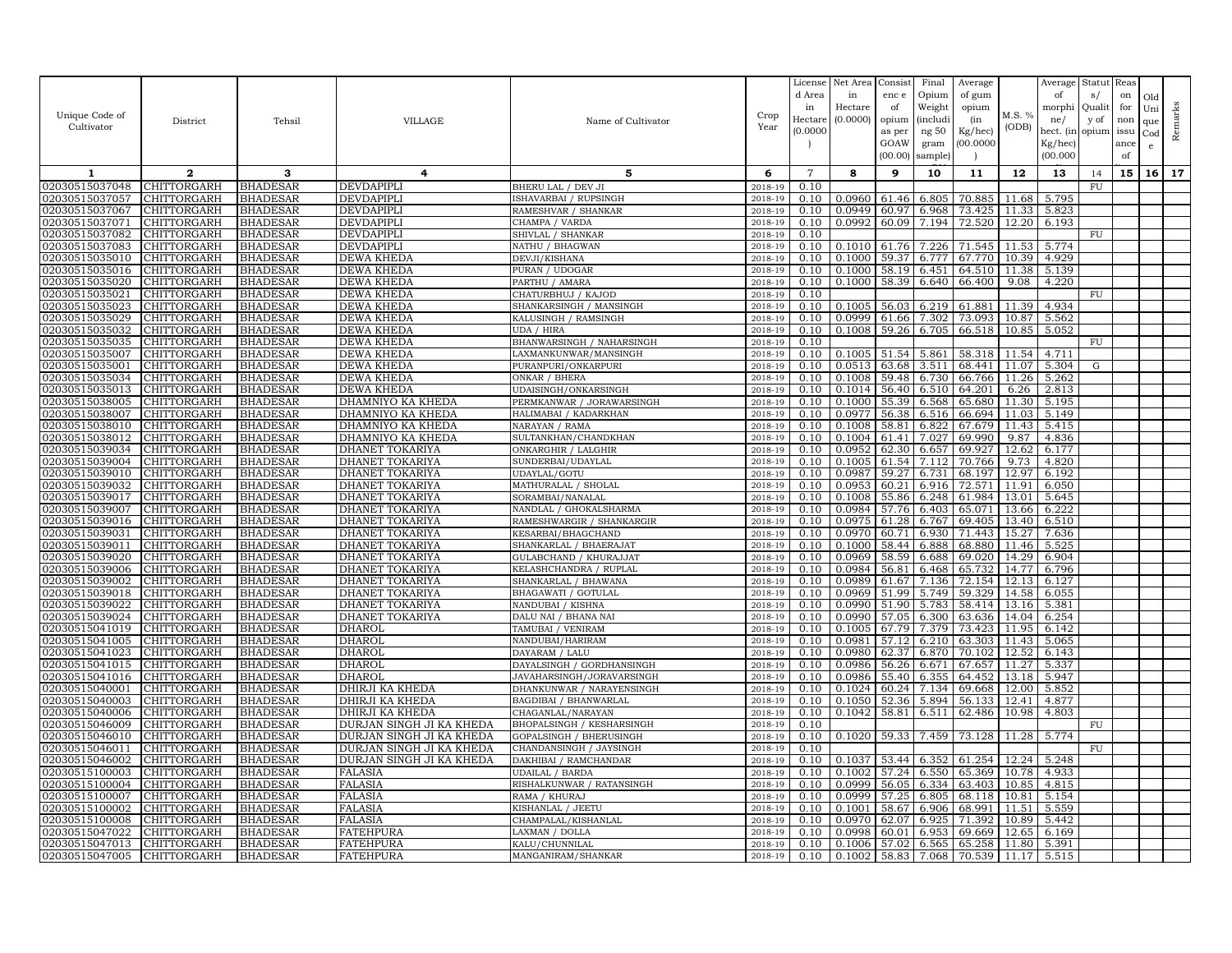|                                  |                            |                                    |                                  |                                                    |                    | License        | Net Area         | Consist        | Final           | Average                           |                | Average        | Statut Reas |      |              |         |
|----------------------------------|----------------------------|------------------------------------|----------------------------------|----------------------------------------------------|--------------------|----------------|------------------|----------------|-----------------|-----------------------------------|----------------|----------------|-------------|------|--------------|---------|
|                                  |                            |                                    |                                  |                                                    |                    | d Area         | in               | enc e          | Opium           | of gum                            |                | of             | s/          | on   | Old          |         |
|                                  |                            |                                    |                                  |                                                    |                    | in             | Hectare          | of             | Weight          | opium                             |                | morphi         | Qualit      | for  | Uni          |         |
| Unique Code of                   | District                   | Tehsil                             | <b>VILLAGE</b>                   | Name of Cultivator                                 | Crop               | Hectar         | (0.0000)         | opium          | <i>(includi</i> | (in                               | M.S. %         | ne/            | y of        | non  | que          |         |
| Cultivator                       |                            |                                    |                                  |                                                    | Year               | (0.0000)       |                  | as per         | ng 50           | Kg/hec)                           | (ODB)          | hect. (in      | opium issu  |      | $_{\rm Cod}$ | Remarks |
|                                  |                            |                                    |                                  |                                                    |                    |                |                  | GOAW           | gram            | 00.0000                           |                | Kg/hec)        |             | ance | e            |         |
|                                  |                            |                                    |                                  |                                                    |                    |                |                  | (00.00)        | sample)         |                                   |                | (00.000)       |             | of   |              |         |
| 1                                | $\mathbf{2}$               | 3                                  | 4                                | 5                                                  | 6                  | $\overline{7}$ | 8                | 9              | 10              | 11                                | 12             | 13             | 14          | 15   | 16           | 17      |
| 02030515047003                   | CHITTORGARH                | <b>BHADESAR</b>                    | <b>FATEHPURA</b>                 | <b>BHERA / DEVA</b>                                | 2018-19            | 0.10           | 0.1007           | 52.67          | 6.509           | 64.638                            | 12.76          | 5.773          |             |      |              |         |
| 02030515047021                   | <b>CHITTORGARH</b>         | <b>BHADESAR</b>                    | <b>FATEHPURA</b>                 | MANGNIRAM/HIRALAL                                  | 2018-19            | 0.10           | 0.0999           | 60.26          | 6.982           | 69.890                            | 11.87          | 5.807          |             |      |              |         |
| 02030515047001                   | CHITTORGARH                | <b>BHADESAR</b>                    | <b>FATEHPURA</b>                 | DEVA / NAWALA                                      | 2018-19            | 0.10           | 0.1001           | 59.15          | 7.225           | 72.178                            | 12.88          | 6.507          |             |      |              |         |
| 02030515047008                   | CHITTORGARH                | <b>BHADESAR</b>                    | <b>FATEHPURA</b>                 | JITMAL / DLICHANDJAT                               | 2018-19            | 0.10           | 0.0976           | 59.51          | 7.082           | 72.562                            | 11.24          | 5.709          |             |      |              |         |
| 02030515047011                   | CHITTORGARH                | <b>BHADESAR</b>                    | <b>FATEHPURA</b>                 | KESHAR/SHANKARLAL                                  | 2018-19            | 0.10           | 0.0992           | 59.13          | 7.053           | 71.099                            | 13.29          | 6.615          |             |      |              |         |
| 02030515047015                   | CHITTORGARH                | <b>BHADESAR</b>                    | <b>FATEHPURA</b>                 | RATANA/RUPA                                        | 2018-19            | 0.10           | 0.1002           | 47.84          | 5.392           | 53.812                            | 13.98          | 5.266          |             |      |              |         |
| 02030515047002                   | CHITTORGARH                | <b>BHADESAR</b>                    | <b>FATEHPURA</b>                 | NARAYANLAL / GANGARAMJAT                           | 2018-19            | 0.10           |                  |                |                 |                                   |                |                | <b>FU</b>   |      |              |         |
| 02030515047004                   | CHITTORGARH                | <b>BHADESAR</b>                    | <b>FATEHPURA</b>                 | GISIBAI / BARDA                                    | 2018-19            | 0.10           | 0.1008           | 58.39          | 6.556           | 65.040                            | 12.88          | 5.864          |             |      |              |         |
| 02030515047009                   | CHITTORGARH                | <b>BHADESAR</b>                    | <b>FATEHPURA</b>                 | <b>LAXMANDAS / PRATAP</b>                          | 2018-19            | 0.10           | 0.1001           | 55.18          | 6.117           | 61.109                            | 12.52          | 5.356          |             |      |              |         |
| 02030515047016                   | CHITTORGARH                | <b>BHADESAR</b>                    | <b>FATEHPURA</b>                 | MATHURALAL / GOPILAL                               | 2018-19            | 0.10           | 0.0511           | 53.92          | 3.366           | 65.871                            | 11.72          | 5.404          | $\mathbf G$ |      |              |         |
| 02030515048050                   | CHITTORGARH                | <b>BHADESAR</b>                    | GANTHEDI                         | AMARSINGH/AMANSINGH                                | 2018-19            | 0.10           | 0.0977           | 60.52          | 6.571           | 67.257                            | 11.29          | 5.315          |             |      |              |         |
| 02030515048002                   | CHITTORGARH                | <b>BHADESAR</b>                    | GANTHEDI                         | RAMSINGH / TARASINGH                               | 2018-19            | 0.10           | 0.0999           | 57.67          | 6.368           | 63.744                            | 11.39          | 5.083          |             |      |              |         |
| 02030515048032                   | CHITTORGARH                | <b>BHADESAR</b>                    | <b>GANTHEDI</b>                  | BABULAL/ HEMRAJ                                    | 2018-19            | 0.10           | 0.0969           | 60.35          | 6.535           | 67.441                            | 11.71          | 5.528          |             |      |              |         |
| 02030515048003                   | CHITTORGARH                | <b>BHADESAR</b>                    | <b>GANTHEDI</b>                  | NARAYANIBAI / MOTI                                 | 2018-19            | 0.10           | 0.0702           | 60.25          | 4.502           | 64.131                            | 11.75          | 5.274          |             |      |              |         |
| 02030515048094                   | CHITTORGARH                | <b>BHADESAR</b>                    | <b>GANTHEDI</b>                  | VIJAYSINGH / MOHANSINGH                            | 2018-19            | 0.10           | 0.1012           | 63.86          | 6.879           | 67.974                            | 11.84          | 5.633          |             |      |              |         |
| 02030515048103                   | CHITTORGARH                | <b>BHADESAR</b>                    | <b>GANTHEDI</b>                  | DALCHAND/DOLA                                      | 2018-19            | 0.10           | 0.1015           | 64.05          | 7.357           | 72.483                            | 11.65          | 5.911          |             |      |              |         |
| 02030515048061                   | CHITTORGARH                | <b>BHADESAR</b>                    | <b>GANTHED</b>                   | SHANKAR / CHUNNILAL                                | 2018-19            | 0.10           | 0.0996           | 59.92          | 6.454           | 64.799                            | 11.78          | 5.344          |             |      |              |         |
| 02030515048015                   | <b>CHITTORGARH</b>         | <b>BHADESAR</b>                    | <b>GANTHEDI</b>                  | GAMERSINGH / BHAGAWANSINGH                         | 2018-19            | 0.10           | 0.0960           | 59.42          | 6.969           | 72.594                            | 11.12          | 5.651          |             |      |              |         |
| 02030515048083<br>02030515048001 | CHITTORGARH<br>CHITTORGARH | <b>BHADESAR</b><br><b>BHADESAR</b> | <b>GANTHED</b><br><b>GANTHED</b> | BALUSINGH / JAYSINGH<br>BHABHUTSINGH / KHUMANSINGH | 2018-19<br>2018-19 | 0.10<br>0.10   | 0.1006<br>0.1001 | 61.33<br>61.00 | 6.790<br>6.815  | 67.495<br>68.082                  | 11.71<br>10.59 | 5.533<br>5.047 |             |      |              |         |
| 02030515048059                   | CHITTORGARH                | <b>BHADESAR</b>                    | <b>GANTHEDI</b>                  | NARAYAN / POKHAR                                   | 2018-19            | 0.10           | 0.1018           | 60.95          | 6.548           | 64.322                            | 11.37          | 5.119          |             |      |              |         |
| 02030515048075                   | CHITTORGARH                | <b>BHADESAR</b>                    | <b>GANTHEDI</b>                  | MOHANBAI/LAXMANSINGH                               | 2018-19            | 0.10           | 0.1042           | 58.85          | 6.339           | 60.835                            | 11.32          | 4.821          |             |      |              |         |
| 02030515048049                   | CHITTORGARH                | <b>BHADESAR</b>                    | GANTHEDI                         | NARU / HEMRAJ                                      | 2018-19            | 0.10           | 0.1008           | 60.40          | 6.480           | 64.286                            | 12.65          | 5.693          |             |      |              |         |
| 02030515048038                   | CHITTORGARH                | <b>BHADESAR</b>                    | <b>GANTHEDI</b>                  | PRATHVIRAJ / GOKAL                                 | 2018-19            | 0.10           | 0.1015           | 59.88          | 7.305           | 71.970                            | 12.51          | 6.303          |             |      |              |         |
| 02030515048071                   | CHITTORGARH                | <b>BHADESAR</b>                    | GANTHEDI                         | CHATARBHUJ / GANESH                                | 2018-19            | 0.10           | 0.0974           | 62.44          | 6.663           | 68.409                            | 11.23          | 5.378          |             |      |              |         |
| 02030515048076                   | CHITTORGARH                | <b>BHADESAR</b>                    | GANTHEDI                         | DARYAWSINGH / KALUSINGH                            | 2018-19            | 0.10           | 0.0978           | 60.39          | 6.419           | 65.634                            | 11.38          | 5.228          |             |      |              |         |
| 02030515048037                   | CHITTORGARH                | <b>BHADESAR</b>                    | GANTHEDI                         | BHERULAL / KHEMA                                   | 2018-19            | 0.10           | 0.1005           | 58.10          | 6.690           | 66.567                            | 11.22          | 5.228          |             |      |              |         |
| 02030515048047                   | CHITTORGARH                | <b>BHADESAR</b>                    | <b>GANTHEDI</b>                  | SOSARBAI/CHHOGA                                    | 2018-19            | 0.10           | 0.0994           | 63.23          | 7.479           | 75.241                            | 11.53          | 6.073          |             |      |              |         |
| 02030515048034                   | CHITTORGARH                | <b>BHADESAR</b>                    | <b>GANTHEDI</b>                  | CHHAGANSINGH / RAMSINGH                            | 2018-19            | 0.10           | 0.1004           | 60.81          | 6.698           | 66.713                            | 11.13          | 5.197          |             |      |              |         |
| 02030515048054                   | <b>CHITTORGARH</b>         | <b>BHADESAR</b>                    | GANTHEDI                         | BHOPALSINGH / JAYSINGH                             | 2018-19            | 0.10           | 0.1011           | 62.04          | 6.878           | 68.032                            | 11.01          | 5.243          |             |      |              |         |
| 02030515048092                   | CHITTORGARH                | <b>BHADESAR</b>                    | <b>GANTHEDI</b>                  | INDERSINGH / KHUMANSINGH                           | 2018-19            | 0.10           | 0.0999           | 59.14          | 6.075           | 60.811                            | 11.28          | 4.801          |             |      |              |         |
| 02030515048091                   | CHITTORGARH                | <b>BHADESAR</b>                    | <b>GANTHEDI</b>                  | DHAPUBAI/KHUMA                                     | 2018-19            | 0.10           | 0.1015           | 56.05          | 6.518           | 64.217                            | 11.29          | 5.075          |             |      |              |         |
| 02030515048030                   | CHITTORGARH                | <b>BHADESAR</b>                    | <b>GANTHEDI</b>                  | <b>BAJERAM / ONKAR</b>                             | 2018-19            | 0.10           | 0.0995           | 61.66          | 6.976           | 70.111                            | 12.52          | 6.145          |             |      |              |         |
| 02030515048052                   | CHITTORGARH                | <b>BHADESAR</b>                    | <b>GANTHEDI</b>                  | ONKAR / GANESH                                     | 2018-19            | 0.10           | 0.0984           | 61.16          | 6.352           | 64.553                            | 11.97          | 5.409          |             |      |              |         |
| 02030515048063                   | CHITTORGARH                | <b>BHADESAR</b>                    | <b>GANTHEDI</b>                  | HARU / ONKAR                                       | 2018-19            | 0.10           | 0.0972           | 61.49          | 6.869           | 70.669                            | 11.82          | 5.847          |             |      |              |         |
| 02030515048010                   | CHITTORGARH                | <b>BHADESAR</b>                    | <b>GANTHEDI</b>                  | UDAISINGH/GIRWARSINGH                              | 2018-19            | 0.10           | 0.1001           | 66.57          | 7.503           | 74.955                            | 10.79          | 5.662          |             |      |              |         |
| 02030515048004                   | CHITTORGARH                | <b>BHADESAR</b>                    | <b>GANTHEDI</b>                  | BHURSINGH / LALSINGH                               | 2018-19            | 0.10           | 0.0999           | 61.85          | 6.901           | 69.079                            | 12.19          | 5.894          |             |      |              |         |
| 02030515048017                   | CHITTORGARH                | <b>BHADESAR</b>                    | <b>GANTHEDI</b>                  | MOHANLAL / BHAGIRATH SUTHAR                        | 2018-19            | 0.10           | 0.0990           | 56.84          | 6.179           | 62.414                            | 11.63          | 5.081          |             |      |              |         |
| 02030515048021                   | CHITTORGARH                | <b>BHADESAR</b>                    | <b>GANTHEDI</b>                  | CHENSINGH / BHAGAWANSINGH                          | 2018-19            | 0.10           | 0.0987           | 59.52          | 6.811           | 69.007                            | 12.23          | 5.908          |             |      |              |         |
| 02030515048022                   | CHITTORGARH                | <b>BHADESAR</b>                    | GANTHEDI                         | HEMRAJ / CHUNNILAL                                 | 2018-19            | 0.10           | 0.0995           | 60.09          | 6.361           | 63.930                            | 11.60          | 5.191          |             |      |              |         |
| 02030515048040                   | CHITTORGARH                | <b>BHADESAR</b>                    | GANTHEDI                         | RAMSINGH / NATHUSINGH                              | 2018-19            | 0.10           | 0.0996           | 60.97          | 6.437           | 64.629                            | 10.74          | 4.859          |             |      |              |         |
| 02030515048044                   | CHITTORGARH                | <b>BHADESAR</b>                    | <b>GANTHEDI</b>                  | NARAYANDAS / MOHANDAS                              | 2018-19            | 0.10           | 0.0992<br>0.0994 | 54.94          | 5.580           | 56.250                            | 12.90          | 5.080          |             |      |              |         |
| 02030515048053                   | CHITTORGARH                | <b>BHADESAR</b>                    | <b>GANTHEDI</b><br>GANTHEDI      | SHRIRAM / POKHAR                                   | 2018-19<br>2018-19 | 0.10           | 0.0979           | 61.71<br>56.15 | 6.603           | 66.429                            | 10.92          | 5.078<br>4.999 |             |      |              |         |
| 02030515048058<br>02030515048060 | CHITTORGARH<br>CHITTORGARH | <b>BHADESAR</b><br><b>BHADESAR</b> | GANTHEDI                         | NATHU / VENA<br>KAMALABAI / SAJJAN                 | 2018-19            | 0.10<br>0.10   | 0.1035           | 60.57          | 6.032<br>6.628  | 61.614<br>64.039                  | 11.59<br>11.01 | 4.936          |             |      |              |         |
| 02030515048062                   | CHITTORGARH                | <b>BHADESAR</b>                    | <b>GANTHEDI</b>                  | NARAYAN / SHORAM                                   | 2018-19            | 0.10           |                  |                |                 |                                   |                |                | FU          |      |              |         |
| 02030515048064                   | CHITTORGARH                | <b>BHADESAR</b>                    | <b>GANTHEDI</b>                  | BHERUSINGH / LALSINGH                              | 2018-19            | 0.10           | 0.1033           | 63.60          | 6.941           | 67.193                            | 10.99          | 5.169          |             |      |              |         |
| 02030515048068                   | CHITTORGARH                | <b>BHADESAR</b>                    | <b>GANTHEDI</b>                  | SHAMBHUSINGH / CHENSINGH                           | 2018-19            | 0.10           | 0.1000           | 57.16          | 6.165           | 61.650                            | 11.67          | 5.036          |             |      |              |         |
| 02030515048074                   | CHITTORGARH                | <b>BHADESAR</b>                    | <b>GANTHEDI</b>                  | BHERUSINGH / KISHANSINGH                           | 2018-19            | 0.10           | 0.0991           | 60.59          | 6.561           | 66.206                            | 11.85          | 5.492          |             |      |              |         |
| 02030515048093                   | CHITTORGARH                | <b>BHADESAR</b>                    | <b>GANTHEDI</b>                  | KESHARSINGH / SOHANSINGH                           | 2018-19            | 0.10           | 0.1012           | 58.37 6.312    |                 | 62.372                            | 11.15          | 4.868          |             |      |              |         |
| 02030515048096                   | CHITTORGARH                | <b>BHADESAR</b>                    | <b>GANTHEDI</b>                  | SHAYAMLAL / HIRALAL                                | 2018-19            | 0.10           | 0.1011           | 60.47          | 6.894           | 68.190                            | 11.74          | 5.604          |             |      |              |         |
| 02030515049003                   | CHITTORGARH                | <b>BHADESAR</b>                    | GARDANA                          | BARJIBAI/DEVA                                      | 2018-19            | 0.10           | 0.0979           | 60.48          | 7.024           | 71.747                            | 10.70          | 5.374          |             |      |              |         |
| 02030515049039                   | CHITTORGARH                | <b>BHADESAR</b>                    | <b>GARDANA</b>                   | UDA / DALLA                                        | 2018-19            | 0.10           | 0.0995           | 53.75          | 6.419           | 64.513                            | 10.03          | 4.530          |             |      |              |         |
| 02030515049002                   | CHITTORGARH                | <b>BHADESAR</b>                    | GARDANA                          | BHERULAL / SHANKARLAL / PYARIBAI                   | 2018-19            | 0.10           | 0.0991           | 58.69          | 6.540           | 65.994                            | 10.67          | 4.929          |             |      |              |         |
| 02030515049056                   | CHITTORGARH                | <b>BHADESAR</b>                    | GARDANA                          | CHANDIBAI/JITU                                     | 2018-19            | 0.10           | 0.1006           | 59.84          | 6.933           | 68.917                            | 10.19          | 4.916          |             |      |              |         |
| 02030515049057                   | <b>CHITTORGARH</b>         | <b>BHADESAR</b>                    | <b>GARDANA</b>                   | DEUBAI / PANNA                                     | 2018-19            | 0.10           |                  |                |                 |                                   |                |                | FU          |      |              |         |
| 02030515049010                   | <b>CHITTORGARH</b>         | <b>BHADESAR</b>                    | <b>GARDANA</b>                   | MITTHULAL / LADURAM                                | 2018-19            | 0.10           |                  |                |                 | $0.0996$ 56.50 6.280 63.052 11.56 |                | 5.102          |             |      |              |         |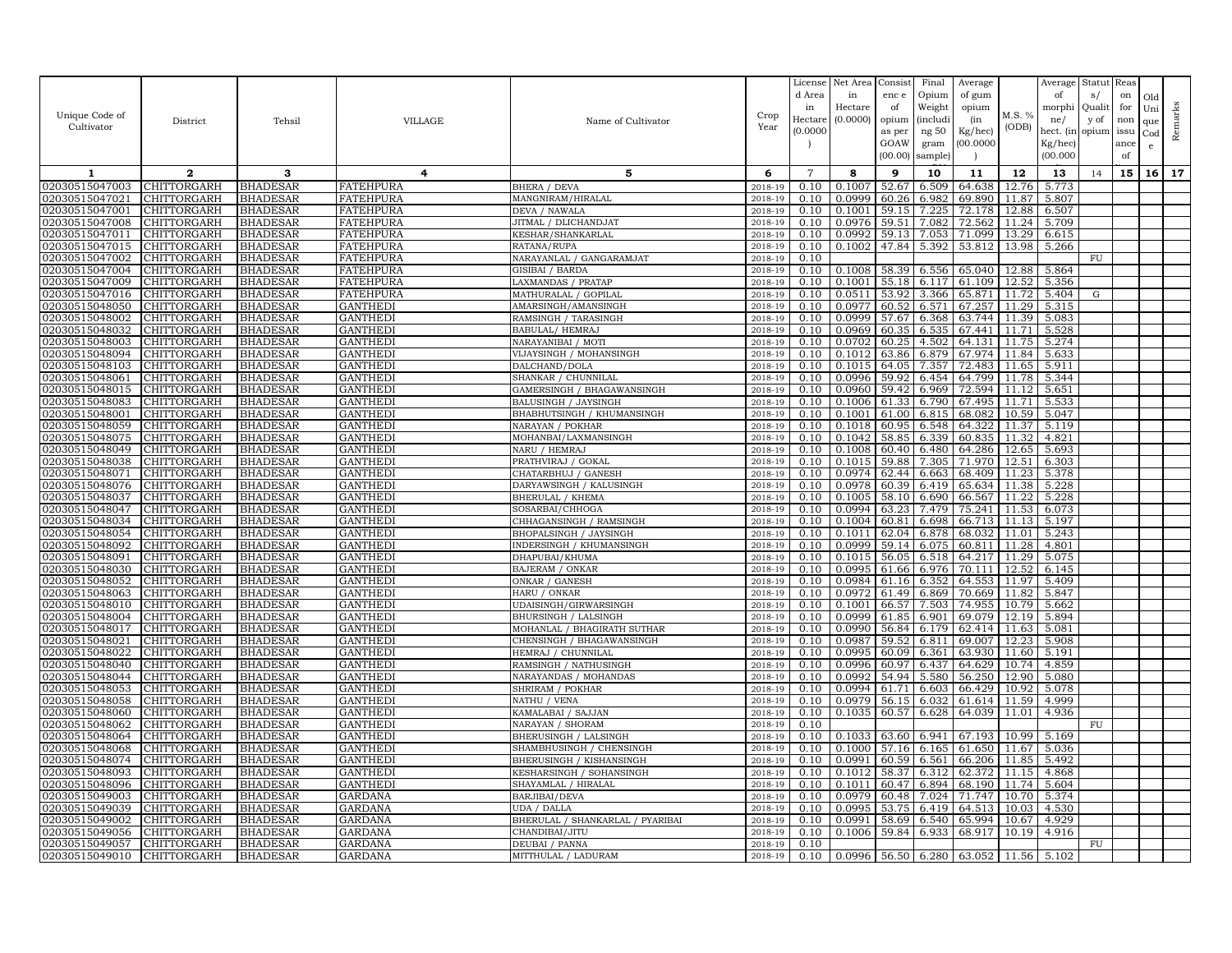| Unique Code of                   | District                          | Tehsil                             | <b>VILLAGE</b>                       | Name of Cultivator                           | Crop               | License<br>d Area<br>in<br>Hectare | Net Area<br>in<br>Hectare<br>(0.0000) | Consist<br>enc e<br>of<br>opium | Final<br>Opium<br>Weight<br>(includi | Average<br>of gum<br>opium<br>(in | M.S. %         | Average<br>of<br>morphi<br>ne/   | Statut Reas<br>s/<br>Qualit<br>y of | on<br>for<br>non   | Old<br>Uni<br>que | Remarks |
|----------------------------------|-----------------------------------|------------------------------------|--------------------------------------|----------------------------------------------|--------------------|------------------------------------|---------------------------------------|---------------------------------|--------------------------------------|-----------------------------------|----------------|----------------------------------|-------------------------------------|--------------------|-------------------|---------|
| Cultivator                       |                                   |                                    |                                      |                                              | Year               | (0.0000)                           |                                       | as per<br>GOAW<br>(00.00)       | ng $50\,$<br>gram<br>sample          | Kg/hec)<br>(00.0000)              | (ODB)          | hect. (in<br>Kg/hec)<br>(00.000) | opium                               | issu<br>ance<br>of | $_{\rm Cod}$<br>e |         |
| -1                               | $\mathbf{2}$                      | 3                                  | 4                                    | 5                                            | 6                  | $\overline{7}$                     | 8                                     | 9                               | 10                                   | 11                                | 12             | 13                               | 14                                  | 15                 | 16                | 17      |
| 02030515049033                   | CHITTORGARH                       | BHADESAR                           | <b>GARDANA</b>                       | BHURIBAI / TARACHAND                         | 2018-19            | 0.10                               |                                       |                                 |                                      |                                   |                |                                  | FU                                  |                    |                   |         |
| 02030515049048                   | CHITTORGARH                       | <b>BHADESAR</b>                    | <b>GARDANA</b>                       | MADHU / MAGNA                                | 2018-19            | 0.10                               | 0.0990                                | 58.97                           | 6.664                                | 67.313                            | 10.50          | 4.947                            |                                     |                    |                   |         |
| 02030515050010                   | CHITTORGARH                       | BHADESAR                           | GHATI                                | MANGILAL / SHORAM                            | 2018-19            | 0.10                               | 0.0960                                | 60.93                           | 6.650                                | 69.271                            | 11.64          | 5.644                            |                                     |                    |                   |         |
| 02030515050002<br>02030515050003 | CHITTORGARH<br>CHITTORGARH        | BHADESAR<br>BHADESAR               | GHATI<br>GHATI                       | <b>SHANKAR / HIRA</b><br>HARIKISHAN/SHORAM   | 2018-19<br>2018-19 | 0.10<br>0.10                       | 0.1003<br>0.0967                      | 61.22<br>60.92                  | 7.040<br>6.605                       | 70.189<br>68.304                  | 11.34<br>11.44 | 5.572<br>5.470                   |                                     |                    |                   |         |
| 02030515050009                   | CHITTORGARH                       | <b>BHADESAR</b>                    | <b>GHATI</b>                         | ONKARLAL / SHORAM                            | 2018-19            | 0.10                               | 0.0967                                | 60.53                           | 6.598                                | 68.232                            | 11.35          | 5.421                            |                                     |                    |                   |         |
| 02030515050004                   | CHITTORGARH                       | <b>BHADESAR</b>                    | <b>GHATI</b>                         | RUPA / BHURA                                 | 2018-19            | 0.10                               | 0.0980                                | 61.39                           | 6.762                                | 69.000                            | 11.16          | 5.390                            |                                     |                    |                   |         |
| 02030515050005                   | CHITTORGARH                       | BHADESAR                           | GHATI                                | GOPILAL / RAMA                               | 2018-19            | 0.10                               | 0.0980                                | 59.96                           | 6.656                                | 67.918                            | 11.62          | 5.524                            |                                     |                    |                   |         |
| 02030515050006                   | CHITTORGARH                       | BHADESAR                           | <b>GHATI</b>                         | NARAYN / KALU                                | 2018-19            | 0.10                               | 0.0973                                | 58.73                           | 6.309                                | 64.841                            | 11.22          | 5.093                            |                                     |                    |                   |         |
| 02030515050007                   | CHITTORGARH                       | BHADESAR                           | GHATI                                | NANDUBAI/MEGHA                               | 2018-19            | 0.10                               | 0.1000                                | 59.7                            | 6.235                                | 62.350                            | 12.14          | 5.299                            |                                     |                    |                   |         |
| 02030515050008                   | CHITTORGARH                       | BHADESAR                           | <b>GHATI</b>                         | <b>BHERULAL / EKLING</b>                     | 2018-19            | 0.10                               | 0.0961                                | 62.68                           | 6.375                                | 66.337                            | 11.34          | 5.266                            |                                     |                    |                   |         |
| 02030515051002                   | CHITTORGARH                       | BHADESAR                           | <b>GIDA KHERA</b>                    | KISHNA / BHAGNA                              | 2018-19            | 0.10                               | 0.1015                                | 52.28                           | 6.214                                | 61.222                            | 12.38          | 5.305                            |                                     |                    |                   |         |
| 02030515051006                   | CHITTORGARH                       | BHADESAR                           | GIDA KHERA                           | <b>GOTIBAI / BHERA</b>                       | 2018-19            | 0.10                               | 0.1003                                | 56.37                           | 6.515                                | 64.955                            | 11.74          | 5.338                            |                                     |                    |                   |         |
| 02030515051008                   | CHITTORGARH                       | BHADESAR                           | <b>GIDA KHERA</b>                    | HARCHAND / CHHENA                            | 2018-19            | 0.10                               | 0.1028                                | 52.74                           | 6.585                                | 64.056                            | 11.00          | 4.932                            |                                     |                    |                   |         |
| 02030515051004                   | CHITTORGARH                       | BHADESAR                           | GIDA KHERA                           | KISHANLAL/BHERU                              | 2018-19            | 0.10                               | 0.0990                                | 54.38                           | 5.710                                | 57.677                            | 13.20          | 5.329                            |                                     |                    |                   |         |
| 02030515052027                   | CHITTORGARH                       | BHADESAR                           | GOPI KA KHEDA                        | GEETA/UDAILAL                                | 2018-19            | 0.10                               | 0.1037                                | 51.82                           | 5.937                                | 57.252                            | 12.70          | 5.090                            |                                     |                    |                   |         |
| 02030515052002                   | CHITTORGARH<br>CHITTORGARH        | <b>BHADESAR</b>                    | GOPI KA KHEDA                        | BARDICHAND / SHANKARLAL                      | 2018-19            | 0.10<br>0.10                       |                                       |                                 |                                      |                                   |                |                                  | FU<br>${\rm FU}$                    |                    |                   |         |
| 02030515052035<br>02030515052022 | CHITTORGARH                       | BHADESAR<br><b>BHADESAR</b>        | GOPI KA KHEDA<br>GOPI KA KHEDA       | KALU/JODHA<br>CHUNNIBAI / KALU               | 2018-19<br>2018-19 | 0.10                               | 0.1029                                | 58.06                           | 6.411                                | 62.303                            | 11.14          | 4.859                            |                                     |                    |                   |         |
| 02030515052023                   | CHITTORGARH                       | BHADESAR                           | <b>GOPI KA KHEDA</b>                 | JITMAL / SHORAM                              | 2018-19            | 0.10                               | 0.0988                                | 57.71                           | 6.307                                | 63.836                            | 11.12          | 4.969                            |                                     |                    |                   |         |
| 02030515052037                   | CHITTORGARH                       | BHADESAR                           | GOPI KA KHEDA                        | RATAN / KISHANA                              | 2018-19            | 0.10                               | 0.1040                                | 55.71                           | 6.582                                | 63.289                            | 10.61          | 4.700                            |                                     |                    |                   |         |
| 02030515052007                   | CHITTORGARH                       | <b>BHADESAR</b>                    | <b>GOPI KA KHEDA</b>                 | JAGANNATH / CHENA                            | 2018-19            | 0.10                               | 0.1032                                | 55.29                           | 6.453                                | 62.529                            | 10.22          | 4.473                            |                                     |                    |                   |         |
| 02030515052032                   | CHITTORGARH                       | BHADESAR                           | GOPI KA KHEDA                        | BHANWARLAL / JITMAL                          | 2018-19            | 0.10                               |                                       |                                 |                                      |                                   |                |                                  | ${\rm FU}$                          |                    |                   |         |
| 02030515052033                   | CHITTORGARH                       | BHADESAR                           | <b>GOPI KA KHEDA</b>                 | PRABHU / NARAYANDAS                          | 2018-19            | 0.10                               |                                       |                                 |                                      |                                   |                |                                  | FU                                  |                    |                   |         |
| 02030515054021                   | CHITTORGARH                       | BHADESAR                           | GULAB JI KA GUDA                     | FENKAKUNWAR/AMARSINGH                        | 2018-19            | 0.10                               |                                       |                                 |                                      |                                   |                |                                  |                                     |                    |                   |         |
| 02030515052037                   | CHITTORGARH                       | BHADESAR                           | GULJI KA KHEDA                       | GULABIBAI/BHERA                              | 2018-19            | 0.10                               | 0.1001                                | 52.26                           | 6.503                                | 64.965                            | 12.71 5.780    |                                  |                                     |                    |                   |         |
| 02030515055012                   | CHITTORGARH                       | BHADESAR                           | <b>HAJURPURA</b>                     | HEMRAJ / NARAYAN                             | 2018-19            | 0.10                               | 0.0984                                | 56.65                           | 6.134                                | 62.337                            | 14.44          | 6.301                            |                                     |                    |                   |         |
| 02030515055014                   | <b>CHITTORGARH</b>                | BHADESAR                           | <b>HAJURPURA</b>                     | MOHAN/PYARA                                  | 2018-19            | 0.10                               | 0.0979                                | 53.39                           | 6.231                                | 63.647                            | 13.13          | 5.850                            |                                     |                    |                   |         |
| 02030515055006<br>02030515055004 | CHITTORGARH<br>CHITTORGARH        | <b>BHADESAR</b><br><b>BHADESAR</b> | <b>HAJURPURA</b><br><b>HAJURPURA</b> | HAJARI/ONKAR<br>NOJIBAI/HAJARI               | 2018-19<br>2018-19 | 0.10<br>0.10                       | 0.0979<br>0.0978                      | 57.11<br>58.50                  | 6.152<br>6.159                       | 62.840<br>62.976                  | 12.05<br>13.74 | 5.300<br>6.057                   |                                     |                    |                   |         |
| 02030515056008                   | CHITTORGARH                       | BHADESAR                           | <b>HAJYAKHED</b>                     | HIRALAL / RATNA                              | 2018-19            | 0.10                               | 0.1032                                | 53.09                           | 6.143                                | 59.525                            | 10.81          | 4.504                            |                                     |                    |                   |         |
| 02030515056023                   | CHITTORGARH                       | BHADESAR                           | HAJYAKHEDI                           | <b>GANGADEVI / BHOLU</b>                     | 2018-19            | 0.10                               | 0.0976                                | 60.95                           | 6.496                                | 66.557                            | 11.01          | 5.129                            |                                     |                    |                   |         |
| 02030515056010                   | CHITTORGARH                       | <b>BHADESAR</b>                    | HAJYAKHEDI                           | CHATURBHUJ/KISHANA                           | 2018-19            | 0.10                               | 0.1017                                | 58.66                           | 6.654                                | 65.428                            | 11.17          | 5.116                            |                                     |                    |                   |         |
| 02030515056004                   | CHITTORGARH                       | BHADESAR                           | <b>HAJYAKHEDI</b>                    | SHANTIDAS/KASHIRAM                           | 2018-19            | 0.10                               | 0.1004                                | 60.23                           | 6.823                                | 67.958                            | 11.02          | 5.242                            |                                     |                    |                   |         |
| 02030515056026                   | CHITTORGARH                       | BHADESAR                           | <b>HAJYAKHEDI</b>                    | NANURAM/EKLING                               | 2018-19            | 0.10                               | 0.0988                                | 55.99                           | 6.215                                | 62.905                            | 10.88          | 4.791                            |                                     |                    |                   |         |
| 02030515056009                   | CHITTORGARH                       | <b>BHADESAR</b>                    | HAJYAKHEDI                           | BHAGGUBAI/BHERULAL                           | 2018-19            | 0.10                               | 0.0897                                | 58.18                           | 5.776                                | 64.392                            | 11.28          | 5.085                            |                                     |                    |                   |         |
| 02030515056006                   | CHITTORGARH                       | <b>BHADESAR</b>                    | <b>HAJYAKHEDI</b>                    | BHERIBAI/MOHANLAL                            | 2018-19            | 0.10                               | 0.1014                                | 56.76                           | 6.252                                | 61.657                            | 12.84          | 5.541                            |                                     |                    |                   |         |
| 02030515056007                   | CHITTORGARH                       | BHADESAR                           | <b>HAJYAKHEDI</b>                    | PYASIBAI / RATNUDAS                          | 2018-19            | 0.10                               | 0.1050                                | 56.12                           | 6.662                                | 63.448                            | 12.51          | 5.556                            |                                     |                    |                   |         |
| 02030515056019                   | CHITTORGARH                       | BHADESAR                           | <b>HAJYAKHEDI</b>                    | SOHANIBAI / BHAGWAN                          | 2018-19            | 0.10                               | 0.0932                                | 62.99                           | 6.686                                | 71.738                            | 10.49          | 5.268                            |                                     |                    |                   |         |
| 02030515056022                   | CHITTORGARH<br><b>CHITTORGARH</b> | <b>BHADESAR</b>                    | HAJYAKHEDI                           | MANGILAL / HAZAARILAL                        | 2018-19<br>2018-19 | 0.10<br>0.10                       | 0.0966                                | 61.65                           | 6.623<br>6.949                       | 68.561                            | 10.87<br>10.70 | 5.217                            |                                     |                    |                   |         |
| 02030515056024<br>02030515057006 | CHITTORGARH                       | BHADESAR<br>BHADESAR               | <b>HAJYAKHEDI</b><br>HASMATGANJ      | SHANKARLAL / KALU<br>RATAN / HARLAL          | 2018-19            | 0.10                               | 0.0952<br>0.0992                      | 59.61<br>60.33                  | 6.464                                | 72.994<br>65.161                  | 12.03          | 5.467<br>5.487                   |                                     |                    |                   |         |
| 02030515057007                   | CHITTORGARH                       | <b>BHADESAR</b>                    | HASMATGANJ                           | SOHANLAL/LALU                                | 2018-19            | 0.10                               | 0.0997                                | 60.02                           | 6.431                                | 64.504                            | 14.08          | 6.357                            |                                     |                    |                   |         |
| 02030515057008                   | CHITTORGARH                       | BHADESAR                           | HASMATGANJ                           | KISHNIBAI/BHAWARLAL                          | 2018-19            | 0.10                               | 0.1011                                |                                 | 61.54 6.813                          | 67.389                            | 11.54          | 5.444                            |                                     |                    |                   |         |
| 02030515057013                   | CHITTORGARH                       | BHADESAR                           | HASMATGANJ                           | SHANTILAL / BALURAM                          | 2018-19            | 0.10                               | 0.1003                                | 60.54                           | 7.100                                | 70.788                            | 11.28          | 5.590                            |                                     |                    |                   |         |
| 02030515057016                   | CHITTORGARH                       | BHADESAR                           | HASMATGANJ                           | BHANWARLAL/NATHU                             | 2018-19            | 0.10                               | 0.0977                                | 57.09                           | 6.100                                | 62.436                            | 10.98          | 4.799                            |                                     |                    |                   |         |
| 02030515057017                   | CHITTORGARH                       | <b>BHADESAR</b>                    | HASMATGANJ                           | <b>BHURALAL / MOTI</b>                       | 2018-19            | 0.10                               | 0.0971                                | 56.84                           | 6.041                                | 62.214                            | 12.68          | 5.522                            |                                     |                    |                   |         |
| 02030515057021                   | <b>CHITTORGARH</b>                | BHADESAR                           | HASMATGANJ                           | DHANRAJ / NATHU                              | 2018-19            | 0.10                               | 0.0970                                | 59.47                           | 6.457                                | 66.567                            | 9.21           | 4.291                            |                                     |                    |                   |         |
| 02030515057024                   | CHITTORGARH                       | BHADESAR                           | HASMATGANJ                           | NANDLAL / RATANLAI                           | 2018-19            | 0.10                               | 0.0992                                | 58.29                           | 6.462                                | 65.141                            | 12.21          | 5.567                            |                                     |                    |                   |         |
| 02030515057001                   | CHITTORGARH                       | BHADESAR                           | HASMATGANJ                           | BHERULAL / NARAYAN                           | 2018-19            | 0.10                               | 0.0664                                | 56.61                           | 4.569                                | 68.810                            | 12.22          | 5.886                            |                                     |                    |                   |         |
| 02030515057011                   | CHITTORGARH                       | BHADESAR                           | HASMATGANJ                           | RUKMANIBAI/NATHULAL                          | 2018-19<br>2018-19 | 0.10<br>0.10                       | 0.0960                                | 57.98<br>59.14                  | 6.477                                | 67.469                            | 11.75<br>12.80 | 5.549                            |                                     |                    |                   |         |
| 02030515057003<br>02030515057027 | <b>CHITTORGARH</b><br>CHITTORGARH | BHADESAR<br>BHADESAR               | HASMATGANJ<br>HASMATGANJ             | MATHURALAL / KHURAJ<br>SHANKARLAL/BHANWARLAI | 2018-19            | 0.10                               | 0.0978<br>0.0950                      | 59.59                           | 6.531<br>6.470                       | 66.779<br>68.105                  | 11.60          | 5.983<br>5.530                   |                                     |                    |                   |         |
| 02030515057023                   | CHITTORGARH                       | <b>BHADESAR</b>                    | <b>HASMATGAN</b>                     | BHAGWANIBAI / MOHANLAL                       | 2018-19            | 0.10                               | 0.0980                                | 60.61                           | 6.546                                | 66.796                            | 12.82          | 5.994                            |                                     |                    |                   |         |
| 02030515057009                   | CHITTORGARH                       | BHADESAR                           | HASMATGANJ                           | <b>BHERULAL / RAMA</b>                       | 2018-19            | 0.10                               | 0.1018                                | 57.13                           | 6.341                                | 62.289                            | 12.53          | 5.464                            |                                     |                    |                   |         |
| 02030515057014                   | CHITTORGARH                       | BHADESAR                           | <b>HASMATGAN</b>                     | NANDLAL/BOTLAL                               | 2018-19            | 0.10                               | 0.1000                                | 60.24                           | 6.953                                | 69.530                            | 12.68          | 6.172                            |                                     |                    |                   |         |
| 02030515057025                   | CHITTORGARH                       | BHADESAR                           | HASMATGANJ                           | MOHANLAL/PYARA                               | 2018-19            | 0.10                               | 0.0944                                | 56.65                           | 6.458                                | 68.411 11.84 5.670                |                |                                  |                                     |                    |                   |         |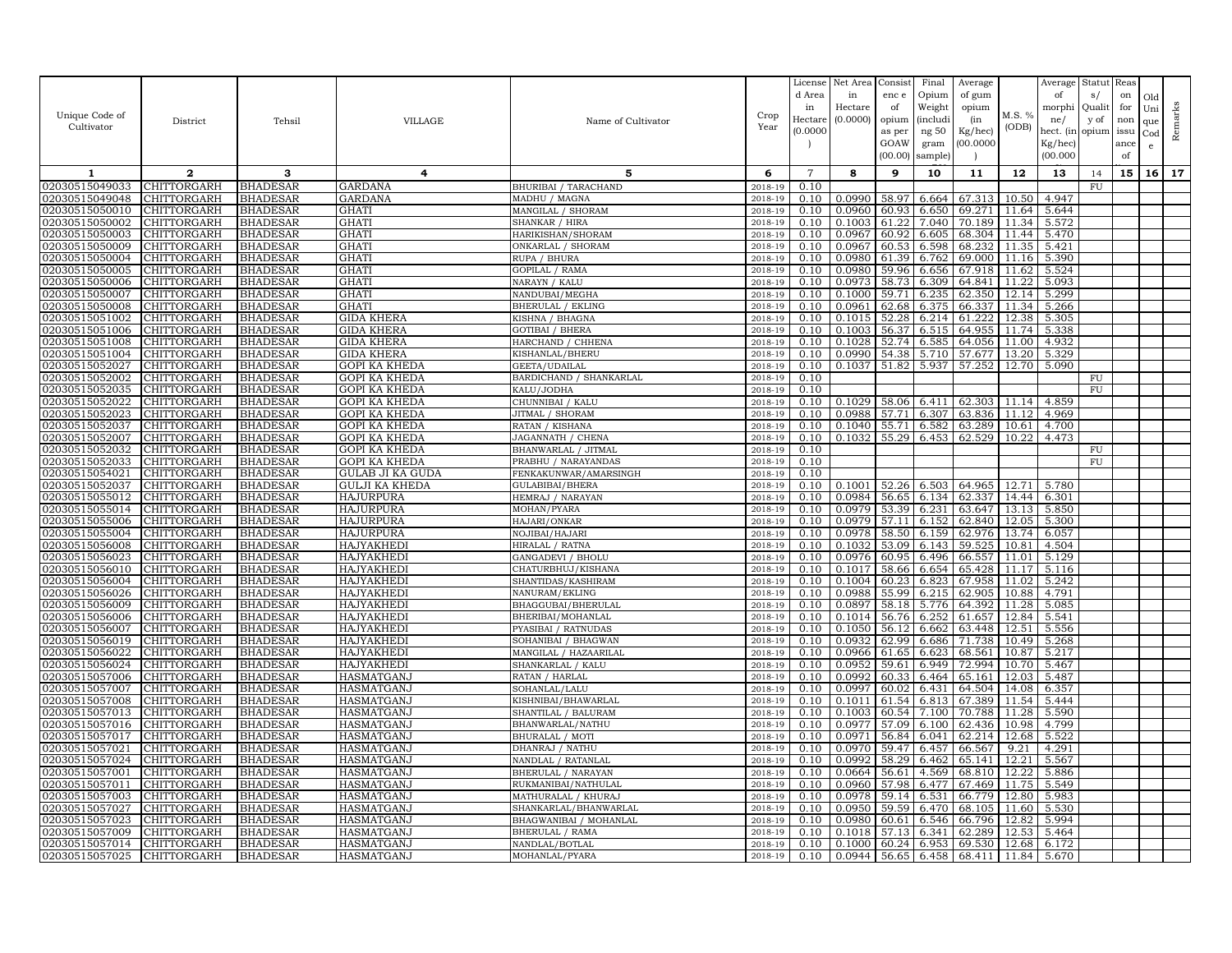|                                  |                                   |                                    |                                    |                                             |                    | License           | Net Area         | Consist        | Final          | Average            |                | Average        | Statut Reas             |      |              |         |
|----------------------------------|-----------------------------------|------------------------------------|------------------------------------|---------------------------------------------|--------------------|-------------------|------------------|----------------|----------------|--------------------|----------------|----------------|-------------------------|------|--------------|---------|
|                                  |                                   |                                    |                                    |                                             |                    | d Area            | in               | enc e          | Opium          | of gum             |                | of             | s/                      | on   | Old          |         |
|                                  |                                   |                                    |                                    |                                             |                    | in                | Hectare          | of             | Weight         | opium              |                | morphi         | Qualit                  | for  | Uni          |         |
| Unique Code of                   | District                          | Tehsil                             | VILLAGE                            | Name of Cultivator                          | Crop               | Hectare           | (0.0000)         | opium          | (includi       | (in                | M.S. %         | ne/            | y of                    | non  | que          |         |
| Cultivator                       |                                   |                                    |                                    |                                             | Year               | (0.0000)          |                  | as per         | ng $50\,$      | Kg/hec)            | (ODB)          | hect. (in      | opium                   | issu | $_{\rm Cod}$ | Remarks |
|                                  |                                   |                                    |                                    |                                             |                    |                   |                  | GOAW           | gram           | (00.0000)          |                | Kg/hec)        |                         | ance | e            |         |
|                                  |                                   |                                    |                                    |                                             |                    |                   |                  | (00.00)        | sample         | - 1                |                | (00.000)       |                         | of   |              |         |
| 1                                | $\mathbf{2}$                      | 3                                  | 4                                  | 5                                           | 6                  | $\overline{7}$    | 8                | 9              | 10             | 11                 | 12             | 13             | 14                      | 15   | 16           | 17      |
| 02030515057010                   | CHITTORGARH                       | <b>BHADESAR</b>                    | HASMATGANJ                         | GITABAI/BADRILAL                            | 2018-19            | 0.10              | 0.0979           | 58.80          | 6.560          | 67.007             | 11.19          | 5.249          |                         |      |              |         |
| 02030515057002                   | CHITTORGARH                       | <b>BHADESAR</b>                    | HASMATGANJ                         | BHAGWANIBAI/FULCHAND                        | 2018-19            | 0.10              | 0.0980           | 55.45          | 5.941          | 60.622             | 12.48          | 5.296          |                         |      |              |         |
| 02030515057012                   | CHITTORGARH                       | <b>BHADESAR</b>                    | HASMATGANJ                         | RAMIBAI / CHATURBHUJ                        | 2018-19            | 0.10              | 0.0490           | 60.55          | 3.183          | 64.959             | 11.79          | 5.361          |                         |      |              |         |
| 02030515057019                   | <b>CHITTORGARH</b>                | <b>BHADESAR</b>                    | HASMATGANJ                         | MANGIBAI / PYARA                            | 2018-19            | 0.10              | 0.0988           | 56.17          | 6.163          | 62.379             | 12.76          | 5.571          |                         |      |              |         |
| 02030515057026                   | <b>CHITTORGARH</b>                | <b>BHADESAR</b>                    | HASMATGANJ                         | MANGILAL/HIRALAL                            | 2018-19            | 0.10              | 0.0998           | 56.58          | 6.224          | 62.365             | 11.65          | 5.086          |                         |      |              |         |
| 02030515058016                   | CHITTORGARH                       | <b>BHADESAR</b>                    | <b>HATTIPURA</b>                   | DHULIBAI/BHERA                              | 2018-19            | 0.10              | 0.1020           | 60.81          | 6.759          | 66.265             | 11.36          | 5.269          |                         |      |              |         |
| 02030515058017                   | <b>CHITTORGARH</b>                | <b>BHADESAR</b>                    | <b>HATTIPURA</b>                   | DHAPUBAI / HIRA                             | 2018-19            | 0.10              | 0.0984           | 59.71          | 6.790          | 69.004             | 11.25          | 5.434          |                         |      |              |         |
| 02030515058001                   | <b>CHITTORGARH</b>                | <b>BHADESAR</b>                    | <b>HATTIPURA</b>                   | RATNA / KHANA                               | 2018-19            | 0.10              | 0.1008           | 57.11          | 6.339          | 62.887             | 11.66          | 5.133          |                         |      |              |         |
| 02030515058009                   | <b>CHITTORGARH</b>                | <b>BHADESAR</b>                    | HATTIPURA                          | HIRA / JODHA                                | 2018-19            | 0.10              | 0.1020           | 60.17          | 6.842          | 67.078             | 10.94          | 5.137          |                         |      |              |         |
| 02030515060049                   | CHITTORGARH                       | <b>BHADESAR</b>                    | <b>HODA</b>                        | <b>OGARH / VARDA</b>                        | 2018-19            | 0.10              | 0.1044           | 58.86          | 6.718          | 64.349             | 10.41          | 4.689          |                         |      |              |         |
| 02030515060064                   | CHITTORGARH                       | <b>BHADESAR</b>                    | HODA                               | DHANRAJ / NARAYAN                           | 2018-19            | 0.10              | 0.1008           | 54.93          | 7.125          | 70.685             | 11.12          | 5.502          |                         |      |              |         |
| 02030515060022                   | CHITTORGARH                       | <b>BHADESAR</b>                    | HODA                               | BHAGWANIBAI/GOPI                            | 2018-19            | 0.10              | 0.1036           | 58.78          | 7.020          | 67.761             | 11.33          | 5.374          |                         |      |              |         |
| 02030515060085                   | <b>CHITTORGARH</b>                | <b>BHADESAR</b>                    | <b>HODA</b>                        | BHULIBAI/BHANA                              | 2018-19            | 0.10              | 0.1028           | 59.98          | 7.112          | 69.183             | 10.85          | 5.254          |                         |      |              |         |
| 02030515060035                   | CHITTORGARH                       | <b>BHADESAR</b>                    | HODA                               | UDAILAL / MITHULAL                          | 2018-19            | 0.10              | 0.1031           | 55.01          | 6.908          | 67.003             | 11.73          | 5.501          |                         |      |              |         |
| 02030515060014                   | CHITTORGARH                       | <b>BHADESAR</b>                    | <b>HODA</b>                        | KELASH / MAGILAL SHARMA                     | 2018-19            | 0.10              | 0.1035           | 56.08          | 6.962          | 67.266             | 10.15          | 4.779          |                         |      |              |         |
| 02030515060083                   | CHITTORGARH                       | <b>BHADESAR</b>                    | <b>HODA</b>                        | SHYAMSINGH / BHOJSINGH                      | 2018-19            | 0.10              | 0.1020           | 57.76          | 6.824          | 66.902             | 10.94          | 5.123          |                         |      |              |         |
| 02030515060081                   | CHITTORGARH                       | <b>BHADESAR</b>                    | HODA                               | KHUMRJ / ONKAR                              | 2018-19            | 0.10              | 0.1002           | 60.31          | 7.625          | 76.098             | 12.52          | 6.669          |                         |      |              |         |
| 02030515060063                   | <b>CHITTORGARH</b>                | <b>BHADESAR</b>                    | HODA                               | SHOBHALAL / JAGANATH                        | 2018-19            | 0.10              | 0.1012           | 59.77          | 6.899          | 68.172             | 11.75          | 5.607          |                         |      |              |         |
| 02030515060001                   | CHITTORGARH                       | <b>BHADESAR</b>                    | HODA                               | KESHAVLAL / GORDHANLAI                      | 2018-19            | 0.10              | 0.1008           | 62.78          | 7.040          | 69.841             | 10.21          | 4.992          |                         |      |              |         |
| 02030515060076                   | CHITTORGARH                       | <b>BHADESAR</b>                    | HODA                               | BHANWARSINGH / BHOJSINGH                    | 2018-19            | 0.10              | 0.1013           | 54.69          | 6.571          | 64.867             | 11.21          | 5.090          |                         |      |              |         |
| 02030515060069                   | CHITTORGARH                       | <b>BHADESAR</b>                    | HODA                               | MAHENDRASINGH / BHOJSINGH                   | 2018-19            | 0.10              | 0.1016           | 56.62          | 6.633          | 65.285             | 11.22          | 5.127          |                         |      |              |         |
| 02030515060058                   | CHITTORGARH                       | <b>BHADESAR</b>                    | HODA                               | KALURAM / CHOGA                             | 2018-19            | 0.10              | 0.1049           | 57.60          | 7.109          | 67.769             | 12.76          | 6.054          |                         |      |              |         |
| 02030515060019                   | CHITTORGARH                       | <b>BHADESAR</b>                    | <b>HODA</b>                        | NANDA / NATHUMALI                           | 2018-19            | 0.10              | 0.1013           | 58.88          | 6.771          | 66.841             | 10.90          | 5.100          |                         |      |              |         |
| 02030515060077                   | CHITTORGARH                       | <b>BHADESAR</b>                    | <b>HODA</b>                        | MANGU / NARAYAN                             | 2018-19            | 0.10              | 0.0965           | 53.07          | 5.800          | 60.104             | 12.91          | 5.431          |                         |      |              |         |
| 02030515060017                   | CHITTORGARH                       | <b>BHADESAR</b>                    | <b>HODA</b>                        | GOKAL / MODA BHEEI                          | 2018-19            | 0.10              | 0.1015           | 58.04          | 7.023          | 69.192             | 12.23          | 5.923          |                         |      |              |         |
| 02030515060066                   | <b>CHITTORGARH</b>                | <b>BHADESAR</b>                    | <b>HODA</b>                        | NANDA DAS / BHAGWANDAS                      | 2018-19            | 0.10              | 0.1033           | 57.64          | 6.876          | 66.563             | 12.39          | 5.773          |                         |      |              |         |
| 02030515060015                   | CHITTORGARH                       | <b>BHADESAR</b>                    | HODA                               | GOPILAL/NARAYAN                             | 2018-19            | 0.10              | 0.1010           | 55.07          | 6.837          | 67.693             | 11.71          | 5.548          |                         |      |              |         |
| 02030515060011                   | CHITTORGARH                       | <b>BHADESAR</b>                    | HODA                               | CHOGADAS/MOTIDAS                            | 2018-19            | 0.10              | 0.1000           | 45.65          | 5.941          | 59.410             | 15.40          | 6.404          |                         |      |              |         |
| 02030515060102                   | CHITTORGARH                       | <b>BHADESAR</b>                    | <b>HODA</b>                        | RATANLAL/NATHU                              | 2018-19            | 0.10              | 0.1008           | 53.48          | 6.112          | 60.635             | 13.15          | 5.581          |                         |      |              |         |
| 02030515060002                   | CHITTORGARH                       | <b>BHADESAR</b>                    | <b>HODA</b>                        | NANURAM / RAMCHANDAR                        | 2018-19            | 0.10<br>0.10      | 0.0990<br>0.0991 | 52.95<br>56.04 | 6.422<br>6.012 | 64.869<br>60.666   | 12.50          | 5.676          |                         |      |              |         |
| 02030515060023<br>02030515060052 | CHITTORGARH<br>CHITTORGARH        | <b>BHADESAR</b><br><b>BHADESAR</b> | HODA<br><b>HODA</b>                | NARAYAN / JAGANATH<br>JAGANATH / HARIKISHAN | 2018-19<br>2018-19 | 0.10              | 0.0991           | 53.66          | 6.363          | 64.208             | 11.03<br>11.70 | 4.684<br>5.258 |                         |      |              |         |
| 02030515060059                   | <b>CHITTORGARH</b>                | <b>BHADESAR</b>                    | <b>HODA</b>                        | HARIRAM / KISHANA                           | 2018-19            | 0.10              | 0.1040           | 57.93          | 7.241          | 69.625             | 11.48          | 5.595          |                         |      |              |         |
| 02030515061010                   | <b>CHITTORGARH</b>                | <b>BHADESAR</b>                    | JAWANPURA                          | SUNDARBAI/BHERULAL                          | 2018-19            | $0.\overline{10}$ | 0.0975           | 58.75          | 6.303          | 64.646             | 11.76          | 5.322          |                         |      |              |         |
| 02030515061012                   | CHITTORGARH                       | <b>BHADESAR</b>                    | <b>JAWANPURA</b>                   | NANDA / RAMA                                | 2018-19            | 0.10              | 0.0983           | 60.18          | 6.732          | 68.484             | 11.17          | 5.354          |                         |      |              |         |
| 02030515061013                   | CHITTORGARH                       | <b>BHADESAR</b>                    | JAWANPURA                          | BHAGAWAN / GOKAL                            | 2018-19            | 0.10              | 0.0962           | 60.44          | 6.933          | 72.069             | 12.31          | 6.210          |                         |      |              |         |
| 02030515061038                   | <b>CHITTORGARH</b>                | <b>BHADESAR</b>                    | JAWANPURA                          | JDIBAI / BHERA                              | 2018-19            | 0.10              | 0.0986           | 61.55          | 6.973          | 70.720             | 12.61          | 6.242          |                         |      |              |         |
| 02030515061035                   | CHITTORGARH                       | <b>BHADESAR</b>                    | <b>JAWANPURA</b>                   | TULSIRAM/BHAGIRATH/PYARA                    | 2018-19            | 0.10              | 0.1029           | 58.74          | 7.124          | 69.232             | 11.99          | 5.811          |                         |      |              |         |
| 02030515061001                   | CHITTORGARH                       | <b>BHADESAR</b>                    | <b>JAWANPURA</b>                   | RATAN / GEHRU / OUNKAR                      | 2018-19            | 0.10              | 0.0968           | 60.16          | 6.901          | 71.291             | 11.14          | 5.559          |                         |      |              |         |
| 02030515061029                   | <b>CHITTORGARH</b>                | <b>BHADESAR</b>                    | <b>JAWANPURA</b>                   | HANSRAJ/KISHOR                              | 2018-19            | 0.10              | 0.0982           | 57.02          | 6.060          | 61.711             | 10.36          | 4.476          |                         |      |              |         |
| 02030515061002                   | CHITTORGARH                       | <b>BHADESAR</b>                    | <b>JAWANPURA</b>                   | GEHARILAL / MOTI                            | 2018-19            | 0.10              | 0.0981           | 63.12          | 7.259          | 73.996             | 11.04          | 5.718          |                         |      |              |         |
| 02030515061005                   | CHITTORGARH                       | <b>BHADESAR</b>                    | <b>JAWANPURA</b>                   | PRATAPIBAI/KALU                             | 2018-19            | 0.10              | 0.0973           | 59.07          | 6.540          | 67.215             | 11.82          | 5.561          |                         |      |              |         |
| 02030515061024                   | CHITTORGARH                       | <b>BHADESAR</b>                    | <b>JAWANPURA</b>                   | SHANKARLAL / BHERA                          | 2018-19            | 0.10              | 0.0941           | 63.86          | 7.344          | 78.045             | 10.15          | 5.545          |                         |      |              |         |
| 02030515061030                   | CHITTORGARH                       | <b>BHADESAR</b>                    | <b>JAWANPURA</b>                   | RAMLAL / BHERA                              | 2018-19            | 0.10              | 0.0964           | 60.40          | 5.893          | 61.131             | 12.75          | 5.456          |                         |      |              |         |
| 02030515061037                   | CHITTORGARH                       | <b>BHADESAR</b>                    | <b>JAWANPURA</b>                   | <b>BABARU / BHERA</b>                       | 2018-19            | 0.10              | 0.0989           | 62.12          | 7.259          | 73.397             | 12.15          | 6.243          |                         |      |              |         |
| 02030515061051                   | CHITTORGARH                       | <b>BHADESAR</b>                    | <b>JAWANPURA</b>                   | BHANWARLAL / MANNA                          | 2018-19            | 0.10              | 0.0985           | 59.70          | 6.473          | 65.716             | 11.86          | 5.456          |                         |      |              |         |
| 02030515062003                   | CHITTORGARH                       | <b>BHADESAR</b>                    | <b>JEETAWAS</b>                    | PARTAPIBAI / CHATRBUJ                       | 2018-19            | 0.10              | 0.0985           | 58.89          | 6.747          | 68.498             | 11.53          | 5.529          |                         |      |              |         |
| 02030515062017                   | CHITTORGARH                       | <b>BHADESAR</b>                    | JEETAWAS                           | KUMANIBAI / KALU                            | 2018-19            | 0.10              | 0.0993           | 57.17          | 6.558          | 66.042             | 12.44          | 5.751          |                         |      |              |         |
| 02030515062022                   | CHITTORGARH                       | <b>BHADESAR</b>                    | JEETAWAS                           | LEHRIBAI/BALU                               | 2018-19            | 0.10              | 0.1008           | 61.72          | 7.212          | 71.548             | 12.36          | 6.191          |                         |      |              |         |
| 02030515062013                   | CHITTORGARH                       | <b>BHADESAR</b>                    | <b>JEETAWAS</b>                    | BHERU / RUPA BHIL                           | 2018-19            | 0.10              | 0.1010           | 57.06          | 7.116          | 70.455             | 13.20          | 6.510          |                         |      |              |         |
| 02030515062002<br>02030515062024 | <b>CHITTORGARH</b><br>CHITTORGARH | <b>BHADESAR</b><br><b>BHADESAR</b> | <b>JEETAWAS</b><br><b>JEETAWAS</b> | LALU / BHAGWAN                              | 2018-19<br>2018-19 | 0.10<br>0.10      | 0.0987           | 60.98          | 7.021          | 71.135             | 12.74          | 6.344          | ${\rm FU}$<br>${\rm G}$ |      |              |         |
| 02030515062025                   | <b>CHITTORGARH</b>                | <b>BHADESAR</b>                    | <b>JEETAWAS</b>                    | SHANTILAL/TEJMAL<br>RAMBHABAI / JITU        | 2018-19            | 0.10              | 0.0962           | 59.42          | 6.638          | 69.002             | 12.27          | 5.927          | G                       |      |              |         |
| 02030515062004                   | CHITTORGARH                       | <b>BHADESAR</b>                    | <b>JEETAWAS</b>                    | RAMA / KISHNA                               | 2018-19            | 0.10              | 0.0956           | 58.19          | 6.442          | 67.385             | 12.56          | 5.925          | ${\rm G}$               |      |              |         |
| 02030515062011                   | <b>CHITTORGARH</b>                | <b>BHADESAR</b>                    | JEETAWAS                           | KALU / CHUNNILAL                            | 2018-19            | 0.10              | 0.1003           | 59.55          | 6.933          | 69.123             | 11.25          | 5.444          | G                       |      |              |         |
| 02030515063005                   | <b>CHITTORGARH</b>                | <b>BHADESAR</b>                    | JETPURA KALA                       | UDAYRAM / RAMCHANDRA                        | 2018-19            | 0.10              | 0.1046           | 62.03          | 7.639          | 73.031             | 11.12          | 5.684          | G                       |      |              |         |
| 02030515063004                   | <b>CHITTORGARH</b>                | <b>BHADESAR</b>                    | <b>JETPURA KALA</b>                | JITU/GOKAL                                  | 2018-19            | 0.10              | 0.1011           |                |                | 57.26 6.364 62.948 | 11.18          | 4.926          | G                       |      |              |         |
|                                  |                                   |                                    |                                    |                                             |                    |                   |                  |                |                |                    |                |                |                         |      |              |         |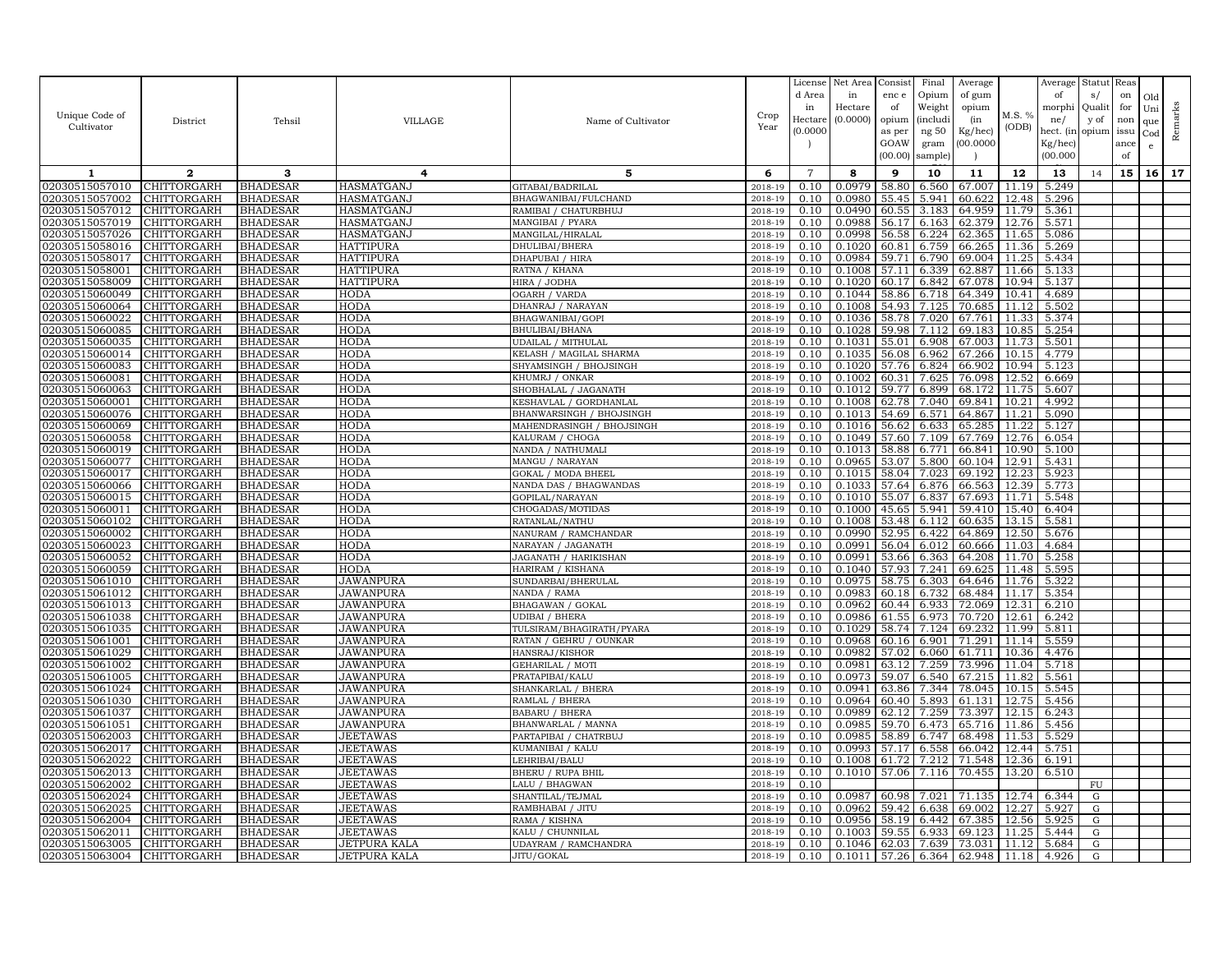|                                  |                            |                             |                                |                                           |                    | License        | Net Area         | Consist        | Final          | Average          |                | Average        | Statut Reas |      |              |         |
|----------------------------------|----------------------------|-----------------------------|--------------------------------|-------------------------------------------|--------------------|----------------|------------------|----------------|----------------|------------------|----------------|----------------|-------------|------|--------------|---------|
|                                  |                            |                             |                                |                                           |                    | d Area         | in               | enc e          | Opium          | of gum           |                | of             | s/          | on   | Old          |         |
|                                  |                            |                             |                                |                                           |                    | in             | Hectare          | of             | Weight         | opium            |                | morphi         | Qualit      | for  | Uni          |         |
| Unique Code of                   | District                   | Tehsil                      | VILLAGE                        | Name of Cultivator                        | Crop               | Hectar         | (0.0000)         | opium          | (includ:       | (in              | M.S. %         | ne/            | y of        | non  | que          |         |
| Cultivator                       |                            |                             |                                |                                           | Year               | (0.0000)       |                  | as per         | ng 50          | Kg/hec)          | (ODB)          | hect. (in      | opium issu  |      | $_{\rm Cod}$ | Remarks |
|                                  |                            |                             |                                |                                           |                    |                |                  | GOAW           | gram           | 00.0000          |                | Kg/hec)        |             | ance | e            |         |
|                                  |                            |                             |                                |                                           |                    |                |                  | (00.00)        | sample)        |                  |                | (00.000)       |             | of   |              |         |
| 1                                | $\mathbf{2}$               | 3                           | 4                              | 5                                         | 6                  | $\overline{7}$ | 8                | 9              | 10             | 11               | 12             | 13             | 14          | 15   | 16           | 17      |
| 02030515063006                   | CHITTORGARH                | <b>BHADESAR</b>             | JETPURA KALA                   | HAJARI / GOKAL                            | 2018-19            | 0.10           | 0.0497           | 54.60          | 3.268          | 65.755           | 13.26          | 6.104          | G           |      |              |         |
| 02030515063003                   | CHITTORGARH                | <b>BHADESAR</b>             | JETPURA KALA                   | RADHESHYAM/RAMA                           | 2018-19            | 0.10           | 0.1045           | 63.94          | 7.362          | 70.450           | 12.34          | 6.086          | G           |      |              |         |
| 02030515063010                   | CHITTORGARH                | BHADESAR                    | JETPURA KALA                   | BHURA / NANA                              | 2018-19            | 0.10           | 0.1007           | 61.95          | 7.027          | 69.782           | 11.56          | 5.647          | G           |      |              |         |
| 02030515063007                   | CHITTORGARH                | BHADESAR                    | <b>JETPURA KALA</b>            | NARAYANLAL / MOHAN                        | 2018-19            | 0.10           | 0.0973           | 58.97          | 6.613          | 67.965           | 11.80          | 5.614          | G           |      |              |         |
| 02030515064015                   | CHITTORGARH                | BHADESAR                    | JHADOLI                        | NANDLAL / SHREERAM JAT                    | 2018-19            | 0.10           | 0.1039           | 53.81          | 6.488          | 62.445           | 11.95          | 5.223          | G           |      |              |         |
| 02030515064014                   | CHITTORGARH                | <b>BHADESAR</b>             | <b>JHADOL</b>                  | KHEMRAJ / SHREERAM                        | 2018-19            | 0.10           | 0.1016           | 57.86          | 6.365          | 62.648           | 12.10          | 5.306          | G           |      |              |         |
| 02030515064018                   | CHITTORGARH                | <b>BHADESAR</b>             | JHADOLI                        | SHANTILAL / HIRALAL MEWADA                | 2018-19            | 0.10           | 0.1021           | 56.79          | 6.872          | 67.307           | 10.92          | 5.145          | G           |      |              |         |
| 02030515064030                   | CHITTORGARH                | BHADESAR                    | JHADOLI                        | MAGNIRAM / CHAGANLAL                      | 2018-19            | 0.10           | 0.1008           | 57.73          | 6.284          | 62.341           | 11.97          | 5.224          | G           |      |              |         |
| 02030515064011                   | CHITTORGARH                | BHADESAR                    | <b>JHADOL</b>                  | SUNDARBAI/GOTU                            | 2018-19            | 0.10           | 0.1011           | 62.57          | 6.820          | 67.458           | 10.07          | 4.755          | G           |      |              |         |
| 02030515064036                   | CHITTORGARH                | BHADESAR                    | JHADOLI                        | MOHANLAL / KALU                           | 2018-19            | 0.10           | 0.1030           | 58.38          | 6.530          | 63.398           | 11.13          | 4.940          | G           |      |              |         |
| 02030515065026                   | CHITTORGARH                | BHADESAR                    | <b>KANNOJ</b>                  | ISHAK MO. / FAKIR MO.                     | 2018-19            | 0.10           | 0.0986           | 61.11          | 7.071          | 71.714           | 11.13          | 5.587          | G           |      |              |         |
| 02030515065088                   | CHITTORGARH                | BHADESAR                    | <b>KANNOJ</b>                  | HEMRAJ / LALU                             | 2018-19            | 0.10           | 0.0992           | 59.75          | 6.726          | 67.802           | 12.22          | 5.800          | G           |      |              |         |
| 02030515065092                   | CHITTORGARH                | BHADESAR                    | <b>KANNOJ</b>                  | KISHNA / BARDA                            | 2018-19            | 0.10           | 0.1003           | 59.71          | 6.653          | 66.331           | 11.22          | 5.210          | G           |      |              |         |
| 02030515065077                   | CHITTORGARH                | BHADESAR                    | <b>KANNOJ</b>                  | MADANLAL / GANGARAM                       | 2018-19            | 0.10           | 0.0993           | 57.32          | 6.559          | 66.052           | 11.01          | 5.091          | G           |      |              |         |
| 02030515065074                   | CHITTORGARH                | BHADESAR                    | <b>KANNOJ</b>                  | TULASIBAI/RAMA                            | 2018-19            | 0.10           | 0.0967           | 59.85          | 6.831          | 70.641           | 12.28          | 6.073          | G           |      |              |         |
| 02030515065108                   | CHITTORGARH                | BHADESAR                    | <b>KANNOJ</b>                  | SANDALBAI / NAJIRKHA                      | 2018-19            | 0.10           | 0.1030           | 57.93          | 6.976          | 67.728           | 11.48          | 5.443          | G           |      |              |         |
| 02030515065115                   | <b>CHITTORGARH</b>         | BHADESAR                    | <b>KANNOJ</b>                  | BHANWARLAL / CHUNNILAL                    | 2018-19            | 0.10           | 0.0998           | 61.40          | 7.219          | 72.335           | 10.78          | 5.458          | G           |      |              |         |
| 02030515065049<br>02030515065096 | CHITTORGARH<br>CHITTORGARH | <b>BHADESAR</b><br>BHADESAR | <b>KANNOJ</b><br><b>KANNOJ</b> | KHERUN/ISMAII<br>MANGILAL / RATANLAI      | 2018-19<br>2018-19 | 0.10<br>0.10   | 0.0997<br>0.0972 | 57.80<br>59.19 | 6.498<br>6.993 | 65.176<br>71.944 | 11.11<br>10.20 | 5.069<br>5.137 | G<br>G      |      |              |         |
| 02030515065116                   | CHITTORGARH                | BHADESAR                    | KANNO.                         | CHUNNILAL / KISHANA                       | 2018-19            | 0.10           | 0.1050           | 56.88          | 6.655          | 63.381           | 11.73          | 5.204          | G           |      |              |         |
| 02030515065015                   | CHITTORGARH                | BHADESAR                    | <b>KANNOJ</b>                  | NANIBAI / MANGU REGAR                     | 2018-19            | 0.10           | 0.1003           | 59.71          | 6.901          | 68.804           | 10.58          | 5.095          | ${\rm G}$   |      |              |         |
| 02030515065079                   | CHITTORGARH                | <b>BHADESAR</b>             | <b>KANNOJ</b>                  | BHERULAL/MOHANLAL                         | 2018-19            | 0.10           | 0.0980           | 55.04          | 6.117          | 62.418           | 12.19          | 5.326          | G           |      |              |         |
| 02030515065035                   | CHITTORGARH                | BHADESAR                    | <b>KANNOJ</b>                  | LAHARIBAI / CHANDIBAI                     | 2018-19            | 0.10           | 0.0981           | 58.27          | 6.435          | 65.596           | 9.95           | 4.569          | G           |      |              |         |
| 02030515065107                   | CHITTORGARH                | BHADESAR                    | <b>KANNOJ</b>                  | SAMSHUDDIN / MO.KHAN                      | 2018-19            | 0.10           | 0.1000           | 56.58          | 6.256          | 62.560           | 9.77           | 4.279          | G           |      |              |         |
| 02030515065014                   | CHITTORGARH                | BHADESAR                    | <b>KANNOJ</b>                  | SOHANIBAI/ONKAR                           | 2018-19            | 0.10           | 0.0973           | 63.87          | 7.263          | 74.645           | 12.20          | 6.375          | $\mathbf G$ |      |              |         |
| 02030515065016                   | CHITTORGARH                | BHADESAR                    | <b>KANNOJ</b>                  | NISAR / GULAMJI                           | 2018-19            | 0.10           | 0.0948           | 60.89          | 6.741          | 71.108           | 11.46          | 5.705          | G           |      |              |         |
| 02030515065017                   | CHITTORGARH                | BHADESAR                    | <b>KANNOJ</b>                  | UDAIRAM / GOKAI                           | 2018-19            | 0.10           | 0.0981           | 58.71          | 6.643          | 67.717           | 11.22          | 5.318          | G           |      |              |         |
| 02030515065064                   | CHITTORGARH                | BHADESAR                    | <b>KANNOJ</b>                  | RAHMATBANU/SHAFI MO                       | 2018-19            | 0.10           | 0.0969           | 59.59          | 6.683          | 68.968           | 11.04          | 5.330          | G           |      |              |         |
| 02030515065013                   | CHITTORGARH                | <b>BHADESAR</b>             | <b>KANNOJ</b>                  | SHEKHAR KHAN / GHASI KHAN                 | 2018-19            | 0.10           | 0.0980           | 56.46          | 6.178          | 63.041           | 11.46          | 5.057          | G           |      |              |         |
| 02030515065006                   | CHITTORGARH                | BHADESAR                    | <b>KANNOJ</b>                  | UDIRAM / BHERA                            | 2018-19            | 0.10           | 0.0985           | 58.00          | 6.339          | 64.355           | 10.19          | 4.590          | G           |      |              |         |
| 02030515065110                   | CHITTORGARH                | <b>BHADESAR</b>             | <b>KANNOJ</b>                  | SIKANDER BEGAM / AJIJ MOHMND              | 2018-19            | 0.10           | 0.1000           | 55.05          | 6.339          | 63.390           | 11.26          | 4.996          | G           |      |              |         |
| 0203051506502                    | CHITTORGARH                | BHADESAR                    | <b>KANNOJ</b>                  | LADBAI/GANESH                             | 2018-19            | 0.10           | 0.0975           | 60.17          | 6.636          | 68.062           | 10.50          | 5.002          | G           |      |              |         |
| 02030515065051                   | CHITTORGARH                | BHADESAR                    | <b>KANNOJ</b>                  | GITABAI / GAUTAMLAL                       | 2018-19            | 0.10           | 0.0985           | 57.53          | 6.484          | 65.827           | 10.46          | 4.820          | G           |      |              |         |
| 02030515065034                   | CHITTORGARH                | BHADESAR                    | <b>KANNOJ</b>                  | SARDAAR KHAN / KHAJU KHAN                 | 2018-19            | 0.10           | 0.0995           | 58.81          | 6.704          | 67.377           | 11.72          | 5.528          | G           |      |              |         |
| 02030515065057                   | CHITTORGARH                | BHADESAR                    | <b>KANNOJ</b>                  | RAMIBAI / BHERULAL                        | 2018-19            | 0.10           | 0.0986           | 62.83          | 7.279          | 73.824           | 11.35          | 5.866          | G           |      |              |         |
| 02030515065114                   | CHITTORGARH                | BHADESAR                    | <b>KANNOJ</b>                  | RAJKUNWAR/FATEHSINGH                      | 2018-19            | 0.10           | 0.0978           | 59.29          | 6.403          | 65.470           | 10.31          | 4.725          | G           |      |              |         |
| 02030515065078                   | CHITTORGARH                | <b>BHADESAR</b>             | <b>KANNOJ</b>                  | BHAWARLAL / RAMSUKH                       | 2018-19            | 0.10           | 0.0976           | 58.04          | 6.293          | 64.478           | 10.29          | 4.644          | G           |      |              |         |
| 02030515065089                   | CHITTORGARH                | BHADESAR                    | <b>KANNOJ</b>                  | BHERULAL / UDAYLAL                        | 2018-19            | 0.10           | 0.0960           | 59.92          | 6.771          | 70.531           | 11.20          | 5.530          | G           |      |              |         |
| 02030515065030                   | CHITTORGARH                | BHADESAR                    | <b>KANNOJ</b>                  | DEVKUNWAR/NARAYANLAL                      | 2018-19            | 0.10           | 0.0996           | 58.31          | 6.472          | 64.980           | 9.93           | 4.517          | G           |      |              |         |
| 02030515065022                   | CHITTORGARH                | <b>BHADESAR</b>             | <b>KANNOJ</b>                  | JAGADISH/BANSHILAL                        | 2018-19            | 0.10           | 0.0991           | 57.56          | 6.537          | 65.964           | 11.29          | 5.213          | G           |      |              |         |
| 02030515065018                   | CHITTORGARH                | BHADESAR                    | KANNOJ                         | PRABHU/FAKIRCHAND                         | 2018-19            | 0.10           | 0.0992           | 54.77          | 6.173          | 62.228           | 11.87          | 5.171          | G           |      |              |         |
| 02030515065081                   | CHITTORGARH<br>CHITTORGARH | BHADESAR<br><b>BHADESAR</b> | <b>KANNOJ</b><br><b>KANNOJ</b> | TAMUBAI/LOBHCHAND /GOKAL                  | 2018-19            | 0.10           | 0.0970           | 60.05<br>60.80 | 6.537<br>6.931 | 67.392<br>70.081 | 12.97          | 6.118<br>5.082 | G           |      |              |         |
| 02030515065053<br>02030515065054 | CHITTORGARH                | BHADESAR                    | <b>KANNOJ</b>                  | NATHULAL/BHAGIRATH<br>NANALAL / CHUNNILAL | 2018-19<br>2018-19 | 0.10<br>0.10   | 0.0989<br>0.1007 | 57.34          | 5.349          | 53.118           | 10.36<br>10.90 | 4.053          | G<br>G      |      |              |         |
| 02030515065003                   | CHITTORGARH                | BHADESAR                    | <b>KANNOJ</b>                  | DHAPUBAI / NAGGA                          | 2018-19            | 0.10           | 0.0990           | 57.49          | 6.414          | 64.788           | 10.92          | 4.953          | G           |      |              |         |
| 02030515065004                   | CHITTORGARH                | BHADESAR                    | <b>KANNOJ</b>                  | RATANIBAI / SUKKHA                        | 2018-19            | 0.10           | 0.0986           | 61.21          | 6.995          | 70.943           | 12.15          | 6.034          | G           |      |              |         |
| 02030515065012                   | CHITTORGARH                | <b>BHADESAR</b>             | <b>KANNOJ</b>                  | KUKA / GOKAL REGAR                        | 2018-19            | 0.10           | 0.0989           | 62.71          | 7.059          | 71.375           | 12.79          | 6.391          | G           |      |              |         |
| 02030515065019                   | CHITTORGARH                | BHADESAR                    | KANNOJ                         | KAMLADEVI/SURESH                          | 2018-19            | 0.10           | 0.0979           | 58.13          | 6.668          | 68.110           | 11.72          | 5.588          | G           |      |              |         |
| 02030515065058                   | CHITTORGARH                | <b>BHADESAR</b>             | <b>KANNOJ</b>                  | HIRALAL / MOHANLAI                        | 2018-19            | 0.10           | 0.0988           | 63.56          | 7.237          | 73.249           | 11.20          | 5.743          | G           |      |              |         |
| 02030515065065                   | CHITTORGARH                | BHADESAR                    | <b>KANNOJ</b>                  | SANTOSH / MADANLAL                        | 2018-19            | 0.10           | 0.0976           | 62.89          | 7.071          | 72.449           | 11.83          | 5.999          | G           |      |              |         |
| 02030515065073                   | CHITTORGARH                | <b>BHADESAR</b>             | <b>KANNOJ</b>                  | MADHAVLAL / JITTU                         | 2018-19            | 0.10           | 0.0968           | 57.35          | 6.325          | 65.341           | 12.31          | 5.630          | G           |      |              |         |
| 02030515065075                   | <b>CHITTORGARH</b>         | BHADESAR                    | <b>KANNOJ</b>                  | ONKARLAL / HJARILAL                       | 2018-19            | 0.10           | 0.0961           | 62.71          | 7.194          | 74.860           | 11.47          | 6.010          | G           |      |              |         |
| 02030515065095                   | CHITTORGARH                | <b>BHADESAR</b>             | <b>KANNOJ</b>                  | <b>GISA LAL/MATHURALAL</b>                | 2018-19            | 0.10           | 0.0976           | 60.60          | 7.220          | 73.975           | 10.38          | 5.375          | G           |      |              |         |
| 02030515065117                   | CHITTORGARH                | BHADESAR                    | <b>KANNOJ</b>                  | KHAMRUDHIN / MEHMUDKHAN                   | 2018-19            | 0.10           | 0.0992           | 60.10          | 6.886          | 69.415           | 11.25          | 5.466          | $\mathbf G$ |      |              |         |
| 02030515067010                   | CHITTORGARH                | BHADESAR                    | KANNOJIYA                      | CHAIN SINGH / MOD SINGH                   | 2018-19            | 0.10           | 0.1010           | 54.72          | 6.199          | 61.376           | 11.57          | 4.971          | G           |      |              |         |
| 02030515068061                   | CHITTORGARH                | BHADESAR                    | KANTHARIYA - A                 | DHANRAJ / SHORAM                          | 2018-19            | 0.10           | 0.0986           | 60.80          | 7.739          | 78.489           | 13.72          | 7.538          | G           |      |              |         |
| 02030515068006                   | CHITTORGARH                | BHADESAR                    | KANTHARIYA - A                 | MEHTABIBAI / MEGHA                        | 2018-19            | 0.10           | 0.0958           | 58.05          | 6.410          | 66.910 12.95     |                | 6.066          | G           |      |              |         |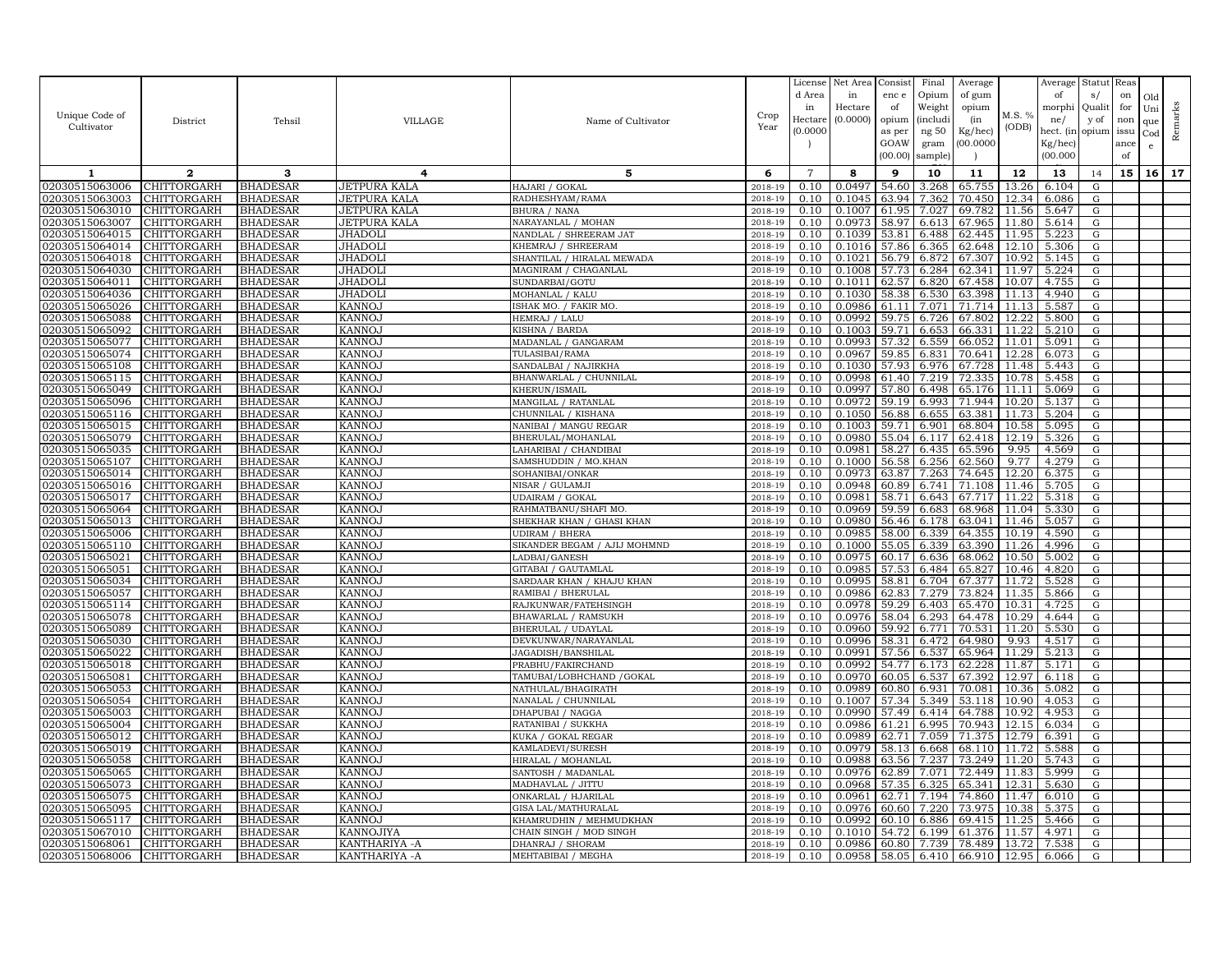|                                  |                            |                                    |                                  |                                             |                    | License        | Net Area         | Consist        | Final          | Average          |                | Average        | Statut Reas |      |              |         |
|----------------------------------|----------------------------|------------------------------------|----------------------------------|---------------------------------------------|--------------------|----------------|------------------|----------------|----------------|------------------|----------------|----------------|-------------|------|--------------|---------|
|                                  |                            |                                    |                                  |                                             |                    | d Area         | in               | enc e          | Opium          | of gum           |                | of             | s/          | on   | Old          |         |
| Unique Code of                   |                            |                                    |                                  |                                             | Crop               | in             | Hectare          | of             | Weight         | opium            | M.S. %         | morphi         | Qualit      | for  | Uni          | Remarks |
| Cultivator                       | District                   | Tehsil                             | <b>VILLAGE</b>                   | Name of Cultivator                          | Year               | Hectar         | (0.0000)         | opium          | (includ:       | (in              | (ODB)          | ne/            | y of        | non  | que          |         |
|                                  |                            |                                    |                                  |                                             |                    | (0.0000)       |                  | as per         | ng 50          | Kg/hec)          |                | hect. (in      | opium issu  |      | $_{\rm Cod}$ |         |
|                                  |                            |                                    |                                  |                                             |                    |                |                  | GOAW           | gram           | 00.0000          |                | Kg/hec)        |             | ance | e            |         |
|                                  |                            |                                    |                                  |                                             |                    |                |                  | (00.00)        | sample)        |                  |                | (00.000)       |             | of   |              |         |
| 1                                | $\mathbf{2}$               | 3                                  | 4                                | 5                                           | 6                  | $\overline{7}$ | 8                | 9              | 10             | 11               | 12             | 13             | 14          | 15   | 16           | 17      |
| 02030515068005                   | CHITTORGARH                | <b>BHADESAR</b>                    | KANTHARIYA - A                   | HARLAL / MOTI                               | 2018-19            | 0.10           | 0.0941           | 61.85          | 6.883          | 73.146           | 13.69          | 7.010          | G           |      |              |         |
| 02030515068015                   | <b>CHITTORGARH</b>         | <b>BHADESAR</b>                    | KANTHARIYA - A                   | SHOBHALAL / DALCHAND                        | 2018-19            | 0.10           | 0.1044           | 60.97          | 7.360          | 70.498           | 11.28          | 5.566          | G           |      |              |         |
| 02030515068060                   | CHITTORGARH                | <b>BHADESAR</b>                    | KANTHARIYA - A                   | PYARIBAI / CHHOGALAL                        | 2018-19            | 0.10           | 0.0991           | 56.72          | 6.644          | 67.043           | 12.31          | 5.777          | G           |      |              |         |
| 02030515068062                   | CHITTORGARH                | <b>BHADESAR</b>                    | KANTHARIYA - A                   | KISHANLAL / MOTI                            | 2018-19            | 0.10           | 0.0963           | 61.87          | 7.027          | 72.970           | 13.27          | 6.778          | G           |      |              |         |
| 02030515068065                   | CHITTORGARH                | <b>BHADESAR</b>                    | KANTHARIYA - A                   | GOVERDHANSINGH / LALSINGH                   | 2018-19            | 0.10           | 0.1002           | 66.44          | 7.081          | 70.669           | 12.46          | 6.163          | G           |      |              |         |
| 02030515068068<br>02030515068056 | CHITTORGARH<br>CHITTORGARH | <b>BHADESAR</b><br><b>BHADESAR</b> | KANTHARIYA - A<br>KANTHARIYA - A | GISIBAI/GEHRU<br>GAHRU / BHAGAWAN           | 2018-19<br>2018-19 | 0.10<br>0.10   | 0.0990<br>0.1000 | 64.17<br>62.66 | 7.077<br>6.964 | 71.485<br>69.640 | 14.26<br>12.64 | 7.136<br>6.162 | G<br>G      |      |              |         |
| 02030515068146                   | CHITTORGARH                | <b>BHADESAR</b>                    | KANTHARIYA - A                   | DEVBAI/PARBHU                               | 2018-19            | 0.10           | 0.0979           | 63.23          | 6.793          | 69.387           | 12.34          | 5.993          | G           |      |              |         |
| 02030515068147                   | CHITTORGARH                | <b>BHADESAR</b>                    | KANTHARIYA - A                   | GOPILAL/BALU                                | 2018-19            | 0.10           | 0.1030           | 61.10          | 7.384          | 71.689           | 11.69          | 5.867          | G           |      |              |         |
| 02030515068040                   | CHITTORGARH                | <b>BHADESAR</b>                    | KANTHARIYA - A                   | HIRALAL / MADHO                             | 2018-19            | 0.10           | 0.0995           | 61.18          | 7.106          | 71.417           | 12.54          | 6.269          | G           |      |              |         |
| 02030515068044                   | <b>CHITTORGARH</b>         | <b>BHADESAR</b>                    | KANTHARIYA - A                   | KALURAM/BHERU                               | 2018-19            | 0.10           | 0.0987           | 63.90          | 7.129          | 72.229           | 12.00          | 6.068          | G           |      |              |         |
| 02030515068141                   | CHITTORGARH                | <b>BHADESAR</b>                    | KANTHARIYA - A                   | KALURAM/RAMCHANDRA                          | 2018-19            | 0.10           | 0.0958           | 59.58          | 6.937          | 72.411           | 12.37          | 6.270          | G           |      |              |         |
| 02030515068027                   | CHITTORGARH                | <b>BHADESAR</b>                    | KANTHARIYA - A                   | PARAS / BHERULAL                            | 2018-19            | 0.10           | 0.0962           | 63.57          | 6.639          | 69.013           | 13.04          | 6.299          | G           |      |              |         |
| 02030515068158                   | CHITTORGARH                | <b>BHADESAR</b>                    | KANTHARIYA - A                   | NANDLAL/CHAMPALAL                           | 2018-19            | 0.10           | 0.0956           | 59.65          | 6.996          | 73.180           | 12.56          | 6.434          | G           |      |              |         |
| 02030515068050                   | <b>CHITTORGARH</b>         | <b>BHADESAR</b>                    | KANTHARIYA - A                   | BALURAM / CHHOGA                            | 2018-19            | 0.10           | 0.0958           | 60.43          | 6.337          | 66.148           | 13.97          | 6.468          | G           |      |              |         |
| 02030515068057                   | CHITTORGARH                | <b>BHADESAR</b>                    | KANTHARIYA - A                   | NOSARBAI/CHOGA/RAMESHWAR                    | 2018-19            | 0.10           | 0.0961           | 60.13          | 6.305          | 65.609           | 14.42          | 6.623          | G           |      |              |         |
| 02030515068067                   | CHITTORGARH                | <b>BHADESAR</b>                    | KANTHARIYA - A                   | CHAMPALAL / DHANNA                          | $2018 - 1$         | 0.10           | 0.0990           | 64.24          | 7.635          | 77.121           | 12.24          | 6.608          | G           |      |              |         |
| 02030515068149                   | CHITTORGARH                | <b>BHADESAR</b>                    | KANTHARIYA -A                    | MADAN / LEHRU                               | 2018-19            | 0.10           |                  |                |                |                  |                |                | FU          |      |              |         |
| 02030515068151                   | CHITTORGARH                | <b>BHADESAR</b>                    | KANTHARIYA - A                   | MIYACHAND/BHIMA                             | 2018-19            | 0.10           | 0.1011           | 61.82          | 7.551          | 74.688           | 13.38          | 6.995          | G           |      |              |         |
| 02030515068152                   | CHITTORGARH                | <b>BHADESAR</b>                    | KANTHARIYA - A                   | JAKIRHUSEN / CHANDMO.                       | 2018-19            | 0.10           | 0.0987           | 59.92          | 7.362          | 74.590           | 11.45          | 5.978          | G           |      |              |         |
| 02030515068153                   | CHITTORGARH                | <b>BHADESAR</b>                    | KANTHARIYA - A                   | <b>GITA / AMERCHAND</b>                     | 2018-19            | 0.10           | 0.0945           | 60.26          | 6.689          | 70.783           | 12.76          | 6.322          | G           |      |              |         |
| 02030515068159                   | CHITTORGARH                | <b>BHADESAR</b>                    | KANTHARIYA - A                   | RUGNATH / NANURAM                           | 2018-19            | 0.10           | 0.1014           | 62.45          | 6.718          | 66.253           | 10.70          | 4.962          | G           |      |              |         |
| 02030515068145                   | CHITTORGARH                | <b>BHADESAR</b>                    | KANTHARIYA - A                   | KISHAN/UDA                                  | 2018-19            | 0.10           | 0.1031           | 62.38          | 7.254          | 70.359           | 12.30          | 6.058          | G           |      |              |         |
| 02030515068003                   | CHITTORGARH                | <b>BHADESAR</b>                    | KANTHARIYA - A                   | LAXMAN / KAJOD                              | 2018-19            | 0.10           | 0.1026           | 61.01          | 7.513          | 73.226           | 11.72          | 6.007          | G           |      |              |         |
| 02030515068004<br>02030515068010 | CHITTORGARH                | <b>BHADESAR</b>                    | KANTHARIYA -A                    | SUHAGIBAI / SHORAM                          | 2018-19            | 0.10           | 0.0982<br>0.0991 | 59.05<br>65.62 | 7.221          | 73.534<br>74.541 | 12.43<br>12.54 | 6.398          | G<br>G      |      |              |         |
| 02030515068069                   | CHITTORGARH<br>CHITTORGARH | <b>BHADESAR</b><br><b>BHADESAR</b> | KANTHARIYA -A<br>KANTHARIYA - A  | MANGIBAI / BHERU<br>NANA / GOKAL            | 2018-19<br>2018-19 | 0.10<br>0.10   |                  |                | 7.387          |                  |                | 6.543          | FU          |      |              |         |
| 02030515068008                   | CHITTORGARH                | <b>BHADESAR</b>                    | KANTHARIYA - A                   | HEMA / CHENA                                | 2018-19            | 0.10           | 0.0990           | 61.94          | 6.937          | 70.071           | 12.58          | 6.171          | G           |      |              |         |
| 02030515068046                   | CHITTORGARH                | <b>BHADESAR</b>                    | KANTHARIYA - A                   | SARJUBAI/CHATURBHUJ                         | 2018-19            | 0.10           | 0.0994           | 65.92          | 7.440          | 74.849           | 12.82          | 6.717          | G           |      |              |         |
| 02030515068016                   | CHITTORGARH                | <b>BHADESAR</b>                    | KANTHARIYA - A                   | RAMLAL / NARAYAN BHIL                       | 2018-19            | 0.10           | 0.0990           | 63.56          | 7.255          | 73.283           | 11.99          | 6.151          | G           |      |              |         |
| 02030515068017                   | CHITTORGARH                | <b>BHADESAR</b>                    | KANTHARIYA - A                   | CHOGALAL/NATHU                              | 2018-19            | 0.10           | 0.0983           | 61.71          | 6.585          | 66.989           | 14.33          | 6.720          | G           |      |              |         |
| 02030515068160                   | CHITTORGARH                | <b>BHADESAR</b>                    | KANTHARIYA - A                   | PRATHVIRAJ/KISHANA                          | 2018-19            | 0.10           | 0.0967           | 61.72          | 6.798          | 70.300           | 13.53          | 6.658          | G           |      |              |         |
| 02030515068002                   | CHITTORGARH                | <b>BHADESAR</b>                    | KANTHARIYA - A                   | CHANDIBAI / BHERULAL                        | 2018-19            | 0.10           | 0.0986           | 59.69          | 6.847          | 69.442           | 12.18          | 5.921          | G           |      |              |         |
| 02030515068063                   | CHITTORGARH                | <b>BHADESAR</b>                    | KANTHARIYA - A                   | CHAMPA / LAKHAMA                            | 2018-19            | 0.10           | 0.0970           | 58.91          | 6.800          | 70.103           | 13.63          | 6.688          | G           |      |              |         |
| 02030515068161                   | CHITTORGARH                | <b>BHADESAR</b>                    | KANTHARIYA - A                   | <b>BHERULAL / GHOPALDAS</b>                 | 2018-19            | 0.10           | 0.0982           | 63.29          | 7.215          | 73.473           | 12.77          | 6.568          | G           |      |              |         |
| 02030515068107                   | CHITTORGARH                | <b>BHADESAR</b>                    | KANTHARIYA - B                   | NARWARSINGH / ONKARSINGH                    | 2018-19            | 0.10           | 0.1000           | 61.85          | 7.130          | 71.300           | 12.58          | 6.279          | G           |      |              |         |
| 02030515068090                   | CHITTORGARH                | <b>BHADESAR</b>                    | KANTHARIYA - B                   | KANHAIYALAL / DHANNAJI                      | 2018-19            | 0.10           | 0.1040           | 59.60          | 7.305          | 70.240           | 10.99          | 5.404          | G           |      |              |         |
| 02030515068136                   | CHITTORGARH                | <b>BHADESAR</b>                    | KANTHARIYA - B                   | <b>BHERU / GOKAL</b>                        | 2018-19            | 0.10           | 0.0980           | 61.65          | 7.072          | 72.163           | 13.67          | 6.905          | G           |      |              |         |
| 02030515068080                   | CHITTORGARH                | <b>BHADESAR</b>                    | KANTHARIYA - B                   | JITU / KALLU                                | 2018-19            | 0.10           | 0.1001           | 63.58          | 7.139          | 71.319           | 11.75          | 5.866          | G           |      |              |         |
| 02030515068100<br>02030515068104 | CHITTORGARH<br>CHITTORGARH | <b>BHADESAR</b>                    | KANTHARIYA - B                   | BHAGWANLAL / GOKAL<br>FATEHKUNWAR/BHERSINGH | 2018-19<br>2018-19 | 0.10<br>0.10   | 0.1000           | 62.94          | 7.247          | 72.470           | 14.54          | 7.376          | G<br>FU     |      |              |         |
| 02030515068115                   | CHITTORGARH                | <b>BHADESAR</b><br><b>BHADESAR</b> | KANTHARIYA - B<br>KANTHARIYA - B | LEHRU / GOPI                                | 2018-19            | 0.10           | 0.0994           | 59.94          | 7.004          | 70.463           | 12.05          | 5.944          | G           |      |              |         |
| 02030515068129                   | CHITTORGARH                | <b>BHADESAR</b>                    | KANTHARIYA - B                   | HANSRAJ / HAZAARI                           | 2018-19            | 0.10           | 0.0968           | 61.94          | 7.150          | 73.864           | 13.40          | 6.928          | G           |      |              |         |
| 02030515068110                   | CHITTORGARH                | <b>BHADESAR</b>                    | KANTHARIYA - B                   | MUBARIK / AZIZ MD                           | 2018-19            | 0.10           | 0.0960           | 63.27          | 6.960          | 72.500           | 11.71          | 5.943          | G           |      |              |         |
| 02030515068079                   | CHITTORGARH                | <b>BHADESAR</b>                    | KANTHARIYA -B                    | BADRI/CHHOGA                                | 2018-19            | 0.10           | 0.0995           | 65.66          | 7.476          | 75.136           | 12.31          | 6.474          | G           |      |              |         |
| 02030515068082                   | CHITTORGARH                | <b>BHADESAR</b>                    | KANTHARIYA - B                   | JITU/BHAGWAN                                | 2018-19            | 0.10           | 0.0994           | 64.53          | 7.347          | 73.914           | 14.01          | 7.249          | G           |      |              |         |
| 02030515068133                   | CHITTORGARH                | <b>BHADESAR</b>                    | KANTHARIYA -B                    | SHANKARSINGH / MADANSINGH                   | 2018-19            | 0.10           | 0.1015           | 62.03          | 6.797          | 66.966           | 12.33          | 5.780          | G           |      |              |         |
| 02030515068140                   | CHITTORGARH                | <b>BHADESAR</b>                    | KANTHARIYA - B                   | MEGHRAJ/LEAHRU                              | 2018-19            | 0.10           | 0.1020           | 64.66          | 7.759          | 76.069           | 12.96          | 6.901          | G           |      |              |         |
| 02030515068089                   | CHITTORGARH                | <b>BHADESAR</b>                    | KANTHARIYA - B                   | RAMCHANDRA / JITU                           | 2018-19            | 0.10           | 0.1002           | 60.53          | 6.693          | 66.796           | 12.69          | 5.933          | G           |      |              |         |
| 02030515068084                   | CHITTORGARH                | <b>BHADESAR</b>                    | KANTHARIYA - B                   | HANSRAJ / CHAMPALAL                         | 2018-19            | 0.10           | 0.1012           | 60.05          | 6.914          | 68.320           | 11.86          | 5.672          | G           |      |              |         |
| 02030515068120                   | CHITTORGARH                | <b>BHADESAR</b>                    | KANTHARIYA - B                   | ANCHIBAI / PRABHULAL                        | 2018-19            | 0.10           | 0.0982           | 61.96          | 6.674          | 67.963           | 13.30          | 6.327          | G           |      |              |         |
| 02030515068083                   | CHITTORGARH                | <b>BHADESAR</b>                    | KANTHARIYA - B                   | LEHRULAL / CHAMPALAL                        | 2018-19            | 0.10           | 0.1008           | 57.43          | 6.769          | 67.153           | 10.87          | 5.109          | G           |      |              |         |
| 02030515068086                   | CHITTORGARH                | <b>BHADESAR</b>                    | KANTHARIYA - B                   | BHERU / PARTHU                              | 2018-19            | 0.10           | 0.0999           | 62.97          | 6.837          | 68.438           | 12.48          | 5.979          | G           |      |              |         |
| 02030515068085                   | CHITTORGARH                | <b>BHADESAR</b>                    | KANTHARIYA - B                   | RAJMAL/CHHOGALAI                            | 2018-19            | 0.10           | 0.0973           | 62.50          | 7.643          | 78.551           | 10.86          | 5.971          | G           |      |              |         |
| 02030515068155                   | CHITTORGARH                | <b>BHADESAR</b>                    | KANTHARIYA - B                   | RATANLAL/LAXMAN                             | 2018-19            | 0.10           | 0.1000           | 60.71          | 6.964          | 69.640           | 12.25          | 5.972          | G           |      |              |         |
| 02030515068156                   | <b>CHITTORGARH</b>         | <b>BHADESAR</b>                    | KANTHARIYA - B                   | SITARAM/AMERCHAND                           | 2018-19            | 0.10           | 0.0999           | 66.23          | 7.635          | 76.426           | 11.13          | 5.955          | G           |      |              |         |
| 02030515068137                   | <b>CHITTORGARH</b>         | <b>BHADESAR</b>                    | KANTHARIYA - B                   | GHISA / MOTI                                | 2018-19            | 0.10           | 0.1041           | 62.00          | 7.741          | 74.361           | 11.15          | 5.804          | G           |      |              |         |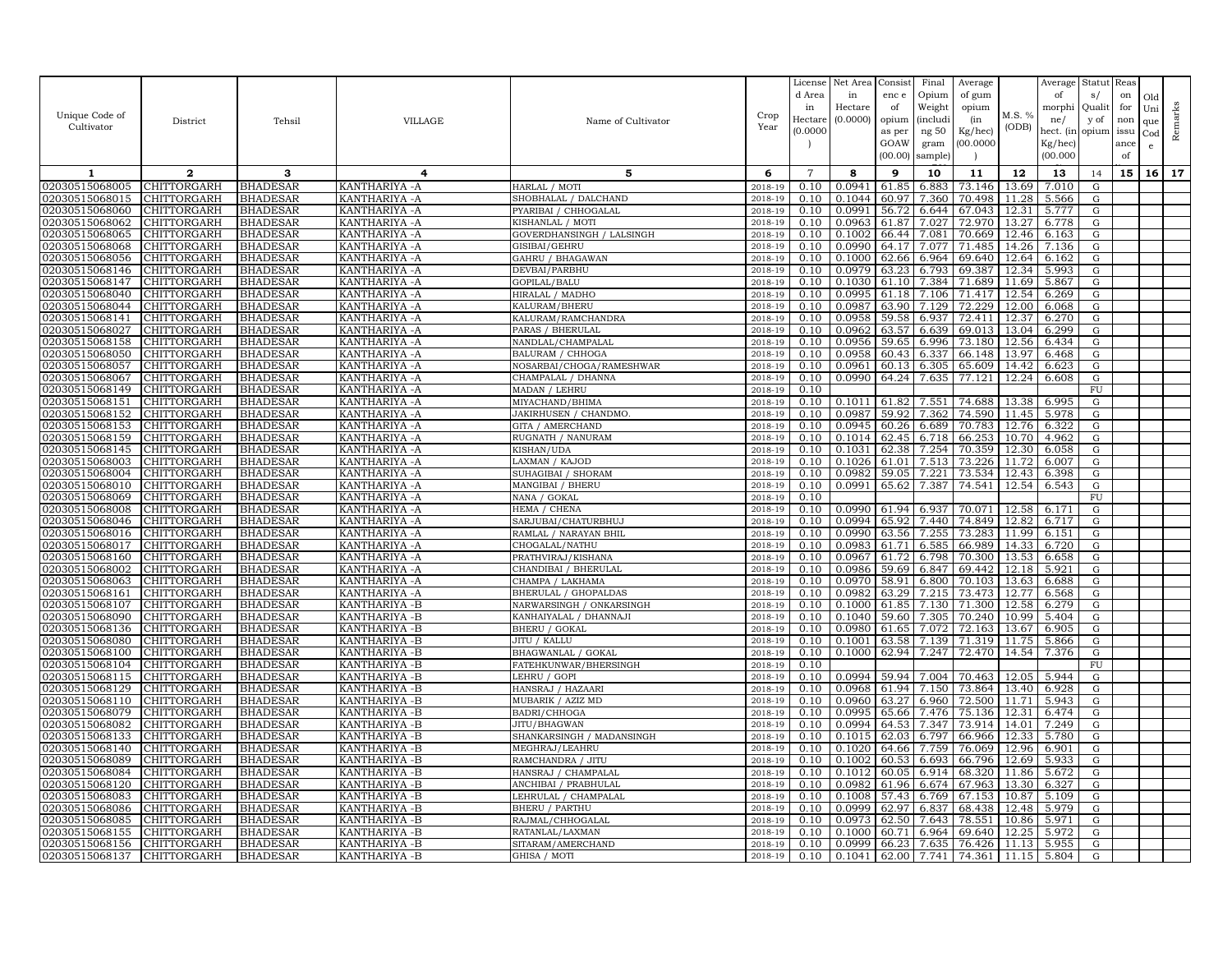|                                  |                            |                                    |                                                       |                                          |                    | License        | Net Area         | Consist        | Final           | Average                                 |                | Average                | Statut                 | Reas      |            |           |
|----------------------------------|----------------------------|------------------------------------|-------------------------------------------------------|------------------------------------------|--------------------|----------------|------------------|----------------|-----------------|-----------------------------------------|----------------|------------------------|------------------------|-----------|------------|-----------|
|                                  |                            |                                    |                                                       |                                          |                    | d Area<br>in   | in<br>Hectare    | enc e<br>of    | Opium<br>Weight | of gum<br>opium                         |                | of<br>morphi           | s/<br>Quali            | on<br>for | Old<br>Uni |           |
| Unique Code of                   | District                   | Tehsil                             | <b>VILLAGE</b>                                        | Name of Cultivator                       | Crop               | Hectare        | (0.0000)         | opium          | <i>(includi</i> | (in                                     | M.S. %         | ne/                    | y of                   | non       | que        | Remarks   |
| Cultivator                       |                            |                                    |                                                       |                                          | Year               | (0.0000)       |                  | as per         | ng $50\,$       | Kg/hec)                                 | (ODB)          | hect. (in              | opium                  | issu      | Cod        |           |
|                                  |                            |                                    |                                                       |                                          |                    |                |                  | GOAW           | gram            | (00.0000)                               |                | $Kg/$ hec)             |                        | ance      | $\epsilon$ |           |
|                                  |                            |                                    |                                                       |                                          |                    |                |                  | (00.00)        | sample)         |                                         |                | (00.000)               |                        | of        |            |           |
| 1                                | $\boldsymbol{2}$           | 3                                  | 4                                                     | 5                                        | 6                  | $\overline{7}$ | 8                | 9              | 10              | 11                                      | 12             | 13                     | 14                     | 15        |            | $16$   17 |
| 02030515068073                   | CHITTORGARH                | <b>BHADESAR</b>                    | KANTHARIYA -B                                         | NANDBAI/JITU                             | 2018-19            | 0.10           | 0.0976           | 59.85          | 7.139           | 73.146                                  | 12.11          | 6.201                  | G                      |           |            |           |
| 02030515068075                   | CHITTORGARH                | <b>BHADESAR</b>                    | KANTHARIYA - B                                        | HARCHAND / KALU                          | 2018-19            | 0.10           | 0.0990           | 62.93          | 6.985           | 70.556                                  | 11.55          | 5.705                  | ${\rm G}$              |           |            |           |
| 02030515068155                   | CHITTORGARH                | <b>BHADESAR</b>                    | KANTHARIYA -B                                         | SHANKARIBAI / LAKSHMAN                   | 2018-19            | 0.10           | 0.1035           | 61.42          | 7.476           | 72.232                                  | 11.33          | 5.728                  | ${\rm G}$              |           |            |           |
| 02030515068103<br>02030515068106 | CHITTORGARH<br>CHITTORGARH | <b>BHADESAR</b><br><b>BHADESAR</b> | KANTHARIYA -B<br>KANTHARIYA -B                        | BHERULAL / MULCHAND<br>BHERU / KISHNA    | 2018-19<br>2018-19 | 0.10<br>0.10   | 0.0987<br>0.0960 | 61.49<br>63.55 | 7.115<br>6.991  | 72.087<br>72.823                        | 12.26<br>12.23 | 6.187<br>6.234         | G<br>G                 |           |            |           |
| 02030515076012                   | CHITTORGARH                | <b>BHADESAR</b>                    | <b>KAREDIYA</b>                                       | SAJJANSINGH / NATHUSINGH                 | 2018-19            | 0.10           | 0.1008           | 56.76          | 7.160           | 71.032                                  | 10.76          | 5.350                  | ${\rm G}$              |           |            |           |
| 02030515076004                   | CHITTORGARH                | <b>BHADESAR</b>                    | KAREDIYA                                              | PRATAPIBAI / MATHURA                     | 2018-19            | 0.10           | 0.0903           |                | 48.10 5.167     | 57.220                                  |                | 12.45 4.987            | G                      |           |            |           |
| 02030515076021                   | CHITTORGARH                | <b>BHADESAR</b>                    | KAREDIYA                                              | ONKARDAS / MANGALDAS                     | 2018-19            | 0.10           |                  |                |                 |                                         |                |                        | FU                     |           |            |           |
| 02030515071001                   | CHITTORGARH                | <b>BHADESAR</b>                    | <b>KASYA KHURD</b>                                    | KALU / CHAMPA                            | 2018-19            | 0.10           | 0.1000           | 60.11          | 7.033           | 70.330                                  | 11.96          | 5.888                  | G                      |           |            |           |
| 02030515071003                   | CHITTORGARH                | <b>BHADESAR</b>                    | KASYA KHURD                                           | KISHANLAL / KALU                         | 2018-19            | 0.10           | 0.0959           | 58.52          | 6.437           | 67.122                                  | 11.72          | 5.507                  | ${\rm G}$              |           |            |           |
| 02030515071004                   | CHITTORGARH                | <b>BHADESAR</b>                    | KASYA KHURD                                           | GULABIBAI / CHAMPA                       | 2018-19            | 0.10           | 0.0983           | 60.36          | 6.890           | 70.092                                  | 11.63          | 5.706                  | G                      |           |            |           |
| 02030515071005                   | CHITTORGARH                | <b>BHADESAR</b>                    | KASYA KHURD                                           | HANSHIBAI / DAYARAM                      | 2018-19            | 0.10           | 0.0957           | 62.45          | 6.950           | 72.623                                  | 11.39          | 5.790                  | G                      |           |            |           |
| 02030515071007<br>02030515071011 | CHITTORGARH<br>CHITTORGARH | <b>BHADESAR</b><br><b>BHADESAR</b> | KASYA KHURD<br>KASYA KHURD                            | GOPIBAI / MADHU<br>GOPU / LALU           | 2018-19<br>2018-19 | 0.10<br>0.10   | 0.0960<br>0.0972 | 60.05<br>62.06 | 6.674<br>6.915  | 69.521<br>71.142                        | 11.02          | 5.363<br>$12.28$ 6.116 | ${\rm G}$<br>${\rm G}$ |           |            |           |
| 02030515071012                   | CHITTORGARH                | <b>BHADESAR</b>                    | KASYA KHURD                                           | JAICHAND / CHATURBHUJ                    | 2018-19            | 0.10           | 0.0973           | 62.17          | 6.839           | 70.288                                  | 12.77          | 6.283                  | G                      |           |            |           |
| 02030515071014                   | CHITTORGARH                | <b>BHADESAR</b>                    | KASYA KHURD                                           | BHRUDAS / SHANKARDAS                     | 2018-19            | 0.10           | 0.0994           | 58.16          | 6.663           | 67.032                                  | 11.55          | 5.420                  | G                      |           |            |           |
| 02030515071023                   | CHITTORGARH                | <b>BHADESAR</b>                    | KASYA KHURD                                           | AMIRCHAND / HEMRAJ                       | 2018-19            | 0.10           | 0.1000           | 59.10          | 6.830           | 68.300                                  | 10.36          | 4.953                  | ${\rm G}$              |           |            |           |
| 02030515071020                   | CHITTORGARH                | <b>BHADESAR</b>                    | KASYA KHURD                                           | RAMLAL / CHATURBHUJ                      | 2018-19            | 0.10           | 0.0999           | 59.31          | 6.897           | 69.039                                  | 10.10          | 4.881                  | G                      |           |            |           |
| 02030515071037                   | CHITTORGARH                | <b>BHADESAR</b>                    | <b>KASYA KHURD</b>                                    | VAKTIBAI / DEBJI                         | 2018-19            | 0.10           | 0.0479           | 61.64          | 3.425           | 71.503                                  | 11.15          | 5.582                  | G                      |           |            |           |
| 02030515071025                   | CHITTORGARH                | <b>BHADESAR</b>                    | KASYA KHURD                                           | PYARIBAI / UDA                           | 2018-19            | 0.10           | 0.1019           | 60.37          | 7.175           | 70.412                                  | 11.36          | 5.599                  | G                      |           |            |           |
| 02030515071010                   | CHITTORGARH                | <b>BHADESAR</b>                    | KASYA KHURD                                           | RAMESHVAR / PARTHA                       | 2018-19            | 0.10           | 0.0998           | 59.10          | 6.839           | 68.527                                  | 11.13          | 5.339                  | ${\rm G}$              |           |            |           |
| 02030515071036                   | CHITTORGARH                | <b>BHADESAR</b>                    | KASYA KHURD                                           | DALIBAI/KISHNA                           | 2018-19            | 0.10           | 0.0988           | 60.57          | 7.026           | 71.113                                  | 11.29          | 5.620                  | ${\rm G}$              |           |            |           |
| 02030515071027<br>02030515071009 | CHITTORGARH<br>CHITTORGARH | <b>BHADESAR</b><br><b>BHADESAR</b> | KASYA KHURD<br>KASYA KHURD                            | ANCHIBAI / HAZARI                        | 2018-19<br>2018-19 | 0.10<br>0.10   | 0.0975<br>0.0990 | 61.33<br>54.61 | 6.922<br>5.991  | 70.995<br>60.515                        | 10.61<br>12.78 | 5.272<br>5.414         | G<br>G                 |           |            |           |
| 02030515071006                   | CHITTORGARH                | <b>BHADESAR</b>                    | KASYA KHURD                                           | MANGILAL/PRATAP<br>HIRA / CHOGA          | 2018-19            | 0.10           | 0.0390           | 54.95          | 2.567           | 65.821                                  | 12.25          | 5.644                  | G                      |           |            |           |
| 02030515071026                   | CHITTORGARH                | <b>BHADESAR</b>                    | KASYA KHURD                                           | RAMA / PARTHU                            | 2018-19            | 0.10           | 0.0993           | 60.53          | 6.978           | 70.272                                  | 11.25          | 5.534                  | ${\rm G}$              |           |            |           |
| 02030515071024                   | CHITTORGARH                | <b>BHADESAR</b>                    | KASYA KHURD                                           | KASHIRAM / KEWALCHAND                    | 2018-19            | 0.10           | 0.0924           | 60.11          | 6.672           | 72.208                                  | 11.80          | 5.965                  | G                      |           |            |           |
| 02030515071029                   | CHITTORGARH                | <b>BHADESAR</b>                    | KASYA KHURD                                           | MOTI/CHOGA                               | 2018-19            | 0.10           | 0.0974           | 58.59          | 6.336           | 65.051                                  |                | 11.11 5.059            | ${\rm G}$              |           |            |           |
| 02030515071019                   | CHITTORGARH                | <b>BHADESAR</b>                    | KASYA KHURD                                           | SOHANDAS/MATHURADAS                      | 2018-19            | 0.10           | 0.1012           | 53.17          | 6.115           | 60.425                                  | 13.07          | 5.528                  | ${\rm G}$              |           |            |           |
| 02030515071008                   | CHITTORGARH                | <b>BHADESAR</b>                    | KASYA KHURD                                           | UDAILAL / HEMA                           | 2018-19            | 0.10           | 0.0954           | 59.04          | 6.435           | 67.453                                  | 11.11          | 5.246                  | G                      |           |            |           |
| 02030515071013                   | CHITTORGARH                | <b>BHADESAR</b>                    | KASYA KHURD                                           | SHYAMLAL / LAHRIRAM JAT                  | 2018-19            | 0.10           | 0.0998           | 58.54          | 6.933           | 69.469                                  | 11.04          | 5.368                  | G                      |           |            |           |
| 02030515071016<br>02030515071033 | CHITTORGARH                | <b>BHADESAR</b><br><b>BHADESAR</b> | KASYA KHURD                                           | SHANKRIBAI/LALU<br>CHUNNILAL / EKLING    | 2018-19<br>2018-19 | 0.10<br>0.10   | 0.0999<br>0.0995 | 60.21<br>52.57 | 6.597<br>6.046  | 66.036<br>60.764                        | 11.51<br>10.58 | 5.321                  | ${\rm G}$<br>G         |           |            |           |
| 02030515071034                   | CHITTORGARH<br>CHITTORGARH | <b>BHADESAR</b>                    | KASYA KHURD<br>KASYA KHURD                            | HIRA / EKLING                            | 2018-19            | 0.10           | 0.1004           | 59.45          | 6.862           | 68.347                                  | 11.42          | 4.500<br>5.464         | G                      |           |            |           |
| 02030515071035                   | CHITTORGARH                | <b>BHADESAR</b>                    | KASYA KHURD                                           | NOJIBAI / BHAGWAN                        | 2018-19            | 0.10           | 0.0477           | 59.51          | 3.163           | 66.310                                  | 12.07          | 5.602                  | ${\rm G}$              |           |            |           |
| 02030515071017                   | CHITTORGARH                | <b>BHADESAR</b>                    | <b>KASYA KHURD</b>                                    | DALLA / SHAMBHU                          | 2018-19            | 0.10           | 0.1008           |                | 61.57 7.212     | 71.548                                  | 11.21          | 5.615                  | G                      |           |            |           |
| 02030515071018                   | CHITTORGARH                | <b>BHADESAR</b>                    | KASYA KHURD                                           | <b>BANSHILAL / GOKAL</b>                 | 2018-19            | 0.10           |                  |                |                 |                                         |                |                        | ${\rm FU}$             |           |            |           |
| 02030515074004                   | CHITTORGARH                | <b>BHADESAR</b>                    | KERING KA KHEDA                                       | RAMLAL / SHANKARLAL                      | 2018-19            | 0.10           | 0.1020           | 59.01          | 6.854           | 67.196                                  | 10.39          | 4.887                  | G                      |           |            |           |
| 02030515074006                   | CHITTORGARH                | <b>BHADESAR</b>                    | KERING KA KHEDA                                       | <b>AJABKUNWAR/SHIVSING</b>               | 2018-19            | 0.10           | 0.0996           | 54.90          | 5.992           | 60.161                                  | 11.58          | 4.877                  | ${\rm G}$              |           |            |           |
| 02030515074013                   | CHITTORGARH                | <b>BHADESAR</b>                    | KERING KA KHEDA                                       | <b>GEHARILAL/ONKAR</b>                   | 2018-19            | 0.10           | 0.0991           | 58.15          | 6.754           | 68.153                                  | 11.45          | 5.462                  | ${\rm G}$              |           |            |           |
| 02030515074001                   | CHITTORGARH                | <b>BHADESAR</b>                    | KERING KA KHEDA                                       | UDAILAL/NOLA CHACHA LALU                 | 2018-19            | 0.10           | 0.1000<br>0.1004 | 57.62<br>59.15 | 6.577           | 65.770                                  | 13.94          | 6.418<br>4.912         | G                      |           |            |           |
| 02030515072009<br>02030515072010 | CHITTORGARH<br>CHITTORGARH | <b>BHADESAR</b><br><b>BHADESAR</b> | KERINGKAKHEDA(SANWARIYAJ<br>KERINGKAKHEDA(SANWARIYAJI | KALU / DHANNA<br>DALLICHAND / CHATURBHUJ | 2018-19<br>2018-19 | 0.10<br>0.10   | 0.0972           | 60.07          | 6.954<br>7.002  | 69.263<br>72.037                        | 10.13<br>10.82 | 5.456                  | G<br>G                 |           |            |           |
| 02030515072002                   | CHITTORGARH                | <b>BHADESAR</b>                    | KERINGKAKHEDA(SANWARIYAJI)                            | <b>UDAILAL / KISHOR</b>                  | 2018-19            | 0.10           | 0.1000           | 59.98          | 6.941           | 69.410                                  | 12.05          | 5.854                  | ${\rm G}$              |           |            |           |
| 02030515072004                   | CHITTORGARH                | <b>BHADESAR</b>                    | KERINGKAKHEDA(SANWARIYAJ)                             | SOHANIBAI / MADHAVLAL                    | 2018-19            | 0.10           | 0.1045           | 58.82          | 6.722           | 64.325                                  | 9.40           | 4.233                  | G                      |           |            |           |
| 02030515072012                   | CHITTORGARH                | <b>BHADESAR</b>                    | KERINGKAKHEDA(SANWARIYAJI                             | UDAILAL / HEMRAJ                         | 2018-19            | 0.10           | 0.0989           | 56.69          | 6.592           | 66.653                                  | 12.26          | 5.720                  | G                      |           |            |           |
| 02030515072018                   | CHITTORGARH                | <b>BHADESAR</b>                    | KERINGKAKHEDA(SANWARIYAJI                             | NANDUBAI/PARTHU                          | 2018-19            | 0.10           | 0.1015           | 56.60          | 6.485           | 63.892                                  | 12.53          | 5.604                  | G                      |           |            |           |
| 02030515073007                   | CHITTORGARH                | <b>BHADESAR</b>                    | <b>KESHARPURA</b>                                     | MANGU / KHANA                            | 2018-19            | 0.10           | 0.0965           | 54.24          | 5.703           | 59.098                                  | 13.50          | 5.585                  | ${\rm G}$              |           |            |           |
| 02030515075021                   | CHITTORGARH                | <b>BHADESAR</b>                    | KOSHITHAL                                             | SHANAKRGHIR / KISHANGHIR                 | 2018-19            | 0.10           | 0.0981           | 64.89          | 7.305           | 74.465                                  | 11.57          | 6.031                  | ${\rm G}$              |           |            |           |
| 02030515075014                   | CHITTORGARH                | <b>BHADESAR</b>                    | KOSHITHAL                                             | RMABAI/BHURALAL                          | 2018-19            | 0.10           | 0.0990           | 61.59          | 7.100           | 71.717                                  | 11.58          | 5.814                  | G                      |           |            |           |
| 02030515075036<br>02030515075013 | CHITTORGARH<br>CHITTORGARH | <b>BHADESAR</b><br><b>BHADESAR</b> | KOSHITHAL<br>KOSHITHAL                                | VARDICHAND / VENA JI<br>HAJARI/RAMA      | 2018-19<br>2018-19 | 0.10<br>0.10   | 0.0975<br>0.0978 | 64.49<br>58.63 | 7.131<br>6.466  | 73.139<br>66.115                        | 10.70<br>10.66 | 5.478<br>4.934         | G<br>G                 |           |            |           |
| 02030515075019                   | CHITTORGARH                | <b>BHADESAR</b>                    | KOSHITHAL                                             | GEHARILAL / DALLA                        | 2018-19            | 0.10           | 0.0967           | 61.31          | 6.867           | 71.013                                  | 10.37          | 5.155                  | ${\rm G}$              |           |            |           |
| 02030515075012                   | CHITTORGARH                | <b>BHADESAR</b>                    | KOSHITHAL                                             | MATHURALAL / BHAGWAN                     | 2018-19            | 0.10           | 0.0984           | 59.64          | 6.918           | 70.305                                  | 10.23          | 5.035                  | G                      |           |            |           |
| 02030515075027                   | CHITTORGARH                | <b>BHADESAR</b>                    | KOSHITHAL                                             | HEERALAL / GASI                          | 2018-19            | 0.10           | 0.0981           | 61.23          | 7.050           | 71.865                                  | 10.65          | 5.358                  | ${\rm G}$              |           |            |           |
| 02030515075061                   | CHITTORGARH                | <b>BHADESAR</b>                    | KOSHITHAL                                             | KASHIRAM / GANGARAM                      | 2018-19            | 0.10           | 0.0997           | 59.21          | 6.902           | 69.228                                  |                | 10.50 5.088            | ${\rm G}$              |           |            |           |
| 02030515075044                   | <b>CHITTORGARH</b>         | <b>BHADESAR</b>                    | <b>KOSHITHAL</b>                                      | KISOR/BHAGAWAN                           | 2018-19            | 0.10           |                  |                |                 | $0.0971$ 60.66 6.716 69.166 10.65 5.156 |                |                        | G                      |           |            |           |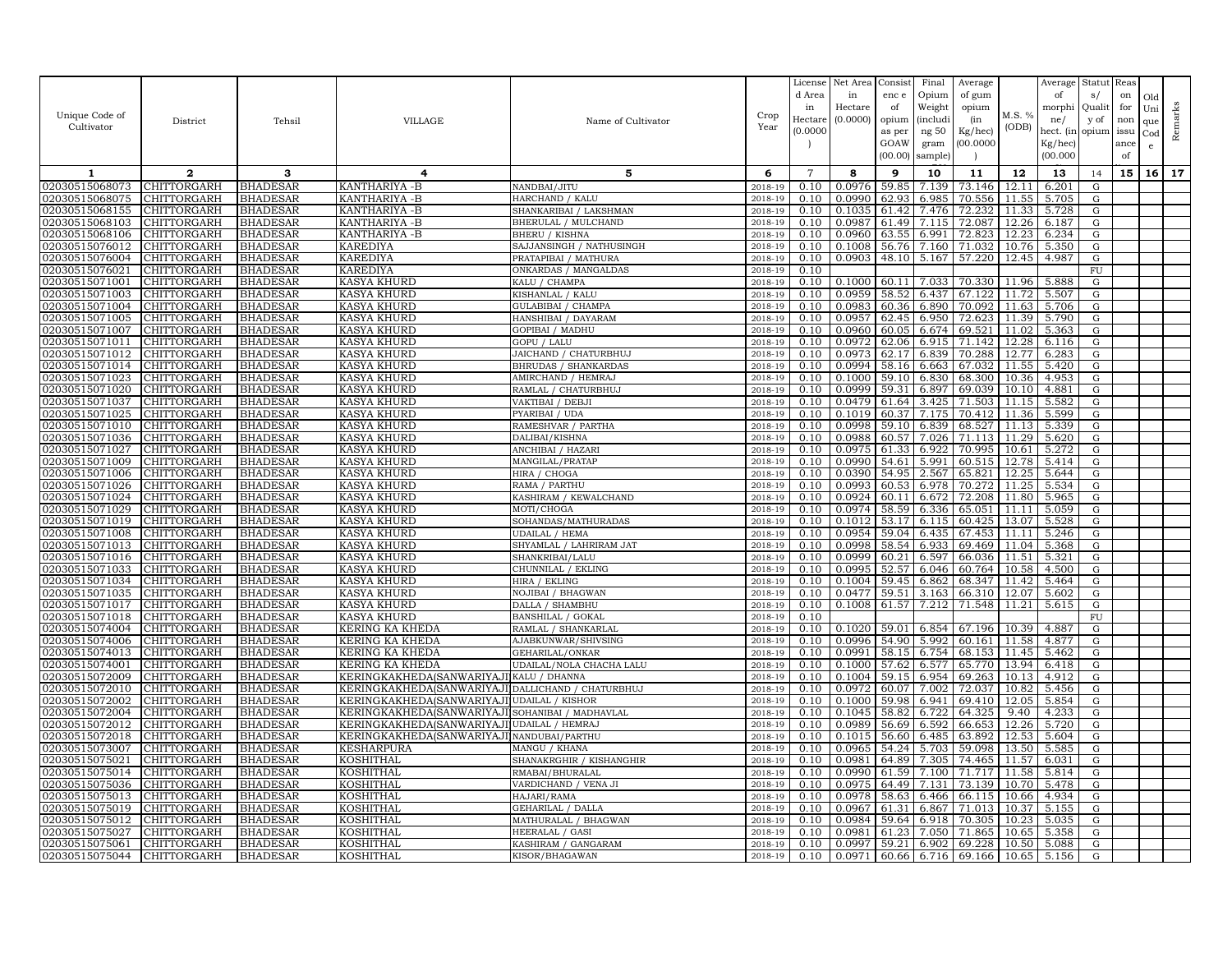|                                  |                            |                                    |                                      |                                                 |                    | License        | Net Area           | Consist        | Final          | Average          |                | Average        | Statut Reas |      |              |         |
|----------------------------------|----------------------------|------------------------------------|--------------------------------------|-------------------------------------------------|--------------------|----------------|--------------------|----------------|----------------|------------------|----------------|----------------|-------------|------|--------------|---------|
|                                  |                            |                                    |                                      |                                                 |                    | d Area         | in                 | enc e          | Opium          | of gum           |                | of             | s/          | on   | Old          |         |
|                                  |                            |                                    |                                      |                                                 |                    | in             | Hectare            | of             | Weight         | opium            |                | morphi         | Qualit      | for  | Uni          |         |
| Unique Code of                   | District                   | Tehsil                             | <b>VILLAGE</b>                       | Name of Cultivator                              | Crop               | Hectar         | (0.0000)           | opium          | (includ:       | (in              | M.S. %         | ne/            | y of        | non  | que          |         |
| Cultivator                       |                            |                                    |                                      |                                                 | Year               | (0.0000)       |                    | as per         | ng 50          | Kg/hec)          | (ODB)          | hect. (in      | opium issu  |      | $_{\rm Cod}$ | Remarks |
|                                  |                            |                                    |                                      |                                                 |                    |                |                    | GOAW           | gram           | 00.0000          |                | Kg/hec)        |             | ance | e            |         |
|                                  |                            |                                    |                                      |                                                 |                    |                |                    | (00.00)        | sample)        |                  |                | (00.000)       |             | of   |              |         |
| 1                                | $\mathbf{2}$               | 3                                  | 4                                    | 5                                               | 6                  | $\overline{7}$ | 8                  | 9              | 10             | 11               | 12             | 13             | 14          | 15   | 16           | 17      |
| 02030515075005                   | CHITTORGARH                | <b>BHADESAR</b>                    | KOSHITHAL                            | JAGDISH / GANESHLAL                             | 2018-19            | 0.10           | 0.0978             | 60.81          | 7.019          | 71.769           | 11.53          | 5.793          | G           |      |              |         |
| 02030515075003                   | <b>CHITTORGARH</b>         | <b>BHADESAR</b>                    | KOSHITHAL                            | KESARBAI / OUNKARLAL                            | 2018-19            | 0.10           | 0.0974             | 59.47          | 7.000          | 71.869           | 10.24          | 5.152          | G           |      |              |         |
| 02030515075006                   | CHITTORGARH                | <b>BHADESAR</b>                    | KOSHITHAL                            | MANGILAL / BHAGWAN                              | 2018-19            | 0.10           | 0.0961             | 59.08          | 6.845          | 71.228           | 10.07          | 5.021          | G           |      |              |         |
| 02030515075038                   | CHITTORGARH                | <b>BHADESAR</b>                    | <b>KOSHITHAL</b>                     | NARAYNIBAI/RAMLAL                               | 2018-19            | 0.10           | 0.0958             | 64.34          | 7.123          | 74.353           | 10.40          | 5.413          | G           |      |              |         |
| 02030515075020                   | CHITTORGARH                | <b>BHADESAR</b>                    | KOSHITHAL                            | ONAKR / HRILAL JAT                              | 2018-19            | 0.10           | 0.0989             | 58.86          | 6.702          | 67.765           | 11.55          | 5.479          | G           |      |              |         |
| 02030515075028                   | CHITTORGARH                | <b>BHADESAR</b>                    | KOSHITHAL                            | NATHULAL / JITU JAT                             | 2018-19            | 0.10           | 0.0981             | 60.80          | 6.844          | 69.766           | 10.08          | 4.923          | G           |      |              |         |
| 02030515075025                   | CHITTORGARH                | <b>BHADESAR</b>                    | KOSHITHAL                            | HAJARI / KHUMA CHAMAR                           | 2018-19            | 0.10           | 0.1001             | 62.53          | 7.218          | 72.108           | 9.96           | 5.027          | G           |      |              |         |
| 02030515075088                   | CHITTORGARH                | <b>BHADESAR</b>                    | <b>KOSHITHAL</b>                     | MOTIBAI/GHASI                                   | 2018-19            | 0.10           | 0.0956             | 58.07          | 6.711          | 70.199           | 10.49          | 5.155          | G           |      |              |         |
| 02030515075009                   | CHITTORGARH                | <b>BHADESAR</b>                    | KOSHITHAL                            | RATANLAL/SHANKAR D.P. UDAIRAM                   | 2018-19            | 0.10           | 0.0983             | 60.02          | 7.074          | 71.963           | 9.83           | 4.952          | G           |      |              |         |
| 02030515075010                   | CHITTORGARH                | <b>BHADESAR</b>                    | KOSHITHAL                            | KISHORLAL/KASTURIBAI                            | 2018-19            | 0.10           | 0.0979             | 61.42          | 7.353          | 75.107           | 9.30           | 4.889          | G           |      |              |         |
| 02030515075015                   | <b>CHITTORGARH</b>         | <b>BHADESAR</b>                    | KOSHITHAL                            | RATANLAL / JEETU                                | 2018-19            | 0.10           | 0.0979             | 58.42          | 6.785          | 69.305           | 13.04          | 6.326          | G           |      |              |         |
| 02030515075034                   | CHITTORGARH                | <b>BHADESAR</b>                    | KOSHITHAL                            | KISHOR / JITU JI JAT                            | 2018-19            | 0.10           | 0.0956             | 58.70          | 6.801          | 71.140           | 11.36          | 5.657          | G           |      |              |         |
| 02030515075047                   | CHITTORGARH<br>CHITTORGARH | <b>BHADESAR</b>                    | <b>KOSHITHAL</b>                     | DALLA / GANESH                                  | 2018-19            | 0.10           | 0.1003<br>0.0937   | 60.26<br>57.50 | 6.973          | 69.521           | 10.67<br>10.97 | 5.193          | G           |      |              |         |
| 02030515078025<br>02030515078001 | CHITTORGARH                | <b>BHADESAR</b><br><b>BHADESAR</b> | KUTHANA A<br><b>KUTHANA A</b>        | <b>UDAILAL / PEMA SHARMA</b><br>SHANKAR / ONKAR | 2018-19<br>2018-19 | 0.10<br>0.10   | 0.0498             | 63.90          | 6.169<br>4.026 | 65.838<br>80.843 | 12.05          | 5.056<br>6.819 | G<br>G      |      |              |         |
| 02030515078005                   | CHITTORGARH                | <b>BHADESAR</b>                    | KUTHANA A                            | KALU / SHAMBHULAI                               | 2018-19            | 0.10           | 0.1006             | 58.03          | 6.731          | 66.909           | 11.53          | 5.401          | G           |      |              |         |
| 02030515078009                   | CHITTORGARH                | <b>BHADESAR</b>                    | <b>KUTHANA A</b>                     | PRATAP / TARU KHAROL                            | 2018-19            | 0.10           | 0.0981             | 59.37          | 6.675          | 68.043           | 10.48          | 4.992          | G           |      |              |         |
| 02030515078010                   | CHITTORGARH                | <b>BHADESAR</b>                    | KUTHANA A                            | KISHANIBAI/CHUNNILAL                            | 2018-19            | 0.10           | 0.1030             | 58.63          | 6.826          | 66.272           | 10.30          | 4.778          | G           |      |              |         |
| 02030515078015                   | CHITTORGARH                | <b>BHADESAR</b>                    | KUTHANA A                            | RAMCHANDRA / TODU BRAHMIN                       | 2018-19            | 0.10           | 0.0934             | 58.64          | 6.358          | 68.073           | 10.62          | 5.061          | G           |      |              |         |
| 02030515078019                   | CHITTORGARH                | <b>BHADESAR</b>                    | <b>KUTHANA A</b>                     | RAMLAL / HEMA JAT                               | 2018-19            | 0.10           | 0.0987             | 60.15          | 7.278          | 73.739           | 10.27          | 5.301          | G           |      |              |         |
| 02030515078021                   | CHITTORGARH                | <b>BHADESAR</b>                    | <b>KUTHANA A</b>                     | MOHANIBAI / LALURAM / SURAJMAL                  | 2018-19            | 0.10           | 0.1019             | 59.32          | 6.864          | 67.360           | 11.48          | 5.413          | G           |      |              |         |
| 02030515078031                   | CHITTORGARH                | <b>BHADESAR</b>                    | KUTHANA A                            | BHAGWANLAL / UDAILAL                            | 2018-19            | 0.10           | 0.0977             | 61.42          | 7.011          | 71.761           | 10.75          | 5.400          | G           |      |              |         |
| 02030515078032                   | CHITTORGARH                | <b>BHADESAR</b>                    | <b>KUTHANA A</b>                     | GANGARAM / NANA JI                              | 2018-19            | 0.10           | 0.1037             | 61.56          | 7.651          | 73.780           | 10.96          | 5.660          | G           |      |              |         |
| 02030515078044                   | CHITTORGARH                | <b>BHADESAR</b>                    | <b>KUTHANA A</b>                     | <b>GULAB / MADHU</b>                            | 2018-19            | 0.10           | 0.0994             | 60.00          | 7.329          | 73.732           | 10.35          | 5.342          | G           |      |              |         |
| 02030515078053                   | CHITTORGARH                | <b>BHADESAR</b>                    | <b>KUTHANA A</b>                     | CHATURBHUJ / DAYARAM                            | 2018-19            | 0.10           | 0.0977             | 59.17          | 6.568          | 67.226           | 11.12          | 5.233          | G           |      |              |         |
| 02030515078060                   | CHITTORGARH                | <b>BHADESAR</b>                    | KUTHANA A                            | SHANKAR / DOLA                                  | 2018-19            | 0.10           | 0.1000             | 59.31          | 7.075          | 70.750           | 11.21          | 5.552          | G           |      |              |         |
| 02030515078071                   | CHITTORGARH                | <b>BHADESAR</b>                    | KUTHANA A                            | NAGJIRAM / RAMA                                 | 2018-19            | 0.10           | 0.1009             | 60.53          | 8.050          | 79.782           | 10.75          | 6.004          | G           |      |              |         |
| 02030515078076                   | CHITTORGARH                | <b>BHADESAR</b>                    | <b>KUTHANA A</b>                     | MIYACHAND / LACHIRAM                            | 2018-19            | 0.10           | 0.0986             | 60.15          | 6.917          | 70.152           | 10.56          | 5.186          | G           |      |              |         |
| 02030515078084                   | CHITTORGARH                | <b>BHADESAR</b>                    | KUTHANA A                            | <b>BHERA / RAGHU</b>                            | 2018-19            | 0.10           | 0.1005             | 60.73          | 7.175          | 71.393           | 10.55          | 5.272          | G           |      |              |         |
| 02030515078085                   | CHITTORGARH                | <b>BHADESAR</b>                    | KUTHANA A                            | RAMESHWAR / CHUNNILAL                           | 2018-19            | 0.10           | 0.1005             | 57.95          | 6.697          | 66.637           | 10.47          | 4.884          | G           |      |              |         |
| 02030515078088                   | CHITTORGARH                | <b>BHADESAR</b>                    | <b>KUTHANA A</b>                     | KOSHALYABAI/UDAILAL                             | 2018-19            | 0.10           | 0.1000             | 58.57          | 6.953          | 69.530           | 10.48          | 5.101          | G           |      |              |         |
| 02030515078090<br>02030515078092 | CHITTORGARH                | <b>BHADESAR</b>                    | <b>KUTHANA A</b>                     | <b>BHERU / CHAMPA</b><br>RATAN / DAYARAM        | 2018-19<br>2018-19 | 0.10<br>0.10   | 0.0974<br>0.0976   | 61.98          | 7.145          | 73.357           | 11.07          | 5.685          | G<br>G      |      |              |         |
| 02030515078100                   | CHITTORGARH<br>CHITTORGARH | <b>BHADESAR</b><br><b>BHADESAR</b> | <b>KUTHANA A</b><br><b>KUTHANA A</b> | PURANMAL / UDAILAL                              | 2018-19            | 0.10           | 0.0951             | 58.39<br>58.33 | 6.273<br>6.700 | 64.273<br>70.452 | 12.45<br>9.84  | 5.601<br>4.852 | G           |      |              |         |
| 02030515078121                   | CHITTORGARH                | <b>BHADESAR</b>                    | <b>KUTHANA A</b>                     | RATAN/KISHOR/GANESH                             | 2018-19            | 0.10           | 0.0959             | 57.87          | 6.696          | 69.823           | 9.92           | 4.849          | G           |      |              |         |
| 02030515078126                   | CHITTORGARH                | <b>BHADESAR</b>                    | KUTHANA A                            | TAKUBAI/MIYALAL                                 | 2018-19            | 0.10           | 0.0964             | 59.23          | 6.896          | 71.535           | 10.23          | 5.123          | G           |      |              |         |
| 02030515078131                   | CHITTORGARH                | <b>BHADESAR</b>                    | <b>KUTHANA A</b>                     | ONKAR / MANGU                                   | 2018-19            | 0.10           | 0.0953             | 60.36          | 6.553          | 68.762           | 12.06          | 5.805          | G           |      |              |         |
| 02030515078011                   | CHITTORGARH                | <b>BHADESAR</b>                    | <b>KUTHANA A</b>                     | <b>BHERULAL / TODU</b>                          | 2018-19            | 0.10           | 0.0942             | 60.33          | 6.369          | 67.612           | 9.60           | 4.544          | G           |      |              |         |
| 02030515078034                   | CHITTORGARH                | <b>BHADESAR</b>                    | KUTHANA A                            | MEGHA / AMARCHAND                               | 2018-19            | 0.10           | 0.0961             | 57.07          | 6.408          | 66.681           | 9.92           | 4.630          | G           |      |              |         |
| 02030515078049                   | CHITTORGARH                | <b>BHADESAR</b>                    | KUTHANA A                            | PRATHVIRAJ / HEMRAJ                             | 2018-19            | 0.10           | 0.0961             | 59.87          | 6.398          | 66.577           | 10.52          | 4.902          | G           |      |              |         |
| 02030515078067                   | CHITTORGARH                | <b>BHADESAR</b>                    | KUTHANA A                            | RATAN/KISHOR/CHAMPA                             | 2018-19            | 0.10           | 0.1036             | 61.38          | 6.971          | 67.288           | 10.08          | 4.748          | G           |      |              |         |
| 02030515078094                   | CHITTORGARH                | <b>BHADESAR</b>                    | KUTHANA A                            | SHANKAR / MEGHA                                 | 2018-19            | 0.10           | 0.0962             | 57.96          | 6.450          | 67.048           | 9.99           | 4.689          | G           |      |              |         |
| 02030515078108                   | CHITTORGARH                | <b>BHADESAR</b>                    | KUTHANA A                            | KISHANLAL / HARLAL                              | 2018-19            | 0.10           | 0.0959             | 59.77          | 6.464          | 67.404           | 11.23          | 5.298          | G           |      |              |         |
| 02030515078120                   | CHITTORGARH                | BHADESAR                           | <b>KUTHANA A</b>                     | BHAGWAN / TARUJI                                | 2018-19            | 0.10           | 0.0957             | 56.05          | 5.893          | 61.578           | 11.04          | 4.759          | G           |      |              |         |
| 02030515078123                   | CHITTORGARH                | <b>BHADESAR</b>                    | KUTHANA A                            | <b>BHAGWAN / DALLA</b>                          | 2018-19            | 0.10           | 0.0950             | 60.65          | 6.559          | 69.042           | 11.06          | 5.345          | G           |      |              |         |
| 02030515078003                   | CHITTORGARH                | <b>BHADESAR</b>                    | <b>KUTHANA A</b>                     | KISHOR / DULICHAND                              | 2018-19            | 0.10           | 0.1035             | 63.78          | 7.572          | 73.159           | 11.15          | 5.710          | G           |      |              |         |
| 02030515078012                   | CHITTORGARH                | <b>BHADESAR</b>                    | KUTHANA A                            | RAMESHWARLAL / RATANLAL                         | 2018-19            | 0.10           | 0.1000             | 64.76          | 7.568          | 75.680           | 10.52          | 5.573          | G           |      |              |         |
| 02030515078026                   | CHITTORGARH                | <b>BHADESAR</b>                    | KUTHANA A                            | HEERALAL / ONKAR                                | 2018-19            | 0.10           | 0.0960             | 57.64          | 6.291          | 65.531           | 11.22          | 5.147          | G           |      |              |         |
| 02030515078033<br>02030515078036 | CHITTORGARH<br>CHITTORGARH | <b>BHADESAR</b><br><b>BHADESAR</b> | KUTHANA A<br><b>KUTHANA A</b>        | CHANDIBAI / DHANNA<br>UDA / DUNGA JAT           | 2018-19<br>2018-19 | 0.10<br>0.10   | 0.1002<br>0.0992   | 60.97<br>56.85 | 7.029<br>6.132 | 70.150<br>61.815 | 11.14<br>10.59 | 5.470<br>4.582 | G<br>G      |      |              |         |
| 02030515078037                   | CHITTORGARH                | <b>BHADESAR</b>                    | <b>KUTHANA A</b>                     | JEENU / DHANNA JAT                              | 2018-19            | 0.10           | 0.1040             | 59.85          | 7.037          | 67.664           | 10.99          | 5.205          | G           |      |              |         |
| 02030515078091                   | CHITTORGARH                | <b>BHADESAR</b>                    | <b>KUTHANA A</b>                     | <b>UDAIRAM / SHANKAR</b>                        | 2018-19            | 0.10           | 0.1000             | 61.69          | 7.376          | 73.760           | 11.01          | 5.685          | G           |      |              |         |
| 02030515078095                   | CHITTORGARH                | <b>BHADESAR</b>                    | <b>KUTHANA A</b>                     | DEVJI/DUDHA                                     | 2018-19            | 0.10           | 0.1020             | 59.47          | 7.323          | 71.794           | 14.09          | 7.081          | G           |      |              |         |
| 02030515078114                   | <b>CHITTORGARH</b>         | <b>BHADESAR</b>                    | <b>KUTHANA A</b>                     | SHYAMABAI/LAXMAN                                | 2018-19            | 0.10           | 0.0966             | 60.45          | 6.684          | 69.193           | 11.84          | 5.735          | G           |      |              |         |
| 02030515078127                   | CHITTORGARH                | <b>BHADESAR</b>                    | <b>KUTHANA A</b>                     | MOTI / MANGILAL                                 | 2018-19            | 0.10           | 0.0988             | 60.40          | 6.782          | 68.644           | 11.66          | 5.603          | G           |      |              |         |
| 02030515078074                   | <b>CHITTORGARH</b>         | <b>BHADESAR</b>                    | <b>KUTHANA A</b>                     | HAJARI/DULLICHAND                               | 2018-19            | 0.10           |                    |                |                |                  |                |                | FU          |      |              |         |
| 02030515078122                   | <b>CHITTORGARH</b>         | <b>BHADESAR</b>                    | <b>KUTHANA A</b>                     | <b>DUNGA / PEMA</b>                             | 2018-19            | 0.10           | 0.0990 59.07 6.928 |                |                | 69.980 10.65     |                | 5.217          | G           |      |              |         |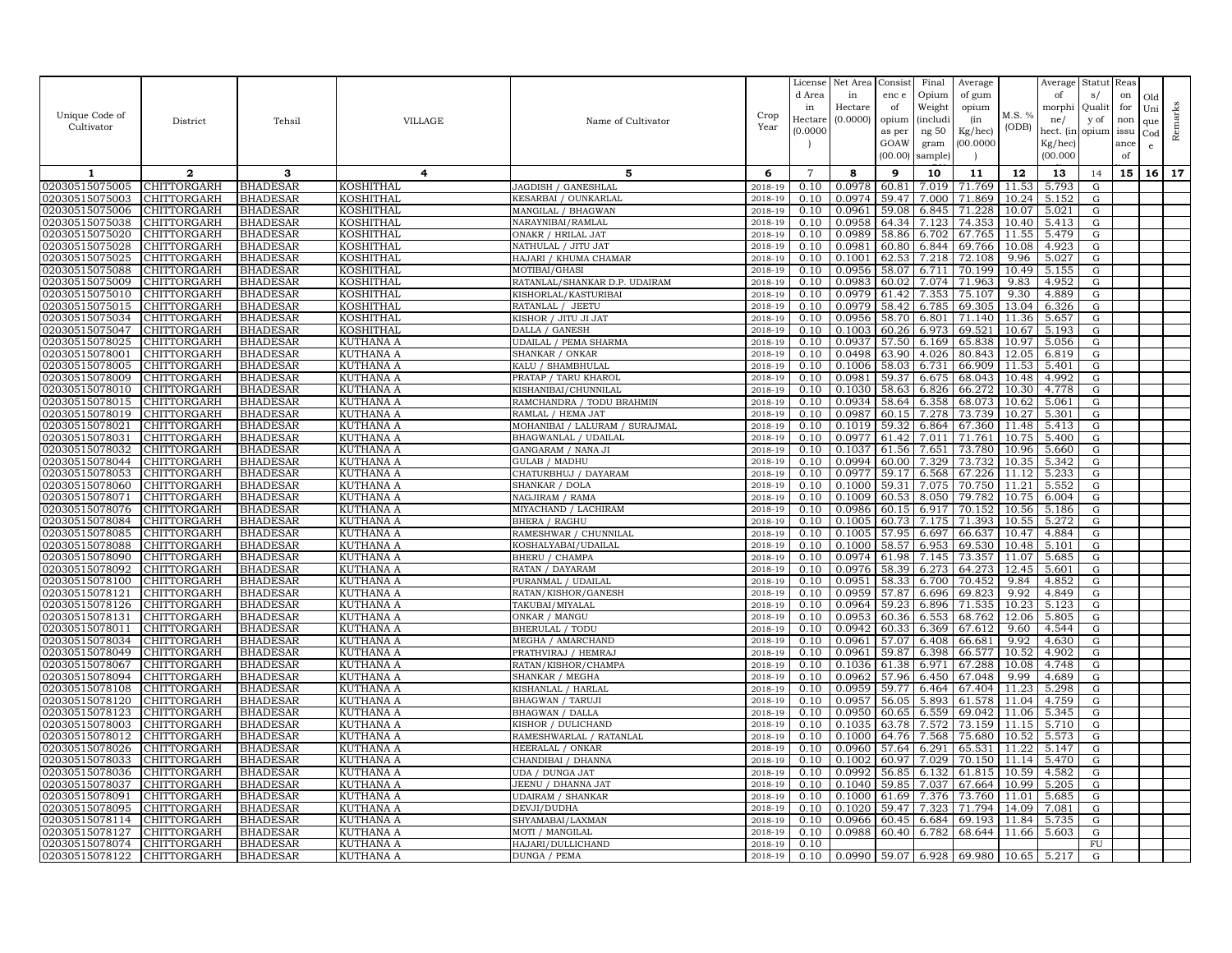|                                  |                            |                                    |                               |                                         |                    | License        | Net Area         | Consist        | Final          | Average          |                | Average        | Statut Reas |      |              |         |
|----------------------------------|----------------------------|------------------------------------|-------------------------------|-----------------------------------------|--------------------|----------------|------------------|----------------|----------------|------------------|----------------|----------------|-------------|------|--------------|---------|
|                                  |                            |                                    |                               |                                         |                    | d Area         | in               | enc e          | Opium          | of gum           |                | of             | s/          | on   | Old          |         |
| Unique Code of                   |                            |                                    |                               |                                         | Crop               | in             | Hectare          | of             | Weight         | opium            | M.S. %         | morphi         | Qualit      | for  | Uni          | Remarks |
| Cultivator                       | District                   | Tehsil                             | <b>VILLAGE</b>                | Name of Cultivator                      | Year               | Hectar         | (0.0000)         | opium          | (includ:       | (in              | (ODB)          | ne/            | y of        | non  | que          |         |
|                                  |                            |                                    |                               |                                         |                    | (0.0000)       |                  | as per         | ng 50          | Kg/hec)          |                | hect. (in      | opium issu  |      | $_{\rm Cod}$ |         |
|                                  |                            |                                    |                               |                                         |                    |                |                  | GOAW           | gram           | 00.0000          |                | Kg/hec)        |             | ance | e            |         |
|                                  |                            |                                    |                               |                                         |                    |                |                  | (00.00)        | sample)        |                  |                | (00.000)       |             | of   |              |         |
| 1                                | $\mathbf{2}$               | 3                                  | 4                             | 5                                       | 6                  | $\overline{7}$ | 8                | 9              | 10             | 11               | 12             | 13             | 14          | 15   | 16           | 17      |
| 02030515078024                   | CHITTORGARH                | <b>BHADESAR</b>                    | <b>KUTHANA A</b>              | BHERULAL / UDAJI                        | 2018-19            | 0.10           | 0.0980           | 58.36          | 6.695          | 68.316           | 9.66           | 4.619          | G           |      |              |         |
| 02030515078007                   | <b>CHITTORGARH</b>         | <b>BHADESAR</b>                    | <b>KUTHANA A</b>              | CHAMPABAI / JEETU                       | 2018-19            | 0.10           | 0.0988           | 61.28          | 7.222          | 73.097           | 12.29          | 6.289          | G           |      |              |         |
| 02030515078041                   | CHITTORGARH                | <b>BHADESAR</b>                    | KUTHANA A                     | DALLAWAN / MADHUWAN                     | 2018-19            | 0.10           | 0.0963           | 58.49          | 6.350          | 65.940           | 10.82          | 4.995          | G           |      |              |         |
| 02030515078048                   | CHITTORGARH                | <b>BHADESAR</b>                    | KUTHANA A                     | BHURIBAI/HEMA                           | 2018-19            | 0.10           | 0.0987           | 56.45          | 6.411          | 64.954           | 11.71          | 5.324          | G           |      |              |         |
| 02030515078052                   | CHITTORGARH                | <b>BHADESAR</b>                    | KUTHANA A                     | NARAYAN/MODA                            | 2018-19            | 0.10           | 0.1003           | 59.36          | 6.725          | 67.049           | 11.29          | 5.299          | G           |      |              |         |
| 02030515078065                   | CHITTORGARH                | <b>BHADESAR</b>                    | <b>KUTHANA A</b>              | PRABHULAL / KISHNA                      | 2018-19            | 0.10           | 0.0950           | 63.32          | 7.246          | 76.274           | 11.07          | 5.910          | G           |      |              |         |
| 02030515078081                   | CHITTORGARH                | <b>BHADESAR</b>                    | KUTHANA B                     | MOHAN / UDERAM                          | 2018-19            | 0.10           | 0.0976           | 62.46          | 6.710          | 68.750           | 10.97          | 5.279          | G           |      |              |         |
| 02030515078087                   | CHITTORGARH                | <b>BHADESAR</b>                    | KUTHANA B                     | GOPILAL / KISHAN                        | 2018-19            | 0.10           | 0.0996           | 57.88          | 6.648          | 66.747           | 11.37          | 5.312          | G           |      |              |         |
| 02030515078117                   | CHITTORGARH                | <b>BHADESAR</b>                    | KUTHANA B                     | DALCHAND / CHOGA                        | 2018-19            | 0.10           | 0.0956           | 59.08          | 6.516          | 68.159           | 10.88          | 5.191          | G           |      |              |         |
| 02030515078152                   | CHITTORGARH                | <b>BHADESAR</b>                    | KUTHANA B                     | RAJNARAYAN / HAJARILAL / DALLA          | 2018-19            | 0.10           | 0.0910           | 62.75          | 6.965          | 76.539           | 10.44          | 5.594          | G           |      |              |         |
| 02030515078079                   | <b>CHITTORGARH</b>         | <b>BHADESAR</b>                    | KUTHANA B                     | KHEMIBAI / SHYAMLAL                     | 2018-19            | 0.10<br>0.10   | 0.0954<br>0.0990 | 59.57          | 6.885<br>6.919 | 72.170           | 11.62          | 5.870          | G           |      |              |         |
| 02030515078018<br>02030515078062 | CHITTORGARH<br>CHITTORGARH | <b>BHADESAR</b><br><b>BHADESAR</b> | KUTHANA B<br><b>KUTHANA B</b> | MEGHA / ONKAR<br>KALU / CHAMPA          | 2018-19<br>2018-19 | 0.10           | 0.0470           | 59.79<br>56.35 | 3.148          | 69.889<br>66.979 | 10.54<br>11.50 | 5.156<br>5.391 | G<br>G      |      |              |         |
| 02030515078013                   | CHITTORGARH                | <b>BHADESAR</b>                    | KUTHANA B                     | NANURAM / KISHNA                        | 2018-19            | 0.10           | 0.1000           | 59.49          | 6.833          | 68.330           | 10.76          | 5.147          | G           |      |              |         |
| 02030515078045                   | <b>CHITTORGARH</b>         | <b>BHADESAR</b>                    | <b>KUTHANA B</b>              | DEVILAL / JALAM                         | 2018-19            | 0.10           | 0.0998           | 60.37          | 7.020          | 70.341           | 10.65          | 5.244          | G           |      |              |         |
| 02030515078075                   | CHITTORGARH                | <b>BHADESAR</b>                    | <b>KUTHANA B</b>              | MANGILAL / SHANKAR                      | 2018-19            | 0.10           | 0.1000           | 56.79          | 6.628          | 66.280           | 10.74          | 4.983          | G           |      |              |         |
| 02030515078118                   | CHITTORGARH                | <b>BHADESAR</b>                    | <b>KUTHANA B</b>              | KHURAJ / TODU                           | $2018 - 1$         | 0.10           | 0.0952           | 55.78          | 6.112          | 64.202           | 11.78          | 5.294          | G           |      |              |         |
| 02030515078043                   | CHITTORGARH                | <b>BHADESAR</b>                    | KUTHANA B                     | DEVILAL / BHANA JAT                     | 2018-19            | 0.10           | 0.1006           | 59.19          | 6.604          | 65.646           | 10.36          | 4.761          | G           |      |              |         |
| 02030515078096                   | CHITTORGARH                | <b>BHADESAR</b>                    | KUTHANA B                     | HIRA/DUDHA                              | 2018-19            | 0.10           | 0.0990           | 58.09          | 6.705          | 67.727           | 11.67          | 5.533          | G           |      |              |         |
| 02030515078128                   | CHITTORGARH                | <b>BHADESAR</b>                    | KUTHANA B                     | CHAGAN / MANGU                          | 2018-19            | 0.10           | 0.0989           | 60.67          | 6.994          | 70.718           | 10.58          | 5.238          | G           |      |              |         |
| 02030515078066                   | CHITTORGARH                | <b>BHADESAR</b>                    | <b>KUTHANA B</b>              | DEVILAL/JAGANNATH                       | 2018-19            | 0.10           | 0.0999           | 61.67          | 6.872          | 68.789           | 10.49          | 5.051          | G           |      |              |         |
| 02030515078042                   | CHITTORGARH                | <b>BHADESAR</b>                    | KUTHANA B                     | KALURAM/DUNGAJI                         | 2018-19            | 0.10           | 0.0975           | 58.59          | 6.562          | 67.303           | 9.47           | 4.462          | G           |      |              |         |
| 02030515078061                   | CHITTORGARH                | <b>BHADESAR</b>                    | KUTHANA B                     | RAMCHANDRA/CHAMPA                       | 2018-19            | 0.10           | 0.1030           | 54.71          | 6.565          | 63.738           | 10.55          | 4.707          | G           |      |              |         |
| 02030515078068                   | CHITTORGARH                | <b>BHADESAR</b>                    | <b>KUTHANA B</b>              | VENIRAM/MANA                            | 2018-19            | 0.10           | 0.1046           | 56.57          | 6.982          | 66.750           | 10.01          | 4.677          | G           |      |              |         |
| 02030515078077                   | CHITTORGARH                | <b>BHADESAR</b>                    | KUTHANA B                     | RUPLAL/MANA                             | 2018-19            | 0.10           |                  |                |                |                  |                |                | FU          |      |              |         |
| 02030515078107                   | CHITTORGARH                | <b>BHADESAR</b>                    | KUTHANA B                     | KISHAN/RODU                             | 2018-19            | 0.10           | 0.1011           | 55.30          | 6.533          | 64.619           | 10.92          | 4.940          | G           |      |              |         |
| 02030515078059                   | CHITTORGARH                | <b>BHADESAR</b>                    | KUTHANA B                     | CHAGANIBAI/UDA                          | 2018-19            | 0.10           | 0.0979           | 57.75          | 6.988          | 71.379           | 11.13          | 5.561          | G           |      |              |         |
| 02030515078124                   | CHITTORGARH                | <b>BHADESAR</b>                    | KUTHANA B                     | KALU/UDA                                | 2018-19            | 0.10           | 0.0964           | 61.19          | 6.845          | 71.006           | 10.44          | 5.189          | G           |      |              |         |
| 02030515078110                   | CHITTORGARH                | <b>BHADESAR</b>                    | KUTHANA B                     | JHAMAKUBAI/JAGRUP                       | 2018-19            | 0.10           | 0.0966           | 58.11          | 6.492          | 67.205           | 10.79          | 5.076          | G           |      |              |         |
| 02030515078058                   | CHITTORGARH                | <b>BHADESAR</b>                    | KUTHANA B                     | ANCHIBAI/CHATRA                         | 2018-19            | 0.10           |                  |                |                |                  |                |                | ${\rm FU}$  |      |              |         |
| 02030515078083                   | CHITTORGARH                | <b>BHADESAR</b>                    | <b>KUTHANA B</b>              | BHERU/SHAMBHU                           | 2018-19            | 0.10           | 0.0988           | 59.31          | 6.939          | 70.233           | 10.40          | 5.113          | G           |      |              |         |
| 02030515078113                   | CHITTORGARH                | <b>BHADESAR</b>                    | KUTHANA B                     | CHAGANIBAI/CHAGAN                       | 2018-19            | 0.10           | 0.0958           | 58.94          | 6.610          | 68.998           | 11.66          | 5.631          | G           |      |              |         |
| 02030515079010                   | CHITTORGARH                | <b>BHADESAR</b>                    | <b>LADER</b>                  | SHANKAR / NANDA                         | 2018-19            | 0.10           | 0.0990           |                |                |                  |                |                | FU          |      |              |         |
| 02030515080049                   | CHITTORGARH                | <b>BHADESAR</b>                    | LAXMIPURA                     | DALPATSINGH / SARDAARSINGH              | 2018-19<br>2018-19 | 0.10           |                  | 58.24<br>60.38 | 6.706          | 67.737           | 13.19          | 6.254<br>6.270 | G           |      |              |         |
| 02030515080038<br>02030515080052 | CHITTORGARH<br>CHITTORGARH | <b>BHADESAR</b><br><b>BHADESAR</b> | LAXMIPURA<br><b>LAXMIPURA</b> | PARASBAI/KAILASH<br>KESHUDAS / GOKALDAS | 2018-19            | 0.10<br>0.10   | 0.0985<br>0.0991 | 57.86          | 6.745<br>6.654 | 68.477<br>67.144 | 13.08<br>13.07 | 6.143          | G<br>G      |      |              |         |
| 02030515080011                   | CHITTORGARH                | <b>BHADESAR</b>                    | LAXMIPURA                     | RAMIBAI/MAGNA                           | 2018-19            | 0.10           | 0.0959           | 62.84          | 7.406          | 77.226           | 12.22          | 6.606          | G           |      |              |         |
| 02030515080027                   | CHITTORGARH                | <b>BHADESAR</b>                    | LAXMIPURA                     | MOHANLAL / PYARCHAND                    | 2018-19            | 0.10           | 0.0948           | 59.61          | 6.506          | 68.629           | 11.06          | 5.313          | G           |      |              |         |
| 02030515080039                   | CHITTORGARH                | <b>BHADESAR</b>                    | LAXMIPURA                     | BHERA / DEVJ                            | 2018-19            | 0.10           | 0.0977           | 60.71          | 7.381          | 75.548           | 11.66          | 6.166          | G           |      |              |         |
| 02030515080007                   | <b>CHITTORGARH</b>         | <b>BHADESAR</b>                    | LAXMIPURA                     | DEVJI / KARMA                           | 2018-19            | 0.10           | 0.0979           | 61.35          | 7.423          | 75.822           | 11.95          | 6.343          | G           |      |              |         |
| 02030515080009                   | CHITTORGARH                | <b>BHADESAR</b>                    | LAXMIPURA                     | HIRA / KARMA                            | 2018-19            | 0.10           | 0.0962           | 58.84          | 6.683          | 69.470           | 10.54          | 5.125          | G           |      |              |         |
| 02030515080021                   | CHITTORGARH                | <b>BHADESAR</b>                    | LAXMIPURA                     | GITABAI / SHANKARRAM                    | 2018-19            | 0.10           | 0.0992           | 57.86          | 6.546          | 65.988           | 12.10          | 5.590          | G           |      |              |         |
| 02030515080050                   | CHITTORGARH                | <b>BHADESAR</b>                    | LAXMIPURA                     | JITUDAS / GOPIDAS                       | 2018-19            | 0.10           | 0.0957           | 57.40          | 6.421          | 67.095           | 11.76          | 5.523          | G           |      |              |         |
| 02030515080053                   | CHITTORGARH                | BHADESAR                           | LAXMIPURA                     | GOVERDHAN / GOPI                        | 2018-19            | 0.10           | 0.0956           | 62.57          | 6.999          | 73.211           | 12.05          | 6.175          | G           |      |              |         |
| 02030515080026                   | CHITTORGARH                | <b>BHADESAR</b>                    | LAXMIPURA                     | VIJAYSINGH/BHANWARSINGH                 | 2018-19            | 0.10           | 0.0956           | 61.51          | 6.880          | 71.967           | 11.74          | 5.914          | G           |      |              |         |
| 02030515080032                   | CHITTORGARH                | <b>BHADESAR</b>                    | LAXMIPURA                     | CHANDIBAI/GOPIDAS                       | 2018-19            | 0.10           | 0.1020           | 58.72          | 6.921          | 67.853           | 12.31          | 5.847          | G           |      |              |         |
| 02030515080044                   | <b>CHITTORGARH</b>         | <b>BHADESAR</b>                    | LAXMIPURA                     | REWALSINGH / FATEHSINGH                 | 2018-19            | 0.10           | 0.0955           | 58.94          | 6.618          | 69.298           | 12.86          | 6.238          | G           |      |              |         |
| 02030515080047                   | CHITTORGARH                | <b>BHADESAR</b>                    | LAXMIPURA                     | RATANSINGH / BHIMSINGH                  | 2018-19            | 0.10           | 0.0994           | 60.58          | 6.785          | 68.260           | 12.48          | 5.963          | G           |      |              |         |
| 02030515080028                   | CHITTORGARH                | <b>BHADESAR</b>                    | LAXMIPURA                     | PRABHUDAS / RAGHUNATH                   | 2018-19            | 0.10           | 0.0985           | 59.75          | 6.735          | 68.376           | 13.24          | 6.337          | G           |      |              |         |
| 02030515080016                   | CHITTORGARH                | <b>BHADESAR</b>                    | LAXMIPURA                     | RATANLAL/KHURAJ                         | 2018-19            | 0.10           | 0.0968           | 56.83          | 6.194          | 63.988           | 12.11          | 5.425          | G           |      |              |         |
| 02030515080008<br>02030515080001 | CHITTORGARH                | <b>BHADESAR</b>                    | LAXMIPURA                     | SANI / DALU                             | 2018-19            | 0.10           | 0.1009           | 57.17          | 6.648          | 65.887           | 12.56          | 5.793          | G           |      |              |         |
| 02030515080015                   | CHITTORGARH<br>CHITTORGARH | <b>BHADESAR</b><br><b>BHADESAR</b> | LAXMIPURA<br>LAXMIPURA        | PARTHU / DEVJI<br>HAJARILAL / PRATAP    | 2018-19<br>2018-19 | 0.10<br>0.10   | 0.1002<br>0.0980 | 59.19<br>59.33 | 7.145<br>6.789 | 71.307<br>69.276 | 12.08<br>13.21 | 6.030<br>6.406 | G<br>G      |      |              |         |
| 02030515080033                   | <b>CHITTORGARH</b>         | <b>BHADESAR</b>                    | LAXMIPURA                     | <b>BADRI / NANDA</b>                    | 2018-19            | 0.10           | 0.0978           | 59.73          | 6.749          | 69.008           | 10.92          | 5.275          | G           |      |              |         |
| 02030515080013                   | CHITTORGARH                | <b>BHADESAR</b>                    | LAXMIPURA                     | DEVILAL / PRATAP GADARI                 | 2018-19            | 0.10           | 0.0998           | 60.34          | 7.008          | 70.220           | 12.02          | 5.908          | G           |      |              |         |
| 02030515080034                   | <b>CHITTORGARH</b>         | <b>BHADESAR</b>                    | LAXMIPURA                     | SHANKAR / LALJI                         | 2018-19            | 0.10           | 0.0490           | 63.08          | 3.659          | 74.674           | 11.64          | 6.084          | G           |      |              |         |
| 02030515080040                   | <b>CHITTORGARH</b>         | <b>BHADESAR</b>                    | LAXMIPURA                     | KANIRAM / PRATAP                        | 2018-19            | 0.10           | 0.0983           | 56.57          | 6.263          | 63.713 11.68     |                | 5.209          | G           |      |              |         |
|                                  |                            |                                    |                               |                                         |                    |                |                  |                |                |                  |                |                |             |      |              |         |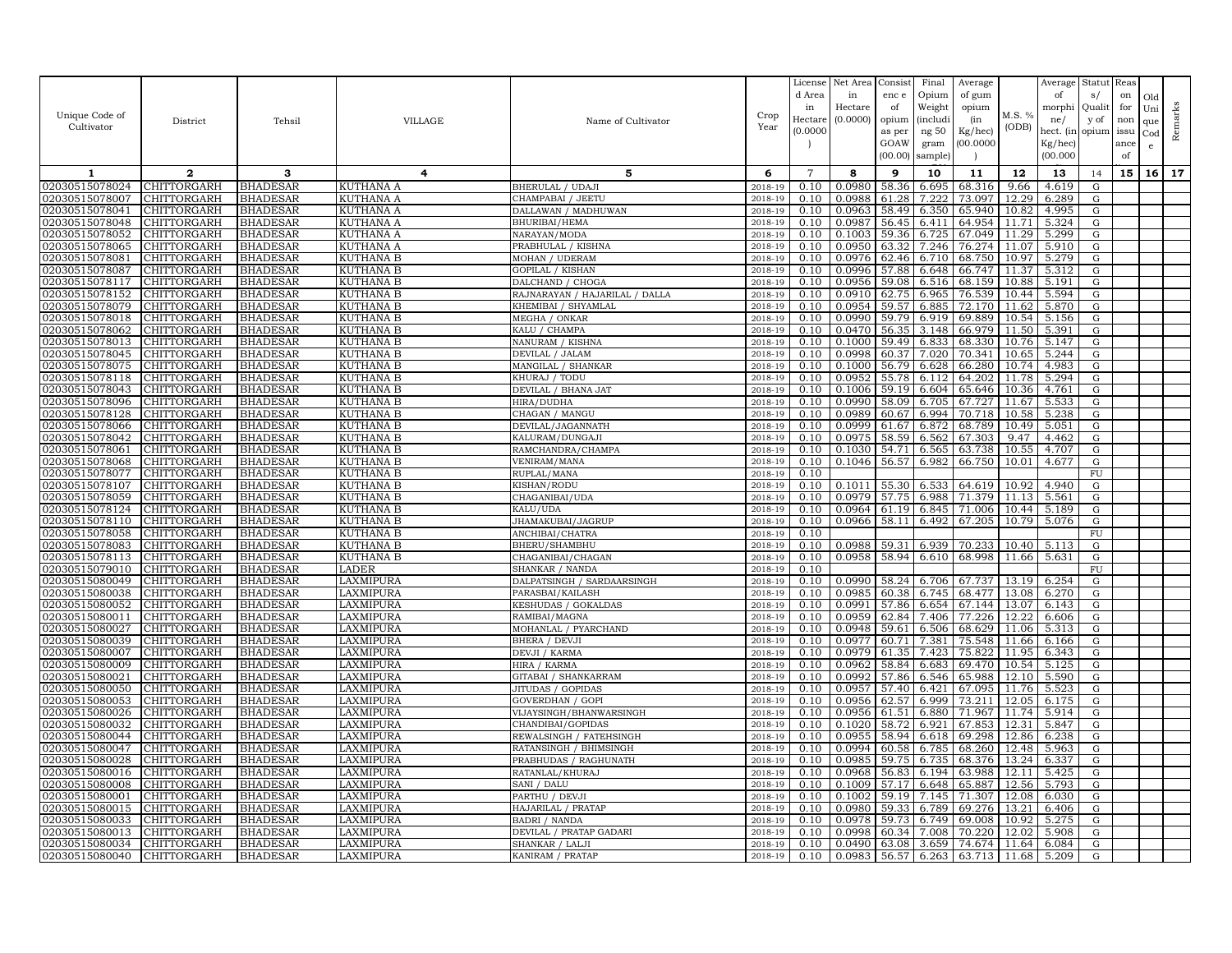|                                  |                            |                                    |                        |                                        |                    | License        | Net Area         | Consist        | Final          | Average          |                | Average        | Statut Reas     |      |              |         |
|----------------------------------|----------------------------|------------------------------------|------------------------|----------------------------------------|--------------------|----------------|------------------|----------------|----------------|------------------|----------------|----------------|-----------------|------|--------------|---------|
|                                  |                            |                                    |                        |                                        |                    | d Area         | in               | enc e          | Opium          | of gum           |                | of             | s/              | on   | Old          |         |
|                                  |                            |                                    |                        |                                        |                    | in             | Hectare          | of             | Weight         | opium            |                | morphi         | Qualit          | for  | Uni          |         |
| Unique Code of                   | District                   | Tehsil                             | VILLAGE                | Name of Cultivator                     | Crop               | Hectare        | (0.0000)         | opium          | (includi       | (in              | M.S. %         | ne/            | y of            | non  | que          |         |
| Cultivator                       |                            |                                    |                        |                                        | Year               | (0.0000        |                  | as per         | ng $50\,$      | Kg/hec)          | (ODB)          | hect. (in      | opium           | issu | $_{\rm Cod}$ | Remarks |
|                                  |                            |                                    |                        |                                        |                    |                |                  | GOAW           | gram           | (00.0000)        |                | Kg/hec)        |                 | ance | e            |         |
|                                  |                            |                                    |                        |                                        |                    |                |                  | (00.00)        | sample         |                  |                | (00.000)       |                 | of   |              |         |
|                                  |                            |                                    |                        |                                        |                    |                |                  |                |                |                  |                |                |                 |      |              |         |
| 1                                | $\mathbf{2}$               | 3                                  | 4                      | 5                                      | 6                  | $\overline{7}$ | 8                | 9              | 10             | 11               | 12             | 13             | 14              | 15   | 16           | 17      |
| 02030515080041                   | CHITTORGARH                | <b>BHADESAR</b>                    | LAXMIPURA              | NARAYANDAS / VARDADAS                  | 2018-19            | 0.10           | 0.0991           | 58.98          | 6.783          | 68.446           | 12.19          | 5.840          | ${\rm G}$       |      |              |         |
| 02030515080042                   | CHITTORGARH                | <b>BHADESAR</b>                    | LAXMIPURA              | BHERUSINGH / JALAMSINGH                | 2018-19            | 0.10           | 0.0976           | 63.23          | 7.389          | 75.707           | 12.83          | 6.799          | G               |      |              |         |
| 02030515080043                   | CHITTORGARH                | <b>BHADESAR</b>                    | LAXMIPURA              | RADHIBAI / SHANKAR                     | 2018-19            | 0.10           | 0.0961           | 61.06          | 6.900          | 71.800           | 11.32          | 5.689          | G               |      |              |         |
| 02030515080046                   | <b>CHITTORGARH</b>         | <b>BHADESAR</b>                    | LAXMIPURA              | KISHANLAL / BHAGAWAN                   | 2018-19            | 0.10           | 0.0951           | 62.46          | 6.746          | 70.936           | 10.73          | 5.328          | ${\rm G}$       |      |              |         |
| 02030515080048                   | <b>CHITTORGARH</b>         | <b>BHADESAR</b>                    | LAXMIPURA              | SHRILAL / LALA                         | 2018-19            | 0.10           | 0.0987           | 58.44          | 6.604          | 66.910           | 12.10          | 5.667          | G               |      |              |         |
| 02030515080051                   | CHITTORGARH                | <b>BHADESAR</b>                    | LAXMIPURA              | MANGUDAS / GOKALDAS                    | 2018-19            | 0.10           | 0.0951           | 63.80          | 7.027          | 73.891           | 11.24          | 5.814          | ${\rm G}$       |      |              |         |
| 02030515081015                   | <b>CHITTORGARH</b>         | <b>BHADESAR</b>                    | <b>LESAWA</b>          | CHAMPALAL / MIANCHAND                  | 2018-19            | 0.10           | 0.0993           | 61.59          | 6.995          | 70.443           | 11.50          | 5.671          | G               |      |              |         |
| 02030515081011                   | CHITTORGARH                | <b>BHADESAR</b>                    | <b>LESAWA</b>          | HAMERIBAI / HIRA                       | 2018-19            | 0.10           | 0.0984           | 57.14          | 6.718          | 68.272           | 12.71          | 6.074          | G               |      |              |         |
| 02030515081024                   | CHITTORGARH                | <b>BHADESAR</b>                    | <b>LESAWA</b>          | <b>BAGDIBAI / NARAYAN</b>              | 2018-19            | 0.10           |                  |                |                |                  |                |                | ${\rm FU}$      |      |              |         |
| 02030515081028                   | CHITTORGARH                | <b>BHADESAR</b>                    | <b>LESAWA</b>          | RATANLAL / CHAMPA                      | 2018-19            | 0.10           | 0.0999           | 61.44          | 6.978          | 69.850           | 9.05           | 4.425          | ${\rm G}$       |      |              |         |
| 02030515081019                   | <b>CHITTORGARH</b>         | <b>BHADESAR</b>                    | <b>LESAWA</b>          | NARAYANLAL / GANGARAM                  | 2018-19            | 0.10           | 0.1000           | 59.89          | 6.870          | 68.700           | 10.87          | 5.228          | G               |      |              |         |
| 02030515081022                   | CHITTORGARH                | <b>BHADESAR</b>                    | LESAWA                 | SAYARIBAI/RAMGIR                       | 2018-19            | 0.10           | 0.0493           | 60.49          | 3.439          | 69.757           | 9.26           | 4.522          | G               |      |              |         |
| 02030515081003                   | CHITTORGARH                | <b>BHADESAR</b>                    | <b>LESAWA</b>          | JITU / LAKHMA                          | 2018-19            | 0.10           | 0.0990           | 62.12          | 7.268          | 73.414           | 11.90          | 6.115          | ${\rm G}$       |      |              |         |
| 02030515081009                   | CHITTORGARH                | <b>BHADESAR</b>                    | <b>LESAWA</b>          | KELAESH / HAJARI                       | 2018-19            | 0.10           | 0.0973           | 60.04          | 6.630          | 68.140           | 11.71          | 5.586          | G               |      |              |         |
| 02030515081017                   | CHITTORGARH                | <b>BHADESAR</b>                    | LESAWA                 | ANACHIBAI / MOTI                       | 2018-19            | 0.10           | 0.0969           | 56.66          | 6.257          | 64.572           | 12.23          | 5.528          | G               |      |              |         |
| 02030515081016                   | CHITTORGARH                | <b>BHADESAR</b>                    | <b>LESAWA</b>          | GOPUGIR / CHAGANGOSAI                  | 2018-19            | 0.10           | 0.0979           | 59.53          | 6.888          | 70.358           | 10.89          | 5.364          | G               |      |              |         |
| 02030515081013                   | CHITTORGARH                | <b>BHADESAR</b>                    | <b>LESAWA</b>          | PYARIBAI/GANESHLAI                     | 2018-19            | 0.10           | 0.0974           | 59.52          | 6.734          | 69.138           | 10.52          | 5.091          | ${\rm G}$       |      |              |         |
| 02030515081036                   | <b>CHITTORGARH</b>         | <b>BHADESAR</b>                    | <b>LESAWA</b>          | BALIBAI/SHANKERLAL                     | 2018-19            | 0.10           | 0.0999           | 60.40          | 7.041          | 70.481           | 14.27          | 7.040          | G               |      |              |         |
| 02030515081018                   | CHITTORGARH                | <b>BHADESAR</b>                    | <b>LESAWA</b>          | ABHASINGH / BHAWANISINGH               | 2018-19            | 0.10           | 0.0960           | 59.66          | 7.040          | 73.333           | 11.46          | 5.883          | ${\rm G}$       |      |              |         |
| 02030515081033                   | <b>CHITTORGARH</b>         | <b>BHADESAR</b>                    | <b>LESAWA</b>          | KANIRAM / MIACHAND                     | 2018-19            | 0.10           | 0.0960           | 57.05          | 6.251          | 65.115           | 13.74          | 6.263          | G               |      |              |         |
| 02030515082011                   | CHITTORGARH                | <b>BHADESAR</b>                    | LUWANA                 | NARAYAN / DAVEJ                        | 2018-19            | 0.10           |                  |                |                |                  |                |                | ${\rm FU}$      |      |              |         |
| 02030515082002                   | <b>CHITTORGARH</b>         | <b>BHADESAR</b>                    | LUWANA                 | MOTILAL/AMERCHAND                      | 2018-19            | 0.10           |                  |                |                |                  |                |                | FU              |      |              |         |
| 02030515082004                   | CHITTORGARH                | <b>BHADESAR</b>                    | LUWANA                 | JITU / MEGHA                           | 2018-19            | 0.10           |                  |                |                |                  |                |                | ${\rm FU}$      |      |              |         |
| 02030515082005                   | CHITTORGARH                | <b>BHADESAR</b>                    | LUWANA                 | KISHORIBAI/KISHANA                     | 2018-19            | 0.10           |                  |                |                |                  |                |                | ${\rm FU}$      |      |              |         |
| 02030515082032                   | CHITTORGARH                | <b>BHADESAR</b>                    | LUWANA                 | KESHARBAI / ONKARLAL                   | 2018-19            | 0.10           | 0.1023           | 60.41          | 7.249          | 70.860           | 11.04          | 5.476          | ${\rm G}$       |      |              |         |
| 02030515082029                   | CHITTORGARH                | <b>BHADESAR</b>                    | LUWANA                 | JDIBAI / KISHNA                        | 2018-19            | 0.10           | 0.0945           | 57.64          | 6.266          | 66.307           | 10.70          | 4.967          | G               |      |              |         |
| 02030515082003                   | CHITTORGARH                | <b>BHADESAR</b>                    | LUWANA                 | ONKAR / HARLALJAT                      | 2018-19            | 0.10           | 0.1000           | 60.45          | 6.339          | 63.390           | 12.94          | 5.742          | G               |      |              |         |
| 02030515082016                   | CHITTORGARH                | <b>BHADESAR</b>                    | LUWANA                 | SHANKAR / GANESHJAT                    | 2018-19            | 0.10           | 0.0984           | 59.08          | 6.870          | 69.817           | 11.92          | 5.826          | ${\rm G}$       |      |              |         |
| 02030515082012                   | <b>CHITTORGARH</b>         | <b>BHADESAR</b>                    | LUWANA                 | KALULAL / LALUJAT                      | 2018-19            | 0.10           |                  |                |                |                  |                |                | FU              |      |              |         |
| 02030515082024                   | CHITTORGARH                | <b>BHADESAR</b>                    | LUWANA                 | CHATURBHUJ / KHURAJ                    | 2018-19            | 0.10           |                  |                |                |                  |                |                | ${\rm FU}$      |      |              |         |
| 02030515082013                   | CHITTORGARH                | <b>BHADESAR</b>                    | LUWANA                 | GOKAL / KISHNAJAT                      | 2018-19            | 0.10           |                  |                |                |                  |                |                | FU              |      |              |         |
| 02030515082006                   | CHITTORGARH                | <b>BHADESAR</b>                    | LUWANA                 | DHANRAJ / KALU                         | 2018-19            | 0.10           | 0.1010           | 54.86          | 6.317          | 62.545           | 11.88          | 5.201          | G               |      |              |         |
| 02030515082007                   | <b>CHITTORGARH</b>         | <b>BHADESAR</b>                    | LUWANA                 | GOKAL / VARDA                          | 2018-19            | 0.10           | 0.0970           | 61.02          | 6.747          | 69.557           | 10.44          | 5.083          | ${\rm G}$       |      |              |         |
| 02030515082001                   | CHITTORGARH                | <b>BHADESAR</b>                    | LUWANA                 | HAJARI/PARTHA                          | 2018-19            | 0.10           | 0.0515           | 57.90          | 3.309          | 64.252           | 11.88          | 5.343          | G               |      |              |         |
| 02030515082017                   | CHITTORGARH                | <b>BHADESAR</b>                    | LUWANA                 | RAMA / MODA JAT                        | 2018-19            | 0.10           |                  |                |                |                  |                |                | ${\rm FU}$      |      |              |         |
| 02030515082021                   | <b>CHITTORGARH</b>         | <b>BHADESAR</b>                    | LUWANA                 | MADHULAL / JITU                        | 2018-19            | 0.10           |                  |                |                |                  |                |                | FU              |      |              |         |
| 02030515082030                   | CHITTORGARH                | <b>BHADESAR</b>                    | LUWANA                 | RATANLAL / ONKAR                       | 2018-19            | 0.10           |                  |                |                |                  |                |                | ${\rm FU}$      |      |              |         |
| 02030515083008                   | CHITTORGARH                | <b>BHADESAR</b>                    | <b>MADANPURA</b>       | GASI / ONKAR                           | 2018-19<br>2018-19 | 0.10           | 0.0989           | 60.52          | 7.245          | 73.256           | 10.56          | 5.415          | G               |      |              |         |
| 02030515083021                   | CHITTORGARH                | <b>BHADESAR</b>                    | MADANPURA              | LAHRU / HAZARI                         |                    | 0.10           | 0.1014           | 54.93          | 6.490          | 64.004           | 11.52          | 5.161          | ${\rm G}$       |      |              |         |
| 02030515083033                   | <b>CHITTORGARH</b>         | <b>BHADESAR</b>                    | MADANPURA              | CHAMPALA/KISHNA                        | 2018-19            | 0.10           | 0.1013           | 61.14<br>59.58 | 7.014          | 69.240           | 11.51          | 5.578          | G               |      |              |         |
| 02030515083025                   | CHITTORGARH                | <b>BHADESAR</b>                    | MADANPURA              | SHORAM / GAMER                         | 2018-19            | 0.10           | 0.1006           |                | 6.860          | 68.191           | 10.61          | 5.065          | G               |      |              |         |
| 02030515083013<br>02030515083032 | CHITTORGARH<br>CHITTORGARH | <b>BHADESAR</b><br><b>BHADESAR</b> | MADANPURA              | SHANKAR / MAGNA<br>MANGILAL/KISHANA    | 2018-19<br>2018-19 | 0.10<br>0.10   | 0.0981           | 57.90          | 6.642          | 67.706           | 11.07          | 5.247          | ${\rm G}$<br>FU |      |              |         |
|                                  |                            |                                    | MADANPURA              |                                        | 2018-19            |                |                  |                |                |                  |                |                |                 |      |              |         |
| 02030515083023                   | CHITTORGARH                | <b>BHADESAR</b>                    | MADANPURA              | HIRA / HAJARI                          |                    | 0.10           | 0.1022           | 54.87          | 6.584          | 64.423           | 12.47<br>11.58 | 5.624          | G               |      |              |         |
| 02030515083020                   | CHITTORGARH                | <b>BHADESAR</b>                    | MADANPURA              | KASIRAM/KISHANA                        | 2018-19            | 0.10           | 0.0987           | 62.67          | 7.171          | 72.655           |                | 5.890          | G               |      |              |         |
| 02030515083019                   | CHITTORGARH                | <b>BHADESAR</b>                    | MADANPURA              | GOPI / HEMA                            | 2018-19            | 0.10           | 0.0981           | 60.20          | 7.018          | 71.539           | 11.48          | 5.749          | ${\rm G}$       |      |              |         |
| 02030515083003                   | <b>CHITTORGARH</b>         | <b>BHADESAR</b>                    | MADANPURA              | SHANKAR / ONAKR                        | 2018-19<br>2018-19 | 0.10<br>0.10   | 0.0474<br>0.1001 | 60.58          | 3.609          | 76.139           | 10.58          | 5.639          | G               |      |              |         |
| 02030515083011<br>02030515083034 | CHITTORGARH<br>CHITTORGARH | <b>BHADESAR</b><br><b>BHADESAR</b> | MADANPURA<br>MADANPURA | CHAMPA / JODHUJI JAT<br>RUKMA/GANGARAM | 2018-19            | 0.10           | 0.0999           | 61.11<br>56.34 | 6.905<br>6.568 | 68.981<br>65.746 | 12.08<br>11.98 | 5.833<br>5.513 | ${\rm G}$<br>G  |      |              |         |
| 02030515083036                   | CHITTORGARH                | <b>BHADESAR</b>                    | MADANPURA              | GAMERI/JITU                            | 2018-19            | 0.10           | 0.0990           | 61.58          | 7.134          | 72.061           | 11.46          | 5.781          | $\overline{G}$  |      |              |         |
| 02030515083026                   | <b>CHITTORGARH</b>         | <b>BHADESAR</b>                    | MADANPURA              | KANKUBAI/MADHU                         | 2018-19            | 0.10           |                  |                |                |                  |                |                | FU              |      |              |         |
| 02030515083028                   | CHITTORGARH                |                                    | MADANPURA              | PARTHU / GOKUL JAT                     | 2018-19            | 0.10           |                  |                |                |                  |                |                | ${\rm FU}$      |      |              |         |
| 02030515083035                   | CHITTORGARH                | <b>BHADESAR</b><br><b>BHADESAR</b> | MADANPURA              | BHERU / GOKUL JAT                      | 2018-19            | 0.10           |                  |                |                |                  |                |                | ${\rm FU}$      |      |              |         |
| 02030515085014                   | CHITTORGARH                | <b>BHADESAR</b>                    | MAN JI KA GUDHA        | SAJJANKUVAR / BHERUSINGH               | 2018-19            | 0.10           | 0.0998           | 59.45          | 6.845          | 68.587           | 10.75          | 5.16           | ${\rm G}$       |      |              |         |
| 02030515085016                   | <b>CHITTORGARH</b>         | <b>BHADESAR</b>                    | MAN JI KA GUDHA        | MADHOSINGH / VAKTAWARSINGH             | 2018-19            | 0.10           | 0.0995           | 50.80          | 5.603          | 56.312           | 12.13          | 4.781          | G               |      |              |         |
| 02030515087001                   | <b>CHITTORGARH</b>         | <b>BHADESAR</b>                    | <b>MANPURA</b>         | PYARIBAI / GOKAL                       | 2018-19            | 0.10           | 0.0999           | 60.11          | 6.947          | 69.540           | 11.75          | 5.720          | G               |      |              |         |
| 02030515087004                   | <b>CHITTORGARH</b>         | <b>BHADESAR</b>                    | <b>MANPURA</b>         | SOSERBAI / DHANRAJ                     | 2018-19            | 0.10           | 0.0931           |                | 62.36 7.082    | 76.069 11.63     |                | 6.193          | ${\rm G}$       |      |              |         |
|                                  |                            |                                    |                        |                                        |                    |                |                  |                |                |                  |                |                |                 |      |              |         |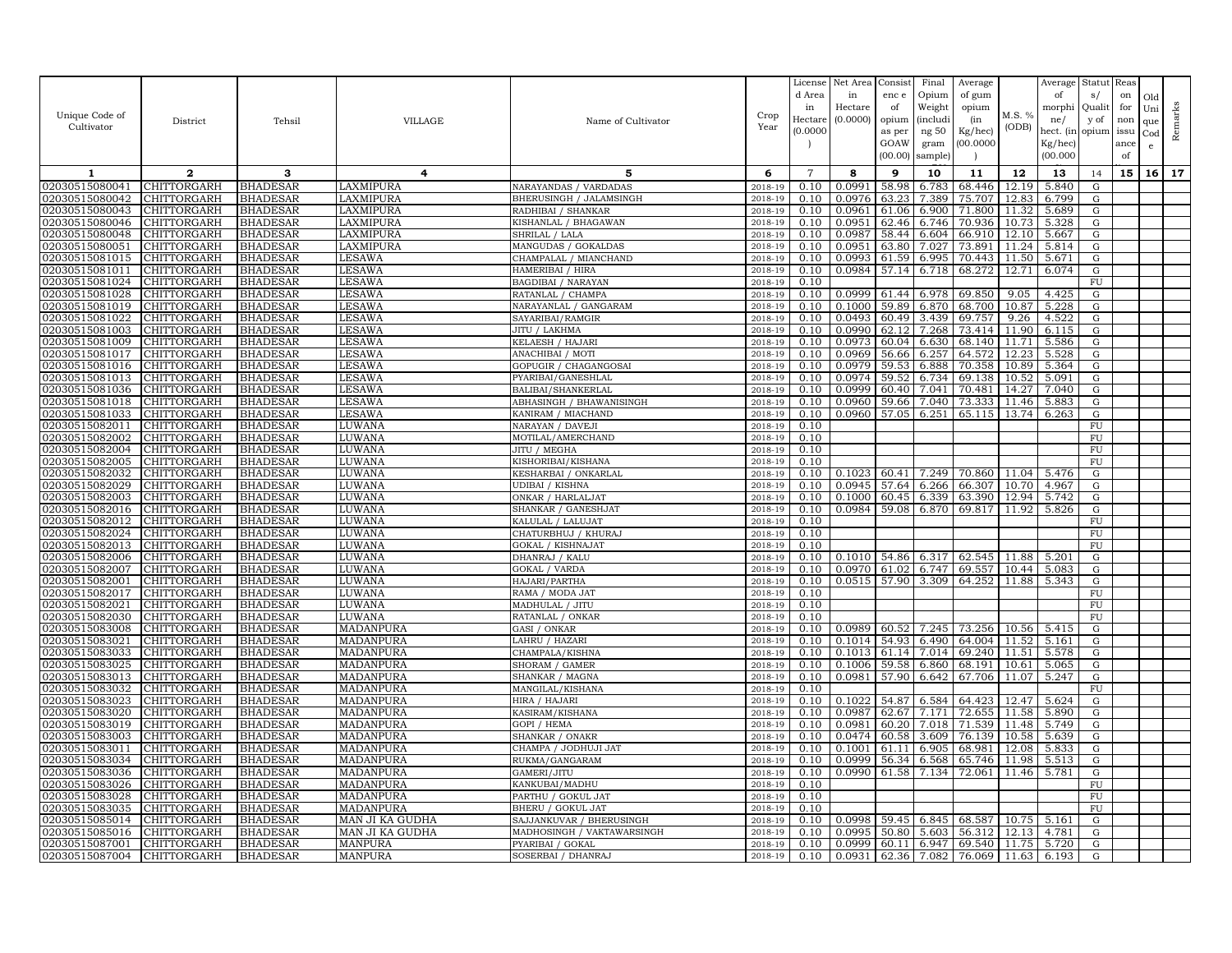|                                  |                                   |                                    |                                          |                                       |                    | License        | Net Area         | Consist        | Final          | Average          |                | Average        | Statut Reas |      |              |         |
|----------------------------------|-----------------------------------|------------------------------------|------------------------------------------|---------------------------------------|--------------------|----------------|------------------|----------------|----------------|------------------|----------------|----------------|-------------|------|--------------|---------|
|                                  |                                   |                                    |                                          |                                       |                    | d Area         | in               | enc e          | Opium          | of gum           |                | of             | s/          | on   | Old          |         |
| Unique Code of                   |                                   |                                    |                                          |                                       | Crop               | in             | Hectare          | of             | Weight         | opium            | M.S. %         | morphi         | Qualit      | for  | Uni          | Remarks |
| Cultivator                       | District                          | Tehsil                             | <b>VILLAGE</b>                           | Name of Cultivator                    | Year               | Hectar         | (0.0000)         | opium          | (includ:       | (in              | (ODB)          | ne/            | y of        | non  | que          |         |
|                                  |                                   |                                    |                                          |                                       |                    | (0.0000)       |                  | as per         | ng 50          | Kg/hec)          |                | hect. (in      | opium issu  |      | $_{\rm Cod}$ |         |
|                                  |                                   |                                    |                                          |                                       |                    |                |                  | GOAW           | gram           | 00.0000          |                | Kg/hec)        |             | ance | e            |         |
|                                  |                                   |                                    |                                          |                                       |                    |                |                  | (00.00)        | sample)        |                  |                | (00.000)       |             | of   |              |         |
| 1                                | $\mathbf{2}$                      | 3                                  | 4                                        | 5                                     | 6                  | $\overline{7}$ | 8                | 9              | 10             | 11               | 12             | 13             | 14          | 15   | 16           | 17      |
| 02030515087026                   | <b>CHITTORGARH</b>                | <b>BHADESAR</b>                    | MANPURA                                  | NATHU / MODA                          | 2018-19            | 0.10           | 0.1000           | 60.16          | 7.013          | 70.130           | 10.97          | 5.385          | G           |      |              |         |
| 02030515087032                   | <b>CHITTORGARH</b>                | <b>BHADESAR</b>                    | MANPURA                                  | ONKAR / HAJARI                        | 2018-19            | 0.10           | 0.0999           | 59.27          | 6.833          | 68.398           | 12.10          | 5.793          | G           |      |              |         |
| 02030515087033                   | CHITTORGARH                       | <b>BHADESAR</b>                    | <b>MANPURA</b>                           | DHANNA / GOKAL                        | 2018-19            | 0.10           | 0.1005           | 58.06          | 6.785          | 67.512           | 11.57          | 5.468          | G           |      |              |         |
| 02030515087035                   | CHITTORGARH                       | <b>BHADESAR</b>                    | <b>MANPURA</b>                           | <b>BHERU / LAHRU</b>                  | 2018-19            | 0.10           | 0.0722           | 65.02          | 5.647          | 78.213           | 11.24          | 6.154          | G           |      |              |         |
| 02030515087057                   | CHITTORGARH                       | <b>BHADESAR</b>                    | MANPURA                                  | MANGIBAI / JITU                       | 2018-19            | 0.10           | 0.1001           | 62.00          | 7.369          | 73.616           | 10.10          | 5.205          | G           |      |              |         |
| 02030515087058                   | CHITTORGARH                       | <b>BHADESAR</b>                    | <b>MANPURA</b>                           | MANGILAL / CHAMPA                     | 2018-19            | 0.10           | 0.0988           | 60.84          | 7.249          | 73.370           | 10.95          | 5.624          | G           |      |              |         |
| 02030515087059                   | CHITTORGARH                       | <b>BHADESAR</b>                    | <b>MANPURA</b>                           | DALCHAND/UDAIRAM                      | 2018-19            | 0.10           | 0.0996           | 60.75          | 7.125          | 71.536           | 10.88          | 5.448          | G           |      |              |         |
| 02030515087003                   | CHITTORGARH                       | <b>BHADESAR</b>                    | MANPURA                                  | RATAN/HAJARI                          | 2018-19            | 0.10           | 0.0956           | 60.13          | 6.838          | 71.527           | 11.34          | 5.678          | G           |      |              |         |
| 02030515087036                   | CHITTORGARH                       | <b>BHADESAR</b>                    | <b>MANPURA</b>                           | <b>BALU / GOKAL</b>                   | 2018-19            | 0.10           | 0.0999           | 59.02          | 6.897          | 69.039           | 11.69          | 5.649          | G           |      |              |         |
| 02030515087015                   | CHITTORGARH                       | <b>BHADESAR</b>                    | <b>MANPURA</b>                           | MOHANLAL / MATHURALAL                 | 2018-19            | 0.10           | 0.0987           | 60.46          | 6.806          | 68.956           | 11.94          | 5.763          | G           |      |              |         |
| 02030515087038<br>02030515087051 | <b>CHITTORGARH</b><br>CHITTORGARH | <b>BHADESAR</b><br><b>BHADESAR</b> | MANPURA<br><b>MANPURA</b>                | ONKAR / DHANRAJ<br>LAHRU / NATHU      | 2018-19<br>2018-19 | 0.10<br>0.10   | 0.1006<br>0.0992 | 60.28<br>58.79 | 6.829<br>6.702 | 67.883<br>67.561 | 10.02<br>10.78 | 4.761<br>5.098 | G<br>G      |      |              |         |
| 02030515087027                   | CHITTORGARH                       | <b>BHADESAR</b>                    | <b>MANPURA</b>                           | BHURA / DULICHAND                     | 2018-19            | 0.10           | 0.0999           | 60.57          | 7.225          | 72.322           | 11.05          | 5.594          | G           |      |              |         |
| 02030515087075                   | CHITTORGARH                       | <b>BHADESAR</b>                    | <b>MANPURA</b>                           | NANIBAI/NATHULAL                      | 2018-19            | 0.10           | 0.1004           | 58.87          | 6.795          | 67.679           | 9.82           | 4.652          | G           |      |              |         |
| 02030515087076                   | CHITTORGARH                       | <b>BHADESAR</b>                    | <b>MANPURA</b>                           | MADHUBAI/HAJARI                       | 2018-19            | 0.10           | 0.0994           | 59.09          | 6.340          | 63.783           | 11.27          | 5.031          | G           |      |              |         |
| 02030515087055                   | CHITTORGARH                       | <b>BHADESAR</b>                    | <b>MANPURA</b>                           | SUNDAR / BALURAM                      | 2018-19            | 0.10           | 0.1000           | 58.79          | 6.845          | 68.450           | 11.29          | 5.409          | G           |      |              |         |
| 02030515087040                   | CHITTORGARH                       | <b>BHADESAR</b>                    | <b>MANPURA</b>                           | RAMESHWAR / ONKAR                     | $2018 - 1$         | 0.10           | 0.0984           | 59.64          | 7.012          | 71.260           | 12.06          | 6.016          | G           |      |              |         |
| 02030515087008                   | CHITTORGARH                       | <b>BHADESAR</b>                    | MANPURA                                  | <b>UDAIRAM / CHHOGA</b>               | 2018-19            | 0.10           | 0.1014           | 62.75          | 7.575          | 74.704           | 11.90          | 6.223          | G           |      |              |         |
| 02030515087060                   | CHITTORGARH                       | <b>BHADESAR</b>                    | <b>MANPURA</b>                           | BHAGIRATH/CHUNNILAL                   | 2018-19            | 0.10           | 0.1014           | 63.70          | 7.671          | 75.651           | 11.95          | 6.328          | G           |      |              |         |
| 02030515087056                   | CHITTORGARH                       | <b>BHADESAR</b>                    | <b>MANPURA</b>                           | RAMA / VARDA                          | 2018-19            | 0.10           | 0.1039           | 60.30          | 6.960          | 66.988           | 11.48          | 5.383          | G           |      |              |         |
| 02030515087047                   | CHITTORGARH                       | <b>BHADESAR</b>                    | <b>MANPURA</b>                           | PRABHU / CHHOGA                       | 2018-19            | 0.10           | 0.1009           | 60.21          | 7.174          | 71.100           | 10.66          | 5.305          | G           |      |              |         |
| 02030515087017                   | CHITTORGARH                       | <b>BHADESAR</b>                    | <b>MANPURA</b>                           | BANSHILAL / MATHURALAL                | 2018-19            | 0.10           | 0.1029           | 60.34          | 7.060          | 68.610           | 10.18          | 4.889          | G           |      |              |         |
| 02030515087045                   | CHITTORGARH                       | <b>BHADESAR</b>                    | <b>MANPURA</b>                           | PRABHU / HAJARI JAT                   | 2018-19            | 0.10           | 0.0931           | 58.61          | 6.221          | 66.821           | 11.72          | 5.482          | G           |      |              |         |
| 02030515087046                   | CHITTORGARH                       | <b>BHADESAR</b>                    | <b>MANPURA</b>                           | JAMANA / BALU                         | 2018-19            | 0.10           | 0.1010           | 58.23          | 7.071          | 70.010           | 12.28          | 6.018          | G           |      |              |         |
| 02030515087065                   | CHITTORGARH                       | <b>BHADESAR</b>                    | MANPURA                                  | RADESHYAM/BALURAM                     | 2018-19            | 0.10           | 0.1000           | 59.05          | 7.052          | 70.520           | 11.09          | 5.475          | G           |      |              |         |
| 02030515087039                   | CHITTORGARH                       | <b>BHADESAR</b>                    | MANPURA                                  | MANGILAL / CHUNNILAL                  | 2018-19            | 0.10           | 0.1022           | 62.77          | 7.658          | 74.932           | 11.53          | 6.048          | G           |      |              |         |
| 02030515087044                   | CHITTORGARH                       | <b>BHADESAR</b>                    | MANPURA                                  | PRABHU / CHUNNILAL                    | 2018-19            | 0.10           | 0.0997           | 58.92          | 6.877          | 68.977           | 10.62          | 5.128          | G           |      |              |         |
| 02030515087043                   | CHITTORGARH                       | <b>BHADESAR</b>                    | <b>MANPURA</b>                           | BHURA / CHAMPA                        | 2018-19            | 0.10           | 0.0999           | 59.87          | 7.022          | 70.290           | 11.54          | 5.678          | ${\rm G}$   |      |              |         |
| 02030515087013                   | CHITTORGARH                       | <b>BHADESAR</b>                    | <b>MANPURA</b>                           | ONKAR/DEVJI                           | 2018-19            | 0.10           | 0.0962           | 59.89          | 6.776          | 70.437           | 10.72          | 5.286          | G           |      |              |         |
| 02030515087054                   | <b>CHITTORGARH</b>                | <b>BHADESAR</b>                    | <b>MANPURA</b>                           | RATAN / CHAMPA                        | 2018-19            | 0.10           | 0.0948           | 60.31          | 6.996          | 73.798           | 11.11          | 5.739          | G           |      |              |         |
| 02030515087006<br>02030515087041 | CHITTORGARH<br>CHITTORGARH        | <b>BHADESAR</b><br><b>BHADESAR</b> | <b>MANPURA</b><br><b>MANPURA</b>         | SHANKARIBAI / LOBHU                   | 2018-19            | 0.10<br>0.10   | 0.0923           | 61.33          | 6.650          | 72.048           | 10.13          | 5.109          | FU<br>G     |      |              |         |
| 02030515087023                   | CHITTORGARH                       | <b>BHADESAR</b>                    | <b>MANPURA</b>                           | LEHARU/DULICHAND<br>GOPU / UDA CHAMAR | 2018-19<br>2018-19 | 0.10           | 0.0990           | 61.00          | 7.120          | 71.919           | 11.77          | 5.925          | G           |      |              |         |
| 02030515087002                   | CHITTORGARH                       | <b>BHADESAR</b>                    | <b>MANPURA</b>                           | CHUNNILAL / DEVJI                     | 2018-19            | 0.10           | 0.0998           | 59.94          | 6.910          | 69.239           | 10.68          | 5.176          | G           |      |              |         |
| 02030515087007                   | CHITTORGARH                       | <b>BHADESAR</b>                    | <b>MANPURA</b>                           | MANGIBAI / RAGHUNATH                  | 2018-19            | 0.10           |                  |                |                |                  |                |                | ${\rm FU}$  |      |              |         |
| 02030515087009                   | CHITTORGARH                       | <b>BHADESAR</b>                    | <b>MANPURA</b>                           | <b>UDAIRAM / VARDA</b>                | 2018-19            | 0.10           | 0.1027           | 61.07          | 7.328          | 71.354           | 11.31          | 5.649          | G           |      |              |         |
| 02030515087016                   | CHITTORGARH                       | <b>BHADESAR</b>                    | <b>MANPURA</b>                           | NANDA / KISHANA                       | 2018-19            | 0.10           | 0.1010           | 59.12          | 7.086          | 70.158           | 13.57          | 6.664          | G           |      |              |         |
| 02030515087018                   | CHITTORGARH                       | <b>BHADESAR</b>                    | <b>MANPURA</b>                           | NATHU / VARDA JAT                     | 2018-19            | 0.10           | 0.0990           | 60.58          | 6.993          | 70.636           | 11.62          | 5.745          | G           |      |              |         |
| 02030515087021                   | CHITTORGARH                       | <b>BHADESAR</b>                    | <b>MANPURA</b>                           | DAYARAM / NATHU NAYAK                 | 2018-19            | 0.10           | 0.1033           | 63.19          | 7.836          | 75.857           | 11.73          | 6.228          | G           |      |              |         |
| 02030515087031                   | <b>CHITTORGARH</b>                | <b>BHADESAR</b>                    | <b>MANPURA</b>                           | SHANTILAL / RAMA                      | 2018-19            | 0.10           | 0.1000           | 64.00          | 7.506          | 75.060           | 11.58          | 6.085          | G           |      |              |         |
| 02030515087050                   | CHITTORGARH                       | <b>BHADESAR</b>                    | <b>MANPURA</b>                           | JHAMKUBAI/ NARAYAN                    | 2018-19            | 0.10           | 0.0974           | 60.01          | 6.867          | 70.503           | 11.08          | 5.468          | G           |      |              |         |
| 02030515087069                   | CHITTORGARH                       | <b>BHADESAR</b>                    | <b>MANPURA</b>                           | LALURAM/SHANKAR                       | 2018-19            | 0.10           | 0.0974           | 61.66          | 7.293          | 74.877           | 11.35          | 5.949          | G           |      |              |         |
| 02030515088003                   | CHITTORGARH                       | <b>BHADESAR</b>                    | MAWARA                                   | CHUNNILAL / PRITHIVIRAJ               | 2018-19            | 0.10           | 0.0903           | 52.98          | 5.722          | 63.367           | 12.95          | 5.744          | G           |      |              |         |
| 02030515089006                   | CHITTORGARH                       | BHADESAR                           | MOKHAM PURA                              | BADAMBAI/BHERULAL                     | 2018-19            | 0.10           | 0.0992           | 62.21          | 7.296          | 73.548           | 10.48          | 5.396          | G           |      |              |         |
| 02030515089020                   | CHITTORGARH                       | <b>BHADESAR</b>                    | MOKHAM PURA                              | RAMCHANDER / RUPA                     | 2018-19            | 0.10           | 0.0979           | 60.29          | 6.873          | 70.204           | 12.69          | 6.236          | G           |      |              |         |
| 02030515089026                   | CHITTORGARH                       | <b>BHADESAR</b>                    | <b>MOKHAM PURA</b>                       | RAMLAL / LAKHMA                       | $2018 - 1$         | 0.10           | 0.1001           | 60.94          | 6.956          | 69.491           | 12.19          | 5.930          | G           |      |              |         |
| 02030515089029                   | CHITTORGARH                       | <b>BHADESAR</b>                    | MOKHAM PURA                              | NARAYAN/GOTU                          | 2018-19<br>2018-19 | 0.10<br>0.10   | 0.0499<br>0.0983 | 59.19          | 3.458          | 69.299           | 12.42          | 6.025          | G           |      |              |         |
| 02030515089031<br>02030515089028 | CHITTORGARH<br>CHITTORGARH        | <b>BHADESAR</b><br><b>BHADESAR</b> | <b>MOKHAM PURA</b><br><b>MOKHAM PURA</b> | KISHOR / JAWAAN<br>KESARBAI / CHAMPA  | 2018-19            | 0.10           | 0.1000           | 65.03<br>64.99 | 7.330<br>7.279 | 74.568<br>72.790 | 13.19<br>10.63 | 6.885<br>5.416 | G<br>G      |      |              |         |
| 02030515089007                   | CHITTORGARH                       | <b>BHADESAR</b>                    | <b>MOKHAM PURA</b>                       | RATAN/JITU                            | 2018-19            | 0.10           | 0.1015           | 61.44          | 6.934          | 68.315           | 11.46          | 5.480          | G           |      |              |         |
| 02030515089012                   | CHITTORGARH                       | <b>BHADESAR</b>                    | <b>MOKHAM PURA</b>                       | GANGARAM / JAWAAN                     | 2018-19            | 0.10           | 0.0989           | 65.73          | 7.418          | 75.005           | 13.66          | 7.172          | G           |      |              |         |
| 02030515089003                   | CHITTORGARH                       | <b>BHADESAR</b>                    | MOKHAM PURA                              | MADHOLAL / GOPI                       | 2018-19            | 0.10           | 0.1015           | 61.36          | 7.407          | 72.975           | 11.03          | 5.634          | G           |      |              |         |
| 02030515089002                   | CHITTORGARH                       | <b>BHADESAR</b>                    | <b>MOKHAM PURA</b>                       | <b>BHERULAL / PARTHU</b>              | 2018-19            | 0.10           | 0.1000           | 58.29          | 6.612          | 66.120           | 11.08          | 5.128          | G           |      |              |         |
| 02030515089011                   | <b>CHITTORGARH</b>                | <b>BHADESAR</b>                    | MOKHAM PURA                              | DEVBAI/HAJARI                         | 2018-19            | 0.10           | 0.0981           | 63.72          | 7.574          | 77.207           | 11.27          | 6.091          | G           |      |              |         |
| 02030515089018                   | CHITTORGARH                       | <b>BHADESAR</b>                    | MOKHAM PURA                              | LALU / GOKUL                          | 2018-19            | 0.10           | 0.1008           | 64.11          | 7.886          | 78.234           | 11.79          | 6.456          | G           |      |              |         |
| 02030515089022                   | <b>CHITTORGARH</b>                | <b>BHADESAR</b>                    | <b>MOKHAM PURA</b>                       | BHAGWANIBAI / NANA                    | 2018-19            | 0.10           | 0.0992           | 64.17          | 7.178          | 72.359           | 12.67          | 6.417          | G           |      |              |         |
| 02030515089038                   | <b>CHITTORGARH</b>                | <b>BHADESAR</b>                    | <b>MOKHAM PURA</b>                       | BHAWRU/GOPAJI                         | 2018-19            | 0.10           | 0.1001           | 59.26          | 6.578          | 65.714 14.06     |                | 6.467          | G           |      |              |         |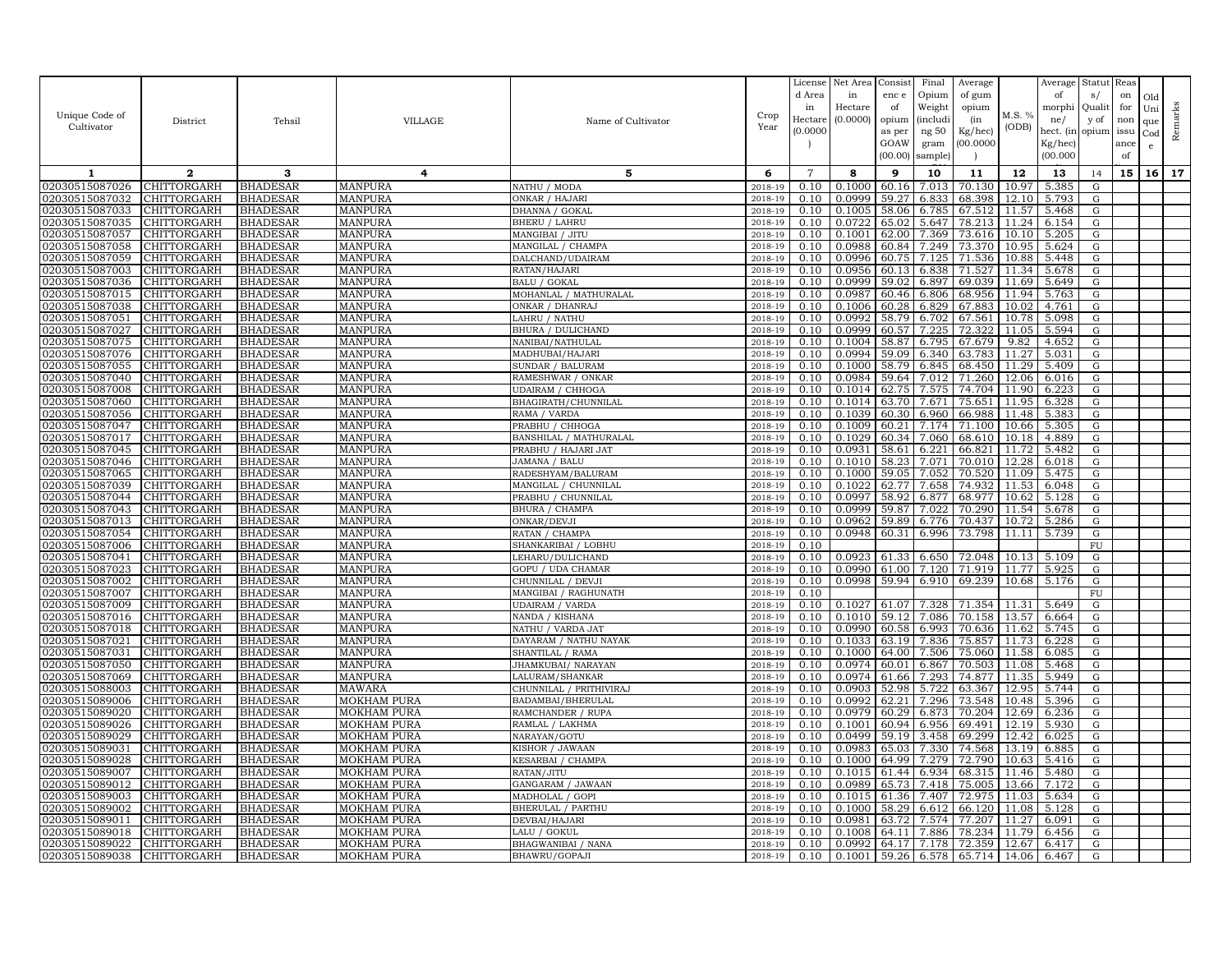|                                  |                                   |                                    |                                   |                                                  |                    | License        | Net Area         | Consist        | Final          | Average          |                | Average        | Statut Reas     |      |              |         |
|----------------------------------|-----------------------------------|------------------------------------|-----------------------------------|--------------------------------------------------|--------------------|----------------|------------------|----------------|----------------|------------------|----------------|----------------|-----------------|------|--------------|---------|
|                                  |                                   |                                    |                                   |                                                  |                    | d Area         | in               | enc e          | Opium          | of gum           |                | of             | s/              | on   | Old          |         |
| Unique Code of                   |                                   |                                    |                                   |                                                  | Crop               | in             | Hectare          | of             | Weight         | opium            | M.S. %         | morphi         | Qualit          | for  | Uni          | Remarks |
| Cultivator                       | District                          | Tehsil                             | <b>VILLAGE</b>                    | Name of Cultivator                               | Year               | Hectar         | (0.0000)         | opium          | (includ:       | (in              | (ODB)          | ne/            | y of            | non  | que          |         |
|                                  |                                   |                                    |                                   |                                                  |                    | (0.0000)       |                  | as per         | ng 50          | Kg/hec)          |                | hect. (in      | opium issu      |      | $_{\rm Cod}$ |         |
|                                  |                                   |                                    |                                   |                                                  |                    |                |                  | GOAW           | gram           | 00.0000          |                | Kg/hec)        |                 | ance | e            |         |
|                                  |                                   |                                    |                                   |                                                  |                    |                |                  | (00.00)        | sample)        |                  |                | (00.000)       |                 | of   |              |         |
| 1                                | $\mathbf{2}$                      | 3                                  | 4                                 | 5                                                | 6                  | $\overline{7}$ | 8                | 9              | 10             | 11               | 12             | 13             | 14              | 15   | 16           | 17      |
| 02030515089013                   | CHITTORGARH                       | <b>BHADESAR</b>                    | MOKHAM PURA                       | MAGNIBAI / BHANA                                 | 2018-19            | 0.10           | 0.0992           | 62.50          | 7.223          | 72.813           | 11.38          | 5.800          | G               |      |              |         |
| 02030515089045                   | <b>CHITTORGARH</b>                | <b>BHADESAR</b>                    | MOKHAM PURA                       | SANKAR/HANSA                                     | 2018-19            | 0.10           | 0.0992           | 62.25          | 7.123          | 71.804           | 13.25          | 6.660          | G               |      |              |         |
| 02030515089016                   | CHITTORGARH                       | <b>BHADESAR</b>                    | <b>MOKHAM PURA</b>                | JAMANIBAI/LEHARU                                 | 2018-19            | 0.10           | 0.0981           | 63.04          | 7.313          | 74.546           | 13.23          | 6.903          | G               |      |              |         |
| 02030515089019                   | CHITTORGARH                       | <b>BHADESAR</b>                    | <b>MOKHAM PURA</b>                | SAMNDIBAI / DIPA                                 | 2018-19            | 0.10           | 0.0963           | 67.05          | 7.203          | 74.798           | 12.86          | 6.733          | G               |      |              |         |
| 02030515089035                   | CHITTORGARH                       | <b>BHADESAR</b>                    | MOKHAM PURA                       | BARDIBAI / CHOGA                                 | 2018-19            | 0.10           | 0.1013           | 60.67          | 7.185          | 70.928           | 11.49          | 5.705          | G               |      |              |         |
| 02030515089021                   | CHITTORGARH                       | <b>BHADESAR</b>                    | MOKHAM PURA                       | LAXMAN/RADHAKISHAN                               | 2018-19            | 0.10           | 0.0971           | 63.28          | 7.015          | 72.245           | 11.68          | 5.907          | G               |      |              |         |
| 02030515089040                   | CHITTORGARH                       | <b>BHADESAR</b>                    | <b>MOKHAM PURA</b>                | CHHAGANDAS / CHENRAM                             | 2018-19            | 0.10           | 0.0981           | 63.67          | 7.158          | 72.966           | 12.88          | 6.579          | G               |      |              |         |
| 02030515089041                   | CHITTORGARH                       | <b>BHADESAR</b>                    | MOKHAM PURA                       | RAMDAS / BHERUDAS BAIRAGI                        | 2018-19            | 0.10           | 0.1011           | 63.31          | 7.335          | 72.552           | 12.78          | 6.490          | G               |      |              |         |
| 02030515089048                   | CHITTORGARH                       | <b>BHADESAR</b>                    | <b>MOKHAM PURA</b>                | MEHATAB / HIRA                                   | 2018-19            | 0.10           | 0.0995           | 65.86          | 7.423          | 74.603           | 11.57          | 6.042          | G               |      |              |         |
| 02030515089030                   | CHITTORGARH                       | <b>BHADESAR</b>                    | <b>MOKHAM PURA</b>                | DIPCHAND / JAVAHARMAL                            | 2018-19            | 0.10           | 0.1004           | 61.46<br>57.44 | 7.042          | 70.139           | 12.41          | 6.093          | G               |      |              |         |
| 02030515089037<br>02030515089009 | <b>CHITTORGARH</b><br>CHITTORGARH | <b>BHADESAR</b><br><b>BHADESAR</b> | MOKHAM PURA<br><b>MOKHAM PURA</b> | SHANKAR / RAMA<br>MOHANLAL/GANGARAM              | 2018-19<br>2018-19 | 0.10<br>0.10   | 0.0972<br>0.0992 | 64.39          | 6.302<br>7.515 | 64.835<br>75.756 | 11.44<br>10.81 | 5.192<br>5.733 | G<br>G          |      |              |         |
| 02030515089024                   | CHITTORGARH                       | <b>BHADESAR</b>                    | <b>MOKHAM PURA</b>                | MADHU / RAMAJIJAT                                | 2018-19            | 0.10           | 0.0996           | 61.06          | 7.292          | 73.213           | 12.18          | 6.242          | G               |      |              |         |
| 02030515089017                   | CHITTORGARH                       | <b>BHADESAR</b>                    | <b>MOKHAM PURA</b>                | BHERU/VARDA                                      | 2018-19            | 0.10           | 0.0998           | 69.59          | 7.804          | 78.196           | 13.78          | 7.543          | G               |      |              |         |
| 02030515089033                   | CHITTORGARH                       | <b>BHADESAR</b>                    | MOKHAM PURA                       | SHANKAR/KISHOR                                   | 2018-19            | 0.10           | 0.0969           | 62.75          | 7.198          | 74.283           | 11.92          | 6.198          | G               |      |              |         |
| 02030515089010                   | CHITTORGARH                       | <b>BHADESAR</b>                    | <b>MOKHAM PURA</b>                | SHANKAR / GOTU                                   | 2018-19            | 0.10           | 0.0990           | 60.79          | 6.904          | 69.737           | 12.68          | 6.190          | G               |      |              |         |
| 02030515090014                   | CHITTORGARH                       | <b>BHADESAR</b>                    | <b>MURLIYA</b>                    | <b>GOPILAL / BHURA</b>                           | $2018 - 1$         | 0.10           | 0.0983           | 63.08          | 7.443          | 75.717           | 11.86          | 6.286          | G               |      |              |         |
| 02030515090022                   | CHITTORGARH                       | <b>BHADESAR</b>                    | MURLIYA                           | MANGU PURI / DEEPA PURI                          | 2018-19            | 0.10           | 0.1037           | 65.48          | 7.942          | 76.586           | 11.04          | 5.918          | G               |      |              |         |
| 02030515090032                   | CHITTORGARH                       | <b>BHADESAR</b>                    | MURLIYA                           | BHAGAWANLAL / PARTHA                             | 2018-19            | 0.10           | 0.1004           | 62.11          | 7.143          | 71.145           | 9.89           | 4.925          | G               |      |              |         |
| 02030515090051                   | CHITTORGARH                       | <b>BHADESAR</b>                    | <b>MURLIYA</b>                    | GHANSHYAM/BHAGWATILAL                            | 2018-19            | 0.10           | 0.1008           | 65.30          | 7.705          | 76.439           | 12.73          | 6.812          | G               |      |              |         |
| 02030515090010                   | CHITTORGARH                       | <b>BHADESAR</b>                    | <b>MURLIYA</b>                    | BHERULAL/UDYRAM                                  | 2018-19            | 0.10           | 0.0996           | 61.64          | 7.256          | 72.851           | 11.79          | 6.012          | G               |      |              |         |
| 02030515090046                   | CHITTORGARH                       | <b>BHADESAR</b>                    | MURLIYA                           | JAMKUBAI / GOPI                                  | 2018-19            | 0.10           | 0.1012           | 62.91          | 7.396          | 73.083           | 12.62          | 6.457          | G               |      |              |         |
| 02030515090009                   | CHITTORGARH                       | <b>BHADESAR</b>                    | MURLIYA                           | BALIBAI/HAJARI                                   | 2018-19            | 0.10           | 0.1008           | 61.98          | 7.048          | 69.921           | 11.50          | 5.629          | G               |      |              |         |
| 02030515090020                   | CHITTORGARH                       | <b>BHADESAR</b>                    | MURLIYA                           | DALCHAND / JETMAL LUHAR                          | 2018-19            | 0.10           | 0.1023           | 63.08          | 7.750          | 75.758           | 10.92          | 5.791          | G               |      |              |         |
| 02030515090002                   | CHITTORGARH                       | <b>BHADESAR</b>                    | MURLIYA                           | MADANLAL / MANGILAL                              | 2018-19            | 0.10           | 0.1013           | 62.86          | 7.534          | 74.373           | 12.74          | 6.633          | G               |      |              |         |
| 02030515090042                   | CHITTORGARH                       | <b>BHADESAR</b>                    | MURLIYA                           | DEVJI / KALU                                     | 2018-19            | 0.10           | 0.1039           | 65.34          | 7.906          | 76.092           | 11.69          | 6.227          | G               |      |              |         |
| 02030515090007                   | CHITTORGARH                       | <b>BHADESAR</b>                    | MURLIYA                           | <b>BHERIBAI / GANESH</b>                         | 2018-19            | 0.10           | 0.0501           | 65.09          | 3.831          | 76.467           | 11.60          | 6.209          | G               |      |              |         |
| 02030515090029                   | CHITTORGARH                       | <b>BHADESAR</b>                    | <b>MURLIYA</b>                    | BARDIBAI/JITU                                    | 2018-19            | 0.10           | 0.0474           | 61.91          | 3.529          | 74.452           | 11.11          | 5.790          | G               |      |              |         |
| 02030515090013                   | CHITTORGARH                       | <b>BHADESAR</b>                    | <b>MURLIYA</b>                    | SHANKARLAL / DAYARAM                             | 2018-19            | 0.10           | 0.1001           | 64.93          | 7.383          | 73.756           | 12.38          | 6.392          | G               |      |              |         |
| 02030515090044                   | CHITTORGARH                       | <b>BHADESAR</b>                    | <b>MURLIYA</b>                    | NATHULAL / BHAGAWAN                              | 2018-19<br>2018-19 | 0.10<br>0.10   | 0.0994           | 61.03          | 7.167          | 72.103           | 10.49          | 5.294          | G               |      |              |         |
| 02030515090035<br>02030515090005 | CHITTORGARH<br>CHITTORGARH        | <b>BHADESAR</b><br><b>BHADESAR</b> | <b>MURLIYA</b><br><b>MURLIYA</b>  | DEU BAI / GOPILAL LUHAR<br>BHAGIRATH / BHAGWAN   | 2018-19            | 0.10           | 0.1005           | 66.30          | 7.662          | 76.239           | 12.02          | 6.415          | G<br>${\rm FU}$ |      |              |         |
| 02030515090030                   | CHITTORGARH                       | <b>BHADESAR</b>                    | <b>MURLIYA</b>                    | SOHANIBAI/RAMLAL                                 | 2018-19            | 0.10           | 0.0999           | 64.21          | 7.302          | 73.093           | 12.04          | 6.160          | G               |      |              |         |
| 02030515090039                   | CHITTORGARH                       | <b>BHADESAR</b>                    | MURLIYA                           | DURGABAI / MADANLAL                              | 2018-19            | 0.10           | 0.0959           | 56.26          | 6.229          | 64.953           | 11.27          | 5.124          | G               |      |              |         |
| 02030515090004                   | CHITTORGARH                       | <b>BHADESAR</b>                    | <b>MURLIYA</b>                    | <b>BHURA / BHAWANA</b>                           | 2018-19            | 0.10           |                  |                |                |                  |                |                | FU              |      |              |         |
| 02030515090016                   | CHITTORGARH                       | <b>BHADESAR</b>                    | MURLIYA                           | <b>BHERU / GANESH</b>                            | 2018-19            | 0.10           | 0.0981           | 62.56          | 7.105          | 72.426           | 10.68          | 5.415          | G               |      |              |         |
| 02030515090023                   | CHITTORGARH                       | <b>BHADESAR</b>                    | MURLIYA                           | HEMRAJ / PRATAP                                  | 2018-19            | 0.10           | 0.1016           | 64.43          | 7.778          | 76.555           | 13.02          | 6.977          | G               |      |              |         |
| 02030515090056                   | CHITTORGARH                       | <b>BHADESAR</b>                    | <b>MURLIYA</b>                    | <b>BHAGAWAN / GANESH</b>                         | 2018-19            | 0.10           | 0.0994           | 62.81          | 6.981          | 70.231           | 11.26          | 5.536          | G               |      |              |         |
| 02030515091002                   | CHITTORGARH                       | <b>BHADESAR</b>                    | NAHARGARH                         | HAZARILAL / GOKAL                                | 2018-19            | 0.10           | 0.0970           | 57.10          | 6.640          | 68.454           | 10.84          | 5.194          | G               |      |              |         |
| 02030515091005                   | <b>CHITTORGARH</b>                | <b>BHADESAR</b>                    | NAHARGARH                         | MOHANGIR/MOTIGIR                                 | 2018-19            | 0.10           | 0.0996           | 56.41          | 6.382          | 64.076           | 11.61          | 5.208          | G               |      |              |         |
| 02030515091026                   | CHITTORGARH                       | <b>BHADESAR</b>                    | NAHARGARH                         | MITTUBAI / SHAMBHUGIR                            | 2018-19            | 0.10           | 0.1000           | 58.47          | 6.499          | 64.990           | 11.84          | 5.386          | G               |      |              |         |
| 02030515091043                   | CHITTORGARH                       | <b>BHADESAR</b>                    | NAHARGARH                         | <b>BHERUGIR / AMARGIR</b>                        | 2018-19            | 0.10           |                  |                |                |                  |                |                | FU              |      |              |         |
| 02030515091027                   | CHITTORGARH                       | <b>BHADESAR</b>                    | NAHARGARH                         | JETIBAI / BHERULAL                               | 2018-19            | 0.10           | 0.0961           | 60.95          | 6.644          | 69.136           | 12.67          | 6.131          | G               |      |              |         |
| 02030515091008                   | CHITTORGARH                       | BHADESAR                           | NAHARGARH                         | NARENDRASINGH / SULTANSINGH                      | 2018-19            | 0.10           |                  |                |                |                  |                |                | $_{\rm NS}$     |      |              |         |
| 02030515091058                   | CHITTORGARH                       | <b>BHADESAR</b>                    | NAHARGARH                         | MANGILAL / MAGNA JI                              | 2018-19            | 0.10           | 0.1002           | 61.26          | 6.800          | 67.864           | 11.17          | 5.306          | G               |      |              |         |
| 02030515091014                   | CHITTORGARH                       | <b>BHADESAR</b>                    | NAHARGARH                         | DHARMENDRASINGH/BHERUSINGH                       | $2018 - 1$         | 0.10           | 0.1041           | 55.00          | 6.349          | 60.989           | 11.18          | 4.773          | G               |      |              |         |
| 02030515091060<br>02030515091018 | <b>CHITTORGARH</b>                | <b>BHADESAR</b>                    | NAHARGARH                         | BHERUSINGH / JHODHSINGH<br>BHERU / GANGARAM MALI | 2018-19<br>2018-19 | 0.10<br>0.10   | 0.1041<br>0.0956 | 54.16<br>60.75 | 6.252          | 60.058           | 10.64          | 4.473          | G               |      |              |         |
| 02030515091003                   | CHITTORGARH<br>CHITTORGARH        | <b>BHADESAR</b><br><b>BHADESAR</b> | NAHARGARH<br>NAHARGARH            | SOSARBAI/ VENA                                   | 2018-19            | 0.10           | 0.0984           | 60.68          | 7.142<br>6.978 | 74.707<br>70.915 | 10.58<br>12.64 | 5.533<br>6.275 | G<br>G          |      |              |         |
| 02030515091051                   | CHITTORGARH                       | <b>BHADESAR</b>                    | NAHARGARH                         | ONKARLAL / BHAGWAN                               | 2018-19            | 0.10           | 0.0982           | 59.71          | 6.696          | 68.187           | 10.82          | 5.165          | G               |      |              |         |
| 02030515091042                   | CHITTORGARH                       | <b>BHADESAR</b>                    | NAHARGARH                         | NARAYANLAL / CHAMPALAL                           | 2018-19            | 0.10           | 0.1008           | 59.43          | 6.894          | 68.393           | 11.90          | 5.697          | G               |      |              |         |
| 02030515091007                   | CHITTORGARH                       | <b>BHADESAR</b>                    | NAHARGARH                         | OUNKARLAL / PARBHULAL                            | 2018-19            | 0.10           | 0.0998           | 56.97          | 6.486          | 64.990           | 11.48          | 5.223          | G               |      |              |         |
| 02030515091046                   | CHITTORGARH                       | <b>BHADESAR</b>                    | NAHARGARH                         | RUKMANIBAI / HAJARILAL                           | 2018-19            | 0.10           | 0.0979           | 59.00          | 6.760          | 69.050           | 11.61          | 5.611          | G               |      |              |         |
| 02030515091052                   | CHITTORGARH                       | <b>BHADESAR</b>                    | NAHARGARH                         | KANKUBAI / GOTU                                  | 2018-19            | 0.10           | 0.1003           | 58.95          | 7.141          | 71.196           | 11.65          | 5.806          | G               |      |              |         |
| 02030515091009                   | CHITTORGARH                       | <b>BHADESAR</b>                    | NAHARGARH                         | MADHULAL/SANKAR                                  | 2018-19            | 0.10           | 0.0986           | 58.44          | 6.445          | 65.365           | 11.14          | 5.097          | G               |      |              |         |
| 02030515091048                   | <b>CHITTORGARH</b>                | <b>BHADESAR</b>                    | NAHARGARH                         | BADAMIBAI/MATHURA                                | 2018-19            | 0.10           |                  |                |                |                  |                |                | FU              |      |              |         |
| 02030515091039                   | <b>CHITTORGARH</b>                | <b>BHADESAR</b>                    | <b>NAHARGARH</b>                  | DHAPUBAI/TEJA                                    | 2018-19            | 0.10           |                  |                |                |                  |                |                | <b>FU</b>       |      |              |         |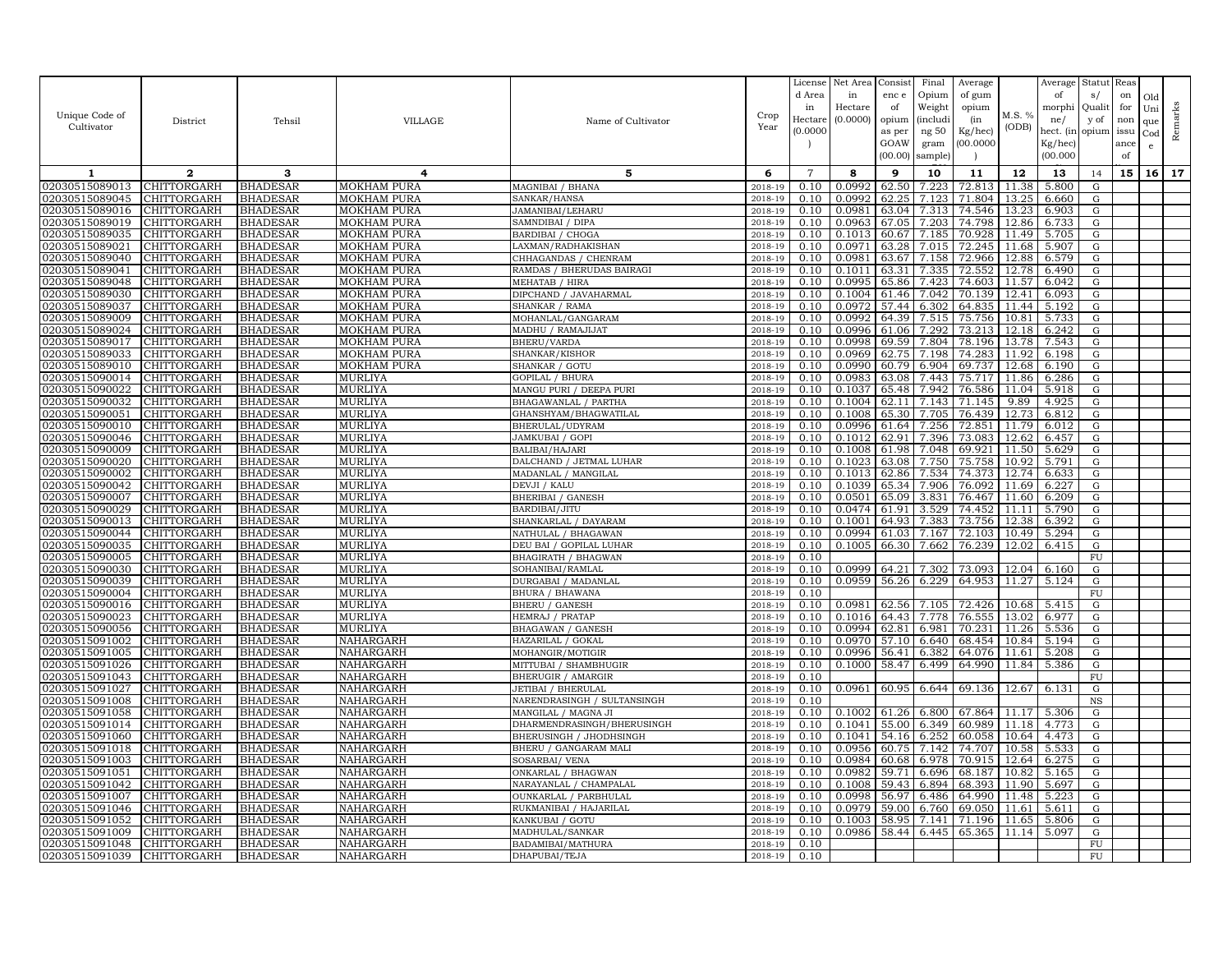|                                  |                                   |                                    |                                  |                                            |                    | License           | Net Area         | Consist        | Final          | Average          |                | Average        | Statut         | Reas |              |         |
|----------------------------------|-----------------------------------|------------------------------------|----------------------------------|--------------------------------------------|--------------------|-------------------|------------------|----------------|----------------|------------------|----------------|----------------|----------------|------|--------------|---------|
|                                  |                                   |                                    |                                  |                                            |                    | d Area            | in               | enc e          | Opium          | of gum           |                | of             | s/             | on   | Old          |         |
|                                  |                                   |                                    |                                  |                                            |                    | in                | Hectare          | of             | Weight         | opium            |                | morphi         | Qualit         | for  | Uni          |         |
| Unique Code of                   | District                          | Tehsil                             | VILLAGE                          | Name of Cultivator                         | Crop               | Hectare           | (0.0000)         | opium          | <i>(includ</i> | (in              | M.S. %         | ne/            | y of           | non  | que          |         |
| Cultivator                       |                                   |                                    |                                  |                                            | Year               | (0.0000)          |                  | as per         | ng $50\,$      | Kg/hec)          | (ODB)          | hect. (in      | opium          | issu | $_{\rm Cod}$ | Remarks |
|                                  |                                   |                                    |                                  |                                            |                    |                   |                  | GOAW           | gram           | (00.0000)        |                | Kg/hec]        |                | ance | e            |         |
|                                  |                                   |                                    |                                  |                                            |                    |                   |                  | (00.00)        | sample         |                  |                | (00.000)       |                | of   |              |         |
| 1                                | $\mathbf{2}$                      | 3                                  | 4                                | 5                                          | 6                  | $\overline{7}$    | 8                | 9              | 10             | 11               | 12             | 13             | 14             | 15   | 16           | 17      |
| 02030515091036                   | CHITTORGARH                       | <b>BHADESAR</b>                    | NAHARGARH                        | GOKAL/PYARA                                | 2018-19            | 0.10              | 0.0998           | 57.82          | 6.261          | 62.736           | 12.05          | 5.292          | ${\rm G}$      |      |              |         |
| 02030515091044                   | CHITTORGARH                       | <b>BHADESAR</b>                    | NAHARGARH                        | PRABHUSINGH/PAKHESINGH                     | 2018-19            | 0.10              | 0.0968           | 58.80          | 6.611          | 68.296           | 11.79          | 5.636          | ${\rm G}$      |      |              |         |
| 02030515091047                   | CHITTORGARH                       | <b>BHADESAR</b>                    | NAHARGARH                        | DALU/NAGGA                                 | 2018-19            | 0.10              | 0.1011           | 55.97          | 6.293          | 62.245           | 10.59          | 4.614          | G              |      |              |         |
| 02030515091054                   | <b>CHITTORGARH</b>                | <b>BHADESAR</b>                    | NAHARGARH                        | KASTURIBAI/KISHANLAL                       | 2018-19            | 0.10              |                  |                |                |                  |                |                | $_{\rm NS}$    |      |              |         |
| 02030515091001                   | <b>CHITTORGARH</b>                | <b>BHADESAR</b>                    | NAHARGARH                        | JITMAL/DUNGA                               | 2018-19            | 0.10              | 0.1005           | 56.15          | 6.634          | 66.010           | 11.52          | 5.323          | G              |      |              |         |
| 02030515091030                   | CHITTORGARH                       | <b>BHADESAR</b>                    | NAHARGARH                        | GUMANSINGH/VARDISINGH                      | 2018-19            | 0.10              | 0.0992           | 51.77          | 6.005          | 60.534           | 12.67          | 5.369          | ${\rm G}$      |      |              |         |
| 02030515091015                   | <b>CHITTORGARH</b>                | <b>BHADESAR</b>                    | NAHARGARH                        | RAMESHVARLAL / LALU                        | 2018-19            | 0.10              | 0.0990           | 56.26          | 6.060          | 61.212           | 13.05          | 5.592          | ${\rm G}$      |      |              |         |
| 02030515091016                   | <b>CHITTORGARH</b>                | <b>BHADESAR</b>                    | NAHARGARH                        | NATHU / BHAWANI GOSHVAMI                   | 2018-19            | 0.10              |                  |                |                |                  |                |                | FU             |      |              |         |
| 02030515091028                   | <b>CHITTORGARH</b>                | <b>BHADESAR</b>                    | NAHARGARH                        | RATANLAL / BHAWANA                         | 2018-19            | 0.10              |                  |                |                |                  |                |                | FU             |      |              |         |
| 02030515091041                   | CHITTORGARH                       | <b>BHADESAR</b>                    | NAHARGARH                        | LAHARU / BHERA GADRI                       | 2018-19            | 0.10              | 0.1000           | 59.68          | 7.068          | 70.680           | 11.54          | 5.709          | G              |      |              |         |
| 02030515091053                   | CHITTORGARH                       | <b>BHADESAR</b>                    | NAHARGARH                        | GOTUDAS / GOPIDAS                          | 2018-19            | 0.10              |                  |                |                |                  |                |                | ${\rm FU}$     |      |              |         |
| 02030515091079                   | CHITTORGARH                       | <b>BHADESAR</b>                    | NAHARGARH                        | NOZIBAI / NARAYN                           | 2018-19            | 0.10              |                  |                |                |                  |                |                | ${\rm FU}$     |      |              |         |
| 02030515092029                   | CHITTORGARH                       | <b>BHADESAR</b>                    | <b>NANNANA</b>                   | UDA / SAVA                                 | 2018-19            | 0.10              | 0.1032           | 59.28          | 6.521          | 63.188           | 12.85          | 5.684          | G              |      |              |         |
| 02030515092032                   | CHITTORGARH                       | <b>BHADESAR</b>                    | <b>NANNANA</b>                   | KATUBAI / RAMRATAN                         | 2018-19            | 0.10              | 0.1014           | 56.18          | 6.421          | 63.324           | 12.16          | 5.390          | ${\rm G}$      |      |              |         |
| 02030515092068                   | CHITTORGARH                       | <b>BHADESAR</b>                    | <b>NANNANA</b>                   | SHAMBHULAL / KISHNLAL                      | 2018-19            | 0.10              |                  |                |                |                  |                |                | FU             |      |              |         |
| 02030515092019                   | CHITTORGARH                       | <b>BHADESAR</b>                    | NANNANA                          | RADHIBAI / VIJAYRAM                        | 2018-19            | 0.10              | 0.0505           | 60.25          | 3.589          | 71.069           | 11.47          | 5.706          | G              |      |              |         |
| 02030515092013                   | CHITTORGARH                       | <b>BHADESAR</b>                    | <b>NANNANA</b>                   | VARDICHAND / BHERA                         | 2018-19            | 0.10              | 0.1003           | 59.20          | 6.537          | 65.175           | 11.15          | 5.087          | G              |      |              |         |
| 02030515092026                   | CHITTORGARH                       | <b>BHADESAR</b>                    | NANNANA                          | HEMRAJ/PARTHA                              | 2018-19            | 0.10              | 0.0999           | 59.33          | 6.475          | 64.815           | 10.08          | 4.574          | G              |      |              |         |
| 02030515092041                   | CHITTORGARH                       | <b>BHADESAR</b>                    | NANNANA                          | RAJIBAI / LAKHMICHAND                      | 2018-19            | 0.10              | 0.0488           | 64.74          | 3.718          | 76.189           | 10.58          | 5.642          | ${\rm G}$      |      |              |         |
| 02030515092043                   | CHITTORGARH                       | <b>BHADESAR</b>                    | NANNANA                          | JAGANATH / HEMRAJ                          | 2018-19            | 0.10              | 0.1046           | 56.78          | 6.603          | 63.126           | 11.99          | 5.298          | G              |      |              |         |
| 02030515092010                   | CHITTORGARH                       | <b>BHADESAR</b>                    | <b>NANNANA</b>                   | ONKAR / CHAINRAM                           | 2018-19            | 0.10              | 0.1005           | 61.74          | 7.197          | 71.612           | 10.25          | 5.138          | ${\rm G}$      |      |              |         |
| 02030515092047                   | CHITTORGARH                       | <b>BHADESAR</b>                    | <b>NANNANA</b>                   | KASHIBAI / BOTLAL                          | 2018-19            | 0.10              | 0.0942           | 58.91          | 6.169          | 65.488           | 11.66          | 5.345          | ${\rm G}$      |      |              |         |
| 02030515092034                   | CHITTORGARH                       | <b>BHADESAR</b>                    | NANNANA                          | NANDLAL / KISHANLAI                        | 2018-19            | 0.10              | 0.0943           | 61.32          | 6.544          | 69.396           | 10.44          | 5.071          | ${\rm G}$      |      |              |         |
| 02030515092059                   | CHITTORGARH                       | <b>BHADESAR</b>                    | <b>NANNANA</b>                   | RADHSHYAM / BHAWANISHANKAR                 | 2018-19            | 0.10              | 0.1014           | 61.81          | 6.834          | 67.396           | 11.42          | 5.388          | G              |      |              |         |
| 02030515092067                   | CHITTORGARH                       | <b>BHADESAR</b>                    | NANNANA                          | GANAPATLAL / NAGJIRAM                      | 2018-19            | 0.10              | 0.0973           | 57.46          | 6.115          | 62.847           | 11.33          | 4.985          | ${\rm G}$      |      |              |         |
| 02030515092048                   | CHITTORGARH                       | <b>BHADESAR</b>                    | <b>NANNANA</b>                   | <b>ACHIRAM / BHERA</b>                     | 2018-19            | 0.10              | 0.0604           | 57.70          | 4.072          | 67.417           | 11.56          | 5.455          | ${\rm G}$      |      |              |         |
| 02030515092056                   | CHITTORGARH                       | <b>BHADESAR</b>                    | NANNANA                          | HEERALAL / LAKSHMICHAND                    | 2018-19            | 0.10              | 0.0977           | 61.21          | 6.576          | 67.308           | 12.30          | 5.795          | G              |      |              |         |
| 02030515092090                   | CHITTORGARH                       | <b>BHADESAR</b>                    | <b>NANNANA</b>                   | MOHANKUNWAR/KAILASH                        | 2018-19            | 0.10              | 0.0980           | 62.27          | 6.752          | 68.898           | 11.08          | 5.344          | G              |      |              |         |
| 02030515092042                   | CHITTORGARH                       | <b>BHADESAR</b>                    | <b>NANNANA</b>                   | GEHRIDAS/BHANWARDAS                        | 2018-19            | 0.10              | 0.1022           | 48.57          | 5.343          | 52.280           | 11.90          | 4.355          | ${\rm G}$      |      |              |         |
| 02030515092044                   | CHITTORGARH                       | <b>BHADESAR</b>                    | NANNANA                          | GATTUBAI / GANPATDAS                       | 2018-19            | 0.10              | 0.1022<br>0.0997 | 57.63<br>52.79 | 6.660<br>5.980 | 65.166<br>59.980 | 11.33<br>12.26 | 5.169          | ${\rm G}$      |      |              |         |
| 02030515092014<br>02030515092035 | CHITTORGARH<br>CHITTORGARH        | <b>BHADESAR</b><br><b>BHADESAR</b> | <b>NANNANA</b><br><b>NANNANA</b> | KESHURAM / ONKARLAI<br>BHULIBAI/SANKARLAL  | 2018-19<br>2018-19 | 0.10<br>0.10      | 0.1045           | 57.50          | 6.604          | 63.196           | 11.10          | 5.148<br>4.91  | G<br>${\rm G}$ |      |              |         |
| 02030515092017                   | <b>CHITTORGARH</b>                | <b>BHADESAR</b>                    | NANNANA                          | RAJIBAI / NANDALAL                         | 2018-19            | 0.10              | 0.0510           | 54.23          | 3.169          | 62.137           | 13.17          | 5.728          | $\mathbf G$    |      |              |         |
| 02030515092064                   | CHITTORGARH                       | <b>BHADESAR</b>                    | NANNANA                          | TULSIRAM/CHAGANLAL                         | 2018-19            | $0.\overline{10}$ | 0.1036           | 59.07          | 6.827          | 65.898           | 13.01          | 6.001          | G              |      |              |         |
| 02030515092050                   | CHITTORGARH                       | <b>BHADESAR</b>                    | <b>NANNANA</b>                   | ONKARLAL/AMARLAL                           | 2018-19            | 0.10              | 0.0997           | 57.36          | 6.654          | 66.740           | 10.63          | 4.966          | ${\rm G}$      |      |              |         |
| 02030515092072                   | CHITTORGARH                       | <b>BHADESAR</b>                    | <b>NANNANA</b>                   | BADAMIBAI / NANALAI                        | 2018-19            | 0.10              | 0.1000           | 55.44          | 5.924          | 59.240           | 11.22          | 4.653          | ${\rm G}$      |      |              |         |
| 02030515092040                   | <b>CHITTORGARH</b>                | <b>BHADESAR</b>                    | NANNANA                          | CHUNNILAL / BHERA                          | 2018-19            | 0.10              | 0.1034           | 56.09          | 6.474          | 62.611           | 12.39          | 5.431          | G              |      |              |         |
| 02030515092022                   | CHITTORGARH                       | <b>BHADESAR</b>                    | NANNANA                          | GEHARILAL/HEMRAJ                           | 2018-19            | 0.10              | 0.1041           | 54.16          | 5.950          | 57.157           | 12.15          | 4.861          | G              |      |              |         |
| 02030515092071                   | CHITTORGARH                       | <b>BHADESAR</b>                    | <b>NANNANA</b>                   | RAMCHAND/BOTLAL                            | 2018-19            | 0.10              | 0.0991           | 57.17          | 6.477          | 65.358           | 10.62          | 4.858          | ${\rm G}$      |      |              |         |
| 02030515092046                   | <b>CHITTORGARH</b>                | <b>BHADESAR</b>                    | NANNANA                          | CHANDIBAI/DADAMCHAND                       | 2018-19            | 0.10              |                  |                |                |                  |                |                | FU             |      |              |         |
| 02030515092073                   | CHITTORGARH                       | <b>BHADESAR</b>                    | NANNANA                          | GISIBAI/SHANKARLAL                         | 2018-19            | 0.10              |                  |                |                |                  |                |                | FU             |      |              |         |
| 02030515094018                   | CHITTORGARH                       | <b>BHADESAR</b>                    | NAPANIYA                         | NATHULAL / TULSHIRAM                       | 2018-19            | 0.10              | 0.1001           | 60.75          | 6.787          | 67.802           | 10.98          | 5.211          | G              |      |              |         |
| 02030515094008                   | CHITTORGARH                       | <b>BHADESAR</b>                    | NAPANIYA                         | <b>BHERULAL / TEJA</b>                     | 2018-19            | 0.10              | 0.1009           | 66.47          | 7.673          | 76.046           | 11.60          | 6.175          | ${\rm G}$      |      |              |         |
| 02030515094006                   | CHITTORGARH                       | <b>BHADESAR</b>                    | NAPANIYA                         | <b>BHERULAL / SHOLA</b>                    | 2018-19            | 0.10              | 0.0980           | 60.12          | 6.854          | 69.939           | 11.36          | 5.561          | G              |      |              |         |
| 02030515094007                   | CHITTORGARH                       | <b>BHADESAR</b>                    | NAPANIYA                         | RUPA / KISHANA MEGWAL                      | 2018-19            | 0.10              | 0.0999           | 64.29          | 7.421          | 74.284           | 10.11          | 5.257          | G              |      |              |         |
| 02030515094031                   | CHITTORGARH                       | <b>BHADESAR</b>                    | NAPANIYA                         | ONKAR / DEVA                               | 2018-19            | 0.10              | 0.0982           | 63.09          | 6.940          | 70.672           | 10.95          | 5.417          | G              |      |              |         |
| 02030515094027                   | CHITTORGARH                       | <b>BHADESAR</b>                    | NAPANIYA                         | HANGAMIBAI/DHANNA/BHANGAWANA               | 2018-19            | 0.10              | 0.1007           | 51.13          | 5.580          | 55.412           | 13.22          | 5.128          | G              |      |              |         |
| 02030515094035                   | CHITTORGARH                       | <b>BHADESAR</b>                    | NAPANIYA                         | <b>DEVLI/GHASI LAL</b>                     | 2018-19            | 0.10              | 0.0988           | 64.46          | 7.137          | 72.237           | 11.67          | 5.901          | G              |      |              |         |
| 02030515094014                   | CHITTORGARH                       | <b>BHADESAR</b>                    | NAPANIYA                         | GANESH/CHATURBHUJ                          | 2018-19            | 0.10              | 0.1010           | 59.63          | 7.352          | 72.792           | 12.31          | 6.272          | G              |      |              |         |
| 02030515094040                   | CHITTORGARH                       | <b>BHADESAR</b>                    | NAPANIYA                         | GHASI/AMARA                                | 2018-19            | 0.10              | 0.0980           | 59.69          | 6.736          | 68.735           | 10.55          | 5.076          | ${\rm G}$      |      |              |         |
| 02030515094032                   | <b>CHITTORGARH</b>                | <b>BHADESAR</b>                    | NAPANIYA                         | ONKAR/TULSA                                | 2018-19            | 0.10              | 0.0983           | 63.30          | 7.280          | 74.059           | 11.60          | 6.013          | G              |      |              |         |
| 02030515094017<br>02030515094039 | CHITTORGARH<br><b>CHITTORGARH</b> | <b>BHADESAR</b><br><b>BHADESAR</b> | NAPANIYA<br><b>NAPANIYA</b>      | KISHOR/MUNNA/CHAMPALAL<br>DHANNIBAI/PYARJI | 2018-19<br>2018-19 | 0.10<br>0.10      | 0.1033<br>0.0901 | 55.49<br>58.78 | 6.667<br>5.853 | 64.540<br>64.961 | 9.43<br>12.78  | 4.260<br>5.811 | G<br>G         |      |              |         |
| 02030515094011                   | CHITTORGARH                       | <b>BHADESAR</b>                    | NAPANIYA                         | RUPLAL/PARTHA                              | 2018-19            | 0.10              | 0.0990           | 58.74          | 6.520          | 65.859           | 13.01          | 5.998          | ${\rm G}$      |      |              |         |
| 02030515094003                   | <b>CHITTORGARH</b>                | <b>BHADESAR</b>                    | NAPANIYA                         | MAGNIRAM / RAKBA                           | 2018-19            | 0.10              | 0.0981           | 58.01          | 6.820          | 69.521           | 10.89          | 5.300          | G              |      |              |         |
| 02030515094016                   | <b>CHITTORGARH</b>                | <b>BHADESAR</b>                    | NAPANIYA                         | DVARKAPRASAD / UDAILAL                     | 2018-19            | 0.10              | 0.1016           | 57.86          | 6.951          | 68.415           | 11.03          | 5.283          | ${\rm G}$      |      |              |         |
| 02030515096016                   | <b>CHITTORGARH</b>                | <b>BHADESAR</b>                    | NARBADIA                         | JAMKUBAI/BHAGWAN                           | 2018-19            | 0.10              |                  |                |                |                  |                |                | FU             |      |              |         |
|                                  |                                   |                                    |                                  |                                            |                    |                   |                  |                |                |                  |                |                |                |      |              |         |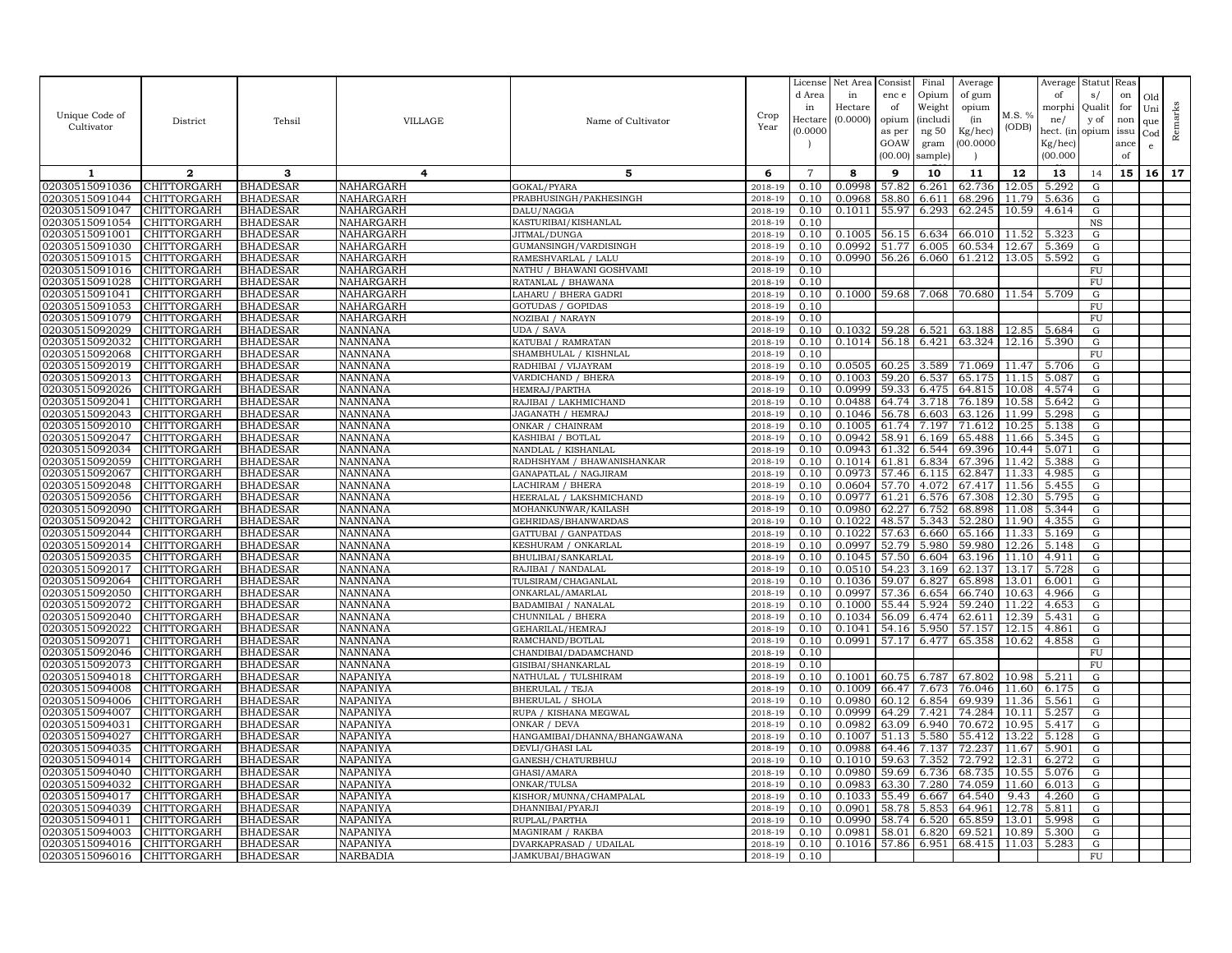|                                  |                                   |                                    |                                        |                                               |                    | License        | Net Area         | Consist        | Final          | Average          |                | Average        | Statut          | Reas |              |         |
|----------------------------------|-----------------------------------|------------------------------------|----------------------------------------|-----------------------------------------------|--------------------|----------------|------------------|----------------|----------------|------------------|----------------|----------------|-----------------|------|--------------|---------|
|                                  |                                   |                                    |                                        |                                               |                    | d Area         | in               | enc e          | Opium          | of gum           |                | of             | s/              | on   | Old          |         |
|                                  |                                   |                                    |                                        |                                               |                    | in             | Hectare          | of             | Weight         | opium            | M.S. %         | morphi         | Qualit          | for  | Uni          |         |
| Unique Code of                   | District                          | Tehsil                             | VILLAGE                                | Name of Cultivator                            | Crop               | Hectar         | (0.0000)         | opium          | <i>(includ</i> | (in              |                | ne/            | y of            | non  | que          |         |
| Cultivator                       |                                   |                                    |                                        |                                               | Year               | (0.0000)       |                  | as per         | ng $50\,$      | Kg/hec)          | (ODB)          | hect. (in      | opium           | issu | $_{\rm Cod}$ | Remarks |
|                                  |                                   |                                    |                                        |                                               |                    |                |                  | GOAW           | gram           | (00.0000)        |                | Kg/hec]        |                 | ance | e            |         |
|                                  |                                   |                                    |                                        |                                               |                    |                |                  | (00.00)        | sample         |                  |                | (00.000)       |                 | of   |              |         |
| 1                                | $\mathbf{2}$                      | 3                                  | $\overline{4}$                         | 5                                             | 6                  | $\overline{7}$ | 8                | 9              | 10             | 11               | 12             | 13             | 14              | 15   | 16           | 17      |
| 02030515096043                   | CHITTORGARH                       | <b>BHADESAR</b>                    | NARBADIA                               | CHATURBHUJ / CHAMPALAL                        | 2018-19            | 0.10           | 0.0978           | 60.07          | 6.899          | 70.542           | 10.72          | 5.294          | G               |      |              |         |
| 02030515096004                   | CHITTORGARH                       | <b>BHADESAR</b>                    | <b>NARBADIA</b>                        | KESARBAI/SHANKAR                              | 2018-19            | 0.10           | 0.0989           | 65.43          | 7.599          | 76.835           | 10.79          | 5.804          | ${\rm G}$       |      |              |         |
| 02030515096008                   | CHITTORGARH                       | <b>BHADESAR</b>                    | NARBADIA                               | SOHNIBAI/HARLAL/PRATHVIRAJ                    | 2018-19            | 0.10           |                  |                |                |                  |                |                | FU              |      |              |         |
| 02030515096032                   | <b>CHITTORGARH</b>                | <b>BHADESAR</b>                    | NARBADIA                               | BHERU / KISHNA                                | 2018-19            | 0.10           | 0.0993           | 56.66          | 6.516          | 65.619           | 9.30           | 4.272          | ${\rm G}$       |      |              |         |
| 02030515096027                   | CHITTORGARH                       | <b>BHADESAR</b>                    | <b>NARBADIA</b>                        | NARAYAN/DOLA                                  | 2018-19            | 0.10           | 0.0996           | 58.16          | 6.605          | 66.315           | 11.30          | 5.246          | ${\rm G}$       |      |              |         |
| 02030515096044                   | CHITTORGARH                       | <b>BHADESAR</b>                    | <b>NARBADIA</b>                        | GANGARAM/BHURA                                | 2018-19            | 0.10           | 0.1000           | 61.66          | 7.038          | 70.380           | 10.90          | 5.370          | G               |      |              |         |
| 02030515096031                   | <b>CHITTORGARH</b>                | <b>BHADESAR</b>                    | NARBADIA                               | HAJARI/GOPI                                   | 2018-19            | 0.10           | 0.0979           | 60.20          | 7.147          | 73.003           | 11.58          | 5.917          | G               |      |              |         |
| 02030515096026                   | CHITTORGARH                       | <b>BHADESAR</b>                    | NARBADIA                               | KASTURI/GERU                                  | 2018-19            | 0.10           | 0.0998           | 61.58          | 7.047          | 70.611           | 10.31          | 5.096          | G               |      |              |         |
| 02030515096009                   | <b>CHITTORGARH</b>                | <b>BHADESAR</b>                    | <b>NARBADIA</b>                        | MEGHRAJ / RAMA                                | 2018-19            | 0.10           | 0.1000           | 65.79          | 7.669          | 76.690           | 11.20          | 6.013          | G               |      |              |         |
| 02030515096023                   | CHITTORGARH                       | <b>BHADESAR</b>                    | NARBADIA                               | DALIBAI / GAMER                               | 2018-19            | 0.10           |                  |                |                |                  |                |                | FU              |      |              |         |
| 02030515096033                   | CHITTORGARH                       | <b>BHADESAR</b>                    | NARBADIA                               | HARLAL / DALLA                                | 2018-19            | 0.10           | 0.1030           | 61.34          | 7.247          | 70.359           | 10.45          | 5.147          | G               |      |              |         |
| 02030515096045                   | CHITTORGARH                       | <b>BHADESAR</b>                    | NARBADIA                               | SHANKAR / MOTI                                | 2018-19            | 0.10           | 0.0967           | 61.96          | 7.117          | 73.599           | 4.86           | 2.504          |                 |      |              |         |
| 02030515096046                   | <b>CHITTORGARH</b>                | <b>BHADESAR</b>                    | <b>NARBADIA</b>                        | MOTI / UDA                                    | 2018-19            | 0.10           | 0.0963           | 57.35          | 6.407          | 66.532           | 10.48          | 4.881          | G               |      |              |         |
| 02030515097032<br>02030515097016 | CHITTORGARH<br>CHITTORGARH        | <b>BHADESAR</b><br><b>BHADESAR</b> | NARDHARI<br>NARDHARI                   | GOVINDSINGH/RAMSINGH<br>MANGUSINGH / TEJSINGH | 2018-19<br>2018-19 | 0.10<br>0.10   | 0.1000<br>0.0983 | 60.16<br>60.64 | 6.446<br>6.965 | 64.460<br>70.855 | 11.87<br>11.20 | 5.356<br>5.555 | G<br>G          |      |              |         |
| 02030515097004                   | CHITTORGARH                       | <b>BHADESAR</b>                    | NARDHARI                               | GEHRU/CHATURBHUJ                              | 2018-19            | 0.10           | 0.0995           | 63.45          | 7.206          | 72.422           | 10.21          | 5.176          | G               |      |              |         |
| 02030515097018                   | CHITTORGARH                       | <b>BHADESAR</b>                    | NARDHARI                               | GOTU / GANESH                                 | 2018-19            | 0.10           | 0.1010           | 66.13          | 7.539          | 74.644           | 11.21          | 5.857          | G               |      |              |         |
| 02030515097025                   | CHITTORGARH                       | <b>BHADESAR</b>                    | NARDHARI                               | 3ARDIBAI/BHAGWAN                              | 2018-19            | 0.10           | 0.0976           | 63.98          | 7.248          | 74.262           | 10.72          | 5.573          | G               |      |              |         |
| 02030515097029                   | CHITTORGARH                       | <b>BHADESAR</b>                    | NARDHARI                               | <b>GOTUSINGH / SHAMBHUSINGH</b>               | 2018-19            | 0.10           | 0.0980           | 66.19          | 7.149          | 72.949           | 11.69          | 5.969          | ${\rm G}$       |      |              |         |
| 02030515097031                   | CHITTORGARH                       | <b>BHADESAR</b>                    | NARDHARI                               | NARENDRASINGH / MANSINGH                      | 2018-19            | 0.10           | 0.0977           | 62.41          | 7.141          | 73.091           | 10.83          | 5.541          | G               |      |              |         |
| 02030515097005                   | CHITTORGARH                       | <b>BHADESAR</b>                    | NARDHARI                               | NANDLAL / KISHANA                             | 2018-19            | 0.10           | 0.0980           | 65.85          | 7.780          | 79.388           | 11.22          | 6.235          | ${\rm G}$       |      |              |         |
| 02030515097012                   | CHITTORGARH                       | <b>BHADESAR</b>                    | <b>NARDHARI</b>                        | PRATHVIPALSINGH / LAKSJHMANSINGH              | 2018-19            | 0.10           | 0.0976           | 60.86          | 6.677          | 68.412           | 11.35          | 5.435          | G               |      |              |         |
| 02030515097027                   | CHITTORGARH                       | <b>BHADESAR</b>                    | NARDHARI                               | NANALAL/HAJARI                                | 2018-19            | 0.10           | 0.1025           | 59.59          | 6.572          | 64.117           | 10.25          | 4.600          | ${\rm G}$       |      |              |         |
| 02030515097002                   | CHITTORGARH                       | <b>BHADESAR</b>                    | NARDHARI                               | DEUBAI / UDAIRAM                              | 2018-19            | 0.10           | 0.1001           | 63.16          | 7.426          | 74.186           | 12.11          | 6.289          | G               |      |              |         |
| 02030515097017                   | CHITTORGARH                       | <b>BHADESAR</b>                    | NARDHARI                               | SUHAGIBAI/MEGHA                               | 2018-19            | 0.10           | 0.0992           | 62.06          | 7.004          | 70.605           | 10.57          | 5.224          | ${\rm G}$       |      |              |         |
| 02030515097007                   | <b>CHITTORGARH</b>                | <b>BHADESAR</b>                    | NARDHARI                               | LALSINGH/JORAWARSINGH                         | 2018-19            | 0.10           | 0.0964           | 66.18          | 7.318          | 75.913           | 11.26          | 5.983          | ${\rm G}$       |      |              |         |
| 02030515097023                   | CHITTORGARH                       | <b>BHADESAR</b>                    | NARDHARI                               | NATHULAL / MOTILAL                            | 2018-19            | 0.10           | 0.0983           | 59.18          | 6.620          | 67.345           | 10.16          | 4.789          | G               |      |              |         |
| 02030515097001                   | CHITTORGARH                       | <b>BHADESAR</b>                    | NARDHARI                               | JIVANSINGH / DEEPSINGH                        | 2018-19            | 0.10           | 0.0969           | 64.34          | 6.985          | 72.085           | 11.21          | 5.657          | G               |      |              |         |
| 02030515097003                   | CHITTORGARH                       | <b>BHADESAR</b>                    | NARDHARI                               | KASHTURIBAI / GANESH                          | 2018-19            | 0.10           | 0.0977           | 68.62          | 7.931          | 81.177           | 12.43          | 7.063          | ${\rm G}$       |      |              |         |
| 02030515101055                   | CHITTORGARH                       | <b>BHADESAR</b>                    | PANCHDEWLA                             | RADHABAI/BHURALAL                             | 2018-19            | 0.10           | 0.0988           | 58.58          | 6.176          | 62.510           | 13.16          | 5.758          | ${\rm G}$       |      |              |         |
| 02030515101054                   | CHITTORGARH                       | <b>BHADESAR</b>                    | PANCHDEWLA                             | BALURAM / BHARMAL                             | 2018-19            | 0.10           | 0.0980           | 61.08          | 6.440          | 65.714           | 12.54          | 5.768          | G               |      |              |         |
| 02030515101008<br>02030515101011 | CHITTORGARH<br><b>CHITTORGARH</b> | <b>BHADESAR</b><br><b>BHADESAR</b> | PANCHDEWLA<br><b>PANCHDEWLA</b>        | JGMABAI / MAGNA<br>CHAGAN/VARDA               | 2018-19<br>2018-19 | 0.10<br>0.10   | 0.1009           | 59.39          | 6.711          | 66.511           | 10.78          | 5.019          | ${\rm G}$<br>FU |      |              |         |
| 02030515101045                   | <b>CHITTORGARH</b>                | <b>BHADESAR</b>                    | PANCHDEWLA                             | SAVARAM / MEGHRAJ                             | 2018-19            | 0.10           | 0.0989           | 56.61          | 5.887          | 59.525           | 11.50          | 4.792          | G               |      |              |         |
| 02030515101033                   | CHITTORGARH                       | <b>BHADESAR</b>                    | PANCHDEWLA                             | PYARIBAI / DULICHAND                          | 2018-19            | 0.10           | 0.1000           | 60.31          | 6.643          | 66.430           | 11.21          | 5.213          | ${\rm G}$       |      |              |         |
| 02030515101016                   | CHITTORGARH                       | <b>BHADESAR</b>                    | PANCHDEWLA                             | SHANKARLAL / NANALAL                          | 2018-19            | 0.10           | 0.1007           | 54.79          | 5.831          | 57.905           | 13.25          | 5.371          | ${\rm G}$       |      |              |         |
| 02030515101007                   | CHITTORGARH                       | <b>BHADESAR</b>                    | PANCHDEWLA                             | JIVA / AMARCHAND                              | 2018-19            | 0.10           | 0.1020           | 58.98          | 6.690          | 65.588           | 11.97          | 5.496          | G               |      |              |         |
| 02030515101042                   | CHITTORGARH                       | <b>BHADESAR</b>                    | PANCHDEWLA                             | KHURAJ / KALU                                 | 2018-19            | 0.10           | 0.0992           | 56.98          | 6.007          | 60.554           | 12.13          | 5.142          | G               |      |              |         |
| 02030515101053                   | CHITTORGARH                       | <b>BHADESAR</b>                    | PANCHDEWLA                             | NARAYAN / MADHU                               | 2018-19            | 0.10           |                  |                |                |                  |                |                | ${\rm FU}$      |      |              |         |
| 02030515102060                   | <b>CHITTORGARH</b>                | <b>BHADESAR</b>                    | PARLIYA(Bhadesar)                      | SHANKARLAL / BADRILAL                         | 2018-19            | 0.10           | 0.0997           | 62.53          | 6.896          | 69.168           | 10.68          | 5.171          | ${\rm G}$       |      |              |         |
| 02030515102012                   | CHITTORGARH                       | <b>BHADESAR</b>                    | PARLIYA(Bhadesar)                      | AMARCHAND / NOLA                              | 2018-19            | 0.10           | 0.0999           | 60.34          | 6.896          | 69.029           | 10.59          | 5.117          | ${\rm G}$       |      |              |         |
| 02030515102081                   | <b>CHITTORGARH</b>                | <b>BHADESAR</b>                    | PARLIYA(Bhadesar)                      | PRATABIBAI/BHERA                              | 2018-19            | 0.10           | 0.1045           | 58.41          | 6.759          | 64.679           | 10.73          | 4.858          | G               |      |              |         |
| 02030515102028                   | CHITTORGARH                       | <b>BHADESAR</b>                    | PARLIYA(Bhadesar)                      | SOSARBAI/SOHANGIR                             | 2018-19            | 0.10           | 0.0985           | 56.83          | 6.406          | 65.036           | 10.94          | 4.980          | ${\rm G}$       |      |              |         |
| 02030515102024                   | CHITTORGARH                       | <b>BHADESAR</b>                    | PARLIYA(Bhadesar)                      | SHANKAR/KISHOR                                | 2018-19            | 0.10           | 0.1007           | 56.63          | 6.343          | 62.989           | 11.60          | 5.114          | G               |      |              |         |
| 02030515102013                   | CHITTORGARH                       | <b>BHADESAR</b>                    | PARLIYA(Bhadesar)                      | RAMLAL / POKHAR                               | 2018-19            | 0.10           | 0.0933           | 57.07          | 6.547          | 70.172           | 11.13          | 5.467          | G               |      |              |         |
| 02030515102054                   | CHITTORGARH                       | <b>BHADESAR</b>                    | PARLIYA(Bhadesar                       | CHUNNILAL / GHASILAL                          | 2018-19            | 0.10           | 0.0933           | 57.87          | 6.473          | 69.378           | 10.33          | 5.017          | G               |      |              |         |
| 02030515102046                   | CHITTORGARH                       | <b>BHADESAR</b>                    | PARLIYA(Bhadesar)                      | BADAMBAI / MATHURALAL<br>BALU / MOTI GIR      | 2018-19            | 0.10           | 0.0964           | 59.9<br>59.92  | 6.736          | 69.876           | 10.03<br>9.91  | 4.906          | G               |      |              |         |
| 02030515102020<br>02030515102080 | CHITTORGARH<br>CHITTORGARH        | <b>BHADESAR</b><br><b>BHADESAR</b> | PARLIYA(Bhadesar)<br>PARLIYA(Bhadesar) | RUKMANIBAI / SHANKAR                          | 2018-19<br>2018-19 | 0.10<br>0.10   | 0.0976<br>0.0989 | 57.63          | 6.728<br>6.479 | 68.934<br>65.511 | 11.68          | 4.782<br>5.356 | G<br>G          |      |              |         |
| 02030515102062                   | CHITTORGARH                       | <b>BHADESAR</b>                    | PARLIYA(Bhadesar)                      | SHAMBHU / BHERU BHARATIYA                     | 2018-19            | 0.10           |                  |                |                |                  |                |                | ${\rm FU}$      |      |              |         |
| 02030515102071                   | <b>CHITTORGARH</b>                | <b>BHADESAR</b>                    | PARLIYA(Bhadesar)                      | RATNIBAI/BHERULAL/MAGNA                       | 2018-19            | 0.10           | 0.0970           | 57.35          | 6.382          | 65.794           | 10.81          | 4.979          | G               |      |              |         |
| 02030515102007                   | CHITTORGARH                       | <b>BHADESAR</b>                    | PARLIYA(Bhadesar)                      | KAVERIBAI/JAGANNATH                           | 2018-19            | 0.10           | 0.0974           | 60.60          | 6.865          | 70.483           | 10.15          | 5.008          | ${\rm G}$       |      |              |         |
| 02030515102011                   | <b>CHITTORGARH</b>                | <b>BHADESAR</b>                    | PARLIYA(Bhadesar)                      | CHHAGAN / NATHU                               | 2018-19            | 0.10           | 0.0990           | 61.90          | 7.242          | 73.152           | 10.50          | 5.377          | G               |      |              |         |
| 02030515102031                   | CHITTORGARH                       | <b>BHADESAR</b>                    | PARLIYA(Bhadesar)                      | GANESH / LAKHAMA                              | 2018-19            | 0.10           | 0.1029           | 61.34          | 7.150          | 69.485           | 10.45          | 5.083          | ${\rm G}$       |      |              |         |
| 02030515102042                   | <b>CHITTORGARH</b>                | <b>BHADESAR</b>                    | PARLIYA(Bhadesar)                      | SHYAMLAL / SHRILAL                            | 2018-19            | 0.10           | 0.1014           | 65.39          | 7.735          | 76.282           | 10.17          | 5.430          | G               |      |              |         |
| 02030515102050                   | <b>CHITTORGARH</b>                | <b>BHADESAR</b>                    | PARLIYA(Bhadesar)                      | MOHANGIR / RAMGIR                             | 2018-19            | 0.10           | 0.0984           | 57.87          | 6.109          | 62.083           | 11.18          | 4.859          | G               |      |              |         |
| 02030515102057 CHITTORGARH       |                                   | <b>BHADESAR</b>                    | PARLIYA(Bhadesar)                      | BHERULAL / MOTI                               | 2018-19            | 0.10           |                  |                |                |                  |                |                | FU              |      |              |         |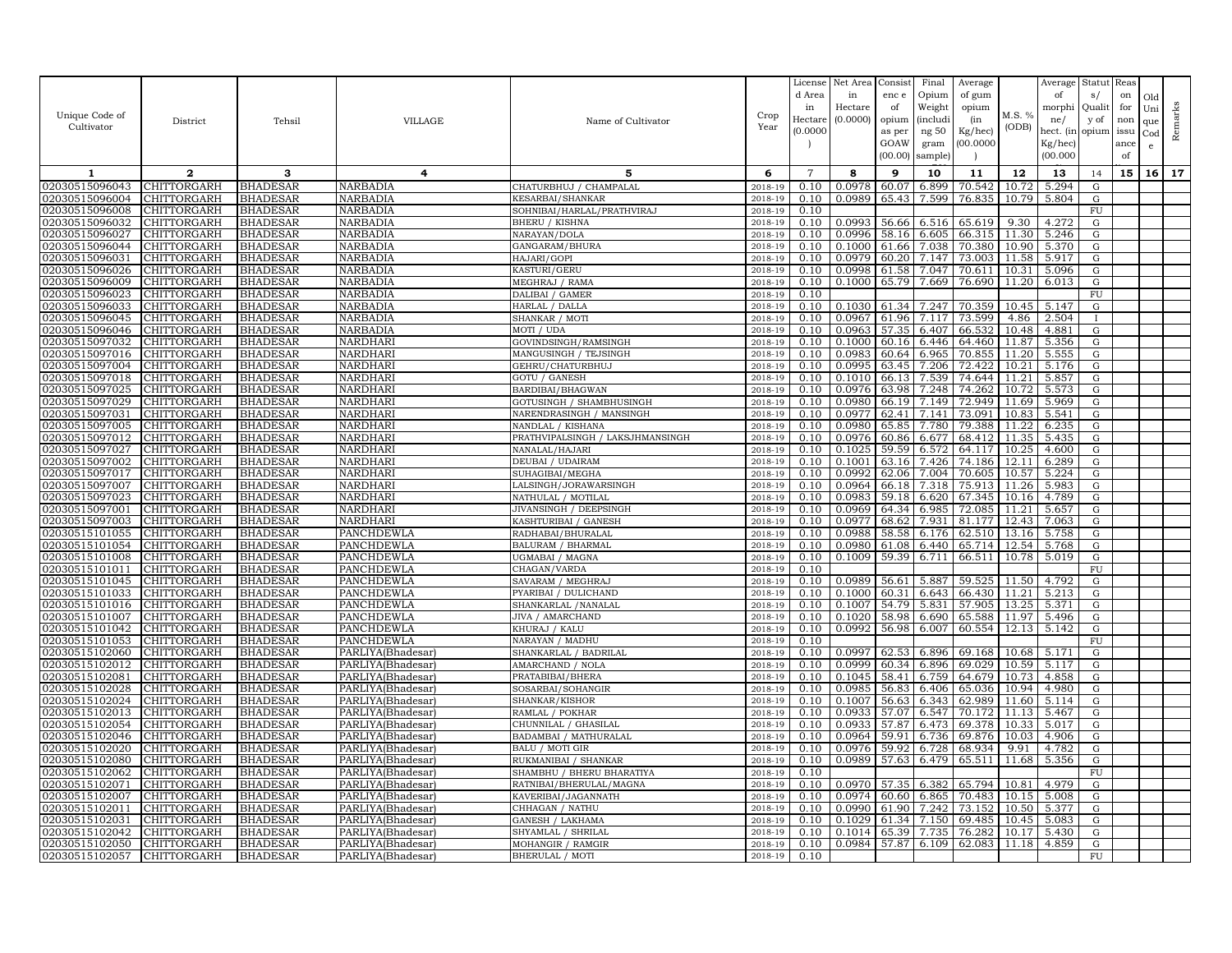| Unique Code of                   | District                   | Tehsil                             | VILLAGE                      | Name of Cultivator                         | Crop               | License<br>d Area<br>in<br>Hectare | Net Area<br>in<br>Hectare<br>(0.0000) | Consist<br>enc e<br>of<br>opium | Final<br>Opium<br>Weight<br><i>(includi</i> | Average<br>of gum<br>opium<br>(in | M.S. %         | Average<br>of<br>morphi<br>ne/   | Statut Reas<br>s/<br>Qualit<br>y of | on<br>for<br>non | Old<br>Uni<br>que | Remarks |
|----------------------------------|----------------------------|------------------------------------|------------------------------|--------------------------------------------|--------------------|------------------------------------|---------------------------------------|---------------------------------|---------------------------------------------|-----------------------------------|----------------|----------------------------------|-------------------------------------|------------------|-------------------|---------|
| Cultivator                       |                            |                                    |                              |                                            | Year               | (0.0000)                           |                                       | as per<br>GOAW<br>(00.00)       | ng 50<br>gram<br>sample)                    | Kg/hec)<br>(00.0000)              | (ODB)          | hect. (in<br>Kg/hec)<br>(00.000) | opium issu                          | ance<br>of       | $_{\rm Cod}$<br>e |         |
| 1                                | $\mathbf{2}$               | 3                                  | 4                            | 5                                          | 6                  | $\overline{7}$                     | 8                                     | 9                               | 10                                          | 11                                | 12             | 13                               | 14                                  | 15               | 16                | 17      |
| 02030515102066                   | CHITTORGARH                | <b>BHADESAR</b>                    | PARLIYA(Bhadesar)            | RATAN / BHAWANA CHAMAR                     | 2018-19            | 0.10                               | 0.1017                                | 54.86                           | 6.238                                       | 61.337                            | 9.81           | 4.212                            | G                                   |                  |                   |         |
| 02030515102074                   | CHITTORGARH                | <b>BHADESAR</b>                    | PARLIYA(Bhadesar)            | MANGU / PRATHA                             | 2018-19            | 0.10                               | 0.0990                                | 58.49                           | 6.810                                       | 68.788                            | 11.88          | 5.720                            | G                                   |                  |                   |         |
| 02030515102077                   | CHITTORGARH                | <b>BHADESAR</b>                    | PARLIYA(Bhadesar)            | <b>GOPI / PYRA BHIL</b>                    | $2018 - 1$         | 0.10                               | 0.1013                                | 57.41                           | 6.455                                       | 63.722                            | 10.78          | 4.808                            | G                                   |                  |                   |         |
| 02030515104062                   | CHITTORGARH                | <b>BHADESAR</b>                    | PIPALWAS                     | JAMANA / LEHRU                             | 2018-19            | 0.10                               | 0.0961                                | 62.31                           | 7.077                                       | 73.642                            | 11.72          | 6.041                            | G                                   |                  |                   |         |
| 02030515104110                   | CHITTORGARH                | <b>BHADESAR</b>                    | PIPALWAS                     | KAMARU / PIRU                              | 2018-19            | 0.10                               | 0.1005                                | 64.38                           | 7.523                                       | 74.856                            | 9.77           | 5.120                            | G                                   |                  |                   |         |
| 02030515104118<br>02030515104010 | CHITTORGARH<br>CHITTORGARH | <b>BHADESAR</b><br><b>BHADESAR</b> | PIPALWAS<br>PIPALWAS         | SUNDARBAI/ONKARJI<br>PRABHULAL / HAJARI    | 2018-19<br>2018-19 | 0.10<br>0.10                       | 0.0994<br>0.0986                      | 62.07<br>60.94                  | 7.165<br>7.139                              | 72.083<br>72.404                  | 10.52<br>10.85 | 5.308<br>5.499                   | G<br>G                              |                  |                   |         |
| 02030515104030                   | CHITTORGARH                | <b>BHADESAR</b>                    | PIPALWAS                     | CHAMPALAL / DAYARAMJI GADARI               | 2018-19            | 0.10                               | 0.0956                                | 62.86                           | 7.480                                       | 78.243                            | 11.55          | 6.326                            | G                                   |                  |                   |         |
| 02030515104083                   | <b>CHITTORGARH</b>         | <b>BHADESAR</b>                    | PIPALWAS                     | BHERIBAI / SHANKERLAL                      | 2018-19            | 0.10                               | 0.0986                                | 65.74                           | 8.612                                       | 87.343                            | 10.97          | 6.707                            | G                                   |                  |                   |         |
| 02030515104051                   | CHITTORGARH                | <b>BHADESAR</b>                    | PIPALWAS                     | MADHULAL / UDA JAT                         | 2018-19            | 0.10                               | 0.0990                                | 55.80                           | 6.744                                       | 68.121                            | 9.07           | 4.325                            | ${\rm G}$                           |                  |                   |         |
| 02030515104015                   | CHITTORGARH                | <b>BHADESAR</b>                    | PIPALWAS                     | BHERULAL / BHAGAWAN                        | 2018-19            | 0.10                               | 0.0999                                | 63.05                           | 7.404                                       | 74.114                            | 11.58          | 6.008                            | G                                   |                  |                   |         |
| 02030515104023                   | CHITTORGARH                | <b>BHADESAR</b>                    | PIPALWAS                     | MADHULAL / BHAGAWAN                        | 2018-19            | 0.10                               | 0.0967                                | 61.35                           | 6.994                                       | 72.327                            | 10.84          | 5.488                            | G                                   |                  |                   |         |
| 02030515104036                   | CHITTORGARH                | <b>BHADESAR</b>                    | PIPALWAS                     | DALLA / HIRA JAT                           | 2018-19            | 0.10                               | 0.0991                                | 62.28                           | 7.349                                       | 74.157                            | 10.53          | 5.466                            | G                                   |                  |                   |         |
| 02030515104005                   | CHITTORGARH                | <b>BHADESAR</b>                    | <b>PIPALWAS</b>              | CHHOGA / GANGARAM                          | 2018-19            | 0.10                               | 0.0999                                | 60.13                           | 6.949                                       | 69.560                            | 11.34          | 5.522                            | G                                   |                  |                   |         |
| 02030515104012                   | CHITTORGARH                | <b>BHADESAR</b>                    | PIPALWAS                     | CHAMPALAL / BHAGCHAND                      | 2018-19            | 0.10                               | 0.0971                                | 62.55                           | 6.872                                       | 70.772                            | 11.65          | 5.771                            | G                                   |                  |                   |         |
| 02030515104113                   | CHITTORGARH                | <b>BHADESAR</b>                    | PIPALWAS                     | PRATHVIRAJ / SHOLA                         | 2018-19            | 0.10                               | 0.0986                                | 60.63                           | 7.059                                       | 71.592                            | 10.77          | 5.397                            | G                                   |                  |                   |         |
| 02030515104086                   | CHITTORGARH                | <b>BHADESAR</b>                    | PIPALWAS                     | BHAGIRATH / MOTI                           | $2018 - 1$         | 0.10                               | 0.1012                                | 62.88                           | 7.438                                       | 73.498                            | 11.61          | 5.973                            | ${\rm G}$                           |                  |                   |         |
| 02030515104026                   | CHITTORGARH                | <b>BHADESAR</b>                    | PIPALWAS                     | MITTHU KHAN / JAMALUDDIN                   | 2018-19            | 0.10                               | 0.0972                                | 59.36                           | 6.843                                       | 70.401                            | 10.80          | 5.323                            | G                                   |                  |                   |         |
| 02030515104081                   | CHITTORGARH                | <b>BHADESAR</b>                    | PIPALWAS                     | DAYARAM / KISHANA                          | 2018-19            | 0.10                               | 0.1001                                | 60.20                           | 7.551                                       | 75.435                            | 10.28          | 5.428                            | G                                   |                  |                   |         |
| 02030515104090                   | CHITTORGARH                | <b>BHADESAR</b>                    | PIPALWAS                     | BHERULAL / KISHANA GADARI                  | 2018-19            | 0.10                               | 0.0994                                | 59.90                           | 7.111                                       | 71.539                            | 10.83          | 5.423                            | G                                   |                  |                   |         |
| 02030515104017                   | CHITTORGARH                | <b>BHADESAR</b>                    | PIPALWAS                     | <b>BALUKHAN / SABUDDIN</b>                 | 2018-19            | 0.10                               | 0.1005                                | 60.06                           | 6.864                                       | 68.299                            | 10.44          | 4.991                            | G                                   |                  |                   |         |
| 02030515104054<br>02030515104108 | CHITTORGARH<br>CHITTORGARH | <b>BHADESAR</b><br><b>BHADESAR</b> | PIPALWAS<br>PIPALWAS         | RATANLAL / GOMA                            | 2018-19<br>2018-19 | 0.10<br>0.10                       | 0.0924<br>0.0990                      | 60.84<br>55.66                  | 7.753                                       | 83.907                            | 10.04<br>12.11 | 5.897<br>5.590                   | G                                   |                  |                   |         |
| 02030515104063                   | CHITTORGARH                | <b>BHADESAR</b>                    | PIPALWAS                     | UDA / TEJA MALI<br>MADHURAM / TOLLIRAM     | 2018-19            | 0.10                               | 0.0950                                | 59.32                           | 6.528<br>6.864                              | 65.939<br>72.253                  | 12.47          | 6.307                            | G<br>G                              |                  |                   |         |
| 02030515104060                   | CHITTORGARH                | <b>BHADESAR</b>                    | PIPALWAS                     | RAMCHANDRA/KAJOD                           | 2018-19            | 0.10                               | 0.0951                                | 62.58                           | 7.072                                       | 74.364                            | 11.70          | 6.090                            | G                                   |                  |                   |         |
| 02030515104121                   | CHITTORGARH                | <b>BHADESAR</b>                    | PIPALWAS                     | RAZAAQ / CHAND KHA                         | 2018-19            | 0.10                               | 0.0977                                | 60.01                           | 6.653                                       | 68.096                            | 10.50          | 5.005                            | G                                   |                  |                   |         |
| 02030515104016                   | CHITTORGARH                | <b>BHADESAR</b>                    | PIPALWAS                     | DEVJI / HAJARI                             | 2018-19            | 0.10                               | 0.1000                                | 62.77                           | 7.290                                       | 72.900                            | 11.09          | 5.659                            | G                                   |                  |                   |         |
| 02030515104039                   | CHITTORGARH                | <b>BHADESAR</b>                    | PIPALWAS                     | BALURAM / KHUMAJI MALI                     | 2018-19            | 0.10                               | 0.0990                                | 61.19                           | 7.037                                       | 71.081                            | 10.82          | 5.384                            | ${\rm G}$                           |                  |                   |         |
| 02030515104043                   | CHITTORGARH                | <b>BHADESAR</b>                    | <b>PIPALWAS</b>              | MADHOLAL / RAMAJI                          | 2018-19            | 0.10                               | 0.0966                                | 64.82                           | 7.297                                       | 75.538                            | 11.45          | 6.054                            | G                                   |                  |                   |         |
| 02030515104044                   | CHITTORGARH                | <b>BHADESAR</b>                    | PIPALWAS                     | CHUNNIBAI / CHAMPALAL                      | 2018-19            | 0.10                               | 0.0967                                | 57.36                           | 6.351                                       | 65.677                            | 12.81          | 5.889                            | G                                   |                  |                   |         |
| 02030515104072                   | CHITTORGARH                | <b>BHADESAR</b>                    | PIPALWAS                     | <b>UDAILAL / ONKAR</b>                     | 2018-19            | 0.10                               | 0.0992                                | 62.72                           | 7.249                                       | 73.075                            | 12.01          | 6.143                            | G                                   |                  |                   |         |
| 02030515104087                   | CHITTORGARH                | <b>BHADESAR</b>                    | <b>PIPALWAS</b>              | KALURAM/MOTI                               | 2018-19            | 0.10                               | 0.1005                                | 60.91                           | 7.100                                       | 70.647                            | 11.71          | 5.791                            | G                                   |                  |                   |         |
| 02030515104092                   | CHITTORGARH                | <b>BHADESAR</b>                    | PIPALWAS                     | PYARA / SAWAIRAM                           | 2018-19            | 0.10                               | 0.1002                                | 59.25                           | 6.949                                       | 69.351                            | 10.68          | 5.185                            | G                                   |                  |                   |         |
| 02030515103009                   | CHITTORGARH                | <b>BHADESAR</b>                    | PIPLI GUJRAN                 | KESHU / UDA LODHA                          | 2018-19            | 0.10                               |                                       |                                 |                                             |                                   |                |                                  | ${\rm FU}$                          |                  |                   |         |
| 02030515103025                   | CHITTORGARH                | <b>BHADESAR</b>                    | PIPLI GUJRAN                 | RATANLAL / DHANNA                          | 2018-19            | 0.10                               | 0.0986                                | 55.25                           | 6.401                                       | 64.919                            | 11.48          | 5.217                            | ${\rm G}$                           |                  |                   |         |
| 02030515103029                   | CHITTORGARH                | <b>BHADESAR</b>                    | PIPLI GUJRAN                 | KASHIRAM / RUPA                            | 2018-19            | 0.10                               | 0.1012                                | 56.65                           | 7.429                                       | 73.409                            | 11.47          | 5.894                            | G                                   |                  |                   |         |
| 02030515103013<br>02030515103021 | CHITTORGARH<br>CHITTORGARH | <b>BHADESAR</b><br><b>BHADESAR</b> | PIPLI GUJRAN<br>PIPLI GUJRAN | ONKAR / RUPA<br>UDIBAI/NARAYAN             | 2018-19<br>2018-19 | 0.10<br>0.10                       | 0.1002<br>0.1000                      | 58.26<br>57.80                  | 6.791<br>6.746                              | 67.775<br>67.460                  | 9.89<br>11.06  | 4.692<br>5.223                   | G<br>G                              |                  |                   |         |
| 02030515103020                   | CHITTORGARH                | <b>BHADESAR</b>                    | PIPLI GUJRAN                 | RAMBHA / HAJARI                            | 2018-19            | 0.10                               | 0.1008                                | 60.42                           | 7.112                                       | 70.556                            | 11.50          | 5.680                            | G                                   |                  |                   |         |
| 02030515103039                   | CHITTORGARH                | <b>BHADESAR</b>                    | PIPLI GUJRAN                 | NANA / KANA                                | 2018-19            | 0.10                               | 0.1012                                | 57.75                           | 7.186                                       | 71.008                            | 11.52          | 5.726                            | G                                   |                  |                   |         |
| 02030515103017                   | CHITTORGARH                | <b>BHADESAR</b>                    | PIPLI GUJRAN                 | KANA / NANA                                | 2018-19            | 0.10                               | 0.0972                                | 62.92                           | 7.667                                       | 78.879                            | 11.63          | 6.422                            | G                                   |                  |                   |         |
| 02030515106004                   | CHITTORGARH                | <b>BHADESAR</b>                    | <b>POTALA</b>                | KALIBAI/KALURAM                            | 2018-19            | 0.10                               | 0.0935                                | 56.01                           | 6.025                                       | 64.439                            | 13.37          | 6.031                            | G                                   |                  |                   |         |
| 02030515108005                   | CHITTORGARH                | <b>BHADESAR</b>                    | RAKAMPURA                    | PRATHA / MIYARAM                           | 2018-19            | 0.10                               | 0.1008                                | 62.25                           | 7.097                                       | 70.407                            | 10.33          | 5.091                            | G                                   |                  |                   |         |
| 02030515108008                   | CHITTORGARH                | <b>BHADESAR</b>                    | <b>RAKAMPURA</b>             | MITTUKUNWAR / MOHANSINGH                   | 2018-19            | 0.10                               | 0.1017                                | 55.74                           | 6.458                                       | 63.501                            | 11.41          | 5.072                            | G                                   |                  |                   |         |
| 02030515108022                   | CHITTORGARH                | <b>BHADESAR</b>                    | RAKAMPURA                    | VAKTA / KALU                               | 2018-19            | 0.10                               | 0.1022                                | 51.34                           | 5.684                                       | 55.616                            | 12.70          | 4.944                            | G                                   |                  |                   |         |
| 02030515108020                   | CHITTORGARH                | <b>BHADESAR</b>                    | <b>RAKAMPURA</b>             | DEVA / GANGARAM                            | $2018 - 1$         | 0.10                               | 0.0999                                | 65.46                           | 7.537                                       | 75.445                            | 11.12          | 5.873                            | ${\rm G}$                           |                  |                   |         |
| 02030515108010                   | CHITTORGARH                | <b>BHADESAR</b>                    | RAKAMPURA                    | BHAGAWANSINGH / GAMERSINGH                 | 2018-19            | 0.10                               | 0.0926                                | 60.93                           | 6.015                                       | 64.957                            | 14.11          | 6.415                            | G                                   |                  |                   |         |
| 02030515108024                   | CHITTORGARH                | <b>BHADESAR</b>                    | <b>RAKAMPURA</b>             | RATAN/UDA                                  | 2018-19            | 0.10                               | 0.1001                                | 56.51                           | 5.877                                       | 58.711                            | 10.90          | 4.480                            | G                                   |                  |                   |         |
| 02030515108017                   | CHITTORGARH                | <b>BHADESAR</b>                    | RAKAMPURA                    | NANURAM/BABARU                             | 2018-19            | 0.10                               | 0.0898                                | 57.85                           | 5.686                                       | 63.319                            | 11.41          | 5.057                            | G                                   |                  |                   |         |
| 02030515108039                   | CHITTORGARH                | <b>BHADESAR</b>                    | <b>RAKAMPURA</b>             | HARISINGH / MANOHARSINGH                   | 2018-19            | 0.10                               | 0.1000                                | 61.82                           | 6.774                                       | 67.740                            | 9.87           | 4.680                            | G                                   |                  |                   |         |
| 02030515109006                   | CHITTORGARH                | <b>BHADESAR</b>                    | REWALIYAKALA                 | ONKAR / NATHU                              | 2018-19            | 0.10                               | 0.0995                                | 58.28                           | 6.661                                       | 66.945<br>66.423                  | 10.81          | 5.065                            | G                                   |                  |                   |         |
| 02030515109007<br>02030515109023 | CHITTORGARH<br>CHITTORGARH | <b>BHADESAR</b><br><b>BHADESAR</b> | REWALIYAKALA<br>REWALIYAKALA | BANSHILAL / NANDLAL<br>JASSUBAI / BHERULAL | 2018-19<br>2018-19 | 0.10<br>0.10                       | 0.1012                                | 58.74                           | 6.722                                       |                                   | 12.14          | 5.644                            | G<br>FU                             |                  |                   |         |
| 02030515109035                   | <b>CHITTORGARH</b>         | <b>BHADESAR</b>                    | REWALIYAKALA                 | BHANWARLAL/BHERULAL                        | 2018-19            | 0.10                               | 0.0988                                | 61.95                           | 6.903                                       | 69.868                            | 11.59          | 5.668                            | G                                   |                  |                   |         |
| 02030515109070                   | CHITTORGARH                | <b>BHADESAR</b>                    | REWALIYAKALA                 | JITU / RAMLAL                              | 2018-19            | 0.10                               | 0.1021                                | 60.65                           | 7.313                                       | 71.626                            | 11.56          | 5.796                            | G                                   |                  |                   |         |
| 02030515109026                   | CHITTORGARH                | <b>BHADESAR</b>                    | REWALIYAKALA                 | SHIVLAL / HIRALAI                          | 2018-19            | 0.10                               | 0.0979                                | 63.37                           | 7.152                                       | 73.054                            | 12.23          | 6.254                            | G                                   |                  |                   |         |
| 02030515109021                   | <b>CHITTORGARH</b>         | <b>BHADESAR</b>                    | REWALIYAKALA                 | SHANKARLAL / HIRALAL                       | 2018-19            | 0.10                               | 0.1000                                |                                 | 67.70 7.834                                 | 78.340 12.17                      |                | 6.674                            | G                                   |                  |                   |         |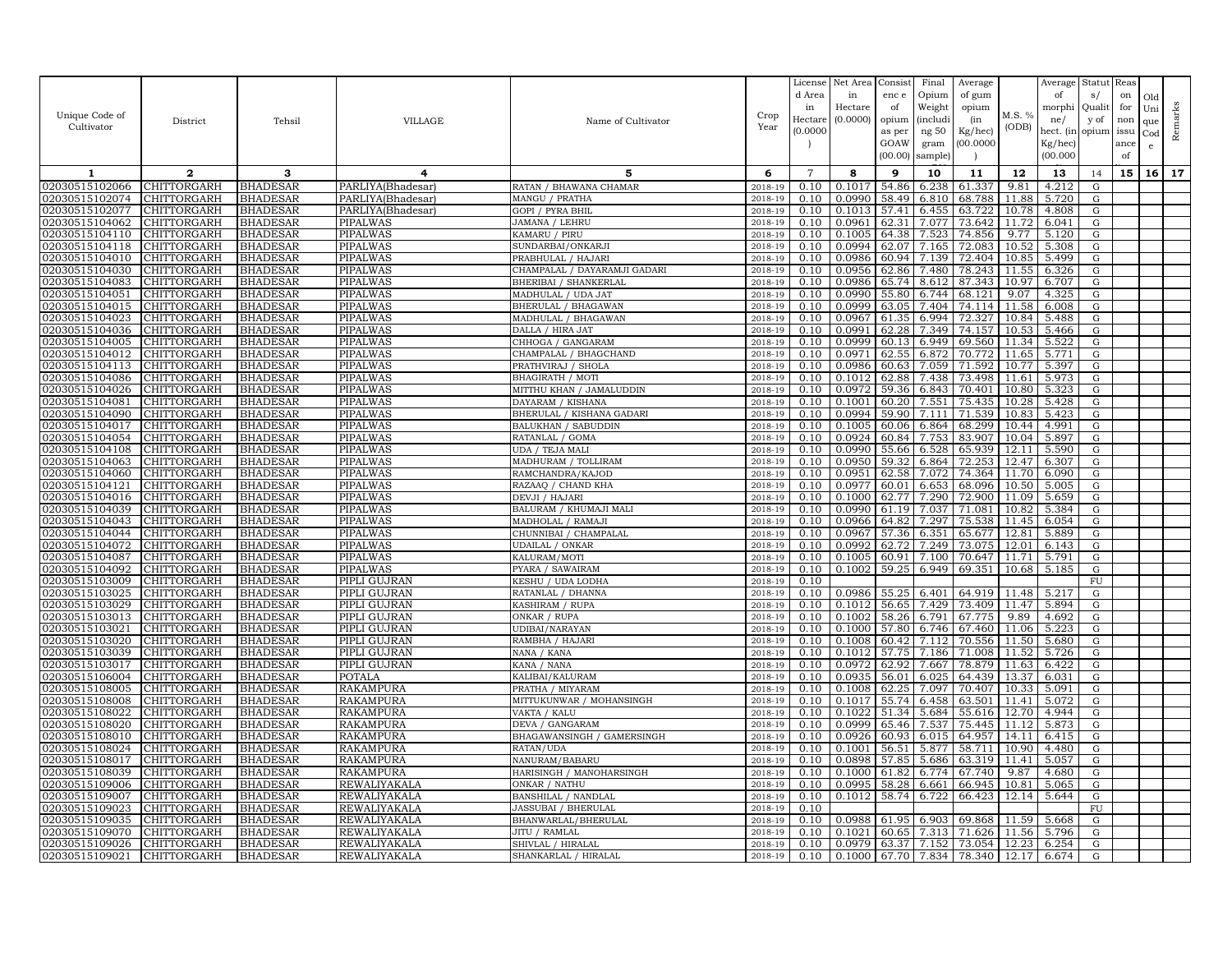|                                  |                            |                                    |                                      |                                          |                    | License            | Net Area         | Consist        | Final          | Average            |                | Average              | Statut Reas |      |              |         |
|----------------------------------|----------------------------|------------------------------------|--------------------------------------|------------------------------------------|--------------------|--------------------|------------------|----------------|----------------|--------------------|----------------|----------------------|-------------|------|--------------|---------|
|                                  |                            |                                    |                                      |                                          |                    | d Area             | in               | enc e          | Opium          | of gum             |                | of                   | s/          | on   | Old          |         |
| Unique Code of                   |                            |                                    |                                      |                                          | Crop               | in                 | Hectare          | of             | Weight         | opium              | M.S. %         | morphi               | Qualit      | for  | Uni          | Remarks |
| Cultivator                       | District                   | Tehsil                             | <b>VILLAGE</b>                       | Name of Cultivator                       | Year               | Hectar<br>(0.0000) | (0.0000)         | opium          | (includi       | (in                | (ODB)          | ne/                  | y of        | non  | que          |         |
|                                  |                            |                                    |                                      |                                          |                    |                    |                  | as per<br>GOAW | ng 50<br>gram  | Kg/hec)<br>00.0000 |                | hect. (in<br>Kg/hec) | opium issu  | ance | $_{\rm Cod}$ |         |
|                                  |                            |                                    |                                      |                                          |                    |                    |                  | (00.00)        | sample)        |                    |                | (00.000)             |             | of   | e            |         |
| 1                                | $\overline{2}$             | 3                                  | 4                                    | 5                                        | 6                  | $\overline{7}$     | 8                | 9              | 10             | 11                 | 12             | 13                   |             | 15   | 16           | 17      |
| 02030515109024                   | CHITTORGARH                | <b>BHADESAR</b>                    | REWALIYAKALA                         | MANGILAL / PRATAP                        | 2018-19            | 0.10               | 0.1000           | 63.09          | 7.517          | 75.170             | 9.99           | 5.256                | 14<br>G     |      |              |         |
| 02030515109036                   | <b>CHITTORGARH</b>         | <b>BHADESAR</b>                    | <b>REWALIYAKALA</b>                  | MADANLAL / BHERULAL                      | 2018-19            | 0.10               | 0.1023           | 61.82          | 6.897          | 67.419             | 9.95           | 4.696                | G           |      |              |         |
| 02030515109074                   | CHITTORGARH                | <b>BHADESAR</b>                    | REWALIYAKALA                         | CHAMPALAL / BHAGWAN                      | 2018-19            | 0.10               | 0.0990           | 63.64          | 7.282          | 73.556             | 10.97          | 5.649                | G           |      |              |         |
| 02030515109033                   | CHITTORGARH                | <b>BHADESAR</b>                    | REWALIYAKALA                         | NANDLAL / HIRALAL                        | 2018-19            | 0.10               | 0.1040           | 61.43          | 7.003          | 67.337             | 12.36          | 5.826                | G           |      |              |         |
| 02030515109022                   | CHITTORGARH                | <b>BHADESAR</b>                    | REWALIYAKALA                         | LEHRU / NAGJI                            | 2018-19            | 0.10               | 0.1009           | 64.47          | 7.396          | 73.300             | 11.46          | 5.880                | G           |      |              |         |
| 02030515109027                   | CHITTORGARH                | <b>BHADESAR</b>                    | REWALIYAKALA                         | JAMNIBAI/BAKSHIRAM                       | 2018-19            | 0.10               | 0.1012           | 59.11          | 6.519          | 64.417             | 9.98           | 4.500                | G           |      |              |         |
| 02030515109040                   | CHITTORGARH                | <b>BHADESAR</b>                    | REWALIYAKALA                         | CHOGALAL / BHERULAL                      | 2018-19            | 0.10               | 0.1039           | 59.93          | 7.157          | 68.884             | 11.65          | 5.618                | G           |      |              |         |
| 02030515109064                   | CHITTORGARH                | <b>BHADESAR</b>                    | REWALIYAKALA                         | JAGDISHCHAND / BHERULAL                  | 2018-19            | 0.10               | 0.0990           | 58.95          | 6.274          | 63.374             | 10.92          | 4.844                | G           |      |              |         |
| 02030515109020                   | CHITTORGARH                | BHADESAR                           | REWALIYAKALA                         | LALSINGH / PRITHVISINGH                  | 2018-19            | 0.10               | 0.1030           | 60.64          | 7.086          | 68.796             | 10.70          | 5.153                | G           |      |              |         |
| 02030515109032                   | CHITTORGARH                | <b>BHADESAR</b>                    | REWALIYAKALA                         | BHERULAL / KALUGADRI [CHOTA              | 2018-19            | 0.10               | 0.1039           | 63.28          | 7.304          | 70.298             | 11.76          | 5.787                | G           |      |              |         |
| 02030515109039                   | CHITTORGARH                | <b>BHADESAR</b>                    | <b>REWALIYAKALA</b>                  | RAMSINGH / DEVISINGH                     | 2018-19            | 0.10               | 0.1040           | 61.79          | 7.212          | 69.346             | 12.35          | 5.995                | G           |      |              |         |
| 02030515109060                   | CHITTORGARH                | <b>BHADESAR</b>                    | REWALIYAKALA                         | BHAGWANLAL / MATHURALAL                  | 2018-19            | 0.10               | 0.0970           | 58.88          | 6.224          | 64.165             | 12.06          | 5.417                | G           |      |              |         |
| 02030515109067                   | CHITTORGARH                | <b>BHADESAR</b>                    | REWALIYAKALA                         | JAMNALAL / BHERULAL                      | 2018-19            | 0.10               | 0.0991           | 62.13          | 7.083          | 71.473             | 11.33          | 5.668                | G           |      |              |         |
| 02030515109073                   | CHITTORGARH                | <b>BHADESAR</b>                    | REWALIYAKALA                         | RATANLAL / BHAGGUJI                      | 2018-19            | 0.10               | 0.1015           | 58.58          | 6.703          | 66.039             | 10.89          | 5.034                | G           |      |              |         |
| 02030515109012                   | CHITTORGARH                | <b>BHADESAR</b>                    | REWALIYAKALA                         | NARAYAN/BHERA                            | 2018-19            | 0.10               | 0.1030           | 60.26          | 6.844          | 66.447             | 10.27          | 4.777                | G           |      |              |         |
| 02030515109069                   | CHITTORGARH                | <b>BHADESAR</b>                    | REWALIYAKALA                         | BHERULAL/UDERAM                          | 2018-19            | 0.10               | 0.0966           | 58.19          | 6.526          | 67.557             | 10.05          | 4.752                | G           |      |              |         |
| 02030515109009<br>02030515109029 | CHITTORGARH<br>CHITTORGARH | <b>BHADESAR</b>                    | REWALIYAKALA                         | <b>BHERA / KISHORE</b>                   | 2018-19            | 0.10<br>0.10       | 0.1036<br>0.1040 | 60.14<br>64.52 | 6.968<br>7.641 | 67.259<br>73.471   | 10.39<br>11.75 | 4.891<br>6.043       | G<br>G      |      |              |         |
| 02030515109051                   | CHITTORGARH                | <b>BHADESAR</b><br><b>BHADESAR</b> | REWALIYAKALA<br>REWALIYAKALA         | DALIBAI/NARAYAN<br>SHANTILAL / DULICHAND | 2018-19<br>2018-19 | 0.10               | 0.1014           | 58.67          | 6.923          | 68.274             | 10.98          | 5.248                | G           |      |              |         |
| 02030515109065                   | CHITTORGARH                | <b>BHADESAR</b>                    | REWALIYAKALA                         | RATANKUNWAR/MOHANSINGH                   | 2018-19            | 0.10               | 0.1030           | 58.98          | 7.061          | 68.553             | 11.21          | 5.379                | G           |      |              |         |
| 02030515109041                   | CHITTORGARH                | <b>BHADESAR</b>                    | REWALIYAKALA                         | SHAMBHUSINGH / PYARSINGH                 | 2018-19            | 0.10               | 0.0973           | 61.85          | 6.918          | 71.100             | 9.52           | 4.738                | ${\rm G}$   |      |              |         |
| 02030515109030                   | CHITTORGARH                | <b>BHADESAR</b>                    | REWALIYAKALA                         | MIYANIBAI/MAGNIRAM                       | 2018-19            | 0.10               | 0.1036           | 62.09          | 7.309          | 70.550             | 9.71           | 4.795                | G           |      |              |         |
| 02030515109071                   | CHITTORGARH                | <b>BHADESAR</b>                    | REWALIYAKALA                         | KESARBAI/UDERAM                          | 2018-19            | 0.10               | 0.1015           | 60.42          | 6.827          | 67.261             | 11.19          | 5.269                | G           |      |              |         |
| 02030515110068                   | CHITTORGARH                | <b>BHADESAR</b>                    | REWALYAKHURD - A                     | MADHULAL / JEETMAI                       | 2018-19            | 0.10               | 0.1009           | 60.56          | 6.688          | 66.283             | 11.28          | 5.233                | G           |      |              |         |
| 02030515110004                   | CHITTORGARH                | <b>BHADESAR</b>                    | REWALYAKHURD - A                     | RATANLAL / HARLAL                        | 2018-19            | 0.10               | 0.1004           | 57.22          | 6.172          | 61.474             | 11.45          | 4.927                | G           |      |              |         |
| 02030515110018                   | CHITTORGARH                | <b>BHADESAR</b>                    | REWALYAKHURD - A                     | KANKUBAI / NANDA                         | 2018-19            | 0.10               | 0.1021           | 63.87          | 7.290          | 71.401             | 10.91          | 5.453                | G           |      |              |         |
| 02030515110021                   | CHITTORGARH                | <b>BHADESAR</b>                    | REWALYAKHURD - A                     | JAGDISH / GOPAL / HANGAMIBAI             | 2018-19            | 0.10               | 0.1016           | 62.84          | 7.200          | 70.866             | 11.38          | 5.645                | G           |      |              |         |
| 02030515110023                   | CHITTORGARH                | <b>BHADESAR</b>                    | REWALYAKHURD - A                     | SUSHILA/AMBALAI                          | 2018-19            | 0.10               | 0.1018           | 60.06          | 6.941          | 68.183             | 11.31          | 5.398                | G           |      |              |         |
| 02030515110041                   | CHITTORGARH                | <b>BHADESAR</b>                    | REWALYAKHURD - A                     | SOSHARBAI / HANSHRAJ                     | 2018-19            | 0.10               | 0.1020           | 59.74          | 7.024          | 68.863             | 11.22          | 5.408                | G           |      |              |         |
| 02030515110044                   | CHITTORGARH                | <b>BHADESAR</b>                    | REWALYAKHURD - A                     | LEHRIBAI / RAMLAL                        | 2018-19            | 0.10               | 0.1002           | 59.69          | 7.043          | 70.289             | 11.17          | 5.496                | G           |      |              |         |
| 02030515110064                   | CHITTORGARH                | <b>BHADESAR</b>                    | REWALYAKHURD - A                     | MADHU / HAZARIJAT                        | 2018-19            | 0.10               | 0.1014           | 62.37          | 7.181          | 70.819             | 11.29          | 5.597                | G           |      |              |         |
| 02030515110034                   | CHITTORGARH                | <b>BHADESAR</b>                    | REWALYAKHURD - A                     | JEETUMAL / NANDRAM                       | 2018-19            | 0.10               | 0.1016           | 58.86          | 7.097          | 69.852             | 11.20          | 5.476                | G           |      |              |         |
| 02030515110001                   | <b>CHITTORGARH</b>         | <b>BHADESAR</b>                    | REWALYAKHURD - A                     | HAZARI / NANDARAM<br>RADESHYAM/MADHAVLAL | 2018-19<br>2018-19 | 0.10<br>0.10       | 0.0998<br>0.0987 | 59.38<br>56.49 | 7.380          | 73.948<br>64.590   | 11.86<br>12.89 | 6.139<br>5.828       | G           |      |              |         |
| 02030515110003<br>02030515110008 | CHITTORGARH<br>CHITTORGARH | <b>BHADESAR</b><br><b>BHADESAR</b> | REWALYAKHURD - A<br>REWALYAKHURD - A | HAZARI / LOBHA                           | 2018-19            | 0.10               | 0.0988           | 63.76          | 6.375<br>7.314 | 74.028             | 12.75          | 6.607                | G<br>G      |      |              |         |
| 02030515110010                   | CHITTORGARH                | <b>BHADESAR</b>                    | REWALYAKHURD - A                     | BHERULAL / RAMLAL                        | 2018-19            | 0.10               | 0.1005           | 60.14          | 6.684          | 66.508             | 10.34          | 4.814                | G           |      |              |         |
| 02030515110013                   | <b>CHITTORGARH</b>         | <b>BHADESAR</b>                    | REWALYAKHURD - A                     | JANIBAI / HEERALAL                       | 2018-19            | 0.10               | 0.1029           | 60.55          | 7.015          | 68.173             | 11.48          | 5.478                | G           |      |              |         |
| 02030515110016                   | CHITTORGARH                | BHADESAR                           | REWALYAKHURD - A                     | MEGHRAJ / GOKALJI                        | 2018-19            | 0.10               | 0.1046           | 60.45          | 7.004          | 66.960             | 11.66          | 5.465                | G           |      |              |         |
| 02030515110019                   | CHITTORGARH                | <b>BHADESAR</b>                    | REWALYAKHURD - A                     | BHAGGUBAI/SHANKER                        | 2018-19            | 0.10               | 0.1002           | 58.94          | 6.862          | 68.483             | 11.81          | 5.662                | G           |      |              |         |
| 02030515110022                   | CHITTORGARH                | <b>BHADESAR</b>                    | REWALYAKHURD - A                     | NATHULAL / KASHILAL                      | 2018-19            | 0.10               | 0.1000           | 60.62          | 7.153          | 71.530             | 11.15          | 5.583                | G           |      |              |         |
| 02030515110028                   | CHITTORGARH                | <b>BHADESAR</b>                    | REWALYAKHURD - A                     | NARAYAN / AMARCHAND                      | 2018-19            | 0.10               | 0.1016           | 62.58          | 7.376          | 72.598             | 11.27          | 5.727                | G           |      |              |         |
| 02030515110035                   | CHITTORGARH                | <b>BHADESAR</b>                    | REWALYAKHURD - A                     | MADHULAL / SHOLAL GADRI                  | 2018-19            | 0.10               | 0.1049           | 62.84          | 7.514          | 71.630             | 11.95          | 5.992                | G           |      |              |         |
| 02030515110046                   | CHITTORGARH                | <b>BHADESAR</b>                    | REWALYAKHURD - A                     | UDAIRAM / VENIRAM JA'                    | 2018-19            | 0.10               | 0.0978           | 58.29          | 6.495          | 66.411             | 10.69          | 4.970                | G           |      |              |         |
| 02030515110047                   | CHITTORGARH                | <b>BHADESAR</b>                    | REWALYAKHURD - A                     | HARLAL / GOKUL JAT                       | 2018-19            | 0.10               | 0.1014           | 67.98          | 8.060          | 79.487             | 13.84          | 7.701                | G           |      |              |         |
| 02030515110048                   | CHITTORGARH                | <b>BHADESAR</b>                    | REWALYAKHURD - A                     | KAILASHCHANDRA/RATANLAL                  | 2018-19            | 0.10               | 0.0959           | 61.98          | 6.942          | 72.388             | 11.36          | 5.756                | G           |      |              |         |
| 02030515110058                   | CHITTORGARH                | <b>BHADESAR</b>                    | REWALYAKHURD - A                     | RADHABAI / NATHU                         | 2018-19            | 0.10               | 0.1047           | 58.60          | 7.065          | 67.479             | 11.62          | 5.489                | G           |      |              |         |
| 02030515110062<br>02030515110020 | CHITTORGARH                | <b>BHADESAR</b>                    | REWALYAKHURD - A                     | KHUBA / PARTHVIRAJ                       | 2018-19            | 0.10               | 0.1043<br>0.1030 | 63.74          | 7.749          | 74.295             | 10.81          | 5.622                | G           |      |              |         |
| 02030515110002                   | CHITTORGARH<br>CHITTORGARH | <b>BHADESAR</b><br><b>BHADESAR</b> | REWALYAKHURD - A<br>REWALYAKHURD - A | RUPLAL/GEHRU<br>BHAGIRATH / RAMLAL       | 2018-19<br>2018-19 | 0.10<br>0.10       | 0.1013           | 55.48<br>60.04 | 6.697<br>7.256 | 65.019<br>71.629   | 10.45<br>10.58 | 4.756<br>5.305       | G<br>G      |      |              |         |
| 02030515110005                   | CHITTORGARH                | <b>BHADESAR</b>                    | REWALYAKHURD - A                     | ONKAR / UDAIRAM                          | 2018-19            | 0.10               | 0.1007           | 61.01          | 6.964          | 69.156             | 12.77          | 6.182                | G           |      |              |         |
| 02030515110009                   | CHITTORGARH                | <b>BHADESAR</b>                    | REWALYAKHURD - A                     | MADHO / CHUNNILAL                        | 2018-19            | 0.10               | 0.1029           | 60.77          | 7.197          | 69.942             | 10.91          | 5.341                | G           |      |              |         |
| 02030515110017                   | <b>CHITTORGARH</b>         | <b>BHADESAR</b>                    | REWALYAKHURD - A                     | SHYAMU / HIRALAL                         | 2018-19            | 0.10               | 0.1019           | 61.48          | 6.956          | 68.263             | 13.63          | 6.513                | G           |      |              |         |
| 02030515110025                   | CHITTORGARH                | <b>BHADESAR</b>                    | REWALYAKHURD - A                     | KASTURIBAI/MANGILAI                      | 2018-19            | 0.10               | 0.0989           | 62.61          | 6.923          | 70.000             | 10.27          | 5.032                | G           |      |              |         |
| 02030515110026                   | CHITTORGARH                | <b>BHADESAR</b>                    | REWALYAKHURD - A                     | PRABHU / HARIKISHAN                      | 2018-19            | 0.10               | 0.1011           | 61.27          | 7.029          | 69.525             | 11.23          | 5.465                | $\mathbf G$ |      |              |         |
| 02030515110030                   | CHITTORGARH                | <b>BHADESAR</b>                    | REWALYAKHURD - A                     | JEETU / BHAGWANJAT                       | 2018-19            | 0.10               | 0.1002           | 58.50          | 6.786          | 67.725             | 12.65          | 5.997                | G           |      |              |         |
| 02030515110031                   | CHITTORGARH                | <b>BHADESAR</b>                    | REWALYAKHURD - A                     | PYARCHAND / VARDA JAT                    | 2018-19            | 0.10               | 0.0975           | 54.90          | 6.227          | 63.867             | 12.93          | 5.781                | G           |      |              |         |
| 02030515110033                   | <b>CHITTORGARH</b>         | <b>BHADESAR</b>                    | REWALYAKHURD - A                     | SHANKARLAL / CHUNNILAL                   | 2018-19            | 0.10               | 0.1018           | 61.41          | 7.106          |                    | 69.804 13.39   | 6.543                | G           |      |              |         |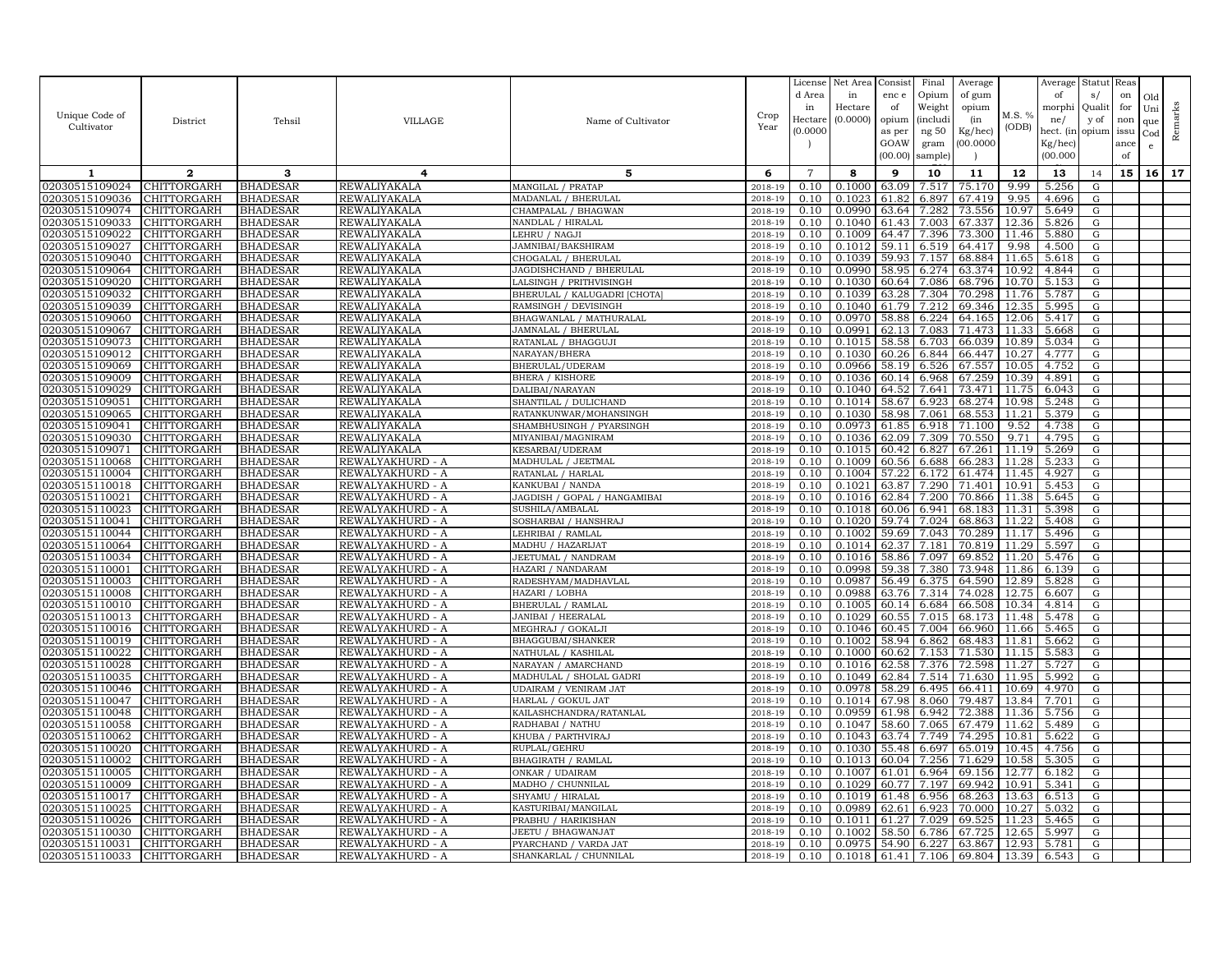| Unique Code of<br>Cultivator     | District                   | Tehsil                             | VILLAGE                              | Name of Cultivator                       | Crop<br>Year       | License<br>d Area<br>in<br>Hectare<br>(0.0000) | Net Area<br>in<br>Hectare<br>(0.0000) | Consist<br>enc e<br>of<br>opium<br>as per<br>GOAW<br>(00.00) | Final<br>Opium<br>Weight<br><i>(includi</i><br>ng 50<br>gram<br>sample) | Average<br>of gum<br>opium<br>(in<br>Kg/hec)<br>00.000C | M.S. %<br>(ODB) | Average<br>of<br>morphi<br>ne/<br>hect. (in<br>$Kg/$ hec)<br>(00.000) | Statut<br>s/<br>Quali<br>y of<br>opium | Reas<br>on<br>for<br>non<br>issu<br>ance<br>of | Old<br>Uni<br>que<br>Cod<br>e | Remarks |
|----------------------------------|----------------------------|------------------------------------|--------------------------------------|------------------------------------------|--------------------|------------------------------------------------|---------------------------------------|--------------------------------------------------------------|-------------------------------------------------------------------------|---------------------------------------------------------|-----------------|-----------------------------------------------------------------------|----------------------------------------|------------------------------------------------|-------------------------------|---------|
| 1                                | $\mathbf{2}$               | 3                                  | 4                                    | 5                                        | 6                  | $\overline{7}$                                 | 8                                     | 9                                                            | 10                                                                      | 11                                                      | 12              | 13                                                                    | 14                                     | 15                                             | 16 <sup>1</sup>               | 17      |
| 02030515110040                   | CHITTORGARH                | <b>BHADESAR</b>                    | REWALYAKHURD - A                     | SHUKLAL / ONKAR SUNAR                    | 2018-19            | 0.10                                           | 0.1011                                | 56.33                                                        | 6.397                                                                   | 63.274                                                  | 12.11           | 5.364                                                                 | ${\rm G}$                              |                                                |                               |         |
| 02030515110037                   | CHITTORGARH                | <b>BHADESAR</b>                    | REWALYAKHURD - A                     | RAJIBAI / SHANKARLAL                     | 2018-19            | 0.10                                           | 0.1009                                | 63.11                                                        | 7.068                                                                   | 70.050                                                  | 12.31           | 6.036                                                                 | ${\rm G}$                              |                                                |                               |         |
| 02030515110042                   | CHITTORGARH                | <b>BHADESAR</b>                    | REWALYAKHURD - A                     | KHUBCHAND / RAMCHAND SHARMA              | 2018-19            | 0.10                                           | 0.0992                                | 58.14                                                        | 6.620                                                                   | 66.734                                                  | 10.94           | 5.110                                                                 | G                                      |                                                |                               |         |
| 02030515110043                   | <b>CHITTORGARH</b>         | <b>BHADESAR</b>                    | REWALYAKHURD - A                     | <b>BHERIBAI/PARTAP</b>                   | 2018-19            | 0.10                                           | 0.1017                                | 61.64                                                        | 7.080                                                                   | 69.617                                                  | 11.19           | 5.453                                                                 | ${\rm G}$                              |                                                |                               |         |
| 02030515110049                   | CHITTORGARH                | <b>BHADESAR</b>                    | REWALYAKHURD - A                     | NANDLAL / HARIKISHANGDRI                 | 2018-19            | 0.10                                           | 0.1018                                | 62.35                                                        | 7.072                                                                   | 69.470                                                  | 9.77            | 4.751                                                                 | G                                      |                                                |                               |         |
| 02030515110050                   | CHITTORGARH                | <b>BHADESAR</b>                    | REWALYAKHURD - A                     | HIRA / HARIKISHAN JAT                    | 2018-19            | 0.10                                           | 0.1011                                | 63.34                                                        | 7.537                                                                   | 74.550                                                  | 13.04           | 6.805                                                                 | ${\rm G}$                              |                                                |                               |         |
| 02030515110051                   | <b>CHITTORGARH</b>         | <b>BHADESAR</b>                    | REWALYAKHURD - A                     | <b>GANESH / PARTHU</b>                   | 2018-19            | 0.10                                           | 0.1019                                | 62.50                                                        | 7.348                                                                   | 72.110                                                  | 10.37           | 5.235                                                                 | G                                      |                                                |                               |         |
| 02030515110055                   | CHITTORGARH                | <b>BHADESAR</b>                    | REWALYAKHURD - A                     | MADAN / / MOHAN SUTHAR                   | 2018-19            | 0.10                                           | 0.1019                                | 60.29                                                        | 6.856                                                                   | 67.282                                                  | 10.93           | 5.148                                                                 | G                                      |                                                |                               |         |
| 02030515110057                   | CHITTORGARH                | <b>BHADESAR</b>                    | REWALYAKHURD - A                     | <b>GANESH / KALU GADRI</b>               | 2018-19            | 0.10                                           | 0.1008                                | 60.09                                                        | 6.850                                                                   | 67.956                                                  | 11.10           | 5.280                                                                 | G                                      |                                                |                               |         |
| 02030515110059                   | CHITTORGARH                | <b>BHADESAR</b>                    | REWALYAKHURD - A                     | BHAGAWATILAL / CHHOGA                    | 2018-19            | 0.10                                           | 0.1033                                | 58.17                                                        | 6.731                                                                   | 65.160                                                  | 10.95           | 4.995                                                                 | G                                      |                                                |                               |         |
| 02030515110193                   | <b>CHITTORGARH</b>         | <b>BHADESAR</b>                    | REWALYAKHURD - A                     | CHAMPA/HEERALAL                          | 2018-19            | 0.10                                           | 0.1010                                | 60.48                                                        | 6.869                                                                   | 68.010                                                  | 11.00           | 5.237                                                                 | G                                      |                                                |                               |         |
| 02030515110012                   | CHITTORGARH                | <b>BHADESAR</b>                    | REWALYAKHURD - A                     | RATANLAL / CHAMPALAL                     | 2018-19            | 0.10                                           | 0.0988                                | 57.59                                                        | 6.368                                                                   | 64.453                                                  | 11.86           | 5.351                                                                 | ${\rm G}$                              |                                                |                               |         |
| 02030515110054                   | <b>CHITTORGARH</b>         | <b>BHADESAR</b>                    | REWALYAKHURD - A                     | SUDIBAI/JITU                             | 2018-19            | 0.10                                           | 0.1019                                | 58.62                                                        | 6.808                                                                   | 66.811                                                  | 13.51           | 6.319                                                                 | G                                      |                                                |                               |         |
| 02030515110006                   | CHITTORGARH                | <b>BHADESAR</b>                    | REWALYAKHURD - A                     | KESARBAI / BANSILAL                      | 2018-19            | 0.10                                           | 0.1043                                | 59.07                                                        | 7.088                                                                   | 67.958                                                  | 12.44           | 5.918                                                                 | G                                      |                                                |                               |         |
| 02030515110015                   | CHITTORGARH                | <b>BHADESAR</b>                    | REWALYAKHURD - A                     | MANGIBAI / RAMLAL                        | 2018-19            | 0.10<br>0.10                                   | 0.1001<br>0.1003                      | 60.16<br>59.87                                               | 6.884<br>6.979                                                          | 68.771<br>69.581                                        | 11.14<br>11.29  | 5.363<br>5.499                                                        | G                                      |                                                |                               |         |
| 02030515110036<br>02030515110076 | CHITTORGARH<br>CHITTORGARH | <b>BHADESAR</b><br><b>BHADESAR</b> | REWALYAKHURD - A<br>REWALYAKHURD - B | MANGUDAS / NARAYANDAS<br>BALU/MOTI       | 2018-19<br>2018-19 | 0.10                                           | 0.1016                                | 60.63                                                        | 6.817                                                                   | 67.097                                                  | 13.10           | 6.152                                                                 | G<br>G                                 |                                                |                               |         |
| 02030515110109                   | CHITTORGARH                | <b>BHADESAR</b>                    | REWALYAKHURD - B                     | MADHULAL/WARDA                           | 2018-19            | 0.10                                           | 0.0977                                | 55.96                                                        | 6.323                                                                   | 64.719                                                  | 12.35           | 5.595                                                                 | ${\rm G}$                              |                                                |                               |         |
| 02030515110147                   | CHITTORGARH                | <b>BHADESAR</b>                    | REWALYAKHURD - B                     | NARAYAN/RAMA                             | 2018-19            | 0.10                                           | 0.1014                                | 60.38                                                        | 6.866                                                                   | 67.712                                                  | 9.71            | 4.602                                                                 | G                                      |                                                |                               |         |
| 02030515110179                   | CHITTORGARH                | <b>BHADESAR</b>                    | REWALYAKHURD - B                     | BHAGIRATH/HAJARI                         | 2018-19            | 0.10                                           | 0.0977                                | 57.93                                                        | 6.372                                                                   | 65.220                                                  | 11.07           | 5.054                                                                 | G                                      |                                                |                               |         |
| 02030515110187                   | CHITTORGARH                | <b>BHADESAR</b>                    | REWALYAKHURD - B                     | HIRALAL/BADRILAL                         | 2018-19            | 0.10                                           | 0.1022                                | 63.87                                                        | 7.382                                                                   | 72.231                                                  | 11.96           | 6.047                                                                 | ${\rm G}$                              |                                                |                               |         |
| 02030515110095                   | <b>CHITTORGARH</b>         | <b>BHADESAR</b>                    | REWALYAKHURD - B                     | GHIRDHARI/JITMAL                         | 2018-19            | 0.10                                           | 0.1018                                | 61.83                                                        | 6.960                                                                   | 68.369                                                  | 11.63           | 5.566                                                                 | G                                      |                                                |                               |         |
| 02030515110159                   | CHITTORGARH                | <b>BHADESAR</b>                    | REWALYAKHURD - B                     | MANGILAL/HEMA                            | 2018-19            | 0.10                                           | 0.1027                                | 60.07                                                        | 6.865                                                                   | 66.845                                                  | 10.22           | 4.782                                                                 | ${\rm G}$                              |                                                |                               |         |
| 02030515110075                   | CHITTORGARH                | <b>BHADESAR</b>                    | REWALYAKHURD - B                     | BHERA/KALU                               | 2018-19            | 0.10                                           | 0.1012                                | 63.07                                                        | 7.091                                                                   | 70.069                                                  | 10.94           | 5.366                                                                 | G                                      |                                                |                               |         |
| 02030515110078                   | CHITTORGARH                | <b>BHADESAR</b>                    | REWALYAKHURD - B                     | BHERU/BAJJA                              | 2018-19            | 0.10                                           | 0.0974                                | 62.14                                                        | 7.048                                                                   | 72.361                                                  | 12.66           | 6.413                                                                 | ${\rm G}$                              |                                                |                               |         |
| 02030515110079                   | CHITTORGARH                | <b>BHADESAR</b>                    | REWALYAKHURD - B                     | MOHAN/BAJJA                              | 2018-19            | 0.10                                           | 0.0973                                | 61.49                                                        | 6.896                                                                   | 70.874                                                  | 13.43           | 6.663                                                                 | G                                      |                                                |                               |         |
| 02030515110083                   | CHITTORGARH                | <b>BHADESAR</b>                    | REWALYAKHURD - B                     | GHIRDHARI/CHUNNI                         | 2018-19            | 0.10                                           | 0.0986                                | 57.14                                                        | 6.375                                                                   | 64.655                                                  | 10.96           | 4.960                                                                 | G                                      |                                                |                               |         |
| 02030515110108                   | CHITTORGARH                | <b>BHADESAR</b>                    | REWALYAKHURD - B                     | BHURIDEVI / KALURAM / CHANDANIDEVI       | 2018-19            | 0.10                                           | 0.1001                                | 64.37                                                        | 7.366                                                                   | 73.586                                                  | 13.36           | 6.882                                                                 | G                                      |                                                |                               |         |
| 02030515110139                   | CHITTORGARH                | <b>BHADESAR</b>                    | REWALYAKHURD - B                     | GEHRU/NATHU                              | 2018-19            | 0.10                                           | 0.1034                                | 60.56                                                        | 7.120                                                                   | 68.859                                                  | 12.81           | 6.175                                                                 | G                                      |                                                |                               |         |
| 02030515110140                   | CHITTORGARH                | <b>BHADESAR</b>                    | REWALYAKHURD - B                     | KALIBAI/MADANLAL                         | 2018-19            | 0.10                                           | 0.0960                                | 58.42                                                        | 6.485                                                                   | 67.552                                                  | 10.25           | 4.847                                                                 | G                                      |                                                |                               |         |
| 02030515110172                   | CHITTORGARH                | <b>BHADESAR</b>                    | REWALYAKHURD - B                     | SURESH/NARAYAN                           | 2018-19            | 0.10                                           | 0.1036                                | 61.42                                                        | 7.204                                                                   | 69.537                                                  | 11.74           | 5.714                                                                 | G                                      |                                                |                               |         |
| 02030515110181                   | CHITTORGARH                | <b>BHADESAR</b>                    | REWALYAKHURD - B                     | SHANKAR/GOKAL                            | 2018-19            | 0.10                                           | 0.1017                                | 59.63                                                        | 7.062                                                                   | 69.440                                                  | 11.74           | 5.706                                                                 | ${\rm G}$                              |                                                |                               |         |
| 02030515110151                   | <b>CHITTORGARH</b>         | <b>BHADESAR</b>                    | REWALYAKHURD - B                     | NATHULAL/BALU                            | 2018-19            | 0.10                                           | 0.1048                                | 56.59                                                        | 6.702                                                                   | 63.950                                                  | 13.22           | 5.918                                                                 | G                                      |                                                |                               |         |
| 02030515110188                   | CHITTORGARH                | <b>BHADESAR</b>                    | REWALYAKHURD - B                     | NAGJIRAM/BADRILAL<br>SHANTIBAI/JAGANNATH | 2018-19            | 0.10                                           | 0.0547                                | 64.00                                                        | 3.877                                                                   | 70.878                                                  | 11.81           | 5.859                                                                 | G                                      |                                                |                               |         |
| 02030515110070<br>02030515110072 | CHITTORGARH<br>CHITTORGARH | <b>BHADESAR</b><br><b>BHADESAR</b> | REWALYAKHURD - B<br>REWALYAKHURD - B | LEHRU/MOHAN                              | 2018-19<br>2018-19 | 0.10<br>0.10                                   | 0.0990<br>0.1024                      | 59.51<br>61.40                                               | 6.801<br>6.973                                                          | 68.697<br>68.096                                        | 11.91<br>11.12  | 5.727<br>5.301                                                        | ${\rm G}$<br>${\rm G}$                 |                                                |                               |         |
| 02030515110087                   | CHITTORGARH                | <b>BHADESAR</b>                    | REWALYAKHURD - B                     | GOPAL/BADRI                              | 2018-19            | 0.10                                           | 0.1016                                | 62.02                                                        | 7.389                                                                   | 72.726                                                  | 10.92           | 5.559                                                                 | G                                      |                                                |                               |         |
| 02030515110096                   | CHITTORGARH                | <b>BHADESAR</b>                    | REWALYAKHURD - B                     | GANGABAI/GANESH                          | 2018-19            | 0.10                                           | 0.1042                                | 60.25                                                        | 6.903                                                                   | 66.248                                                  | 12.07           | 5.597                                                                 | G                                      |                                                |                               |         |
| 02030515110120                   | CHITTORGARH                | <b>BHADESAR</b>                    | REWALYAKHURD - B                     | RUKAMANIBAI/CHAMPALAL                    | 2018-19            | 0.10                                           | 0.1030                                | 57.88                                                        | 6.499                                                                   | 63.097                                                  | 12.53           | 5.534                                                                 | ${\rm G}$                              |                                                |                               |         |
| 02030515110122                   | <b>CHITTORGARH</b>         | <b>BHADESAR</b>                    | REWALYAKHURD - B                     | KESHARBAI/BHURALAL                       | 2018-19            | 0.10                                           |                                       |                                                              |                                                                         |                                                         |                 |                                                                       | ${\rm FU}$                             |                                                |                               |         |
| 02030515110123                   | CHITTORGARH                | <b>BHADESAR</b>                    | REWALYAKHURD - B                     | RATANLAL/HAJARI                          | 2018-19            | 0.10                                           | 0.1013                                | 61.17                                                        | 6.912                                                                   | 68.233                                                  | 13.34           | 6.372                                                                 | G                                      |                                                |                               |         |
| 02030515110142                   | CHITTORGARH                | <b>BHADESAR</b>                    | REWALYAKHURD - B                     | PARASBAI/MOHANLAI                        | 2018-19            | 0.10                                           | 0.1009                                | 62.19                                                        | 6.903                                                                   | 68.414                                                  | 11.71           | 5.608                                                                 | G                                      |                                                |                               |         |
| 02030515110143                   | CHITTORGARH                | <b>BHADESAR</b>                    | REWALYAKHURD - B                     | CHHOGALAL/HARIKISHANA                    | 2018-19            | 0.10                                           | 0.1009                                | 62.41                                                        | 7.257                                                                   | 71.923                                                  | 12.63           | 6.359                                                                 | ${\rm G}$                              |                                                |                               |         |
| 02030515110150                   | CHITTORGARH                | <b>BHADESAR</b>                    | REWALYAKHURD - B                     | BHAGAWAN/PRATAPJI                        | 2018-19            | 0.10                                           | 0.1005                                |                                                              | 62.66 7.134                                                             | 70.985                                                  | 11.54           | 5.734                                                                 | G                                      |                                                |                               |         |
| 02030515110153                   | CHITTORGARH                | <b>BHADESAR</b>                    | REWALYAKHURD - B                     | GORDHAN/MANGILAL                         | 2018-19            | 0.10                                           |                                       |                                                              |                                                                         |                                                         |                 |                                                                       | FU                                     |                                                |                               |         |
| 02030515110160                   | CHITTORGARH                | <b>BHADESAR</b>                    | REWALYAKHURD - B                     | BANSHILAL/RAMNATH                        | 2018-19            | 0.10                                           | 0.1002                                | 62.81                                                        | 7.107                                                                   | 70.928                                                  | 10.70           | 5.312                                                                 | G                                      |                                                |                               |         |
| 02030515110168                   | CHITTORGARH                | <b>BHADESAR</b>                    | REWALYAKHURD - B                     | UDAIRAM/NATHULAL                         | 2018-19            | 0.10                                           | 0.1006                                | 64.02                                                        | 7.371                                                                   | 73.270                                                  | 10.59           | 5.432                                                                 | ${\rm G}$                              |                                                |                               |         |
| 02030515110173                   | CHITTORGARH                | <b>BHADESAR</b>                    | REWALYAKHURD - B                     | KASTURIBAI/BANSHILAL                     | 2018-19            | 0.10                                           | 0.1030                                | 58.85                                                        | 6.860                                                                   | 66.602                                                  | 11.30           | 5.268                                                                 | G                                      |                                                |                               |         |
| 02030515110103                   | CHITTORGARH                | <b>BHADESAR</b>                    | REWALYAKHURD - B                     | BHERULAL/RAMLAL                          | 2018-19            | 0.10                                           | 0.1013                                | 58.21                                                        | 6.694                                                                   | 66.081                                                  | 10.10           | 4.672                                                                 | G                                      |                                                |                               |         |
| 02030515110107<br>02030515110121 | CHITTORGARH<br>CHITTORGARH | <b>BHADESAR</b><br><b>BHADESAR</b> | REWALYAKHURD - B<br>REWALYAKHURD - B | SHARIFAN/ALLHANUR                        | 2018-19            | 0.10<br>0.10                                   | 0.1026<br>0.1022                      | 56.84<br>55.08                                               | 6.520<br>6.287                                                          | 63.548<br>61.517                                        | 10.96<br>11.66  | 4.876<br>5.021                                                        | ${\rm G}$<br>G                         |                                                |                               |         |
| 02030515110136                   | CHITTORGARH                | <b>BHADESAR</b>                    | REWALYAKHURD - B                     | SHAMPURI/MADHAVPURI<br>RAMIBAI / RAMA    | 2018-19<br>2018-19 | 0.10                                           | 0.0959                                | 54.58                                                        | 5.606                                                                   | 58.457                                                  | 13.23           | 5.414                                                                 | ${\rm G}$                              |                                                |                               |         |
| 02030515110138                   | CHITTORGARH                | <b>BHADESAR</b>                    | REWALYAKHURD - B                     | NARAYAN/HARIKISHAN                       | 2018-19            | 0.10                                           | 0.0988                                | 59.48                                                        | 6.721                                                                   | 68.026                                                  | 11.94           | 5.686                                                                 | G                                      |                                                |                               |         |
| 02030515110154                   | CHITTORGARH                | <b>BHADESAR</b>                    | REWALYAKHURD - B                     | DALU / GEHRU                             | 2018-19            | 0.10                                           | 0.1019                                | 63.65                                                        | 7.420                                                                   | 72.817                                                  | 11.28           | 5.749                                                                 | $\mathbf G$                            |                                                |                               |         |
| 02030515110180                   | <b>CHITTORGARH</b>         | <b>BHADESAR</b>                    | REWALYAKHURD - B                     | RATANDAS/NARAYANDAS                      | 2018-19            | 0.10                                           |                                       |                                                              |                                                                         |                                                         |                 |                                                                       | FU                                     |                                                |                               |         |
| 02030515110185                   | <b>CHITTORGARH</b>         | <b>BHADESAR</b>                    | REWALYAKHURD - B                     | DHAPUBAI/NANDRAM                         | 2018-19            | 0.10                                           | 0.0985                                |                                                              | 56.14 6.584                                                             | 66.843                                                  | 13.57           | 6.350                                                                 | ${\rm G}$                              |                                                |                               |         |
| 02030515110098                   | <b>CHITTORGARH</b>         | <b>BHADESAR</b>                    | REWALYAKHURD - B                     | JAMNALAL/HAJARI                          | 2018-19            | 0.10                                           | 0.1006                                |                                                              |                                                                         | 59.41 7.630 75.845                                      | 11.87           | 6.302                                                                 | G                                      |                                                |                               |         |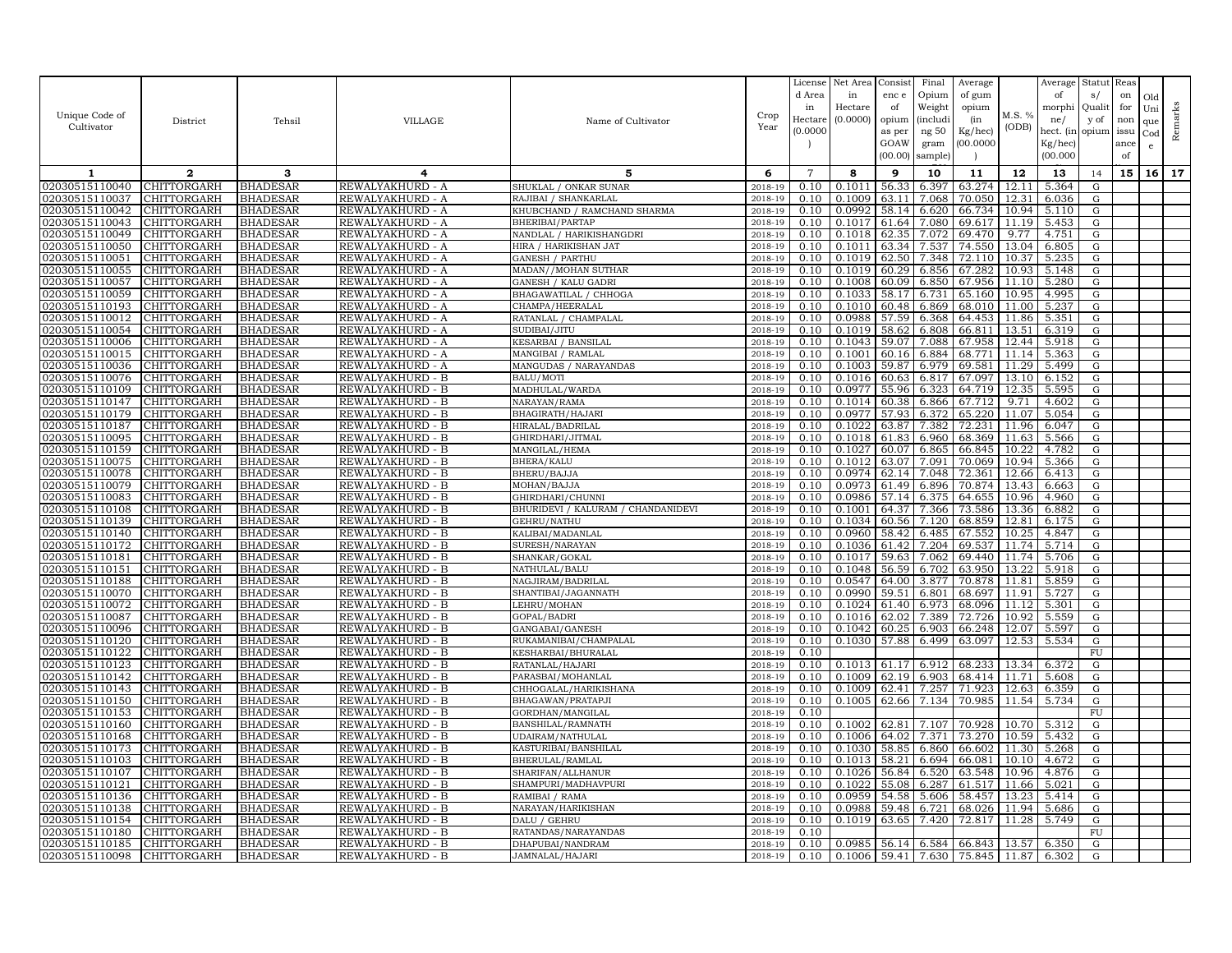| Unique Code of<br>Cultivator     | District                          | Tehsil                             | VILLAGE                              | Name of Cultivator                       | Crop                  | License<br>d Area<br>in<br>Hectare | Net Area<br>in<br>Hectare<br>(0.0000) | Consist<br>enc e<br>of<br>opium | Final<br>Opium<br>Weight<br><i>(includi</i> | Average<br>of gum<br>opium<br>(in | M.S. %         | Average<br>of<br>morphi<br>ne/   | Statut<br>s/<br>Quali<br>y of | Reas<br>on<br>for<br>non | Old<br>Uni<br>que | Remarks |
|----------------------------------|-----------------------------------|------------------------------------|--------------------------------------|------------------------------------------|-----------------------|------------------------------------|---------------------------------------|---------------------------------|---------------------------------------------|-----------------------------------|----------------|----------------------------------|-------------------------------|--------------------------|-------------------|---------|
|                                  |                                   |                                    |                                      |                                          | Year                  | (0.0000)                           |                                       | as per<br>GOAW<br>(00.00)       | ng 50<br>gram<br>sample)                    | Kg/hec)<br>00.000C                | (ODB)          | hect. (in<br>Kg/hec)<br>(00.000) | opium                         | issu<br>ance<br>of       | Cod<br>e          |         |
| 1                                | $\mathbf{2}$                      | 3                                  | 4                                    | 5                                        | 6                     | $\overline{7}$                     | 8                                     | 9                               | 10                                          | 11                                | 12             | 13                               | 14                            | 15                       | 16 <sup>1</sup>   | 17      |
| 02030515110145                   | <b>CHITTORGARH</b>                | <b>BHADESAR</b>                    | REWALYAKHURD - B                     | MANGILAL/SHANKARLAL                      | 2018-19               | 0.10                               | 0.1004                                | 59.67                           | 6.862                                       | 68.347                            | 10.89          | 5.210                            | ${\rm G}$                     |                          |                   |         |
| 02030515110129                   | CHITTORGARH                       | <b>BHADESAR</b>                    | REWALYAKHURD - B                     | KALU/HIRA                                | 2018-19               | 0.10                               | 0.1006                                | 63.32                           | 7.110                                       | 70.676                            | 12.57          | 6.219                            | ${\rm G}$                     |                          |                   |         |
| 02030515110100                   | CHITTORGARH                       | <b>BHADESAR</b>                    | REWALYAKHURD - B                     | RAMIBAI / MANGU                          | 2018-19               | 0.10                               | 0.1032                                | 56.27                           | 6.616                                       | 64.109                            | 11.27          | 5.057                            | G                             |                          |                   |         |
| 02030515110105<br>02030515110110 | <b>CHITTORGARH</b><br>CHITTORGARH | <b>BHADESAR</b><br><b>BHADESAR</b> | REWALYAKHURD - B<br>REWALYAKHURD - B | RAMESWAR/CHAMPA<br>JITMAL/AMARCHAND      | 2018-19<br>2018-19    | 0.10<br>0.10                       | 0.0980<br>0.1007                      | 63.56<br>54.84                  | 7.264<br>6.260                              | 74.122<br>62.165                  | 12.04<br>10.41 | 6.247<br>4.530                   | ${\rm G}$<br>G                |                          |                   |         |
| 02030515110133                   | CHITTORGARH                       | <b>BHADESAR</b>                    | REWALYAKHURD - B                     | MADANLAL/CHHOGALAL                       | 2018-19               | 0.10                               | 0.0998                                | 58.12                           | 6.858                                       | 68.717                            | 12.01          | 5.777                            | ${\rm G}$                     |                          |                   |         |
| 02030515110141                   | <b>CHITTORGARH</b>                | <b>BHADESAR</b>                    | REWALYAKHURD - B                     | VINOD / VARDICHAND                       | 2018-19               | 0.10                               | 0.1003                                | 62.35                           | 6.939                                       | 69.183                            | 11.96          | 5.792                            | G                             |                          |                   |         |
| 02030515110146                   | CHITTORGARH                       | <b>BHADESAR</b>                    | REWALYAKHURD - B                     | PANNALAL/DALCHAND                        | 2018-19               | 0.10                               | 0.1026                                | 62.04                           | 7.347                                       | 71.608                            | 11.69          | 5.860                            | G                             |                          |                   |         |
| 02030515110163                   | CHITTORGARH                       | <b>BHADESAR</b>                    | REWALYAKHURD - B                     | NATHULAL/NARAYAN                         | 2018-19               | 0.10                               | 0.1013                                | 56.13                           | 6.888                                       | 67.996                            | 13.65          | 6.497                            | G                             |                          |                   |         |
| 02030515110067                   | CHITTORGARH                       | <b>BHADESAR</b>                    | REWALYAKHURD - C                     | HANSRAJ/HARIKISHAN                       | 2018-19               | 0.10                               | 0.0978                                | 62.39                           | 7.112                                       | 72.720                            | 10.77          | 5.483                            | ${\rm G}$                     |                          |                   |         |
| 02030515110011                   | <b>CHITTORGARH</b>                | <b>BHADESAR</b>                    | REWALYAKHURD - C                     | BHERIBAI/MADHAVDAS                       | 2018-19               | 0.10                               | 0.1010                                | 59.05                           | 6.850                                       | 67.822                            | 11.80          | 5.602                            | G                             |                          |                   |         |
| 02030515110014                   | CHITTORGARH                       | <b>BHADESAR</b>                    | REWALYAKHURD - C                     | GOPI / UDA                               | 2018-19               | 0.10                               | 0.1009                                | 60.67                           | 6.942                                       | 68.801                            | 11.83          | 5.698                            | ${\rm G}$                     |                          |                   |         |
| 02030515110063                   | CHITTORGARH                       | <b>BHADESAR</b>                    | REWALYAKHURD - C                     | LAKSHMINARAYAN / VARDICHAND              | 2018-19               | 0.10                               | 0.0999                                | 57.88                           | 6.441                                       | 64.475                            | 11.37          | 5.132                            | ${\rm G}$                     |                          |                   |         |
| 02030515110032                   | CHITTORGARH                       | <b>BHADESAR</b>                    | REWALYAKHURD - C                     | RAMPYARIBIA/MOHANLAL                     | 2018-19               | 0.10                               | 0.0988                                | 60.61                           | 6.806                                       | 68.887                            | 12.06          | 5.815                            | G                             |                          |                   |         |
| 02030515110192                   | CHITTORGARH                       | <b>BHADESAR</b>                    | REWALYAKHURD - C                     | NARAYANIBAI / MOHANLAL                   | 2018-19               | 0.10                               | 0.1019                                | 58.92                           | 6.818                                       | 66.909                            | 11.29          | 5.288                            | G                             |                          |                   |         |
| 02030515110194                   | CHITTORGARH                       | <b>BHADESAR</b>                    | REWALYAKHURD - C                     | SANTOSIBAI / HAJARI                      | 2018-19               | 0.10                               | 0.0984                                | 57.96                           | 6.897                                       | 70.092                            | 11.01<br>10.29 | 5.402                            | G                             |                          |                   |         |
| 02030515110045<br>02030515110056 | CHITTORGARH<br><b>CHITTORGARH</b> | <b>BHADESAR</b><br><b>BHADESAR</b> | REWALYAKHURD - C<br>REWALYAKHURD - C | SHANKAR / GOKUL JAT<br>GITABAI/SHANTILAL | $2018 - 1$<br>2018-19 | 0.10<br>0.10                       | 0.0993<br>0.0988                      | 55.86<br>59.09                  | 6.703<br>6.525                              | 67.503<br>66.043                  | 11.76          | 4.862<br>5.437                   | ${\rm G}$<br>G                |                          |                   |         |
| 02030515110060                   | CHITTORGARH                       | <b>BHADESAR</b>                    | REWALYAKHURD - C                     | KAKUBAI/NANDRAM                          | 2018-19               | 0.10                               | 0.0999                                | 58.98                           | 6.707                                       | 67.137                            | 10.11          | 4.751                            | ${\rm G}$                     |                          |                   |         |
| 02030515110024                   | CHITTORGARH                       | <b>BHADESAR</b>                    | REWALYAKHURD - C                     | LEHRU / UDAIRAM                          | 2018-19               | 0.10                               | 0.1008                                | 60.35                           | 7.026                                       | 69.702                            | 11.52          | 5.621                            | G                             |                          |                   |         |
| 02030515110061                   | CHITTORGARH                       | <b>BHADESAR</b>                    | REWALYAKHURD - C                     | SUKHIBAI/MANGU                           | 2018-19               | 0.10                               | 0.0484                                | 62.55                           | 3.601                                       | 74.401                            | 11.54          | 6.010                            | $\mathbf G$                   |                          |                   |         |
| 02030515110053                   | CHITTORGARH                       | <b>BHADESAR</b>                    | REWALYAKHURD - C                     | NATHU / JEETU GADRI                      | 2018-19               | 0.10                               | 0.0992                                | 64.17                           | 7.389                                       | 74.486                            | 12.79          | 6.668                            | G                             |                          |                   |         |
| 02030515110166                   | CHITTORGARH                       | <b>BHADESAR</b>                    | REWALYAKHURD - C                     | LAKHAMICHAND/RUPLAL                      | 2018-19               | 0.10                               | 0.0969                                | 57.04                           | 6.429                                       | 66.347                            | 11.12          | 5.165                            | G                             |                          |                   |         |
| 02030515110171                   | CHITTORGARH                       | <b>BHADESAR</b>                    | REWALYAKHURD - C                     | RATANLAL/BHERA                           | 2018-19               | 0.10                               | 0.0973                                | 58.86                           | 6.592                                       | 67.749                            | 10.35          | 4.909                            | G                             |                          |                   |         |
| 02030515110174                   | CHITTORGARH                       | <b>BHADESAR</b>                    | REWALYAKHURD - C                     | PYARI/SUKHDEV                            | 2018-19               | 0.10                               | 0.0471                                | 60.60                           | 3.324                                       | 70.573                            | 11.53          | 5.697                            | ${\rm G}$                     |                          |                   |         |
| 02030515110175                   | CHITTORGARH                       | <b>BHADESAR</b>                    | REWALYAKHURD - C                     | LEHRUDAS/CHUNNIDAS                       | 2018-19               | 0.10                               | 0.0389                                | 62.62                           | 2.907                                       | 74.730                            | 11.77          | 6.158                            | ${\rm G}$                     |                          |                   |         |
| 02030515110177                   | CHITTORGARH                       | <b>BHADESAR</b>                    | REWALYAKHURD - C                     | RAMIBAI/BHERU                            | 2018-19               | 0.10                               | 0.1012                                | 60.89                           | 6.950                                       | 68.676                            | 10.94          | 5.259                            | G                             |                          |                   |         |
| 02030515110130                   | CHITTORGARH                       | <b>BHADESAR</b>                    | REWALYAKHURD - C                     | SAGARBAI/KESHARSINGH                     | 2018-19               | 0.10                               | 0.0979                                | 61.77                           | 6.830                                       | 69.765                            | 10.98          | 5.362                            | ${\rm G}$                     |                          |                   |         |
| 02030515110157                   | <b>CHITTORGARH</b>                | <b>BHADESAR</b>                    | REWALYAKHURD - C                     | ONKARLAL/HARIRAM                         | 2018-19               | 0.10                               | 0.0310                                | 61.67                           | 2.299                                       | 74.161                            | 12.49          | 6.485                            | G                             |                          |                   |         |
| 02030515110170                   | CHITTORGARH                       | <b>BHADESAR</b>                    | REWALYAKHURD - C                     | BHANWARLAL/CHUNA                         | 2018-19               | 0.10                               | 0.0966                                | 57.75                           | 6.328                                       | 65.507                            | 11.15          | 5.113                            | ${\rm G}$                     |                          |                   |         |
| 02030515110104                   | CHITTORGARH<br>CHITTORGARH        | <b>BHADESAR</b>                    | REWALYAKHURD - C                     | HEMRAJ / NAGJIRAM                        | 2018-19               | 0.10                               | 0.0968<br>0.0998                      | 61.68<br>58.93                  | 6.732                                       | 69.546                            | 11.25          | 5.477<br>5.223                   | ${\rm G}$                     |                          |                   |         |
| 02030515110178<br>02030515110073 | <b>CHITTORGARH</b>                | <b>BHADESAR</b><br><b>BHADESAR</b> | REWALYAKHURD - C<br>REWALYAKHURD - C | MADANLAL / HAJARI<br>BHERULAL/NARAYAN    | 2018-19<br>2018-19    | 0.10<br>0.10                       | 0.1010                                | 57.48                           | 6.752<br>6.397                              | 67.655<br>63.337                  | 11.03<br>10.51 | 4.659                            | G<br>${\rm G}$                |                          |                   |         |
| 02030515110128                   | CHITTORGARH                       | <b>BHADESAR</b>                    | REWALYAKHURD - C                     | PANNALAL/HIRA                            | 2018-19               | 0.10                               | 0.0997                                | 61.16                           | 7.077                                       | 70.983                            | 12.03          | 5.978                            | G                             |                          |                   |         |
| 02030515110093                   | CHITTORGARH                       | <b>BHADESAR</b>                    | REWALYAKHURD - C                     | KHUBCHAND / NAGJIRAM                     | 2018-19               | 0.10                               | 0.0991                                | 63.73                           | 7.047                                       | 71.110                            | 12.49          | 6.217                            | G                             |                          |                   |         |
| 02030515110094                   | CHITTORGARH                       | <b>BHADESAR</b>                    | REWALYAKHURD - C                     | HANGAMIBAI/RUPA                          | 2018-19               | 0.10                               | 0.0986                                | 59.34                           | 7.011                                       | 71.106                            | 10.38          | 5.166                            | G                             |                          |                   |         |
| 02030515110155                   | CHITTORGARH                       | <b>BHADESAR</b>                    | REWALYAKHURD - C                     | CHHOGALAL/UDAIRAM                        | 2018-19               | 0.10                               | 0.1005                                | 59.07                           | 6.683                                       | 66.498                            | 11.14          | 5.186                            | ${\rm G}$                     |                          |                   |         |
| 02030515110085                   | CHITTORGARH                       | <b>BHADESAR</b>                    | REWALYAKHURD - C                     | DHNARAJ/KISHAN                           | 2018-19               | 0.10                               | 0.0966                                | 58.66                           | 6.587                                       | 68.188                            | 10.79          | 5.150                            | G                             |                          |                   |         |
| 02030515110092                   | CHITTORGARH                       | <b>BHADESAR</b>                    | REWALYAKHURD - C                     | NATHUDAS/NARAYAN                         | 2018-19               | 0.10                               |                                       |                                 |                                             |                                   |                |                                  | FU                            |                          |                   |         |
| 02030515110148                   | <b>CHITTORGARH</b>                | <b>BHADESAR</b>                    | REWALYAKHURD - C                     | MANGU/DHANNA                             | 2018-19               | 0.10                               | 0.0998                                | 58.92                           | 6.666                                       | 66.794                            | 10.62          | 4.966                            | G                             |                          |                   |         |
| 02030515110144                   | CHITTORGARH                       | <b>BHADESAR</b>                    | REWALYAKHURD - C                     | GIRDHARI/MANGILAL                        | 2018-19               | 0.10                               | 0.0999                                | 59.02                           | 6.821                                       | 68.278                            | 11.30          | 5.401                            | ${\rm G}$                     |                          |                   |         |
| 02030515110106                   | CHITTORGARH                       | <b>BHADESAR</b>                    | REWALYAKHURD - C                     | RADHABAI/RAMESHWAR                       | 2018-19               | 0.10                               | 0.1020                                | 60.72                           | 6.965                                       | 68.284                            | 12.27          | 5.865                            | ${\rm G}$                     |                          |                   |         |
| 02030515110169                   | CHITTORGARH                       | <b>BHADESAR</b>                    | REWALYAKHURD - C                     | MOHANLAL/MOTI                            | 2018-19               | 0.10                               | 0.1001                                | 59.87                           | 6.928                                       | 69.211                            | 11.54          | 5.591                            | G                             |                          |                   |         |
| 02030515110137                   | CHITTORGARH                       | <b>BHADESAR</b>                    | REWALYAKHURD - C                     | BASANTIDEVI/BHANWARLAL                   | 2018-19               | 0.10                               | 0.0975                                | 58.61                           | 6.799                                       | 69.733                            | 10.73          | 5.237                            | ${\rm G}$                     |                          |                   |         |
| 02030515110135<br>02030515110099 | CHITTORGARH<br>CHITTORGARH        | <b>BHADESAR</b>                    | REWALYAKHURD - C<br>REWALYAKHURD - C | MOHAN/NARAYAN<br>KHEMIBAI/ MANGILAL      | 2018-19<br>2018-1     | 0.10<br>0.10                       | 0.1048<br>0.1024                      | 52.68<br>64.13                  | 6.683                                       | 63.769<br>74.346                  | 12.05<br>11.29 | 5.379<br>5.876                   | G<br>${\rm G}$                |                          |                   |         |
| 02030515110088                   | <b>CHITTORGARH</b>                | <b>BHADESAR</b><br><b>BHADESAR</b> | REWALYAKHURD - C                     | SHANKAR/RAMLAL                           | 2018-19               | 0.10                               | 0.1042                                | 62.40                           | 7.613<br>7.515                              | 72.121                            | 11.96          | 6.038                            | G                             |                          |                   |         |
| 02030515110086                   | CHITTORGARH                       | <b>BHADESAR</b>                    | REWALYAKHURD - C                     | MADHULAL/MANGU                           | 2018-19               | 0.10                               | 0.0972                                | 59.96                           | 6.005                                       | 61.780                            | 10.94          | 4.731                            | G                             |                          |                   |         |
| 02030515110115                   | CHITTORGARH                       | <b>BHADESAR</b>                    | REWALYAKHURD - C                     | KAMALAKUNWAR/KISHANSINGH                 | 2018-19               | 0.10                               | 0.1023                                | 58.50                           | 6.711                                       | 65.601                            | 12.68          | 5.823                            | G                             |                          |                   |         |
| 02030515110091                   | CHITTORGARH                       | <b>BHADESAR</b>                    | REWALYAKHURD - C                     | NARAYAN/DOLLA                            | 2018-19               | 0.10                               | 0.0993                                | 58.66                           | 6.696                                       | 67.432                            | 12.27          | 5.791                            | $\overline{G}$                |                          |                   |         |
| 02030515110127                   | CHITTORGARH                       | <b>BHADESAR</b>                    | REWALYAKHURD - C                     | SOHANLAL/VARDICHAND                      | 2018-19               | 0.10                               | 0.0441                                | 61.83                           | 3.286                                       | 74.513                            | 12.37          | 6.452                            | G                             |                          |                   |         |
| 02030515110165                   | CHITTORGARH                       | <b>BHADESAR</b>                    | REWALYAKHURD - C                     | BHAGWANLAL/RUPA                          | 2018-19               | 0.10                               | 0.0964                                | 55.79                           | 6.145                                       | 63.745                            | 13.34          | 5.952                            | G                             |                          |                   |         |
| 02030515110124                   | CHITTORGARH                       | <b>BHADESAR</b>                    | REWALYAKHURD - C                     | SUNDERBAI / MADHO                        | 2018-19               | 0.10                               |                                       |                                 |                                             |                                   |                |                                  | ${\rm FU}$                    |                          |                   |         |
| 02030515111003                   | CHITTORGARH                       | <b>BHADESAR</b>                    | RUPAKHEDI, BDS                       | JAMKUBAI / HARLAL                        | 2018-19               | 0.10                               | 0.0996                                | 60.70                           | 7.171                                       | 71.998                            | 10.12          | 5.101                            | G                             |                          |                   |         |
| 02030515111014                   | CHITTORGARH                       | <b>BHADESAR</b>                    | RUPAKHEDI, BDS                       | BARANA / GIRDHARI                        | 2018-19               | 0.10                               | 0.0928                                | 59.38                           | 6.540                                       | 70.474                            | 10.17          | 5.017                            | ${\rm G}$                     |                          |                   |         |
| 02030515111039                   | <b>CHITTORGARH</b>                | <b>BHADESAR</b>                    | RUPAKHEDI, BDS                       | ONKAR / NATHU                            | 2018-19               | 0.10                               | 0.1009                                | 64.16                           | 7.278                                       | 72.131                            | 10.33          | 5.215                            | G                             |                          |                   |         |
| 02030515111040                   | <b>CHITTORGARH</b>                | <b>BHADESAR</b>                    | RUPAKHEDI, BDS                       | SHANKAR / DALU                           | 2018-19               | 0.10                               | 0.1008                                | 57.71                           | 6.505                                       | 64.534                            | 9.89           | 4.467                            | G                             |                          |                   |         |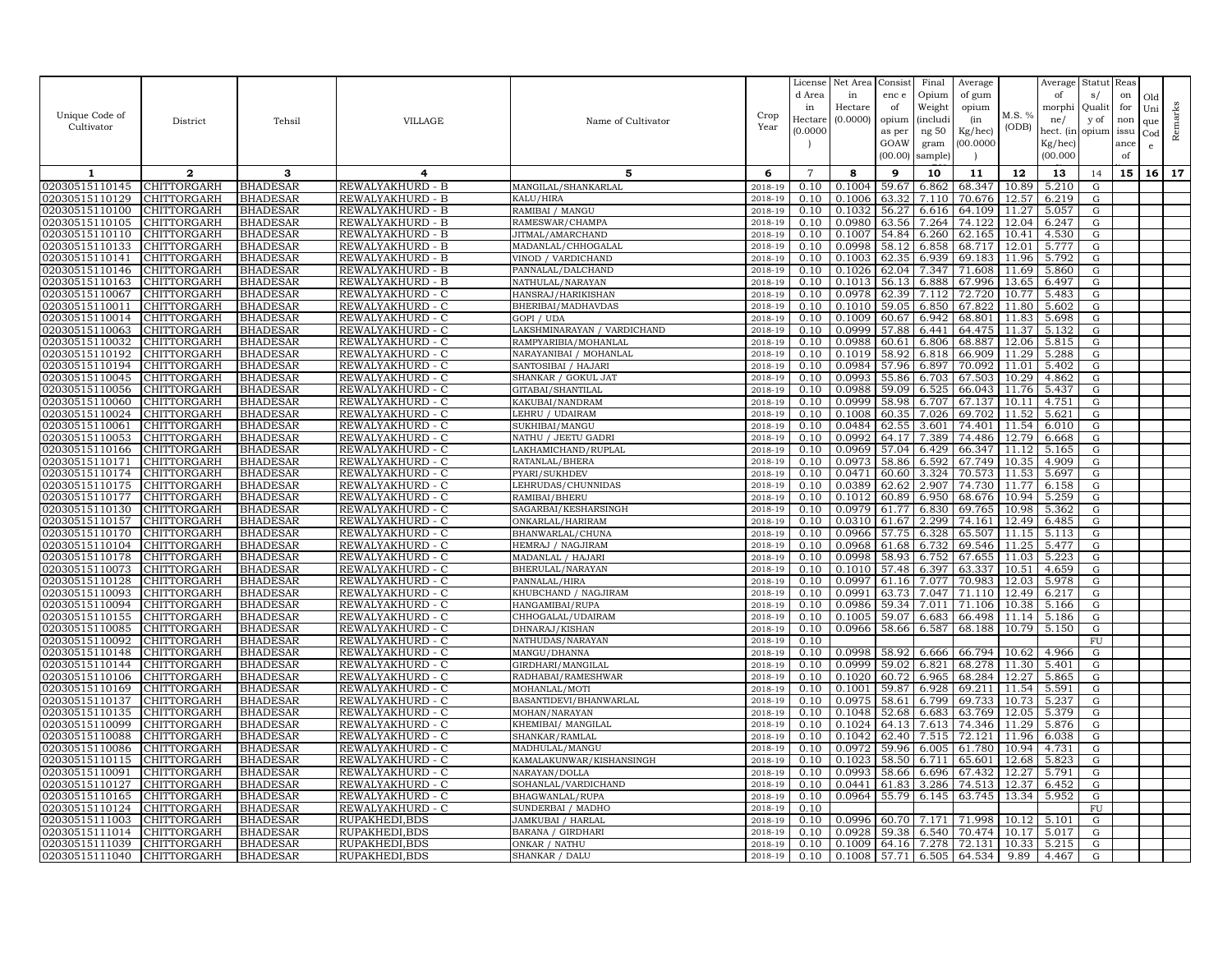|                                  |                                   |                                    |                                    |                                                |                       | License<br>d Area | Net Area<br>in   | Consist<br>enc e | Final<br>Opium       | Average<br>of gum  |                | Average<br>of        | Statut<br>s/           | Reas<br>on   | Old             |         |
|----------------------------------|-----------------------------------|------------------------------------|------------------------------------|------------------------------------------------|-----------------------|-------------------|------------------|------------------|----------------------|--------------------|----------------|----------------------|------------------------|--------------|-----------------|---------|
|                                  |                                   |                                    |                                    |                                                |                       | in                | Hectare          | of               | Weight               | opium              | M.S. %         | morphi               | Quali                  | for          | Uni             |         |
| Unique Code of<br>Cultivator     | District                          | Tehsil                             | VILLAGE                            | Name of Cultivator                             | Crop<br>Year          | Hectare           | (0.0000)         | opium            | <i>(includi</i>      | (in                | (ODB)          | ne/                  | y of                   | non          | que             | Remarks |
|                                  |                                   |                                    |                                    |                                                |                       | (0.0000)          |                  | as per<br>GOAW   | ng 50<br>gram        | Kg/hec)<br>00.000C |                | hect. (in<br>Kg/hec) | opium                  | issu<br>ance | Cod             |         |
|                                  |                                   |                                    |                                    |                                                |                       |                   |                  | (00.00)          | sample)              |                    |                | (00.000)             |                        | of           | $\mathbf{e}$    |         |
| 1                                | $\mathbf{2}$                      | 3                                  | 4                                  | 5                                              | 6                     | $\overline{7}$    | 8                | 9                | 10                   | 11                 | 12             | 13                   | 14                     | 15           | 16 <sup>1</sup> | 17      |
| 02030515111075                   | <b>CHITTORGARH</b>                | <b>BHADESAR</b>                    | RUPAKHEDI, BDS                     | RAMCHANDR/BHUWAN                               | 2018-19               | 0.10              | 0.1012           | 63.62            | 7.325                | 72.381             | 10.15          | 5.143                | ${\rm G}$              |              |                 |         |
| 02030515111058                   | <b>CHITTORGARH</b>                | <b>BHADESAR</b>                    | RUPAKHEDI.BDS                      | SHOBHALAL / NANURAM                            | 2018-19               | 0.10              | 0.1022           | 66.38            | 8.108                | 79.335             | 11.83          | 6.570                | G                      |              |                 |         |
| 02030515111047                   | CHITTORGARH                       | <b>BHADESAR</b>                    | RUPAKHEDI, BDS                     | DHANRAJ / SHOLA                                | 2018-19               | 0.10              | 0.1000           | 67.87            | 7.679                | 76.790             | 12.13          | 6.520                | G                      |              |                 |         |
| 02030515111011                   | <b>CHITTORGARH</b>                | <b>BHADESAR</b>                    | RUPAKHEDI, BDS                     | DEVILAL / DALICHAND                            | 2018-19               | 0.10              | 0.0971           | 62.44            | 7.537                | 77.621             | 10.57          | 5.743                | ${\rm G}$              |              |                 |         |
| 02030515111038                   | CHITTORGARH                       | <b>BHADESAR</b>                    | RUPAKHEDI, BDS                     | CHOGA / GANGA                                  | 2018-19               | 0.10              | 0.1022           | 62.63            | 7.346                | 71.879             | 10.20          | 5.132                | G                      |              |                 |         |
| 02030515111016                   | CHITTORGARH                       | <b>BHADESAR</b>                    | RUPAKHEDI, BDS                     | ONKAR / PARTHA                                 | 2018-19               | 0.10              | 0.1008<br>0.0990 | 65.73            | 7.831                | 77.689             | 9.92<br>13.07  | 5.395                | ${\rm G}$              |              |                 |         |
| 02030515111021<br>02030515111033 | <b>CHITTORGARH</b><br>CHITTORGARH | <b>BHADESAR</b><br><b>BHADESAR</b> | RUPAKHEDI, BDS<br>RUPAKHEDI, BDS   | ONKARLAL / DULICHAND<br>MATHURALAL / KISHANLAL | 2018-19<br>2018-19    | 0.10<br>0.10      | 0.0998           | 67.62<br>55.53   | 8.027<br>6.624       | 81.081<br>66.373   | 9.96           | 7.419<br>4.627       | G<br>G                 |              |                 |         |
| 02030515111050                   | CHITTORGARH                       | <b>BHADESAR</b>                    | RUPAKHEDI, BDS                     | BALURAM / CHAMPA                               | 2018-19               | 0.10              | 0.0993           | 63.75            | 7.422                | 74.743             | 10.71          | 5.604                | G                      |              |                 |         |
| 02030515111008                   | CHITTORGARH                       | <b>BHADESAR</b>                    | RUPAKHEDI, BDS                     | DOLIBAI/MADHU                                  | 2018-19               | 0.10              | 0.0972           | 60.35            | 7.251                | 74.599             | 10.06          | 5.253                | ${\rm G}$              |              |                 |         |
| 02030515111043                   | <b>CHITTORGARH</b>                | <b>BHADESAR</b>                    | RUPAKHEDI.BDS                      | JAMKUBAI / NATHU                               | 2018-19               | 0.10              | 0.0954           | 60.67            | 7.133                | 74.769             | 10.53          | 5.511                | G                      |              |                 |         |
| 02030515111053                   | CHITTORGARH                       | <b>BHADESAR</b>                    | RUPAKHEDI, BDS                     | <b>BHERU / ONKAR</b>                           | 2018-19               | 0.10              | 0.0943           | 58.69            | 6.892                | 73.086             | 10.58          | 5.413                | ${\rm G}$              |              |                 |         |
| 02030515111007                   | <b>CHITTORGARH</b>                | <b>BHADESAR</b>                    | RUPAKHEDI, BDS                     | RAMLAL/SHANKER                                 | 2018-19               | 0.10              | 0.0968           | 58.28            | 6.794                | 70.186             | 10.21          | 5.016                | ${\rm G}$              |              |                 |         |
| 02030515111059                   | CHITTORGARH                       | <b>BHADESAR</b>                    | RUPAKHEDI, BDS                     | RAMESHVAR / KALU                               | 2018-19               | 0.10              | 0.0999           | 59.18            | 6.992                | 69.990             | 10.80          | 5.291                | G                      |              |                 |         |
| 02030515111062                   | CHITTORGARH                       | <b>BHADESAR</b>                    | RUPAKHEDI, BDS                     | PRBHU / PARTHU                                 | 2018-19               | 0.10              | 0.0983           | 65.03            | 7.553                | 76.836             | 10.92          | 5.873                | G                      |              |                 |         |
| 02030515111018<br>02030515111052 | CHITTORGARH<br>CHITTORGARH        | <b>BHADESAR</b><br><b>BHADESAR</b> | RUPAKHEDI, BDS<br>RUPAKHEDI, BDS   | GOPIBAI/VARDA<br>RAMESHVAR / CHAMPA            | 2018-19<br>$2018 - 1$ | 0.10<br>0.10      | 0.1012<br>0.1000 | 61.43<br>64.15   | 7.424<br>7.588       | 73.360<br>75.880   | 11.75<br>9.96  | 6.034<br>5.290       | G<br>G                 |              |                 |         |
| 02030515111074                   | <b>CHITTORGARH</b>                | <b>BHADESAR</b>                    | RUPAKHEDI, BDS                     | KESHARBAI/ONKAR                                | 2018-19               | 0.10              | 0.0993           | 64.88            | 7.749                | 78.036             | 10.68          | 5.834                | G                      |              |                 |         |
| 02030515111070                   | CHITTORGARH                       | <b>BHADESAR</b>                    | RUPAKHEDI, BDS                     | BHERULAL/NATHU                                 | 2018-19               | 0.10              | 0.0973           | 58.90            | 6.462                | 66.413             | 10.88          | 5.058                | ${\rm G}$              |              |                 |         |
| 02030515112009                   | CHITTORGARH                       | <b>BHADESAR</b>                    | SAGWADIYA                          | GAFUR MO. / JIVAN KHAN                         | 2018-19               | 0.10              | 0.0948           | 62.96            | 6.566                | 69.262             | 11.74          | 5.692                | G                      |              |                 |         |
| 02030515112011                   | CHITTORGARH                       | <b>BHADESAR</b>                    | SAGWADIYA                          | IMAMBAKSH / JAMALUDDIN                         | 2018-19               | 0.10              | 0.1010           | 61.30            | 7.102                | 70.317             | 11.97          | 5.892                | $\mathbf G$            |              |                 |         |
| 02030515112037                   | CHITTORGARH                       | <b>BHADESAR</b>                    | SAGWADIYA                          | IOBAL / JIVANKHAN                              | 2018-19               | 0.10              | 0.1005           | 61.23            | 6.954                | 69.194             | 12.20          | 5.909                | G                      |              |                 |         |
| 02030515112016                   | CHITTORGARH                       | <b>BHADESAR</b>                    | SAGWADIYA                          | AZAD HUSSAIN / IMAMBUX BAKSH                   | 2018-19               | 0.10              | 0.1008           | 61.88            | 6.948                | 68.929             | 12.15          | 5.863                | G                      |              |                 |         |
| 02030515112001                   | CHITTORGARH<br>CHITTORGARH        | <b>BHADESAR</b>                    | SAGWADIYA                          | KHATIJA / IMAMBAKSH                            | 2018-19               | 0.10              | 0.0984           | 61.52            | 6.732                | 68.415             | 13.69          | 6.556                | G                      |              |                 |         |
| 02030515112033<br>02030515112012 | CHITTORGARH                       | <b>BHADESAR</b><br><b>BHADESAR</b> | SAGWADIYA<br>SAGWADIYA             | MAKBUL AHMED / HASAN KHAN<br>RAMIBAI / PARTHU  | 2018-19<br>2018-19    | 0.10<br>0.10      | 0.1041<br>0.0961 | 59.56<br>61.84   | 7.079<br>6.811       | 68.002<br>70.874   | 12.09<br>12.10 | 5.755<br>6.003       | G<br>${\rm G}$         |              |                 |         |
| 02030515112008                   | CHITTORGARH                       | <b>BHADESAR</b>                    | SAGWADIYA                          | CHAMPALAL / NOLA KACHI                         | 2018-19               | 0.10              | 0.1000           | 60.45            | 6.831                | 68.310             | 11.20          | 5.355                | G                      |              |                 |         |
| 02030515112019                   | CHITTORGARH                       | <b>BHADESAR</b>                    | SAGWADIYA                          | KHAJU / ALLAH BAKSH                            | 2018-19               | 0.10              | 0.1005           | 58.37            | 6.879                | 68.448             | 13.24          | 6.344                | ${\rm G}$              |              |                 |         |
| 02030515112026                   | <b>CHITTORGARH</b>                | <b>BHADESAR</b>                    | SAGWADIYA                          | SHANTILAL / RUPLAL                             | 2018-19               | 0.10              | 0.1006           | 58.94            | 6.702                | 66.620             | 12.56          | 5.858                | G                      |              |                 |         |
| 02030515112035                   | CHITTORGARH                       | <b>BHADESAR</b>                    | SAGWADIYA                          | MO. HUSSAIN / ALLAH BAKSH                      | 2018-19               | 0.10              | 0.1013           | 61.73            | 7.020                | 69.299             | 12.38          | 6.005                | ${\rm G}$              |              |                 |         |
| 02030515113020                   | CHITTORGARH                       | <b>BHADESAR</b>                    | <b>SARLAI</b>                      | MOHANLAL / RAMCHANDRA                          | 2018-19               | 0.10              | 0.1013           | 54.86            | 6.865                | 67.769             | 11.68          | 5.541                | ${\rm G}$              |              |                 |         |
| 02030515113010                   | CHITTORGARH                       | <b>BHADESAR</b>                    | <b>SARLAI</b>                      | NANURAM / RAMSHUKH                             | 2018-19               | 0.10              | 0.1019           | 57.40            | 6.453                | 63.327             | 10.99          | 4.872                | G                      |              |                 |         |
| 02030515113008<br>02030515113005 | <b>CHITTORGARH</b><br>CHITTORGARH | <b>BHADESAR</b><br><b>BHADESAR</b> | SARLAI<br>SARLAI                   | DHAPUBAI/MOTILAL<br>BALURAM / DALCHAND         | 2018-19<br>2018-19    | 0.10<br>0.10      | 0.1016<br>0.1034 | 56.59            | 6.176<br>58.54 6.640 | 60.787<br>64.217   | 11.91<br>11.75 | 5.068<br>5.282       | G<br>G                 |              |                 |         |
| 02030515113014                   | CHITTORGARH                       | <b>BHADESAR</b>                    | <b>SARLAI</b>                      | PYARA / GOKAL                                  | 2018-19               | 0.10              | 0.1012           |                  | 60.50 6.517          | 64.397             | 10.76          | 4.850                | G                      |              |                 |         |
| 02030515113016                   | <b>CHITTORGARH</b>                | <b>BHADESAR</b>                    | SARLAI                             | SHANTILAL / KAJOD                              | 2018-19               | 0.10              | 0.1000           | 63.46            | 7.398                | 73.980             | 14.40          | 7.457                | G                      |              |                 |         |
| 02030515113011                   | CHITTORGARH                       | <b>BHADESAR</b>                    | SARLAI                             | <b>BANSHILAL / KESHURAM</b>                    | 2018-19               | 0.10              | 0.0966           | 57.21            | 6.154                | 63.706             | 11.83          | 5.276                | ${\rm G}$              |              |                 |         |
| 02030515113013                   | CHITTORGARH                       | <b>BHADESAR</b>                    | SARLAI                             | KESARBAI / MADHO                               | 2018-19               | 0.10              | 0.0695           | 60.08            | 4.703                | 67.669             | 10.37          | 4.913                | G                      |              |                 |         |
| 02030515114005                   | CHITTORGARH                       | <b>BHADESAR</b>                    | SEGWA(BHADESAR)                    | NARAYAN / DUNGA                                | 2018-19               | 0.10              | 0.0998           | 58.28            | 6.702                | 67.154             | 9.68           | 4.551                | G                      |              |                 |         |
| 02030515114003                   | <b>CHITTORGARH</b>                | <b>BHADESAR</b>                    | SEGWA(BHADESAR)                    | KISHOR / GANESH JAT                            | 2018-19               | 0.10              | 0.0990           | 59.18            | 6.899                | 69.687             | 11.07          | 5.400                | G                      |              |                 |         |
| 02030515114011                   | CHITTORGARH                       | <b>BHADESAR</b>                    | SEGWA(BHADESAR)                    | GOPIBAI/HIRA                                   | 2018-19               | 0.10              | 0.0990           | 63.08            | 7.173                | 72.455             | 10.51          | 5.331                | ${\rm G}$              |              |                 |         |
| 02030515114025<br>02030515114009 | CHITTORGARH<br>CHITTORGARH        | <b>BHADESAR</b><br><b>BHADESAR</b> | SEGWA(BHADESAR)<br>SEGWA(BHADESAR) | KAMRUDDIN / KASMUDDIN<br>PRABHUBAI / UDA       | 2018-19<br>2018-19    | 0.10<br>0.10      | 0.1015<br>0.0994 | 59.16<br>58.05   | 6.558<br>6.626       | 64.611<br>66.660   | 11.22<br>9.42  | 5.075<br>4.396       | ${\rm G}$<br>${\rm G}$ |              |                 |         |
| 02030515114014                   | CHITTORGARH                       | <b>BHADESAR</b>                    | SEGWA(BHADESAR)                    | GOKAL/HAJARI                                   | 2018-19               | 0.10              | 0.1000           | 57.18            | 6.478                | 64.780             | 10.39          | 4.711                | ${\rm G}$              |              |                 |         |
| 02030515117005                   | CHITTORGARH                       | <b>BHADESAR</b>                    | SODAWAS                            | DUNGA / HJARI REBARI                           | 2018-19               | 0.10              | 0.0999           | 58.69            | 6.548                | 65.546             | 10.05          | 4.611                | G                      |              |                 |         |
| 02030515118012                   | CHITTORGARH                       | <b>BHADESAR</b>                    | SOHAN KHEDA                        | HEERALAL/RAMA                                  | $2018 - 1$            | 0.10              | 0.1010           | 60.18            | 7.247                | 71.753             | 11.22          | 5.636                | G                      |              |                 |         |
| 02030515118017                   | <b>CHITTORGARH</b>                | <b>BHADESAR</b>                    | SOHAN KHEDA                        | KANI/GANGARAM                                  | 2018-19               | 0.10              | 0.0974           | 62.98            | 6.910                | 70.945             | 11.61          | 5.766                | G                      |              |                 |         |
| 02030515118033                   | CHITTORGARH                       | <b>BHADESAR</b>                    | SOHAN KHEDA                        | KAJOD/DEVA                                     | 2018-19               | 0.10              | 0.1022           | 63.66            | 7.739                | 75.724             | 12.16          | 6.446                | G                      |              |                 |         |
| 02030515118047                   | CHITTORGARH                       | <b>BHADESAR</b>                    | <b>SOHAN KHEDA</b>                 | <b>UDA/BHAGU CHAMAR</b>                        | 2018-19               | 0.10              |                  |                  |                      |                    |                |                      | FU                     |              |                 |         |
| 02030515118004<br>02030515118010 | CHITTORGARH<br>CHITTORGARH        | <b>BHADESAR</b><br><b>BHADESAR</b> | <b>SOHAN KHEDA</b><br>SOHAN KHEDA  | HIRA / PARSA<br>NARAYAN / BHERA                | 2018-19<br>2018-19    | 0.10<br>0.10      | 0.1013<br>0.0951 | 61.38<br>58.69   | 7.067<br>6.322       | 69.763<br>66.477   | 13.70<br>12.46 | 6.691<br>5.798       | G<br>G                 |              |                 |         |
| 02030515118016                   | CHITTORGARH                       | <b>BHADESAR</b>                    | SOHAN KHEDA                        | GANGARAM / GOPU                                | 2018-19               | 0.10              | 0.1016           | 61.28            | 7.126                | 70.138             | 14.20          | 6.972                | G                      |              |                 |         |
| 02030515118057                   | CHITTORGARH                       | <b>BHADESAR</b>                    | <b>SOHAN KHEDA</b>                 | GOKAL/SHANKAR                                  | 2018-19               | 0.10              | 0.1024           | 63.46            | 7.543                | 73.662             | 12.07          | 6.223                | G                      |              |                 |         |
| 02030515118077                   | CHITTORGARH                       | <b>BHADESAR</b>                    | SOHAN KHEDA                        | KISHANA / DIPCHAND                             | 2018-19               | 0.10              | 0.1015           | 62.15            | 6.943                | 68.404             | 12.76          | 6.110                | G                      |              |                 |         |
| 02030515118018                   | CHITTORGARH                       | <b>BHADESAR</b>                    | SOHAN KHEDA                        | SHORAM / BHAGAWAN GADARI                       | 2018-19               | 0.10              | 0.0974           | 60.35            | 6.716                | 68.953             | 12.79          | 6.173                | G                      |              |                 |         |
| 02030515118009                   | <b>CHITTORGARH</b>                | <b>BHADESAR</b>                    | <b>SOHAN KHEDA</b>                 | KESARBAI/NAWLA                                 | 2018-19               | 0.10              | 0.0993           | 57.86            | 6.563                | 66.093             | 13.07          | 6.047                | G                      |              |                 |         |
| 02030515118002                   | <b>CHITTORGARH</b>                | <b>BHADESAR</b>                    | <b>SOHAN KHEDA</b>                 | KASTURIBAI/BHERU                               | 2018-19               | 0.10              | 0.1038           | 59.08            | 7.706                | 74.239             | 13.19          | 6.854                | G                      |              |                 |         |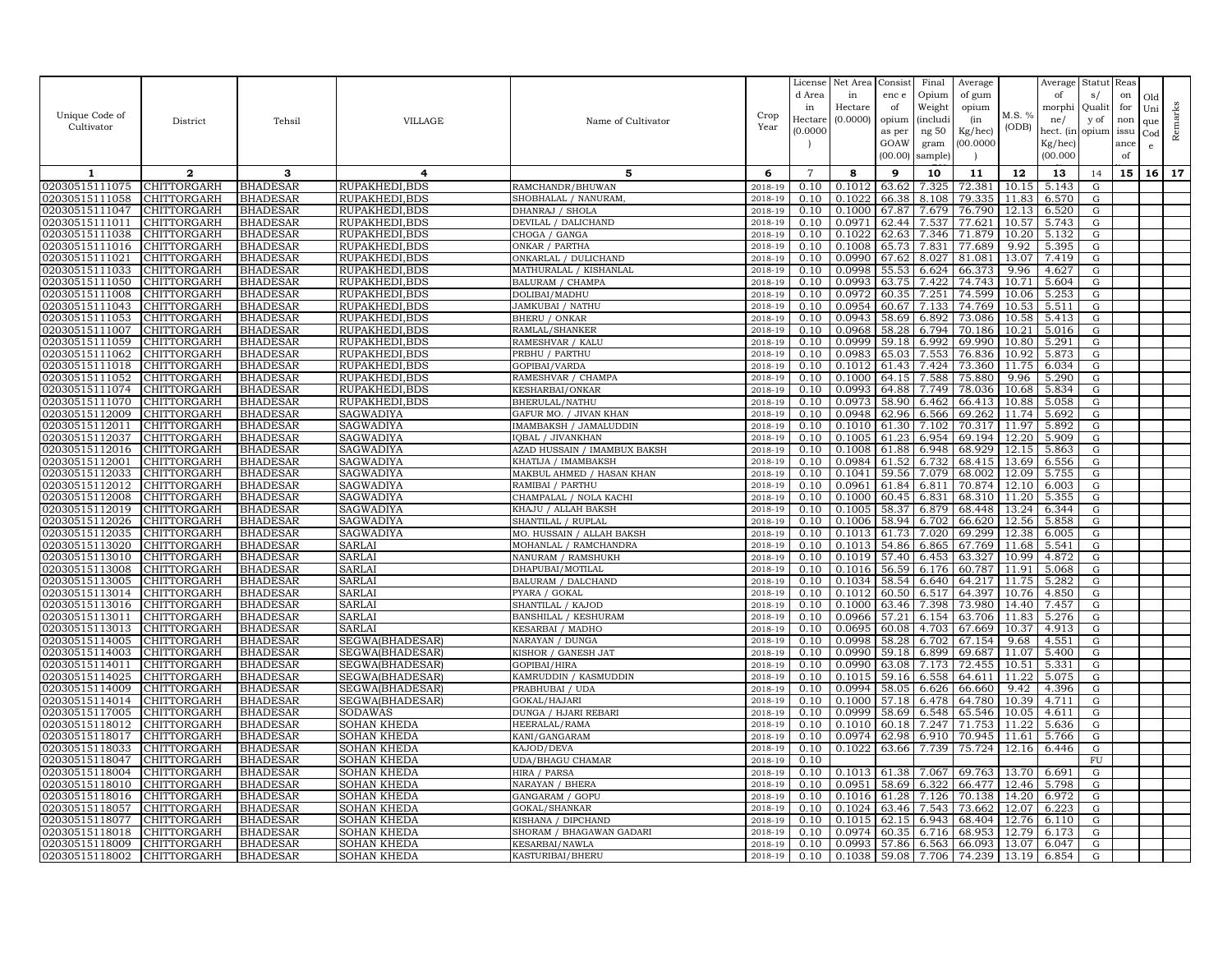| Unique Code of<br>Cultivator     | District                   | Tehsil                             | VILLAGE                      | Name of Cultivator                              | Crop<br>Year          | License<br>d Area<br>in<br>Hectare<br>(0.0000) | Net Area<br>in<br>Hectare<br>(0.0000) | Consist<br>enc e<br>of<br>opium<br>as per<br>GOAW<br>(00.00) | Final<br>Opium<br>Weight<br><i>(includi</i><br>ng 50<br>gram<br>sample) | Average<br>of gum<br>opium<br>(in<br>Kg/hec)<br>00.000C | M.S. %<br>(ODB) | Average<br>of<br>morphi<br>ne/<br>hect. (in<br>$Kg/$ hec)<br>(00.000) | Statut<br>s/<br>Quali<br>y of<br>opium | Reas<br>on<br>for<br>non<br>issu<br>ance<br>of | Old<br>Uni<br>que<br>Cod<br>e | Remarks |
|----------------------------------|----------------------------|------------------------------------|------------------------------|-------------------------------------------------|-----------------------|------------------------------------------------|---------------------------------------|--------------------------------------------------------------|-------------------------------------------------------------------------|---------------------------------------------------------|-----------------|-----------------------------------------------------------------------|----------------------------------------|------------------------------------------------|-------------------------------|---------|
| 1                                | $\mathbf{2}$               | 3                                  | 4                            | 5                                               | 6                     | $\overline{7}$                                 | 8                                     | 9                                                            | 10                                                                      | 11                                                      | 12              | 13                                                                    | 14                                     | 15                                             | 16 <sup>1</sup>               | 17      |
| 02030515118031                   | CHITTORGARH                | <b>BHADESAR</b>                    | SOHAN KHEDA                  | PRATHVIRAJ/DEVA                                 | 2018-19               | 0.10                                           | 0.0949                                | 59.08                                                        | 6.676                                                                   | 70.348                                                  | 11.46           | 5.643                                                                 | ${\rm G}$                              |                                                |                               |         |
| 02030515118011                   | CHITTORGARH                | <b>BHADESAR</b>                    | SOHAN KHEDA                  | GHASI / CHENA                                   | 2018-19               | 0.10                                           | 0.1031                                | 57.64                                                        | 6.942                                                                   | 67.333                                                  | 12.37           | 5.830                                                                 | ${\rm G}$                              |                                                |                               |         |
| 02030515118013                   | CHITTORGARH                | <b>BHADESAR</b>                    | SOHAN KHEDA                  | ONKARLAL/LACHHIRAM                              | 2018-19               | 0.10                                           | 0.0999                                | 62.69                                                        | 7.245                                                                   | 72.523                                                  | 13.72           | 6.965                                                                 | G                                      |                                                |                               |         |
| 02030515118040                   | <b>CHITTORGARH</b>         | <b>BHADESAR</b>                    | SOHAN KHEDA                  | HAJARI/HARCHAND                                 | 2018-19               | 0.10                                           | 0.1004                                | 64.90                                                        | 7.918                                                                   | 78.865                                                  | 12.87           | 7.105                                                                 | ${\rm G}$                              |                                                |                               |         |
| 02030515118041                   | CHITTORGARH                | <b>BHADESAR</b>                    | SOHAN KHEDA                  | NARAYAN/PARTAP                                  | 2018-19               | 0.10                                           | 0.1019                                | 63.59                                                        | 7.504                                                                   | 73.641                                                  | 12.45           | 6.417                                                                 | G                                      |                                                |                               |         |
| 02030515118043                   | CHITTORGARH                | <b>BHADESAR</b>                    | <b>SOHAN KHEDA</b>           | RAMIBAI/MAEGHA                                  | 2018-19               | 0.10                                           | 0.0980                                | 60.37                                                        | 6.675                                                                   | 68.112                                                  | 11.56           | 5.512                                                                 | ${\rm G}$                              |                                                |                               |         |
| 02030515118038                   | <b>CHITTORGARH</b>         | <b>BHADESAR</b>                    | SOHAN KHEDA                  | RATANLAL/PRATAP                                 | 2018-19               | 0.10                                           | 0.0954                                | 59.73                                                        | 6.562                                                                   | 68.784                                                  | 13.08           | 6.298                                                                 | G                                      |                                                |                               |         |
| 02030515118060                   | CHITTORGARH                | <b>BHADESAR</b>                    | SOHAN KHEDA                  | KISHANA/JAYCHAND<br>RAMESHWAR/BHERULAL/SALAGRAM | 2018-19               | 0.10<br>0.10                                   | 0.1037<br>0.0975                      | 60.19<br>58.78                                               | 6.698                                                                   | 64.590<br>67.867                                        | 13.56<br>13.05  | 6.131<br>6.200                                                        | G                                      |                                                |                               |         |
| 02030515118048<br>02030515118006 | CHITTORGARH<br>CHITTORGARH | <b>BHADESAR</b><br><b>BHADESAR</b> | SOHAN KHEDA<br>SOHAN KHEDA   | RODILAL/KISHANA                                 | 2018-19<br>$2018 - 1$ | 0.10                                           | 0.0984                                | 59.19                                                        | 6.617<br>6.655                                                          | 67.632                                                  | 13.80           | 6.533                                                                 | G<br>G                                 |                                                |                               |         |
| 02030515118020                   | CHITTORGARH                | <b>BHADESAR</b>                    | SOHAN KHEDA                  | ANACHIBAI/CHUNA                                 | 2018-19               | 0.10                                           |                                       |                                                              |                                                                         |                                                         |                 |                                                                       | ${\rm FU}$                             |                                                |                               |         |
| 02030515118019                   | CHITTORGARH                | <b>BHADESAR</b>                    | <b>SOHAN KHEDA</b>           | NARAYAN/TOLURAM                                 | 2018-19               | 0.10                                           | 0.1041                                | 62.75                                                        | 7.808                                                                   | 75.005                                                  | 12.22           | 6.416                                                                 | ${\rm G}$                              |                                                |                               |         |
| 02030515118028                   | <b>CHITTORGARH</b>         | <b>BHADESAR</b>                    | SOHAN KHEDA                  | MADHAVLAL/PARTHA LOHAR                          | 2018-19               | 0.10                                           | 0.0912                                | 59.44                                                        | 6.029                                                                   | 66.108                                                  | 12.60           | 5.831                                                                 | G                                      |                                                |                               |         |
| 02030515118030                   | CHITTORGARH                | <b>BHADESAR</b>                    | <b>SOHAN KHEDA</b>           | BALIBAI/PARTHA                                  | 2018-19               | 0.10                                           | 0.0944                                | 56.96                                                        | 6.217                                                                   | 65.858                                                  | 11.39           | 5.251                                                                 | G                                      |                                                |                               |         |
| 02030515118056                   | CHITTORGARH                | <b>BHADESAR</b>                    | SOHAN KHEDA                  | MADHU/CHUNA                                     | 2018-19               | 0.10                                           | 0.0930                                | 59.58                                                        | 6.307                                                                   | 67.817                                                  | 12.37           | 5.872                                                                 | G                                      |                                                |                               |         |
| 02030515119066                   | CHITTORGARH                | <b>BHADESAR</b>                    | SOMAWAS                      | KHUMAN / BHAGCHAND                              | 2018-19               | 0.10                                           | 0.1015                                | 58.10                                                        | 6.433                                                                   | 63.379                                                  | 12.50           | 5.545                                                                 | G                                      |                                                |                               |         |
| 02030515119045                   | CHITTORGARH                | <b>BHADESAR</b>                    | SOMAWAS                      | DEVILAL / RAMAJI                                | 2018-19               | 0.10                                           | 0.1007                                | 60.75                                                        | 7.073                                                                   | 70.238                                                  | 10.96           | 5.389                                                                 | G                                      |                                                |                               |         |
| 02030515119004                   | CHITTORGARH                | <b>BHADESAR</b>                    | SOMAWAS                      | <b>BHERA / KHUMAN</b>                           | 2018-19               | 0.10                                           |                                       |                                                              |                                                                         |                                                         |                 |                                                                       | FU                                     |                                                |                               |         |
| 02030515119049                   | CHITTORGARH                | <b>BHADESAR</b>                    | SOMAWAS                      | GASHI / CHATRA                                  | 2018-19               | 0.10                                           | 0.0924                                | 58.93                                                        | 5.944                                                                   | 64.329                                                  | 10.72           | 4.827                                                                 | ${\rm G}$                              |                                                |                               |         |
| 02030515119012                   | CHITTORGARH                | <b>BHADESAR</b>                    | SOMAWAS                      | RUPIBAI / RAMA                                  | 2018-19               | 0.10                                           | 0.0935                                | 54.67                                                        | 5.779                                                                   | 61.808                                                  | 11.38           | 4.924                                                                 | G                                      |                                                |                               |         |
| 02030515119030                   | CHITTORGARH                | <b>BHADESAR</b>                    | SOMAWAS                      | MOHANKUNWAR/PYARSINGH                           | 2018-19               | 0.10                                           | 0.0977                                | 58.49                                                        | 6.885                                                                   | 70.471                                                  | 10.65           | 5.254                                                                 | ${\bf G}$                              |                                                |                               |         |
| 02030515119019                   | <b>CHITTORGARH</b>         | <b>BHADESAR</b>                    | SOMAWAS                      | <b>GOPILAL / DEVAJI</b>                         | 2018-19               | 0.10                                           | 0.0994                                | 61.69                                                        | 7.147                                                                   | 71.901                                                  | 10.78           | 5.426                                                                 | G                                      |                                                |                               |         |
| 02030515119017<br>02030515119050 | CHITTORGARH<br>CHITTORGARH | <b>BHADESAR</b><br><b>BHADESAR</b> | SOMAWAS<br>SOMAWAS           | LAKHMA / BHAGWAN<br>SHANKAR / NARAYAN           | 2018-19<br>2018-19    | 0.10<br>0.10                                   | 0.1010<br>0.1023                      | 59.78<br>59.73                                               | 6.926<br>6.988                                                          | 68.574<br>68.309                                        | 10.42<br>12.05  | 5.002<br>5.762                                                        | ${\rm G}$<br>G                         |                                                |                               |         |
| 02030515119016                   | CHITTORGARH                | <b>BHADESAR</b>                    | SOMAWAS                      | UDA / BHAGWAN DANGI                             | 2018-19               | 0.10                                           | 0.1042                                | 57.59                                                        | 6.779                                                                   | 65.058                                                  | 9.55            | 4.349                                                                 | ${\rm G}$                              |                                                |                               |         |
| 02030515119069                   | CHITTORGARH                | <b>BHADESAR</b>                    | SOMAWAS                      | BHANWARSINGH / HARISINGH                        | 2018-19               | 0.10                                           | 0.0429                                | 58.27                                                        | 2.872                                                                   | 66.946                                                  | 11.12           | 5.211                                                                 | G                                      |                                                |                               |         |
| 02030515119043                   | CHITTORGARH                | <b>BHADESAR</b>                    | SOMAWAS                      | NOJIBAI/KHUMA                                   | 2018-19               | 0.10                                           | 0.0993                                | 60.24                                                        | 6.437                                                                   | 64.824                                                  | 11.29           | 5.123                                                                 | G                                      |                                                |                               |         |
| 02030515119064                   | CHITTORGARH                | <b>BHADESAR</b>                    | SOMAWAS                      | DUNGARSINGH / RATANSINGH                        | 2018-19               | 0.10                                           | 0.1034                                | 57.03                                                        | 6.713                                                                   | 64.923                                                  | 10.15           | 4.613                                                                 | G                                      |                                                |                               |         |
| 02030515119008                   | CHITTORGARH                | <b>BHADESAR</b>                    | SOMAWAS                      | BHANWARLAL/NARAYAN                              | 2018-19               | 0.10                                           | 0.0969                                | 59.53                                                        | 6.863                                                                   | 70.826                                                  | 12.36           | 6.128                                                                 | G                                      |                                                |                               |         |
| 02030515119011                   | CHITTORGARH                | <b>BHADESAR</b>                    | SOMAWAS                      | <b>BHAGGA / POKHAR</b>                          | 2018-19               | 0.10                                           | 0.1017                                | 60.95                                                        | 7.044                                                                   | 69.263                                                  | 10.53           | 5.105                                                                 | G                                      |                                                |                               |         |
| 02030515119034                   | CHITTORGARH                | <b>BHADESAR</b>                    | SOMAWAS                      | RAMA / HIRA DANGI                               | 2018-19               | 0.10                                           | 0.0948                                | 63.37                                                        | 7.025                                                                   | 74.103                                                  | 10.24           | 5.312                                                                 | G                                      |                                                |                               |         |
| 02030515119035                   | CHITTORGARH                | <b>BHADESAR</b>                    | SOMAWAS                      | CHOGA / HIRA                                    | 2018-19               | 0.10                                           | 0.0960                                | 57.64                                                        | 6.258                                                                   | 65.188                                                  | 12.30           | 5.613                                                                 | ${\rm G}$                              |                                                |                               |         |
| 02030515119036                   | <b>CHITTORGARH</b>         | <b>BHADESAR</b>                    | SOMAWAS                      | <b>GOKAL / RATNA</b>                            | 2018-19               | 0.10                                           | 0.1016                                | 58.81                                                        | 6.847                                                                   | 67.392                                                  | 11.15           | 5.260                                                                 | G                                      |                                                |                               |         |
| 02030515119047                   | CHITTORGARH                | <b>BHADESAR</b>                    | SOMAWAS                      | BHAGWANA / HEMRAJ                               | 2018-19               | 0.10                                           | 0.0944                                | 58.26                                                        | 6.375                                                                   | 67.532                                                  | 10.44           | 4.935                                                                 | G                                      |                                                |                               |         |
| 02030515119054                   | CHITTORGARH                | <b>BHADESAR</b>                    | SOMAWAS                      | <b>BHERU / NANDA</b>                            | 2018-19               | 0.10                                           | 0.0979                                | 51.09                                                        | 5.007                                                                   | 51.144                                                  | 11.69           | 4.185                                                                 | ${\rm G}$                              |                                                |                               |         |
| 02030515119055                   | CHITTORGARH                | <b>BHADESAR</b>                    | SOMAWAS                      | TARACHAND / UDA                                 | 2018-19               | 0.10                                           | 0.0976                                | 51.67                                                        | 5.639                                                                   | 57.777                                                  | 11.57           | 4.680                                                                 | ${\rm G}$                              |                                                |                               |         |
| 02030515119063<br>02030515119073 | CHITTORGARH<br>CHITTORGARH | <b>BHADESAR</b><br><b>BHADESAR</b> | SOMAWAS<br>SOMAWAS           | MAGNIBAI / SHANKAR<br>VARDA / HEMA(KALU         | 2018-19<br>2018-19    | 0.10<br>0.10                                   | 0.1015<br>0.0979                      | 56.68<br>58.60                                               | 5.773<br>6.387                                                          | 56.877<br>65.240                                        | 11.52<br>11.64  | 4.587<br>5.316                                                        | G<br>G                                 |                                                |                               |         |
| 02030515119077                   | CHITTORGARH                | <b>BHADESAR</b>                    | SOMAWAS                      | MEGHA / SHANKAR                                 | 2018-19               | 0.10                                           | 0.0985                                | 53.95                                                        | 5.927                                                                   | 60.173                                                  | 14.38           | 6.057                                                                 | ${\rm G}$                              |                                                |                               |         |
| 02030515119080                   | <b>CHITTORGARH</b>         | <b>BHADESAR</b>                    | SOMAWAS                      | NANURAM / CHAMPA                                | 2018-19               | 0.10                                           | 0.0961                                | 57.97                                                        | 6.112                                                                   | 63.600                                                  | 10.75           | 4.786                                                                 | G                                      |                                                |                               |         |
| 02030515120004                   | CHITTORGARH                | <b>BHADESAR</b>                    | SONIYANA - A                 | NANAIBAI / MOTI                                 | 2018-19               | 0.10                                           | 0.0997                                | 60.67                                                        | 7.029                                                                   | 70.502                                                  | 11.22           | 5.537                                                                 | G                                      |                                                |                               |         |
| 02030515120086                   | CHITTORGARH                | <b>BHADESAR</b>                    | SONIYANA - A                 | <b>BALU / HIRA</b>                              | 2018-19               | 0.10                                           | 0.0988                                | 58.12                                                        | 6.783                                                                   | 68.654                                                  | 11.36           | 5.460                                                                 | G                                      |                                                |                               |         |
| 02030515120035                   | CHITTORGARH                | <b>BHADESAR</b>                    | SONIYANA - A                 | KESAR / GEHRU                                   | 2018-19               | 0.10                                           | 0.0968                                | 61.69                                                        | 7.059                                                                   | 72.924                                                  | 11.25           | 5.743                                                                 | $\mathbf G$                            |                                                |                               |         |
| 02030515120096                   | CHITTORGARH                | <b>BHADESAR</b>                    | SONIYANA - A                 | HANSA / BHERAJAT                                | 2018-19               | 0.10                                           | 0.0993                                | 59.88                                                        | 7.271                                                                   | 73.223                                                  | 11.81           | 6.053                                                                 | G                                      |                                                |                               |         |
| 02030515120100                   | CHITTORGARH                | <b>BHADESAR</b>                    | SONIYANA - A                 | BALURAM / MEGHRAJ                               | 2018-19               | 0.10                                           | 0.0995                                | 59.04                                                        | 6.891                                                                   | 69.256                                                  | 10.98           | 5.323                                                                 | G                                      |                                                |                               |         |
| 02030515120208                   | CHITTORGARH                | <b>BHADESAR</b>                    | SONIYANA - A                 | SHANKARLAL / NARAYAN                            | 2018-19               | 0.10                                           | 0.1010                                | 60.63                                                        | 7.128                                                                   | 70.574                                                  | 11.48           | 5.672                                                                 | G                                      |                                                |                               |         |
| 02030515120011                   | CHITTORGARH                | <b>BHADESAR</b>                    | SONIYANA - A                 | LAKHMA / LALU                                   | 2018-19               | 0.10                                           | 0.1005                                | 61.16                                                        | 6.920                                                                   | 68.856                                                  | 10.79           | 5.201                                                                 | G                                      |                                                |                               |         |
| 02030515120052<br>02030515120066 | CHITTORGARH<br>CHITTORGARH | <b>BHADESAR</b><br><b>BHADESAR</b> | SONIYANA - A<br>SONIYANA - A | MANIBAI / BHERA<br>JAGHDISH / RAMLAI            | 2018-19<br>2018-19    | 0.10<br>0.10                                   | 0.1033<br>0.1024                      | 58.95<br>58.76                                               | 6.906<br>7.001                                                          | 66.854<br>68.369                                        | 10.28<br>10.31  | 4.811<br>4.934                                                        | G                                      |                                                |                               |         |
| 02030515120073                   | CHITTORGARH                | <b>BHADESAR</b>                    | SONIYANA - A                 | RADHIBAI / BALURAM                              | 2018-19               | 0.10                                           | 0.1007                                | 57.50                                                        | 6.719                                                                   | 66.723                                                  | 10.19           | 4.760                                                                 | G<br>${\rm G}$                         |                                                |                               |         |
| 02030515120014                   | <b>CHITTORGARH</b>         | <b>BHADESAR</b>                    | SONIYANA - A                 | RATANLAL / EAKLING                              | 2018-19               | 0.10                                           | 0.1024                                | 59.66                                                        | 7.159                                                                   | 69.912                                                  | 10.93           | 5.349                                                                 | G                                      |                                                |                               |         |
| 02030515120063                   | CHITTORGARH                | <b>BHADESAR</b>                    | SONIYANA - A                 | MOHANLAL / KISHAN                               | 2018-19               | 0.10                                           | 0.1020                                | 59.39                                                        | 7.059                                                                   | 69.206                                                  | 11.33           | 5.489                                                                 | G                                      |                                                |                               |         |
| 02030515120019                   | CHITTORGARH                | <b>BHADESAR</b>                    | SONIYANA - A                 | HANSA / KALU                                    | 2018-19               | 0.10                                           | 0.0982                                | 61.85                                                        | 7.157                                                                   | 72.882                                                  | 10.65           | 5.433                                                                 | G                                      |                                                |                               |         |
| 02030515120037                   | CHITTORGARH                | <b>BHADESAR</b>                    | SONIYANA - A                 | BHAGIRATH / RAMCHANDRA                          | 2018-19               | 0.10                                           | 0.0979                                | 60.63                                                        | 7.016                                                                   | 71.665                                                  | 11.66           | 5.849                                                                 | $\mathbf G$                            |                                                |                               |         |
| 02030515120064                   | <b>CHITTORGARH</b>         | <b>BHADESAR</b>                    | SONIYANA - A                 | <b>BHURA / BHAGIRATH</b>                        | 2018-19               | 0.10                                           | 0.0983                                | 59.08                                                        | 6.963                                                                   | 70.834                                                  | 11.83           | 5.866                                                                 | G                                      |                                                |                               |         |
| 02030515120038                   | <b>CHITTORGARH</b>         | <b>BHADESAR</b>                    | SONIYANA - A                 | HRIRAM / BHERAJAT                               | 2018-19               | 0.10                                           | 0.0942                                | 58.22                                                        | 6.512                                                                   | 69.130                                                  | 10.65           | 5.154                                                                 | G                                      |                                                |                               |         |
| 02030515120224                   | <b>CHITTORGARH</b>         | <b>BHADESAR</b>                    | SONIYANA - A                 | NOSERBAI/RATAN                                  | 2018-19               | 0.10                                           | 0.0994                                | 60.43                                                        | 6.872                                                                   | 69.135                                                  |                 | 11.29 5.464                                                           | G                                      |                                                |                               |         |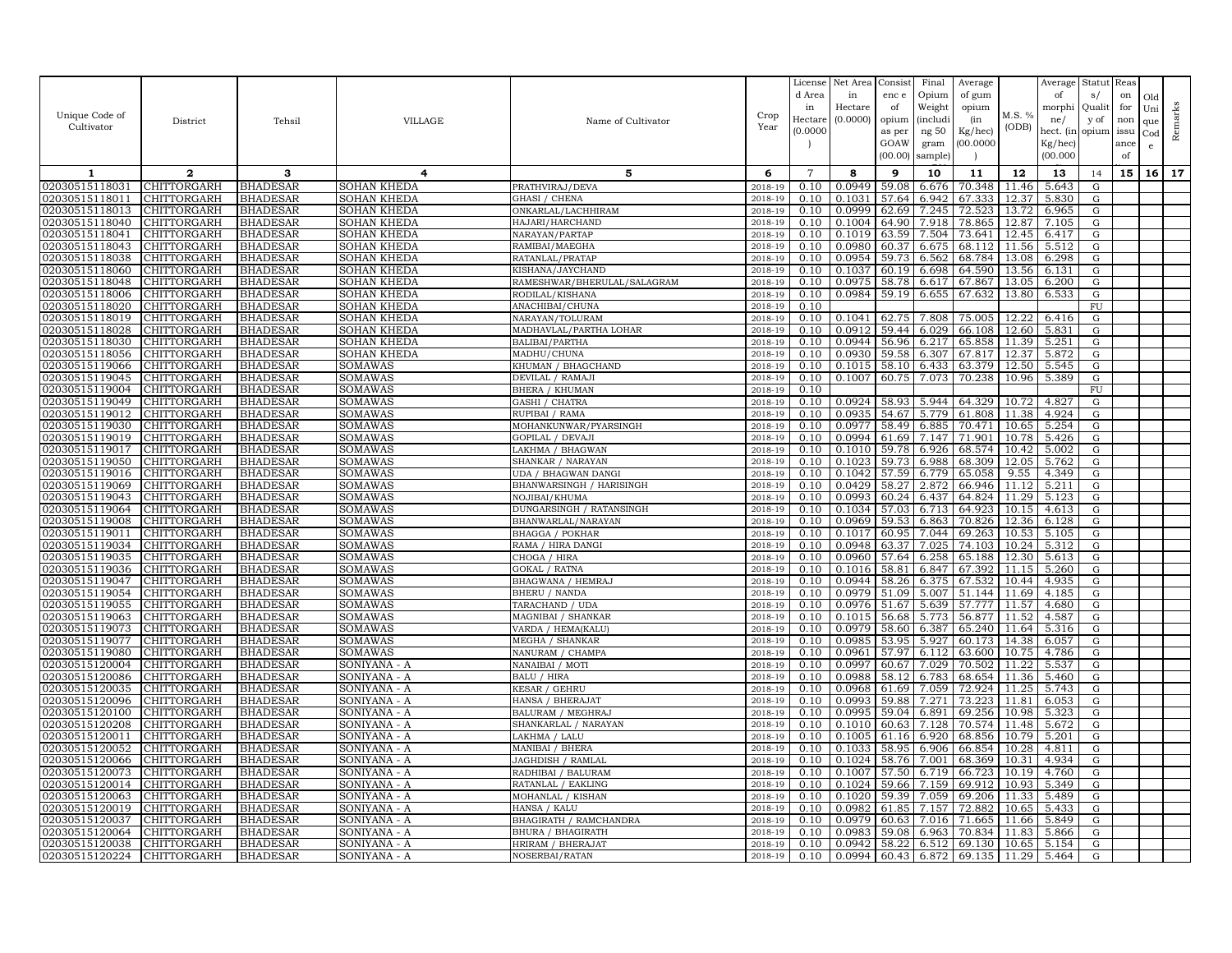|                                  |                                   |                                    |                              |                                             |                    | License            | Net Area         | Consist        | Final          | Average            |                | Average             | Statut Reas |      |              |         |
|----------------------------------|-----------------------------------|------------------------------------|------------------------------|---------------------------------------------|--------------------|--------------------|------------------|----------------|----------------|--------------------|----------------|---------------------|-------------|------|--------------|---------|
|                                  |                                   |                                    |                              |                                             |                    | d Area             | in               | enc e          | Opium          | of gum             |                | of                  | s/          | on   | Old          |         |
| Unique Code of                   |                                   |                                    |                              |                                             | Crop               | in                 | Hectare          | of             | Weight         | opium              | M.S. %         | morphi              | Qualit      | for  | Uni          | Remarks |
| Cultivator                       | District                          | Tehsil                             | <b>VILLAGE</b>               | Name of Cultivator                          | Year               | Hectar<br>(0.0000) | (0.0000)         | opium          | (includ:       | (in                | (ODB)          | ne/                 | y of        | non  | que          |         |
|                                  |                                   |                                    |                              |                                             |                    |                    |                  | as per<br>GOAW | ng 50<br>gram  | Kg/hec)<br>00.0000 |                | hect. (in           | opium issu  | ance | $_{\rm Cod}$ |         |
|                                  |                                   |                                    |                              |                                             |                    |                    |                  | (00.00)        | sample)        |                    |                | Kg/hec)<br>(00.000) |             | of   |              |         |
|                                  | $\overline{2}$                    |                                    |                              |                                             |                    | $\overline{7}$     |                  |                |                |                    |                |                     |             |      |              | 17      |
| 1                                |                                   | 3                                  | 4                            | 5                                           | 6                  |                    | 8                | 9              | 10             | 11                 | 12             | 13                  | 14          | 15   | 16           |         |
| 02030515120085<br>02030515120075 | CHITTORGARH<br><b>CHITTORGARH</b> | <b>BHADESAR</b>                    | SONIYANA - A                 | SUNDARBAI / RATAN<br>PYARA / SWAYIRAM       | 2018-19<br>2018-19 | 0.10<br>0.10       | 0.0941<br>0.0946 | 58.36<br>55.85 | 6.595          | 70.085             | 10.20<br>11.30 | 5.004               | G           |      |              |         |
| 02030515120023                   | CHITTORGARH                       | <b>BHADESAR</b><br><b>BHADESAR</b> | SONIYANA - A<br>SONIYANA - A | BHAGWATHSINGH / JAGNNATHSINGH               | 2018-19            | 0.10               | 0.0984           | 58.54          | 6.183<br>6.807 | 65.359<br>69.177   | 14.09          | 5.170<br>6.823      | G<br>G      |      |              |         |
| 02030515120001                   | <b>CHITTORGARH</b>                | <b>BHADESAR</b>                    | SONIYANA - A                 | ONKARSINGH / MADANSINGH                     | 2018-19            | 0.10               | 0.1019           | 60.26          | 6.534          | 64.122             | 11.07          | 4.969               | G           |      |              |         |
| 02030515120015                   | CHITTORGARH                       | <b>BHADESAR</b>                    | SONIYANA - A                 | CHUNNIBAI/JITU                              | 2018-19            | 0.10               | 0.1000           | 59.89          | 7.033          | 70.330             | 10.60          | 5.218               | G           |      |              |         |
| 02030515120093                   | CHITTORGARH                       | <b>BHADESAR</b>                    | SONIYANA - A                 | BHERULAL / JITU                             | 2018-19            | 0.10               | 0.1012           | 59.77          | 7.224          | 71.383             | 11.06          | 5.526               | G           |      |              |         |
| 02030515120031                   | CHITTORGARH                       | <b>BHADESAR</b>                    | SONIYANA - A                 | OMPRAKASH/PYARA                             | 2018-19            | 0.10               | 0.0996           | 58.74          | 6.738          | 67.651             | 11.08          | 5.247               | G           |      |              |         |
| 02030515120008                   | CHITTORGARH                       | <b>BHADESAR</b>                    | SONIYANA - A                 | MADHOLAL / GOTULAL                          | 2018-19            | 0.10               | 0.1012           | 58.68          | 6.958          | 68.755             | 10.65          | 5.126               | G           |      |              |         |
| 02030515120005                   | CHITTORGARH                       | <b>BHADESAR</b>                    | SONIYANA - A                 | RAMESHWAR/MANGU                             | 2018-19            | 0.10               | 0.0978           | 58.93          | 6.802          | 69.550             | 11.73          | 5.711               | G           |      |              |         |
| 02030515120026                   | CHITTORGARH                       | <b>BHADESAR</b>                    | SONIYANA - A                 | KAILASHKUNWAR/ANARSINGH                     | 2018-19            | 0.10               | 0.1000           | 60.02          | 6.979          | 69.790             | 12.03          | 5.877               | G           |      |              |         |
| 02030515120006                   | <b>CHITTORGARH</b>                | <b>BHADESAR</b>                    | SONIYANA - A                 | <b>BHAGWAN / GHOKAL</b>                     | 2018-19            | 0.10               | 0.0962           | 56.47          | 6.462          | 67.173             | 10.64          | 5.003               | G           |      |              |         |
| 02030515120012                   | CHITTORGARH                       | <b>BHADESAR</b>                    | SONIYANA - A                 | SHANKAR / GHISA                             | 2018-19            | 0.10               | 0.0993           | 61.58          | 7.319          | 73.706             | 11.68          | 6.026               | G           |      |              |         |
| 02030515120027                   | CHITTORGARH                       | <b>BHADESAR</b>                    | SONIYANA - A                 | NAHARSINGH / NATHUSINGH                     | 2018-19            | 0.10               | 0.0974           | 57.57          | 6.777          | 69.579             | 11.66          | 5.679               | G           |      |              |         |
| 02030515120053                   | CHITTORGARH                       | <b>BHADESAR</b>                    | SONIYANA - A                 | PEAMA / SHOLA                               | 2018-19            | 0.10               | 0.0991           | 58.38          | 6.622          | 66.821             | 10.05          | 4.701               | G           |      |              |         |
| 02030515120057                   | <b>CHITTORGARH</b>                | <b>BHADESAR</b>                    | SONIYANA - A                 | SHANKARDAS / MITTUDAS                       | 2018-19            | 0.10               | 0.0948           | 60.51          | 6.682          | 70.485             | 11.40          | 5.625               | G           |      |              |         |
| 02030515120047                   | CHITTORGARH                       | <b>BHADESAR</b>                    | SONIYANA - A                 | KEALASHCHAND / BANSILAL                     | 2018-19            | 0.10               | 0.0994           | 57.76          | 6.758          | 67.988             | 11.24          | 5.349               | G           |      |              |         |
| 02030515120058                   | CHITTORGARH                       | <b>BHADESAR</b>                    | SONIYANA - A                 | <b>BHAGWAN / BHERA</b>                      | $2018 - 1$         | 0.10               | 0.0993           | 57.97          | 6.741          | 67.885             | 11.18          | 5.313               | G           |      |              |         |
| 02030515120092                   | CHITTORGARH                       | <b>BHADESAR</b>                    | SONIYANA - A                 | MITTU / MOTIJI                              | 2018-19            | 0.10               | 0.1022           | 53.46          | 6.354          | 62.172             | 11.26          | 4.900               | G           |      |              |         |
| 02030515120051                   | CHITTORGARH                       | <b>BHADESAR</b>                    | SONIYANA - A                 | NANIBAI/HIRALAL                             | 2018-19            | 0.10               | 0.0986           | 57.99          | 6.835          | 69.321             | 10.45          | 5.070               | G           |      |              |         |
| 02030515120227                   | CHITTORGARH                       | <b>BHADESAR</b>                    | SONIYANA - A                 | KANKUBAI / AMARA                            | 2018-19            | 0.10               | 0.0972           | 54.32          | 6.293          | 64.743             | 10.18          | 4.614               | G           |      |              |         |
| 02030515120009                   | CHITTORGARH                       | <b>BHADESAR</b>                    | SONIYANA - A                 | DHOKAL / BHERA                              | 2018-19            | 0.10               | 0.0996           | 59.90          | 6.897          | 69.247             | 11.30          | 5.477               | G           |      |              |         |
| 02030515120036                   | CHITTORGARH                       | <b>BHADESAR</b>                    | SONIYANA - A                 | BALURAM / GANESHJAT                         | 2018-19            | 0.10               | 0.0953           | 58.23          | 6.846          | 71.836             | 11.76          | 5.914               | G           |      |              |         |
| 02030515120068                   | CHITTORGARH                       | <b>BHADESAR</b>                    | SONIYANA - A                 | BALU / BHUEANIRAM                           | 2018-19            | 0.10               | 0.0980           | 60.43          | 6.993          | 71.357             | 10.44          | 5.214               | G           |      |              |         |
| 02030515120072                   | CHITTORGARH                       | <b>BHADESAR</b>                    | SONIYANA - A                 | BHURA / CHOGA                               | 2018-19            | 0.10               | 0.1009           | 61.38          | 7.339          | 72.735             | 10.64          | 5.418               | G           |      |              |         |
| 02030515120130                   | CHITTORGARH                       | <b>BHADESAR</b>                    | SONIYANA - A                 | NARMESINGH / KALYAN                         | 2018-19            | 0.10               |                  |                |                |                    |                |                     | FU          |      |              |         |
| 02030515120132                   | CHITTORGARH                       | <b>BHADESAR</b>                    | SONIYANA - A                 | MANGU / GISA                                | 2018-19            | 0.10               | 0.0993           | 58.84          | 6.909          | 69.577             | 10.15          | 4.944               | G           |      |              |         |
| 02030515120134                   | CHITTORGARH                       | <b>BHADESAR</b>                    | SONIYANA - A                 | BHERUSINGH/MOHANSINGH                       | 2018-19            | 0.10               | 0.0957           | 56.91          | 6.284          | 65.664             | 10.88          | 5.001               | G           |      |              |         |
| 02030515120138                   | CHITTORGARH                       | <b>BHADESAR</b>                    | SONIYANA - A                 | SHAMBHU / NANDRAM                           | 2018-19            | 0.10               | 0.0980           | 56.46          | 6.517          | 66.500             | 11.57          | 5.386               | G           |      |              |         |
| 02030515120141                   | <b>CHITTORGARH</b>                | <b>BHADESAR</b>                    | SONIYANA - A                 | SURALMAL / CHUNNILAL                        | 2018-19            | 0.10               | 0.0946           | 56.82          | 6.218          | 65.729             | 10.19          | 4.688               | G           |      |              |         |
| 02030515120181                   | CHITTORGARH                       | <b>BHADESAR</b>                    | SONIYANA - A                 | KALU / UDA JAT                              | 2018-19            | 0.10               | 0.0941           | 56.81          | 6.225          | 66.153             | 10.53          | 4.876               | G           |      |              |         |
| 02030515120187                   | CHITTORGARH                       | <b>BHADESAR</b>                    | SONIYANA - A                 | RATAN / MANGU                               | 2018-19            | 0.10               | 0.0972           | 60.58<br>56.89 | 7.122          | 73.272             | 10.66          | 5.468<br>4.892      | G           |      |              |         |
| 02030515120217                   | CHITTORGARH<br><b>CHITTORGARH</b> | <b>BHADESAR</b>                    | SONIYANA - A                 | <b>BJJA / NARAYAN</b><br>GHOKAL / CHAMPALAL | 2018-19<br>2018-19 | 0.10               | 0.0957<br>0.0993 | 56.42          | 6.339          | 66.238             | 10.55          |                     | G           |      |              |         |
| 02030515120115<br>02030515120102 | CHITTORGARH                       | <b>BHADESAR</b><br><b>BHADESAR</b> | SONIYANA - A                 | <b>BALURAM / WARDA</b>                      | 2018-19            | 0.10<br>0.10       | 0.0961           | 60.74          | 6.521<br>6.673 | 65.670<br>69.438   | 11.24<br>10.50 | 5.167<br>5.103      | G           |      |              |         |
| 02030515120103                   | <b>CHITTORGARH</b>                | <b>BHADESAR</b>                    | SONIYANA - B<br>SONIYANA - B | AMARSINGH / SHANKARSINGH                    | 2018-19            | 0.10               | 0.1000           | 63.52          | 7.042          | 70.420             | 10.08          | 4.969               | G<br>G      |      |              |         |
| 02030515120105                   | <b>CHITTORGARH</b>                | <b>BHADESAR</b>                    | SONIYANA - B                 | GANGABAI/SHANKAR                            | 2018-19            | 0.10               | 0.1006           | 58.61          | 6.916          | 68.748             | 10.15          | 4.884               | G           |      |              |         |
| 02030515120107                   | CHITTORGARH                       | <b>BHADESAR</b>                    | SONIYANA - B                 | NARAYAN/KISHANA                             | 2018-19            | 0.10               | 0.0986           | 58.90          | 7.043          | 71.430             | 11.46          | 5.730               | G           |      |              |         |
| 02030515120112                   | CHITTORGARH                       | <b>BHADESAR</b>                    | SONIYANA - B                 | LAKXMAN / BHERULAI                          | 2018-19            | 0.10               | 0.0982           | 59.59          | 7.066          | 71.955             | 10.47          | 5.273               | G           |      |              |         |
| 02030515120119                   | CHITTORGARH                       | <b>BHADESAR</b>                    | SONIYANA - B                 | JHAMAKUDEVI/CHUNNILAL                       | 2018-19            | 0.10               | 0.0953           | 56.25          | 6.212          | 65.184             | 9.00           | 4.106               | G           |      |              |         |
| 02030515120126                   | <b>CHITTORGARH</b>                | <b>BHADESAR</b>                    | SONIYANA - B                 | BALURAM / RAMCHANDRA                        | 2018-19            | 0.10               | 0.0975           | 54.66          | 6.286          | 64.472             | 11.14          | 5.027               | G           |      |              |         |
| 02030515120137                   | CHITTORGARH                       | <b>BHADESAR</b>                    | SONIYANA - B                 | BHAGWAN / JITU                              | 2018-19            | 0.10               | 0.0952           | 57.11          | 6.421          | 67.448             | 11.73          | 5.538               | G           |      |              |         |
| 02030515120140                   | CHITTORGARH                       | <b>BHADESAR</b>                    | SONIYANA - B                 | BHWANIRAJ / LOBHRAJ                         | 2018-19            | 0.10               | 0.0956           | 62.10          | 7.071          | 73.964             | 10.71          | 5.545               | G           |      |              |         |
| 02030515120139                   | CHITTORGARH                       | <b>BHADESAR</b>                    | SONIYANA - B                 | SHANKER/CHAMPA                              | 2018-19            | 0.10               | 0.0957           | 62.21          | 6.772          | 70.763             | 10.48          | 5.191               | G           |      |              |         |
| 02030515120144                   | CHITTORGARH                       | BHADESAR                           | SONIYANA - B                 | GORILAL / CHATURBHUJ                        | 2018-19            | 0.10               | 0.0988           | 63.41          | 7.555          | 76.468             | 11.32          | 6.059               | G           |      |              |         |
| 02030515120149                   | CHITTORGARH                       | <b>BHADESAR</b>                    | SONIYANA - B                 | KANHEYALAL / BALUDAS                        | 2018-19            | 0.10               | 0.0964           | 59.15          | 6.828          | 70.830             | 11.17          | 5.538               | G           |      |              |         |
| 02030515120157                   | CHITTORGARH                       | <b>BHADESAR</b>                    | SONIYANA - B                 | RAMNARAYAN / HAJARI                         | 2018-19            | 0.10               | 0.1011           | 60.71          | 7.034          | 69.575             | 11.41          | 5.557               | G           |      |              |         |
| 02030515120159                   | CHITTORGARH                       | <b>BHADESAR</b>                    | SONIYANA - B                 | <b>JAMNA / NARAYAN</b>                      | 2018-19            | 0.10               | 0.1037           | 57.69          | 7.228          | 69.701             | 12.01          | 5.860               | G           |      |              |         |
| 02030515120166                   | CHITTORGARH                       | <b>BHADESAR</b>                    | SONIYANA - B                 | SOHANI / RAMLAL                             | 2018-19            | 0.10               | 0.1007           | 60.67          | 7.081          | 70.318             | 10.70          | 5.267               | G           |      |              |         |
| 02030515120168                   | CHITTORGARH                       | <b>BHADESAR</b>                    | SONIYANA - B                 | BHERU / MAGNA BHIL                          | 2018-19            | 0.10               | 0.1002           | 56.35          | 6.464          | 64.511             | 10.59          | 4.782               | G           |      |              |         |
| 02030515120169                   | CHITTORGARH                       | <b>BHADESAR</b>                    | SONIYANA - B                 | CHOGA / LALU KUMHAR                         | 2018-19            | 0.10               | 0.0991           | 59.36          | 7.259          | 73.249             | 10.34          | 5.302               | G           |      |              |         |
| 02030515120174                   | CHITTORGARH                       | <b>BHADESAR</b>                    | SONIYANA - B                 | RATAN / HRIRAM                              | 2018-19            | 0.10               | 0.0954           | 58.84          | 6.615          | 69.340             | 11.18          | 5.427               | G           |      |              |         |
| 02030515120175                   | CHITTORGARH                       | <b>BHADESAR</b>                    | SONIYANA - B                 | NARAYAN / SHANKAR                           | 2018-19            | 0.10               | 0.0987           | 59.97          | 7.008          | 71.003             | 9.50           | 4.722               | G           |      |              |         |
| 02030515120176                   | CHITTORGARH                       | <b>BHADESAR</b>                    | SONIYANA - B                 | MNOHARSINGH / KISHANSINGH                   | 2018-19            | 0.10               | 0.0999           | 57.80          | 6.597          | 66.036             | 11.54          | 5.335               | G           |      |              |         |
| 02030515120177                   | <b>CHITTORGARH</b>                | <b>BHADESAR</b>                    | SONIYANA - B                 | NATHU / BHAGHIRATH                          | 2018-19            | 0.10               | 0.0964           | 62.69          | 7.057          | 73.205             | 11.02          | 5.647               | G           |      |              |         |
| 02030515120178                   | CHITTORGARH                       | <b>BHADESAR</b>                    | SONIYANA - B                 | GOPALSINGH / KISHANSINGH                    | 2018-19            | 0.10               | 0.0968           | 60.49          | 7.017          | 72.490             | 10.96          | 5.561               | G           |      |              |         |
| 02030515120179                   | <b>CHITTORGARH</b>                | <b>BHADESAR</b>                    | SONIYANA - B                 | HRIRAM / BHERAJAT                           | 2018-19            | 0.10               | 0.0991           | 59.80          | 7.073          | 71.372             | 10.59          | 5.291               | G           |      |              |         |
| 02030515120183                   | <b>CHITTORGARH</b>                | <b>BHADESAR</b>                    | SONIYANA - B                 | TULSIRAM / BHERA                            | 2018-19            | 0.10               | 0.0961           | 55.82          | 6.260          | 65.141             | 11.73          | 5.349               | G           |      |              |         |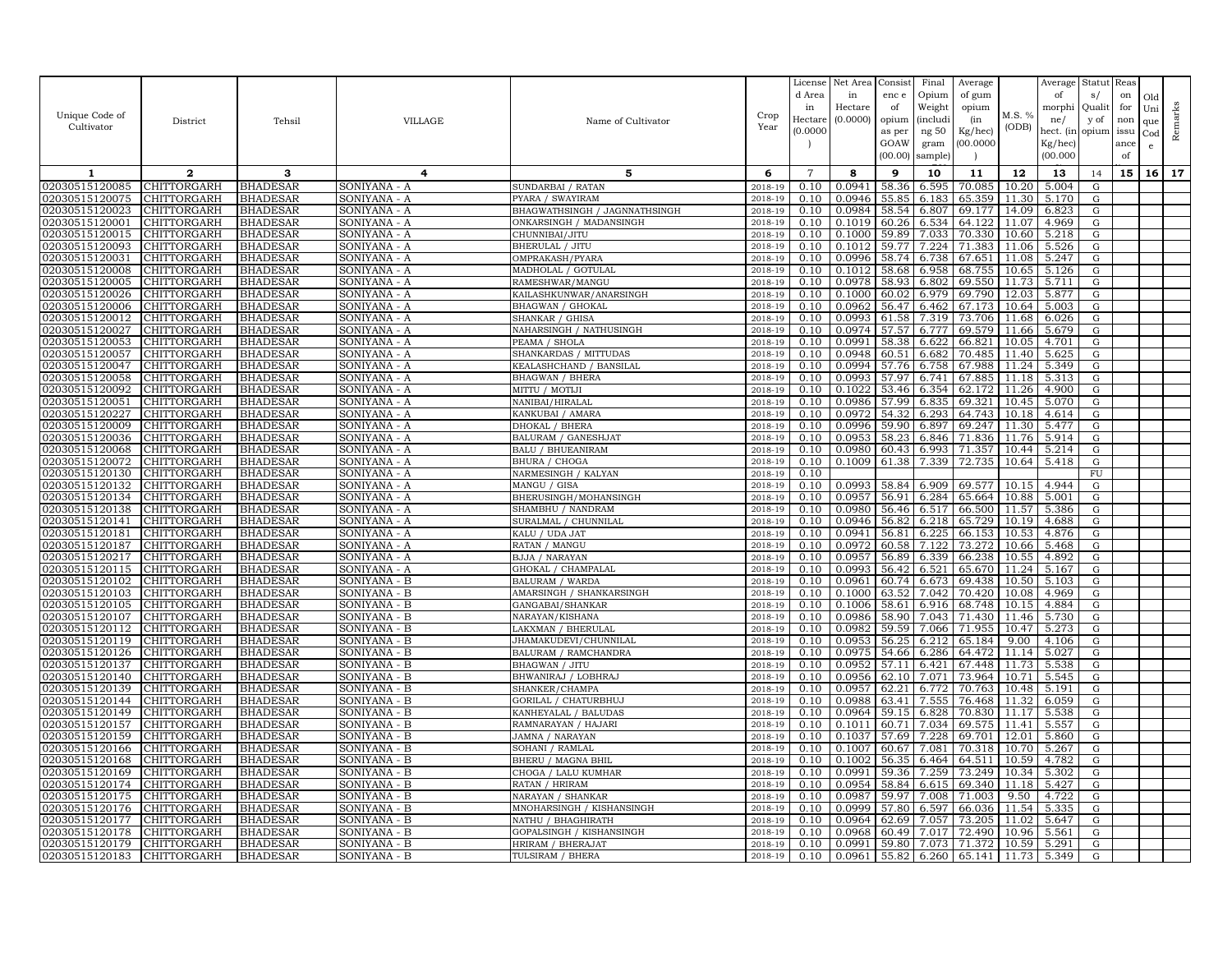|                                  |                            |                                    |                              |                                               |                    | License        | Net Area         | Consist        | Final          | Average          |                | Average        | Statut Reas |      |              |         |
|----------------------------------|----------------------------|------------------------------------|------------------------------|-----------------------------------------------|--------------------|----------------|------------------|----------------|----------------|------------------|----------------|----------------|-------------|------|--------------|---------|
|                                  |                            |                                    |                              |                                               |                    | d Area         | in               | enc e          | Opium          | of gum           |                | of             | s/          | on   | Old          |         |
| Unique Code of                   |                            |                                    |                              |                                               | Crop               | in             | Hectare          | of             | Weight         | opium            | M.S. %         | morphi         | Qualit      | for  | Uni          | Remarks |
| Cultivator                       | District                   | Tehsil                             | <b>VILLAGE</b>               | Name of Cultivator                            | Year               | Hectar         | (0.0000)         | opium          | (includ:       | (in              | (ODB)          | ne/            | y of        | non  | que          |         |
|                                  |                            |                                    |                              |                                               |                    | (0.0000)       |                  | as per         | ng 50          | Kg/hec)          |                | hect. (in      | opium issu  |      | $_{\rm Cod}$ |         |
|                                  |                            |                                    |                              |                                               |                    |                |                  | GOAW           | gram           | 00.0000          |                | Kg/hec)        |             | ance | e            |         |
|                                  |                            |                                    |                              |                                               |                    |                |                  | (00.00)        | sample)        |                  |                | (00.000)       |             | of   |              |         |
| 1                                | $\overline{2}$             | 3                                  | 4                            | 5                                             | 6                  | $\overline{7}$ | 8                | 9              | 10             | 11               | 12             | 13             | 14          | 15   | 16           | 17      |
| 02030515120184                   | CHITTORGARH                | <b>BHADESAR</b>                    | SONIYANA - B                 | LEAHRU / GEAHRU                               | 2018-19            | 0.10           | 0.0964           | 58.32          | 6.948          | 72.075           | 9.67           | 4.879          | G           |      |              |         |
| 02030515120185                   | <b>CHITTORGARH</b>         | <b>BHADESAR</b>                    | SONIYANA - B                 | OMPRAKASH / SOHAN DADICH                      | 2018-19            | 0.10           | 0.0983           | 59.96          | 6.801          | 69.186           | 9.86           | 4.775          | G           |      |              |         |
| 02030515120186                   | CHITTORGARH                | <b>BHADESAR</b>                    | SONIYANA - B                 | AMBALAL/NARU                                  | 2018-19            | 0.10           | 0.1000           | 59.05          | 7.263          | 72.630           | 10.08          | 5.125          | G           |      |              |         |
| 02030515120190                   | <b>CHITTORGARH</b>         | <b>BHADESAR</b>                    | SONIYANA - B                 | RAMESWAR / HRIRAM                             | 2018-19            | 0.10           | 0.0948           | 58.51          | 6.821          | 71.952           | 11.13          | 5.605          | G           |      |              |         |
| 02030515120193                   | CHITTORGARH                | <b>BHADESAR</b>                    | SONIYANA - B                 | KAMLI/LALU                                    | 2018-19            | 0.10           | 0.0953           | 57.60          | 6.427          | 67.440           | 10.43          | 4.923          | G           |      |              |         |
| 02030515120196                   | CHITTORGARH                | <b>BHADESAR</b>                    | SONIYANA - B                 | MADAN / HIRAJAT                               | 2018-19            | 0.10           | 0.0974           | 57.38          | 6.927          | 71.119           | 12.04          | 5.994          | G           |      |              |         |
| 02030515120197                   | <b>CHITTORGARH</b>         | <b>BHADESAR</b>                    | SONIYANA - B                 | HAJARI / MITTU LUHAR                          | 2018-19            | 0.10<br>0.10   | 0.0990<br>0.1014 | 58.14          | 6.802          | 68.707           | 10.41          | 5.007          | G<br>G      |      |              |         |
| 02030515120198<br>02030515120203 | CHITTORGARH<br>CHITTORGARH | <b>BHADESAR</b><br><b>BHADESAR</b> | SONIYANA - B<br>SONIYANA - B | BHERU / DHANRAJ<br>SHAMBHUSINGH / KISHANSINGH | 2018-19<br>2018-19 | 0.10           | 0.1001           | 58.36<br>57.83 | 6.661<br>6.626 | 65.690<br>66.194 | 11.60<br>12.00 | 5.334<br>5.560 | G           |      |              |         |
| 02030515120204                   | CHITTORGARH                | <b>BHADESAR</b>                    | SONIYANA - B                 | KALU / UDAYRAM                                | 2018-19            | 0.10           | 0.0992           | 63.58          | 7.294          | 73.528           | 10.59          | 5.450          | G           |      |              |         |
| 02030515120213                   | <b>CHITTORGARH</b>         | <b>BHADESAR</b>                    | SONIYANA - B                 | GHOVARDHANSINGH / KISHANSINGH                 | 2018-19            | 0.10           | 0.0997           | 60.10          | 6.937          | 69.579           | 10.68          | 5.202          | G           |      |              |         |
| 02030515120214                   | CHITTORGARH                | <b>BHADESAR</b>                    | SONIYANA - B                 | MOHNALAL / GANESH                             | 2018-19            | 0.10           | 0.0975           | 57.67          | 6.723          | 68.954           | 11.29          | 5.449          | G           |      |              |         |
| 02030515120125                   | CHITTORGARH                | <b>BHADESAR</b>                    | SONIYANA - B                 | RATANLAL / MITTUJI                            | 2018-19            | 0.10           | 0.1005           | 61.28          | 7.179          | 71.433           | 10.97          | 5.485          | G           |      |              |         |
| 02030515120150                   | CHITTORGARH                | <b>BHADESAR</b>                    | SONIYANA - B                 | SHANKARSINGH / KISHANSINGH                    | 2018-19            | 0.10           | 0.0966           | 57.30          | 6.614          | 68.468           | 10.38          | 4.975          | G           |      |              |         |
| 02030515120173                   | <b>CHITTORGARH</b>         | <b>BHADESAR</b>                    | SONIYANA - B                 | HIRA / BHERA                                  | 2018-19            | 0.10           | 0.0957           | 57.43          | 6.645          | 69.436           | 10.38          | 5.046          | G           |      |              |         |
| 02030515120109                   | CHITTORGARH                | <b>BHADESAR</b>                    | SONIYANA - B                 | RAMLAL / KALU                                 | 2018-19            | 0.10           | 0.0999           | 57.39          | 6.756          | 67.628           | 10.56          | 4.999          | G           |      |              |         |
| 02030515120124                   | CHITTORGARH                | <b>BHADESAR</b>                    | SONIYANA - B                 | JAMNA / NANDRAM                               | 2018-19            | 0.10           | 0.1006           | 59.50          | 6.860          | 68.191           | 10.82          | 5.164          | G           |      |              |         |
| 02030515120189                   | CHITTORGARH                | <b>BHADESAR</b>                    | SONIYANA - B                 | RAMPRASAD / GANESH DADICH                     | 2018-19            | 0.10           | 0.0939           | 57.45          | 6.385          | 67.998           | 10.65          | 5.069          | G           |      |              |         |
| 02030515120099                   | CHITTORGARH                | <b>BHADESAR</b>                    | SONIYANA - B                 | JAMNALAL / TEKCHAND                           | 2018-19            | 0.10           | 0.1020           | 60.12          | 7.189          | 70.480           | 9.66           | 4.766          | G           |      |              |         |
| 02030515120104                   | CHITTORGARH                | <b>BHADESAR</b>                    | SONIYANA - B                 | KASTURIBAI/BHAGIRATH                          | 2018-19            | 0.10           | 0.1038           | 57.11          | 6.755          | 65.077           | 11.22          | 5.111          | G           |      |              |         |
| 02030515120108                   | CHITTORGARH                | <b>BHADESAR</b>                    | SONIYANA - B                 | DHANNIBAI / MADHO                             | 2018-19            | 0.10           | 0.1002           | 57.73          | 6.886          | 68.723           | 10.41          | 5.008          | G           |      |              |         |
| 02030515120188                   | CHITTORGARH                | <b>BHADESAR</b>                    | SONIYANA - B                 | BHERU / MADHU                                 | 2018-19            | 0.10           | 0.0981           | 57.35          | 6.710          | 68.400           | 12.24          | 5.860          | G           |      |              |         |
| 02030515120209                   | CHITTORGARH                | <b>BHADESAR</b>                    | SONIYANA - B                 | BHAGIRATH / ONKAR                             | 2018-19            | 0.10           | 0.0993           | 59.11          | 6.781          | 68.288           | 10.30          | 4.923          | G           |      |              |         |
| 02030515120200                   | CHITTORGARH                | <b>BHADESAR</b>                    | SONIYANA - B                 | BHERUSINGH / KISHANSINGH                      | 2018-19            | 0.10           | 0.0952           | 57.60          | 6.591          | 69.233           | 11.35          | 5.501          | G           |      |              |         |
| 02030515120095                   | CHITTORGARH                | <b>BHADESAR</b>                    | SONIYANA - B                 | CHOGA / HAJARI                                | 2018-19            | 0.10           | 0.1020           | 60.12          | 7.223          | 70.814           | 10.03          | 4.972          | G           |      |              |         |
| 02030515120094                   | CHITTORGARH                | <b>BHADESAR</b>                    | SONIYANA - B                 | KISHNA / BAKSHU                               | 2018-19            | 0.10           | 0.1008           | 54.87          | 6.482          | 64.306           | 12.08          | 5.438          | G           |      |              |         |
| 02030515120143<br>02030515120220 | CHITTORGARH<br>CHITTORGARH | <b>BHADESAR</b><br><b>BHADESAR</b> | SONIYANA - C<br>SONIYANA - C | RATAN / HAJARI<br>ONKARSINGH / NARAYANSINGH   | 2018-19<br>2018-19 | 0.10<br>0.10   | 0.1033<br>0.1030 | 59.05<br>55.08 | 6.808<br>6.444 | 65.905<br>62.563 | 11.45<br>10.29 | 5.282<br>4.507 | G<br>G      |      |              |         |
| 02030515120151                   | CHITTORGARH                | <b>BHADESAR</b>                    | SONIYANA - C                 | RATN / CHAMPA                                 | 2018-19            | 0.10           | 0.1026           | 56.88          | 6.614          | 64.464           | 11.71          | 5.284          | G           |      |              |         |
| 02030515120136                   | CHITTORGARH                | <b>BHADESAR</b>                    | SONIYANA - C                 | DHANRAJ / CHAMPA                              | 2018-19            | 0.10           | 0.0997           | 57.72          | 6.679          | 66.991           | 10.40          | 4.877          | G           |      |              |         |
| 02030515120225                   | CHITTORGARH                | <b>BHADESAR</b>                    | SONIYANA - C                 | KISOR / RODA                                  | 2018-19            | 0.10           | 0.0995           | 58.07          | 6.305          | 63.367           | 10.95          | 4.857          | G           |      |              |         |
| 02030515120192                   | CHITTORGARH                | <b>BHADESAR</b>                    | SONIYANA - C                 | MANGIDAS / MITTUDAS                           | 2018-19            | 0.10           | 0.0994           | 57.07          | 6.596          | 66.358           | 10.97          | 5.095          | G           |      |              |         |
| 02030515120219                   | <b>CHITTORGARH</b>         | <b>BHADESAR</b>                    | SONIYANA - C                 | NANDUBAI/JEETU                                | 2018-19            | 0.10           | 0.1005           | 60.79          | 6.965          | 69.304           | 12.30          | 5.967          | G           |      |              |         |
| 02030515120221                   | CHITTORGARH                | <b>BHADESAR</b>                    | SONIYANA - C                 | UDIBAI/HIRALAL                                | 2018-19            | 0.10           | 0.1017           | 57.02          | 6.916          | 68.004           | 10.28          | 4.893          | G           |      |              |         |
| 02030515120142                   | CHITTORGARH                | <b>BHADESAR</b>                    | SONIYANA - C                 | NARAYAN / MANGU                               | 2018-19            | 0.10           | 0.0972           | 60.07          | 6.822          | 70.185           | 11.82          | 5.807          | G           |      |              |         |
| 02030515120122                   | <b>CHITTORGARH</b>         | <b>BHADESAR</b>                    | SONIYANA - C                 | VARDICHAND / BHERA                            | 2018-19            | 0.10           | 0.0987           | 56.70          | 6.480          | 65.654           | 10.56          | 4.853          | G           |      |              |         |
| 02030515120110                   | CHITTORGARH                | <b>BHADESAR</b>                    | SONIYANA - C                 | <b>BALU/BHERA</b>                             | 2018-19            | 0.10           | 0.0932           | 55.71          | 5.969          | 64.045           | 11.72          | 5.254          | G           |      |              |         |
| 02030515120160                   | CHITTORGARH                | <b>BHADESAR</b>                    | SONIYANA - C                 | NANDA / GHIS/                                 | 2018-19            | 0.10           | 0.0990           | 58.04          | 6.559          | 66.253           | 11.63          | 5.393          | G           |      |              |         |
| 02030515120172                   | CHITTORGARH                | <b>BHADESAR</b>                    | SONIYANA - C                 | MANGILAL / GHISA                              | 2018-19            | 0.10           | 0.1030           | 58.65          | 7.072          | 68.660           | 11.01          | 5.291          | G           |      |              |         |
| 02030515120106                   | <b>CHITTORGARH</b>         | <b>BHADESAR</b>                    | SONIYANA - C                 | <b>UDA / SHOLA</b>                            | 2018-19            | 0.10           | 0.0980           | 56.55          | 6.277          | 64.051           | 10.65          | 4.775          | G           |      |              |         |
| 02030515120128                   | CHITTORGARH                | <b>BHADESAR</b>                    | SONIYANA - C                 | MANGIBAI/BHONA                                | 2018-19            | 0.10           | 0.0977           | 56.12          | 6.374          | 65.241           | 11.42          | 5.215          | G           |      |              |         |
| 02030515120145                   | CHITTORGARH                | <b>BHADESAR</b>                    | SONIYANA - C                 | NANDLAL/BHERA                                 | 2018-19            | 0.10           | 0.1006           | 55.44          | 6.518          | 64.791           | 11.17          | 5.066          | G           |      |              |         |
| 02030515120202                   | CHITTORGARH                | <b>BHADESAR</b>                    | SONIYANA - C                 | VARDA / BHERA                                 | 2018-19            | 0.10           | 0.0972           | 60.12          | 6.879          | 70.772           | 10.00          | 4.954          | G           |      |              |         |
| 02030515120118<br>02030515120226 | CHITTORGARH<br>CHITTORGARH | BHADESAR<br><b>BHADESAR</b>        | SONIYANA - C                 | RUPIBAI/JEETU/JETIBAI                         | 2018-19            | 0.10<br>0.10   | 0.1008<br>0.0964 | 59.29          | 7.115          | 70.585           | 11.72<br>11.21 | 5.791          | G           |      |              |         |
| 02030515122001                   | CHITTORGARH                | <b>BHADESAR</b>                    | SONIYANA - C<br>SONRADA      | MOHANLAL / DOLA<br>KALURAM/BHERA              | 2018-19<br>2018-19 | 0.10           | 0.0977           | 58.81<br>57.72 | 6.435<br>6.761 | 66.753<br>69.202 | 13.20          | 5.239<br>6.395 | G<br>G      |      |              |         |
| 02030515122002                   | CHITTORGARH                | <b>BHADESAR</b>                    | SONRADA                      | NANDLAL / LALUJAT                             | 2018-19            | 0.10           | 0.1023           | 60.52          | 7.729          | 75.552           | 9.65           | 5.104          | G           |      |              |         |
| 02030515122004                   | CHITTORGARH                | <b>BHADESAR</b>                    | SONRADA                      | RADHIBAI / KISHANA                            | 2018-19            | 0.10           | 0.1007           | 59.63          | 6.994          | 69.454           | 10.36          | 5.037          | G           |      |              |         |
| 02030515122006                   | CHITTORGARH                | <b>BHADESAR</b>                    | SONRADA                      | LAKSHMILAL / CHUNNILAL                        | 2018-19            | 0.10           | 0.0985           | 58.98          | 7.052          | 71.594           | 10.80          | 5.413          | G           |      |              |         |
| 02030515122007                   | CHITTORGARH                | <b>BHADESAR</b>                    | <b>SONRADA</b>               | SANKARLAL / CHUNNILAL                         | 2018-19            | 0.10           | 0.0999           | 60.15          | 7.218          | 72.252           | 10.81          | 5.467          | G           |      |              |         |
| 02030515122009                   | CHITTORGARH                | <b>BHADESAR</b>                    | SONRADA                      | CHAMPA / KALU KUNMHAR                         | 2018-19            | 0.10           | 0.0973           | 58.27          | 6.526          | 67.071           | 11.62          | 5.456          | G           |      |              |         |
| 02030515122011                   | CHITTORGARH                | <b>BHADESAR</b>                    | SONRADA                      | CHUNNILAL / MEGHRAJ                           | 2018-19            | 0.10           | 0.0992           | 60.63          | 7.518          | 75.786           | 10.00          | 5.305          | G           |      |              |         |
| 02030515122022                   | CHITTORGARH                | <b>BHADESAR</b>                    | SONRADA                      | GISIBAI / RADHAKISHAN                         | 2018-19            | 0.10           | 0.0971           | 60.69          | 7.265          | 74.820           | 10.99          | 5.756          | G           |      |              |         |
| 02030515122024                   | CHITTORGARH                | <b>BHADESAR</b>                    | SONRADA                      | MADANLAL / SHANKAR                            | 2018-19            | 0.10           | 0.0940           | 61.26          | 7.010          | 74.575           | 11.17          | 5.831          | G           |      |              |         |
| 02030515122027                   | CHITTORGARH                | <b>BHADESAR</b>                    | SONRADA                      | KELASH / CHUNNILAL                            | 2018-19            | 0.10           | 0.1002           | 61.70          | 7.774          | 77.585           | 9.66           | 5.246          | G           |      |              |         |
| 02030515122030                   | <b>CHITTORGARH</b>         | <b>BHADESAR</b>                    | SONRADA                      | CHUNNILAL / GOKAL                             | 2018-19            | 0.10           | 0.1000           | 60.89          | 7.229          | 72.290           | 11.30          | 5.718          | G           |      |              |         |
| 02030515122033                   | <b>CHITTORGARH</b>         | <b>BHADESAR</b>                    | <b>SONRADA</b>               | MANGU / RADHA KISHAN                          | 2018-19            | 0.10           | 0.0965           | 60.91          | 7.074          | 73.306           | 11.36          | 5.829          | G           |      |              |         |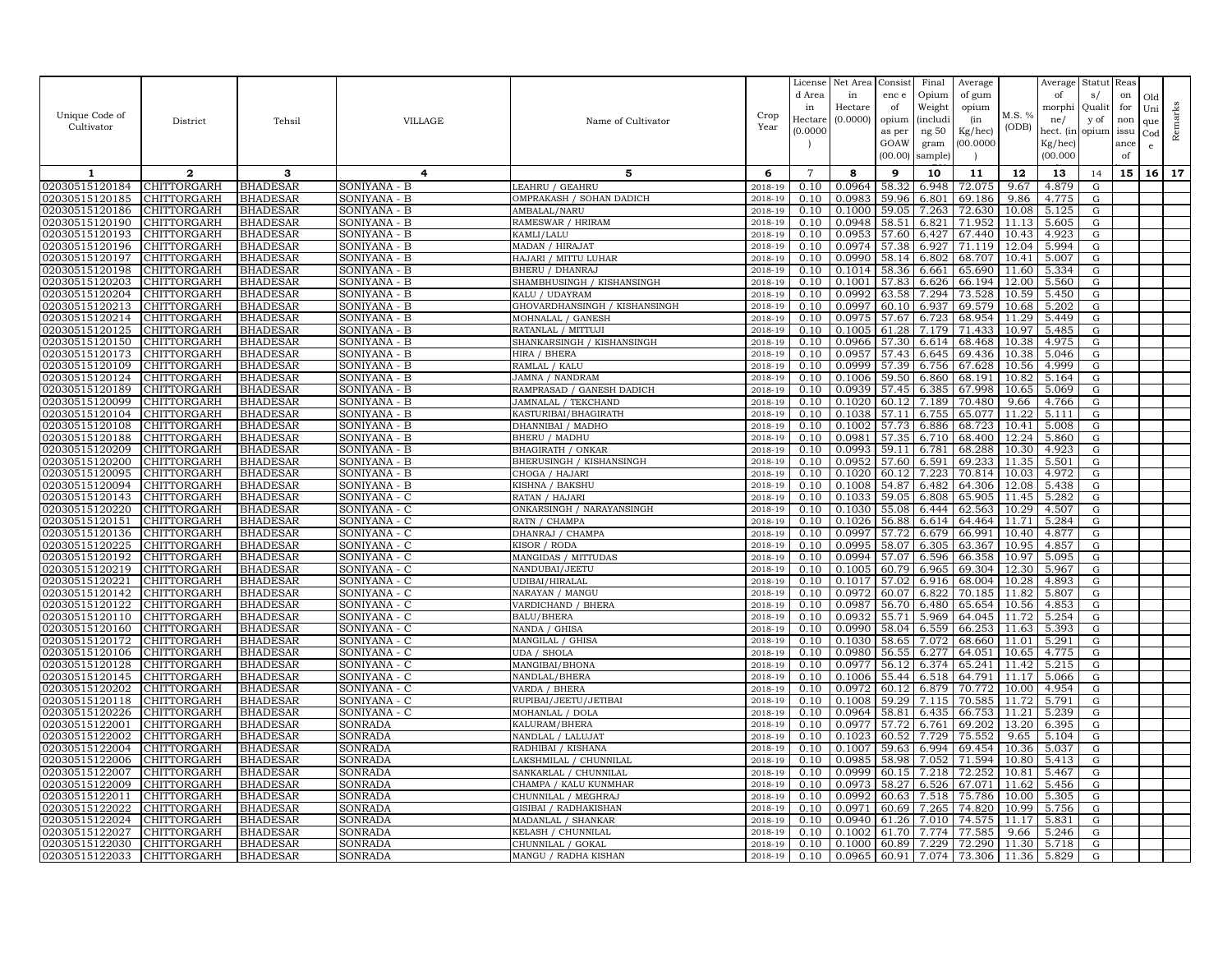|                                  |                            |                                    |                                    |                                                  |                    | License        | Net Area         | Consist         | Final           | Average          |                | Average             | Statut           | Reas       |                 |         |
|----------------------------------|----------------------------|------------------------------------|------------------------------------|--------------------------------------------------|--------------------|----------------|------------------|-----------------|-----------------|------------------|----------------|---------------------|------------------|------------|-----------------|---------|
|                                  |                            |                                    |                                    |                                                  |                    | d Area<br>in   | in<br>Hectare    | enc e<br>of     | Opium<br>Weight | of gum<br>opium  |                | of<br>morphi        | s/<br>Quali      | on<br>for  | Old<br>Uni      |         |
| Unique Code of                   | District                   | Tehsil                             | VILLAGE                            | Name of Cultivator                               | Crop               | Hectare        | (0.0000)         | opium           | <i>(includi</i> | (in              | M.S. %         | ne/                 | y of             | non        | que             | Remarks |
| Cultivator                       |                            |                                    |                                    |                                                  | Year               | (0.0000)       |                  | as per          | ng 50           | Kg/hec)          | (ODB)          | hect. (in           | opium            | issu       | Cod             |         |
|                                  |                            |                                    |                                    |                                                  |                    |                |                  | GOAW<br>(00.00) | gram<br>sample) | 00.000C          |                | Kg/hec)<br>(00.000) |                  | ance<br>of | $\mathbf{e}$    |         |
|                                  | $\mathbf{2}$               | 3                                  |                                    | 5                                                | 6                  | $\overline{7}$ | 8                | 9               |                 |                  | 12             |                     |                  |            |                 | 17      |
| 1<br>02030515122034              | <b>CHITTORGARH</b>         | <b>BHADESAR</b>                    | 4<br>SONRADA                       | KESHARBAI / MEGHA                                | 2018-19            | 0.10           | 0.0987           | 60.29           | 10<br>7.054     | 11<br>71.469     | 9.77           | 13<br>4.888         | 14<br>${\rm G}$  | 15         | 16 <sup>1</sup> |         |
| 02030515122035                   | CHITTORGARH                | <b>BHADESAR</b>                    | <b>SONRADA</b>                     | AMBALAL / NANDA                                  | 2018-19            | 0.10           | 0.0995           | 60.83           | 7.395           | 74.322           | 9.91           | 5.156               | ${\rm G}$        |            |                 |         |
| 02030515122036                   | CHITTORGARH                | <b>BHADESAR</b>                    | SONRADA                            | LAHRU / NANDA                                    | 2018-19            | 0.10           | 0.1006           | 59.92           | 7.028           | 69.861           | 12.72          | 6.220               | G                |            |                 |         |
| 02030515122039                   | CHITTORGARH                | <b>BHADESAR</b>                    | SONRADA                            | RATAN / BHERA                                    | 2018-19            | 0.10           | 0.0959           | 56.15           | 6.056           | 63.149           | 13.34          | 5.897               | ${\rm G}$        |            |                 |         |
| 02030515122025                   | CHITTORGARH                | <b>BHADESAR</b>                    | SONRADA                            | LAKSHMAN / MEGA                                  | 2018-19            | 0.10           | 0.1040           | 59.18           | 7.169           | 68.933           | 10.68          | 5.154               | G                |            |                 |         |
| 02030515122045                   | CHITTORGARH                | <b>BHADESAR</b>                    | <b>SONRADA</b>                     | LEAHRU / NARAYAN                                 | 2018-19            | 0.10           | 0.0952           | 57.23           | 6.287           | 66.040           | 12.60          | 5.825               | ${\rm G}$        |            |                 |         |
| 02030515122029                   | CHITTORGARH                | <b>BHADESAR</b>                    | SONRADA                            | SHANKAR / CHATURBHUJ                             | 2018-19            | 0.10           | 0.0968           | 60.39           | 6.850           | 70.765           | 13.25          | 6.563               | G                |            |                 |         |
| 02030515122014                   | CHITTORGARH                | <b>BHADESAR</b>                    | SONRADA                            | BHERA / BHAUWANA                                 | 2018-19            | 0.10           | 0.0957           | 57.23           | 6.132           | 64.075           | 12.14          | 5.445               | G                |            |                 |         |
| 02030515122012<br>02030515122013 | CHITTORGARH<br>CHITTORGARH | <b>BHADESAR</b>                    | SONRADA                            | HIRA / TARU BHEEL                                | 2018-19            | 0.10<br>0.10   | 0.0997<br>0.0998 | 61.38<br>58.64  | 7.243           | 72.648<br>67.655 | 12.46<br>10.15 | 6.336<br>4.807      | G                |            |                 |         |
| 02030515122031                   | <b>CHITTORGARH</b>         | <b>BHADESAR</b><br><b>BHADESAR</b> | <b>SONRADA</b><br>SONRADA          | DOLIBAI / KALU<br>GANGABAI / MEGHA               | 2018-19<br>2018-19 | 0.10           | 0.0981           | 60.40           | 6.752<br>6.946  | 70.805           | 12.32          | 6.106               | ${\rm G}$<br>G   |            |                 |         |
| 02030515122020                   | CHITTORGARH                | <b>BHADESAR</b>                    | SONRADA                            | RUPLAL / SHANKAR                                 | 2018-19            | 0.10           | 0.1000           | 61.70           | 7.060           | 70.600           | 12.40          | 6.128               | ${\rm G}$        |            |                 |         |
| 02030515122008                   | CHITTORGARH                | <b>BHADESAR</b>                    | <b>SONRADA</b>                     | GATTUBAI/PARTHU                                  | 2018-19            | 0.10           | 0.1029           | 60.78           | 7.242           | 70.379           | 11.53          | 5.680               | ${\rm G}$        |            |                 |         |
| 02030515122015                   | CHITTORGARH                | <b>BHADESAR</b>                    | SONRADA                            | <b>UDIAILAL / DALU</b>                           | 2018-19            | 0.10           | 0.1011           | 60.19           | 7.154           | 70.762           | 12.23          | 6.058               | G                |            |                 |         |
| 02030515122046                   | CHITTORGARH                | <b>BHADESAR</b>                    | SONRADA                            | AMARLAL / JIVRAJ                                 | 2018-19            | 0.10           | 0.1025           | 58.21           | 6.944           | 67.746           | 10.32          | 4.894               | G                |            |                 |         |
| 02030515122019                   | CHITTORGARH                | <b>BHADESAR</b>                    | SONRADA                            | <b>UDAIRAM / KALU</b>                            | 2018-19            | 0.10           | 0.1002           | 61.40           | 7.350           | 73.353           | 10.39          | 5.335               | G                |            |                 |         |
| 02030515122028                   | CHITTORGARH                | <b>BHADESAR</b>                    | SONRADA                            | <b>BHAGVAN / DALU</b>                            | $2018 - 1$         | 0.10           | 0.0978           | 59.98           | 7.001           | 71.585           | 12.30          | 6.163               | ${\rm G}$        |            |                 |         |
| 02030515122032                   | <b>CHITTORGARH</b>         | <b>BHADESAR</b>                    | SONRADA                            | RATAN / BHERA BHANUDA                            | 2018-19            | 0.10           | 0.0979           | 58.95           | 7.259           | 74.147           | 11.31          | 5.870               | G                |            |                 |         |
| 02030515122037                   | CHITTORGARH                | <b>BHADESAR</b>                    | <b>SONRADA</b>                     | <b>BALURAM / SHORAM</b>                          | 2018-19            | 0.10           | 0.0955           | 59.26           | 6.696           | 70.115           | 11.86          | 5.821               | ${\rm G}$        |            |                 |         |
| 02030515122038<br>02030515122041 | CHITTORGARH<br>CHITTORGARH | <b>BHADESAR</b><br><b>BHADESAR</b> | SONRADA<br><b>SONRADA</b>          | ONKAR / BHURA<br>LAHARU / HEMA                   | 2018-19<br>2018-19 | 0.10<br>0.10   | 0.0983<br>0.1001 | 63.08<br>57.13  | 7.308<br>6.986  | 74.344<br>69.790 | 13.74<br>11.41 | 7.151<br>5.574      | G<br>$\mathbf G$ |            |                 |         |
| 02030515123115                   | CHITTORGARH                | <b>BHADESAR</b>                    | <b>SUKHWADA</b>                    | MOHANLAL / DEVJI                                 | 2018-19            | 0.10           | 0.0997           | 62.59           | 7.082           | 71.033           | 12.29          | 6.111               | G                |            |                 |         |
| 02030515123019                   | CHITTORGARH                | <b>BHADESAR</b>                    | SUKHWADA                           | CHUNNILAL / ONKAR                                | 2018-19            | 0.10           | 0.0974           | 59.71           | 6.346           | 65.154           | 13.20          | 6.021               | G                |            |                 |         |
| 02030515123022                   | CHITTORGARH                | <b>BHADESAR</b>                    | SUKHWADA                           | FULIBAI / SHANKARLAI                             | 2018-19            | 0.10           | 0.0994           | 56.82           | 6.007           | 60.433           | 13.50          | 5.711               | G                |            |                 |         |
| 02030515123025                   | CHITTORGARH                | <b>BHADESAR</b>                    | <b>SUKHWADA</b>                    | CHUNNILAL / HUKAMICHAND                          | 2018-19            | 0.10           | 0.0993           | 63.39           | 6.973           | 70.222           | 12.40          | 6.095               | G                |            |                 |         |
| 02030515123027                   | CHITTORGARH                | <b>BHADESAR</b>                    | SUKHWADA                           | TANKUBAI / MADHU                                 | 2018-19            | 0.10           | 0.1007           | 60.67           | 6.838           | 67.905           | 12.68          | 6.028               | ${\rm G}$        |            |                 |         |
| 02030515123005                   | CHITTORGARH                | <b>BHADESAR</b>                    | SUKHWADA                           | MITTHULAL/MANGILA                                | 2018-19            | 0.10           | 0.0999           | 58.56           | 6.517           | 65.235           | 11.51          | 5.256               | G                |            |                 |         |
| 02030515123035                   | CHITTORGARH                | <b>BHADESAR</b>                    | SUKHWADA                           | MOTILAL / GOVINDRAM                              | 2018-19            | 0.10           | 0.0980           | 63.01           | 7.552           | 77.061           | 12.08          | 6.516               | ${\rm G}$        |            |                 |         |
| 02030515123013                   | <b>CHITTORGARH</b>         | <b>BHADESAR</b>                    | SUKHWADA                           | BHIMRAJ / DEVJI                                  | 2018-19            | 0.10           | 0.0985           | 57.69           | 6.420           | 65.178           | 11.22          | 5.119               | G                |            |                 |         |
| 02030515123021                   | CHITTORGARH                | <b>BHADESAR</b>                    | SUKHWADA                           | RUKAMANI/NANDA                                   | 2018-19            | 0.10           | 0.0950           | 61.89           | 6.914           | 72.779           | 11.62          | 5.920               | ${\rm G}$        |            |                 |         |
| 02030515123030<br>02030515123020 | CHITTORGARH<br>CHITTORGARH | <b>BHADESAR</b><br><b>BHADESAR</b> | <b>SUKHWADA</b><br><b>SUKHWADA</b> | SUKHLAL / MANGILAL<br>KASTURIBAI/NANALAL         | 2018-19<br>2018-19 | 0.10<br>0.10   | 0.0973<br>0.1001 | 63.87<br>60.27  | 6.779<br>6.569  | 69.671<br>65.624 | 12.71<br>13.07 | 6.199<br>6.004      | ${\rm G}$<br>G   |            |                 |         |
| 02030515123026                   | CHITTORGARH                | <b>BHADESAR</b>                    | SUKHWADA                           | NARAYAN / RATTA GADARI                           | 2018-19            | 0.10           | 0.0981           | 51.19           | 6.033           | 61.499           | 13.03          | 5.609               | ${\rm G}$        |            |                 |         |
| 02030515123060                   | CHITTORGARH                | <b>BHADESAR</b>                    | SUKHWADA                           | RANGLAL / MATHURALAL                             | 2018-19            | 0.10           | 0.0982           | 56.76           | 5.960           | 60.693           | 10.59          | 4.499               | G                |            |                 |         |
| 02030515123059                   | CHITTORGARH                | <b>BHADESAR</b>                    | <b>SUKHWADA</b>                    | HIRALAL / RODA                                   | 2018-19            | 0.10           | 0.1002           | 58.81           | 6.267           | 62.545           | 14.22          | 6.226               | G                |            |                 |         |
| 02030515123065                   | CHITTORGARH                | <b>BHADESAR</b>                    | SUKHWADA                           | AMARCHAND / BHANWARLAL                           | 2018-19            | 0.10           | 0.0961           | 57.99           | 6.395           | 66.545           | 13.04          | 6.075               | G                |            |                 |         |
| 02030515123067                   | CHITTORGARH                | <b>BHADESAR</b>                    | SUKHWADA                           | MANGILAL / DAYARAM                               | 2018-19            | 0.10           | 0.1007           | 56.40           | 6.494           | 64.489           | 14.20          | 6.410               | ${\rm G}$        |            |                 |         |
| 02030515123091                   | CHITTORGARH                | <b>BHADESAR</b>                    | <b>SUKHWADA</b>                    | BHERULAL / NARAYAN JAT                           | 2018-19            | 0.10           | 0.0825           | 57.77           | 5.175           | 62.727           | 11.60          | 5.093               | G                |            |                 |         |
| 02030515123047                   | CHITTORGARH                | <b>BHADESAR</b>                    | SUKHWADA                           | KISHORKUMAR / BHANWARLAL                         | 2018-19            | 0.10           | 0.0970           | 58.26           | 6.151           | 63.412           | 10.32          | 4.581               | G                |            |                 |         |
| 02030515123054                   | <b>CHITTORGARH</b>         | <b>BHADESAR</b>                    | SUKHWADA                           | RATANLAL / GOPI                                  | 2018-19            | 0.10           | 0.1010           | 58.42<br>54.27  | 6.384           | 63.208           | 12.91          | 5.713               | G                |            |                 |         |
| 02030515123102<br>02030515123051 | CHITTORGARH<br>CHITTORGARH | <b>BHADESAR</b><br><b>BHADESAR</b> | SUKHWADA<br>SUKHWADA               | ABDULSATTAR / IMAMBAKSH<br>NANDUBAI / CHHAGANLAL | 2018-19<br>2018-19 | 0.10<br>0.10   | 0.0978<br>0.0987 | 58.38           | 6.226<br>6.530  | 63.661<br>66.160 | 11.87<br>11.17 | 5.289<br>5.173      | G<br>${\rm G}$   |            |                 |         |
| 02030515123098                   | CHITTORGARH                | <b>BHADESAR</b>                    | SUKHWADA                           | DAYARAM / MODA                                   | 2018-19            | 0.10           | 0.0955           | 62.14           | 6.551           | 68.597           | 12.07          | 5.796               | ${\rm G}$        |            |                 |         |
| 02030515123078                   | CHITTORGARH                | <b>BHADESAR</b>                    | SUKHWADA                           | NANDUBAI / MULCHAND                              | 2018-19            | 0.10           | 0.0998           | 58.37           | 6.537           | 65.501           | 10.79          | 4.948               | ${\rm G}$        |            |                 |         |
| 02030515123093                   | CHITTORGARH                | <b>BHADESAR</b>                    | SUKHWADA                           | PRATHVIRAJ / NARAYAN                             | 2018-19            | 0.10           | 0.1011           | 56.84           | 6.390           | 63.205           | 11.91          | 5.270               | G                |            |                 |         |
| 02030515123004                   | CHITTORGARH                | <b>BHADESAR</b>                    | SUKHWADA                           | HIRALAL / NANALAI                                | $2018 - 1$         | 0.10           | 0.0971           | 59.96           | 6.767           | 69.691           | 12.01          | 5.859               | ${\rm G}$        |            |                 |         |
| 02030515123055                   | <b>CHITTORGARH</b>         | <b>BHADESAR</b>                    | SUKHWADA                           | JAGDISH/NANALAL                                  | 2018-19            | 0.10           | 0.1001           | 54.85           | 6.167           | 61.608           | 14.24          | 6.141               | G                |            |                 |         |
| 02030515123053                   | CHITTORGARH                | <b>BHADESAR</b>                    | <b>SUKHWADA</b>                    | MATHURALAL / MOTI                                | 2018-19            | 0.10           | 0.0966           | 60.83           | 6.639           | 68.727           | 12.10          | 5.821               | G                |            |                 |         |
| 02030515123028                   | CHITTORGARH                | <b>BHADESAR</b>                    | <b>SUKHWADA</b>                    | PRABHULAL / DEVJI                                | 2018-19            | 0.10           | 0.0955           | 62.22           | 7.075           | 74.084           | 11.09          | 5.751               | G                |            |                 |         |
| 02030515123090                   | CHITTORGARH                | <b>BHADESAR</b>                    | <b>SUKHWADA</b>                    | HEMRAJ / BARDICHAND                              | 2018-19            | 0.10           | 0.0970           | 57.08           | 6.246           | 64.392           | 12.32          | 5.553               | G                |            |                 |         |
| 02030515123094<br>02030515123002 | CHITTORGARH<br>CHITTORGARH | <b>BHADESAR</b><br><b>BHADESAR</b> | <b>SUKHWADA</b><br>SUKHWADA        | SHOBHALAL / NARAYAN<br>JAYRAM / GHASI            | 2018-19<br>2018-19 | 0.10<br>0.10   | 0.0928<br>0.0984 | 54.42<br>57.67  | 5.737<br>6.113  | 61.821<br>62.124 | 11.30<br>14.08 | 4.890<br>6.123      | G<br>G           |            |                 |         |
| 02030515123042                   | CHITTORGARH                | <b>BHADESAR</b>                    | <b>SUKHWADA</b>                    | MADANLAL / BHAGAWANLAL KUMHAR                    | 2018-19            | 0.10           | 0.0981           | 58.56           | 6.408           | 65.321           | 11.27          | 5.153               | G                |            |                 |         |
| 02030515123039                   | CHITTORGARH                | <b>BHADESAR</b>                    | SUKHWADA                           | SUKHIBAI/RADHESHYAM                              | 2018-19            | 0.10           | 0.1007           | 57.42           | 6.382           | 63.376           | 11.70          | 5.190               | G                |            |                 |         |
| 02030515123012                   | CHITTORGARH                | <b>BHADESAR</b>                    | SUKHWADA                           | SUKHIBAI/NARAYAN                                 | 2018-19            | 0.10           | 0.0975           | 58.89           | 6.629           | 67.990           | 11.61          | 5.526               | G                |            |                 |         |
| 02030515123049                   | <b>CHITTORGARH</b>         | <b>BHADESAR</b>                    | <b>SUKHWADA</b>                    | KANHAIYALAL / BHANWARLAL                         | 2018-19            | 0.10           | 0.1006           | 57.90           | 6.195           | 61.581           | 13.14          | 5.664               | G                |            |                 |         |
| 02030515123023                   | <b>CHITTORGARH</b>         | <b>BHADESAR</b>                    | <b>SUKHWADA</b>                    | MOHNIBAI/PRABHULAL                               | 2018-19            | 0.10           | 0.0979           | 58.46           | 6.506           | 66.456           | 12.42          | 5.777               | G                |            |                 |         |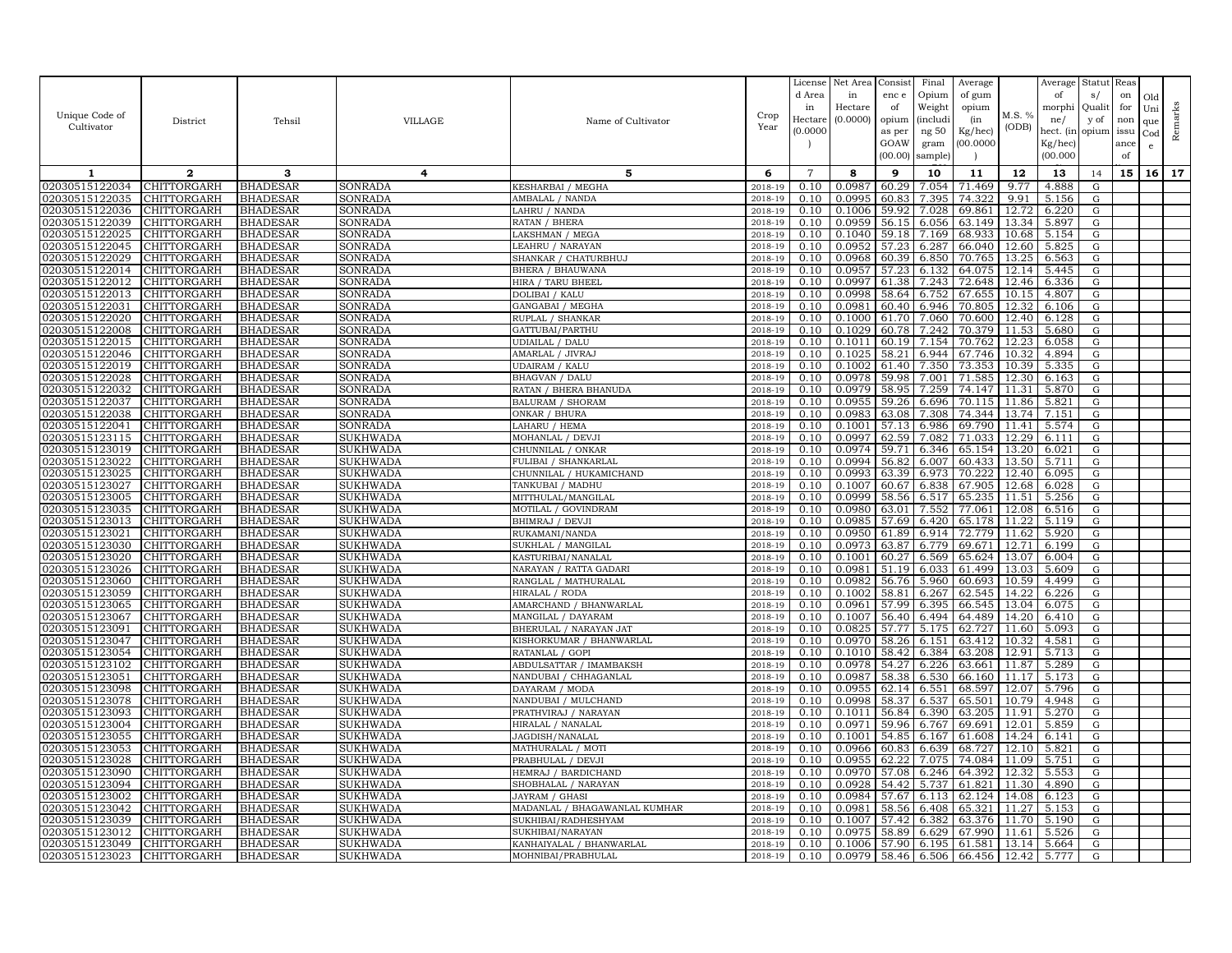|                                  |                            |                             |                             |                                             |                    | License        | Net Area         | Consist        | Final          | Average          |                | Average        | Statut Reas |      |              |         |
|----------------------------------|----------------------------|-----------------------------|-----------------------------|---------------------------------------------|--------------------|----------------|------------------|----------------|----------------|------------------|----------------|----------------|-------------|------|--------------|---------|
|                                  |                            |                             |                             |                                             |                    | d Area         | in               | enc e          | Opium          | of gum           |                | of             | s/          | on   | Old          |         |
|                                  |                            |                             |                             |                                             |                    | in             | Hectare          | of             | Weight         | opium            |                | morphi         | Qualit      | for  | Uni          |         |
| Unique Code of                   | District                   | Tehsil                      | VILLAGE                     | Name of Cultivator                          | Crop               | Hectar         | (0.0000)         | opium          | (includ:       | (in              | M.S. %         | ne/            | y of        | non  | que          |         |
| Cultivator                       |                            |                             |                             |                                             | Year               | (0.0000)       |                  | as per         | ng 50          | Kg/hec)          | (ODB)          | hect. (in      | opium issu  |      | $_{\rm Cod}$ | Remarks |
|                                  |                            |                             |                             |                                             |                    |                |                  | GOAW           | gram           | 00.0000          |                | Kg/hec)        |             | ance | e            |         |
|                                  |                            |                             |                             |                                             |                    |                |                  | (00.00)        | sample)        |                  |                | (00.000)       |             | of   |              |         |
| 1                                | $\mathbf{2}$               | 3                           | 4                           | 5                                           | 6                  | $\overline{7}$ | 8                | 9              | 10             | 11               | 12             | 13             | 14          | 15   | 16           | 17      |
| 02030515123018                   | CHITTORGARH                | <b>BHADESAR</b>             | <b>SUKHWADA</b>             | <b>JAMANIBAI/SHANKAR</b>                    | 2018-19            | 0.10           | 0.0988           | 59.97          | 6.425          | 65.030           | 11.77          | 5.358          | G           |      |              |         |
| 02030515123048                   | CHITTORGARH                | <b>BHADESAR</b>             | SUKHWADA                    | DEVILAL / BAGDULAI                          | 2018-19            | 0.10           | 0.1000           | 55.31          | 5.981          | 59.810           | 11.84          | 4.957          | G           |      |              |         |
| 02030515123088                   | CHITTORGARH                | BHADESAR                    | <b>SUKHWADA</b>             | RAMCHANDRA / JAYCHAND                       | 2018-19            | 0.10           | 0.1000           | 58.89          | 6.427          | 64.270           | 11.58          | 5.210          | G           |      |              |         |
| 02030515123063                   | CHITTORGARH                | BHADESAR                    | <b>SUKHWADA</b>             | NANDLAL / BHANWARLAL                        | 2018-19            | 0.10           | 0.0937           | 58.85          | 6.154          | 65.678           | 12.52          | 5.756          | G           |      |              |         |
| 02030515123081                   | CHITTORGARH                | BHADESAR                    | SUKHWADA                    | RATANLAL / KHEMA                            | 2018-19            | 0.10           | 0.0961           | 60.74          | 6.308          | 65.640           | 11.97          | 5.500          | G           |      |              |         |
| 02030515123062                   | CHITTORGARH                | <b>BHADESAR</b>             | <b>SUKHWADA</b>             | SEVARAM / RAMA                              | 2018-19            | 0.10           | 0.0990           | 60.38          | 6.581          | 66.475           | 10.83          | 5.040          | G           |      |              |         |
| 02030515123087                   | CHITTORGARH                | <b>BHADESAR</b>             | <b>SUKHWADA</b>             | UDAILAL / KAJOD                             | 2018-19            | 0.10           | 0.1017           | 63.04          | 7.060          | 69.420           | 12.71          | 6.177          | G           |      |              |         |
| 02030515123077                   | CHITTORGARH                | BHADESAR                    | SUKHWADA                    | DALCHAND / NANA                             | 2018-19            | 0.10           | 0.0986           | 67.14          | 7.846          | 79.574           | 11.35          | 6.322          | G           |      |              |         |
| 02030515123085                   | CHITTORGARH                | BHADESAR                    | SUKHWADA                    | LAXMILAL / BHANWARLAL                       | 2018-19            | 0.10           | 0.0987           | 58.01          | 6.389          | 64.732           | 11.69          | 5.297          | G           |      |              |         |
| 02030515123083                   | CHITTORGARH                | BHADESAR                    | <b>SUKHWADA</b>             | SHYAMLAL / DAULATARAM                       | 2018-19            | 0.10           | 0.0970           | 58.88          | 6.948          | 71.629           | 10.87          | 5.450          | G           |      |              |         |
| 02030515123058                   | CHITTORGARH                | BHADESAR                    | <b>SUKHWADA</b>             | PRABHUBAI/NATHULAL                          | 2018-19            | 0.10           | 0.1001           | 56.93          | 6.433          | 64.266           | 12.56          | 5.650          | G           |      |              |         |
| 02030515123082                   | CHITTORGARH                | BHADESAR                    | <b>SUKHWADA</b>             | SHANKARLAL/DALU                             | 2018-19            | 0.10           | 0.0984           | 58.86          | 6.466          | 65.711           | 10.98          | 5.051          | G           |      |              |         |
| 02030515123114                   | CHITTORGARH                | BHADESAR                    | <b>SUKHWADA</b>             | GOPALLAL/GANGADHAR                          | 2018-19            | 0.10           | 0.0940           | 63.47          | 6.673          | 70.989           | 11.88          | 5.904          | G           |      |              |         |
| 02030515123007                   | CHITTORGARH                | BHADESAR                    | <b>SUKHWADA</b>             | RANGLAL / DAULATRAM                         | 2018-19            | 0.10           | 0.0925           | 59.27          | 6.528          | 70.573           | 11.37          | 5.617          | G           |      |              |         |
| 02030515123043                   | CHITTORGARH                | BHADESAR                    | <b>SUKHWADA</b>             | BAGDURAM / MOHANDAS                         | 2018-19            | 0.10           | 0.0990           | 58.08          | 6.463          | 65.283           | 12.62          | 5.768          | G           |      |              |         |
| 02030515123052                   | CHITTORGARH                | BHADESAR                    | <b>SUKHWADA</b>             | BADAMIBAAI / RATANLAL                       | 2018-19            | 0.10           | 0.0989           | 68.67          | 7.701          | 77.867           | 12.58          | 6.857          | G           |      |              |         |
| 02030515123056                   | <b>CHITTORGARH</b>         | BHADESAR                    | <b>SUKHWADA</b>             | UDAIRAM / GABUR                             | 2018-19            | 0.10           | 0.0966           | 65.23          | 6.868          | 71.097           | 13.12          | 6.529          | G           |      |              |         |
| 02030515123073                   | CHITTORGARH                | <b>BHADESAR</b>             | SUKHWADA                    | GANGABAI / HIRALAL                          | 2018-19            | 0.10           | 0.0969           | 59.16          | 6.491          | 66.987           | 12.41          | 5.819          | G           |      |              |         |
| 02030515123092                   | CHITTORGARH                | BHADESAR                    | <b>SUKHWADA</b>             | SHANKARLAL / NARAYAN                        | 2018-19            | 0.10           | 0.1020           | 56.58          | 6.523          | 63.951           | 12.81          | 5.734          | G           |      |              |         |
| 02030515123097                   | CHITTORGARH                | BHADESAR                    | SUKHWADA                    | GOPIBAI / DHANRAJ                           | 2018-19            | 0.10           | 0.1006           | 57.61          | 6.403          | 63.648           | 13.64          | 6.077          | G           |      |              |         |
| 02030515125003                   | CHITTORGARH                | BHADESAR                    | <b>SURAJPURA</b>            | SONDERBAI / NARAYANDAS                      | 2018-19            | 0.10           | 0.0999           | 63.22          | 7.054          | 70.611           | 11.66          | 5.763          | ${\rm G}$   |      |              |         |
| 02030515125010                   | CHITTORGARH                | <b>BHADESAR</b>             | <b>SURAJPURA</b>            | KALU / RAMJI                                | 2018-19            | 0.10           | 0.0999           | 63.91          | 7.204          | 72.112           | 12.44          | 6.279          | G           |      |              |         |
| 02030515125007                   | CHITTORGARH                | BHADESAR                    | <b>SURAJPURA</b>            | KANKUBAI/UDAIRAM                            | 2018-19            | 0.10           | 0.0998           | 57.20          | 6.031          | 60.431           | 12.41          | 5.249          | G           |      |              |         |
| 02030515126012                   | CHITTORGARH                | BHADESAR                    | <b>SURKHAND</b>             | GODHA / RAMABHAMBHI                         | 2018-19            | 0.10           | 0.0972           | 61.43          | 6.950          | 71.502           | 11.80          | 5.906          | G           |      |              |         |
| 02030515126006                   | CHITTORGARH                | BHADESAR                    | SURKHAND                    | RAMA/DHANNA                                 | 2018-19            | 0.10           | 0.1000           | 59.9           | 7.237          | 72.370           | 11.86          | 6.008          | $\mathbf G$ |      |              |         |
| 02030515126030<br>02030515126029 | CHITTORGARH                | BHADESAR                    | <b>SURKHAND</b>             | MADHAVLAL/BHERU                             | 2018-19            | 0.10<br>0.10   | 0.0995<br>0.1000 | 58.98<br>61.22 | 6.766          | 68.000<br>70.840 | 10.73<br>10.75 | 5.107<br>5.331 | G           |      |              |         |
| 02030515126023                   | CHITTORGARH<br>CHITTORGARH | BHADESAR<br>BHADESAR        | SURKHAND<br><b>SURKHAND</b> | DHANNA / POKAR JAT<br>MADHOLAL / PARTHVIRAJ | 2018-19<br>2018-19 | 0.10           | 0.1015           | 58.33          | 7.084<br>6.666 | 65.675           | 10.65          | 4.896          | G<br>G      |      |              |         |
| 02030515126008                   | CHITTORGARH                | <b>BHADESAR</b>             | SURKHAND                    | GANESH / SURAJ                              | 2018-19            | 0.10           |                  |                |                |                  |                |                | FU          |      |              |         |
| 02030515126001                   | CHITTORGARH                | BHADESAR                    | <b>SURKHAND</b>             | SHANKAR / DEVJI                             | 2018-19            | 0.10           | 0.0974           | 56.89          | 6.404          | 65.750           | 11.69          | 5.380          | G           |      |              |         |
| 02030515126003                   | CHITTORGARH                | <b>BHADESAR</b>             | <b>SURKHAND</b>             | TARACHAND / MADHO                           | 2018-19            | 0.10           | 0.1005           | 59.18          | 6.873          | 68.388           | 11.44          | 5.477          | G           |      |              |         |
| 02030515126025                   | CHITTORGARH                | BHADESAR                    | <b>SURKHAND</b>             | UDA/CHUNA                                   | 2018-19            | 0.10           | 0.1021           | 57.98          | 6.900          | 67.581           | 10.64          | 5.033          | ${\rm G}$   |      |              |         |
| 02030515126027                   | CHITTORGARH                | BHADESAR                    | <b>SURKHAND</b>             | PYARA/DHANNA                                | 2018-19            | 0.10           | 0.0950           | 59.45          | 6.667          | 70.179           | 11.56          | 5.679          | G           |      |              |         |
| 02030515126016                   | CHITTORGARH                | BHADESAR                    | <b>SURKHAND</b>             | LACHIRAM/LALU                               | 2018-19            | 0.10           | 0.0991           | 58.27          | 6.626          | 66.862           | 15.65          | 7.325          | G           |      |              |         |
| 02030515126020                   | CHITTORGARH                | BHADESAR                    | <b>SURKHAND</b>             | SANJAYKUMAR/ SHANKAR                        | 2018-19            | 0.10           |                  |                |                |                  |                |                | ${\rm FU}$  |      |              |         |
| 02030515127010                   | CHITTORGARH                | BHADESAR                    | TANDI KHEDA                 | VARDICHAND / LAKHAMA                        | 2018-19            | 0.10           |                  |                |                |                  |                |                | ${\rm FU}$  |      |              |         |
| 02030515127009                   | CHITTORGARH                | <b>BHADESAR</b>             | <b>TANDI KHEDA</b>          | VARDIBAI/MAGANA                             | 2018-19            | 0.10           | 0.1049           | 58.37          | 7.004          | 66.768           | 12.69          | 5.931          | G           |      |              |         |
| 02030515127002                   | CHITTORGARH                | BHADESAR                    | TANDI KHEDA                 | ANCHHIBAI / MAGNA                           | 2018-19            | 0.10           |                  |                |                |                  |                |                | FU          |      |              |         |
| 02030515127004                   | CHITTORGARH                | BHADESAR                    | TANDI KHEDA                 | SHANTILAL / DALLA                           | 2018-19            | 0.10           | 0.1012           | 55.87          | 6.369          | 62.935           | 14.10          | 6.212          | G           |      |              |         |
| 02030515127005                   | CHITTORGARH                | <b>BHADESAR</b>             | TANDI KHEDA                 | RAMLAL / BALUJI                             | 2018-19            | 0.10           | 0.0970           | 59.37          | 6.777          | 69.866           | 11.32          | 5.536          | G           |      |              |         |
| 02030515128027                   | CHITTORGARH                | BHADESAR                    | TEJPURIYA                   | UDA / DUNGA                                 | 2018-19            | 0.10           | 0.1023           | 55.88          | 6.330          | 61.877           | 12.20          | 5.285          | G           |      |              |         |
| 02030515128017                   | CHITTORGARH                | BHADESAR                    | TEJPURIYA                   | NARAYAN / HEMA                              | 2018-19            | 0.10           | 0.0995           | 57.21          | 5.958          | 59.879           | 13.39          | 5.613          | G           |      |              |         |
| 02030515129005                   | CHITTORGARH                | <b>BHADESAR</b>             | <b>UPREDA</b>               | BADRILAL/KISHOR                             | 2018-19            | 0.10           | 0.1013           | 60.58          | 6.915          | 68.263           | 11.41          | 5.452          | G           |      |              |         |
| 02030515129007                   | CHITTORGARH                | BHADESAR                    | <b>UPREDA</b>               | CHATRKUNWAR/BAKTAWARSING                    | 2018-19            | 0.10           | 0.1000           | 60.38          | 6.926          | 69.260           | 12.24          | 5.935          | G           |      |              |         |
| 02030515129004                   | CHITTORGARH                | BHADESAR                    | <b>UPREDA</b>               | NARBADA BAI/DAALCHAND                       | 2018-19            | 0.10           | 0.1001           | 56.44          | 6.507          | 65.005           | 11.41          | 5.192          | G           |      |              |         |
| 02030515029010                   | CHITTORGARH                | BHADESAR                    | VAJIRGANJ                   | BHAWARLAL / WARDA                           | 2018-19            | 0.10           | 0.0993           | 58.06<br>52.80 | 6.403          | 64.481           | 10.97          | 4.952<br>5.392 | G           |      |              |         |
| 0203051502901                    | CHITTORGARH                | <b>BHADESAR</b>             | VAJIRGANJ                   | PARTHESINGH / UDYSINGH                      | 2018-19            | 0.10           | 0.0980           |                | 6.178          | 63.041           | 12.22          |                | G           |      |              |         |
| 02030515029008<br>02030515128027 | CHITTORGARH<br>CHITTORGARH | BHADESAR<br><b>BHADESAR</b> | VAJIRGANJ<br>VAJIRGANJ      | BHAGWAN/GOKAL<br>KHEMRAJ/GHASI              | 2018-19<br>2018-19 | 0.10<br>0.10   | 0.1001<br>0.1014 | 57.45<br>59.21 | 6.246<br>6.530 | 62.398<br>64.398 | 11.04<br>10.96 | 4.822<br>4.941 | G<br>G      |      |              |         |
| 02030612001007                   | UDAIPUR                    | BALLABHNAGAR                | AMAR PURA - A               | BABULAL/SHREERAM                            | 2018-19            | 0.10           | 0.1019           | 68.98          | 7.933          | 77.851           | 11.21          | 6.109          | G           |      |              |         |
| 02030612001001                   | UDAIPUR                    | BALLABHNAGAR                | AMAR PURA - A               | BHERU LAL/ MAGANA                           | 2018-19            | 0.10           | 0.0979           | 59.41          | 6.391          | 65.281           | 11.70          | 5.346          | G           |      |              |         |
| 02030612001066                   | UDAIPUR                    | <b>BALLABHNAGAR</b>         | AMAR PURA - A               | AMBA LAL/GHASEE                             | 2018-19            | 0.10           | 0.0994           | 63.75          | 6.976          | 70.181           | 11.67          | 5.733          | G           |      |              |         |
| 02030612001009                   | UDAIPUR                    | BALLABHNAGAR                | AMAR PURA - A               | CHANDIBAI/ONKARLAI                          | 2018-19            | 0.10           | 0.0997           | 62.21          | 6.968          | 69.890           | 11.69          | 5.719          | G           |      |              |         |
| 0203061200102                    | UDAIPUR                    | BALLABHNAGAR                | AMAR PURA - A               | BHERU LAL/ HAMERA                           | 2018-19            | 0.10           | 0.0969           | 63.17          | 7.156          | 73.849           | 11.40          | 5.893          | $\mathbf G$ |      |              |         |
| 02030612001011                   | UDAIPUR                    | BALLABHNAGAR                | AMAR PURA - A               | NATHU LAL/KALU                              | 2018-19            | 0.10           | 0.0990           | 61.05          | 6.733          | 68.010           | 11.33          | 5.394          | G           |      |              |         |
| 02030612001037                   | UDAIPUR                    | BALLABHNAGAR                | AMAR PURA - A               | BAGDIBAI/DEVILAL                            | 2018-19            | 0.10           | 0.0985           | 69.17          | 7.836          | 79.553           | 10.65          | 5.931          | G           |      |              |         |
| 02030612001041                   | <b>UDAIPUR</b>             | BALLABHNAGAR                | <b>AMAR PURA - A</b>        | NARAYAN/ ONKARLAL                           | 2018-19            | 0.10           |                  |                |                |                  |                |                | <b>FU</b>   |      |              |         |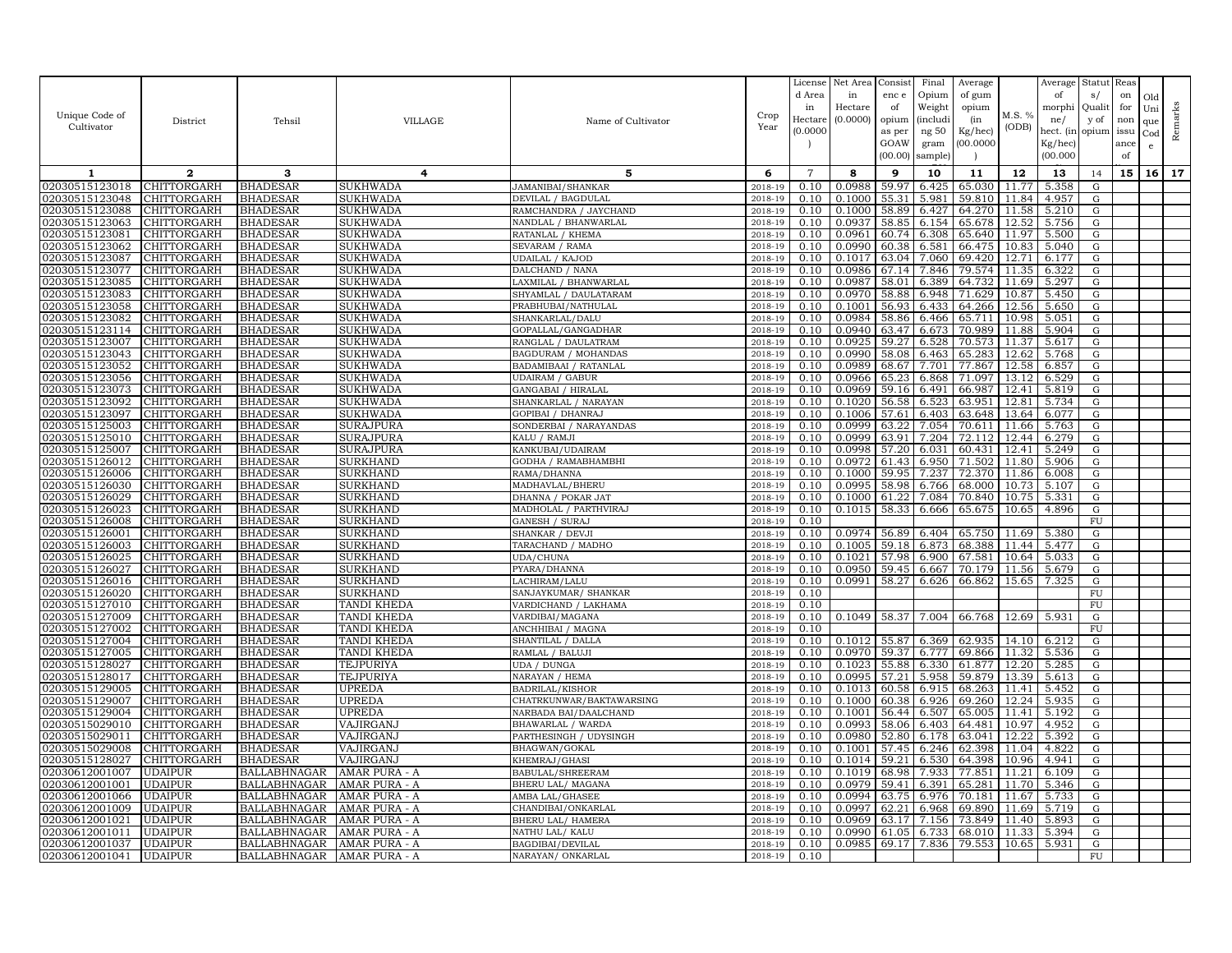|                                  |                                  |                                            |                                |                                      |                    | License        | Net Area         | Consist        | Final           | Average          |                | Average        | Statut    | Reas |              |         |
|----------------------------------|----------------------------------|--------------------------------------------|--------------------------------|--------------------------------------|--------------------|----------------|------------------|----------------|-----------------|------------------|----------------|----------------|-----------|------|--------------|---------|
|                                  |                                  |                                            |                                |                                      |                    | d Area         | in               | enc e          | Opium           | of gum           |                | of             | s/        | on   | Old          |         |
|                                  |                                  |                                            |                                |                                      |                    | in             | Hectare          | of             | Weight          | opium            |                | morphi         | Quali     | for  | Uni          |         |
| Unique Code of                   | District                         | Tehsil                                     | <b>VILLAGE</b>                 | Name of Cultivator                   | Crop               | Hectare        | (0.0000)         | opium          | <i>(includi</i> | (in              | M.S. %         | ne/            | y of      | non  | que          |         |
| Cultivator                       |                                  |                                            |                                |                                      | Year               | (0.0000)       |                  | as per         | ng 50           | Kg/hec)          | (ODB)          | hect. (in      | opium     | issu | $_{\rm Cod}$ | Remarks |
|                                  |                                  |                                            |                                |                                      |                    |                |                  | GOAW           | gram            | 00.0000          |                | Kg/hec)        |           | ance | e            |         |
|                                  |                                  |                                            |                                |                                      |                    |                |                  | (00.00)        | sample)         |                  |                | (00.000)       |           | of   |              |         |
| 1                                | $\mathbf{2}$                     | 3                                          | 4                              | 5                                    | 6                  | $\overline{7}$ | 8                | 9              | 10              | 11               | 12             | 13             | 14        | 15   | 16           | 17      |
| 02030612001046                   | <b>UDAIPUR</b>                   | <b>BALLABHNAGAR</b>                        | AMAR PURA - A                  | SHYAM LAL/ GHASEE                    | 2018-19            | 0.10           | 0.0960           | 64.49          | 7.131           | 74.281           | 11.74          | 6.104          | G         |      |              |         |
| 02030612001049                   | <b>UDAIPUR</b>                   | <b>BALLABHNAGAR</b>                        | AMAR PURA - A                  | ASHOK/KISHANLAL                      | 2018-19            | 0.10           | 0.0945           | 61.91          | 6.739           | 71.312           | 12.23          | 6.105          | G         |      |              |         |
| 02030612001055                   | <b>UDAIPUR</b>                   | <b>BALLABHNAGAR</b>                        | AMAR PURA - A                  | RUKAMANIBAI/KISHANLAL-II             | 2018-19            | 0.10           | 0.099            | 62.76          | 6.796           | 68.508           | 10.90          | 5.227          | G         |      |              |         |
| 02030612001063                   | <b>UDAIPUR</b>                   | <b>BALLABHNAGAR</b>                        | AMAR PURA - A                  | MANGIBAI/ONKAR                       | 2018-19            | 0.10           | 0.1019           | 62.05          | 7.189           | 70.550           | 11.41          | 5.635          | G         |      |              |         |
| 02030612001064                   | <b>UDAIPUR</b>                   | <b>BALLABHNAGAR</b>                        | AMAR PURA - A                  | CHOGA LAL/ BHAGWAN                   | 2018-19            | 0.10           | 0.0997           | 61.64          | 7.097           | 71.184           | 9.59           | 4.779          | G         |      |              |         |
| 02030612001065                   | <b>UDAIPUR</b>                   | <b>BALLABHNAGAR</b>                        | AMAR PURA - A                  | VARDA/ KHEMA                         | 2018-19            | 0.10           | 0.1002           | 61.93          | 6.927           | 69.132           | 9.46           | 4.578          | G         |      |              |         |
| 02030612001068                   | <b>UDAIPUR</b>                   | <b>BALLABHNAGAR</b>                        | AMAR PURA - A                  | RAMESHWEAR/ JAYCHAND                 | 2018-19            | 0.10           | 0.1011           | 65.75          | 7.467           | 73.858           | 10.13          | 5.237          | G         |      |              |         |
| 02030612001072                   | <b>UDAIPUR</b>                   | <b>BALLABHNAGAR</b>                        | AMAR PURA - A                  | SUSHILADEVI / PRAKASH CHANDRA        | 2018-19            | 0.10           | 0.0995           | 65.50          | 7.158           | 71.940           | 12.87          | 6.481          | G         |      |              |         |
| 02030612001077                   | <b>UDAIPUR</b>                   | <b>BALLABHNAGAR</b>                        | AMAR PURA - A                  | ONKAR/ MAGANA                        | 2018-19            | 0.10           | 0.0989           | 62.43          | 7.215           | 72.953           | 10.68          | 5.454          | G         |      |              |         |
| 02030612001081                   | <b>UDAIPUR</b>                   | <b>BALLABHNAGAR</b>                        | AMAR PURA - A                  | ROSHNI/JAY CHAND                     | 2018-19            | 0.10           | 0.0978           | 64.01          | 7.251           | 74.141           | 12.25          | 6.358          | G         |      |              |         |
| 02030612001084                   | <b>UDAIPUR</b>                   | <b>BALLABHNAGAR</b>                        | AMAR PURA - A                  | CHOGA LAL/ SHIV RAM                  | 2018-19            | 0.10           | 0.0992           | 62.68          | 7.038           | 70.948           | 11.84          | 5.880          | G         |      |              |         |
| 02030612001085                   | <b>UDAIPUR</b>                   | <b>BALLABHNAGAR</b>                        | AMAR PURA - A                  | RATAN LAL/ PANKU                     | 2018-19            | 0.10           | 0.0971           | 63.40          | 6.929           | 71.359           | 11.62          | 5.804          | G         |      |              |         |
| 02030612001086                   | <b>UDAIPUR</b>                   | <b>BALLABHNAGAR</b>                        | AMAR PURA - A                  | GOPAL/ BHERU                         | 2018-19            | 0.10           | 0.0982           | 60.73          | 7.157           | 72.882           | 12.14          | 6.194          | G         |      |              |         |
| 02030612001108                   | <b>UDAIPUR</b>                   | <b>BALLABHNAGAR</b>                        | AMAR PURA - A                  | VARDI BAI/ VENA                      | 2018-19            | 0.10           | 0.0981           | 65.87          | 7.566           | 77.125           | 10.87          | 5.868          | G         |      |              |         |
| 02030612001124                   | <b>UDAIPUR</b>                   | <b>BALLABHNAGAR</b>                        | AMAR PURA - A                  | LOGAR (AMARA) / KELASH               | 2018-19            | 0.10           | 0.0981           | 70.01          | 7.461           | 76.055           | 13.84          | 7.368          | G         |      |              |         |
| 02030612001129                   | <b>UDAIPUR</b>                   | <b>BALLABHNAGAR</b>                        | AMAR PURA - A                  | GOPAL/ SHIV RAM                      | 2018-19            | 0.10           | 0.0984           | 62.09          | 7.096           | 72.114           | 12.32          | 6.219          | G         |      |              |         |
| 02030612001202                   | <b>UDAIPUR</b>                   | <b>BALLABHNAGAR</b>                        | AMAR PURA - A                  | JAYCHAND/KHEMA                       | 2018-19            | 0.10           | 0.0992           | 58.72          | 6.669           | 67.228           | 10.95          | 5.153          | G         |      |              |         |
| 02030612001048                   | <b>UDAIPUR</b>                   | <b>BALLABHNAGAR</b>                        | AMAR PURA - A                  | SHANKAR/ UDAY LAL                    | 2018-19            | 0.10           | 0.0970           | 66.97          | 7.424           | 76.536           | 12.38          | 6.633          | G         |      |              |         |
| 02030612001014                   | <b>UDAIPUR</b>                   | <b>BALLABHNAGAR</b>                        | AMAR PURA - A                  | DADAM CHAND/ SHREERAM                | 2018-19            | 0.10           | 0.0986           | 68.54          | 7.911           | 80.233           | 12.18          | 6.841          | G         |      |              |         |
| 02030612001017                   | <b>UDAIPUR</b>                   | <b>BALLABHNAGAR</b>                        | AMAR PURA - A                  | RAMESHKUMAR/KISHANLAL                | 2018-19            | 0.10           | 0.0945           | 63.15          | 6.667           | 70.550           | 11.72          | 5.788          | G         |      |              |         |
| 02030612001027                   | <b>UDAIPUR</b>                   | <b>BALLABHNAGAR</b>                        | AMAR PURA - A                  | NARAYAN LAL/ UDAY LAL                | 2018-19            | 0.10           | 0.0977           | 61.63          | 6.876           | 70.379           | 11.88          | 5.853          | G         |      |              |         |
| 02030612001044                   | <b>UDAIPUR</b>                   | <b>BALLABHNAGAR</b>                        | AMAR PURA - A                  | SAVLIBAI/HARIRAM                     | 2018-19            | 0.10           | 0.1021           | 62.01          | 7.184           | 70.362           | 10.18          | 5.014          | G         |      |              |         |
| 02030612001067                   | <b>UDAIPUR</b>                   | <b>BALLABHNAGAR</b>                        | AMAR PURA - A                  | DHAPU/ BHURA                         | 2018-19            | 0.10           | 0.0991           | 64.03          | 7.199           | 72.644           | 11.26          | 5.726          | G         |      |              |         |
| 02030612001071                   | <b>UDAIPUR</b>                   | <b>BALLABHNAGAR</b>                        | AMAR PURA - A                  | DEVI LAL/ GANGA RAM                  | 2018-19            | 0.10           | 0.0997           | 62.28          | 6.922           | 69.428           | 11.54          | 5.608          | G         |      |              |         |
| 02030612001130                   | <b>UDAIPUR</b>                   | <b>BALLABHNAGAR</b>                        | AMAR PURA - A                  | SHOKIN/ NATHU                        | 2018-19            | 0.10           | 0.1027           | 62.18          | 7.986           | 77.761           | 12.59          | 6.853          | G         |      |              |         |
| 02030612001135                   | <b>UDAIPUR</b>                   | <b>BALLABHNAGAR</b>                        | AMAR PURA - A                  | SURESH CHANDRA/ BHAGWAN              | 2018-19            | 0.10           | 0.0988           | 62.93          | 7.138           | 72.247           | 10.76          | 5.442          | G         |      |              |         |
| 02030612001138                   | <b>UDAIPUR</b><br><b>UDAIPUR</b> | <b>BALLABHNAGAR</b>                        | AMAR PURA - A                  | MOHNI / BHURALAL                     | 2018-19            | 0.10           | 0.0996<br>0.1003 | 64.70          | 7.219           | 72.480           | 12.97<br>11.70 | 6.580<br>5.968 | G         |      |              |         |
| 02030612001197                   |                                  | <b>BALLABHNAGAR</b>                        | AMAR PURA - A                  | UDAILAL/LACHIRAM                     | 2018-19            | 0.10<br>0.10   | 0.1001           | 64.76<br>67.52 | 7.309           | 72.871           |                |                | G         |      |              |         |
| 02030612001082<br>02030612001105 | UDAIPUR<br><b>UDAIPUR</b>        | <b>BALLABHNAGAR</b><br><b>BALLABHNAGAR</b> | AMAR PURA - A<br>AMAR PURA - A | KANA RAM/ PANKU<br>SHUSHILA / RAJMAL | 2018-19<br>2018-19 | 0.10           | 0.0979           | 60.64          | 7.639<br>6.575  | 76.314<br>67.160 | 12.72          | 6.795<br>6.356 | G<br>G    |      |              |         |
| 02030612001198                   | <b>UDAIPUR</b>                   | <b>BALLABHNAGAR</b>                        | AMAR PURA - A                  | VIPINGIRI/SHAMBHUGIRI                | 2018-19            | 0.10           | 0.0961           | 63.59          | 6.850           | 71.280           | 13.52<br>10.50 | 5.239          | G         |      |              |         |
| 02030612001087                   | <b>UDAIPUR</b>                   | <b>BALLABHNAGAR</b>                        | AMAR PURA - A                  | DEVENDRA/ JEET MAL                   | 2018-19            | 0.10           | 0.0985           | 64.14          | 6.964           | 70.701           | 10.63          | 5.261          | G         |      |              |         |
| 02030612001003                   | <b>UDAIPUR</b>                   | <b>BALLABHNAGAR</b>                        | AMAR PURA - A                  | VIKRAM/ONKAR                         | 2018-19            | 0.10           | 0.1001           | 62.88          | 7.231           | 72.238           | 12.05          | 6.093          | G         |      |              |         |
| 02030612001010                   | <b>UDAIPUR</b>                   | <b>BALLABHNAGAR</b>                        | AMAR PURA - A                  | SHIV RAM/ DEVA                       | 2018-19            | 0.10           | 0.0974           | 62.36          | 7.118           | 73.080           | 12.78          | 6.538          | G         |      |              |         |
| 02030612001012                   | <b>UDAIPUR</b>                   | <b>BALLABHNAGAR</b>                        | AMAR PURA - A                  | ONKAR LAL/ DEVA                      | 2018-19            | 0.10           | 0.1001           | 62.78          | 7.184           | 71.768           | 11.77          | 5.913          | G         |      |              |         |
| 02030612001024                   | <b>UDAIPUR</b>                   | <b>BALLABHNAGAR</b>                        | AMAR PURA - A                  | ONKAR LAL/ KALU                      | 2018-19            | 0.10           |                  |                |                 |                  |                |                | FU        |      |              |         |
| 02030612001056                   | <b>UDAIPUR</b>                   | <b>BALLABHNAGAR</b>                        | AMAR PURA - A                  | RAM CHANDRA/ DALI CHAND              | 2018-19            | 0.10           | 0.0992           | 62.34 6.831    |                 | 68.861           | 12.30          | 5.929          | G         |      |              |         |
| 02030612001002                   | <b>UDAIPUR</b>                   | <b>BALLABHNAGAR</b>                        | AMAR PURA - A                  | DEVBAI/DEVA                          | 2018-19            | 0.10           | 0.0997           | 65.85          | 7.309           | 73.310           | 11.57          | 5.938          | G         |      |              |         |
| 02030612001190                   | <b>UDAIPUR</b>                   | <b>BALLABHNAGAR</b>                        | AMAR PURA - A                  | KANKU/JASRAJ                         | 2018-19            | 0.10           | 0.0990           | 58.18          | 6.450           | 65.152           | 11.34          | 5.171          | G         |      |              |         |
| 02030612001091                   | <b>UDAIPUR</b>                   | <b>BALLABHNAGAR</b>                        | AMAR PURA - A                  | NARAYAN/ MANGU                       | 2018-19            | 0.10           | 0.1003           | 63.40          | 7.046           | 70.249           | 10.82          | 5.321          | G         |      |              |         |
| 02030612001196                   | <b>UDAIPUR</b>                   | <b>BALLABHNAGAR</b>                        | AMAR PURA - A                  | HIRA/BHERULAL                        | 2018-19            | 0.10           | 0.0971           | 63.52          | 7.151           | 73.646           | 11.08          | 5.712          | G         |      |              |         |
| 02030612001201                   | <b>UDAIPUR</b>                   | <b>BALLABHNAGAR</b>                        | AMAR PURA - A                  | CHUNNILAL/JAYRAJ                     | 2018-19            | 0.10           | 0.0993           | 62.78          | 6.870           | 69.184           | 10.80          | 5.230          | G         |      |              |         |
| 02030612001222                   | <b>UDAIPUR</b>                   | <b>BALLABHNAGAR</b>                        | AMAR PURA - B                  | ONKARLAL/PARTHA                      | 2018-19            | 0.10           | 0.1008           | 62.80          | 6.809           | 67.550           | 11.80          | 5.580          | ${\rm G}$ |      |              |         |
| 02030612001225                   | <b>UDAIPUR</b>                   | <b>BALLABHNAGAR</b>                        | AMAR PURA - B                  | BHAGCHAND/GOTU                       | 2018-19            | 0.10           | 0.0979           | 64.55          | 7.101           | 72.533           | 12.24          | 6.214          | G         |      |              |         |
| 02030612001231                   | <b>UDAIPUR</b>                   | <b>BALLABHNAGAR</b>                        | AMAR PURA - B                  | BABULAL/RAMLAL                       | 2018-19            | 0.10           | 0.1006           | 65.87          | 7.377           | 73.330           | 9.93           | 5.097          | G         |      |              |         |
| 02030612001232                   | <b>UDAIPUR</b>                   | <b>BALLABHNAGAR</b>                        | AMAR PURA - B                  | DEVA/BABRU                           | 2018-19            | 0.10           | 0.0972           | 69.46          | 7.651           | 78.714           | 12.12          | 6.678          | G         |      |              |         |
| 02030612001250                   | <b>UDAIPUR</b>                   | <b>BALLABHNAGAR</b>                        | AMAR PURA - B                  | MOHAN/NANA                           | 2018-19            | 0.10           | 0.0954           | 64.70          | 7.043           | 73.826           | 12.41          | 6.413          | ${\rm G}$ |      |              |         |
| 02030612001270                   | <b>UDAIPUR</b>                   | <b>BALLABHNAGAR</b>                        | AMAR PURA - B                  | RAMLAL/CHAMPA                        | 2018-19            | 0.10           | 0.0990           | 65.49          | 7.550           | 76.263           | 12.60          | 6.726          | G         |      |              |         |
| 02030612001281                   | <b>UDAIPUR</b>                   | <b>BALLABHNAGAR</b>                        | AMAR PURA - B                  | RADHU/DEEPA                          | 2018-19            | 0.10           | 0.0978           | 62.30          | 6.737           | 68.886           | 12.47          | 6.013          | G         |      |              |         |
| 02030612001282                   | <b>UDAIPUR</b>                   | <b>BALLABHNAGAR</b>                        | AMAR PURA - B                  | RAJMAL/MANGILAL                      | 2018-19            | 0.10<br>0.10   | 0.1003<br>0.0963 | 65.54          | 7.303<br>6.744  | 72.812<br>70.031 | 10.92<br>11.94 | 5.566<br>5.853 | G         |      |              |         |
| 02030612001283<br>02030612001275 | <b>UDAIPUR</b>                   | <b>BALLABHNAGAR</b><br><b>BALLABHNAGAR</b> | AMAR PURA - B                  | GOTAM/NARAYAN<br>SHANKARLAL/MODA     | 2018-19<br>2018-19 | 0.10           | 0.0971           | 60.37<br>64.13 | 7.302           | 75.201           | 12.93          |                | G         |      |              |         |
| 02030612001293                   | <b>UDAIPUR</b><br><b>UDAIPUR</b> | <b>BALLABHNAGAR</b>                        | AMAR PURA - B<br>AMAR PURA - B | MANSHUKH/SAWAILAL                    | 2018-19            | 0.10           | 0.0998           | 67.19          | 7.458           | 74.730           | 11.50          | 6.806<br>6.016 | G<br>G    |      |              |         |
| 02030612001166                   | <b>UDAIPUR</b>                   | <b>BALLABHNAGAR</b>                        | AMAR PURA - B                  | ONKAR/VJERAM                         | 2018-19            | 0.10           | 0.0950           | 67.35          | 7.120           | 74.947           | 11.43          | 5.996          | G         |      |              |         |
| 02030612001183                   | <b>UDAIPUR</b>                   | <b>BALLABHNAGAR</b>                        | AMAR PURA - B                  | NANDLAL/JASHRAJ                      | 2018-19            | 0.10           | 0.0992           | 60.79          | 6.756           | 68.105           | 10.74          | 5.120          | G         |      |              |         |
| 02030612001203                   | <b>UDAIPUR</b>                   | <b>BALLABHNAGAR</b>                        | AMAR PURA - B                  | GANPATPURI/SHAMBHUPURI               | 2018-19            | 0.10           | 0.1018           | 62.33          | 7.123           | 69.971           | 13.04          | 6.387          | G         |      |              |         |
| 02030612001215                   | <b>UDAIPUR</b>                   | <b>BALLABHNAGAR</b>                        | AMAR PURA - B                  | DEUBAI/LOGAR                         | 2018-19            | 0.10           | 0.0974           | 56.64          | 6.400           | 65.708           | 13.08          | 6.017          | G         |      |              |         |
|                                  |                                  |                                            |                                |                                      |                    |                |                  |                |                 |                  |                |                |           |      |              |         |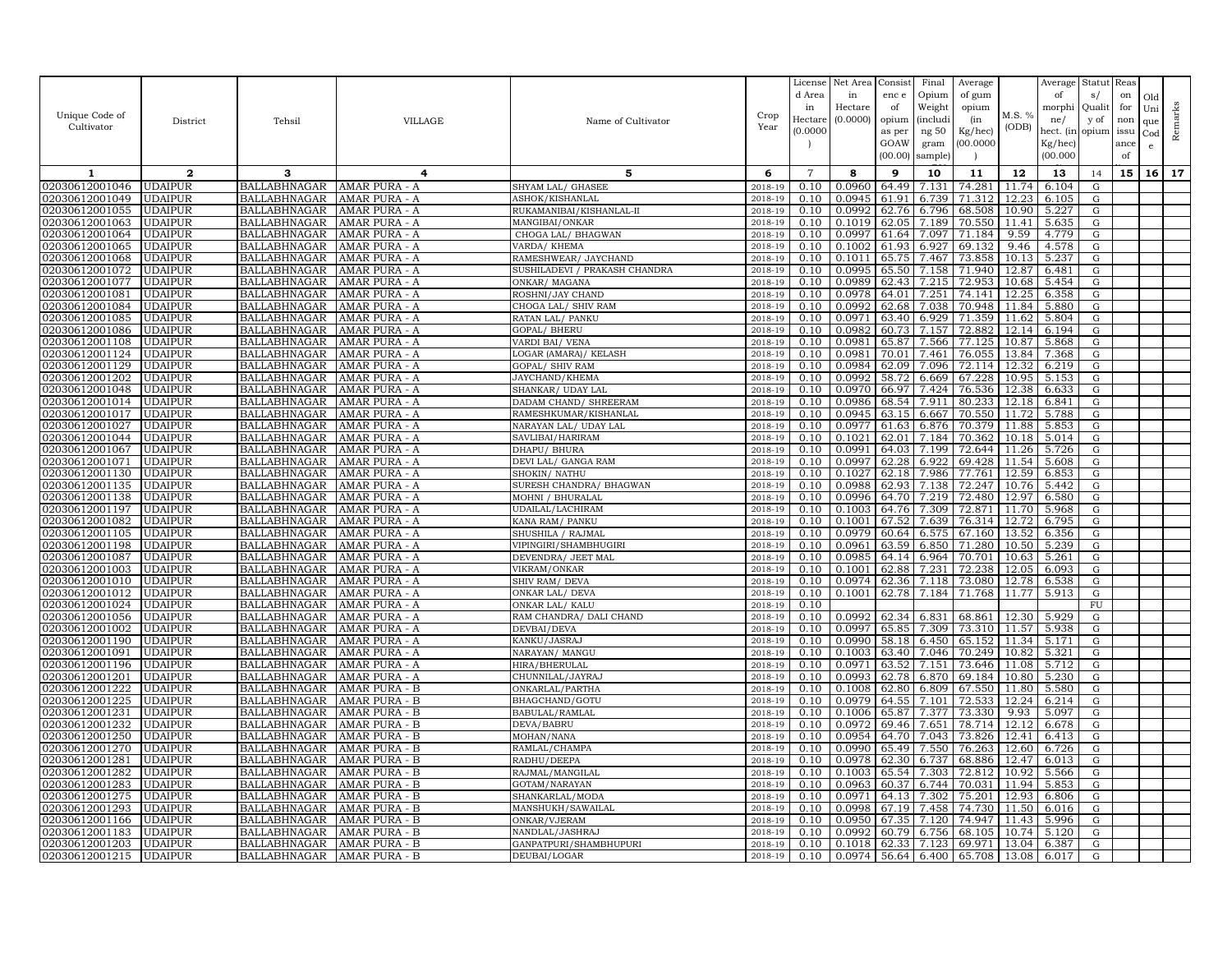|                |                |                     |                |                         |         | License        | Net Area | Consist | Final           | Average |        | Average   | Statut    | Reas |     |         |
|----------------|----------------|---------------------|----------------|-------------------------|---------|----------------|----------|---------|-----------------|---------|--------|-----------|-----------|------|-----|---------|
|                |                |                     |                |                         |         | d Area         | in       | enc e   | Opium           | of gum  |        | of        | s/        | on   | Old |         |
|                |                |                     |                |                         |         | in             | Hectare  | of      | Weight          | opium   |        | morphi    | Quali     | for  | Uni |         |
| Unique Code of | District       | Tehsil              | <b>VILLAGE</b> | Name of Cultivator      | Crop    | Hectar         | (0.0000) | opium   | <i>(includi</i> | (in     | M.S. % | ne/       | y of      | non  | que |         |
| Cultivator     |                |                     |                |                         | Year    | (0.0000)       |          | as per  | ng 50           | Kg/hec) | (ODB)  | hect. (in | opium     | issu | Cod | Remarks |
|                |                |                     |                |                         |         |                |          | GOAW    | gram            | 00.0000 |        | Kg/hec)   |           | ance | e   |         |
|                |                |                     |                |                         |         |                |          | (00.00) | sample)         |         |        | (00.000)  |           | of   |     |         |
| 1              | $\mathbf{2}$   | 3                   | 4              | 5                       | 6       | $\overline{7}$ | 8        | 9       | 10              | 11      | 12     | 13        | 14        | 15   | 16  | 17      |
| 02030612001239 | <b>UDAIPUR</b> | <b>BALLABHNAGAR</b> | AMAR PURA - B  | RODI/MANGU              | 2018-19 | 0.10           | 0.0950   | 66.56   | 7.217           | 75.968  | 11.39  | 6.057     | G         |      |     |         |
| 02030612001258 | <b>UDAIPUR</b> | <b>BALLABHNAGAR</b> | AMAR PURA - B  | SUSHILA/KELASHCHANDRA   | 2018-19 | 0.10           | 0.1000   | 67.08   | 7.791           | 77.910  | 11.55  | 6.299     | G         |      |     |         |
| 02030612001261 | <b>UDAIPUR</b> | <b>BALLABHNAGAR</b> | AMAR PURA - B  | KISHANLAL/GEHARILAL     | 2018-19 | 0.10           | 0.1035   | 58.34   | 6.884           | 66.512  | 13.1   | 6.104     | G         |      |     |         |
| 02030612001272 | <b>UDAIPUR</b> | <b>BALLABHNAGAR</b> | AMAR PURA - B  | BHERULAL/JASHRAJ        | 2018-19 | 0.10           | 0.1014   | 57.71   | 6.653           | 65.611  | 11.89  | 5.461     | G         |      |     |         |
| 02030612001301 | <b>UDAIPUR</b> | <b>BALLABHNAGAR</b> | AMAR PURA - B  | MANGILAL/LACHIRAM JANVA | 2018-19 | 0.10           | 0.1010   | 66.65   | 7.893           | 78.149  | 12.62  | 6.904     | G         |      |     |         |
| 02030612001204 | <b>UDAIPUR</b> | <b>BALLABHNAGAR</b> | AMAR PURA - B  | ONKARPURI/SHAMBHUPURI   | 2018-19 | 0.10           | 0.1014   | 58.23   | 6.888           | 67.929  | 10.91  | 5.188     | G         |      |     |         |
| 02030612001254 | <b>UDAIPUR</b> | <b>BALLABHNAGAR</b> | AMAR PURA - B  | CHENA/MAGNA             | 2018-19 | 0.10           | 0.0975   | 60.98   | 6.952           | 71.303  | 12.45  | 6.214     | G         |      |     |         |
| 02030612001310 | <b>UDAIPUR</b> | <b>BALLABHNAGAR</b> | AMAR PURA - B  | RAJENDRA/KISHANLAL      | 2018-19 | 0.10           | 0.0914   | 65.45   | 6.797           | 74.365  | 12.35  | 6.429     | G         |      |     |         |
| 02030612001243 | <b>UDAIPUR</b> | <b>BALLABHNAGAR</b> | AMAR PURA - B  | ONKAR/UDAILAL           | 2018-19 | 0.10           | 0.0995   | 62.17   | 7.274           | 73.106  | 10.26  | 5.250     | G         |      |     |         |
| 02030612001158 | <b>UDAIPUR</b> | <b>BALLABHNAGAR</b> | AMAR PURA - B  | GOKAL/MAGNA             | 2018-19 | 0.10           | 0.0974   | 65.50   | 7.533           | 77.341  | 11.11  | 6.014     | G         |      |     |         |
| 02030612001226 | <b>UDAIPUR</b> | <b>BALLABHNAGAR</b> | AMAR PURA - B  | DEVA/NAVLA GADRI        | 2018-19 | 0.10           | 0.1005   | 63.57   | 7.329           | 72.925  | 11.18  | 5.707     | G         |      |     |         |
| 02030612001246 | <b>UDAIPUR</b> | <b>BALLABHNAGAR</b> | AMAR PURA - B  | BHERA@BHERULAL/DEVA     | 2018-19 | 0.10           | 0.0993   | 63.24   | 7.155           | 72.054  | 11.34  | 5.720     | G         |      |     |         |
| 02030612001257 | <b>UDAIPUR</b> | <b>BALLABHNAGAR</b> | AMAR PURA - B  | PRATHA/ONKAR            | 2018-19 | 0.10           | 0.0965   | 61.94   | 6.734           | 69.782  | 10.87  | 5.310     | G         |      |     |         |
| 02030612001167 | <b>UDAIPUR</b> | <b>BALLABHNAGAR</b> | AMAR PURA - B  | BHURIBAI/LAKSHMIRAM     | 2018-19 | 0.10           | 0.0996   | 66.60   | 7.669           | 76.998  | 12.22  | 6.586     | G         |      |     |         |
| 02030612001172 | <b>UDAIPUR</b> | <b>BALLABHNAGAR</b> | AMAR PURA - B  | BHANWARLAL/VENA-I       | 2018-19 | 0.10           | 0.0956   | 68.82   | 7.511           | 78.567  | 12.32  | 6.776     | G         |      |     |         |
| 02030612001205 | <b>UDAIPUR</b> | <b>BALLABHNAGAR</b> | AMAR PURA - B  | BHERULAL/UDA            | 2018-19 | 0.10           | 0.0989   | 65.16   | 7.484           | 75.672  | 12.40  | 6.568     | G         |      |     |         |
| 02030612001221 | <b>UDAIPUR</b> | <b>BALLABHNAGAR</b> | AMAR PURA - B  | <b>NOJI BAI/TEJAA</b>   | 2018-19 | 0.10           | 0.1001   | 68.59   | 7.467           | 74.595  | 12.74  | 6.652     | G         |      |     |         |
| 02030612001236 | <b>UDAIPUR</b> | <b>BALLABHNAGAR</b> | AMAR PURA - B  | SIVRAM/NANA RAWAT       | 2018-19 | 0.10           | 0.0965   | 67.19   | 7.420           | 76.891  | 11.59  | 6.238     | G         |      |     |         |
| 02030612001245 | <b>UDAIPUR</b> | <b>BALLABHNAGAR</b> | AMAR PURA - B  | PRAKASHCHANDRA/LACHIRAM | 2018-19 | 0.10           | 0.0974   | 67.94   | 7.532           | 77.331  | 11.79  | 6.382     | G         |      |     |         |
| 02030612001156 | <b>UDAIPUR</b> | <b>BALLABHNAGAR</b> | AMAR PURA - B  | KHEMA/BHAJJA            | 2018-19 | 0.10           | 0.0961   | 63.04   | 6.979           | 72.622  | 10.42  | 5.297     | G         |      |     |         |
| 02030612001263 | <b>UDAIPUR</b> | <b>BALLABHNAGAR</b> | AMAR PURA - B  | LALCHAND/TARACHNAD      | 2018-19 | 0.10           | 0.0983   | 62.30   | 6.791           | 69.084  | 10.55  | 5.102     | G         |      |     |         |
| 02030612001271 | <b>UDAIPUR</b> | <b>BALLABHNAGAR</b> | AMAR PURA - B  | MOHANLAL/UDA MEGVAL     | 2018-19 | 0.10           | 0.0974   | 58.15   | 6.912           | 70.965  | 13.28  | 6.596     | G         |      |     |         |
| 02030612001294 | <b>UDAIPUR</b> | <b>BALLABHNAGAR</b> | AMAR PURA - B  | PRATHVIRAJ/SAKHA        | 2018-19 | 0.10           | 0.0950   | 63.49   | 6.984           | 73.516  | 11.91  | 6.129     | G         |      |     |         |
| 02030612001286 | <b>UDAIPUR</b> | <b>BALLABHNAGAR</b> | AMAR PURA - B  | DAKHI/BHAGWAN           | 2018-19 | 0.10           | 0.1017   | 66.85   | 7.888           | 77.562  | 12.36  | 6.711     | G         |      |     |         |
| 02030612001312 | <b>UDAIPUR</b> | <b>BALLABHNAGAR</b> | AMAR PURA - B  | NATHI/GOTI              | 2018-19 | 0.10           | 0.0967   | 58.81   | 6.553           | 67.766  | 11.09  | 5.261     | G         |      |     |         |
| 02030612001308 | <b>UDAIPUR</b> | <b>BALLABHNAGAR</b> | AMAR PURA - B  | BHANWARLAL/GIRDHARI     | 2018-19 | 0.10           | 0.0961   | 66.31   | 7.427           | 77.284  | 12.53  | 6.778     | G         |      |     |         |
| 02030612001259 | <b>UDAIPUR</b> | <b>BALLABHNAGAR</b> | AMAR PURA - B  | RAMNARAYAN / NATHU      | 2018-19 | 0.10           | 0.0969   | 69.90   | 7.729           | 79.763  | 10.89  | 6.080     | G         |      |     |         |
| 02030612001276 | <b>UDAIPUR</b> | <b>BALLABHNAGAR</b> | AMAR PURA - B  | SHIVGIRI/HIRAGIRI       | 2018-19 | 0.10           | 0.1008   | 61.95   | 7.124           | 70.675  | 12.35  | 6.110     | G         |      |     |         |
| 02030612001161 | UDAIPUR        | <b>BALLABHNAGAR</b> | AMAR PURA - B  | MANGILAL/NATHULAL       | 2018-19 | 0.10           | 0.0974   | 63.05   | 7.026           | 72.136  | 10.82  | 5.463     | G         |      |     |         |
| 02030612001309 | <b>UDAIPUR</b> | <b>BALLABHNAGAR</b> | AMAR PURA - B  | RAMIBAI/VARDICHAND      | 2018-19 | 0.10           | 0.0993   | 59.35   | 6.613           | 66.596  | 11.49  | 5.357     | G         |      |     |         |
| 02030612001185 | <b>UDAIPUR</b> | <b>BALLABHNAGAR</b> | AMAR PURA - B  | MITHULAL/VIJAYRAM       | 2018-19 | 0.10           | 0.1004   | 61.47   | 7.025           | 69.970  | 12.05  | 5.902     | G         |      |     |         |
| 02030612001176 | <b>UDAIPUR</b> | <b>BALLABHNAGAR</b> | AMAR PURA - B  | KALU/KHEMA              | 2018-19 | 0.10           | 0.0960   | 61.63   | 6.964           | 72.542  | 11.36  | 5.769     | G         |      |     |         |
| 02030612001266 | <b>UDAIPUR</b> | <b>BALLABHNAGAR</b> | AMAR PURA - B  | PUSHPABAI/BHAGWAN       | 2018-19 | 0.10           | 0.1006   | 61.40   | 6.850           | 68.092  | 12.59  | 6.001     | G         |      |     |         |
| 02030612001262 | <b>UDAIPUR</b> | <b>BALLABHNAGAR</b> | AMAR PURA - B  | BHERUDAS/GORDHANDAS     | 2018-19 | 0.10           | 0.1001   | 61.62   | 6.928           | 69.211  | 11.90  | 5.765     | G         |      |     |         |
| 02030612001288 | <b>UDAIPUR</b> | <b>BALLABHNAGAR</b> | AMAR PURA - B  | BHAGWATILAL/BHERU       | 2018-19 | 0.10           | 0.1014   | 57.20   | 6.668           | 65.759  | 12.85  | 5.915     | G         |      |     |         |
| 02030612001031 | <b>UDAIPUR</b> | <b>BALLABHNAGAR</b> | AMAR PURA - C  | BHERU LAL/HIRA          | 2018-19 | 0.10           | 0.0993   | 65.07   | 7.316           | 73.676  | 11.03  | 5.688     | G         |      |     |         |
| 02030612001122 | <b>UDAIPUR</b> | <b>BALLABHNAGAR</b> | AMAR PURA - C  | RAMESHWAR/ DEVA         | 2018-19 | 0.10           | 0.0973   | 69.80   | 7.788           | 80.041  | 11.25  | 6.303     | G         |      |     |         |
| 02030612001096 | <b>UDAIPUR</b> | <b>BALLABHNAGAR</b> | AMAR PURA - C  | FEFABAI/UDAYLAL         | 2018-19 | 0.10           | 0.0981   | 60.28   | 6.665           | 67.941  | 11.61  | 5.522     | G         |      |     |         |
| 02030612001192 | <b>UDAIPUR</b> | <b>BALLABHNAGAR</b> | AMAR PURA - C  | PRAKASHCHANDRA/MODA     | 2018-19 | 0.10           | 0.0984   | 59.32   | 6.779           | 68.892  | 14.56  | 7.022     | G         |      |     |         |
| 02030612001147 | <b>UDAIPUR</b> | <b>BALLABHNAGAR</b> | AMAR PURA - C  | SHANKAR/HARIRAM         | 2018-19 | 0.10           | 0.1001   | 62.22   | 7.129           | 71.219  | 10.03  | 5.000     | G         |      |     |         |
| 02030612001080 | <b>UDAIPUR</b> | <b>BALLABHNAGAR</b> | AMAR PURA - C  | SHIVRAM/KANA            | 2018-19 | 0.10           | 0.0980   | 60.72   | 6.991           | 71.337  | 13.19  | 6.587     | G         |      |     |         |
| 02030612001076 | <b>UDAIPUR</b> | <b>BALLABHNAGAR</b> | AMAR PURA - C  | KISHANLAL/NARAYAN       | 2018-19 | 0.10           | 0.0976   | 66.37   | 7.471           | 76.547  | 12.69  | 6.800     | G         |      |     |         |
| 02030612001045 | <b>UDAIPUR</b> | <b>BALLABHNAGAR</b> | AMAR PURA - C  | <b>BAGDI RAM/ GOGA</b>  | 2018-19 | 0.10           | 0.1006   | 58.76   | 6.354           | 63.161  | 11.67  | 5.160     | ${\rm G}$ |      |     |         |
| 02030612001073 | <b>UDAIPUR</b> | <b>BALLABHNAGAR</b> | AMAR PURA - C  | JAGANNATH/NARAYAN       | 2018-19 | 0.10           | 0.0971   | 63.87   | 7.190           | 74.047  | 11.95  | 6.194     | G         |      |     |         |
| 02030612001148 | <b>UDAIPUR</b> | <b>BALLABHNAGAR</b> | AMAR PURA - C  | KAILASH/RATAN GIR       | 2018-19 | 0.10           | 0.0986   | 60.21   | 6.830           | 69.270  | 12.74  | 6.177     | G         |      |     |         |
| 02030612001079 | <b>UDAIPUR</b> | <b>BALLABHNAGAR</b> | AMAR PURA - C  | <b>JEET MAL/RUPA</b>    | 2018-19 | 0.10           | 0.1002   | 62.76   | 6.975           | 69.611  | 11.62  | 5.662     | G         |      |     |         |
| 02030612001114 | <b>UDAIPUR</b> | <b>BALLABHNAGAR</b> | AMAR PURA - C  | SOHAN/HUKMA             | 2018-19 | 0.10           | 0.1006   | 66.63   | 7.405           | 73.608  | 12.31  | 6.343     | ${\rm G}$ |      |     |         |
| 02030612001075 | <b>UDAIPUR</b> | <b>BALLABHNAGAR</b> | AMAR PURA - C  | LACHIRAM/KANA           | 2018-19 | 0.10           | 0.0978   | 61.88   | 6.895           | 70.501  | 13.25  | 6.539     | G         |      |     |         |
| 02030612001038 | <b>UDAIPUR</b> | <b>BALLABHNAGAR</b> | AMAR PURA - C  | MOHAN/LACHIRAM          | 2018-19 | 0.10           | 0.0974   | 68.08   | 7.440           | 76.386  | 10.49  | 5.609     | G         |      |     |         |
| 02030612001016 | <b>UDAIPUR</b> | <b>BALLABHNAGAR</b> | AMAR PURA - C  | <b>SURESH/SHREE LAL</b> | 2018-19 | 0.10           | 0.1030   | 66.71   | 7.624           | 74.019  | 13.19  | 6.834     | G         |      |     |         |
| 02030612001020 | <b>UDAIPUR</b> | <b>BALLABHNAGAR</b> | AMAR PURA - C  | BHAGWAN/DEVA            | 2018-19 | 0.10           | 0.1021   | 60.84   | 6.979           | 68.355  | 13.43  | 6.426     | G         |      |     |         |
| 02030612001005 | <b>UDAIPUR</b> | <b>BALLABHNAGAR</b> | AMAR PURA - C  | KHEMRAJ/MODA            | 2018-19 | 0.10           | 0.0992   | 65.56   | 7.352           | 74.113  | 12.58  | 6.526     | G         |      |     |         |
| 02030612001019 | <b>UDAIPUR</b> | <b>BALLABHNAGAR</b> | AMAR PURA - C  | ONKAR/DUDHA             | 2018-19 | 0.10           | 0.0982   | 68.03   | 7.328           | 74.623  | 10.41  | 5.438     | G         |      |     |         |
| 02030612001061 | <b>UDAIPUR</b> | <b>BALLABHNAGAR</b> | AMAR PURA - C  | BHERU/BHEEMA            | 2018-19 | 0.10           | 0.0996   | 62.27   | 6.974           | 70.020  | 11.05  | 5.416     | G         |      |     |         |
| 02030612001095 | <b>UDAIPUR</b> | <b>BALLABHNAGAR</b> | AMAR PURA - C  | MOTI/NARAYAN            | 2018-19 | 0.10           | 0.0985   | 64.73   | 7.176           | 72.853  | 14.23  | 7.257     | G         |      |     |         |
| 02030612001097 | <b>UDAIPUR</b> | <b>BALLABHNAGAR</b> | AMAR PURA - C  | BHAGWAN/ONKAR           | 2018-19 | 0.10           | 0.0984   | 65.06   | 7.119           | 72.348  | 12.71  | 6.437     | G         |      |     |         |
| 02030612001098 | <b>UDAIPUR</b> | <b>BALLABHNAGAR</b> | AMAR PURA - C  | SHANKAR/DAALU           | 2018-19 | 0.10           | 0.0992   | 65.57   | 7.475           | 75.353  | 13.53  | 7.137     | G         |      |     |         |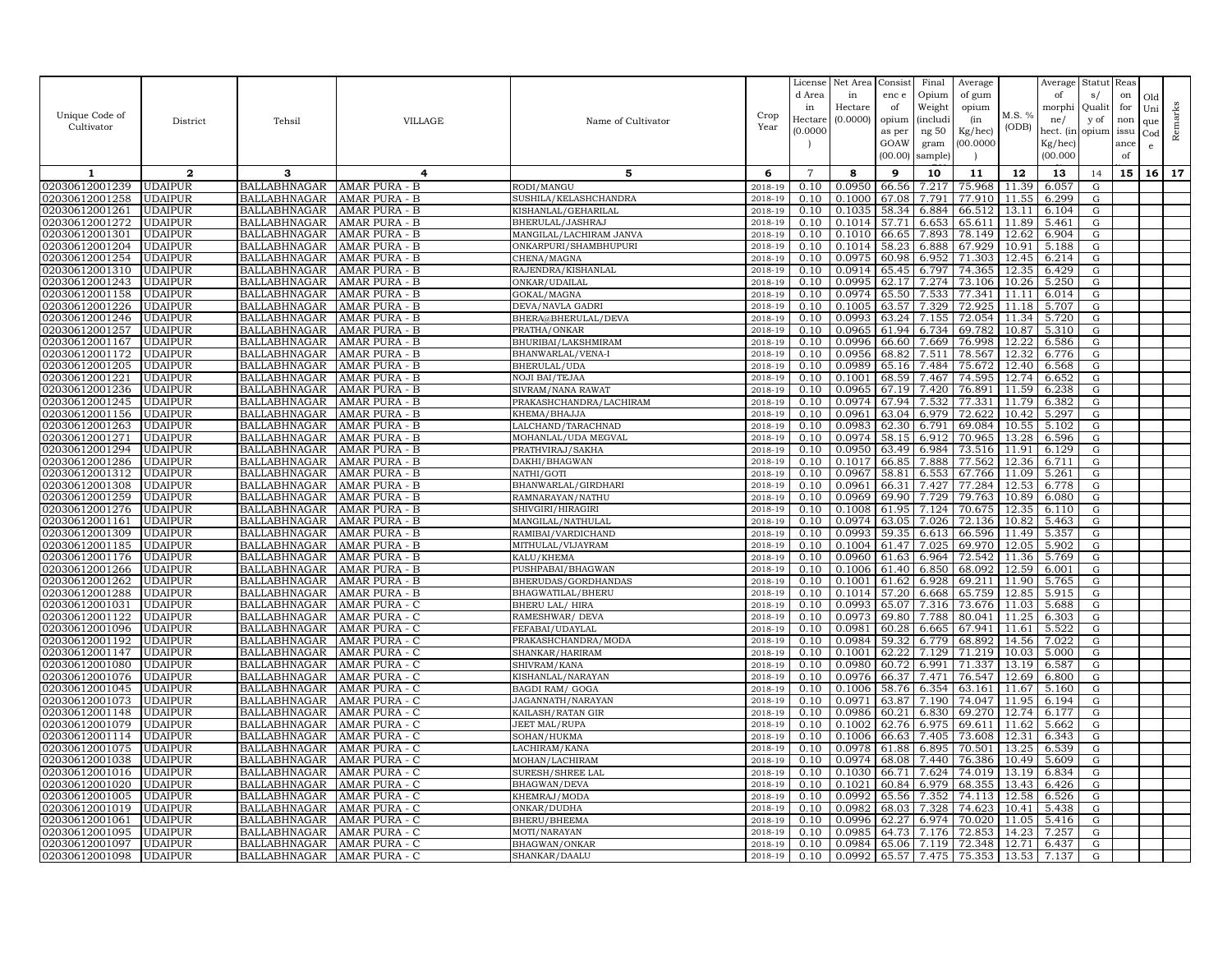|                |                |                     |                                                 |                            |         | License        | Net Area | Consist | Final    | Average |        | Average   | Statut     | Reas |              |         |
|----------------|----------------|---------------------|-------------------------------------------------|----------------------------|---------|----------------|----------|---------|----------|---------|--------|-----------|------------|------|--------------|---------|
|                |                |                     |                                                 |                            |         | d Area         | in       | enc e   | Opium    | of gum  |        | of        | s/         | on   | Old          |         |
|                |                |                     |                                                 |                            |         | in             | Hectare  | of      | Weight   | opium   |        | morphi    | Quali      | for  | Uni          |         |
| Unique Code of | District       | Tehsil              | <b>VILLAGE</b>                                  | Name of Cultivator         | Crop    | Hectare        | (0.0000) | opium   | (includ: | (in     | M.S. % | ne/       | y of       | non  | que          |         |
| Cultivator     |                |                     |                                                 |                            | Year    | (0.0000)       |          | as per  | ng 50    | Kg/hec) | (ODB)  | hect. (in | opium issu |      | $_{\rm Cod}$ | Remarks |
|                |                |                     |                                                 |                            |         |                |          | GOAW    | gram     | 00.0000 |        | Kg/hec)   |            | ance | e            |         |
|                |                |                     |                                                 |                            |         |                |          | (00.00) | sample)  |         |        | (00.000)  |            | of   |              |         |
| 1              | $\mathbf{2}$   | 3                   | 4                                               | 5                          | 6       | $\overline{7}$ | 8        | 9       | 10       | 11      | 12     | 13        | 14         | 15   | 16           | 17      |
| 02030612001141 | <b>UDAIPUR</b> | BALLABHNAGAR        | AMAR PURA - C                                   | PREMDEVI/SAWAILAL          | 2018-19 | 0.10           | 0.0973   | 62.39   | 6.774    | 69.620  | 13.70  | 6.676     | G          |      |              |         |
| 02030612001195 | <b>UDAIPUR</b> | <b>BALLABHNAGAR</b> | AMAR PURA - C                                   | MOTI/UDAMEGHWAL            | 2018-19 | 0.10           | 0.0991   | 69.26   | 7.787    | 78.577  | 13.47  | 7.409     | G          |      |              |         |
| 02030612001280 | <b>UDAIPUR</b> | <b>BALLABHNAGAR</b> | AMAR PURA - C                                   | SHANKARLAL/DALLA           | 2018-19 | 0.10           | 0.0972   | 62.45   | 7.191    | 73.982  | 12.43  | 6.437     | G          |      |              |         |
| 02030612001253 | <b>UDAIPUR</b> | <b>BALLABHNAGAR</b> | AMAR PURA - C                                   | ONKARIBAI/SHREELAL         | 2018-19 | 0.10           | 0.0985   | 66.02   | 7.413    | 75.259  | 12.19  | 6.422     | G          |      |              |         |
| 02030612001168 | <b>UDAIPUR</b> | <b>BALLABHNAGAR</b> | AMAR PURA - C                                   | JETUBAI/LAKSHMIRAM         | 2018-19 | 0.10           | 0.1012   | 62.27   | 7.383    | 72.955  | 13.92  | 7.109     | G          |      |              |         |
| 02030612001206 | <b>UDAIPUR</b> | <b>BALLABHNAGAR</b> | AMAR PURA - C                                   | SOHANLAL/MOTI              | 2018-19 | 0.10           | 0.1005   | 63.25   | 7.229    | 71.930  | 12.81  | 6.450     | G          |      |              |         |
| 02030612001256 | <b>UDAIPUR</b> | <b>BALLABHNAGAR</b> | AMAR PURA - C                                   | SURESHCHANDRA/KANIRAM      | 2018-19 | 0.10           | 0.0977   | 64.41   | 7.057    | 72.231  | 13.96  | 7.059     | G          |      |              |         |
| 02030612001304 | <b>UDAIPUR</b> | <b>BALLABHNAGAR</b> | AMAR PURA - C                                   | RAMESH/NARAYAN             | 2018-19 | 0.10           | 0.0975   | 59.56   | 6.730    | 69.026  | 10.44  | 5.045     | G          |      |              |         |
| 02030612002018 | <b>UDAIPUR</b> | <b>BALLABHNAGAR</b> | AMAR PURA LUNADA                                | HIRIBAI / BHAGWAN          | 2018-19 | 0.10           | 0.0968   | 59.15   | 6.887    | 71.147  | 10.21  | 5.085     | G          |      |              |         |
| 02030612002016 | <b>UDAIPUR</b> | <b>BALLABHNAGAR</b> | AMAR PURA LUNADA                                | PRATAPSING/LALSINGH        | 2018-19 | 0.10           | 0.0960   | 58.05   | 6.311    | 65.740  | 10.28  | 4.731     | G          |      |              |         |
| 02030612002051 | <b>UDAIPUR</b> | <b>BALLABHNAGAR</b> | AMAR PURA LUNADA                                | GISIBAI/NARAYAN            | 2018-19 | 0.10           | 0.0975   | 56.85   | 6.716    | 68.882  | 10.80  | 5.208     | G          |      |              |         |
| 02030612002002 | <b>UDAIPUR</b> | <b>BALLABHNAGAR</b> | AMAR PURA LUNADA                                | BHANIBAI/NARU              | 2018-19 | 0.10           | 0.1000   | 56.13   | 6.687    | 66.870  | 9.85   | 4.611     | G          |      |              |         |
| 02030612002031 | <b>UDAIPUR</b> | <b>BALLABHNAGAR</b> | AMAR PURA LUNADA                                | CHAMPA LAL/NAWALA JI       | 2018-19 | 0.10           | 0.1005   | 58.86   | 7.080    | 70.448  | 9.67   | 4.769     | G          |      |              |         |
| 02030612002019 | <b>UDAIPUR</b> | <b>BALLABHNAGAR</b> | AMAR PURA LUNADA                                | CHOGA LAL/MAGANI RAM       | 2018-19 | 0.10           | 0.0966   | 59.85   | 7.250    | 75.052  | 10.53  | 5.532     | G          |      |              |         |
| 02030612002021 | <b>UDAIPUR</b> | <b>BALLABHNAGAR</b> | AMAR PURA LUNADA                                | HAGAMIBAI/KISOR            | 2018-19 | 0.10           | 0.0984   | 63.34   | 7.556    | 76.789  | 9.99   | 5.370     | G          |      |              |         |
| 02030612002030 | <b>UDAIPUR</b> | BALLABHNAGAR        | AMAR PURA LUNADA                                | GANGA RAM/DALLA JI         | 2018-19 | 0.10           | 0.0983   | 57.00   | 6.799    | 69.166  | 10.51  | 5.089     | G          |      |              |         |
| 02030612002035 | <b>UDAIPUR</b> | <b>BALLABHNAGAR</b> | AMAR PURA LUNADA                                | BHAGWAN/BHERA JI           | 2018-19 | 0.10           | 0.0979   | 60.55   | 7.067    | 72.186  | 9.05   | 4.573     | G          |      |              |         |
| 02030612002010 | <b>UDAIPUR</b> | <b>BALLABHNAGAR</b> | AMAR PURA LUNADA                                | MANOHAR / CHHAGANLAL       | 2018-19 | 0.10           | 0.0975   | 61.2    | 7.285    | 74.718  | 10.98  | 5.743     | G          |      |              |         |
| 02030612002011 | <b>UDAIPUR</b> | <b>BALLABHNAGAR</b> | AMAR PURA LUNADA                                | PEMA/MODA                  | 2018-19 | 0.10           | 0.0944   | 58.02   | 6.780    | 71.822  | 10.26  | 5.158     | G          |      |              |         |
| 02030612002017 | <b>UDAIPUR</b> | <b>BALLABHNAGAR</b> | AMAR PURA LUNADA                                | BHABHUTSINGH/RAMSINGF      | 2018-19 | 0.10           | 0.1001   | 57.77   | 6.536    | 65.295  | 9.40   | 4.297     | G          |      |              |         |
| 02030612002032 | <b>UDAIPUR</b> | <b>BALLABHNAGAR</b> | AMAR PURA LUNADA                                | KISHAN LAL/MAGANI RAM      | 2018-19 | 0.10           | 0.0967   | 57.92   | 6.636    | 68.625  | 11.31  | 5.433     | G          |      |              |         |
| 02030612002033 | <b>UDAIPUR</b> | <b>BALLABHNAGAR</b> | AMAR PURA LUNADA                                | PRABHU/KELA JAT            | 2018-19 | 0.10           | 0.0995   | 58.20   | 7.283    | 73.196  | 9.86   | 5.052     | G          |      |              |         |
| 02030612002036 | <b>UDAIPUR</b> | <b>BALLABHNAGAR</b> | AMAR PURA LUNADA                                | RAMSINGH/NATHU             | 2018-19 | 0.10           | 0.0996   | 57.53   | 6.863    | 68.906  | 10.06  | 4.852     | G          |      |              |         |
| 02030612002042 | <b>UDAIPUR</b> | <b>BALLABHNAGAR</b> | AMAR PURA LUNADA                                | NARAYANIBAI/UDAILAL        | 2018-19 | 0.10           | 0.0945   | 60.18   | 6.852    | 72.508  | 9.11   | 4.624     | G          |      |              |         |
| 02030612002043 | <b>UDAIPUR</b> | <b>BALLABHNAGAR</b> | AMAR PURA LUNADA                                | PREMKUNWAR/ABHAY SINGH     | 2018-19 | 0.10           | 0.0997   | 59.64   | 7.890    | 79.137  | 10.08  | 5.584     | G          |      |              |         |
| 02030612002061 | <b>UDAIPUR</b> | <b>BALLABHNAGAR</b> | AMAR PURA LUNADA                                | LEHRIBAI/MANGILAL          | 2018-19 | 0.10           | 0.0994   | 58.32   | 7.098    | 71.409  | 10.75  | 5.374     | G          |      |              |         |
| 02030612002057 | <b>UDAIPUR</b> | <b>BALLABHNAGAR</b> | AMAR PURA LUNADA                                | MAGANI RAM/BAJE RAM        | 2018-19 | 0.10           | 0.0954   | 57.78   | 6.777    | 71.038  | 10.64  | 5.291     | G          |      |              |         |
| 02030612002008 | <b>UDAIPUR</b> | <b>BALLABHNAGAR</b> | AMAR PURA LUNADA                                | MAGANI RAM/KANI RAM        | 2018-19 | 0.10           | 0.0992   | 59.91   | 7.874    | 79.375  | 9.78   | 5.434     | G          |      |              |         |
| )2030612002014 | <b>UDAIPUR</b> | <b>BALLABHNAGAR</b> | AMAR PURA LUNADA                                | BHANWARIBAI/GOVERDHAN      | 2018-19 | 0.10           | 0.0985   | 60.66   | 7.193    | 73.025  | 9.00   | 4.600     | G          |      |              |         |
| 02030612002053 | <b>UDAIPUR</b> | BALLABHNAGAR        | AMAR PURA LUNADA                                | MOTI LAL/ TARA CHAND       | 2018-19 | 0.10           | 0.1020   | 54.90   | 6.902    | 67.667  | 12.06  | 5.712     | G          |      |              |         |
| 02030612002028 | <b>UDAIPUR</b> | <b>BALLABHNAGAR</b> | AMAR PURA LUNADA                                | BHERU LAL/BHAGWAN JAT      | 2018-19 | 0.10           | 0.0975   | 59.27   | 6.994    | 71.733  | 10.28  | 5.162     | G          |      |              |         |
| 02030612002006 | <b>UDAIPUR</b> | <b>BALLABHNAGAR</b> | AMAR PURA LUNADA                                | LACCHIRAM / CUNNI LAL      | 2018-19 | 0.10           | 0.0987   | 54.82   | 6.845    | 69.352  | 11.20  | 5.437     | G          |      |              |         |
| 02030612002048 | <b>UDAIPUR</b> | <b>BALLABHNAGAR</b> | AMAR PURA LUNADA                                | DEVILAL/KISHANA            | 2018-19 | 0.10           | 0.0945   | 57.93   | 6.563    | 69.450  | 10.98  | 5.338     | G          |      |              |         |
| 02030612002047 | <b>UDAIPUR</b> | <b>BALLABHNAGAR</b> | AMAR PURA LUNADA                                | UDAYLAL/MOTI               | 2018-19 | 0.10           | 0.1009   | 51.29   | 6.323    | 62.666  | 11.41  | 5.005     | G          |      |              |         |
| 02030612002027 | <b>UDAIPUR</b> | <b>BALLABHNAGAR</b> | AMAR PURA LUNADA                                | KAALU LAL/TEK CHAND        | 2018-19 | 0.10           | 0.1009   | 54.23   | 6.360    | 63.033  | 11.27  | 4.973     | G          |      |              |         |
| 02030612002046 | <b>UDAIPUR</b> | <b>BALLABHNAGAR</b> | AMAR PURA LUNADA                                | KALYANKUNWAR/BHANWAR SINGH | 2018-19 | 0.10           | 0.1012   | 52.10   | 5.523    | 54.575  | 12.30  | 4.699     | G          |      |              |         |
| 02030612002039 | <b>UDAIPUR</b> | <b>BALLABHNAGAR</b> | AMAR PURA LUNADA                                | LAALU RAM/CHATUR JI        | 2018-19 | 0.10           | 0.0977   | 59.95   | 7.288    | 74.596  | 10.51  | 5.488     | G          |      |              |         |
| 02030612002012 | <b>UDAIPUR</b> | <b>BALLABHNAGAR</b> | AMAR PURA LUNADA                                | CHAMPABAI/BABRU            | 2018-19 | 0.10           | 0.0955   | 56.21   | 6.287    | 65.833  | 11.55  | 5.323     | G          |      |              |         |
| 02030612002015 | <b>UDAIPUR</b> | <b>BALLABHNAGAR</b> | AMAR PURA LUNADA                                | KUSHALKANWAR/NARAYAN SINGH | 2018-19 | 0.10           | 0.1007   | 61.71   | 7.423    | 73.714  | 9.82   | 5.067     | G          |      |              |         |
| 02030612002022 | <b>UDAIPUR</b> | <b>BALLABHNAGAR</b> | AMAR PURA LUNADA                                | MOKHAM SINGH/LAAL JAT      | 2018-19 | 0.10           | 0.0990   | 55.75   | 6.435    | 65.000  | 11.41  | 5.192     | G          |      |              |         |
| 02030612002044 | <b>UDAIPUR</b> | <b>BALLABHNAGAR</b> | AMAR PURA LUNADA                                | SHANKAR SINGH/FATEH SINGH  | 2018-19 | 0.10           | 0.1011   | 59.06   | 7.087    | 70.099  | 10.79  | 5.295     | G          |      |              |         |
| 02030612002055 | <b>UDAIPUR</b> | <b>BALLABHNAGAR</b> | AMAR PURA LUNADA                                | UDAY SINGH/KALYAN SINGH    | 2018-19 | 0.10           | 0.1012   | 52.75   | 6.255    | 61.808  | 12.27  | 5.308     | G          |      |              |         |
| 02030612002056 | <b>UDAIPUR</b> | <b>BALLABHNAGAR</b> | AMAR PURA LUNADA                                | RAM CHANDRA/BHERA JI       | 2018-19 | 0.10           | 0.0975   | 58.99   | 6.944    | 71.221  | 10.00  | 4.985     | ${\rm G}$  |      |              |         |
| 02030612002059 | <b>UDAIPUR</b> | <b>BALLABHNAGAR</b> | AMAR PURA LUNADA                                | KESHAR SINGH/LAAL SINGH    | 2018-19 | 0.10           | 0.1000   | 59.05   | 6.909    | 69.090  | 11.43  | 5.528     | G          |      |              |         |
| 02030612002060 | <b>UDAIPUR</b> | <b>BALLABHNAGAR</b> | AMAR PURA LUNADA                                | VIJAY RAM/DAULA GADRI      | 2018-19 | 0.10           | 0.1000   | 58.27   | 6.884    | 68.840  | 11.67  | 5.624     | G          |      |              |         |
| 02030612003008 | <b>UDAIPUR</b> | <b>BALLABHNAGAR</b> | AMBA KA KUWAN                                   | KAKUDIBAI/BABRU            | 2018-19 | 0.10           | 0.0999   | 56.35   | 6.625    | 66.316  | 11.16  | 5.181     | G          |      |              |         |
| 02030612003004 | <b>UDAIPUR</b> | <b>BALLABHNAGAR</b> | AMBA KA KUWAN                                   | <b>BHERU/BABRU</b>         | 2018-19 | 0.10           | 0.1043   | 58.75   | 6.731    | 64.535  | 13.55  | 6.121     | ${\rm G}$  |      |              |         |
| 02030612003001 | <b>UDAIPUR</b> | <b>BALLABHNAGAR</b> | AMBA KA KUWAN                                   | BHERA/NARAYAN              | 2018-19 | 0.10           | 0.0980   | 53.91   | 6.577    | 67.112  | 11.30  | 5.309     | G          |      |              |         |
| 02030612003013 | <b>UDAIPUR</b> | BALLABHNAGAR        | AMBA KA KUWAN                                   | VIRAM/NARAYAN              | 2018-19 | 0.10           | 0.0980   | 54.68   | 6.460    | 65.918  | 11.45  | 5.283     | G          |      |              |         |
| 02030612003003 | <b>UDAIPUR</b> | <b>BALLABHNAGAR</b> | AMBA KA KUWAN                                   | DEVILAL/KANA               | 2018-19 | 0.10           | 0.0990   | 57.43   | 6.892    | 69.616  | 13.44  | 6.549     | G          |      |              |         |
| 02030612003014 | <b>UDAIPUR</b> | <b>BALLABHNAGAR</b> | AMBA KA KUWAN                                   | DEVA/JETA                  | 2018-19 | 0.10           | 0.0955   | 55.88   | 6.714    | 70.304  | 10.27  | 5.054     | G          |      |              |         |
| 02030612003015 | <b>UDAIPUR</b> | <b>BALLABHNAGAR</b> | AMBA KA KUWAN                                   | DEVLIBAI / MANA            | 2018-19 | 0.10           | 0.0988   | 57.01   | 6.703    | 67.844  | 10.77  | 5.115     | G          |      |              |         |
| 02030612042001 | <b>UDAIPUR</b> | <b>BALLABHNAGAR</b> | AUNAR SINGH KA SARANGPURA                       | LACHIRAM/BHERA             | 2018-19 | 0.10           | 0.1020   | 55.35   | 6.990    | 68.529  | 10.80  | 5.181     | G          |      |              |         |
| 02030612042003 | <b>UDAIPUR</b> | <b>BALLABHNAGAR</b> | AUNAR SINGH KA SARANGPURA                       | NATHU/HARIRAM              | 2018-19 | 0.10           | 0.0984   | 53.05   | 6.260    | 63.618  | 12.03  | 5.357     | G          |      |              |         |
| 02030612042020 | UDAIPUR        | <b>BALLABHNAGAR</b> | AUNAR SINGH KA SARANGPURA                       | PYARIBAI/LALI              | 2018-19 | 0.10           | 0.0989   | 54.62   | 6.687    | 67.614  | 11.50  | 5.443     | G          |      |              |         |
| 02030612042002 | <b>UDAIPUR</b> | <b>BALLABHNAGAR</b> | AUNAR SINGH KA SARANGPURA                       | LALSINGH/CHENSINGH         | 2018-19 | 0.10           | 0.1002   | 54.83   | 6.486    | 64.731  | 12.29  | 5.568     | G          |      |              |         |
| 02030612042004 | <b>UDAIPUR</b> | BALLABHNAGAR        | AUNAR SINGH KA SARANGPURA SHANKARLAL/HUKMICHAND |                            | 2018-19 | 0.10           | 0.0976   | 59.50   | 6.894    | 70.635  | 12.64  | 6.249     | G          |      |              |         |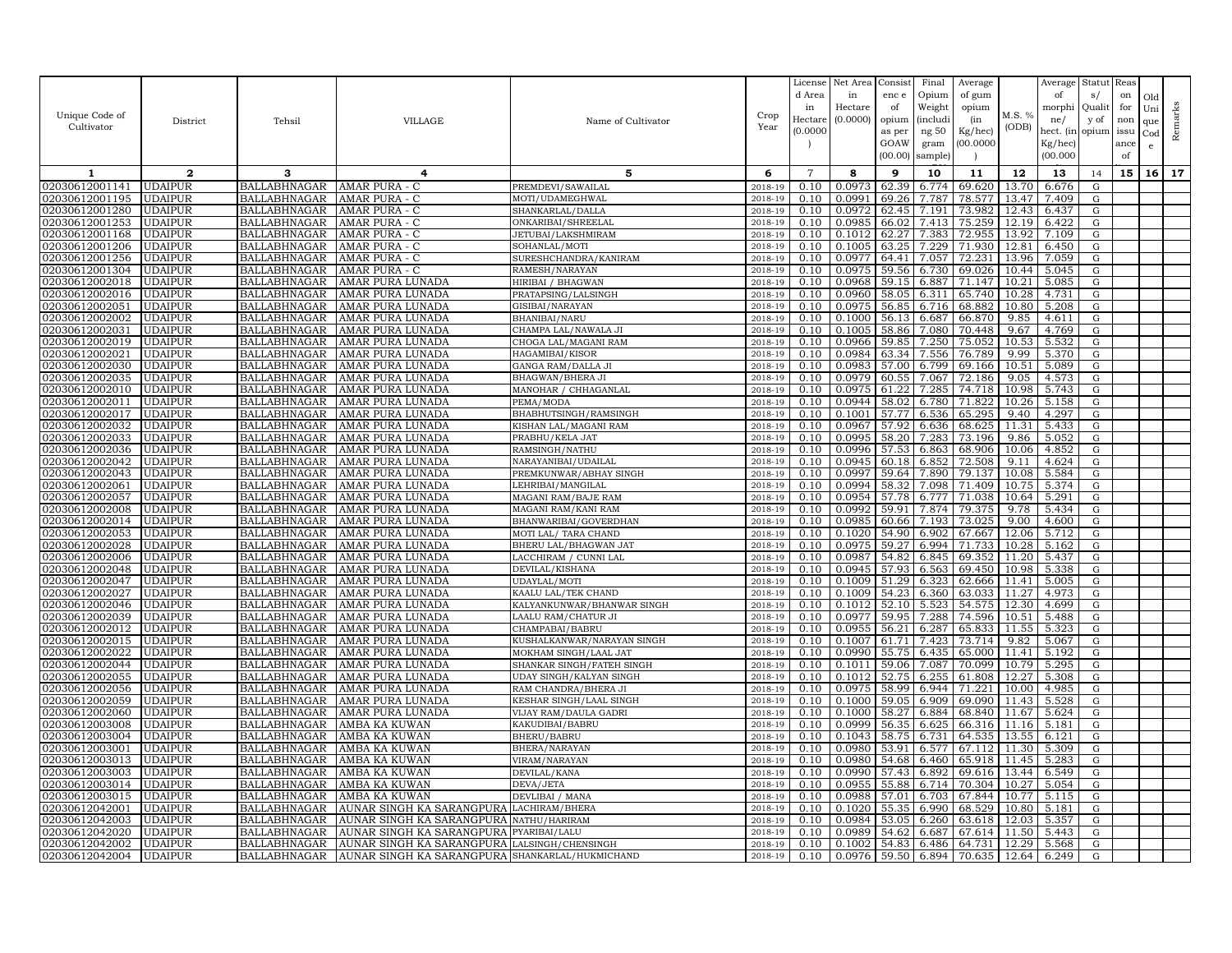|                |                |                     |                                        |                          |         | License        | Net Area | Consist | Final           | Average |                    | Average   | Statut      | Reas |     |         |
|----------------|----------------|---------------------|----------------------------------------|--------------------------|---------|----------------|----------|---------|-----------------|---------|--------------------|-----------|-------------|------|-----|---------|
|                |                |                     |                                        |                          |         | d Area         | in       | enc e   | Opium           | of gum  |                    | of        | s/          | on   | Old |         |
|                |                |                     |                                        |                          |         | in             | Hectare  | of      | Weight          | opium   |                    | morphi    | Quali       | for  | Uni |         |
| Unique Code of | District       | Tehsil              | <b>VILLAGE</b>                         | Name of Cultivator       | Crop    | Hectar         | (0.0000) | opium   | <i>(includi</i> | (in     | M.S. %             | ne/       | y of        | non  | que |         |
| Cultivator     |                |                     |                                        |                          | Year    | (0.0000)       |          | as per  | ng 50           | Kg/hec) | (ODB)              | hect. (in | opium       | issu | Cod | Remarks |
|                |                |                     |                                        |                          |         |                |          | GOAW    | gram            | 00.0000 |                    | Kg/hec)   |             | ance | e   |         |
|                |                |                     |                                        |                          |         |                |          | (00.00) | sample          |         |                    | (00.000)  |             | of   |     |         |
| 1              | $\mathbf{2}$   | 3                   | 4                                      | 5                        | 6       | $\overline{7}$ | 8        | 9       | 10              | 11      | 12                 | 13        | 14          | 15   | 16  | 17      |
| 02030612042006 | <b>UDAIPUR</b> | <b>BALLABHNAGAR</b> | AUNAR SINGH KA SARANGPURA DOLA/MEGA    |                          | 2018-19 | 0.10           | 0.0980   | 56.48   | 6.406           | 65.367  | 11.86              | 5.427     | G           |      |     |         |
| 02030612042008 | <b>UDAIPUR</b> | <b>BALLABHNAGAR</b> | AUNAR SINGH KA SARANGPURA DEVILAL/MODA |                          | 2018-19 | 0.10           | 0.0974   | 59.99   | 6.985           | 71.715  | 11.54              | 5.793     | G           |      |     |         |
| 02030612042021 | <b>UDAIPUR</b> | <b>BALLABHNAGAR</b> | AUNAR SINGH KA SARANGPURA              | BANSHILAL/ONKAR          | 2018-19 | 0.10           | 0.1000   | 56.78   | 6.814           | 68.140  | 11.41              | 5.442     | G           |      |     |         |
| 02030612060046 | <b>UDAIPUR</b> | <b>BALLABHNAGAR</b> | BANA                                   | RAMESHWAR/AMBALAL        | 2018-19 | 0.10           | 0.1037   | 59.48   | 7.868           | 75.873  | 11.16              | 5.927     | G           |      |     |         |
| 02030612060005 | <b>UDAIPUR</b> | <b>BALLABHNAGAR</b> | BANA                                   | RADHAKISHAN/LAKSHMILAL   | 2018-19 | 0.10           | 0.1022   | 60.63   | 7.683           | 75.176  | 10.11              | 5.320     | G           |      |     |         |
| 02030612060006 | <b>UDAIPUR</b> | <b>BALLABHNAGAR</b> | <b>BANA</b>                            | JAMNALAL/SHANKARLAL      | 2018-19 | 0.10           | 0.1031   | 58.20   | 7.882           | 76.450  | 10.00              | 5.351     | G           |      |     |         |
| 02030612060008 | <b>UDAIPUR</b> | <b>BALLABHNAGAR</b> | BANA                                   | DEEPLAL/PARASRAM         | 2018-19 | 0.10           | 0.0979   | 60.53   | 7.748           | 79.142  | 10.34              | 5.728     | G           |      |     |         |
| 02030612060009 | <b>UDAIPUR</b> | BALLABHNAGAR        | BANA                                   | PARASRAM/GIRDHARI        | 2018-19 | 0.10           | 0.1033   | 56.16   | 7.325           | 70.910  | 9.58               | 4.755     | G           |      |     |         |
| 0203061206001  | <b>UDAIPUR</b> | <b>BALLABHNAGAR</b> | BANA                                   | DHANIBAI/GOPAL           | 2018-19 | 0.10           | 0.0986   | 60.26   | 7.472           | 75.781  | 11.10              | 5.888     | G           |      |     |         |
| 02030612060020 | <b>UDAIPUR</b> | <b>BALLABHNAGAR</b> | BANA                                   | DEEPLAL/NARAYAN          | 2018-19 | 0.10           | 0.1004   | 57.74   | 7.531           | 75.010  | 10.06              | 5.282     | G           |      |     |         |
| 02030612060027 | <b>UDAIPUR</b> | <b>BALLABHNAGAR</b> | BANA                                   | RAMCHANDRA/PURSHOTTAM    | 2018-19 | 0.10           | 0.1023   | 57.71   | 7.403           | 72.366  | 9.77               | 4.949     | G           |      |     |         |
| 02030612060031 | <b>UDAIPUR</b> | <b>BALLABHNAGAR</b> | <b>BANA</b>                            | RAMESHWARLAL/NATHULAL    | 2018-19 | 0.10           | 0.1032   | 58.78   | 7.608           | 73.721  | 10.07              | 5.196     | G           |      |     |         |
| 02030612060032 | <b>UDAIPUR</b> | <b>BALLABHNAGAR</b> | BANA                                   | VINODKUMAR/LAKSHMILAL    | 2018-19 | 0.10           | 0.1014   | 56.89   | 7.030           | 69.329  | 11.78              | 5.717     | G           |      |     |         |
| 02030612060033 | <b>UDAIPUR</b> | <b>BALLABHNAGAR</b> | <b>BANA</b>                            | LAKSHMILAL/GOKUL         | 2018-19 | 0.10           | 0.1004   | 60.59   | 7.349           | 73.197  | 10.27              | 5.262     | G           |      |     |         |
| 02030612060034 | <b>UDAIPUR</b> | <b>BALLABHNAGAR</b> | BANA                                   | PARVATI/SHANTILAL        | 2018-19 | 0.10           | 0.0975   | 58.01   | 6.232           | 63.918  | 11.24              | 5.029     | G           |      |     |         |
| 02030612060036 | <b>UDAIPUR</b> | <b>BALLABHNAGAR</b> | BANA                                   | NARAYANSINGH/SAJJANSINGH | 2018-19 | 0.10           | 0.1019   | 62.54   | 7.791           | 76.457  | 9.59               | 5.132     | G           |      |     |         |
| 02030612060047 | <b>UDAIPUR</b> | <b>BALLABHNAGAR</b> | BANA                                   | RADHAKISHAN/NARAYAN      | 2018-19 | 0.10           | 0.1019   | 60.20   | 7.534           | 73.935  | 9.63               | 4.984     | G           |      |     |         |
| 02030612060050 | <b>UDAIPUR</b> | <b>BALLABHNAGAR</b> | BANA                                   | CHATURBHUJ/CHAGANLAL     | 2018-19 | 0.10           | 0.1016   | 57.52   | 7.478           | 73.602  | 9.28               | 4.781     | G           |      |     |         |
| 02030612060054 | <b>UDAIPUR</b> | <b>BALLABHNAGAR</b> | BANA                                   | RAMLAL/DIPLAL            | 2018-19 | 0.10           | 0.0982   | 62.31   | 7.611           | 77.505  | 10.11              | 5.485     | G           |      |     |         |
| 02030612060059 | <b>UDAIPUR</b> | BALLABHNAGAR        | BANA                                   | MANGILAL/PRABHULAL-II    | 2018-19 | 0.10           | 0.1032   | 56.99   | 7.677           | 74.390  | 10.76              | 5.603     | G           |      |     |         |
| 02030612060067 | <b>UDAIPUR</b> | <b>BALLABHNAGAR</b> | BANA                                   | SHANKARLAL/KANHAIYALAL   | 2018-19 | 0.10           | 0.0994   | 60.42   | 7.371           | 74.155  | 9.62               | 4.994     | ${\rm G}$   |      |     |         |
| 02030612060013 | <b>UDAIPUR</b> | <b>BALLABHNAGAR</b> | BANA                                   | BHANWARLAL/BHIMLAL       | 2018-19 | 0.10           | 0.1000   | 60.11   | 7.402           | 74.020  | 10.26              | 5.316     | G           |      |     |         |
| 02030612060037 | <b>UDAIPUR</b> | <b>BALLABHNAGAR</b> | BANA                                   | DEEPLAL/BHAJJA           | 2018-19 | 0.10           | 0.0977   | 58.29   | 6.745           | 69.038  | 9.83               | 4.750     | G           |      |     |         |
| 02030612060042 | <b>UDAIPUR</b> | <b>BALLABHNAGAR</b> | BANA                                   | SHIVNARAYAN/RANGLAL      | 2018-19 | 0.10           | 0.0959   | 57.54   | 7.209           | 75.172  | 10.74              | 5.651     | G           |      |     |         |
| 02030612060069 | UDAIPUR        | <b>BALLABHNAGAR</b> | <b>BANA</b>                            | SITADEVI/MANGILAL        | 2018-19 | 0.10           | 0.1014   | 54.72   | 6.402           | 63.136  | 10.51              | 4.645     | G           |      |     |         |
| 02030612060016 | <b>UDAIPUR</b> | <b>BALLABHNAGAR</b> | BANA                                   | ONKARLAL/SHANKARLAL      | 2018-19 | 0.10           | 0.0987   | 58.47   | 6.824           | 69.139  | 10.02              | 4.850     | G           |      |     |         |
| 02030612060021 | <b>UDAIPUR</b> | <b>BALLABHNAGAR</b> | BANA                                   | DEVILAL/HIRALAL          | 2018-19 | 0.10           | 0.0998   | 59.69   | 6.660           | 66.734  | 11.12              | 5.194     | G           |      |     |         |
| 02030612060007 | <b>UDAIPUR</b> | <b>BALLABHNAGAR</b> | BANA                                   | KALULAL/NANDLAL          | 2018-19 | 0.10           | 0.1010   | 61.03   | 7.925           | 78.465  | 10.16              | 5.581     | G           |      |     |         |
| 02030612060038 | <b>UDAIPUR</b> | <b>BALLABHNAGAR</b> | BANA                                   | RATAN/UDA                | 2018-19 | 0.10           | 0.1022   | 56.65   | 6.887           | 67.388  | 11.46              | 5.406     | G           |      |     |         |
| 02030612060019 | <b>UDAIPUR</b> | <b>BALLABHNAGAR</b> | BANA                                   | JAMNASHANKAR/LAKSHMILAL  | 2018-19 | 0.10           | 0.0991   | 62.59   | 8.065           | 81.382  | 10.18              | 5.799     | G           |      |     |         |
| 02030612060025 | <b>UDAIPUR</b> | <b>BALLABHNAGAR</b> | BANA                                   | MANGILAL/HEERA           | 2018-19 | 0.10           | 0.1022   | 62.11   | 7.577           | 74.139  | 10.42              | 5.408     | G           |      |     |         |
| 02030612060045 | <b>UDAIPUR</b> | <b>BALLABHNAGAR</b> | BANA                                   | PARASRAM/SHANKAR         | 2018-19 | 0.10           |          |         |                 |         |                    |           | ${\rm FU}$  |      |     |         |
| 02030612060049 | <b>UDAIPUR</b> | <b>BALLABHNAGAR</b> | <b>BANA</b>                            | BHAGWATI/AMARLAL         | 2018-19 | 0.10           | 0.0998   | 59.92   | 6.874           | 68.878  | 10.35              | 4.990     | G           |      |     |         |
| 02030612005009 | <b>UDAIPUR</b> | <b>BALLABHNAGAR</b> | BANJO KA KHERA                         | KESHULAL/BHERA           | 2018-19 | 0.10           | 0.0978   | 58.61   | 6.589           | 67.372  | 12.81              | 6.042     | G           |      |     |         |
| 02030612006001 | <b>UDAIPUR</b> | <b>BALLABHNAGAR</b> | BANSADA                                | CHOGALAL/GANESH          | 2018-19 | 0.10           | 0.1003   | 64.77   | 7.661           | 76.381  | 11.53              | 6.165     | G           |      |     |         |
| 02030612006021 | <b>UDAIPUR</b> | <b>BALLABHNAGAR</b> | BANSADA                                | BHURALAL/RUPA            | 2018-19 | 0.10           | 0.0970   | 60.26   | 7.231           | 74.546  | 10.19              | 5.318     | G           |      |     |         |
| 02030612006008 | <b>UDAIPUR</b> | <b>BALLABHNAGAR</b> | <b>BANSADA</b>                         | VIRBHAN/UDA              | 2018-19 | 0.10           | 0.1007   | 61.31   | 7.059           | 70.099  | 11.68              | 5.732     | G           |      |     |         |
| 02030612006013 | UDAIPUR        | <b>BALLABHNAGAR</b> | BANSADA                                | OMKAR/MOTILAL            | 2018-19 | 0.10           | 0.1010   | 62.42   | 7.401           | 73.277  | 12.38              | 6.350     | G           |      |     |         |
| 02030612006005 | <b>UDAIPUR</b> | <b>BALLABHNAGAR</b> | BANSADA                                | BHAGWATI/MODIRAM         | 2018-19 | 0.10           | 0.0997   | 56.95   | 6.492           | 65.115  | 11.54              | 5.260     | G           |      |     |         |
| 02030612006016 | <b>UDAIPUR</b> | <b>BALLABHNAGAR</b> | BANSADA                                | MOHANIBAI/PURSHOTTAMLAL  | 2018-19 | 0.10           | 0.1025   | 60.93   | 6.789           | 66.234  | 10.88              | 5.045     | G           |      |     |         |
| 02030612006024 | <b>UDAIPUR</b> | <b>BALLABHNAGAR</b> | BANSADA                                | RAMCHANDRA/TAYZA         | 2018-19 | 0.10           | 0.1002   | 59.60   | 6.684           | 66.707  | 11.61              | 5.421     | G           |      |     |         |
| 02030612006007 | <b>UDAIPUR</b> | <b>BALLABHNAGAR</b> | BANSADA                                | MADHU/CHENA              | 2018-19 | 0.10           | 0.0976   | 64.63   | 7.580           | 77.664  | 11.53              | 6.268     | G           |      |     |         |
| 02030612061063 | <b>UDAIPUR</b> | <b>BALLABHNAGAR</b> | BARNI                                  | LAHARIBAI/GOKAL          | 2018-19 | 0.10           | 0.0600   | 61.15   | 4.499           | 74.983  | 11.23              | 5.894     | G           |      |     |         |
| 02030612061049 | <b>UDAIPUR</b> | <b>BALLABHNAGAR</b> | BARNI                                  | BANSILAL/DALCHAND        | 2018-19 | 0.10           | 0.0980   | 59.28   | 6.961           | 71.031  | 12.30              | 6.116     | G           |      |     |         |
| 02030612061011 | <b>UDAIPUR</b> | <b>BALLABHNAGAR</b> | BARNI                                  | DEUBAI/HIRALAL           | 2018-19 | 0.10           | 0.0957   | 61.65   | 6.958           | 72.706  | 11.78              | 5.995     | G           |      |     |         |
| 02030612061030 | <b>UDAIPUR</b> | <b>BALLABHNAGAR</b> | BARNI                                  | PRABHU/SHANKAR           | 2018-19 | 0.10           | 0.0377   | 59.96   | 2.792           | 74.058  | 10.39              | 5.387     | G           |      |     |         |
| 02030612061069 | <b>UDAIPUR</b> | <b>BALLABHNAGAR</b> | <b>BARN</b>                            | NARAYAN/SAWA             | 2018-19 | 0.10           | 0.1026   | 55.07   | 7.254           | 70.702  | 12.46              | 6.166     | G           |      |     |         |
| 02030612061033 | <b>UDAIPUR</b> | <b>BALLABHNAGAR</b> | 3ARNI                                  | HARLAL/KANIRAM           | 2018-19 | 0.10           | 0.0963   | 59.90   | 7.060           | 73.313  | 11.49              | 5.896     | G           |      |     |         |
| 02030612061043 | <b>UDAIPUR</b> | <b>BALLABHNAGAR</b> | BARNI                                  | PYARCHAND/RAMLAI         | 2018-19 | 0.10           | 0.1041   | 58.81   | 6.780           | 65.130  | 12.99              | 5.922     | G           |      |     |         |
| 02030612061051 | <b>UDAIPUR</b> | <b>BALLABHNAGAR</b> | BARNI                                  | NARAYAN/PRITHVIRAJ       | 2018-19 | 0.10           | 0.1013   | 55.46   | 6.536           | 64.521  | 13.76              | 6.215     | ${\rm G}$   |      |     |         |
| 02030612061052 | <b>UDAIPUR</b> | <b>BALLABHNAGAR</b> | BARNI                                  | RAMLAL/SAWLAL            | 2018-19 | 0.10           | 0.0941   | 59.61   | 6.532           | 69.416  | 10.32              | 5.014     | G           |      |     |         |
| 02030612061067 | <b>UDAIPUR</b> | <b>BALLABHNAGAR</b> | BARNI                                  | UDAILAL / DALU           | 2018-19 | 0.10           | 0.0404   | 56.23   | 2.466           | 61.040  | 14.53              | 6.209     | G           |      |     |         |
| 02030612061056 | <b>UDAIPUR</b> | <b>BALLABHNAGAR</b> | BARNI                                  | <b>UDAYDAS/BHURADAS</b>  | 2018-19 | 0.10           | 0.0975   | 61.72   | 6.904           | 70.810  | 9.98               | 4.947     | G           |      |     |         |
| 02030612061016 | <b>UDAIPUR</b> | <b>BALLABHNAGAR</b> | <b>BARN</b>                            | SHANKAR/JAISINGH         | 2018-19 | 0.10           | 0.0998   | 61.45   | 6.970           | 69.840  | 11.13              | 5.441     | $\mathbf G$ |      |     |         |
| 02030612061039 | <b>UDAIPUR</b> | <b>BALLABHNAGAR</b> | BARNI                                  | GANESH/ONKAR             | 2018-19 | 0.10           | 0.0600   | 59.20   | 4.254           | 70.900  | 11.37              | 5.643     | G           |      |     |         |
| 02030612061002 | <b>UDAIPUR</b> | <b>BALLABHNAGAR</b> | <b>BARN</b>                            | RAMLAL/DHOLA             | 2018-19 | 0.10           | 0.0991   | 58.75   | 6.723           | 67.841  | 10.60              | 5.034     | G           |      |     |         |
| 02030612061062 | <b>UDAIPUR</b> | <b>BALLABHNAGAR</b> | BARNI                                  | BHERA/BHANA              | 2018-19 | 0.10           | 0.0950   | 56.65   | 6.126           | 64.484  | $\overline{12.46}$ | 5.625     | G           |      |     |         |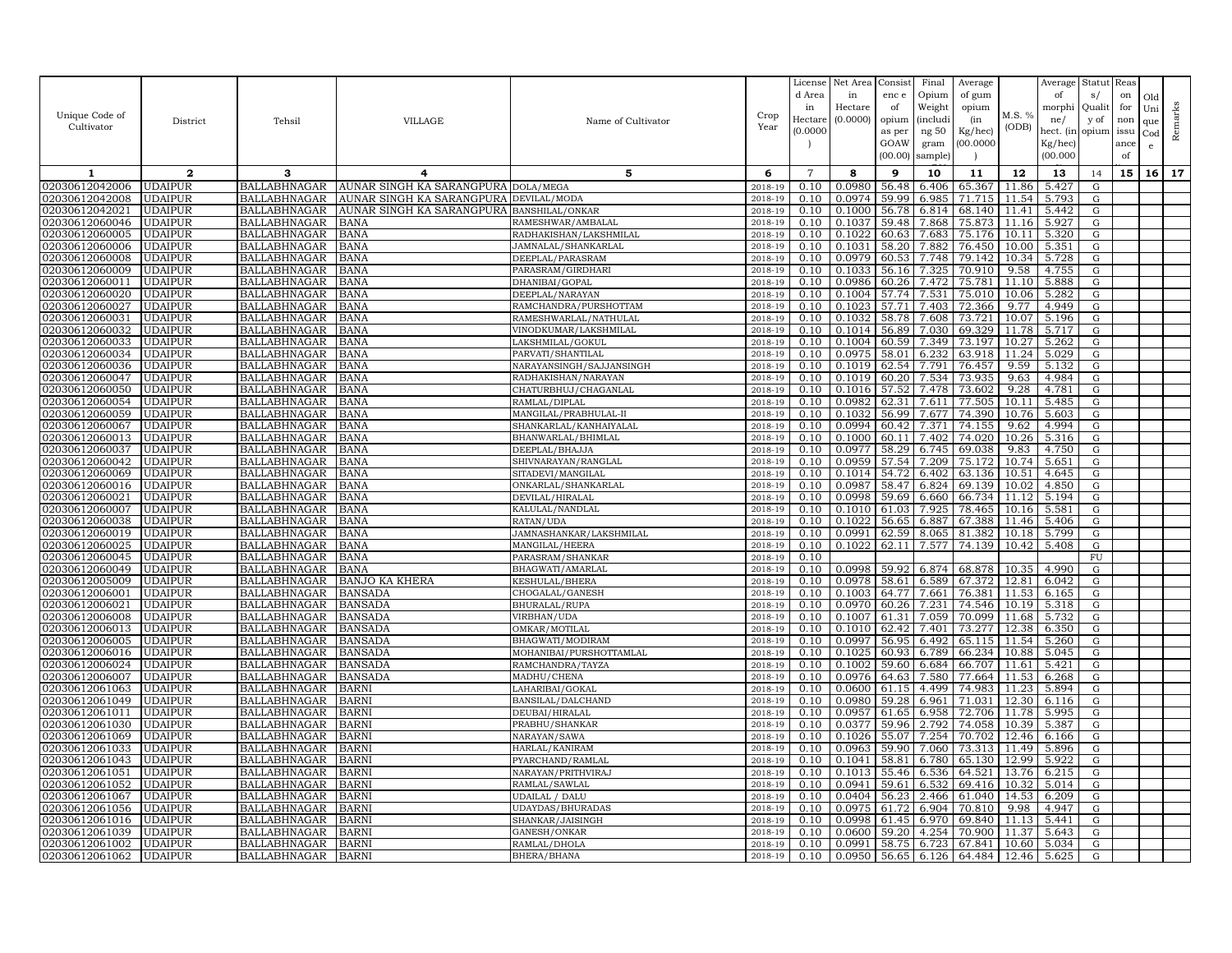|                                  |                                  |                                            |                                  |                                        |                    | License        | Net Area         | Consist        | Final             | Average          |                | Average        | Statut     | Reas |     |         |
|----------------------------------|----------------------------------|--------------------------------------------|----------------------------------|----------------------------------------|--------------------|----------------|------------------|----------------|-------------------|------------------|----------------|----------------|------------|------|-----|---------|
|                                  |                                  |                                            |                                  |                                        |                    | d Area         | in               | enc e          | Opium             | of gum           |                | of             | s/         | on   | Old |         |
|                                  |                                  |                                            |                                  |                                        |                    | in             | Hectare          | of             | Weight            | opium            | M.S. %         | morphi         | Qualit     | for  | Uni |         |
| Unique Code of                   | District                         | Tehsil                                     | <b>VILLAGE</b>                   | Name of Cultivator                     | Crop               | Hectar         | (0.0000)         | opium          | <i>(includi</i> ) | (in              |                | ne/            | y of       | non  | que |         |
| Cultivator                       |                                  |                                            |                                  |                                        | Year               | (0.0000)       |                  | as per         | ng 50             | Kg/hec)          | (ODB)          | hect. (in      | opium issu |      | Cod | Remarks |
|                                  |                                  |                                            |                                  |                                        |                    |                |                  | GOAW           | gram              | 00.0000          |                | Kg/hec)        |            | ance | e.  |         |
|                                  |                                  |                                            |                                  |                                        |                    |                |                  | (00.00)        | sample            |                  |                | (00.000)       |            | of   |     |         |
| 1                                | $\mathbf{2}$                     | 3                                          | 4                                | 5                                      | 6                  | $\overline{7}$ | 8                | 9              | 10                | 11               | 12             | 13             | 14         | 15   | 16  | 17      |
| 02030612061053                   | <b>UDAIPUR</b>                   | BALLABHNAGAR                               | BARNI                            | BHANWARLAL/HARLAL                      | 2018-19            | 0.10           | 0.1020           | 58.62          | 6.917             | 67.814           | 11.02          | 5.231          | G          |      |     |         |
| 02030612061048                   | <b>UDAIPUR</b>                   | <b>BALLABHNAGAR</b>                        | BARNI                            | <b>UDA/BHERA GURJAR</b>                | 2018-19            | 0.10           | 0.1005           | 58.51          | 6.704             | 66.707           | 16.37          | 7.643          | G          |      |     |         |
| 02030612061007                   | <b>UDAIPUR</b>                   | <b>BALLABHNAGAR</b>                        | BARNI                            | DALU/BARDA                             | 2018-19            | 0.10           | 0.1007           | 58.21          | 6.345             | 63.009           | 12.16          | 5.363          | G          |      |     |         |
| 02030612061070                   | <b>UDAIPUR</b>                   | <b>BALLABHNAGAR</b>                        | BARNI                            | BANSHILAL/SAWLAL                       | 2018-19            | 0.10           | 0.0906           | 61.92          | 6.502             | 71.766           | 12.34          | 6.199          | G          |      |     |         |
| 02030612061005                   | <b>UDAIPUR</b>                   | <b>BALLABHNAGAR</b>                        | <b>BARNI</b>                     | CHAMPALAL/AMBALAL                      | 2018-19            | 0.10           | 0.0999           | 62.88          | 7.114             | 71.211           | 13.20          | 6.580          | G          |      |     |         |
| 02030612061037                   | <b>UDAIPUR</b>                   | <b>BALLABHNAGAR</b>                        | BARNI                            | CHUNNILAL/SAWA                         | 2018-19            | 0.10           | 0.0997           | 56.00          | 6.416             | 64.353           | 14.09          | 6.347          | G          |      |     |         |
| 02030612061029                   | <b>UDAIPUR</b>                   | <b>BALLABHNAGAR</b>                        | BARNI                            | LAKSHMILAL/BHAGWAN                     | 2018-19            | 0.10           | 0.1003           | 60.32          | 7.368             | 73.460           | 10.41          | 5.353          | G          |      |     |         |
| 02030612061068                   | <b>UDAIPUR</b>                   | <b>BALLABHNAGAR</b>                        | BARNI                            | AMARCHAND/AMBALAL                      | 2018-19            | 0.10           | 0.0984           | 58.26          | 6.475             | 65.803           | 13.25          | 6.103          | G          |      |     |         |
| 02030612061006                   | <b>UDAIPUR</b>                   | <b>BALLABHNAGAR</b>                        | BARNI                            | KALU/HAMERA                            | 2018-19            | 0.10           | 0.0982           | 62.48          | 6.989             | 71.171           | 11.24          | 5.600          | G          |      |     |         |
| 02030612061057                   | <b>UDAIPUR</b>                   | <b>BALLABHNAGAR</b>                        | BARNI                            | KAILASHCHAND / DEVRAM                  | 2018-19            | 0.10           | 0.1001           | 58.54          | 6.707             | 67.003           | 13.41          | 6.290          | G          |      |     |         |
| 02030612061013                   | <b>UDAIPUR</b>                   | <b>BALLABHNAGAR</b>                        | BARNI                            | <b>BHERA/HEERA</b>                     | 2018-19            | 0.10           | 0.1048           | 55.40          | 6.126             | 58.454           | 13.66          | 5.589          | G          |      |     |         |
| 02030612061021<br>02030612061064 | <b>UDAIPUR</b><br><b>UDAIPUR</b> | <b>BALLABHNAGAR</b><br><b>BALLABHNAGAR</b> | BARNI                            | NAWLA/HEERA                            | 2018-19            | 0.10<br>0.10   | 0.0877<br>0.0961 | 63.71          | 6.189<br>6.496    | 70.570<br>67.596 | 10.81<br>13.36 | 5.340          | G          |      |     |         |
| 02030612061071                   | <b>UDAIPUR</b>                   | <b>BALLABHNAGAR</b>                        | BARNI<br>BARNI                   | NARAYAN/BARDA<br>KANIBAI/RAMA          | 2018-19<br>2018-19 | 0.10           | 0.0967           | 58.07<br>61.78 | 6.893             | 71.282           | 12.64          | 6.321<br>6.307 | G<br>G     |      |     |         |
| 02030612061017                   | <b>UDAIPUR</b>                   | <b>BALLABHNAGAR</b>                        | BARNI                            | PRABHULAL/BHERA                        | 2018-19            | 0.10           | 0.0988           | 57.90          | 7.180             | 72.672           | 10.81          | 5.499          | G          |      |     |         |
| 02030612061010                   | <b>UDAIPUR</b>                   | <b>BALLABHNAGAR</b>                        | <b>BARN</b>                      | BHURALAL/GOPAL                         | 2018-19            | 0.10           | 0.0980           | 55.19          | 5.842             | 59.612           | 12.76          | 5.325          | G          |      |     |         |
| 02030612061061                   | <b>UDAIPUR</b>                   | <b>BALLABHNAGAR</b>                        | BARNI                            | BHERA/BHARDA                           | 2018-19            | 0.10           | 0.1009           | 60.08          | 7.201             | 71.368           | 12.00          | 5.995          | G          |      |     |         |
| 02030612009018                   | <b>UDAIPUR</b>                   | <b>BALLABHNAGAR</b>                        | ВНОРА КА КНЕDА                   | UDAYLAL/GOKAL                          | 2018-19            | 0.10           | 0.0989           | 58.34          | 6.034             | 61.011           | 9.98           | 4.262          | G          |      |     |         |
| 02030612009019                   | <b>UDAIPUR</b>                   | <b>BALLABHNAGAR</b>                        | BHOPA KA KHEDA                   | PARTHVIRAJ/VENA                        | 2018-19            | 0.10           | 0.0992           | 70.05          | 7.986             | 80.504           | 13.26          | 7.472          | G          |      |     |         |
| 02030612009008                   | <b>UDAIPUR</b>                   | <b>BALLABHNAGAR</b>                        | BHOPA KA KHEDA                   | RUP LAL/ RAMA                          | 2018-19            | 0.10           | 0.1000           | 59.31          | 6.431             | 64.310           | 11.40          | 5.132          | G          |      |     |         |
| 02030612009004                   | <b>UDAIPUR</b>                   | <b>BALLABHNAGAR</b>                        | ВНОРА КА КНЕДА                   | DEVILAL/ PEMA                          | 2018-19            | 0.10           | 0.1002           | 65.08          | 7.150             | 71.357           | 12.11          | 6.049          | G          |      |     |         |
| 02030612009007                   | <b>UDAIPUR</b>                   | <b>BALLABHNAGAR</b>                        | BHOPA KA KHEDA                   | CHUNNI LAL/UDA                         | 2018-19            | 0.10           | 0.0993           |                | 61.34 6.800       | 68.479           | 10.38          | 4.976          | G          |      |     |         |
| 02030612009003                   | <b>UDAIPUR</b>                   | <b>BALLABHNAGAR</b>                        | ВНОРА КА КНЕДА                   | DEVI LAL/ BHOPA                        | 2018-19            | 0.10           | 0.1014           | 58.62          | 6.431             | 63.422           | 13.51          | 5.998          | G          |      |     |         |
| 02030612009009                   | UDAIPUR                          | <b>BALLABHNAGAR</b>                        | ВНОРА КА КНЕDА                   | TEJA/HEMA                              | 2018-19            | 0.10           | 0.1007           | 67.31          | 7.404             | 73.525           | 11.59          | 5.965          | G          |      |     |         |
| 02030612062021                   | <b>UDAIPUR</b>                   | <b>BALLABHNAGAR</b>                        | CHARGADIA                        | RAMESHCHANDRA/SORAM                    | 2018-19            | 0.10           | 0.0961           | 62.96          | 6.656             | 69.261           | 10.86          | 5.265          | ${\rm G}$  |      |     |         |
| 02030612062022                   | <b>UDAIPUR</b>                   | <b>BALLABHNAGAR</b>                        | CHARGADIA                        | BHERULAL/ONKAR                         | 2018-19            | 0.10           | 0.1000           | 58.97          | 6.731             | 67.310           | 10.29          | 4.848          | G          |      |     |         |
| 02030612062020                   | <b>UDAIPUR</b>                   | <b>BALLABHNAGAR</b>                        | CHARGADIA                        | Bhagawan / khama                       | 2018-19            | 0.10           | 0.0999           | 65.31          | 7.557             | 75.646           | 11.53          | 6.106          | G          |      |     |         |
| 02030612062018                   | <b>UDAIPUR</b>                   | <b>BALLABHNAGAR</b>                        | CHARGADIA                        | LACHIRAM/AMARCHAND                     | 2018-19            | 0.10           | 0.1001           | 55.43          | 6.311             | 63.047           | 9.89           | 4.365          | G          |      |     |         |
| 02030612062023                   | <b>UDAIPUR</b>                   | <b>BALLABHNAGAR</b>                        | CHARGADIA                        | GOKAL/HIRA                             | 2018-19            | 0.10           | 0.0516           | 60.19          | 3.586             | 69.496           | 11.13          | 5.414          | G          |      |     |         |
| 02030612062016                   | <b>UDAIPUR</b>                   | <b>BALLABHNAGAR</b>                        | CHARGADIA                        | PRATAP/GHASI                           | 2018-19            | 0.10           | 0.0955           | 65.29          | 7.415             | 77.644           | 11.35          | 6.169          | G          |      |     |         |
| 02030612062017<br>02030612062014 | <b>UDAIPUR</b><br><b>UDAIPUR</b> | <b>BALLABHNAGAR</b><br><b>BALLABHNAGAR</b> | CHARGADIA<br>CHARGADIA           | HEMRAJ/GULAB                           | 2018-19<br>2018-19 | 0.10<br>0.10   | 0.0998<br>0.0974 | 60.72          | 7.104<br>7.935    | 71.182<br>81.468 | 10.41          | 5.187<br>6.472 | G          |      |     |         |
| 02030612012005                   | <b>UDAIPUR</b>                   | <b>BALLABHNAGAR</b>                        | DOLATPURA                        | HIRALAL/CHAMPALAL<br>PREMCHAND/BHAGWAN | 2018-19            | 0.10           | 0.1000           | 66.36<br>63.76 | 7.469             | 74.690           | 11.35<br>11.34 | 5.929          | G<br>G     |      |     |         |
| 02030612012015                   | <b>UDAIPUR</b>                   | <b>BALLABHNAGAR</b>                        | DOLATPURA                        | ROSANDAS/PYARDAS                       | 2018-19            | 0.10           | 0.0981           | 62.11          | 6.876             | 70.092           | 11.71          | 5.746          | G          |      |     |         |
| 02030612012012                   | <b>UDAIPUR</b>                   | <b>BALLABHNAGAR</b>                        | DOLATPURA                        | MANGILAL/CHATURBHU、                    | 2018-19            | 0.10           | 0.0985           | 61.30          | 7.610             | 77.259           | 9.40           | 5.084          | G          |      |     |         |
| 02030612012006                   | <b>UDAIPUR</b>                   | <b>BALLABHNAGAR</b>                        | DOLATPURA                        | VARDICHAND/BHAGWAN                     | 2018-19            | 0.10           | 0.0971           | 64.17          | 7.215             | 74.305           | 11.92          | 6.200          | ${\rm G}$  |      |     |         |
| 02030612034001                   | <b>UDAIPUR</b>                   | <b>BALLABHNAGAR</b>                        | GADARIYAWAS (KUTHWAS)            | NOJIBAI/BHOPA                          | 2018-19            | 0.10           | 0.0990           | 61.55          | 6.938             | 70.081           | 10.72          | 5.259          | G          |      |     |         |
| 02030612014002                   | <b>UDAIPUR</b>                   | <b>BALLABHNAGAR</b>                        | GADHPURA                         | UDAYKUNWAR / GORDHANSINGH              | 2018-19            | 0.10           | 0.0964           | 60.36          | 6.829             | 70.840           | 9.56           | 4.741          | G          |      |     |         |
| 02030612014001                   | <b>UDAIPUR</b>                   | <b>BALLABHNAGAR</b>                        | GADHPURA                         | MANOHARSINGH/PRATAPSINGH               | 2018-19            | 0.10           | 0.0931           | 58.30          | 7.296             | 78.367           | 10.58          | 5.804          | G          |      |     |         |
| 02030612014013                   | <b>UDAIPUR</b>                   | <b>BALLABHNAGAR</b>                        | GADHPURA                         | SHIV SINGH/MOHAN SINGH                 | 2018-19            | 0.10           | 0.0999           | 62.46          | 7.932             | 79.399           | 10.34          | 5.747          | G          |      |     |         |
| 02030612014010                   | <b>UDAIPUR</b>                   | <b>BALLABHNAGAR</b>                        | GADHPURA                         | BHANEARSINGH/MANSINGH                  | 2018-19            | 0.10           | 0.0974           | 59.72          | 6.868             | 70.513           | 10.80          | 5.331          | G          |      |     |         |
| 02030612014011                   | <b>UDAIPUR</b>                   | <b>BALLABHNAGAR</b>                        | GADHPURA                         | PARVAT SINGH/LAAL SINGH                | 2018-19            | 0.10           | 0.0979           | 61.30          | 6.866             | 70.133           | 10.46          | 5.135          | G          |      |     |         |
| 02030612014012                   | <b>UDAIPUR</b>                   | <b>BALLABHNAGAR</b>                        | GADHPURA                         | MAAN SINGH/CHAMAN SINGH                | 2018-19            | 0.10           | 0.0988           | 59.46          | 6.761             | 68.431           | 10.83          | 5.188          | G          |      |     |         |
| 02030612014006                   | <b>UDAIPUR</b>                   | <b>BALLABHNAGAR</b>                        | <b>GADHPURA</b>                  | BHAGWANLAL/BHOLA                       | 2018-19            | 0.10           | 0.1003           |                | 57.50 6.177       | 61.585           | 11.62          | 5.009          | G          |      |     |         |
| 02030612014015                   | <b>UDAIPUR</b>                   | <b>BALLABHNAGAR</b>                        | GADHPURA                         | GAMER/MODA                             | 2018-19            | 0.10           | 0.0900           | 58.40          | 6.015             | 66.833           | 9.20           | 4.304          | G          |      |     |         |
| 02030612052060                   | <b>UDAIPUR</b>                   | <b>BALLABHNAGAR</b>                        | GADHPURA                         | FETEHKAVAR/MOHANSINGH                  | 2018-19            | 0.10           |                  |                |                   |                  |                |                | ${\rm FU}$ |      |     |         |
| 02030612015006                   | <b>UDAIPUR</b>                   | <b>BALLABHNAGAR</b>                        | GOKULJIKAKHERA                   | RAMIBAI/JAYRAM                         | 2018-19            | 0.10           | 0.1006           | 61.60          | 6.670             | 66.302           | 11.88          | 5.514          | ${\rm G}$  |      |     |         |
| 02030612035021<br>02030612017005 | <b>UDAIPUR</b><br><b>UDAIPUR</b> | <b>BALLABHNAGAR</b><br><b>BALLABHNAGAR</b> | GOKULJIKAKHERA<br>GOPA KI BHAGAL | UDA/RAMAJI<br>DEVA / CHENA             | 2018-19<br>2018-19 | 0.10<br>0.10   | 0.1013<br>0.1004 | 59.34<br>61.46 | 6.858<br>7.463    | 67.700<br>74.333 | 11.49<br>11.02 | 5.445<br>5.734 | G<br>G     |      |     |         |
| 02030612017010                   | <b>UDAIPUR</b>                   | <b>BALLABHNAGAR</b>                        | GOPA KI BHAGAL                   | BHAMRU/BHAGWAN                         | 2018-19            | 0.10           | 0.0982           | 60.36          | 6.657             | 67.790           | 11.56          | 5.485          | G          |      |     |         |
| 02030612017011                   | <b>UDAIPUR</b>                   | <b>BALLABHNAGAR</b>                        | GOPA KI BHAGAL                   | VALIBAI / NANALAL                      | 2018-19            | 0.10           | 0.0981           | 57.76          | 6.609             | 67.370           | 10.96          | 5.169          | G          |      |     |         |
| 02030612017001                   | <b>UDAIPUR</b>                   | <b>BALLABHNAGAR</b>                        | GOPA KI BHAGAL                   | NATHU/BHERA                            | 2018-19            | 0.10           | 0.1000           | 58.08          | 6.455             | 64.550           | 10.81          | 4.885          | G          |      |     |         |
| 02030612017002                   | <b>UDAIPUR</b>                   | <b>BALLABHNAGAR</b>                        | GOPA KI BHAGAL                   | DAMA/GALLA                             | 2018-19            | 0.10           | 0.0979           | 63.50          | 7.239             | 73.943           | 11.57          | 5.989          | G          |      |     |         |
| 02030612017019                   | <b>UDAIPUR</b>                   | <b>BALLABHNAGAR</b>                        | GOPA KI BHAGAL                   | BHANWARU/DALLA                         | 2018-19            | 0.10           | 0.0990           | 64.99          | 7.502             | 75.778           | 10.32          | 5.474          | G          |      |     |         |
| 02030612017023                   | <b>UDAIPUR</b>                   | <b>BALLABHNAGAR</b>                        | GOPA KI BHAGAL                   | DEVA/RUPA                              | 2018-19            | 0.10           | 0.0999           | 52.04          | 5.955             | 59.610           | 11.34          | 4.732          | G          |      |     |         |
| 02030612017017                   | <b>UDAIPUR</b>                   | <b>BALLABHNAGAR</b>                        | GOPA KI BHAGAL                   | NARAYAN/BABRU                          | 2018-19            | 0.10           | 0.0996           | 54.78          | 6.284             | 63.092           | 13.34          | 5.892          | G          |      |     |         |
| 02030612017022                   | <b>UDAIPUR</b>                   | <b>BALLABHNAGAR</b>                        | GOPA KI BHAGAL                   | SAVA/ GALLA                            | 2018-19            | 0.10           | 0.0975           | 51.37          | 5.819             | 59.682           | 10.90          | 4.554          | G          |      |     |         |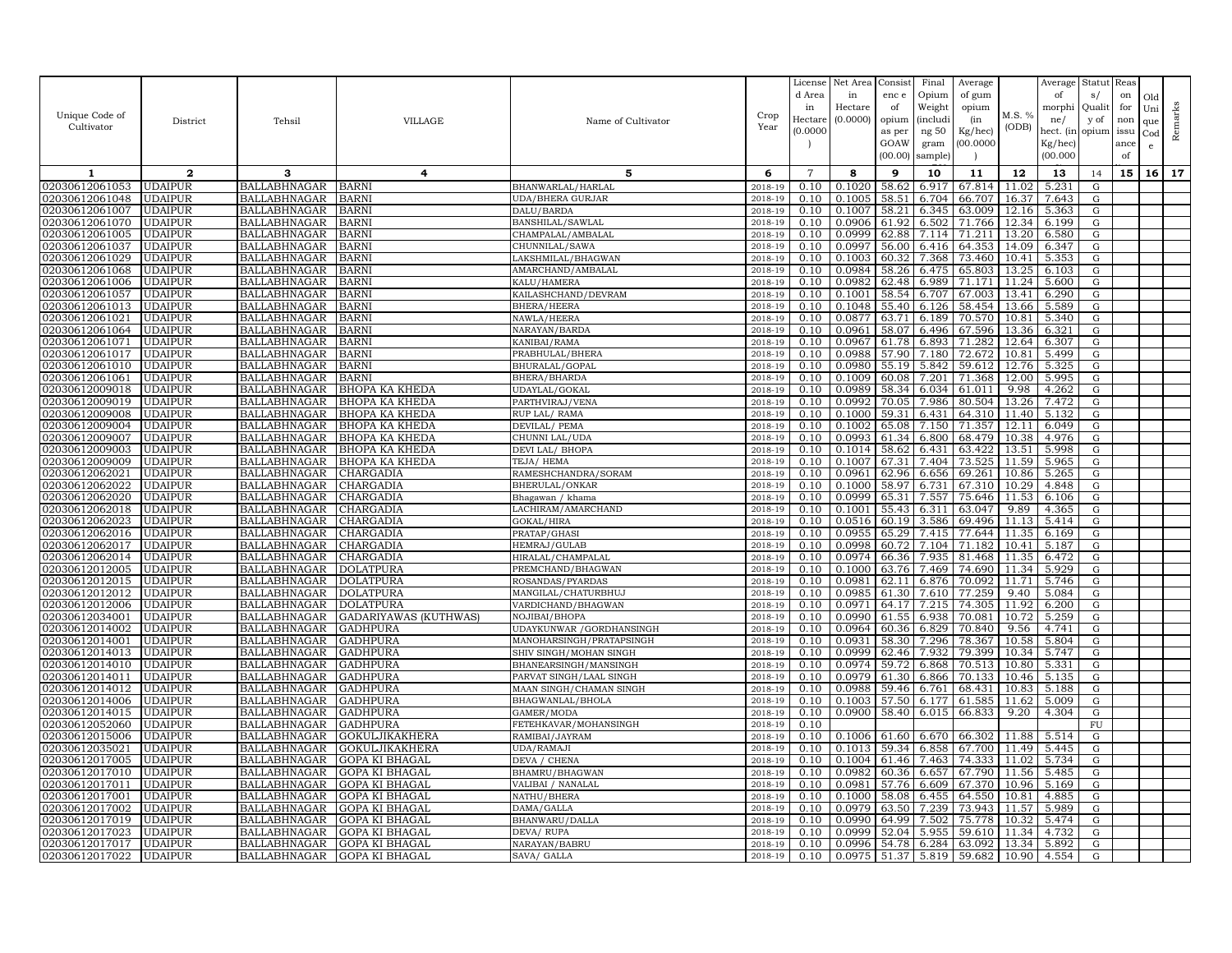| Unique Code of<br>Cultivator     | District                         | Tehsil                                     | VILLAGE                                        | Name of Cultivator                                 | Crop<br>Year       | License<br>d Area<br>in<br>Hectare<br>(0.0000) | Net Area<br>in<br>Hectare<br>(0.0000) | Consist<br>enc e<br>of<br>opium<br>as per<br>GOAW<br>(00.00) | Final<br>Opium<br>Weight<br><i>(includi</i><br>ng 50<br>gram<br>sample | Average<br>of gum<br>opium<br>(in<br>Kg/hec)<br>(00.0000) | M.S. %<br>(ODB) | Average<br>of<br>morphi<br>ne/<br>hect. (in<br>Kg/hec)<br>(00.000) | Statut<br>s/<br>Qualit<br>y of<br>opium | Reas<br>on<br>for<br>non<br>issu<br>ance<br>of | Old<br>Uni<br>que<br>Cod<br>e | Remarks |
|----------------------------------|----------------------------------|--------------------------------------------|------------------------------------------------|----------------------------------------------------|--------------------|------------------------------------------------|---------------------------------------|--------------------------------------------------------------|------------------------------------------------------------------------|-----------------------------------------------------------|-----------------|--------------------------------------------------------------------|-----------------------------------------|------------------------------------------------|-------------------------------|---------|
| 1                                | $\mathbf{2}$                     | 3                                          | 4                                              | 5                                                  | 6                  | $\overline{7}$                                 | 8                                     | 9                                                            | 10                                                                     | 11                                                        | 12              | 13                                                                 | 14                                      | 15                                             | 16                            | 17      |
| 02030612017029                   | <b>UDAIPUR</b>                   | BALLABHNAGAR                               | <b>GOPA KI BHAGAL</b>                          | KHARTA / DHANNA                                    | 2018-19            | 0.10                                           | 0.0982                                | 62.40                                                        | 7.229                                                                  | 73.615                                                    | 12.74           | 6.565                                                              | G                                       |                                                |                               |         |
| 02030612017013                   | UDAIPUR                          | <b>BALLABHNAGAR</b>                        | <b>GOPA KI BHAGAL</b>                          | KEHEMA /LAKHMA                                     | 2018-19            | 0.10                                           | 0.0990                                | 59.84                                                        | 6.574                                                                  | 66.404                                                    | 11.86           | 5.513                                                              | G                                       |                                                |                               |         |
| 02030612018004                   | <b>UDAIPUR</b>                   | BALLABHNAGAR                               | <b>HAMERPURA</b>                               | SHANTADEVI/BHABHUT SHANKAR                         | $2018 - 1$         | 0.10                                           | 0.1018                                | 63.93                                                        | 6.895                                                                  | 67.731                                                    | 11.45           | 5.429                                                              | G                                       |                                                |                               |         |
| 02030612018018                   | <b>UDAIPUR</b>                   | BALLABHNAGAR                               | <b>HAMERPURA</b>                               | MADHULAL/BARDICHAND                                | 2018-19            | 0.10                                           | 0.1006                                | 67.57                                                        | 7.935                                                                  | 78.877                                                    | 10.48           | 5.786                                                              | G                                       |                                                |                               |         |
| 02030612018014                   | <b>UDAIPUR</b>                   | <b>BALLABHNAGAR</b>                        | <b>HAMERPURA</b>                               | GOPI LAL/ SUKH LAL                                 | 2018-19            | 0.10                                           | 0.1012                                | 67.72                                                        | 7.140                                                                  | 70.553                                                    | 10.94           | 5.403                                                              | G                                       |                                                |                               |         |
| 02030612018001                   | <b>UDAIPUR</b>                   | <b>BALLABHNAGAR</b>                        | <b>HAMERPURA</b>                               | PYARIBAI / SHANKARLAL                              | 2018-19            | 0.10                                           | 0.1000                                | 66.18                                                        | 7.100                                                                  | 71.000                                                    | 11.63           | 5.780                                                              | G                                       |                                                |                               |         |
| 02030612018007                   | <b>UDAIPUR</b>                   | <b>BALLABHNAGAR</b>                        | <b>HAMERPURA</b>                               | BHERU SINGH/ NAHAR SINGH                           | 2018-19            | 0.10                                           | 0.1015                                |                                                              | 65.67 7.074                                                            | 69.695                                                    | 11.25           | 5.488                                                              | ${\rm G}$                               |                                                |                               |         |
| 02030612018022                   | <b>UDAIPUR</b>                   | <b>BALLABHNAGAR</b>                        | <b>HAMERPURA</b>                               | DHANNA/ GOKAL                                      | 2018-19            | 0.10                                           | 0.0972                                | 57.97                                                        | 6.294                                                                  | 64.753                                                    | 12.54           | 5.684                                                              | G                                       |                                                |                               |         |
| 02030612018010                   | <b>UDAIPUR</b><br><b>UDAIPUR</b> | <b>BALLABHNAGAR</b>                        | <b>HAMERPURA</b>                               | HEERALAL/ GANGADHAR                                | 2018-19<br>2018-19 | 0.10                                           | 0.1017                                | 64.05                                                        | 7.110<br>6.470                                                         | 69.912                                                    | 10.85<br>11.29  | 5.309                                                              | G                                       |                                                |                               |         |
| 02030612018013<br>02030612018009 | <b>UDAIPUR</b>                   | BALLABHNAGAR<br><b>BALLABHNAGAR</b>        | <b>HAMERPURA</b><br><b>HAMERPURA</b>           | NOJIBAI/SHANKERNATH<br>MOHAN SINGH / NAWAL SINGH   | 2018-19            | 0.10<br>0.10                                   | 0.1010<br>0.1003                      | 63.88<br>57.46                                               | 6.460                                                                  | 64.059<br>64.407                                          | 12.22           | 5.063<br>5.509                                                     | G<br>G                                  |                                                |                               |         |
| 02030612018017                   | <b>UDAIPUR</b>                   | <b>BALLABHNAGAR</b>                        | <b>HAMERPURA</b>                               | CHUNNI LAL/ LAKSHMAN                               | 2018-19            | 0.10                                           | 0.0999                                | 62.63                                                        | 6.728                                                                  | 67.347                                                    | 10.84           | 5.111                                                              | G                                       |                                                |                               |         |
| 02030612018025                   | <b>UDAIPUR</b>                   | BALLABHNAGAR                               | <b>HAMERPURA</b>                               | TARACHAND/CUNNA                                    | 2018-19            | 0.10                                           | 0.1003                                | 67.75                                                        | 7.733                                                                  | 77.099                                                    | 12.66           | 6.833                                                              | G                                       |                                                |                               |         |
| 02030612019002                   | <b>UDAIPUR</b>                   | <b>BALLABHNAGAR</b>                        | HARIYAKHEDA                                    | NANDUBAI/NANALAL                                   | 2018-19            | 0.10                                           | 0.0975                                | 60.14                                                        | 6.796                                                                  | 69.703                                                    | 10.76           | 5.250                                                              | ${\rm G}$                               |                                                |                               |         |
| 02030612019023                   | <b>UDAIPUR</b>                   | <b>BALLABHNAGAR</b>                        | <b>HARIYAKHEDA</b>                             | KHEMSINGH/BHAJJESINGH                              | 2018-19            | 0.10                                           | 0.0992                                | 59.37                                                        | 6.895                                                                  | 69.506                                                    | 11.12           | 5.411                                                              | $\mathbf G$                             |                                                |                               |         |
| 02030612019026                   | <b>UDAIPUR</b>                   | BALLABHNAGAR                               | HARIYAKHEDA                                    | HAMERIBAI/NOZI                                     | 2018-19            | 0.10                                           | 0.0996                                | 60.65                                                        | 7.001                                                                  | 70.291                                                    | 12.09           | 5.949                                                              | G                                       |                                                |                               |         |
| 02030612019032                   | <b>UDAIPUR</b>                   | <b>BALLABHNAGAR</b>                        | HARIYAKHEDA                                    | MOTISINGH/NANUSINGH                                | 2018-19            | 0.10                                           | 0.0996                                | 58.11                                                        | 6.674                                                                  | 67.008                                                    | 10.27           | 4.817                                                              | G                                       |                                                |                               |         |
| 02030612019006                   | <b>UDAIPUR</b>                   | <b>BALLABHNAGAR</b>                        | HARIYAKHEDA                                    | <b>KELASH/NANA</b>                                 | 2018-19            | 0.10                                           | 0.0996                                | 63.02                                                        | 7.229                                                                  | 72.580                                                    | 13.69           | 6.956                                                              | $\mathbf G$                             |                                                |                               |         |
| 02030612019033                   | <b>UDAIPUR</b>                   | BALLABHNAGAR                               | HARIYAKHEDA                                    | NANURAM/KESHARSINGH                                | 2018-19            | 0.10                                           | 0.0975                                | 52.10                                                        | 6.096                                                                  | 62.523                                                    | 13.74           | 6.013                                                              | G                                       |                                                |                               |         |
| 02030612019001                   | <b>UDAIPUR</b>                   | BALLABHNAGAR                               | <b>HARIYAKHEDA</b>                             | BHAGVATILAL/BHAJJA                                 | 2018-19            | 0.10                                           | 0.0999                                | 61.68                                                        | 7.014                                                                  | 70.210                                                    | 11.84           | 5.819                                                              | G                                       |                                                |                               |         |
| 02030612019003                   | <b>UDAIPUR</b>                   | <b>BALLABHNAGAR</b>                        | HARIYAKHEDA                                    | ONKAR/RAMA                                         | 2018-19            | 0.10                                           | 0.0990                                | 60.75                                                        | 7.038                                                                  | 71.091                                                    | 11.75           | 5.847                                                              | ${\rm G}$                               |                                                |                               |         |
| 02030612019012                   | <b>UDAIPUR</b>                   | BALLABHNAGAR                               | HARIYAKHEDA                                    | AMBA/CHUNA                                         | 2018-19            | 0.10                                           | 0.0969                                | 51.77                                                        | 5.584                                                                  | 57.626                                                    | 13.87           | 5.595                                                              | G                                       |                                                |                               |         |
| 02030612019014<br>02030612019021 | <b>UDAIPUR</b><br><b>UDAIPUR</b> | <b>BALLABHNAGAR</b><br>BALLABHNAGAR        | <b>HARIYAKHEDA</b><br><b>HARIYAKHEDA</b>       | LAKSHMANSINGH/RUPSINGH<br>SHANAKRSINGH/KESHARSINGH | 2018-19<br>2018-19 | 0.10<br>0.10                                   | 0.0998<br>0.0998                      | 61.13<br>56.58                                               | 7.021<br>6.531                                                         | 70.351<br>65.441                                          | 13.25<br>13.43  | 6.525<br>6.152                                                     | G<br>G                                  |                                                |                               |         |
| 02030612019025                   | <b>UDAIPUR</b>                   | <b>BALLABHNAGAR</b>                        | HARIYAKHEDA                                    | BHAGWANI BAI/ MADHUSINGH                           | 2018-19            | 0.10                                           | 0.0997                                | 62.00                                                        | 7.086                                                                  | 71.073                                                    | 12.02           | 5.980                                                              | G                                       |                                                |                               |         |
| 02030612019034                   | <b>UDAIPUR</b>                   | BALLABHNAGAR                               | <b>HARIYAKHEDA</b>                             | UDAISINGH/MANSINGH                                 | 2018-19            | 0.10                                           | 0.1000                                | 51.08                                                        | 5.684                                                                  | 56.840                                                    | 12.39           | 4.930                                                              | G                                       |                                                |                               |         |
| 02030612021013                   | <b>UDAIPUR</b>                   | <b>BALLABHNAGAR</b>                        | JASWANT PURA                                   | SUGNA BAI / CHOGALAL                               | 2018-19            | 0.10                                           | 0.0985                                | 56.92                                                        | 6.440                                                                  | 65.381                                                    | 10.93           | 5.002                                                              | G                                       |                                                |                               |         |
| 02030612021014                   | <b>UDAIPUR</b>                   | <b>BALLABHNAGAR</b>                        | <b>JASWANT PURA</b>                            | PARTHVIRAJ/HEERA                                   | 2018-19            | 0.10                                           | 0.0988                                | 60.06                                                        | 7.173                                                                  | 72.601                                                    | 10.57           | 5.372                                                              | G                                       |                                                |                               |         |
| )2030612021005                   | <b>UDAIPUR</b>                   | <b>BALLABHNAGAR</b>                        | <b>JASWANT PURA</b>                            | RODA/ONKAR                                         | 2018-19            | 0.10                                           | 0.0974                                | 59.58                                                        | 7.124                                                                  | 73.142                                                    | 10.20           | 5.222                                                              | ${\rm G}$                               |                                                |                               |         |
| 02030612021016                   | <b>UDAIPUR</b>                   | <b>BALLABHNAGAR</b>                        | JASWANT PURA                                   | NARAYANI/BHIMA                                     | 2018-19            | 0.10                                           | 0.0995                                | 55.45                                                        | 6.305                                                                  | 63.367                                                    | 10.42           | 4.622                                                              | G                                       |                                                |                               |         |
| 02030612021019                   | <b>UDAIPUR</b>                   | <b>BALLABHNAGAR</b>                        | <b>JASWANT PURA</b>                            | UDAYSINGH/KHUMANSINGH                              | 2018-19            | 0.10                                           | 0.0980                                | 58.21                                                        | 6.994                                                                  | 71.367                                                    | 10.58           | 5.285                                                              | G                                       |                                                |                               |         |
| 02030612021020                   | UDAIPUR                          | <b>BALLABHNAGAR</b>                        | JASWANT PURA                                   | DARIYAKUVAR/KESARSINGH                             | 2018-19            | 0.10                                           | 0.0984                                | 63.82                                                        | 7.531                                                                  | 76.535                                                    | 9.81            | 5.255                                                              | G                                       |                                                |                               |         |
| 02030612021017                   | <b>UDAIPUR</b>                   | <b>BALLABHNAGAR</b>                        | JASWANT PURA                                   | KALU/GANGA                                         | 2018-19            | 0.10                                           | 0.0980                                | 57.35                                                        | 6.603                                                                  | 67.378                                                    | 10.25           | 4.835                                                              | G                                       |                                                |                               |         |
| 02030612022002                   | <b>UDAIPUR</b>                   | <b>BALLABHNAGAR</b>                        | <b>JAVTARA</b>                                 | RAMSINGH/VIJAYSINGH                                | 2018-19            | 0.10                                           | 0.1008                                | 53.90                                                        | 5.721                                                                  | 56.756                                                    | 11.73           | 4.660                                                              | G                                       |                                                |                               |         |
| 02030612022011<br>02030612023004 | <b>UDAIPUR</b><br><b>UDAIPUR</b> | BALLABHNAGAR<br>BALLABHNAGAR               | JAVTARA                                        | DHULSINGH/UDAISINGH<br>GENDIBAI/PARTHA             | 2018-19<br>2018-19 | 0.10<br>0.10                                   | 0.1003                                |                                                              | 60.10 6.680                                                            | 66.600                                                    | 11.41           | 5.319                                                              | FU<br>$\mathbf G$                       |                                                |                               |         |
| 02030612023006                   | <b>UDAIPUR</b>                   | <b>BALLABHNAGAR</b>                        | JETPURA(Vallabhnagar)<br>JETPURA(Vallabhnagar) | PANNALAL/ BHURA                                    | 2018-19            | 0.10                                           | 0.1018                                | 61.70                                                        | 6.963                                                                  | 68.399                                                    | 10.58           | 5.066                                                              | G                                       |                                                |                               |         |
| 02030612025005                   | <b>UDAIPUR</b>                   | <b>BALLABHNAGAR</b>                        | <b>KALVAL</b>                                  | NARAYANSINGH/MODSINGHDEVDA                         | 2018-19            | 0.10                                           | 0.0999                                | 55.99                                                        | 6.823                                                                  | 68.298                                                    | 12.68           | 6.062                                                              | G                                       |                                                |                               |         |
| 02030612025006                   | <b>UDAIPUR</b>                   | <b>BALLABHNAGAR</b>                        | <b>KALVAL</b>                                  | BHANWARSINGH/KHUMANSINGH                           | 2018-19            | 0.10                                           | 0.0987                                | 49.63                                                        | 5.828                                                                  | 59.048                                                    | 13.52           | 5.588                                                              | G                                       |                                                |                               |         |
| 02030612026035                   | <b>UDAIPUR</b>                   | <b>BALLABHNAGAR</b>                        | <b>KANOD</b>                                   | HIRALAL/RADHAKISHANSHUTHAR                         | 2018-19            | 0.10                                           | 0.1012                                | 56.91                                                        | 6.537                                                                  | 64.595                                                    | 12.28           | 5.552                                                              | ${\rm G}$                               |                                                |                               |         |
| 02030612026025                   | <b>UDAIPUR</b>                   | BALLABHNAGAR                               | <b>KANOD</b>                                   | PURANLAL/UDAILALJOSHI                              | 2018-19            | 0.10                                           | 0.1004                                | 57.81                                                        | 6.582                                                                  | 65.558                                                    | 12.66           | 5.810                                                              | G                                       |                                                |                               |         |
| 02030612026034                   | <b>UDAIPUR</b>                   | <b>BALLABHNAGAR</b>                        | KANOD                                          | JAYSHANKAR/KHEMRAJSHUTHAR                          | 2018-19            | 0.10                                           | 0.1000                                | 59.56                                                        | 6.033                                                                  | 60.330                                                    | 11.25           | 4.751                                                              | G                                       |                                                |                               |         |
| 02030612027001                   | <b>UDAIPUR</b>                   | <b>BALLABHNAGAR</b>                        | <b>KARANPUR</b>                                | BHERULAL/NANDA                                     | 2018-19            | 0.10                                           | 0.0990                                | 58.35                                                        | 6.243                                                                  | 63.061                                                    | 14.28           | 6.304                                                              | ${\rm G}$                               |                                                |                               |         |
| 02030612027006                   | <b>UDAIPUR</b>                   | <b>BALLABHNAGAR</b>                        | <b>KARANPUR</b>                                | OMPRAKASH/HARILAL                                  | 2018-19            | 0.10                                           | 0.0960                                | 62.25                                                        | 6.563                                                                  | 68.365                                                    |                 | 11.28 5.398                                                        | G                                       |                                                |                               |         |
| 02030612027008                   | <b>UDAIPUR</b>                   | <b>BALLABHNAGAR</b>                        | <b>KARANPUR</b>                                | KELASH/NANDRAM                                     | 2018-19            | 0.10                                           |                                       |                                                              |                                                                        |                                                           |                 |                                                                    | FU                                      |                                                |                               |         |
| 02030612027012                   | <b>UDAIPUR</b>                   | <b>BALLABHNAGAR</b>                        | <b>KARANPUR</b>                                | NANDLAL/KISHANA                                    | 2018-19            | 0.10                                           | 0.0990                                | 58.59                                                        | 6.269                                                                  | 63.323                                                    | 13.36           | 5.922                                                              | G                                       |                                                |                               |         |
| 02030612029001                   | <b>UDAIPUR</b><br><b>UDAIPUR</b> | <b>BALLABHNAGAR</b><br><b>BALLABHNAGAR</b> | KESAR PURA BADA A<br><b>KESAR PURA BADA A</b>  | BHAGWANLAL/JAGANNATH<br>MANGILAL/GHISA             | 2018-19<br>2018-19 | 0.10<br>0.10                                   | 0.0977<br>0.0931                      | 60.32<br>60.15                                               | 7.394                                                                  | 75.681<br>70.236                                          | 10.05<br>10.37  | 5.324<br>5.099                                                     | ${\rm G}$<br>G                          |                                                |                               |         |
| 02030612029036<br>02030612029002 | <b>UDAIPUR</b>                   | BALLABHNAGAR                               | KESAR PURA BADA A                              | RADHESHYAM/PRATAP                                  | 2018-19            | 0.10                                           | 0.0976                                | 60.17                                                        | 6.539<br>6.971                                                         | 71.424                                                    | 10.14           | 5.070                                                              | G                                       |                                                |                               |         |
| 02030612029003                   | <b>UDAIPUR</b>                   | <b>BALLABHNAGAR</b>                        | <b>KESAR PURA BADA A</b>                       | KASHIRAM/NANJI                                     | 2018-19            | 0.10                                           | 0.0963                                | 57.73                                                        | 6.738                                                                  | 69.969                                                    | 9.75            | 4.775                                                              | G                                       |                                                |                               |         |
| 02030612029004                   | <b>UDAIPUR</b>                   | <b>BALLABHNAGAR</b>                        | <b>KESAR PURA BADA A</b>                       | GITABAI/SAVLAL                                     | 2018-19            | 0.10                                           | 0.0963                                | 59.47                                                        | 6.916                                                                  | 71.817                                                    | 9.18            | 4.615                                                              | ${\rm G}$                               |                                                |                               |         |
| 02030612029005                   | <b>UDAIPUR</b>                   | BALLABHNAGAR                               | <b>KESAR PURA BADA A</b>                       | CHATURBHUJ/TEJA                                    | 2018-19            | 0.10                                           | 0.1003                                | 58.07                                                        | 7.093                                                                  | 70.718                                                    | 11.52           | 5.703                                                              | G                                       |                                                |                               |         |
| 02030612029007                   | <b>UDAIPUR</b>                   | <b>BALLABHNAGAR</b>                        | <b>KESAR PURA BADA A</b>                       | DALCHAND/BHERULAL                                  | 2018-19            | 0.10                                           | 0.1006                                | 63.10                                                        | 7.626                                                                  | 75.805                                                    | 9.56            | 5.073                                                              | G                                       |                                                |                               |         |
| 02030612029008                   | <b>UDAIPUR</b>                   | <b>BALLABHNAGAR</b>                        | <b>KESAR PURA BADA A</b>                       | SHIVNARAYAN/DEVA                                   | 2018-19            | 0.10                                           | 0.0983                                | 57.48                                                        | 7.013                                                                  | 71.343                                                    | 9.90            | 4.944                                                              | G                                       |                                                |                               |         |
| 02030612029009                   | <b>UDAIPUR</b>                   | BALLABHNAGAR                               | KESAR PURA BADA A                              | RATANLAL/JAGANNATH                                 | 2018-19            | 0.10                                           | 0.0977                                | 61.01                                                        | 7.339                                                                  | 75.118                                                    | 10.70           | 5.626                                                              | G                                       |                                                |                               |         |
| 02030612029011                   | <b>UDAIPUR</b>                   | BALLABHNAGAR                               | <b>KESAR PURA BADA A</b>                       | RAMLAL/KISHNA                                      | 2018-19            | 0.10                                           | 0.0990                                | 57.70                                                        | 7.015                                                                  | 70.859                                                    | 10.09           | 5.005                                                              | G                                       |                                                |                               |         |
| 02030612029012                   | <b>UDAIPUR</b>                   |                                            | BALLABHNAGAR   KESAR PURA BADA A               | MANGILAL/SHANKAR                                   | 2018-19            | 0.10                                           | 0.0989                                | 57.95                                                        | 6.764                                                                  | 68.392                                                    | 9.25            | 4.428                                                              | G                                       |                                                |                               |         |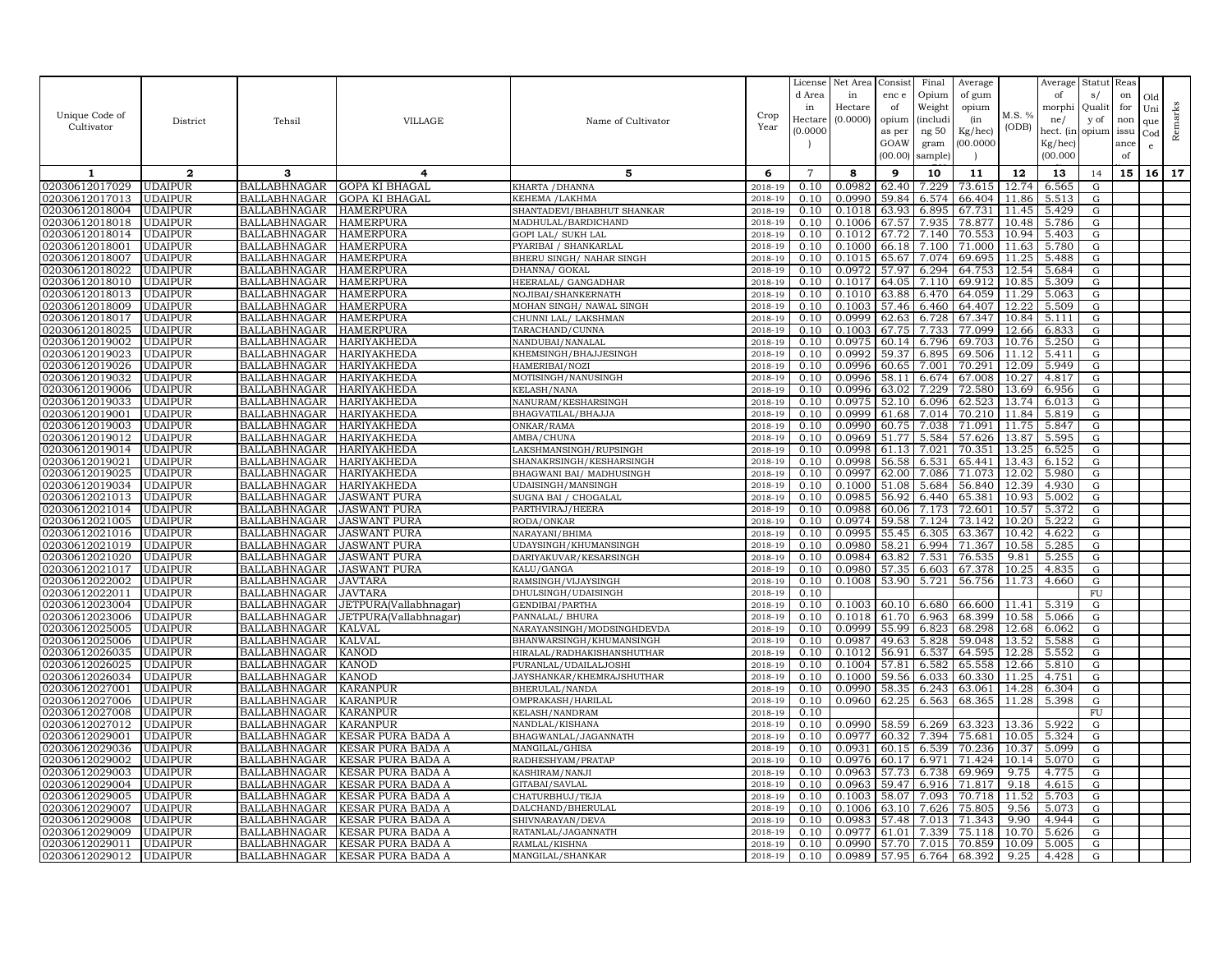|                                  |                                  |                                            |                                        |                                            |                    | License        | Net Area         | Consist        | Final          | Average          |               | Average            | Statut Reas |      |              |         |
|----------------------------------|----------------------------------|--------------------------------------------|----------------------------------------|--------------------------------------------|--------------------|----------------|------------------|----------------|----------------|------------------|---------------|--------------------|-------------|------|--------------|---------|
|                                  |                                  |                                            |                                        |                                            |                    | d Area         | in               | enc e          | Opium          | of gum           |               | of                 | s/          | on   | Old          |         |
|                                  |                                  |                                            |                                        |                                            |                    | in             | Hectare          | of             | Weight         | opium            |               | morphi             | Quali       | for  | Uni          |         |
| Unique Code of                   | District                         | Tehsil                                     | <b>VILLAGE</b>                         | Name of Cultivator                         | Crop               | Hectare        | (0.0000)         | opium          | (includ:       | (in              | M.S. %        | ne/                | y of        | non  | que          |         |
| Cultivator                       |                                  |                                            |                                        |                                            | Year               | (0.0000)       |                  | as per         | ng 50          | Kg/hec)          | (ODB)         | hect. (in          | opium issu  |      | $_{\rm Cod}$ | Remarks |
|                                  |                                  |                                            |                                        |                                            |                    |                |                  | GOAW           | gram           | 00.0000          |               | Kg/hec)            |             | ance | e            |         |
|                                  |                                  |                                            |                                        |                                            |                    |                |                  | (00.00)        | sample)        |                  |               | (00.000)           |             | of   |              |         |
| 1                                | $\mathbf 2$                      | 3                                          | 4                                      | 5                                          | 6                  | $\overline{7}$ | 8                | 9              | 10             | 11               | 12            | 13                 | 14          | 15   | 16           | 17      |
| 02030612029014                   | <b>UDAIPUR</b>                   | BALLABHNAGAR                               | KESAR PURA BADA A                      | JAGDISH/DOLA                               | 2018-19            | 0.10           | 0.0987           | 59.43          | 6.885          | 69.757           | 10.65         | 5.201              | G           |      |              |         |
| 02030612029015                   | <b>UDAIPUR</b>                   | <b>BALLABHNAGAR</b>                        | KESAR PURA BADA A                      | MOHANLAL/GHEESA                            | 2018-19            | 0.10           | 0.0992           | 61.84          | 7.076          | 71.331           | 9.82          | 4.903              | G           |      |              |         |
| 02030612029016                   | <b>UDAIPUR</b>                   | <b>BALLABHNAGAR</b>                        | KESAR PURA BADA A                      | BADRILAL/JAGANNATH                         | 2018-19            | 0.10           | 0.1012           | 61.27          | 7.484          | 73.953           | 10.63         | 5.503              | G           |      |              |         |
| 02030612029017                   | <b>UDAIPUR</b>                   | <b>BALLABHNAGAR</b>                        | KESAR PURA BADA A                      | NARAYAN/GOKUL                              | 2018-19            | 0.10           | 0.0990           | 61.05          | 6.942          | 70.121           | 10.27         | 5.041              | G           |      |              |         |
| 02030612029018                   | <b>UDAIPUR</b>                   | <b>BALLABHNAGAR</b>                        | KESAR PURA BADA A                      | MANGILAL/MOTI                              | 2018-19            | 0.10           | 0.0984           | 58.23          | 7.121          | 72.368           | 11.76         | 5.957              | G           |      |              |         |
| 02030612029020                   | <b>UDAIPUR</b>                   | <b>BALLABHNAGAR</b>                        | KESAR PURA BADA A                      | RAMIBAI/CHHAGANLAL                         | 2018-19            | 0.10           | 0.0949           | 59.43          | 6.605          | 69.600           | 11.63         | 5.666              | G           |      |              |         |
| 02030612029021                   | <b>UDAIPUR</b>                   | <b>BALLABHNAGAR</b>                        | KESAR PURA BADA A                      | RATANLAL/MOTI                              | 2018-19            | 0.10           | 0.0968           | 57.36          | 6.826          | 70.517           | 11.37         | 5.612              | G           |      |              |         |
| 02030612029023                   | <b>UDAIPUR</b>                   | <b>BALLABHNAGAR</b>                        | KESAR PURA BADA A                      | RAMESHWAR/NARAYAN                          | 2018-19            | 0.10           | 0.0994           | 61.29          | 7.127          | 71.700           | 11.55         | 5.797              | G           |      |              |         |
| 02030612029024                   | <b>UDAIPUR</b>                   | <b>BALLABHNAGAR</b>                        | KESAR PURA BADA A                      | DEVILAL/SHANKAR                            | 2018-19            | 0.10           | 0.0983           | 57.86          | 6.613          | 67.274           | 10.47         | 4.930              | G           |      |              |         |
| 02030612029025                   | <b>UDAIPUR</b>                   | <b>BALLABHNAGAR</b>                        | KESAR PURA BADA A                      | MADANLAL/SHIVLAL                           | 2018-19            | 0.10           | 0.0991           | 61.62          | 7.597          | 76.660           | 10.22         | 5.484              | G           |      |              |         |
| 02030612029026                   | <b>UDAIPUR</b>                   | <b>BALLABHNAGAR</b>                        | KESAR PURA BADA A                      | UDAILAL/SHANKAR                            | 2018-19            | 0.10           | 0.0957           | 60.48          | 6.955          | 72.675           | 10.57         | 5.377              | G           |      |              |         |
| 02030612029030                   | <b>UDAIPUR</b>                   | <b>BALLABHNAGAR</b>                        | KESAR PURA BADA A                      | BHANVARIBAI/BADRILAL                       | 2018-19            | 0.10           | 0.1017           | 56.34          | 6.946          | 68.299           | 10.54         | 5.039              | G           |      |              |         |
| 02030612029031                   | <b>UDAIPUR</b>                   | <b>BALLABHNAGAR</b>                        | KESAR PURA BADA A                      | DALCHAND/NATHU                             | 2018-19            | 0.10           | 0.0979           | 60.22          | 7.054          | 72.053           | 10.88         | 5.488              | G           |      |              |         |
| 02030612029032                   | <b>UDAIPUR</b>                   | <b>BALLABHNAGAR</b>                        | KESAR PURA BADA A                      | SHUKHVABAI/SHOUKEENLAL                     | 2018-19            | 0.10           | 0.0974           | 58.88          | 6.906          | 70.904           | 10.17         | 5.047              | ${\rm G}$   |      |              |         |
| 02030612029033                   | <b>UDAIPUR</b>                   | <b>BALLABHNAGAR</b>                        | KESAR PURA BADA A                      | ROSHANLAL/CHUNNILAL                        | 2018-19            | 0.10           | 0.0965           | 59.19          | 6.917          | 71.679           | 11.07         | 5.554              | G           |      |              |         |
| 02030612029034                   | <b>UDAIPUR</b>                   | BALLABHNAGAR                               | KESAR PURA BADA A                      | SANTOSHLAL/CHUNNILAL                       | 2018-19            | 0.10           | 0.0960           | 60.34          | 7.051          | 73.448           | 11.00         | 5.656              | G           |      |              |         |
| 02030612029035                   | <b>UDAIPUR</b>                   | <b>BALLABHNAGAR</b>                        | KESAR PURA BADA A                      | MANGIBAI/SAVLAL                            | 2018-19            | 0.10           | 0.0964           | 60.79          | 7.121          | 73.869           | 10.12         | 5.233              | G           |      |              |         |
| 02030612029037                   | <b>UDAIPUR</b>                   | <b>BALLABHNAGAR</b>                        | KESAR PURA BADA A                      | NANALAL/PRATAP                             | 2018-19            | 0.10           | 0.0948           | 58.87          | 6.778          | 71.498           | 11.08         | 5.546              | G           |      |              |         |
| 02030612029038<br>02030612029039 | <b>UDAIPUR</b><br><b>UDAIPUR</b> | <b>BALLABHNAGAR</b><br><b>BALLABHNAGAR</b> | KESAR PURA BADA A<br>KESAR PURA BADA B | BABULAL/NARAYAN                            | 2018-19            | 0.10<br>0.10   | 0.0990<br>0.0984 | 58.44<br>61.84 | 6.487<br>7.500 | 65.525<br>76.220 | 10.80<br>9.40 | 4.954<br>5.015     | G           |      |              |         |
|                                  | <b>UDAIPUR</b>                   |                                            |                                        | KAILASHCHANDRA/BHAGWANLAL<br>SITARAM/GHISA | 2018-19<br>2018-19 | 0.10           | 0.0958           | 59.67          | 6.836          | 71.357           | 9.40          | 4.696              | G<br>G      |      |              |         |
| 02030612029040<br>02030612029041 | <b>UDAIPUR</b>                   | <b>BALLABHNAGAR</b><br><b>BALLABHNAGAR</b> | KESAR PURA BADA B<br>KESAR PURA BADA B | MADANLAL/BADRILAL                          | 2018-19            | 0.10           | 0.0942           | 56.20          | 6.230          | 66.136           | 10.91         | 5.051              | G           |      |              |         |
| 02030612029042                   | <b>UDAIPUR</b>                   | <b>BALLABHNAGAR</b>                        | KESAR PURA BADA B                      | RATANLAL/MANGILAL                          | 2018-19            | 0.10           | 0.0972           | 57.88          | 6.623          | 68.138           | 10.47         | 4.994              | G           |      |              |         |
| 02030612029043                   | <b>UDAIPUR</b>                   | <b>BALLABHNAGAR</b>                        | KESAR PURA BADA B                      | SURESHCHANDRA/MANGILAL                     | 2018-19            | 0.10           | 0.0975           | 56.66          | 6.443          | 66.082           | 11.31         | 5.232              | G           |      |              |         |
| 02030612029044                   | <b>UDAIPUR</b>                   | <b>BALLABHNAGAR</b>                        | KESAR PURA BADA B                      | SAVLAL/HEMA                                | 2018-19            | 0.10           | 0.0997           | 62.94          | 7.544          | 75.667           | 11.25         | 5.959              | G           |      |              |         |
| 02030612029046                   | <b>UDAIPUR</b>                   | <b>BALLABHNAGAR</b>                        | KESAR PURA BADA B                      | KAILASHCHANDRA/SHANKAR                     | 2018-19            | 0.10           | 0.0931           | 59.28          | 6.605          | 70.945           | 10.64         | 5.284              | G           |      |              |         |
| 02030612029047                   | <b>UDAIPUR</b>                   | <b>BALLABHNAGAR</b>                        | KESAR PURA BADA B                      | NARAYANLAL/SHANKAR                         | 2018-19            | 0.10           | 0.0973           | 61.17          | 7.244          | 74.450           | 11.21         | 5.842              | G           |      |              |         |
| 02030612029059                   | <b>UDAIPUR</b>                   | <b>BALLABHNAGAR</b>                        | KESAR PURA BADA B                      | FHULCHAND/BADRILAL                         | 2018-19            | 0.10           | 0.1000           | 61.57          | 7.327          | 73.270           | 10.93         | 5.606              | G           |      |              |         |
| 02030612029049                   | UDAIPUR                          | <b>BALLABHNAGAR</b>                        | KESAR PURA BADA B                      | RATANLAL/PARTHA                            | 2018-19            | 0.10           | 0.0992           | 58.11          | 7.056          | 71.129           | 10.26         | 5.109              | G           |      |              |         |
| 02030612029054                   | <b>UDAIPUR</b>                   | BALLABHNAGAR                               | KESAR PURA BADA B                      | BHANWARLAL/MANGILAL                        | 2018-19            | 0.10           | 0.0976           | 59.22          | 7.106          | 72.807           | 10.11         | 5.153              | G           |      |              |         |
| 02030612029055                   | <b>UDAIPUR</b>                   | <b>BALLABHNAGAR</b>                        | KESAR PURA BADA B                      | PRAKASHCHANDRA/RATANLAL                    | 2018-19            | 0.10           | 0.0974           | 58.11          | 7.073          | 72.618           | 10.84         | 5.510              | G           |      |              |         |
| 02030612029056                   | <b>UDAIPUR</b>                   | <b>BALLABHNAGAR</b>                        | KESAR PURA BADA B                      | RATANLAL/PARTHA                            | 2018-19            | 0.10           | 0.1032           | 62.70          | 7.596          | 73.605           | 10.67         | 5.497              | G           |      |              |         |
| 02030612029057                   | <b>UDAIPUR</b>                   | <b>BALLABHNAGAR</b>                        | KESAR PURA BADA B                      | SHANKAR/KISHANA                            | 2018-19            | 0.10           | 0.0956           | 60.78          | 6.703          | 70.115           | 10.35         | 5.080              | G           |      |              |         |
| 02030612029058                   | <b>UDAIPUR</b>                   | <b>BALLABHNAGAR</b>                        | KESAR PURA BADA B                      | BAGDIRAM/BADRILAL                          | 2018-19            | 0.10           | 0.1005           | 60.88          | 7.497          | 74.597           | 9.82          | 5.128              | G           |      |              |         |
| 02030612029048                   | <b>UDAIPUR</b>                   | <b>BALLABHNAGAR</b>                        | KESAR PURA BADA B                      | CHAMPALAL/SHANKAR                          | 2018-19            | 0.10           | 0.0950           | 57.98          | 6.626          | 69.747           | 10.30         | 5.029              | G           |      |              |         |
| 02030612029051                   | <b>UDAIPUR</b>                   | <b>BALLABHNAGAR</b>                        | KESAR PURA BADA B                      | SHOBHLAL/JAYRAJ                            | 2018-19            | 0.10           | 0.1000           | 59.29          | 6.945          | 69.450           | 11.33         | 5.508              | G           |      |              |         |
| 02030612029013                   | <b>UDAIPUR</b>                   | <b>BALLABHNAGAR</b>                        | KESAR PURA BADA B                      | BHURALAL/MANGILAL                          | 2018-19            | 0.10           | 0.0988           | 58.70          | 6.658          | 67.389           | 10.14         | 4.783              | G           |      |              |         |
| 02030612029052                   | <b>UDAIPUR</b>                   | <b>BALLABHNAGAR</b>                        | KESAR PURA BADA B                      | SHAMBHU/CHAMPA                             | 2018-19            | 0.10           | 0.1003           | 62.10          | 7.275          | 72.532           | 12.71         | 6.453              | G           |      |              |         |
| 02030612029050                   | <b>UDAIPUR</b>                   | <b>BALLABHNAGAR</b>                        | KESAR PURA BADA B                      | KISHANLAL/NARAYAN                          | 2018-19            | 0.10           | 0.1001           | 60.84          | 7.005          | 69.980           | 10.54         | 5.163              | G           |      |              |         |
| 02030612029029                   | <b>UDAIPUR</b>                   | <b>BALLABHNAGAR</b>                        | KESAR PURA BADA B                      | DEVILAL/MADHULAL                           | 2018-19            | 0.10           | 0.0968           | 64.19          | 7.308          | 75.496           | 13.83         | 7.309              | G           |      |              |         |
| 02030612029053                   | <b>UDAIPUR</b>                   | <b>BALLABHNAGAR</b>                        | KESAR PURA BADA B                      | MOHANLAL/HEMA                              | 2018-19            | 0.10           | 0.0951           | 59.96          | 6.972          | 73.312           | 9.12          | 4.681              | G           |      |              |         |
| 02030612030001                   | <b>UDAIPUR</b>                   | <b>BALLABHNAGAR</b>                        | KESARPURAKANOD                         | UDA/SAVLAL                                 | 2018-19            | 0.10           | 0.1013           | 60.23          | 7.632          | 75.341           | 12.25         | 6.460              | G           |      |              |         |
| 02030612030006                   | <b>UDAIPUR</b>                   | <b>BALLABHNAGAR</b>                        | KESARPURAKANOD                         | CHAMPALAL/MEGHAJI                          | 2018-19            | 0.10           | 0.0991           | 61.08          | 7.757          | 78.275           | 11.54         | 6.323              | ${\rm G}$   |      |              |         |
| 02030612032010                   | <b>UDAIPUR</b>                   | <b>BALLABHNAGAR</b>                        | <b>KHERODA</b>                         | BADAMIBAI/MANGILAL                         | 2018-19            | 0.10           | 0.0998           | 64.91          | 7.511          | 75.261           | 10.04         | 5.289              | G           |      |              |         |
| 02030612032020                   | <b>UDAIPUR</b>                   | <b>BALLABHNAGAR</b>                        | KHERODA                                | TULSHIRAM/DALU                             | 2018-19            | 0.10           | 0.0978           | 59.82          | 6.683          | 68.333           | 11.94         | 5.711              | G           |      |              |         |
| 02030612032021                   | <b>UDAIPUR</b>                   | <b>BALLABHNAGAR</b>                        | KHERODA                                | SHANKAR/KANA                               | 2018-19            | 0.10           | 0.1006           | 60.48          | 7.042          | 70.000           | 10.32         | 5.057              | G           |      |              |         |
| 02030612032030                   | <b>UDAIPUR</b>                   | <b>BALLABHNAGAR</b>                        | KHERODA                                | GOKAL/GEHRILAL                             | 2018-19            | 0.10           | 0.1023           | 60.33          | 7.102          | 69.423           | 9.73          | 4.728              | ${\rm G}$   |      |              |         |
| 02030612032031                   | <b>UDAIPUR</b><br><b>UDAIPUR</b> | <b>BALLABHNAGAR</b>                        | KHERODA                                | MADANLAL/KISHANLAL                         | 2018-19            | 0.10           | 0.1018           | 58.74          |                | 68.586           | 9.01          | 4.325              | FU          |      |              |         |
| 02030612032001<br>02030612032004 | <b>UDAIPUR</b>                   | <b>BALLABHNAGAR</b><br><b>BALLABHNAGAR</b> | KHERODA<br>KHERODA                     | UDAILAL/GULABCHAND<br>HAMERLAL/RUPLAL      | 2018-19<br>2018-19 | 0.10<br>0.10   | 0.1008           | 63.06          | 6.982<br>6.919 | 68.641           | 11.51         | 5.530              | G<br>G      |      |              |         |
| 02030612032025                   | <b>UDAIPUR</b>                   | <b>BALLABHNAGAR</b>                        | KHERODA                                | SHUKHLAL/LALU                              | 2018-19            | 0.10           | 0.1022           | 63.48          | 7.581          | 74.178           | 10.49         | 5.447              | G           |      |              |         |
| 02030612032011                   | <b>UDAIPUR</b>                   | BALLABHNAGAR                               | KHERODA                                | KISHANLAL/NANDA                            | 2018-19            | 0.10           | 0.1007           | 62.47          | 7.131          | 70.814           | 11.53         | 5.715              | G           |      |              |         |
| 02030612032008                   | <b>UDAIPUR</b>                   | <b>BALLABHNAGAR</b>                        | KHERODA                                | HAMERIBAI / JITMAI                         | 2018-19            | 0.10           | 0.0980           | 59.02          | 6.813          | 69.520           | 9.73          | 4.735              | G           |      |              |         |
| 02030612032026                   | <b>UDAIPUR</b>                   | <b>BALLABHNAGAR</b>                        | KHERODA                                | SHANKAR/RUPA                               | 2018-19            | 0.10           | 0.1013           | 58.05          | 6.866          | 67.779           | 10.82         | $5.13\overline{4}$ | G           |      |              |         |
| 02030612032041                   | UDAIPUR                          | <b>BALLABHNAGAR</b>                        | KHERODA                                | SHANKARLAL/MOTILALMETA                     | 2018-19            | 0.10           | 0.0987           | 59.99          | 7.156          | 72.503           | 10.59         | 5.375              | G           |      |              |         |
| 02030612032009                   | <b>UDAIPUR</b>                   | <b>BALLABHNAGAR</b>                        | <b>KHERODA</b>                         | DEVILAL/RAMA                               | 2018-19            | 0.10           | 0.1007           | 65.32          | 7.512          | 74.598           | 11.34         | 5.921              | G           |      |              |         |
| 02030612032022                   | <b>UDAIPUR</b>                   | BALLABHNAGAR KHERODA                       |                                        | GOKAL/KESHORAM                             | 2018-19            | 0.10           | 0.1019           | 61.68          | 7.269          | 71.335           | 10.05         | 5.019              | G           |      |              |         |
|                                  |                                  |                                            |                                        |                                            |                    |                |                  |                |                |                  |               |                    |             |      |              |         |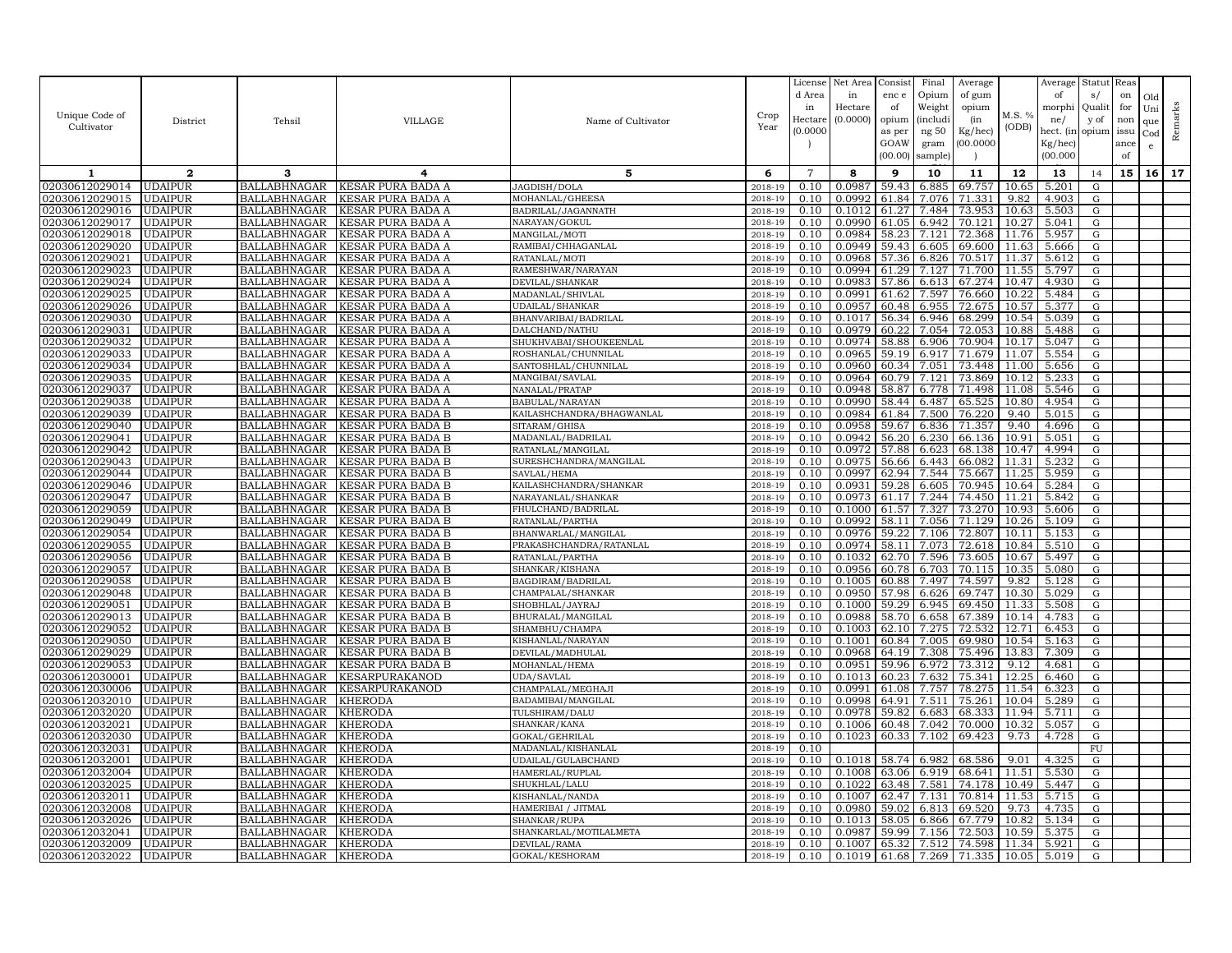|                |                |                     |                |                          |         | License        | Net Area | Consist | Final    | Average |        | Average   | Statut Reas |      |              |         |
|----------------|----------------|---------------------|----------------|--------------------------|---------|----------------|----------|---------|----------|---------|--------|-----------|-------------|------|--------------|---------|
|                |                |                     |                |                          |         | d Area         | in       | enc e   | Opium    | of gum  |        | of        | s/          | on   | Old          |         |
|                |                |                     |                |                          |         | in             | Hectare  | of      | Weight   | opium   |        | morphi    | Quali       | for  | Uni          |         |
| Unique Code of | District       | Tehsil              | <b>VILLAGE</b> | Name of Cultivator       | Crop    | Hectare        | (0.0000) | opium   | (includ: | (in     | M.S. % | ne/       | y of        | non  | que          |         |
| Cultivator     |                |                     |                |                          | Year    | (0.0000)       |          | as per  | ng 50    | Kg/hec) | (ODB)  | hect. (in | opium issu  |      | $_{\rm Cod}$ | Remarks |
|                |                |                     |                |                          |         |                |          | GOAW    | gram     | 00.0000 |        | Kg/hec)   |             | ance | e            |         |
|                |                |                     |                |                          |         |                |          | (00.00) | sample)  |         |        | (00.000)  |             | of   |              |         |
| 1              | $\mathbf{2}$   | 3                   | 4              | 5                        | 6       | $\overline{7}$ | 8        | 9       | 10       | 11      | 12     | 13        | 14          | 15   | 16           | 17      |
| 02030612032017 | <b>UDAIPUR</b> | BALLABHNAGAR        | KHERODA        | GEETABAI/MANGILAL        | 2018-19 | 0.10           | 0.1022   | 63.77   | 7.224    | 70.685  | 12.87  | 6.368     | G           |      |              |         |
| 02030612032014 | <b>UDAIPUR</b> | <b>BALLABHNAGAR</b> | KHERODA        | CHHAGNIBAI / RAMCHANDRA  | 2018-19 | 0.10           | 0.0980   | 60.94   | 6.878    | 70.184  | 11.42  | 5.610     | G           |      |              |         |
| 02030612032046 | <b>UDAIPUR</b> | <b>BALLABHNAGAR</b> | KHERODA        | LAXMANSINGH/OUNKARSINGH  | 2018-19 | 0.10           | 0.0993   | 59.98   | 6.572    | 66.183  | 10.29  | 4.767     | G           |      |              |         |
| 02030612032006 | <b>UDAIPUR</b> | <b>BALLABHNAGAR</b> | KHERODA        | BHANWARLAL/DALU          | 2018-19 | 0.10           | 0.0965   | 60.21   | 6.933    | 71.845  | 11.13  | 5.597     | G           |      |              |         |
| 02030612032053 | <b>UDAIPUR</b> | <b>BALLABHNAGAR</b> | KHERODA        | HUDIBAI / KHEMA          | 2018-19 | 0.10           | 0.1017   | 62.08   | 7.290    | 71.681  | 11.39  | 5.715     | G           |      |              |         |
| 02030612032054 | <b>UDAIPUR</b> | <b>BALLABHNAGAR</b> | KHERODA        | ARJUNLAL/BHAGWAN         | 2018-19 | 0.10           | 0.0999   | 63.53   | 6.816    | 68.228  | 10.75  | 5.134     | G           |      |              |         |
| 02030612032055 | <b>UDAIPUR</b> | <b>BALLABHNAGAR</b> | KHERODA        | KASTURI/BABRU            | 2018-19 | 0.10           | 0.1000   | 60.41   | 6.576    | 65.760  | 10.96  | 5.045     | G           |      |              |         |
| 02030612032056 | <b>UDAIPUR</b> | <b>BALLABHNAGAR</b> | KHERODA        | PARTHIBAI/BHANA          | 2018-19 | 0.10           | 0.0998   | 62.43   | 6.894    | 69.078  | 12.00  | 5.803     | G           |      |              |         |
| 02030612032057 | <b>UDAIPUR</b> | <b>BALLABHNAGAR</b> | KHERODA        | LAKHMA/BHIMA             | 2018-19 | 0.10           | 0.0980   | 62.55   | 6.827    | 69.663  | 11.57  | 5.642     | G           |      |              |         |
| 02030612032058 | <b>UDAIPUR</b> | <b>BALLABHNAGAR</b> | KHERODA        | HARISHANKER/CHOGALAL     | 2018-19 | 0.10           | 0.0980   | 61.70   | 6.699    | 68.357  | 11.69  | 5.594     | G           |      |              |         |
| 02030612032059 | <b>UDAIPUR</b> | <b>BALLABHNAGAR</b> | KHERODA        | BANSIALAL/KHEMA          | 2018-19 | 0.10           | 0.0994   | 61.92   | 6.652    | 66.922  | 11.32  | 5.303     | G           |      |              |         |
| 02030612032060 | <b>UDAIPUR</b> | <b>BALLABHNAGAR</b> | KHERODA        | GOPAL/KAMALCHAND         | 2018-19 | 0.10           | 0.1004   | 61.50   | 6.888    | 68.606  | 11.11  | 5.335     | G           |      |              |         |
| 02030612032061 | <b>UDAIPUR</b> | <b>BALLABHNAGAR</b> | KHERODA        | LALU/VENA                | 2018-19 | 0.10           | 0.0987   | 60.90   | 6.699    | 67.872  | 11.53  | 5.478     | G           |      |              |         |
| 02030612032062 | <b>UDAIPUR</b> | <b>BALLABHNAGAR</b> | KHERODA        | BHARATKISOR/SOHANLAL     | 2018-19 | 0.10           | 0.1000   | 61.48   | 6.455    | 64.550  | 11.16  | 5.043     | G           |      |              |         |
| 02030612049021 | <b>UDAIPUR</b> | <b>BALLABHNAGAR</b> | KHERODA        | KHEMRAJ/KEVAL            | 2018-19 | 0.10           | 0.0977   | 61.64   | 6.921    | 70.839  | 11.53  | 5.718     | G           |      |              |         |
| 02030612032042 | <b>UDAIPUR</b> | BALLABHNAGAR        | KHERODA        | BHERULAL/MAGNIRAM        | 2018-19 | 0.10           | 0.0986   | 71.41   | 8.345    | 84.635  | 12.32  | 7.299     | G           |      |              |         |
| 02030612032024 | <b>UDAIPUR</b> | <b>BALLABHNAGAR</b> | KHERODA        | NARAYANIBAI/MANAKCHAND   | 2018-19 | 0.10           | 0.0993   | 59.14   | 6.573    | 66.193  | 10.57  | 4.898     | G           |      |              |         |
| 02030612032064 | <b>UDAIPUR</b> | <b>BALLABHNAGAR</b> | KHERODA        | CHATURBHUJ/BHEEMA        | 2018-19 | 0.10           | 0.1000   | 64.32   | 7.149    | 71.490  | 11.68  | 5.845     | G           |      |              |         |
| 02030612032015 | <b>UDAIPUR</b> | <b>BALLABHNAGAR</b> | KHERODA        | ROSHANLAL/VAKTA          | 2018-19 | 0.10           | 0.0993   | 63.47   | 7.145    | 71.954  | 13.90  | 7.001     | G           |      |              |         |
| 02030612033007 | <b>UDAIPUR</b> | <b>BALLABHNAGAR</b> | KHETAKHEDA     | JAMKUBAI/ONKARLAL        | 2018-19 | 0.10           | 0.0986   | 60.75   | 7.221    | 73.235  | 11.74  | 6.018     | G           |      |              |         |
| 02030612033017 | <b>UDAIPUR</b> | <b>BALLABHNAGAR</b> | KHETAKHEDA     | SHANKAR/BAGDU            | 2018-19 | 0.10           | 0.1000   | 58.52   | 6.830    | 68.300  | 9.50   | 4.542     | G           |      |              |         |
| 02030612033023 | <b>UDAIPUR</b> | <b>BALLABHNAGAR</b> | KHETAKHEDA     | HIRALAL/NARAYAN          | 2018-19 | 0.10           | 0.1030   | 60.04   | 6.965    | 67.621  | 10.93  | 5.173     | G           |      |              |         |
| 02030612033010 | <b>UDAIPUR</b> | <b>BALLABHNAGAR</b> | KHETAKHEDA     | TULSIBAI/SHANKAR         | 2018-19 | 0.10           | 0.1024   | 62.89   | 7.304    | 71.328  | 12.23  | 6.107     | G           |      |              |         |
| 02030612033019 | <b>UDAIPUR</b> | <b>BALLABHNAGAR</b> | KHETAKHEDA     | PANNALAL/UDA             | 2018-19 | 0.10           | 0.1009   | 62.88   | 7.070    | 70.069  | 10.88  | 5.336     | G           |      |              |         |
| 02030612033039 | <b>UDAIPUR</b> | <b>BALLABHNAGAR</b> | KHETAKHEDA     | RAMESHWARLAL/DHANRAJ     | 2018-19 | 0.10           | 0.1013   | 63.06   | 7.396    | 73.011  | 10.01  | 5.116     | G           |      |              |         |
| 02030612033033 | <b>UDAIPUR</b> | <b>BALLABHNAGAR</b> | KHETAKHEDA     | MOHANSINGH/ONKARSINGH    | 2018-19 | 0.10           | 0.0998   | 64.15   | 7.221    | 72.355  | 11.50  | 5.825     | G           |      |              |         |
| 02030612033013 | <b>UDAIPUR</b> | <b>BALLABHNAGAR</b> | KHETAKHEDA     | NANDRAM/PEMA             | 2018-19 | 0.10           | 0.1019   | 60.37   | 7.055    | 69.235  | 10.63  | 5.151     | G           |      |              |         |
| 02030612033051 | <b>UDAIPUR</b> | <b>BALLABHNAGAR</b> | KHETAKHEDA     | CHUNNIBAI/UDA            | 2018-19 | 0.10           | 0.1035   | 64.82   | 7.630    | 73.720  | 11.32  | 5.842     | G           |      |              |         |
| )2030612033009 | <b>UDAIPUR</b> | <b>BALLABHNAGAR</b> | KHETAKHEDA     | PREMSHANKAR/ONKAR        | 2018-19 | 0.10           | 0.1033   | 61.35   | 7.003    | 67.793  | 11.28  | 5.353     | G           |      |              |         |
| 02030612033012 | <b>UDAIPUR</b> | BALLABHNAGAR        | KHETAKHEDA     | LACCHIRAM / NARU         | 2018-19 | 0.10           | 0.0990   | 62.99   | 6.722    | 67.899  | 11.65  | 5.537     | G           |      |              |         |
| 02030612033016 | <b>UDAIPUR</b> | <b>BALLABHNAGAR</b> | KHETAKHEDA     | BADRU/NARAYAN            | 2018-19 | 0.10           | 0.0961   | 62.75   | 6.535    | 68.002  | 11.09  | 5.279     | G           |      |              |         |
| 02030612033034 | <b>UDAIPUR</b> | <b>BALLABHNAGAR</b> | KHETAKHEDA     | KISHNA/HIRA              | 2018-19 | 0.10           | 0.0995   | 57.28   | 6.554    | 65.869  | 10.67  | 4.920     | G           |      |              |         |
| 02030612033063 | <b>UDAIPUR</b> | <b>BALLABHNAGAR</b> | KHETAKHEDA     | NARAYAN/BHAGAWAN         | 2018-19 | 0.10           | 0.0980   | 60.71   | 6.548    | 66.816  | 11.00  | 5.145     | G           |      |              |         |
| 02030612033008 | <b>UDAIPUR</b> | <b>BALLABHNAGAR</b> | KHETAKHEDA     | SHOBHALAL/DEVA           | 2018-19 | 0.10           | 0.1011   | 60.63   | 7.172    | 70.940  | 13.13  | 6.520     | G           |      |              |         |
| 02030612033055 | <b>UDAIPUR</b> | <b>BALLABHNAGAR</b> | KHETAKHEDA     | FATELAL/BABARU           | 2018-19 | 0.10           | 0.1013   | 58.95   | 6.855    | 67.670  | 12.20  | 5.779     | G           |      |              |         |
| 02030612033005 | <b>UDAIPUR</b> | <b>BALLABHNAGAR</b> | KHETAKHEDA     | KAMALIBAI/BAGADIRAM      | 2018-19 | 0.10           | 0.0979   | 62.86   | 7.274    | 74.300  | 10.21  | 5.310     | G           |      |              |         |
| 02030612033001 | <b>UDAIPUR</b> | <b>BALLABHNAGAR</b> | KHETAKHEDA     | BHANWARLAL/NARU          | 2018-19 | 0.10           | 0.0992   | 65.82   | 7.174    | 72.319  | 10.94  | 5.538     | G           |      |              |         |
| 02030612033002 | <b>UDAIPUR</b> | <b>BALLABHNAGAR</b> | KHETAKHEDA     | BHAGATRAM/ONKAR          | 2018-19 | 0.10           | 0.1009   | 61.33   | 6.922    | 68.603  | 10.22  | 4.907     | G           |      |              |         |
| 02030612033021 | <b>UDAIPUR</b> | <b>BALLABHNAGAR</b> | KHETAKHEDA     | RUPLAL/DHANNA            | 2018-19 | 0.10           | 0.1046   | 59.12   | 6.841    | 65.402  | 11.96  | 5.475     | G           |      |              |         |
| 02030612033022 | <b>UDAIPUR</b> | <b>BALLABHNAGAR</b> | KHETAKHEDA     | UDAILAL/MOTILAI          | 2018-19 | 0.10           | 0.0986   | 59.48   | 6.543    | 66.359  | 11.79  | 5.476     | G           |      |              |         |
| 02030612033046 | <b>UDAIPUR</b> | <b>BALLABHNAGAR</b> | KHETAKHEDA     | KHEMRAJ/BHAGWAN          | 2018-19 | 0.10           | 0.0998   | 64.26   | 6.913    | 69.269  | 13.40  | 6.497     | G           |      |              |         |
| 02030612033061 | <b>UDAIPUR</b> | <b>BALLABHNAGAR</b> | KHETAKHEDA     | MANGILAL/GHASI           | 2018-19 | 0.10           | 0.0987   | 61.32   | 7.104    | 71.976  | 12.51  | 6.303     | G           |      |              |         |
| 02030612033064 | <b>UDAIPUR</b> | <b>BALLABHNAGAR</b> | KHETAKHEDA     | NATHU/NARAYAN            | 2018-19 | 0.10           | 0.1033   | 62.51   | 7.394    | 71.578  | 11.13  | 5.577     | ${\rm G}$   |      |              |         |
| 02030612035005 | <b>UDAIPUR</b> | <b>BALLABHNAGAR</b> | LALPURA        | BHAGGA/KISHANA           | 2018-19 | 0.10           | 0.1011   | 64.53   | 6.960    | 68.843  | 9.39   | 4.525     | G           |      |              |         |
| 02030612035007 | <b>UDAIPUR</b> | <b>BALLABHNAGAR</b> | LALPURA        | CHAMPALAL/KALU           | 2018-19 | 0.10           | 0.0971   | 65.16   | 7.047    | 72.575  | 12.17  | 6.182     | G           |      |              |         |
| 02030612035004 | <b>UDAIPUR</b> | <b>BALLABHNAGAR</b> | LALPURA        | RUPI/SHANKER             | 2018-19 | 0.10           | 0.1008   | 64.81   | 7.157    | 71.002  | 10.38  | 5.159     | G           |      |              |         |
| 02030612035014 | <b>UDAIPUR</b> | <b>BALLABHNAGAR</b> | LALPURA        | BHERA/NARAYAN            | 2018-19 | 0.10           | 0.0958   | 64.46   | 6.667    | 69.593  | 13.45  | 6.552     | ${\rm G}$   |      |              |         |
| 02030612035002 | <b>UDAIPUR</b> | <b>BALLABHNAGAR</b> | LALPURA        | MANGILAL/UDA             | 2018-19 | 0.10           | 0.1008   | 61.44   | 7.224    | 71.667  | 10.45  | 5.242     | G           |      |              |         |
| 02030612035009 | <b>UDAIPUR</b> | <b>BALLABHNAGAR</b> | LALPURA        | RAMLAL/OUNKAR            | 2018-19 | 0.10           | 0.0977   | 65.04   | 6.950    | 71.136  | 10.70  | 5.328     | G           |      |              |         |
| 02030612035013 | <b>UDAIPUR</b> | <b>BALLABHNAGAR</b> | LALPURA        | UDAILAL/KALU             | 2018-19 | 0.10           | 0.1008   | 59.01   | 6.179    | 61.300  | 14.27  | 6.123     | G           |      |              |         |
| 02030612035012 | <b>UDAIPUR</b> | <b>BALLABHNAGAR</b> | LALPURA        | LAXMIBAI/PYARLAL         | 2018-19 | 0.10           | 0.0971   | 73.04   | 7.909    | 81.452  | 11.90  | 6.785     | G           |      |              |         |
| 02030612035010 | <b>UDAIPUR</b> | <b>BALLABHNAGAR</b> | LALPURA        | MANGILAL/NANDA           | 2018-19 | 0.10           | 0.0973   | 62.42   | 6.741    | 69.281  | 11.45  | 5.553     | G           |      |              |         |
| 02030612036019 | <b>UDAIPUR</b> | <b>BALLABHNAGAR</b> | LUNDA          | SHAYAMSINGH/BHAVANISINGH | 2018-19 | 0.10           | 0.1000   | 57.14   | 6.808    | 68.080  | 11.64  | 5.547     | G           |      |              |         |
| 02030612036024 | <b>UDAIPUR</b> | <b>BALLABHNAGAR</b> | LUNDA          | BHANWARLAL/GOKAI         | 2018-19 | 0.10           | 0.0992   | 56.70   | 6.521    | 65.736  | 13.39  | 6.161     | G           |      |              |         |
| 02030612036005 | UDAIPUR        | BALLABHNAGAR        | LUNDA          | BHANWAR LAL/SHANKAR LAL  | 2018-19 | 0.10           | 0.0912   | 54.58   | 5.622    | 61.645  | 13.19  | 5.691     | G           |      |              |         |
| 02030612036027 | <b>UDAIPUR</b> | <b>BALLABHNAGAR</b> | LUNDA          | BHERUSINGH/CHAMANSINGH   | 2018-19 | 0.10           | 0.0948   | 58.17   | 6.939    | 73.196  | 10.90  | 5.585     | G           |      |              |         |
| 02030612036029 | <b>UDAIPUR</b> | BALLABHNAGAR        | LUNDA          | LAXMICHAND/MAGANIRAM     | 2018-19 | 0.10           | 0.1016   | 56.88   | 6.663    | 65.581  | 12.90  | 5.922     | G           |      |              |         |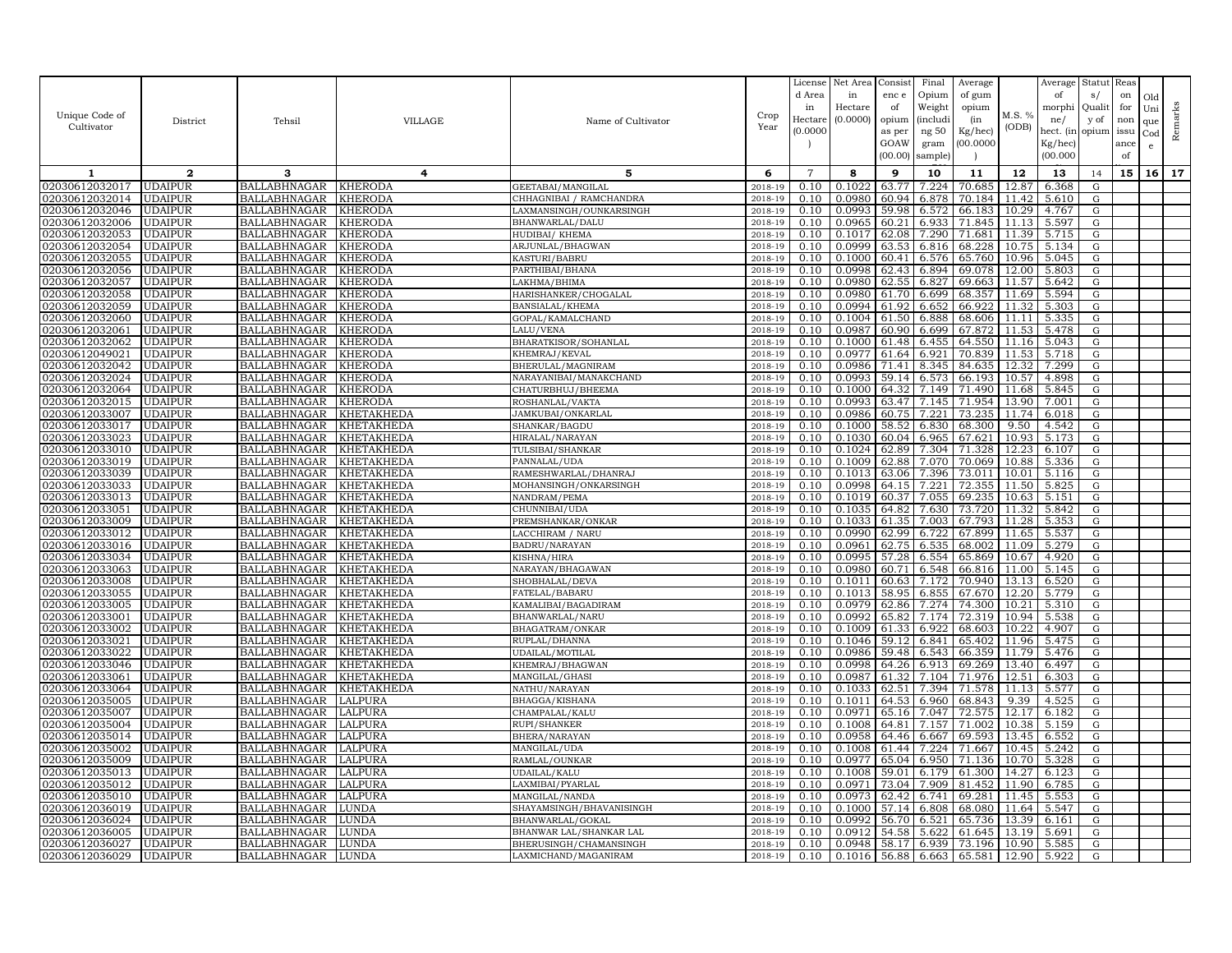|                                  |                                  |                                            |                              |                                                     |                    | License        | Net Area         | Consist         | Final           | Average          |                | Average             | Statut          | Reas       |     |         |
|----------------------------------|----------------------------------|--------------------------------------------|------------------------------|-----------------------------------------------------|--------------------|----------------|------------------|-----------------|-----------------|------------------|----------------|---------------------|-----------------|------------|-----|---------|
|                                  |                                  |                                            |                              |                                                     |                    | d Area         | in               | enc e           | Opium           | of gum           |                | of                  | s/              | on         | Old |         |
| Unique Code of                   |                                  |                                            |                              |                                                     | Crop               | in             | Hectare          | of              | Weight          | opium            | M.S. %         | morphi              | Qualit          | for        | Uni | Remarks |
| Cultivator                       | District                         | Tehsil                                     | VILLAGE                      | Name of Cultivator                                  | Year               | Hectar         | (0.0000)         | opium           | <i>(includi</i> | (in              | (ODB)          | ne/                 | y of            | non        | que |         |
|                                  |                                  |                                            |                              |                                                     |                    | (0.0000)       |                  | as per          | ng 50           | Kg/hec)          |                | hect. (in           | opium           | issu       | Cod |         |
|                                  |                                  |                                            |                              |                                                     |                    |                |                  | GOAW<br>(00.00) | gram<br>sample) | (00.0000)        |                | Kg/hec)<br>(00.000) |                 | ance<br>of | e   |         |
|                                  |                                  |                                            |                              |                                                     |                    |                |                  |                 |                 |                  |                |                     |                 |            |     |         |
| 1                                | $\mathbf{2}$                     | 3                                          | 4                            | 5                                                   | 6                  | $\overline{7}$ | 8                | 9               | 10              | 11               | 12             | 13                  | 14              | 15         | 16  | 17      |
| 02030612036010                   | <b>UDAIPUR</b>                   | BALLABHNAGAR                               | LUNDA                        | HAZARIBAI/CHUNNI LAL                                | 2018-19            | 0.10           | 0.1008           | 60.55           | 7.188           | 71.310           | 11.08          | 5.531               | G               |            |     |         |
| 02030612036016                   | <b>UDAIPUR</b>                   | <b>BALLABHNAGAR</b>                        | <b>JUNDA</b>                 | RAMA/DEVA                                           | 2018-19            | 0.10           | 0.0982           | 59.17           | 6.914           | 70.407           | 11.56          | 5.698               | G               |            |     |         |
| 02030612036028                   | <b>UDAIPUR</b>                   | <b>BALLABHNAGAR</b>                        | LUNDA                        | RAM KUNWAR/BHAWARSINGH                              | 2018-19            | 0.10           | 0.0999           | 59.61           | 7.102           | 71.091           | 11.99          | 5.967               | ${\rm G}$       |            |     |         |
| 02030612036002                   | <b>UDAIPUR</b>                   | <b>BALLABHNAGAR</b>                        | LUNDA                        | NANIBAI/NATHU                                       | 2018-19            | 0.10           | 0.1013           | 56.73           | 6.573           | 64.887           | 12.62          | 5.732               | G               |            |     |         |
| 02030612036013<br>02030612036008 | <b>UDAIPUR</b><br><b>UDAIPUR</b> | <b>BALLABHNAGAR</b>                        | <b>JUNDA</b><br><b>JUNDA</b> | SHANKAR LAL/BAGDI RAM<br>LALITA KUMARI/LALIT SINGH  | 2018-19<br>2018-19 | 0.10<br>0.10   | 0.0986<br>0.0975 | 58.58           | 6.879           | 69.767           | 13.23<br>10.29 | 6.461               | ${\rm G}$       |            |     |         |
| 02030612036035                   | <b>UDAIPUR</b>                   | <b>BALLABHNAGAR</b><br><b>BALLABHNAGAR</b> | LUNDA                        | LAKSHMAN/BHAJJA                                     | 2018-19            | 0.10           | 0.0932           | 54.03<br>52.70  | 6.059<br>5.654  | 62.144<br>60.665 | 11.50          | 4.476<br>4.884      | G<br>G          |            |     |         |
| 02030612037001                   | <b>UDAIPUR</b>                   | <b>BALLABHNAGAR</b>                        | MENAR A                      | GISIBAI/PRITVI RAJ                                  | 2018-19            | 0.10           | 0.1022           | 62.75           | 7.808           | 76.399           | 12.22          | 6.535               | G               |            |     |         |
| 02030612037005                   | <b>UDAIPUR</b>                   | <b>BALLABHNAGAR</b>                        | MENAR A                      | NAVNEET / HEERA                                     | 2018-19            | 0.10           |                  |                 |                 |                  |                |                     | ${\rm FU}$      |            |     |         |
| 02030612037006                   | <b>UDAIPUR</b>                   | <b>BALLABHNAGAR</b>                        | MENAR A                      | RUPABAI/MANGILAL                                    | 2018-19            | 0.10           | 0.1021           | 61.10           | 7.288           | 71.381           | 12.29          | 6.141               | G               |            |     |         |
| 02030612037016                   | <b>UDAIPUR</b>                   | <b>BALLABHNAGAR</b>                        | MENAR A                      | BHEEMLAL/TULSIRAM                                   | 2018-19            | 0.10           | 0.0946           | 57.47           | 6.387           | 67.516           | 12.41          | 5.865               | G               |            |     |         |
| 02030612037021                   | <b>UDAIPUR</b>                   | <b>BALLABHNAGAR</b>                        | MENAR A                      | MOTILAL/ BARDA                                      | 2018-19            | 0.10           | 0.1007           | 60.40           | 6.618           | 65.720           | 10.36          | 4.766               | G               |            |     |         |
| 02030612037027                   | <b>UDAIPUR</b>                   | <b>BALLABHNAGAR</b>                        | MENAR A                      | AMBALAL/ ONKAR LAL                                  | 2018-19            | 0.10           | 0.1000           | 59.69           | 7.018           | 70.180           | 12.18          | 5.983               | G               |            |     |         |
| 02030612037035                   | <b>UDAIPUR</b>                   | <b>BALLABHNAGAR</b>                        | MENAR A                      | JAGDISH/LAKSHMI LAI                                 | 2018-19            | 0.10           | 0.0995           | 65.73           | 7.737           | 77.759           | 11.18          | 6.086               | ${\rm G}$       |            |     |         |
| 02030612037037                   | <b>UDAIPUR</b>                   | <b>BALLABHNAGAR</b>                        | MENAR A                      | KAALU LAL/KHEM RAJ                                  | 2018-19            | 0.10           | 0.1011           | 60.05           | 6.889           | 68.141           | 11.61          | 5.537               | G               |            |     |         |
| 02030612037038                   | <b>UDAIPUR</b>                   | <b>BALLABHNAGAR</b>                        | MENAR A                      | HIMMAT LAL/ ONKAR LAL                               | 2018-19            | 0.10           | 0.0508           | 61.77           | 3.653           | 71.909           | 13.36          | 6.725               | G               |            |     |         |
| 02030612037042                   | <b>UDAIPUR</b>                   | <b>BALLABHNAGAR</b>                        | MENAR A                      | SHANKAR LAL/ BHEEM LAL                              | 2018-19            | 0.10           | 0.0989           | 57.13           | 6.464           | 65.359           | 11.13          | 5.092               | ${\rm G}$       |            |     |         |
| 02030612037054                   | <b>UDAIPUR</b>                   | <b>BALLABHNAGAR</b>                        | MENAR A                      | TULASIBAI/TULASIRAM                                 | 2018-19            | 0.10           |                  |                 |                 |                  |                |                     | FU              |            |     |         |
| 02030612037057                   | <b>UDAIPUR</b>                   | <b>BALLABHNAGAR</b>                        | MENAR A                      | KANHAIYYA LAL/ BHEEM LAL                            | 2018-19            | 0.10           | 0.0504           | 58.98           | 3.370           | 66.865           | 11.70          | 5.477               | ${\rm G}$       |            |     |         |
| 02030612037063                   | <b>UDAIPUR</b>                   | BALLABHNAGAR                               | MENAR A                      | VIJAY LAL/CHTURBHUJ                                 | 2018-19            | 0.10           | 0.1044           | 65.03           | 7.571           | 72.519           | 10.50          | 5.330               | G               |            |     |         |
| 02030612037064                   | <b>UDAIPUR</b>                   | <b>BALLABHNAGAR</b>                        | MENAR A                      | LAKSHMI LAL/ RANG LAL                               | 2018-19            | 0.10           | 0.0480           | 66.61           | 3.816           | 79.500           | 12.36          | 6.878               | G               |            |     |         |
| 02030612037066<br>02030612037067 | <b>UDAIPUR</b><br><b>UDAIPUR</b> | <b>BALLABHNAGAR</b><br><b>BALLABHNAGAR</b> | MENAR A<br>MENAR A           | SHUSHILA/RADHESHYAM                                 | 2018-19<br>2018-19 | 0.10<br>0.10   | 0.0959           | 65.59           | 7.384           | 76.997           | 11.57          | 6.236               | FU<br>${\rm G}$ |            |     |         |
| 02030612037070                   | <b>UDAIPUR</b>                   | <b>BALLABHNAGAR</b>                        | MENAR A                      | GANESH LAL/ BAAL KISHAN<br>DURGA SHANKAR / HEERALAI | 2018-19            | 0.10           | 0.0528           | 63.78           | 3.872           | 73.333           | 10.58          | 5.432               | G               |            |     |         |
| 02030612037071                   | <b>UDAIPUR</b>                   | <b>BALLABHNAGAR</b>                        | MENAR A                      | MANGILAL/ SHANKAR LAI                               | 2018-19            | 0.10           | 0.0516           | 69.53           | 4.798           | 92.985           | 11.87          | 7.725               | G               |            |     |         |
| 02030612037074                   | <b>UDAIPUR</b>                   | <b>BALLABHNAGAR</b>                        | MENAR A                      | KAALU LAL/ PRITVHI RAJ                              | 2018-19            | 0.10           | 0.0503           | 65.25           | 3.822           | 75.984           | 10.21          | 5.430               | G               |            |     |         |
| 02030612037076                   | <b>UDAIPUR</b>                   | <b>BALLABHNAGAR</b>                        | MENAR A                      | PRABHU LAL/ BADRI LAL                               | 2018-19            | 0.10           | 0.0501           | 62.10           | 3.566           | 71.178           | 11.14          | 5.551               | G               |            |     |         |
| 02030612037080                   | <b>UDAIPUR</b>                   | <b>BALLABHNAGAR</b>                        | MENAR A                      | KAMALA SHANKAR/ BAAL KISHAN                         | 2018-19            | 0.10           | 0.0503           | 59.47           | 3.194           | 63.499           | 9.18           | 4.081               | ${\rm G}$       |            |     |         |
| 02030612037085                   | UDAIPUR                          | BALLABHNAGAR                               | MENAR A                      | PURSHOTAM LAL/ MANGI LAL                            | 2018-19            | 0.10           | 0.0590           | 61.80           | 4.088           | 69.288           | 10.58          | 5.131               | G               |            |     |         |
| 02030612037092                   | <b>UDAIPUR</b>                   | <b>BALLABHNAGAR</b>                        | MENAR A                      | BHERU LAL/ SHREE LAL                                | 2018-19            | 0.10           | 0.0994           | 65.03           | 7.228           | 72.716           | 12.70          | 6.464               | G               |            |     |         |
| 02030612037093                   | <b>UDAIPUR</b>                   | <b>BALLABHNAGAR</b>                        | MENAR A                      | NARMADA SHANKAR/ LELAWAT                            | 2018-19            | 0.10           | 0.1003           | 60.24           | 6.558           | 65.384           | 12.17          | 5.570               | G               |            |     |         |
| 02030612037094                   | <b>UDAIPUR</b>                   | <b>BALLABHNAGAR</b>                        | MENAR A                      | RADHA KISHAN/ONKAR                                  | 2018-19            | 0.10           |                  |                 |                 |                  |                |                     | FU              |            |     |         |
| 02030612037098                   | <b>UDAIPUR</b>                   | <b>BALLABHNAGAR</b>                        | MENAR A                      | UMA SHANKAR/ AMBA LAL                               | 2018-19            | 0.10           | 0.0710           | 62.59           | 5.240           | 73.803           | 10.08          | 5.207               | G               |            |     |         |
| 02030612037110                   | <b>UDAIPUR</b>                   | BALLABHNAGAR                               | MENAR A                      | NARAYAN LAL/ HEERA LAL                              | 2018-19            | 0.10           | 0.0990           | 63.06           | 6.801           | 68.697           | 14.18          | 6.819               | G               |            |     |         |
| 02030612037115                   | <b>UDAIPUR</b>                   | <b>BALLABHNAGAR</b>                        | MENAR A                      | MANGI LAL/ MOTI LAL                                 | 2018-19            | 0.10           | 0.1008           | 61.14           | 6.717           | 66.637           | 10.52          | 4.907               | G               |            |     |         |
| 02030612037117                   | <b>UDAIPUR</b>                   | <b>BALLABHNAGAR</b>                        | <b>MENAR A</b>               | BHAGWATI LAL/ BHERU LAL                             | 2018-19            | 0.10           | 0.1011           | 61.80           | 6.772           | 66.983           | 12.59          | 5.903               | G               |            |     |         |
| 02030612037122<br>02030612037018 | <b>UDAIPUR</b>                   | <b>BALLABHNAGAR</b>                        | MENAR A                      | NARAYAN LAL/ CHATURBHUJ                             | 2018-19<br>2018-19 | 0.10           | 0.0293           | 67.71<br>57.79  | 2.302           | 78.567<br>64.368 | 12.01          | 6.605<br>5.794      | ${\rm G}$       |            |     |         |
| 02030612037026                   | <b>UDAIPUR</b><br><b>UDAIPUR</b> | <b>BALLABHNAGAR</b><br><b>BALLABHNAGAR</b> | MENAR A<br>MENAR A           | BHERULAL/DEEP LAL<br>SHREE LAL/ KUNDAN LAL          | 2018-19            | 0.10<br>0.10   | 0.1012<br>0.1021 | 57.04           | 6.514<br>6.788  | 66.484           | 12.86<br>10.83 | 5.040               | G<br>G          |            |     |         |
| 02030612037034                   | <b>UDAIPUR</b>                   | <b>BALLABHNAGAR</b>                        | MENAR A                      | SHESMAL/DEEPLAL                                     | 2018-19            | 0.10           | 0.1029           | 61.17           | 6.825           | 66.327           | 10.74          | 4.986               | G               |            |     |         |
| 02030612037002                   | <b>UDAIPUR</b>                   | <b>BALLABHNAGAR</b>                        | MENAR A                      | DEVILAL/PARBHULAI                                   | 2018-19            | 0.10           | 0.0512           | 62.96           | 3.670           | 71.680           | 13.88          | 6.964               | ${\rm G}$       |            |     |         |
| 02030612037004                   | <b>UDAIPUR</b>                   | <b>BALLABHNAGAR</b>                        | MENAR A                      | GOPI LAL/ SHANKAR LAI                               | 2018-19            | 0.10           | 0.1007           | 60.20           | 6.889           | 68.411           | 11.30          | 5.411               | G               |            |     |         |
| 02030612037040                   | <b>UDAIPUR</b>                   | <b>BALLABHNAGAR</b>                        | MENAR A                      | RAMESH LAL/ KANHAIYYA LAL                           | 2018-19            | 0.10           | 0.0551           | 65.88           | 4.254           | 77.205           | 10.19          | 5.507               | $\mathbf G$     |            |     |         |
| 02030612037050                   | <b>UDAIPUR</b>                   | <b>BALLABHNAGAR</b>                        | MENAR A                      | SURESH/ HEERA LAL                                   | 2018-19            | 0.10           |                  |                 |                 |                  |                |                     | FU              |            |     |         |
| 02030612037025                   | <b>UDAIPUR</b>                   | <b>BALLABHNAGAR</b>                        | MENAR A                      | CHOGA LAL/ GANPAT LAL                               | 2018-19            | 0.10           | 0.1031           | 54.53           | 6.481           | 62.861           | 10.54          | 4.638               | G               |            |     |         |
| 02030612037029                   | <b>UDAIPUR</b>                   | <b>BALLABHNAGAR</b>                        | MENAR B                      | <b>BUDHDEV/ BHERU LAL</b>                           | 2018-19            | 0.10           | 0.0999           | 62.38           | 6.871           | 68.779           | 11.77          | 5.666               | G               |            |     |         |
| 02030612037015                   | <b>UDAIPUR</b>                   | BALLABHNAGAR                               | MENAR B                      | BHAGWATILAL/GHASILAI                                | 2018-19            | 0.10           | 0.0981           | 59.87           | 6.774           | 69.052           | 11.49          | 5.554               | G               |            |     |         |
| 02030612037053                   | <b>UDAIPUR</b>                   | <b>BALLABHNAGAR</b>                        | MENAR B                      | DAYA SHANKAR/ HEERA LAL                             | 2018-19            | 0.10           | 0.0975           | 56.21           | 6.464           | 66.297           | 11.39          | 5.286               | G               |            |     |         |
| 02030612037056                   | <b>UDAIPUR</b>                   | <b>BALLABHNAGAR</b>                        | MENAR B                      | GANPAT LAL/ HEERA LAL                               | 2018-19            | 0.10           | 0.0987           | 61.26           | 6.905           | 69.960           | 10.76          | 5.269               | G               |            |     |         |
| 0203061203711                    | <b>UDAIPUR</b>                   | <b>BALLABHNAGAR</b>                        | MENAR B                      | RAMESH CHANDRA/ SHANKAR                             | 2018-19            | 0.10           | 0.1008           | 61.84           | 6.652           | 65.992           | 10.51          | 4.855               | ${\rm G}$       |            |     |         |
| 02030612037009                   | <b>UDAIPUR</b>                   | <b>BALLABHNAGAR</b>                        | MENAR B                      | KESHU RAM/KHEM CHAND                                | 2018-19            | 0.10           | 0.1033           | 59.20           | 6.918           | 66.970           | 11.30          | 5.297               | G               |            |     |         |
| 02030612037028<br>02030612037032 | <b>UDAIPUR</b><br><b>UDAIPUR</b> | <b>BALLABHNAGAR</b><br><b>BALLABHNAGAR</b> | MENAR B<br>MENAR B           | LAKSHMI LAL/ BHANA<br>SHREE LAL/ UDAY LAL           | 2018-19<br>2018-19 | 0.10<br>0.10   | 0.1012<br>0.0315 | 62.29<br>58.79  | 6.834<br>2.083  | 67.530<br>66.127 | 11.16<br>13.40 | 5.275<br>6.202      | ${\rm G}$<br>G  |            |     |         |
| 02030612037036                   | <b>UDAIPUR</b>                   | <b>BALLABHNAGAR</b>                        | MENAR B                      | AMBA LAL/ LAKSHMI LAL KANAWA                        | 2018-19            | 0.10           | 0.1024           | 57.21           | 6.743           | 65.850           | 10.45          | 4.817               | G               |            |     |         |
| 02030612037044                   | <b>UDAIPUR</b>                   | BALLABHNAGAR                               | MENAR B                      | RAMESH CHANDRA/ NAND LAL MENARIYA                   | 2018-19            | 0.10           | 0.0500           | 63.29           | 3.680           | 73.600           | 10.41          | 5.363               | G               |            |     |         |
| 02030612037133                   | <b>UDAIPUR</b>                   | BALLABHNAGAR                               | MENAR B                      | GOPAGIRI/NATHUGIRI                                  | 2018-19            | 0.10           | 0.1007           | 66.94           | 7.679           | 76.256           | 9.52           | 5.082               | G               |            |     |         |
| 02030612037134                   | <b>UDAIPUR</b>                   | <b>BALLABHNAGAR</b>                        | MENAR B                      | PURANGIRI/NATHUGIRI                                 | 2018-19            | 0.10           | 0.1007           | 69.30           | 8.078           | 80.219           | 11.44          | 6.424               | G               |            |     |         |
|                                  |                                  |                                            |                              |                                                     |                    |                |                  |                 |                 |                  |                |                     |                 |            |     |         |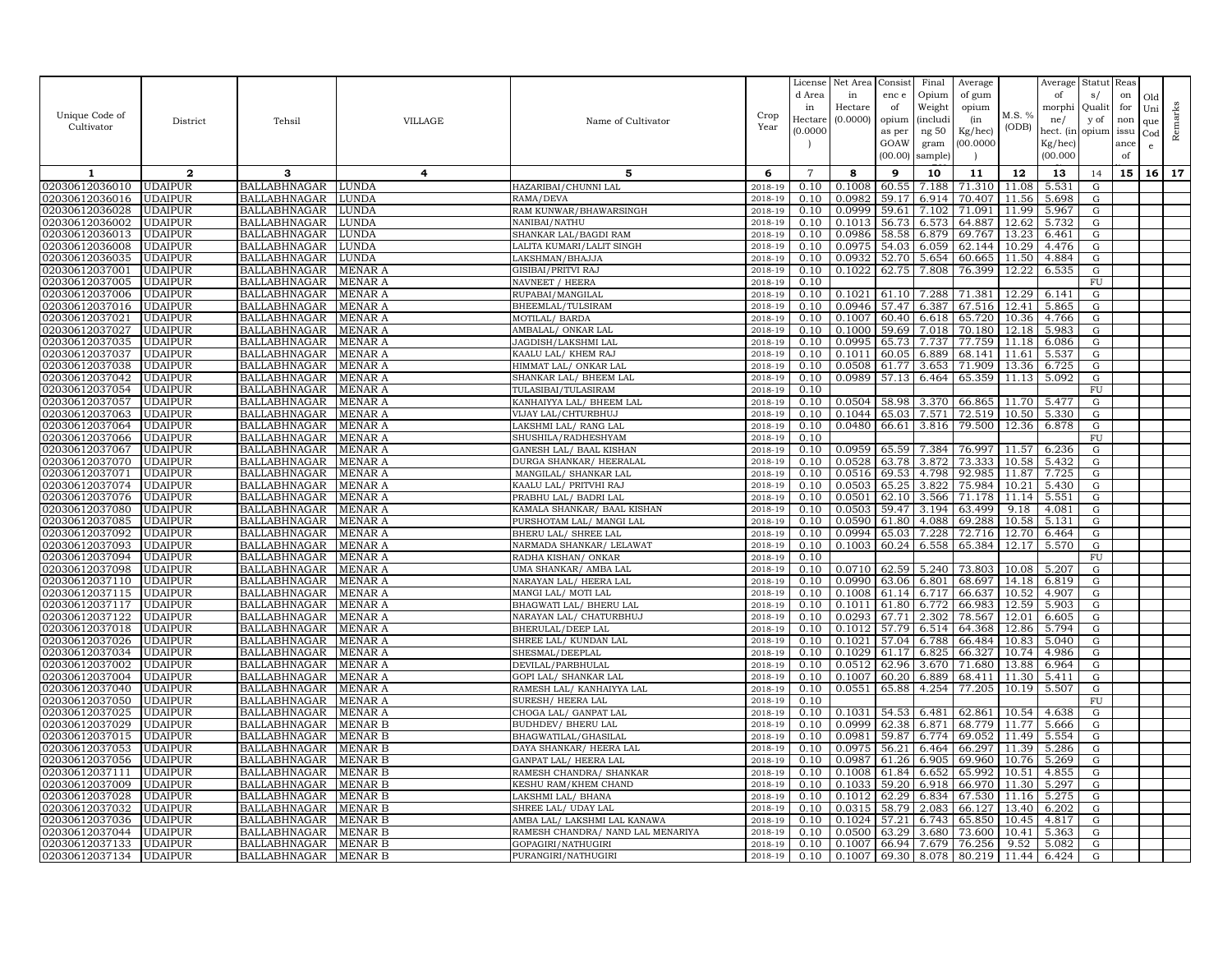|                                  |                                  |                                            |                          |                                         |                    | License        | Net Area         | Consist        | Final           | Average          |                | Average        | Statut          | Reas      |                 |         |
|----------------------------------|----------------------------------|--------------------------------------------|--------------------------|-----------------------------------------|--------------------|----------------|------------------|----------------|-----------------|------------------|----------------|----------------|-----------------|-----------|-----------------|---------|
|                                  |                                  |                                            |                          |                                         |                    | d Area<br>in   | in<br>Hectare    | enc e<br>of    | Opium<br>Weight | of gum           |                | of<br>morphi   | s/<br>Qualit    | on<br>for | Old             |         |
| Unique Code of                   | District                         | Tehsil                                     | <b>VILLAGE</b>           | Name of Cultivator                      | Crop               | Hectare        | (0.0000)         | opium          | <i>(includi</i> | opium<br>(in     | M.S. %         | ne/            | y of            | non       | Uni             | Remarks |
| Cultivator                       |                                  |                                            |                          |                                         | Year               | (0.0000)       |                  | as per         | ng 50           | $Kg/$ hec)       | (ODB)          | hect. (in      | opium           | issu      | que<br>Cod      |         |
|                                  |                                  |                                            |                          |                                         |                    |                |                  | GOAW           | gram            | (00.0000)        |                | Kg/hec)        |                 | ance      | e               |         |
|                                  |                                  |                                            |                          |                                         |                    |                |                  | (00.00)        | sample          |                  |                | (00.000)       |                 | of        |                 |         |
| 1                                | $\mathbf{2}$                     | 3                                          | 4                        | 5                                       | 6                  | $\overline{7}$ | 8                | 9              | 10              | 11               | 12             | 13             | 14              | 15        | 16 <sup>1</sup> | 17      |
| 02030612037128                   | <b>UDAIPUR</b>                   | BALLABHNAGAR                               | MENAR B                  | RAKIBAI / KALU                          | 2018-19            | 0.10           | 0.1027           | 59.34          | 6.850           | 66.699           | 10.53          | 4.916          | ${\rm G}$       |           |                 |         |
| 02030612037135                   | <b>UDAIPUR</b>                   | <b>BALLABHNAGAR</b>                        | <b>MENAR B</b>           | MANGILAL/KHEMRAJ                        | 2018-19            | 0.10           | 0.1005           | 57.67          | 6.904           | 68.697           | 10.63          | 5.112          | ${\rm G}$       |           |                 |         |
| 02030612037096                   | <b>UDAIPUR</b>                   | <b>BALLABHNAGAR</b>                        | MENAR B                  | KISHAN LAL/BHERULAL                     | 2018-19            | 0.10           |                  |                |                 |                  |                |                | $\overline{FU}$ |           |                 |         |
| 02030612037123                   | <b>UDAIPUR</b>                   | <b>BALLABHNAGAR</b>                        | MENAR B                  | SANTOSHBAI/LAKSHMI LAL                  | 2018-19            | 0.10           | 0.0997           | 58.94          | 6.879           | 68.997           | 10.82          | 5.226          | ${\rm G}$       |           |                 |         |
| 02030612037106                   | <b>UDAIPUR</b>                   | BALLABHNAGAR                               | MENAR B                  | PURAN SHANKAR/ AMRIT LAL                | 2018-19            | 0.10           | 0.0308           | 64.00          | 2.423           | 78.669           | 10.42          | 5.738          | G               |           |                 |         |
| 02030612037097                   | <b>UDAIPUR</b>                   | <b>BALLABHNAGAR</b>                        | MENAR B                  | ONKAR LAL/BHERU LAL                     | 2018-19            | 0.10           | 0.0978           | 62.53          | 6.950           | 71.063           | 12.07          | 6.004          | ${\rm G}$       |           |                 |         |
| 02030612037061                   | <b>UDAIPUR</b>                   | <b>BALLABHNAGAR</b>                        | <b>MENAR B</b>           | NATHU LAL/ GHASEE LAL                   | 2018-19            | 0.10           | 0.0628           | 62.07          | 4.425           | 70.462           | 12.97          | 6.397          | G               |           |                 |         |
| 02030612037087                   | <b>UDAIPUR</b>                   | BALLABHNAGAR                               | MENAR B                  | LAKSHMI LAL/ AMBA LAL                   | 2018-19            | 0.10           | 0.0516           | 63.97          | 3.500           | 67.830           | 9.41           | 4.468          | G               |           |                 |         |
| 02030612037011                   | <b>UDAIPUR</b>                   | <b>BALLABHNAGAR</b>                        | MENAR B                  | GEDIBAI/NATHUGIR                        | 2018-19            | 0.10           | 0.1009           | 64.44          | 7.190           | 71.259           | 9.34           | 4.659          | G               |           |                 |         |
| 02030612037069                   | <b>UDAIPUR</b>                   | <b>BALLABHNAGAR</b>                        | MENAR B                  | PREM SHANKAR/ HEERA                     | 2018-19            | 0.10           | 0.0612           | 64.11          | 4.204           | 68.693           | 10.44          | 5.020          | ${\rm G}$       |           |                 |         |
| 02030612037075                   | <b>UDAIPUR</b>                   | <b>BALLABHNAGAR</b>                        | MENAR B                  | BADRI LAL/ UMA SHANKAR                  | 2018-19            | 0.10           | 0.0996           | 58.37          | 6.587           | 66.135           | 11.79          | 5.458          | G               |           |                 |         |
| 02030612037105                   | <b>UDAIPUR</b>                   | BALLABHNAGAR                               | MENAR B                  | JAGDISH PRASAD/ PURSHOTAM LAL           | 2018-19            | 0.10           | 0.0986           | 60.17          | 7.134           | 72.353           | 13.20          | 6.686          | G               |           |                 |         |
| 02030612037077                   | <b>UDAIPUR</b>                   | <b>BALLABHNAGAR</b>                        | <b>MENAR B</b>           | JAGDISH CHANDRA/ KESHU RAM              | 2018-19            | 0.10           | 0.0474           | 62.77          | 3.174           | 66.962           | 10.85          | 5.086          | G               |           |                 |         |
| 02030612037118                   | <b>UDAIPUR</b>                   | <b>BALLABHNAGAR</b>                        | <b>MENAR B</b>           | KANHAIYA LAL/ SHOBHA LAL                | 2018-19            | 0.10           | 0.0362           | 66.25          | 2.792           | 77.127           | 12.48          | 6.738          | G               |           |                 |         |
| 02030612037091                   | <b>UDAIPUR</b>                   | BALLABHNAGAR                               | MENAR B                  | LAKSHMI LAL/ DHAN RAJ                   | 2018-19            | 0.10           | 0.1015           | 59.93          | 6.524           | 64.276           | 11.86          | 5.336          | G               |           |                 |         |
| 02030612037116                   | <b>UDAIPUR</b>                   | <b>BALLABHNAGAR</b>                        | MENAR B                  | BHANWAR LAL/ CHATURBHUJ                 | 2018-19            | 0.10           | 0.0980           | 57.35          | 6.964           | 71.061           | 13.32          | 6.626          | G               |           |                 |         |
| 02030612037046                   | <b>UDAIPUR</b>                   | <b>BALLABHNAGAR</b>                        | MENAR B                  | GOPIBAI/NAND LAL                        | 2018-19            | 0.10           |                  |                |                 |                  |                |                | FU              |           |                 |         |
| 02030612037086                   | <b>UDAIPUR</b>                   | BALLABHNAGAR                               | MENAR B                  | CHANDAN MAL/CHUNNI LAL                  | 2018-19            | 0.10           | 0.1015           | 58.27          | 6.401           | 63.064           | 10.73          | 4.737          | G               |           |                 |         |
| 02030612037003<br>02030612037014 | <b>UDAIPUR</b><br><b>UDAIPUR</b> | <b>BALLABHNAGAR</b><br><b>BALLABHNAGAR</b> | MENAR B<br>MENAR B       | BHEEMLAL/AMBALAL<br>CHUNNILAL/KISHANLAL | 2018-19<br>2018-19 | 0.10<br>0.10   |                  |                |                 |                  |                |                | FU<br>FU        |           |                 |         |
| 02030612037020                   | <b>UDAIPUR</b>                   | <b>BALLABHNAGAR</b>                        | MENAR B                  | DEVILAL / GANESH                        | 2018-19            | 0.10           | 0.1014           | 60.06          | 6.615           | 65.237           | 13.24          | 6.046          | $\mathbf G$     |           |                 |         |
| 02030612037024                   | <b>UDAIPUR</b>                   | BALLABHNAGAR                               | MENAR B                  | OMPRAKSH/NANDLAL                        | 2018-19            | 0.10           |                  |                |                 |                  |                |                | FU              |           |                 |         |
| 02030612037081                   | <b>UDAIPUR</b>                   | BALLABHNAGAR                               | <b>MENAR B</b>           | KANHIYYALAL/SHANKARLAL                  | 2018-19            | 0.10           | 0.1042           | 62.71          | 7.937           | 76.171           | 11.86          | 6.324          | ${\rm G}$       |           |                 |         |
| 02030612038030                   | <b>UDAIPUR</b>                   | <b>BALLABHNAGAR</b>                        | NAHARPURA                | DEVA/KESHYA                             | 2018-19            | 0.10           | 0.1045           | 59.78          | 7.361           | 70.440           | 11.74          | 5.789          | G               |           |                 |         |
| 02030612038016                   | <b>UDAIPUR</b>                   | <b>BALLABHNAGAR</b>                        | NAHARPURA                | RAM SINGH/AMAR SINGH                    | 2018-19            | 0.10           | 0.0996           | 53.30          | 5.916           | 59.398           | 14.39          | 5.983          | G               |           |                 |         |
| 02030612038032                   | <b>UDAIPUR</b>                   | BALLABHNAGAR                               | NAHARPURA                | BABRU/UDA                               | 2018-19            | 0.10           | 0.1001           | 58.26          | 6.467           | 64.605           | 11.33          | 5.124          | G               |           |                 |         |
| 02030612038001                   | <b>UDAIPUR</b>                   | <b>BALLABHNAGAR</b>                        | NAHARPURA                | RUPALIBAI/HIRALAL                       | 2018-19            | 0.10           | 0.1005           | 54.54          | 6.475           | 64.428           | 11.97          | 5.398          | G               |           |                 |         |
| 02030612038002                   | <b>UDAIPUR</b>                   | <b>BALLABHNAGAR</b>                        | NAHARPURA                | DEWALIBAI/KUMA                          | 2018-19            | 0.10           | 0.0984           | 59.65          | 7.277           | 73.953           | 10.90          | 5.643          | ${\rm G}$       |           |                 |         |
| 02030612038034                   | <b>UDAIPUR</b>                   | <b>BALLABHNAGAR</b>                        | NAHARPURA                | ONKAR/KISHANA                           | 2018-19            | 0.10           | 0.0975           | 57.24          | 6.730           | 69.026           | 12.79          | 6.180          | G               |           |                 |         |
| 02030612038031                   | <b>UDAIPUR</b>                   | <b>BALLABHNAGAR</b>                        | NAHARPURA                | GENDAKIBAI/KESHURAM @ KESHA             | 2018-19            | 0.10           | 0.0989           | 54.82          | 6.383           | 64.540           | 10.54          | 4.761          | G               |           |                 |         |
| 02030612038035                   | <b>UDAIPUR</b>                   | <b>BALLABHNAGAR</b>                        | NAHARPURA                | DEVA/HEERA                              | 2018-19            | 0.10           | 0.1000           | 60.23          | 6.961           | 69.610           | 12.05          | 5.871          | ${\rm G}$       |           |                 |         |
| 02030612038003                   | <b>UDAIPUR</b>                   | <b>BALLABHNAGAR</b>                        | NAHARPURA                | KAILASH/KESHU                           | 2018-19            | 0.10           | 0.1045           | 54.12          | 6.525           | 62.440           | 11.70          | 5.114          | G               |           |                 |         |
| 02030612038033                   | <b>UDAIPUR</b>                   | <b>BALLABHNAGAR</b>                        | NAHARPURA                | CHATRA/BHERA                            | 2018-19            | 0.10           | 0.1010           | 57.38          | 6.582           | 65.168           | 11.43          | 5.214          | ${\rm G}$       |           |                 |         |
| 02030612038014                   | <b>UDAIPUR</b>                   | BALLABHNAGAR                               | NAHARPURA                | NARAYANSINGH / KESHARSINGH              | 2018-19            | 0.10           | 0.1045           | 57.36          | 7.088           | 67.828           | 12.73          | 6.044          | G               |           |                 |         |
| 02030612038024                   | <b>UDAIPUR</b>                   | <b>BALLABHNAGAR</b>                        | NAHARPURA                | REM SINGH/HARI SINGH                    | 2018-19            | 0.10           | 0.0938           | 63.11          | 6.293           | 67.090           | 13.28          | 6.237          | ${\rm G}$       |           |                 |         |
| 02030612038025                   | <b>UDAIPUR</b>                   | <b>BALLABHNAGAR</b>                        | NAHARPURA                | DHAN SINGH/KAAN SINGH                   | 2018-19            | 0.10           | 0.0965           | 59.20          | 6.546           | 67.834           | 12.40          | 5.888          | G               |           |                 |         |
| 02030612039005                   | <b>UDAIPUR</b>                   | <b>BALLABHNAGAR</b>                        | NANKIYO KA KHERA         | PARBHU/LALJI                            | 2018-19            | 0.10           | 0.0703           | 53.24          | 4.077           | 57.994           | 12.49          | 5.070          | ${\rm G}$       |           |                 |         |
| 02030612040005                   | <b>UDAIPUR</b>                   | <b>BALLABHNAGAR</b>                        | NAWANIA                  | KALULAL/BHERA                           | 2018-19            | 0.10           | 0.1009           | 53.57          | 5.885           | 58.325           | 12.69          | 5.181          | G               |           |                 |         |
| 02030612040006                   | <b>UDAIPUR</b>                   | <b>BALLABHNAGAR</b>                        | NAWANIA                  | GEHRILAL/PAKHAR                         | 2018-19            | 0.10           | 0.1013           | 52.00          | 6.032           | 59.546           | 14.33          | 5.973          | G               |           |                 |         |
| 02030612040001                   | <b>UDAIPUR</b>                   | <b>BALLABHNAGAR</b>                        | NAWANIA                  | MANGILAL/SHREELAL                       | 2018-19            | 0.10           | 0.0310           | 55.53          | 2.412           | 77.807           | 11.58          | 6.306          | G               |           |                 |         |
| 02030612041013                   | <b>UDAIPUR</b>                   | <b>BALLABHNAGAR</b>                        | NEEMDI                   | DEEP SINGH/ONKAR SINGH                  | 2018-19            | 0.10           | 0.0962           | 60.51          | 6.751           | 70.177           | 11.29          | 5.546          | G               |           |                 |         |
| 02030612041003                   | <b>UDAIPUR</b>                   | <b>BALLABHNAGAR</b>                        | NEEMDI                   | NIRABHAY SINGH/PARTHE SINGH             | 2018-19            | 0.10           | 0.0930           | 62.24          | 6.731           | 72.376           | 12.87          | 6.520          | ${\rm G}$       |           |                 |         |
| 02030612044017                   | <b>UDAIPUR</b>                   | <b>BALLABHNAGAR</b>                        | PITHALPURA               | KISHAN LAL/RAMA JI                      | 2018-19            | 0.10           | 0.0992           | 60.49          | 7.475           | 75.353           | 9.60           | 5.064          | G               |           |                 |         |
| 02030612044022                   | <b>UDAIPUR</b>                   | BALLABHNAGAR                               | PITHALPURA               | UDAY LAL/RATAN LAL                      | 2018-19            | 0.10           | 0.1010           | 60.96<br>60.73 | 7.620           | 75.446           | 10.60<br>11.54 | 5.598          | G               |           |                 |         |
| 02030612044053<br>02030612044033 | <b>UDAIPUR</b><br><b>UDAIPUR</b> | BALLABHNAGAR<br><b>BALLABHNAGAR</b>        | PITHALPURA<br>PITHALPURA | CHENA/KALU<br>BHAGWAN LAL/KISHOR JAT    | 2018-19<br>2018-19 | 0.10<br>0.10   | 0.0973<br>0.0949 | 54.68          | 7.157<br>6.671  | 73.556<br>70.295 | 12.66          | 5.942<br>6.230 | G<br>${\rm G}$  |           |                 |         |
| 02030612044037                   | <b>UDAIPUR</b>                   | BALLABHNAGAR                               | PITHALPURA               | NATHU LAL/HEERA LAL JAT                 | 2018-19            | 0.10           | 0.1001           | 61.51          | 7.408           | 74.006           | 11.51          | 5.962          | G               |           |                 |         |
| 02030612044014                   | <b>UDAIPUR</b>                   | <b>BALLABHNAGAR</b>                        | PITHALPURA               | SAV LAL/HEMA                            | 2018-19            | 0.10           | 0.0966           | 58.38          | 7.222           | 74.762           | 11.90          | 6.228          | G               |           |                 |         |
| 02030612044029                   | <b>UDAIPUR</b>                   | BALLABHNAGAR                               | PITHALPURA               | RAYCHANDRA/DYARAM                       | 2018-19            | 0.10           | 0.0985           | 59.77          | 7.420           | 75.330           | 9.74           | 5.136          | G               |           |                 |         |
| 02030612044031                   | <b>UDAIPUR</b>                   | <b>BALLABHNAGAR</b>                        | PITHALPURA               | ROSHAN LAL/LAKSHMI CHAND                | 2018-19            | 0.10           | 0.0992           | 58.00          | 7.507           | 75.675           | 11.48          | 6.081          | G               |           |                 |         |
| 02030612044005                   | <b>UDAIPUR</b>                   | BALLABHNAGAR                               | PITHALPURA               | NARAYAN/ONKAR                           | 2018-19            | 0.10           | 0.0980           | 58.92          | 7.163           | 73.092           | 11.69          | 5.981          | G               |           |                 |         |
| 02030612044049                   | <b>UDAIPUR</b>                   | BALLABHNAGAR                               | PITHALPURA               | UDIBAI/TARACHAND                        | 2018-19            | 0.10           | 0.1003           | 60.16          | 7.288           | 72.662           | 11.47          | 5.834          | G               |           |                 |         |
| 02030612044050                   | <b>UDAIPUR</b>                   | <b>BALLABHNAGAR</b>                        | PITHALPURA               | TARACHAND/BARDAJAT                      | 2018-19            | 0.10           | 0.0984           | 57.29          | 6.842           | 69.533           | 9.76           | 4.751          | G               |           |                 |         |
| 02030612044019                   | <b>UDAIPUR</b>                   | <b>BALLABHNAGAR</b>                        | PITHALPURA               | KISHANLAL/RATAN LAL                     | 2018-19            | 0.10           | 0.1007           | 61.82          | 7.657           | 76.038           | 9.41           | 5.009          | G               |           |                 |         |
| 02030612044055                   | <b>UDAIPUR</b>                   | BALLABHNAGAR                               | PITHALPURA               | KANKUDI/RUPA                            | 2018-19            | 0.10           | 0.0984           | 63.02          | 8.022           | 81.524           | 11.52          | 6.574          | G               |           |                 |         |
| 02030612044047                   | <b>UDAIPUR</b>                   | BALLABHNAGAR                               | PITHALPURA               | BHERU LAL/ HARLAL                       | 2018-19            | 0.10           | 0.1000           | 60.44          | 7.287           | 72.870           | 10.34          | 5.275          | G               |           |                 |         |
| 02030612044041                   | <b>UDAIPUR</b>                   | BALLABHNAGAR                               | PITHALPURA               | VARDI BAI / NATHULAL                    | 2018-19            | 0.10           | 0.0988           | 57.15          | 6.850           | 69.332           | 10.52          | 5.105          | $\mathbf G$     |           |                 |         |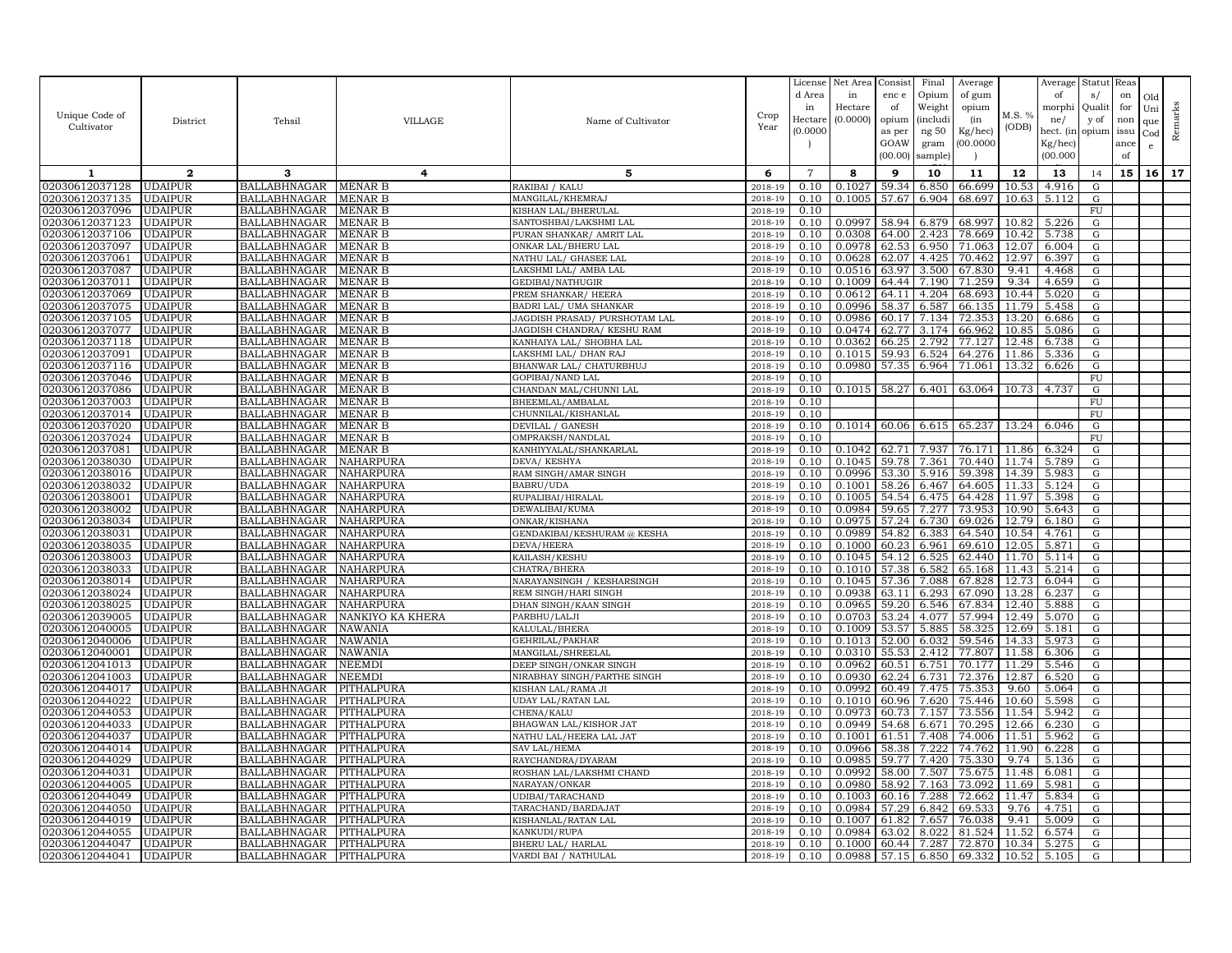| Unique Code of<br>Cultivator     | District                         | Tehsil                                     | <b>VILLAGE</b>                  | Name of Cultivator                             | Crop<br>Year       | License<br>d Area<br>in<br>Hectare | Net Area<br>in<br>Hectare<br>(0.0000) | Consist<br>enc e<br>of<br>opium | Final<br>Opium<br>Weight<br><i>(includi</i> | Average<br>of gum<br>opium<br>(in | M.S. %<br>(ODB) | Average<br>of<br>morphi<br>ne/   | Statut<br>s/<br>Qualit<br>y of | Reas<br>on<br>for<br>non | Old<br>Uni<br>que | Remarks |
|----------------------------------|----------------------------------|--------------------------------------------|---------------------------------|------------------------------------------------|--------------------|------------------------------------|---------------------------------------|---------------------------------|---------------------------------------------|-----------------------------------|-----------------|----------------------------------|--------------------------------|--------------------------|-------------------|---------|
|                                  |                                  |                                            |                                 |                                                |                    | (0.000C)                           |                                       | as per<br>GOAW<br>(00.00)       | ng 50<br>gram<br>sample)                    | Kg/hec)<br>(00.0000)              |                 | hect. (in<br>Kg/hec)<br>(00.000) | opium                          | issu<br>ance<br>of       | $_{\rm Cod}$<br>e |         |
| 1                                | $\mathbf{2}$                     | 3                                          | 4                               | 5                                              | 6                  | $\overline{7}$                     | 8                                     | 9                               | 10                                          | 11                                | 12              | 13                               | 14                             | 15                       | 16                | 17      |
| 02030612044046                   | <b>UDAIPUR</b>                   | BALLABHNAGAR                               | PITHALPURA                      | KAALU LAL/NATHU JI                             | 2018-19            | 0.10                               | 0.0956                                | 63.15                           | 7.867                                       | 82.291                            | 11.43           | 6.584                            | G                              |                          |                   |         |
| 02030612044056                   | UDAIPUR                          | <b>BALLABHNAGAR</b>                        | PITHALPURA                      | NARAYANI/KANA                                  | 2018-19            | 0.10                               | 0.0989                                | 59.64                           | 7.233                                       | 73.135                            | 9.73            | 4.982                            | G                              |                          |                   |         |
| 02030612044040                   | <b>UDAIPUR</b>                   | BALLABHNAGAR                               | PITHALPURA                      | SUHAGI BAI/RATAN LAL                           | $2018 - 1$         | 0.10                               | 0.0972                                | 60.5                            | 7.324                                       | 75.350                            | 10.52           | 5.549                            | $\mathbf G$                    |                          |                   |         |
| 02030612044001                   | <b>UDAIPUR</b>                   | <b>BALLABHNAGAR</b>                        | PITHALPURA                      | SAWRAM/MOTI JAT                                | 2018-19            | 0.10                               | 0.0972                                | 58.85                           | 7.146                                       | 73.519                            | 11.47           | 5.903                            | G                              |                          |                   |         |
| 02030612044011                   | <b>UDAIPUR</b>                   | <b>BALLABHNAGAR</b>                        | PITHALPURA                      | KAALU LAL/GOKAL JI                             | 2018-19            | 0.10                               | 0.0995                                | 60.02                           | 7.280                                       | 73.166                            | 10.06           | 5.152                            | G                              |                          |                   |         |
| 02030612044002                   | <b>UDAIPUR</b>                   | <b>BALLABHNAGAR</b>                        | PITHALPURA                      | CHUNNI BAI/BABRU                               | 2018-19            | 0.10                               | 0.0985                                | 59.17                           | 7.515                                       | 76.294                            | 10.93           | 5.837                            | G                              |                          |                   |         |
| 02030612044004<br>02030612044016 | <b>UDAIPUR</b><br><b>UDAIPUR</b> | <b>BALLABHNAGAR</b><br><b>BALLABHNAGAR</b> | PITHALPURA<br>PITHALPURA        | MOHNIBAI/KHEMRAJ<br>MOHAN LAL/MODA             | 2018-19<br>2018-19 | 0.10<br>0.10                       | 0.0974<br>0.0966                      | 61.60<br>55.47                  | 7.568<br>6.625                              | 77.700<br>68.582                  | 10.39<br>14.13  | 5.651<br>6.783                   | ${\rm G}$<br>G                 |                          |                   |         |
| 02030612044020                   | <b>UDAIPUR</b>                   | BALLABHNAGAR                               | PITHALPURA                      | BHANA/ LAKHMA BHEEL                            | 2018-19            | 0.10                               | 0.0980                                | 55.76                           | 6.604                                       | 67.388                            | 12.61           | 5.948                            | G                              |                          |                   |         |
| 02030612044021                   | <b>UDAIPUR</b>                   | <b>BALLABHNAGAR</b>                        | PITHALPURA                      | BABRU / MAGNA                                  | 2018-19            | 0.10                               | 0.0984                                | 62.43                           | 7.322                                       | 74.411                            | 10.09           | 5.256                            | G                              |                          |                   |         |
| 02030612044023                   | <b>UDAIPUR</b>                   | <b>BALLABHNAGAR</b>                        | PITHALPURA                      | GOPI LAL/DHANNA                                | 2018-19            | 0.10                               | 0.0986                                | 56.91                           | 6.626                                       | 67.201                            | 10.30           | 4.845                            | G                              |                          |                   |         |
| 02030612044024                   | <b>UDAIPUR</b>                   | <b>BALLABHNAGAR</b>                        | PITHALPURA                      | JAMNIBAI / BHAGWAN                             | 2018-19            | 0.10                               | 0.0981                                | 64.71                           | 7.830                                       | 79.817                            | 10.43           | 5.827                            | G                              |                          |                   |         |
| 02030612044028                   | <b>UDAIPUR</b>                   | <b>BALLABHNAGAR</b>                        | PITHALPURA                      | HEERA LAL/RAMLAL JAT                           | 2018-19            | 0.10                               | 0.0999                                | 61.19                           | 7.439                                       | 74.465                            | 10.28           | 5.358                            | G                              |                          |                   |         |
| 02030612044034                   | <b>UDAIPUR</b>                   | <b>BALLABHNAGAR</b>                        | PITHALPURA                      | BADRI LAL/LACHILAL                             | 2018-19            | 0.10                               | 0.0984                                | 59.57                           | 7.608                                       | 77.317                            | 11.06           | 5.986                            | ${\bf G}$                      |                          |                   |         |
| 02030612044035                   | <b>UDAIPUR</b>                   | <b>BALLABHNAGAR</b>                        | PITHALPURA                      | MAGANI RAM/PURA JI                             | 2018-19            | 0.10                               | 0.0960                                | 58.82                           | 7.033                                       | 73.260                            | 10.88           | 5.580                            | ${\rm G}$                      |                          |                   |         |
| 02030612044048                   | <b>UDAIPUR</b>                   | BALLABHNAGAR                               | PITHALPURA                      | HARCHAND/DEVA JI                               | 2018-19            | 0.10                               | 0.0960                                | 57.51                           | 7.049                                       | 73.427                            | 11.37           | 5.844                            | G                              |                          |                   |         |
| 02030612044057                   | <b>UDAIPUR</b>                   | <b>BALLABHNAGAR</b>                        | PITHALPURA                      | BHAGAWATI/CHATARA                              | 2018-19            | 0.10                               | 0.0963                                | 58.57                           | 6.443                                       | 66.906                            | 11.71           | 5.484                            | G                              |                          |                   |         |
| 02030612046005                   | <b>UDAIPUR</b>                   | <b>BALLABHNAGAR</b>                        | RAJPURA BADA                    | CHANDIBAI/NAND RAM                             | 2018-19            | 0.10                               | 0.1004                                | 55.22                           | 6.327                                       | 63.018                            | 10.97           | 4.839                            | ${\rm G}$                      |                          |                   |         |
| 02030612046043                   | <b>UDAIPUR</b>                   | BALLABHNAGAR                               | RAJPURA BADA                    | MANNABAI/PANNALAL                              | 2018-19            | 0.10                               | 0.0927                                | 61.03                           | 6.086                                       | 65.653                            | 10.18           | 4.678                            | G                              |                          |                   |         |
| 02030612046025                   | <b>UDAIPUR</b>                   | BALLABHNAGAR                               | RAJPURA BADA                    | JEET MAL/GANESH LAI                            | 2018-19            | 0.10                               | 0.1021                                | 54.41                           | 6.187                                       | 60.598                            | 9.52            | 4.038                            | G                              |                          |                   |         |
| 02030612046044                   | <b>UDAIPUR</b>                   | <b>BALLABHNAGAR</b>                        | <b>RAJPURA BADA</b>             | RATAN LAL/GOKUL JI                             | 2018-19            | 0.10                               | 0.0984                                | 57.96                           | 6.549                                       | 66.555                            | 12.16           | 5.666                            | ${\rm G}$                      |                          |                   |         |
| 02030612046010                   | <b>UDAIPUR</b>                   | BALLABHNAGAR                               | RAJPURA BADA                    | NARAYAN LAL/GANESH LAL                         | 2018-19            | 0.10                               | 0.0999                                | 61.76                           | 6.820                                       | 68.268                            | 9.88            | 4.721                            | G                              |                          |                   |         |
| 02030612046032                   | <b>UDAIPUR</b>                   | <b>BALLABHNAGAR</b>                        | RAJPURA BADA                    | HIRA/CHATRA                                    | 2018-19            | 0.10                               | 0.1000                                | 54.32                           | 6.231                                       | 62.310                            | 9.89            | 4.314                            | G                              |                          |                   |         |
| 02030612046036<br>02030612046013 | <b>UDAIPUR</b><br><b>UDAIPUR</b> | BALLABHNAGAR<br><b>BALLABHNAGAR</b>        | RAJPURA BADA<br>RAJPURA BADA    | NANDRAM/ONKAR<br>NANDLAL/MEHTAB                | 2018-19<br>2018-19 | 0.10                               | 0.1019<br>0.0972                      | 60.66<br>68.44                  | 6.976<br>7.714                              | 68.459<br>79.362                  | 10.85<br>8.77   | 5.199<br>4.872                   | G                              |                          |                   |         |
| 02030612046017                   | <b>UDAIPUR</b>                   | <b>BALLABHNAGAR</b>                        | RAJPURA BADA                    | MANGI LAL/MOTI LAL                             | 2018-19            | 0.10<br>0.10                       | 0.0973                                | 50.98                           | 5.906                                       | 60.699                            | 13.63           | 5.792                            | G                              |                          |                   |         |
| 02030612046028                   | <b>UDAIPUR</b>                   | BALLABHNAGAR                               | RAJPURA BADA                    | PRITVI RAJ/GANESH LAL                          | 2018-19            | 0.10                               | 0.0965                                | 59.18                           | 6.823                                       | 70.705                            | 10.70           | 5.295                            | G                              |                          |                   |         |
| 02030612046040                   | <b>UDAIPUR</b>                   | <b>BALLABHNAGAR</b>                        | RAJPURA BADA                    | BAABU LAL/AMBA LAL                             | 2018-19            | 0.10                               |                                       |                                 |                                             |                                   |                 |                                  | FU                             |                          |                   |         |
| 02030612046008                   | <b>UDAIPUR</b>                   | <b>BALLABHNAGAR</b>                        | RAJPURA BADA                    | GIRJA LAL/SURAJ MAL                            | 2018-19            | 0.10                               | 0.1005                                | 53.52                           | 6.774                                       | 67.403                            | 11.34           | 5.35                             | G                              |                          |                   |         |
| 02030612046019                   | <b>UDAIPUR</b>                   | BALLABHNAGAR                               | RAJPURA BADA                    | BHURA LAL/MANGI LAL                            | 2018-19            | 0.10                               | 0.1000                                | 56.46                           | 6.840                                       | 68.400                            | 11.64           | 5.573                            | G                              |                          |                   |         |
| 02030612046002                   | <b>UDAIPUR</b>                   | <b>BALLABHNAGAR</b>                        | RAJPURA BADA                    | DOLIBAI/SURAJMAL                               | 2018-19            | 0.10                               | 0.1001                                | 55.54                           | 7.006                                       | 69.990                            | 10.77           | 5.277                            | G                              |                          |                   |         |
| 02030612046016                   | <b>UDAIPUR</b>                   | <b>BALLABHNAGAR</b>                        | RAJPURA BADA                    | GANGARAM/GIRDHARI                              | 2018-19            | 0.10                               | 0.0996                                | 55.69                           | 6.579                                       | 66.054                            | 11.80           | 5.456                            | G                              |                          |                   |         |
| 02030612046006                   | <b>UDAIPUR</b>                   | <b>BALLABHNAGAR</b>                        | RAJPURA BADA                    | BHANWAR LAL/VAKTA                              | 2018-19            | 0.10                               | 0.0992                                | 55.54                           | 6.308                                       | 63.589                            | 13.72           | 6.107                            | G                              |                          |                   |         |
| 02030612047047                   | <b>UDAIPUR</b>                   | <b>BALLABHNAGAR</b>                        | RAMPURA A, BLN                  | PRABHU LAL/MOTI LAL                            | 2018-19            | 0.10                               | 0.0993                                | 59.52                           | 7.321                                       | 73.726                            | 9.27            | 4.784                            | G                              |                          |                   |         |
| 02030612047006                   | <b>UDAIPUR</b>                   | BALLABHNAGAR                               | RAMPURA A.BLN                   | DHULCHAND/CHATURBHUJ                           | 2018-19            | 0.10                               | 0.0995                                | 59.72                           | 7.166                                       | 72.020                            | 10.95           | 5.521                            | G                              |                          |                   |         |
| 02030612047008                   | <b>UDAIPUR</b>                   | <b>BALLABHNAGAR</b>                        | RAMPURA A, BLN                  | PYAR CHAND/DAULA                               | 2018-19            | 0.10                               | 0.1013                                | 61.01                           | 7.321                                       | 72.271                            | 10.05           | 5.084                            | ${\rm G}$                      |                          |                   |         |
| 02030612047011                   | <b>UDAIPUR</b>                   | <b>BALLABHNAGAR</b>                        | RAMPURA A, BLN                  | GEETABAI / CHHAGANLAL                          | 2018-19            | 0.10                               | 0.0950                                | 54.68                           | 6.280                                       | 66.105                            | 11.05           | 5.114                            | G                              |                          |                   |         |
| 02030612047012                   | <b>UDAIPUR</b>                   | BALLABHNAGAR                               | RAMPURA A, BLN                  | DEVI LAL/NARAYAN                               | 2018-19            | 0.10                               | 0.1016                                | 61.93                           | 7.299                                       | 71.841                            | 11.16           | 5.612                            | G                              |                          |                   |         |
| 02030612047013<br>02030612047016 | <b>UDAIPUR</b><br><b>UDAIPUR</b> | <b>BALLABHNAGAR</b><br><b>BALLABHNAGAR</b> | RAMPURA A, BLN<br>RAMPURA A,BLN | <b>BADRI LAL/GHASEE</b><br>RAMI BAI/CHAMPA LAL | 2018-19<br>2018-19 | 0.10<br>0.10                       | 0.0985<br>0.1012                      | 61.48<br>59.06                  | 7.378<br>6.918                              | 74.904<br>68.360                  | 10.98<br>9.63   | 5.757<br>4.608                   | G<br>${\rm G}$                 |                          |                   |         |
| 02030612047017                   | <b>UDAIPUR</b>                   | <b>BALLABHNAGAR</b>                        | RAMPURA A, BLN                  | CHAMPA LAL/MANGI LAL                           | 2018-19            | 0.10                               | 0.0979                                | 60.88                           | 7.149                                       | 73.024                            | 10.97           | 5.608                            | G                              |                          |                   |         |
| 02030612047018                   | <b>UDAIPUR</b>                   | BALLABHNAGAR                               | RAMPURA A.BLN                   | MOTYA BAI/SHIV LAL                             | 2018-19            | 0.10                               | 0.1009                                | 61.94                           | 7.176                                       | 71.120                            | 12.93           | 6.437                            | G                              |                          |                   |         |
| 02030612047020                   | <b>UDAIPUR</b>                   | <b>BALLABHNAGAR</b>                        | RAMPURA A, BLN                  | SURESH/BHANWARLAL                              | 2018-19            | 0.10                               | 0.0988                                | 58.82                           | 6.932                                       | 70.162                            | 11.27           | 5.535                            | ${\rm G}$                      |                          |                   |         |
| 02030612047022                   | <b>UDAIPUR</b>                   | <b>BALLABHNAGAR</b>                        | RAMPURA A, BLN                  | BHOLI RAM/DAULA                                | 2018-19            | 0.10                               | 0.0973                                | 59.89                           | 6.981                                       | 71.747                            | 9.08            | 4.561                            | G                              |                          |                   |         |
| 02030612047023                   | <b>UDAIPUR</b>                   | <b>BALLABHNAGAR</b>                        | RAMPURA A, BLN                  | BABRIBAI/BADRILAL                              | 2018-19            | 0.10                               | 0.0962                                | 60.80                           | 7.096                                       | 73.763                            | 10.89           | 5.623                            | G                              |                          |                   |         |
| 02030612047024                   | <b>UDAIPUR</b>                   | <b>BALLABHNAGAR</b>                        | RAMPURA A.BLN                   | SURESHCHANDRA/KANI RAM                         | 2018-19            | 0.10                               | 0.1000                                | 58.98                           | 7.002                                       | 70.020                            | 11.33           | 5.553                            | G                              |                          |                   |         |
| 02030612047028                   | <b>UDAIPUR</b>                   | <b>BALLABHNAGAR</b>                        | RAMPURA A, BLN                  | RAMLAL/PYARA                                   | 2018-19            | 0.10                               | 0.0962                                | 61.15                           | 7.286                                       | 75.738                            | 11.56           | 6.128                            | ${\rm G}$                      |                          |                   |         |
| 02030612047029                   | <b>UDAIPUR</b>                   | <b>BALLABHNAGAR</b>                        | RAMPURA A.BLN                   | GHISIBAI/RATANLAL                              | 2018-19            | 0.10                               | 0.0997                                | 59.77                           | 7.394                                       | 74.163                            | 12.08           | 6.272                            | G                              |                          |                   |         |
| 02030612047031                   | <b>UDAIPUR</b>                   | BALLABHNAGAR                               | RAMPURA A,BLN                   | DHAPUBAI / GORILAL                             | 2018-19            | 0.10                               | 0.1005                                | 57.96                           | 6.715                                       | 66.816                            | 10.01           | 4.682                            | G                              |                          |                   |         |
| 02030612047035                   | <b>UDAIPUR</b>                   | <b>BALLABHNAGAR</b>                        | RAMPURA A, BLN                  | HEERA LAL/DEVI LAL                             | 2018-19            | 0.10                               | 0.0973                                | 61.28                           | 7.170                                       | 73.690                            | 10.31           | 5.318                            | ${\rm G}$                      |                          |                   |         |
| 02030612047044                   | <b>UDAIPUR</b>                   | <b>BALLABHNAGAR</b>                        | RAMPURA A, BLN                  | NARAYANIBAI/CHOKHA                             | 2018-19            | 0.10                               | 0.0962                                | 63.08                           | 7.606                                       | 79.064                            | 11.02           | 6.099                            | G                              |                          |                   |         |
| 02030612047046                   | <b>UDAIPUR</b>                   | BALLABHNAGAR                               | RAMPURA A,BLN                   | SHANKAR LAL/MOTI LAL                           | 2018-19            | 0.10                               | 0.1003                                | 60.07                           | 7.071                                       | 70.499                            | 9.84            | 4.856                            | G                              |                          |                   |         |
| 02030612047048                   | <b>UDAIPUR</b>                   | BALLABHNAGAR                               | RAMPURA A, BLN                  | BHERU LAL/GHASEE RAM                           | 2018-19            | 0.10                               | 0.0995                                | 59.95                           | 7.074                                       | 71.096                            | 11.06           | 5.504                            | G                              |                          |                   |         |
| 02030612047051<br>02030612047057 | <b>UDAIPUR</b><br>UDAIPUR        | <b>BALLABHNAGAR</b><br>BALLABHNAGAR        | RAMPURA A, BLN<br>RAMPURA A,BLN | SHAMBHU LAL/ONKAR LAI<br>SHANTI LAL/MANGI LAL  | 2018-19<br>2018-19 | 0.10<br>0.10                       | 0.0998<br>0.1001                      | 56.51<br>59.98                  | 6.668<br>7.018                              | 66.814<br>70.110                  | 11.91<br>11.72  | 5.570<br>5.752                   | G<br>G                         |                          |                   |         |
| 02030612047059                   | <b>UDAIPUR</b>                   | <b>BALLABHNAGAR</b>                        | RAMPURA A, BLN                  | BHAJE RAM/PRABHU LAL                           | 2018-19            | 0.10                               | 0.0974                                | 58.71                           | 6.961                                       | 71.468                            | 12.86           | 6.434                            | G                              |                          |                   |         |
| 02030612047060                   | <b>UDAIPUR</b>                   | BALLABHNAGAR RAMPURA A, BLN                |                                 | SHAKAR LAL/GOPI LAL                            | 2018-19            | 0.10                               | 0.0985                                | 59.13                           | 7.146                                       | 72.548                            | 10.93           | 5.551                            | G                              |                          |                   |         |
|                                  |                                  |                                            |                                 |                                                |                    |                                    |                                       |                                 |                                             |                                   |                 |                                  |                                |                          |                   |         |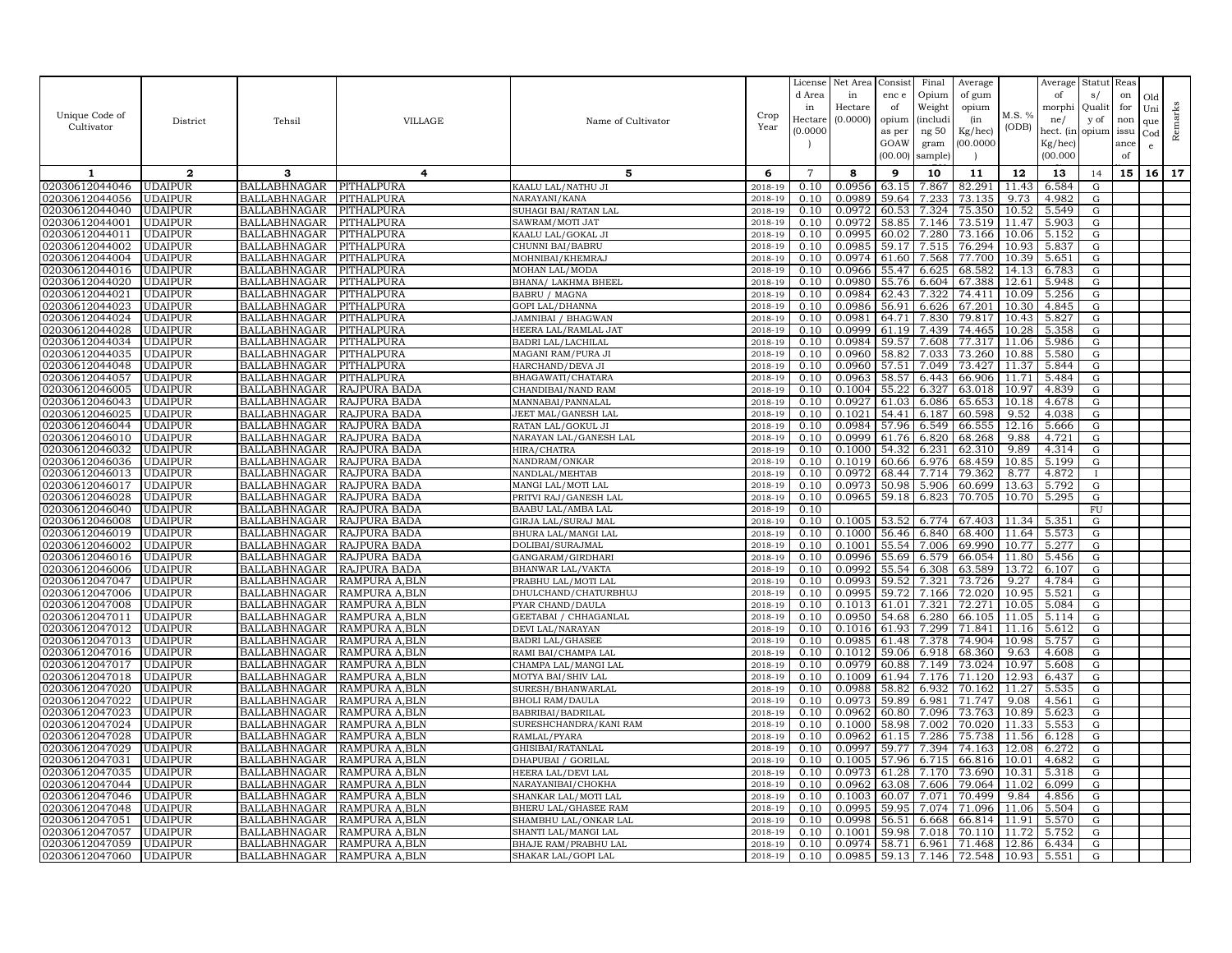|                                  |                                  |                                            |                                  |                                     |                    | License        | Net Area         | Consist        | Final              | Average          |               | Average        | Statut Reas |      |              |         |
|----------------------------------|----------------------------------|--------------------------------------------|----------------------------------|-------------------------------------|--------------------|----------------|------------------|----------------|--------------------|------------------|---------------|----------------|-------------|------|--------------|---------|
|                                  |                                  |                                            |                                  |                                     |                    | d Area         | in               | enc e          | Opium              | of gum           |               | of             | s/          | on   | Old          |         |
|                                  |                                  |                                            |                                  |                                     |                    | in             | Hectare          | of             | Weight             | opium            |               | morphi         | Qualit      | for  | Uni          | Remarks |
| Unique Code of                   | District                         | Tehsil                                     | <b>VILLAGE</b>                   | Name of Cultivator                  | Crop               | Hectare        | (0.0000)         | opium          | (includ:           | (in              | M.S. %        | ne/            | y of        | non  | que          |         |
| Cultivator                       |                                  |                                            |                                  |                                     | Year               | (0.0000        |                  | as per         | ng 50              | Kg/hec)          | (ODB)         | hect. (in      | opium issu  |      | $_{\rm Cod}$ |         |
|                                  |                                  |                                            |                                  |                                     |                    |                |                  | GOAW           | gram               | 00.0000          |               | Kg/hec)        |             | ance | e            |         |
|                                  |                                  |                                            |                                  |                                     |                    |                |                  | (00.00)        | sample)            |                  |               | (00.000)       |             | of   |              |         |
| 1                                | $\mathbf{2}$                     | 3                                          | 4                                | 5                                   | 6                  | $\overline{7}$ | 8                | 9              | 10                 | 11               | 12            | 13             | 14          | 15   | 16           | 17      |
| 02030612047066                   | <b>UDAIPUR</b>                   | BALLABHNAGAR                               | RAMPURA A, BLN                   | SHAMBHU LAL/ KANI RAM               | 2018-19            | 0.10           | 0.0972           | 59.90          | 7.111              | 73.158           | 9.77          | 5.003          | G           |      |              |         |
| 02030612047069                   | <b>UDAIPUR</b>                   | <b>BALLABHNAGAR</b>                        | <b>RAMPURA A.BLN</b>             | <b>BHOLI RAM/HEERA LAL</b>          | 2018-19            | 0.10           | 0.0974           | 62.27          | 7.348              | 75.442           | 12.32         | 6.506          | G           |      |              |         |
| 02030612047076                   | <b>UDAIPUR</b>                   | <b>BALLABHNAGAR</b>                        | RAMPURA A,BLN                    | MADANLAL/BADRILAL                   | 2018-19            | 0.10           | 0.0991           | 63.27          | 7.565              | 76.337           | 10.95         | 5.851          | G           |      |              |         |
| 02030612047078                   | <b>UDAIPUR</b>                   | <b>BALLABHNAGAR</b>                        | RAMPURA A,BLN                    | BHANWARLAL/DHULCHAND                | 2018-19            | 0.10           | 0.1005           | 63.45          | 7.632              | 75.940           | 10.48         | 5.571          | G           |      |              |         |
| 02030612047082                   | <b>UDAIPUR</b>                   | <b>BALLABHNAGAR</b>                        | RAMPURA A,BLN                    | HIRALAL/GOPILAL                     | 2018-19            | 0.10           | 0.0976           | 60.79          | 7.286              | 74.652           | 11.47         | 5.994          | G           |      |              |         |
| 02030612047061                   | <b>UDAIPUR</b>                   | <b>BALLABHNAGAR</b>                        | RAMPURA A, BLN                   | RAMESHWAR/RAM CHANDRA               | 2018-19            | 0.10           | 0.0990           | 62.29          | 7.590              | 76.667           | 9.68          | 5.195          | G           |      |              |         |
| 02030612047007                   | <b>UDAIPUR</b>                   | BALLABHNAGAR                               | RAMPURA A, BLN                   | BHANWARLAL/DOLA                     | 2018-19            | 0.10           | 0.0973           | 60.33          | 7.145              | 73.433           | 10.87         | 5.587          | G           |      |              |         |
| 02030612047042                   | <b>UDAIPUR</b>                   | BALLABHNAGAR                               | RAMPURA A,BLN                    | BHANWAR/GHASEE                      | 2018-19            | 0.10           | 0.0984           | 58.63          | 6.927              | 70.396           | 11.04         | 5.440          | G           |      |              |         |
| 02030612047043                   | <b>UDAIPUR</b>                   | BALLABHNAGAR                               | RAMPURA A,BLN                    | GANESH / ONKAR                      | 2018-19            | 0.10           | 0.1002           | 58.68          | 6.966              | 69.521           | 10.69         | 5.202          | G           |      |              |         |
| 02030612047054                   | <b>UDAIPUR</b>                   | <b>BALLABHNAGAR</b>                        | RAMPURA A,BLN                    | BHAGWANIBAI/JAYRAM                  | 2018-19            | 0.10           | 0.0972           | 61.22          | 7.346              | 75.576           | 10.70         | 5.661          | G           |      |              |         |
| 02030612047065                   | <b>UDAIPUR</b>                   | <b>BALLABHNAGAR</b>                        | RAMPURA A,BLN                    | SHANTI LAL/HEERA LAL                | 2018-19            | 0.10           | 0.1001           | 63.30          | 7.460              | 74.526           | 11.56         | 6.031          | G           |      |              |         |
| 02030612047067                   | <b>UDAIPUR</b>                   | <b>BALLABHNAGAR</b>                        | RAMPURA B,BLN                    | <b>UDAY LAL/DEVI LAL</b>            | 2018-19            | 0.10           | 0.0996           | 60.87          | 7.148              | 71.767           | 10.71         | 5.380          | G           |      |              |         |
| 02030612047021                   | <b>UDAIPUR</b>                   | <b>BALLABHNAGAR</b>                        | RAMPURA B.BLN                    | LAKSHMAN/PARTHA                     | 2018-19            | 0.10           | 0.0947           | 58.86          | 6.945              | 73.337           | 11.18         | 5.740          | G           |      |              |         |
| 02030612047038                   | <b>UDAIPUR</b>                   | <b>BALLABHNAGAR</b>                        | RAMPURA B, BLN                   | MOHAN LAL/CHAMPA LAL                | 2018-19            | 0.10           | 0.0970           | 56.27          | 6.616              | 68.206           | 9.97          | 4.760          | G           |      |              |         |
| 02030612047068                   | <b>UDAIPUR</b>                   | <b>BALLABHNAGAR</b>                        | RAMPURA B, BLN                   | DEVI LAL/BADRI LAL                  | 2018-19            | 0.10           | 0.1002           | 61.46          | 7.375              | 73.603           | 10.79         | 5.559          | G           |      |              |         |
| 02030612047070                   | <b>UDAIPUR</b>                   | BALLABHNAGAR                               | RAMPURA B.BLN                    | RATAN LAL/ONKAR                     | 2018-19            | 0.10           | 0.0979           | 57.66          | 6.680              | 68.233           | 10.25         | 4.896          | G           |      |              |         |
| 02030612047075                   | <b>UDAIPUR</b>                   | <b>BALLABHNAGAR</b>                        | RAMPURA B, BLN                   | DEVILAL/CHUNNILAI                   | 2018-19            | 0.10           | 0.0992           | 56.90          | 6.706              | 67.601           | 10.67         | 5.049          | G           |      |              |         |
| 02030612047073                   | <b>UDAIPUR</b>                   | <b>BALLABHNAGAR</b>                        | RAMPURA B,BLN                    | KANWAR LAL/BHOLI RAM                | 2018-19            | 0.10           | 0.0995           | 61.39          | 7.358              | 73.950           | 9.94          | 5.145          | G           |      |              |         |
| 02030612047079                   | <b>UDAIPUR</b>                   | <b>BALLABHNAGAR</b>                        | RAMPURA B,BLN                    | SHOBHALAL/BHANAWARLAL               | 2018-19            | 0.10           | 0.0988           | 61.27          | 7.177              | 72.642           | 10.61         | 5.395          | G           |      |              |         |
| 02030612047053                   | <b>UDAIPUR</b>                   | BALLABHNAGAR                               | RAMPURA B.BLN                    | <b>JANIBAI/PYARCHAND</b>            | 2018-19            | 0.10           | 0.0947           | 57.28          | 6.743              | 71.204           | 11.71         | 5.836          | G           |      |              |         |
| 02030612047003                   | <b>UDAIPUR</b>                   | <b>BALLABHNAGAR</b>                        | RAMPURA B, BLN                   | JAYRAM/HANSRAJ                      | 2018-19            | 0.10           | 0.0990           | 60.42          | 7.345              | 74.192           | 9.67          | 5.022          | ${\rm G}$   |      |              |         |
| 02030612047004                   | <b>UDAIPUR</b>                   | <b>BALLABHNAGAR</b>                        | RAMPURA B, BLN                   | <b>BHANWAR LAL/ONKAR</b>            | 2018-19            | 0.10           | 0.1002           | 58.29          | 6.953              | 69.391           | 9.52          | 4.624          | G           |      |              |         |
| 02030612047005                   | <b>UDAIPUR</b>                   | <b>BALLABHNAGAR</b>                        | RAMPURA B,BLN                    | RATAN LAL/LAKSHMAN                  | 2018-19            | 0.10           | 0.0966           | 60.32          | 7.290              | 75.466           | 10.97         | 5.795          | G           |      |              |         |
| 02030612047071                   | <b>UDAIPUR</b>                   | <b>BALLABHNAGAR</b>                        | RAMPURA B,BLN                    | SANTOSH LAL/RATAN LAL               | 2018-19            | 0.10           | 0.0990           | 58.41          | 6.976              | 70.465           | 11.42         | 5.633          | G           |      |              |         |
| 02030612047074                   | <b>UDAIPUR</b>                   | <b>BALLABHNAGAR</b>                        | RAMPURA B,BLN                    | UDAILAL/HIRA                        | 2018-19            | 0.10           | 0.1005           | 62.2           | 7.653              | 76.149           | 10.37         | 5.528          | $\mathbf G$ |      |              |         |
| 02030612047002                   | <b>UDAIPUR</b>                   | <b>BALLABHNAGAR</b>                        | RAMPURA B,BLN                    | HEERA LAL/ONKAR JI                  | 2018-19            | 0.10           | 0.1003           | 60.03          | 7.118              | 70.967           | 9.46          | 4.699<br>4.997 | G           |      |              |         |
| 02030612047010                   | <b>UDAIPUR</b><br><b>UDAIPUR</b> | BALLABHNAGAR                               | RAMPURA B.BLN                    | MANGILAL/CHAMPALAL                  | 2018-19            | 0.10<br>0.10   | 0.0966<br>0.1001 | 60.96          | 7.176              | 74.286           | 9.61          | 4.994          | G           |      |              |         |
| 02030612047030<br>02030612047033 | <b>UDAIPUR</b>                   | <b>BALLABHNAGAR</b><br><b>BALLABHNAGAR</b> | RAMPURA B, BLN<br>RAMPURA B, BLN | DHAPUBAI/HANSRAJ<br>KASHI RAM/KAALU | 2018-19<br>2018-19 | 0.10           | 0.1000           | 58.95<br>61.76 | 6.981<br>7.349     | 69.740<br>73.490 | 10.23<br>9.21 | 4.738          | G<br>G      |      |              |         |
| 02030612047040                   | <b>UDAIPUR</b>                   | <b>BALLABHNAGAR</b>                        | RAMPURA B, BLN                   | DHAN RAJ/DAULA JI                   | 2018-19            | 0.10           | 0.0964           | 60.70          | 7.067              | 73.309           | 11.78         | 6.045          | G           |      |              |         |
| 02030612047009                   | <b>UDAIPUR</b>                   | <b>BALLABHNAGAR</b>                        | RAMPURA B.BLN                    | JAGNNATHIBAI/HEERALAL               | 2018-19            | 0.10           | 0.1008           | 61.57          | 7.529              | 74.693           | 9.58          | 5.009          | G           |      |              |         |
| 02030612047014                   | <b>UDAIPUR</b>                   | <b>BALLABHNAGAR</b>                        | RAMPURA B,BLN                    | GOPI LAL/PARTHA                     | 2018-19            | 0.10           | 0.0989           | 58.27          | 6.884              | 69.606           | 9.76          | 4.756          | G           |      |              |         |
| 02030612047019                   | <b>UDAIPUR</b>                   | <b>BALLABHNAGAR</b>                        | RAMPURA B.BLN                    | ANCHHI BAI/NARAYAN                  | 2018-19            | 0.10           | 0.0976           | 65.33          | 7.737              | 79.273           | 9.52          | 5.283          | G           |      |              |         |
| 02030612047032                   | <b>UDAIPUR</b>                   | BALLABHNAGAR                               | RAMPURA B.BLN                    | MANGI LAL/BHAGWAN                   | 2018-19            | 0.10           | 0.0947           | 58.97          | 6.933              | 73.210           | 10.48         | 5.371          | G           |      |              |         |
| 02030612047034                   | <b>UDAIPUR</b>                   | <b>BALLABHNAGAR</b>                        | RAMPURA B, BLN                   | RAM NARAYAN/KANIRAM                 | 2018-19            | 0.10           | 0.0959           | 59.48          | 7.002              | 73.014           | 9.94          | 5.080          | G           |      |              |         |
| 02030612047039                   | <b>UDAIPUR</b>                   | <b>BALLABHNAGAR</b>                        | RAMPURA B, BLN                   | SOHANIBAI/GOPAL                     | 2018-19            | 0.10           | 0.0997           | 58.62          | 6.875              | 68.957           | 10.71         | 5.170          | G           |      |              |         |
| 02030612047027                   | <b>UDAIPUR</b>                   | BALLABHNAGAR                               | RAMPURA B,BLN                    | RUKMANBAI/PRABHULAL                 | 2018-19            | 0.10           | 0.1004           | 59.68          | 7.102              | 70.737           | 11.53         | 5.709          | G           |      |              |         |
| 02030612047001                   | <b>UDAIPUR</b>                   | BALLABHNAGAR                               | RAMPURA B.BLN                    | BHERU LAL/CHAMPALAL                 | 2018-19            | 0.10           | 0.0942           | 62.22          | 7.369              | 78.227           | 11.14         | 6.100          | G           |      |              |         |
| 02030612047083                   | <b>UDAIPUR</b>                   | <b>BALLABHNAGAR</b>                        | RAMPURA B,BLN                    | MANSINGH/NATHUSINGH                 | 2018-19            | 0.10           | 0.0987           | 61.38          | 7.059              | 71.520           | 11.96         | 5.987          | G           |      |              |         |
| 02030612047045                   | <b>UDAIPUR</b>                   | <b>BALLABHNAGAR</b>                        | RAMPURA B, BLN                   | DEVI LAL/MOTILAL                    | 2018-19            | 0.10           | 0.1005           | 57.04          | $6.71\overline{4}$ | 66.806           | 12.03         | 5.626          | G           |      |              |         |
| 02030612047056                   | <b>UDAIPUR</b>                   | <b>BALLABHNAGAR</b>                        | RAMPURA B,BLN                    | KANHAIYYA LAL/NARAYAN               | 2018-19            | 0.10           | 0.0999           | 54.23          | 6.368              | 63.744           | 12.12         | 5.408          | G           |      |              |         |
| 02030612048002                   | <b>UDAIPUR</b>                   | <b>BALLABHNAGAR</b>                        | RUNDERA                          | MODIRAM/BARDIBAI                    | 2018-19            | 0.10           | 0.1016           | 57.97          | 6.600              | 64.961           | 12.13         | 5.516          | G           |      |              |         |
| 02030612048006                   | <b>UDAIPUR</b>                   | <b>BALLABHNAGAR</b>                        | <b>RUNDERA</b>                   | MANGILAL/HANSHRAJ                   | 2018-19            | 0.10           | 0.1020           | 58.44          | 6.604              | 64.745           | 13.35         | 6.050          | G           |      |              |         |
| 02030612048007                   | <b>UDAIPUR</b>                   | BALLABHNAGAR                               | RUNDERA                          | NABBUBAI/LAKHMA                     | 2018-19            | 0.10           | 0.0996           | 54.60          | 5.967              | 59.910           | 12.03         | 5.045          | G           |      |              |         |
| 02030612049017                   | <b>UDAIPUR</b>                   | BALLABHNAGAR                               | RUPAWALI                         | KUKA/ BHAJJA DANGI                  | 2018-19            | 0.10           | 0.0483           | 57.93          | 3.194              | 66.128           | 9.93          | 4.597          | G           |      |              |         |
| 02030612050041                   | <b>UDAIPUR</b>                   | <b>BALLABHNAGAR</b>                        | SALEDA A                         | CHAMPALAL/SHANKAR                   | 2018-19            | 0.10           | 0.1000           | 63.51          | 6.950              | 69.500           | 10.20         | 4.962          | G           |      |              |         |
| 02030612050008                   | <b>UDAIPUR</b>                   | <b>BALLABHNAGAR</b>                        | SALEDA A                         | KESURAM/SUKHLAL                     | 2018-19            | 0.10           | 0.1020           | 62.56          | 7.087              | 69.480           | 13.01         | 6.328          | G           |      |              |         |
| 02030612050009                   | <b>UDAIPUR</b>                   | BALLABHNAGAR                               | SALEDA A                         | NARBDABAI/RAM KUMAR                 | 2018-19            | 0.10           | 0.1020           | 56.39          | 7.008              | 68.706           | 12.01         | 5.776          | G           |      |              |         |
| 02030612050015                   | <b>UDAIPUR</b>                   | <b>BALLABHNAGAR</b>                        | SALEDA A                         | KASHI RAM/JAY SINGH                 | 2018-19            | 0.10           | 0.0883           | 58.08          | 6.015              | 68.120           | 9.25          | 4.411          | G           |      |              |         |
| 02030612050017                   | <b>UDAIPUR</b>                   | <b>BALLABHNAGAR</b>                        | SALEDA A                         | DULI CHAND/LAALU                    | 2018-19            | 0.10           | 0.1005           | 62.42          | 7.223              | 71.871           | 10.97         | 5.519          | G           |      |              |         |
| 02030612050026                   | <b>UDAIPUR</b>                   | <b>BALLABHNAGAR</b>                        | SALEDA A                         | DHANRAJ/UDAYLAL JANWA               | 2018-19            | 0.10           | 0.0991           | 62.55          | 7.703              | 77.730           | 12.21         | 6.643          | G           |      |              |         |
| 02030612050039                   | <b>UDAIPUR</b>                   | <b>BALLABHNAGAR</b>                        | <b>SALEDA A</b>                  | NANALAL/RAMKANWAR                   | 2018-19            | 0.10           | 0.1020           | 56.72          | 7.106              | 69.667           | 11.28         | 5.501          | G           |      |              |         |
| 02030612050042                   | <b>UDAIPUR</b>                   | <b>BALLABHNAGAR</b>                        | SALEDA A                         | RAJIVAN / SHUKHAVAN                 | 2018-19            | 0.10           | 0.1000           | 60.35          | 6.845              | 68.450           | 10.49         | 5.027          | G           |      |              |         |
| 02030612050044                   | <b>UDAIPUR</b>                   | <b>BALLABHNAGAR</b>                        | SALEDA A                         | MANGILAL/SHUKHAVAN                  | 2018-19            | 0.10           | 0.1020           | 61.32          | 7.166              | 70.255           | 10.52         | 5.173          | $\mathbf G$ |      |              |         |
| 02030612050047                   | <b>UDAIPUR</b>                   | BALLABHNAGAR                               | SALEDA A                         | BHAWARLAL/HIRALAL                   | 2018-19            | 0.10           | 0.0987           | 60.09          | 6.610              | 66.971           | 12.15         | 5.696          | G           |      |              |         |
| 02030612050049                   | <b>UDAIPUR</b>                   | BALLABHNAGAR                               | SALEDA A                         | KISHANLAL/GOKAL                     | 2018-19            | 0.10           | 0.0958           | 64.50          | 7.095              | 74.061           | 8.84          | 4.583          |             |      |              |         |
| 02030612050055                   | <b>UDAIPUR</b>                   | <b>BALLABHNAGAR</b>                        | <b>SALEDA A</b>                  | RAMLAL/RUPA                         | 2018-19            | 0.10           | 0.1017           | 63.35          | 7.014              | 68.968           | 11.30         | 5.455          | G           |      |              |         |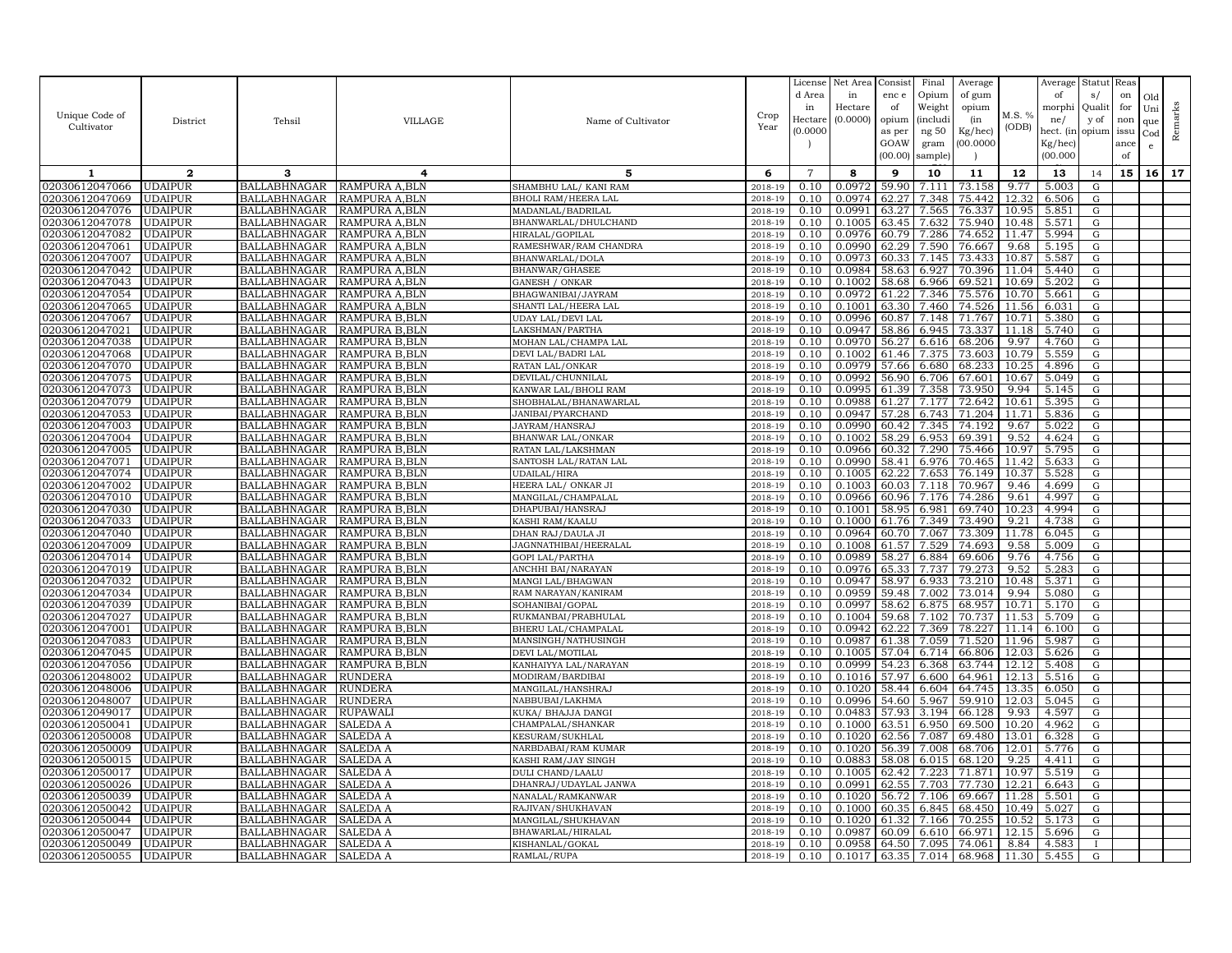|                                  |                                  |                                            |                      |                                            |                    | License        | Net Area         | Consist        | Final           | Average          |               | Average        | Statut         | Reas |     |         |
|----------------------------------|----------------------------------|--------------------------------------------|----------------------|--------------------------------------------|--------------------|----------------|------------------|----------------|-----------------|------------------|---------------|----------------|----------------|------|-----|---------|
|                                  |                                  |                                            |                      |                                            |                    | d Area         | in               | enc e          | Opium           | of gum           |               | of             | s/             | on   | Old |         |
|                                  |                                  |                                            |                      |                                            |                    | in             | Hectare          | of             | Weight          | opium            |               | morphi         | Quali          | for  | Uni |         |
| Unique Code of                   | District                         | Tehsil                                     | <b>VILLAGE</b>       | Name of Cultivator                         | Crop               | Hectar         | (0.0000)         | opium          | <i>(includi</i> | (in              | M.S. %        | ne/            | y of           | non  | que |         |
| Cultivator                       |                                  |                                            |                      |                                            | Year               | (0.0000)       |                  | as per         | ng 50           | Kg/hec)          | (ODB)         | hect. (in      | opium          | issu | Cod | Remarks |
|                                  |                                  |                                            |                      |                                            |                    |                |                  | GOAW           | gram            | 00.0000          |               | Kg/hec)        |                | ance | e   |         |
|                                  |                                  |                                            |                      |                                            |                    |                |                  | (00.00)        | sample          |                  |               | (00.000)       |                | of   |     |         |
| 1                                | $\mathbf{2}$                     | 3                                          | 4                    | 5                                          | 6                  | $\overline{7}$ | 8                | 9              | 10              | 11               | 12            | 13             | 14             | 15   | 16  | 17      |
| 02030612050071                   | <b>UDAIPUR</b>                   | <b>BALLABHNAGAR</b>                        | SALEDA A             | ONKARIBAI/BHERA                            | 2018-19            | 0.10           | 0.0996           | 59.61          | 6.889           | 69.167           | 9.04          | 4.377          | G              |      |     |         |
| 02030612050073                   | <b>UDAIPUR</b>                   | <b>BALLABHNAGAR</b>                        | SALEDA A             | KISHANLAL/LAKSHMAN                         | 2018-19            | 0.10           | 0.1017           | 60.17          | 7.134           | 70.148           | 11.30         | 5.549          | G              |      |     |         |
| 02030612050089                   | <b>UDAIPUR</b>                   | <b>BALLABHNAGAR</b>                        | SALEDA A             | FATAHLAL/GOTAM                             | 2018-19            | 0.10           | 0.0960           | 56.63          | 6.488           | 67.583           | 11.00         | 5.204          | G              |      |     |         |
| 02030612050091                   | <b>UDAIPUR</b>                   | <b>BALLABHNAGAR</b>                        | SALEDA A             | SHANKARLAL/TOLIRAM                         | 2018-19            | 0.10           | 0.1000           | 60.96          | 6.601           | 66.010           | 11.15         | 5.152          | G              |      |     |         |
| 02030612050077                   | <b>UDAIPUR</b>                   | <b>BALLABHNAGAR</b>                        | SALEDA A             | SURAJMAL/TOLIRAM                           | 2018-19            | 0.10           | 0.1004           | 58.84          | 6.111           | 60.867           | 10.18         | 4.337          | G              |      |     |         |
| 02030612050096                   | <b>UDAIPUR</b>                   | <b>BALLABHNAGAR</b>                        | SALEDA A             | CHATURBHUJ/UDA-II                          | 2018-19            | 0.10           | 0.1000           | 62.13          | 7.145           | 71.450           | 10.64         | 5.322          | G              |      |     |         |
| 02030612050043                   | <b>UDAIPUR</b>                   | <b>BALLABHNAGAR</b>                        | <b>SALEDA A</b>      | BHANWARLAL/SHUKHAVAN                       | 2018-19            | 0.10           | 0.0992           | 62.92          | 7.092           | 71.492           | 10.36         | 5.185          | G              |      |     |         |
| 02030612050070                   | <b>UDAIPUR</b>                   | BALLABHNAGAR                               | SALEDA A             | DEVILAL/ONKAR                              | 2018-19            | 0.10           | 0.1000           | 61.36          | 7.486           | 74.860           | 11.10         | 5.817          | G              |      |     |         |
| 02030612050099                   | <b>UDAIPUR</b>                   | <b>BALLABHNAGAR</b>                        | SALEDA A             | PRATHVIRAJ/PEMA                            | 2018-19            | 0.10           | 0.0986           | 64.06          | 7.385           | 74.899           | 10.52         | 5.516          | G              |      |     |         |
| 02030612050103                   | <b>UDAIPUR</b>                   | <b>BALLABHNAGAR</b>                        | SALEDA A             | CHENKUNWAR/DEVISINGH                       | 2018-19            | 0.10           | 0.1003           | 65.48          | 7.605           | 75.823           | 12.19         | 6.470          | G              |      |     |         |
| 02030612050004                   | <b>UDAIPUR</b>                   | <b>BALLABHNAGAR</b>                        | SALEDA A             | ONKAR/HEERA                                | 2018-19            | 0.10           | 0.0983           | 61.91          | 6.872           | 69.908           | 10.31         | 5.045          | G              |      |     |         |
| 02030612050034                   | <b>UDAIPUR</b>                   | <b>BALLABHNAGAR</b>                        | SALEDA A             | SOHANI/MANGILAL                            | 2018-19            | 0.10           | 0.0908           | 55.38          | 6.036           | 66.476           | 10.64         | 4.951          | G              |      |     |         |
| 02030612050037                   | <b>UDAIPUR</b>                   | <b>BALLABHNAGAR</b>                        | SALEDA A             | RAMESHWAR / GANGARAM                       | 2018-19            | 0.10           | 0.1002           | 61.28          | 6.855           | 68.413           | 11.77         | 5.636          | G              |      |     |         |
| 02030612050040                   | <b>UDAIPUR</b>                   | <b>BALLABHNAGAR</b>                        | SALEDA A             | BHANA/ONKAR                                | 2018-19            | 0.10           | 0.1000           | 57.60          | 6.599           | 65.990           | 11.35         | 5.243          | G              |      |     |         |
| 02030612050050                   | <b>UDAIPUR</b>                   | <b>BALLABHNAGAR</b>                        | SALEDA A             | GHASHIRAM/BHERA                            | 2018-19            | 0.10           | 0.0980           | 61.85          | 6.812           | 69.510           | 9.14          | 4.447          | G              |      |     |         |
| 02030612050051                   | <b>UDAIPUR</b>                   | <b>BALLABHNAGAR</b>                        | SALEDA A             | RAMESHAWAR/PEMA                            | 2018-19            | 0.10           | 0.0983           | 62.75          | 6.383           | 64.934           | 10.52         | 4.781          | G              |      |     |         |
| 02030612050075                   | <b>UDAIPUR</b>                   | <b>BALLABHNAGAR</b>                        | SALEDA A             | PYARIBAI/DALU                              | 2018-19            | 0.10           | 0.1008           | 59.66          | 6.869           | 68.145           | 10.64         | 5.076          | G              |      |     |         |
| 02030612050102                   | <b>UDAIPUR</b>                   | <b>BALLABHNAGAR</b>                        | SALEDA A             | NAKSHATRAMAL/BABRU                         | 2018-19            | 0.10           | 0.1005           | 62.60          | 7.262           | 72.259           | 11.47         | 5.801          | G              |      |     |         |
| 02030612050068                   | <b>UDAIPUR</b>                   | <b>BALLABHNAGAR</b>                        | SALEDA A             | PYARIBAI/KANIRAM                           | 2018-19            | 0.10           | 0.1020           | 61.56          | 7.422           | 72.765           | 10.95         | 5.578          | G              |      |     |         |
| 02030612050085                   | <b>UDAIPUR</b>                   | BALLABHNAGAR                               | SALEDA A             | GITABAI/BADRI                              | 2018-19            | 0.10           | 0.0956           | 59.95          | 6.175           | 64.592           | 11.69         | 5.285          | G              |      |     |         |
| 02030612050093                   | <b>UDAIPUR</b>                   | <b>BALLABHNAGAR</b>                        | SALEDA A             | GORDHAN/MATHRA                             | 2018-19            | 0.10           | 0.0906           | 59.04          | 5.744           | 63.400           | 10.38         | 4.606          | ${\rm G}$      |      |     |         |
| 02030612050031                   | <b>UDAIPUR</b>                   | <b>BALLABHNAGAR</b>                        | <b>SALEDA A</b>      | SOHAN / GOTAM                              | 2018-19            | 0.10           | 0.0971           | 62.91          | 7.109           | 73.213           | 10.48         | 5.371          | G              |      |     |         |
| 02030612050052                   | <b>UDAIPUR</b>                   | <b>BALLABHNAGAR</b>                        | SALEDA A             | AMBALAL/ONKAR                              | 2018-19            | 0.10           | 0.0983           | 63.44          | 6.906           | 70.254           | 10.21         | 5.021          | G              |      |     |         |
| 02030612050007                   | <b>UDAIPUR</b>                   | <b>BALLABHNAGAR</b>                        | SALEDA A             | RAM LAL/ONKAR                              | 2018-19            | 0.10           | 0.0900           | 61.29          | 7.215           | 80.167           | 10.54         | 5.914          | G              |      |     |         |
| 02030612050033                   | UDAIPUR                          | <b>BALLABHNAGAR</b>                        | SALEDA A             | NANALAL/RAMLAI                             | 2018-19            | 0.10           | 0.0945           | 61.40          | 7.675           | 81.217           | 10.59         | 6.021          | G              |      |     |         |
| 02030612050109                   | <b>UDAIPUR</b>                   | <b>BALLABHNAGAR</b>                        | SALEDA A             | RAMDAS/NARAYANDAS                          | 2018-19            | 0.10           | 0.1007           | 59.99          | 7.344           | 72.930           | 13.74         | 7.015          | G              |      |     |         |
| 02030612050002                   | <b>UDAIPUR</b>                   | <b>BALLABHNAGAR</b>                        | SALEDA B             | KANKUBAI/KASHIRAM                          | 2018-19            | 0.10           | 0.0975           | 57.76          | 6.906           | 70.831           | 9.18          | 4.552          | G              |      |     |         |
| 02030612050066                   | <b>UDAIPUR</b>                   | <b>BALLABHNAGAR</b>                        | SALEDA B             | HARIBAI/JAGDISH                            | 2018-19            | 0.10           | 0.0960           | 61.39          | 7.305           | 76.094           | 10.72         | 5.710          | G              |      |     |         |
| 02030612050094                   | <b>UDAIPUR</b>                   | <b>BALLABHNAGAR</b>                        | <b>SALEDA B</b>      | GEETABAI/RADHESHYAM                        | 2018-19            | 0.10           | 0.0979           | 60.33          | 6.860           | 70.072           | 9.86          | 4.837          | G              |      |     |         |
| 02030612050069                   | <b>UDAIPUR</b>                   | <b>BALLABHNAGAR</b>                        | SALEDA B             | DAYAL/BHANA                                | 2018-19            | 0.10           | 0.0969           | 64.20          | 7.346           | 75.810           | 10.25         | 5.440          | G              |      |     |         |
| 02030612050001                   | <b>UDAIPUR</b>                   | <b>BALLABHNAGAR</b>                        | SALEDA B             | SHANKAR LAL/HAMERA                         | 2018-19            | 0.10           | 0.1000           | 59.52          | 6.624           | 66.240           | 10.77         | 4.994          | G              |      |     |         |
| 02030612050013                   | <b>UDAIPUR</b><br><b>UDAIPUR</b> | <b>BALLABHNAGAR</b><br><b>BALLABHNAGAR</b> | SALEDA B             | SATYANARAYAN/JAY SINGH SUTHAR<br>BHANA/UDA | 2018-19<br>2018-19 | 0.10<br>0.10   | 0.0923<br>0.1000 | 63.24<br>59.81 | 6.478           | 70.184<br>68.100 | 9.68<br>11.29 | 4.755          | ${\rm G}$<br>G |      |     |         |
| 02030612050010<br>02030612050065 | <b>UDAIPUR</b>                   | <b>BALLABHNAGAR</b>                        | SALEDA B<br>SALEDA B | JAGDISH/MOHAN                              | 2018-19            | 0.10           | 0.0966           | 59.29          | 6.810<br>6.496  | 67.246           | 10.56         | 5.382<br>4.971 | G              |      |     |         |
| 02030612050025                   | <b>UDAIPUR</b>                   | <b>BALLABHNAGAR</b>                        | SALEDA B             | PREM CHAND/DAULAT RAM                      | 2018-19            | 0.10           | 0.0983           | 63.98          | 7.193           | 73.174           | 10.38         | 5.317          | G              |      |     |         |
| 02030612050057                   | <b>UDAIPUR</b>                   | <b>BALLABHNAGAR</b>                        | SALEDA <sub>B</sub>  | GITABAI/GOPILAL                            | 2018-19            | 0.10           | 0.1004           | 60.58          | 6.897           | 68.695           | 9.74          | 4.684          | G              |      |     |         |
| 02030612050022                   | <b>UDAIPUR</b>                   | <b>BALLABHNAGAR</b>                        | SALEDA B             | BHANA/BARDA                                | 2018-19            | 0.10           | 0.0983           | 63.64          | 7.382           | 75.097           | 11.47         | 6.030          | G              |      |     |         |
| 02030612050108                   | UDAIPUR                          | <b>BALLABHNAGAR</b>                        | SALEDA B             | DHANRAJ/GOTAM                              | 2018-19            | 0.10           | 0.0505           | 59.61          | 3.534           | 69.980           | 9.55          | 4.678          | G              |      |     |         |
| 02030612050003                   | <b>UDAIPUR</b>                   | <b>BALLABHNAGAR</b>                        | SALEDA B             | LAALI BAI / SHANKAR                        | 2018-19            | 0.10           | 0.0953           | 61.62          | 6.593           | 69.182           | 9.53          | 4.615          | G              |      |     |         |
| 02030612050086                   | <b>UDAIPUR</b>                   | <b>BALLABHNAGAR</b>                        | <b>SALEDA B</b>      | VARDICHAND/BHURA                           | 2018-19            | 0.10           | 0.0956           | 59.16          | 6.567           | 68.693           | 9.06          | 4.356          | G              |      |     |         |
| 02030612050046                   | <b>UDAIPUR</b>                   | <b>BALLABHNAGAR</b>                        | SALEDA B             | MANGILAL/CHATURBHUJ                        | 2018-19            | 0.10           | 0.1033           | 51.47          | 6.375           | 61.714           | 11.44         | 4.942          | G              |      |     |         |
| 02030612050092                   | <b>UDAIPUR</b>                   | <b>BALLABHNAGAR</b>                        | SALEDA B             | <b>BHOLI/BHERA</b>                         | 2018-19            | 0.10           | 0.1019           | 56.93          | 6.295           | 61.776           | 10.29         | 4.450          | G              |      |     |         |
| 02030612050019                   | <b>UDAIPUR</b>                   | <b>BALLABHNAGAR</b>                        | SALEDA B             | <b>GYANI BAI/PREMCHAND</b>                 | 2018-19            | 0.10           | 0.1007           | 57.33          | 7.043           | 69.940           | 13.43         | 6.575          | G              |      |     |         |
| 02030612050095                   | <b>UDAIPUR</b>                   | <b>BALLABHNAGAR</b>                        | SALEDA B             | JAYSINGH/UDA                               | 2018-19            | 0.10           | 0.1019           | 59.97          | 6.485           | 63.641           | 11.59         | 5.163          | G              |      |     |         |
| 02030612050054                   | <b>UDAIPUR</b>                   | <b>BALLABHNAGAR</b>                        | SALEDA B             | LACHHIBAI/UDAIRAM                          | 2018-19            | 0.10           | 0.1000           | 61.75          | 7.101           | 71.010           | 10.85         | 5.393          | G              |      |     |         |
| 02030612050067                   | <b>UDAIPUR</b>                   | <b>BALLABHNAGAR</b>                        | SALEDA B             | SHREELAL/DALICHAND                         | 2018-19            | 0.10           | 0.0944           | 60.53          | 6.727           | 71.261           | 10.21         | 5.093          | G              |      |     |         |
| 02030612050076                   | <b>UDAIPUR</b>                   | <b>BALLABHNAGAR</b>                        | SALEDA B             | CHATURBHUJ/UDA-I                           | 2018-19            | 0.10           | 0.1000           | 59.61          | 6.847           | 68.470           | 12.40         | 5.943          | G              |      |     |         |
| 02030612050074                   | <b>UDAIPUR</b>                   | <b>BALLABHNAGAR</b>                        | SALEDA B             | BHERULAL/SHANKAR                           | 2018-19            | 0.10           | 0.0990           | 57.97          | 6.642           | 67.091           | 10.61         | 4.983          | G              |      |     |         |
| 02030612050045                   | <b>UDAIPUR</b>                   | <b>BALLABHNAGAR</b>                        | SALEDA B             | LAXMILAL / PEMA                            | 2018-19            | 0.10           | 0.0983           | 59.28          | 6.597           | 67.111           | 9.87          | 4.637          | G              |      |     |         |
| 02030612050058                   | <b>UDAIPUR</b>                   | <b>BALLABHNAGAR</b>                        | SALEDA B             | RATANLAL/JAYCHAND                          | 2018-19            | 0.10           | 0.0996           | 58.04          | 6.418           | 64.438           | 10.22         | 4.610          | ${\rm G}$      |      |     |         |
| 02030612050081                   | <b>UDAIPUR</b>                   | <b>BALLABHNAGAR</b>                        | SALEDA B             | JAYCHAND/NATHU                             | 2018-19            | 0.10           | 0.0989           | 60.35          | 6.820           | 68.959           | 9.00          | 4.344          | G              |      |     |         |
| 02030612050078                   | <b>UDAIPUR</b>                   | <b>BALLABHNAGAR</b>                        | SALEDA B             | BHOLIBAI/DALU                              | 2018-19            | 0.10           | 0.1003           | 60.08          | 6.660           | 66.401           | 11.70         | 5.438          | G              |      |     |         |
| 02030612050012                   | <b>UDAIPUR</b>                   | <b>BALLABHNAGAR</b>                        | SALEDA B             | JAVERI LAL/MODA JI JANVA                   | 2018-19            | 0.10           | 0.0975           | 61.07          | 6.857           | 70.328           | 10.46         | 5.150          | G              |      |     |         |
| 02030612050016                   | <b>UDAIPUR</b>                   | <b>BALLABHNAGAR</b>                        | SALEDA B             | RAMESHWAR/ JAY SINGH                       | 2018-19            | 0.10           | 0.0502           | 59.10          | 3.386           | 67.450           | 10.03         | 4.735          | $\mathbf G$    |      |     |         |
| 02030612050018                   | <b>UDAIPUR</b>                   | <b>BALLABHNAGAR</b>                        | SALEDA B             | MANGI LAL/LAALU                            | 2018-19            | 0.10           | 0.0992           | 59.98          | 6.795           | 68.498           | 9.70          | 4.651          | G              |      |     |         |
| 02030612050021                   | <b>UDAIPUR</b>                   | <b>BALLABHNAGAR</b>                        | SALEDA B             | NAND LAL/GAUTAM                            | 2018-19            | 0.10           | 0.0987           | 59.54          | 7.145           | 72.391           | 12.76         | 6.466          | G              |      |     |         |
| 02030612050029                   | <b>UDAIPUR</b>                   | <b>BALLABHNAGAR</b>                        | SALEDA B             | RAMESHWAR/NATHU LAL JANWA                  | 2018-19            | 0.10           | 0.0983           | 62.66          | 7.090           | 72.126           | 9.21          | 4.650          | G              |      |     |         |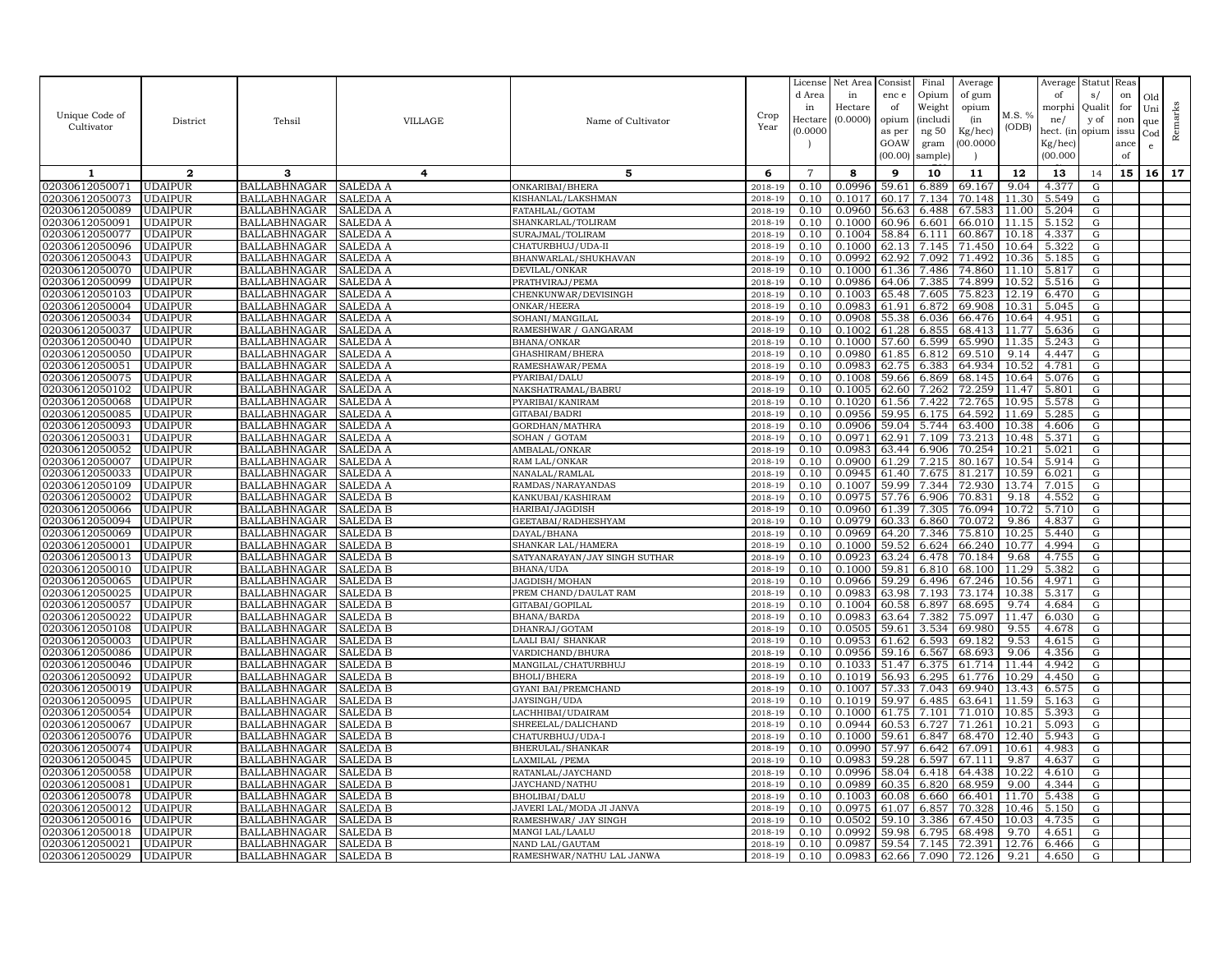|                                  |                                  |                                            |                                          |                                     |                    | License        | Net Area         | Consist        | Final          | Average          |                | Average        | Statut     | Reas |              |         |
|----------------------------------|----------------------------------|--------------------------------------------|------------------------------------------|-------------------------------------|--------------------|----------------|------------------|----------------|----------------|------------------|----------------|----------------|------------|------|--------------|---------|
|                                  |                                  |                                            |                                          |                                     |                    | d Area         | in               | enc e          | Opium          | of gum           |                | of             | s/         | on   | Old          |         |
|                                  |                                  |                                            |                                          |                                     |                    | in             | Hectare          | of             | Weight         | opium            |                | morphi         | Qualit     | for  | Uni          | Remarks |
| Unique Code of                   | District                         | Tehsil                                     | <b>VILLAGE</b>                           | Name of Cultivator                  | Crop               | Hectare        | (0.0000)         | opium          | (includ:       | (in              | M.S. %         | ne/            | y of       | non  | que          |         |
| Cultivator                       |                                  |                                            |                                          |                                     | Year               | (0.0000)       |                  | as per         | ng 50          | Kg/hec)          | (ODB)          | hect. (in      | opium issu |      | $_{\rm Cod}$ |         |
|                                  |                                  |                                            |                                          |                                     |                    |                |                  | GOAW           | gram           | 00.0000          |                | Kg/hec)        |            | ance | e            |         |
|                                  |                                  |                                            |                                          |                                     |                    |                |                  | (00.00)        | sample)        |                  |                | (00.000)       |            | of   |              |         |
| 1                                | $\mathbf{2}$                     | 3                                          | 4                                        | 5                                   | 6                  | $\overline{7}$ | 8                | 9              | 10             | 11               | 12             | 13             | 14         | 15   | 16           | 17      |
| 02030612050059                   | <b>UDAIPUR</b>                   | BALLABHNAGAR                               | <b>SALEDA B</b>                          | UNKARLAL / MOTI                     | 2018-19            | 0.10           | 0.0993           | 61.68          | 7.067          | 71.168           | 9.74           | 4.852          | G          |      |              |         |
| 02030612050079                   | <b>UDAIPUR</b>                   | <b>BALLABHNAGAR</b>                        | SALEDA B                                 | BHANWARLAL/JAGNATH                  | 2018-19            | 0.10           | 0.0963           | 59.04          | 6.317          | 65.597           | 11.86          | 5.446          | G          |      |              |         |
| 02030612050083                   | <b>UDAIPUR</b>                   | <b>BALLABHNAGAR</b>                        | SALEDA B                                 | NANALAL/JAYSINGF                    | 2018-19            | 0.10           | 0.092:           | 60.15          | 6.419          | 69.545           | 9.96           | 4.849          | G          |      |              |         |
| 02030612050087                   | <b>UDAIPUR</b>                   | <b>BALLABHNAGAR</b>                        | SALEDA B                                 | GULAB/SHANKAR                       | 2018-19            | 0.10           | 0.1005           | 62.95          | 7.149          | 71.134           | 9.93           | 4.945          | G          |      |              |         |
| 02030612050090                   | <b>UDAIPUR</b>                   | <b>BALLABHNAGAR</b>                        | SALEDA B                                 | ROOPLAL/NANA                        | 2018-19            | 0.10           | 0.0455           | 62.01          | 3.535          | 77.692           | 12.21          | 6.640          | G          |      |              |         |
| 02030612051025                   | <b>UDAIPUR</b>                   | <b>BALLABHNAGAR</b>                        | SANGRAMPURA KHERODA                      | DEVILAL/GOKAL                       | 2018-19            | 0.10           | 0.0609           | 64.65          | 4.498          | 73.859           | 11.26          | 5.821          | G          |      |              |         |
| 02030612051006                   | <b>UDAIPUR</b>                   | <b>BALLABHNAGAR</b>                        | SANGRAMPURA KHERODA                      | TULSIBAI/SAVRAM                     | 2018-19            | 0.10           | 0.1016           | 63.33          | 7.527          | 74.085           | 10.91          | 5.658          | G          |      |              |         |
| 02030612051037                   | <b>UDAIPUR</b>                   | <b>BALLABHNAGAR</b>                        | SANGRAMPURA KHERODA                      | HUDIBAI/AMERA                       | 2018-19            | 0.10           | 0.0985           | 60.39          | 6.910          | 70.152           | 10.50          | 5.156          | G          |      |              |         |
| 02030612051005                   | <b>UDAIPUR</b>                   | <b>BALLABHNAGAR</b>                        | SANGRAMPURA KHERODA                      | RAMLAL/SHAMBHU                      | 2018-19            | 0.10           | 0.1018           | 61.63          | 7.184          | 70.570           | 9.78           | 4.831          | G          |      |              |         |
| 02030612051001                   | <b>UDAIPUR</b>                   | <b>BALLABHNAGAR</b>                        | SANGRAMPURA KHERODA                      | DULICHAND/HIRA                      | 2018-19            | 0.10           | 0.0996           | 62.79          | 7.032          | 70.602           | 10.69          | 5.284          | G          |      |              |         |
| 02030612051015                   | <b>UDAIPUR</b>                   | <b>BALLABHNAGAR</b>                        | SANGRAMPURA KHERODA                      | MIYACHAND/VARDA                     | 2018-19            | 0.10           | 0.1009           | 61.51          | 7.012          | 69.495           | 12.42          | 6.042          | G          |      |              |         |
| 02030612051017                   | <b>UDAIPUR</b>                   | <b>BALLABHNAGAR</b>                        | SANGRAMPURA KHERODA                      | RATANLAL/DOLA                       | 2018-19            | 0.10           | 0.0996           | 60.90          | 6.917          | 69.448           | 12.32          | 5.989          | G          |      |              |         |
| 02030612051038                   | <b>UDAIPUR</b>                   | <b>BALLABHNAGAR</b>                        | SANGRAMPURA KHERODA                      | UDAYRAM/BHURA                       | 2018-19            | 0.10           | 0.0980           | 59.00          | 6.945          | 70.867           | 11.80          | 5.854          | G          |      |              |         |
| 02030612051007                   | <b>UDAIPUR</b>                   | <b>BALLABHNAGAR</b>                        | SANGRAMPURA KHERODA                      | BADAMIBAI/LAKSHMIRAM                | 2018-19            | 0.10           | 0.0979           | 65.27          | 7.385          | 75.434           | 11.66          | 6.157          | ${\rm G}$  |      |              |         |
| 02030612051025                   | <b>UDAIPUR</b>                   | <b>BALLABHNAGAR</b>                        | SANGRAMPURA KHERODA                      | HARILAL/GOKAL                       | 2018-19            | 0.10           | 0.0998           | 62.67          | 7.046          | 70.601           | 10.72          | 5.298          | G          |      |              |         |
| 02030612052032                   | <b>UDAIPUR</b>                   | <b>BALLABHNAGAR</b>                        | SANGRAMPURA LUNADA                       | SHAMBHU/PRABHUMOGYA                 | 2018-19            | 0.10           | 0.1002           | 61.35          | 6.985          | 69.711           | 9.88           | 4.821          | G          |      |              |         |
| 02030612052008                   | <b>UDAIPUR</b>                   | <b>BALLABHNAGAR</b>                        | SANGRAMPURA LUNADA                       | NARAYAN/JAICHANDGAYRI               | 2018-19            | 0.10           | 0.0976           | 63.24          | 7.182          | 73.586           | 9.93           | 5.115          | G          |      |              |         |
| 02030612052009                   | <b>UDAIPUR</b>                   | <b>BALLABHNAGAR</b>                        | SANGRAMPURA LUNADA                       | VARDIBAI/SATYNARAYAN                | 2018-19            | 0.10           | 0.1036           | 58.83          | 7.270          | 70.174           | 11.15          | 5.477          | G          |      |              |         |
| 02030612052012                   | <b>UDAIPUR</b>                   | <b>BALLABHNAGAR</b>                        | SANGRAMPURA LUNADA                       | NANURAM/CHATRA                      | 2018-19            | 0.10           | 0.0945           | 59.07          | 6.869          | 72.688           | 10.02          | 5.098          | G          |      |              |         |
| 02030612052015                   | <b>UDAIPUR</b>                   | <b>BALLABHNAGAR</b>                        | SANGRAMPURA LUNADA                       | BHANWARLAL/BALU                     | 2018-19            | 0.10           | 0.0979           | 61.83          | 7.031          | 71.818           | 10.92          | 5.490          | G          |      |              |         |
| 02030612052016                   | <b>UDAIPUR</b>                   | <b>BALLABHNAGAR</b>                        | SANGRAMPURA LUNADA                       | SUKHLAL/NARAYAN                     | 2018-19            | 0.10           | 0.0968           | 58.53          | 6.455          | 66.684           | 10.97          | 5.121          | G          |      |              |         |
| 02030612052019                   | <b>UDAIPUR</b>                   | <b>BALLABHNAGAR</b>                        | SANGRAMPURA LUNADA                       | CHAMPALAL/PANNA                     | 2018-19            | 0.10           | 0.0982           | 60.97          | 6.985          | 71.130           | 10.78          | 5.368          | G          |      |              |         |
| 02030612052022                   | <b>UDAIPUR</b>                   | <b>BALLABHNAGAR</b>                        | SANGRAMPURA LUNADA                       | SHAMBHUDAS/GOPALDAS                 | 2018-19            | 0.10           | 0.1001           | 59.66          | 6.835          | 68.282           | 11.13          | 5.320          | G          |      |              |         |
| 02030612052043                   | <b>UDAIPUR</b>                   | <b>BALLABHNAGAR</b>                        | SANGRAMPURA LUNADA                       | SITABAI/MAGNA                       | 2018-19            | 0.10           | 0.1034           | 57.96          | 6.682          | 64.623           | 9.25           | 4.184          | G          |      |              |         |
| 02030612052029                   | <b>UDAIPUR</b>                   | <b>BALLABHNAGAR</b>                        | SANGRAMPURA LUNADA                       | BHANWARSINGH/AMARSINGH              | 2018-19            | 0.10           | 0.0980           | 64.25          | 7.224          | 73.714           | 10.21          | 5.268          | G          |      |              |         |
| 02030612052049                   | <b>UDAIPUR</b>                   | <b>BALLABHNAGAR</b>                        | SANGRAMPURA LUNADA                       | GENDKUNWAR/GOVINDSINGH              | 2018-19            | 0.10           | 0.0980           | 61.65          | 6.984          | 71.265           | 10.77          | 5.373          | G          |      |              |         |
| 02030612052021                   | <b>UDAIPUR</b>                   | BALLABHNAGAR                               | SANGRAMPURA LUNADA                       | PARTAPIBAI/UDA                      | 2018-19            | 0.10           | 0.1001           | 57.80          | 6.878          | 68.711           | 10.40          | 5.002          | G          |      |              |         |
| 02030612052039                   | <b>UDAIPUR</b>                   | <b>BALLABHNAGAR</b>                        | SANGRAMPURA LUNADA                       | DEVILAL/NARAYAN                     | 2018-19            | 0.10           | 0.1011           | 61.11          | 7.176          | 70.979           | 11.36          | 5.644          | G          |      |              |         |
| )2030612052048                   | <b>UDAIPUR</b>                   | <b>BALLABHNAGAR</b>                        | SANGRAMPURA LUNADA                       | GITABAI/KALU                        | 2018-19            | 0.10           | 0.1008           | 61.17          | 7.262          | 72.044           | 11.93          | 6.016          | G          |      |              |         |
| 02030612052023                   | <b>UDAIPUR</b>                   | <b>BALLABHNAGAR</b>                        | SANGRAMPURA LUNADA                       | MANGILAL/CHENA                      | 2018-19            | 0.10           | 0.0977           | 64.30          | 7.459          | 76.346           | 10.40          | 5.558          | G          |      |              |         |
| 02030612052013                   | <b>UDAIPUR</b>                   | <b>BALLABHNAGAR</b>                        | SANGRAMPURA LUNADA                       | RAMLAL/CHENA                        | 2018-19            | 0.10           | 0.0979           | 57.64          | 6.587          | 67.283           | 10.84          | 5.106          | G          |      |              |         |
| 02030612052014                   | <b>UDAIPUR</b>                   | <b>BALLABHNAGAR</b>                        | SANGRAMPURA LUNADA                       | BAGDIRAM/ONKAR                      | 2018-19            | 0.10           | 0.1000           | 59.82          | 7.059          | 70.590           | 9.96           | 4.921          | G          |      |              |         |
| 02030612052041                   | <b>UDAIPUR</b><br><b>UDAIPUR</b> | <b>BALLABHNAGAR</b>                        | SANGRAMPURA LUNADA                       | GITABAI/CHUNNILAL<br>PARTHA/KISHANA | 2018-19<br>2018-19 | 0.10<br>0.10   | 0.1004<br>0.0955 | 61.18<br>59.69 | 6.966<br>6.685 | 69.383<br>70.000 | 11.36<br>11.39 | 5.517          | G          |      |              |         |
| 02030612052006<br>02030612052058 | <b>UDAIPUR</b>                   | <b>BALLABHNAGAR</b><br><b>BALLABHNAGAR</b> | SANGRAMPURA LUNADA<br>SANGRAMPURA LUNADA | KAVNRIBAI/CHUNNILAL                 | 2018-19            | 0.10           | 0.0966           | 59.23          | 7.480          | 77.433           | 9.93           | 5.581<br>5.382 | G<br>G     |      |              |         |
| 02030612052035                   | <b>UDAIPUR</b>                   | <b>BALLABHNAGAR</b>                        | SANGRAMPURA LUNADA                       | KALU/HANSHRAJ                       | 2018-19            | 0.10           | 0.0951           | 58.32          | 6.315          | 66.404           | 9.83           | 4.569          | G          |      |              |         |
| 02030612052050                   | <b>UDAIPUR</b>                   | <b>BALLABHNAGAR</b>                        | SANGRAMPURA LUNADA                       | RAMJI/KAJOD                         | 2018-19            | 0.10           | 0.0980           | 60.98          | 6.899          | 70.398           | 10.69          | 5.268          | G          |      |              |         |
| 02030612052020                   | <b>UDAIPUR</b>                   | <b>BALLABHNAGAR</b>                        | SANGRAMPURA LUNADA                       | NAND DAS/LALDAS                     | 2018-19            | 0.10           | 0.0961           | 57.71          | 6.389          | 66.483           | 11.51          | 5.357          | G          |      |              |         |
| 02030612052040                   | <b>UDAIPUR</b>                   | <b>BALLABHNAGAR</b>                        | SANGRAMPURA LUNADA                       | PARTAPI/MOTI                        | 2018-19            | 0.10           | 0.1010           | 57.67          | 6.591          | 65.257           | 11.83          | 5.404          | G          |      |              |         |
| 02030612052001                   | <b>UDAIPUR</b>                   | <b>BALLABHNAGAR</b>                        | SANGRAMPURA LUNADA                       | NARAYAN/KISANA                      | 2018-19            | 0.10           | 0.1020           | 57.66          | 6.639          | 65.088           | 10.46          | 4.766          | G          |      |              |         |
| 02030612052011                   | <b>UDAIPUR</b>                   | <b>BALLABHNAGAR</b>                        | SANGRAMPURA LUNADA                       | DALLIBAI/GAMERA                     | 2018-19            | 0.10           | 0.0986           | 62.42          | 6.857          | 69.544           | 11.02          | 5.365          | G          |      |              |         |
| 02030612052017                   | <b>UDAIPUR</b>                   | <b>BALLABHNAGAR</b>                        | SANGRAMPURA LUNADA                       | KANKUBAI/MAGNIRAM                   | 2018-19            | 0.10           | 0.0995           | 61.69          | 7.130          | 71.658           | 11.18          | 5.608          | G          |      |              |         |
| 02030612052047                   | <b>UDAIPUR</b>                   | <b>BALLABHNAGAR</b>                        | SANGRAMPURA LUNADA                       | <b>GULABIBAI / DALU</b>             | 2018-19            | 0.10           | 0.0967           | 54.43          | 6.259          | 64.726           | 12.25          | 5.551          | ${\rm G}$  |      |              |         |
| 02030612052025                   | <b>UDAIPUR</b>                   | <b>BALLABHNAGAR</b>                        | SANGRAMPURA LUNADA                       | RUKMANI/SHANKARLAL                  | 2018-19            | 0.10           | 0.0976           | 61.00          | 7.137          | 73.125           |                | 11.10 5.682    | G          |      |              |         |
| 02030612052038                   | <b>UDAIPUR</b>                   | <b>BALLABHNAGAR</b>                        | SANGRAMPURA LUNADA                       | RUKMANIBAI/HAMERA                   | 2018-19            | 0.10           | 0.0976           | 62.05          | 7.162          | 73.381           | 10.36          | 5.322          | G          |      |              |         |
| 02030612052004                   | <b>UDAIPUR</b>                   | <b>BALLABHNAGAR</b>                        | SANGRAMPURA LUNADA                       | RAJUBAI/NARAYAN                     | 2018-19            | 0.10           | 0.1040           | 62.48          | 7.346          | 70.635           | 11.17          | 5.523          | G          |      |              |         |
| 02030612052033                   | <b>UDAIPUR</b>                   | <b>BALLABHNAGAR</b>                        | SANGRAMPURA LUNADA                       | KALKI/HIRALAL                       | 2018-19            | 0.10           | 0.0981           | 55.89          | 6.236          | 63.568           | 11.65          | 5.184          | ${\rm G}$  |      |              |         |
| 02030612052052                   | <b>UDAIPUR</b>                   | <b>BALLABHNAGAR</b>                        | SANGRAMPURA LUNADA                       | <b>BARDA/BHERA</b>                  | 2018-19            | 0.10           | 0.1021           | 60.05          | 7.060          | 69.148           | 12.51          | 6.055          | G          |      |              |         |
| 02030612052046                   | <b>UDAIPUR</b>                   | <b>BALLABHNAGAR</b>                        | SANGRAMPURA LUNADA                       | GEHARILAL/PANNA                     | 2018-19            | 0.10           | 0.0993           | 57.89          | 6.608          | 66.546           | 13.92          | 6.484          | G          |      |              |         |
| 02030612052026                   | <b>UDAIPUR</b>                   | <b>BALLABHNAGAR</b>                        | SANGRAMPURA LUNADA                       | UDAKIBAI/CHATRA                     | 2018-19            | 0.10           | 0.1000           | 62.35          | 6.912          | 69.120           | 11.55          | 5.588          | G          |      |              |         |
| 02030612052062                   | <b>UDAIPUR</b>                   | <b>BALLABHNAGAR</b>                        | SANGRAMPURA LUNADA                       | PANNA/DUNGA                         | 2018-19            | 0.10           | 0.0980           | 53.71          | 6.944          | 70.857           | 9.53           | 4.727          | G          |      |              |         |
| 02030612052018                   | <b>UDAIPUR</b>                   | <b>BALLABHNAGAR</b>                        | SANGRAMPURA LUNADA                       | NAKSHATRADAS / NANDDAS              | 2018-19            | 0.10           | 0.0978           | 58.15          | 6.621          | 67.699           | 10.49          | 4.971          | G          |      |              |         |
| 02030612053013                   | <b>UDAIPUR</b>                   | <b>BALLABHNAGAR</b>                        | SARANGPURA JATO KA A                     | CHAMPALAL/KANNA @ KISHANA           | 2018-19            | 0.10           | 0.0978           | 59.26          | 7.027          | 71.851           | 10.46          | 5.261          | G          |      |              |         |
| 02030612053026                   | <b>UDAIPUR</b>                   | <b>BALLABHNAGAR</b>                        | SARANGPURA JATO KA A                     | DALPATSINGH/LAXMANSINGH             | 2018-19            | 0.10           | 0.0981           | 58.48          | 6.692          | 68.216           | 10.17          | 4.856          | G          |      |              |         |
| 02030612053029                   | <b>UDAIPUR</b>                   | BALLABHNAGAR                               | SARANGPURA JATO KA A                     | CHAMPALAL/KISHANA                   | 2018-19            | 0.10           | 0.0939           | 61.44          | 7.048          | 75.059           | 10.97          | 5.764          | G          |      |              |         |
| 02030612053035                   | <b>UDAIPUR</b>                   | <b>BALLABHNAGAR</b>                        | SARANGPURA JATO KA A                     | SAVRAM/DEVJIKUMHAR                  | 2018-19            | 0.10           | 0.0972           | 63.04          | 7.592          | 78.107           | 9.82           | 5.369          | G          |      |              |         |
| 02030612053073                   | <b>UDAIPUR</b>                   | <b>BALLABHNAGAR</b>                        | SARANGPURA JATO KA A                     | ONKAR/KANA                          | 2018-19            | 0.10           | 0.0959           | 56.98          | 6.642          | 69.260           | 9.56           | 4.635          | G          |      |              |         |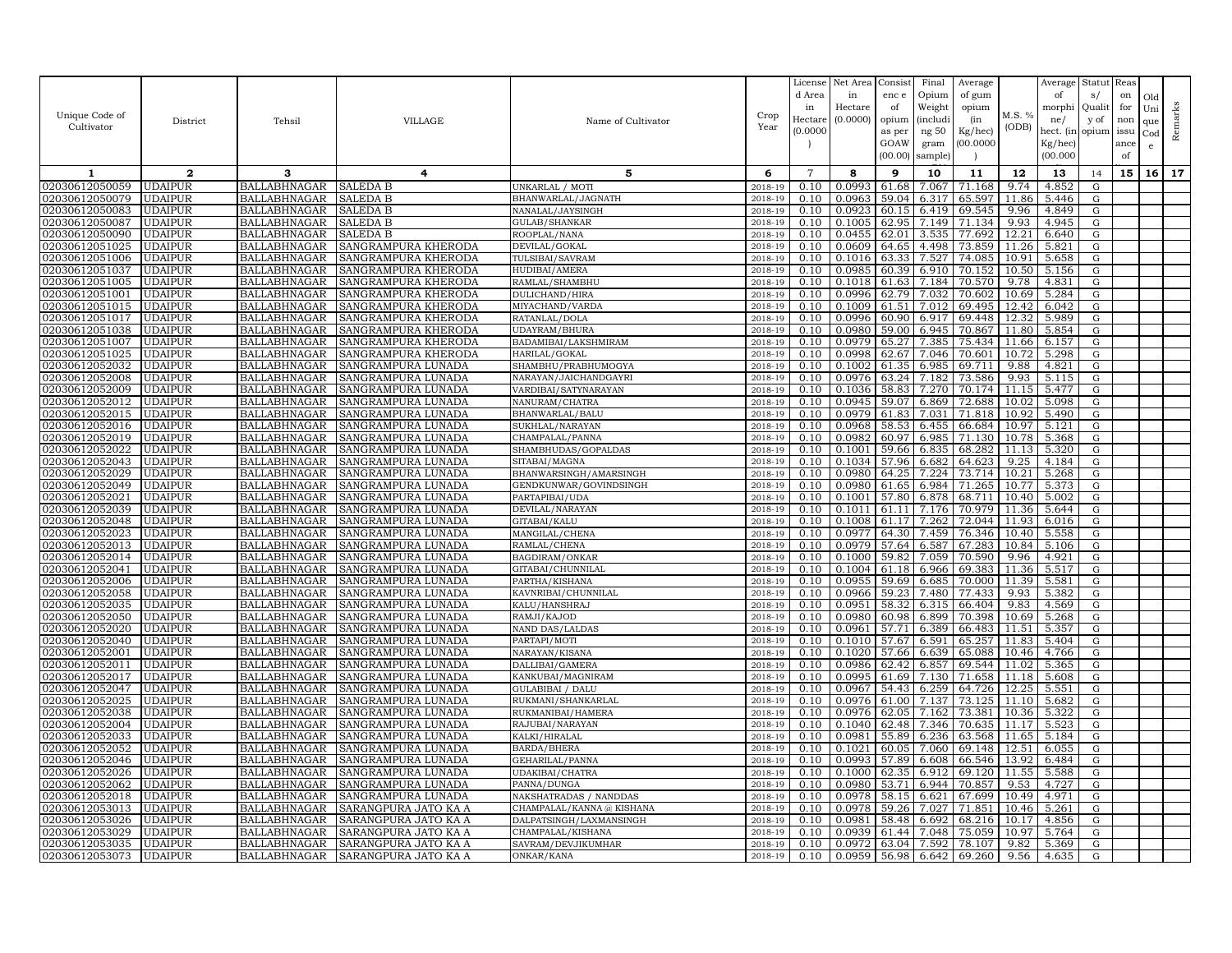|                                  |                                  |                                            |                                              |                              |                    | License        | Net Area         | Consist        | Final           | Average          |                | Average        | Statut    | Reas |              |         |
|----------------------------------|----------------------------------|--------------------------------------------|----------------------------------------------|------------------------------|--------------------|----------------|------------------|----------------|-----------------|------------------|----------------|----------------|-----------|------|--------------|---------|
|                                  |                                  |                                            |                                              |                              |                    | d Area         | in               | enc e          | Opium           | of gum           |                | of             | s/        | on   | Old          |         |
|                                  |                                  |                                            |                                              |                              |                    | in             | Hectare          | of             | Weight          | opium            |                | morphi         | Quali     | for  | Uni          |         |
| Unique Code of                   | District                         | Tehsil                                     | <b>VILLAGE</b>                               | Name of Cultivator           | Crop               | Hectar         | (0.0000)         | opium          | <i>(includi</i> | (in              | M.S. %         | ne/            | y of      | non  | que          |         |
| Cultivator                       |                                  |                                            |                                              |                              | Year               | (0.0000)       |                  | as per         | ng 50           | Kg/hec)          | (ODB)          | hect. (in      | opium     | issu | $_{\rm Cod}$ | Remarks |
|                                  |                                  |                                            |                                              |                              |                    |                |                  | GOAW           | gram            | 00.0000          |                | Kg/hec)        |           | ance | e            |         |
|                                  |                                  |                                            |                                              |                              |                    |                |                  | (00.00)        | sample)         |                  |                | (00.000)       |           | of   |              |         |
| 1                                | $\mathbf{2}$                     | 3                                          | 4                                            | 5                            | 6                  | $\overline{7}$ | 8                | 9              | 10              | 11               | 12             | 13             | 14        | 15   | 16           | 17      |
| 02030612053117                   | <b>UDAIPUR</b>                   | <b>BALLABHNAGAR</b>                        | SARANGPURA JATO KA A                         | SAWARAM/PARTHA               | 2018-19            | 0.10           | 0.1000           | 57.62          | 6.684           | 66.840           | 11.59          | 5.423          | G         |      |              |         |
| 02030612053106                   | <b>UDAIPUR</b>                   | <b>BALLABHNAGAR</b>                        | SARANGPURA JATO KA A                         | GANGARAM/RAMA                | 2018-19            | 0.10           | 0.0995           | 57.40          | 6.806           | 68.402           | 10.37          | 4.965          | G         |      |              |         |
| 02030612053002                   | <b>UDAIPUR</b>                   | <b>BALLABHNAGAR</b>                        | SARANGPURA JATO KA A                         | ONKARLAL/KALU                | 2018-19            | 0.10           | 0.0924           | 59.04          | 6.587           | 71.288           | 9.49           | 4.736          | G         |      |              |         |
| 02030612053003                   | <b>UDAIPUR</b>                   | <b>BALLABHNAGAR</b>                        | SARANGPURA JATO KA A                         | NARAYANLAL/ONKAR             | 2018-19            | 0.10           | 0.1006           | 58.45          | 7.047           | 70.050           | 10.35          | 5.075          | G         |      |              |         |
| 02030612053006                   | <b>UDAIPUR</b>                   | <b>BALLABHNAGAR</b>                        | SARANGPURA JATO KA A                         | <b>UDAILAL/SAVLAL</b>        | 2018-19            | 0.10           | 0.0963           | 59.27          | 7.002           | 72.710           | 9.63           | 4.902          | G         |      |              |         |
| 02030612053016                   | <b>UDAIPUR</b>                   | <b>BALLABHNAGAR</b>                        | SARANGPURA JATO KA A                         | CHOGALAL/LAKSHMIRAM          | 2018-19            | 0.10           | 0.0976           | 57.76          | 6.840           | 70.082           | 10.96          | 5.377          | G         |      |              |         |
| 02030612053040                   | <b>UDAIPUR</b>                   | <b>BALLABHNAGAR</b>                        | SARANGPURA JATO KA A                         | PEMA/NARAYAN                 | 2018-19            | 0.10           | 0.0999           | 60.90          | 7.508           | 75.155           | 10.85          | 5.708          | G         |      |              |         |
| 02030612053041                   | <b>UDAIPUR</b>                   | <b>BALLABHNAGAR</b>                        | SARANGPURA JATO KA A                         | KELA/NARAYAN                 | 2018-19            | 0.10           | 0.1018           | 58.01          | 6.837           | 67.161           | 10.67          | 5.016          | G         |      |              |         |
| 02030612053043                   | <b>UDAIPUR</b>                   | <b>BALLABHNAGAR</b>                        | SARANGPURA JATO KA A                         | SAVRAM/GOKAL                 | 2018-19            | 0.10           | 0.0980           | 61.19          | 7.387           | 75.378           | 10.15          | 5.355          | G         |      |              |         |
| 02030612053044                   | <b>UDAIPUR</b>                   | <b>BALLABHNAGAR</b>                        | SARANGPURA JATO KA A                         | HARLAL/PEMA                  | 2018-19            | 0.10           | 0.0963           | 59.64          | 6.697           | 69.543           | 10.97          | 5.340          | G         |      |              |         |
| 02030612053033                   | <b>UDAIPUR</b>                   | <b>BALLABHNAGAR</b>                        | SARANGPURA JATO KA A                         | PRABHULAL/HIRAJAT            | 2018-19            | 0.10           | 0.1003           | 58.01          | 6.845           | 68.245           | 9.74           | 4.653          | G         |      |              |         |
| 02030612053023                   | <b>UDAIPUR</b>                   | <b>BALLABHNAGAR</b>                        | SARANGPURA JATO KA A                         | UDAIRAM/BHERAJAT             | 2018-19            | 0.10           | 0.0936           | 58.84          | 6.489           | 69.327           | 11.49          | 5.576          | G         |      |              |         |
| 02030612053021                   | <b>UDAIPUR</b>                   | <b>BALLABHNAGAR</b>                        | SARANGPURA JATO KA A                         | NATHULAL/TARACHAND           | 2018-19            | 0.10           | 0.0992           | 61.94          | 7.353           | 74.123           | 10.01          | 5.194          | G         |      |              |         |
| 02030612053009                   | <b>UDAIPUR</b>                   | <b>BALLABHNAGAR</b>                        | SARANGPURA JATO KA A                         | BHAGWAN/BHANA                | 2018-19            | 0.10           | 0.0992           | 58.32          | 6.832           | 68.871           | 10.01          | 4.826          | G         |      |              |         |
| 02030612053001                   | <b>UDAIPUR</b>                   | <b>BALLABHNAGAR</b>                        | SARANGPURA JATO KA A                         | HAZARILAL/VEERMAN            | 2018-19            | 0.10           | 0.1000           | 61.95          | 7.080           | 70.800           | 11.07          | 5.486          | G         |      |              |         |
| 02030612053110                   | <b>UDAIPUR</b>                   | <b>BALLABHNAGAR</b>                        | SARANGPURA JATO KA A                         | PRATAP/BHANA                 | 2018-19            | 0.10           | 0.0950           | 59.37          | 6.811           | 71.695           | 9.52           | 4.777          | G         |      |              |         |
| 02030612053086                   | <b>UDAIPUR</b>                   | <b>BALLABHNAGAR</b>                        | SARANGPURA JATO KA A                         | ONKAR/NANA                   | 2018-19            | 0.10           | 0.0991           | 54.92          | 6.371           | 64.289           | 10.29          | 4.631          | G         |      |              |         |
| 02030612053094                   | <b>UDAIPUR</b>                   | <b>BALLABHNAGAR</b>                        | SARANGPURA JATO KA A                         | VIJAYSINGH/PRATAPSINGH       | 2018-19            | 0.10           | 0.0993           | 60.47          | 6.868           | 69.164           | 9.39           | 4.546          | G         |      |              |         |
| 02030612053096                   | <b>UDAIPUR</b>                   | <b>BALLABHNAGAR</b>                        | SARANGPURA JATO KA A                         | BHONIRAM/SHAWALAL            | 2018-19            | 0.10           | 0.1003           | 58.03          | 6.798           | 67.777           | 10.29          | 4.882          | G         |      |              |         |
| 02030612053097                   | <b>UDAIPUR</b>                   | <b>BALLABHNAGAR</b>                        | SARANGPURA JATO KA A                         | GHASI/RAMA                   | 2018-19            | 0.10           | 0.0967           | 59.41          | 6.722           | 69.514           | 10.92          | 5.314          | G         |      |              |         |
| 02030612053098                   | <b>UDAIPUR</b>                   | <b>BALLABHNAGAR</b>                        | SARANGPURA JATO KA A                         | MOHANIBAI/DAYARAM            | 2018-19            | 0.10           | 0.1003           | 61.40          | 7.579           | 75.563           | 9.93           | 5.252          | G         |      |              |         |
| 02030612053103                   | <b>UDAIPUR</b>                   | <b>BALLABHNAGAR</b>                        | SARANGPURA JATO KA A                         | JAMKUBAI/CHAMPALAL           | 2018-19            | 0.10           | 0.0961           | 59.12          | 6.959           | 72.414           | 10.72          | 5.434          | G         |      |              |         |
| 02030612053114                   | <b>UDAIPUR</b>                   | <b>BALLABHNAGAR</b>                        | SARANGPURA JATO KA A                         | UMMEDKUNWAR/SAJJANSINGH      | 2018-19            | 0.10           | 0.1031           | 60.97          | 7.430           | 72.066           | 9.94           | 5.014          | G         |      |              |         |
| 02030612053116                   | <b>UDAIPUR</b>                   | <b>BALLABHNAGAR</b>                        | SARANGPURA JATO KA A                         | DAYARAM/KALU                 | 2018-19            | 0.10           | 0.0945           | 58.81          | 6.872           | 72.720           | 11.00          | 5.600          | G         |      |              |         |
| 02030612053092                   | <b>UDAIPUR</b>                   | <b>BALLABHNAGAR</b>                        | SARANGPURA JATO KA A                         | BABRU/KALU MEGHAWAL          | 2018-19            | 0.10           | 0.0963           | 60.58          | 6.759           | 70.187           | 10.47          | 5.144          | G         |      |              |         |
| 02030612053112                   | <b>UDAIPUR</b>                   | <b>BALLABHNAGAR</b>                        | SARANGPURA JATO KA A                         | UDAYLAL/NARAYAN              | 2018-19            | 0.10           | 0.0998           | 58.31          | 6.947           | 69.609           | 10.32          | 5.029          | G         |      |              |         |
| 02030612053115                   | <b>UDAIPUR</b>                   | <b>BALLABHNAGAR</b>                        | SARANGPURA JATO KA A                         | BHERULAL/UDA                 | 2018-19            | 0.10           | 0.0982           | 57.19          | 6.667           | 67.892           | 11.21          | 5.327          | G         |      |              |         |
| 02030612053010                   | <b>UDAIPUR</b>                   | <b>BALLABHNAGAR</b>                        | SARANGPURA JATO KA A                         | LACHIRAM/PARTHAGAYARI        | 2018-19            | 0.10           | 0.0931           | 57.39          | 6.272           | 67.368           | 10.96          | 5.168          | G         |      |              |         |
| 02030612053024                   | UDAIPUR                          | <b>BALLABHNAGAR</b>                        | SARANGPURA JATO KA A                         | CHAGANLAL/VEERBHAN           | 2018-19            | 0.10           | 0.0985           | 59.47          | 7.255           | 73.655           | 10.49          | 5.409          | G         |      |              |         |
| 02030612053055                   | <b>UDAIPUR</b>                   | <b>BALLABHNAGAR</b>                        | SARANGPURA JATO KA A                         | HIRALAL/VEERBHAN             | 2018-19            | 0.10           | 0.1000           | 60.75          | 6.899           | 68.990           | 10.52          | 5.081          | G         |      |              |         |
| 02030612053057                   | <b>UDAIPUR</b>                   | <b>BALLABHNAGAR</b>                        | SARANGPURA JATO KA A                         | LAHARIBAI/MATHARA            | 2018-19            | 0.10           | 0.0999           | 60.16<br>59.56 | 7.382           | 73.894           | 10.72          | 5.545          | G         |      |              |         |
| 02030612053064<br>02030612053068 | <b>UDAIPUR</b><br><b>UDAIPUR</b> | <b>BALLABHNAGAR</b>                        | SARANGPURA JATO KA A                         | LAKHMICHAND/SHANKAR          | 2018-19            | 0.10           | 0.0959<br>0.0960 | 55.94          | 6.994           | 72.930<br>67.260 | 11.08<br>10.89 | 5.656<br>5.127 | G         |      |              |         |
| 02030612053078                   | <b>UDAIPUR</b>                   | <b>BALLABHNAGAR</b><br><b>BALLABHNAGAR</b> | SARANGPURA JATO KA A<br>SARANGPURA JATO KA A | BHERULAL/MOTI<br>RAMLAL/MOTI | 2018-19<br>2018-19 | 0.10<br>0.10   | 0.0980           | 56.39          | 6.457<br>6.485  | 66.174           | 11.23          | 5.202          | G<br>G    |      |              |         |
| 02030612053118                   | <b>UDAIPUR</b>                   | <b>BALLABHNAGAR</b>                        | SARANGPURA JATO KA A                         | BHERULAL/SAWLAL              | 2018-19            | 0.10           | 0.1028           | 55.85          | 6.518           | 63.405           | 11.46          | 5.087          | G         |      |              |         |
| 02030612053090                   | <b>UDAIPUR</b>                   | <b>BALLABHNAGAR</b>                        | SARANGPURA JATO KA B                         | RAMCHANDRA/BHERA             | 2018-19            | 0.10           | 0.0990           | 59.98          | 7.223           | 72.960           | 12.32          | 6.292          | G         |      |              |         |
| 02030612053004                   | <b>UDAIPUR</b>                   | <b>BALLABHNAGAR</b>                        | SARANGPURA JATO KA B                         | RATANLAL/NARAYAN             | 2018-19            | 0.10           | 0.0960           | 61.16          | 7.234           | 75.354           | 10.84          | 5.718          | G         |      |              |         |
| 02030612053008                   | <b>UDAIPUR</b>                   | <b>BALLABHNAGAR</b>                        | SARANGPURA JATO KA B                         | RATANLAL/HEERALAL            | 2018-19            | 0.10           | 0.0974           | 62.87          | 7.733           | 79.394           | 10.29          | 5.719          | G         |      |              |         |
| 02030612053015                   | <b>UDAIPUR</b>                   | <b>BALLABHNAGAR</b>                        | SARANGPURA JATO KA B                         | SAVRAM/PRATAP                | 2018-19            | 0.10           | 0.1010           | 62.90          | 7.674           | 75.980           | 9.78           | 5.201          | G         |      |              |         |
| 0203061205303                    | <b>UDAIPUR</b>                   | <b>BALLABHNAGAR</b>                        | SARANGPURA JATO KA B                         | ONKAR/BHERAJAT               | 2018-19            | 0.10           | 0.1002           | 59.25          | 7.254           | 72.395           | 11.39          | 5.772          | G         |      |              |         |
| 02030612053005                   | <b>UDAIPUR</b>                   | <b>BALLABHNAGAR</b>                        | SARANGPURA JATO KA B                         | SHANKARLAL/TARACHAND         | 2018-19            | 0.10           | 0.0970           | 55.25          | 6.685           | 68.918           | 11.38          | 5.490          | G         |      |              |         |
| 02030612053011                   | <b>UDAIPUR</b>                   | <b>BALLABHNAGAR</b>                        | SARANGPURA JATO KA B                         | BHERULAL/KALUJAT             | 2018-19            | 0.10           | 0.0998           | 60.31          | 7.048           | 70.621           | 11.41          | 5.640          | G         |      |              |         |
| 02030612053036                   | <b>UDAIPUR</b>                   | <b>BALLABHNAGAR</b>                        | SARANGPURA JATO KA B                         | PUSHKARLAL/NARAYAN           | 2018-19            | 0.10           | 0.0938           | 62.95          | 7.059           | 75.256           | 11.64          | 6.132          | ${\rm G}$ |      |              |         |
| 02030612053071                   | <b>UDAIPUR</b>                   | <b>BALLABHNAGAR</b>                        | SARANGPURA JATO KA B                         | BHERULAL / CHAMPALAL         | 2018-19            | 0.10           | 0.0985           | 58.68          | 7.251           | 73.614           | 10.12          | 5.215          | G         |      |              |         |
| 02030612053066                   | <b>UDAIPUR</b>                   | <b>BALLABHNAGAR</b>                        | SARANGPURA JATO KA B                         | SOHANIBAI/NARAYANLAL         | 2018-19            | 0.10           | 0.0956           | 63.52          | 7.078           | 74.038           | 11.40          | 5.908          | G         |      |              |         |
| 02030612053042                   | <b>UDAIPUR</b>                   | <b>BALLABHNAGAR</b>                        | SARANGPURA JATO KA B                         | ONKARJI/MOTIGADRI            | 2018-19            | 0.10           | 0.0977           | 66.05          | 7.549           | 77.267           | 11.98          | 6.479          | G         |      |              |         |
| 02030612053087                   | <b>UDAIPUR</b>                   | <b>BALLABHNAGAR</b>                        | SARANGPURA JATO KA B                         | BANSHIDAS/NARAYANDAS         | 2018-19            | 0.10           | 0.0985           | 58.73          | 7.098           | 72.061           | 10.27          | 5.180          | ${\rm G}$ |      |              |         |
| 02030612053025                   | <b>UDAIPUR</b>                   | <b>BALLABHNAGAR</b>                        | SARANGPURA JATO KA B                         | RAMLAL/HMERA                 | 2018-19            | 0.10           | 0.1009           | 60.12          | 7.232           | 71.675           | 9.36           | 4.696          | G         |      |              |         |
| 02030612053125                   | <b>UDAIPUR</b>                   | <b>BALLABHNAGAR</b>                        | SARANGPURA JATO KA B                         | BHANWARLAL/MAGANIRAM         | 2018-19            | 0.10           | 0.0932           | 61.04          | 6.645           | 71.298           | 11.52          | 5.749          | G         |      |              |         |
| 02030612053101                   | <b>UDAIPUR</b>                   | <b>BALLABHNAGAR</b>                        | SARANGPURA JATO KA B                         | RATANSINGH/MANOHARSINGH      | 2018-19            | 0.10           | 0.0992           | 58.08          | 6.804           | 68.589           | 10.81          | 5.190          | G         |      |              |         |
| 02030612053045                   | <b>UDAIPUR</b>                   | <b>BALLABHNAGAR</b>                        | SARANGPURA JATO KA B                         | RAMLAL/TARACHAND             | 2018-19            | 0.10           | 0.0982           | 59.91          | 7.112           | 72.424           | 10.73          | 5.440          | G         |      |              |         |
| 02030612053051                   | <b>UDAIPUR</b>                   | <b>BALLABHNAGAR</b>                        | SARANGPURA JATO KA B                         | SHANTILAL/KISHANA            | 2018-19            | 0.10           | 0.0992           | 61.47          | 7.570           | 76.311           | 11.47          | 6.127          | G         |      |              |         |
| 02030612053084                   | <b>UDAIPUR</b>                   | <b>BALLABHNAGAR</b>                        | SARANGPURA JATO KA B                         | CHUNNILAL/PYARA              | 2018-19            | 0.10           | 0.1001           | 61.58          | 7.231           | 72.238           | 10.30          | 5.209          | G         |      |              |         |
| 02030612053120                   | <b>UDAIPUR</b>                   | <b>BALLABHNAGAR</b>                        | SARANGPURA JATO KA B                         | BHAGGA/BHURA                 | 2018-19            | 0.10           | 0.1010           | 60.11          | 7.290           | 72.178           | 9.87           | 4.987          | G         |      |              |         |
| 02030612053107                   | <b>UDAIPUR</b>                   | <b>BALLABHNAGAR</b>                        | SARANGPURA JATO KA B                         | RATANLAL/UDAILAI             | 2018-19            | 0.10           | 0.0950           | 57.79          | 6.324           | 66.568           | 10.56          | 4.921          | G         |      |              |         |
| 02030612053077                   | <b>UDAIPUR</b>                   | <b>BALLABHNAGAR</b>                        | SARANGPURA JATO KA B                         | BHAGAWAN / RAMA              | 2018-19            | 0.10           | 0.1008           | 59.63          | 7.096           | 70.397           | 9.84           | 4.849          | G         |      |              |         |
| 02030612053081                   | <b>UDAIPUR</b>                   | <b>BALLABHNAGAR</b>                        | SARANGPURA JATO KA B                         | MAGNIRAM/CHAGAN              | 2018-19            | 0.10           | 0.0955           | 57.45          | 6.525           | 68.325           | 10.29          | 4.921          | G         |      |              |         |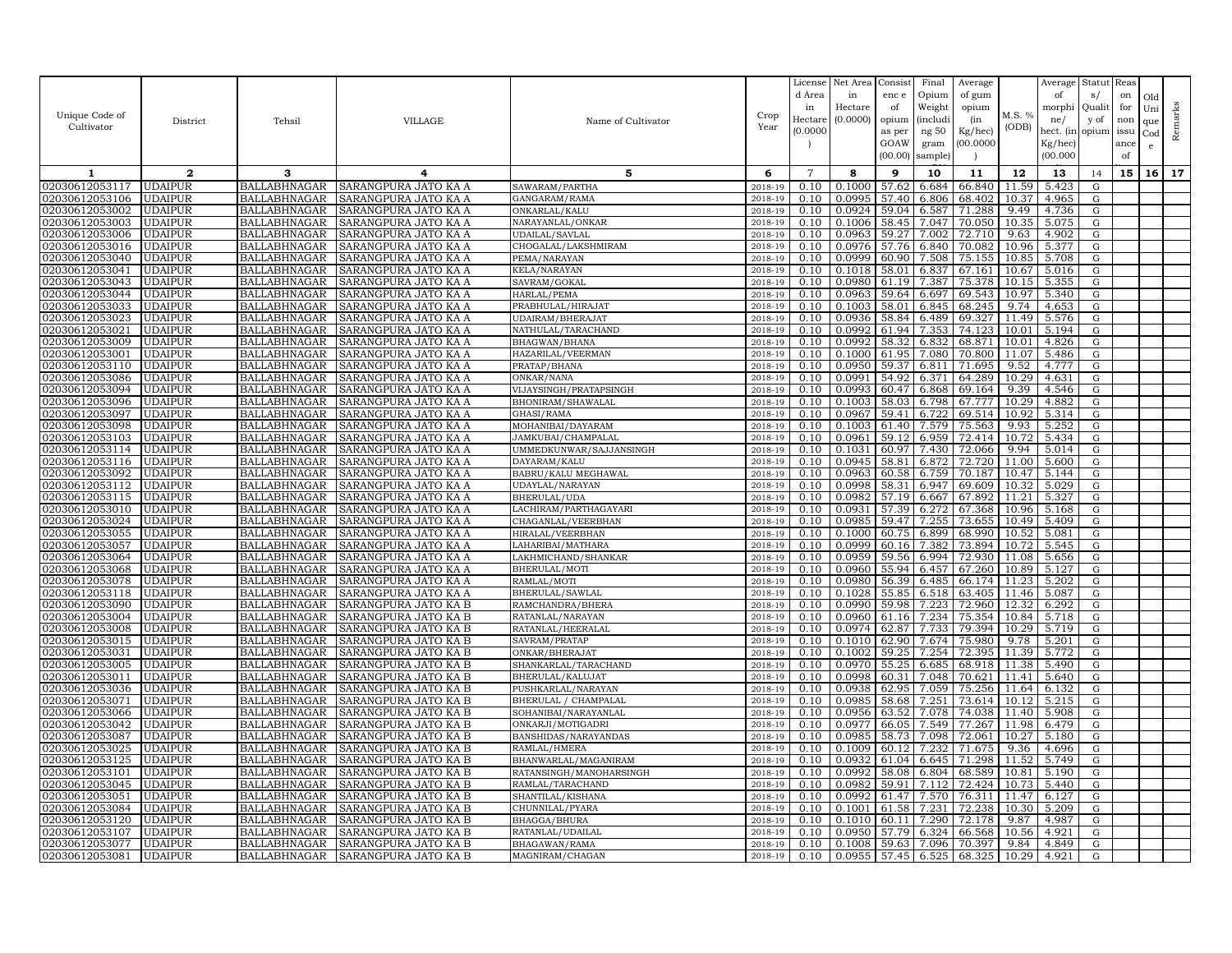|                |                |                     |                      |                         |             | License        | Net Area | Consist | Final    | Average |        | Average   | Statut Reas |      |              |         |
|----------------|----------------|---------------------|----------------------|-------------------------|-------------|----------------|----------|---------|----------|---------|--------|-----------|-------------|------|--------------|---------|
|                |                |                     |                      |                         |             | d Area         | in       | enc e   | Opium    | of gum  |        | of        | s/          | on   | Old          |         |
|                |                |                     |                      |                         |             | in             | Hectare  | of      | Weight   | opium   |        | morphi    | Quali       | for  | Uni          |         |
| Unique Code of | District       | Tehsil              | <b>VILLAGE</b>       | Name of Cultivator      | Crop        | Hectare        | (0.0000) | opium   | (includ: | (in     | M.S. % | ne/       | y of        | non  | que          |         |
| Cultivator     |                |                     |                      |                         | Year        | (0.0000        |          | as per  | ng 50    | Kg/hec) | (ODB)  | hect. (in | opium issu  |      | $_{\rm Cod}$ | Remarks |
|                |                |                     |                      |                         |             |                |          | GOAW    | gram     | 00.0000 |        | Kg/hec)   |             | ance |              |         |
|                |                |                     |                      |                         |             |                |          | (00.00) | sample   |         |        | (00.000)  |             | of   |              |         |
| 1              | $\mathbf{2}$   | 3                   | 4                    | 5                       | 6           | $\overline{7}$ | 8        | 9       | 10       | 11      | 12     | 13        | 14          | 15   | 16           | 17      |
| 02030612053126 | <b>UDAIPUR</b> | BALLABHNAGAR        | SARANGPURA JATO KA B | MANGU/BHERAJIGAYRI      | 2018-19     | 0.10           | 0.0948   | 59.32   | 6.347    | 66.952  | 11.29  | 5.291     | G           |      |              |         |
| 02030612053128 | <b>UDAIPUR</b> | <b>BALLABHNAGAR</b> | SARANGPURA JATO KA B | KALULAL/BABRU           | 2018-19     | 0.10           | 0.0988   | 56.58   | 6.668    | 67.490  | 11.47  | 5.419     |             |      |              |         |
| 02030612053123 | <b>UDAIPUR</b> | <b>BALLABHNAGAR</b> | SARANGPURA JATO KA B | UDA/DOLAGADRI           | 2018-19     | 0.10           | 0.1005   | 59.03   | 7.033    | 69.980  | 12.50  | 6.123     | G<br>G      |      |              |         |
| 02030612053047 | <b>UDAIPUR</b> | <b>BALLABHNAGAR</b> | SARANGPURA JATO KA B | BABRU/MODAJI            | 2018-19     | 0.10           | 0.1000   | 64.37   | 7.338    | 73.380  | 13.02  | 6.688     | G           |      |              |         |
| 02030612053099 | <b>UDAIPUR</b> | BALLABHNAGAR        | SARANGPURA JATO KA B | GULAB/CHENA             | 2018-19     | 0.10           | 0.0957   | 58.87   | 6.686    | 69.864  | 10.21  | 4.993     | G           |      |              |         |
| 02030612053056 | <b>UDAIPUR</b> | <b>BALLABHNAGAR</b> | SARANGPURA JATO KA B | NARAYAN/LALUJATIYA      | 2018-19     | 0.10           | 0.0972   | 56.12   | 6.398    | 65.823  | 10.87  | 5.008     | G           |      |              |         |
| 02030612053085 | <b>UDAIPUR</b> | <b>BALLABHNAGAR</b> | SARANGPURA JATO KA B | POKHAR/PYARELAL         | 2018-19     | 0.10           | 0.0976   | 61.17   | 6.746    | 69.119  | 11.51  | 5.569     | G           |      |              |         |
| 02030612053102 | <b>UDAIPUR</b> | BALLABHNAGAR        | SARANGPURA JATO KA B | BHOLIRAM/NARAYAN        | 2018-19     | 0.10           | 0.0990   | 60.63   | 6.946    | 70.162  | 11.64  | 5.717     | G           |      |              |         |
| 02030612053070 | <b>UDAIPUR</b> | <b>BALLABHNAGAR</b> | SARANGPURA JATO KA B | GOKAL/CHUNA             | 2018-19     | 0.10           | 0.0950   | 57.28   | 6.219    | 65.463  | 10.74  | 4.921     | G           |      |              |         |
| 02030612053124 | <b>UDAIPUR</b> | <b>BALLABHNAGAR</b> | SARANGPURA JATO KA B | GANGABAI/SHIVLAL/RAMA   | 2018-19     | 0.10           | 0.0993   | 59.34   | 7.290    | 73.414  | 9.40   | 4.831     | G           |      |              |         |
| 02030612053018 | <b>UDAIPUR</b> | <b>BALLABHNAGAR</b> | SARANGPURA JATO KA B | UDAILAL/RATANLAL        | 2018-19     | 0.10           | 0.0983   | 54.08   | 6.343    | 64.527  | 10.61  | 4.792     | G           |      |              |         |
| 02030612053022 | <b>UDAIPUR</b> | <b>BALLABHNAGAR</b> | SARANGPURA JATO KA B | GOKAL/PARTHAJAT         | 2018-19     | 0.10           | 0.0960   | 60.01   | 7.133    | 74.302  | 12.01  | 6.246     | G           |      |              |         |
| 02030612053060 | <b>UDAIPUR</b> | <b>BALLABHNAGAR</b> | SARANGPURA JATO KA B | BADAMIBAI/NARAYANLAL    | 2018-19     | 0.10           | 0.0962   | 54.50   | 6.205    | 64.501  | 11.63  | 5.251     | G           |      |              |         |
| 2030612053083  | <b>UDAIPUR</b> | <b>BALLABHNAGAR</b> | SARANGPURA JATO KA B | RAMESHWAR/SHAWRAM       | 2018-19     | 0.10           | 0.0985   | 59.21   | 7.232    | 73.421  | 12.38  | 6.363     | G           |      |              |         |
| 02030612053093 | <b>UDAIPUR</b> | BALLABHNAGAR        | SARANGPURA JATO KA B | KALU/DOLA               | $2018 - 19$ | 0.10           | 0.0974   | 60.21   | 7.113    | 73.029  | 10.56  | 5.399     | G           |      |              |         |
| 02030612053109 | <b>UDAIPUR</b> | <b>BALLABHNAGAR</b> | SARANGPURA JATO KA B | UDAILAL/KALU            | 2018-19     | 0.10           | 0.1009   | 58.85   | 7.768    | 76.987  | 11.69  | 6.300     | G           |      |              |         |
| 02030612053113 | <b>UDAIPUR</b> | <b>BALLABHNAGAR</b> | SARANGPURA JATO KA B | KALU/TARACHAND          | 2018-19     | 0.10           | 0.0975   | 57.65   | 7.017    | 71.969  | 11.95  | 6.020     | $\mathbf G$ |      |              |         |
| 02030612053119 | <b>UDAIPUR</b> | <b>BALLABHNAGAR</b> | SARANGPURA JATO KA B | NATHULAL/GODA           | 2018-19     | 0.10           | 0.0984   | 60.87   | 6.948    | 70.610  | 11.94  | 5.901     | G           |      |              |         |
| 02030612054007 | <b>UDAIPUR</b> | <b>BALLABHNAGAR</b> | SARVANIA             | RAYSING/JODSING         | 2018-19     | 0.10           | 0.0957   | 58.73   | 6.695    | 69.958  | 10.01  | 4.902     | G           |      |              |         |
| 02030612054012 | <b>UDAIPUR</b> | <b>BALLABHNAGAR</b> | SARVANIA             | NANDRAM/CHOKHA          | 2018-19     | 0.10           | 0.0993   | 59.29   | 7.089    | 71.390  | 9.43   | 4.713     | G           |      |              |         |
| 02030612054006 | <b>UDAIPUR</b> | <b>BALLABHNAGAR</b> | <b>SARVANIA</b>      | RAMBHABAI/UDALAL        | 2018-19     | 0.10           | 0.0951   | 61.94   | 6.787    | 71.367  | 10.51  | 5.250     | G           |      |              |         |
| 02030612054014 | <b>UDAIPUR</b> | <b>BALLABHNAGAR</b> | SARVANIA             | BHAGWANLAL/BEHRAJIKULMI | 2018-19     | 0.10           | 0.1005   | 59.62   | 6.882    | 68.478  | 10.33  | 4.952     | G           |      |              |         |
| 02030612054033 | <b>UDAIPUR</b> | <b>BALLABHNAGAR</b> | SARVANIA             | SHANKAR/PYARA           | 2018-19     | 0.10           | 0.1008   | 63.28   | 7.295    | 72.371  | 9.58   | 4.853     | G           |      |              |         |
| 02030612054018 | <b>UDAIPUR</b> | <b>BALLABHNAGAR</b> | SARVANIA             | NANDRAM/MANGILAL        | 2018-19     | 0.10           | 0.1010   | 63.94   | 7.746    | 76.693  | 10.21  | 5.481     | G           |      |              |         |
| 02030612054031 | <b>UDAIPUR</b> | <b>BALLABHNAGAR</b> | SARVANIA             | MADHOGIR/CHATARGIR      | 2018-19     | 0.10           | 0.0952   | 61.68   | 6.987    | 73.393  | 11.71  | 6.016     | G           |      |              |         |
| 02030612054019 | <b>UDAIPUR</b> | <b>BALLABHNAGAR</b> | SARVANIA             | KANHIRAM/MANGILAL       | 2018-19     | 0.10           | 0.1013   | 61.97   | 7.516    | 74.196  | 10.07  | 5.230     | G           |      |              |         |
| 02030612054025 | <b>UDAIPUR</b> | <b>BALLABHNAGAR</b> | SARVANIA             | ONKAR/KHEMA KULMI       | 2018-19     | 0.10           | 0.0998   | 58.72   | 7.147    | 71.613  | 10.56  | 5.294     | G           |      |              |         |
| 02030612054029 | <b>UDAIPUR</b> | <b>BALLABHNAGAR</b> | SARVANIA             | ONKAR/PANNA             | 2018-19     | 0.10           | 0.0994   | 59.29   | 7.022    | 70.644  | 10.66  | 5.271     | G           |      |              |         |
| 02030612054027 | <b>UDAIPUR</b> | <b>BALLABHNAGAR</b> | SARVANIA             | PREM SINGH/JAWAN SINGH  | 2018-19     | 0.10           | 0.0837   | 54.38   | 5.228    | 62.461  | 11.09  | 4.849     | G           |      |              |         |
| 02030612054020 | <b>UDAIPUR</b> | <b>BALLABHNAGAR</b> | SARVANIA             | MANSINGH/ROOPSINGH      | 2018-19     | 0.10           | 0.0945   | 56.21   | 6.183    | 65.429  | 11.49  | 5.263     | G           |      |              |         |
| 02030612054022 | <b>UDAIPUR</b> | <b>BALLABHNAGAR</b> | SARVANIA             | MANGU/RUPA              | 2018-19     | 0.10           | 0.0994   | 60.37   | 7.098    | 71.409  | 11.55  | 5.773     | G           |      |              |         |
| 02030612054024 | <b>UDAIPUR</b> | <b>BALLABHNAGAR</b> | <b>SARVANIA</b>      | KANKUBAI/MOTI           | 2018-19     | 0.10           | 0.0963   | 61.10   | 7.184    | 74.600  | 10.05  | 5.248     | G           |      |              |         |
| 02030612054002 | <b>UDAIPUR</b> | <b>BALLABHNAGAR</b> | SARVANIA             | KASTURKUNWAR/NATHUSINGH | 2018-19     | 0.10           | 0.1004   | 61.31   | 7.103    | 70.747  | 9.54   | 4.725     | G           |      |              |         |
| 02030612054008 | <b>UDAIPUR</b> | <b>BALLABHNAGAR</b> | SARVANIA             | VHAKTAWRSING/JAVANSING  | 2018-19     | 0.10           | 0.0900   | 55.10   | 6.195    | 68.833  | 10.91  | 5.257     | G           |      |              |         |
| 02030612055034 | <b>UDAIPUR</b> | <b>BALLABHNAGAR</b> | SHIVPURA             | UNKARI / LAXMAN         | 2018-19     | 0.10           | 0.0970   | 57.68   | 6.872    | 70.845  | 10.87  | 5.391     | G           |      |              |         |
| 02030612055016 | <b>UDAIPUR</b> | <b>BALLABHNAGAR</b> | SHIVPURA             | JALAMCHAND/DEVA         | 2018-19     | 0.10           | 0.0982   | 59.59   | 6.810    | 69.348  | 10.42  | 5.058     | G           |      |              |         |
| 02030612055003 | <b>UDAIPUR</b> | <b>BALLABHNAGAR</b> | SHIVPURA             | RAMLAL/SHIVRAM          | 2018-19     | 0.10           | 0.1005   | 59.97   | 7.333    | 72.965  | 9.70   | 4.955     | G           |      |              |         |
| 02030612055004 | <b>UDAIPUR</b> | <b>BALLABHNAGAR</b> | SHIVPURA             | BHANWARLAL/MODA         | 2018-19     | 0.10           | 0.0991   | 62.06   | 7.518    | 75.863  | 9.75   | 5.178     | G           |      |              |         |
| 02030612055012 | <b>UDAIPUR</b> | <b>BALLABHNAGAR</b> | SHIVPURA             | NANALAL/RAMA            | 2018-19     | 0.10           | 0.0988   | 57.39   | 6.821    | 69.039  | 10.72  | 5.181     | G           |      |              |         |
| 02030612055015 | <b>UDAIPUR</b> | <b>BALLABHNAGAR</b> | SHIVPURA             | KISHANLAL/TARACHAND     | 2018-19     | 0.10           | 0.0988   | 59.91   | 7.617    | 77.095  | 9.40   | 5.073     | G           |      |              |         |
| 02030612055030 | <b>UDAIPUR</b> | <b>BALLABHNAGAR</b> | SHIVPURA             | BHAGAWANLAL/CHUNNILAL   | 2018-19     | 0.10           | 0.0990   | 59.00   | 6.962    | 70.323  | 11.44  | 5.631     | G           |      |              |         |
| 02030612055009 | <b>UDAIPUR</b> | <b>BALLABHNAGAR</b> | SHIVPURA             | GOKAL/DEVA              | 2018-19     | 0.10           | 0.0990   | 64.58   | 7.925    | 80.051  | 10.41  | 5.833     | G           |      |              |         |
| )2030612055033 | <b>UDAIPUR</b> | <b>BALLABHNAGAR</b> | SHIVPURA             | KAMLA/NAVLAGAYRI        | 2018-19     | 0.10           | 0.1000   | 60.29   | 7.450    | 74.500  | 10.20  | 5.319     | G           |      |              |         |
| 02030612055032 | <b>UDAIPUR</b> | <b>BALLABHNAGAR</b> | SHIVPURA             | KALU/BHERA              | 2018-19     | 0.10           | 0.0969   | 66.36   | 7.992    | 82.477  | 10.20  | 5.889     | G           |      |              |         |
| 02030612055023 | <b>UDAIPUR</b> | <b>BALLABHNAGAR</b> | SHIVPURA             | GOKAL/RAMA              | 2018-19     | 0.10           | 0.0990   | 58.49   | 7.052    | 71.232  | 9.64   | 4.807     | G           |      |              |         |
| 02030612055018 | <b>UDAIPUR</b> | <b>BALLABHNAGAR</b> | SHIVPURA             | CHATRA/LALUJ            | 2018-19     | 0.10           | 0.1000   | 59.99   | 7.242    | 72.420  | 9.27   | 4.699     | G           |      |              |         |
| 02030612055019 | <b>UDAIPUR</b> | <b>BALLABHNAGAR</b> | SHIVPURA             | CHUNNILAL/SHIVRAM       | 2018-19     | 0.10           | 0.1015   | 56.86   | 6.531    | 64.345  | 10.92  | 4.918     | G           |      |              |         |
| 02030612055020 | <b>UDAIPUR</b> | <b>BALLABHNAGAR</b> | SHIVPURA             | KALULAL/CHATURBHUJ      | 2018-19     | 0.10           | 0.0980   | 60.80   | 7.435    | 75.867  | 10.79  | 5.730     | G           |      |              |         |
| 02030612055021 | <b>UDAIPUR</b> | <b>BALLABHNAGAR</b> | SHIVPURA             | BHERULAL/TARACHAND      | 2018-19     | 0.10           | 0.1004   | 60.56   | 7.172    | 71.434  | 9.51   | 4.755     | G           |      |              |         |
| 02030612055008 | <b>UDAIPUR</b> | <b>BALLABHNAGAR</b> | <b>SHIVPURA</b>      | MAGNIBAI/CHATARBHUJ     | 2018-19     | 0.10           | 0.0980   | 58.48   | 7.101    | 72.459  | 10.48  | 5.316     | G           |      |              |         |
| 02030612055002 | <b>UDAIPUR</b> | <b>BALLABHNAGAR</b> | SHIVPURA             | RATANLAL/BARDA          | 2018-19     | 0.10           | 0.0963   | 60.25   | 7.351    | 76.334  | 9.83   | 5.252     | G           |      |              |         |
| 02030612055017 | <b>UDAIPUR</b> | <b>BALLABHNAGAR</b> | SHIVPURA             | ONKARLAL/KALU           | 2018-19     | 0.10           | 0.0975   | 59.82   | 7.272    | 74.585  | 10.26  | 5.357     | G           |      |              |         |
| 02030612055011 | <b>UDAIPUR</b> | <b>BALLABHNAGAR</b> | SHIVPURA             | DHANRAJ/SHIVRAM         | 2018-19     | 0.10           | 0.0988   | 57.58   | 6.564    | 66.437  | 9.59   | 4.460     | G           |      |              |         |
| 02030612055028 | <b>UDAIPUR</b> | <b>BALLABHNAGAR</b> | SHIVPURA             | CHHOGALAL/BHIMAJ        | 2018-19     | 0.10           | 0.0988   | 59.83   | 7.325    | 74.140  | 9.63   | 4.998     | G           |      |              |         |
| 02030612055010 | <b>UDAIPUR</b> | <b>BALLABHNAGAR</b> | SHIVPURA             | KARANSINGH/RATANSINGH   | 2018-19     | 0.10           | 0.0999   | 57.32   | 6.567    | 65.736  | 9.60   | 4.418     | G           |      |              |         |
| 02030612055014 | <b>UDAIPUR</b> | <b>BALLABHNAGAR</b> | SHIVPURA             | NARAYANLAL/BHIMLAL      | 2018-19     | 0.10           | 0.0983   | 59.64   | 7.310    | 74.364  | 9.76   | 5.081     | G           |      |              |         |
| 02030612055029 | <b>UDAIPUR</b> | <b>BALLABHNAGAR</b> | <b>SHIVPURA</b>      | ONKARIBAI/MAGNIRAM      | 2018-19     | 0.10           | 0.0980   | 66.20   | 8.379    | 85.500  | 8.76   | 5.243     |             |      |              |         |